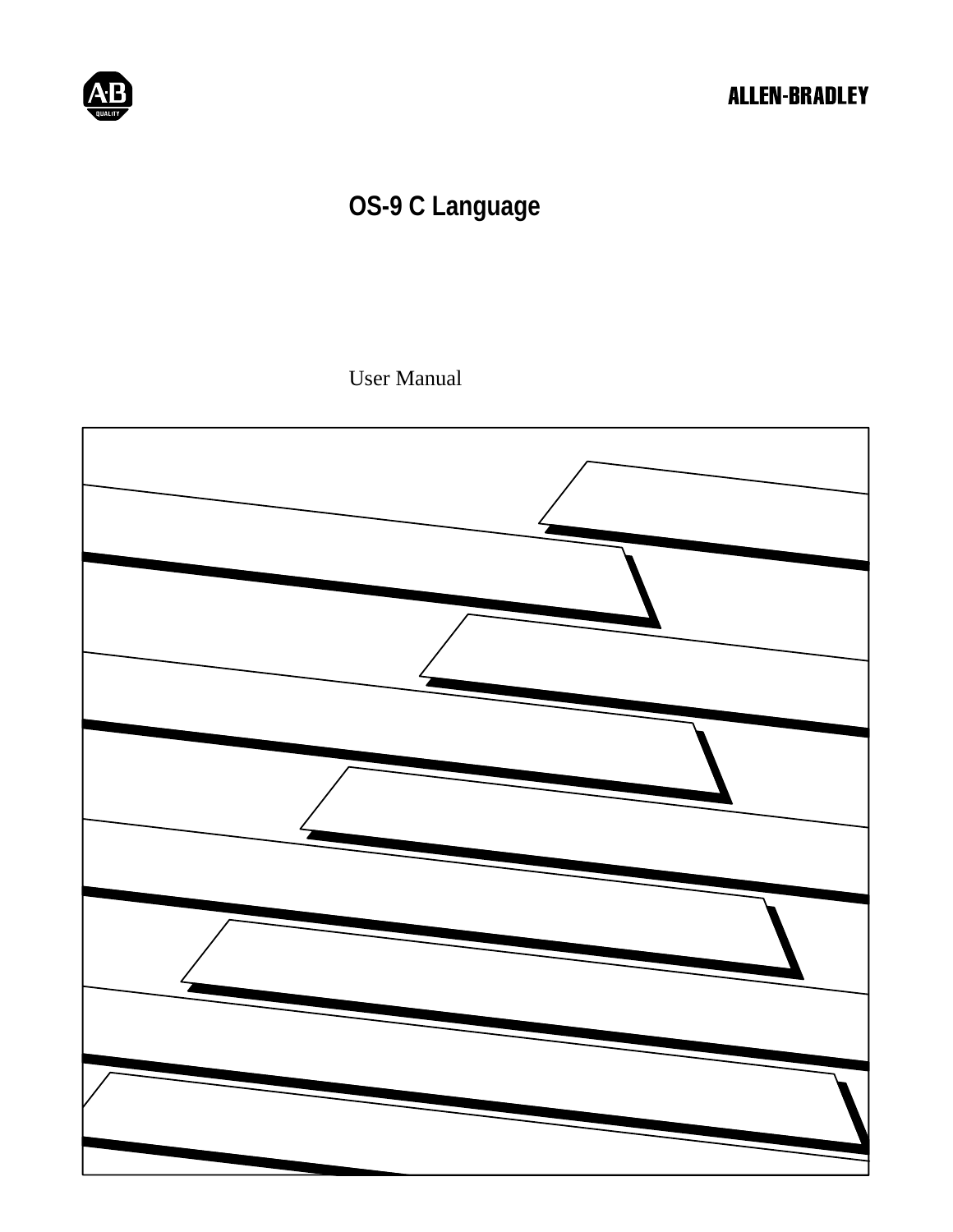| <b>Acknowledgements</b>                         |                                                                                 | The OS-9/68000 Source Level Debugger was written by Richard Russell.<br>Special thanks are given to Larry Crane, Kim Kempf and Robert Doggett<br>for their infinite patience and their invaluable design and implementation<br>ideas. Thanks also to James Jones, Tim Harris, Todd Earles, Tony Hoffman<br>and Dave Lyons for their use and testing of the software. |
|-------------------------------------------------|---------------------------------------------------------------------------------|----------------------------------------------------------------------------------------------------------------------------------------------------------------------------------------------------------------------------------------------------------------------------------------------------------------------------------------------------------------------|
| <b>Copyright and Revision</b><br><b>History</b> | OS-9 C Compiler and OS-9 C Functions<br>Corporation.                            | Copyright © 1991 Microware Systems Corporation. All Rights Reserved.<br>Reproduction of this document, in part or whole, by any means, electrical,<br>mechanical, magnetic, optical, chemical, manual, or otherwise is<br>prohibited, without written permission from Microware Systems                                                                              |
|                                                 | System.                                                                         | This manual reflect Version 3.1 of the C Compiler. Version 3.1 of the C<br>Compiler is to be used with Version 2.3 or greater of the OS-9 Operating                                                                                                                                                                                                                  |
|                                                 | <b>Publication Editor:</b><br>Revision:<br>Publication date:<br>Product Number: | Walden Miller, Eileen Beck<br>Ι<br>March 1991<br>CCC-68-NA-68-MO                                                                                                                                                                                                                                                                                                     |

### **OS-9/68000 Source Level Debugger**

Copyright © 1987 Microware Systems Corporation. All Rights Reserved. Reproduction of this document, in part or whole, by any means, electrical, mechanical, magnetic, optical, chemical, manual or otherwise is prohibited, without written permission from Microware Systems Corporation.

This manual reflects Version 2.0 of SrcDbg. Version 2.0 of Srcdbg is to be used with Version 2.2 or greater of the OS-9/68000 Operating System, Version 3.0 or greater of the C Compiler, Edition 53 or greater of L68, Edition 54 or greater of R68, Edition 77 or greater of R68020.

| Publication Editor: | Walden Miller. Kathleen Flood |
|---------------------|-------------------------------|
| Revision:           | R                             |
| Publication date:   | July 1988                     |
| Product Number:     | $SDG-68NA-68-MO$              |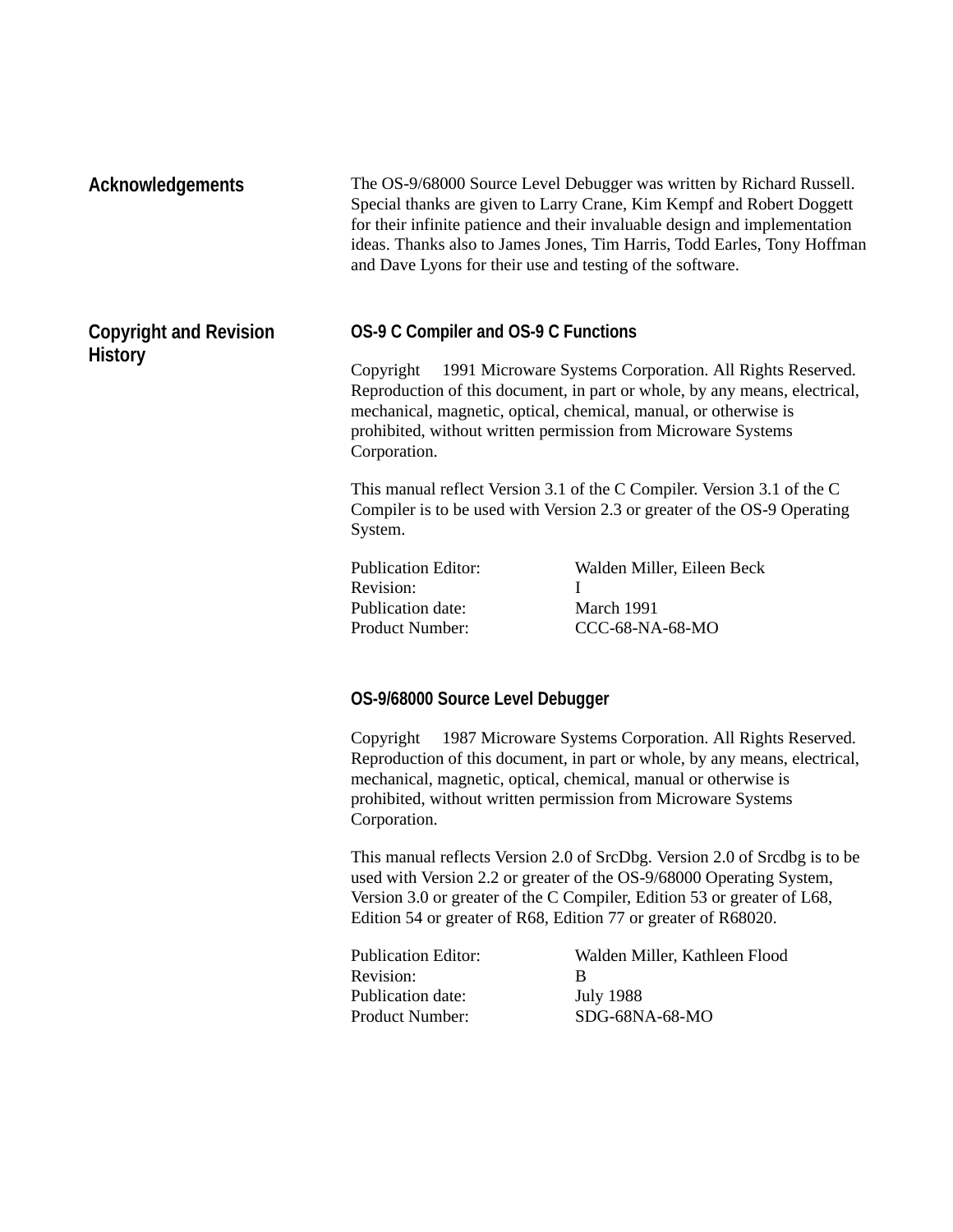| <b>Disclaimer</b>          | The information contained herein is believed to be accurate as of the date<br>of publication. However, Microware will not be liable for any damages,<br>including indirect or consequential, from use of the OS9 operating system,<br>Microware-provided software, or reliance on the accuracy of this<br>documentation. The information contained herein is subject to change<br>without notice.                                                                                                                                                                                                                                                                                                     |
|----------------------------|-------------------------------------------------------------------------------------------------------------------------------------------------------------------------------------------------------------------------------------------------------------------------------------------------------------------------------------------------------------------------------------------------------------------------------------------------------------------------------------------------------------------------------------------------------------------------------------------------------------------------------------------------------------------------------------------------------|
| <b>Reproduction Notice</b> | The software described in this document is intended to be used on a single<br>computer system. Microware expressly prohibits any reproduction of the<br>software on tape, disk, or any other medium except for backup purposes.<br>Distribution of this software, in part or whole, to any other party or on any<br>other system may constitute copyright infringements and misappropriation<br>of trade secrets and confidential processes which are the property of<br>Microware and/or other parties. Unauthorized distribution of software may<br>cause damages far in excess of the value of the copies involved.<br>For additional copies of this software and/or documentation, or if you have |
|                            | questions concerning the above notice, the documentation and/or software,<br>please contact your OS-9 supplier.                                                                                                                                                                                                                                                                                                                                                                                                                                                                                                                                                                                       |
| <b>Trademarks</b>          | Microware and OS-9 are registered trademarks of Microware Systems<br>Corporation and OS-9/68000 is a trademark of Microware Systems Corp.<br>UNIX is a trademark of Bell Laboratories.<br>VMS is the trademark of Digital Equipment Corp.<br>SUN is the trademark of Sun Microsystems, Inc.                                                                                                                                                                                                                                                                                                                                                                                                           |
|                            | Microware Systems Corporation w 1900 N.W. 114th Street                                                                                                                                                                                                                                                                                                                                                                                                                                                                                                                                                                                                                                                |
|                            | Des Moines, Iowa 50325-7077 w Phone: 515/224-1929                                                                                                                                                                                                                                                                                                                                                                                                                                                                                                                                                                                                                                                     |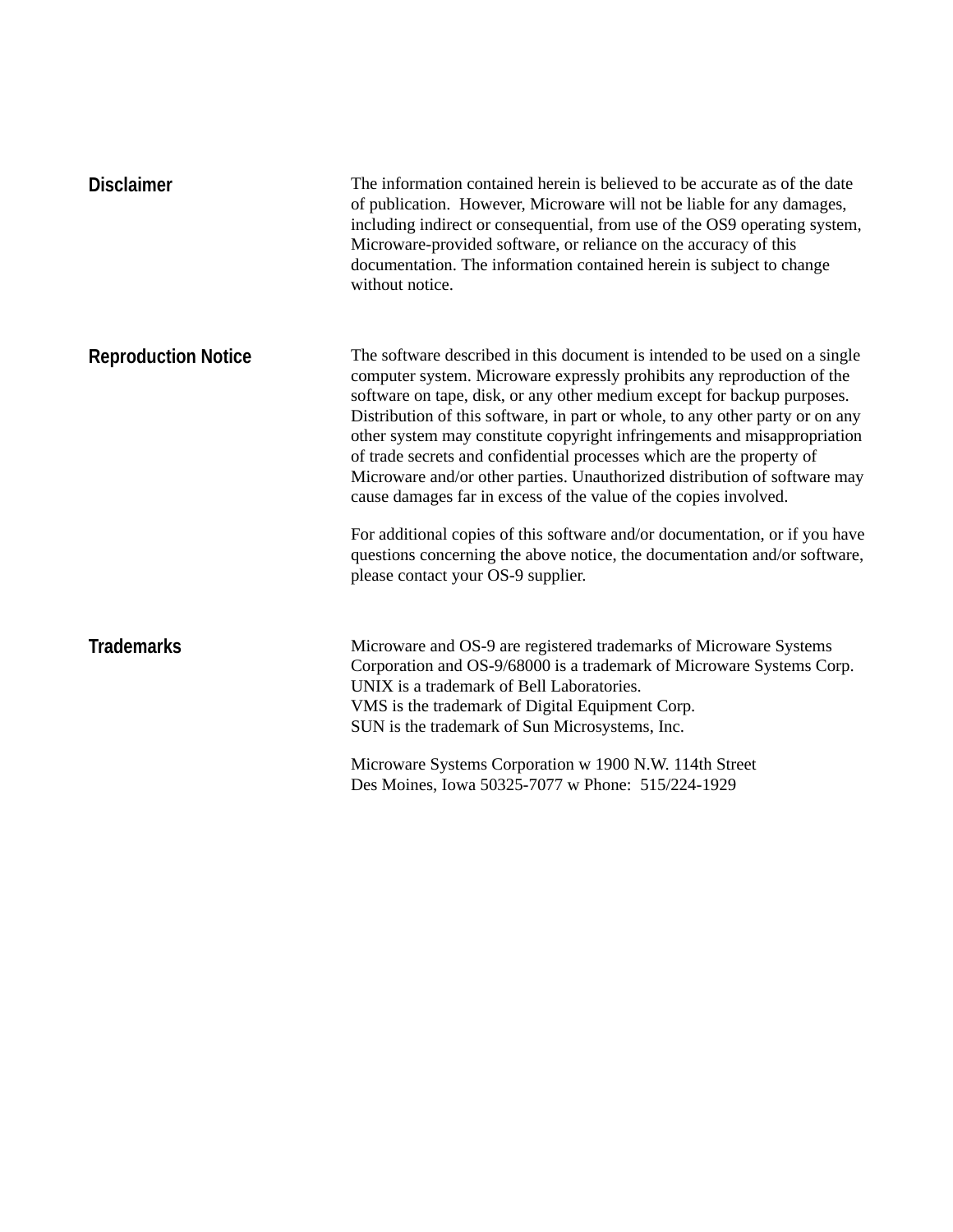Introduction **Preface**

## **Introduction**

Microware's C Language Compiler System is an advanced technology, high-performance software development tool with the following features:

- comprehensive implementation of the full language
- extremely efficient code generation producing extremely fast and compact object programs
- generates position-independent, reentrant, ROMable code
- high compilation speed
- UNIX and  $OS-9^{\circledR}$  compatible standard libraries

68000-family microprocessors, the OS-9 operating system and the C language form an outstanding combination. The 680x0's stack-oriented instruction set and versatile repertoire of addressing modes handle the C language very well. The OS-9 C compiler was designed specifically for the 68000 family and takes full advantage of their abilities and features.

This compiler also serves as a gateway between UNIX and OS-9. Because of the compiler compatibility and similarities of OS-9 and UNIX, almost any application program written in C can be transported from a UNIX system to an OS-9 system, recompiled and correctly executed. The compiler can also be run on UNIX-based computers and the output downloaded to an OS-9-based 680x0 system.

#### **The 68020 C Compiler**

The 68020 C Compiler employs the additional capabilities of the 68020 MPU and the 68881 math coprocessor.

This manual covers both the 68000 and 68020 C Compiler. The 68020 Compiler can process all 68000 code and syntax; however, there are additional libraries available to the 68020 Compiler. Because of this discrepancy, all items that are specific to the 68020 compiler are shown in shaded boxes for easy reference. All other text references both the 68000 and 68020 compilers. All references to OS-9/68000 or 68000 code includes 68020, unless specifically disclaimed.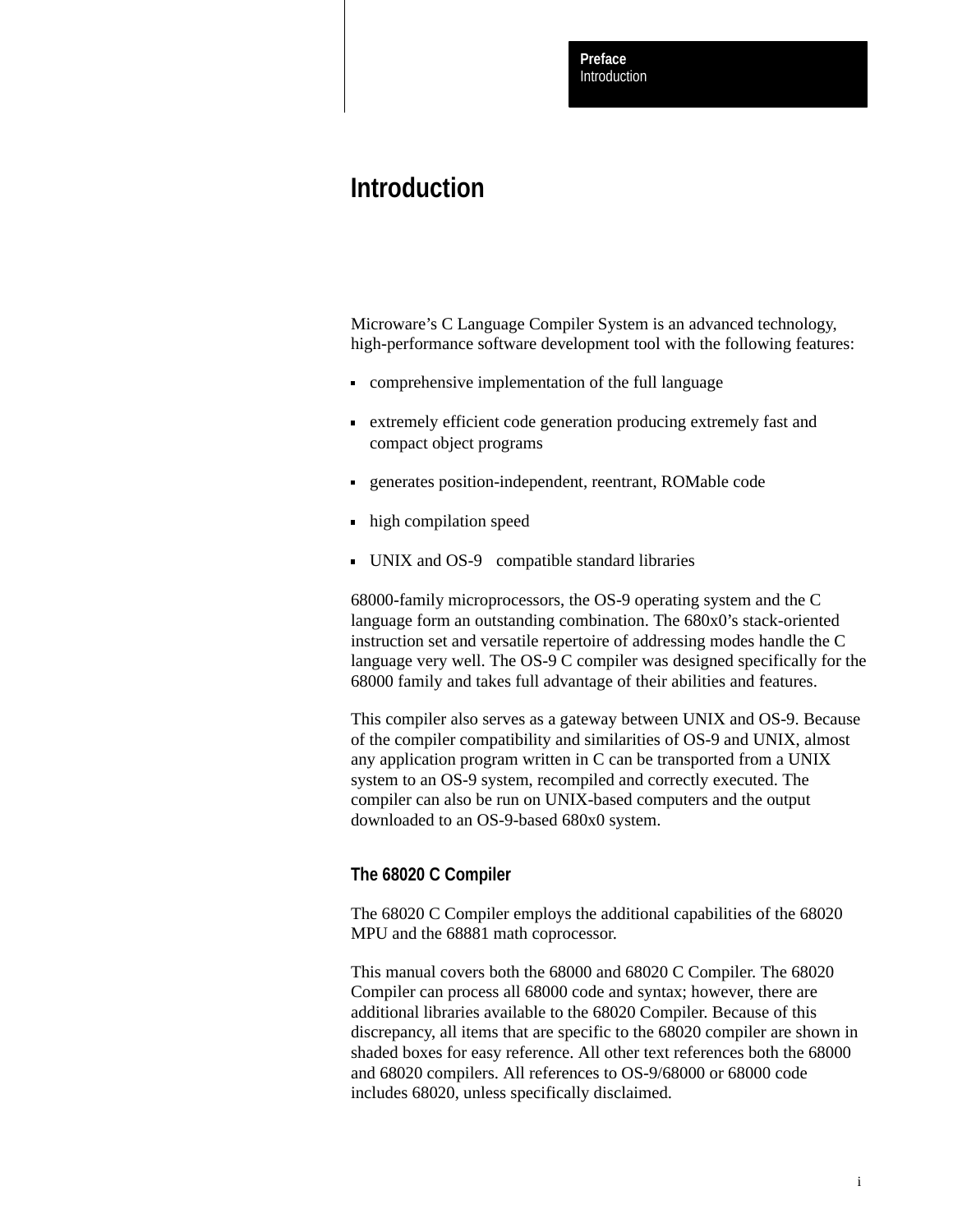### **Cross Compiler Versions**

The OS-9 C compiler is available in cross compiler versions for use on various development systems. The systems currently supported are listed below:

| Host system:   | Operating system:       |
|----------------|-------------------------|
| DEC VAX Series | BSD 4.2, BSD4.3,VAX/VMS |
| SUN/3 Series   | SUN UNIX                |

Unless otherwise noted, the information given in this document applies to native mode and cross versions of the compiler.

### **The C Programming Language - Kernighan & Ritchie**

The specification for the OS-9 C compiler is the book *The C Programming Language* by Brian W. Kernighan and Dennis M. Ritchie, published by Prentice-Hall, Inc. It is hereafter referred to as "K&R". This compiler conforms exactly to this specification except for the implementation dependent characteristics noted in this manual.

K&R frequently refer to characteristics of the C language whose exact operations depend on the architecture and instruction set of the computer actually used. This manual contains specific information regarding this version of C for 68000 family processors.

#### The following caveats should be noted when using Srcdbg. Most of these problems will not arise with normal usage of Srcdbg. However, these explanations are provided for the user in case such situations do arise. **SRCDBG 2.0 Caveats**

### **Using Cstart**

Register .a5 is used as the frame pointer by the C Compiler. Because of this, Srcdbg assumes that register .a5 is set to zero before reaching the first link instruction generated by c68. This is done automatically by "cstart". If cstart is not used (i.e. the user has written a specific routine to take its place), .a5 must be set to zero in order for Srcdbg to work correctly.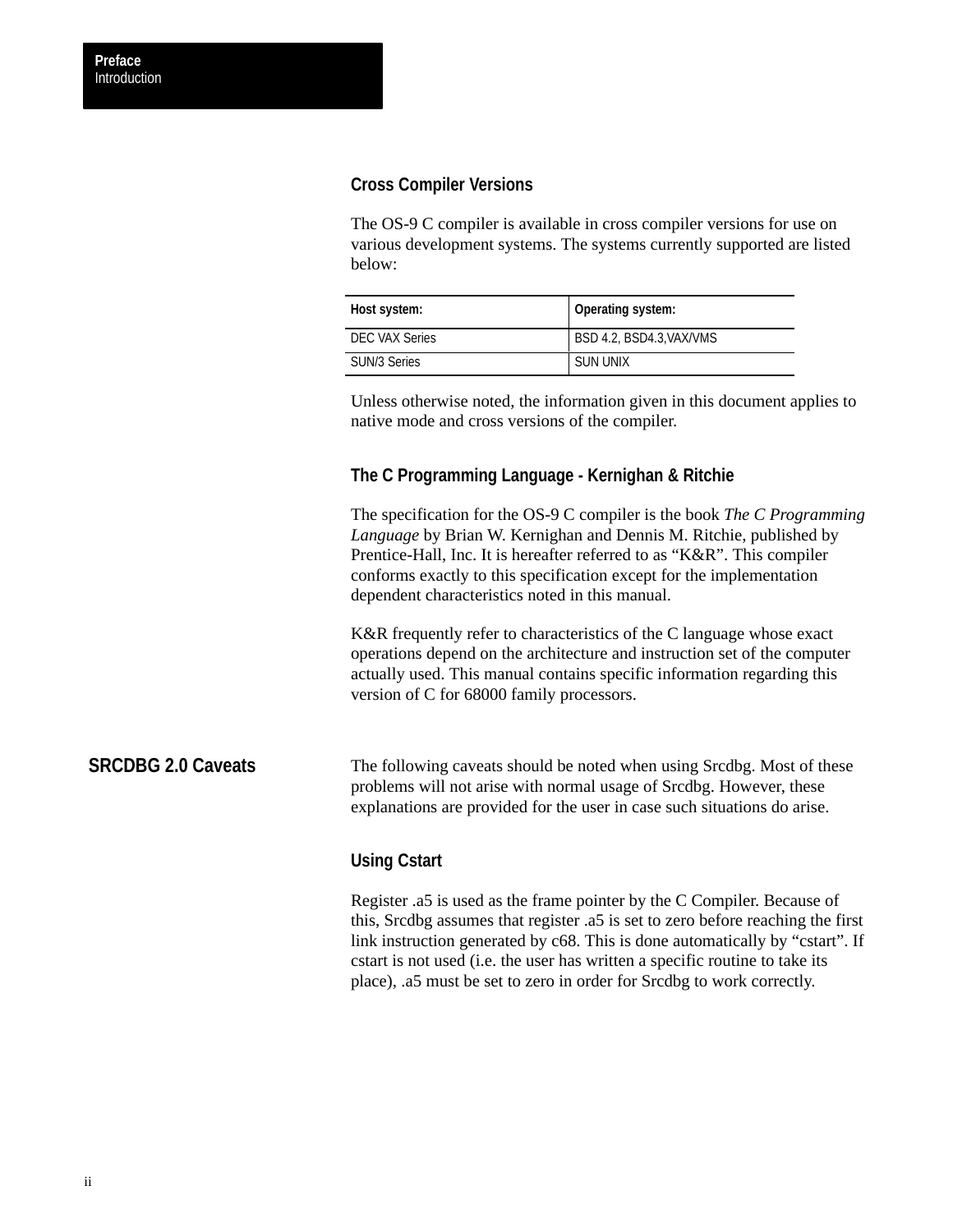### **Programs Which Chain**

Srcdbg is not able to continue debugging a program which chains to other programs or chains to itself after the chain occurs. This is because of the necessity of having a correct symbol table for the program being debugged. If a program chains to another program, there will be no symbols available to debug the new program. If a program chains to itself, the symbol table will be there, but the addresses of the code and data areas usually will have moved. Consequently, the symbol table is unusable.

This will be corrected in a future release.

### **Bus Errors**

If a bus error occurs on a system with a non-68020 processor, Srcdbg may not correctly stop at the source line at which the error occurred. It may be off by a line or two. This is due to the fact that the bus error PC register may be off from zero to ten bytes for any non-68020 processor. Srcdbg will accurately reflect bus errors occurring on 68020 systems.

### **Tagged Structs, Unions and Enums**

Srcdbg issues a warning if a tagged struct, union or enum of one file has the same tag name as a different tagged struct, union or enum of another file. For example:



**ATTENTION:** "<s\_u\_e1>" in "<file1>" differs from " $\leq$ s\_u\_e2>" in " $\leq$ file2>"

**Important:**  $\langle s \rangle$  =  $\langle u \rangle$  =  $\langle u \rangle$  = indicates the struct, union or enum tag name.

### **Using Files with the Same Name**

Srcdbg issues a warning if a source or include file with executable code is referenced more than once. For example:



**ATTENTION:** file "<filename>" with executable code has been previously seen. The name for this file is now "<filename><num>".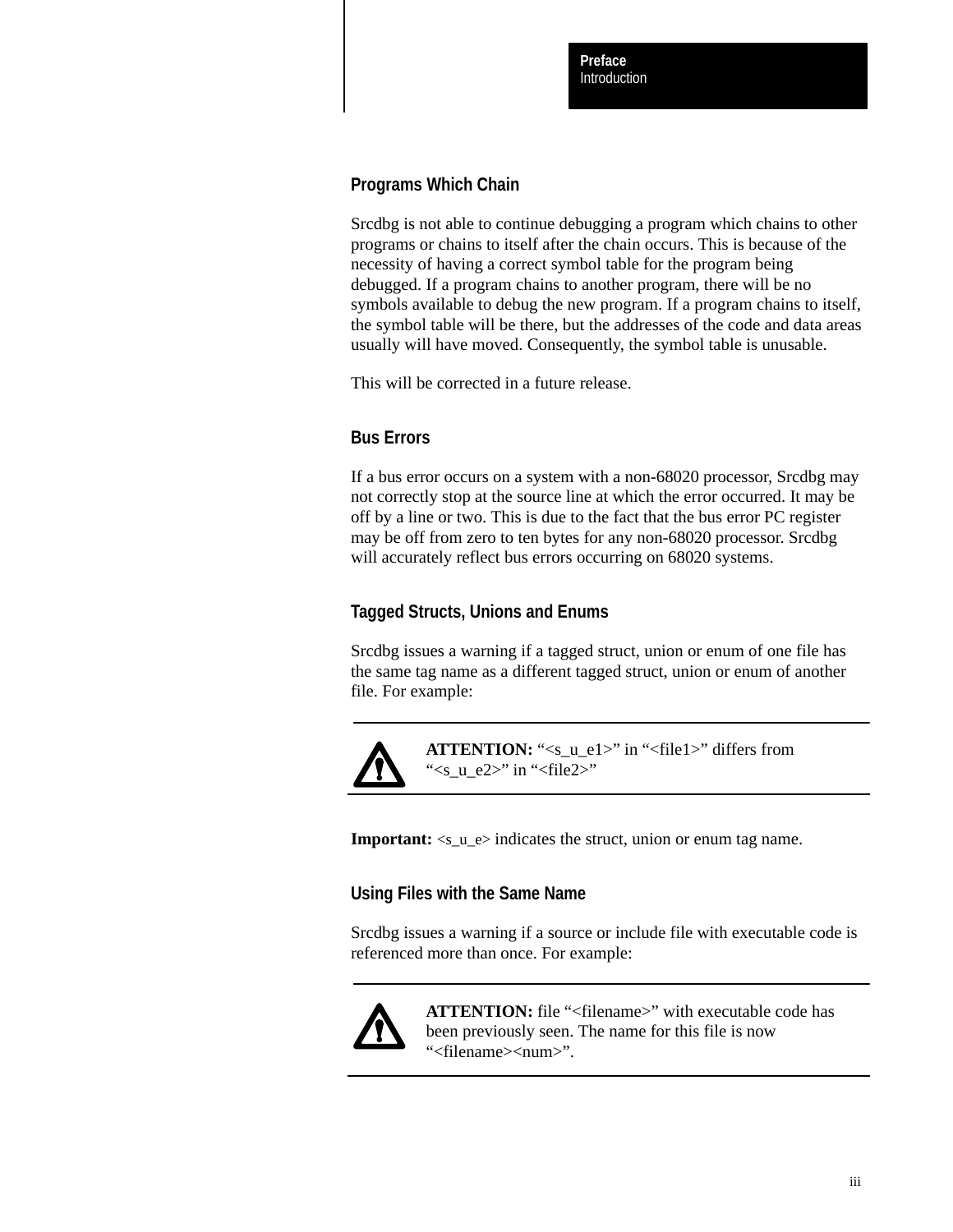Multiple files will be named <filename><num>, where <num> starts at zero. For example, the second file named program.c will be referred to as program.c0 by SrcDbg.

### **Edited Source files**

Srcdbg issues a warning if a sourcefile has been edited since it was compiled with the –g option. For example:



ATTENTION: source file "<filename>" has been changed.

If the source code has been changed, the file needs to be recompiled with the –g option to ensure that the symbol information matches the source code.

**Important:** If a symbol file is used that does not actually match the program module, SrcDbg's behavior will be unpredictable.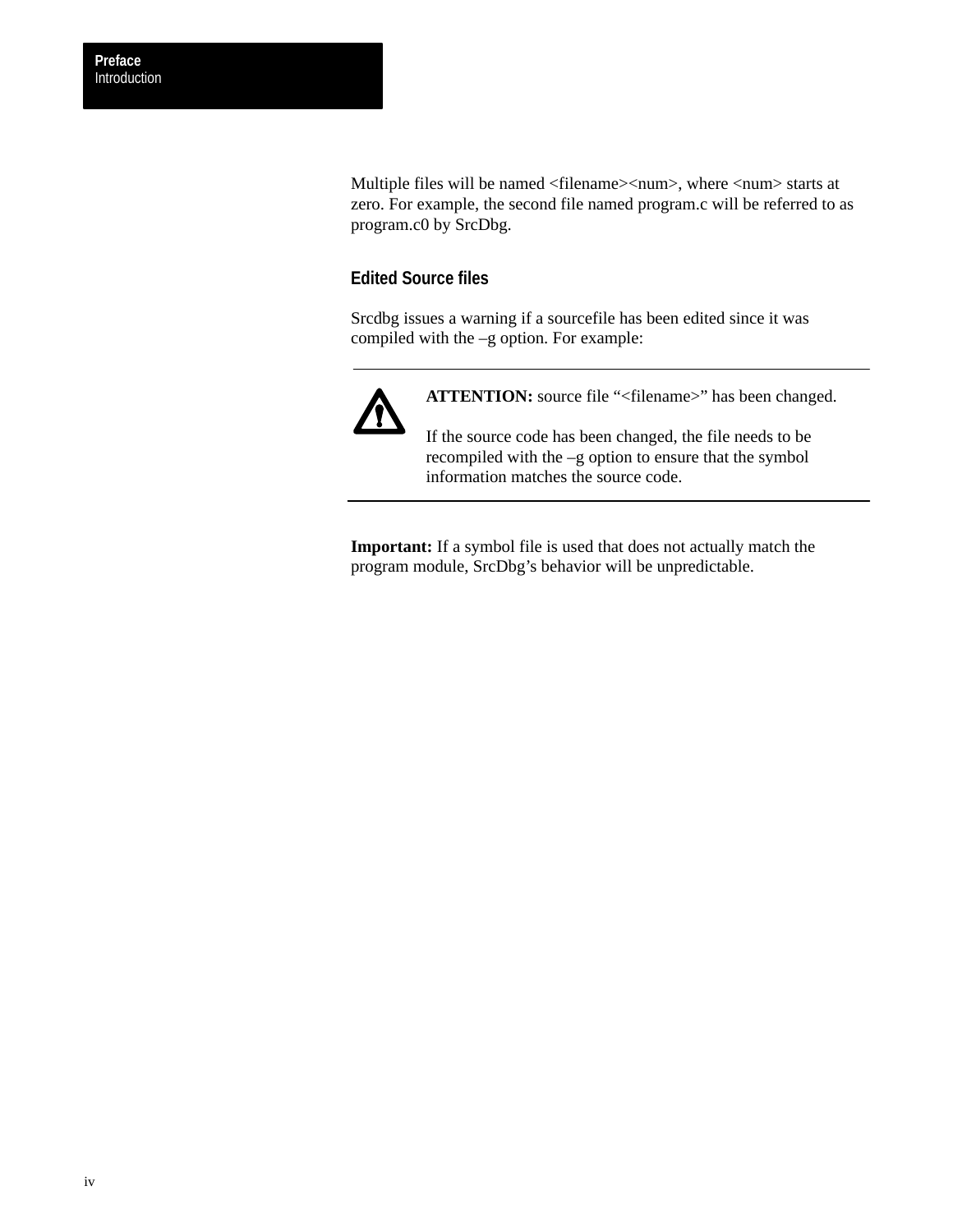### **SECTION 1 OS-9 C COMPILER**

| Installing and Running the<br>Compiler | Chapter 1                                            |          |
|----------------------------------------|------------------------------------------------------|----------|
|                                        |                                                      | $1-1$    |
|                                        |                                                      | $1 - 2$  |
|                                        |                                                      | $1 - 3$  |
|                                        | Library and Definition File Directory Searching      | $1 - 3$  |
|                                        |                                                      | $1 - 4$  |
|                                        |                                                      | $1 - 7$  |
|                                        |                                                      | $1-9$    |
|                                        |                                                      | $1-9$    |
|                                        |                                                      | $1 - 10$ |
| <b>Compiler Implementation</b>         | <b>Chapter 2</b>                                     |          |
|                                        |                                                      | $2 - 1$  |
|                                        |                                                      | $2 - 1$  |
|                                        | Access To Command Line Parameters (Argc, Argv, Envp) | $2 - 3$  |
|                                        |                                                      | $2 - 3$  |
|                                        |                                                      | $2 - 3$  |
|                                        |                                                      | $2 - 3$  |
|                                        |                                                      | $2 - 7$  |
| <b>Compiler Organization</b>           | Chapter 3                                            |          |
|                                        |                                                      | $3-1$    |
| Using the Termcap Library              | <b>Chapter 4</b>                                     |          |
|                                        |                                                      |          |
|                                        |                                                      | $4 - 1$  |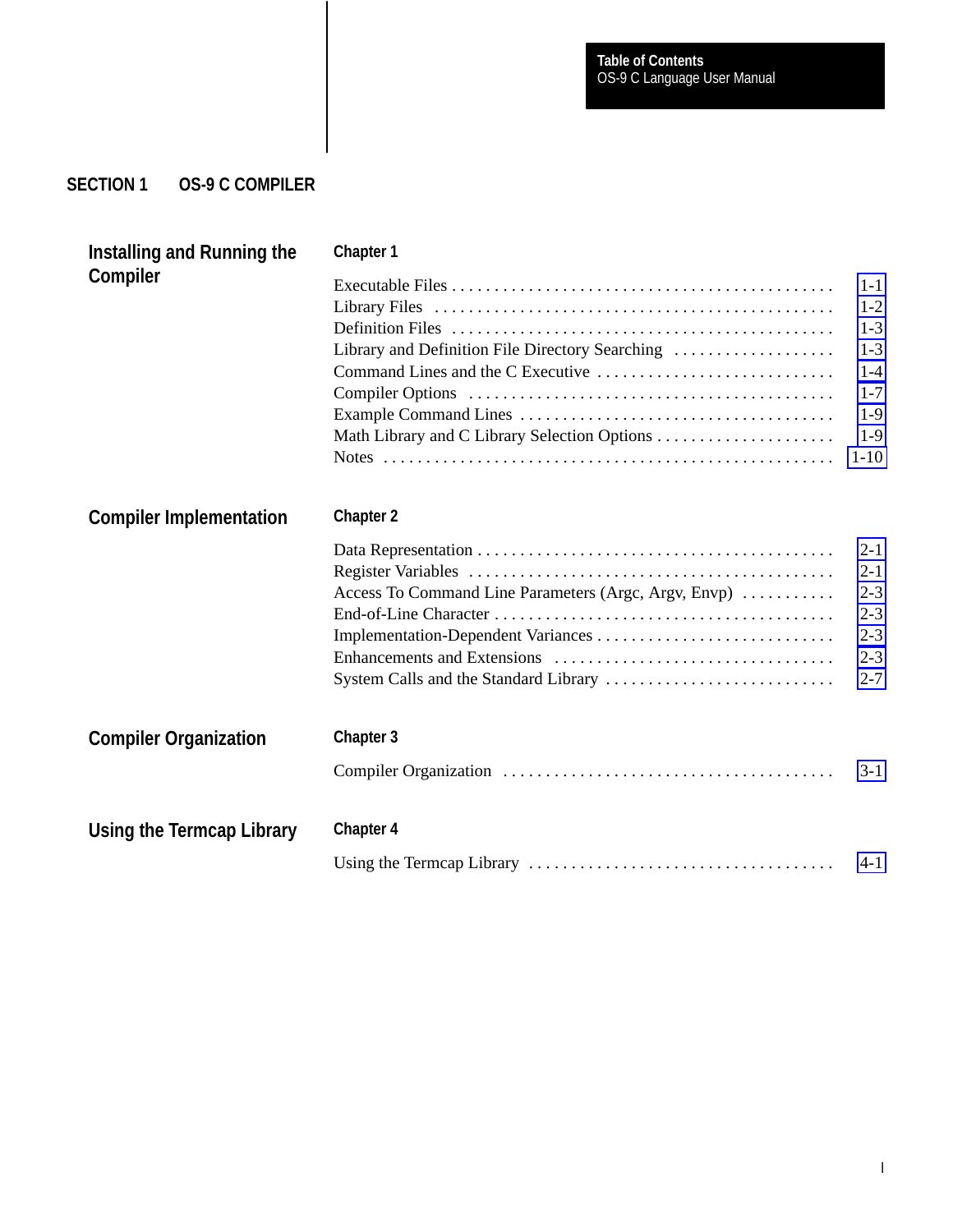#### **SECTION 2** THE C STANDARD LIBRARY

| The C Standard Library | <b>Chapter 5</b>                                                                                                           |
|------------------------|----------------------------------------------------------------------------------------------------------------------------|
|                        | $5 - 1$                                                                                                                    |
|                        | $5 - 7$                                                                                                                    |
|                        | $5 - 7$                                                                                                                    |
|                        | $5 - 8$                                                                                                                    |
|                        | $5-9$<br>$\text{errmsg}() \dots \dots \dots \dots \dots \dots \dots \dots \dots \dots \dots \dots \dots \dots \dots \dots$ |
|                        | $5-10$                                                                                                                     |
|                        | $5 - 11$                                                                                                                   |
|                        | $5 - 12$                                                                                                                   |
|                        | $5 - 12$                                                                                                                   |
|                        | $5 - 13$                                                                                                                   |
|                        | $5 - 14$                                                                                                                   |
|                        | $5 - 14$                                                                                                                   |
|                        | $5 - 15$                                                                                                                   |
|                        | $5 - 16$                                                                                                                   |
|                        | $5 - 17$                                                                                                                   |
|                        | $5 - 18$<br>$5-19$                                                                                                         |
|                        | $5 - 20$                                                                                                                   |
|                        | $5 - 21$                                                                                                                   |
|                        | $5 - 22$                                                                                                                   |
|                        | $5 - 23$                                                                                                                   |
|                        | $5 - 24$                                                                                                                   |
|                        | $5 - 24$                                                                                                                   |
|                        | $5 - 25$                                                                                                                   |
|                        | $5 - 26$                                                                                                                   |
|                        | $5 - 27$                                                                                                                   |
|                        | $5 - 28$                                                                                                                   |
|                        | $5-29$                                                                                                                     |
|                        | $5 - 30$                                                                                                                   |
|                        | $5 - 31$                                                                                                                   |
|                        | $5 - 32$                                                                                                                   |
|                        | $5 - 34$                                                                                                                   |
|                        | $5 - 35$                                                                                                                   |
|                        | $5 - 36$                                                                                                                   |
|                        | $5 - 37$                                                                                                                   |
|                        | $5 - 38$                                                                                                                   |
|                        | 5-39<br>$\_mkdata\_module() \dots \dots \dots \dots \dots \dots \dots \dots \dots \dots \dots \dots \dots$                 |
|                        | $5-40$<br>$5 - 40$                                                                                                         |
|                        | $5 - 41$                                                                                                                   |
|                        | $5 - 41$                                                                                                                   |
|                        |                                                                                                                            |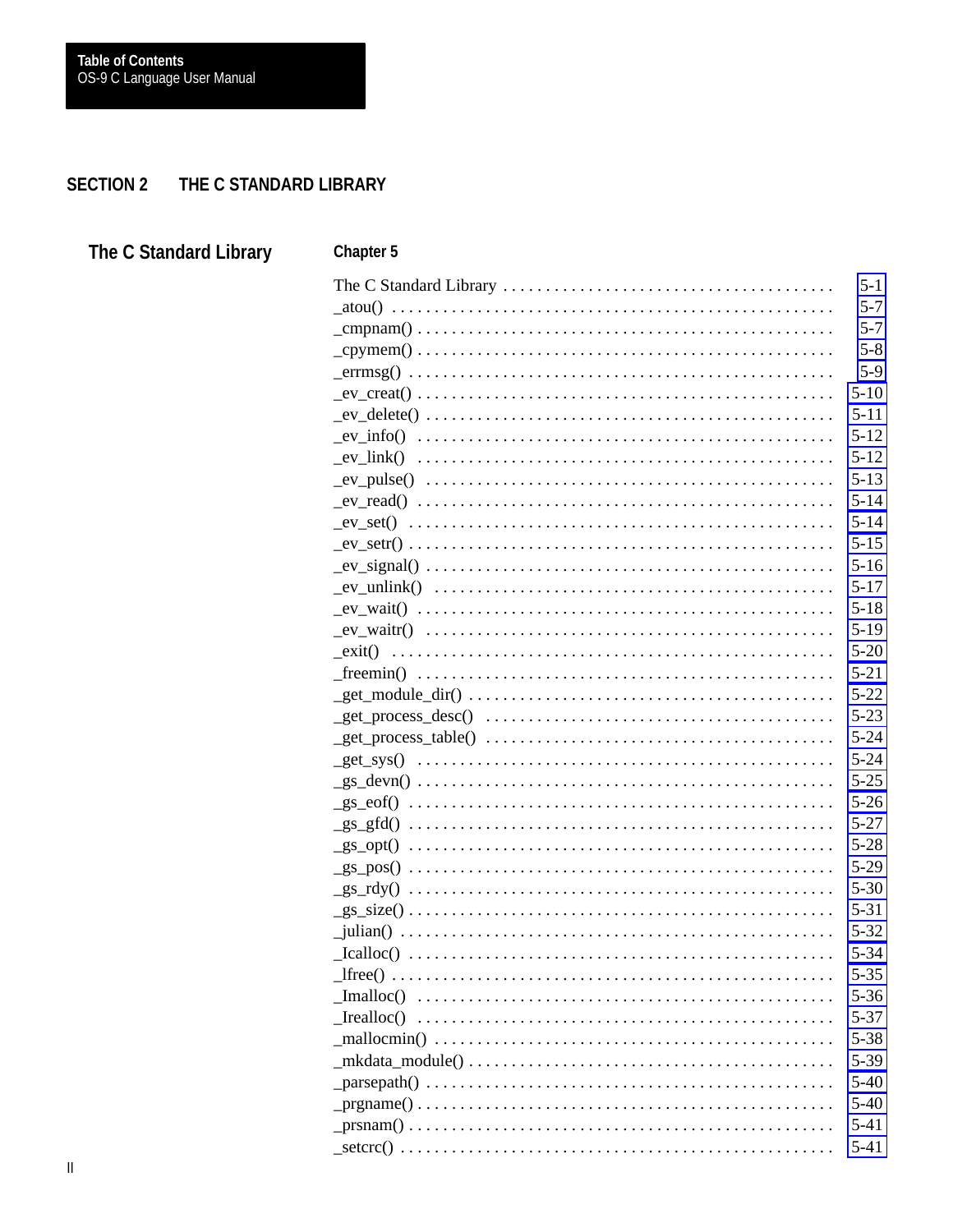|                                                                                                                                                                                                                                                                                                                                                                                                                                                                                                                                                                                                           | $5 - 42$ |
|-----------------------------------------------------------------------------------------------------------------------------------------------------------------------------------------------------------------------------------------------------------------------------------------------------------------------------------------------------------------------------------------------------------------------------------------------------------------------------------------------------------------------------------------------------------------------------------------------------------|----------|
|                                                                                                                                                                                                                                                                                                                                                                                                                                                                                                                                                                                                           | $5 - 43$ |
|                                                                                                                                                                                                                                                                                                                                                                                                                                                                                                                                                                                                           | $5 - 44$ |
|                                                                                                                                                                                                                                                                                                                                                                                                                                                                                                                                                                                                           | $5 - 45$ |
|                                                                                                                                                                                                                                                                                                                                                                                                                                                                                                                                                                                                           | $5 - 46$ |
|                                                                                                                                                                                                                                                                                                                                                                                                                                                                                                                                                                                                           | $5 - 46$ |
|                                                                                                                                                                                                                                                                                                                                                                                                                                                                                                                                                                                                           | $5 - 47$ |
|                                                                                                                                                                                                                                                                                                                                                                                                                                                                                                                                                                                                           | $5 - 47$ |
|                                                                                                                                                                                                                                                                                                                                                                                                                                                                                                                                                                                                           | $5 - 48$ |
|                                                                                                                                                                                                                                                                                                                                                                                                                                                                                                                                                                                                           |          |
|                                                                                                                                                                                                                                                                                                                                                                                                                                                                                                                                                                                                           | $5-49$   |
|                                                                                                                                                                                                                                                                                                                                                                                                                                                                                                                                                                                                           | $5 - 50$ |
|                                                                                                                                                                                                                                                                                                                                                                                                                                                                                                                                                                                                           | $5 - 51$ |
|                                                                                                                                                                                                                                                                                                                                                                                                                                                                                                                                                                                                           | $5 - 52$ |
|                                                                                                                                                                                                                                                                                                                                                                                                                                                                                                                                                                                                           | $5 - 52$ |
|                                                                                                                                                                                                                                                                                                                                                                                                                                                                                                                                                                                                           | $5 - 53$ |
|                                                                                                                                                                                                                                                                                                                                                                                                                                                                                                                                                                                                           | $5 - 54$ |
|                                                                                                                                                                                                                                                                                                                                                                                                                                                                                                                                                                                                           | $5 - 55$ |
|                                                                                                                                                                                                                                                                                                                                                                                                                                                                                                                                                                                                           | $5 - 56$ |
|                                                                                                                                                                                                                                                                                                                                                                                                                                                                                                                                                                                                           | $5 - 57$ |
|                                                                                                                                                                                                                                                                                                                                                                                                                                                                                                                                                                                                           | $5 - 59$ |
|                                                                                                                                                                                                                                                                                                                                                                                                                                                                                                                                                                                                           | $5 - 59$ |
| $\text{\textcolor{red}{\bot} \textcolor{green}{\bot} \textcolor{green}{\bot} \textcolor{green}{\bot} \textcolor{green}{\bot} \textcolor{green}{\bot} \textcolor{green}{\bot} \textcolor{green}{\bot} \textcolor{green}{\bot} \textcolor{green}{\bot} \textcolor{green}{\bot} \textcolor{green}{\bot} \textcolor{green}{\bot} \textcolor{green}{\bot} \textcolor{green}{\bot} \textcolor{green}{\bot} \textcolor{green}{\bot} \textcolor{green}{\bot} \textcolor{green}{\bot} \textcolor{green}{\bot} \textcolor{green}{\bot} \textcolor{green}{\bot} \textcolor{green}{\bot} \textcolor{red}{\bot} \text$ | $5 - 60$ |
|                                                                                                                                                                                                                                                                                                                                                                                                                                                                                                                                                                                                           | $5 - 60$ |
|                                                                                                                                                                                                                                                                                                                                                                                                                                                                                                                                                                                                           | $5 - 61$ |
|                                                                                                                                                                                                                                                                                                                                                                                                                                                                                                                                                                                                           | $5 - 61$ |
|                                                                                                                                                                                                                                                                                                                                                                                                                                                                                                                                                                                                           | $5 - 62$ |
|                                                                                                                                                                                                                                                                                                                                                                                                                                                                                                                                                                                                           | $5 - 63$ |
|                                                                                                                                                                                                                                                                                                                                                                                                                                                                                                                                                                                                           | $5 - 64$ |
|                                                                                                                                                                                                                                                                                                                                                                                                                                                                                                                                                                                                           | $5 - 65$ |
|                                                                                                                                                                                                                                                                                                                                                                                                                                                                                                                                                                                                           | $5 - 65$ |
|                                                                                                                                                                                                                                                                                                                                                                                                                                                                                                                                                                                                           | $5 - 66$ |
|                                                                                                                                                                                                                                                                                                                                                                                                                                                                                                                                                                                                           | $5 - 67$ |
|                                                                                                                                                                                                                                                                                                                                                                                                                                                                                                                                                                                                           | $5 - 67$ |
|                                                                                                                                                                                                                                                                                                                                                                                                                                                                                                                                                                                                           |          |
| atof()                                                                                                                                                                                                                                                                                                                                                                                                                                                                                                                                                                                                    | $5 - 68$ |
|                                                                                                                                                                                                                                                                                                                                                                                                                                                                                                                                                                                                           | $5 - 68$ |
|                                                                                                                                                                                                                                                                                                                                                                                                                                                                                                                                                                                                           | $5 - 69$ |
|                                                                                                                                                                                                                                                                                                                                                                                                                                                                                                                                                                                                           | $5 - 69$ |
|                                                                                                                                                                                                                                                                                                                                                                                                                                                                                                                                                                                                           | $5 - 70$ |
|                                                                                                                                                                                                                                                                                                                                                                                                                                                                                                                                                                                                           | $5 - 71$ |
|                                                                                                                                                                                                                                                                                                                                                                                                                                                                                                                                                                                                           | $5 - 72$ |
|                                                                                                                                                                                                                                                                                                                                                                                                                                                                                                                                                                                                           | $5 - 74$ |
|                                                                                                                                                                                                                                                                                                                                                                                                                                                                                                                                                                                                           | $5 - 75$ |
|                                                                                                                                                                                                                                                                                                                                                                                                                                                                                                                                                                                                           | $5 - 76$ |
|                                                                                                                                                                                                                                                                                                                                                                                                                                                                                                                                                                                                           | $5 - 77$ |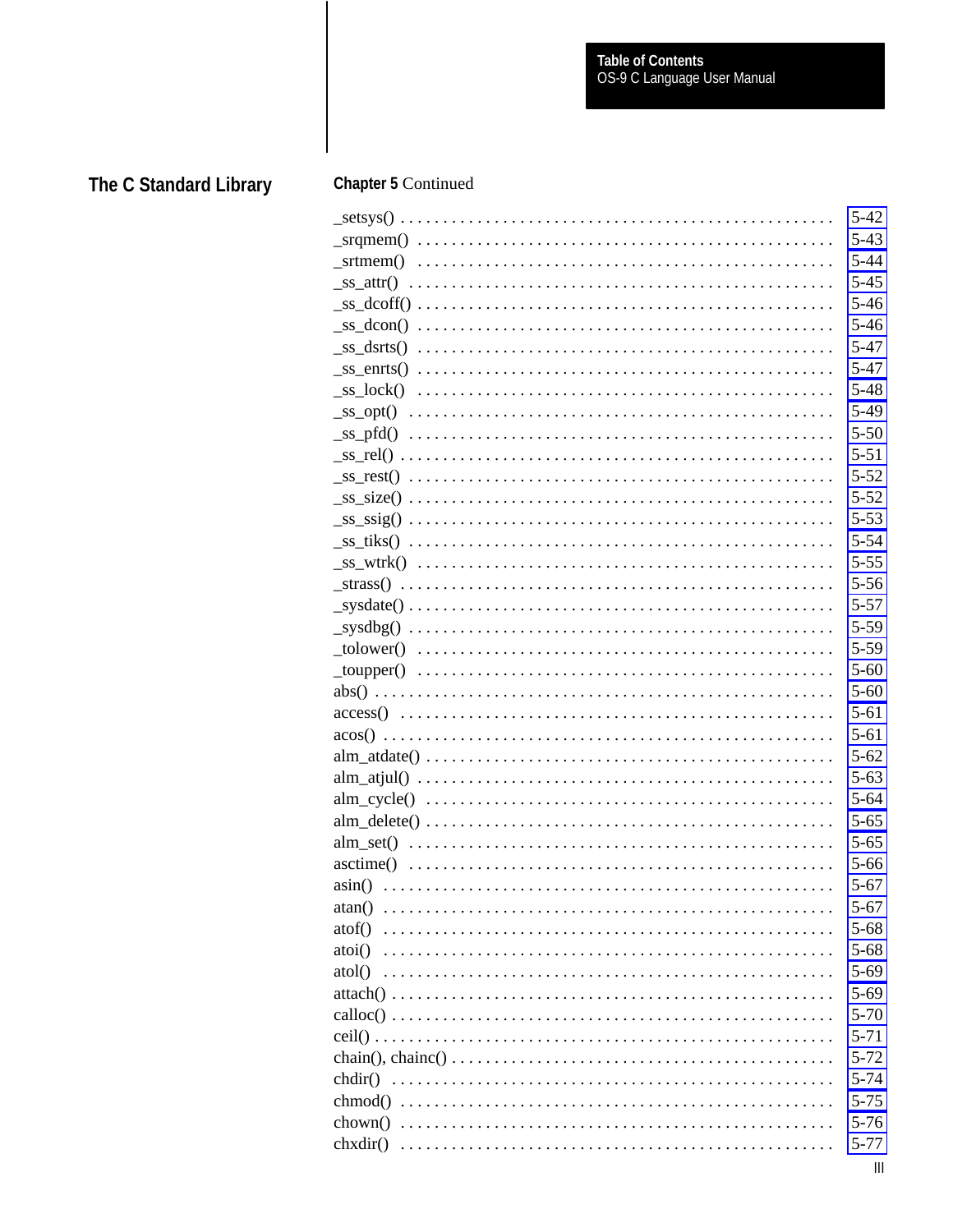| $5 - 78$  |
|-----------|
| 5-79      |
| $5 - 80$  |
| $5 - 81$  |
| $5 - 82$  |
| $5 - 82$  |
| $5 - 83$  |
| $5 - 85$  |
| $5 - 86$  |
| $5 - 87$  |
| $5 - 88$  |
| 5-89      |
| 5-89      |
| 5-90      |
| $5 - 91$  |
| 5-91      |
| 5-92      |
| 5-92      |
| 5-93      |
| 5-94      |
| $5 - 95$  |
| 5-96      |
| 5-97      |
| 5-97      |
| 5-98      |
| 5-98      |
|           |
| 5-99      |
| 5-99      |
| $5 - 100$ |
| $5 - 102$ |
| $5 - 103$ |
|           |
| $5 - 105$ |
|           |
|           |
|           |
|           |
| $5-109$   |
| $5-110$   |
| $5 - 111$ |
| $5 - 112$ |
| $5 - 114$ |
| $5 - 115$ |
|           |
|           |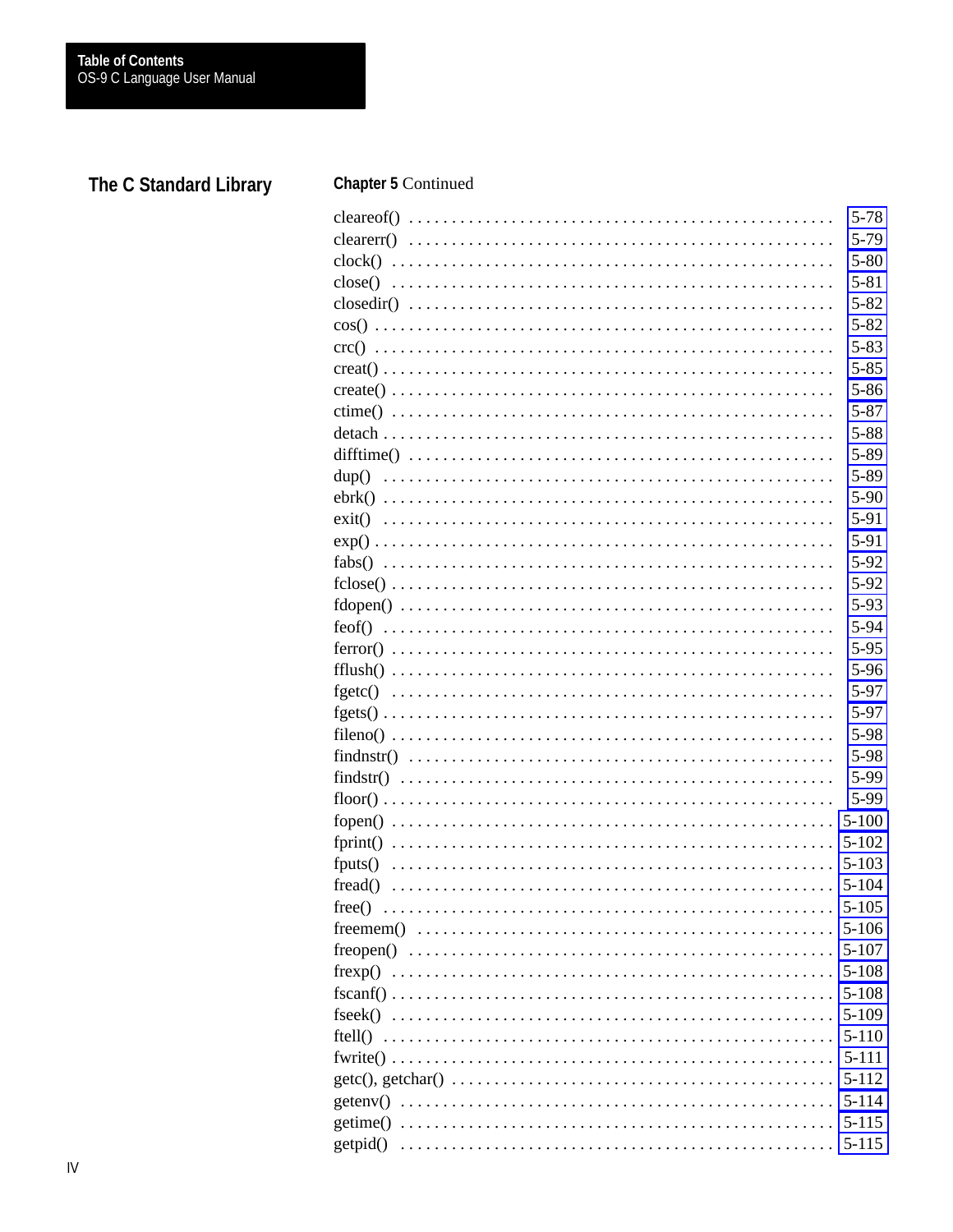| $5 - 116$ |
|-----------|
| $5 - 117$ |
| $5 - 118$ |
| 5-119     |
| $5 - 120$ |
| $5 - 120$ |
| $5 - 121$ |
| $5 - 122$ |
| $5 - 123$ |
| $5 - 125$ |
| $5 - 125$ |
| $5 - 126$ |
| $5 - 126$ |
| $5 - 127$ |
| $5 - 127$ |
| $5 - 128$ |
| $5 - 128$ |
| 5-129     |
| $5 - 129$ |
| $5 - 130$ |
| 5-131     |
| $5 - 132$ |
| 5-132     |
| $5 - 133$ |
| $5 - 133$ |
| $5 - 134$ |
| $5 - 135$ |
| $5 - 136$ |
| $5 - 137$ |
| 5-139     |
| $5-140$   |
| $5 - 140$ |
|           |
|           |
|           |
|           |
| $5 - 143$ |
|           |
|           |
|           |
|           |
|           |
| $5-148$   |
|           |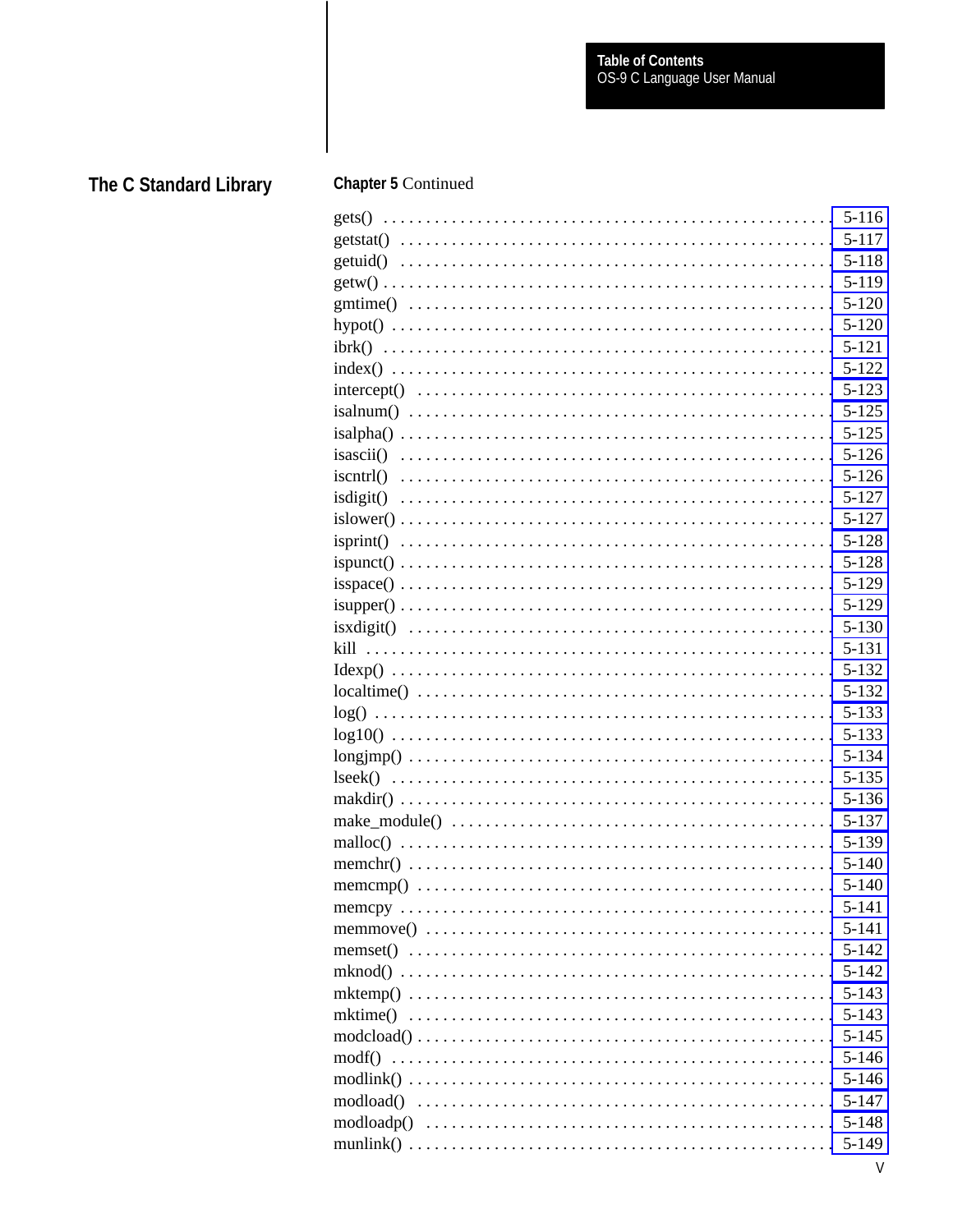|         | $5 - 152$ |
|---------|-----------|
|         | $5 - 153$ |
|         | $5 - 155$ |
|         | $5 - 156$ |
|         | $5 - 157$ |
|         | $5 - 157$ |
|         | $5 - 158$ |
|         | $5 - 158$ |
|         | 5-159     |
|         | $5 - 162$ |
|         | $5 - 164$ |
|         | $5 - 165$ |
| qsort() | $5 - 166$ |
|         | $5 - 167$ |
|         | $5 - 168$ |
|         | $5 - 168$ |
|         | $5 - 169$ |
|         | $5 - 169$ |
|         | $5 - 170$ |
|         | $5 - 171$ |
|         | $5 - 172$ |
|         | 5-174     |
|         | $5 - 175$ |
|         | $5 - 176$ |
|         | $5 - 176$ |
|         | 5-177     |
|         | 5-178     |
|         | 5-179     |
|         | 5-180     |
|         |           |
| sleep() | 5-182     |
|         |           |
|         | 5-183     |
|         | $5 - 183$ |
|         | 5-184     |
|         | 5-185     |
|         |           |
|         | $5 - 185$ |
|         | 5-186     |
|         | 5-186     |
|         | 5-187     |
|         | 5-187     |
|         |           |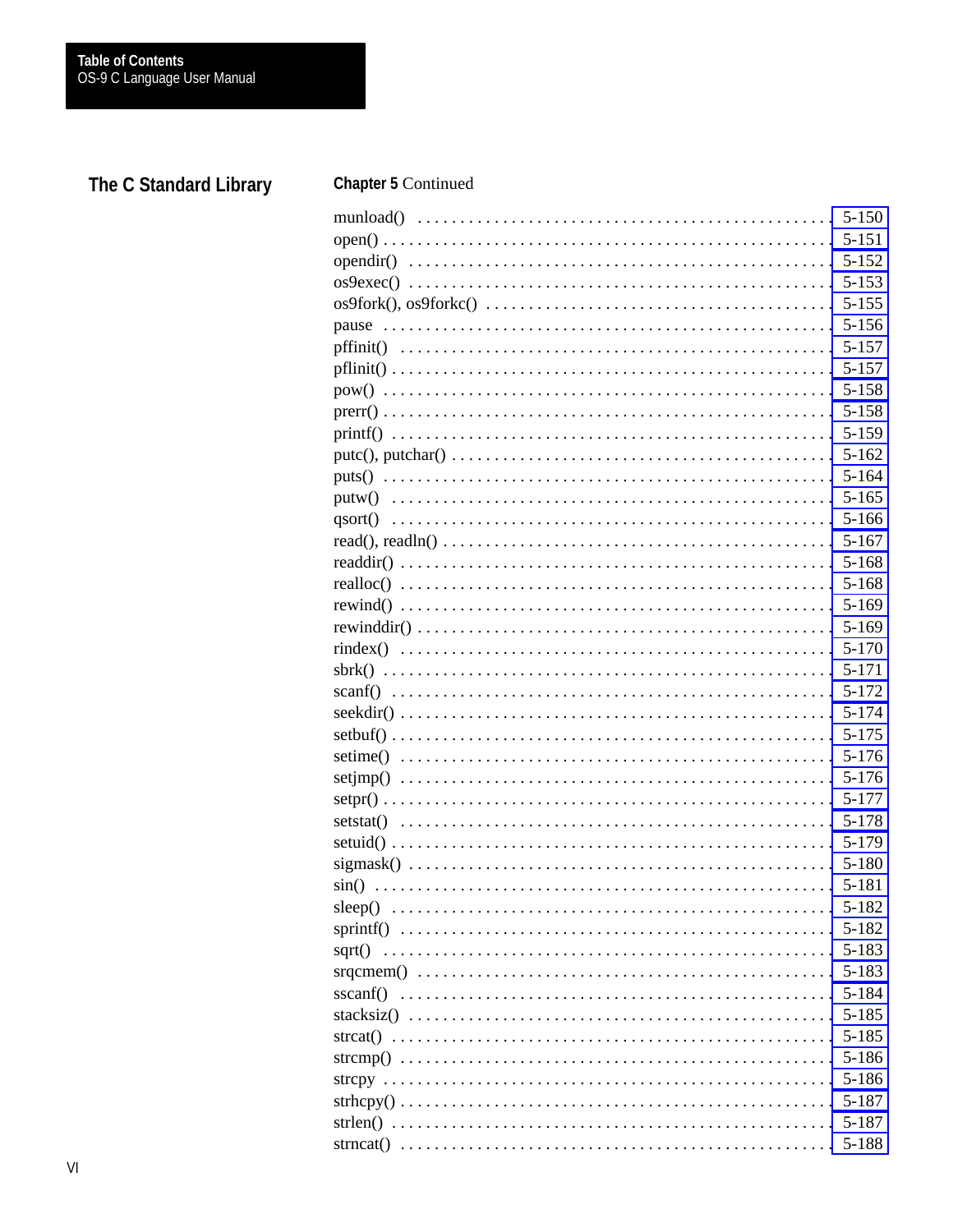| 5-188     |
|-----------|
| 5-189     |
| $5-190$   |
| 5-191     |
| 5-192     |
| 5-192     |
| 5-193     |
| 5-194     |
| $5 - 195$ |
| 5-195     |
| 5-196     |
| 5-197     |
| 5-198     |
| 5-199     |
| $5 - 200$ |
| $5 - 200$ |
| 5-201     |
| 5-202     |
| $5 - 203$ |
| 5-204     |
| $5 - 205$ |
| $5 - 206$ |
| 5-207     |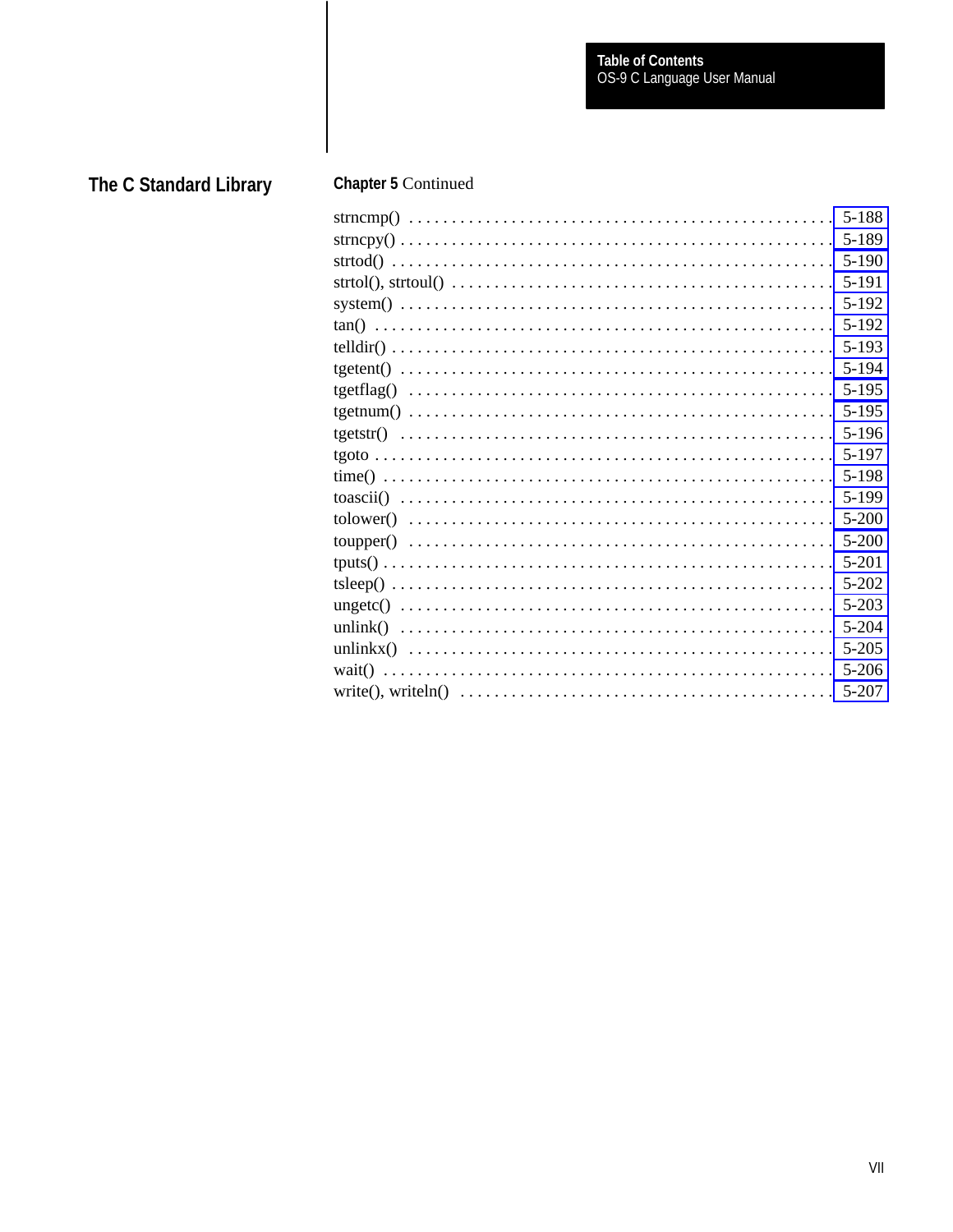#### **SECTION 3 OS-9/68000 SOURCE LEVEL DEBUGGER**

| <b>Overview of SrcDbg</b> | Chapter 6                                                                                        |          |
|---------------------------|--------------------------------------------------------------------------------------------------|----------|
|                           |                                                                                                  | $6 - 1$  |
|                           |                                                                                                  | $6-1$    |
|                           |                                                                                                  | $6-1$    |
|                           | The ".dbg" and ".stb" Symbol Files $\dots \dots \dots \dots \dots \dots \dots \dots \dots \dots$ | $6 - 2$  |
|                           |                                                                                                  | $6 - 3$  |
|                           |                                                                                                  | $6 - 7$  |
|                           |                                                                                                  | $6 - 7$  |
|                           |                                                                                                  | $6 - 7$  |
|                           |                                                                                                  | $6 - 7$  |
|                           |                                                                                                  | $6 - 10$ |
|                           |                                                                                                  | $6 - 12$ |
|                           |                                                                                                  | $6 - 13$ |
|                           |                                                                                                  | $6 - 14$ |
|                           |                                                                                                  | $6 - 15$ |
|                           |                                                                                                  | $6 - 15$ |
|                           |                                                                                                  | $6 - 18$ |
| <b>Debugger Control</b>   | <b>Chapter 7</b>                                                                                 |          |
| <b>Commands</b>           |                                                                                                  | $7 - 2$  |
|                           |                                                                                                  | $7 - 4$  |
|                           |                                                                                                  | $7 - 7$  |
|                           |                                                                                                  | $7-9$    |
|                           |                                                                                                  | $7 - 11$ |
|                           |                                                                                                  | $7 - 13$ |
|                           |                                                                                                  | $7 - 16$ |
|                           |                                                                                                  | $7-19$   |
|                           |                                                                                                  | $7 - 21$ |
|                           |                                                                                                  | $7 - 22$ |
|                           |                                                                                                  | $7 - 24$ |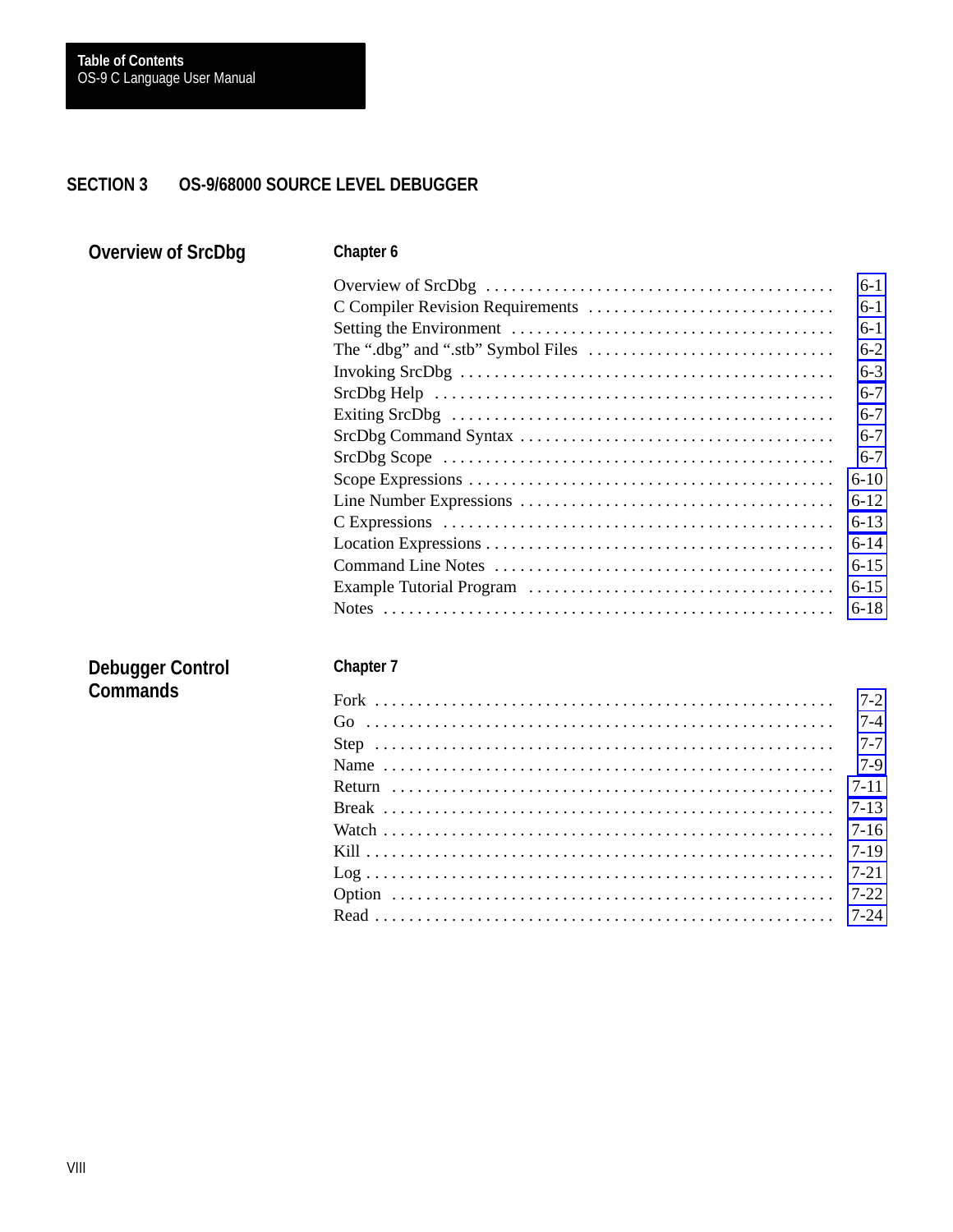| <b>Data Manipulation</b>       | <b>Chapter 8</b> |                                                                                                                                  |
|--------------------------------|------------------|----------------------------------------------------------------------------------------------------------------------------------|
| Command                        | Info.            | $8-2$<br>$8 - 5$<br>$8 - 8$<br>$8 - 10$<br>$8-13$<br>$8 - 14$<br>$8 - 16$<br>$8-17$<br>$8 - 18$                                  |
| <b>System Commands</b>         | Chapter 9        |                                                                                                                                  |
|                                |                  | $9 - 2$<br>$9 - 3$<br>$9 - 4$<br>$9 - 4$<br>$9 - 5$<br>$9 - 6$<br>$9 - 7$                                                        |
|                                |                  |                                                                                                                                  |
| <b>Assembly Level Commands</b> | Chapter 10       |                                                                                                                                  |
|                                |                  | $10-1$<br>$10-4$<br>$10-5$<br>$10-6$<br>$10-7$<br>$10-9$<br>$10 - 11$<br>$10-13$<br>$10-15$<br>$10 - 17$<br>$10 - 20$<br>$10-23$ |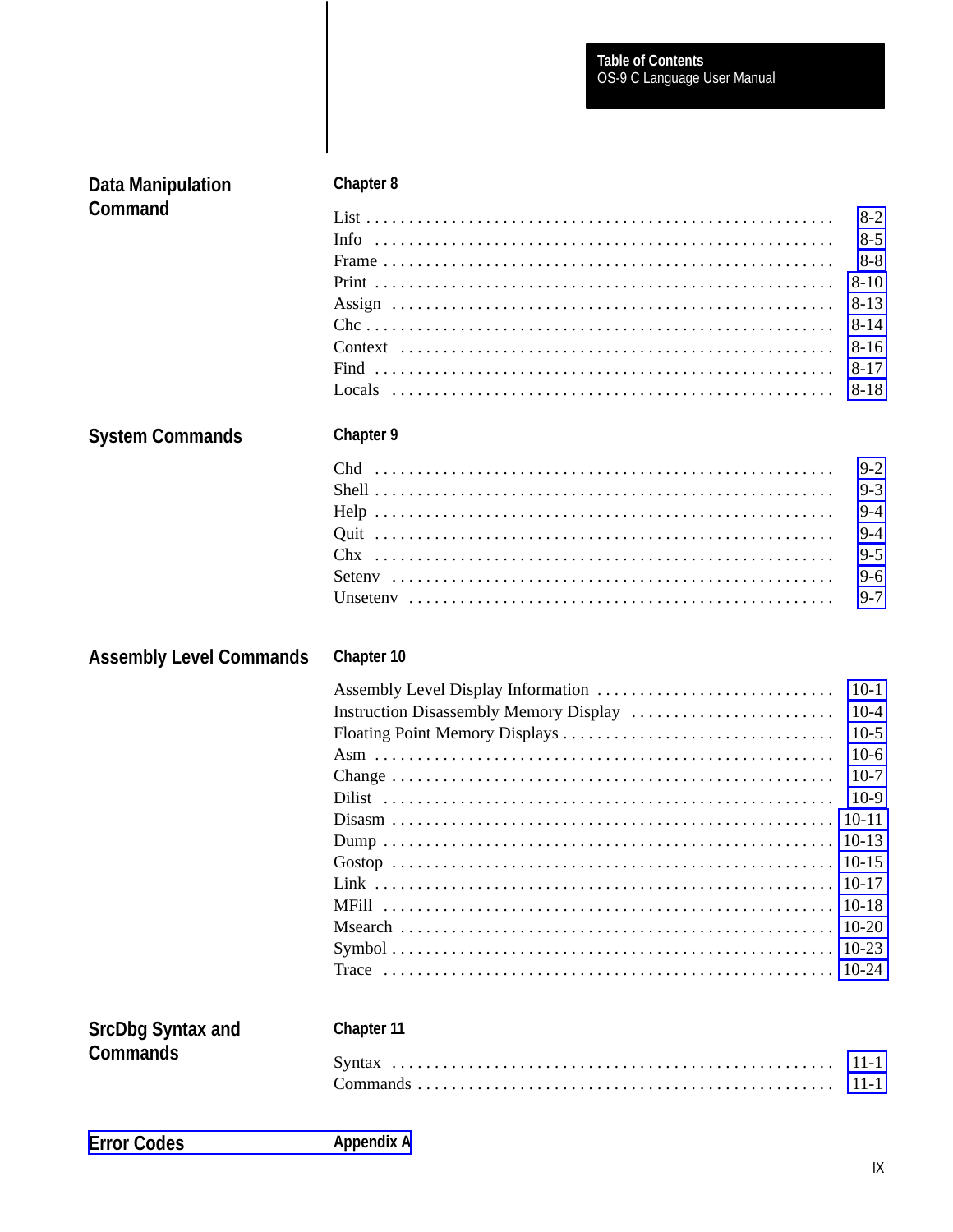# **OS-9 C Compiler**

This section of the manual describes:

- installing and running the OS-9 compiler
- implementing the OS-9 compiler
- organizing the OS-9 compiler
- using the termcap library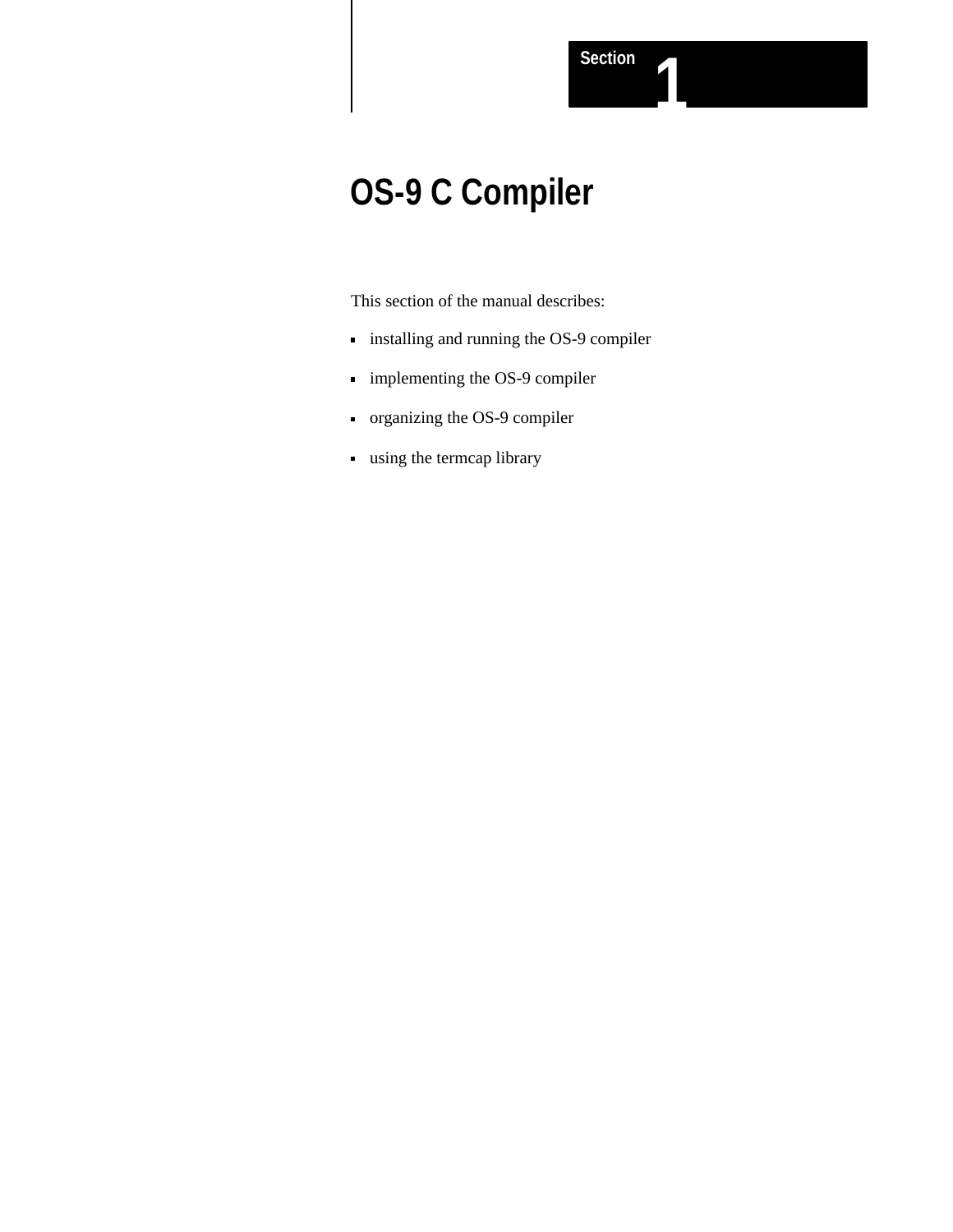## <span id="page-17-0"></span>**Installing and Running the Compiler**

The OS-9 C Compiler system consists of three distinct types of files: executable files, library files and definition files. This section describes the files provided with the C Compiler system, their use, and where you should install them on your system.

### **Executable Files**

The following binary files comprise the executable part of the compiler system. The following files must be in the CMDS directory on OS-9 systems for the compiler system to work. You must copy these files from the distribution media:

| Binary code: | File:                                                |  |
|--------------|------------------------------------------------------|--|
| СC           | Compiler executive program (cc68 for cross versions) |  |
| cpp          | Macro preprocessor                                   |  |
| c68          | Compiler pass                                        |  |
| 068          | Optimizer                                            |  |
| c68020       | Compiler pass for 68020 compiler                     |  |

The following additional modules are also required to run the C Compiler.

| <b>Binary code:</b> | File:                                |  |  |
|---------------------|--------------------------------------|--|--|
| r68                 | OS-9/68000 macro assembler           |  |  |
| 168                 | OS-9/68000 linker                    |  |  |
| cio                 | Trap handler for the C I/O Library   |  |  |
| r68020              | OS-9/68020 macro assembler           |  |  |
| ci <sub>0</sub> 020 | Trap handler for 68020 C I/O library |  |  |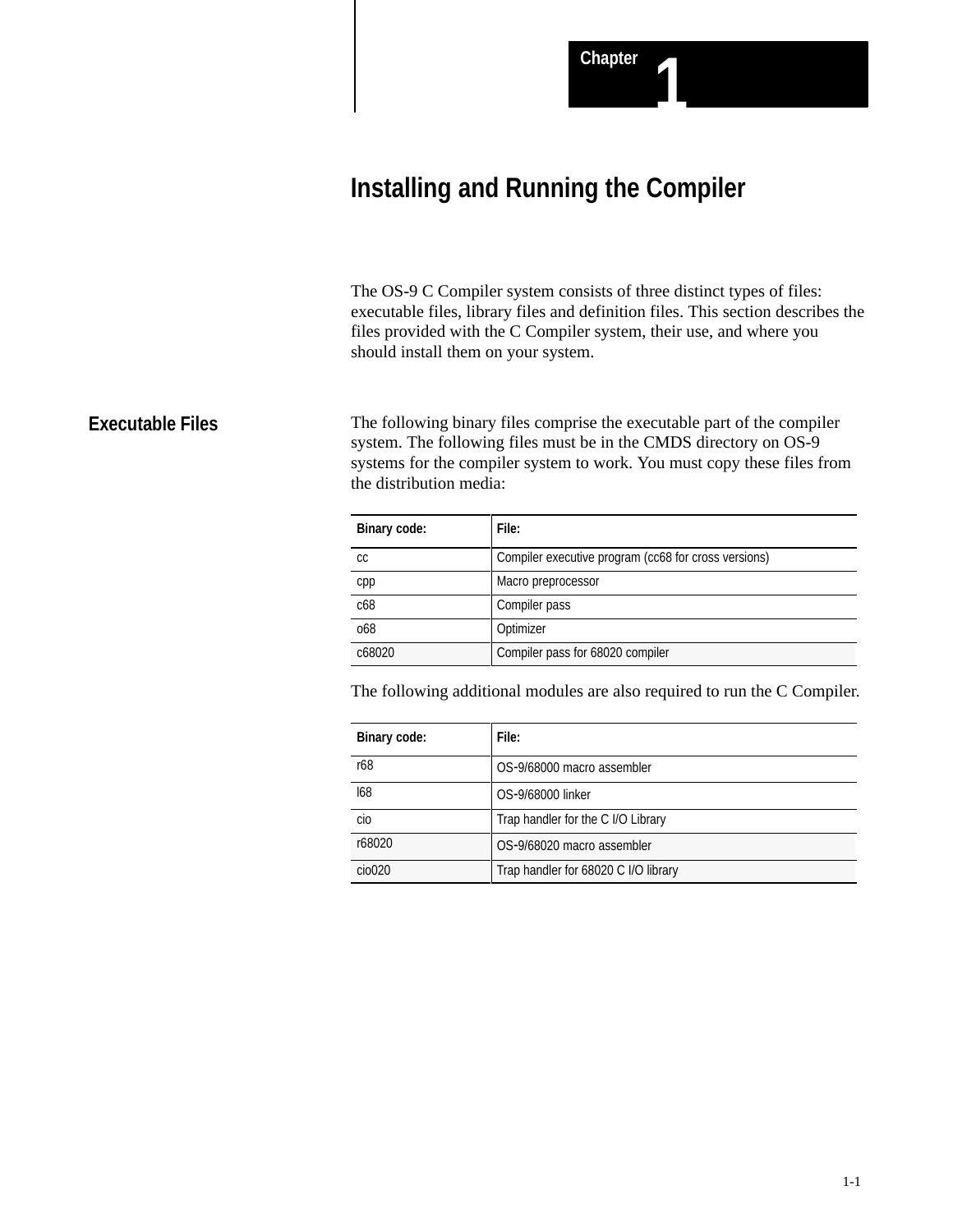### <span id="page-18-0"></span>**Library Files**

The following are important files used during the compilation process. You should locate these files in a directory named LIB on the system's default mass storage device. You must copy these files from the distribution media:

| <b>Binary code:</b>    | File:                                                                                                                                                                                  |  |  |  |
|------------------------|----------------------------------------------------------------------------------------------------------------------------------------------------------------------------------------|--|--|--|
| cstart.r               | Contains startup code for compiled programs.                                                                                                                                           |  |  |  |
| clib.l                 | Contains the standard library, math functions and the system library.                                                                                                                  |  |  |  |
| clibn.l                | Contains the same as clib. but does not use the math trap handler<br>for floating point support. The routines to perform floating point are<br>extracted from the math.I library.      |  |  |  |
| clib020.1              | Contains the 68020 standard library, math functions and the system<br>library.                                                                                                         |  |  |  |
| clib <sub>020n.l</sub> | Contains the same as clib020.I, but does not use the math trap<br>handler for floating point support. The routines to perform floating<br>point are extracted from the math.I library. |  |  |  |
| clib <sub>020h.l</sub> | Contains the same as clib020n.l, but uses the 68881 coprocessor<br>hardware instructions for floating point.                                                                           |  |  |  |

The following additional modules are also required to run the C Compiler, but are supplied elsewhere:

| <b>Binary code:</b> | File:                                                                                            |
|---------------------|--------------------------------------------------------------------------------------------------|
| math.               | Contains the same floating point functions as the math trap handler,<br>but in stand alone form. |
| math831.            | Contains the same math. I, but uses 68881 hardware instructions for<br>floating point.           |
| sys.l               | Contains the system global definitions.                                                          |
| termlih I           | Contains the termcap database screen manipulation functions.                                     |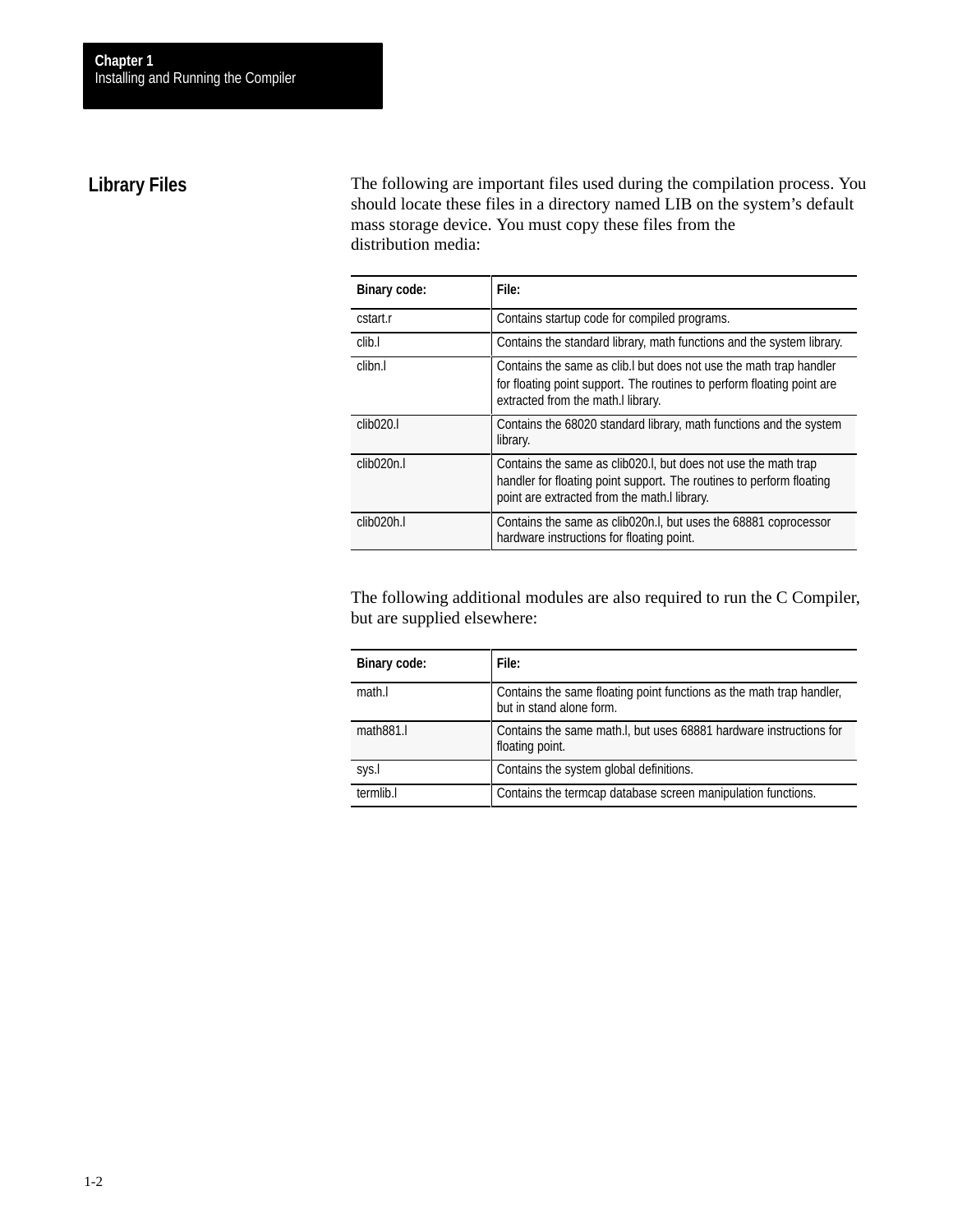### <span id="page-19-0"></span>**Definition Files**

The following are definition files that define macros, constants and data structures used by library functions. The function descriptions indicate which of these files should be included for specific functions. These files should be located in the DEFS directory on the system's default mass storage device.

| <b>Definition file:</b> | Function description:                                             |  |  |  |
|-------------------------|-------------------------------------------------------------------|--|--|--|
| ctype.h                 | Type and macro definitions for character classification functions |  |  |  |
| dir.h                   | Definitions for directory manipulation functions                  |  |  |  |
| direct.h                | Definitions of OS-9 disk directory format                         |  |  |  |
| errno.h                 | OS-9 error number definitions                                     |  |  |  |
| events.h                | OS-9 event sub-system definitions                                 |  |  |  |
| math.h                  | Math function definitions                                         |  |  |  |
| modes h                 | OS-9 file permission value definitions                            |  |  |  |
| module.h                | OS-9 memory module structure definitions                          |  |  |  |
| procid.h                | OS-9 process descriptor structure definitions                     |  |  |  |
| setjmp.h                | setimp and longimp function state buffer definitions              |  |  |  |
| setsys.h                | Request codes for setsys function                                 |  |  |  |
| sgstat.h                | Structure for getstat, setstat and ss_opt functions               |  |  |  |
| signal.h                | OS-9 signal definitions                                           |  |  |  |
| stdio.h                 | Standard I/O definitions                                          |  |  |  |
| strings.h               | String handling function definitions                              |  |  |  |
| termcap.h               | Terminal manipulation library definitions                         |  |  |  |
| time.h                  | Buffer definition for getime and setime functions                 |  |  |  |
| types.h                 | Standard type definitions                                         |  |  |  |

### **Library and Definition File Directory Searching**

The C compiler system relies on a number of header (#include) and library files to compile a program. They are kept in the directories named DEFS and LIB, respectively. These directories are located on the disk device used for system file storage:

- On systems with a hard disk, the pathlists are /h0/LIB and /h0/DEFS.
- On systems without a hard disk, the pathlists are /d0/LIB and /d0/DEFS.
- On systems using a large RAM disk, the pathlists are /r0/LIB and /r0/DEFS or /dd/LIB and /dd/DEFS.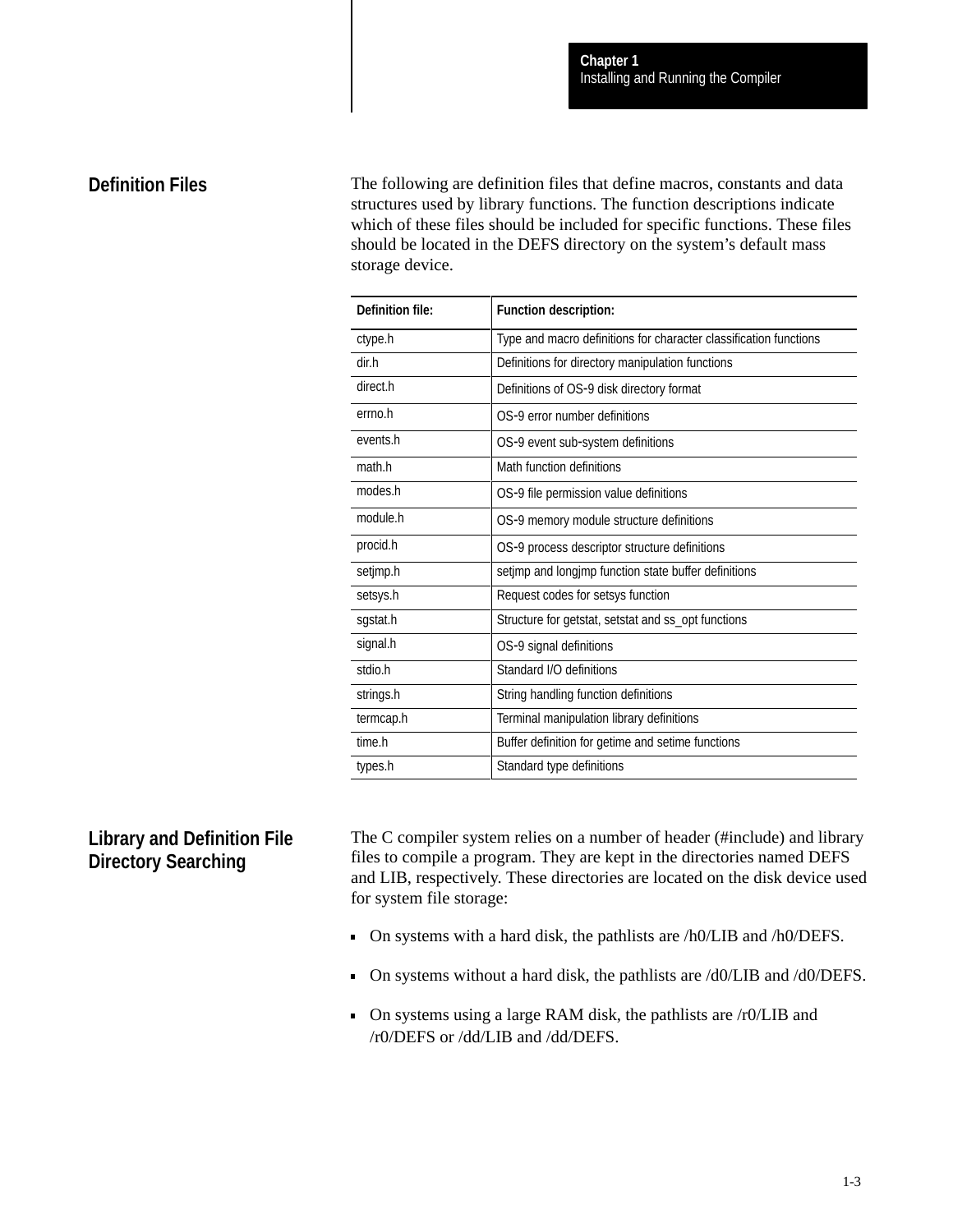<span id="page-20-0"></span>There are three distinct methods of determining the location of the library files. The following priority is used to determine the directory searched:

- command line options
- environment variables
- default search method

You can specify additional "defs" directories on the compiler executive command line. The v option specifies a directory to search for definition files (in addition to DEFS). You can use this option more than once on a command line. The directories are searched in the order provided on the command line (that is, before the system DEFS directory). Use the –w option to specify an alternative "LIB" directory. This directory is used instead of LIB. You can use this option to designate custom library files.

You can also use the shell environment variables, CLIB and CDEF, to specify the directories in which the library and definition files reside. CDEF indicates the pathlist for the directory containing the default definition files. CLIB indicates the pathlist containing the library files. Set the environment variables with the setenv utility command. These variables remain in existence for the life of the current (or future) shell.

**Important:** These techniques for specifying *search* directories are used mainly for cross compilers and network systems where these directories are found on a file-server node.

The C executive (cc) checks for the existence of certain devices to determine the **default device**. cc tries to access these devices in the following order: /dd, /h0, /d0 using the Microware naming conventions:

- $\blacktriangleright$  /dd = default device (usually a RAM disk)
- $/h0 =$  hard disk
- $\overline{\phantom{a}}$  /d0 = floppy disk

The first device that can be accessed is assumed to contain the DEFS and LIB directories. Because all devices' directories are not searched, the directories should appear on the first device in the search list that is present on the system.

The compiler system is managed by an executive program called cc (or cc68 in cross-compiler versions). The executive accepts a command line and automatically calls the other parts of the compiler system as needed. The syntax of the command line which calls the compiler is: **Command Lines and the C Executive**

cc [<options>] <file> {<file>} [<options>]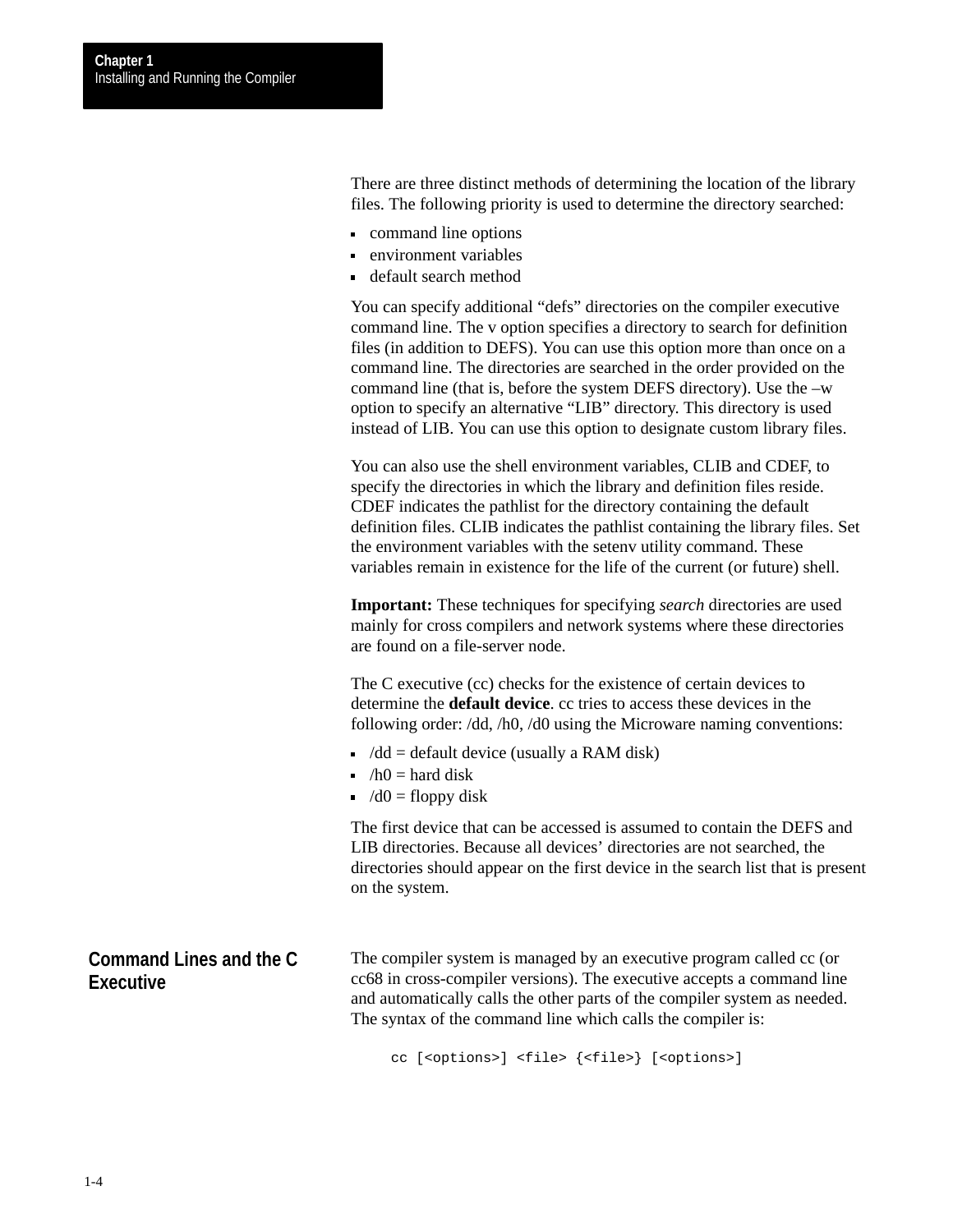You can compile one or more files with a single command line. You may mix C or assembler source code and relocatable type files on the command line. The C executive manages the compilation through as many as four stages:

- **preprocessing code**
- compilation to assembler code
- assembly to relocatable module
- linking to binary executable code (in OS-9000 memory module format).

The compiler accepts three types of source files. The source files must conform to the naming convention provided below. Any of the file types may be mixed on the command line:

| Suffix:  | Use:                          |  |  |
|----------|-------------------------------|--|--|
| $\Gamma$ | C source file                 |  |  |
|          | Assembly language source file |  |  |
|          | Relocatable module            |  |  |

If only one source file is specified on the command line, the output file is created with a name obtained by removing the suffix from the name supplied on the command line. For example, the following command creates an executable file called prg:

cc prg.c

If multiple source files are specified on the command line, the output file is created with the name output, unless an alternative name is specified using a compiler option.

Regardless of the number of files specified on the command line, the output file is created in the current execution directory unless overridden by a compiler option. Any relocatable modules generated as intermediate files are left in the same directories as their corresponding source files with their suffixes changed to .r.

### **Temporary Files and Optimizing Compilation Speed**

A number of temporary files are created in the current working data directory during compilation, and it is important to ensure that enough space is available on the disk drive. As a rough guide, at least three times the number of blocks in the largest source file (and its #include files) should be free.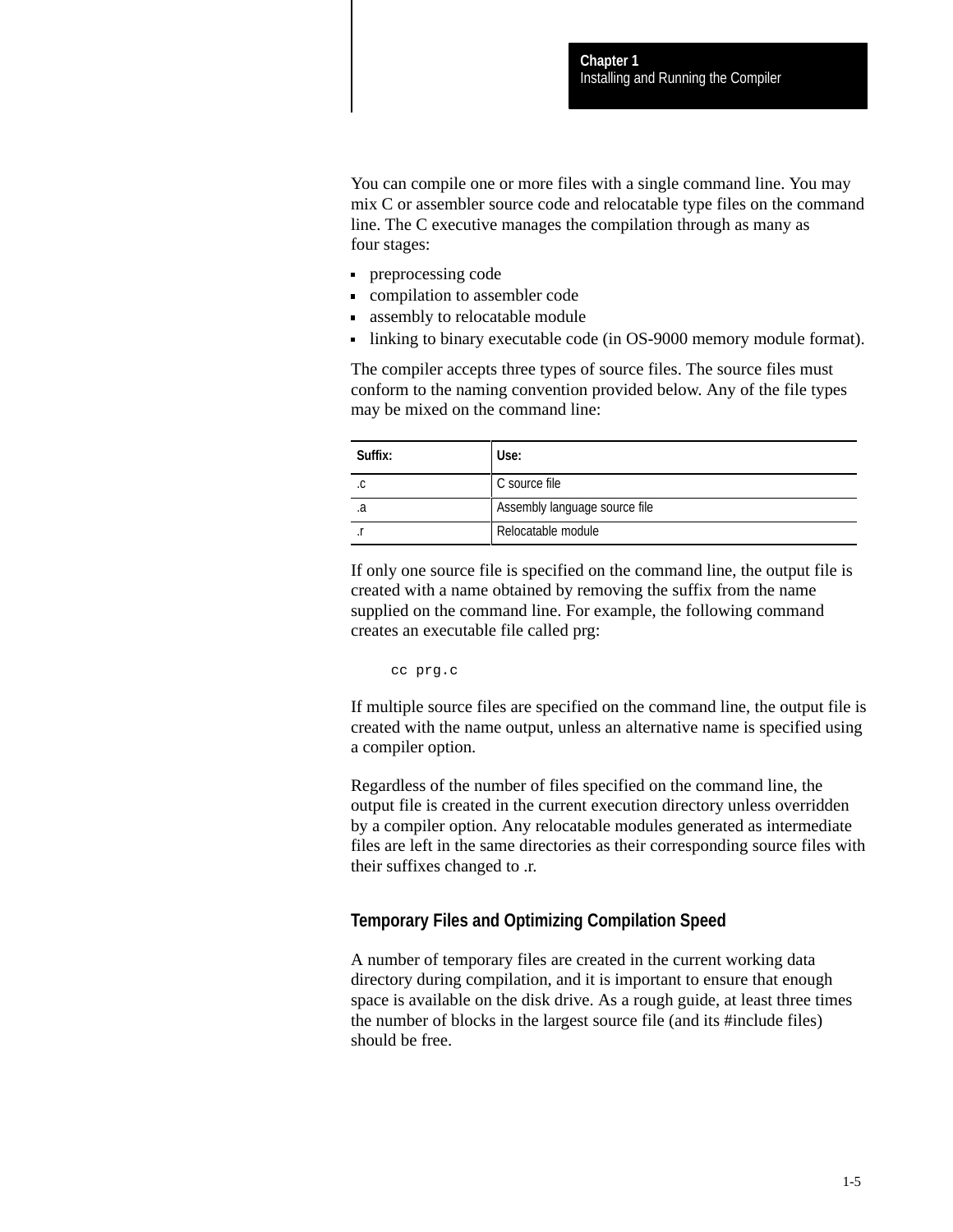The compilation speed is directly affected by the speed at which the temporary file can be written and read. The working directory used for compilation should be the fastest device available on the system. For example, if your OS-9 system has a memory-based virtual disk device, use it for your working directory. In addition, you can use the –t command line option to specify a fast device on which to place any temporary files.

### **C Library Selection Options**

You can use the –i option to cause the system's installed cio trap handler module to be used for the C library rather than linking most of the C library code into the program. The cio trap handler is automatically loaded at system startup time as the standard system utilities use this facility. Systems with a 68020 MPU can use the cio020 trap handler.

**Important:** The module name in each of these trap handlers is cio. Simply rename cio020 to cio to load it instead of the 68000 cio module:

```
chd /h0/cmds
rename cio cio.68k
rename cio020 cio
```
When a program is linked with the cio. I library (using the  $cc -i$  option), the following functions are executed in the trap handler:

| fdopen  | getc      | opendir   | seekdir |
|---------|-----------|-----------|---------|
| fflush  | getenv    | os9exec   | setbuf  |
| fgets   | gets      | printf    | setstat |
| fopen   | getstat   | putc      | sprintf |
| fprintf | getw      | puts      | sscanf  |
| fputs   | gmtime    | putw      | telldir |
| fread   | localtime | read      | time    |
| free    | lseek     | readdir   | ungetc  |
| freopen | malloc    | readln    | unlink  |
| fscanf  | mknod     | realloc   | unlinkx |
| fseek   | mktime    | rewind    | write   |
| ftell   | modloadp  | rewinddir | writeln |
| fwrite  | open      | scanf     |         |
|         |           |           |         |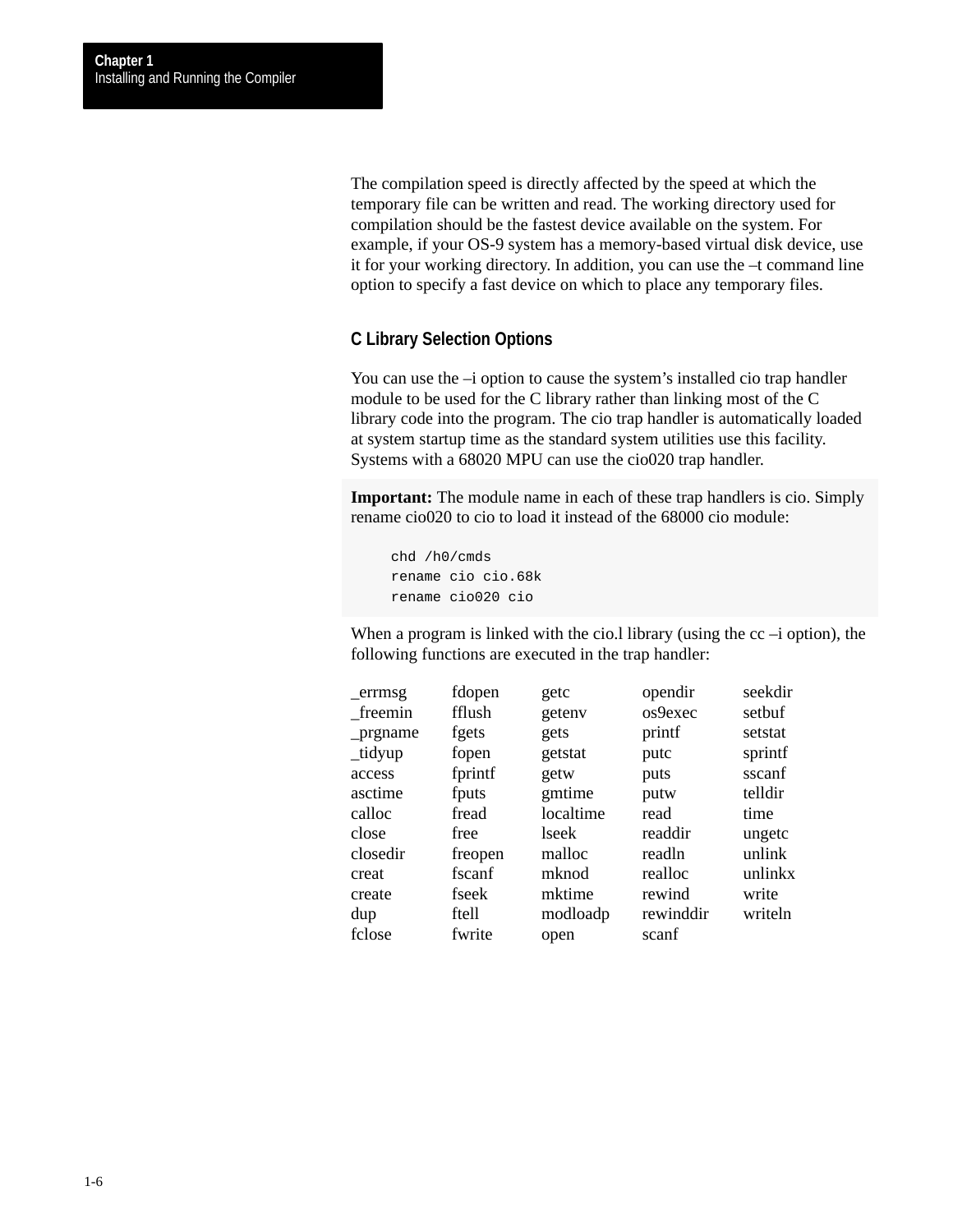## <span id="page-23-0"></span>**Compiler Options**

The compiler recognizes many command line options which modify the compilation process. Options are not case significant. All options are recognized before compilation begins. Consequently, you can place the options anywhere on the command line. You can group options together (e.g.  $-sr$ ) except where an option specifies an argument (e.g.  $-f=\phi$ ath $>$ ).

| Option:                      | Description:                                                                                                                                                                                                                                                                                                                                                                                                                                                                           |  |  |  |
|------------------------------|----------------------------------------------------------------------------------------------------------------------------------------------------------------------------------------------------------------------------------------------------------------------------------------------------------------------------------------------------------------------------------------------------------------------------------------------------------------------------------------|--|--|--|
| -a                           | Suppresses the assembly phase, leaving the output as assembler code in a file with the<br>.a suffix.                                                                                                                                                                                                                                                                                                                                                                                   |  |  |  |
| -bg                          | Sets the sticky bit in the module header to cause the module to remain in memory even if the<br>link count becomes zero.                                                                                                                                                                                                                                                                                                                                                               |  |  |  |
| $-bp$                        | Prints the arguments passed to each compiler phase and an exit status message. This is useful<br>to determine which arguments cc passes to each phase (given various other option flags).                                                                                                                                                                                                                                                                                              |  |  |  |
| $-c$                         | Outputs the source code as comments with the assembler code. This option is most useful with<br>the -a option.                                                                                                                                                                                                                                                                                                                                                                         |  |  |  |
| -d <identifier></identifier> | Is equivalent to a #define <identifier> in the source file. This option is useful where different<br/>versions of a program are maintained in one source file and differentiated through the #ifdef or<br/>#ifndef preprocessor directives. If <identifier> is used as a macro for expansion by the<br/>preprocessor, 1 (one) is the expanded value unless an expansion string is specified using the<br/>form d<identifier>=<string>.</string></identifier></identifier></identifier> |  |  |  |
| -e= <number></number>        | Sets the edition number constant byte to the specified number. This is an OS-9 convention for<br>memory modules.                                                                                                                                                                                                                                                                                                                                                                       |  |  |  |
| $-f =$ <pathlist></pathlist> | Overrides the output file naming conventions. The output file is given the name specified by the<br>last element of <pathlist>. The module name is the same as the file name unless the<br/>-n=<name> option is used. This option causes an error if either the -a or -r option is also<br/>present. If <pathlist> is a relative pathlist, it is relative to the current execution directory.</pathlist></name></pathlist>                                                             |  |  |  |
| -fd= <pathlist></pathlist>   | Is identical to the -f= <pathlist> option with the following exception: if <pathlist> is a relative<br/>pathlist, it is relative to the current data directory.</pathlist></pathlist>                                                                                                                                                                                                                                                                                                  |  |  |  |
| -g                           | Causes the linker to output a symbol module for use by the symbolic assembly language level<br>debugger. The symbol module has the same name as the output file with .stb appended. If a<br>STB directory exists in the target output directory, the symbol module is placed there.<br>Otherwise, it is placed in the same directory as the output file.                                                                                                                               |  |  |  |
| $-i$                         | Links the program with the cio.I library, causing a trap handler module called cio to handle<br>references to selected C I/O functions.                                                                                                                                                                                                                                                                                                                                                |  |  |  |
| -j                           | Prevents linker from creating a jump table.                                                                                                                                                                                                                                                                                                                                                                                                                                            |  |  |  |
| $-k = < n > [w  [cw c ][f]$  | $\langle n \rangle$ is the target machine: 0=68000 (default), 2=68020.<br>causes 16-bit data offsets to be generated (default 68000).<br>W<br>causes 32-bit data offsets to be generated (default 68020).<br>$\mathbf{I}$<br>causes 16-bit code references to be generated (default 68000).<br>CW<br>causes 32-bit code references to be generated (default 68020).<br>cl<br>causes c68020 to generate 68881 instructions for float/double types.<br>f                                 |  |  |  |
| $-l =$ $<$ path $>$          | Specifies a library file to be searched by the linker before the standard library, math libraries and<br>system interface library.                                                                                                                                                                                                                                                                                                                                                     |  |  |  |
| -m= <mem size=""></mem>      | Instructs the linker to allocate <mem size=""> for the program stack. Memory size is given in<br/>kilobytes. The default stack size is approximately 2K.</mem>                                                                                                                                                                                                                                                                                                                         |  |  |  |
| -n= <name></name>            | Specifies the output module's name.                                                                                                                                                                                                                                                                                                                                                                                                                                                    |  |  |  |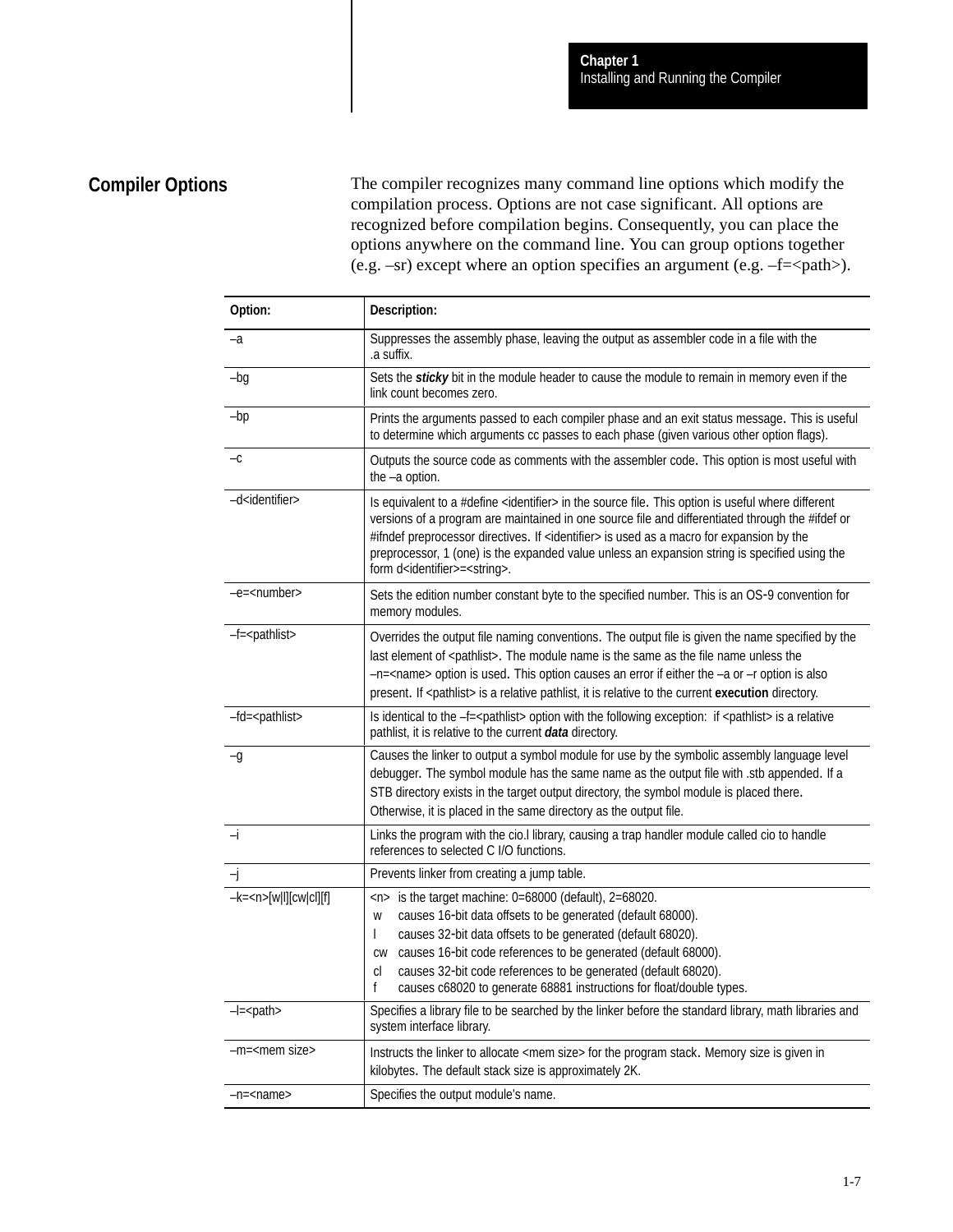| Option:           | Description:                                                                                                                                                                                                                                                                                                                                                                                                                                                         |  |  |  |
|-------------------|----------------------------------------------------------------------------------------------------------------------------------------------------------------------------------------------------------------------------------------------------------------------------------------------------------------------------------------------------------------------------------------------------------------------------------------------------------------------|--|--|--|
| $-0$              | Inhibits the assembly code optimizer pass. The optimizer shortens object code by about 11%<br>with a comparable increase in speed. It is recommended for production versions of<br>debugged programs.                                                                                                                                                                                                                                                                |  |  |  |
| $-q$              | Specifies quiet mode: the executive does not announce internal steps as they occur. Only error<br>messages, if any, are displayed.                                                                                                                                                                                                                                                                                                                                   |  |  |  |
| $-r[=<$ dir $>$ ] | Suppresses linking library modules into executable programs. Output is left in files with a.r<br>suffix. If -r= <dir>, then .r files stay in <dir>.</dir></dir>                                                                                                                                                                                                                                                                                                      |  |  |  |
| $-S$              | Stops the generation of stack-checking code. Use this option with great care and only when the<br>application is extremely time critical and when the use of the stack by compiler generated code<br>is fully understood.                                                                                                                                                                                                                                            |  |  |  |
| $-t = <$ dir $>$  | Causes the executive to place the temporary files used by any compiler phase in the directory<br>named <dir>. If the device containing the directory is the ramdisk device (e.g., -t=/r0),<br/>compilation time is drastically reduced.</dir>                                                                                                                                                                                                                        |  |  |  |
| -u <name></name>  | Undefines previously defined pre-processor macro names. Macro names pre-defined in the<br>pre-processor are OSK and mc68000. These names are useful to identify the compiler under<br>which the program is being compiled for purposes of writing machine and operating system<br>independent programs.                                                                                                                                                              |  |  |  |
| $-v = <$ dir $>$  | Specifies an additional directory to search for pre-processor #include files. File names within<br>quotes are assumed to be in the current directory. File names within angle brackets (< >) are<br>searched for in the specified directory. This option may appear more than once. In this case<br>each directory is searched in the order given on the command line. The default DEFS directory<br>is searched after all specified directories have been searched. |  |  |  |
| $-w = $           | Specifies the directory containing the default library files (cstart.r, clib.l, etc.). This option is<br>useful when the library directory is on a remote file server or a custom version of such files are<br>being used.                                                                                                                                                                                                                                           |  |  |  |
| –х                | Causes the compiler to generate trap instructions to access the floating point math routines.<br>This option should appear on the command line when the program is both compiled and linked<br>(if performed separately). The linker causes the object program to use the trap handler modules<br>rather than extracting the code from the math libraries.                                                                                                           |  |  |  |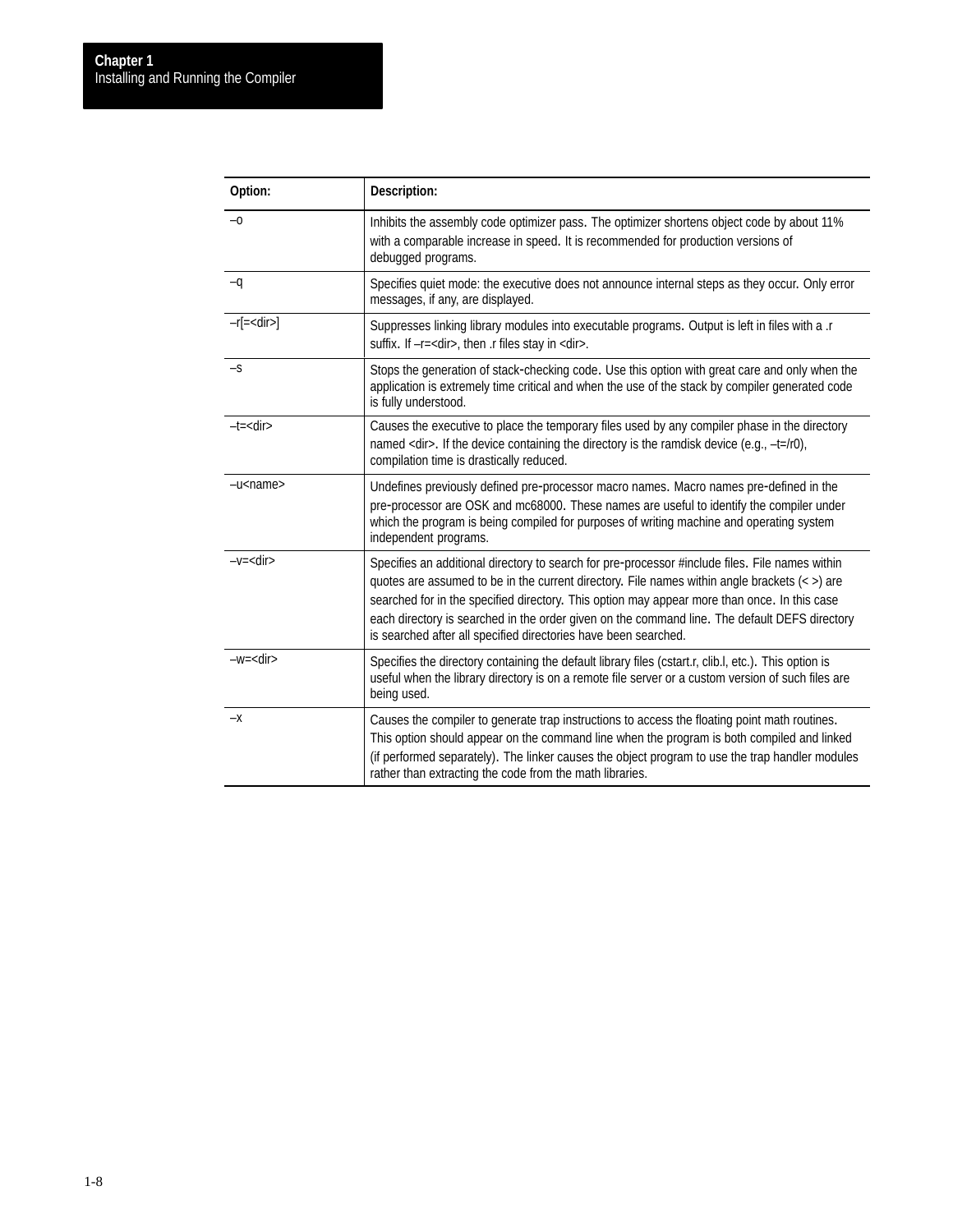## <span id="page-25-0"></span>**Example Command Lines**

| <b>Command line:</b>        | Action:                                                                                                               | Output file(s):                                                            |
|-----------------------------|-----------------------------------------------------------------------------------------------------------------------|----------------------------------------------------------------------------|
| cc prg.c                    | compile to an executable program                                                                                      | prg (execution dir.)                                                       |
| $cc$ prq. $c - a$           | compile to assembly language source code                                                                              | prg.a (current data dir.)                                                  |
| $cc$ prg. $c - r$           | compile to relocatable module                                                                                         | prg.r (current data dir.)                                                  |
| cc prg1.c prg2.c prg3.c     | compile to executable program                                                                                         | prg1.r, prg2.r, prg3.r<br>(current data dir.);<br>output (execution dir.)  |
| cc prg1.c prg2.a prg3.r     | compile prg1.c, assemble prg2.a, and<br>combine all into an executable program                                        | prg1.r,<br>prg.r (current data dir.);<br>output (execution dir.)           |
| cc prg1.c /d0/ted/prg2.c    | compile to executable program                                                                                         | prg1.r (current data dir.)<br>prg2.r (/d0/ted),<br>output (execution dir.) |
| $cc$ -e=3 name. $c$ -f=prog | compile to executable program set module<br>revision level to 3                                                       | name.r (current data dir.)<br>prog (execution dir.)                        |
| cc sieve.c -igf=sieve       | compile to executable using the cio<br>subroutine module and make a symbol<br>module for debug                        | sieve (execution dir.); sieve.stb<br>(current data dir.)                   |
| cc prog.c -dfloats          | compiles executable program with the floats<br>prog (execution dir.)<br>definition identifier passed to the compiler. |                                                                            |
| cc prg.c -k2                | generates code for 68020                                                                                              | prg (execution dir.)                                                       |
| cc prg.c -k2w               | generates code for 68020 using 16-bit<br>offsets                                                                      | prg (execution dir.)                                                       |
| $cc$ prg. $c - k2f$         | prg (execution dir.)<br>generates code for 68020/68881                                                                |                                                                            |

### **Math Library and C Library Selection Options**

The –k and –x options for cc determine which C libraries and Math libraries are used during the compilation/linking process. The following chart shows the various configurations possible using these options:

| Command:      | Target:   | C library:             | Math library: | Description:                                                                                                                                                                                                 |
|---------------|-----------|------------------------|---------------|--------------------------------------------------------------------------------------------------------------------------------------------------------------------------------------------------------------|
| CC.           | 68000     | clibn.l                | math.         | (Default selection) Code is generated for the 68000<br>MPU. The floating point math library code is linked<br>into the program.                                                                              |
| $CC -X$       | 68000     | clib.l                 | <trap></trap> | Same as cc except the system's installed math trap<br>handler module is used instead of linking the math<br>code into the program.                                                                           |
| $cc - k2$     | 68020     | clib <sub>020n.l</sub> | math.         | Code is generated for the 68020 MPU. The floating<br>point math library code is linked into the program.                                                                                                     |
| $cc - k2 - x$ | 68020     | clib020.1              | <trap></trap> | Same as cc-k2 except the system's installed math<br>trap handler module is used instead of linking the<br>math code into the program.                                                                        |
| $cc - k2f$    | 68020/881 | clib <sub>020h.l</sub> | math831.      | Code is generated for the 68020 MPU. 68881<br>coprocessor instructions are generated inline for<br>floating point calculations. The math881.I library<br>contains the trig and numeric conversion functions. |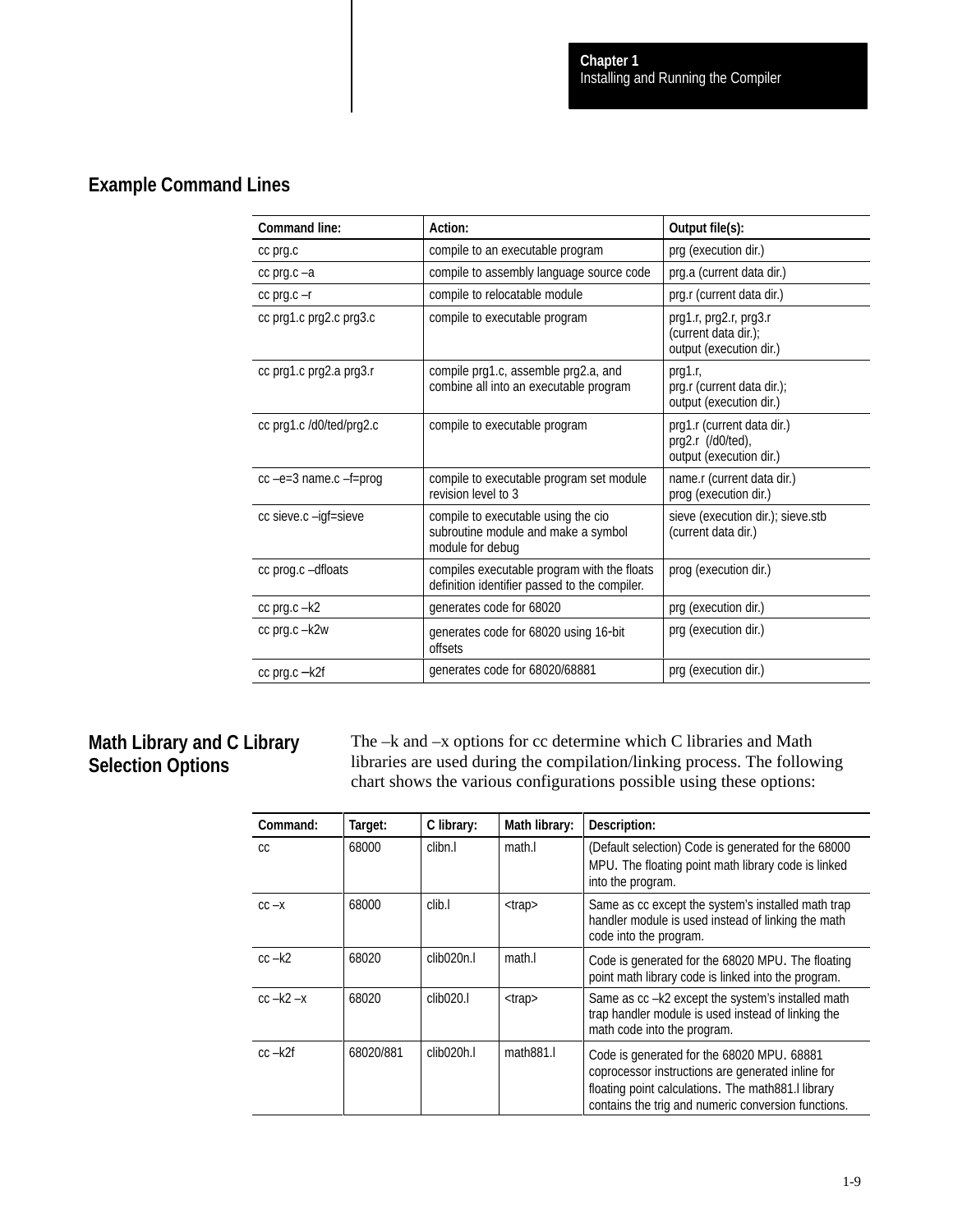<span id="page-26-0"></span>**Notes**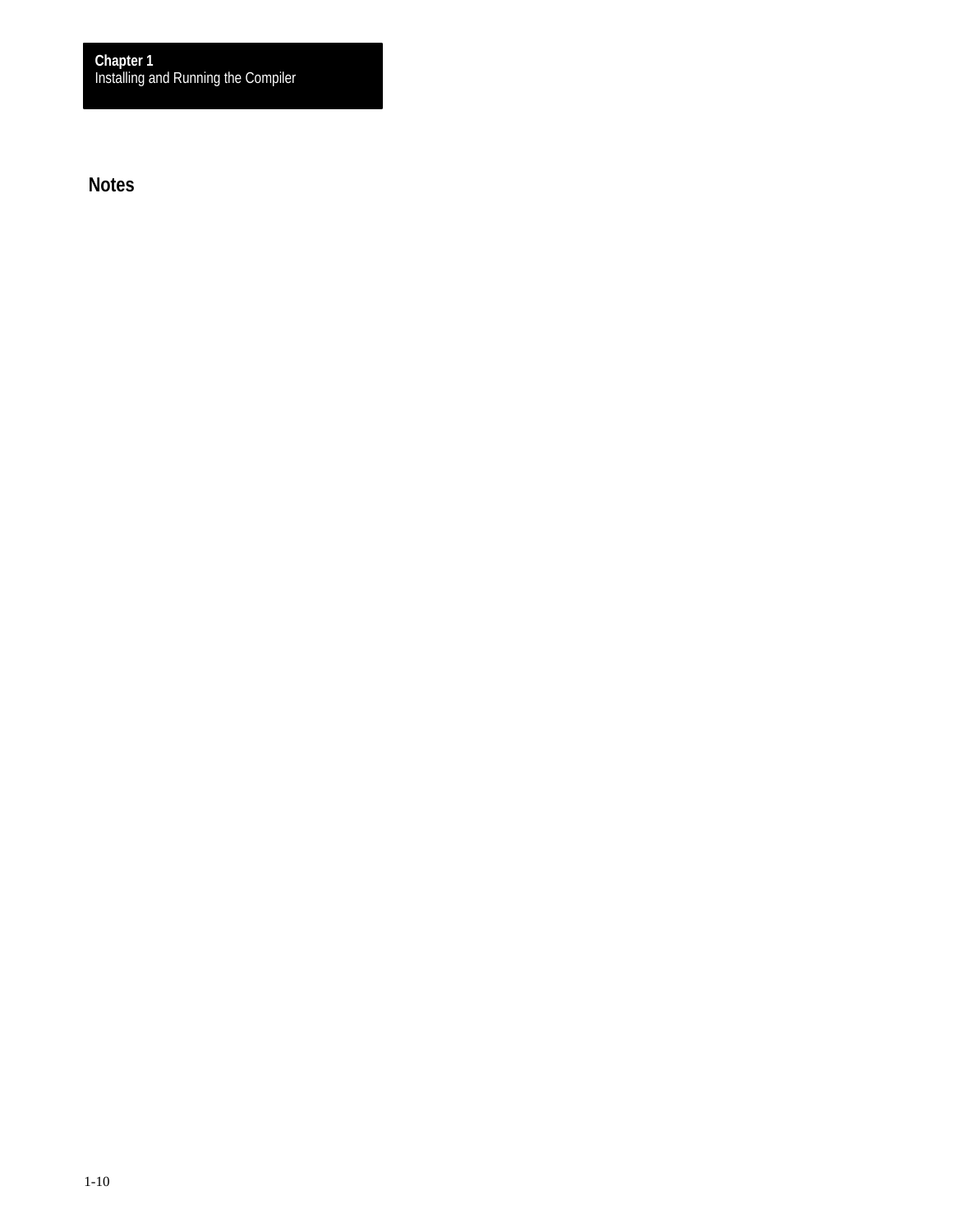## **Compiler Implementation**

### <span id="page-27-0"></span>**Data Representation**

Each variable type requires a specific amount of memory for storage. The sizes of the basic types (in bytes) are as follows:

| Data type:     | <b>Bytes:</b>  | Internal representation:          |
|----------------|----------------|-----------------------------------|
| char           |                | two's complement binary           |
| unsigned char  |                | unsigned binary                   |
| short          | $\overline{2}$ | two's complement binary           |
| unsigned short | $\overline{2}$ | unsigned binary                   |
| int            | 4              | two's complement binary           |
| unsigned       | 4              | unsigned binary                   |
| long           | 4              | two's complement binary           |
| float          | 4              | binary floating point (see below) |
| double         | 8              | binary floating point (see below) |
| "pointer to "  | 4              | address                           |

**Important:** The compiler follows the convention that char and short are converted to int with sign extension. The data types long and int are synonymous.

You can optimize code size and speed by a judicious use of register variables. When you declare heavily used variables as register type storage, the compiler can perform many optimizations on-the-fly that it could not otherwise. The most efficient use of register variables is for pointers or loop counters. **Register Variables**

> You can use register declarations on automatic variables or function arguments. The register declaration is effective only for integral or pointer types. Any invalid register types or declarations in excess of available registers are simply ignored. By declaring as many register variables as possible, the best possible object code is obtained.

> Within each function, three 32-bit address (An) registers are available for pointers and four 32-bit data (Dn) registers are available for non-pointer variables. If a register declaration is inappropriate for the type (like float or double), the declaration is simply ignored (i.e., the storage class is made automatic).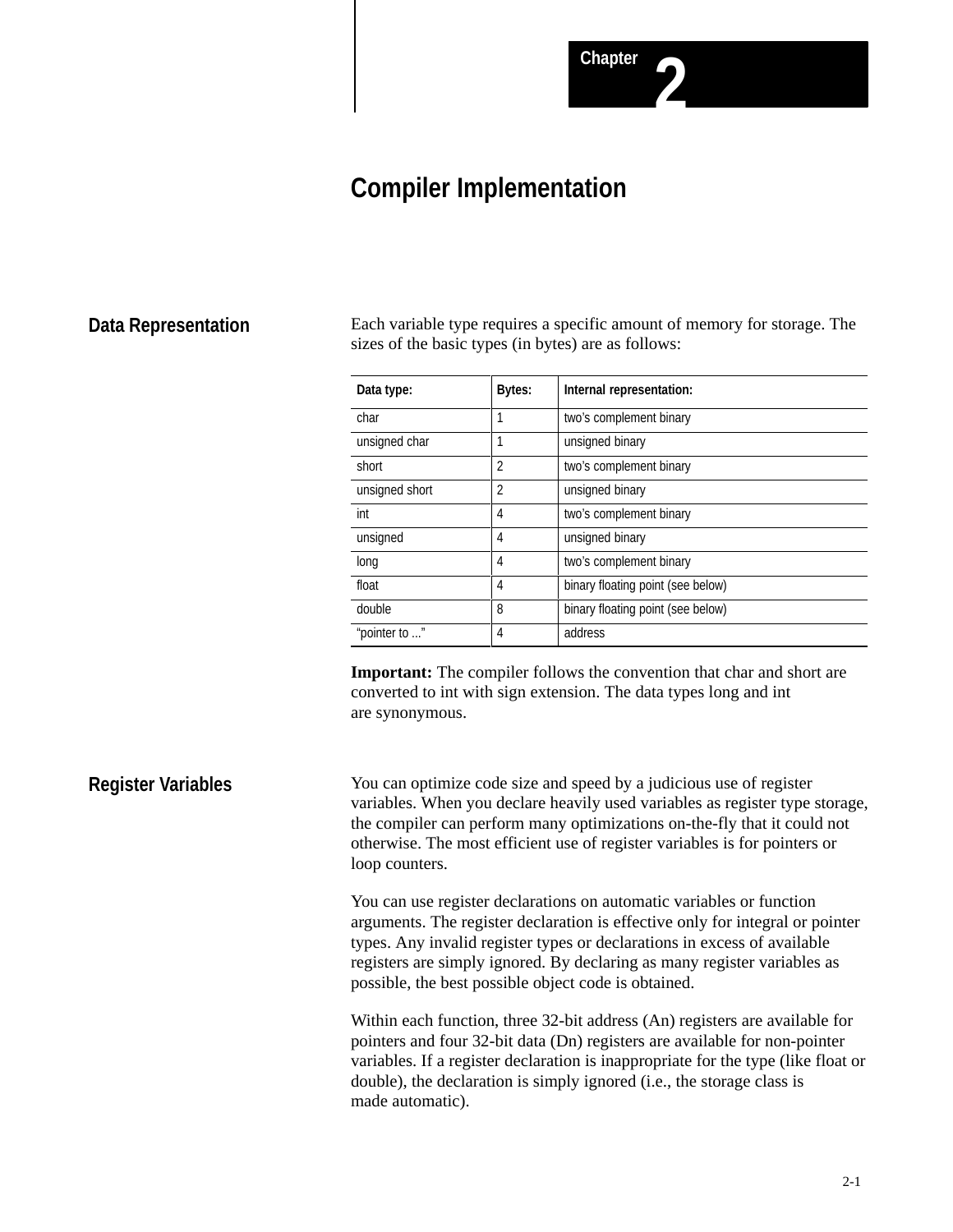The register assignments for the variables are made in the order that the declarations appear. Therefore, it is wise to declare register variables in the order of heaviest use. If more register declarations are given than registers available, the excess register storage class declarations are considered automatic.

For further details see K&R on **register declaration***.*

### **Floating Point Format**

The compiler uses a floating point representation based on IEEE Draft Standard 754, which has been adapted as the standard OS-9/68000 format. Using this format affords direct compatibility with floating point arithmetic coprocessor hardware.

#### **Single Precision Storage Format:**



#### **Double Precision Storage Format:**

| <b>MSB</b> |                                          |                        | <b>LSB</b> |
|------------|------------------------------------------|------------------------|------------|
|            | 11 bits                                  | 52 bits                |            |
| ∧          | $\sqrt{2}$                               |                        |            |
| sign       | exponent                                 | significand (mantissa) |            |
| Range:     | approximately * 2.2*10-308 to 1.8*10 308 |                        |            |

Precision: approximately 16 decimal digits

The mantissa has an implied leading1 bit. The sign bit is the most significant bit of the value. The exponent is biased by 128 for floats and 1024 for doubles.

Floats are promoted to doubles when passed as parameters. Floating point code is normally accessed by the compiler via traps to the OS-9 floating point trap handlers, thereby saving considerable memory. The floating point math routines also promote floats to doubles for computation.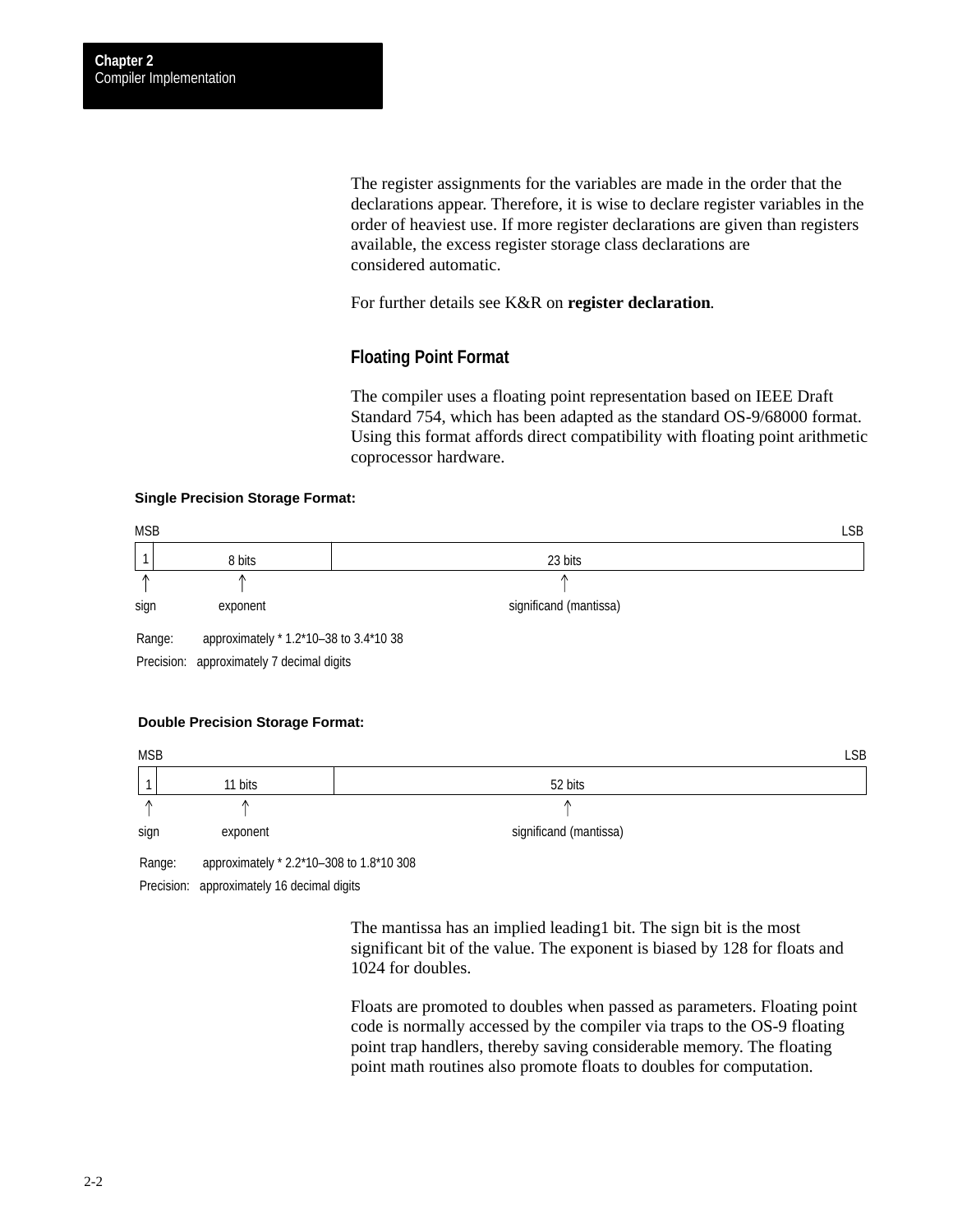<span id="page-29-0"></span>

|                                                                   | Although the compiler system uses the storage representation set forth in<br>the specification, the actual mathematical library routines do not support<br>certain internal details of the standard such as infinity arithmetic, NANs,<br>user defined rounding options, etc. These functions are of use to a very<br>limited class of users, do not affect future compatibility, and if supported<br>(in software routines) would significantly degrade execution speed.                                                           |
|-------------------------------------------------------------------|-------------------------------------------------------------------------------------------------------------------------------------------------------------------------------------------------------------------------------------------------------------------------------------------------------------------------------------------------------------------------------------------------------------------------------------------------------------------------------------------------------------------------------------|
| <b>Access To Command Line</b><br>Parameters (Argc, Argv,<br>Envp) | The standard C arguments, argc and argv, are available to main as<br>described in K&R. The cstart.r start-up code converts the parameter string<br>passed to it by the parent process into null-terminated strings as expected<br>by the K&R standard. The argument envp points to a list of environment<br>variables for the process. The environment variables are normally set by<br>the shell. See the discussion of the cstart.r startup module in Chapter 3 for<br>the details on argument and environment variable handling. |
| <b>End-of-Line Character</b>                                      | The escape sequence for new-line $(\n\ln)$ refers to the ASCII carriage return<br>character (used by OS-9 for end-of-line), not linefeed (hex 0A) as used in<br>UNIX. Despite this difference, programs using \n for end-of-line<br>(including all programs in K&R) work properly.                                                                                                                                                                                                                                                  |
| <b>Implementation-Dependent</b><br><b>Variances</b>               | Although C is a very portable language, there are inevitably minor<br>differences between versions. This compiler is no exception, and its<br>differences mostly reflect parts of C that are either obsolete or<br>hardware dependent.                                                                                                                                                                                                                                                                                              |
| <b>Enhancements and</b><br><b>Extensions</b>                      | The compiler includes a number of additional useful features as listed<br>below. These features are non-standard and may affect the portability of<br>programs to other C compilers.                                                                                                                                                                                                                                                                                                                                                |
|                                                                   | <b>Embedded Assembly Language</b>                                                                                                                                                                                                                                                                                                                                                                                                                                                                                                   |
|                                                                   | As versatile as C is, occasionally there are some things that can only be<br>done (or done at maximum speed) in assembly language. The OS-9 C<br>compiler permits user-supplied assembly language statements to be<br>directly embedded in C source programs.                                                                                                                                                                                                                                                                       |
|                                                                   | A line beginning with #asm switches the compiler into a mode which<br>passes all subsequent lines directly to the assembly language output until a<br>line beginning with #endasm is encountered. #endasm switches the mode<br>back to normal.                                                                                                                                                                                                                                                                                      |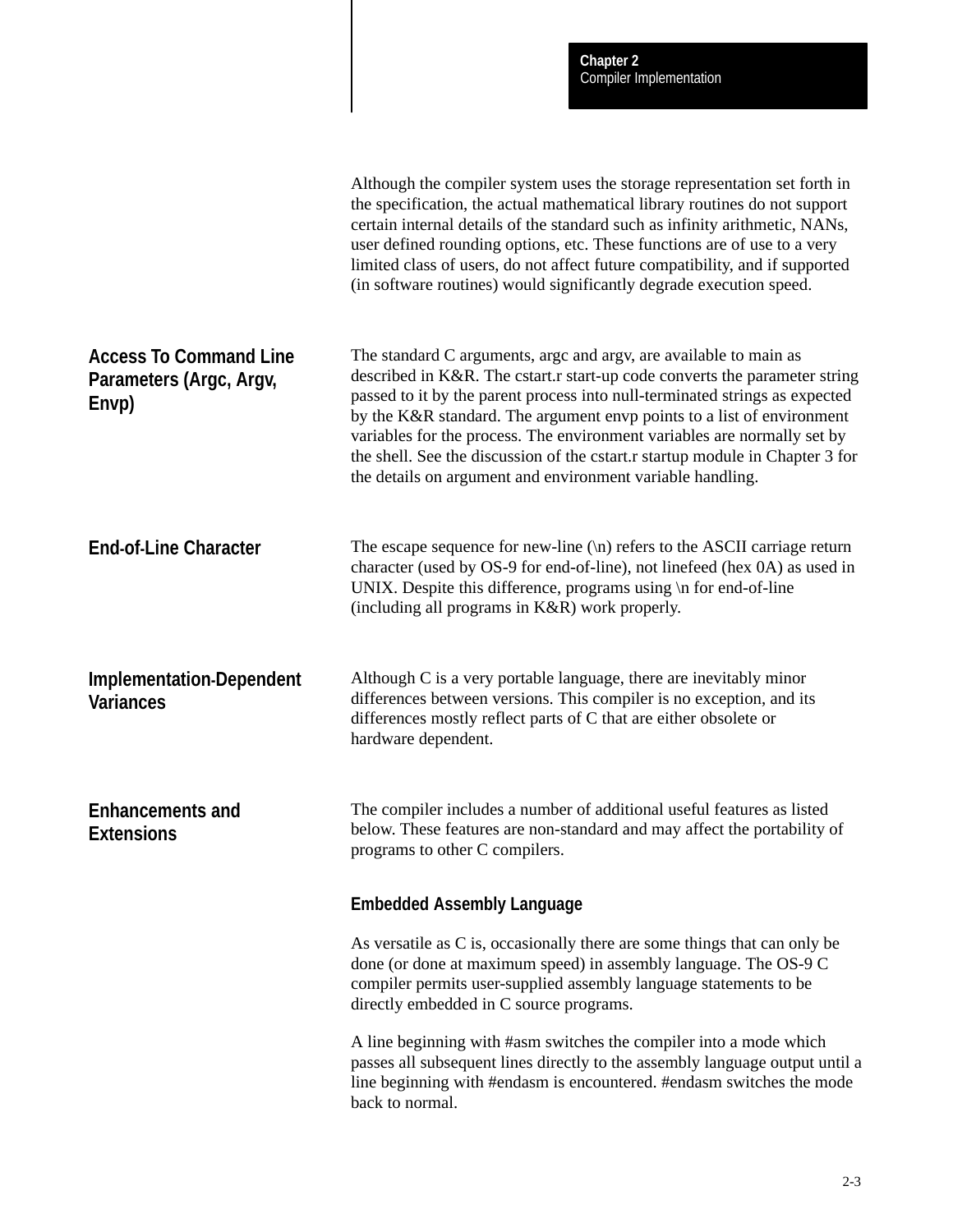Alternatively, a single line beginning with an at sign (@) causes the compiler to pass the remainder of the line directly to the assembler.

You should exercise care when using embedded assembly language so that the correct code section is adhered to. Normal code from the compiler is in the psect (code) section. If your assembly code uses the vsect (variable) section, be sure to put an endsect directive at the end to leave the state correct for the following compiler generated code.

The –a and –c compiler options are useful to check out the embedded assembler code.

Consult the section of this manual entitled **Compiler Organization** for complete details on assembly language C functions.

### **The Remote Storage Class**

The C compiler supports an additional storage class: the remote storage class.

The 68000 register indirect with offset addressing mode limits the addressing range to 64K. If a program requires more than 64K of static or global storage, you must use the **indexed register indirect with offset** addressing mode. This is the only way to index an address register with a 32 bit offset.

The compiler generates variable references with 32 bit offsets for those variables declared as remote. All remote data for a program is assigned by the linker after the normal data allocations.

The most common use for the remote storage class is to declare very large arrays:

remote double bigarray [10000];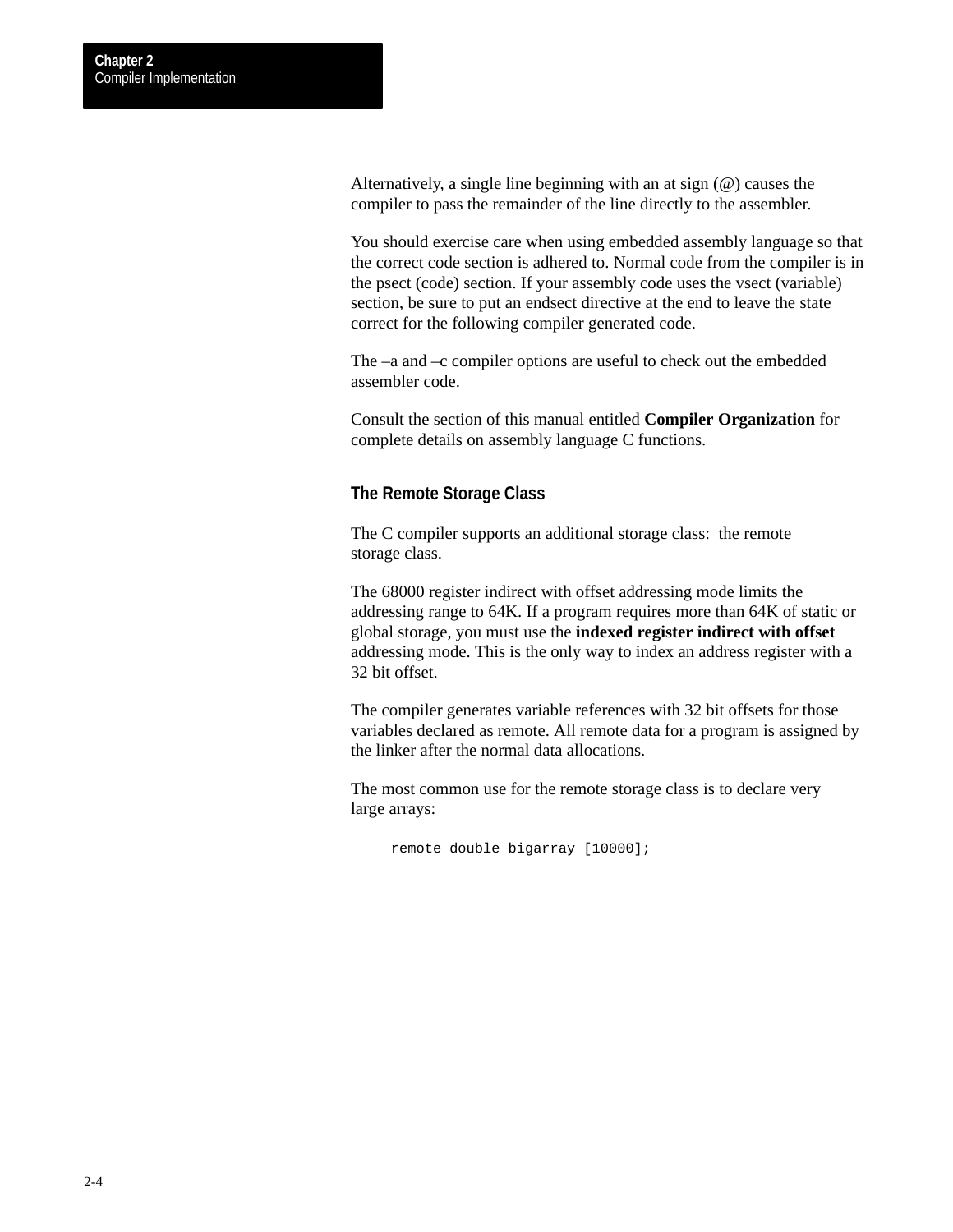This declaration reserves 80,000 bytes of storage for the 10,000 element double array. The linker organizes data memory for the process using bigarray as follows:



The remote storage class should be used sparingly, since the code required to access such variables is larger and slower than accessing non-remote variables.

As an alternative to using remotes, a program could declare a pointer to a large array and perform a memory request to the system to obtain the necessary storage.

The syntax for the remote storage class is identical to that of the extern storage class:

remote <data type> <variable>

The scope of the declared variable can be limited to the current file by specifying:

static remote <data type> <variable>

As an alternative to the remote storage class, a compile option is available to cause the compiler to always generate 32- or 16-bit offsets. c68 uses 16-bit offsets (by default) to access the data area: offset(A6). c68020 by default uses 32-bit offsets: (offset.l,A6). This can be controlled explicitly with the  $-k$  option:

| Option:    | Description:                         |  |
|------------|--------------------------------------|--|
| $cc - k01$ | uses c68 with 32-bit data offsets    |  |
| $cc - k2w$ | uses c68020 with 16-bit data offsets |  |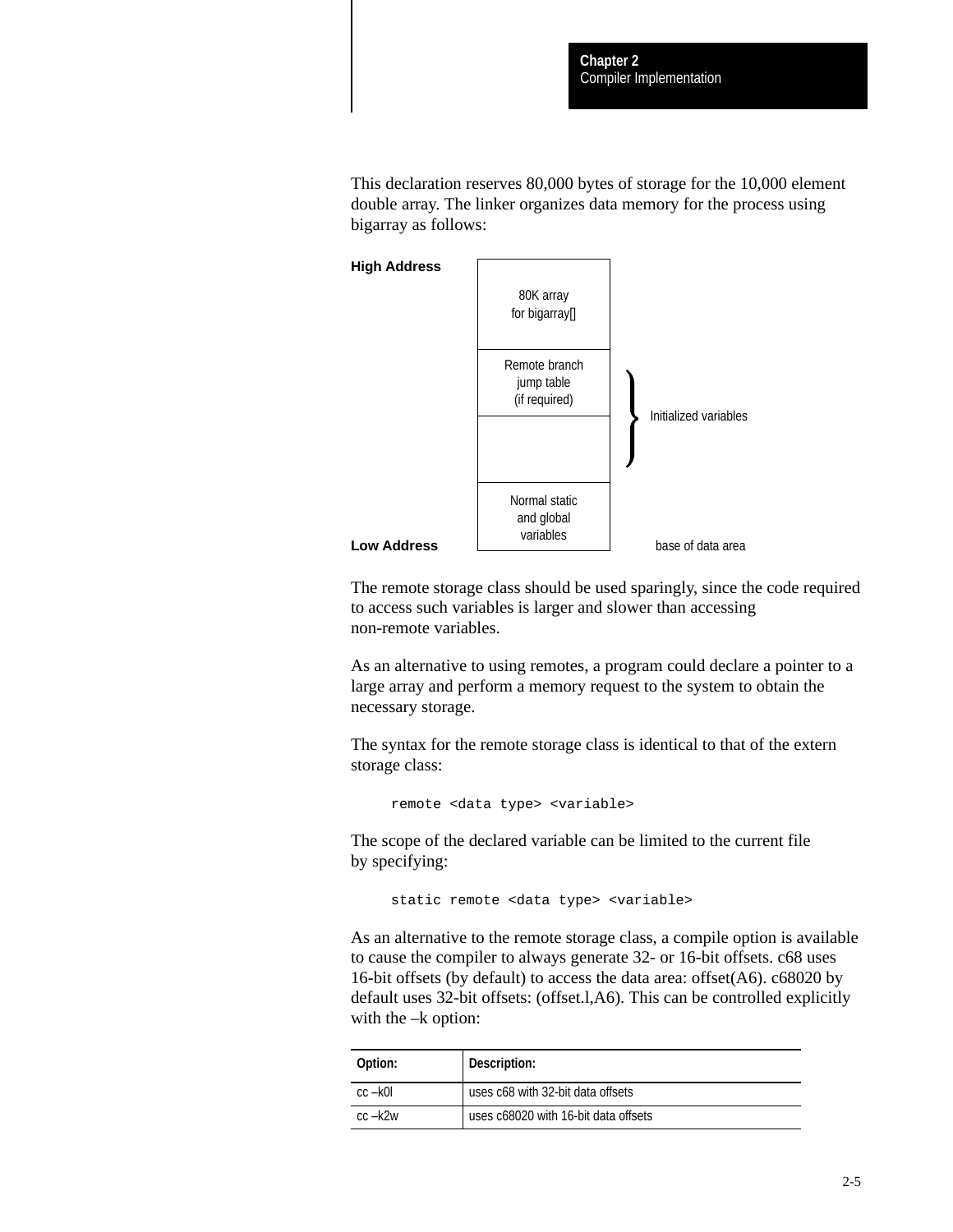You should use care when compiling program sections separately as linking conflicts can arise if data references and/or definitions do not match among all sections.

PC-relative references generated by c68 are always 16-bit. If a reference does not reach the destination, the linker substitutes a reference to a process local **jump table** that contains the absolute address of the destination.

PC-relative references generated by c68020 are always 32-bit. No jump table reference is required as any destination address is addressable.

### **The Direct Storage Class**

The C Compiler also supports the direct storage class. This class is not implemented by the 68000 C Compiler, but is available to provide portability from the 6809 to the 68000.

#### **Control Character Escape Sequences**

The escape sequences for non-printing characters in character constants and strings (see K&R on **character and string constants**) are extended as follows:

linefeed (LF): \l

This is to distinguish LF (hex 0A) from  $\ln$  which on OS-9 is the same as  $\trth$  (hex 0D).

| bit patterns: | <b>NNN</b> | (octal constant)       |
|---------------|------------|------------------------|
|               | $\d{NNN}$  | (decimal constant)     |
|               | \x $NN$    | (hexadecimal constant) |

For example, the following all have a value of 255 (decimal):

 $\chi\text{f} \quad \text{d}255$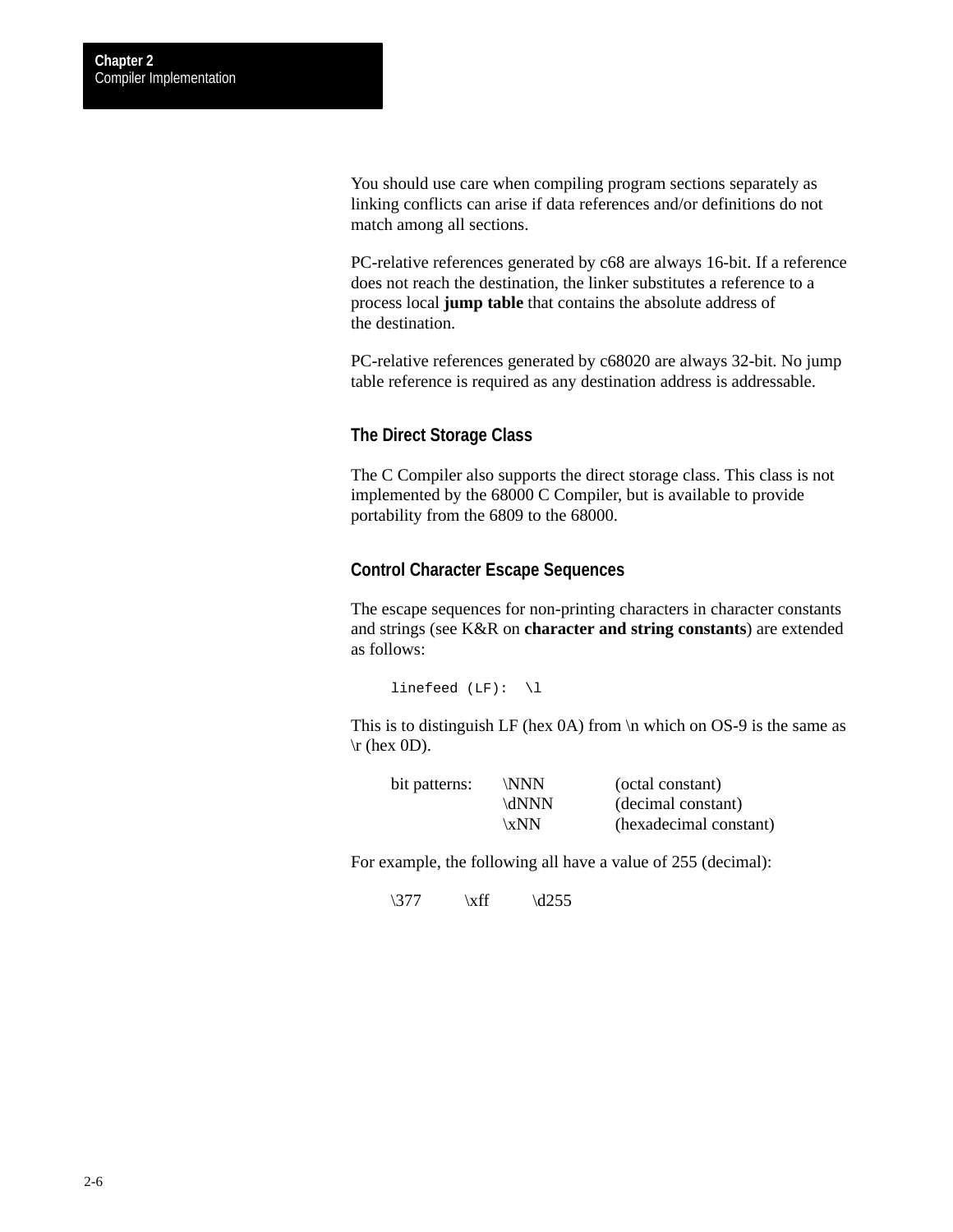### <span id="page-33-0"></span>**System Calls and the Standard Library**

The system interface supports almost all of the system calls of both OS-9 and UNIX. In order to facilitate the portability of programs from UNIX, some of the calls use UNIX names rather than OS-9 names for the same function. Even though the names are the same, consult the discussion of the function for any possible differences between the UNIX system call and the OS-9 equivalent.

There are a few UNIX calls that do not have exactly equivalent OS-9 calls. In these cases, the library function simulates the function of the corresponding UNIX call. In cases where there are OS-9 calls that do not have UNIX equivalents, the OS-9 names are used. Details of the calls and a name cross-reference are provided in the C Library Section of this manual.

### **The Standard Library**

The C compiler includes a very complete library of standard I/O functions provided with most UNIX or UNIX-like systems. It is essential for any program which uses the high-level I/O functions from the standard library (such as fopen, getc, putc, etc.) to include the statement:

#include <stdio.h>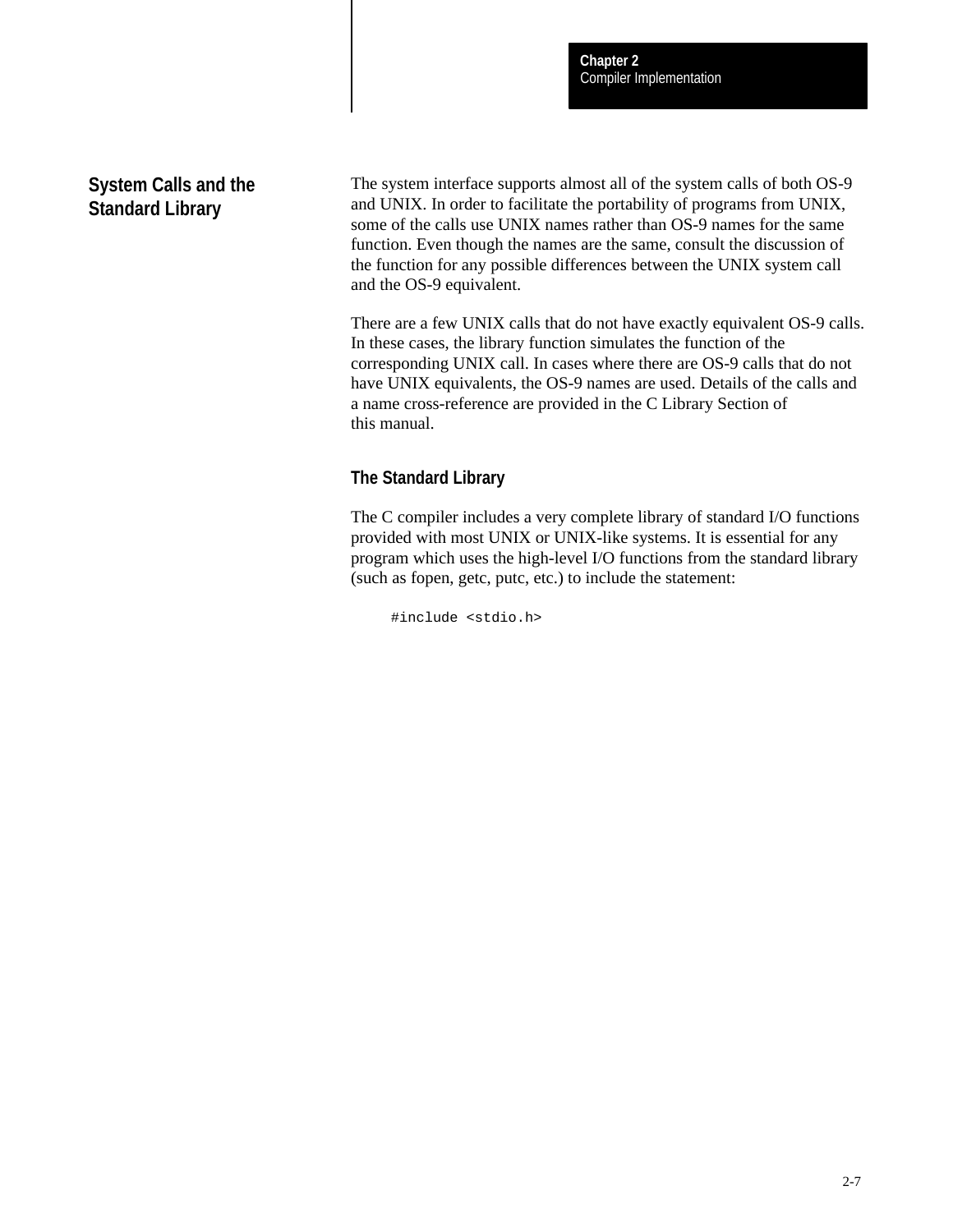

<span id="page-34-0"></span>**Compiler Organization**

The C compiler is made up of three main parts:

| cpp         | the preprocessor         |
|-------------|--------------------------|
| c68, c68020 | the compiler             |
| 068         | the object code improver |

The macro assembler (r68, r68020) and linker (l68) are required to assemble and link the compiler output.

The C executive (cc or cc68) provides a uniform command interface between the user's command line and each individual compiler phase.

The 68020 version of the compiler (c68020) executes on either a 68000 or 68020 system. It always generates 68020 cod. ec68 always generates 68000 code.

**Chapter 3**

It is the the preprocessor's job to condition the source program for the compiler. Conditioning involves gathering and expanding macros, including the contents of other files into the output, removing comments and providing the compiler with information required to report the files and lines in error (if any).

The compiler then takes the preprocessor output and (in a single pass) translates the source lines into assembly source code suitable for the macro assembler.

Any errors in the source program are displayed on the standard error path with the associated source line and a circumflex ( $\land$ ) pointing to the item causing the error. For example:

```
"prog.c", line 10: **** undeclared variable ****
    i = j + 1;\boldsymbol{\wedge}
```
Due to the one-pass nature of the compiler, you can invoke the object code improver to **clean-up** any inefficient code left in the assembly source by the compiler. This function identifies and removes needless instruction sequences. It recognizes and compresses dynamically identical program logic, changes long displacement relative branches to short where possible, and removes comment lines.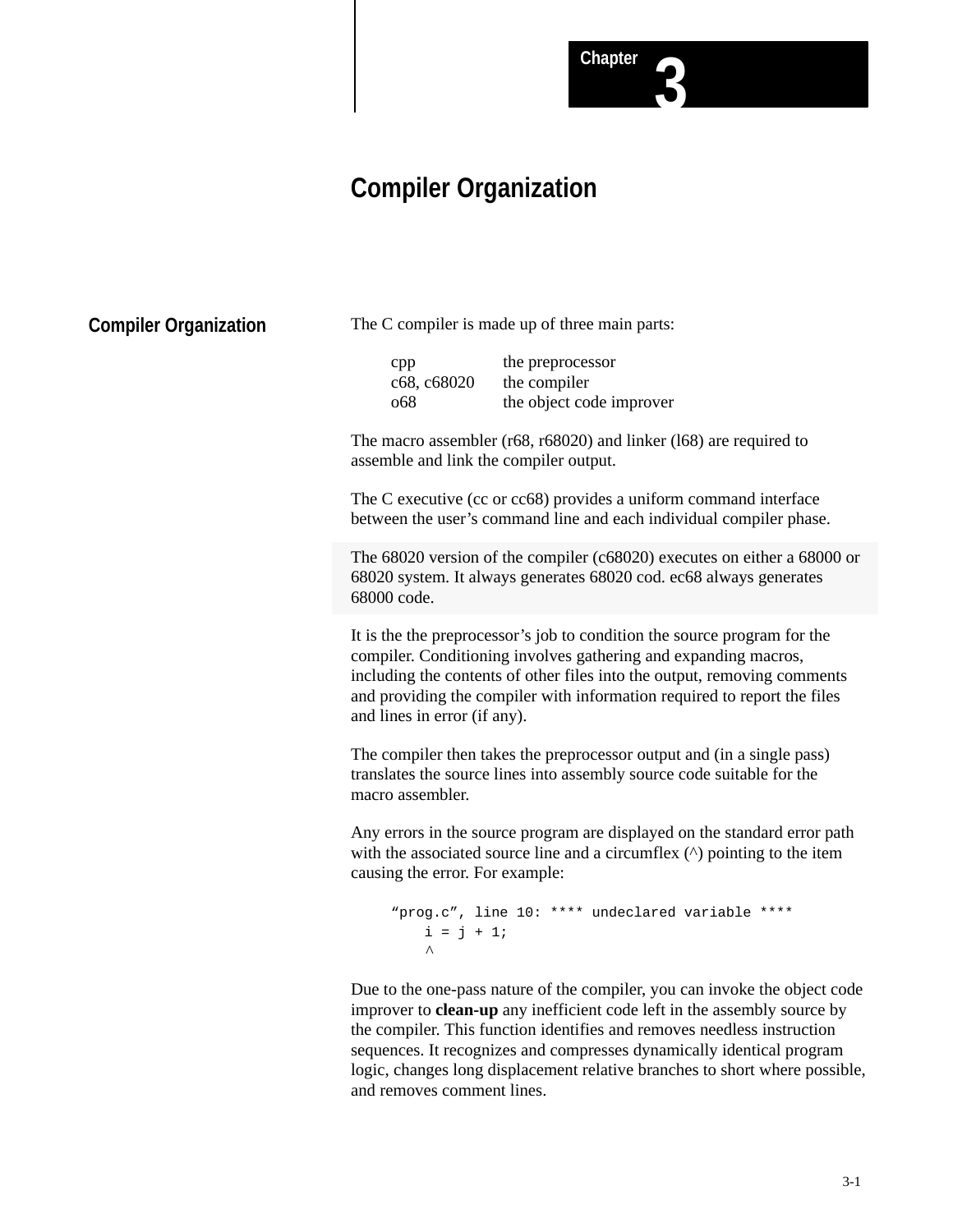### **Object Code Output**

The C compiler produces assembly code that is normally position independent, re-entrant and ROMable, assuming good programming techniques are employed. It is possible, by the very nature of the C language, to write code that modifies itself or accesses memory by absolute address. You should avoid this practice to be consistent with the OS-9 position independent shared module philosophy.

After the assembly code is assembled and linked, the output of the linker is in the form of a standard OS-9 executable machine language memory module (including module header and CRC check value).

### **The Cstart Routine**

The C compiler system depends on a short code section called cstart.r as the first section of every program. It includes:

- the assembler directives to create an executable program module
- code to convert the parameter string passed by os9exec() into the argv and envp strings for main()
- $\bullet$  code to initialize the C I/O facility
- other initialization code
- a call to the function main()

Although the compiler is intended to produce code for OS-9-based target systems, it is possible to alter the cstart routine for non-OS-9 or stand alone systems. The assembler source code for this routine is provided in a file called cstart.a. If you use the compiler to produce programs for non-OS-9 target systems you will also need to provide your own versions of the standard library functions that perform I/O, memory management, etc.

### **Run-Time Arithmetic Error Handling**

K&R leave the treatment of various arithmetic errors open, merely saying that it is machine dependent. This implementation deals with a limited number of error conditions in a special way.

Integer division by zero causes a trap through the **divide by zero** machine vector. This causes a program to exit with the error status code of E\$ZerDiv (000:105) unless a handler for this exception is provided.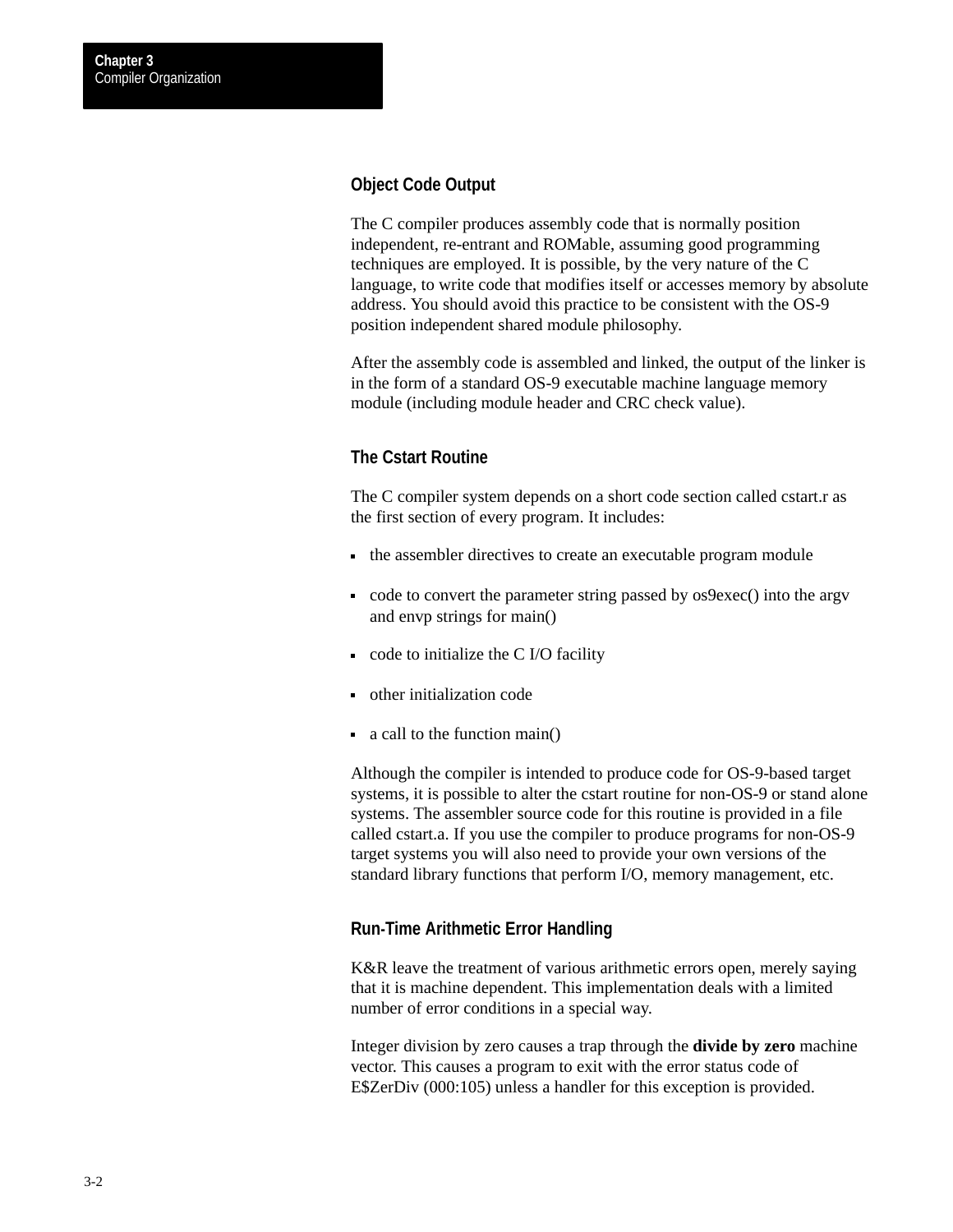All floating point errors, including division by zero, cause a trap through the trapv instruction machine vector. This causes the program to exit with the error status code of E\$TrapV (000:107). These and other machine exceptions may be caught with a user-supplied assembly language routine.

Results of other possible errors are undefined.

## **The Stack**

The upper part (higher addresses) of a C program's data area is reserved for the stack. Each procedure invocation uses stack space for linkage and automatic variable space.

It is impossible for the compiler to determine how much stack space a specific program requires. Programs that nest function calls very deeply or are highly recursive require more stack space. The default stack size is approximately 2K. You may increase the stack to any desired size using the –m compiler option flag.

The compiler generates code to check for stack underflow during procedure calls. Use the compiler's –s option flag to inhibit generation of stack checking code. Though the extra code produced makes slightly larger and slower programs, it is recommended that you retain the stack checking code until a program is well tested. Stack overflow bugs are among the most difficult to locate.

#### **Interfacing to Assembly Language**

C programs can run hand-written assembly language either by inline coding in C programs using the #asm and #endasm directives or by giving the name of previously assembled relocatable file(s) on the C executive command line.

It is very difficult to determine just where the compiler is during code generation, therefore it is recommended that assembly language code not be embedded within C functions. Assembly code is best placed outside of a function declaration or in a separately assembled module to be linked in with the rest of the program.

If c68 is being used, all functions and machine language subroutines are called by bsr instructions except functions more than 32k away.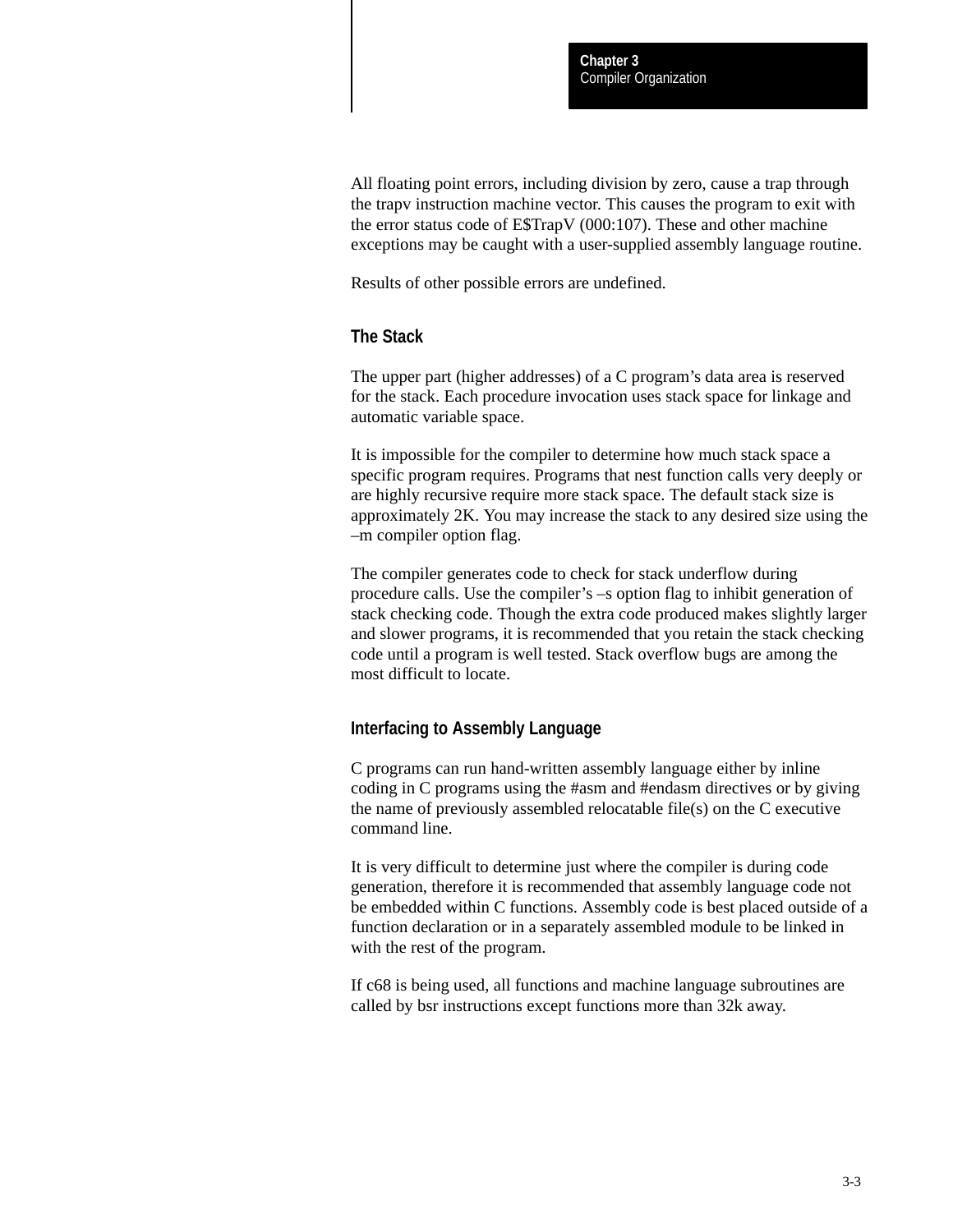| <b>Register:</b> | Usage:                                |
|------------------|---------------------------------------|
| $D0 - D1$        | Function argument/return registers    |
| $D2 - D3$        | Compiler allocated temporaries        |
| $D4 - D7$        | Used for user register variables      |
| $AO - A1$        | Compiler allocated temporaries        |
| $A2 - A4$        | Used for user register variables      |
| A <sub>5</sub>   | <b>Frame Pointer</b>                  |
| A <sub>6</sub>   | Base address of variable storage area |
| A7               | <b>Stack Pointer</b>                  |

The register usage conventions are (in general) as follows:

The compiler uses a complex register allocation method to provide the smallest, fastest code for the majority of programs encountered. The 68000 has a large number of processor registers. About half of these are made available to use as register variables. The rest are used by the compiler for storing intermediate results during the evaluation of expressions.

The A6 register (used as a pointer to the base of the global and static variables) is passed to a program when the program is forked and is never changed by C code.

The type of the argument and the order specified in the argument list indicates to the called function where the argument is: it is either in a register or on the stack.

For this discussion, an integral argument is an argument of type int, a pointer, or a char or short converted to an int. A double argument is an argument of type double or a float converted to a double.

A float is converted to a double before being passed on the stack.

The first integral argument is passed in d0, the second integral argument (if any) in d1. A single double argument is passed in d0 and d1, the most significant half in d0, the least significant half in d1. Any remaining arguments are pushed onto the stack. If the first argument is integral and the second is a double, the integral argument is passed in d0 and the double is passed entirely on the stack. Consult the examples of this method below.

If a function is to return a value, the integral (or float) value is returned in the d0.l register. A double value is returned in d0.l and d1.l.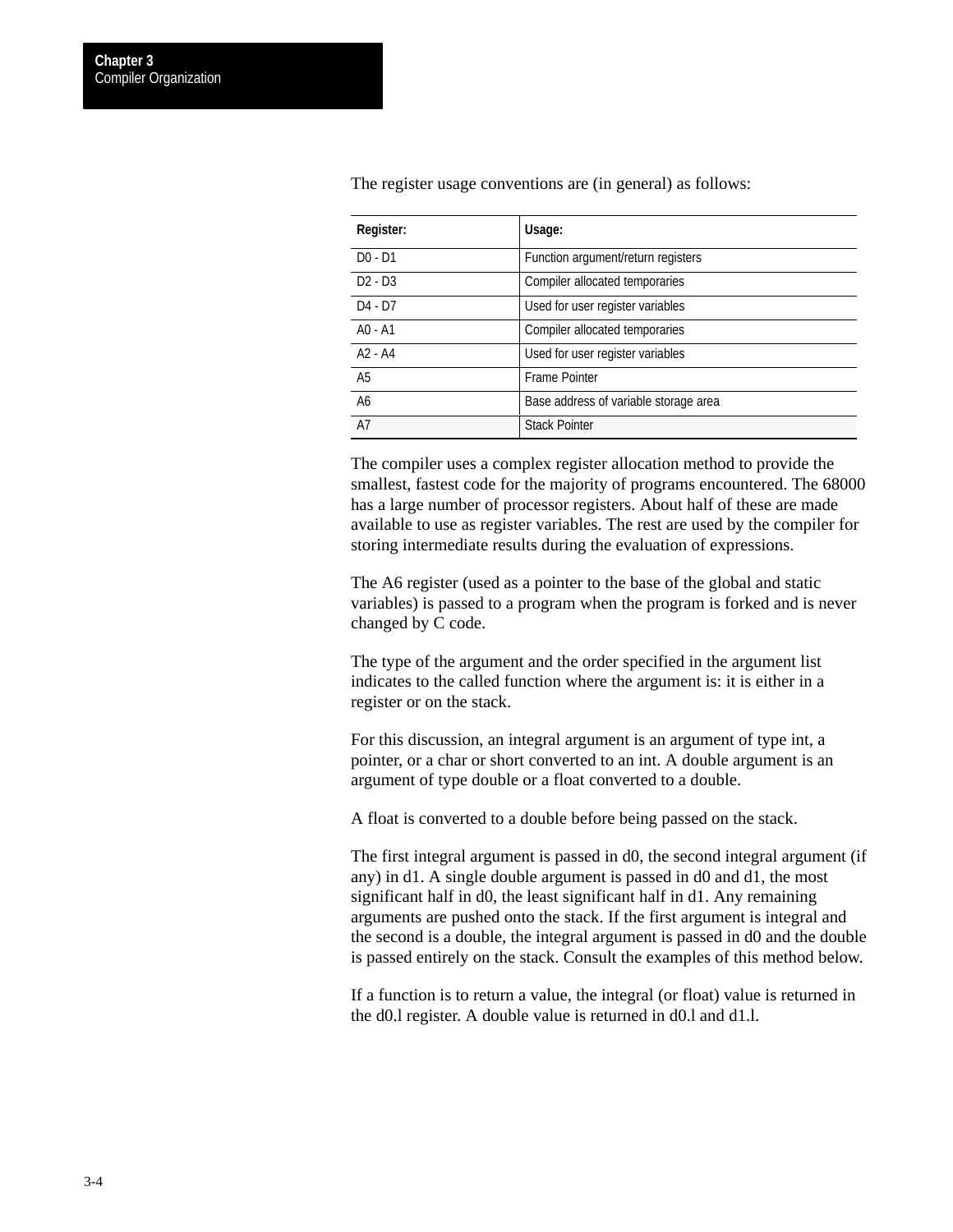| <b>Assumption:</b>               | C code:      | <b>Generated assembler:</b>                                                  |
|----------------------------------|--------------|------------------------------------------------------------------------------|
| init i, j, k;<br>double a, b, c; | $func(i)$ ;  | move.I i,d0<br>bsr func                                                      |
|                                  | func(i,j);   | move.l j,d1<br>move.l i,d0<br>bsr func                                       |
|                                  | func(i,j,k); | move. $k, -(\text{sp})$<br>move.l j,d1<br>move.I i,d0<br>bsr func            |
|                                  | func(a)      | movem.l a,d0/d1<br>bsr func                                                  |
|                                  | func(a,b)    | move. $l b+4, -(sp)$<br>move. $b+0$ , $-(sp)$<br>movem.l a,d0/d1<br>bsr func |
|                                  | func(a, i)   | move. $i, -(\text{sp})$<br>movem.l a,d0/d1<br>bsr func                       |
|                                  | func(i,a)    | move.l $a+4$ , $-(sp)$<br>move.l $a+0$ , $-(sp)$<br>move.l i,d0<br>bsr func  |

#### **Examples of C Argument Passing Techniques**

All functions (C or assembler) are required to restore any changed registers to the values they contained when the function was called. The only exceptions to this are function return register(s) and register(s) in which the function's argument(s) are passed.

All parameters passed on the stack are 4-byte long words. Types char and short are sign extended to long words, types unsigned char and unsigned short are padded to the left with zeroes.

The 68000 bsr instruction, which is used for function calling, is limited to a ±32K address displacement. The bsr instruction has sufficient range for all but the very largest programs. In order to permit function calls outside this range while retaining position independence of the code, the linker (automatically) builds a jump table of long addresses of function entry points outside the range of bsr.

This table resides in the data area and can be accessed by the symbol \_jmptbl defined by the linker. When coding assembly language routines, all external functions should be accessed by the word length displacement form of bsr so the linker can change the bsr to a jump if the displacement is too distant.

Consult the **OS-9/68000 Assembler/Linker/Debugger Manual** for more information on the jump table.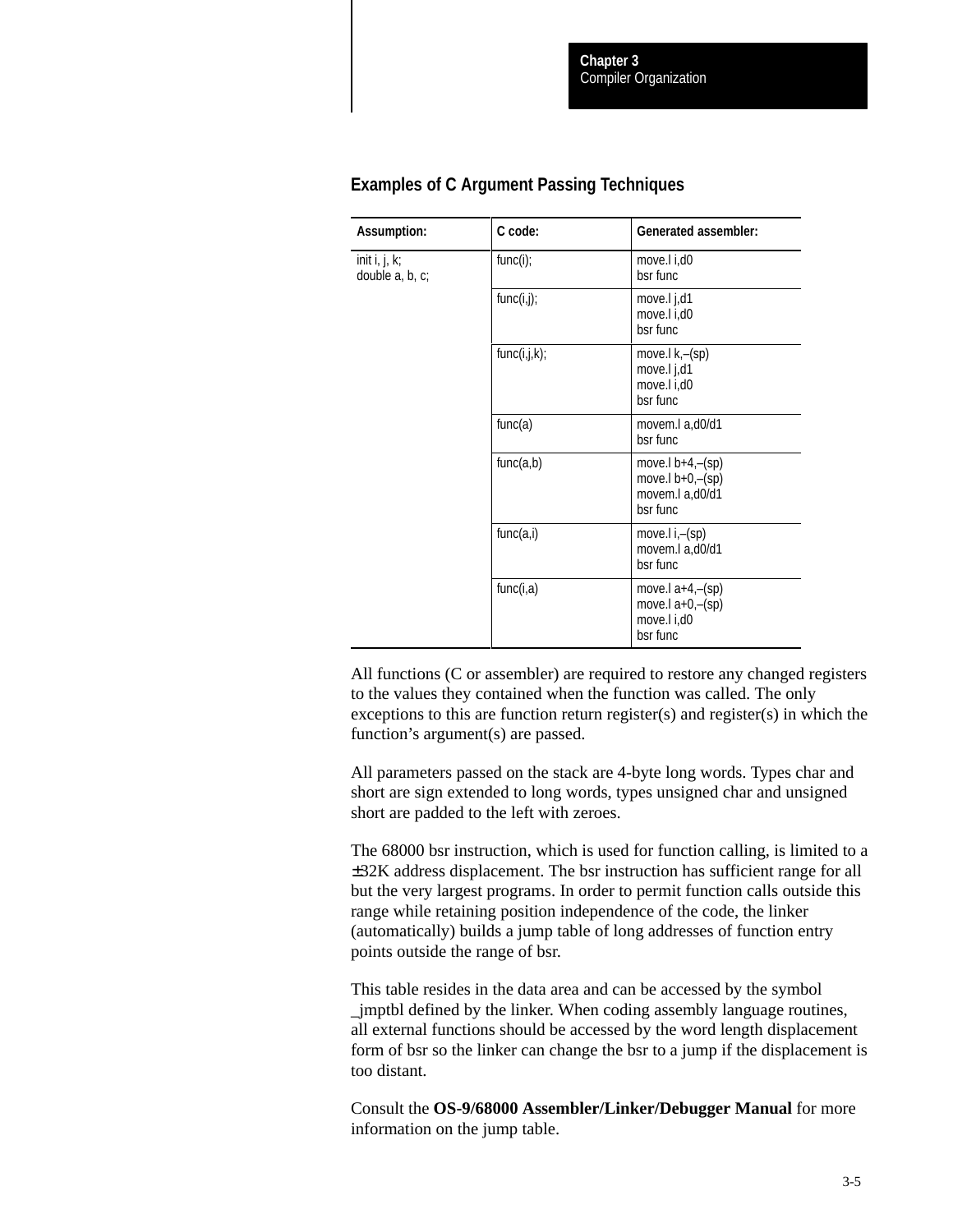# **Using The Termcap Library**

| Using the Termcap Library | There are six termcap library functions:                                                                                                                                                                                                                                                                                                                                                                                                                                                                                                                                                                                                                                                                                                                                                                                                                                                                                                                                                                                                                                 |                       |                      |
|---------------------------|--------------------------------------------------------------------------------------------------------------------------------------------------------------------------------------------------------------------------------------------------------------------------------------------------------------------------------------------------------------------------------------------------------------------------------------------------------------------------------------------------------------------------------------------------------------------------------------------------------------------------------------------------------------------------------------------------------------------------------------------------------------------------------------------------------------------------------------------------------------------------------------------------------------------------------------------------------------------------------------------------------------------------------------------------------------------------|-----------------------|----------------------|
|                           | tgetent()<br>tgetsr()                                                                                                                                                                                                                                                                                                                                                                                                                                                                                                                                                                                                                                                                                                                                                                                                                                                                                                                                                                                                                                                    | tgetflag()<br>tgoto() | tgetnum()<br>tputs() |
|                           | These functions are kept in the library file termlib.l. For standardization<br>purposes, termlib.l is located in the system LIB directory. They are<br>explained in detail in the following pages.                                                                                                                                                                                                                                                                                                                                                                                                                                                                                                                                                                                                                                                                                                                                                                                                                                                                       |                       |                      |
|                           | The termcap library functions allow a program to access the termcap<br>database and extract information about the capabilities of a terminal. The<br>functions only extract the information. The calling program determines the<br>capabilities to be used.                                                                                                                                                                                                                                                                                                                                                                                                                                                                                                                                                                                                                                                                                                                                                                                                              |                       |                      |
|                           | <b>Important:</b> Refer to Using Professional OS-9 for complete information on<br>setting up your termcap database file.                                                                                                                                                                                                                                                                                                                                                                                                                                                                                                                                                                                                                                                                                                                                                                                                                                                                                                                                                 |                       |                      |
|                           | tgetent () must be called before any of the others. tgetent () extracts the<br>entry for the terminal named name and places the data into the buffer<br>pointed to by bufptr. The size of this buffer must be at least 1024<br>characters and must remain intact for all subsequent calls to tgetnum(),<br>tgetflag() and tgetstr().                                                                                                                                                                                                                                                                                                                                                                                                                                                                                                                                                                                                                                                                                                                                     |                       |                      |
|                           | The termcap file is located in the SYS directory on the first successful<br>open of /dd/SYS/termcap, /h0/SYS/termcap or /d0/SYS/termcap.<br>When linking programs containing these functions, use $-l=/dd/lib/termlib.l$<br>(or whatever the appropriate path is on your system).<br>The calling program must define the external variables PC_, BC, UP and<br>ospeed. PC_ is used rather than PC due to conflicts with assembler register<br>names. The termcap library functions merely reference the variables, not<br>define the storage for them.<br>$t$ setent () requires approximately 1K of stack normally. It requires 2K of<br>stack if the tc capability is used. Be sure to give the program more stack<br>memory during linkage. tgetent() recognizes both $\ln$ (LF) and $\Tr$ (CR) to<br>allow sharing of the same termcap file on OS-9 and UNIX systems.<br>The value placed in ospeed is the OS-9 baud rate code which is not the<br>same as the equivalent UNIX baud rate code. No padding is used for<br>ospeed values outside of the 0 to 16 range. |                       |                      |
|                           |                                                                                                                                                                                                                                                                                                                                                                                                                                                                                                                                                                                                                                                                                                                                                                                                                                                                                                                                                                                                                                                                          |                       |                      |
|                           |                                                                                                                                                                                                                                                                                                                                                                                                                                                                                                                                                                                                                                                                                                                                                                                                                                                                                                                                                                                                                                                                          |                       |                      |
|                           |                                                                                                                                                                                                                                                                                                                                                                                                                                                                                                                                                                                                                                                                                                                                                                                                                                                                                                                                                                                                                                                                          |                       |                      |
|                           |                                                                                                                                                                                                                                                                                                                                                                                                                                                                                                                                                                                                                                                                                                                                                                                                                                                                                                                                                                                                                                                                          |                       |                      |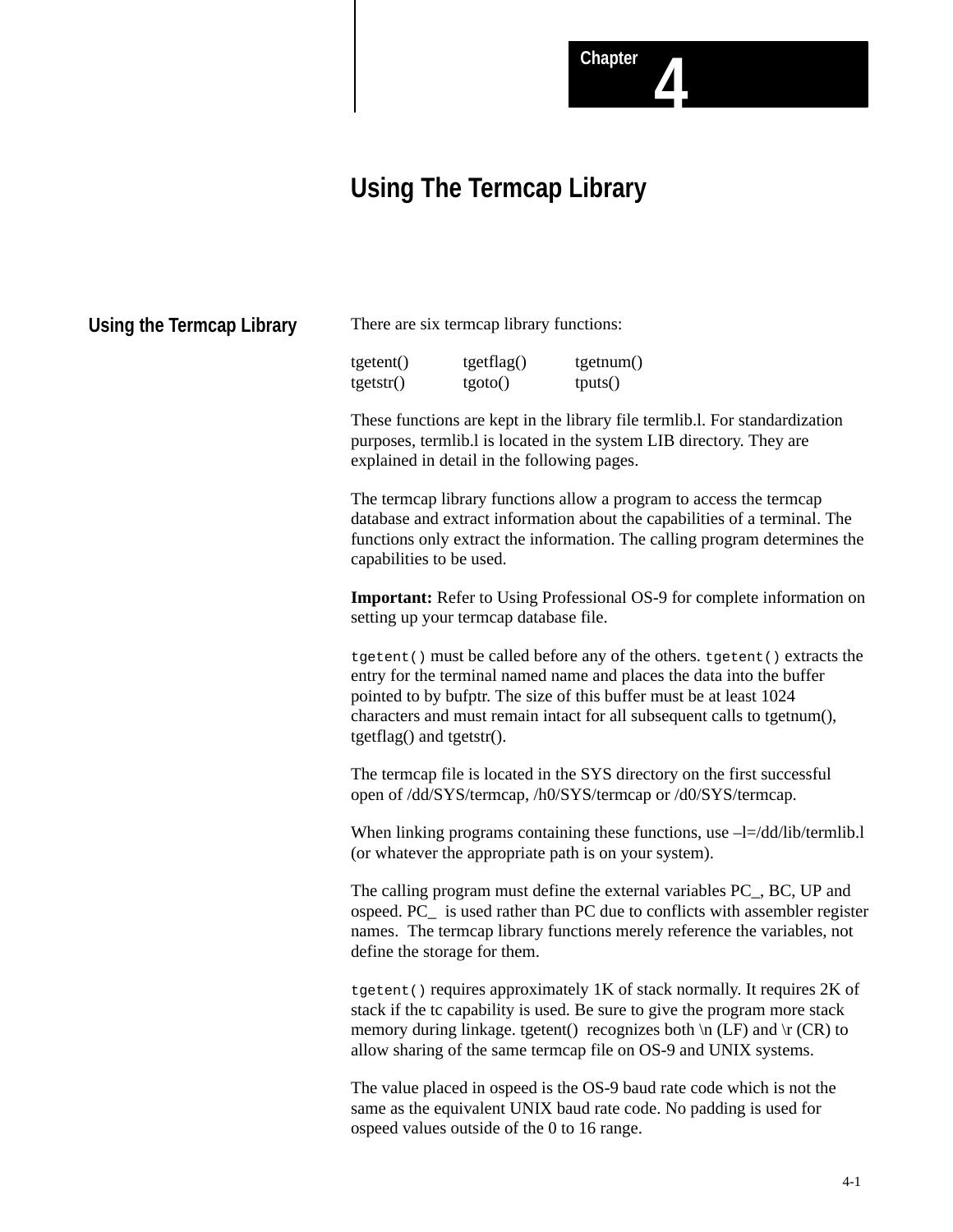Typically, a program looks in the environment for TERM to get the name of the terminal to use. This is an automatic way to let programs know the name of the current terminal. For more information concerning the shell environment, consult Using Professional OS-9.

Programs that use termcap usually use only a few of the defined capabilities. Not all programs use all the capabilities and some capabilities are not used by any programs. Determine which capabilities are required for the application and extract the capabilities into variables for quick access as shown in the following example:

```
#include <stdio.h>
#include <sgstat.h>
#include <termcap.h>
#define TCAPSLEN400
extern char *getenv();
char tcapbuf[TCAPSLEN]; /* buffer for extracted termcap strings */
                              /* must remain intact for entire program */
char PC_i /* pad character */
char *BC; /* backspace character string */
char *UP; /* up cursor */short ospeed; \overline{ } /* terminal speed */
char *CL, /* clear screen */
     *CM, /* cursor motion */
     *CE, /* clear end–of–line */
     *CD, /* clear end–of–display */
     *SO, /* standout begin */
    *SE, /* standout end */ *HO; /* cursor home */
short
    lines, /* lines on screen */
    colms; /* columns on screen */
/* function to write one character */
int tputc(c)
char c;
{
    return write(1, &c, 1);
```
}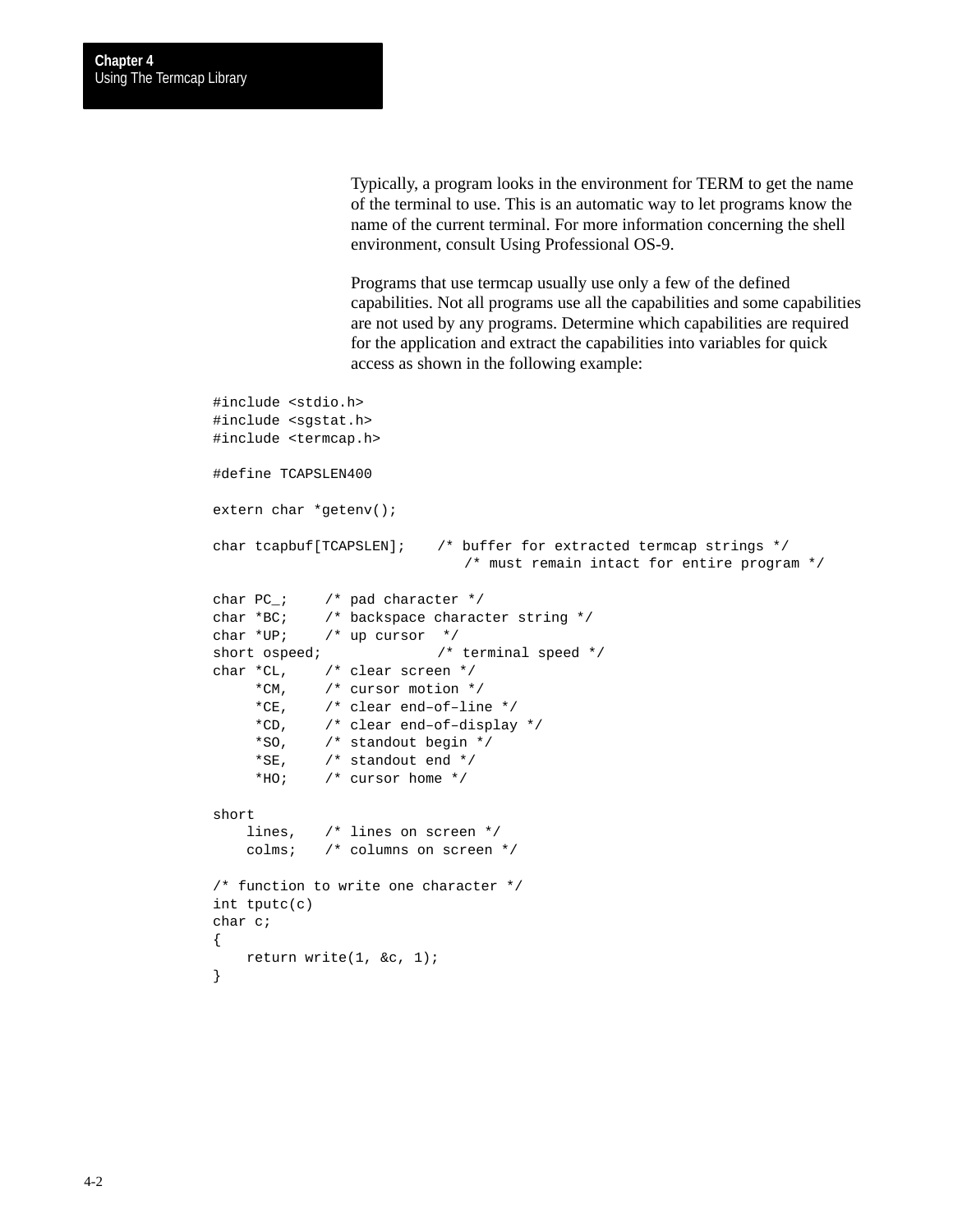```
/* function to write a display string */
touts(s)
char *s;
{
#ifdef brain_damaged
    while (*s) tputc(*s++);
#else
     write(1, s, strlen(s));
#endif
}
/* function to write a terminal control string */
putpad(str)
char *str;
{
     tputs(str, 1, tputc);
}
/*
     Program to demonstrate calls to termcap library functions. This
     program will display on any terminal with a proper termcap database entry.
*/
main()
{
     register char *term_type, *temp;
     auto char tcbuf[1024];/* buffer for tgetent */
/* must remain intact for all tgetstr, */
/* tgetflag and tgetnum calls */
     auto char *ptr;
    if ((term_type = getenv("TERM")) == NULL) {
         fprintf(stderr, "Environment variable TERM not defined!\n");
        exit(1); }
     if (tgetent(tcbuf, term_type) <= 0) {
         fprintf(stderr,"Unknown terminal type '%s'!", term_type);
        exit(1); }
     ptr = tcapbuf;
/* get stuff we are interested in */
    if (temp = tgetstr("PC", \&pt;ptr)) PC_ = *temp;
     CL = tgetstr("cl", &ptr);
     CM = tgetstr("cm", &ptr);
    CE = tqetstr("ce", \&ptr); CD = tgetstr("cd", &ptr);
     UP = tgetstr("up", &ptr);
     SE = tgetstr("se", &ptr);
     SO = tgetstr("so", &ptr);
     HO = tgetstr("ho", &ptr);
    lines = tqetnum("li"); colms = tgetnum("co");
```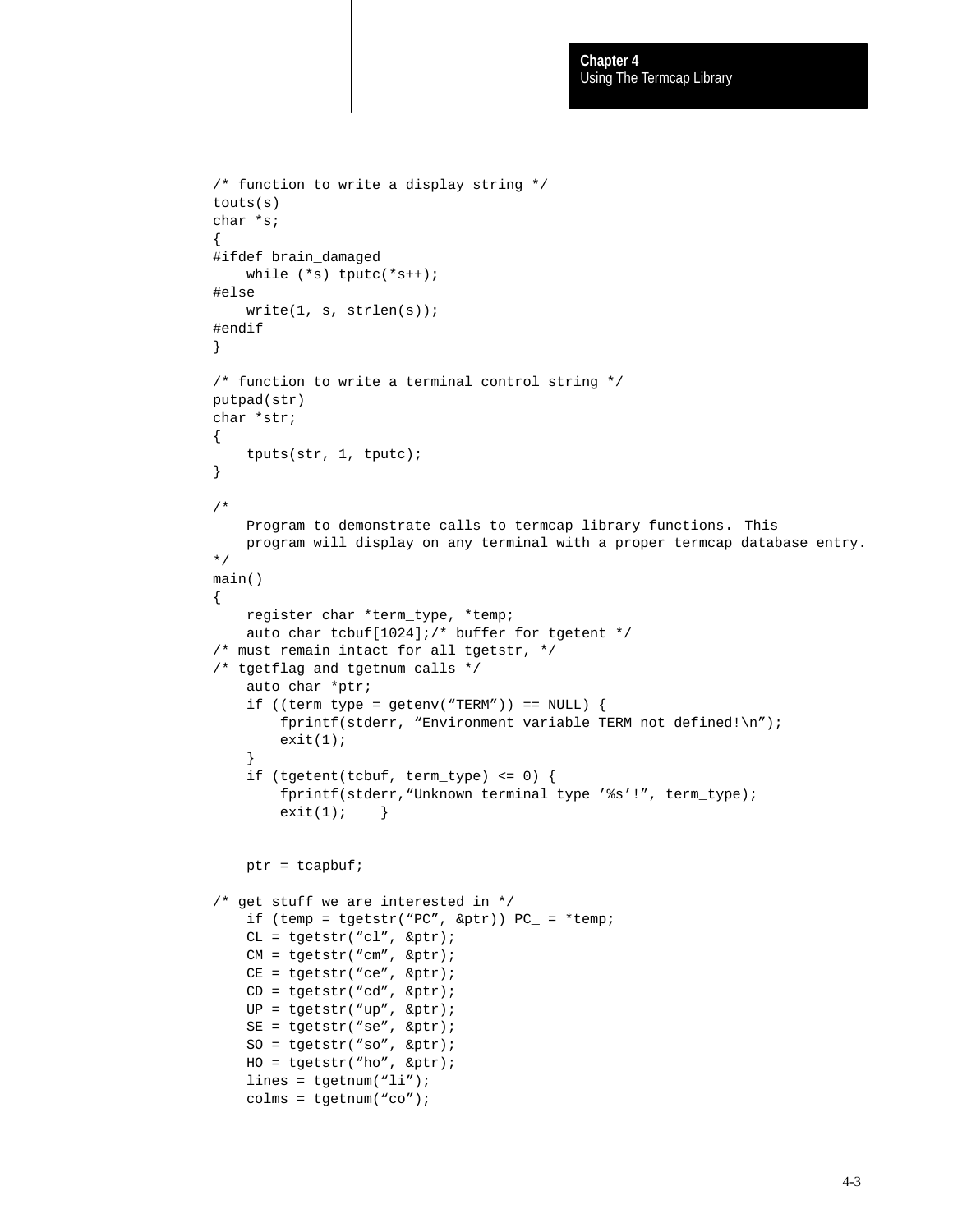```
if (lines < 1 \mid \text{colms} < 1) {
    fprintf(stderr, "Like wow, man. No lines or columns!\n");
    exit(1); }
 if (!(HO && CE && CL && CM && UP)) {/* must be given or else... */
     fprintf(stderr,"Incomplete termcap entry\n");
    exit(1); }
 if (ptr >= &tcapbuf[TCAPSLEN]) {
    puts("Terminal description too big!\n");
    exit(1); }
 putpad(HO);/* home cursor */
 putpad(CL);/* clear screen */
 putpad(tgoto(CM, 50, 5));/* spot cursor */
 touts("Fuzzy Wuzzy Wuzza Bare");
 putpad(tgoto(CM, 30, 10));
 touts("Fuzzy Wuzzy Hadno Hare");
 putpad(tgoto(CM, 20, 15));
 touts("Fuzzy Wuzzy Wuzn't Fuzzy Wuzzy");
 putpad(tgoto(CM, 0, lines–1));/* ready to exit */
 exit(0);
```

```
}
```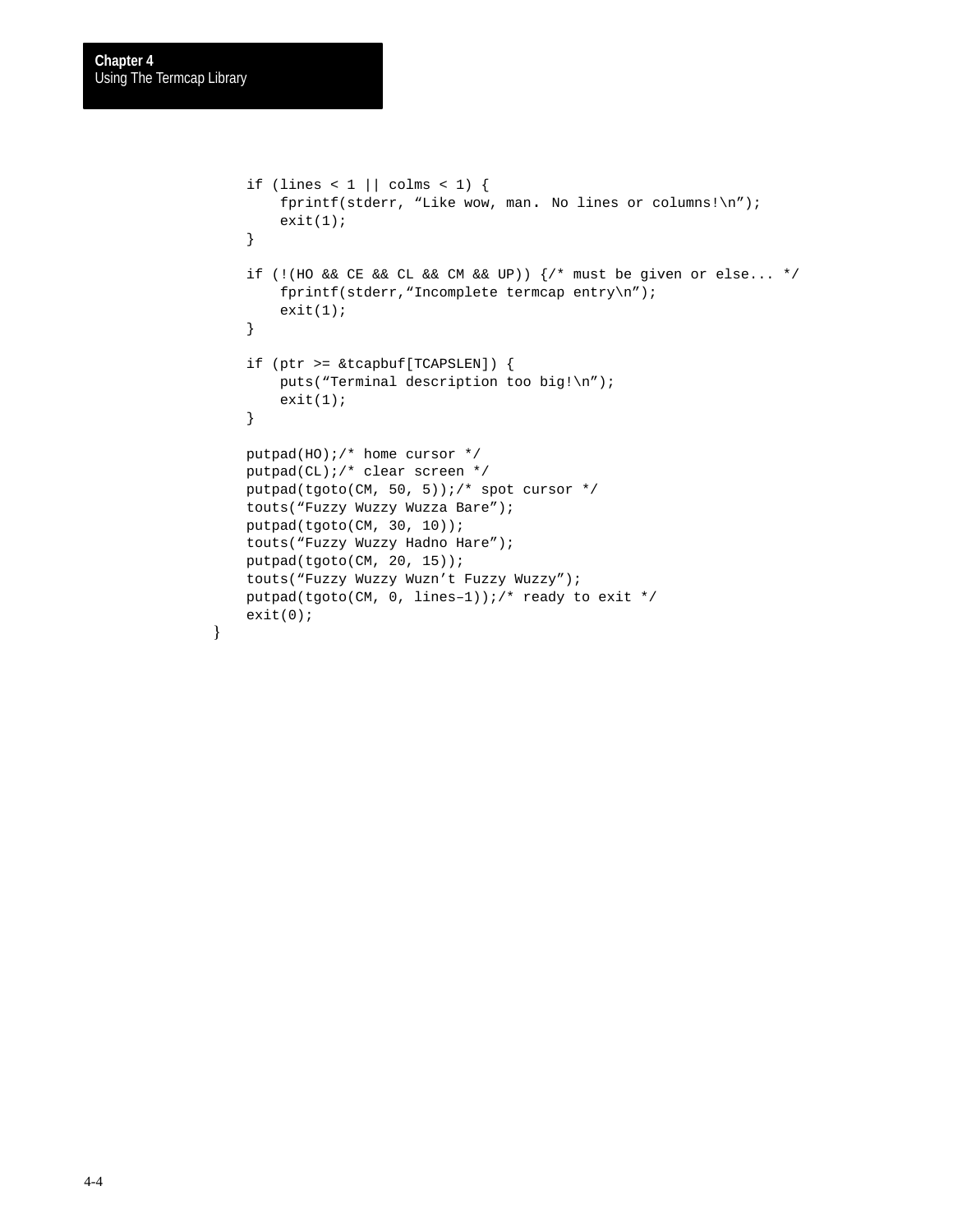

# **The C Standard Library**

This section of the manual contains chapter 5 which describes the standard library provided with the Microware C Compiler. Chapters 6 through 8 contain functions indexes organized by the following:

- name
- category
- use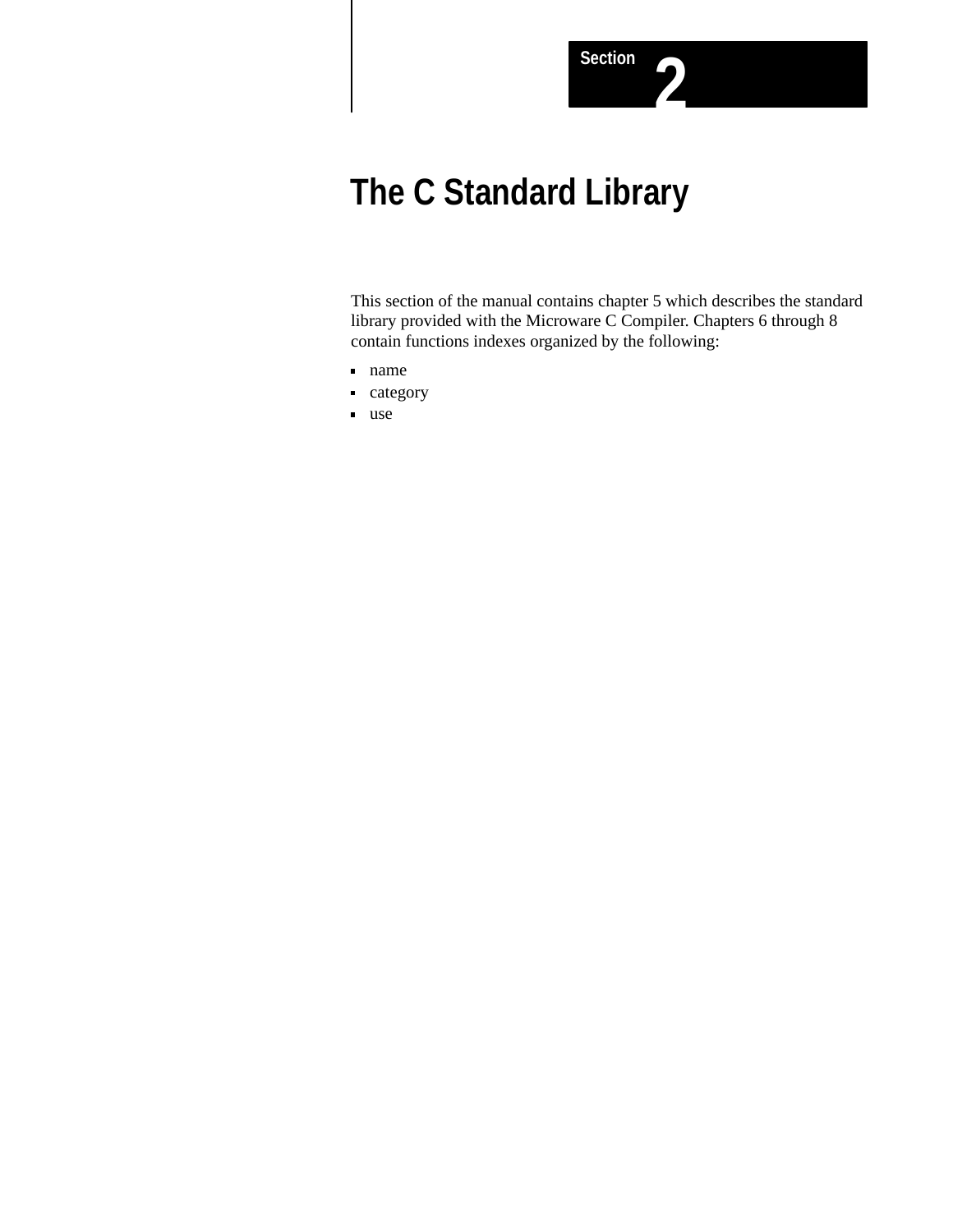# **The C Standard Library**

**Chapter 5**

| The C Standard Library | The standard library provided with the Microware C Compiler consists of a<br>collection of high-level I/O, convenience, and system-level functions.                                                                                                                                                                                                                                                                                                                                                                                                  |
|------------------------|------------------------------------------------------------------------------------------------------------------------------------------------------------------------------------------------------------------------------------------------------------------------------------------------------------------------------------------------------------------------------------------------------------------------------------------------------------------------------------------------------------------------------------------------------|
|                        | The high-level I/O functions provide facilities that are normally considered<br>part of other languages (for example, the format statement of Fortran). C<br>technically does not have any I/O statements, relying instead on the<br>standard library. This enhances the versatility and portability of<br>the language.                                                                                                                                                                                                                             |
|                        | In addition, automatic buffering of I/O paths improves the speed of file<br>access because fewer calls to the host operating system are required.                                                                                                                                                                                                                                                                                                                                                                                                    |
|                        | The high-level I/O functions should not be confused with the low-level<br>system calls with the same names (for example, fopen() and open()). The<br>standard library functions maintain a structure (declared as FILE in<br><stdio.h>) for each open file. This structure holds status information for<br/>the file. A pointer (usually supplied by fopen()) to this structure is the<br/><b>identity</b> of the file, and it is passed to the various I/O functions. The I/O<br/>functions make low-level system calls when appropriate.</stdio.h> |
|                        | Using a file pointer in a system call or a path number in a high-level I/O<br>call is a common mistake among beginners to C and, if made, will at best<br>crash your program, or at worst, provide unpredictable program behavior.                                                                                                                                                                                                                                                                                                                   |
|                        | In addition to the C I/O functions, the standard library contains functions to<br>perform character classification and conversion, string manipulation,<br>memory management, mathematical functions, and system<br>related operations.                                                                                                                                                                                                                                                                                                              |
|                        | Each function description includes a synopsis and details on using the<br>function. The synopsis shows how the function and arguments would look<br>if written as a C function definition, even if the actual function is a macro<br>or is written in assembly language.                                                                                                                                                                                                                                                                             |
|                        | For example, the synopsis for fopen appears as follows:                                                                                                                                                                                                                                                                                                                                                                                                                                                                                              |
|                        | #include <stdio.h></stdio.h>                                                                                                                                                                                                                                                                                                                                                                                                                                                                                                                         |
|                        | FILE *fopen(name, action)<br>char *name, *action;                                                                                                                                                                                                                                                                                                                                                                                                                                                                                                    |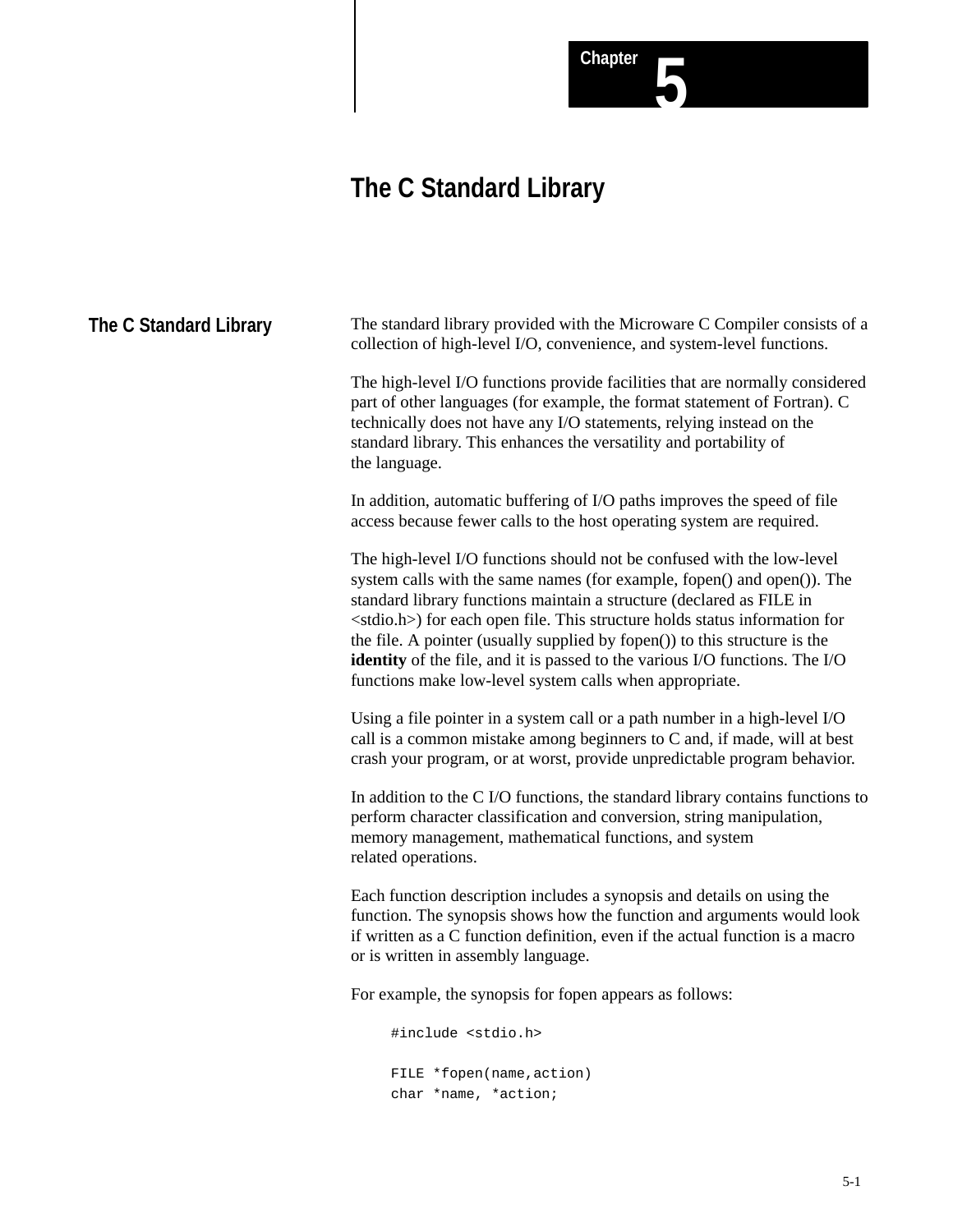The synopsis indicates that the function fopen requires the header file <stdio.h>, returns a pointer to a structure of type FILE, and requires two arguments, both pointers to a character string. The argument names are suggestions only; you can use any name.

When an error occurs, C functions typically return an error code in the global variable errno. You must include the file <errno.h> in C programs so that errno will be declared.

#### **ANSI Library Functions**

| asctime | clock     | ctime   | difftim |
|---------|-----------|---------|---------|
| gmtime  | localtime | memchar | memcmp  |
| memcpy  | memmove   | memset  | mktime  |
| time    |           |         |         |

#### **Character Classification Functions**

The character classification functions are really macros defined in <ctype.h>. Be careful when using these macros to avoid macro expansion side-effects. The macros provide a machine independent method of character classification:

| isalnum | isalpha | $\cdot\cdot$<br>1Sasc11 | iscntrl |
|---------|---------|-------------------------|---------|
| isdigit | islower | isprint                 | ispunct |
| 1sspace | isupper | isxdigit                |         |

## **Character Conversion Functions**

The character conversion functions provide the ability to convert a string of characters to their numeric representation and to change the case of characters:

| _atou   | tolower | _toupper            | atof    |
|---------|---------|---------------------|---------|
| atoi    | atol    | toasc <sub>11</sub> | tolower |
| toupper |         |                     |         |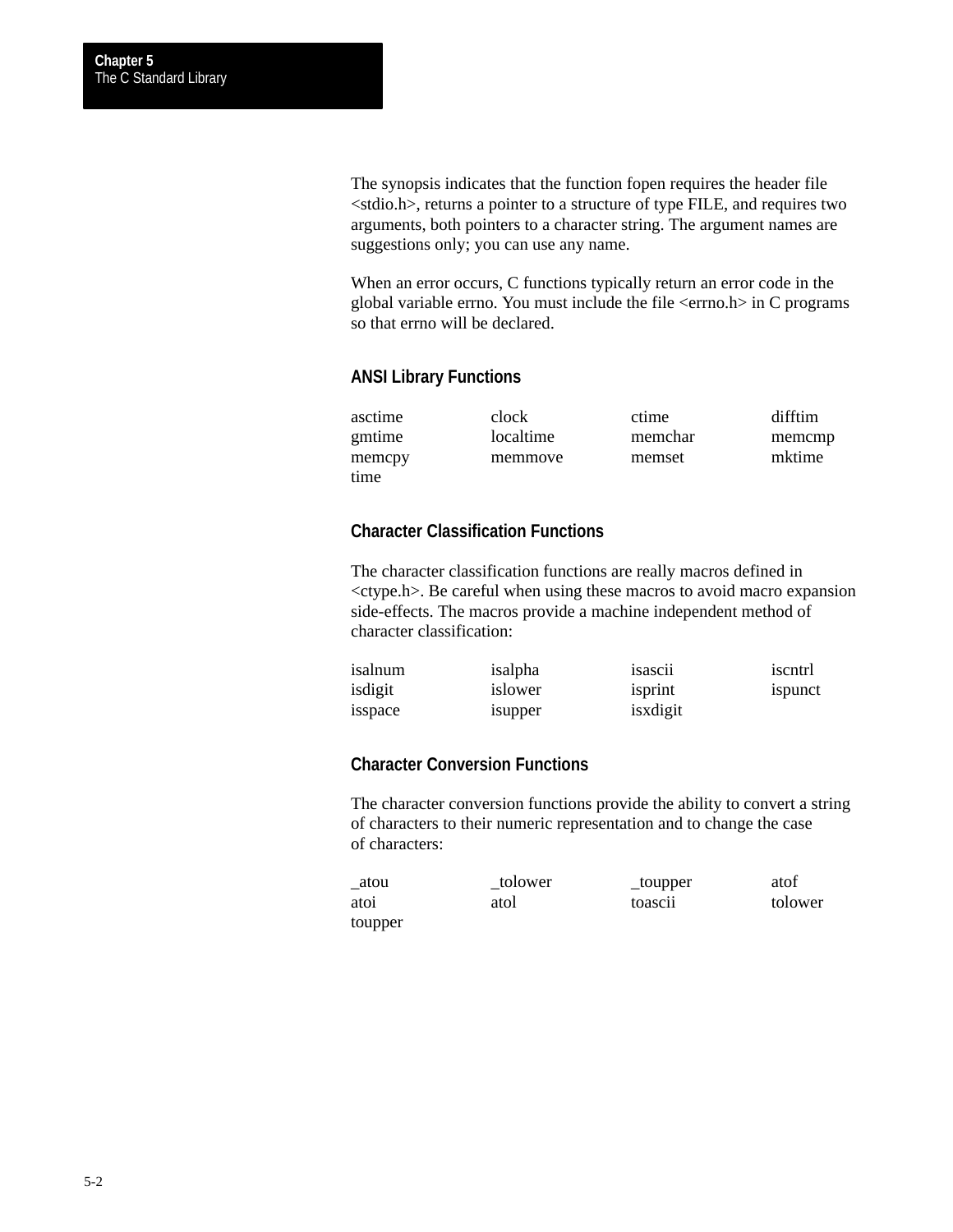#### **Mathematical Functions**

Transcendental and algebraic math functions provided in the Microware standard library are actually hooks into the OS-9 math trap handlers. If, for example, the math handler were replaced with a handler that accessed floating point hardware, the application program would require absolutely no changes to use the new trap handler. The math functions included in the standard library are those found on most UNIX systems:

| abs   | acos   | asin  | atan  |
|-------|--------|-------|-------|
| ceil  | $\cos$ | exp   | fabs  |
| floor | frexp  | hypot | ldexp |
| log   | log10  | modf  | pow   |
| sin   | sqrt   | tan   |       |

#### **Memory Management Functions**

The standard library provides for a suite of functions for requesting and freeing memory in a machine and operating system independent manner. Various flavors of UNIX contain different functions, but generally provide the same results. The memory management functions provided are:

| _lcalloc  | lfree  | lmalloc | <b>Irealloc</b> |
|-----------|--------|---------|-----------------|
| mallocmin | calloc | free    | malloc          |
| realloc   | sbrk   |         |                 |

For special use with OS-9, additional functions are available for increased efficiency:

| treemem | _srqmem | srtmem | ebrk |
|---------|---------|--------|------|
| ibrk    |         |        |      |

#### **Miscellaneous Functions**

Several miscellaneous functions appear in the standard library that relieve you from routine tasks:

| errmsg  | _prgname | strass    | closedir |
|---------|----------|-----------|----------|
| freemem | longjmp  | mktemp    | opendir  |
| gsort   | readdir  | rewinddir | seekdir  |
| setjmp  | stacksiz | system    | telldir  |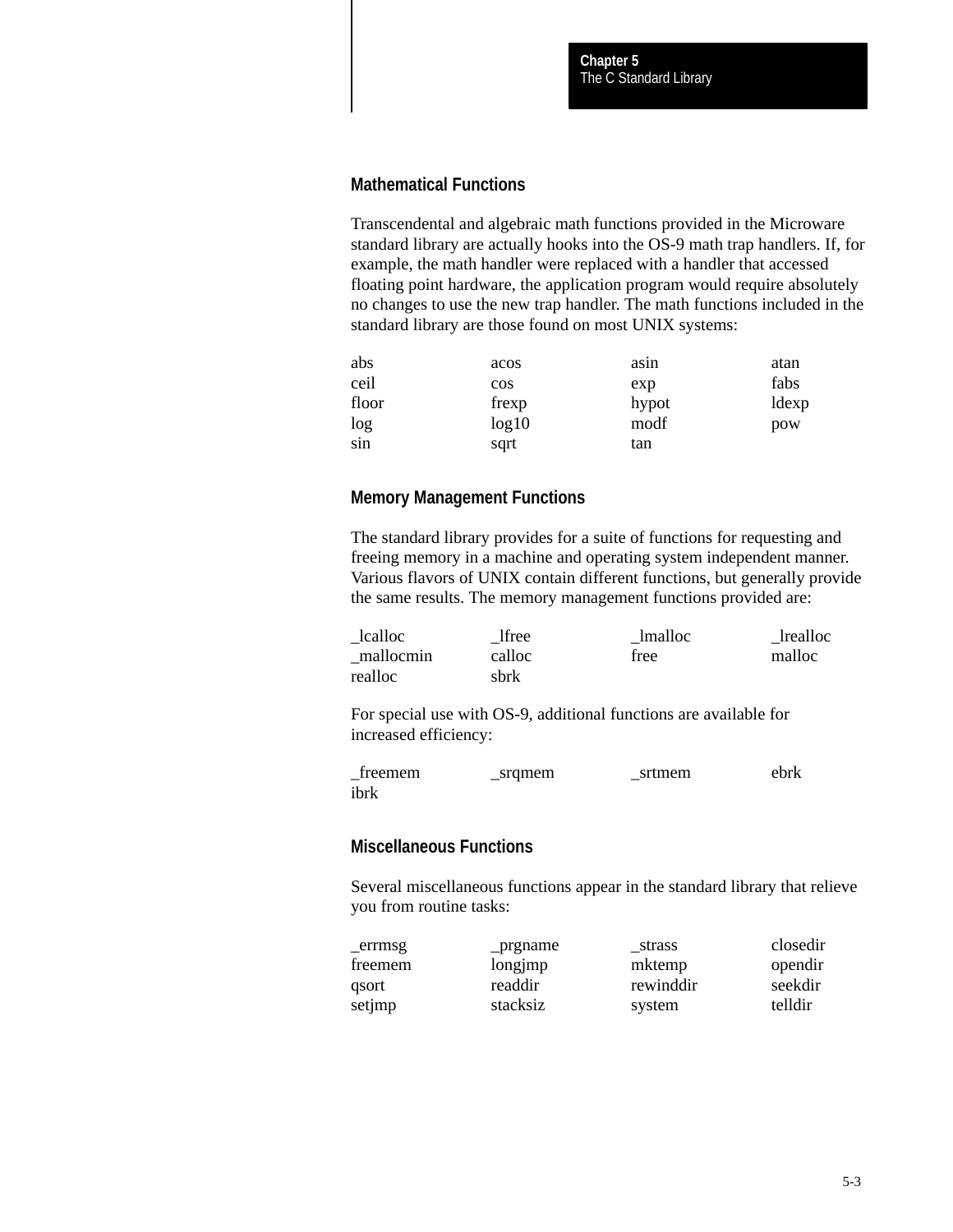## **OS-9 System Functions**

The standard library provides a large number of functions to directly access OS-9 system calls. The following functions are available to provide access to selected OS-9 system calls:

| $\_cmpnam$             | $_{\rm \_2}$                                 | _ev_creat       |
|------------------------|----------------------------------------------|-----------------|
| _ev_delete             | _ev_info                                     | $ev_{link}$     |
| _ev_pulse              | _ev_read                                     | $ev$ _set       |
| $ev$ _setr             | _ev_signal                                   | _ev_unlink      |
| _ev_wait               | _ev_waitr                                    | _get_module_dir |
|                        | _get_process_desc _get_process_table _getsys |                 |
| _gs_devn               | $_{gs_c}$ eof                                | $gs_gfd$        |
| $_{gs\_opt}$           | $g_s$ pos                                    | $gs_rdy$        |
| $_{gs_size}$           | _julian                                      | _mkdata_module  |
| $_{\text{p}}$ arsepath | prsnam                                       | setcrc          |
| _setsys                | _ss_attr                                     | _ss_dcoff       |
| $\_ss\_dcon$           | _ss_dsrts                                    | _ss_enrts       |
| $\_ss\_lock$           | $\_ss\_opt$                                  | $\_ss\_pfd$     |
| _ss_rel                | _ss_rest                                     | _ss_size        |
| $\_ss\_ssig$           | _ss_tiks                                     | _ss_wtrk        |
| _sysdate               | $\_{sysdbg}$                                 | alm_atdate      |
| alm_atjul              | alm_cycle                                    | alm_delete      |
| alm_set                | attach                                       | chain           |
| chainc                 | chxdir                                       | crc             |
| create                 | detach                                       | getstat         |
| intercept              | makdir                                       | make_module     |
| modcload               | modlink                                      | modload         |
| modloadp               | munlink                                      | munload         |
| os9exec                | os9fork                                      | os9forkc        |
| readln                 | setstat                                      | sigmask         |
| srqcmem                | tsleep                                       | unlinkx         |
| writeln                |                                              |                 |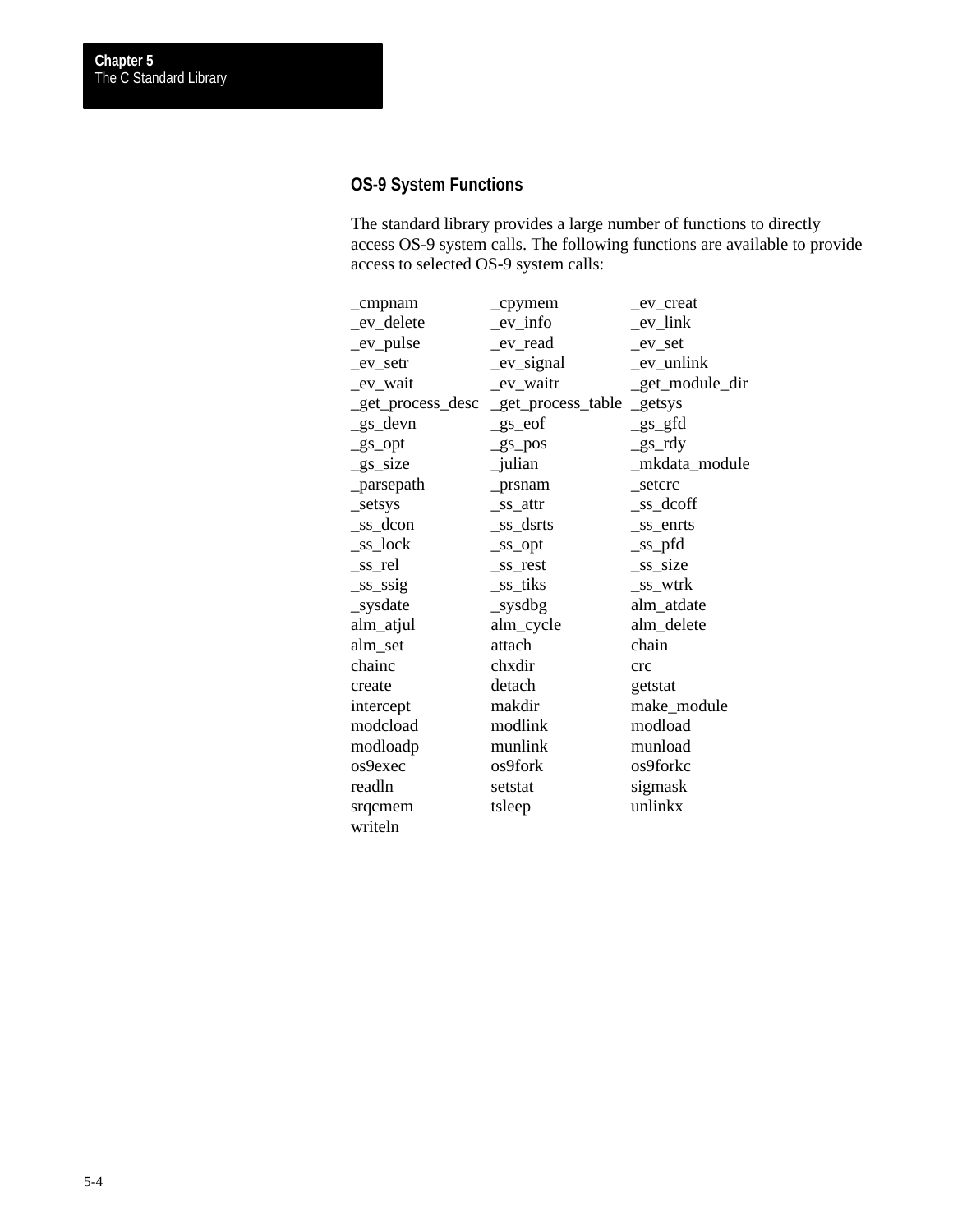## **Standard I/O Functions**

The following functions make up the standard I/O functions of the C library. The functions accept arguments, return values, and generally behave according to the K&R (and UNIX) library functions. All of these functions require that you include the <stdio.h> header file:

| cleareof | clearerr | fclose  | fdopen  |
|----------|----------|---------|---------|
| feof     | ferror   | fflush  | fgetc   |
| fgets    | fileno   | fopen   | fprintf |
| fputs    | fread    | freopen | fscanf  |
| fseek    | ftell    | fwrite  | getc    |
| getchar  | gets     | getw    | pffinit |
| pflinit  | printf   | putc    | putchar |
| puts     | putw     | rewind  | scanf   |
| setbuf   | sprintf  | sscanf  | ungetc  |

## **String Handling Functions**

The C language does not have a character string data type. Instead, it stores strings as character arrays and the standard library provides functions to manipulate them:

| findnstr | findstr | index   | rindex  |
|----------|---------|---------|---------|
| strcat   | strcmp  | strepy  | strhcpy |
| strlen   | strncat | strncmp | strncpy |

## **Terminal Manipulation Functions (Termcap)**

| tgetent | tgetflag | tgetnum | tgetstr |
|---------|----------|---------|---------|
| tgoto   | tputs    |         |         |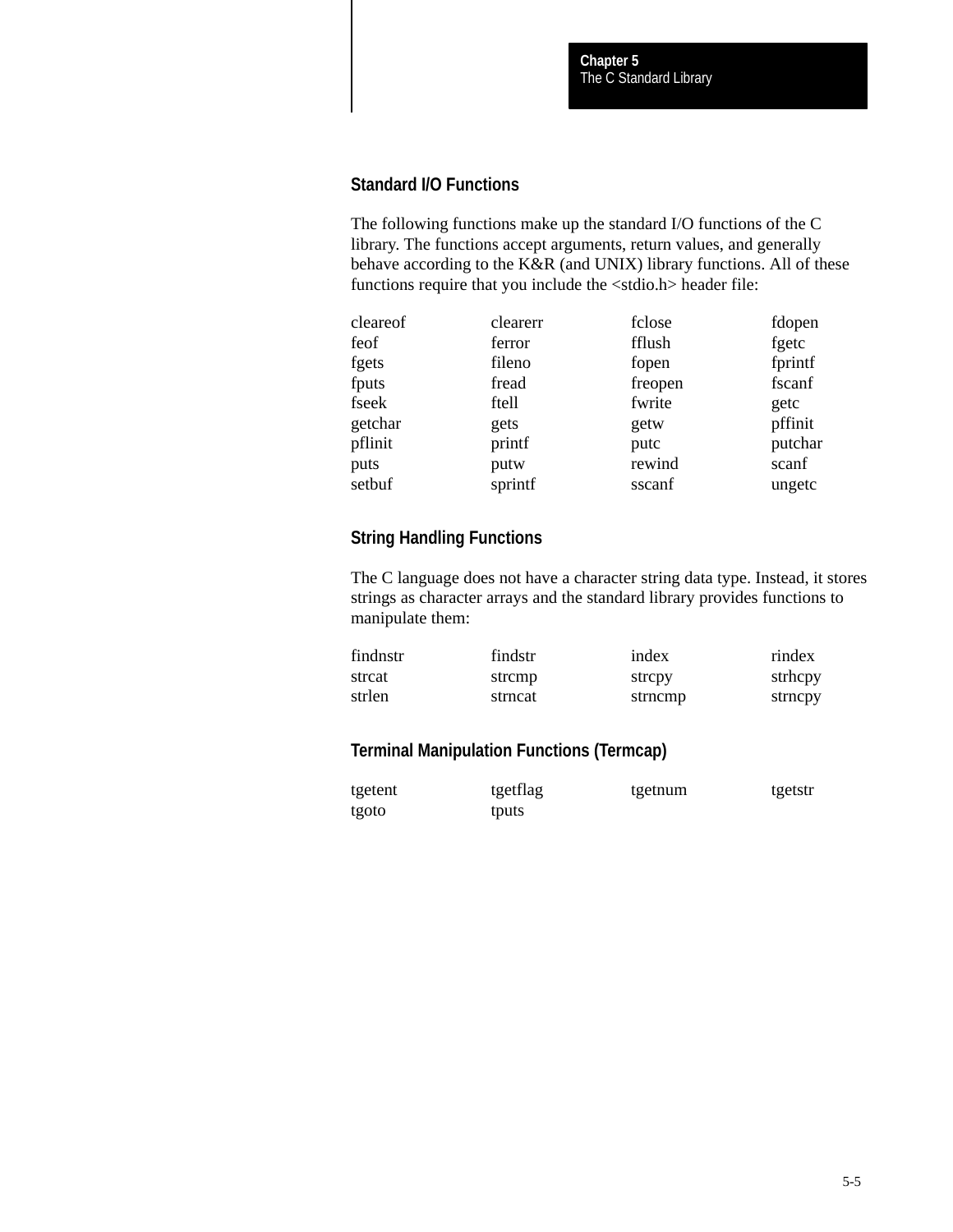## **UNIX-like System Functions**

Because many C programs are written for the UNIX operating system, numerous UNIX functions are used in those programs. To help provide portability, many of those functions are supported by this compiler. Most of them have very similar equivalent system calls in OS-9, others are emulated. Some UNIX system calls cannot be conveniently emulated and do not appear in the library.

Even though the system call has the same name as the UNIX equivalent and performs essentially the same operation, check the discussion of the function for any subtle differences (like the mode values on open()).

The following are the UNIX-like system calls appearing in the standard library. The function descriptions for these functions categorize them as being UNIX System functions:

| exit   | access | chdir  | chmod  |
|--------|--------|--------|--------|
| chown  | close  | creat  | dup    |
| exit   | geteny | getime | getpid |
| getuid | kill   | lseek  | mknod  |
| open   | pause  | prerr  | read   |
| setime | setpr  | setuid | sleep  |
| unlink | wait   | write  |        |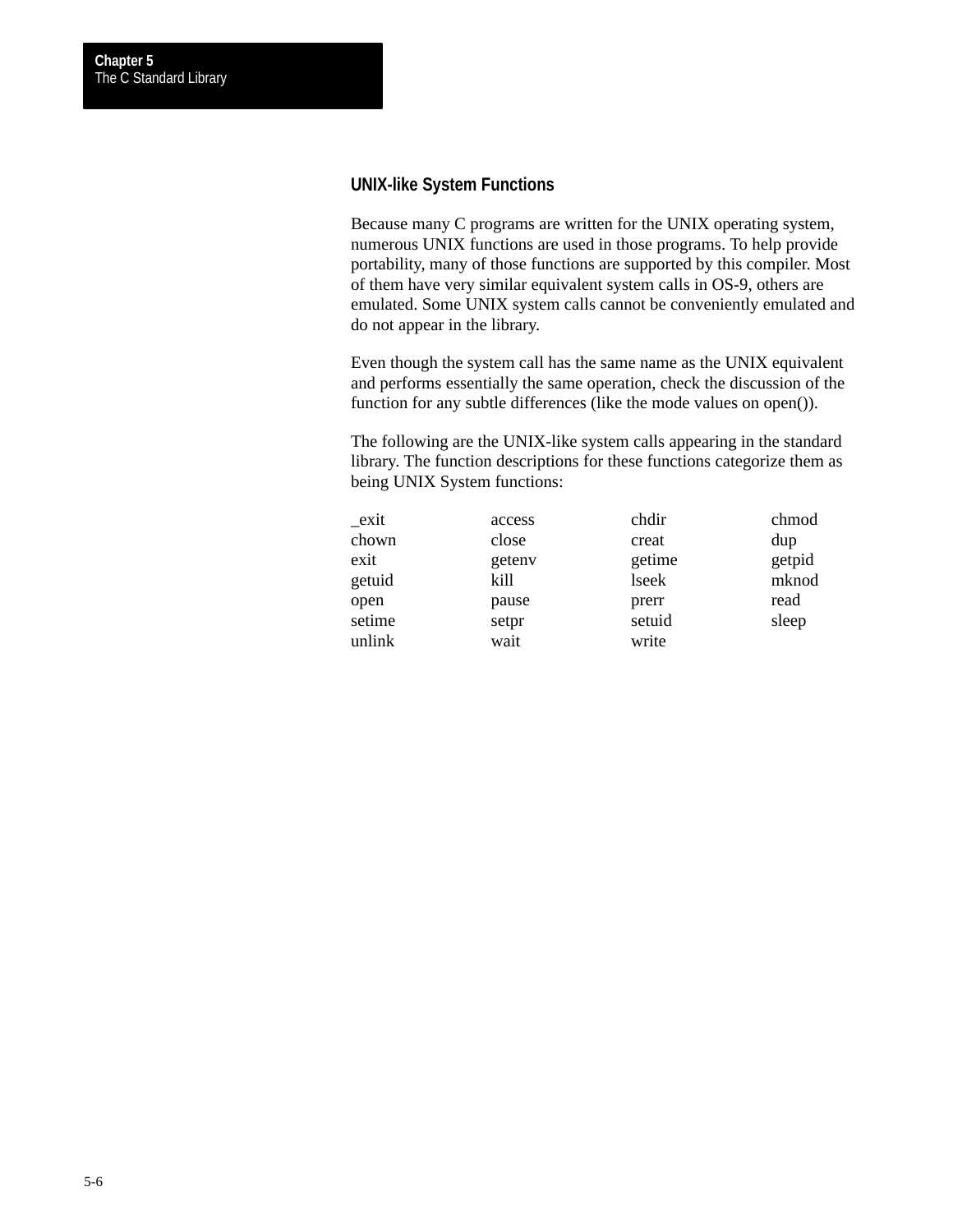The C Standard Library **Chapter 5**

**\_atou()**

#### Alpha to Unsigned Conversion

#### **Synopsis**

```
unsigned _atou(string)
char *string;
```
## **Function**

\_atou() converts a string into its appropriate unsigned numeric value, if possible. string points to a string that contains a printable representation of a number expressed in the following format:  $[+/-]$  < digits>. \_atou() treats long and int values identically.

**\_cmpnam()**

Compare Two Strings

#### **Synopsis**

```
int _cmpnam(target, pattern, patlen)
char *target, \sqrt{\frac{4}{\pi}} pointer to target string */
     *pattern; /* pointer to string pattern for comparison */
int patlen; /* length of pattern string */
```
### **Function**

\_cmpnam() performs a name comparison using the OS-9 system call F\$CmpNam. \_cmpnam() compares the target string to the pattern string to determine if they are the same. The target name must be terminated by a null byte. Upper and lower case are considered to match.

Two metacharacters are recognized in the pattern string: a question mark (?) matches any single character and an asterisk (\*) matches any string of characters.

 $\epsilon$  =  $\epsilon$  =  $\epsilon$  0 if the strings match.  $\epsilon$  1 is returned if no match occurs.

#### **See Also**

F\$CmpNam in the OS-9 Technical Manual.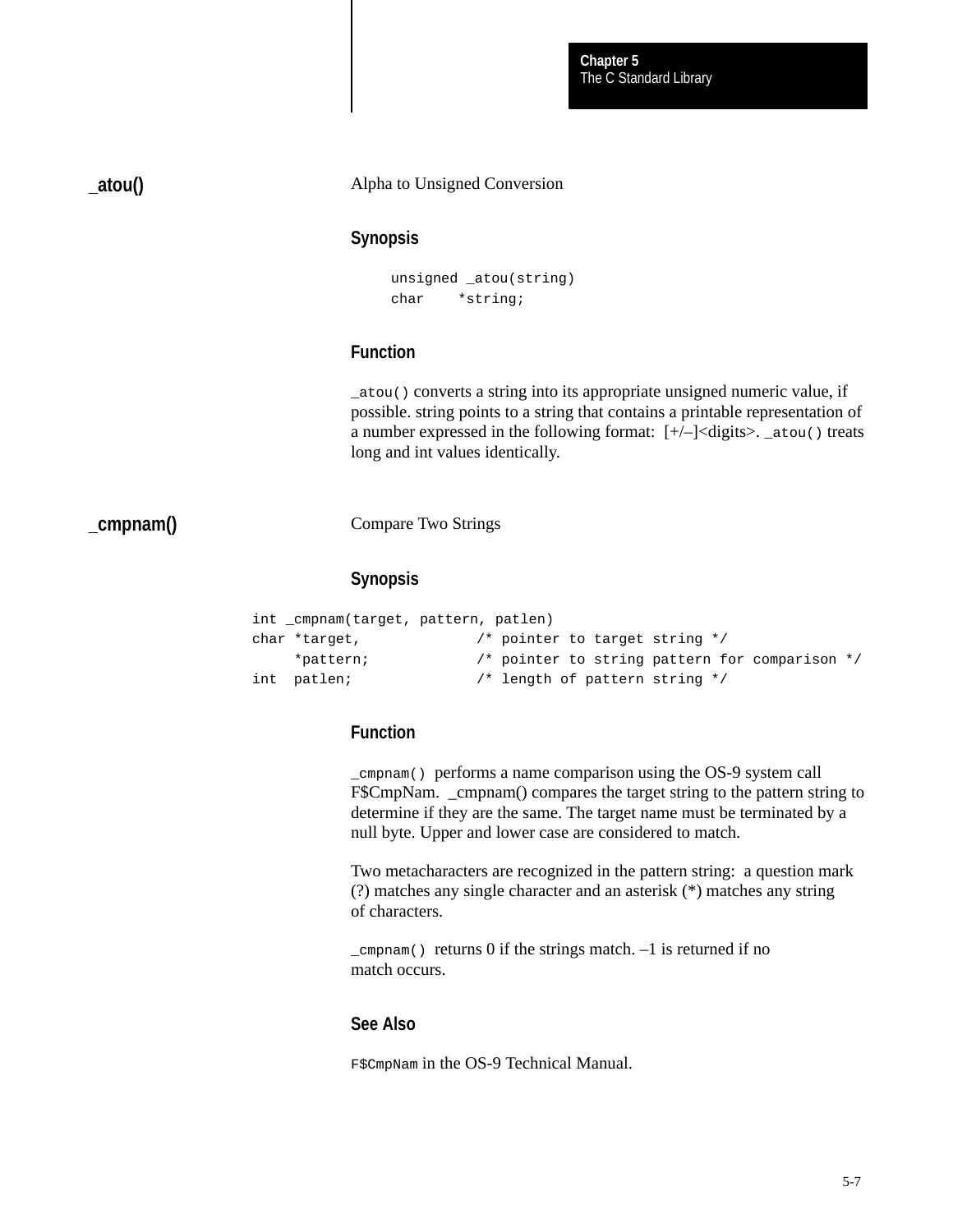## **\_cpymem()**

#### Copy External Memory

#### **Synopsis**

```
int _cpymem(pid, count, from, into)
short pid; /* process ID */
int count; /* number of bytes to copy */
char *from, /* pointer to memory to copy */
     *into; /* pointer to copy buffer */
```
## **Function**

\_cpymem() copies memory owned by another process (or the system) into the buffer pointed to by into. from is the address in the process's address space from which to copy. pid is the process ID number of the external process. If pid is zero, the system's address space is assumed. count is the number of bytes to copy. \_cpymem returns -1 if an error occurs. The appropriate error code is placed in the global variable errno.

## **See Also**

F\$CpyMem in the OS-9 Technical Manual.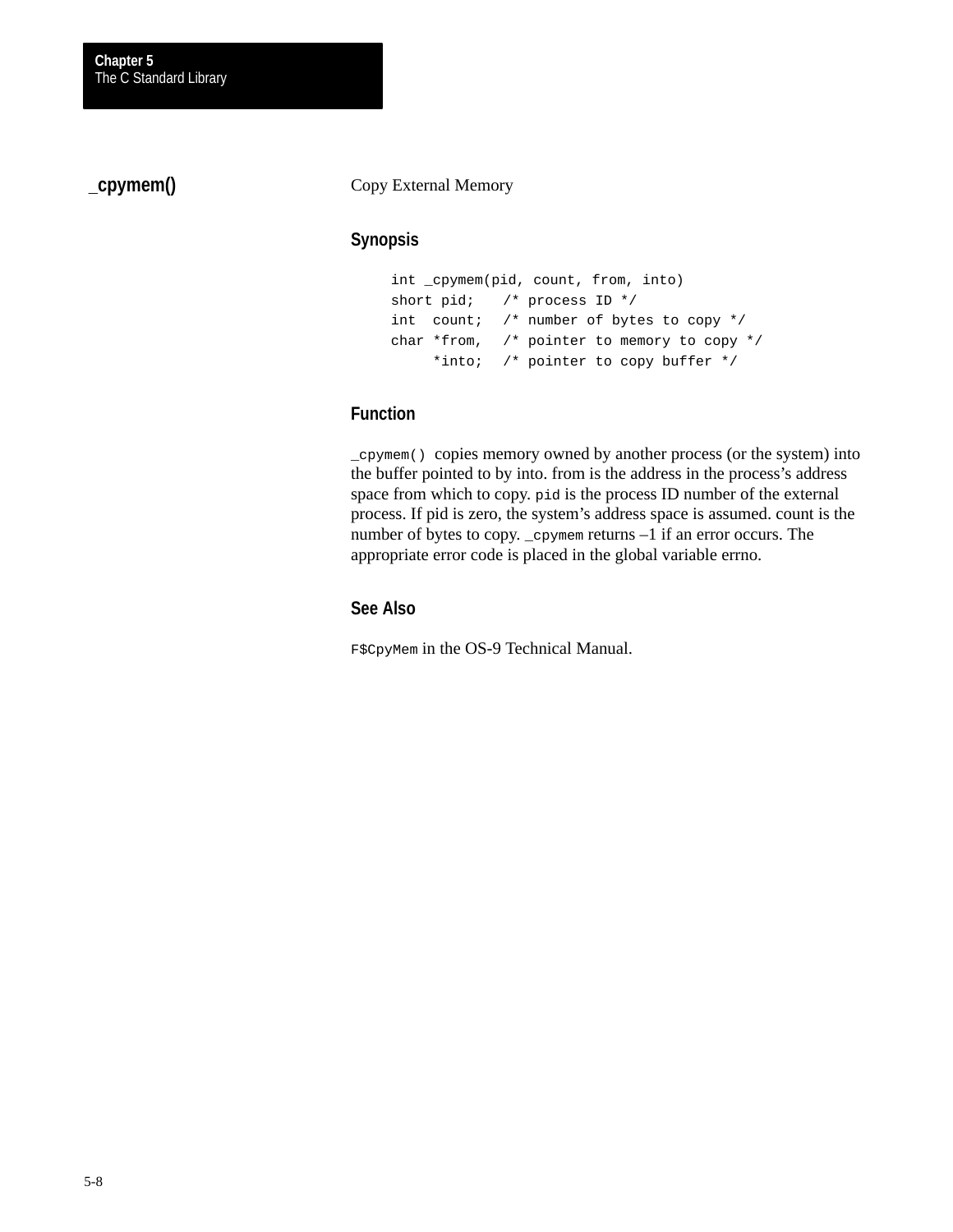The C Standard Library **Chapter 5**

**\_errmsg()**

#### Print an Error Message

## **Synopsis**

```
int _errmsg(nerr, msg[, arg1, arg2, arg3])
int nerr; /* error number */
char *msg; /* pointer to error message */
```
#### **Function**

\_errmsg() displays an error message on the standard error path along with the name of the program. The message string msg is displayed in the following format:

prog: <message text>

**Important:** prog is the module name of the program and <message text> is the string passed in msg.

For added flexibility in message printing, the msg string can be a conversion string suitable for fprintf() with up to three additional arguments of any integral type. nerr is returned as the value of the function so \_errmsg() can be used as a parameter to a function such as exit() or prerr().

#### **Example**

Assume the program calling the function is named foobar:

```
Call: _errmsg(1, "programmed message\n");
Prints: foobar: programmed message
Call: exit(_errmsg(errno,"unknown option '%c'\n",'q'));
Prints: foobar: unknown option 'q'
```
Then exits with error code in errno.

#### **See Also**

fprintf(), \_prgname()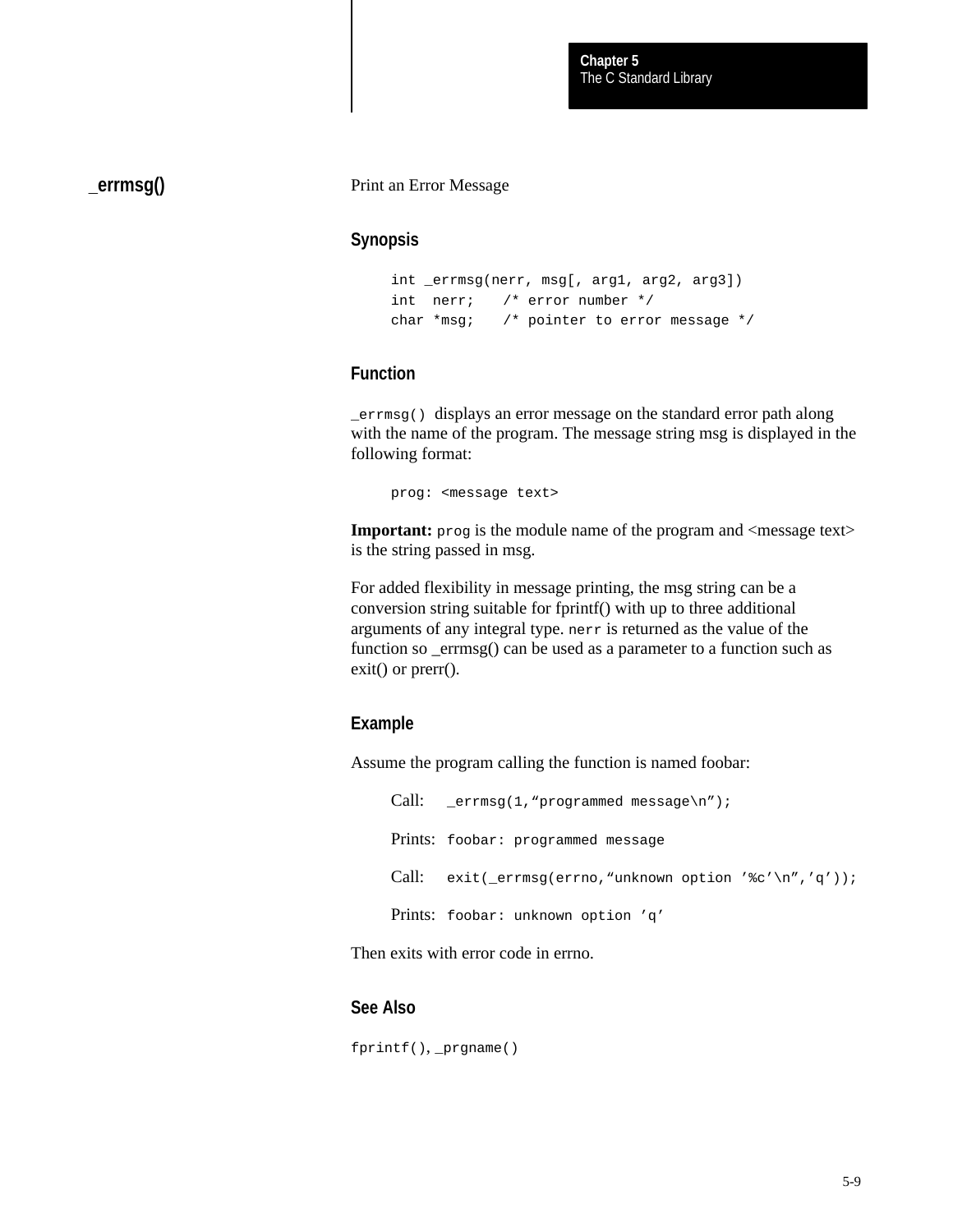**\_ev\_creat()**

#### Create Event

#### **Synopsis**

#include <events.h>

```
int _ev_creat(ev_value, wait_inc, signal_inc, ev_name)
int ev_value, /* initial value of event */
    wait_inc, \frac{1}{2} /* event wait increment */
    signal_inc; <br> /* event occurrence increment */
char *ev_name; /* pointer to event name */
```
## **Function**

\_ev\_creat() creates an event. ev\_name is a pointer to a string containing the name of the event. ev\_value is the initial value for the event. wait\_inc and signal\_inc are increments applied to the event each time the event occurs or is waited for. An event ID number is returned if the event is successfully created.

–1 is returned if an error occurs and the appropriate error code is placed in the global variable errno.

#### **See Also**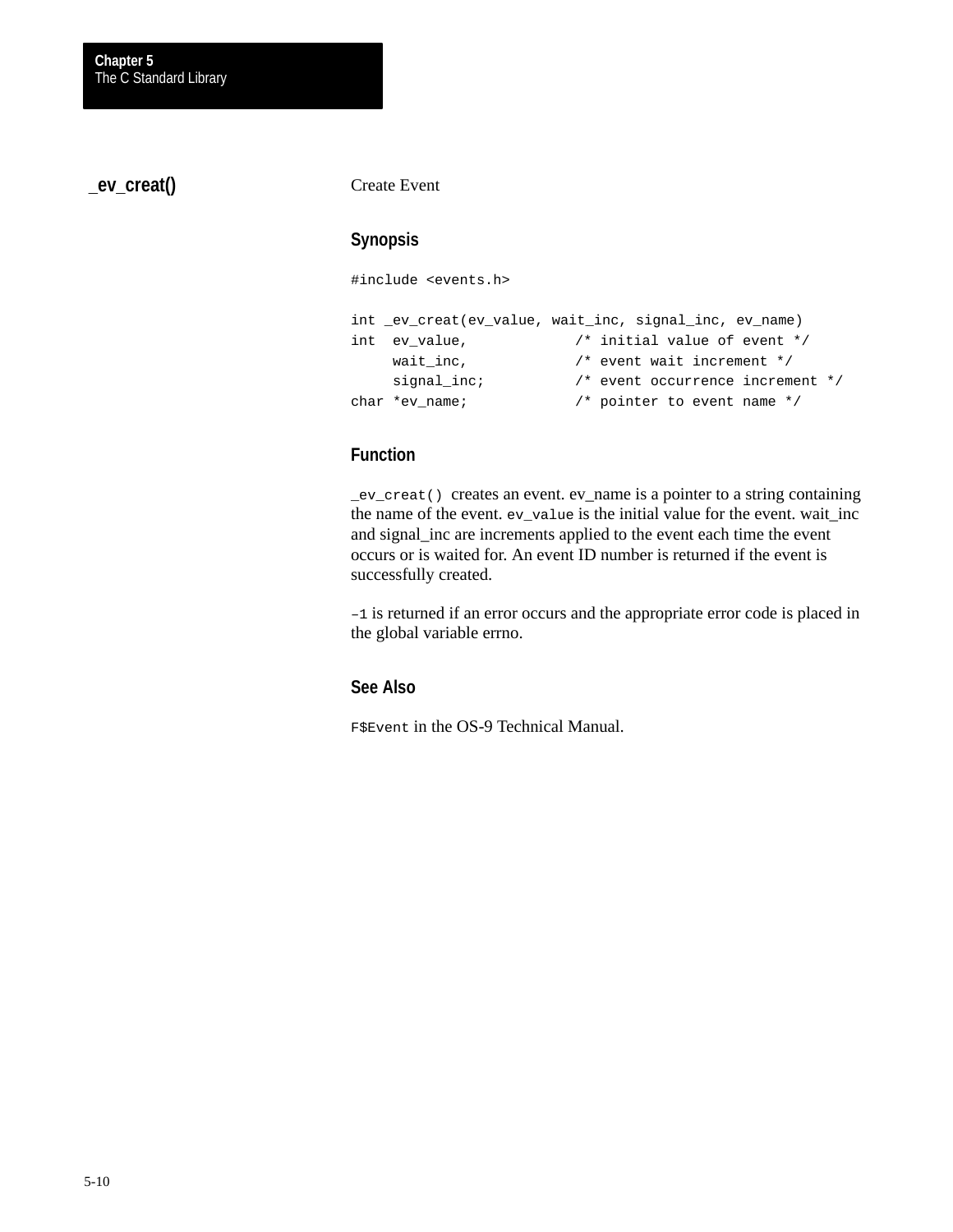**\_ev\_delete()**

Delete Event

## **Synopsis**

#include <events.h>

```
int _ev_delete(ev_name)
char *ev_name; /* pointer to event name */
```
## **Function**

\_ev\_delete() deletes an event. ev\_name is a pointer to a string containing the name of the event. The use count for the event must be zero before the event can be deleted.

–1 is returned if an error occurs and the appropriate error code is placed in the global variable errno.

## **See Also**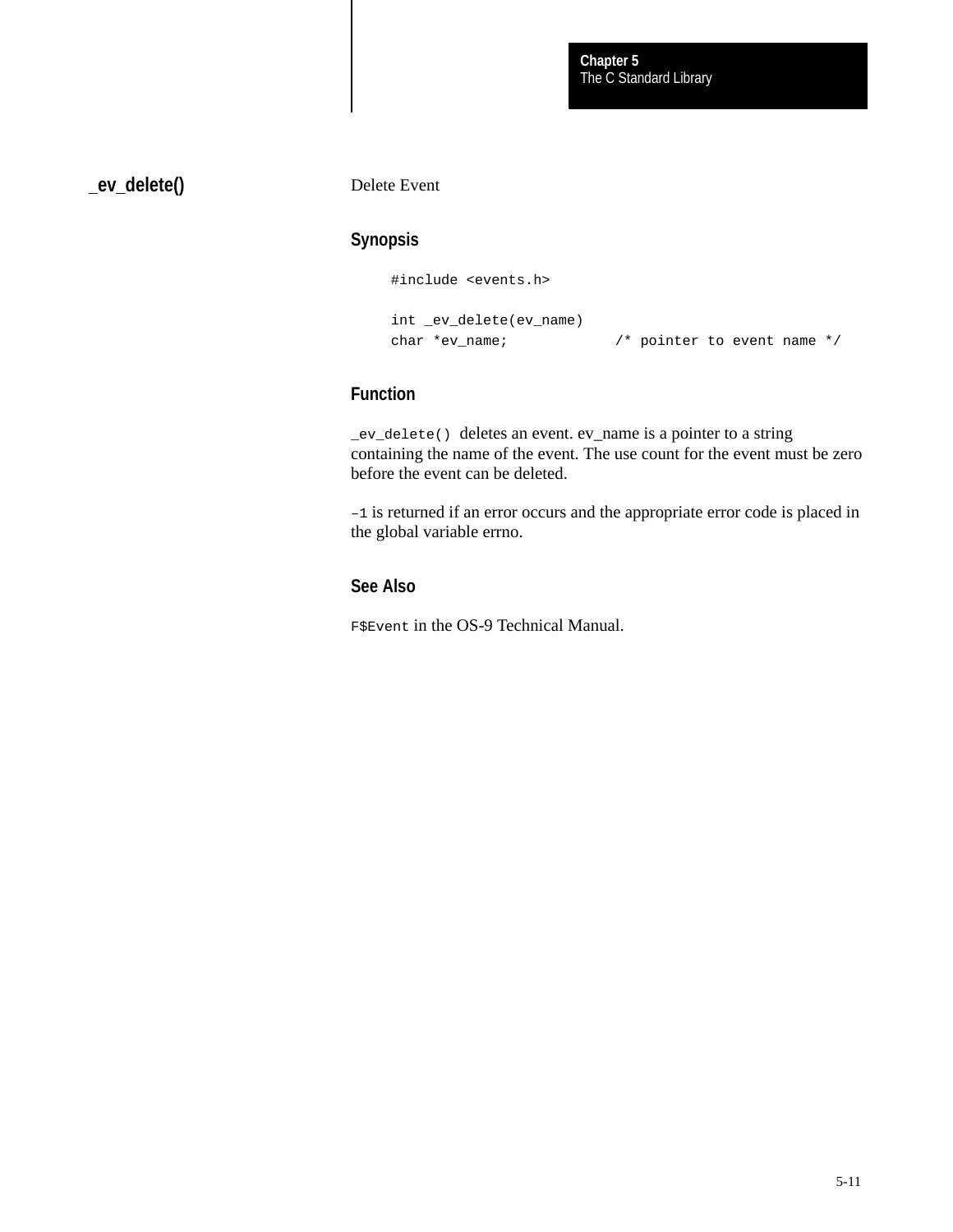**\_ev\_info()**

#### Obtain Event Information

#### **Synopsis**

#include <events.h>

```
int _ev_info(ev_index, ev_buffer)
int _ev_index; /* place to begin search in event table */
event *ev_buffer; /* pointer to buffer for event information */
```
#### **Function**

\_ev\_info() returns information about an event. The event table is indexed from zero to one less than the maximum number of events allowed on the system. ev\_index corresponds to the starting point in the event table to search for an event. ev\_buffer is a pointer to the event struct buffer used to hold the event information if found.

–1 is returned if ev\_index is greater than all active events in the table and the appropriate error code is placed in the global variable errno.

#### **See Also**

F\$Event in the OS-9 Technical Manual.

**\_ev\_link()**

Link to Existing Event

#### **Synopsis**

#include <events.h>

int \_ev\_link(ev\_name)

char \*ev\_name;  $4 *$  pointer to event name \*/

#### **Function**

\_ev\_link links to an existing event. ev\_name is a pointer to a string containing the name of the event. An event ID number is returned if the event is successfully linked.

–1 is returned if an error occurs and the appropriate error code is placed in the global variable errno.

#### **See Also**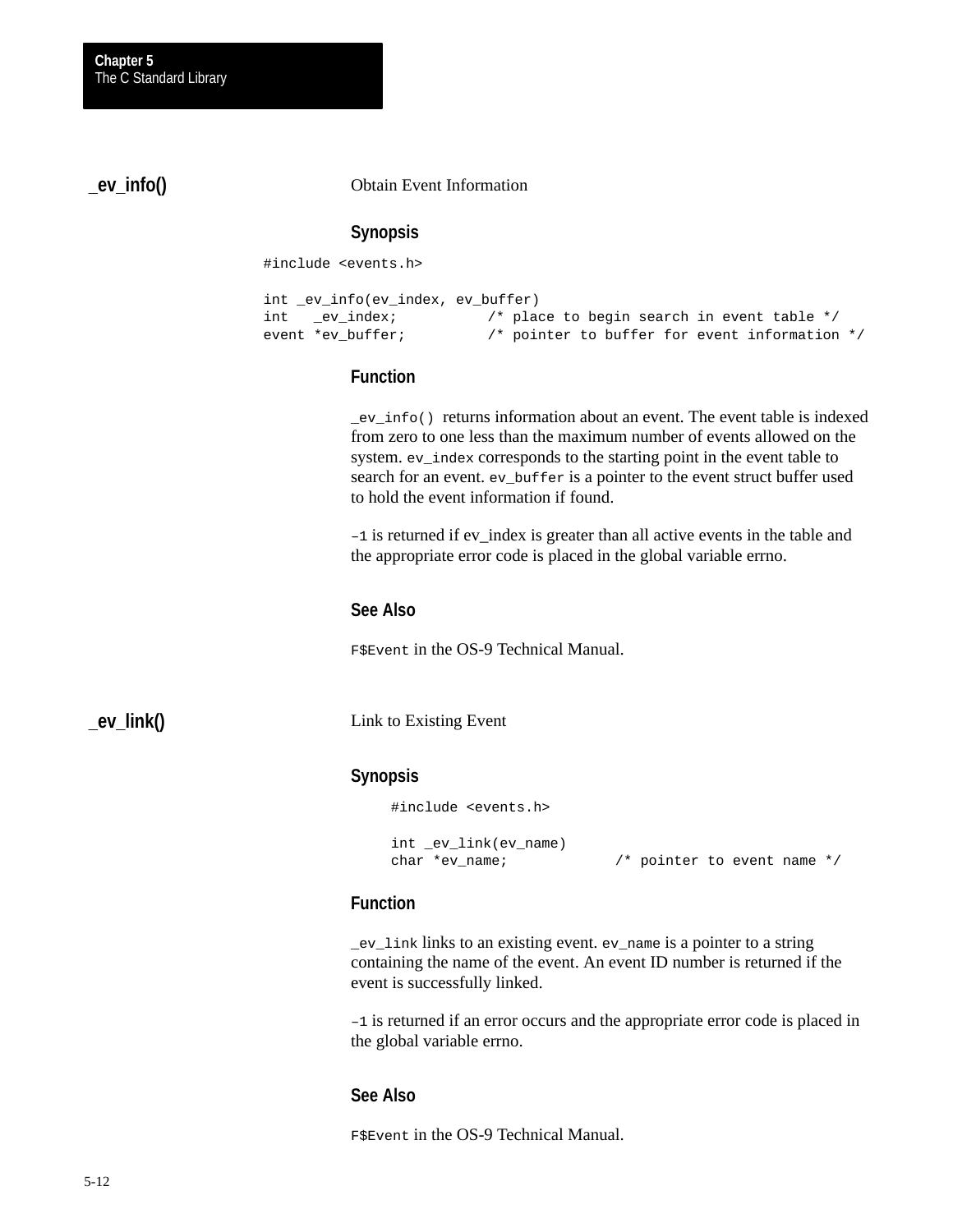**\_ev\_pulse()**

Signal Event Occurrence

## **Synopsis**

#include <events.h>

```
int _ev_pulse(ev_id, ev_value, allflag)
int ev_id, / event ID */ ev_value; /* value to which event is set */
short allflag; \frac{1}{2} /* if 0x0000: first waiting proc is activated */
                       /* 0x8000: all waiting procs are activated */
```
## **Function**

\_ev\_pulse() indicates that an event has occurred. ev\_id is the event ID returned from \_ev\_creat() or \_ev\_link(). The event variable is set to the value given by ev\_value, the normal signal increment is not applied. The normal event value is restored after activating processes, if any. If allflag is zero, the first process waiting for the event is activated. If allflag is 0x8000, all processes waiting for the event that have a value in range are activated.

–1 is returned if an error occurs and the appropriate error code is placed in the global variable errno.

#### **See Also**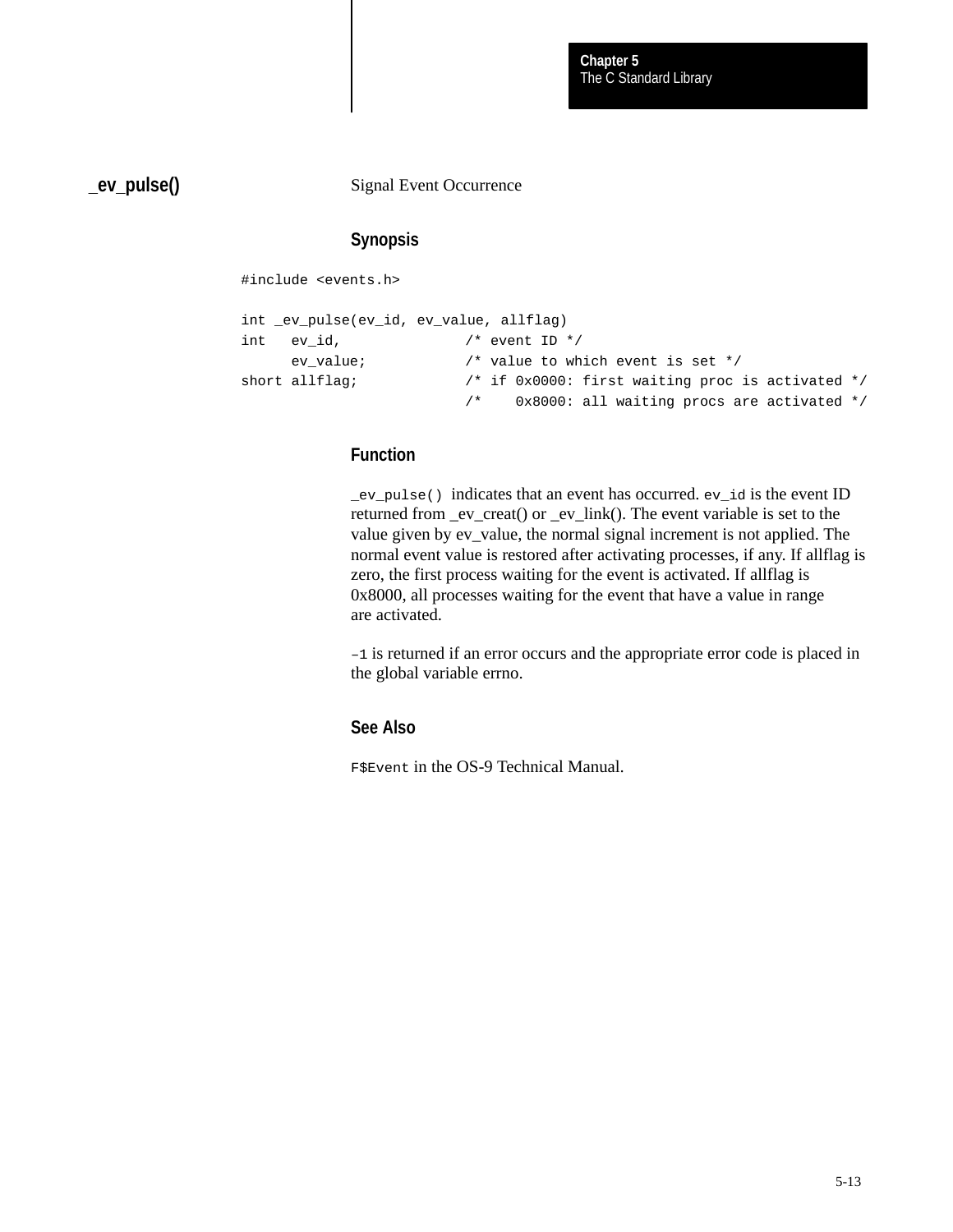**\_ev\_read()**

#### Read Event Without Waiting

#### **Synopsis**

#include <events.h>

int \_ev\_read(ev\_id) int ev\_id; /\* event ID \*/

#### **Function**

\_ev\_read() reads the value of an event without waiting or affecting the event variable. ev\_id is the desired event ID number.

If an error occurs, –1 is returned and the appropriate error code is placed in the global variable errno.

#### **See Also**

F\$Event in the OS-9 Technical Manual.

**\_ev\_set()**

Set Event Variable and Signal Event Occurrence

#### **Synopsis**

#include <events.h>

```
int _ev_set(ev_id, ev_value, allflag)
int ev_id, /* event ID */ ev_value; /* value to which event is set */
short allflag; \frac{1}{2} /* if 0x0000: first waiting proc is activated */
                       /* 0x8000: all waiting procs are activated */
```
#### **Function**

\_ev\_set indicates that an event has occurred. ev\_id is the event ID returned from \_ev\_creat() or \_ev\_link(). The event variable is set to the value given by ev\_value, and the normal signal increment is not applied. Processes waiting for the event are then activated. If allflag is zero, the first process waiting for the event is activated. If allflag is 0x8000, all processes waiting for the event that have a value in range are activated.

–1 is returned if an error occurs and the appropriate error code is placed in the global variable errno.

## **See Also**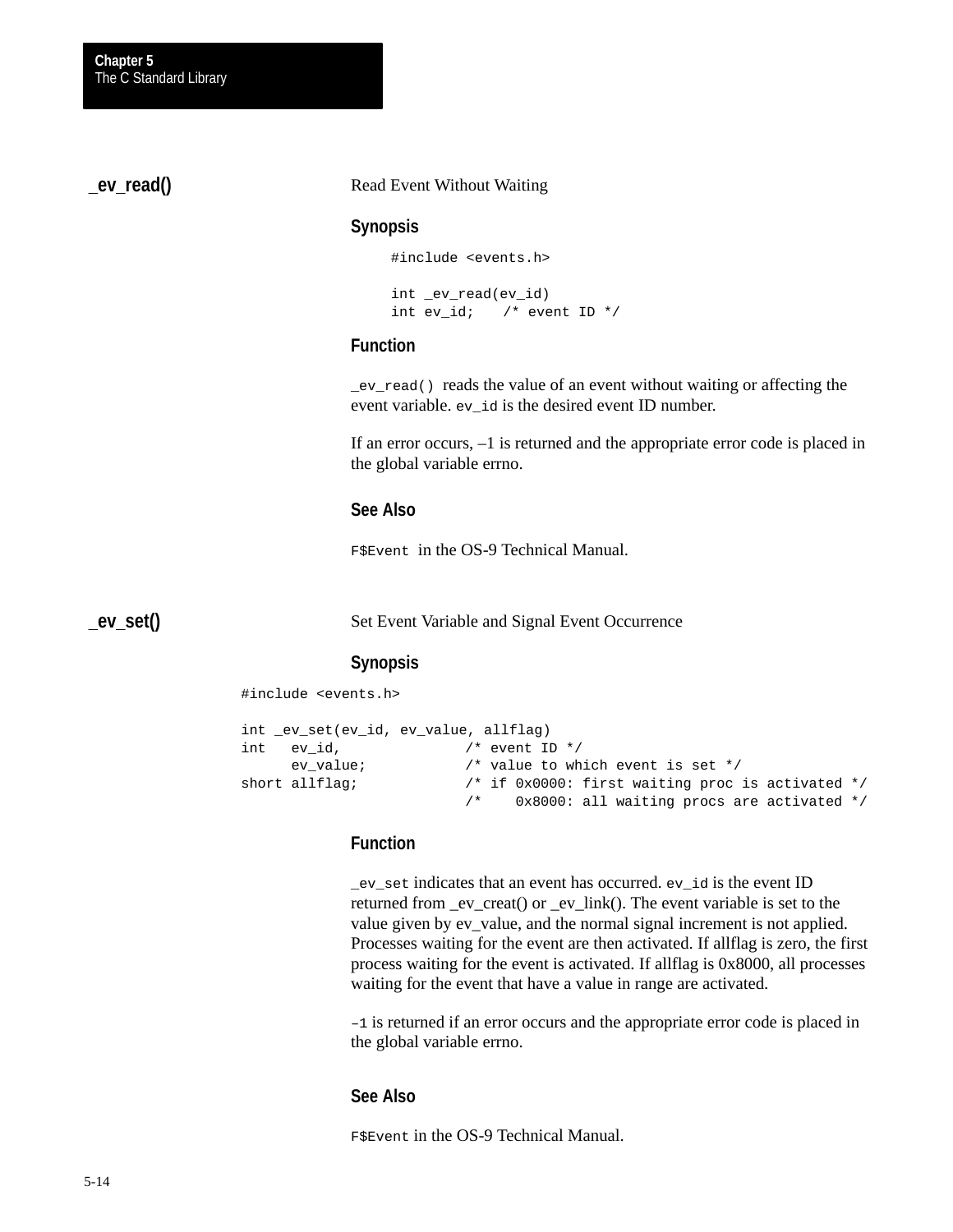**\_ev\_setr()**

Set Relative Event Variable and Signal Event Occurrence

## **Synopsis**

#include <events.h>

```
int _ev_setr(ev_id, ev_value, allflag)
int ev_id, / event ID */ ev_value; /* value to increment event */
short allflag; \frac{1}{2} /* if 0x0000: first waiting proc is activated */
                       /* 0x8000: all waiting procs are activated */
```
## **Function**

\_ev\_setr() indicates that an event has occurred. ev\_id is the event ID returned from \_ev\_creat() or \_ev\_link(). The event variable is incremented by the value given by ev\_value. Processes waiting for the event are then activated. If allflag is zero, the first process waiting for the event is activated. If allflag is 0x8000, all processes waiting for the event that have a value in range are activated.

–1 is returned if an error occurs and the appropriate error code is placed in the global variable errno.

## **See Also**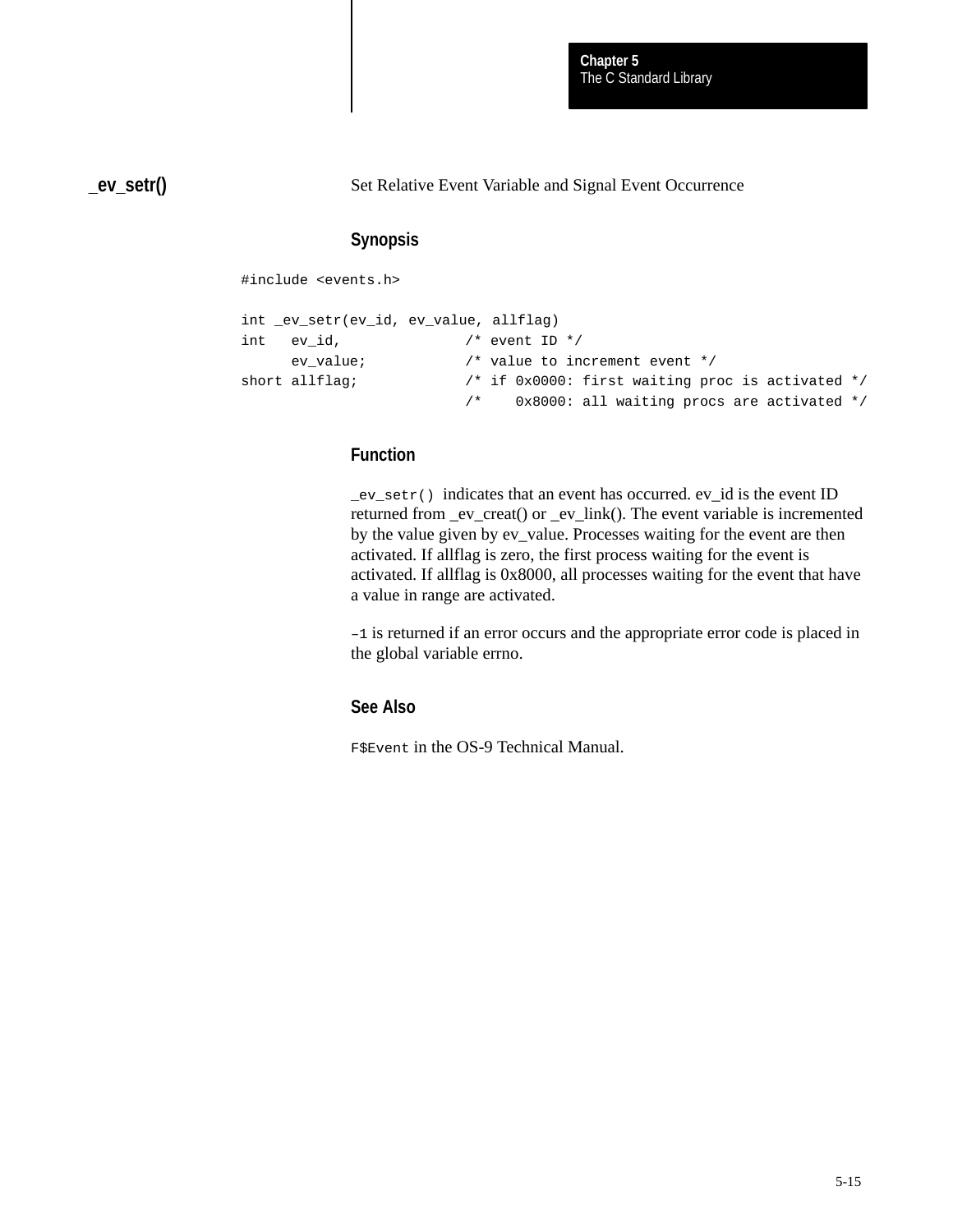**\_ev\_signal()**

Signal Event Occurrence

## **Synopsis**

#include <events.h>

```
int _ev_signal(ev_id, allflag)
int ev_id; \frac{1}{x} /* event ID */
short allflag; \frac{1}{2} /* if 0x0000: first waiting proc is activated */
                          /* 0x8000: all waiting procs are activated */
```
## **Function**

\_ev\_signal() indicates that an event has occurred. ev\_id is the event ID returned from \_ev\_creat() or \_ev\_link(). The current event variable is updated by the signal increment (given when the event was created). If allflag is zero, the first process waiting for the event is activated. If allflag is 0x8000, all processes waiting for the event that have a value in range are activated.

–1 is returned if an error occurs and the appropriate error code is placed in the global variable errno.

## **See Also**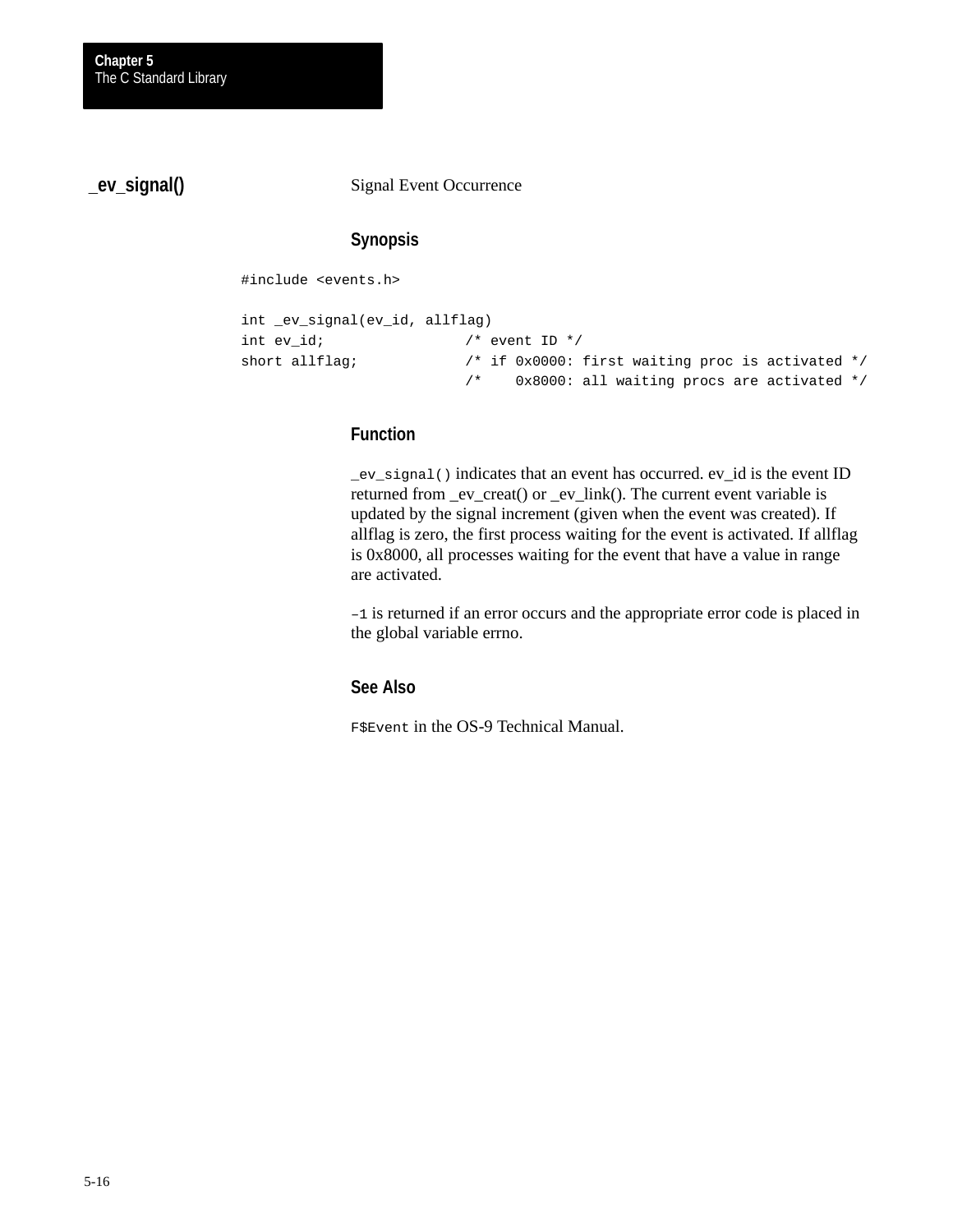**\_ev\_unlink()**

Unlink Event

#### **Synopsis**

#include <events.h>

```
int _ev_unlink(ev_id)
int ev_id; \frac{1}{x} /* event ID */
```
#### **Function**

\_ev\_unlink() informs the system that the event is no longer required by this process. The link count of the event is decremented. If the event count becomes zero, the event is not deleted. To delete an event with a link count of zero, use \_ev\_delete() .

ev\_id is the event ID number.

–1 is returned if an error occurs and the appropriate error code is placed in the global variable errno.

## **See Also**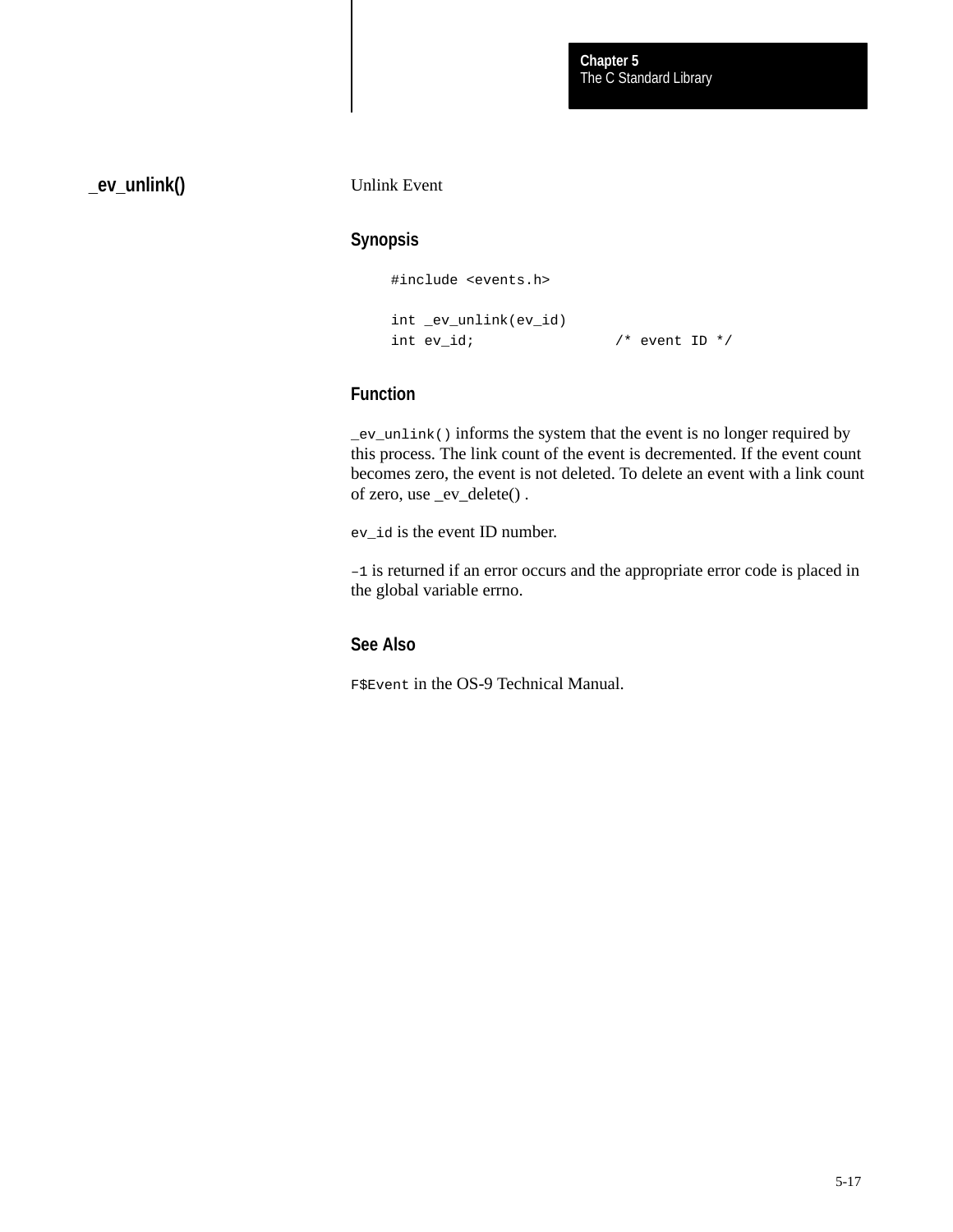**\_ev\_wait()**

#### Wait for Event

## **Synopsis**

#include <events.h>

```
int _ev_wait(ev_id, ev_min, ev_max)
int ev_id, / * event ID * ev_min, /* minimum range value for event */
   ev_max; /* maximum range value for event */
```
## **Function**

\_ev\_wait() waits for an event to occur. ev\_id gives the ID of the event. The event value is compared to the range values given by ev\_min and ev\_max. If the event value is not in the specified range, the process waits until some other process places the value within the range. Once in range, the wait increment is applied to the event value. The actual event value is returned as the value of the function.

–1 is returned if an error occurs and the appropriate error code is placed in the global variable errno.

#### **See Also**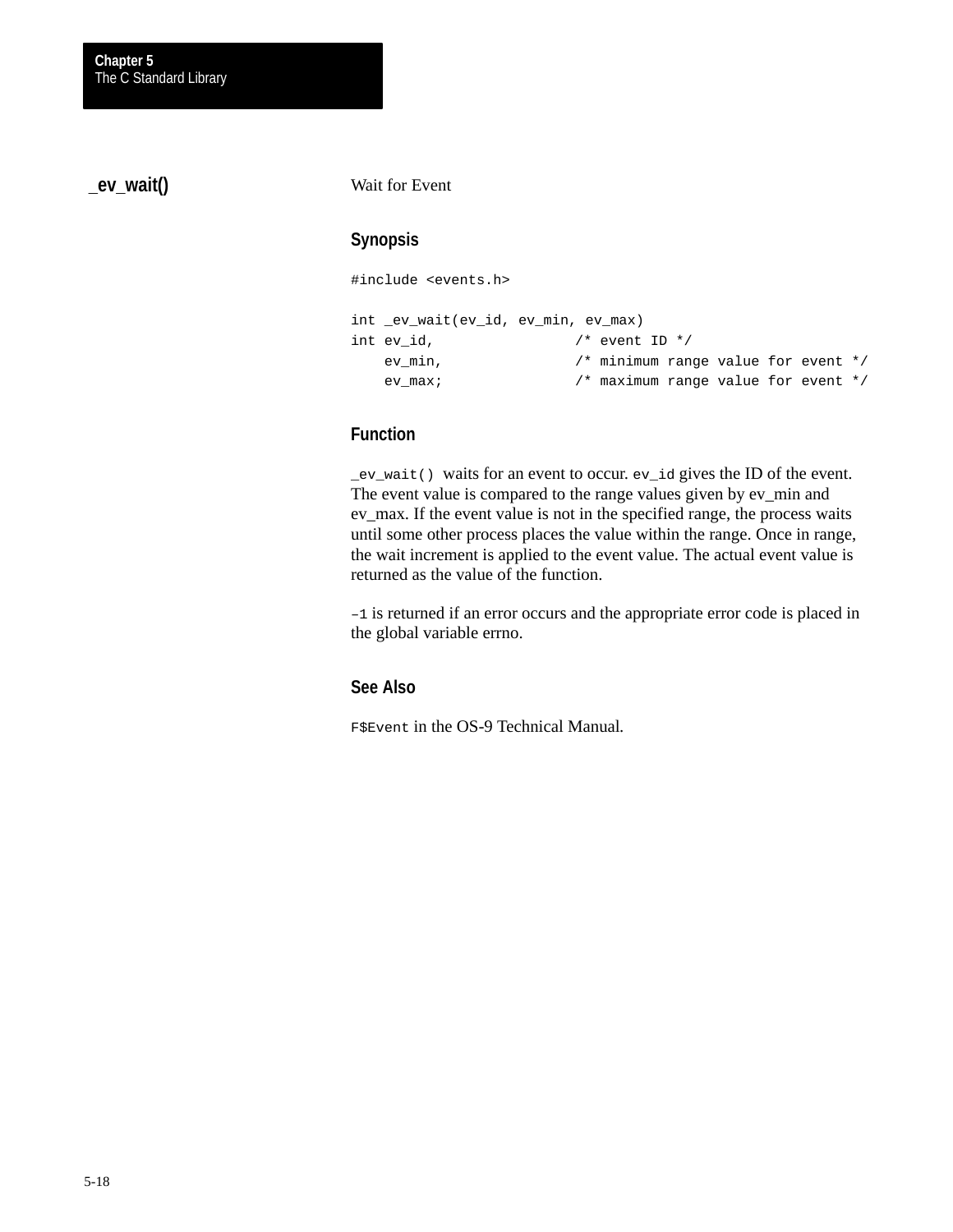## **\_ev\_waitr()**

#### Wait for Relative Event

#### **Synopsis**

#include <events.h>

| int ev waitr(ev_id, ev min, ev max) |                                       |  |  |  |
|-------------------------------------|---------------------------------------|--|--|--|
| int ev id,                          | $/*$ event ID $*/$                    |  |  |  |
| ev min,                             | /* minimum range value for event $*/$ |  |  |  |
| ev max;                             | /* maximum range value for event $*/$ |  |  |  |

## **Function**

\_ev\_waitr waits for an event to occur. ev\_id gives the ID of the event. The event value is compared to the range values given by ev\_min and ev\_max. The current event value is added to the range values before the comparison. If the event value is not in the specified range, the process waits until some other process places the value within the range. Once in range, the wait increment is applied to the event value. The actual event value is returned as the value of the function.

–1 is returned if an error occurs and the appropriate error code is placed in the global variable errno.

#### **See Also**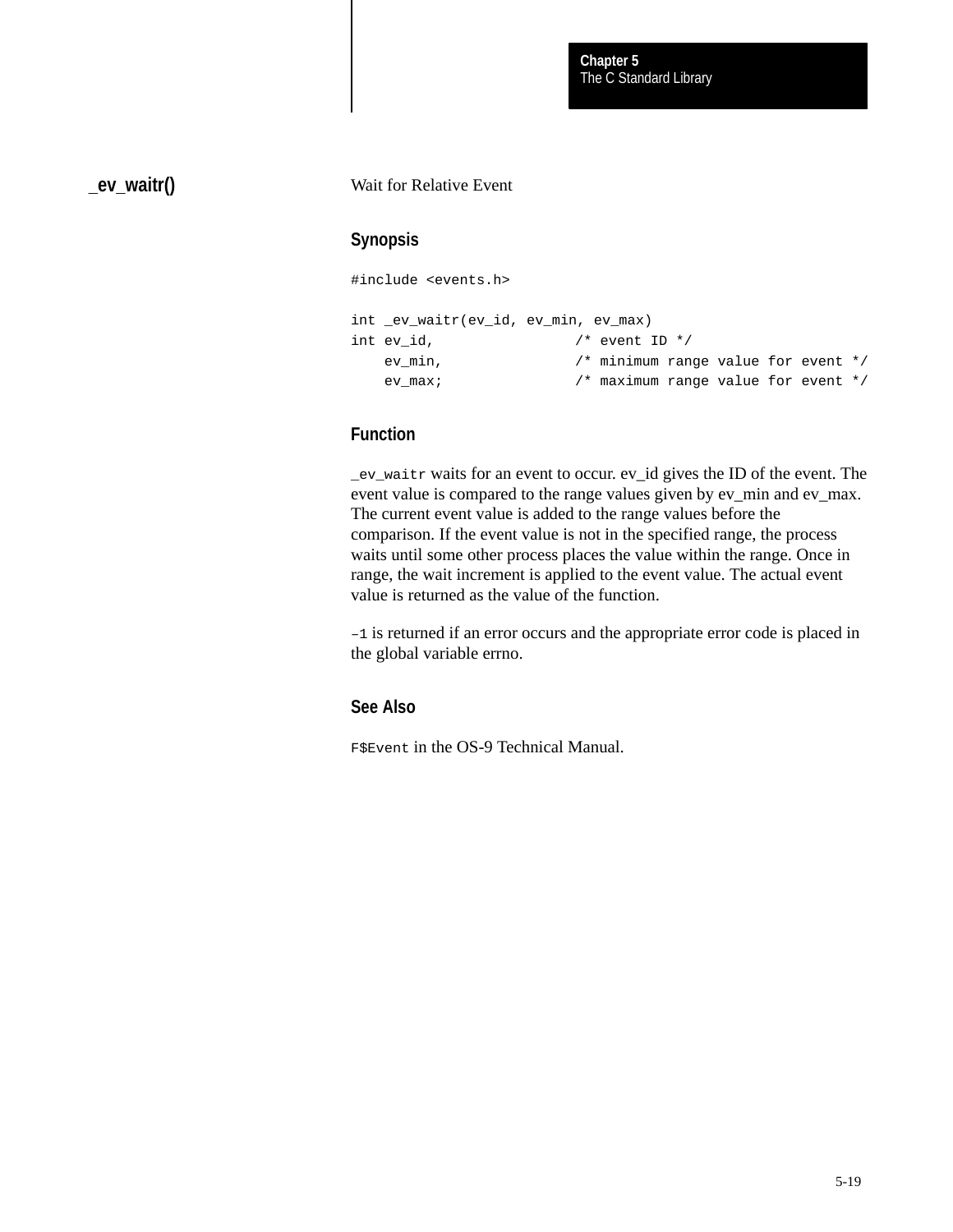**\_exit()**

#### Task Termination

#### **Synopsis**

```
_exit(status)
int status; /* exit status. if 0: normal exit */
          /* else = error code */
```
## **Function**

\_exit() causes immediate termination of a program. status provides an indication to the parent process as to the success or failure of the program. An exit status of zero is considered normal termination; a non-zero value is interpreted as an error code by most programs (especially the shell). This function never returns.

Another form of this call, exit(), flushes I/O buffers and basically cleans up after the program before exiting.

## **See Also**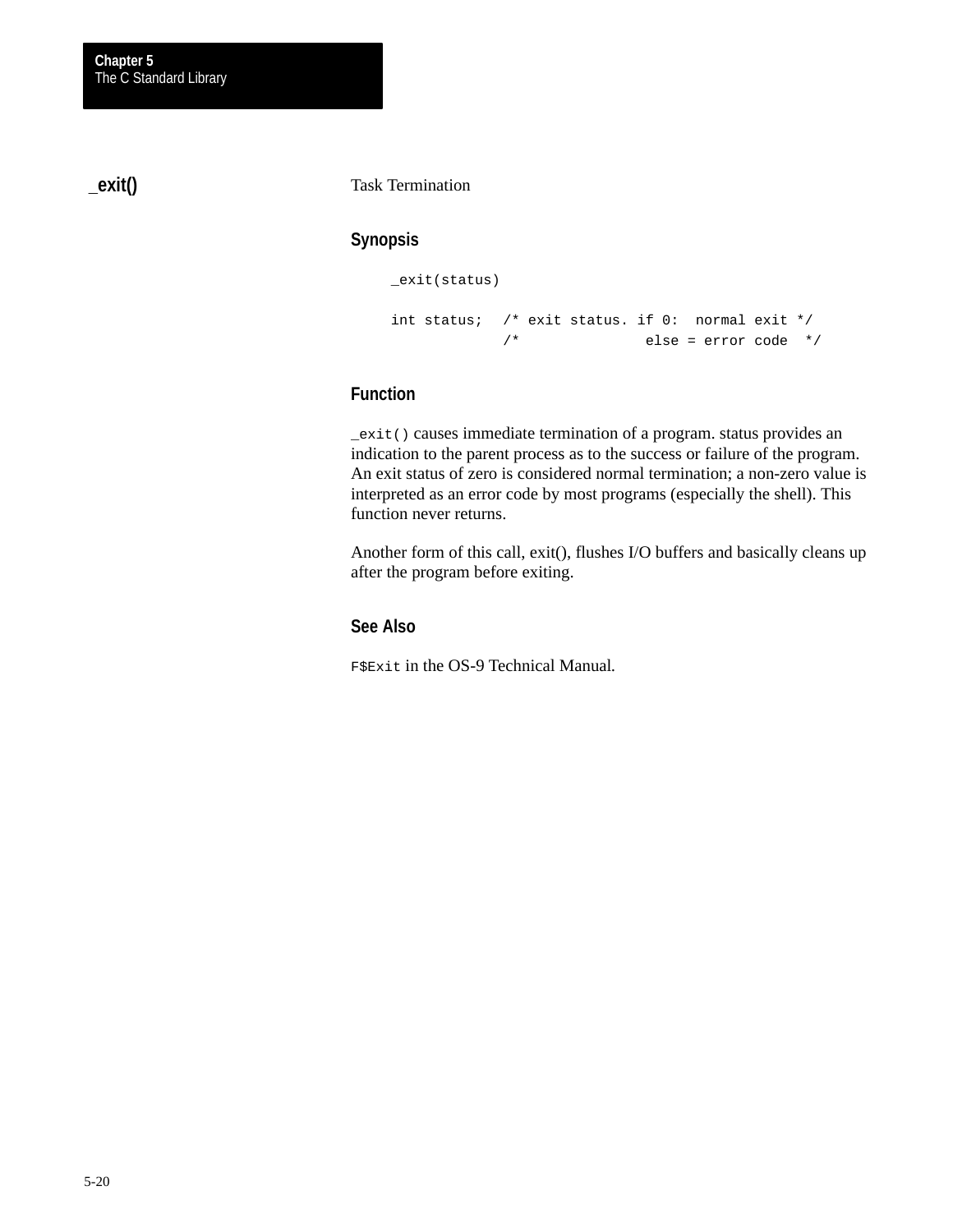## **\_freemin()**

#### Set Memory Reclamation Bound

#### **Synopsis**

```
_freemin(size)
```
int size; /\* minimum # of bytes to return \*/

#### **Function**

\_freemin() allows you to set the minimum size for a free block of memory or concatenation of free blocks to be returned to the operating system by free(). If a program is known to **hog** memory, you can instruct free() never to return memory to the operating system.

If size is positive, it is used as the minimum number of bytes for a free block of memory to be a candidate for return to the operating system.

If size is negative, free() never tries to return memory allocated by malloc() to the system.

It is unnecessary to invoke \_freemin() to return memory to the system. The default minimum size to be returned is 4K. Any size smaller than 4K specified by \_freemin() is ignored.

\_freemin() returns no value of interest.

#### **See Also**

free(), ebrk(), ibrk(), sbrk(), \_freemin()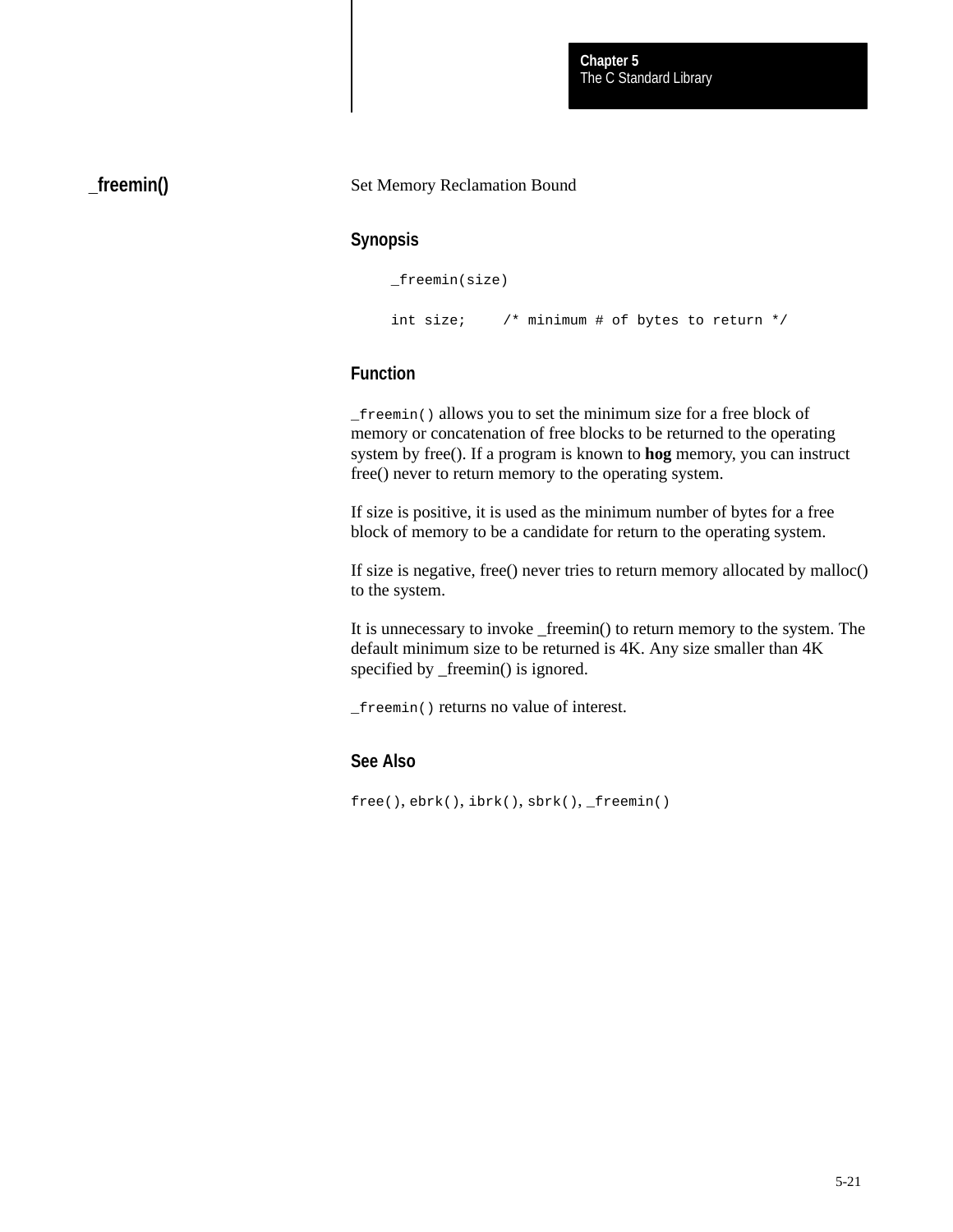**\_get\_module\_dir()**

Get Module Directory Entry

## **Synopsis**

#include <module.h>

```
int _get_module_dir(buffer, count)
char *buffer; /* pointer to buffer for module dir info */
int count; /* number of bytes to copy into buffer */
```
#### **Function**

\_get\_module\_dir() copies the system's module directory into the buffer pointed to by buffer for inspection. A maximum of count bytes are copied. The number of bytes actually copied is returned.

If an error occurs, –1 is returned and the appropriate error code is placed in the global variable errno.

#### **See Also**

F\$GModDr in the OS-9 Technical Manual.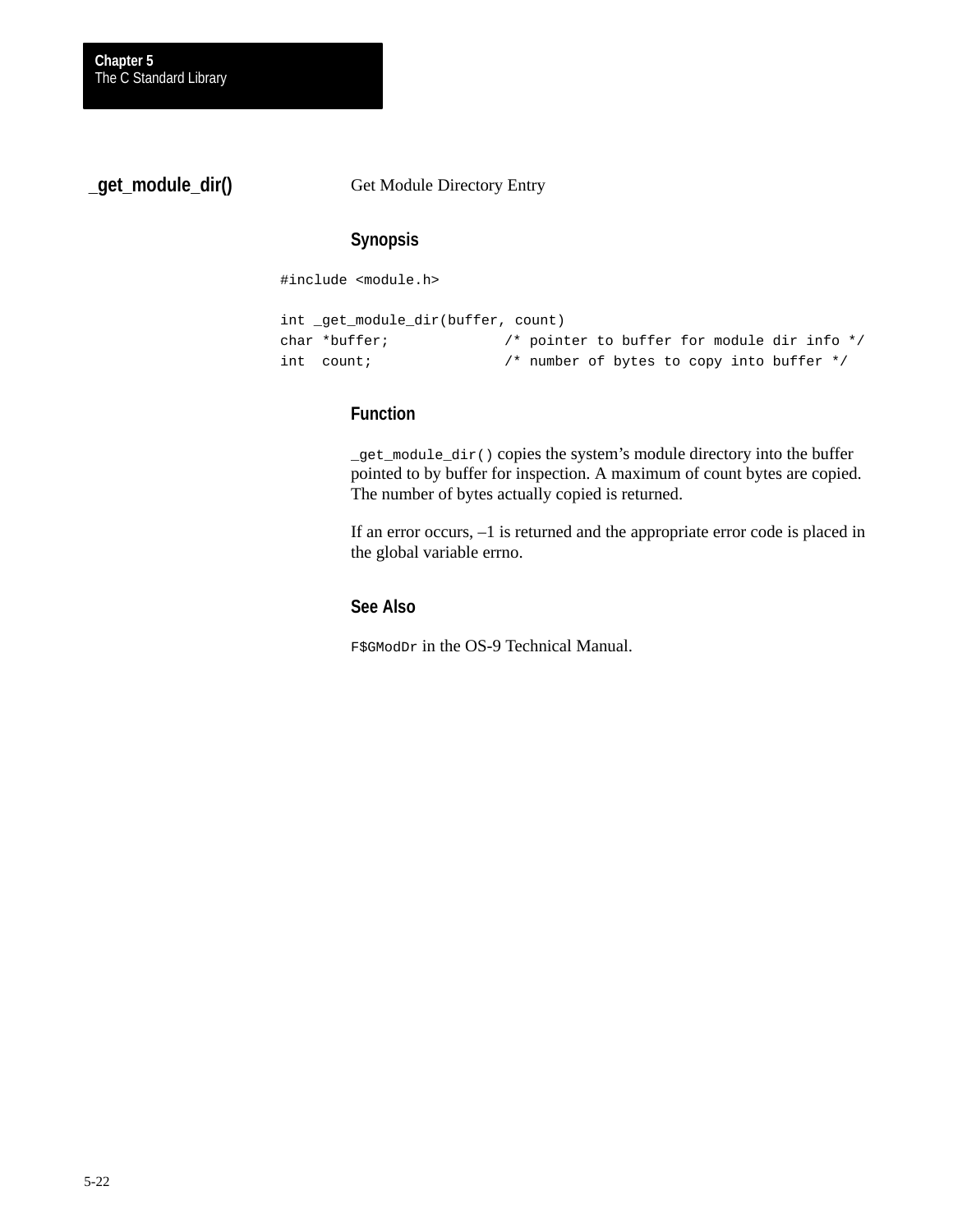The C Standard Library **Chapter 5**

**\_get\_process\_desc()**

Get Process Descriptor Copy

#### **Synopsis**

#include <procid.h>

```
int _get_process_desc(pid, count, buffer)
short pid; / process ID */
int count; /* number of bytes to copy into buffer */
procid *buffer; /* pointer to buffer for descriptor info */
```
#### **Function**

\_get\_process\_desc() copies a process descriptor into the buffer pointed to by buffer for inspection. pid is the process ID number of the desired process. A maximum of count bytes are copied.

If an error occurs, –1 is returned and the appropriate error code is placed in the global variable errno.

Example Call:

```
procid pbuf;
_get_process_desc(pid,sizeof(pbuf),&pbuf);
```
## **See Also**

F\$GPrDsc in the OS-9 Technical Manual.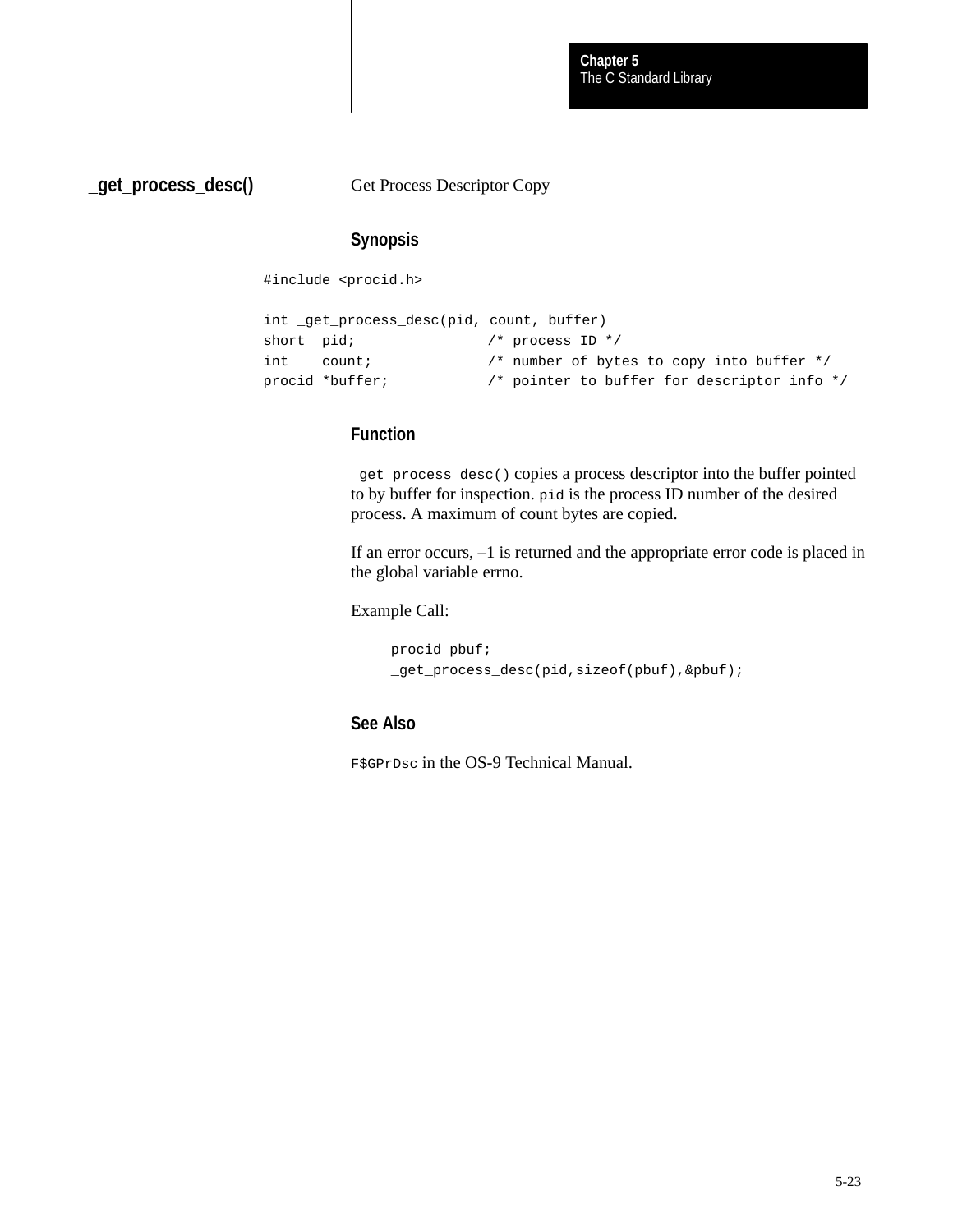**\_get\_process\_table()**

Get Process Table Entry

#### **Synopsis**

#include <procid.h>

```
int _get_process_table(buffer, count)
char *buffer; /* pointer to buffer for descriptor info */
int count; /* number of bytes to copy into buffer */
```
#### **Function**

\_get\_process\_table() copies the system's process descriptor table into the buffer pointed to by buffer for inspection. A maximum of count bytes are copied. The number of bytes actually copied is returned.

If an error occurs, –1 is returned and the appropriate error code is placed in the global variable errno.

#### **See Also**

The discussion of F\$GPrDBT in the OS-9 Technical Manual.

**\_get\_sys()**

Get System Global Variables

## **Synopsis**

#include <setsys.h>

```
int _getsys(glob, size)
short glob; \frac{1}{2} /* offset to global variable */
int size; /* size of global variable */
```
#### **Function**

\_getsys() examines a system global variable. These variables are defined in the sys.l system library file. The same values are defined in <setsys.h> for C programs. Each of these variables begin with a D\_ prefix. glob is the offset to the desired variable. size is the size of the variable.

\_getsys() returns the value of the variable if the examine request succeeds. If the request fails, –1 is returned and the appropriate error code is placed in the global variable errno.

#### **See Also**

The discussion of \_setsys(); the discussion of F\$SetSys in the OS-9 Technical Manual.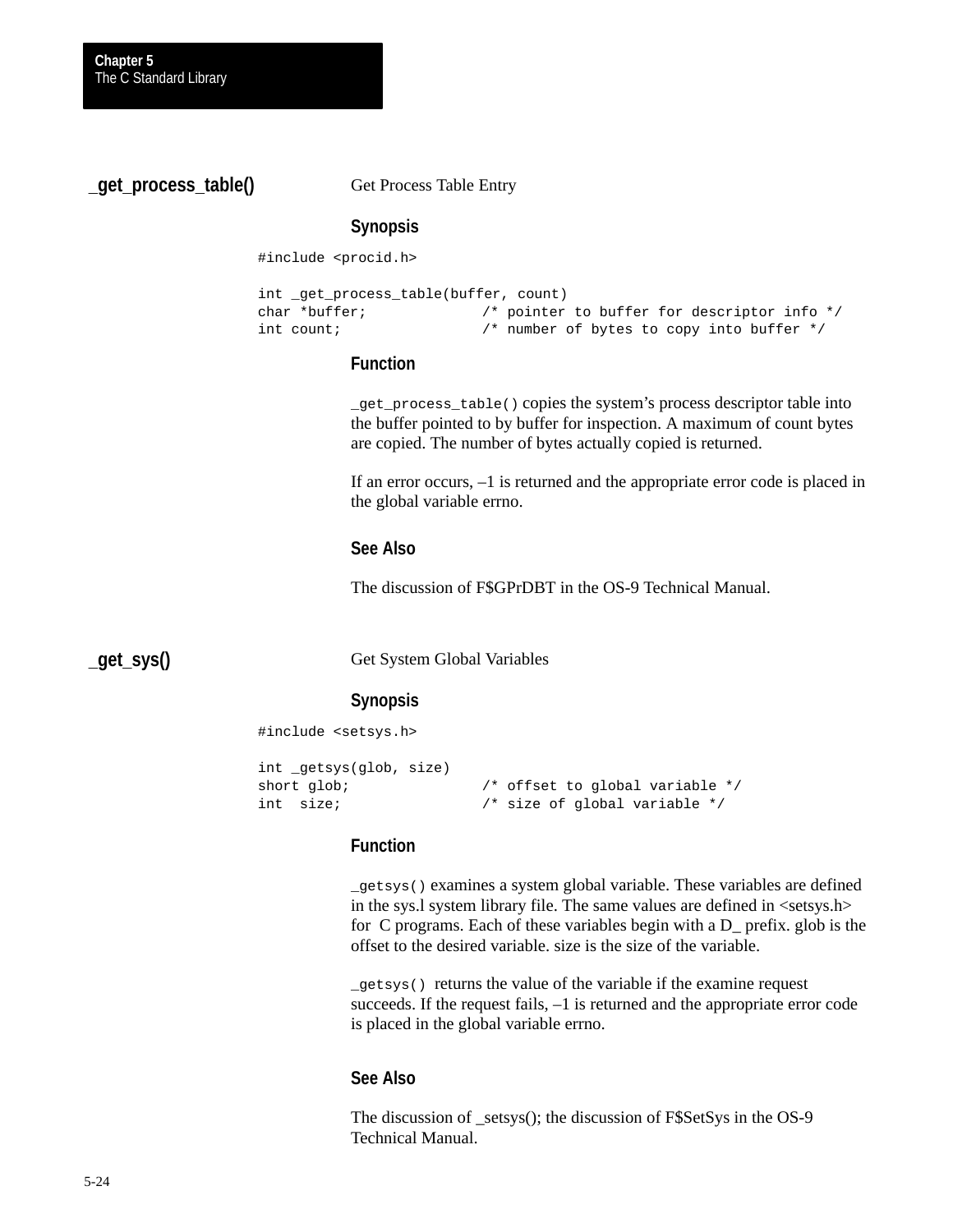**\_gs\_devn()**

Get Device Name

## **Synopsis**

```
int _gs_devn(path, buffer)
int path; /* path number */
char *buffer; /* pointer to buffer for device name */
```
## **Function**

You can determine the name of the device open on a path by \_gs\_devn(). path is a path number of an open path and buffer is a pointer to a character array into which the null-terminated device name is placed.

If the path number is invalid, the function returns  $-1$  as its value and the appropriate error code is placed in the global variable errno.

## **Caveats**

Be sure to reserve at least 32 characters to receive the device name.

## **See Also**

I\$GetStt in the OS-9 Technical Manual.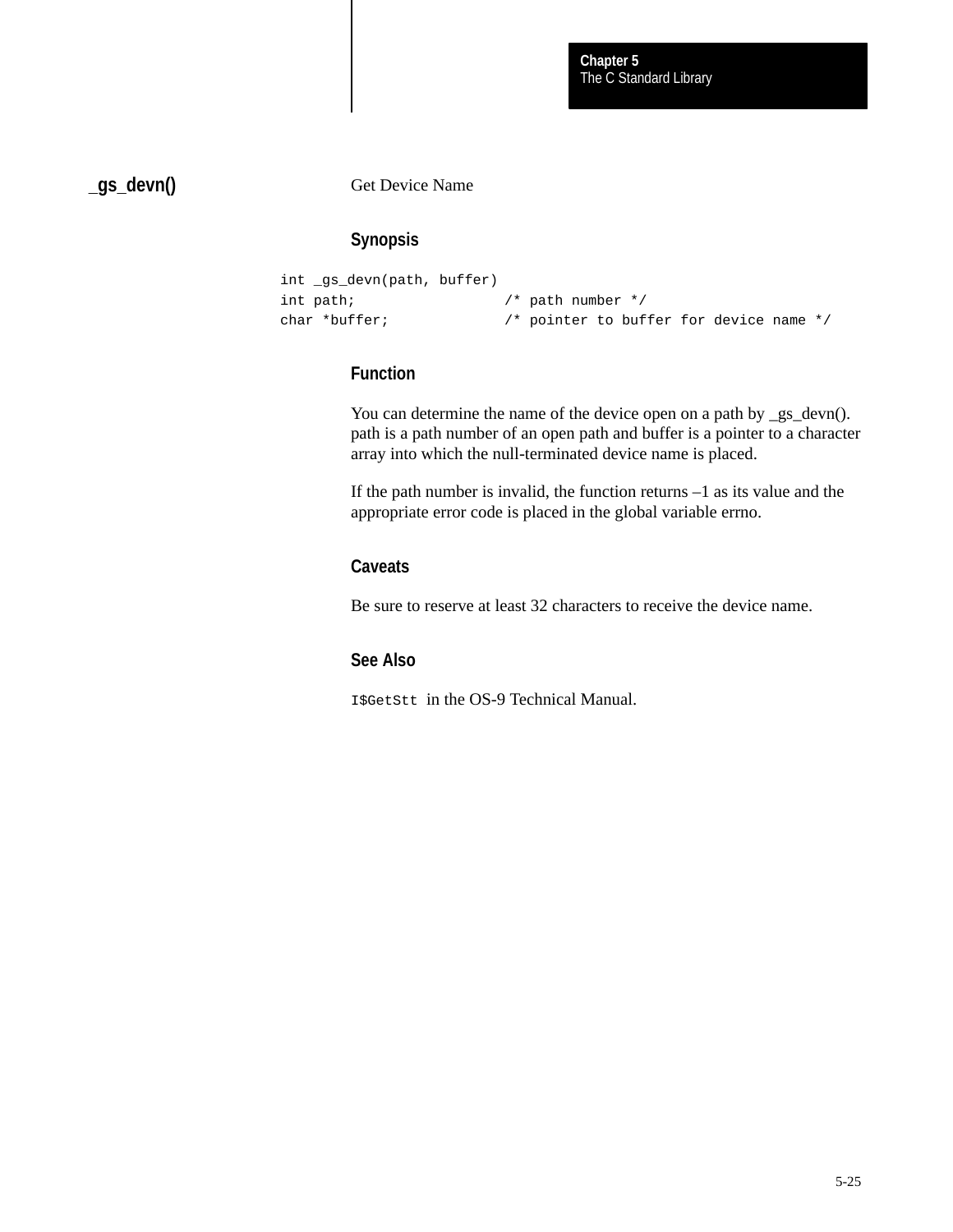**\_gs\_eof()**

Check for End-of-File

## **Synopsis**

```
int _gs_eof(path)
int path; /* path number */
```
## **Function**

\_gs\_eof() determines if the file open on path is at end-of-file. If it is at end-of-file, the value 1 is returned. If it is not at end-of-file, 0 is returned.

If path is invalid, –1 is returned and the appropriate error code is placed in the global variable errno.

## **Caveats**

\_gs\_eof() cannot determine end-of-file on SCF devices. SCF devices return an E\$EOF error when the EOF character is read. DO NOT use this call if you are using the buffered I/O facility on the path. Instead, use feof().

## **See Also**

feof(); I\$GetStt in the OS-9 Technical Manual.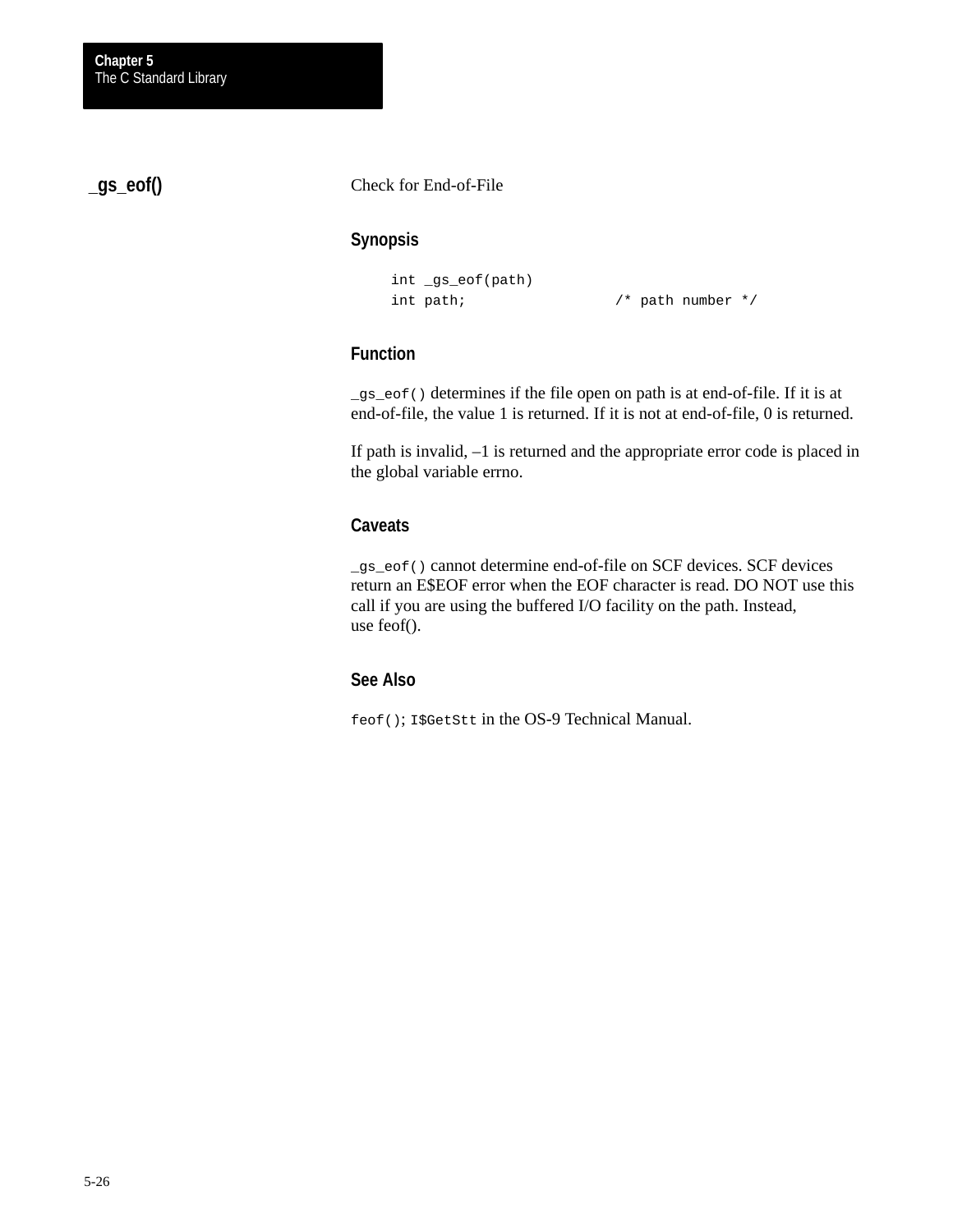The C Standard Library **Chapter 5**

**\_gs\_gfd()**

Get File Descriptor Sector

#### **Synopsis**

#include <direct.h>

```
int _gs_gfd(path, buffer, count)
int path; /* path number */
struct fildes *buffer; /* pointer to buffer for descriptor info */
int count; \frac{1}{x} max number of bytes to copy into buffer */
```
### **Function**

\_gs\_gfd places a copy of the RBF file descriptor sector of the file open on path into the buffer pointed to by buffer. A maximum of count bytes are copied. The structure fildes declared in <direct.h> provides a convenient means to access the file descriptor information.

If an error occurs, the function returns the value –1 and the appropriate error value is placed in the global variable errno.

#### **Caveats**

Be sure the buffer is large enough to hold count bytes. This call is effective only on RBF devices. Declaring the buffer as type struct fildes is perfectly safe as this structure is predefined to be large enough for the file descriptor.

#### **See Also**

\_ss\_pfd(); I\$GetStt in the OS-9 Technical Manual.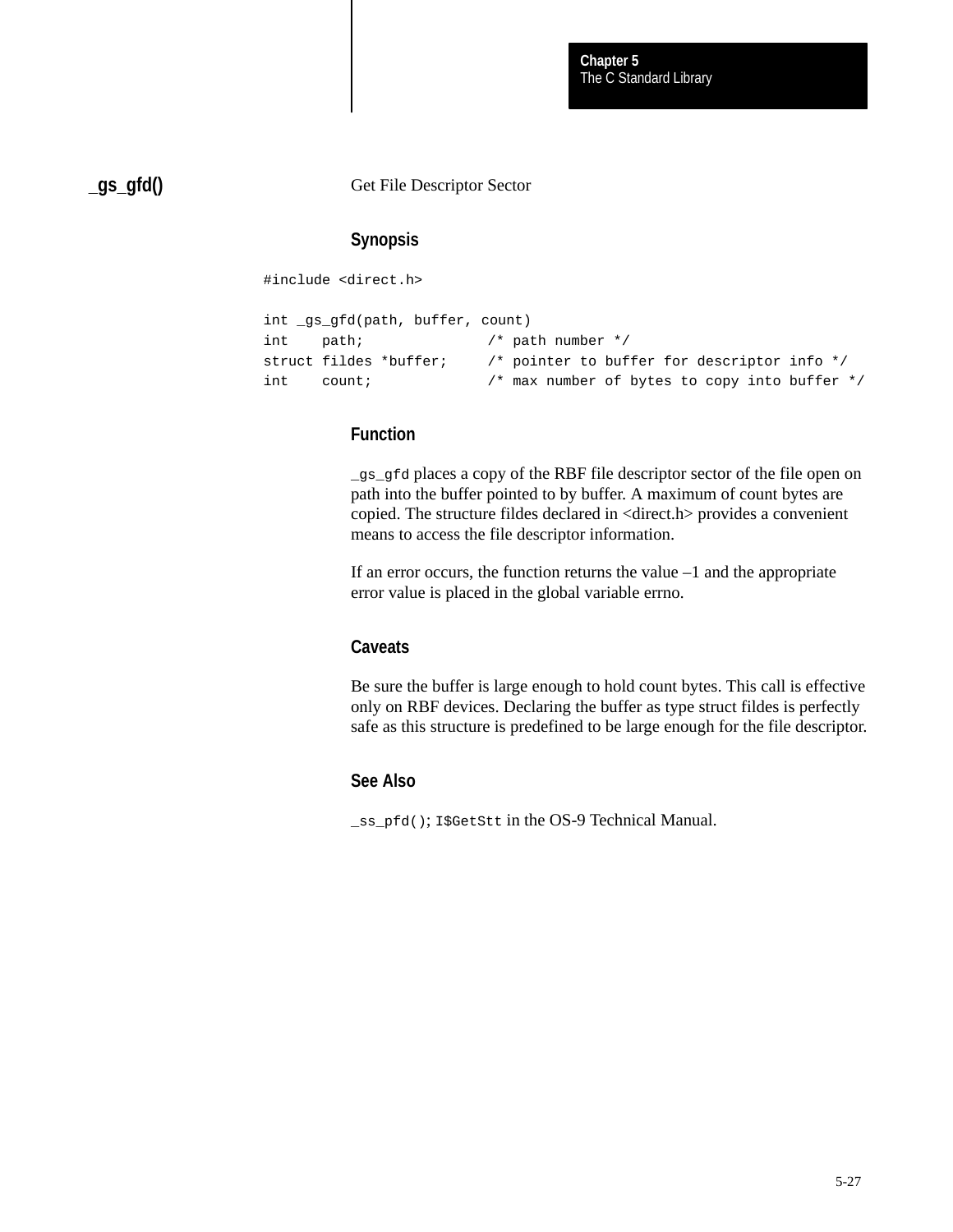**\_gs\_opt()**

Get Path Options

## **Synopsis**

#include <sgstat.h>

```
int _gs_opt(path, buffer)
int path; /* path number */
struct sgbuf *buffer; /* pointer to buffer for path desc info */
```
#### **Function**

\_gs\_opt() copies the options section of the path descriptor open on path into the buffer pointed to by buffer. sgbuf provides a convenient means to access the individual option values. sgbuf is declared in  $\langle$ sgstat.h $\rangle$ 

If the path is invalid,  $\text{gs\_opt}()$  returns the value  $-1$  and the appropriate error code is placed in the variable errno.

#### **Caveats**

Be sure the buffer is large enough to hold the options. Declaring the buffer as type struct sgbuf is perfectly safe as this structure is predefined to be large enough for the options.

#### **See Also**

\_ss\_opt(); I\$GetStt in the OS-9 Technical Manual.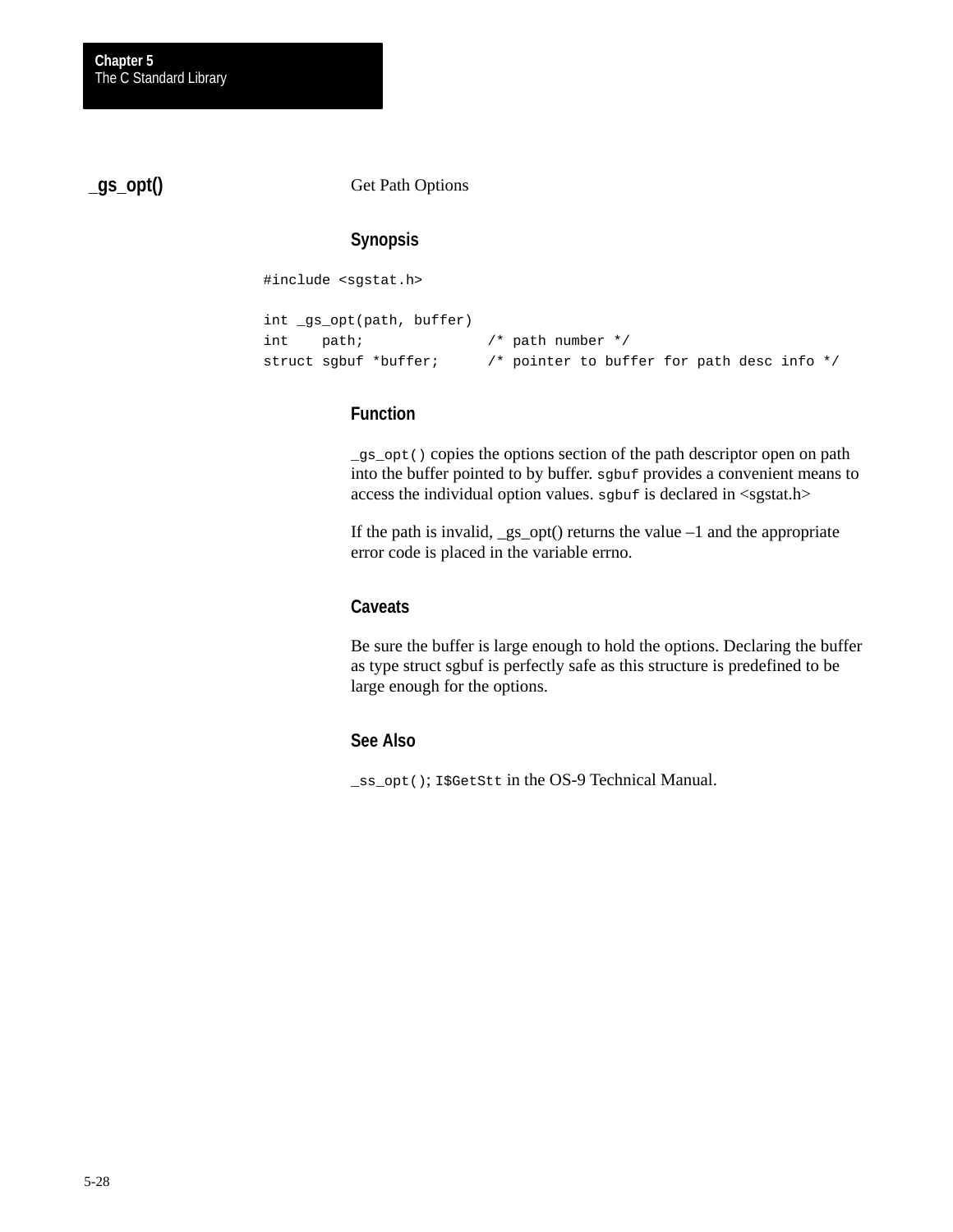**\_gs\_pos()**

#### Get Current File Position

### **Synopsis**

```
int _gs_pos(path)
int path; /* path number */
```
### **Function**

\_gs\_pos() returns the value of the file pointer for the file open on path.

If the path is invalid or the device is not an RBF device, –1 is returned as the function value and the appropriate error code is placed in the global variable errno.

### **Caveats**

This call is effective only on RBF devices. It is unique to OS-9; the equivalent portable call is lseek(). DO NOT use this call if buffered I/O is being performed on the path; instead use ftell().

## **See Also**

lseek(); I\$GetStt in the OS-9 Technical Manual.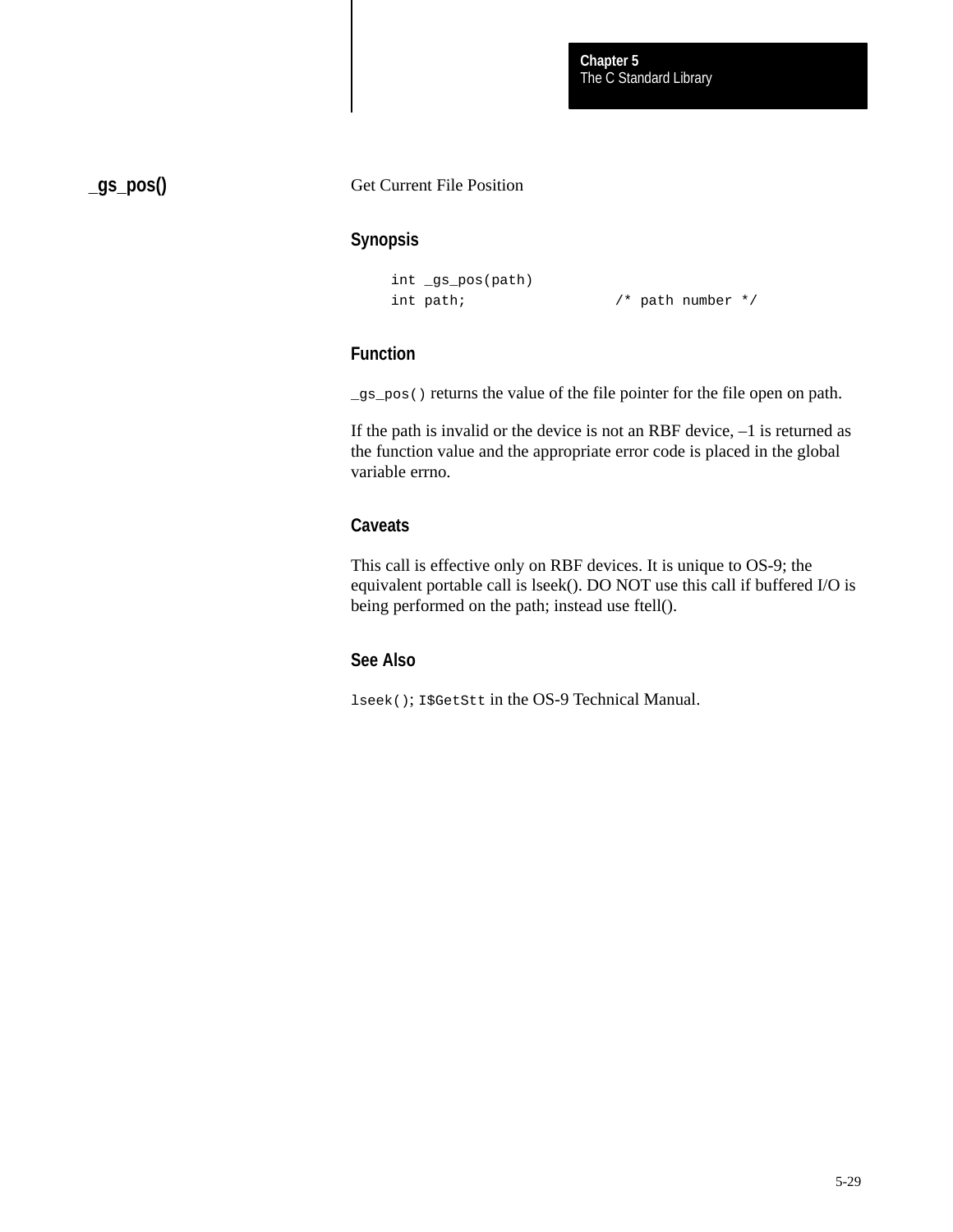# **\_gs\_rdy()**

Test for Data Available

## **Synopsis**

```
int _gs_rdy(path)
```
int path; /\* path number \*/

## **Function**

 $_{gs\_rdy()}$  checks the SCF device open on path to see if data is waiting to be read. Read requests to OS-9 wait until enough bytes have been read to satisfy the byte count given, thereby suspending the program until the read is satisfied.

A program can use this function to determine the number of bytes, if any, waiting to be read, and then issue a read request for only the number of bytes actually received.

If the path is invalid, no data is available to be read, or the device is not a SCF device, a value of  $-1$  is returned as the function value and the appropriate error code is placed in the global variable errno. Otherwise, the number of bytes available to be read is returned.

## **Caveats**

This call is effective only on SCF or pipe devices. This function is not intended for use with the buffered I/O calls (like getc); unpredictable results may occur. Use low-level functions when using \_gs\_rdy().

## **See Also**

read(), readln(); I\$GetStt in the OS-9 Technical Manual.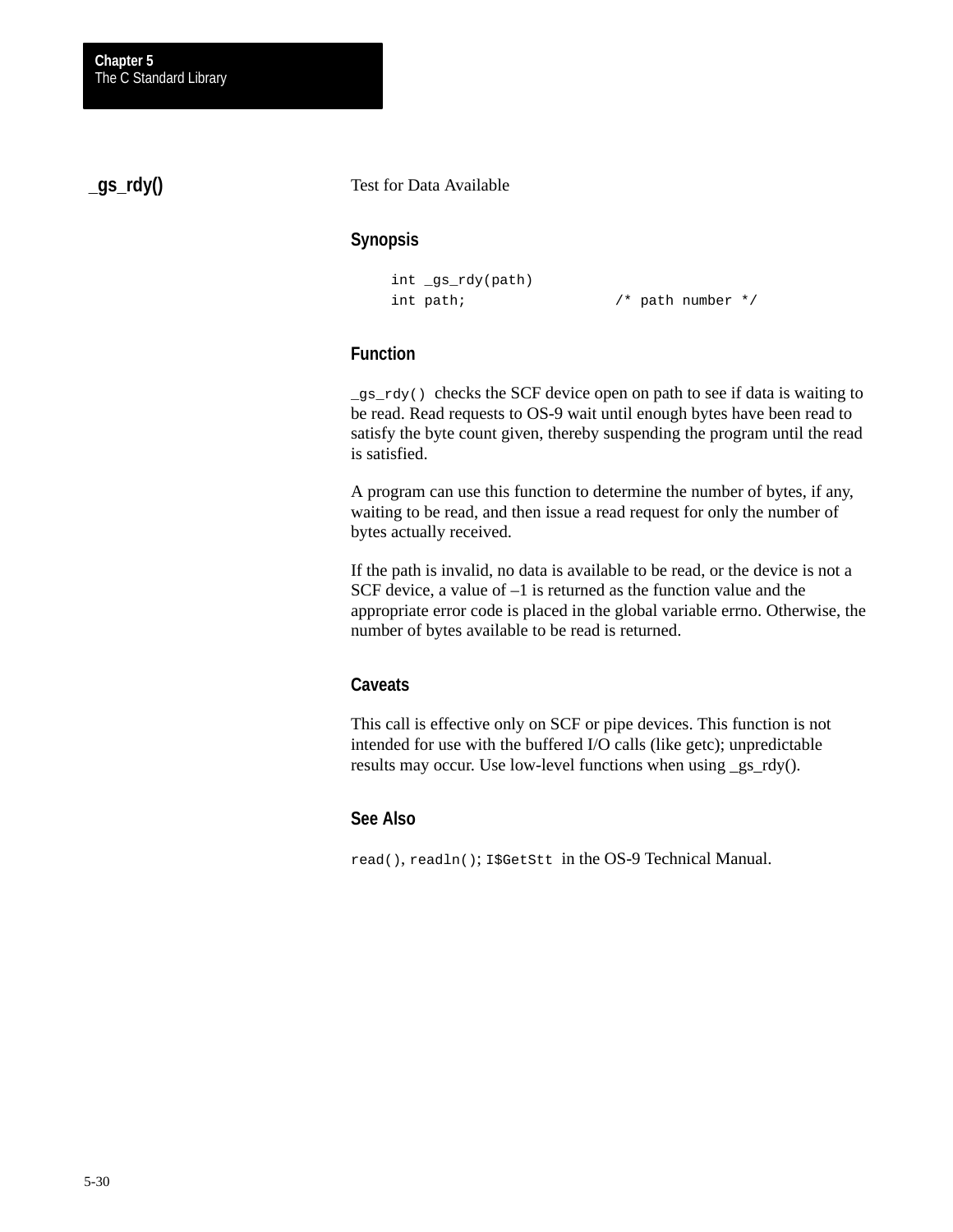# **\_gs\_size()**

### Get Current File Size

### **Synopsis**

```
int _gs_size(path)
int path; \frac{1}{2} /* path number */
```
# **Function**

\_gs\_size() determines the current size of the file open on path. If the path is invalid or the device is not a RBF device, a value of –1 is returned as the function value and the appropriate error code is placed in the global variable errno. Otherwise, the size of the file is returned.

## **Caveats**

This call is effective only on RBF devices.

## **See Also**

I\$GetStt in the OS-9 Technical Manual.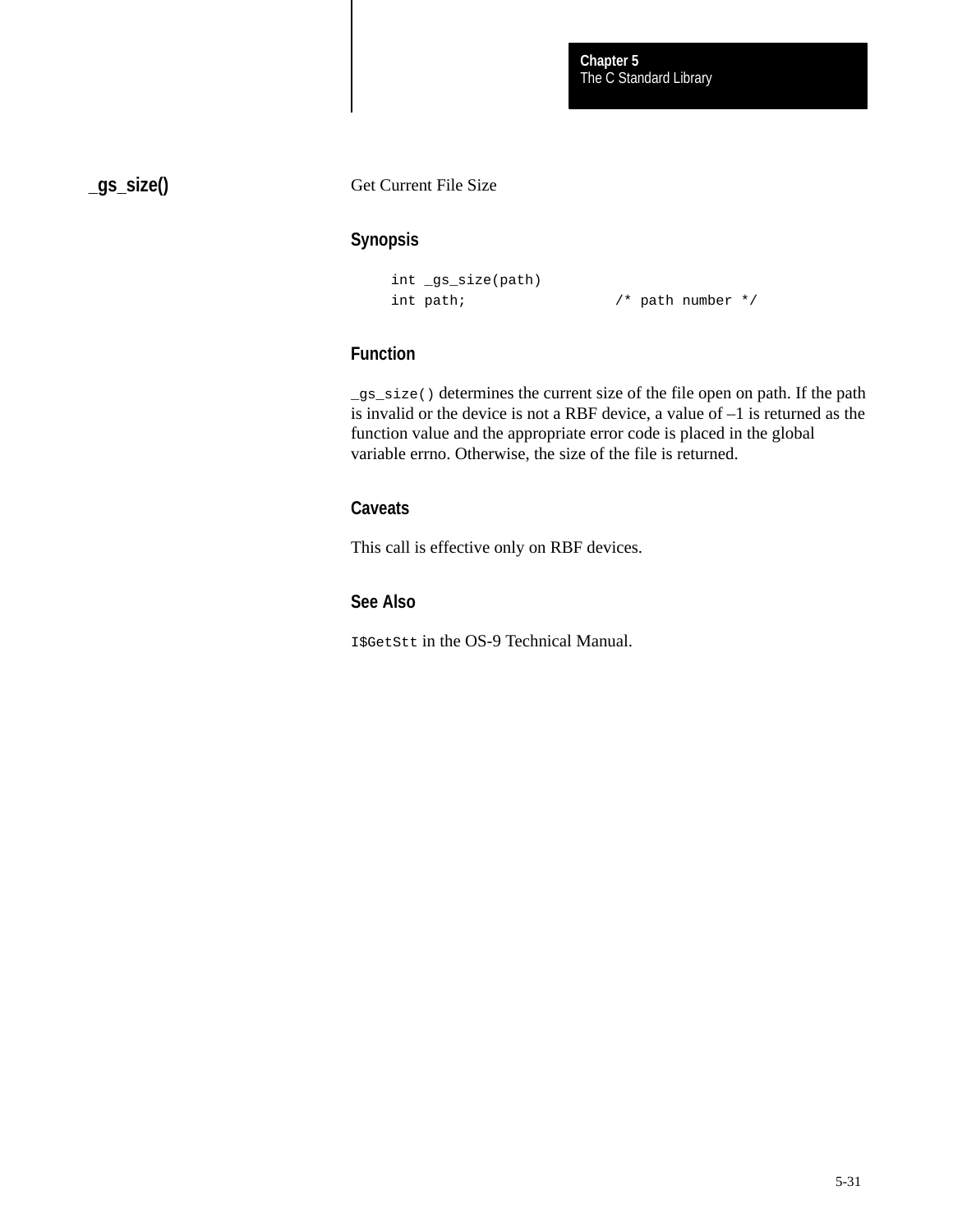# **\_julian()**

#### Convert Date/Time to Julian Value

## **Synopsis**

```
int _julian(time, date)
int *time, /* pointer to time value */
    *date; /* pointer to date value */
```
### **Function**

\_julian() converts the time and date from standard OS-9 format to the Julian equivalents. Note that time and date are pointers to the OS-9 format values. The following format is assumed:

| time: | υ              | hour $(0-23)$ | minute | second |  |
|-------|----------------|---------------|--------|--------|--|
| date: | year (2-bytes) |               | month  | day    |  |
|       | byte 0         | byte 1        | byte 2 | byte 3 |  |

\_julian() modifies the objects to which its arguments point as follows:

| time: | Seconds since midnight (0-86399) |
|-------|----------------------------------|
| date: | Julian Day Number                |

If an error occurs, a value of –1 is returned as the function value and the appropriate error code is placed in the global variable errno.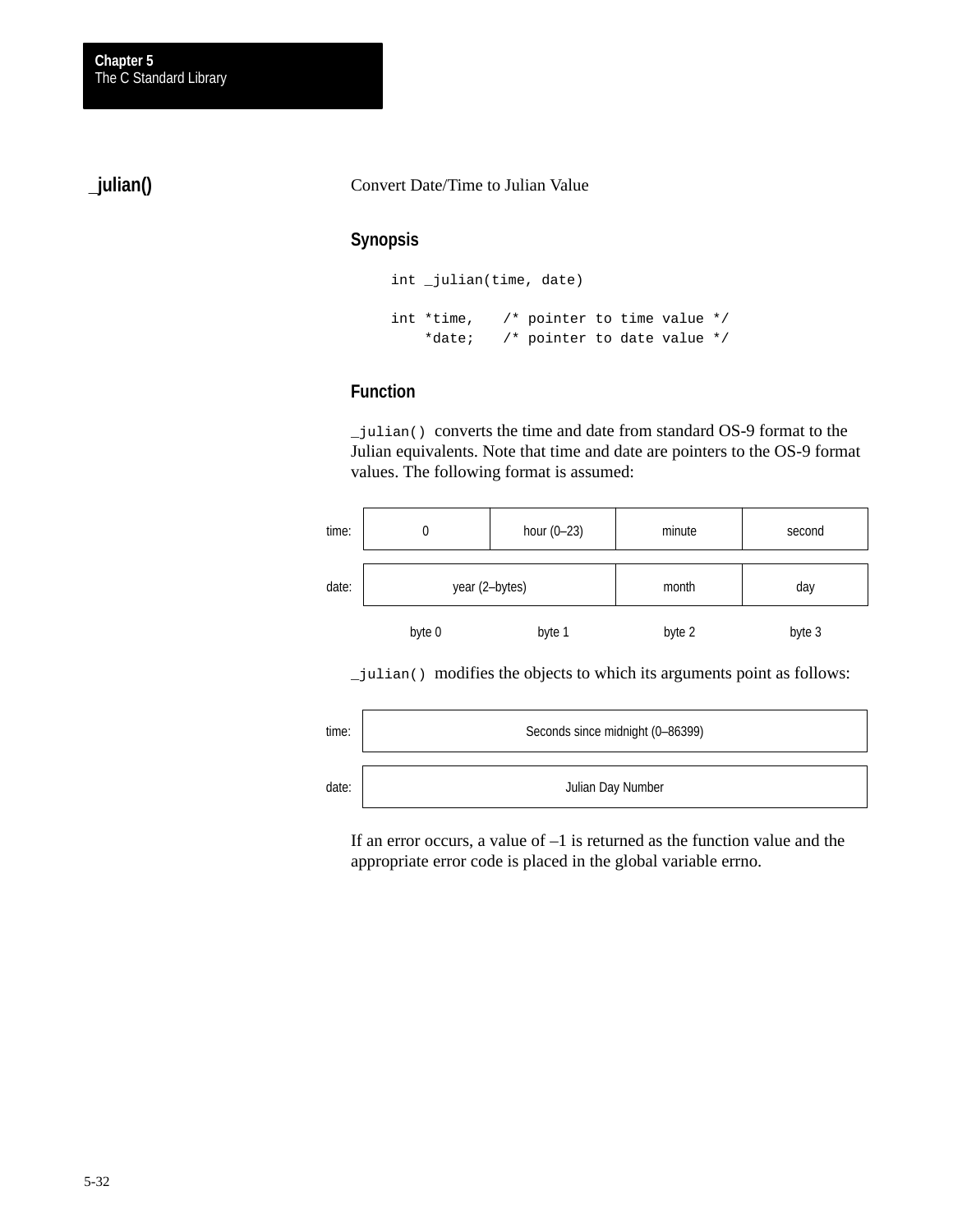# **Example**

```
main()
{
   int date, time, tick;
    short day;
    _sysdate(0,&time,&date,&day,&tick);
    _julian(&time,&date);
    printf("The Julian date is %d. \
         Cinderella dies in %d seconds!\n",date,86400–time);
}
```
## **Caveats**

Be careful to pass pointers for date and time values.

## **See Also**

\_sysdate(); F\$Time, F\$Julian in the OS-9 Technical Manual.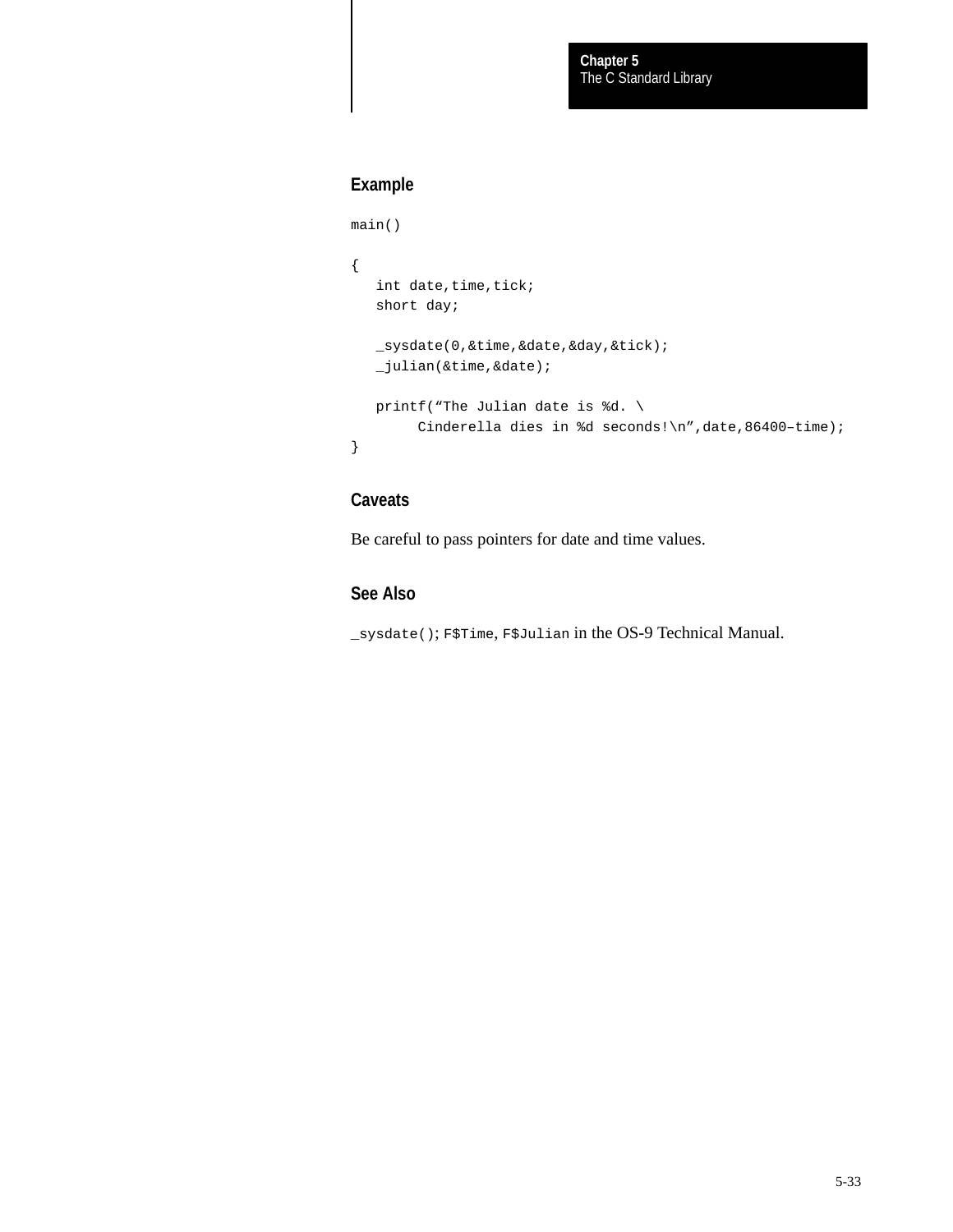# **\_Icalloc()**

Allocate Storage for Array (Low-Overhead)

### **Synopsis**

```
void *_lcalloc(nel, elsize)
unsigned long nel, \frac{1}{2} /* number of elements in array */
               elsize; /* size of elements */
```
### **Function**

This function allocates space for an array. nel is the number of elements in the array, and elsize is the size of each element. The allocated memory is cleared to zeroes.

This function calls \_lmalloc() to allocate memory. If the allocation is successful, \_lcalloc() returns a pointer to the area. If the allocation fails, \_lcalloc() returns zero (NULL).

**Important:** Use of the low-overhead allocation functions ( $\text{\_}lcal{C}$ ), \_lmalloc(), \_lrealloc()) instead of the general allocation functions (calloc(), malloc(), realloc()) saves eight bytes per allocation because the low-overhead functions do not save the allocation size or the 4-byte check value.

### **Caveats**

Extreme care should be used to insure that only the memory assigned is accessed. Modifying addresses immediately above or below the assigned memory causes unpredictable program results.

The low-overhead functions require that the *programmer* keep track of the sizes of allocated spaces in memory. (Note the \_lfree() and \_lrealloc() parameters.)

## **See Also**

\_srqmem(), \_srtmem(), \_lfree(), \_lmalloc(), \_lrealloc()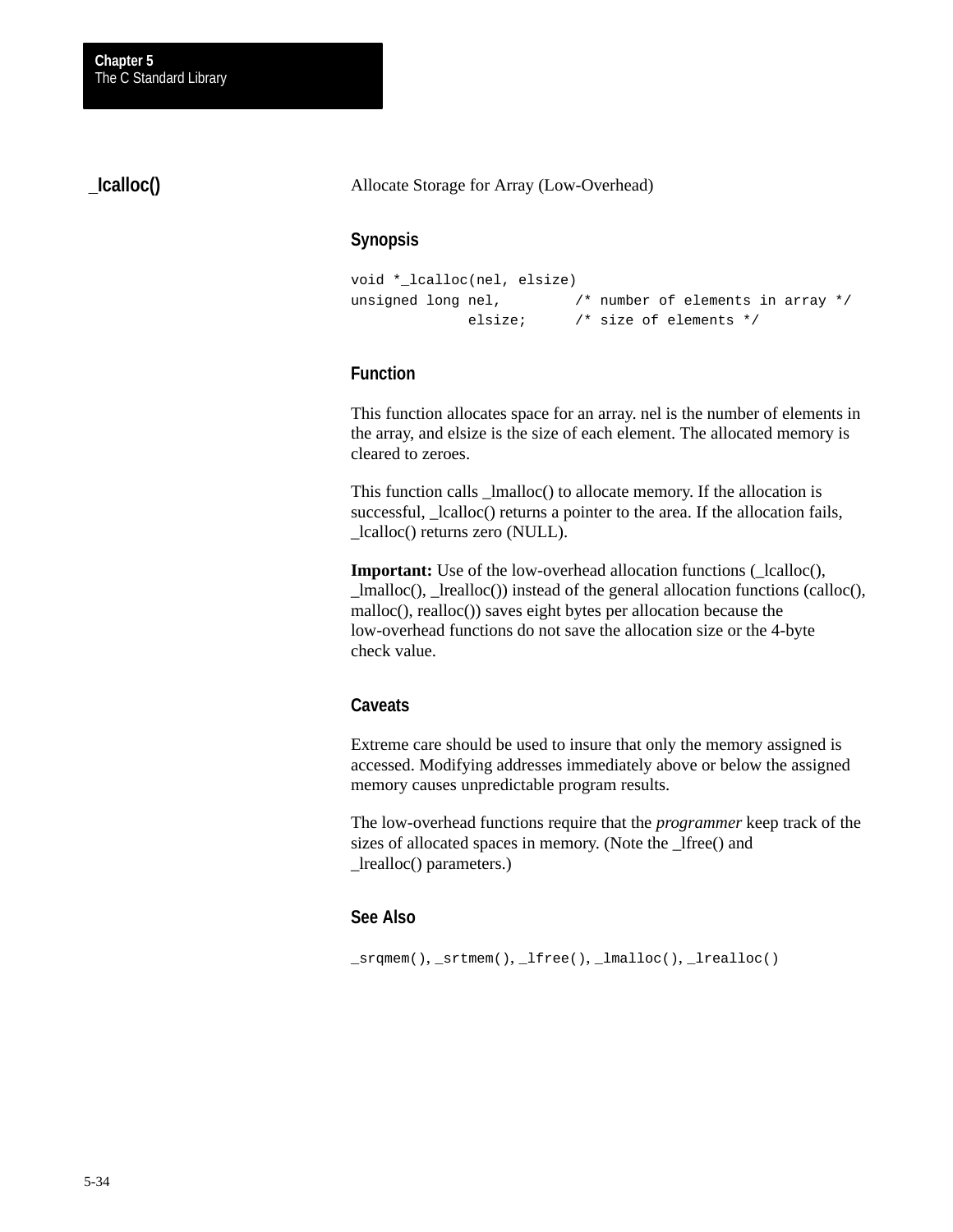## **\_lfree()**

#### Return Memory (Low-Overhead)

## **Synopsis**

```
void _lfree(ptr, size)
void *ptr; /* pointer to memory to be returned */
unsigned long size; \frac{1}{3} /* size of memory to be returned */
```
### **Function**

\_lfree() returns a block of memory granted by \_lcalloc() or \_lmalloc(). The memory is returned to a pool of memory for later re-use by \_lcalloc() or \_lmalloc().

\_lfree() never returns an error.

**Important:** Use of the low-overhead allocation functions (\_lcalloc(), \_lmalloc(), \_lrealloc()) instead of the general allocation functions (calloc(), malloc(), realloc()) saves eight bytes per allocation because the low-overhead functions do not save the allocation size or the 4-byte check value.

### **Caveats**

If \_lfree() is used with something other than a pointer returned by \_lmalloc() or \_lcalloc(), the memory lists maintained by \_lmalloc() will be corrupted and programs may behave unpredictably.

The low-overhead functions require that the *programmer* keep track of the sizes of allocated spaces in memory.

## **See Also**

\_lcalloc(), \_lmalloc(), \_lrealloc()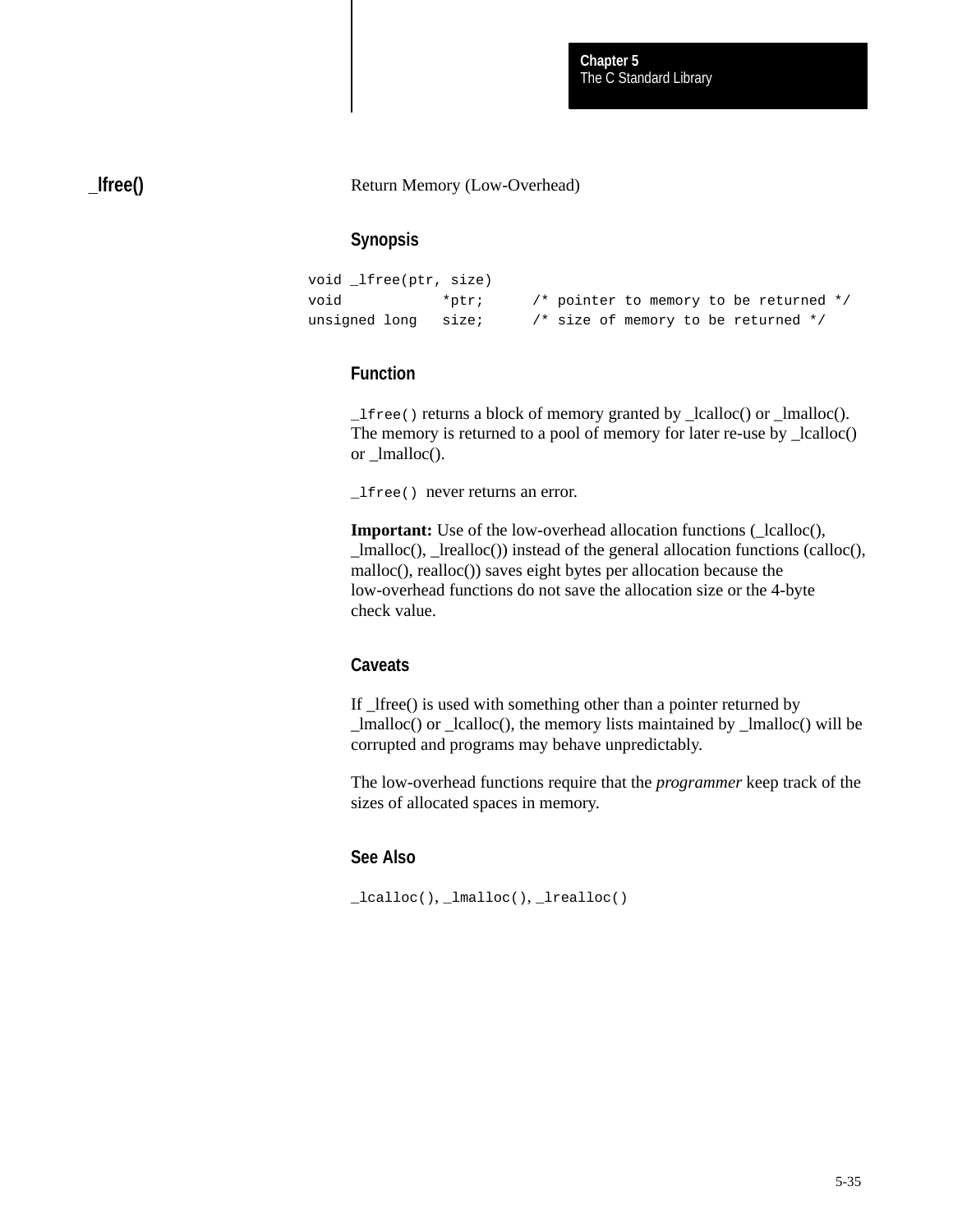## **\_Imalloc()**

Allocate Memory from an Arena (Low-Overhead)

## **Synopsis**

```
void *_lmalloc(size)
unsigned long size; /* size of memory block to allocate */
```
#### **Function**

\_lmalloc() returns a pointer to a block of memory of size bytes. The pointer is suitably aligned for storage of data of any type.

\_lmalloc() maintains an amount of memory called an **arena** from which it grants memory requests. \_lmalloc() will search its arena for a block of free memory large enough for the request and, in the process, coalesce adjacent blocks of free space returned by the \_lfree() function. If sufficient memory is not available in the arena,  $\text{Imalloc}()$  calls  $\text{sqrt}()$  to get more memory from the system.

\_lmalloc() returns zero (NULL) if there is no available memory or if the arena is detected to be corrupted.

**Important:** Use of the low-overhead allocation functions (\_lcalloc(),  $lmalloc()$ ,  $lrealloc()$  instead of the general allocation functions (calloc(), malloc(), realloc()) saves eight bytes per allocation because the low-overhead functions do not save the allocation size or the 4-byte check value.

#### **Caveats**

Extreme care should be used to insure that only the memory assigned by \_lmalloc() is accessed. Modifying addresses immediately above or below the assigned memory or passing \_lfree() a value not assigned by \_lmalloc() causes unpredictable program results.

The low-overhead functions require that the *programmer* keep track of the sizes of allocated spaces in memory. (Note the \_lfree() and \_lrealloc() parameters.)

#### **See Also**

\_lcalloc(), \_lfree(), \_lrealloc()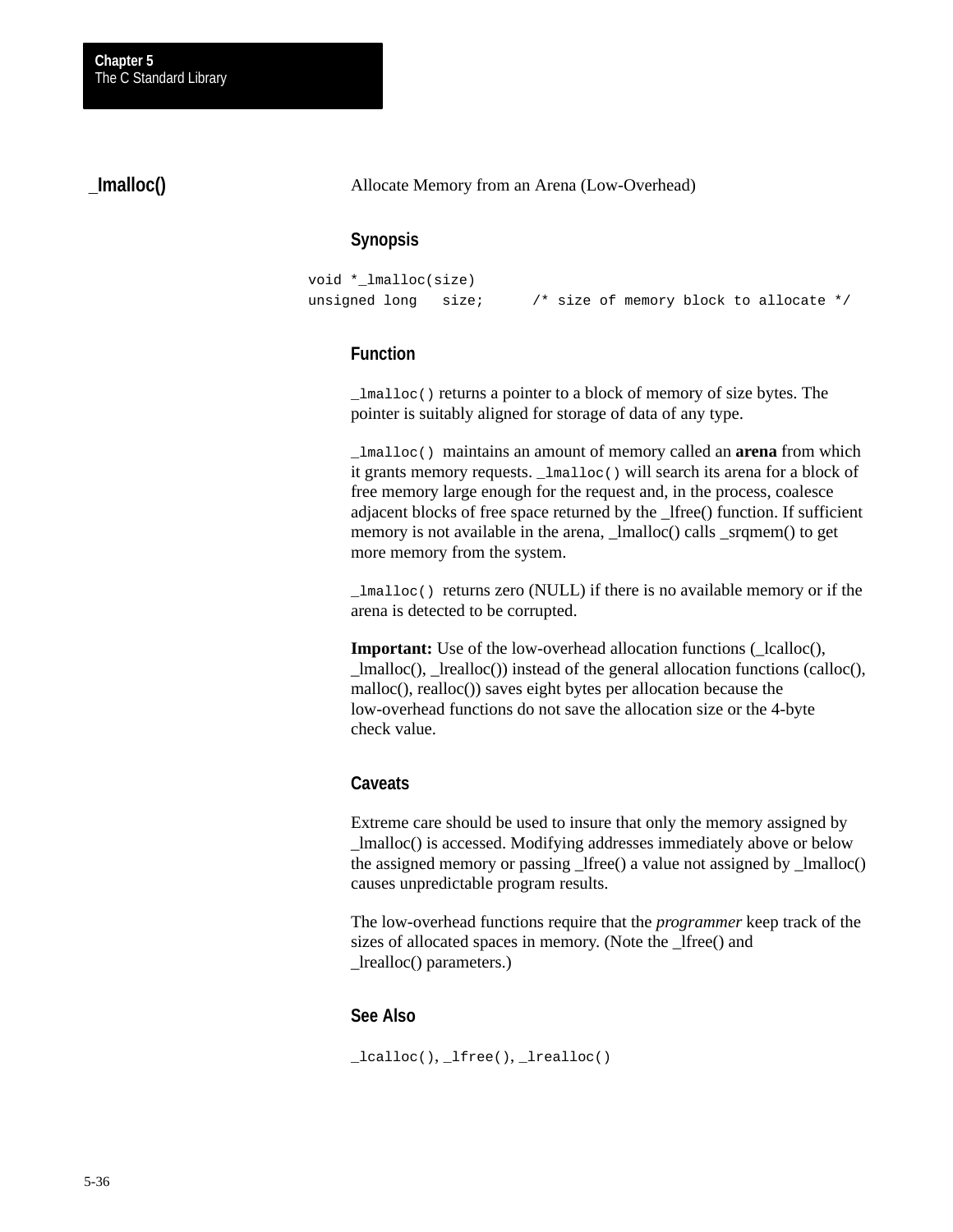## **\_Irealloc()**

Resize a Block of Memory (Low-Overhead)

## **Synopsis**

```
void *_lrealloc(oldptr, newsize, oldsize)
void *oldptr; /* old pointer to block of memory */
unsigned long newsize; /* size of new memory block */
             oldsize; /* size of old memory block */
```
## **Function**

\_lrealloc() re-sizes a block of memory pointed to by oldptr. oldptr should be a value returned by a previous \_lmalloc(), \_lcalloc() or lrealloc().

\_lrealloc() returns a pointer to a new block of memory. The size of this new block is specified by newsize. The pointer is aligned to store data of any type.

If newsize is smaller than oldsize, the contents of the old block are truncated and placed in the new block. Otherwise, the entirety of the old block's contents begin the new block.

The results of \_lrealloc(NULL,newsize,0) and \_lmalloc(size) are the same.

 $\lnot$  lrealloc() returns zero (NULL) if the requested memory is not available or newsize is specified as zero.

**Important:** Use of the low-overhead allocation functions (\_lcalloc(), \_lmalloc(), \_lrealloc()) instead of the general allocation functions (calloc(), malloc(), realloc()) saves eight bytes per allocation because the low-overhead functions do not save the allocation size or the 4-byte check value.

### **Caveat**

The low-overhead functions require that the *programmer* keep track of the sizes of allocated spaces in memory.

### **See Also**

```
_freemin(), _lcalloc(), _lfree(), _lmalloc()
```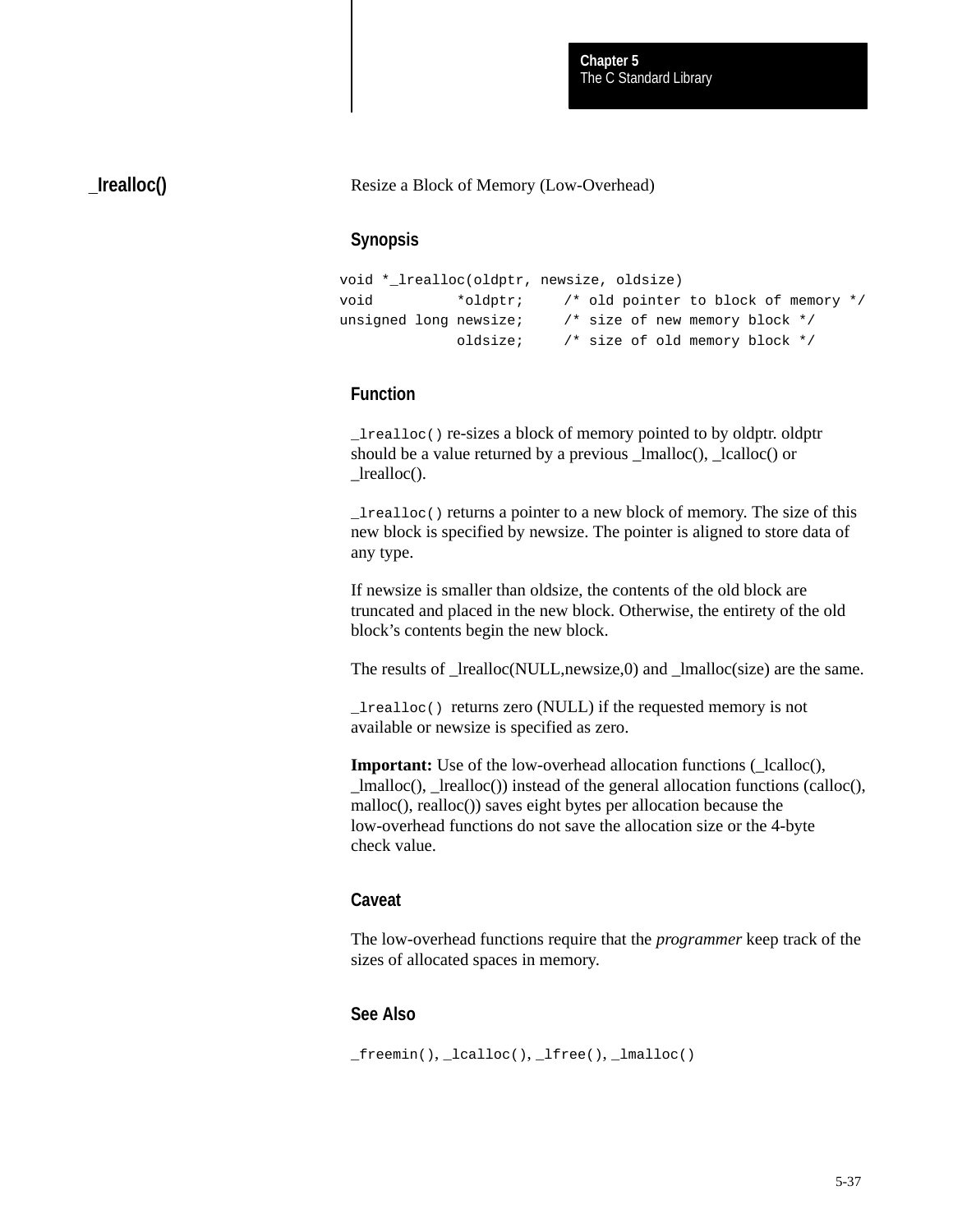# **\_mallocmin()**

#### Set Minimum Allocation Size

## **Synopsis**

```
_mallocmin(size)
```
unsigned size;  $\frac{1}{2}$  /\* minimum allocation size in bytes \*/

## **Function**

\_mallocmin() sets the minimum amount of memory that allocation functions may request through srqmem(). The size parameter cannot be less than the system memory block size. If a smaller size is requested, size is automatically set to the system memory block size.

OS-9 allows each process only 32 different memory segments; therefore, size should be increased if a program requires a great amount of memory. The extra space may be necessary if memory is fragmented.

\_mallocmin() never returns an error.

## **See Also**

\_lcalloc(), \_lmalloc(), \_lrealloc(), calloc(), malloc(), realloc()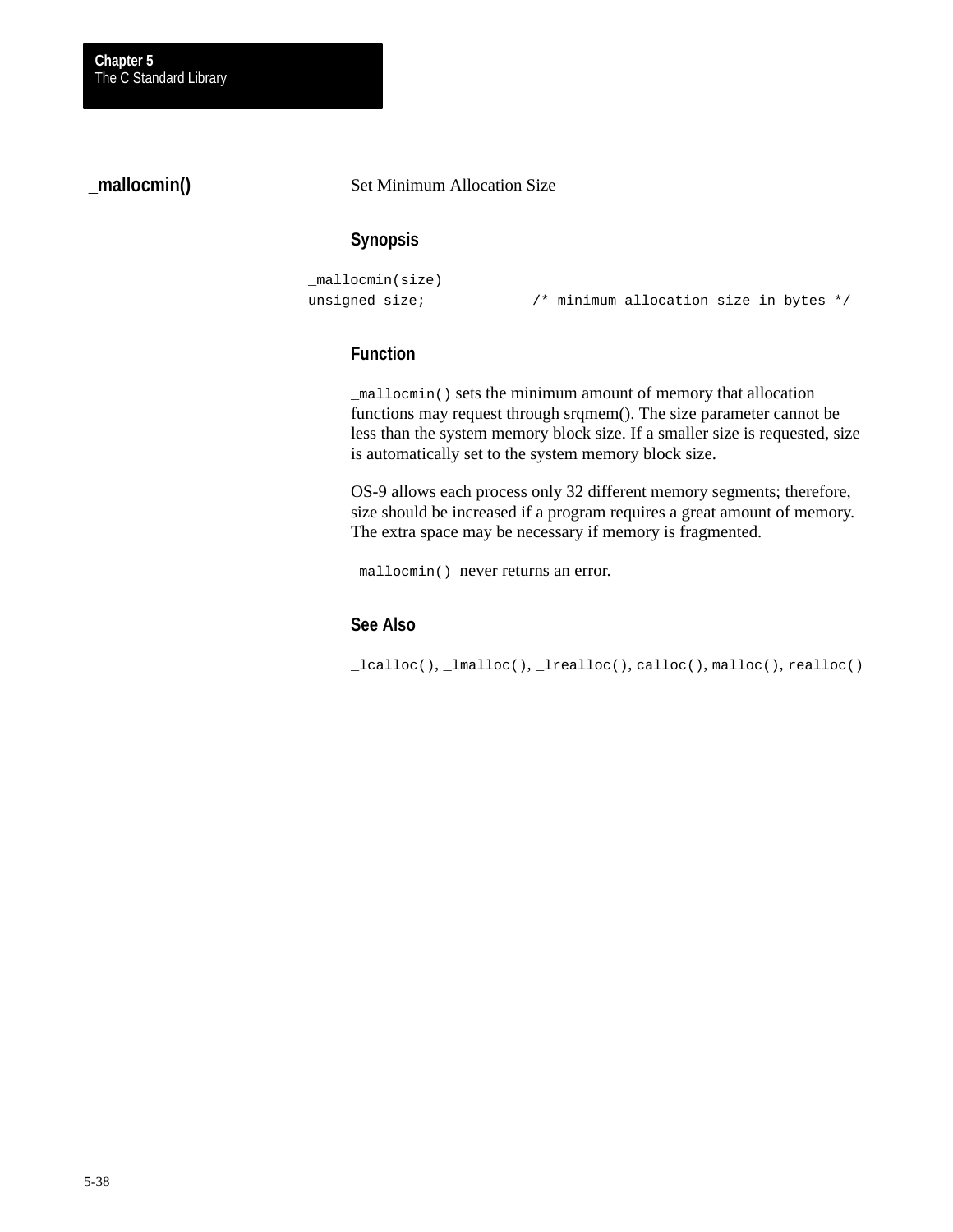The C Standard Library **Chapter 5**

## **\_mkdata\_module()**

#### Create a Data Memory Module

### **Synopsis**

#include <module.h>

|                | char *_mkdata_module(name, size, attr, perm) |                                   |
|----------------|----------------------------------------------|-----------------------------------|
| char           | *name;                                       | /* pointer to name of module $*/$ |
| unsigned size; |                                              | /* size of module in bytes $*/$   |
| short attr.    |                                              | /* module attribute/revision */   |
|                | perm;                                        | /* module access permissions */   |

## **Function**

\_mkdata\_module() creates a data memory module. Other processes on the system can then access the data module by modlink() . name is the desired name of the module. size is the size in bytes of the module. attr is the attribute/revision word, and perm is the access permission word. The memory in the data module is initially cleared to zeroes.

**Important:** The size value does not include the module header and CRC bytes. The size given is the amount of memory available for actual use.

\_mkdata\_module() returns a pointer to the beginning of the module header.

If the data module cannot be created, a value of –1 is returned and the appropriate error code is placed in the global variable errno.

## **See Also**

F\$DatMod in the OS-9 Technical Manual.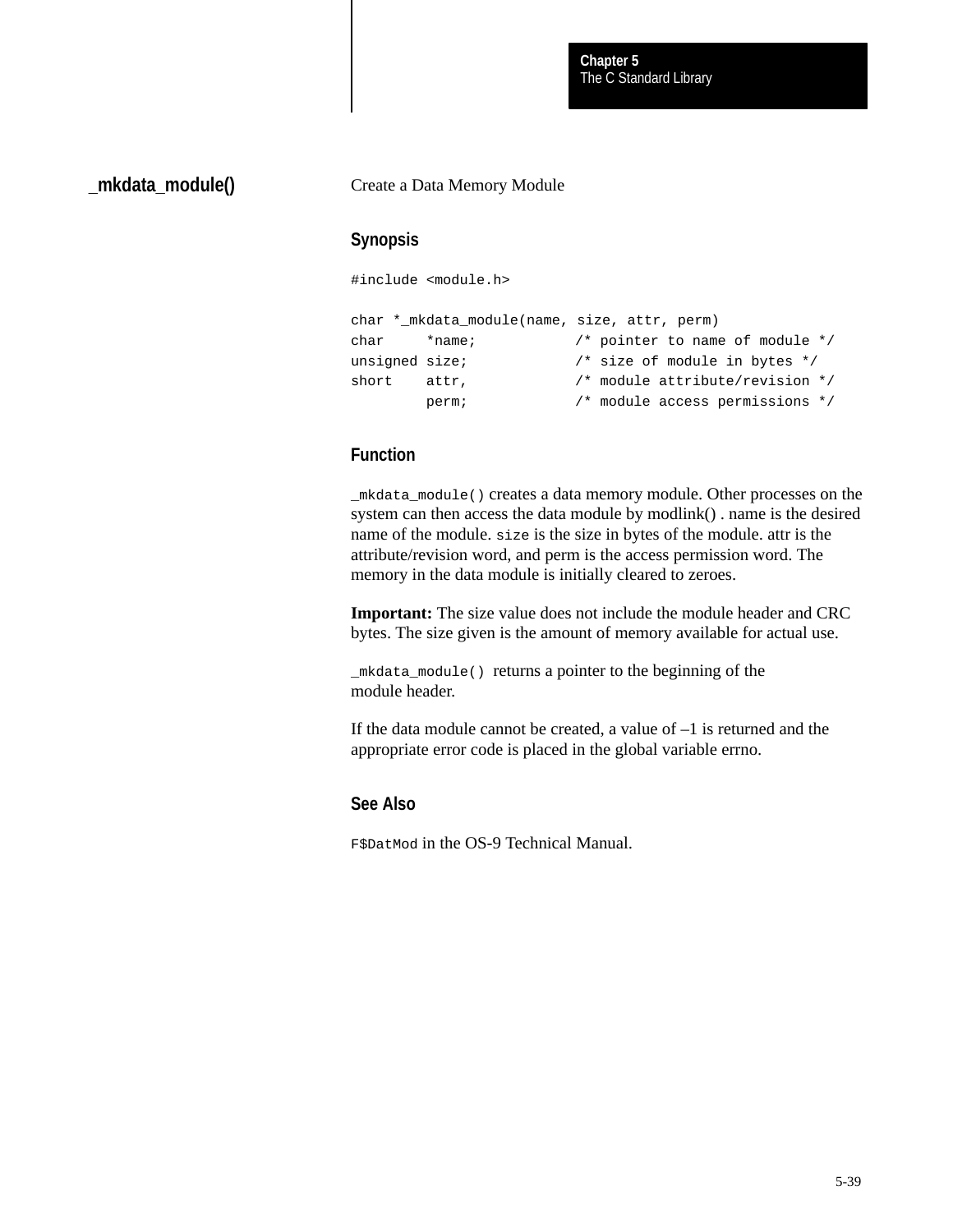## **\_parsepath()**

#### Parse Disk File (RBF) Pathlist

#### **Synopsis**

```
int _parsepath(string)
char *string; \sqrt{a} /* pointer to pathlist */
```
## **Function**

\_parsepath() parses a disk file (RBF) pathlist. string is a pointer to a pathlist. This function is useful for programs that must determine the validity of a pathlist name without actually creating or opening a file.

\_parsepath() returns the number of bytes in the valid pathlist. If RBF does not accept the pathlist as valid, \_parsepath() returns –1.

#### **See Also**

\_prsnam(); F\$PrsNam in the OS-9 Technical Manual.

**\_prgname()**

Get Module Name

## **Synopsis**

char \*\_prgname()

## **Function**

\_prgname() returns a pointer to the name of the module being executed. Normally, the argv[0] string indicates the name of the program as invoked by the parent process via os9exec(). You can use \_prgname() to determine the actual name of the module as it appears in the module directory.

## **Caveats**

If the code that calls this function is executing in a trap handler, the name of the trap handler module is returned.

### **See Also**

\_errmsg()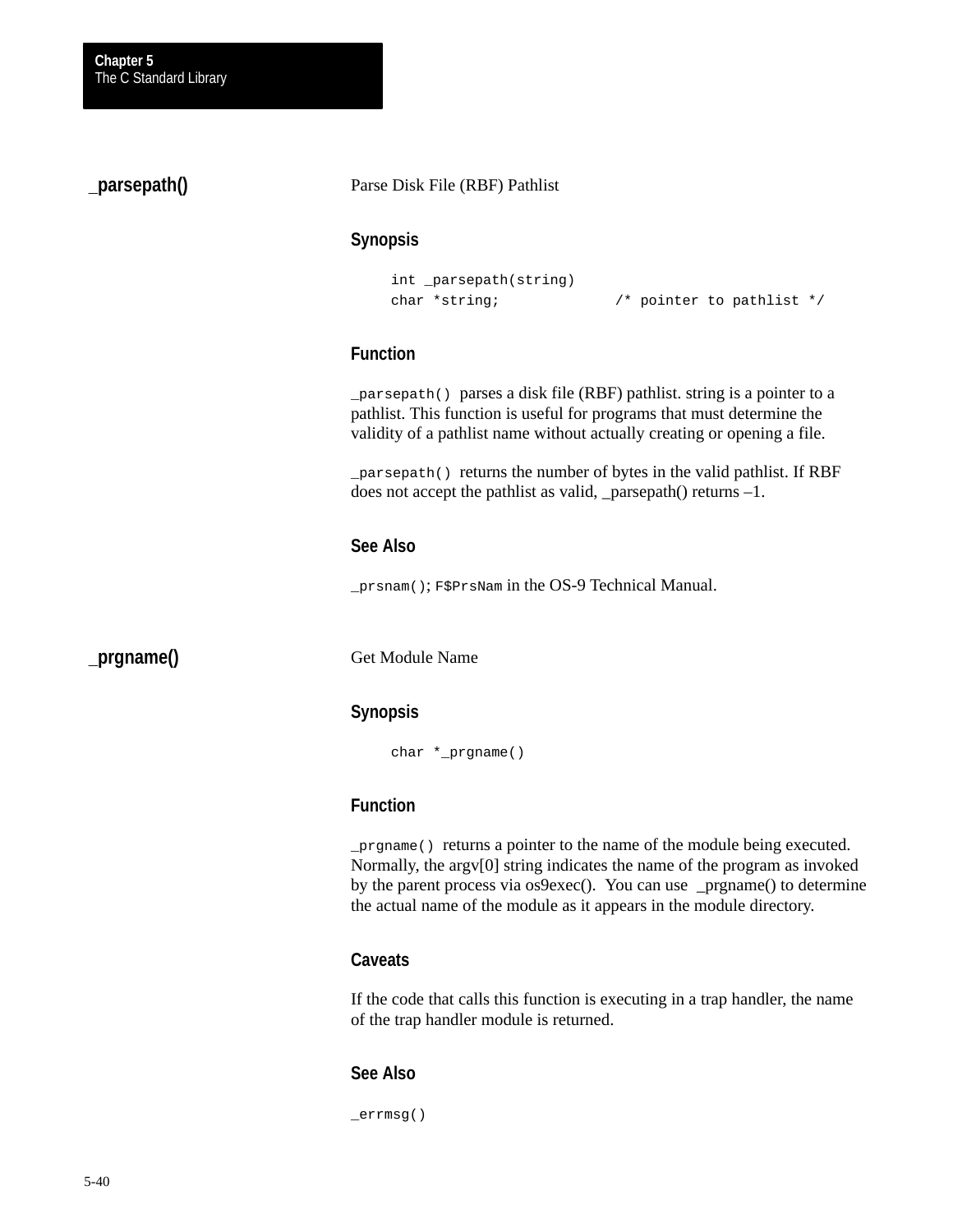### **\_prsnam()**

Parse Path Name Segment

### **Synopsis**

```
int _prsnam(string)
char *string; /* pointer to path name segment */
```
## **Function**

\_prsnam() parses a path name segment using the F\$PrsNam system call. string is a pointer to a path segment.

\_prsnam() returns the number of characters in a valid path name segment. If the path name segment is invalid,  $_{\rm prsnam}$ () returns  $-1$ . You can use \_parsenam() to determine if a path is a valid disk file (RBF) pathlist.

You can use successive calls to \_prsnam() to parse a complete path name.

#### **See Also**

\_parsepath(); F\$PrsNam in the OS-9 Technical Manual.

**\_setcrc()**

Re-Validate Module CRC

#### **Synopsis**

#include <module.h>

```
int _setcrc(module)
```
mod exec \*module /\* pointer to executable memory module \*/

### **Function**

\_setcrc() updates the header parity and CRC of a module in memory. The module must have correct size and sync bytes; other parts of the module are not checked.

 $S<sub>0</sub>$  setcrc() returns –1 and the appropriate error code in the global variable errno if an error occurs.

### **See Also**

F\$SetCRC in the OS-9 Technical Manual*.*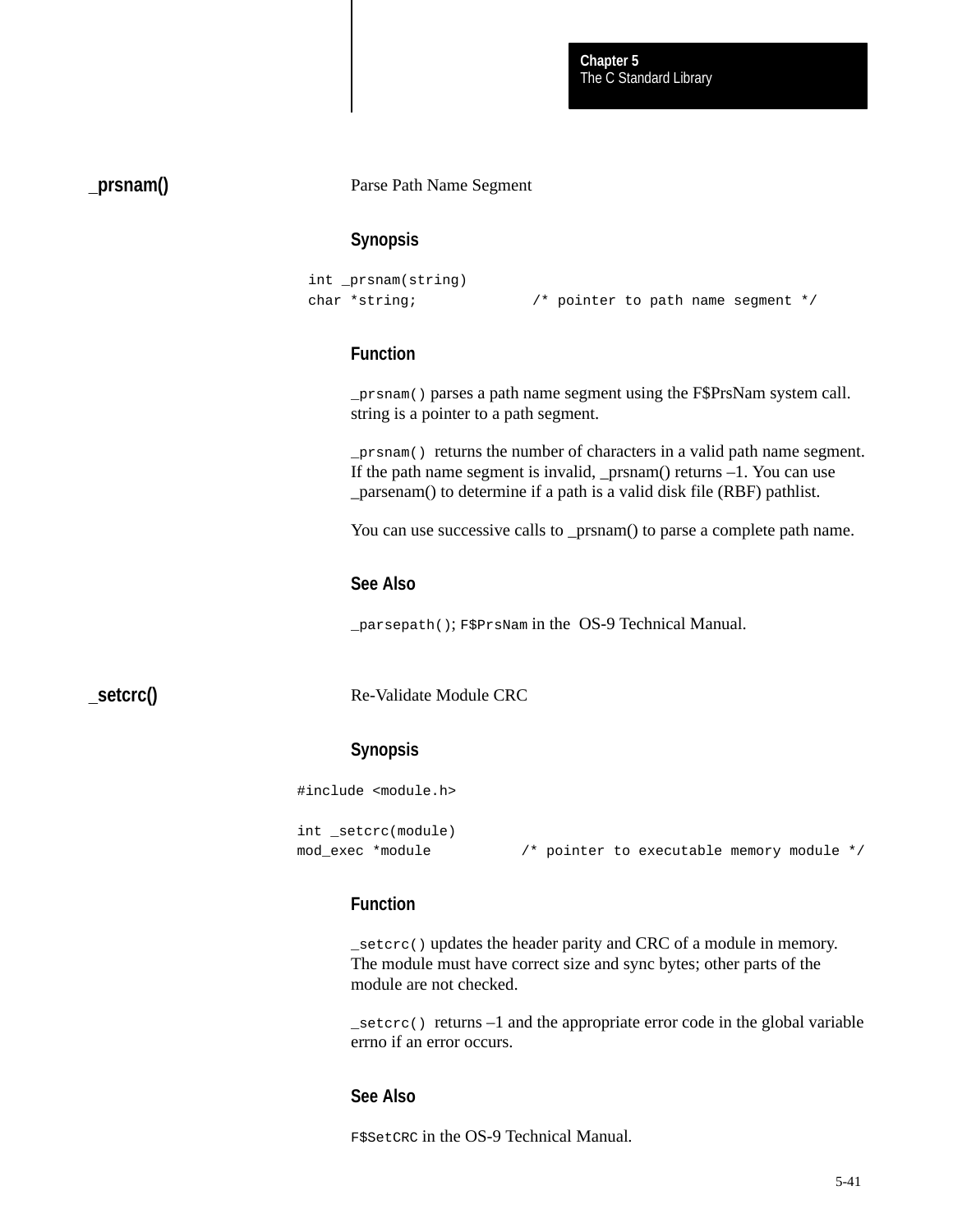**\_setsys()**

Set/Examine System Global Variables

## **Synopsis**

#include <setsys.h>

```
int _setsys(glob, size[, value])
short glob; \frac{1}{100} /* global variable */
int size; /* size of global variable */
[int value;] /* if given, value to set variable */
```
### **Function**

Use \_setsys() to change or examine a system global variable. These variables are defined in LIB/sys.l. The same values are defined in  $\le$ setsys.h for use by C programs. These variables begin with a D\_ prefix. glob is the offset to the desired variable. size is the size of the variable. size  $& 0x80000000$  is used to examine the variable. value is an optional argument used only when changing a variable.

\_setsys() returns the value of the variable on an examination request. On a change request, \_setsys() returns the value of the variable before the change.

\_setsys() returns –1 and the appropriate error code in the global variable errno if the examine or change request fails.

**Important:** Use \_getsys() to examine variables without the possibility of accidental change.

### **See Also**

\_getsys(); F\$SetSys in the OS-9 Technical Manual.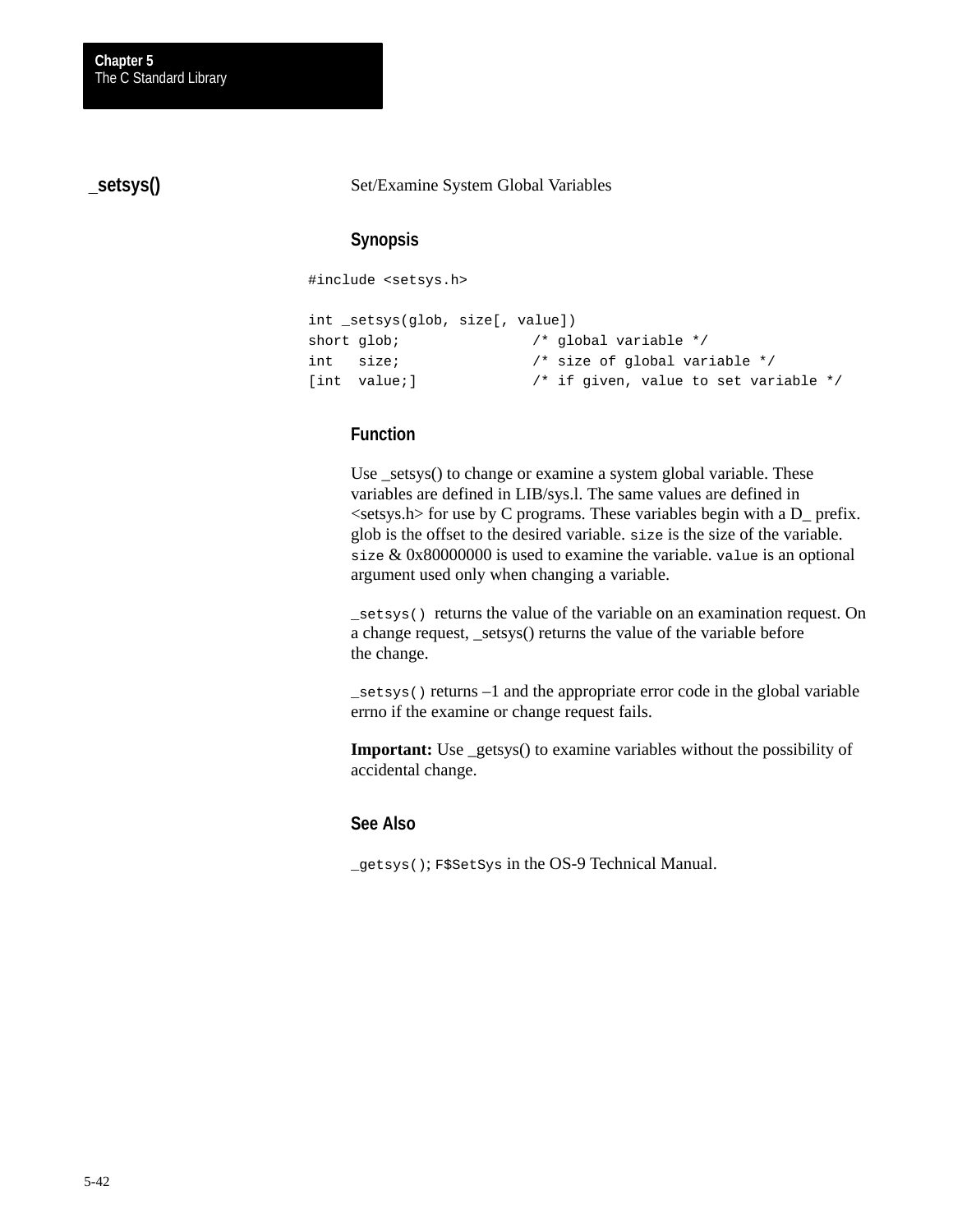## **\_srqmem()**

#### System Memory Request

#### **Synopsis**

```
char *_srqmem(size)
unsigned size; \frac{1}{2} /* requested number of bytes */
```
## **Function**

When tight control over memory allocation is required, \_srqmem() and the complementary function \_srtmem() are provided to request and return system memory.

This function is a direct hook into the OS-9 F\$SRqMem system call. The specified size is rounded to a system-defined block size. A size of 0xffffffff obtains the largest contiguous block of free memory in the system. The global unsigned variable \_srqsiz may be examined to determine the actual size of the block allocated.

If successful, a pointer to the memory granted is returned. If the request was not granted, \_srqmem() returns the value –1 and the appropriate error code is left in the global variable errno.

The pointer returned always begins on an even byte boundary. Take care to preserve the value of the pointer if the memory is to be returned via \_srtmem().

### **Caveats**

The F\$SrqMem request is actually intended for system level use, but the extended addressing range of the 68000 required some method to obtain memory without regard to where the memory is physically located.

A user process may have up to 32 non-contiguous F\$SrqMem requests active at a given time. Ideally, the requests should be as large as practical, and preferably some multiple of 1K.

### **See Also**

sbrk(), ibrk(), ebrk(), \_srtmem(), malloc(), free()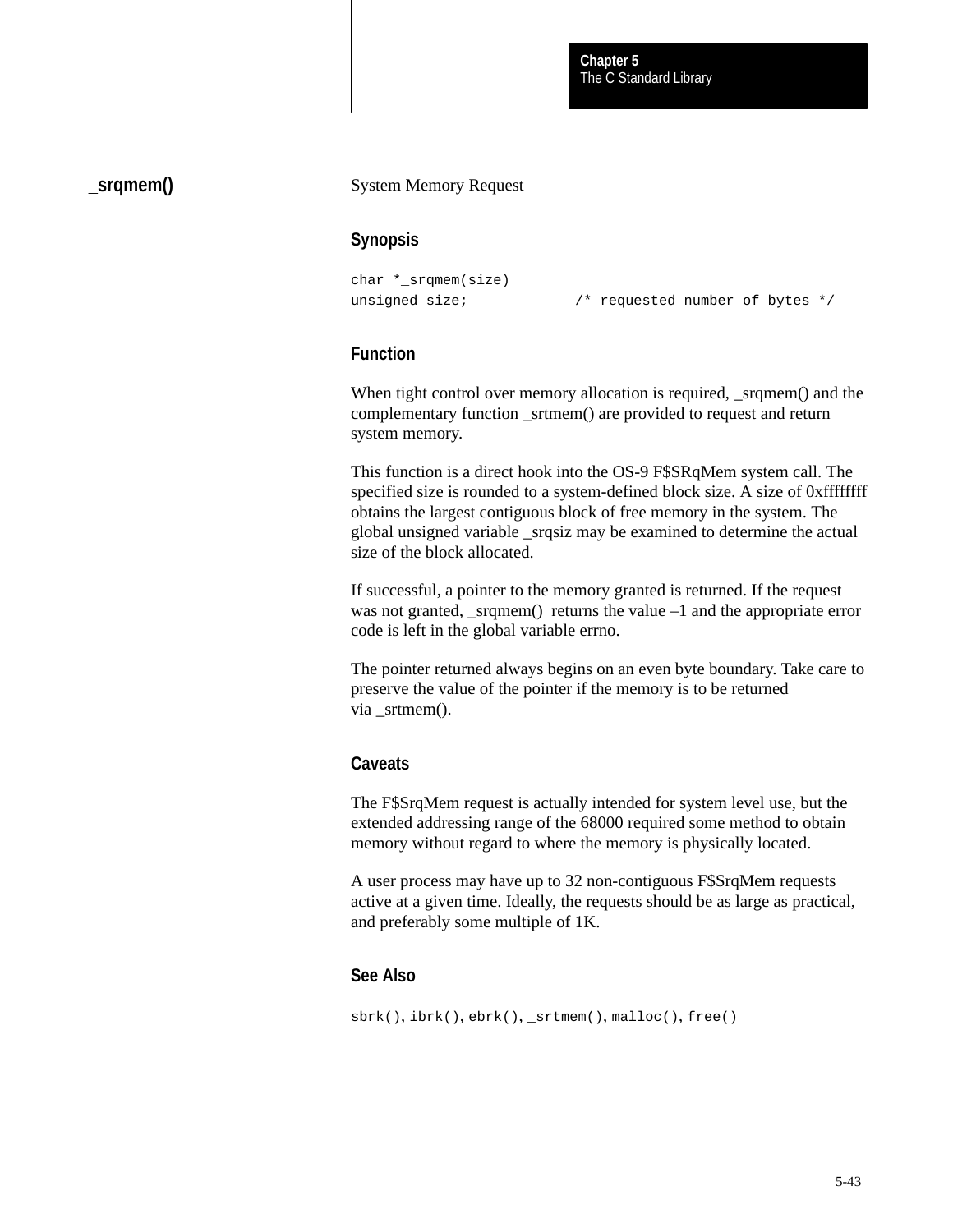# **\_srtmem()**

#### System Memory Return

### **Synopsis**

```
int _srtmem(size, ptr)
unsigned size; \frac{1}{2} /* number of bytes to return */
char *ptr; \frac{1}{2} /* pointer to memory to return */
```
## **Function**

\_srtmem() is a direct hook into the OS-9 F\$SRtMem system call. It is used to return memory granted by \_srqmem(). Care should be taken to ensure that size and ptr are the same as those returned by \_srqmem().

If an error occurs, the function returns the value –1 and the appropriate error code is placed in the global variable errno.

## **See Also**

sbrk(), ibrk(), ebrk(), \_srqmem(), malloc(), free()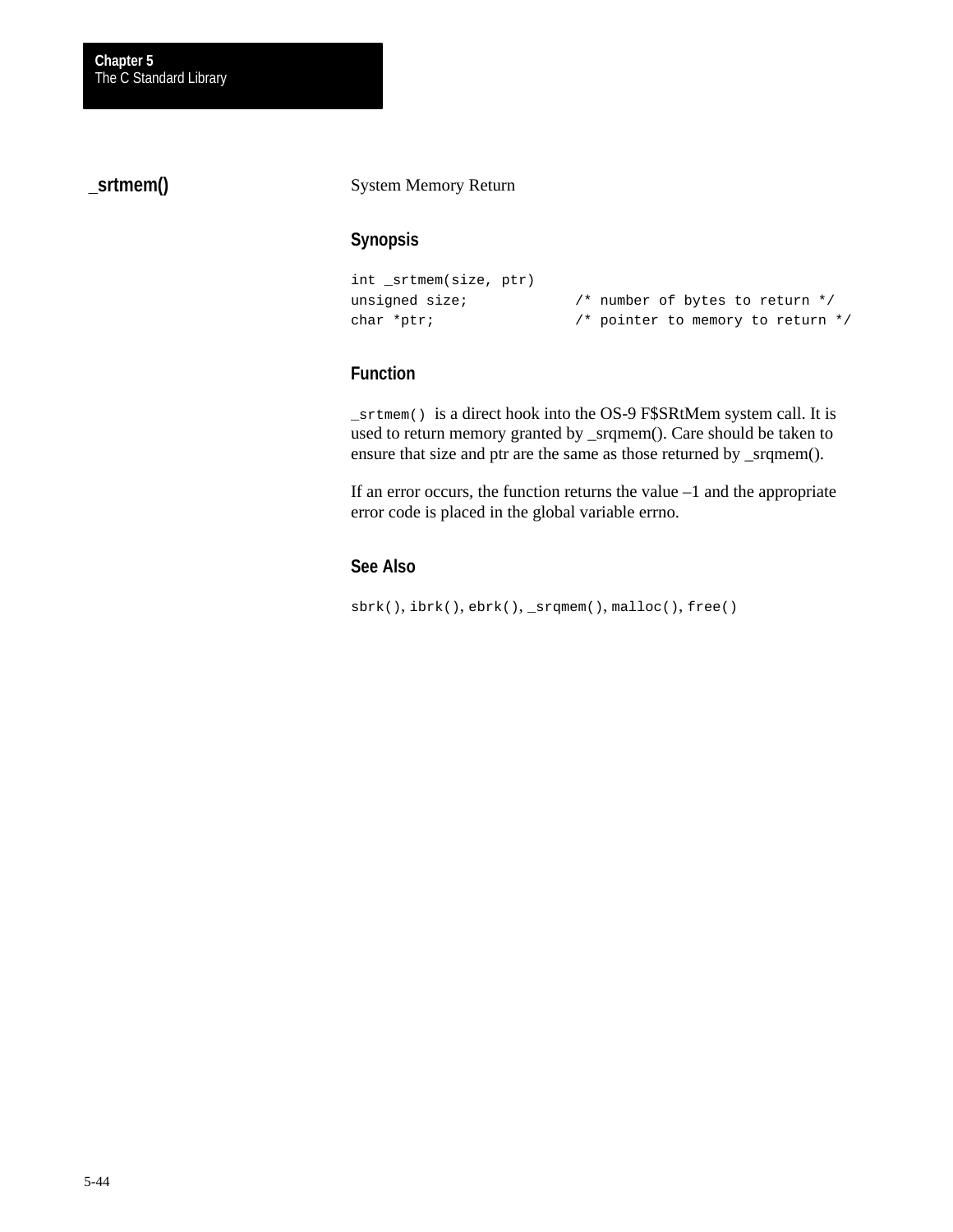## **\_ss\_attr()**

#### Set File Attributes

### **Synopsis**

```
int _ss_attr(path, attr)
int path; /* path number */
short attr; \frac{1}{4} /* file attributes to set */
```
## **Function**

\_ss\_attr() changes a disk file's attributes. \_gs\_gfd() determines the current attributes of a file. Only the owner of the file or the super user can change the attributes of a file.

The attributes selected in the word attr are set in the file open on path. The header file <modes.h> defines the valid mode values.

If an error occurs, ss  $\text{attr}()$  returns –1 as its value and the appropriate error code is placed in the global variable errno.

### **Caveats**

This function is effective even if the owner or super user does not have write permission to the path. It is not permitted to set the directory bit of a non-directory file or to clear the directory bit of a directory that is not empty.

### **See Also**

\_gs\_gfd(), \_ss\_pfd(); I\$SetStt in the OS-9 Technical Manual.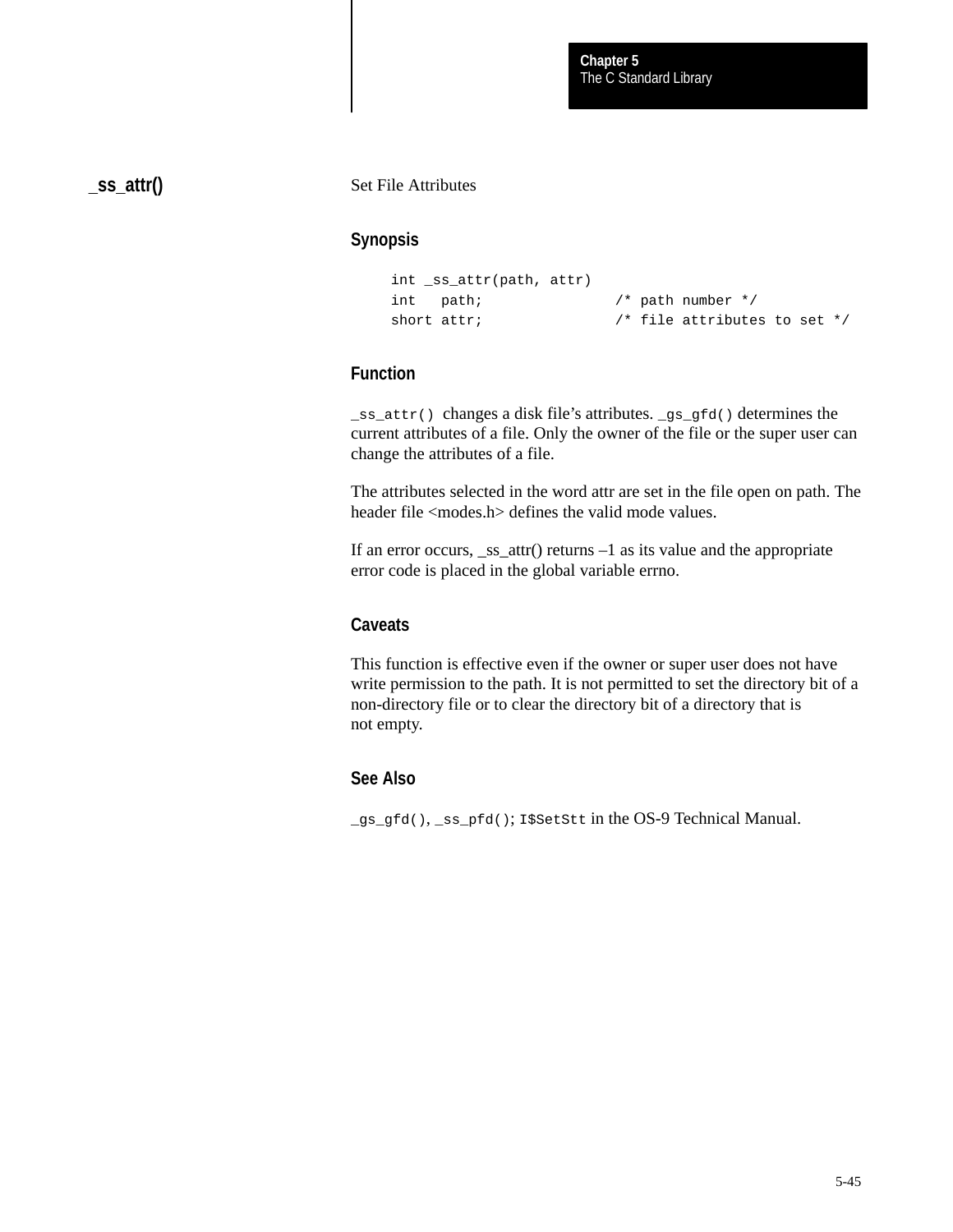## **\_ss\_dcoff()**

Send Data Carrier Lost Signal to Process

### **Synopsis**

```
int _ss_dcoff(path, sigcode)
int path; /* path number */
short sigcode; \frac{1}{2} /* signal code to send */
```
## **Function**

\_ss\_dcoff() sends a signal (sigcode) to the calling process when the "data carrier detect line" associated with the device is lost. –1 is returned and errno set if unable to register the signal.

## **See Also**

I\$SetStt in the OS-9 Technical Manual*.*

**\_ss\_dcon()**

Send Data Carrier Present Signal to Process

#### **Synopsis**

```
SYNOPSIS: int _ss_dcon(path, sigcode)
int path; /* path number */
short sigcode; \frac{1}{2} /* signal code to send */
```
### **Function**

\_ss\_dcon sends a signal (sigcode) to the calling process when the "data carrier detect line" associated with the device is present. –1 is returned and errno is set if unable to register the signal.

#### **See Also**

I\$SetStt in the OS-9 Technical Manual.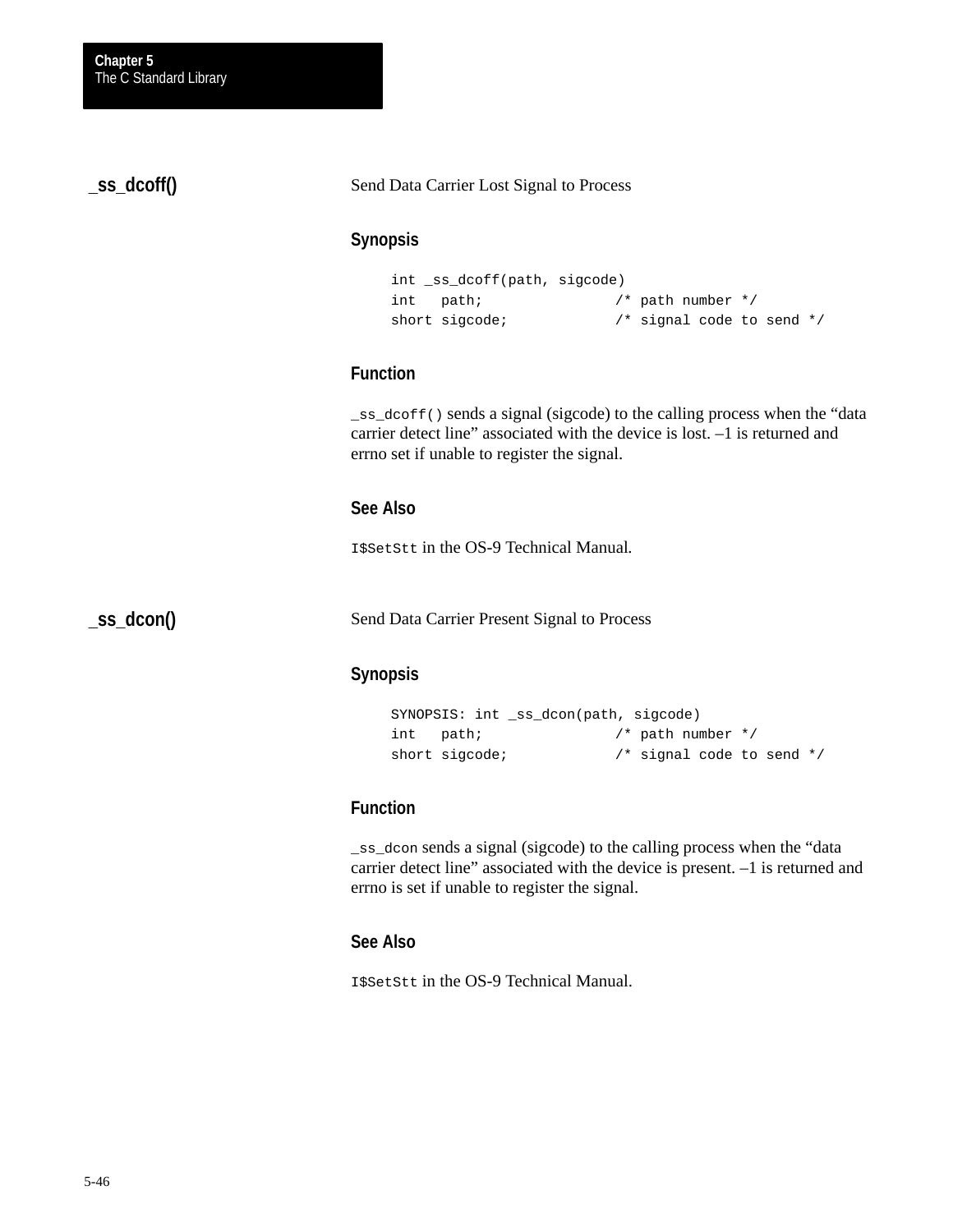**\_ss\_dsrts()**

#### Disables RTS Line

### **Synopsis**

```
int _ss_dsrts(path)
int path; /* path number */
```
## **Function**

\_ss\_dsrts() disables the RTS line for the device open on path. –1 is returned and errno is set on failure to disable RTS line.

## **See Also**

I\$SetStt in the OS-9 Technical Manual*.*

**\_ss\_enrts()**

Enables RTS Line

### **Synopsis**

```
int _ss_enrts(path)
int path; /* path number */
```
## **Function**

\_ss\_enrts() enables the RTS line for the device open on path. –1 is returned and errno is set on failure to enable the RTS line.

## **See Also**

I\$SetStt in the OS-9 Technical Manual.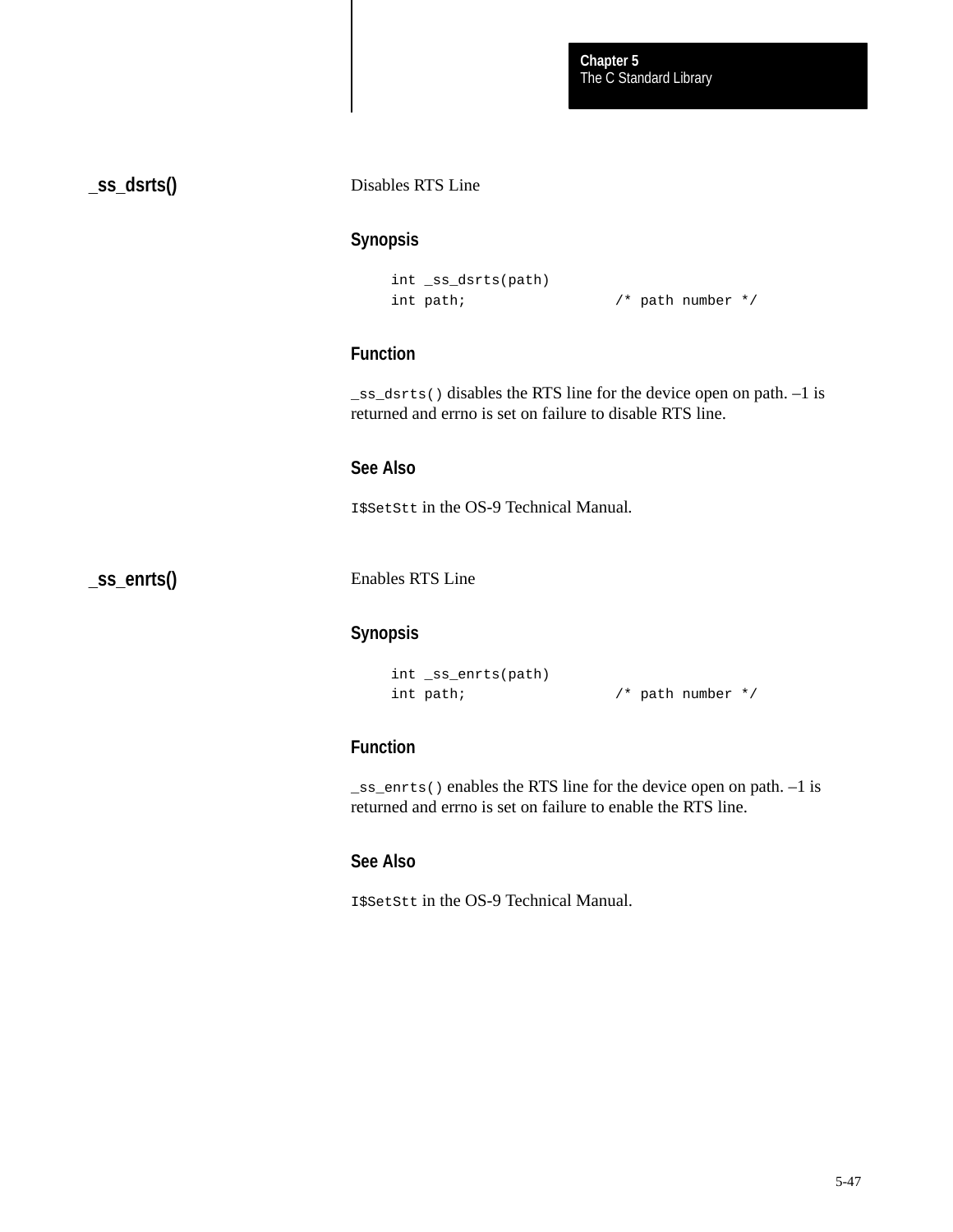**\_ss\_lock()**

Lock Out a Record

## **Synopsis**

```
int _ss_lock(path, locksize)
int path; \frac{1}{2} /* path number */
unsigned locksize; \frac{1}{2} /* number of bytes to lock of file */
                          /* if 0, all locks removed */
                          /* if 0xffffffff, entire file locked out */
```
## **Function**

\_ss\_lock() locks out a section of the file open on path from the current file position up to the number of bytes specified by locksize.

If locksize is zero, all locks (record-lock, EOF lock, and file lock) are removed. If a locksize of 0xffffffff is requested, the entire file is locked out regardless of where the file pointer is. This is a special type of file lock that remains in effect until released by \_ss\_lock(path,0), a read or write of zero bytes, or the file is closed.

If an error occurs,  $\text{Lss}_2$  lock() returns  $-1$  as its value and the appropriate error code is placed in the global variable errno.

### **See Also**

I\$SetStt and the section on RBF record-locking in the OS-9 Technical Manual*.*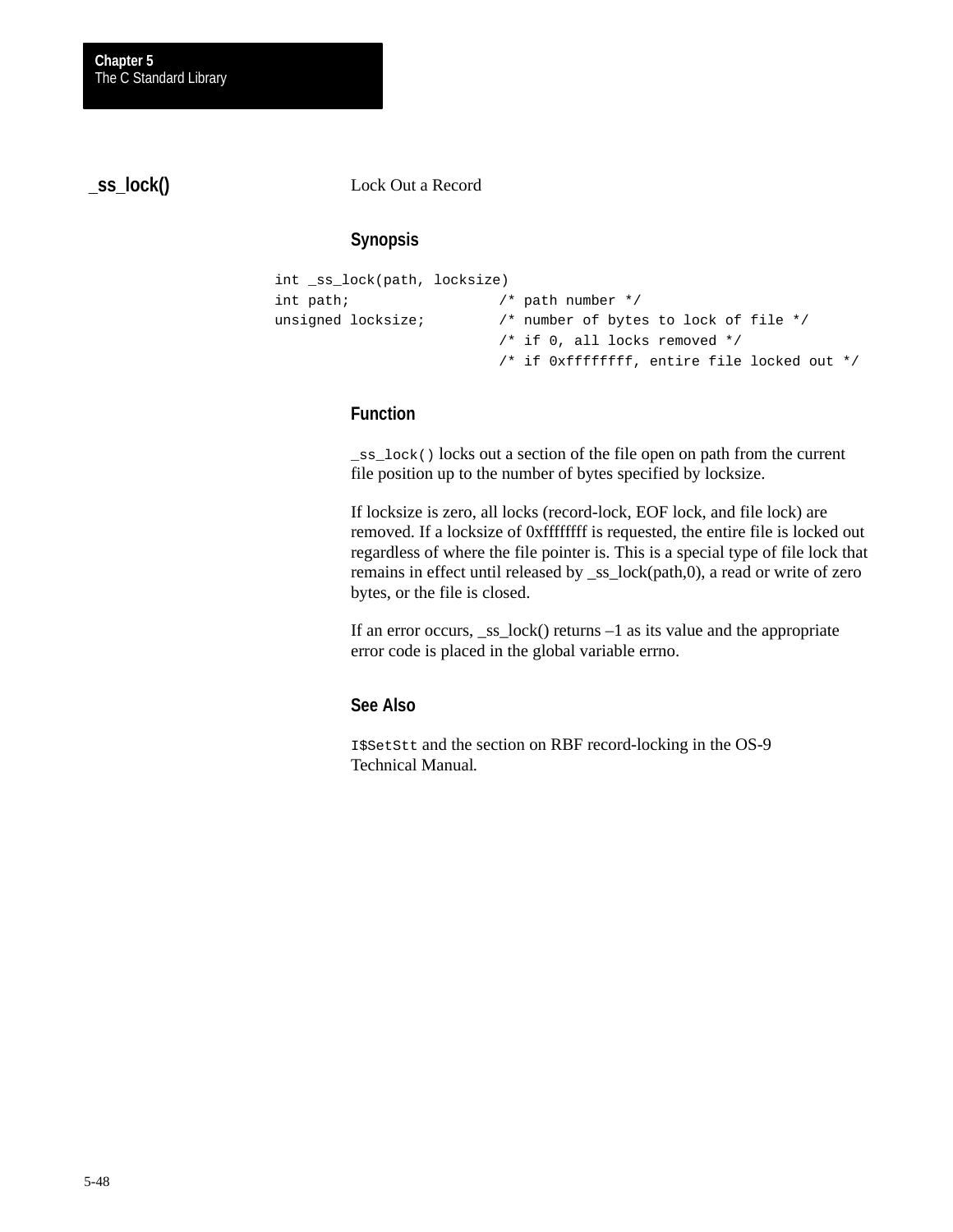**\_ss\_opt()**

Set Path Options

## **Synopsis**

#include <sgstat.h>

```
_ss_opt(path, buffer)
int path; /* path number */
struct sgbuf *buffer; /* pointer to buffer for path desc info */
```
### **Function**

\_ss\_opt() copies the buffer pointed to by buffer into the options section of the path descriptor open on path.

Generally, a program gets the options with \_gs\_opt(), changes the desired values, and updates the path options with \_ss\_opt(). The structure sgbuf declared in <sgstat.h> provides a convenient means to access the individual option values.

If the path was invalid, \_ss\_opt() returns –1 and the appropriate error code is left in the variable errno.

### **Caveats**

It is common practice to preserve a copy of the original options so the program can restore them prior to exiting. The option changes take effect on the currently open path (and any paths created with I\$Dup to the same).

#### **See Also**

\_gs\_opt(); I\$SetStt in the OS-9 Technical Manual; tmode in Using Professional OS-9.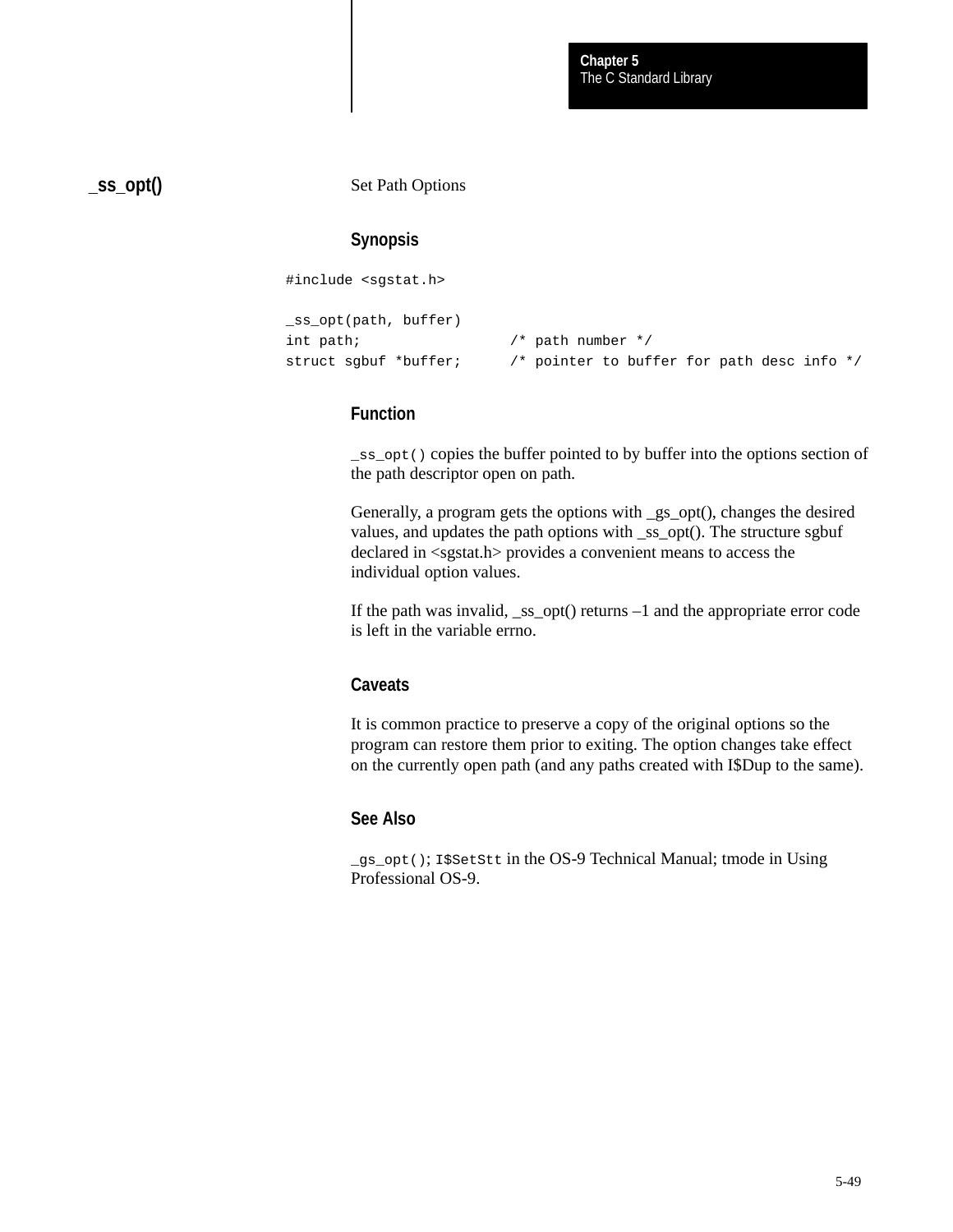**\_ss\_pfd()**

Put File Descriptor Sector

### **Synopsis**

#include <direct.h>

```
int _ss_pfd(path, buffer)
int path; /* path number */
struct fildes *buffer; /* pointer to buffer for file desc info */
```
## **Function**

\_ss\_pfd() copies certain bytes from the buffer pointed to by buffer into the file descriptor sector of the file open on path. The buffer is usually obtained from \_gs\_gfd(). Only the owner ID, the modification date, and creation date are changed.

The structure fildes declared in <direct.h> provides a convenient means to access the file descriptor information.

If an error occurs, the function returns the value  $-1$  and the appropriate error value is placed in the global variable errno.

### **Caveats**

The buffer must be at least 32 bytes long or garbage could be written into the file descriptor sector. Only the superuser can change the owner ID field. It is impossible to change the file attributes with this call. Instead, use \_ss\_attr().

### **See Also**

\_gs\_gfd(); I\$SetStt and the RBF File Manager in the OS-9 Technical Manual.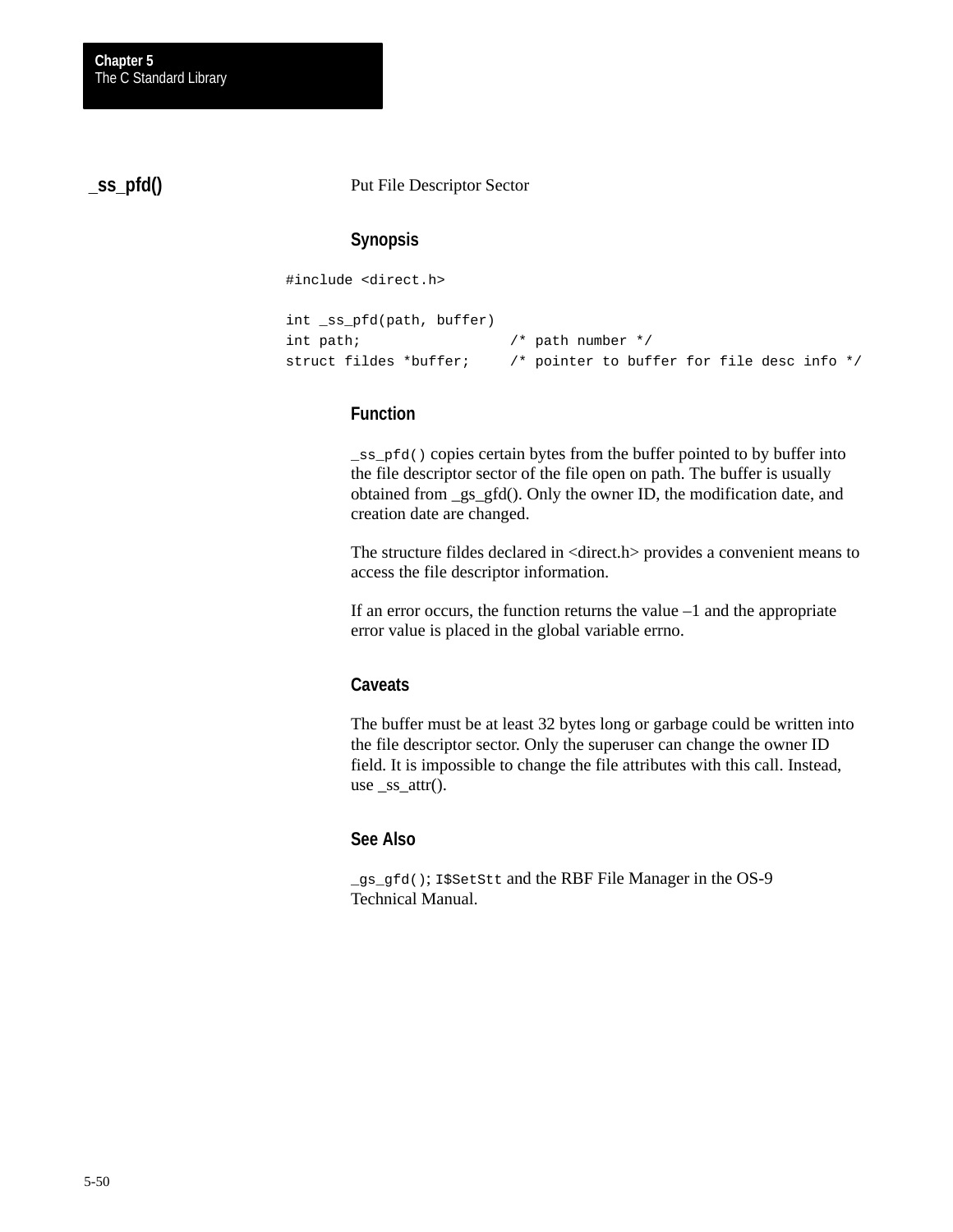**\_ss\_rel()**

Release Device

## **Synopsis**

```
int _ss_rel(path)
int path; \frac{1}{x} /* path number */
```
## **Function**

\_ss\_rel() cancels the signal to be sent from a device on data ready. \_ss\_ssig() enables a device to send a signal to a process when data is available.

If an error occurs, \_ss\_rel returns the value –1 and the appropriate error value is placed in the global variable errno.

## **Caveats**

The signal request is also cancelled when the issuing process dies or closes the path to the device. This feature exists only on SCF devices.

## **See Also**

\_ss\_ssig(); I\$SetStt in the OS-9 Technical Manual.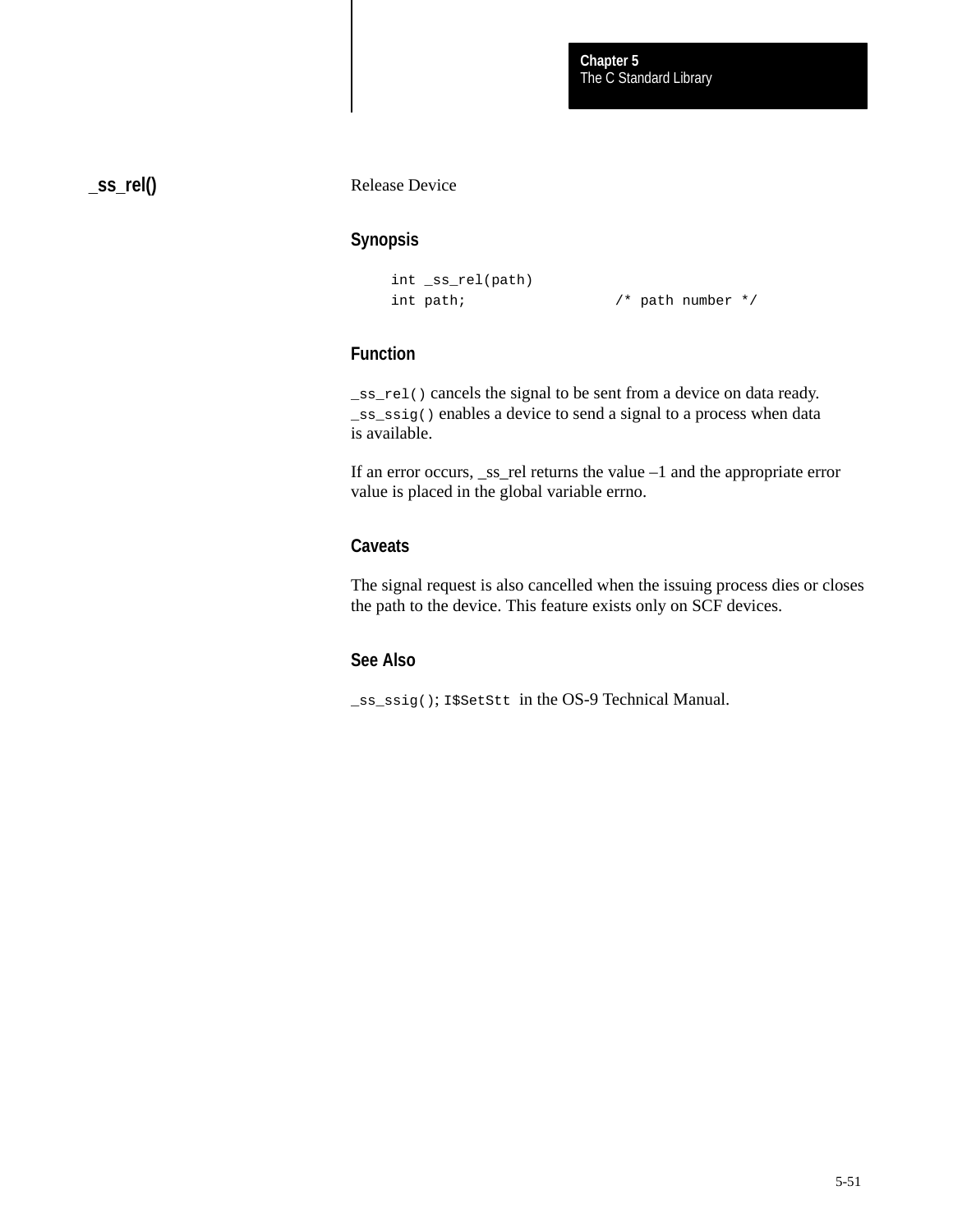Restore Device **Synopsis** int \_ss\_rest(path) int path; /\* path number \*/ **Function** \_ss\_rest() causes an RBF device to restore the disk head to track zero and is usually used for disk formatting and error recovery. If an error occurs, the function returns the value  $-1$  and the appropriate error value is placed in the global variable errno. **See Also** I\$SetStt in the OS-9 Technical Manual. Set Current File Size **Synopsis** int \_ss\_size(path, size) int path; /\* path number \*/ int size; /\* new size of file in bytes \*/ **Function**  $\text{Lss\_size}$  () changes the size of the file open on path. The size change is immediate. If the size of the file is decreased, the freed sectors are returned to the system. If the size is increased, sectors with undefined contents are added to the file. **\_ss\_rest() \_ss\_size()**

> If the path is invalid or the device is not a RBF device, a value of  $-1$  is returned as the function value and the appropriate error code is placed in the global variable errno.

#### **Caveats**

This call is effective only on RBF devices.

### **See Also**

I\$SetStt in the OS-9 Technical Manual.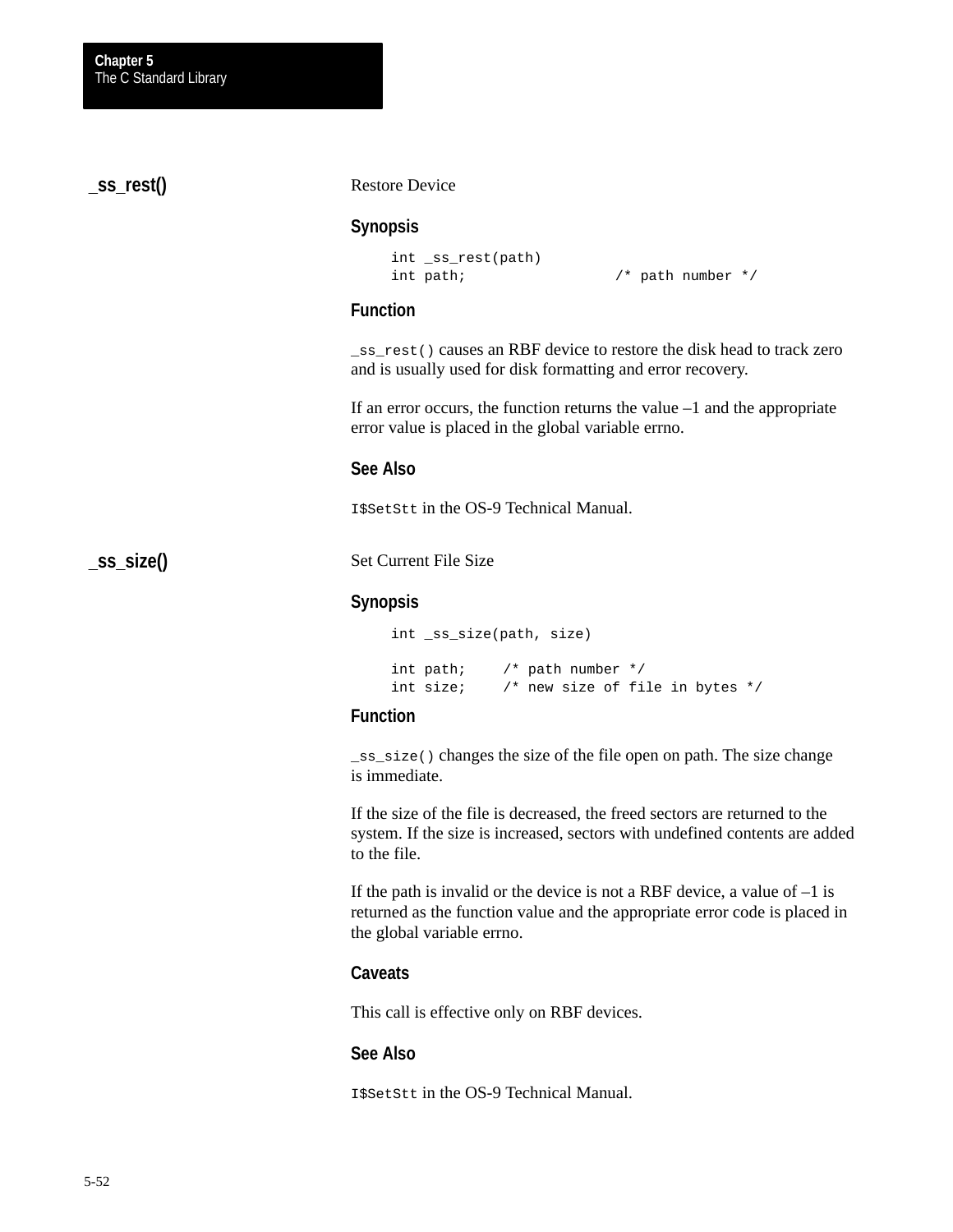**\_ss\_ssig()**

#### Send Signal on Data Ready

### **Synopsis**

```
_ss_ssig(path, sigcode)
int path; \frac{1}{2} /* path number */
short sigcode; \frac{1}{2} /* signal code to send */
```
## **Function**

\_ss\_ssig() sets up a signal to send to the calling process when an interactive device has data ready. When data is received on the device indicated by path, the signal sigcode is sent to the calling process.

\_ss\_ssig() must be called each time the signal is sent if it is to be used again.

The device is considered busy and returns an error if any read requests arrive before the signal is sent. Write requests to the device are allowed while in this state.

If an error occurs, the function returns the value –1 and the appropriate error value is placed in the global variable errno.

#### **Caveats**

This feature exists only on SCF devices and pipes.

## **See Also**

\_ss\_rel(); I\$SetStt in the OS-9 Technical Manual.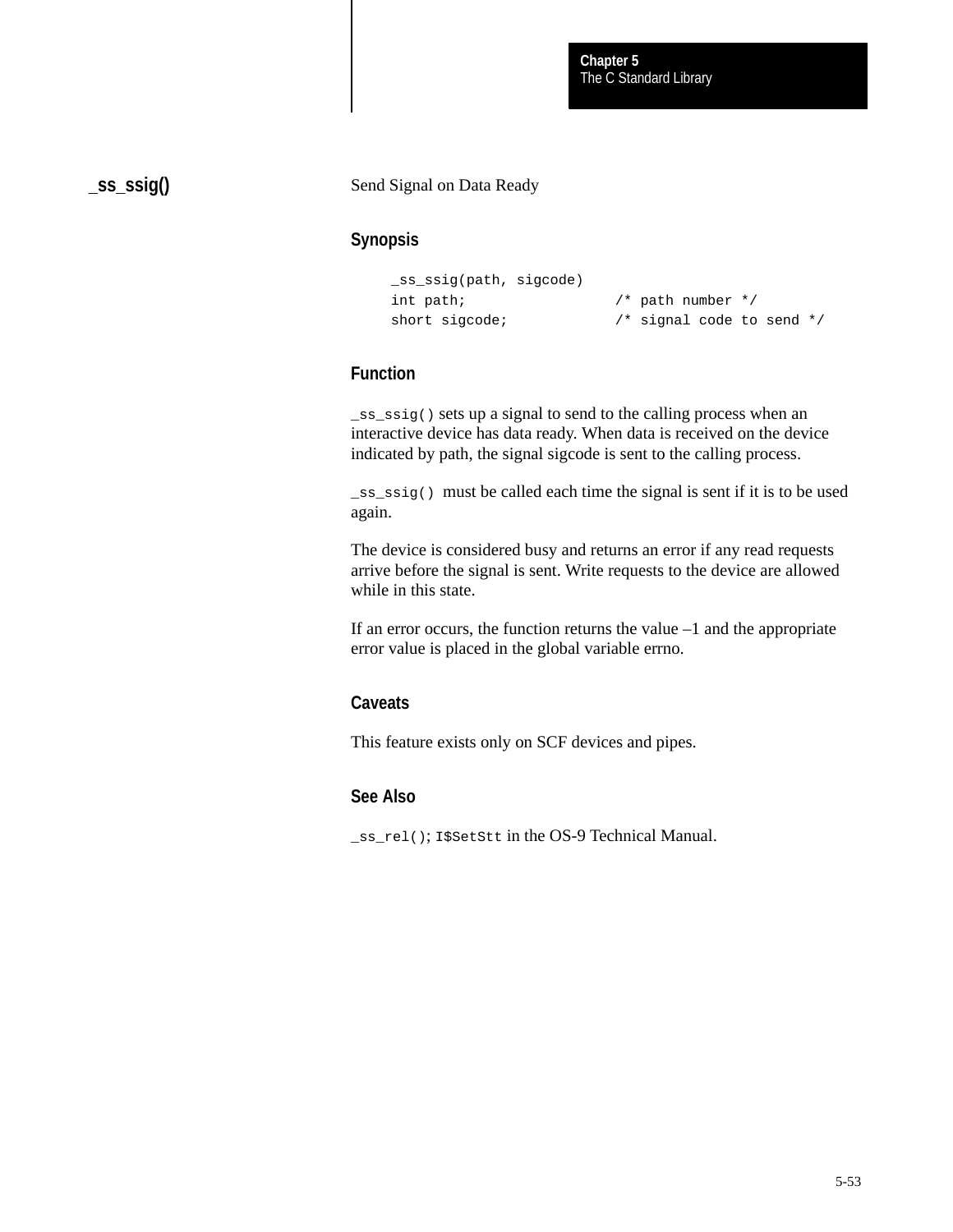**\_ss\_tiks()**

Wait for Record Release

## **Synopsis**

```
int _ss_tiks(path, tickcnt)
int path; \frac{1}{2} /* path number */
int tickcnt; /* number of ticks to wait for lock */
                        /* if 0, record is released immediately */
                        /* if 1, error returned if not released */
```
## **Function**

If a read or write request is issued for a part of a file that is locked out by another user, RBF normally sleeps indefinitely until the conflict is removed. \_ss\_tiks() may be used to cause an error (E\$Lock) to return to the program if the conflict still exists after a specified number of ticks have elapsed.

tickcnt specifies the number of ticks to wait if a record-lock conflict occurs with the file open on path. A tick count of zero (RBF's default) causes a sleep until the record is released. A tick count of one means that if the record is not released immediately an error is to be returned.

If an error occurs, \_ss\_tiks() returns the value –1 and the appropriate error value is placed in the global variable errno.

### **Caveats**

This feature exists only on RBF devices.

### **See Also**

\_ss\_rel(); I\$SetStt and the section on RBF record-locking in the OS-9 Technical Manual.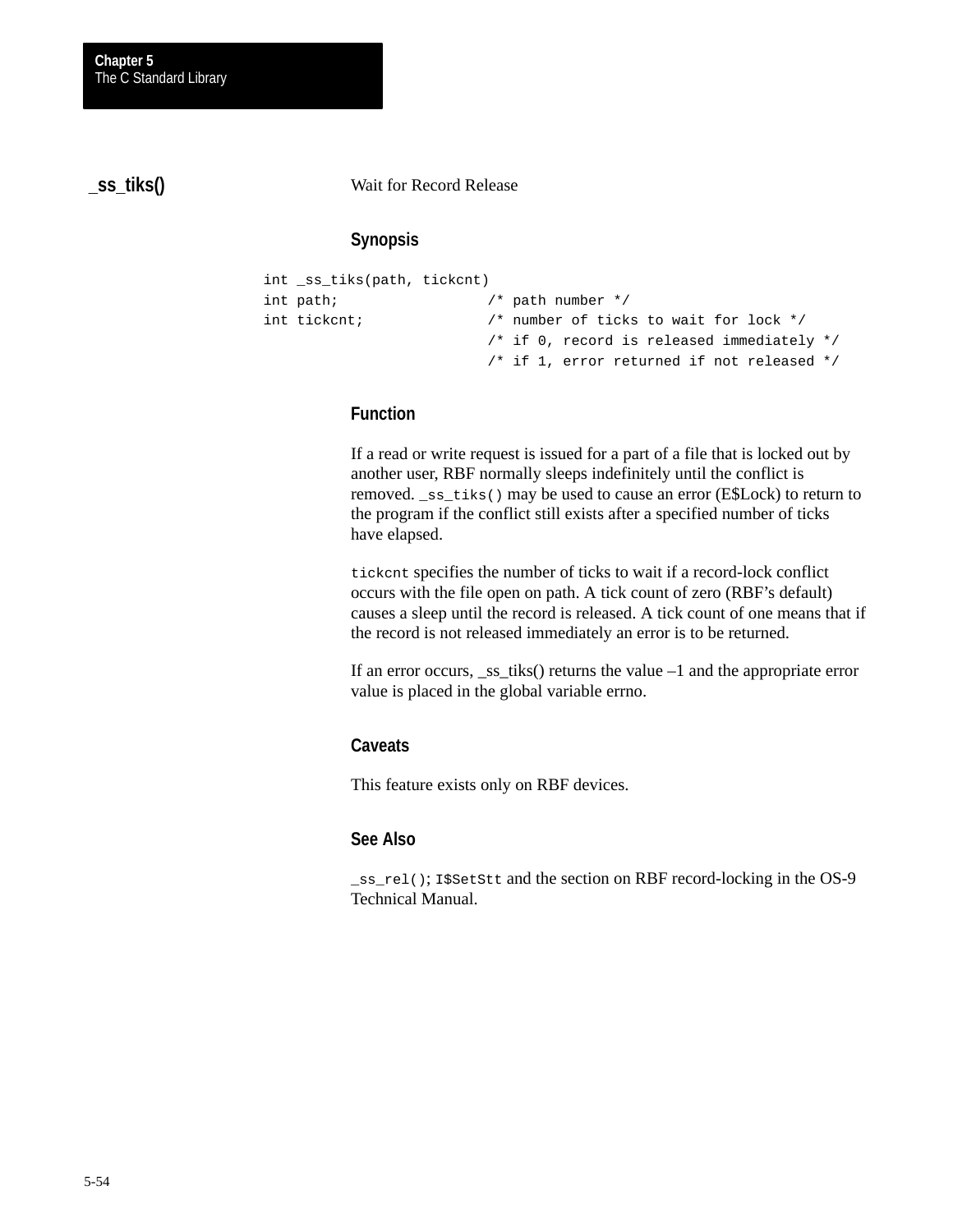## **\_ss\_wtrk()**

Write Track

## **Synopsis**

```
int _ss_wtrk(path, trkno, siden, ilvf, trkbuf, ilvptr)
int path; /* path number */
char *trkbuf, /* pointer to track buffer image */
    *ilvptr; /* pointer to interleave table */
int trkno, /* track number to write */
   siden, \frac{1}{1 + \text{side of track to write *}} ilvf; /* interleave factor */
```
## **Function**

\_ss\_wtrk() performs a write-track operation on a disk drive. It is essentially a direct hook into the driver's write-track entry point.

path is the path on which the device is open. trkno is the desired track number to write. siden is the desired side of the track on which to write. ilvf is the interleave factor. trkbuf is the track buffer image. ilvptr is a pointer to an interleave table.

If an error occurs, the ss wtrk() function returns the value  $-1$  and the appropriate error value is placed in the global variable errno.

### **Caveats**

This feature exists only on RBF devices. You can obtain additional information on actual use of this call by examining the format utility and/or a device driver.

### **See Also**

I\$SetStt and RBF device drivers in the OS-9 Technical Manual; format in Using Professional OS-9.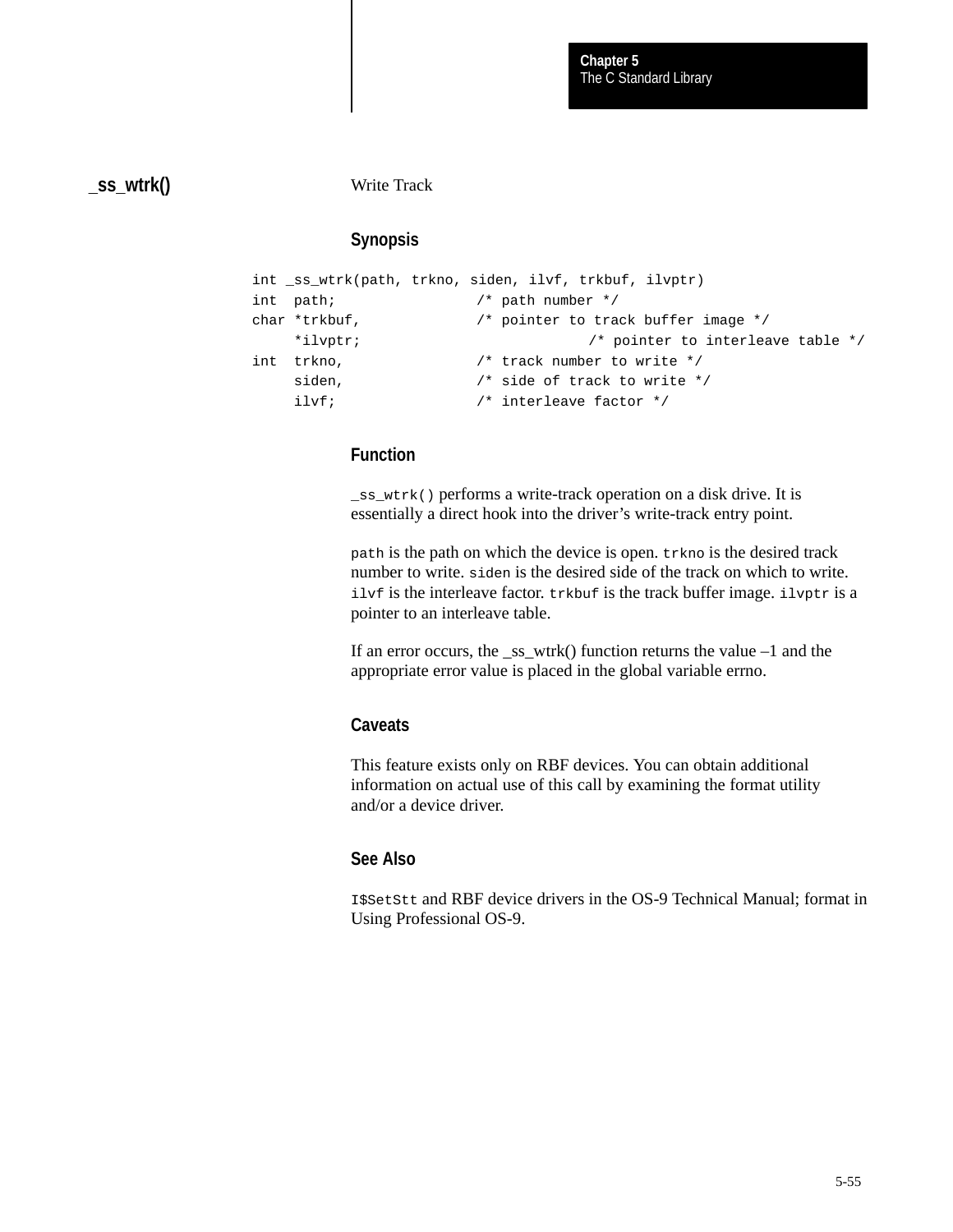# **\_strass()**

#### Structure Assignment

### **Synopsis**

```
_strass(to, from, count)
char *to, 4* pointer to copy destination */
    *from; /* pointer to structure to copy */
int count; /* number of bytes to copy */
```
## **Function**

Until the compiler can deal with structure assignment, this function is useful for copying one structure to another. The variable count specifies the number of bytes to copy from memory pointed to by from to memory pointed to by to, regardless of contents.

### **Caveats**

This function can move at most 65536 bytes. No regard is given to overlapping moves.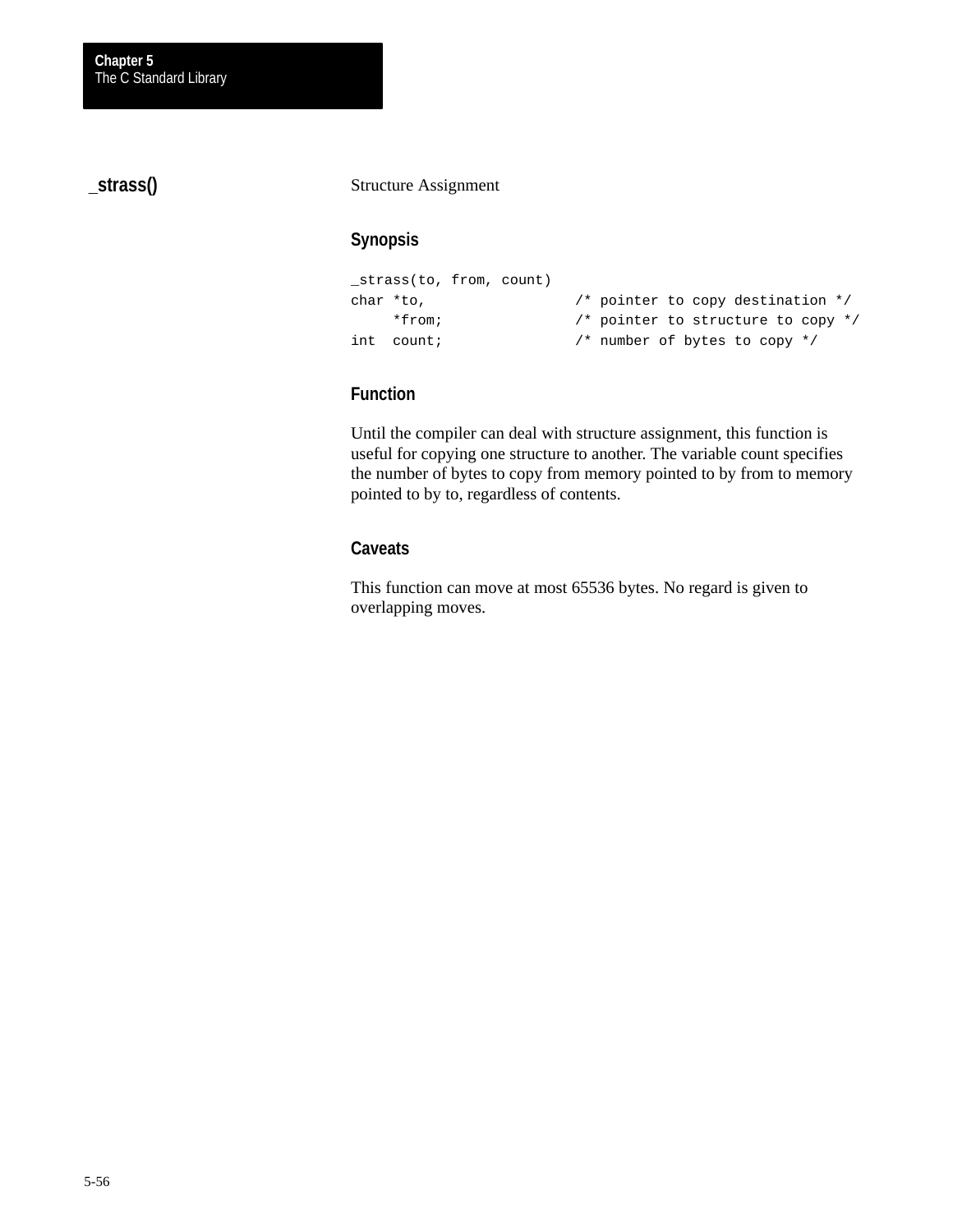# **\_sysdate()**

#### Get Current System Date/Time

### **Synopsis**

```
int _sysdate(format, time, date, day, tick)
int format, /* date/time format to return */
     *time, /* pointer to time value */ 
     *date, /* pointer to date value */
     *tick; /* pointer to tick value */
short *day; 4/ pointer to day of week value */
```
## **Function**

\_sysdate() obtains the current time, date, day of week, and clock tick from the system. Note that all the arguments except format are pointers to the receiving locations.

format can be any of the following:

|              | $0 = Gregorian$ 2 = Gregorian with ticks |
|--------------|------------------------------------------|
| $1 =$ Julian | $3 =$ Julian with ticks                  |

The values are returned in the following format:

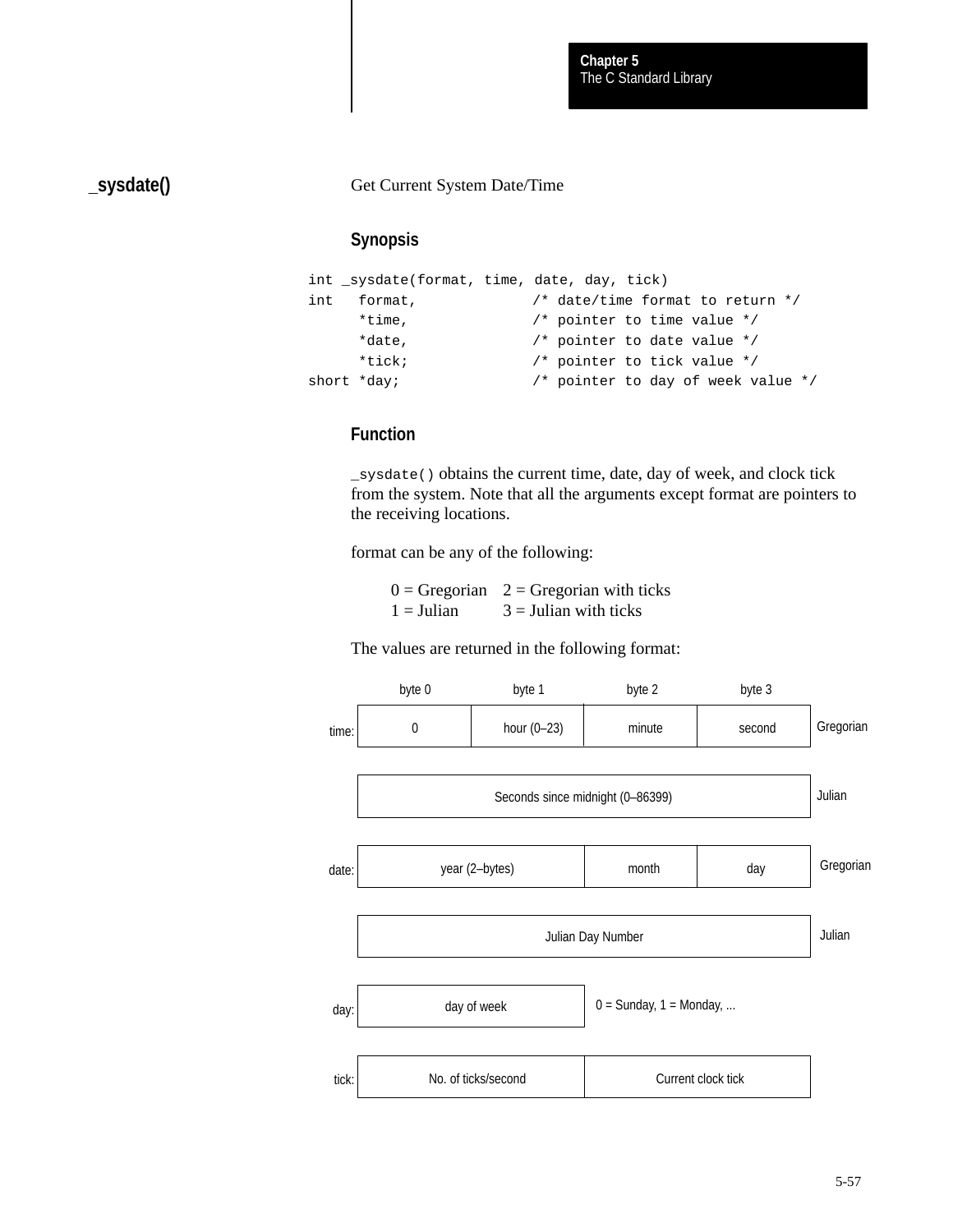If an error occurs, a value of  $-1$  is returned as the function value and the appropriate error code is placed in the global variable errno.

### **Example**

```
main()
{
   int date, time, tick;
    short day;
    .
     .
     .
    _sysdate(0,&time,&date,&day,&tick);
    .
    .
     .
}
```
## **Caveats**

Be careful to pass pointers to the date, time, and day values. Also, be sure day is declared to be a short or the value appears as  $day + 65536!$ 

## **See Also**

\_julian(); F\$Julian, F\$Time in the OS-9 Technical Manual.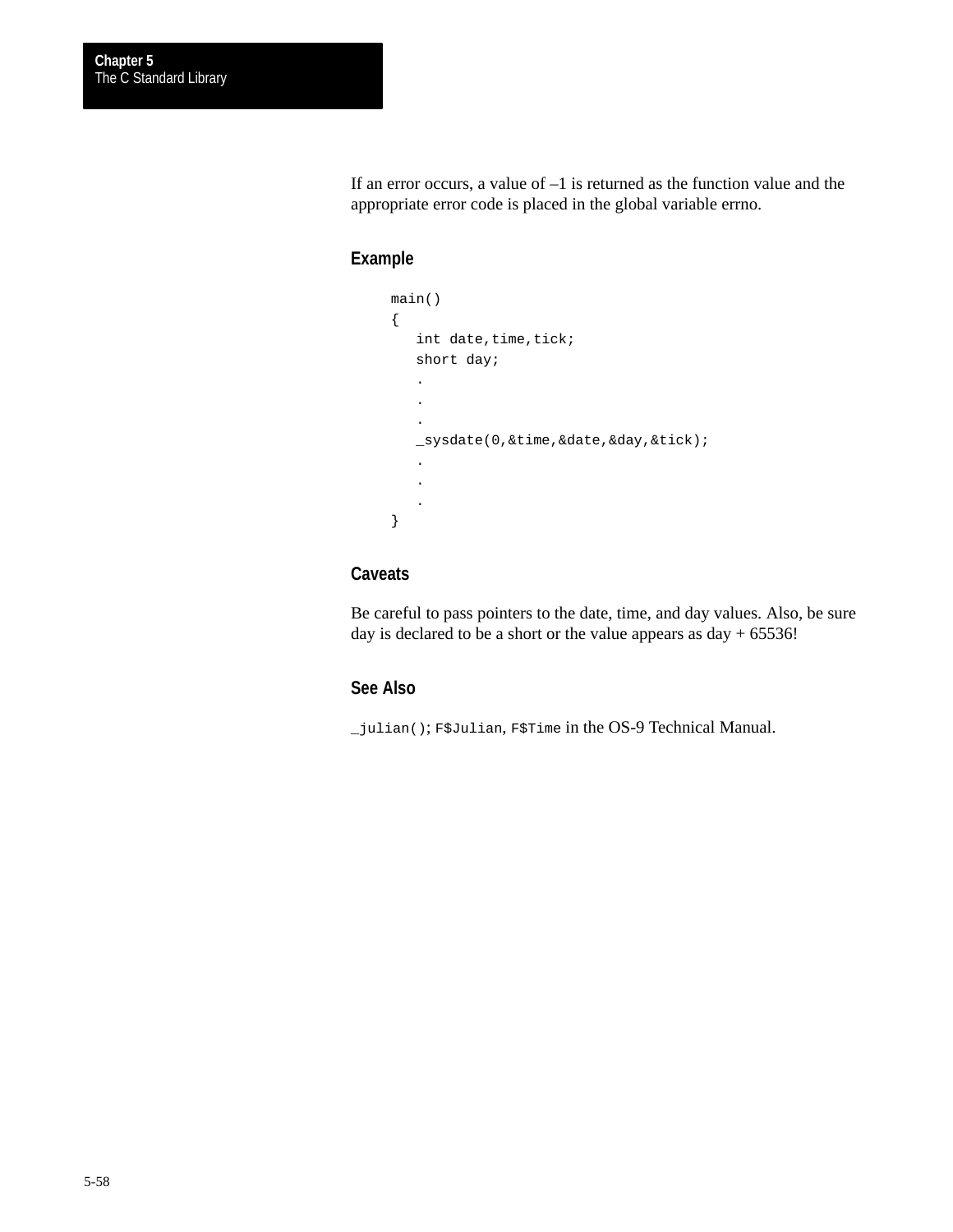The C Standard Library **Chapter 5**

Call System Debugger **Synopsis** \_sysdbg() **Function** \_sysdbg() invokes the system-level debugger, if one exists. This allows you to debug system state routines, such as drivers. The system-level debugger runs in system state and effectively stops timesharing whenever it is active. Only the super user can make this call. **See Also** F\$SysDbg in the OS-9 Technical Manual. Convert character to lower case **Synopsis** #include <ctype.h> int \_tolower(c)

## **Function**

**\_sysdbg()**

**\_tolower()**

\_tolower() is a macro that changes the uppercase argument to lowercase. The argument must be uppercase or garbage results. Use tolower() if the argument is not guaranteed to be uppercase.

char c;  $\frac{1}{2}$  /\* character to convert \*/

#### **See Also**

toupper(), isascii()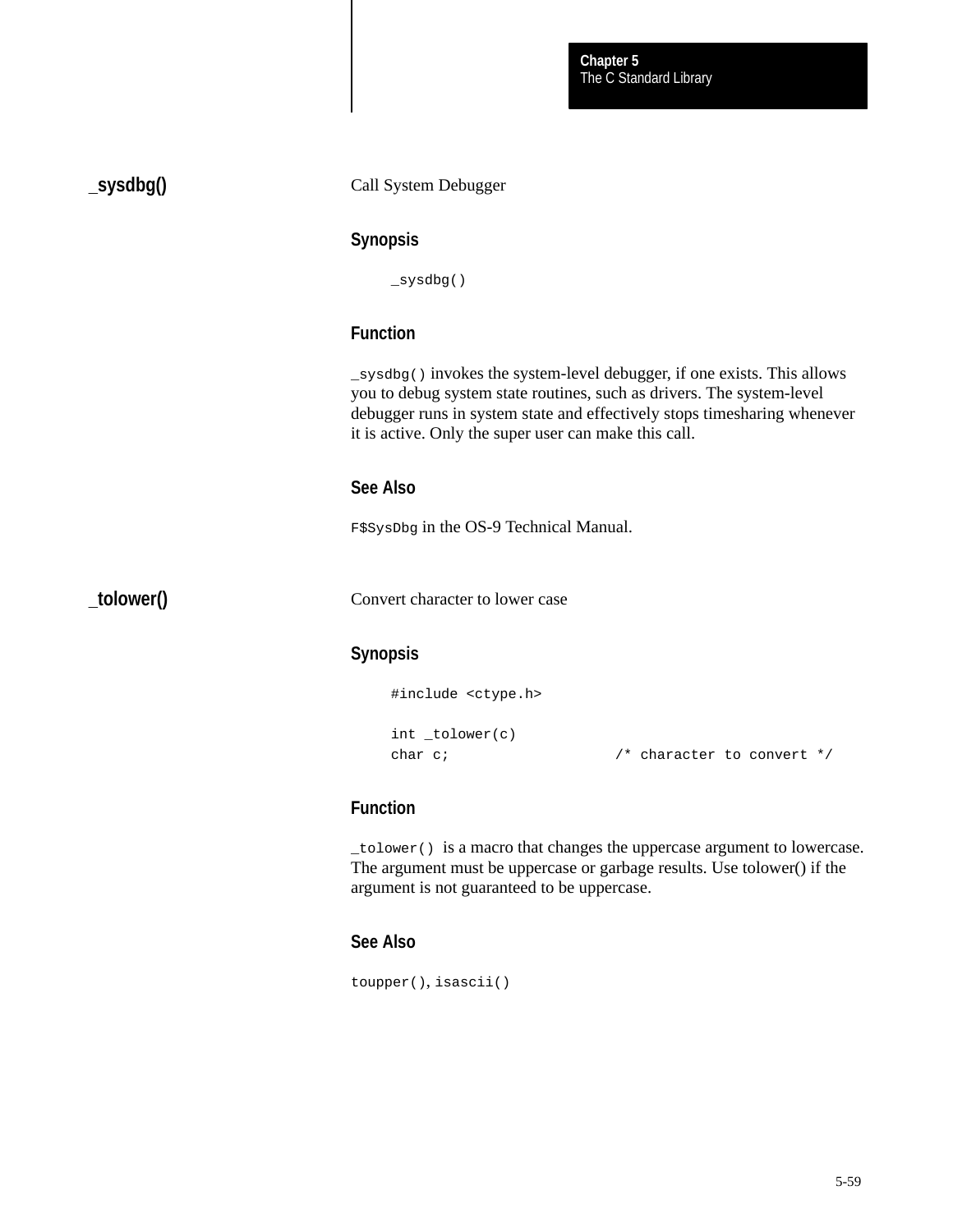# **\_toupper()**

#### Convert Character to Upper Case

### **Synopsis**

#include <ctype.h>

```
int _toupper(c)
```
char c;  $\frac{1}{2}$  /\* character to convert \*/

## **Function**

\_toupper() is a macro that changes the lowercase argument to uppercase. The argument must be lowercase or garbage will result. Use toupper() if the argument is not guaranteed to be lowercase.

### **See Also**

tolower(), isascii()

**abs()**

Integer Absolute Value

## **Synopsis**

```
int abs(value)
```
int value; /\* value to convert \*/

### **Function**

abs() returns the absolute value of its integer argument.

### **Caveats**

Applying abs() to the most negative integer yields a result which is the most negative integer:

abs(0x80000000) returns 0x80000000 as the result.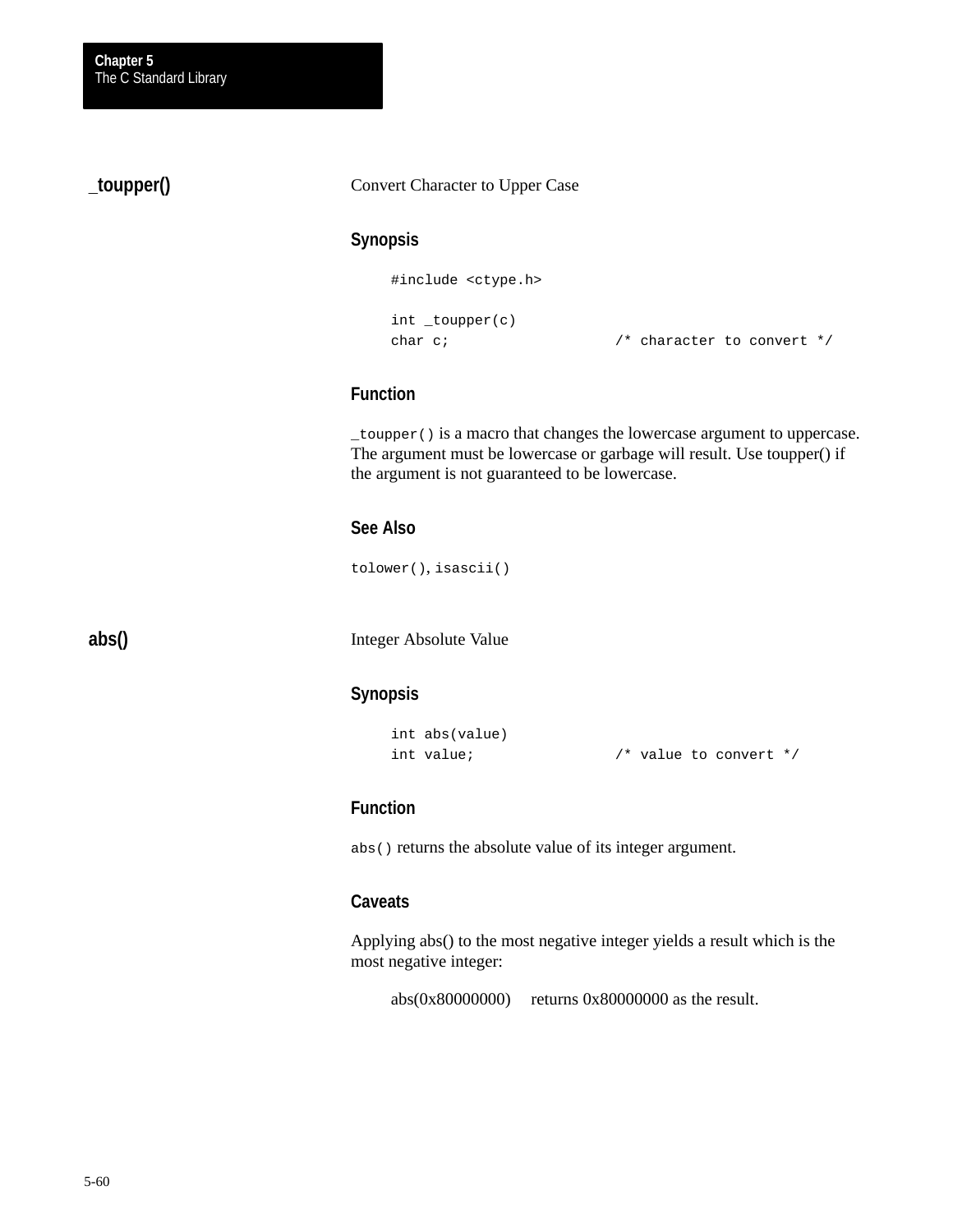The C Standard Library **Chapter 5**

**access()**

#### Determine Accessibility of a File

### **Synopsis**

#include <modes.h>

```
int access(name, perm);
char *name; /* pointer to name of file */
short perm; \frac{1}{2} /* file permissions to check */
```
### **Function**

access() returns 0 if the mode(s) specified in perm are correct for the user to access name.

The value for perm may be any legal OS-9 mode as defined in the header file <modes.h>. Use a mode value of zero to verify the existence of a file.

If the file cannot be accessed, the function returns –1 and the appropriate error code is placed in the global variable errno.

#### **Caveats**

Note that the perm value may not be compatible with other systems.

**acos()**

Arc Cosine

#### **Synopsis**

```
#include <math.h>
double acos(x)
```

```
double x;
```
## **Function**

 $\alpha$ cos() returns the arc cosine of x, in the range of 0 to  $\pi$ . The permissible range of x is:  $-1 \le x \le 1$ .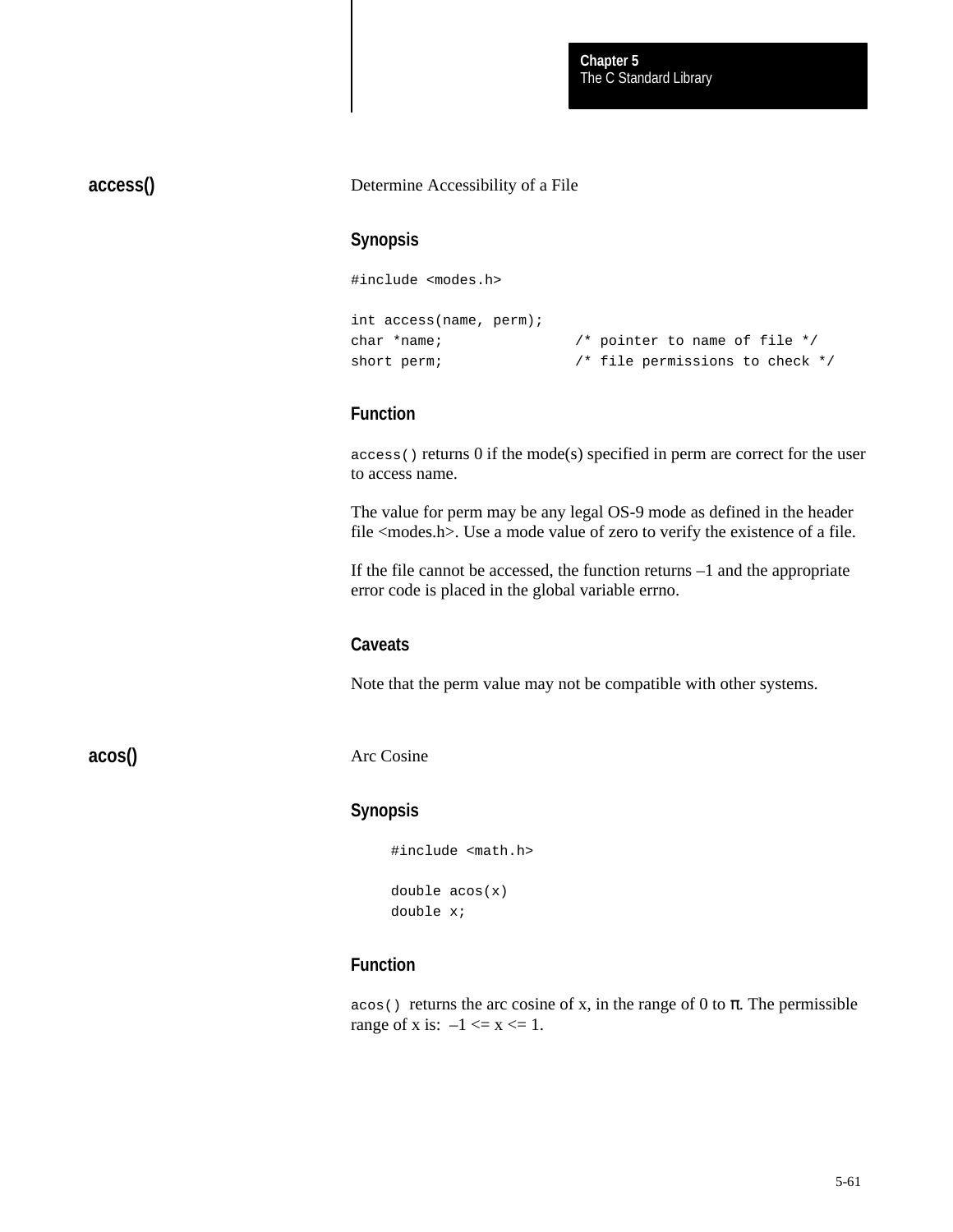## **alm\_atdate()**

Send a Signal at Gregorian Time and Date

### **Synopsis**

```
int alm_atdate(sigcode, time, date)
int sigcode; \frac{1}{3} /* signal to be sent to the requester */
int time; /* time in the form 00hhmmss (see below) */
int date; /* date in the form yyyymmdd (see below) */
```
## **Function**

alm\_atdate() requests that a signal be sent to the requesting process at a specific Gregorian time and date. The time and date must be in the following format:

|       | byte 0           | byte 1        | byte 2 | byte 3 |
|-------|------------------|---------------|--------|--------|
| time: | 0                | hour $(0-23)$ | minute | second |
| date: | year (two bytes) |               | month  | day    |

Because F\$STime may change the system date and time, the alm\_atdate() alarm signal is sent when the system time and date become greater than or equal to the alarm time.

If an error occurs, alm\_atdate() returns –1 and the appropriate error code is placed in the global variable errno. If no error occurs, alm\_atdate() returns the alarm ID.

#### **See Also**

F\$Alarm in the OS-9 Technical Manual.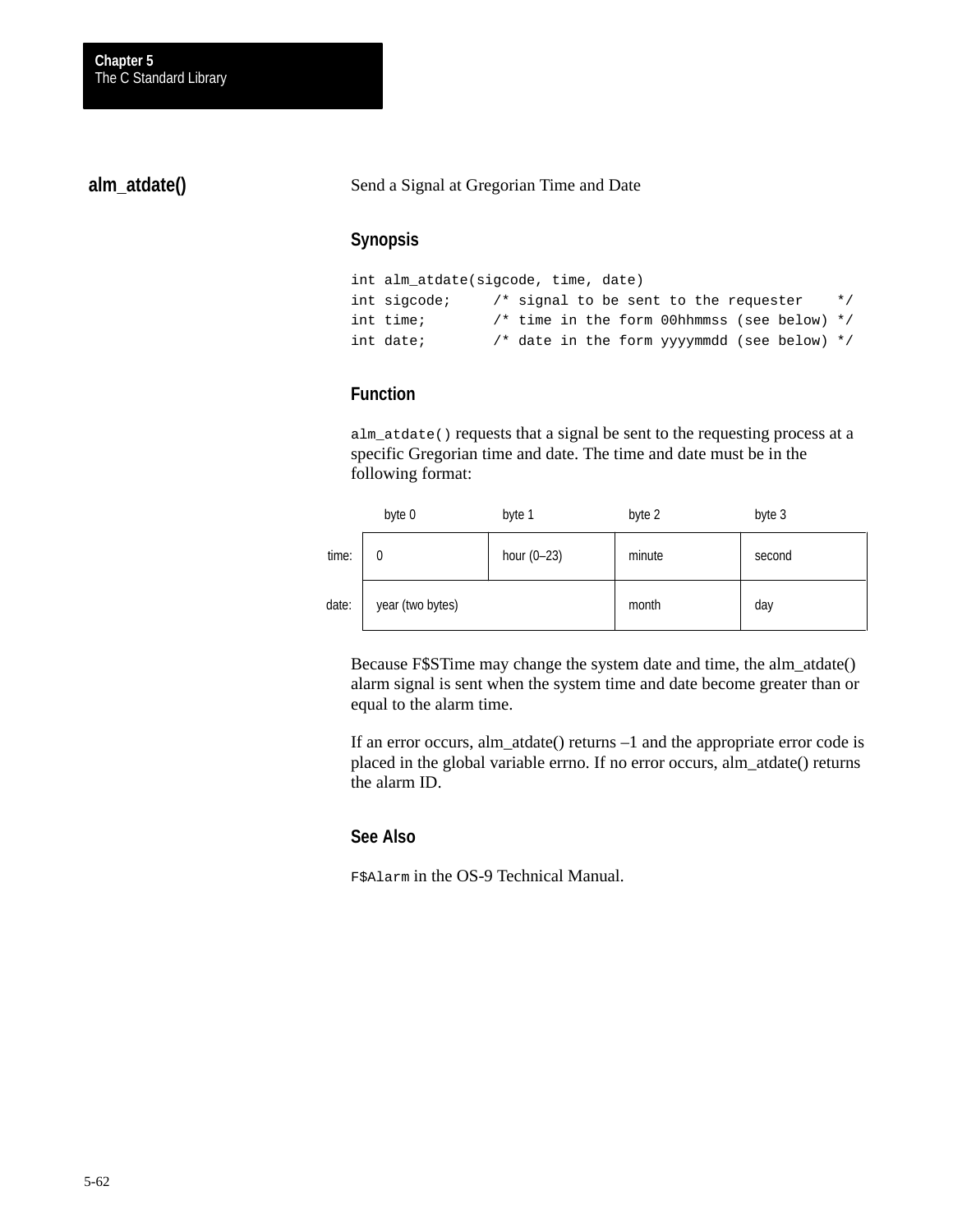## **alm\_atjul()**

Send a Signal at Julian Date/Time

## **Synopsis**

| int alm atjul(sigcode, time, date) |  |  |                                               |           |
|------------------------------------|--|--|-----------------------------------------------|-----------|
| int sigcode;                       |  |  | $\prime$ * signal to be sent to the requester | $\star$ / |
| int time;                          |  |  | /* number of seconds after midnight           | $\star$ / |
| int date;                          |  |  | /* Julian day number (see note below!) */     |           |

## **Function**

alm\_atjul() requests that a signal be sent to the requesting process at a specific Julian time and date. The date parameter must contain the Julian date on which to send the signal. The Julian date is the number of days since 1 January 4713 B.C., the beginning of the Julian period. The time parameter should contain the time at which to send the signal, expressed as a number of seconds after midnight.

**Important:** A Julian day begins at midnight on the OS-9 kernel. (Standard Julian days begin twelve hours earlier, at noon.) For example, 1:00 a.m. January 2, 4713 B.C. is one hour after the beginning of Julian Day 1 on the OS-9 kernel, but thirteen hours after the beginning in standard Julian time.

Since F\$STime may change the system date and time, the alm\_atjul() alarm signal is sent when the system time and date become greater than or equal to the alarm time.

If an error occurs, alm\_atjul() returns –1 and the appropriate error code is placed in the global variable errno. If no error occurs, alm\_atjul() returns the alarm ID.

## **See Also**

F\$Alarm in the OS-9 Technical Manual.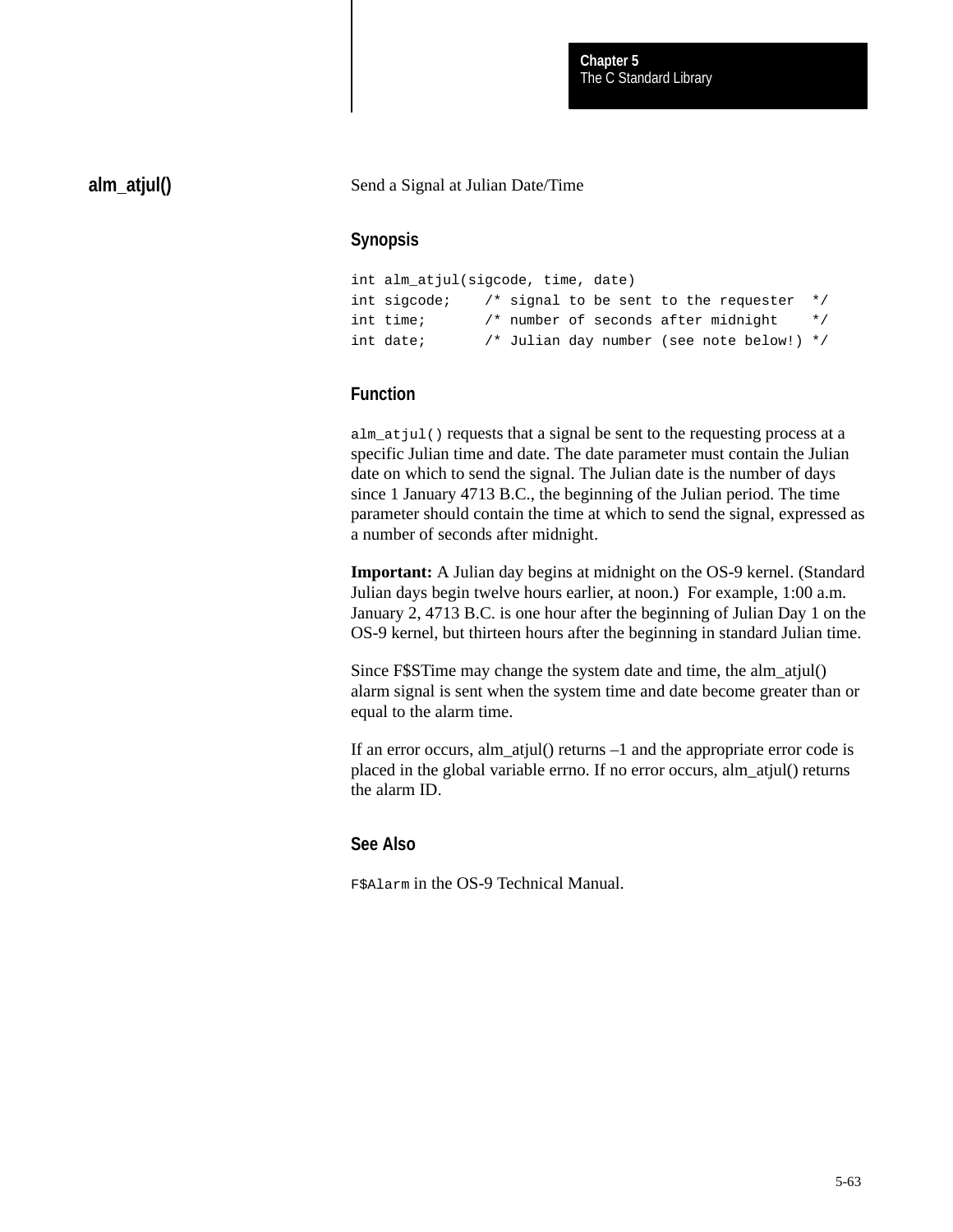# **alm\_cycle()**

Send a Signal at Specified Time Intervals

## **Synopsis**

```
int alm_cycle(sigcode, timeinterval)
int sigcode; /* signal to be sent to the requester */
int timeinterval; /* periodic interval at which the */
                  /* signal will be sent to the caller */
```
## **Function**

alm\_cycle() is similar to the alm\_set() function, except that the alarm is reset after it is sent, to provide a recurring periodic signal.

For example, if the request is made at time X, and timeinterval is t, the signal is sent to the requesting process at times  $(X + t)$ ,  $(X + 2t)$ ,  $(X + 3t)$ , etc. until the alarm request is cancelled.

If the most significant bit of timeinterval is set, timeinterval is assumed to be in 256ths of a second. Otherwise, timeinterval is assumed to be in units of system clock ticks. The minimum timeinterval allowed is two system clock ticks.

If an error occurs, alm cycle() returns –1 and the appropriate error code is placed in the global variable errno. If no error occurs, alm\_cycle() returns the alarm ID.

## **See Also**

F\$Alarm in the OS-9 Technical Manual.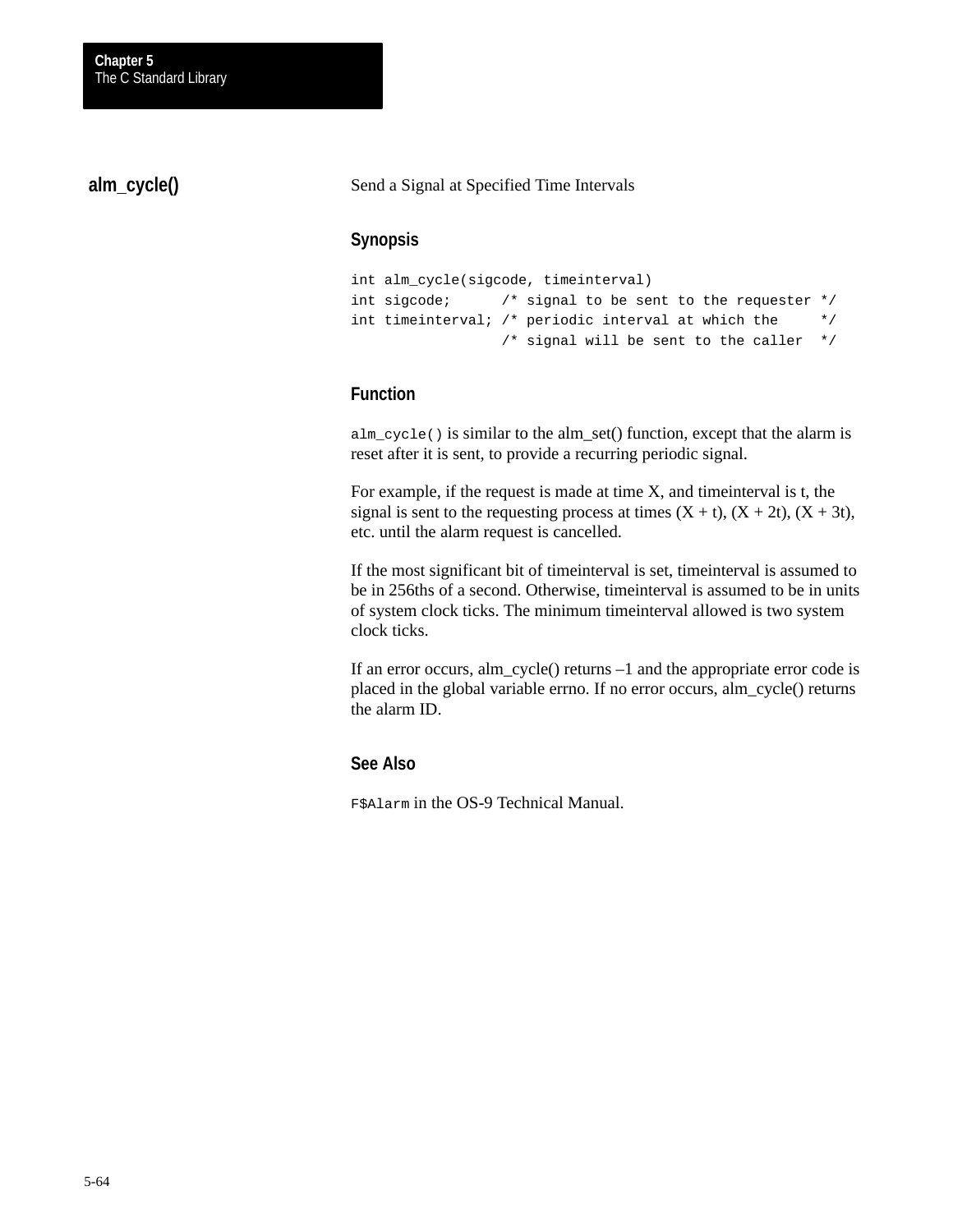The C Standard Library **Chapter 5**

**alm\_delete()**

Remove a Pending Alarm Request

#### **Synopsis**

```
int alm_delete(alarmid)
int alarmid; /* alarm ID of the request to be cancelled */
```
### **Function**

alm\_delete() cancels the alarm request specified by alarmid. If zero is passed as the alarm ID, all pending alarm requests are cancelled.

If an error occurs, alm\_delete() returns –1 and the appropriate error code is placed in the global variable errno. If no error occurs, alm\_delete() returns zero.

#### **See Also**

F\$Alarm in the OS-9 Technical Manual.

**alm\_set()**

Send a Signal After Specified Time Interval

#### **Synopsis**

| int alm set(sigcode, time) |  |                                                 |           |
|----------------------------|--|-------------------------------------------------|-----------|
| int sigcode;               |  | $/*$ signal to be sent to the requester         | $\star$ / |
| int time;                  |  | /* interval to pass between when the alarm $*/$ |           |
|                            |  | /* is requested and when the signal is to $*/$  |           |
|                            |  | $/*$ be sent                                    | $\star$ / |

#### **Function**

alm\_set() sends the signal specified by sigcode to the requesting process after the time specified by time has elapsed. For example, if the request is made at time X and time is t, the signal is sent at time  $(X + t)$  unless the alarm request is cancelled.

If the most significant bit of time is set, time is assumed to be in 256ths of a second. Otherwise, time is assumed to be in units of system clock ticks. The minimum time allowed is two system clock ticks.

If an error occurs, alm\_set() returns –1 and the appropriate error code is placed in the global variable errno. If no error occurs, alm\_set() returns the alarm ID.

#### **See Also**

F\$Alarm in the OS-9 Technical Manual.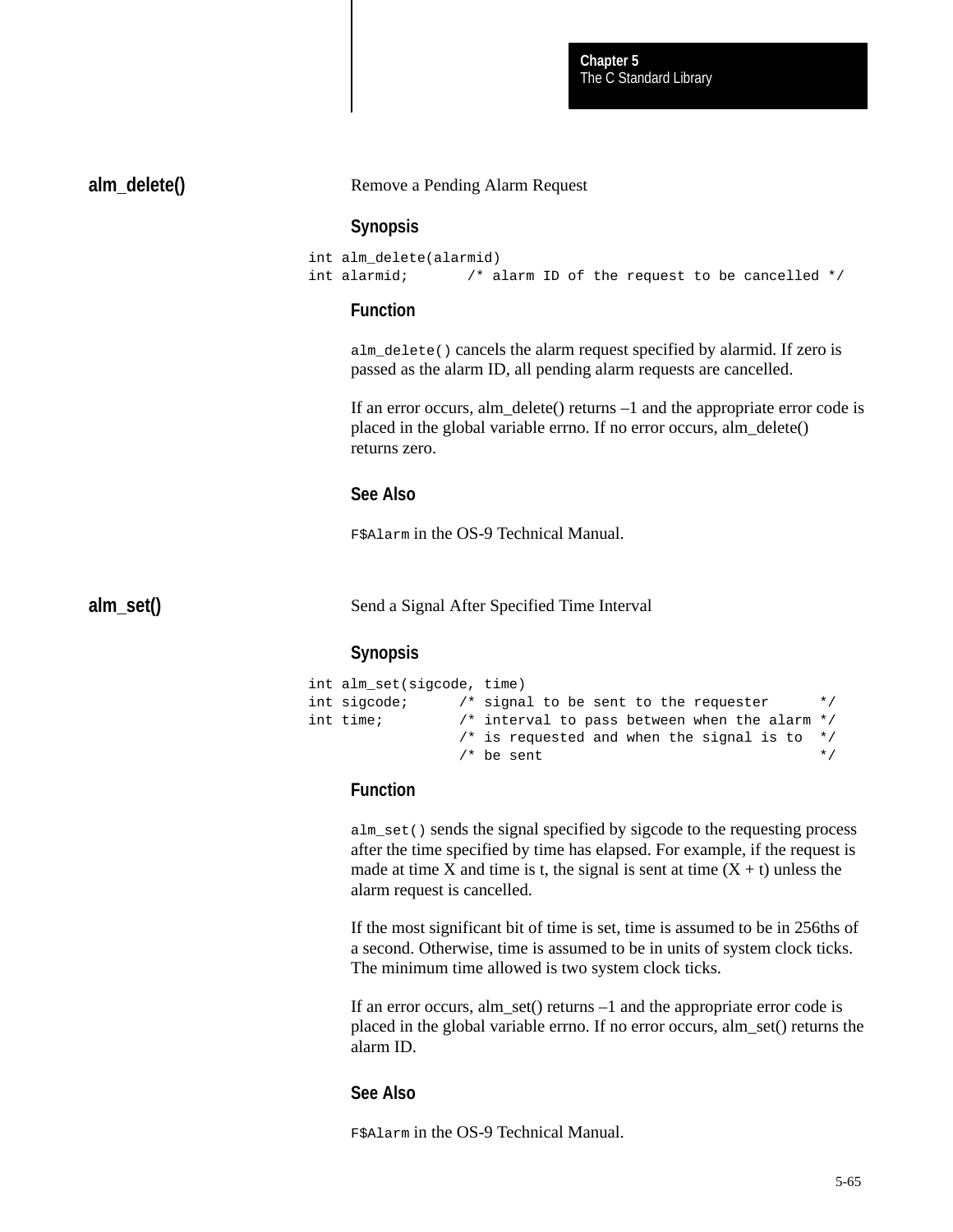# **asctime()**

Convert Broken-Down Time to String Format

## **Synopsis**

#include <time.h>

```
char *asctime(tp)
struct tm *tp /* pointer to "broken–down" time structure */
```
# **Function**

asctime() converts the **Broken-Down** time structure pointed to by tp into the following 26 byte string format (including the terminating  $\setminus 0$ ):

xxx mmm dd hh:mm:ss yyyy\n\0

xxx is one of the following days of the week:

| Sun | Mon | Tue | Wed |
|-----|-----|-----|-----|
| Thu | Fri | Sat |     |

mmm is one of the following months of the year:

| Jan | Feb | Mar        | Apr |
|-----|-----|------------|-----|
| May | Jun | Jul        | Aug |
| Sep | Oct | <b>Nov</b> | Dec |

#### **Caveat**

asctime() returns a pointer to a static area which may be overwritten. To insure data integrity use the string or save it immediately.

# **See Also**

mktime() (for the "Broken-Down" Time structure), ctime(), localtime().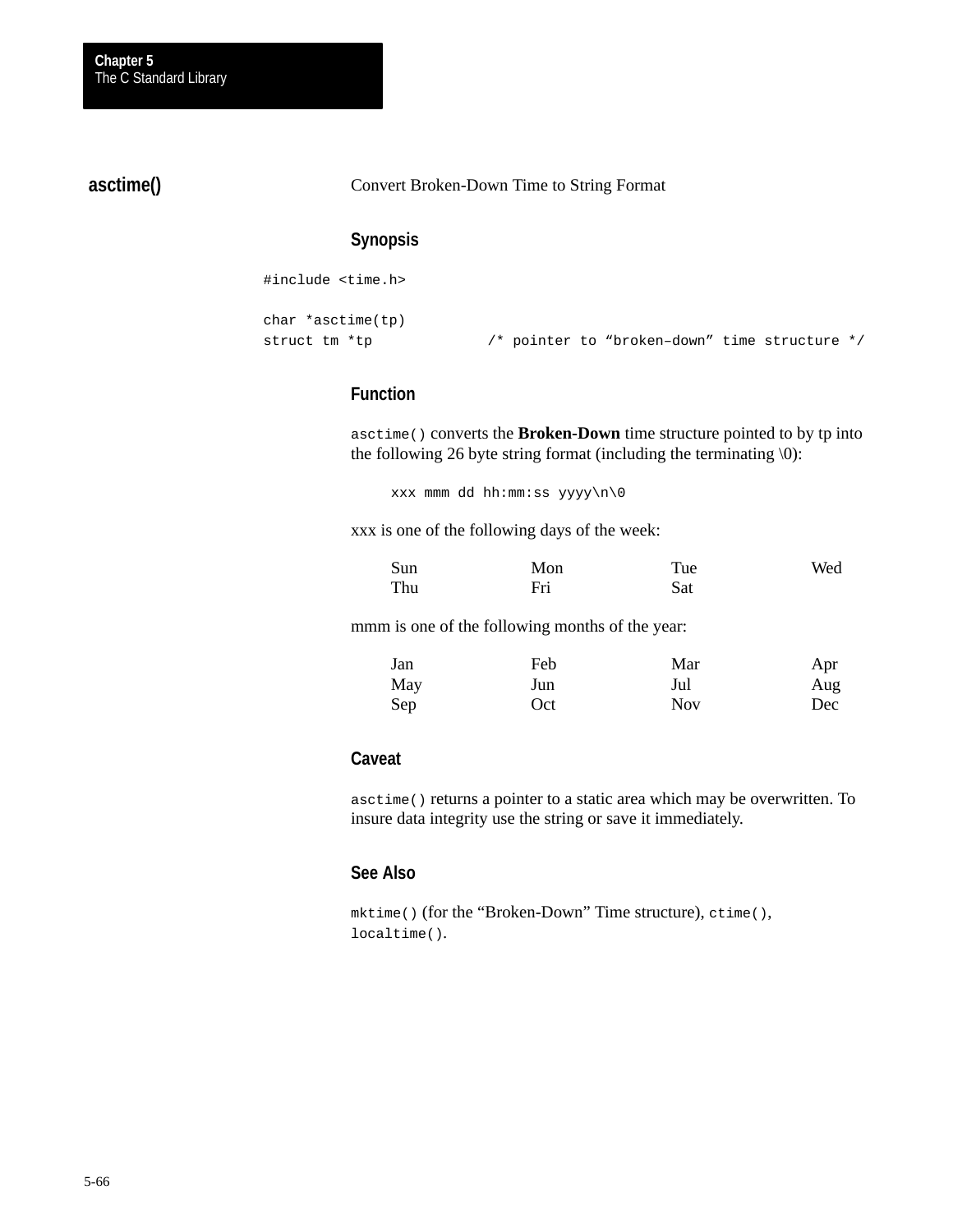# **asin()**

Arc Sine

# **Synopsis**

#include <math.h>

double asin(x) double x;

# **Function**

asin() returns the arc sine of x, in the range  $-\pi/2$  to  $\pi/2$ . The permissible range of x is:  $-1 \le x \le 1$ .

**atan()**

#### Arc Tangent

# **Synopsis**

#include <math.h> double atan(x)

double x;

# **Function**

atan() returns the arc tangent of x, in the range  $-\pi/2$  to  $\pi/2$ .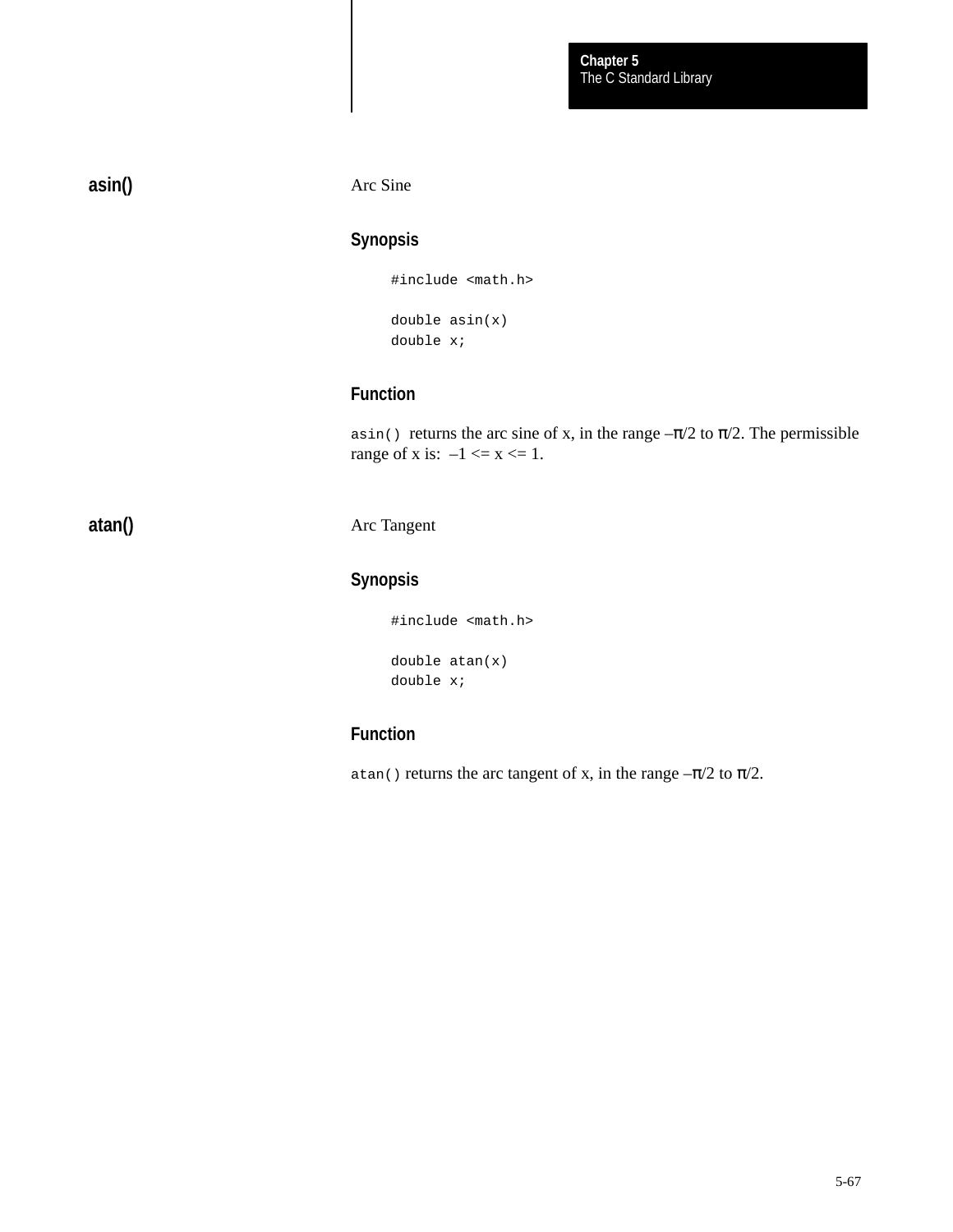# **atof()**

#### Alpha to Floating Conversion

#### **Synopsis**

#include <math.h>

```
double atof(string)
```
char \*string; /\* pointer to string to convert \*/

### **Function**

atof() converts the string pointed to by string into its equivalent representation in type double.

atof() recognizes the following syntax: an optional sign followed by a digit string (possibly containing a decimal point), an optional e or E, an optional sign, and a digit string (no decimal point):

```
[+/–]digits[.digits] [E/e[+/–]integer]
```
### **Caveats**

Overflow causes unpredictable results. There are no error indications.

**atoi()**

Alpha to Integer Conversion

#### **Synopsis**

```
int atoi(string)
char *string; /* pointer to string to convert */
```
#### **Function**

atoi() converts the string pointed to by string into its equivalent representation in type int. atoi() recognizes an optional sign followed by a digit string:

[+/–]digits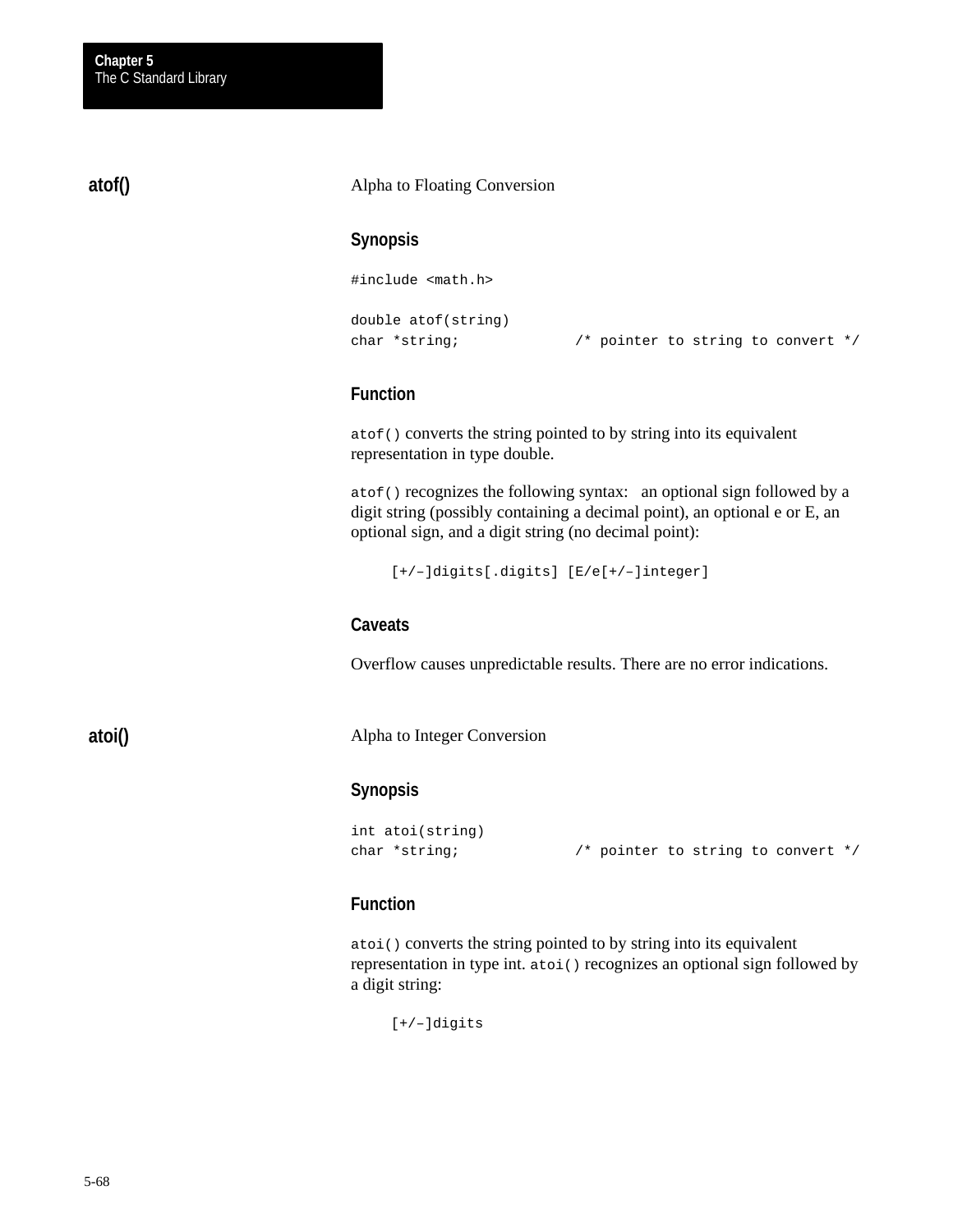The C Standard Library **Chapter 5**

# **atol()**

#### Alpha to Long Conversion

#### **Synopsis**

```
long atol(string)
char *string; \sqrt{ } /* pointer to string to convert */
```
## **Function**

atol() converts the string specified by string into its equivalent representation in type long. atol() recognizes an optional sign followed by a digit string:

[+/–]digits

**attach()**

Attach to a Device

### **Synopsis**

```
#include <modes.h>
char *attach(name, mode)
char *name; /* pointer to device name */
short mode; \frac{1}{2} /* device access mode */
```
## **Function**

attach() is useful to make a device *known* to the system or to verify that it is already attached. If the device is not already attached, it is placed in the system's device table, static storage is assigned to the device, and its initialization routine is executed. If the device is already attached, it is not re-initialized.

The device name passed in name is attached with the access mode passed in mode. If successful, the device table address is returned as the value of the function.

If the attach fails, –1 is returned and the appropriate error code is placed in the global variable errno.

#### **See Also**

I\$Attach in the OS-9 Technical Manual.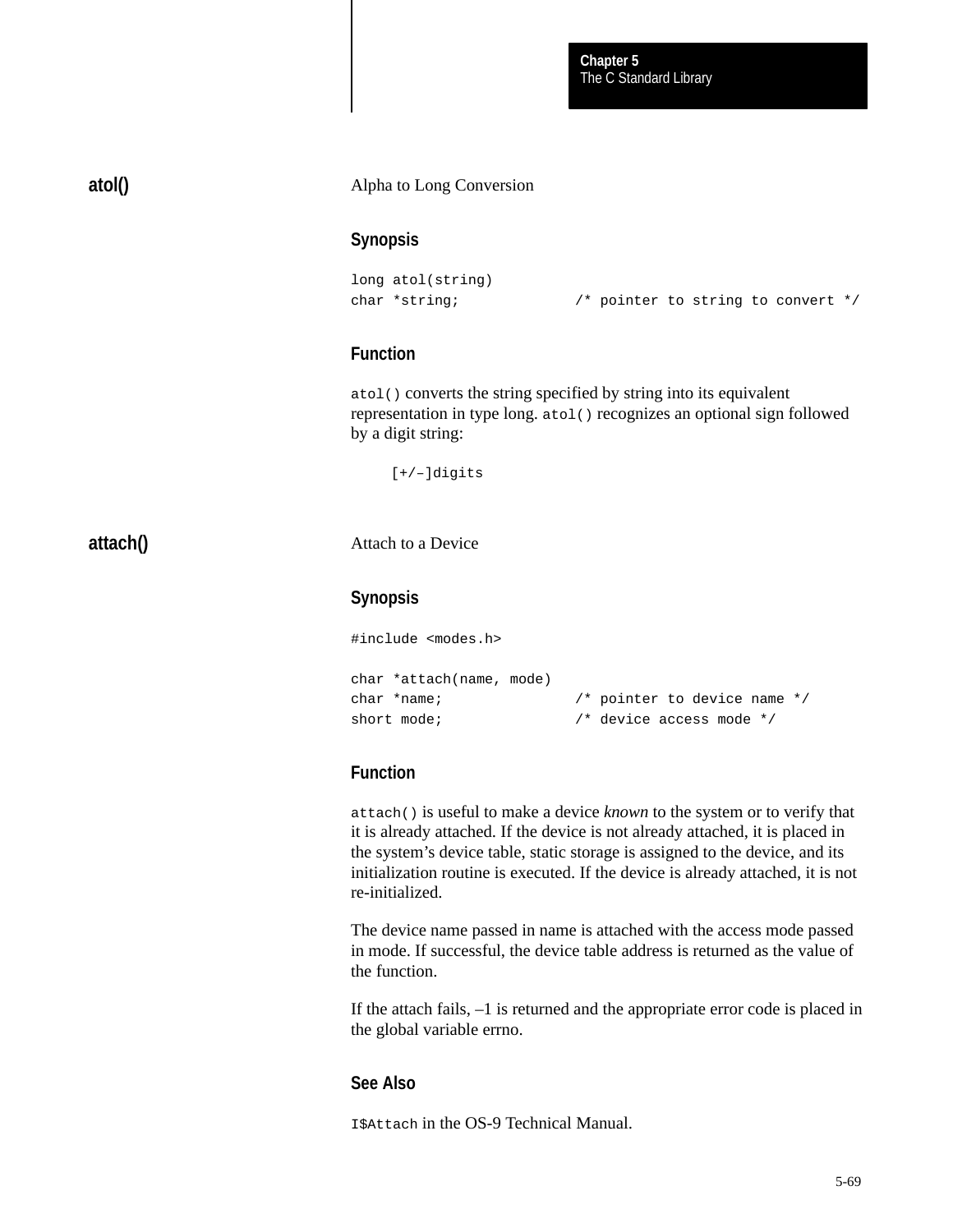# **calloc()**

Allocate Storage for Array

## **Synopsis**

```
char *calloc(nel, elsize)
unsigned nel, \frac{1}{4} mumber of elements in array \frac{*}{4} elsize; /* size of elements */
```
## **Function**

calloc() allocates space for an array. nel is the number of elements in the array, and elsize is the size of each element. The allocated memory is cleared to zeroes.

This function calls malloc() to allocate memory. If the allocation is successful, calloc() returns a pointer to the area. If the allocation fails, 0 is returned.

## **Function**

Use extreme care to ensure that only the memory assigned is accessed. To modify addresses immediately above or below the assigned memory is sure to cause unpredictable program results.

#### **Caveats**

Use extreme care to ensure that only the memory assigned is accessed. To modify addresses immediately above or below the assigned memory is sure to cause unpredictable program results.

## **See Also**

malloc(), free(), ebrk(), \_srqmem(), \_srtmem()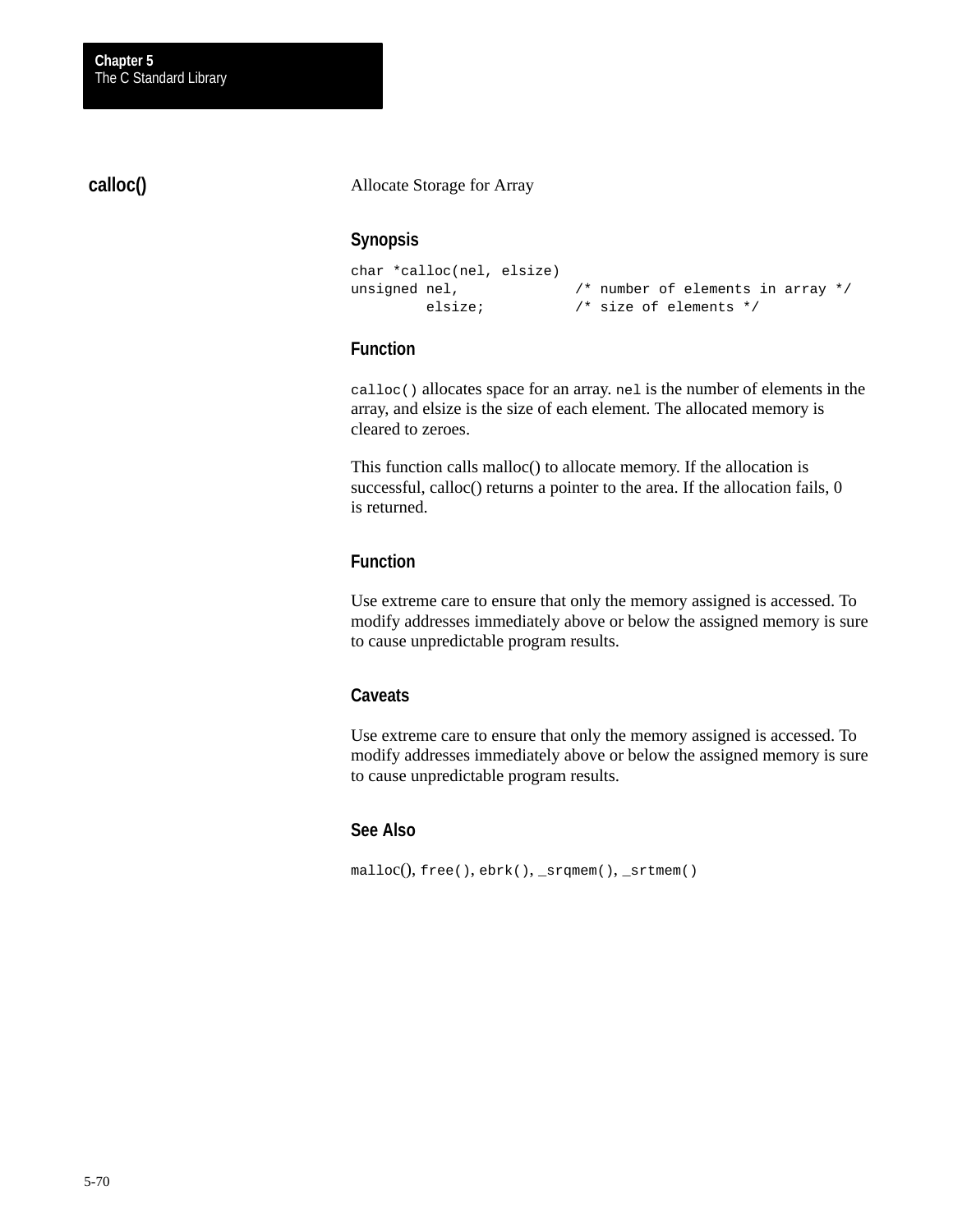# **ceil()**

# Ceiling Function

# **Synopsis**

#include <math.h> double ceil(x) double x;

# **Function**

ceil() returns the smallest integer (as a double) that is not less than x.

# **See Also**

floor()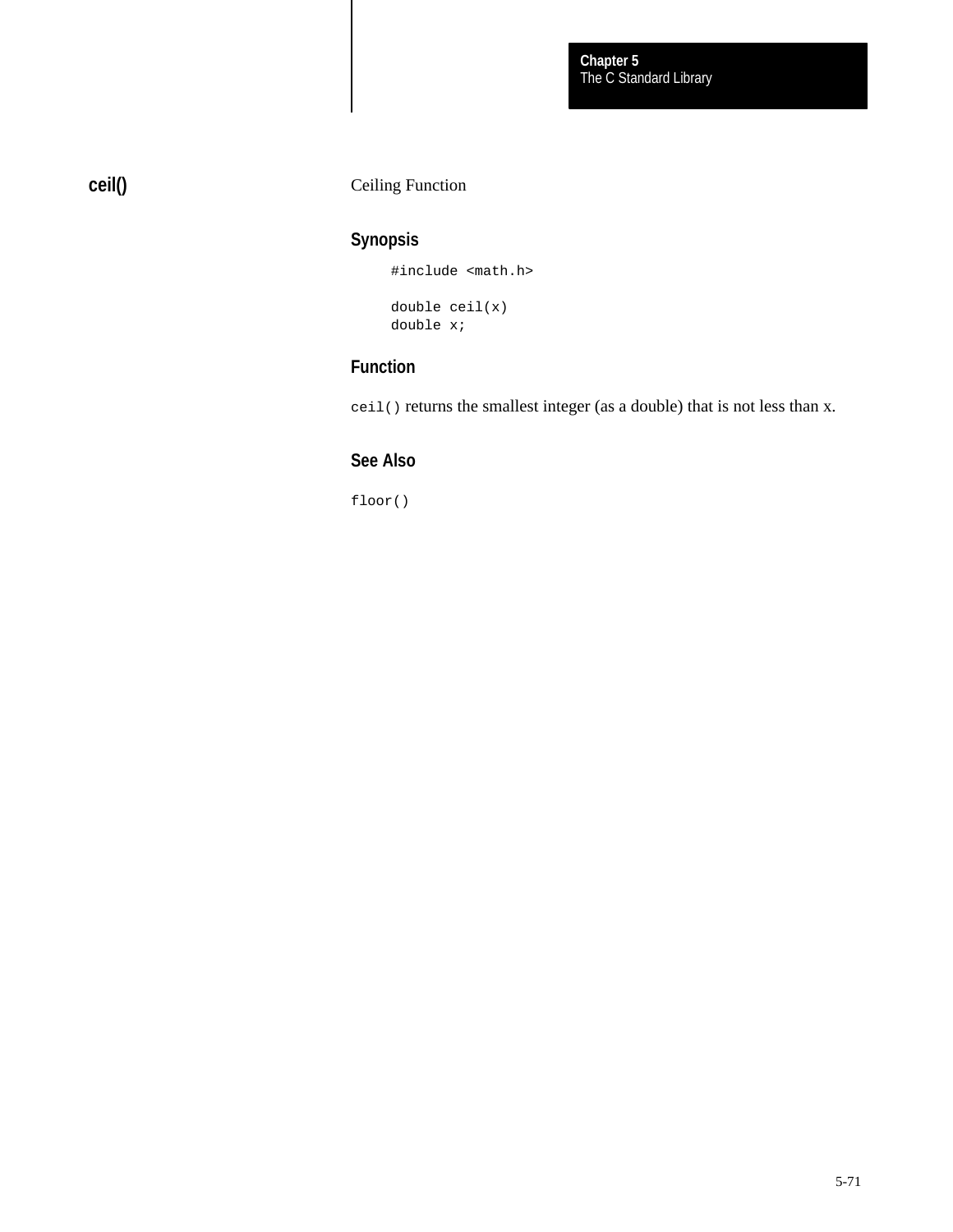# **chain(), chainc()**

Load and Execute a New Module

#### **Synopsis**

```
chain(modname, parmsize, parmptr, type, lang, datasize, prior)
char *modname, /* pointer to program name */
      *parmptr; /* ptr to param string to pass to program */
int parmsize, /* size of param string */
     datasize; \frac{1}{2} /* extra memory for program */
short type, \frac{1}{2} /* module type of program */
      lang, /* language type of program */
      prior; /* priority to run program */
chainc(modname, parmsize, parmptr, type, lang, datasize, prior, 
       pathent)
char *modname, /* pointer to program name */
      *parmptr; /* ptr to param string to pass to program */
int parmsize, /* size of param string */
     datasize; \frac{1}{2} /* extra memory for program */
short type, \frac{1}{2} /* module type of program */
      lang, /* language type of program */
     prior, \frac{1}{2} /* priority to run program */
      pathent; /* number of open paths to inherit
```
# **Function**

Use chain() when you need to execute an entirely new program without the overhead of creating a new process. It is functionally equivalent to an os9fork() followed by an exit(), but with less system overhead.

chain() effectively **resets** the calling process's program and data areas and begins execution of a new primary module. Open paths are not closed or otherwise affected.

modname is a pointer to a null-terminated module name.

parmptr is a pointer to a null-terminated string to be passed to the new module. parmsize is the strlen() of parmptr.

datasize gives extra memory to the new program. If no extra memory is required, this value can be zero.

type and lang specify the desired type and language of the module; specify these as zero to indicate any type or language.

prior is the new priority at which to run the program. Specify zero if no priority change is desired.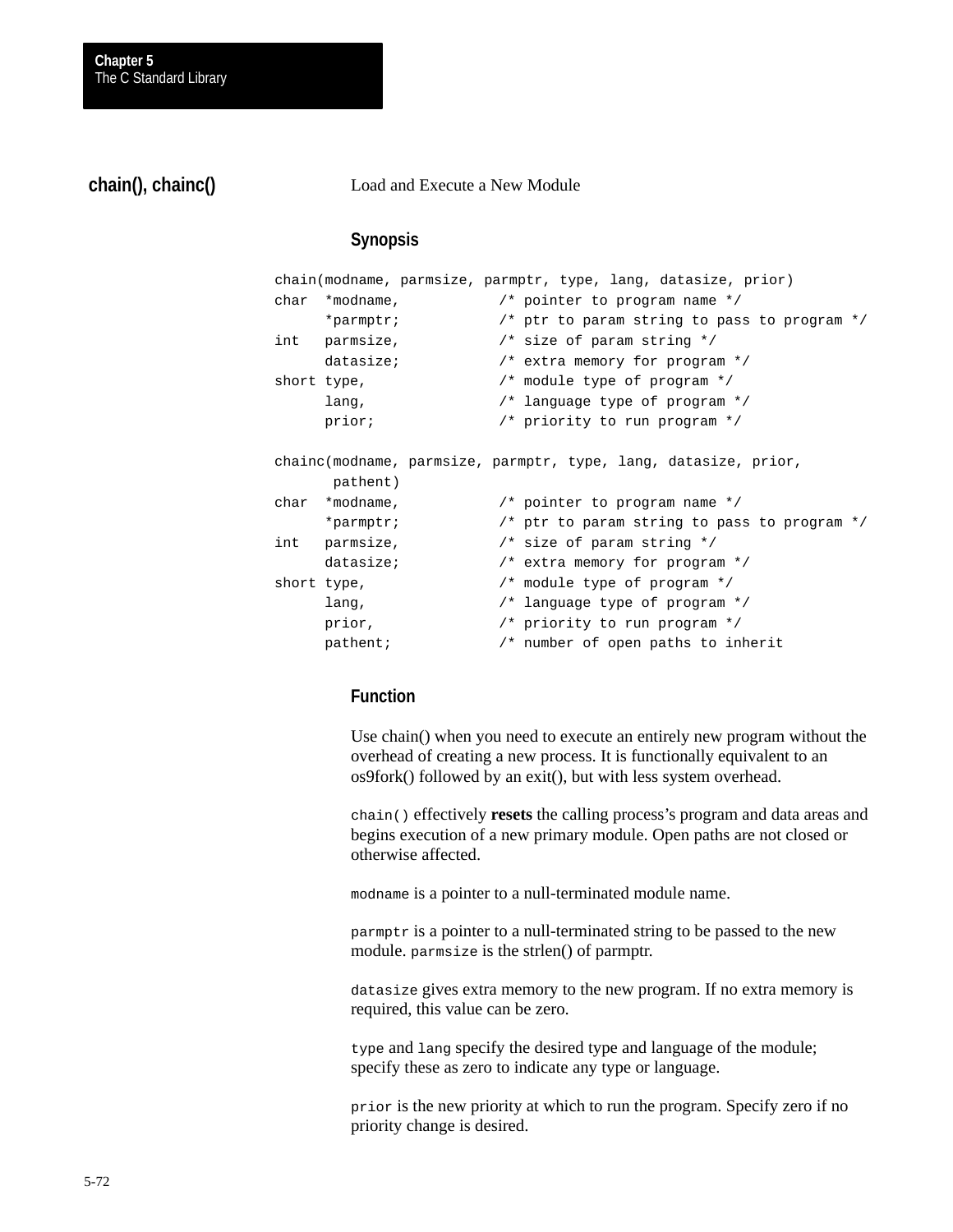If the chain is unsuccessful, chain() returns –1 and the appropriate error code is placed in the global variable errno. If successful, chain() does not return; the new program begins execution.

Regardless of whether the chain is successful, chain() never returns to the caller. Therefore, it is imperative that the caller verifies that the program to chain to exists and is executable before chaining. Use modlink() to check the module directory for the program or modload() to check the execution directory.

chainc() is the same as chain() with a pathent argument. pathent is the number of open paths for the new process to inherit. os9exec() is the preferred method by which to chain to C programs. See the discussion of os9exec() for more details.

## **Caveats**

Beware of chaining to a system object module. Usually, it only makes sense to chain to a program of type object module. chain() is a historical function and is likely to be removed in a future release. Use chainc() instead.

### **See Also**

os9fork(); F\$Chain, F\$Fork in the OS-9 Technical Manual.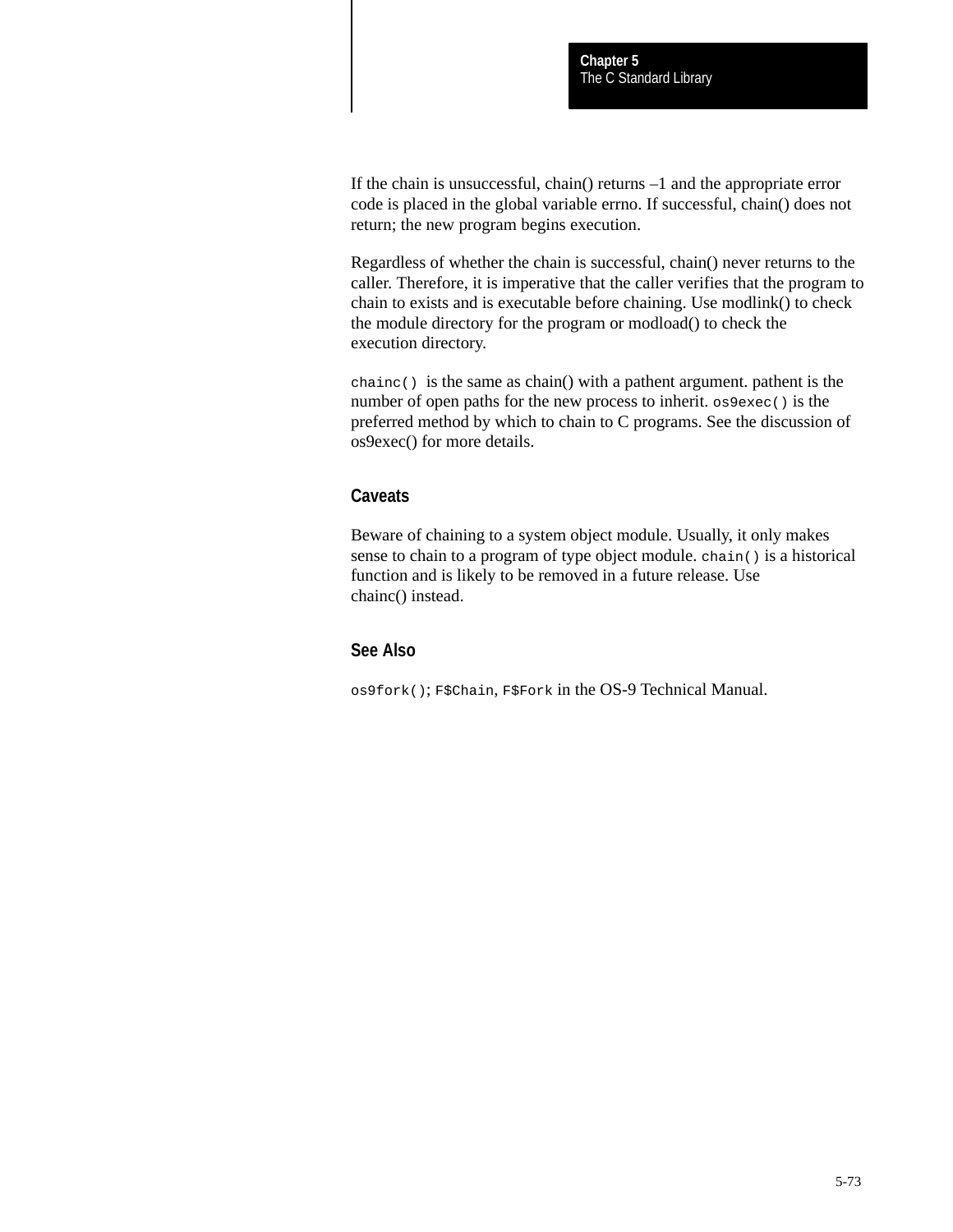# **chdir()**

#### Change Current Data Directory

# **Synopsis**

```
chdir(dirname)
char *dirname; /* pointer to directory pathlist */
```
# **Function**

chdir() changes the current data directory for the calling process. The argument dirname is a pointer to a string that gives a pathname for a directory.

chdir() returns 0 after a successful call. If dirname is not a directory pathname, a value of –1 is returned and the appropriate error code is placed in the global variable errno.

# **Caveats**

This function changes the data directory only for the program containing the function call, not the shell that executes the program. Use the built-in shell command chd to change the shell's data directory.

## **See Also**

I\$ChgDir in the OS-9 Technical Manual; chd in Using Professional OS-9.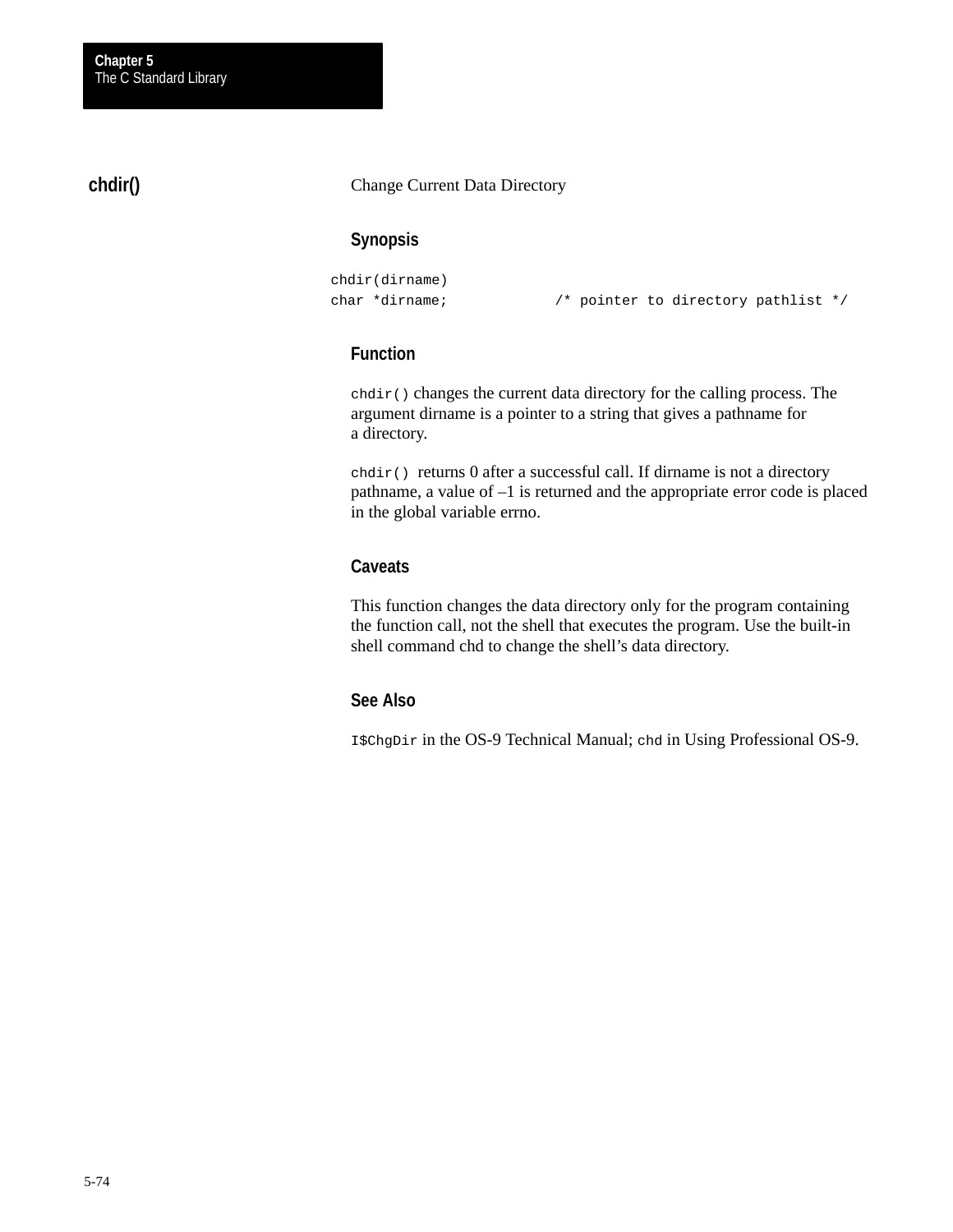# **chmod()**

#### Change File Access Permissions

### **Synopsis**

#include <modes.h>

```
chmod(name, perm)
char *name; /* pointer to file name */
short perm; \frac{1}{2} /* file permissions */
```
# **Function**

chmod() changes the access permission bits associated with a file. name must be a pointer to a string containing a file name, and perm should contain the desired bit pattern.

chmod() returns 0 after a successful call. If the caller is not entitled to change the access permissions or the file cannot be found, –1 is returned and the appropriate error code is placed in the global variable errno.

### **Caveats**

Only the super user or the owner of the file may change the access permissions.

### **See Also**

\_ss\_attr(); I\$SetStt in the OS-9 Technical Manual; attr in Using Professional OS-9.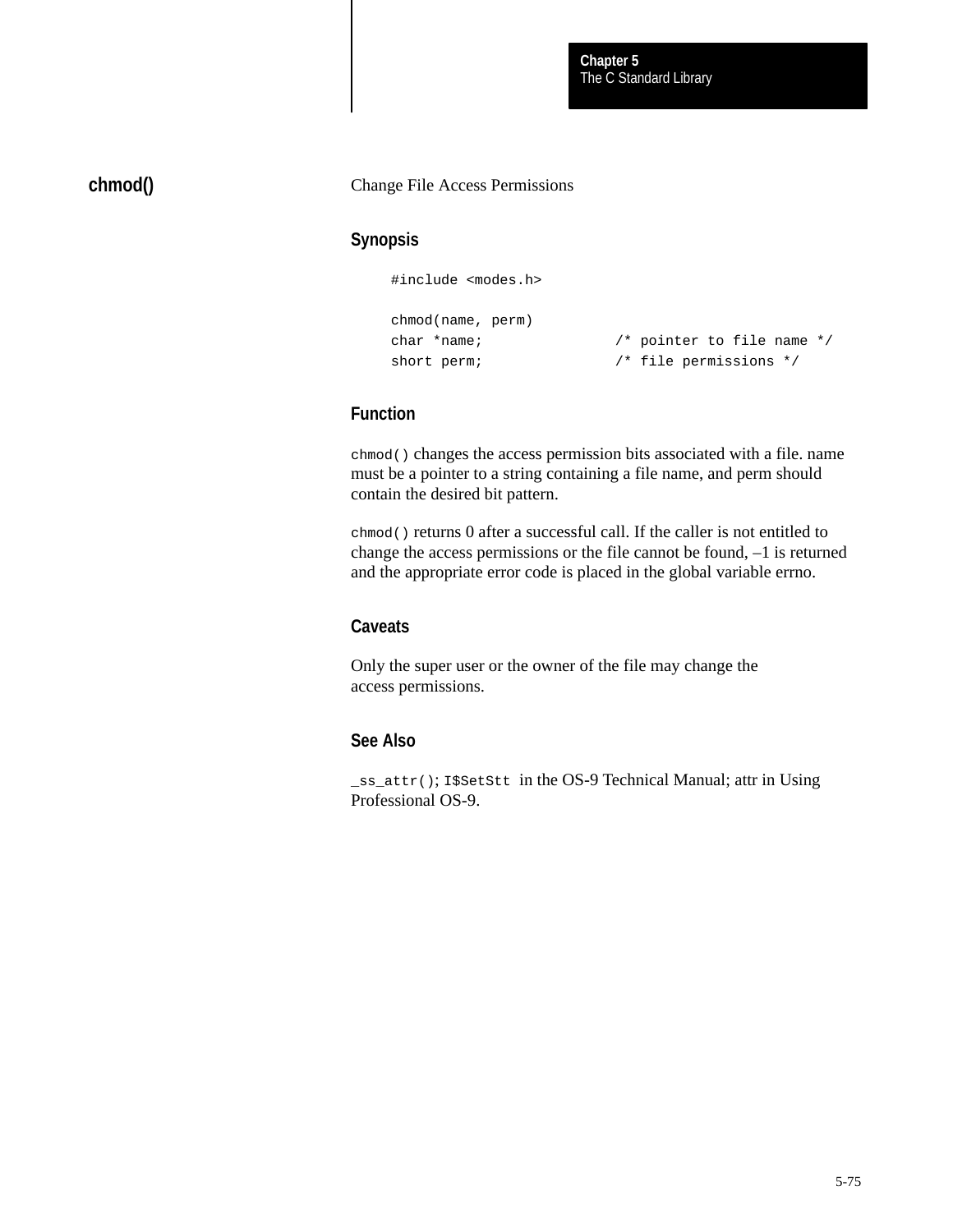# **chown()**

#### Change Owner of a File

### **Synopsis**

```
chown(name, newowner)
char *name; /* pointer to file name */
```

```
int newowner; /* new owner group.user ID */
```
### **Function**

chown() changes the owner number of a file. name points to the file name to change; the new owner ID is passed in newowner.

The owner ID is made up of a group ID and a user ID. The group ID is passed in the high order **lower byte** and the user ID is passed in the low order lower byte. The owner ID, however, is stored as a word; the group ID in the high byte and the user ID in the low byte. This will change in future revisions of RBF.

chown() returns 0 after a successful call. If the caller is not entitled to change the owner ID or the file cannot be found, –1 is returned and the appropriate error code is placed in the global variable errno.

#### **Caveats**

Only the super user may change the owner ID.

### **See Also**

\_ss\_pfd(); I\$SetSt in the OS-9 Technical Manual.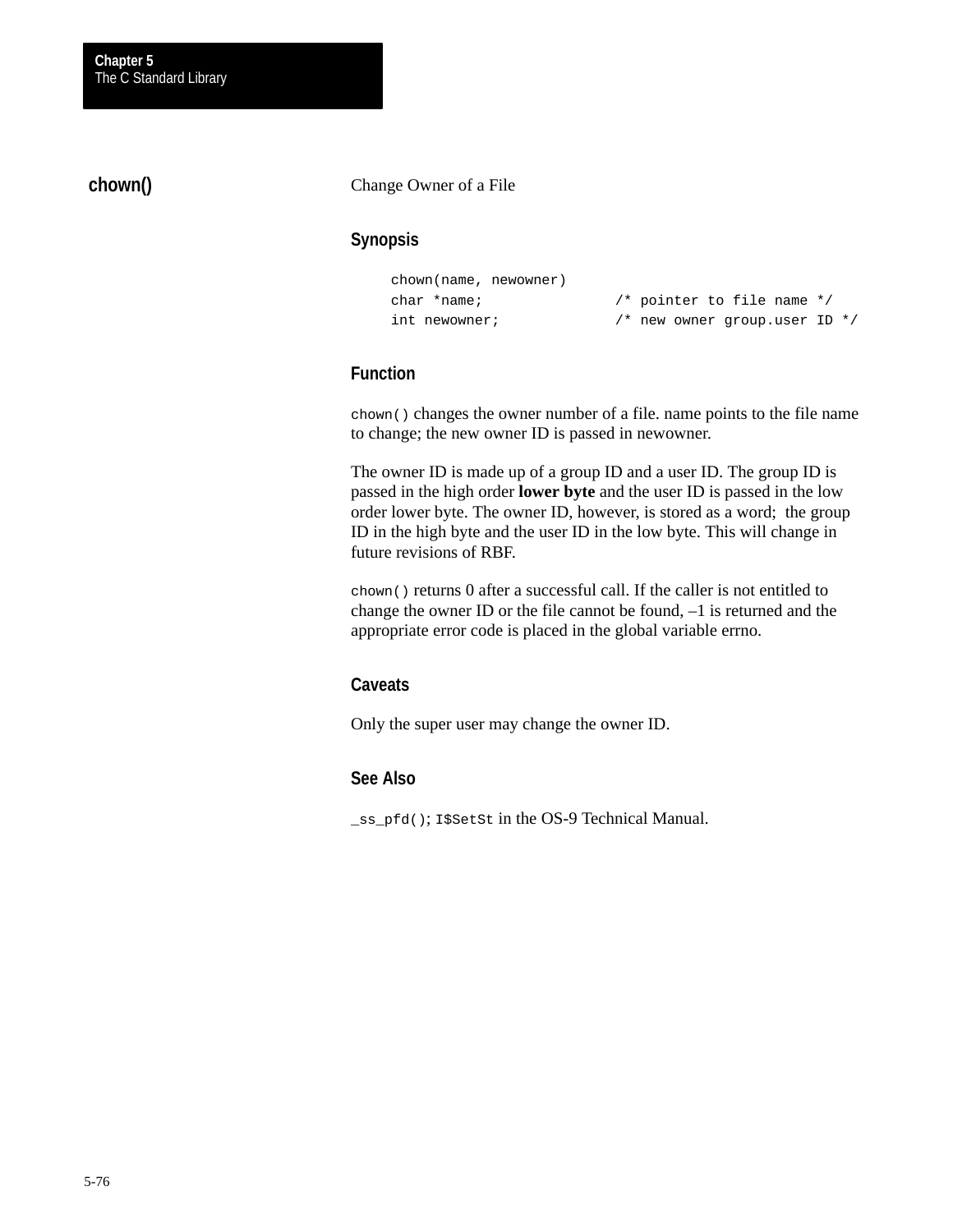The C Standard Library **Chapter 5**

# **chxdir()**

#### Change Current Execution Directory

### **Synopsis**

```
chxdir(dirname)
char *dirname; /* pointer to directory name */
```
# **Function**

chxdir() changes the current execution directory for the calling process. dirname is a pointer to a string that gives a pathname for a directory.

chxdir() returns 0 after a successful call. If dirname is not a directory pathname, –1 is returned and the appropriate error code is placed in the global variable errno.

#### **Caveats**

This function changes the execution directory only for the program containing the function call, not the shell that executes the program. Use the built-in shell command chx to change the shell's execution directory.

## **See Also**

I\$ChgDir in the OS-9 Technical Manual; chx in Using Professional OS-9.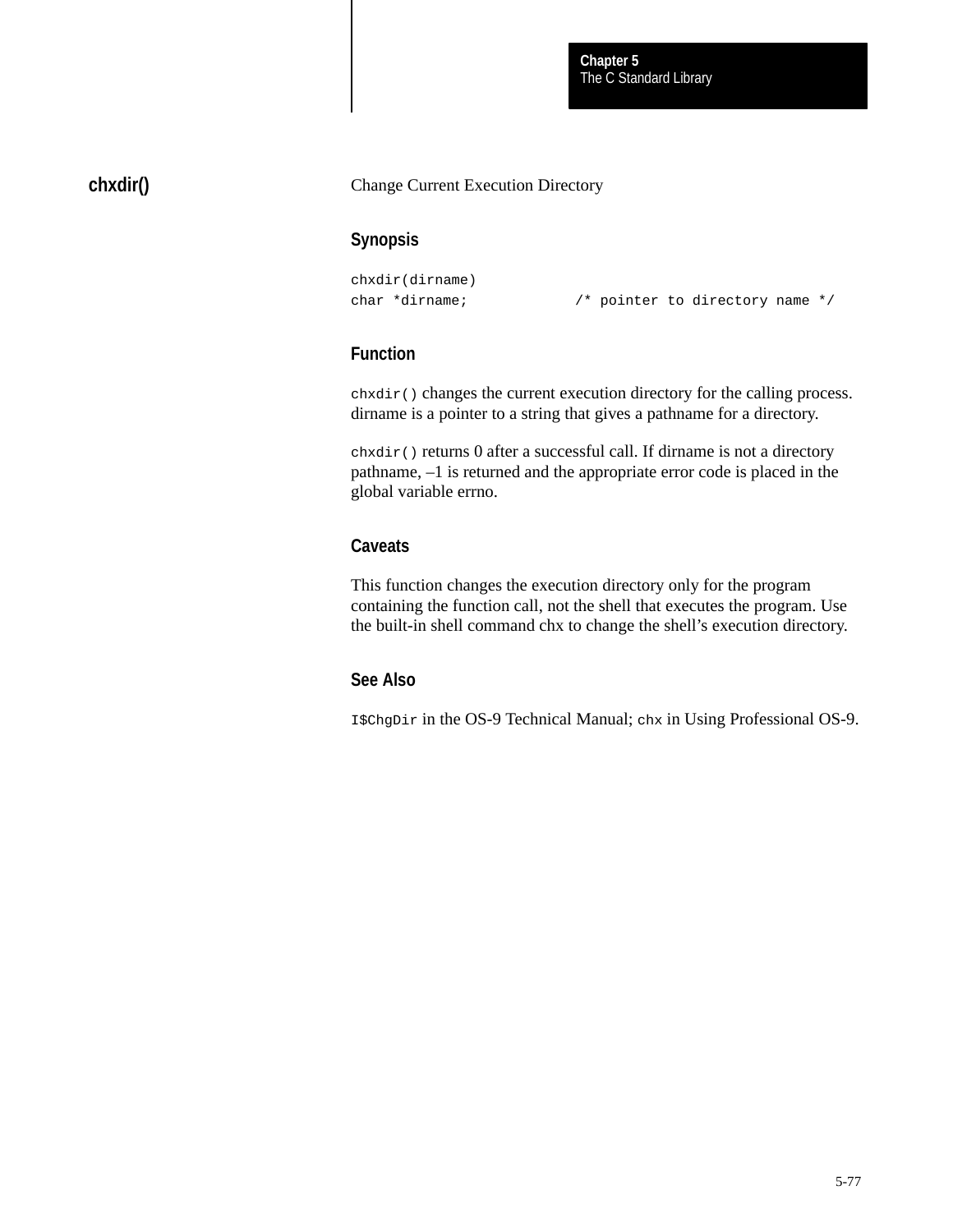**cleareof()**

Clear End of File Condition

## **Synopsis**

#include <stdio.h>

cleareof(fp)

FILE \*fp;  $\sqrt{ }$  /\* pointer to file \*/

### **Function**

clearof() resets the end-of-file condition that causes feof() to return a non-zero value. This is useful to retry an input operation on a terminal after end-of-file is encountered. The getc() function refuses to read characters until the end-of-file condition is cleared.

## **Caveats**

Be sure to give cleareof() a file pointer and not a path number. cleareof() is implemented as a macro in <stdio.h>.

# **See Also**

clearerr(), getc()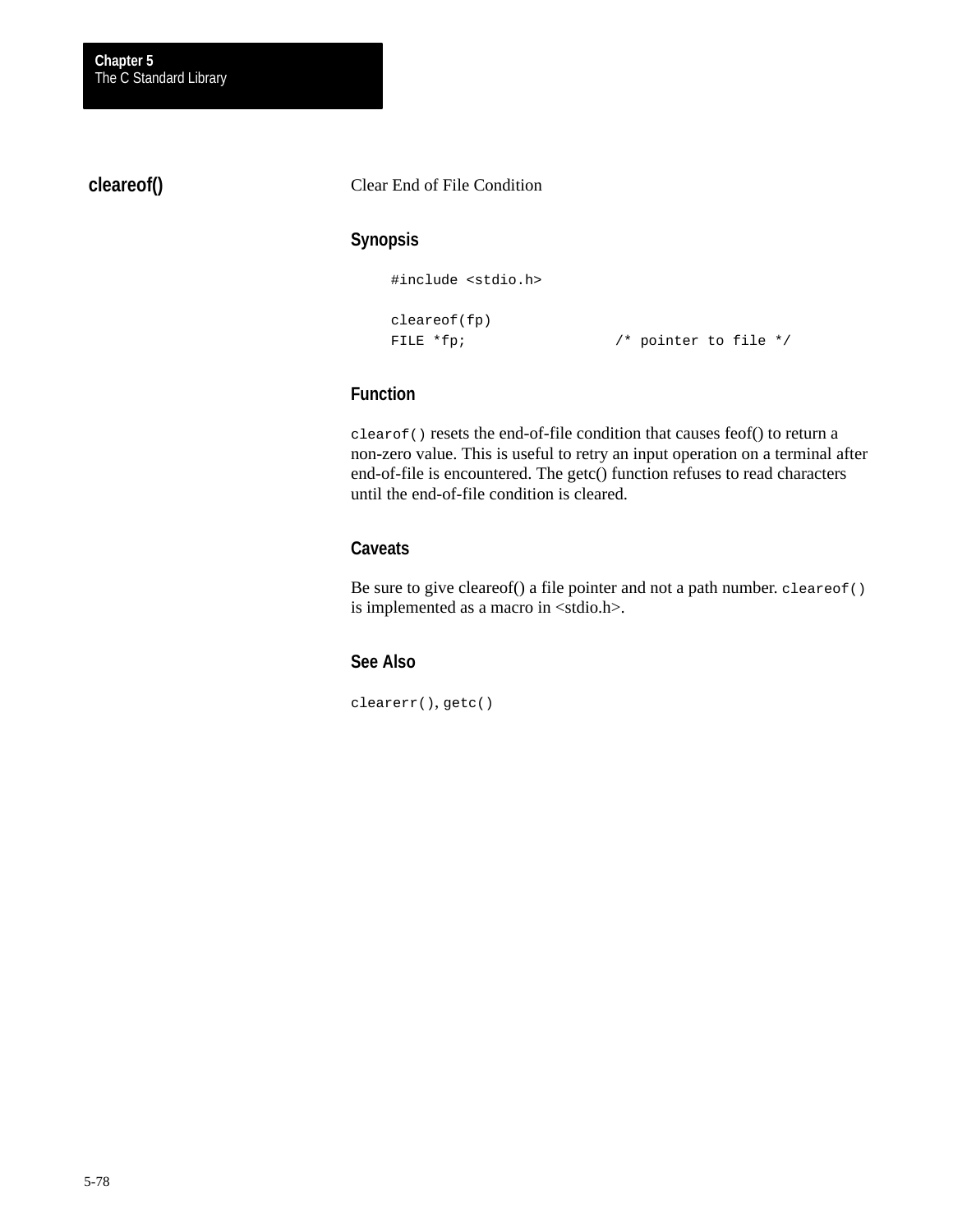# **clearerr()**

#### Clear Error Condition

### **Synopsis**

#include <stdio.h>

clearerr(fp)

FILE \*fp;  $\sqrt{ }$  /\* pointer to file \*/

# **Function**

clearerr() resets the error condition that causes ferror() to return a non-zero value. You can use this to retry an input operation on a terminal after an error is encountered. The getc() function refuses to read characters until the error condition is cleared.

## **Caveats**

clearerr() resets the error condition on the file. This does not fix the file or prevent the error condition from occurring again. Be sure to give clearerr() a file pointer and not a path number. clearerr() is implemented as a macro in the <stdio.h> header file.

# **See Also**

cleareof(), getc()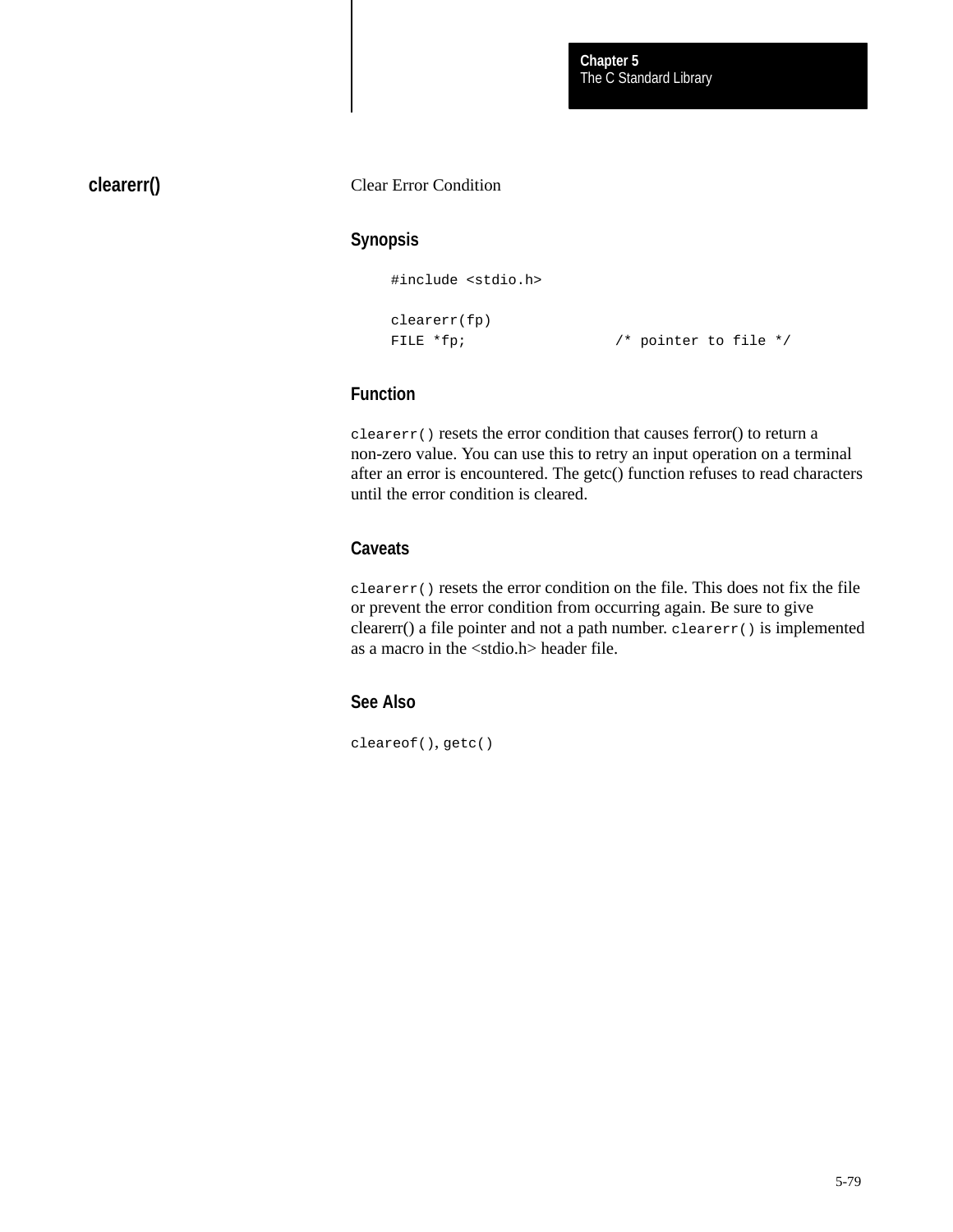# **clock()**

#### Get Processor Time

#### **Synopsis**

#include <time.h>

clock\_t clock()

# **Function**

clock() returns a value (in **tick** units) approximating the processor time used by the current process. The returned value may be divided by CLK\_TCK to determine the processor time in seconds. CLK\_TCK is defined in time.h to be the number of ticks per second.

If clock() cannot determine the processor time, it returns  $(clock_t) -1$  to indicate an error.

### **Caveat**

CLK\_TCK is not a syntactic constant. However, it is rarely changed without rebooting the system.

## **See Also**

F\$SetSys, F\$Time in the OS-9 Technical Manual*.*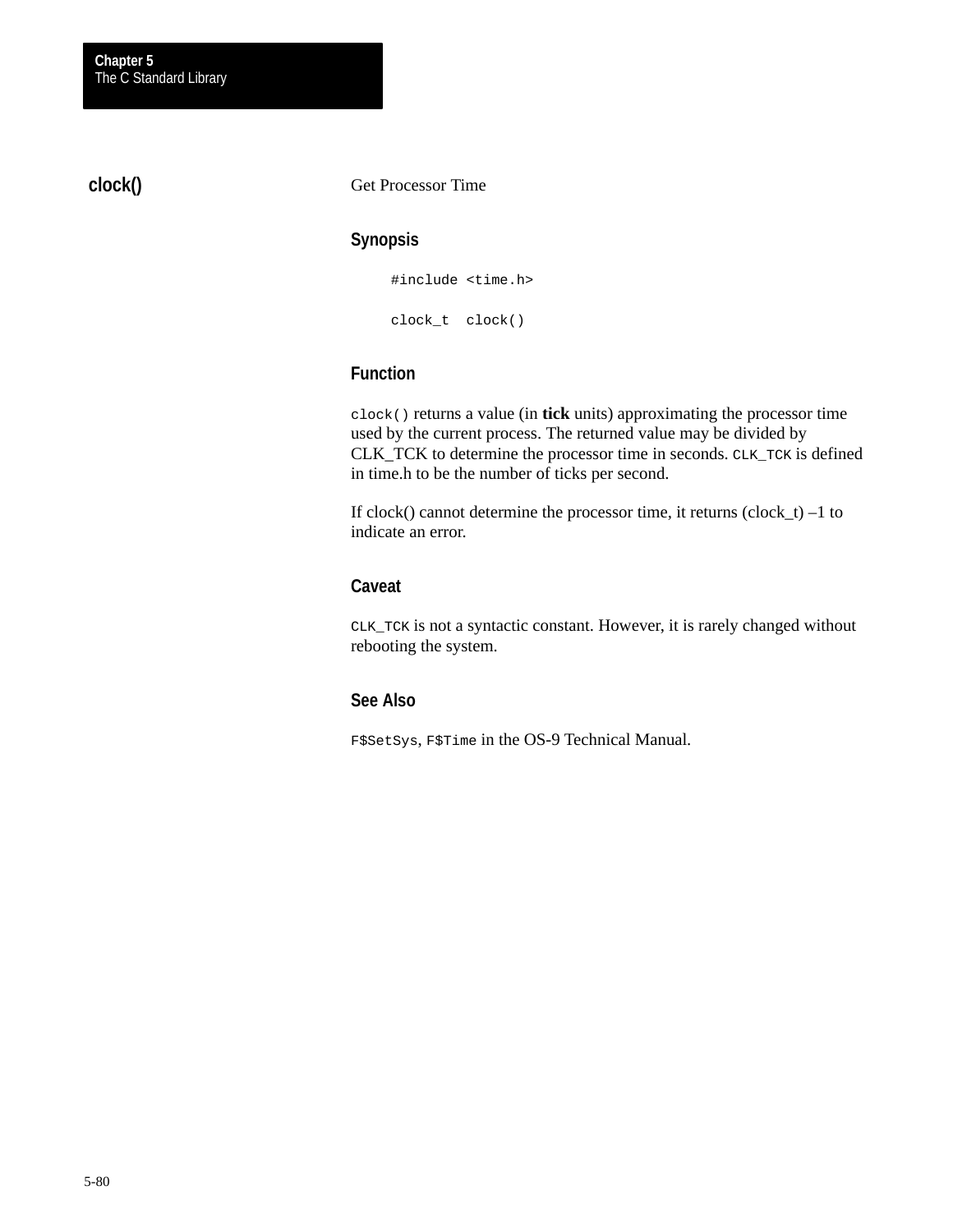# **close()**

Close a Path

## **Synopsis**

```
close(path)
```
int path;  $\frac{1}{2}$  /\* path number \*/

# **Function**

close() closes an open path. The path number is usually obtained by a previous call to open(), creat(), create(), or dup(). The standard paths 0, 1, and 2 (standard input, standard output and standard error, respectively) are not normally closed by user programs.

If an error occurs during the close, this function returns –1 and the appropriate error code is placed in the global variable errno.

# **Caveats**

Be sure to use only a path number here, not a file pointer assigned by fopen().

## **See Also**

open(), creat(), create(), dup()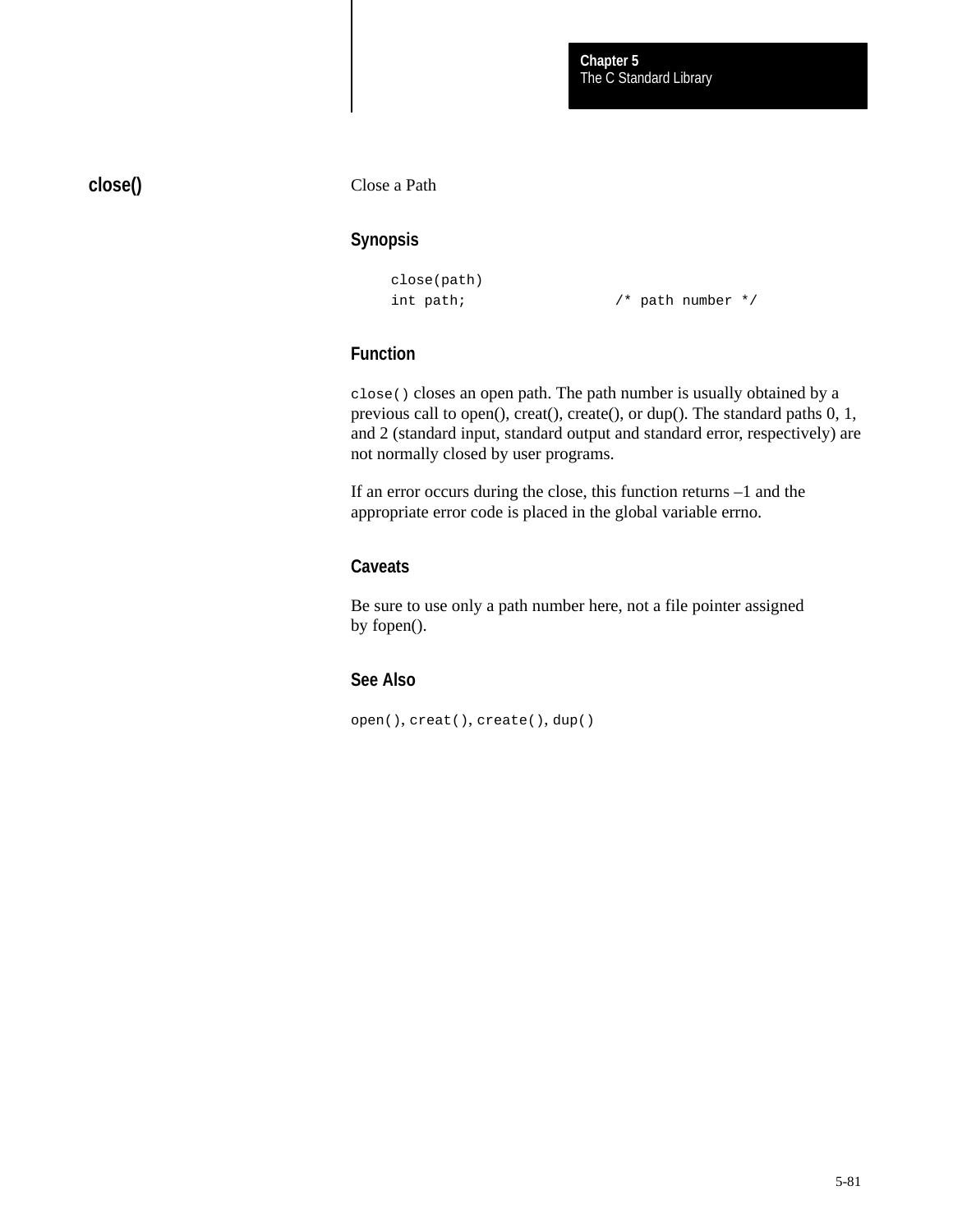# **closedir()**

Closes the Named Directory Stream

## **Synopsis**

```
#include <dir.h>
```

```
closedir(dirp)
```
dir \*dirp;  $\sqrt{a}$  /\* pointer to directory stream \*/

## **Function**

closedir() closes the named directory stream and frees the structure associated with dirp.

# **See Also**

opendir(), readdir(), rewinddir(), seekdir(), telldir()

**cos()**

#### Cosine

# **Synopsis**

#include <math.h> double cos(x)

```
double x;
```
# **Function**

cos() returns the cosine of x as a double float. The value of x is in radians.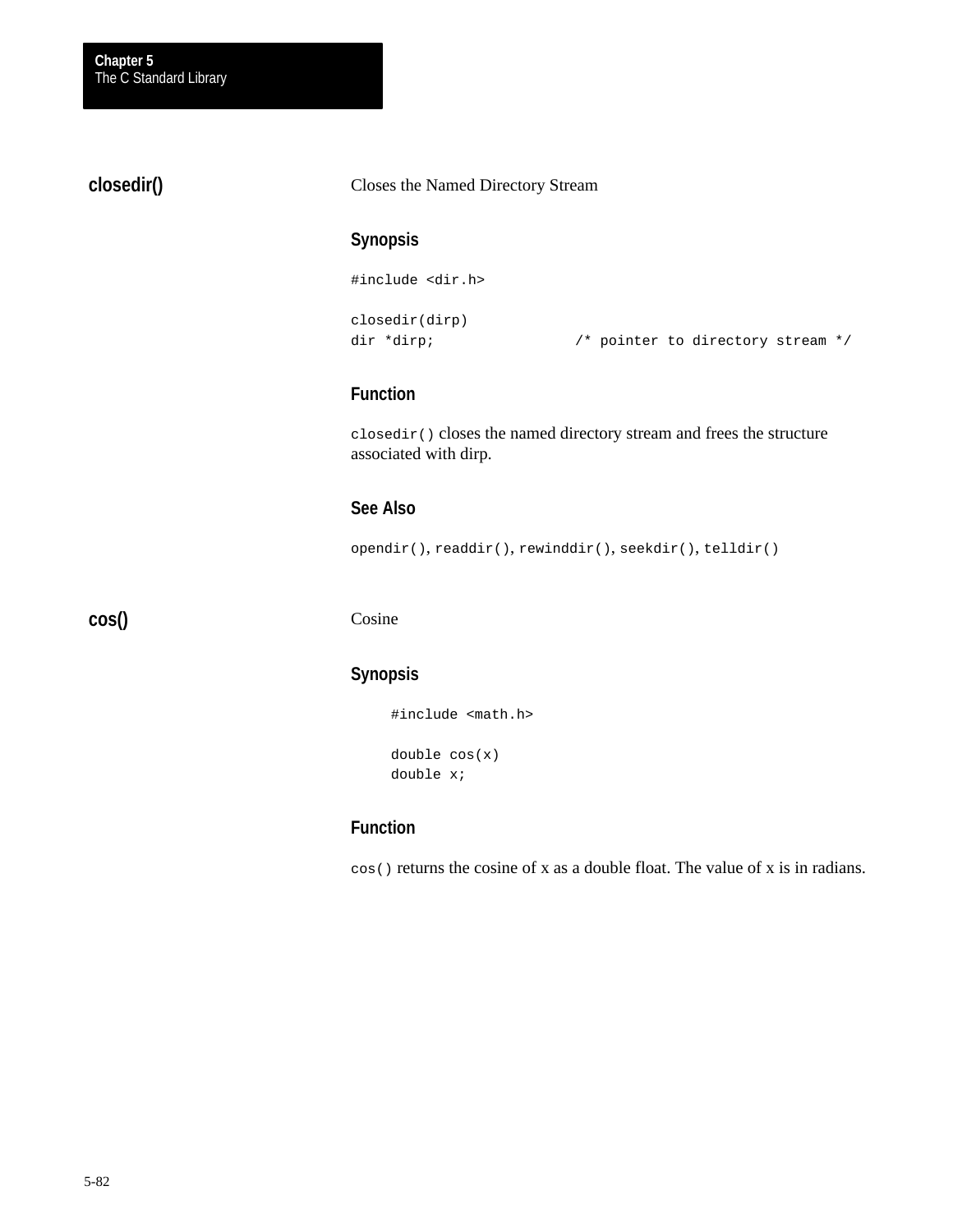#### Calculate Module CRC

#### **Synopsis**

#include <module.h>

```
crc(ptr, count, accum)
char *ptr; /* ptr to byte to start CRC calculation */
unsigned count; \frac{1}{x} \frac{1}{x} of bytes over which to calculate CRC \frac{x}{x}int *accum; /* pointer to CRC accumulator */
```
### **Function**

crc() generates an OS-9 CRC (cyclic redundancy check) value for use by compilers, assemblers, or other memory module generators.

The CRC is calculated starting at the byte pointed to by ptr for count bytes. accum is a pointer to the CRC accumulator. It is unnecessary to cover the entire module in one call; the CRC may be accumulated over several calls. The accumulator must be initialized to –1 before the first call.

When verifying the CRC of a module, initialize the accumulator to  $-1$  and perform the CRC over the entire module, including the CRC bytes in the module. If the resulting CRC is equal to the CRC constant value, the module is valid. A manifest constant CRCCON is defined in the <module.h> header file for this use.

To generate the CRC for a module:

- initialize the accumulator to  $-1$
- perform the CRC over the module
- call crc() with a NULL value for ptr
- complement the CRC accumulator
- write the contents of the accumulator to the module

#### **Caveats**

The CRC value is three bytes long in a four byte field. To generate a valid module CRC, the caller must include the byte preceding the CRC in the calculation. crc() assumes a zero byte is to be CRCed if ptr is passed as zero.

#### **See Also**

F\$CRC in the OS-9 Technical Manual.

**crc()**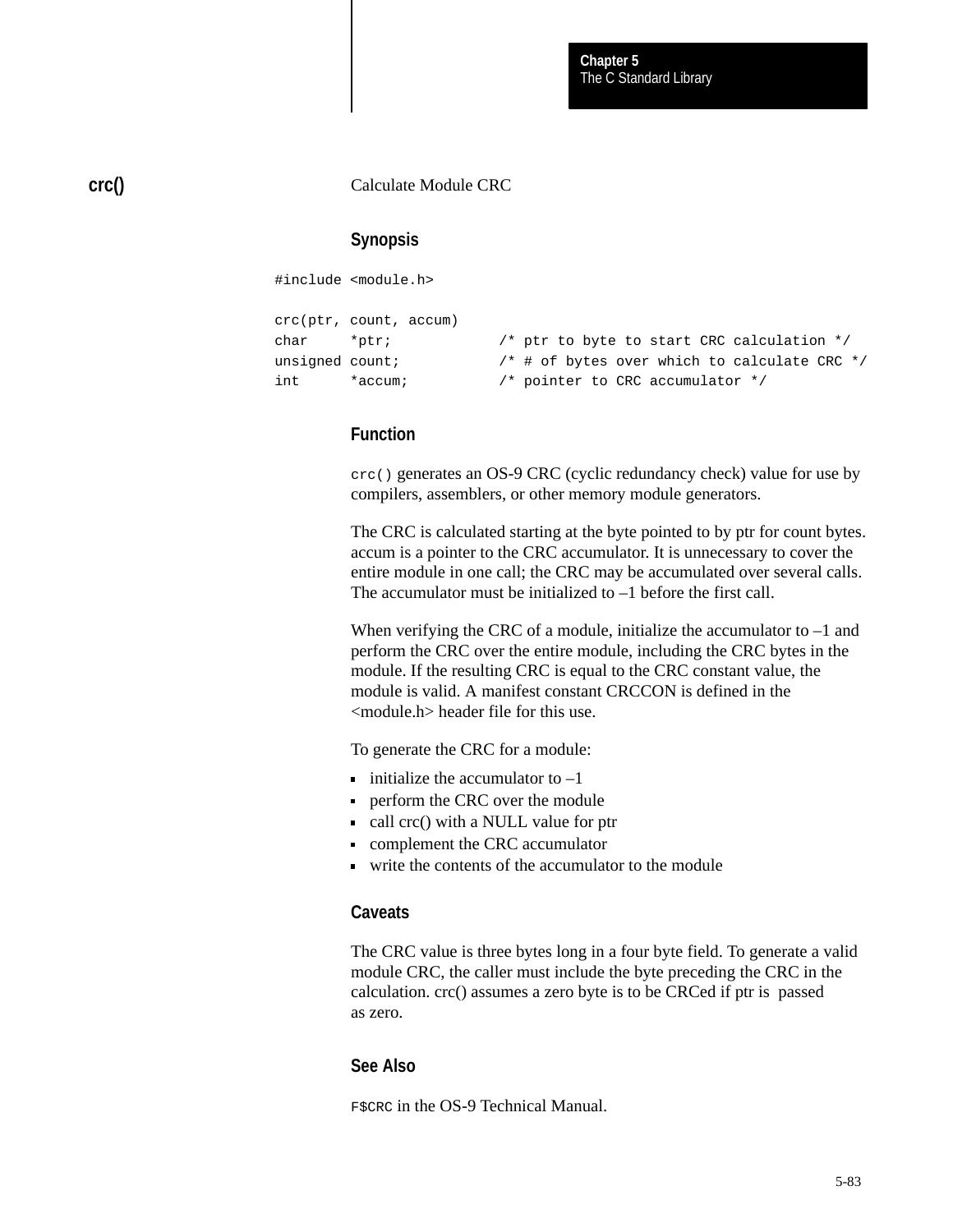#### **Example**

The following code fragment illustrates a technique for generating a CRC for a module:

```
#include <stdio.h>
#include <module.h>
main()
{
   char *ptr;
  int count, \text{accum} = -1;
   crc(ptr,count,&accum); /* one or more calls to crc */
   crc(ptr,count,&accum); /* The final call to crc(). At this point */
                         /* the entire module less the four crc * /* bytes have been processed. */
  \text{crc}(\text{NULL},0,\text{&}\text{accum}); /* this is a special case to run a null */
                          /* byte through the crc calculation. */
   accum = ~accum; /* complement the accumulator. Previous calls */
                     /* have left the most significant byte as Oxff */
                     /* Complementing changes this byte to zero */
   fwrite(&accum,1,sizeof accum,fp);
     /* finally write out the four crc bytes */
}
```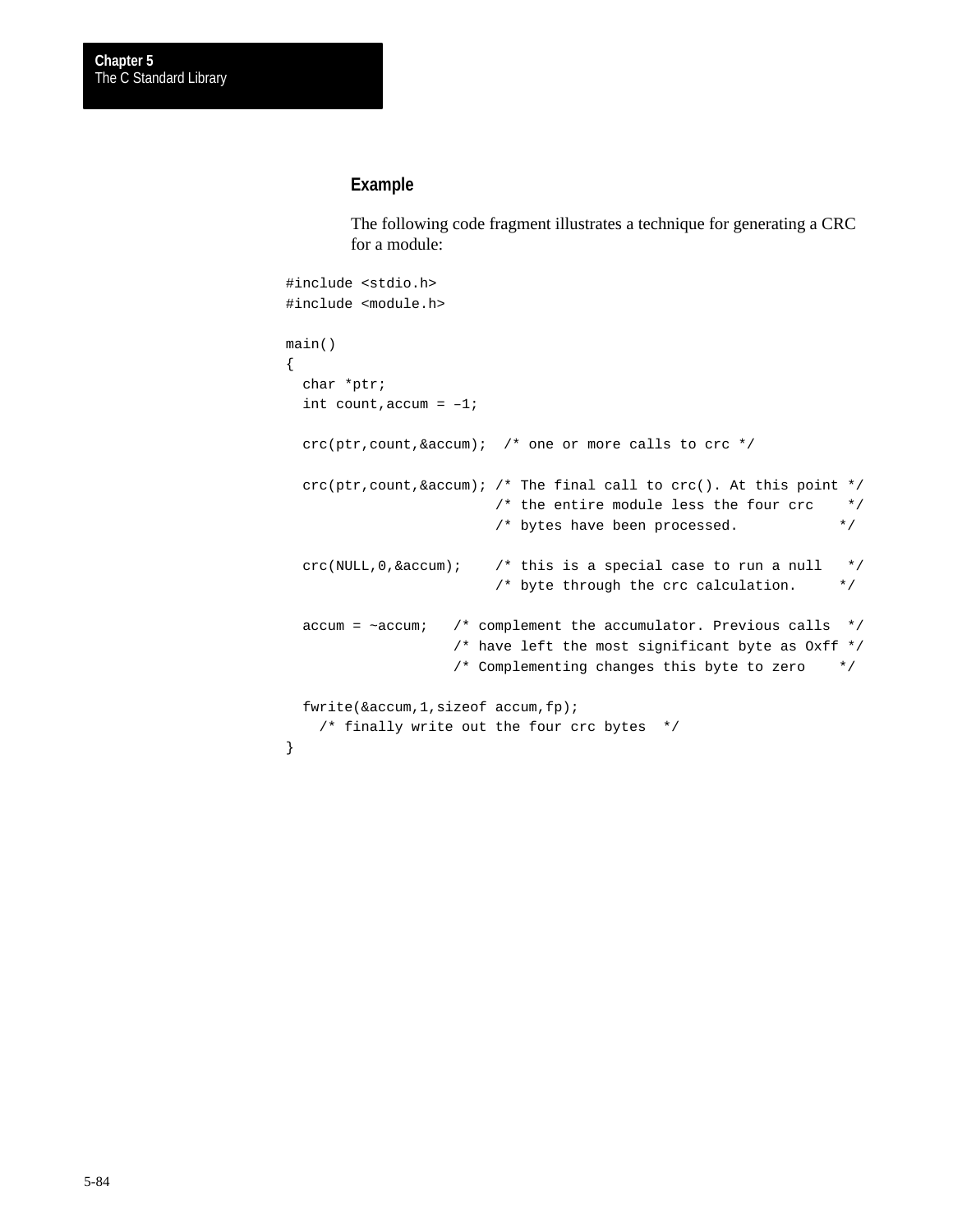# **creat()**

Create a File

# **Synopsis**

#include <modes.h>

```
int creat(name, mode)
```
char \*name; /\* pointer to file name \*/ short mode;  $\frac{1}{2}$  /\* access mode for file \*/

## **Function**

creat() returns a path number to a new file with the name specified by a string pointed to by name. The file is available for writing. The permissions are given by mode. The owner of the file is the task owner.

If, however, name is the name of an existing file, the file is truncated to zero length, and the ownership and permissions remain unchanged. The file is open for write access.

If an error occurs, the value –1 is returned and the appropriate error code is placed in the global variable errno.

**Important:** creat() does not return an error if the file exists. Use the access() function to establish the existence of a file if it is important that a file should not be over-written. The valid mode values are available in the <modes.h> header file.

#### **Caveats**

It is unnecessary to specify write permissions in mode to write to the file. You cannot create directories with this call. Instead, use mknod().

### **See Also**

open(), create(); I\$Create, I\$SetStt in the OS-9 Technical Manual.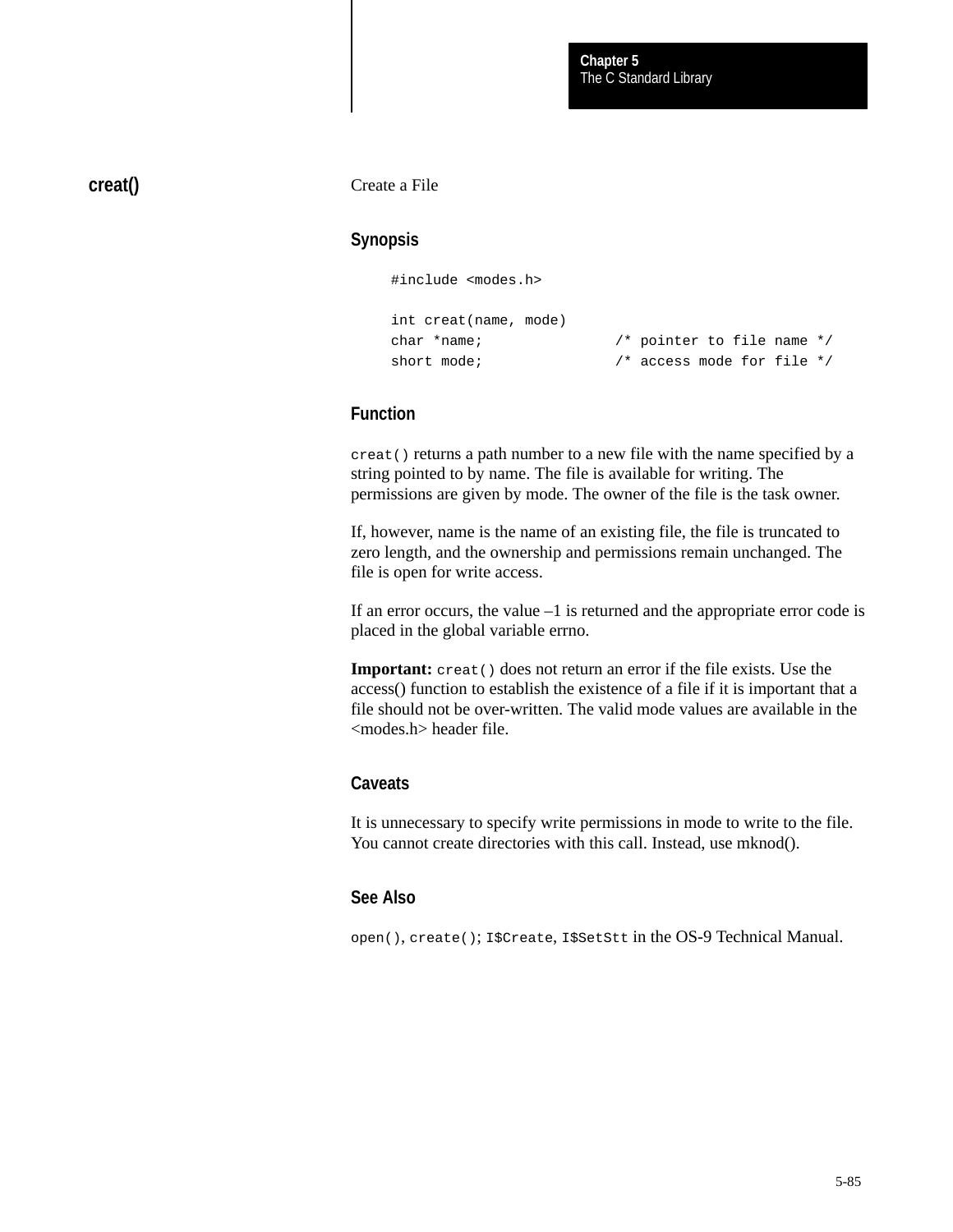### **create()**

Create a File

### **Synopsis**

#include <modes.h>

```
int create(name, mode, perm [,initial_size])
char *name; /* pointer to file name */
short mode, \frac{1}{2} /* access permissions */
     perm; /* file permissions */
[int initial_size;] /* initial size of file (optional) */
```
# **Function**

create() returns a path number to a new file with a name specified by the string pointed to by name. The file is available for writing. mode gives the access permissions. perm gives the file permission attributes. The owner of the file is the task owner.

If the file already exists or any other error occurs, –1 is returned and the appropriate error code is placed in the global variable errno. The valid mode and permission values are available in the <modes.h> header file.

You may specify the initial\_size value to indicate the file's initial allocation size. For disk files, the allocation is made even though the file size does not change. For pipe files, the pipe buffer is set to this value. The initial\_size parameter may be used only if the S\_ISIZE bit is set in mode.

#### **Caveats**

This function is similar to the creat() call except it allows the caller to give the exact file attributes desired and does not truncate the file if it is already present. You cannot create directories with this call. Instead, use mknod().

#### **See Also**

open(), creat(); I\$Create in the OS-9 Technical Manual*.*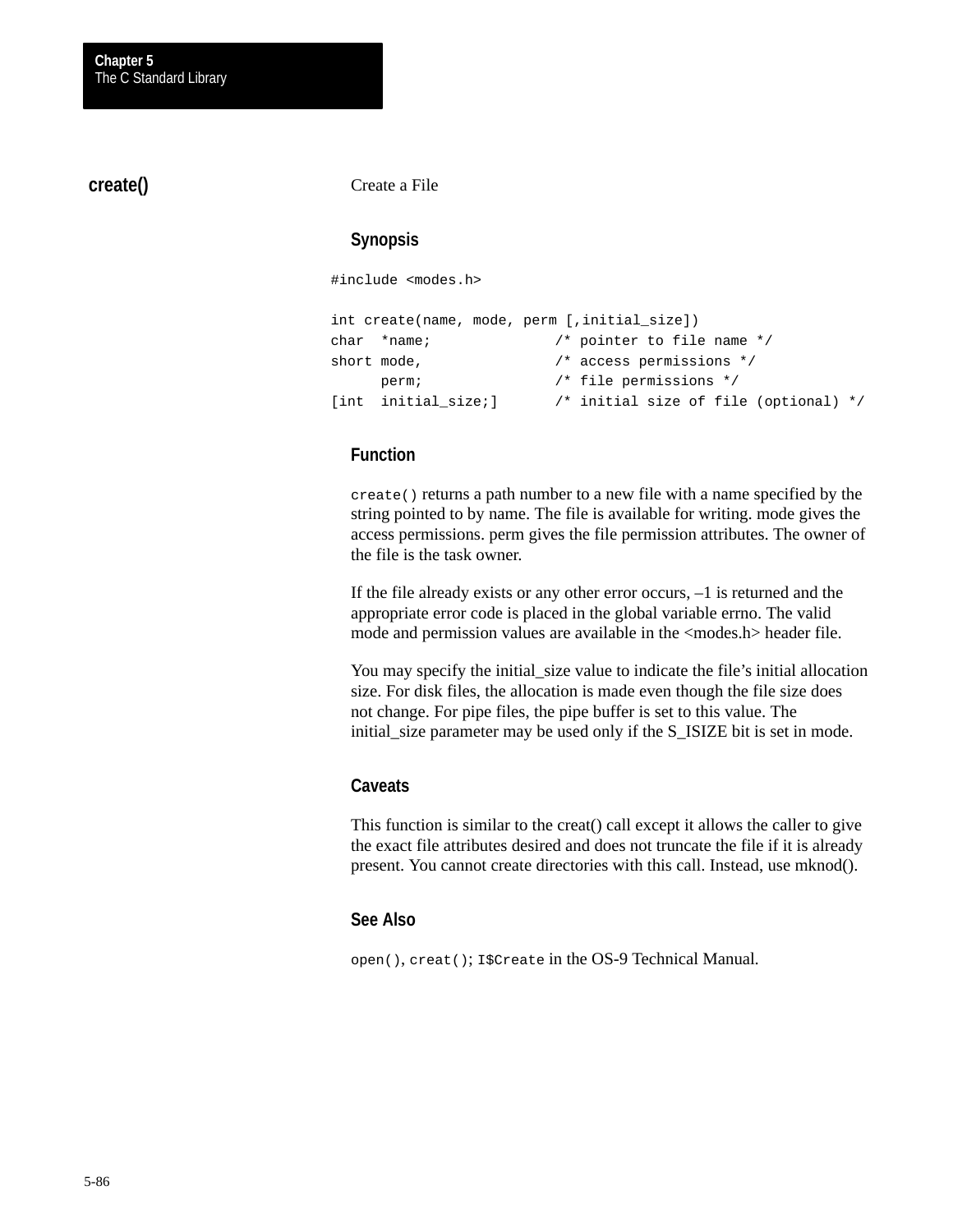The C Standard Library **Chapter 5**

# **ctime()**

#### Convert Calendar Time to String Format

#### **Synopsis**

```
#include <time.h>
```

```
char *ctime(t)
time_t *t; /* pointer to calendar time struct */
```
### **Function**

ctime() converts the Calendar Time t into the following 26 byte string format (including the terminating  $\setminus 0$ ):

xxx mmm dd hh:mm:ss yyyy\n\0

xxx is one of the following days of the week:

| Sun | Mon | Tue | Wed |
|-----|-----|-----|-----|
| Thu | Fri | Sat |     |

mmm is one of the following months of the year:

| Jan | Feb | Mar        | Apr |
|-----|-----|------------|-----|
| May | Jun | Jul        | Aug |
| Sep | Oct | <b>Nov</b> | Dec |

ctime() is the exact equivalent of:

asctime(localtime(t))

#### **Caveat**

ctime() returns a pointer to a static area which may be overwritten; to ensure data integrity use the string or save it immediately.

#### **See Also**

asctime(), localtime()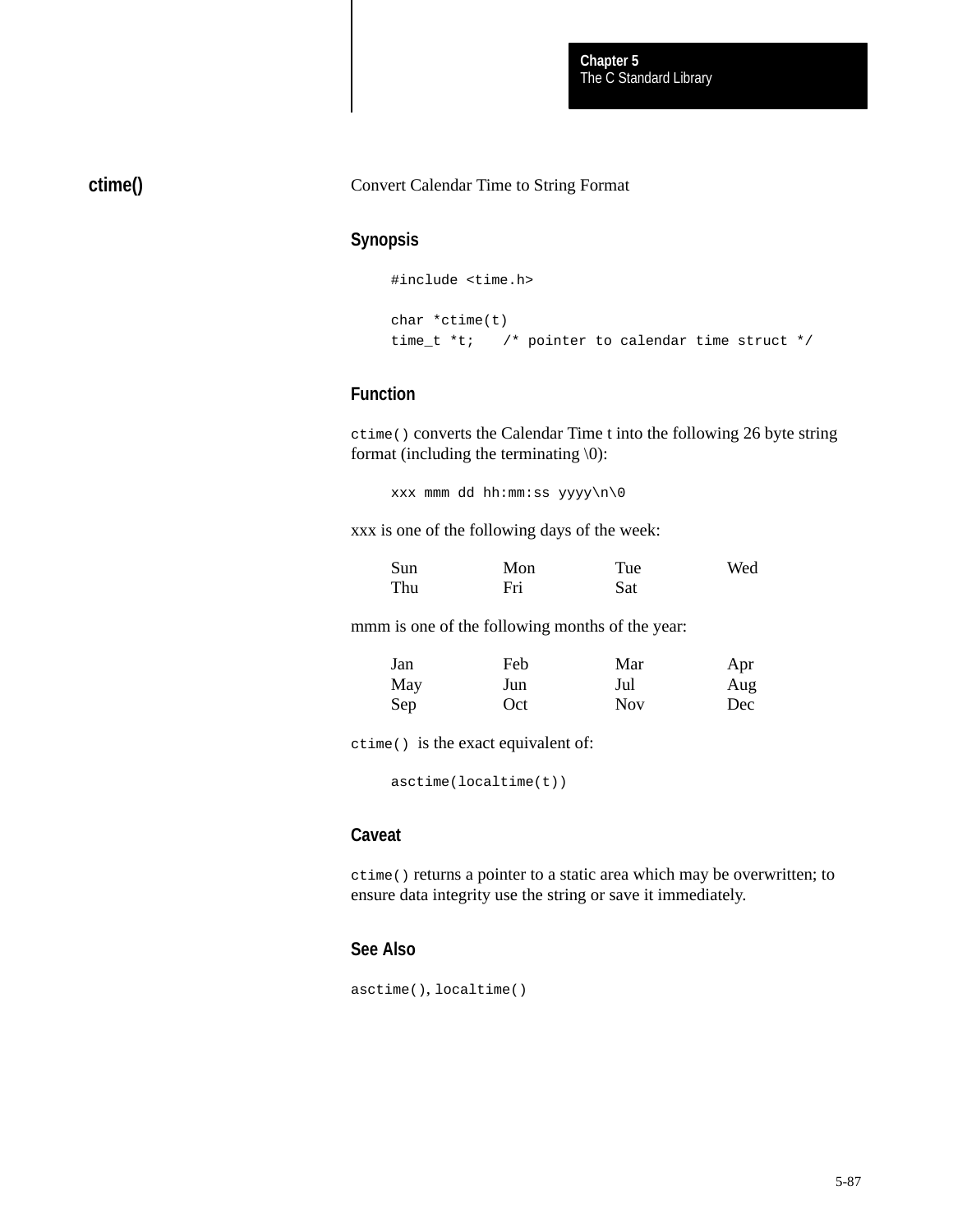# **detach**

Detach a Device

# **Synopsis**

```
int detach(ptr)
char *ptr; /* pointer to device returned by attach() */
```
# **Function**

detach() removes a device from the system device table if it is not in use by any other process. If this is the last use of the device, the device driver's termination routine is called. Any permanent storage assigned to the device is deallocated.

ptr must be a pointer returned by the attach() call.

If an error occurs, the function returns –1 and the appropriate error code is placed in the global variable errno.

# **See Also**

attach(); I\$Detach in the OS-9 Technical Manual.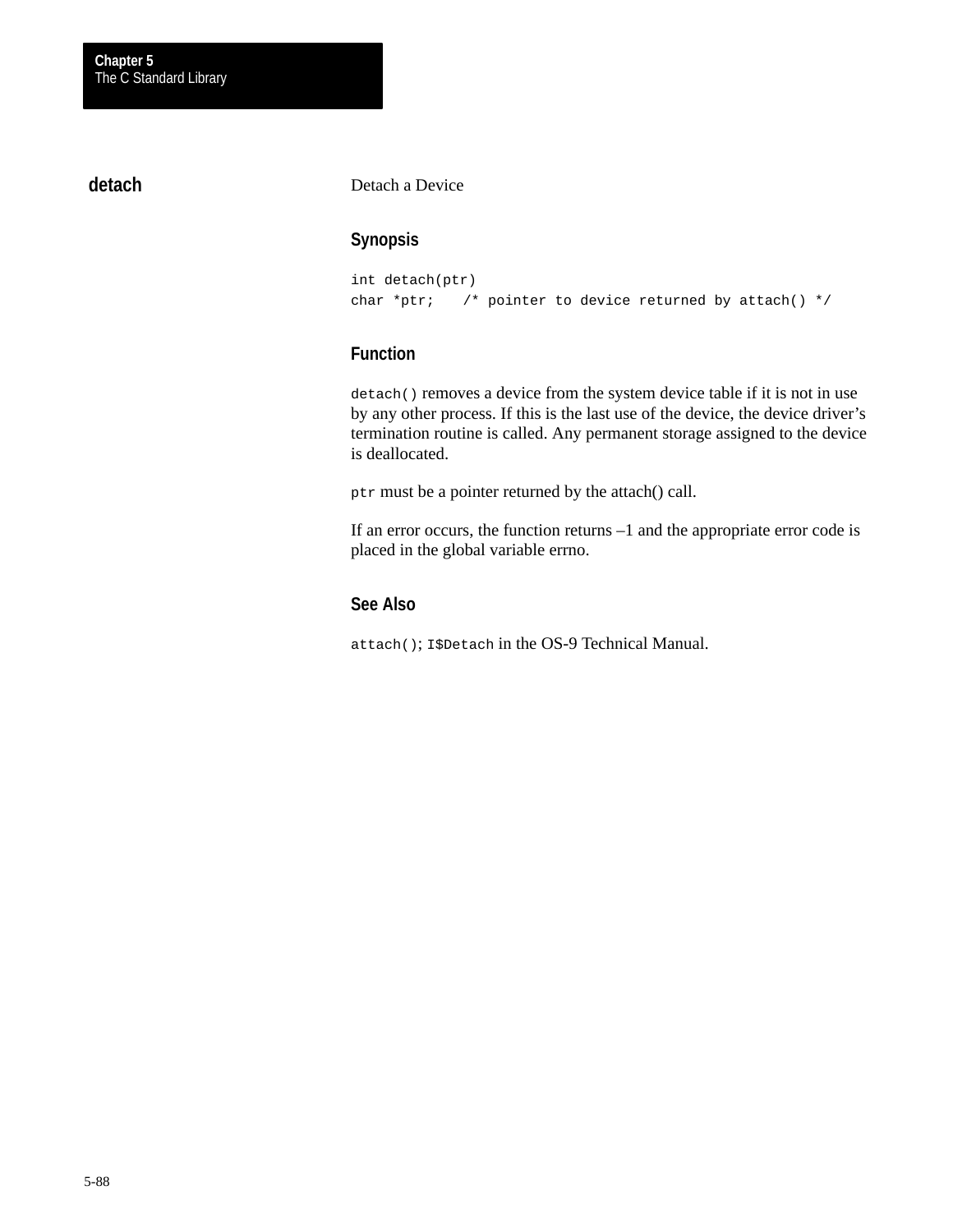The C Standard Library **Chapter 5**

### **difftime()**

#### Find Temporal Difference

#### **Synopsis**

```
#include <time.h>
double difftime (t1, t0)
time_t t0, \frac{1}{2} /* calendar time struct */
       t1; /* calendar time struct */
```
## **Function**

difftime() returns the difference in seconds between t1 and t0. This value is returned as a double. If time\_t values could simply be subtracted, the return value would be:  $t1 - t0$ .

### **See Also**

time()

**dup()**

Duplicate a path

```
int dup(path)
int path; /* path number of path to duplicate*/
```
## **Function**

Given an existing path, dup() returns a synonymous path number for the same file or device. The lowest available path number is used.

dup() merely increments the link count of a path descriptor and returns a different synonymous path number. The path descriptor is not cloned.

**Important:** It is usually not a good idea for more than one process to be doing I/O on the same path concurrently. On RBF files, unpredictable results may occur. Use separate I/O paths.

#### **See Also**

I\$Dup in the OS-9 Technical Manual.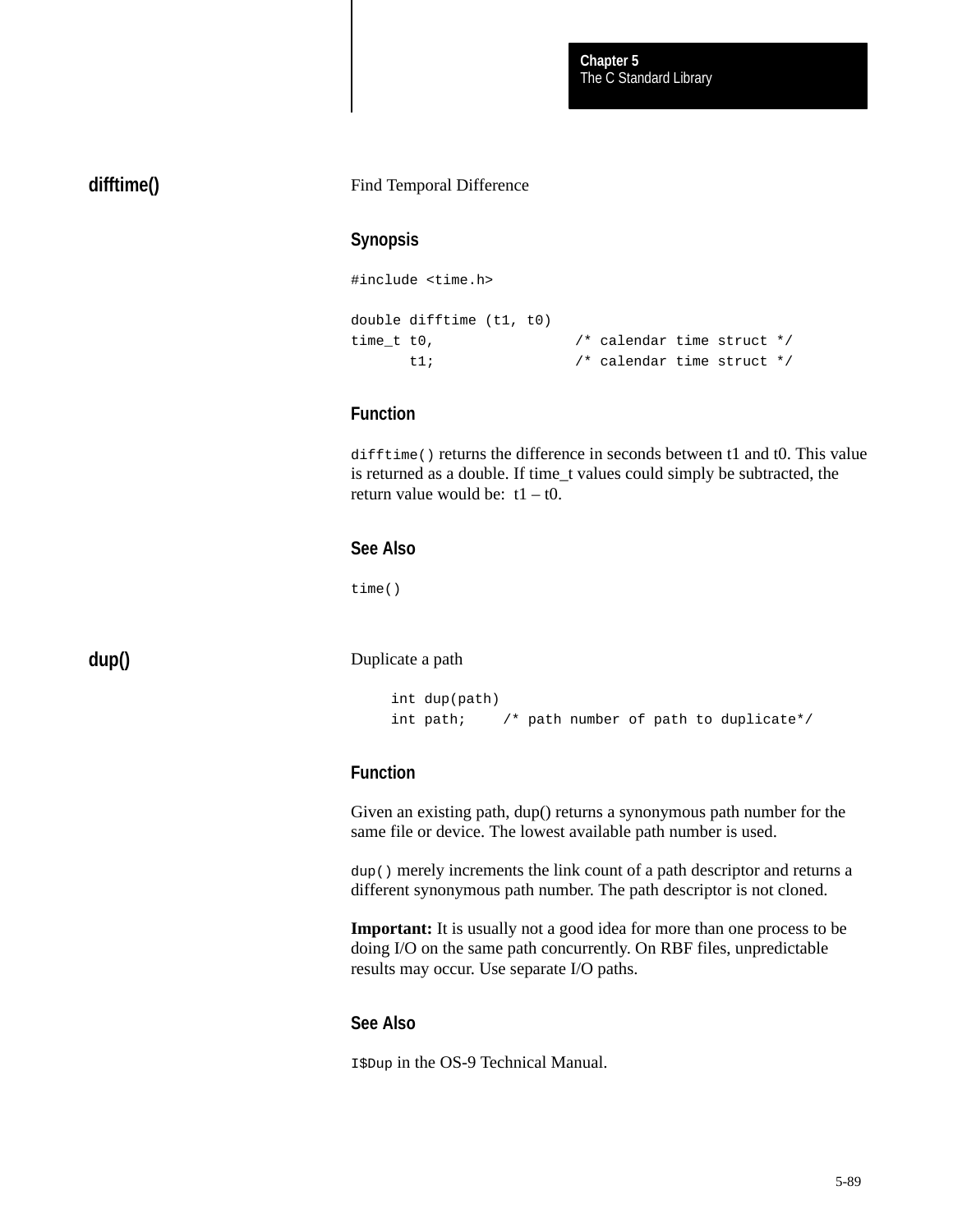# **ebrk()**

#### Obtain External Memory

#### **Synopsis**

```
extern int _memmins;
char *ebrk(size)
```
unsigned size;  $\frac{1}{2}$  /\* number of bytes to return \*/

### **Function**

ebrk() returns a specified amount of memory (size). The memory is obtained from the system via the F\$SrqMem system request. It is intended for general purpose memory allocation.

The blocks of memory returned by this call may not be contiguous, thereby providing the ability to obtain a block of memory of a given size from anywhere in the 68000 address space.

To reduce the overhead involved in requesting small quantities of memory, ebrk() requests memory from the system in a minimum size determined by the global variable \_memmins which is initially set to 8192, and satisfy the user requests from this memory space. ebrk() grants memory requests from this memory space provided the requests are no larger than the amount of space.

If the request is larger than the available space, ebrk() wastes the rest of the space and tries to get enough memory from the system to satisfy the request.

This method works well for programs that need to get large amounts of not necessarily contiguous memory in little bits and cannot afford the overhead of malloc().

Changing the \_memmins variable causes ebrk() to use that value as the F\$SrqMem memory request size.

If the memory request is granted, a pointer (even-byte aligned) to the block is returned. If the request is not granted, –1 is returned and the appropriate error code is placed in the global variable errno.

#### **Caveats**

The memory obtained from ebrk() is not given back until the process terminates.

#### **See Also**

sbrk(), ibrk(), malloc(); F\$SrqMem in the OS-9 Technical Manual.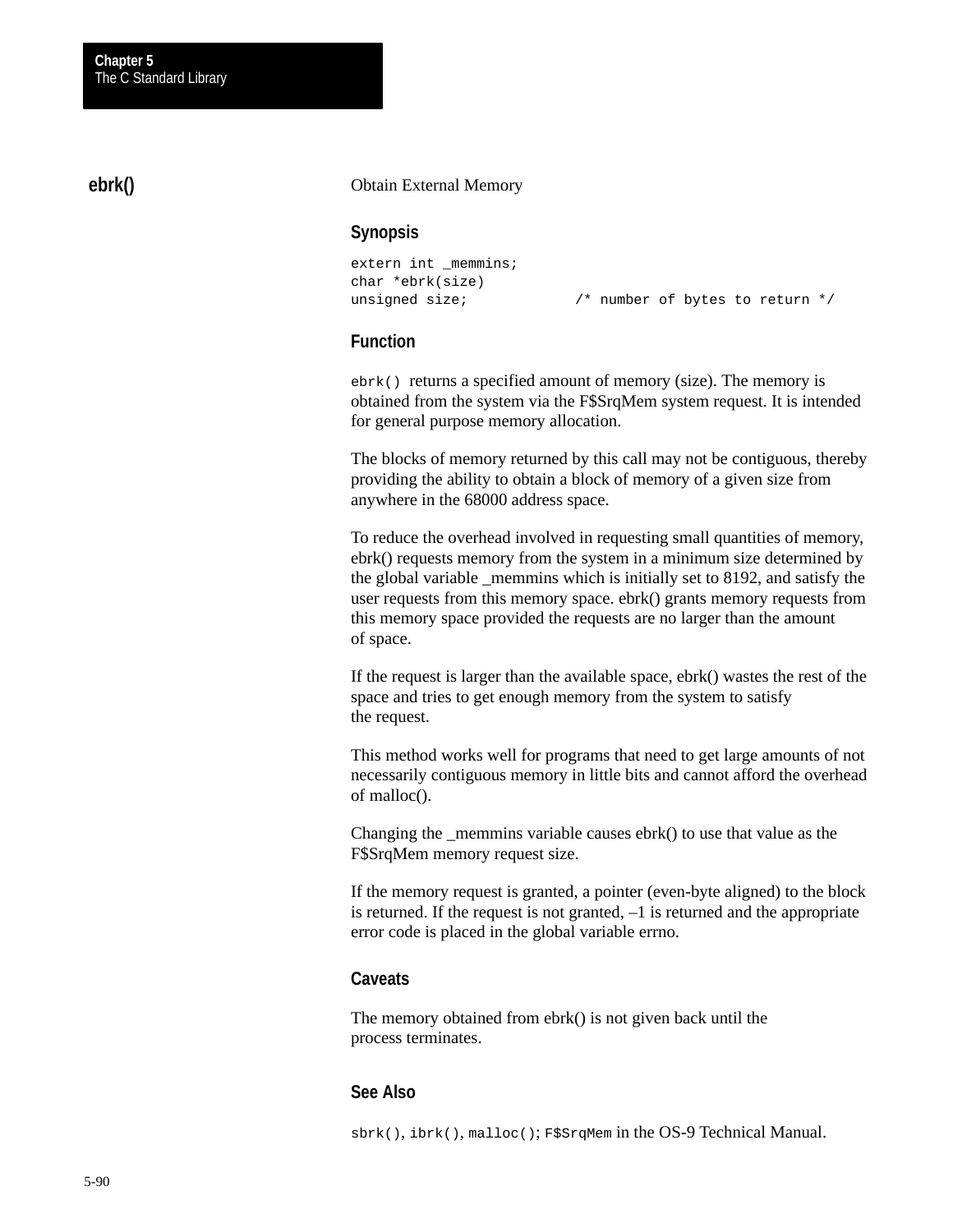# **exit()**

Terminate Task

## **Synopsis**

```
exit(status)
short status; \sqrt{*} exit status: if zero, normal exit */
                      /* else, error code */
```
# **Function**

exit() is the normal means of terminating a task. exit() does any clean up operations required before terminating, such as flushing out any file buffers.

An exit status of zero is considered normal termination; a non-zero value is interpreted as an error code by most programs (especially the shell).

exit() returns no value.

# **See Also**

The discussion of \_exit(); the discussion of F\$Exit in the OS-9 Technical Manual.

**exp()**

Exponential Function

# **Synopsis**

#include <math.h>

```
double exp(x)
double x;
```
# **Function**

exp() returns the value e (2.71828...) raised to the power x.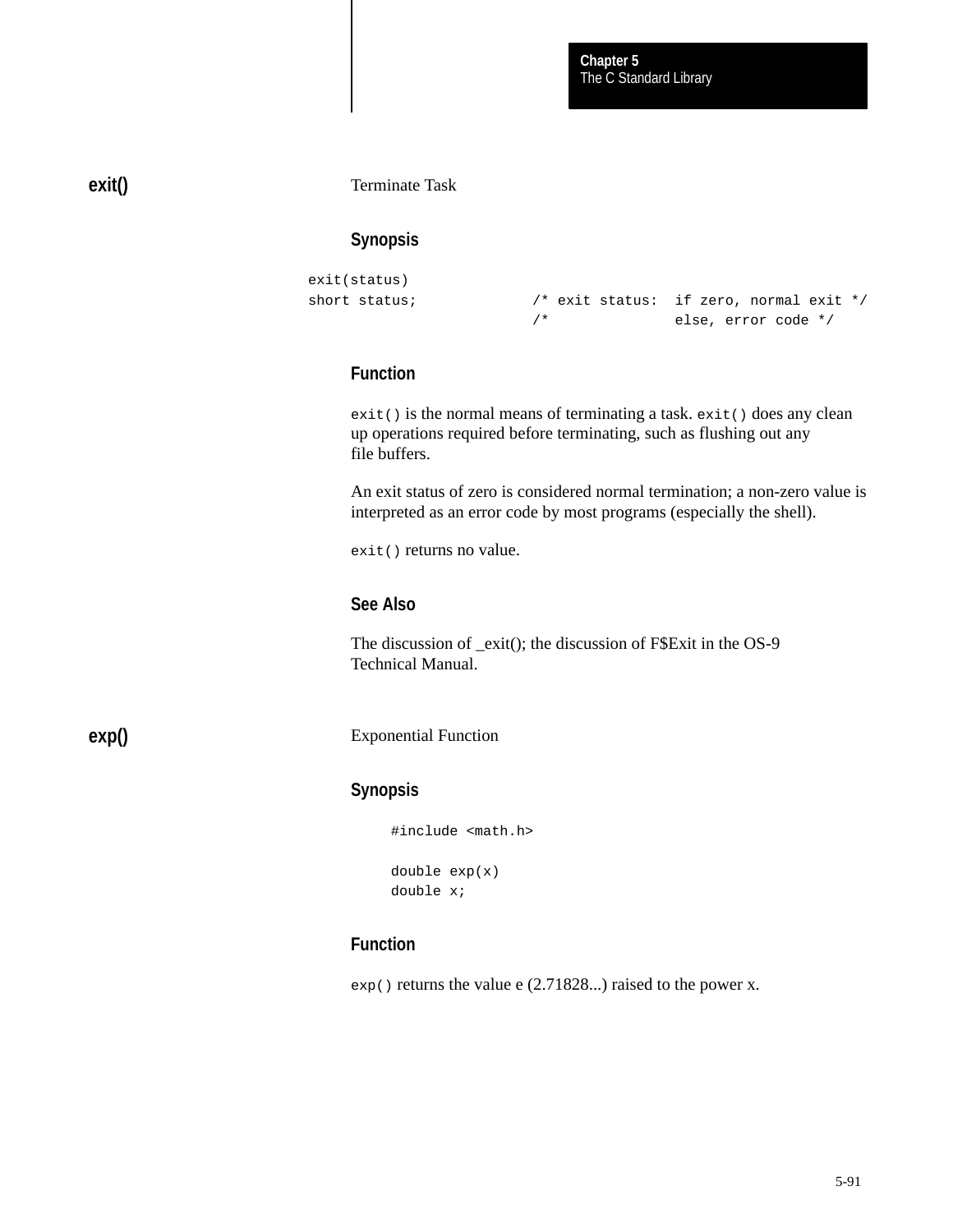**fabs()**

#### Floating Absolute Value

### **Synopsis**

#include <math.h>

double fabs(x) double x;

# **Function**

fabs() returns the absolute value of the argument x.

**fclose()**

Close a File

# **Synopsis**

```
#include <stdio.h>
int fclose(fp)
FILE *fp; \sqrt{p} /* pointer to file */
```
# **Function**

fclose() flushes the buffer associated with file pointer fp. It closes the file and frees the buffer for use by another call to fopen().

It is not considered an error to fclose() a file pointer that is not open, but it is required that fp be obtained from fopen() or be one of the predefined macros stdin, stdout, or stderr.

fclose() returns EOF if an error occurs during the close.

# **See Also**

open(), fflush(), getc(), putc()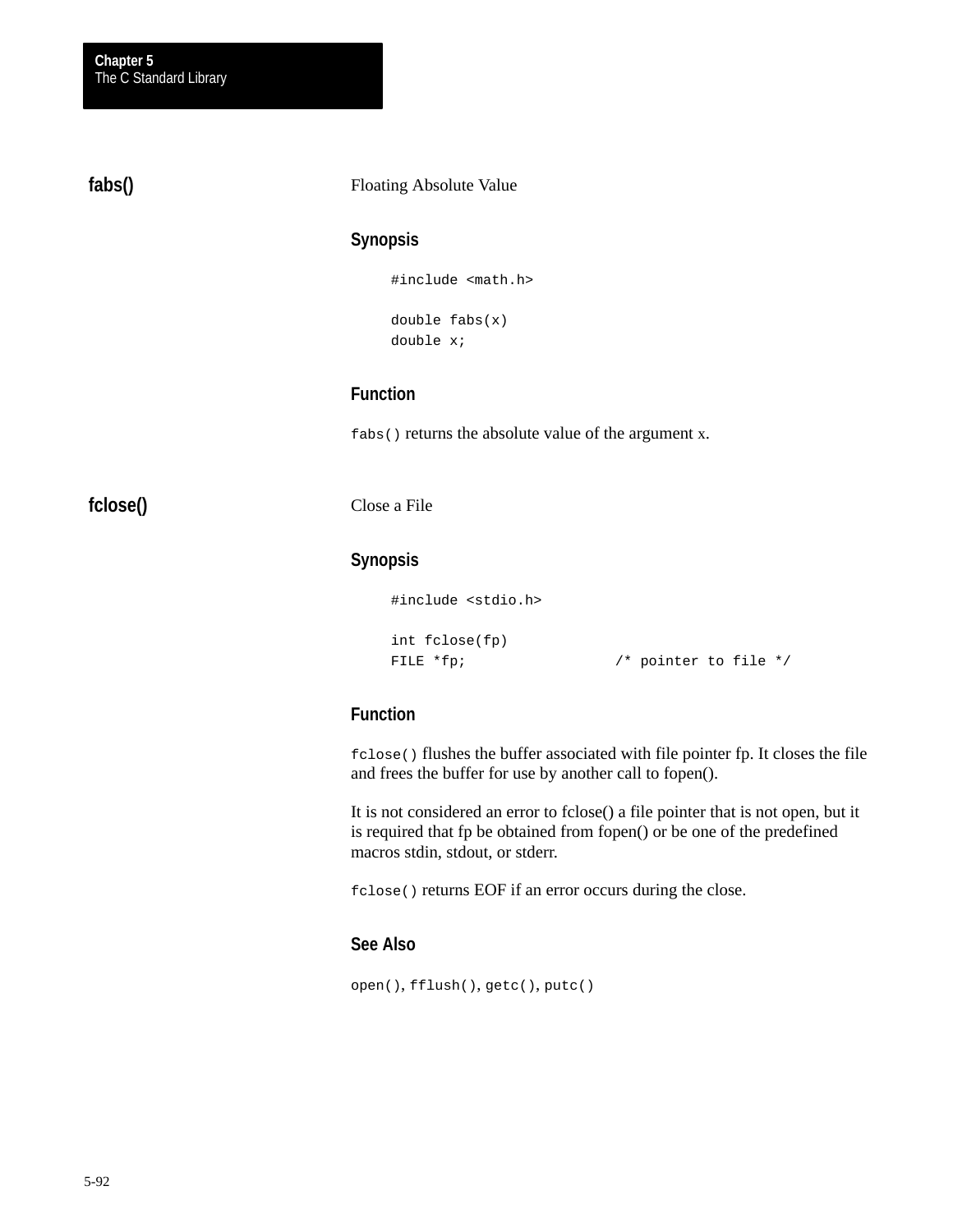The C Standard Library **Chapter 5**

# **fdopen()**

#### Attach a Path to a File Pointer

### **Synopsis**

#include <stdio.h>

```
FILE *fdopen(path,action)
int path; /* path number */
char *action; /* pointer to file action string */
```
# **Function**

fdopen() returns a file pointer to the file specified by a currently open path. The action given must be compatible with the access mode of the path given. The valid fdopen() actions are:

| Action:                               | Description:                                                                               |
|---------------------------------------|--------------------------------------------------------------------------------------------|
| $^{\prime\prime}$ r $^{\prime\prime}$ | Open for reading                                                                           |
| "W"                                   | Open for writing                                                                           |
| "a"                                   | Append (write) at the end of the file or create file for writing if name<br>does not exist |
| $''f+''$                              | Open for update                                                                            |
| $"W +"$                               | Create for update                                                                          |
| $"a+"$                                | Create or open for update at end of file                                                   |
| "d"                                   | Directory read                                                                             |

Use this function when you require some special processing when opening the file that fopen() does not provide.

#### **See Also**

fopen(), freopen()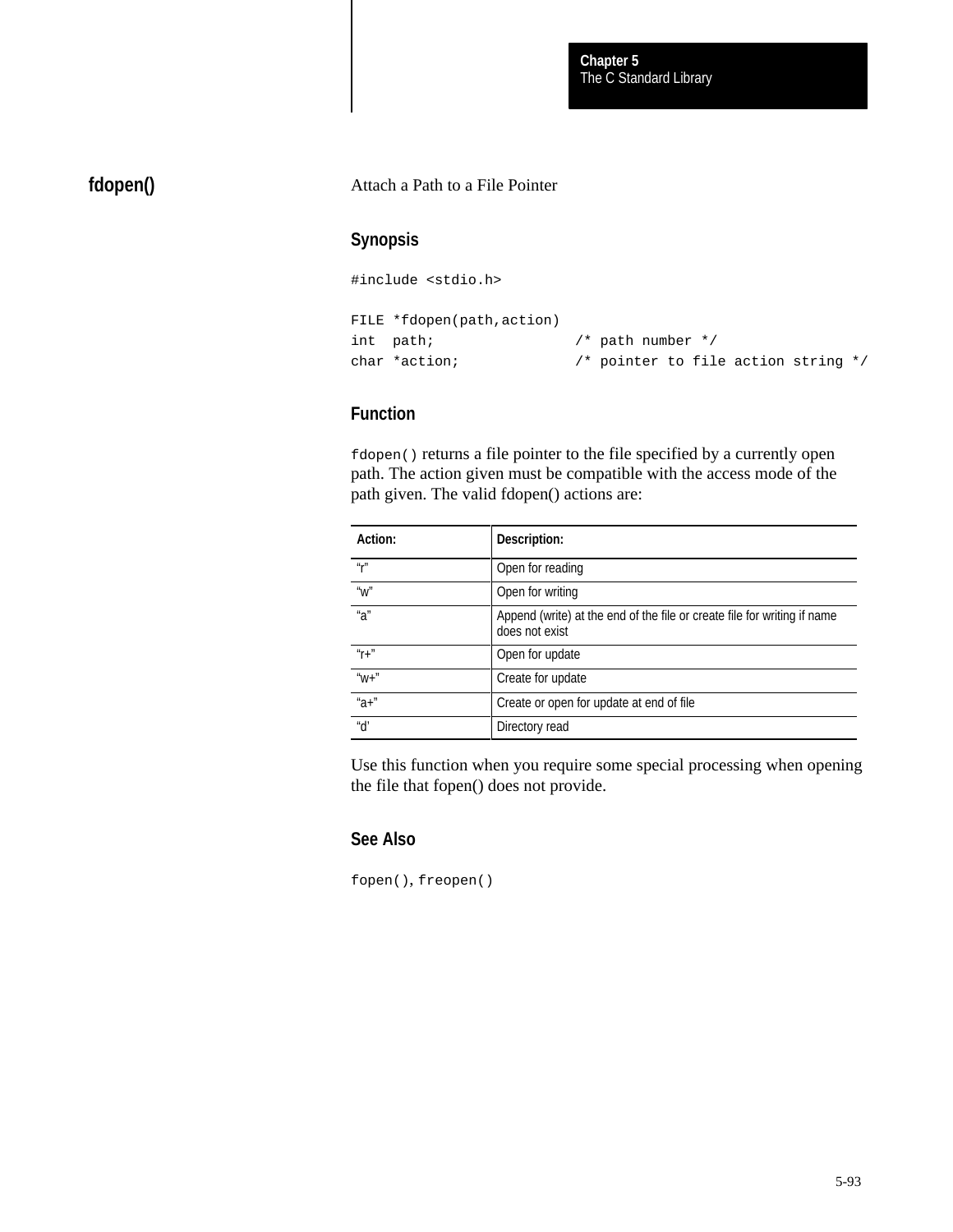# **feof()**

Check Buffered File for End of File

## **Synopsis**

#include <stdio.h>

```
int feof(fp)
FILE *fp; \sqrt{ } /* pointer to file */
```
# **Function**

feof() is a macro used to test a file to see if it is at end-of-file. fp is a pointer to a FILE structure (not a path number).

A non-zero value is returned if the file is at end-of-file; otherwise, a zero is returned.

You can use the macro cleareof() to clear the end-of-file condition.

# **See Also**

fopen(), cleareof()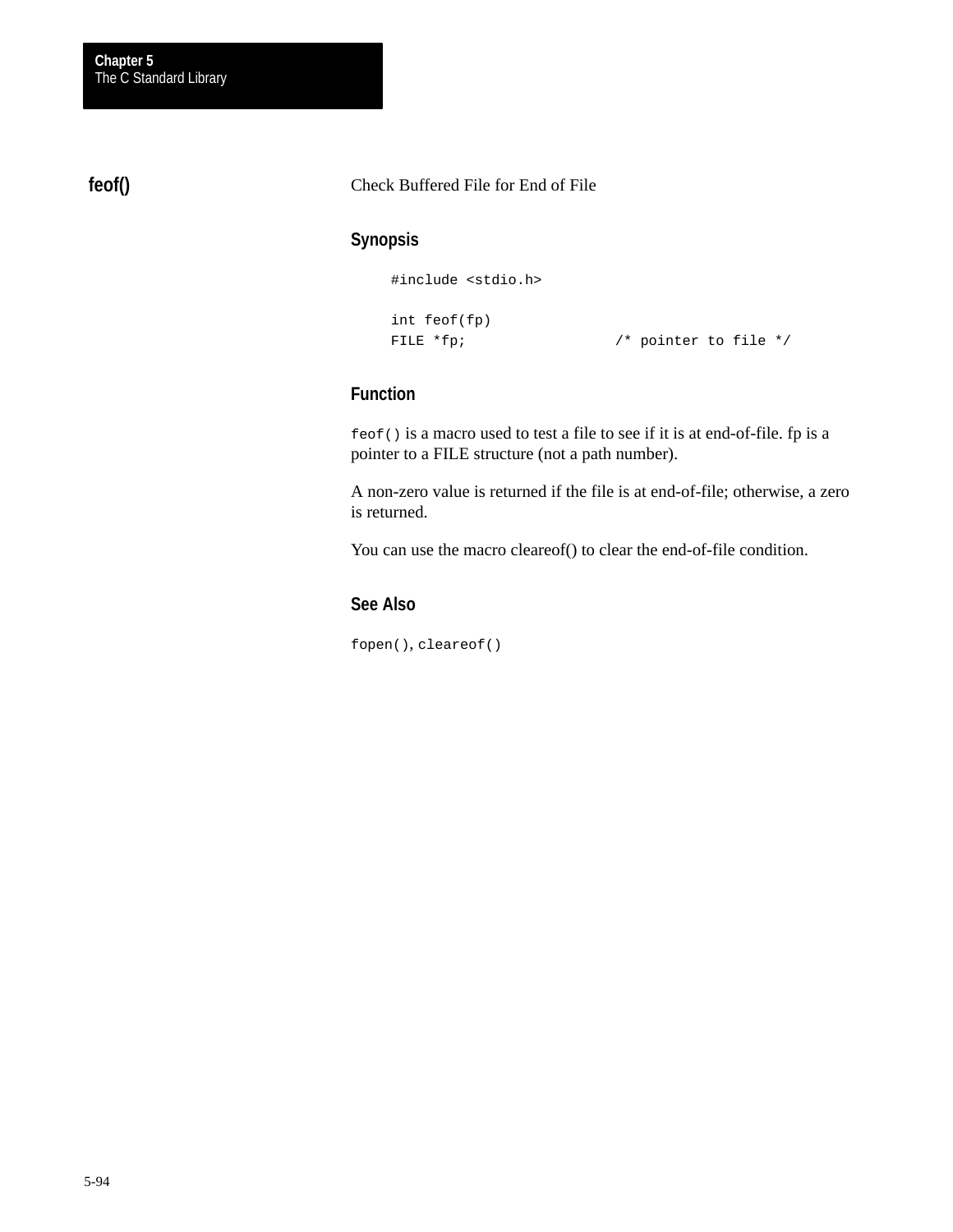The C Standard Library **Chapter 5**

# **ferror()**

#### Check Buffered File for Error Condition

### **Synopsis**

#include <stdio.h>

```
int ferror(fp)
FILE *fp; \sqrt{ } /* pointer to file */
```
# **Function**

ferror() is a macro used to test a file to see if an error occurred. fp is a pointer to a FILE structure (not a path number).

A non-zero value is returned if an error occurred from the last I/O operation; otherwise, a zero is returned.

You can use the macro clearerr() to clear the error condition.

# **Caveats**

There is no way to tell what error occurred or when.

# **See Also**

fopen(), clearerr()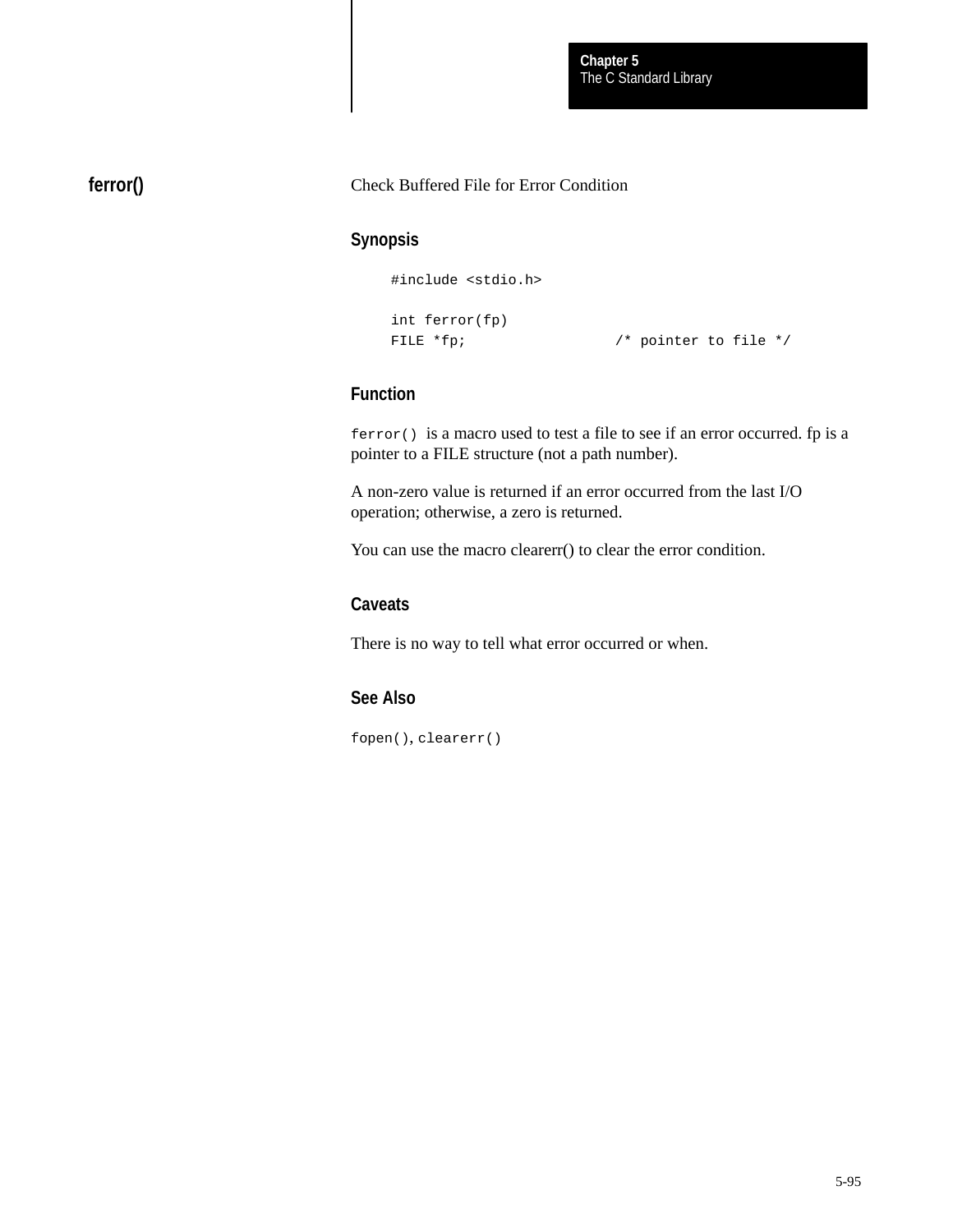# **fflush()**

Flush a File's Buffer

## **Synopsis**

#include <stdio.h>

```
int fflush(fp)
FILE *fp; \sqrt{ } /* pointer to file */
```
## **Function**

fflush() causes a buffer associated with the file pointer fp to be cleared by writing out to the file. The file is written to only if it was opened for write or update.

It is not normally necessary to call fflush(), but it can be useful in the following instances: if the terminal is open on a path other than one of the standard paths and the buffered output needs to be flushed before input; or, a newline character has not yet been issued and you want to deliver the output data to the device.

If a getc() (or equivalent) is performed on stdin, the stdout buffer is flushed automatically.

fclose() calls fflush() to clean out the buffers before the file is closed.

## **See Also**

fopen(), fflush(), getc(), putc()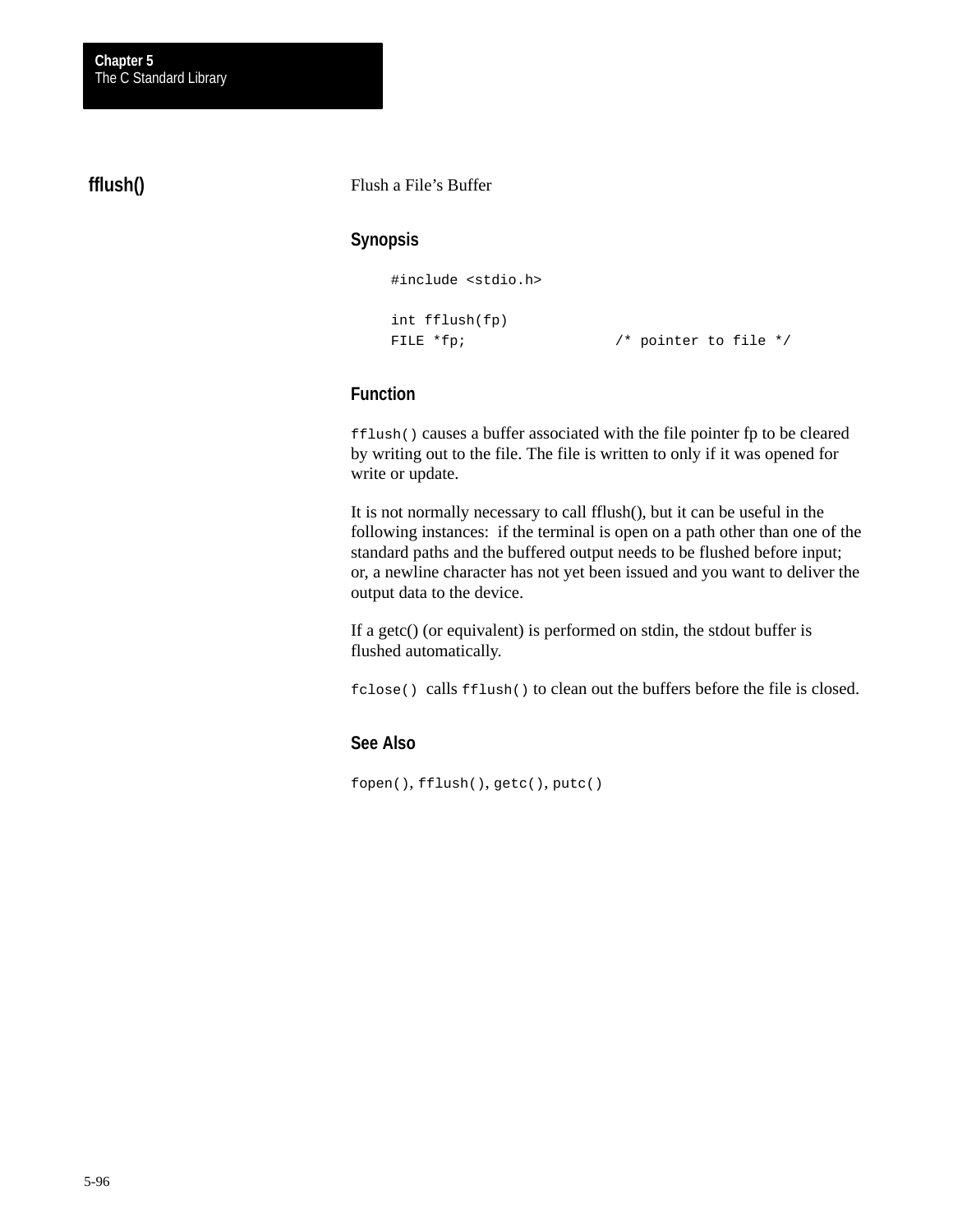| fgetc() | Get a Character From a File            |                                                                                                                                                                                                                                |
|---------|----------------------------------------|--------------------------------------------------------------------------------------------------------------------------------------------------------------------------------------------------------------------------------|
|         | <b>Synopsis</b>                        |                                                                                                                                                                                                                                |
|         | #include <stdio.h></stdio.h>           |                                                                                                                                                                                                                                |
|         | $int$ $f$ qetc $(f$ p $)$<br>FILE *fp; | /* pointer to file */                                                                                                                                                                                                          |
|         | on end-of-file or error.               | fgetc() returns a character from a file pointed to by fp. EOF is returned                                                                                                                                                      |
|         |                                        | In this implementation, fgetc() is a macro which calls getc(), which is a<br>genuine function. UNIX normally defines getc() as a macro and fgetc() as<br>a genuine function. The usage and result is the same on both systems. |

getc()

**fgets()**

Get a String From a File

### **Synopsis**

#include <stdio.h>

```
char *fgets(ptr, cnt, fp)
char *ptr; \sqrt{ } /* pointer to buffer to hold characters */
int cnt; \frac{1}{2} /* number of characters to read */
FILE *fp; \frac{1}{2} /* pointer to file */
```
## **Function**

fgets() reads characters from the file fp. It places the characters in the buffer pointed to by the pointer ptr up to an end-of-line character  $(\n\cdot n)$ , but not more than cnt-1 characters. A null byte is appended to the end of the string. fgets() returns the first argument as its value. fgets() returns NULL upon end-of-file.

## **Caveats**

It is the responsibility of the caller to ensure ptr points to a buffer large enough to hold cnt bytes.

## **See Also**

fgetc()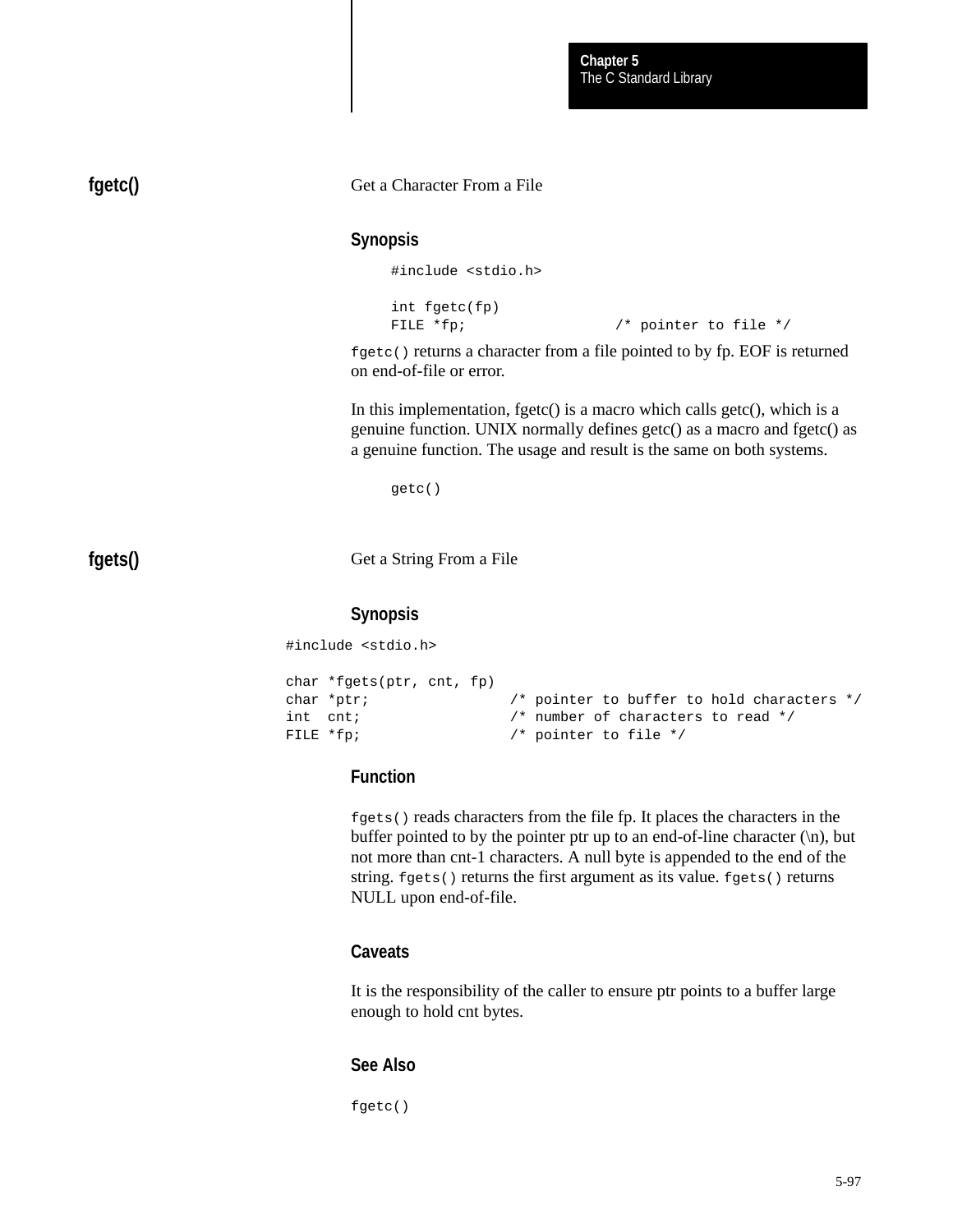# **fileno()**

#### Determine Path Number From File

#### **Synopsis**

```
#include <stdio.h>
int fileno(fp)
```

```
FILE *fp; \sqrt{ } /* pointer to file */
```
## **Function**

fileno() returns the path number associated with file pointer fp. The path number is not valid unless (fp- $>\_$ flag &  $\_$ INIT) is non-zero.

# **findnstr()**

Search String for Pattern

#### **Synopsis**

```
findnstr(pos, string, pattern, len)
int pos; <br> /* position in string to begin search */<br> char *string, <br> /* pointer to string to search */
                            /* pointer to string to search */ *pattern; /* search pattern */
int len; \frac{1}{x} /* length to search */
```
### **Function**

 $findingtr()$  searches the string pointed to by string for the first instance of the pattern pointed to by pattern. It starts at position pos (where the first position is 1, not zero). The returned value is the position of the first matched character of the pattern in the string, or zero if a match is not found. findnstr() stops searching only at position pos + len, so it may continue past null bytes.

## **Caveats**

The current implementation does not use the most efficient algorithm for pattern matching. Use on very long strings is likely to be somewhat slower than it should be.

## **See Also**

findstr()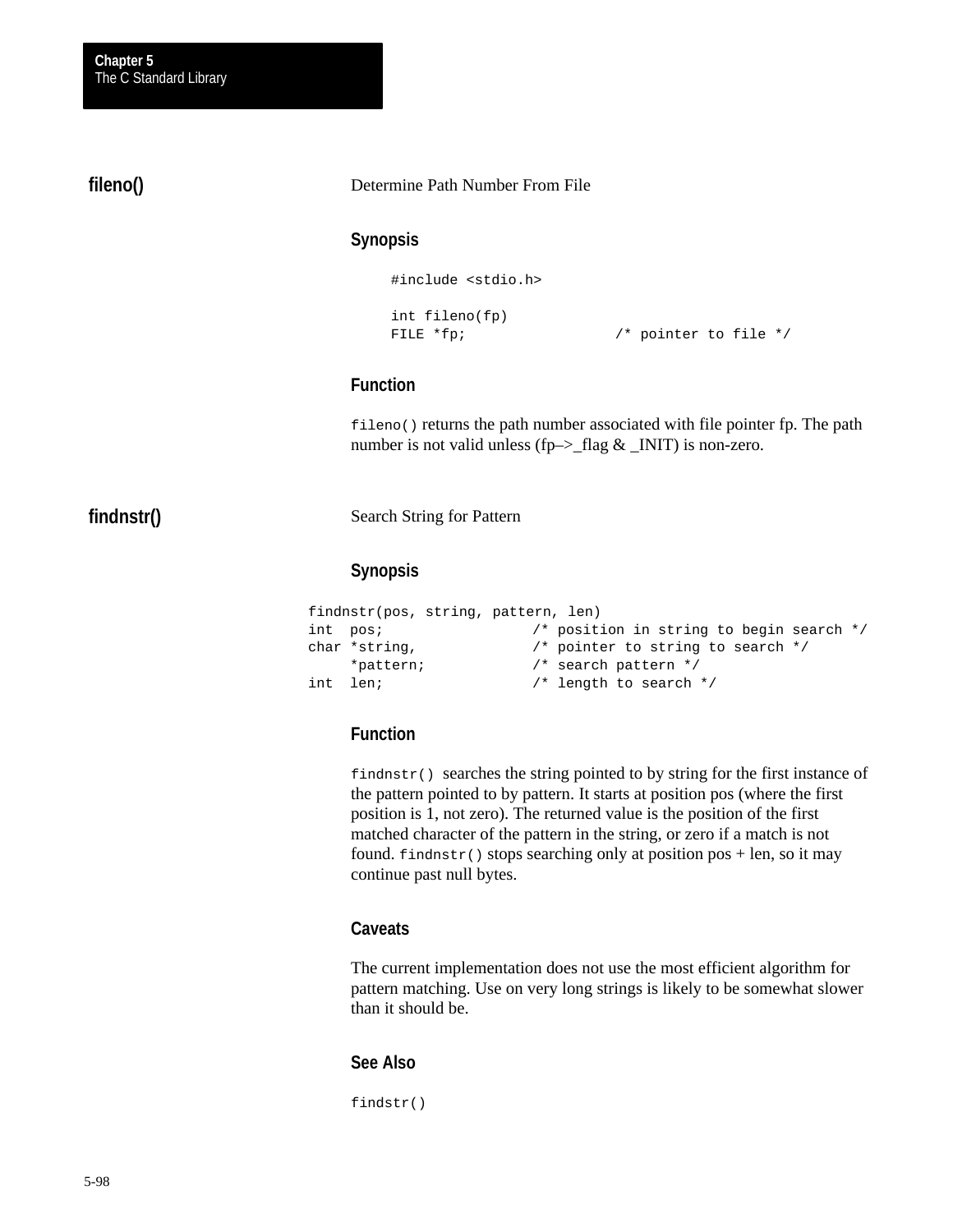# **findstr()**

#### Search String for Pattern

### **Synopsis**

```
findstr(pos, string, pattern)
int pos; /* position to begin search in string */
char *string, /* pointer to string to search */
     *pattern; /* pointer to search pattern */
```
## **Function**

findstr() searches the string pointed to by string for the first instance of the pattern pointed to by pattern. It starts at position pos (where the first position is 1, not zero). The returned value is the position of the first matched character of the pattern in the string, or zero if a match is not found. findstr() stops searching when a null byte is found in string.

### **Caveats**

The current implementation does not use the most efficient algorithm for pattern matching. Use on very long strings is likely to be somewhat slower than it should be.

#### **See Also**

findnstr()

**floor()**

Floor Function

#### **Synopsis**

#include <math.h> double floor(x) double x;

## **Function**

floor() returns the largest integer (as a double) that is not greater than x.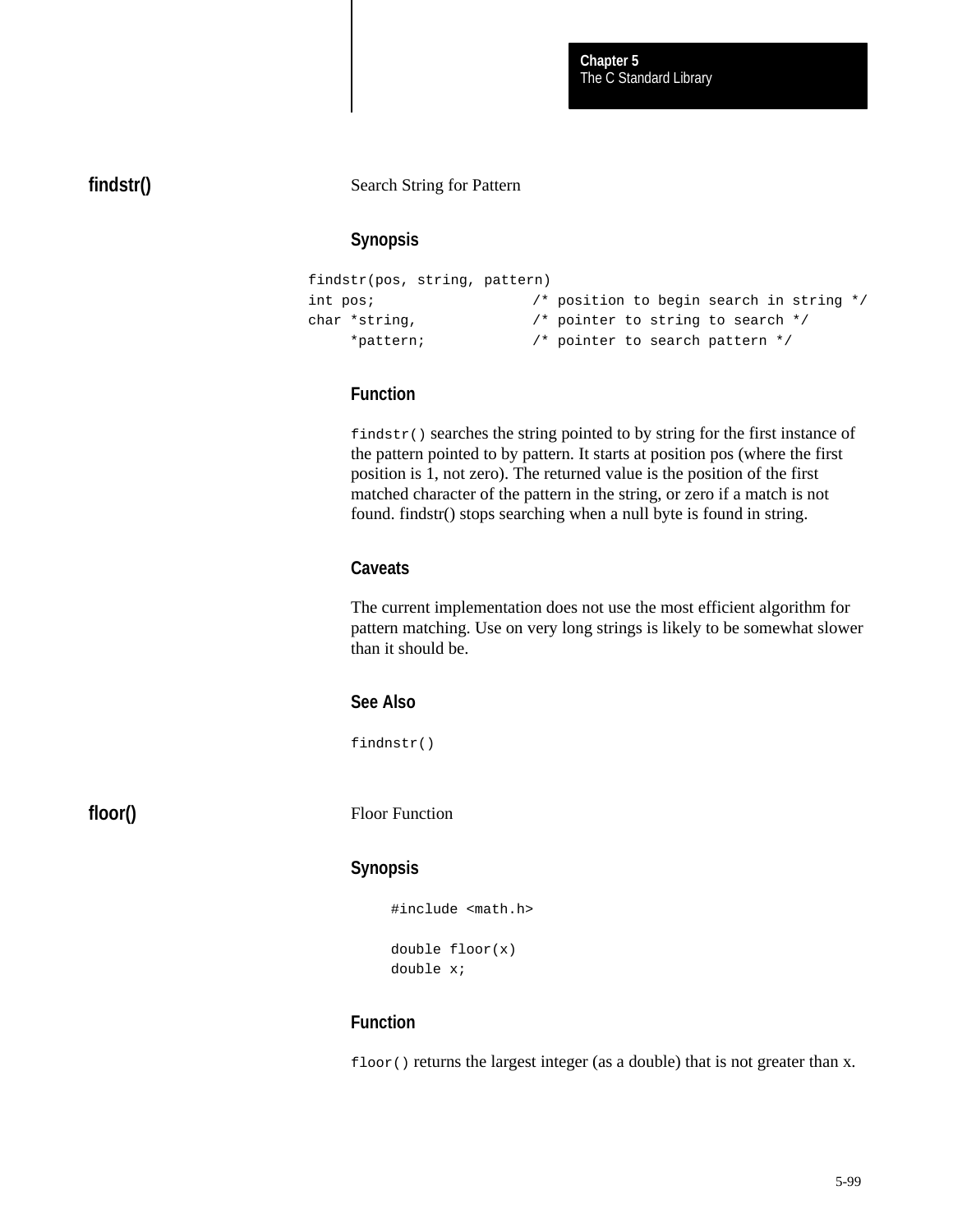# **fopen()**

Open a File

### **Synopsis**

#include <stdio.h>

```
FILE *fopen(name, action)
char *name, /* pointer to file pathlist*/
    *action; /* pointer to file action */
```
## **Function**

If the string pointed to by name is a file that can be opened with the action in the string pointed to by action, fopen() returns a pointer to a structure describing a buffered file. If an error occurs, fopen() returns the value 0 (NULL).

| Action:                               | Description:                                                                               |
|---------------------------------------|--------------------------------------------------------------------------------------------|
| $^{\mu}$ r                            | Open for reading                                                                           |
| $^{\prime\prime}$ W $^{\prime\prime}$ | Open for writing                                                                           |
| "a"                                   | Append (write) at the end of the file or create file for writing if name<br>does not exist |
| $''f+''$                              | Open for update                                                                            |
| $"W +"$                               | Create for update                                                                          |
| $"a+"$                                | Create or open for update at end of file                                                   |
| "d'                                   | Directory read                                                                             |

The valid fopen() actions are:

**Important:** An x may be appended to any action(s). This indicates that a relative pathlist is relative to the current execution directory. The x also implies that the file should have the execute permission bit set.

#### **Examples**

This example creates file for writing in the execution directory.

fp = fopen("fred","wx");

This example opens existing file for reading.

fp = fopen("moe"," $r$ ");

This example creates file for reading and writing.

fp = fopen("stooge/curly", "w+"); $C$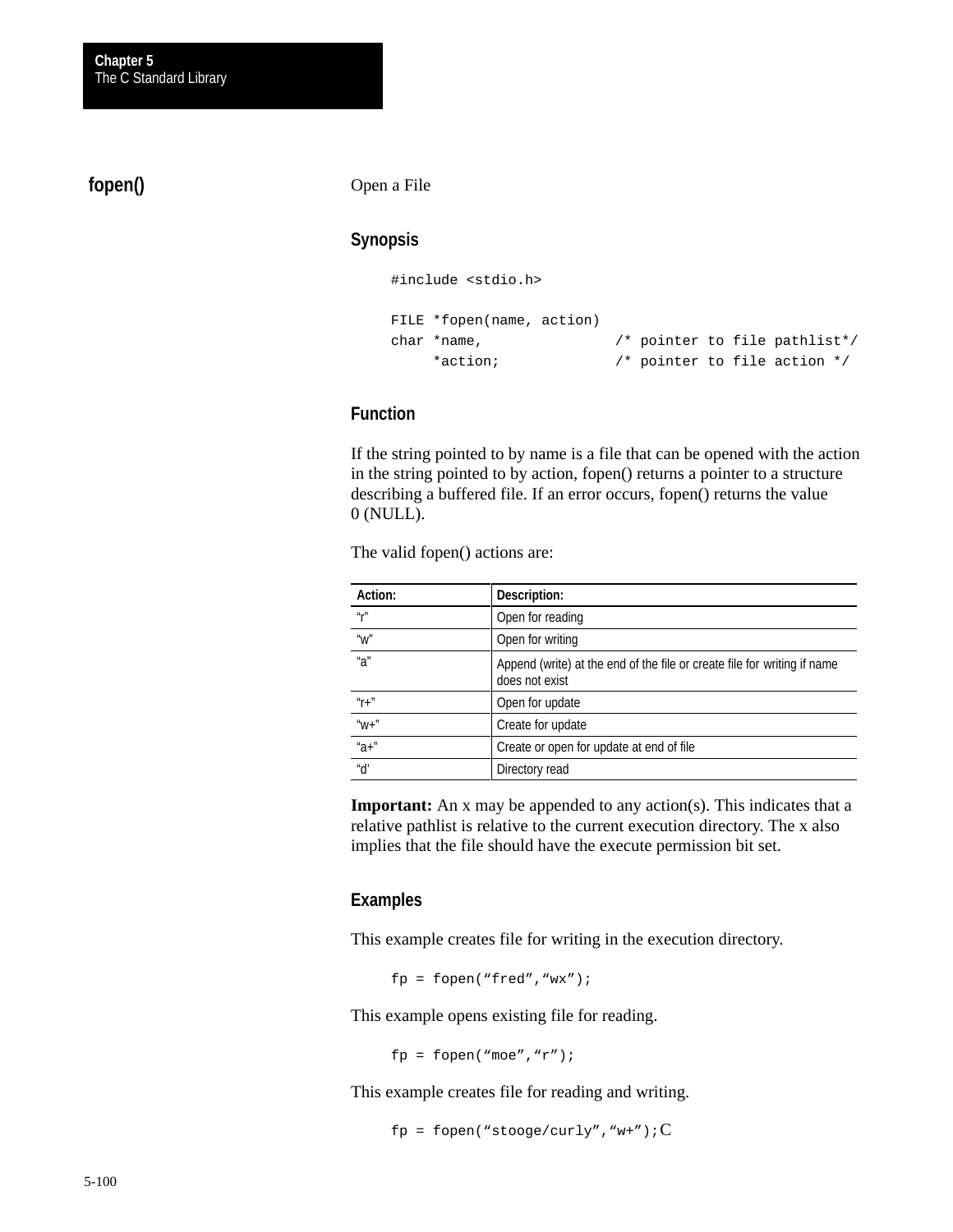#### **Caveats**

Make sure the argument passed as action is a pointer to a string and not a character; fopen("fun","r") is correct, fopen("fun",'r') is not.

Opening for a write performs a creat(). If a file with the same name exists when the file is opened for write, it is truncated to zero length. The file is created only if the file does not exist.

Append means open for write and position the file pointer to the end-of-file. This causes the next byte written to be added to the end of the file. If a read is performed, it returns an end-of-file error. Note that the type of a file structure is pre-defined in <stdio.h> as FILE, so a user program may declare or define a file pointer by:

FILE \*f;

Three file pointers are available and are considered open the moment the program runs:

| stdin  | standard input  | I/O is to path $0$ |
|--------|-----------------|--------------------|
| stdout | standard output | I/O is to path $1$ |
| stderr | standard error  | I/O is to path $2$ |

These macros are defined in the header file <stdio.h>.

It is not possible to open a directory for writing with fopen.

# **See Also**

putc(), getc(), creat(), open()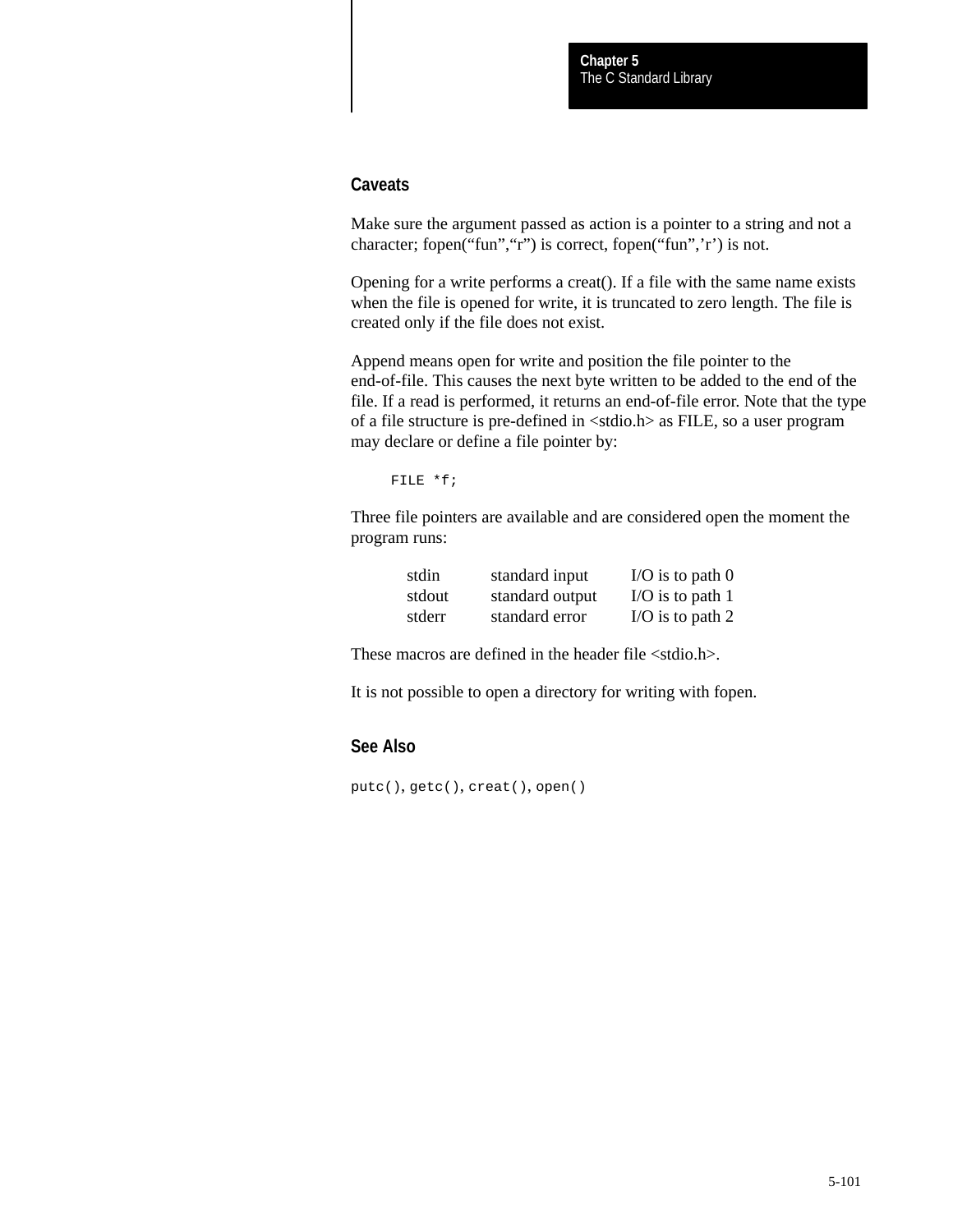# **fprint()**

#### Formatted Output

## **Synopsis**

#include <stdio.h>

```
int fprintf(fp, control [,arg0[,arg1...]])
FILE *fp; \sqrt{ } /* pointer to file */
char *control; /* pointer to control string */
```
### **Function**

printf(), fprintf(), and sprintf() are standard C library functions that perform formatted output. Each of these functions converts, formats, and prints the args (if any) as indicated by the control string.

 $fprint()$  places its output on the file pointed to by fp. See the discussion of printf() for details on the control string.

fprintf() returns the number of characters output.

### **Caveats**

Use ferror() to check for an output error after calling fprintf().

### **See Also**

printf(), sprintf()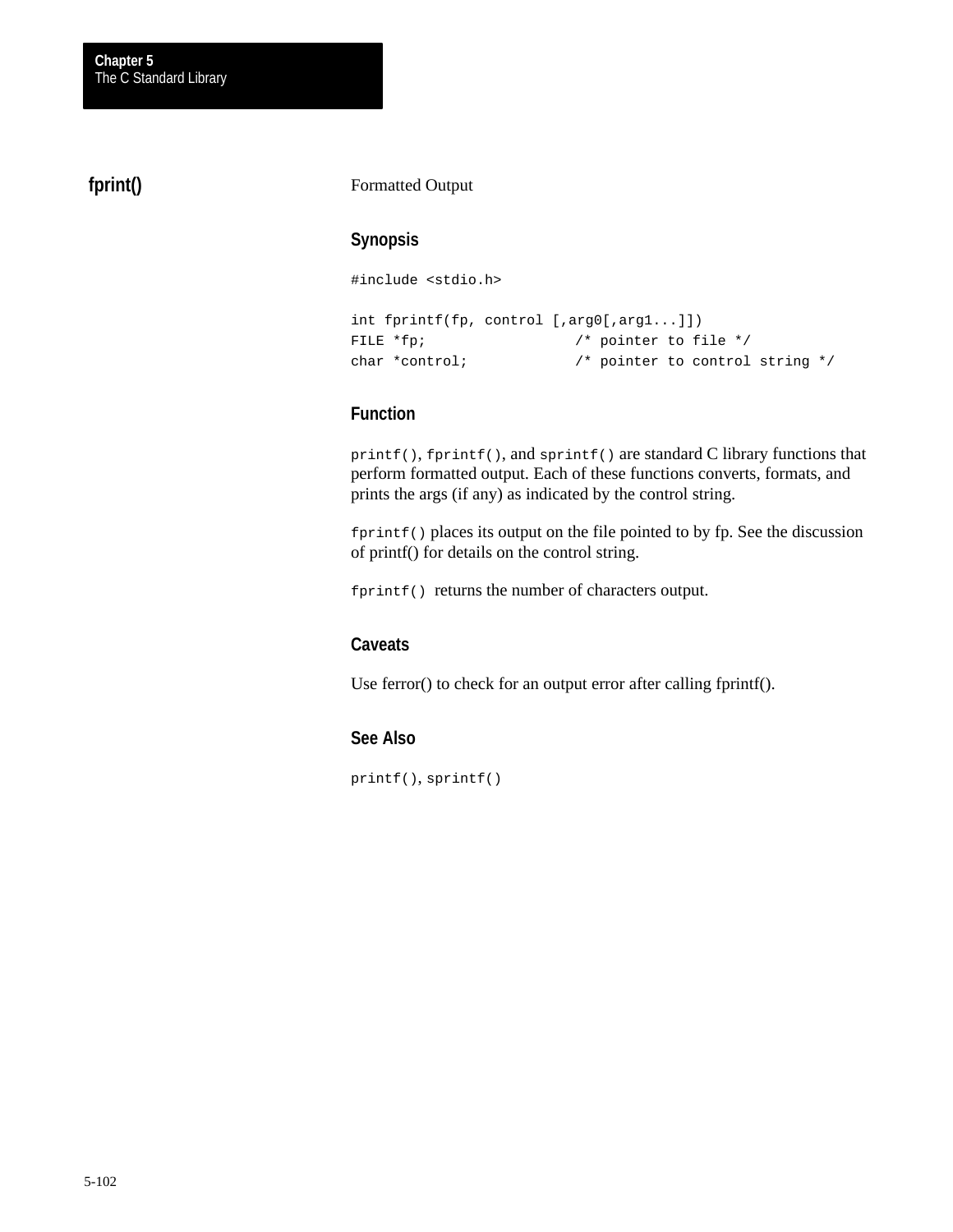# **fputs()**

### Output a String to a File

# **Synopsis**

#include <stdio.h>

```
fputs(ptr, fp)
char *ptr; \frac{1}{2} /* pointer to output string */
FILE *fp; \sqrt{p} /* pointer to file */
```
# **Function**

fputs() copies the null terminated string pointed to by ptr into the file fp. The terminating null byte is not copied. –1 is returned if an output error occurs.

### **See Also**

puts(), gets(), fgets()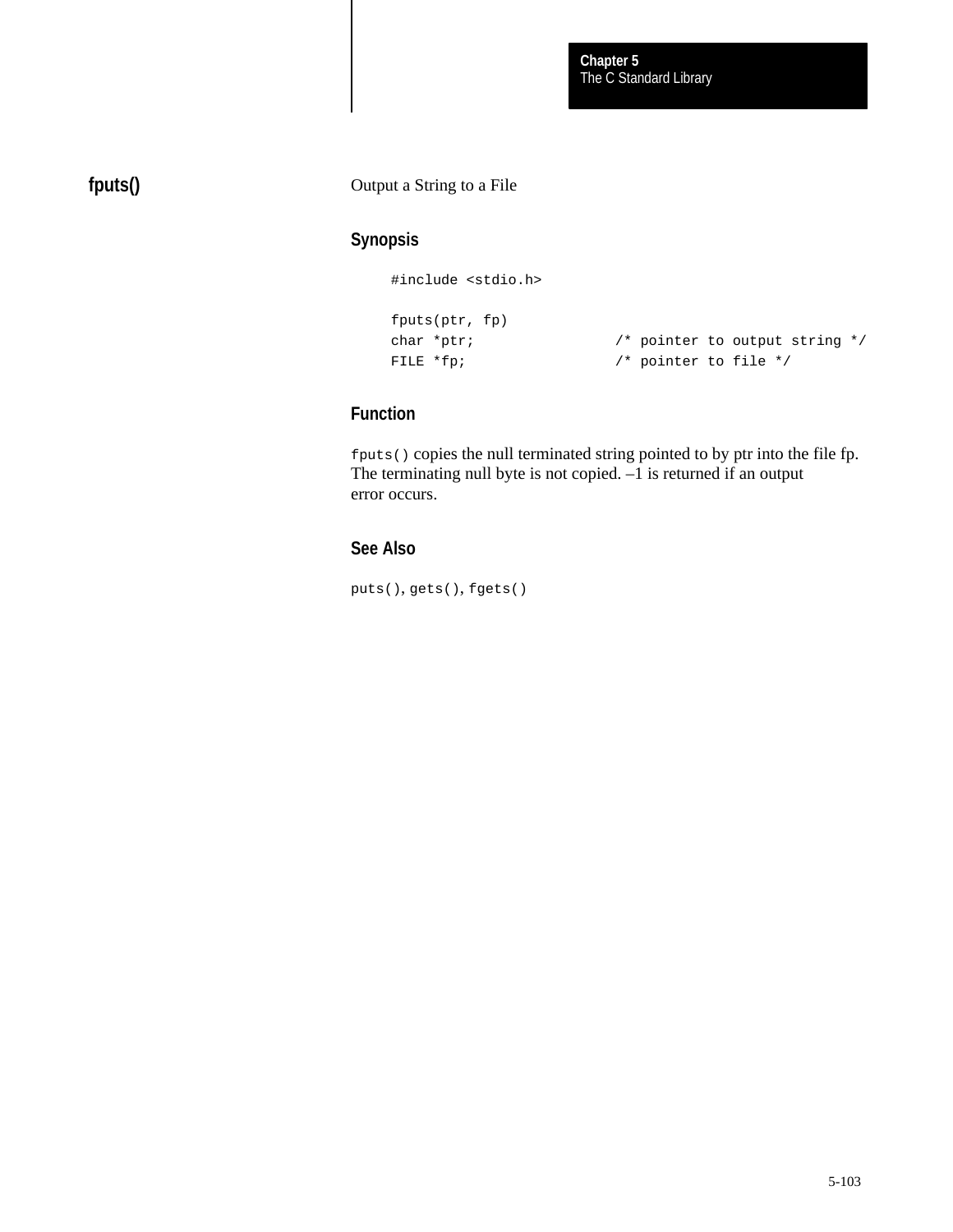# **fread()**

#### Read Data From a File

### **Synopsis**

```
#include <stdio.h>
```

```
int fread(ptr, size, nobj, fp)
char *ptr; \frac{1}{2} /* pointer to copy buffer */
int size, /* data item size */
    nobj; \frac{1}{2} /* number of items to copy */
FILE *fp; \sqrt{ } /* pointer to file */
```
# **Function**

fread() reads from the file pointed to by fp. nobj is the number of items to read. Each item is of size bytes. The bytes read are copied into the memory pointed to by ptr. fread() returns the number of items read, or zero if an error occurs.

### **Example**

```
func()
{
    int value;
   FILE *file;
    fread(&value, sizeof value, 1, file);
}
```
### **Caveats**

It is the caller's responsibility to ensure enough space is available at ptr.

#### **See Also**

fwrite()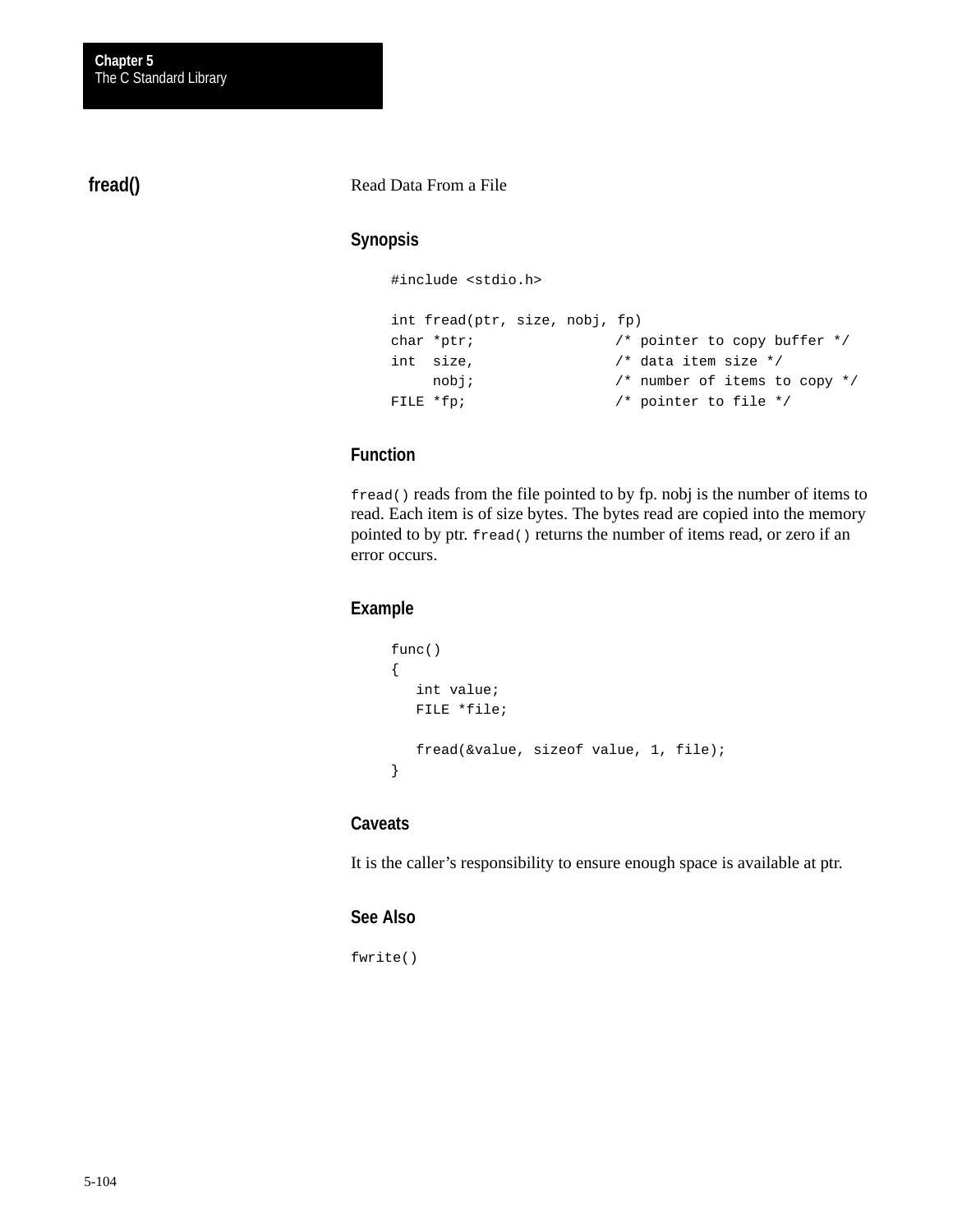# **free()**

#### Return Memory

### **Synopsis**

```
free(ptr)
char *ptr; /* pointer to memory to be returned */
```
# **Function**

free() returns a block of memory granted by malloc() or calloc(). The memory is returned to a pool of memory for later re-use by malloc() or free(). The memory freed by malloc() or free() is returned to the system.

## **Caveats**

It is dangerous to use free() with something other than a pointer previously returned by malloc() or calloc(). To do so hopelessly corrupts the memory lists maintained by malloc(), rendering them useless and possibly causing unpredictable program behavior.

### **See Also**

malloc(), calloc()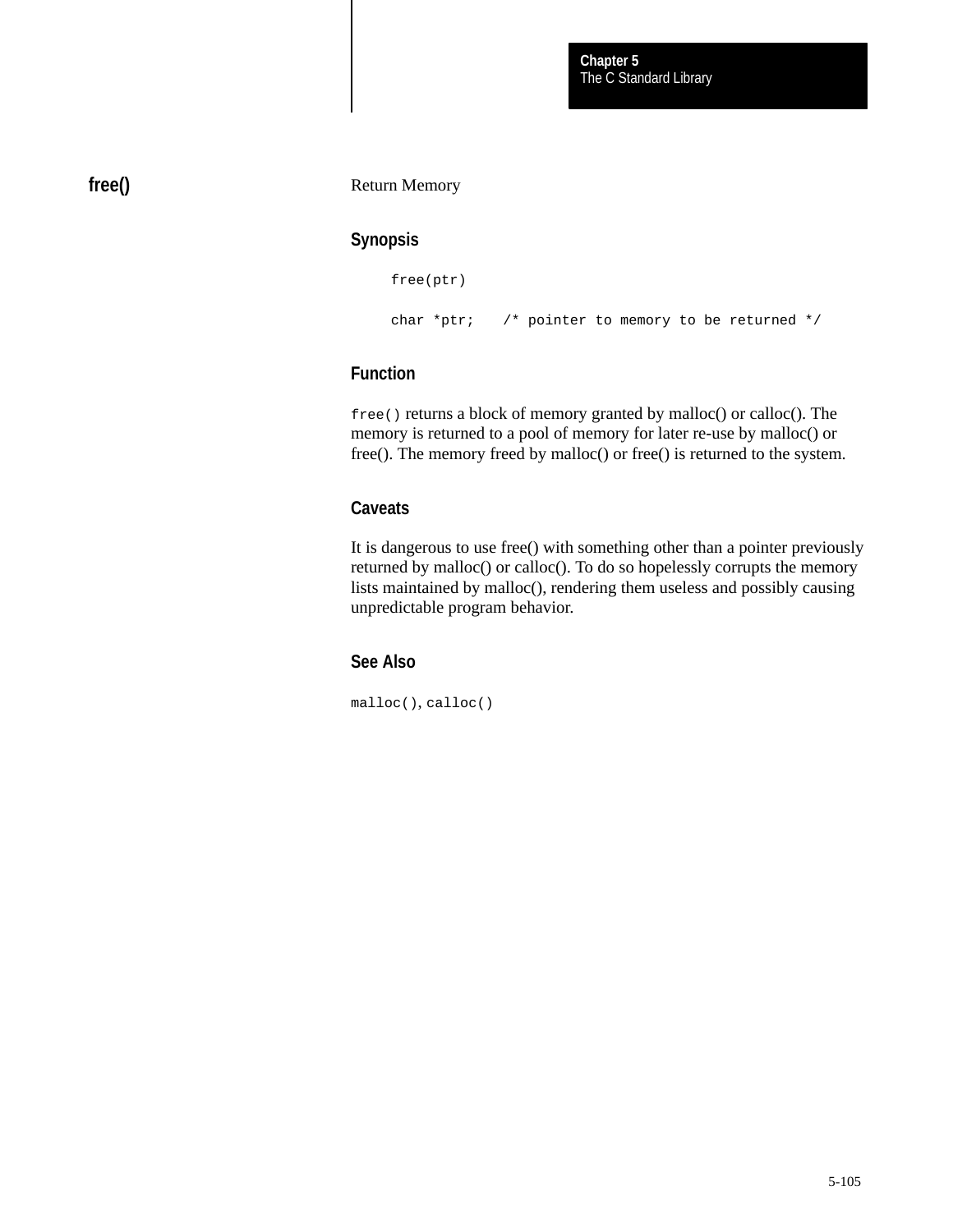# **freemem()**

Determine Size of Unused Stack Area

## **Synopsis**

int freemem()

# **Function**

freemem() returns the number of bytes allocated for the stack that have not been used.

If compiler stack checking is enabled, the stack is checked for possible overflow before a function is entered. The lowest address the stack pointer has reached is retained so freemem() can report the number of bytes between the stack limit and the lowest stack value as the unused stack memory.

# **Caveats**

The program must be compiled with stack checking code in effect for freemem() to return a correct result. This function is historical; avoid using it in new code as it is likely to be removed in a future release.

### **See Also**

stacksiz()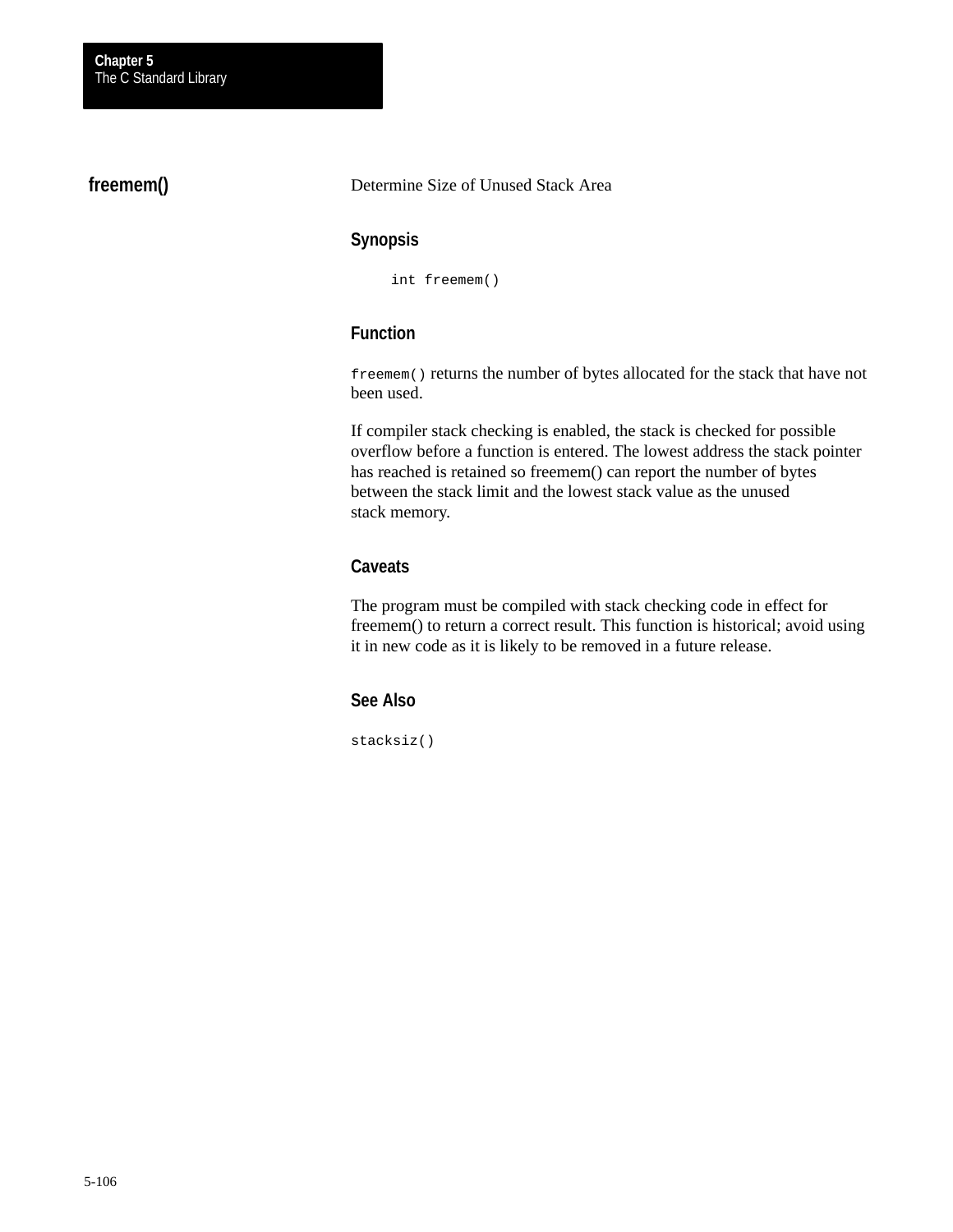# **freopen()**

Re-Open a File

## **Synopsis**

#include <stdio.h>

```
FILE *freopen(name, action, fp)
char *name, /* pointer to name of file */
     *action; /* pointer to action string */
FILE *fp; \sqrt{ } /* pointer to file */
```
# **Function**

freopen() is usually used to associate the stdin, stdout, or stderr file pointers with a file instead of a terminal device.

freopen() substitutes the file name passed as name instead of the currently open file (if any). The original file is closed with fclose(). The original file is closed even if the opening of the new file does not succeed.

See fopen() for details on the action values.

freopen() returns the fp passed or zero if the open failed.

## **See Also**

fopen(), fdopen()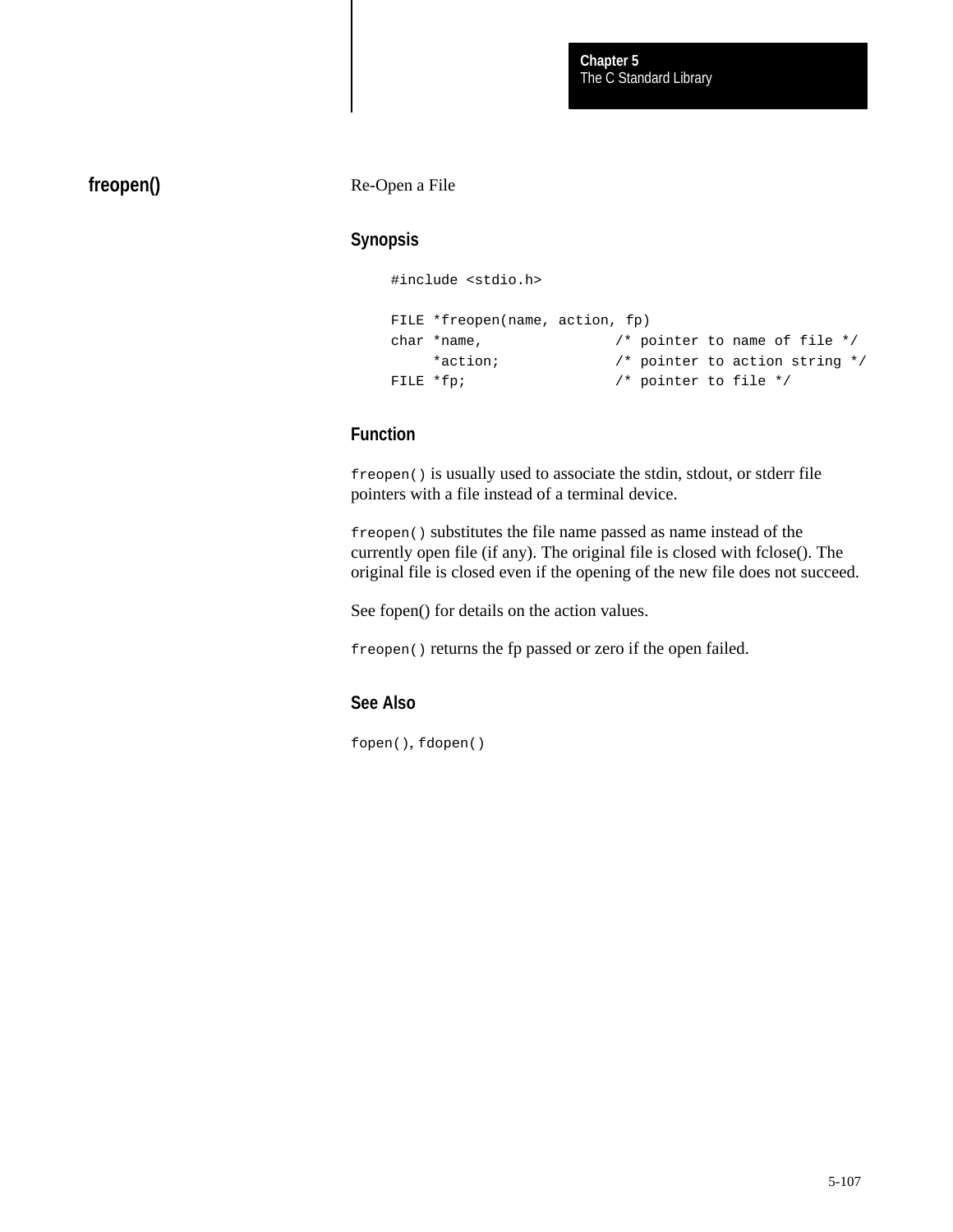# **frexp()**

#### Returns Parts of a Floating Point Number

### **Synopsis**

```
double frexp(value, exp)
double value; \frac{1}{10} /* floating point value */
int *_{exp}; /* exponent */
```
# **Function**

frexp() breaks a floating point value into a normalized fraction and an integral exponent of two (exp). This function returns the fraction x, such that  $1/2 \le x \le 1$  and value =  $x * 2^{\text{deg}}$ .

# **fscanf()**

Input String Conversion

### **Synopsis**

#include <stdio.h>

```
int fscanf(fp, control [,arg ...])
FILE *fp; \sqrt{p} /* pointer to file */
char *control; /* pointer to control string */
```
# **Function**

fscanf() performs input conversions from data read from the file pointer fp. The format of the control string is described in scanf().  $f \text{seanf}$ () returns a count of the number of fields successfully matched and assigned.

See the discussion of scanf() for more details.

## **See Also**

scanf(), sscanf()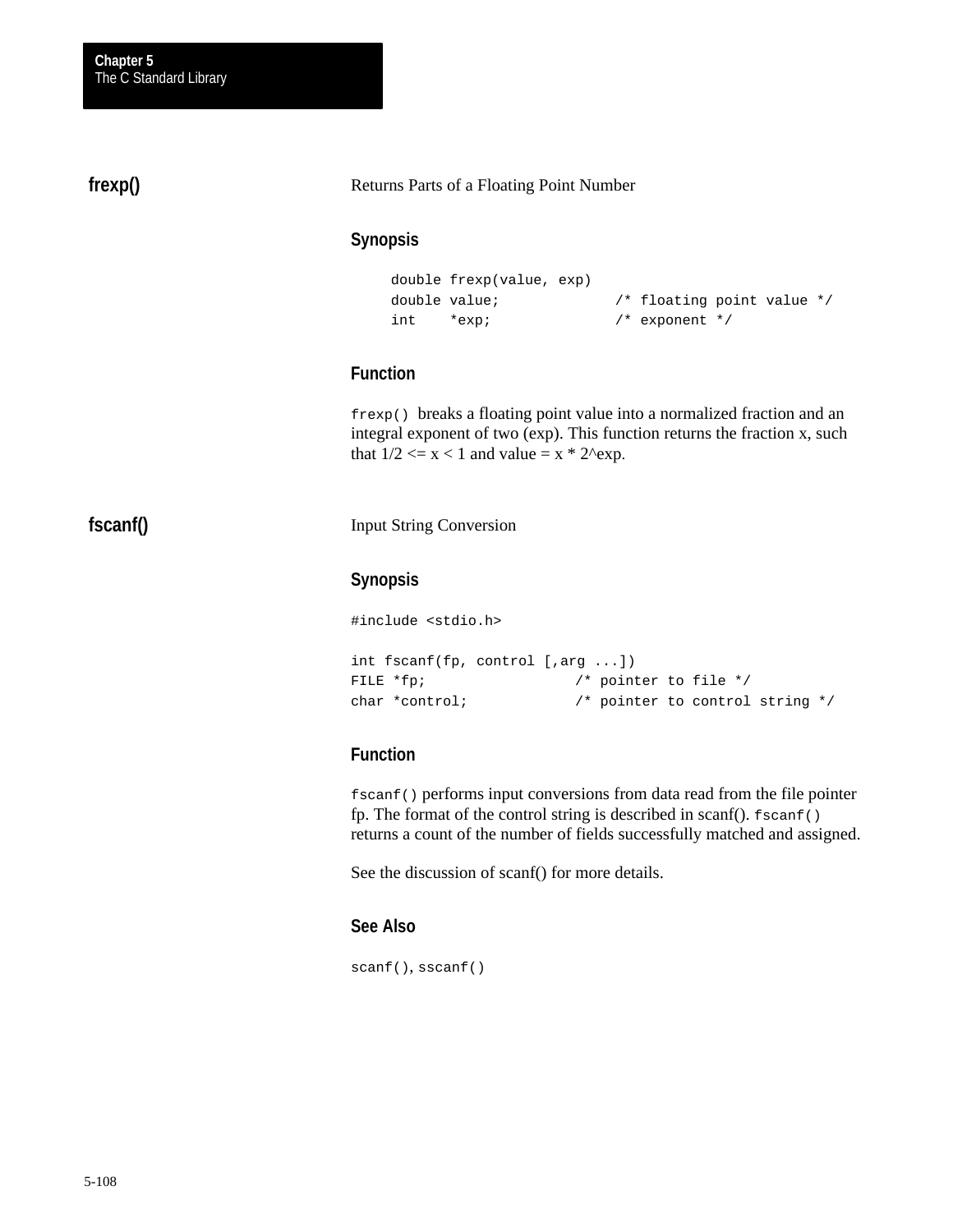## **fseek()**

Reposition File Pointer

# **Synopsis**

#include <stdio.h>

```
int fseek(fp, offset, place)
FILE *fp; \frac{1}{2} /* pointer to file */
long offset; \frac{1}{2} /* file position offset (long same as int) */
int place; \frac{1}{2} /* flag to determine offset placement */
```
### **Function**

fseek() repositions the file pointer for the buffered file pointed to by fp to a desired character position for the next getc() or putc(). The new position is at offset bytes from:

- $\blacksquare$  the beginning of the file if place is 0
- $\blacksquare$  the current position in the file if place is 1
- $\blacksquare$  the end of the file if place is 2

fseek() allows for the special problems of buffering. fseek() returns 0 if a seek is reasonable or  $-1$  if the destination (or place) is otherwise incorrect.

### **Caveats**

Using lseek() of a buffered file is certain to cause unpredictable results. fseek() is required when changing from reading to writing or from writing to reading on files open for update.

### **See Also**

getc(), putc(), lseek()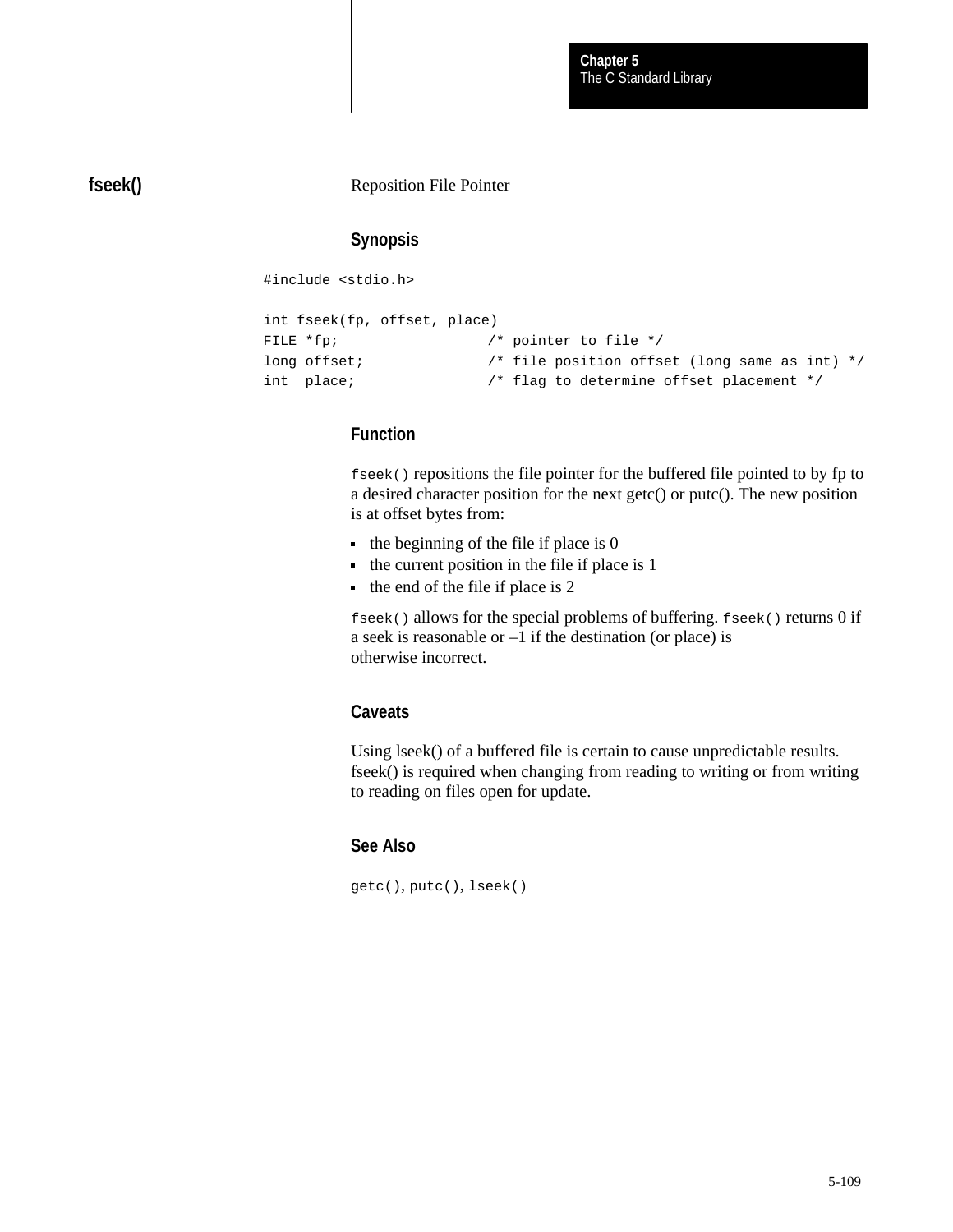# **ftell()**

#### Report File Pointer Position

### **Synopsis**

#include <stdio.h>

```
long ftell(fp)
FILE *fp; \sqrt{ } /* pointer to file */
```
# **Function**

ftell() is the only proper way to determine the position of the next byte to be read or written when using buffered I/O. ftell() returns the current position of the next byte to be read by getc() or written by putc(). The current position is measured in bytes from the beginning of the file. fp must be a file pointer.

–1 is returned if fp does not point to an open file.

### **Caveats**

Do not use lseek() to determine file position as it does not allow for any characters in the buffer.

### **See Also**

getc(), putc(), lseek()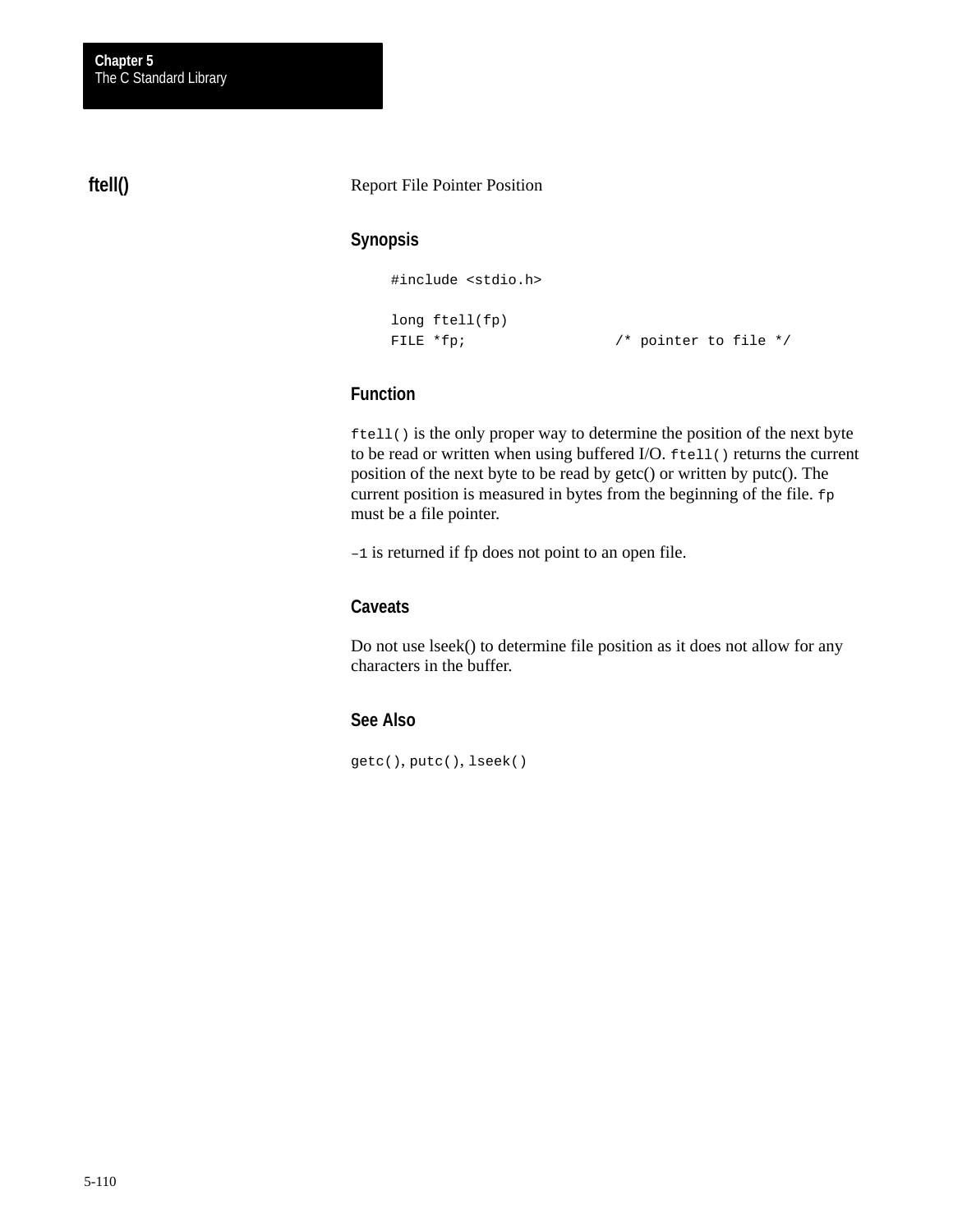# **fwrite()**

Write Data to a File

# **Synopsis**

```
#include <stdio.h>
int fwrite(ptr, size, nobj, fp)
char *ptr; \sqrt{ } /* pointer to buffer to write */
int size, /* size of items */
    nobj; \frac{1}{2} /* number of items to write */
FILE *fp; \sqrt{ } /* pointer to file */
```
# **Function**

fwrite() writes to the file pointed to by fp. nobj is the number of items to be written. Each item is of size bytes. The bytes written are copied from the memory pointed to by ptr. fwrite() returns the number of items written, or zero if an error occurs.

### **Example**

```
func()
{
    int value;
   FILE *file;
    fwrite(&value, sizeofvalue, 1, file);
}
```
### **See Also**

fread()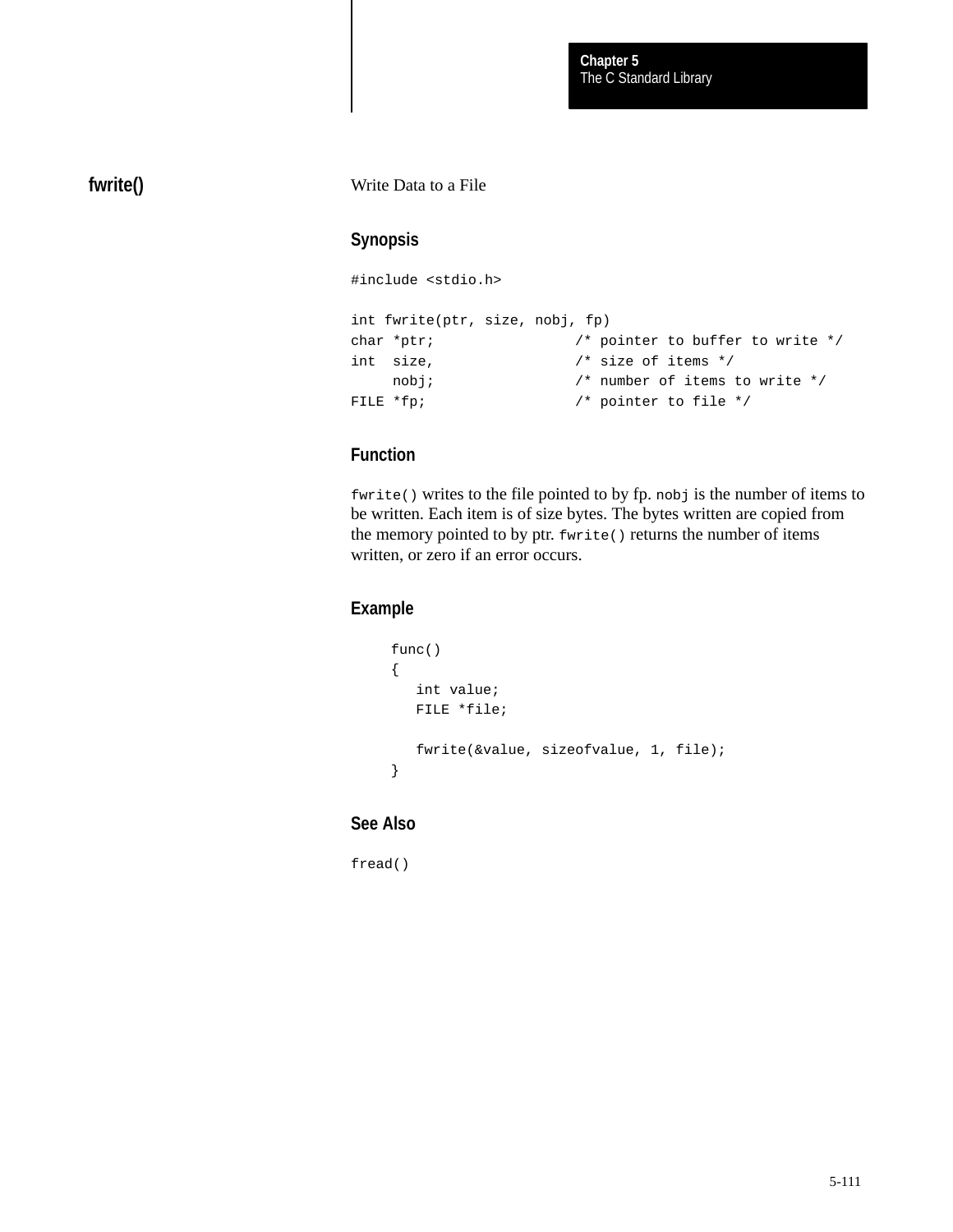**getc(), getchar()**

Get Next Character From File, stdin

### **Synopsis**

#include <stdio.h>

```
int getc(fp)
FILE *fp; \sqrt{ } /* pointer to file */
int getchar()
```
### **Function**

getc() returns the next character from the file pointed to by fp. getchar() is a macro that is equivalent to getc(stdin).

The value returned is an int, not a char. This allows the caller to determine the difference between a 0xff byte read from the file and the error condition –1, which is returned when an error or end-of-file occurs.

Under OS-9, there is a choice of low-level service requests to use when reading from a file:

| Choice:  | Description:                                                                                                                                                                                                |
|----------|-------------------------------------------------------------------------------------------------------------------------------------------------------------------------------------------------------------|
| read()   | Gets characters up to a specified number of bytes in raw mode (that is, no<br>editing takes place on the input stream and the characters appear to the<br>program exactly as in the file or on the device). |
| readln() | Honors the various mapping of characters associated with a Serial<br>Character device such as a terminal, and in any case returns to the caller<br>as soon as a carriage return is seen.                    |

In the vast majority of cases, it is preferable to use readln() for accessing Serial Character devices and read() for any other file input. getc() uses this strategy. As all file input using the Standard Library function is routed through getc(), so do all other library input functions.

The choice is made when the first call to getc() is made after the file is opened. The system is consulted for the status of the file and a flag bit is set in the file structure accordingly.

You can force the choice by setting the relevant bit before a call to getc(). The flag bits are defined in the <stdio.h> header file as \_RBF and \_SCF.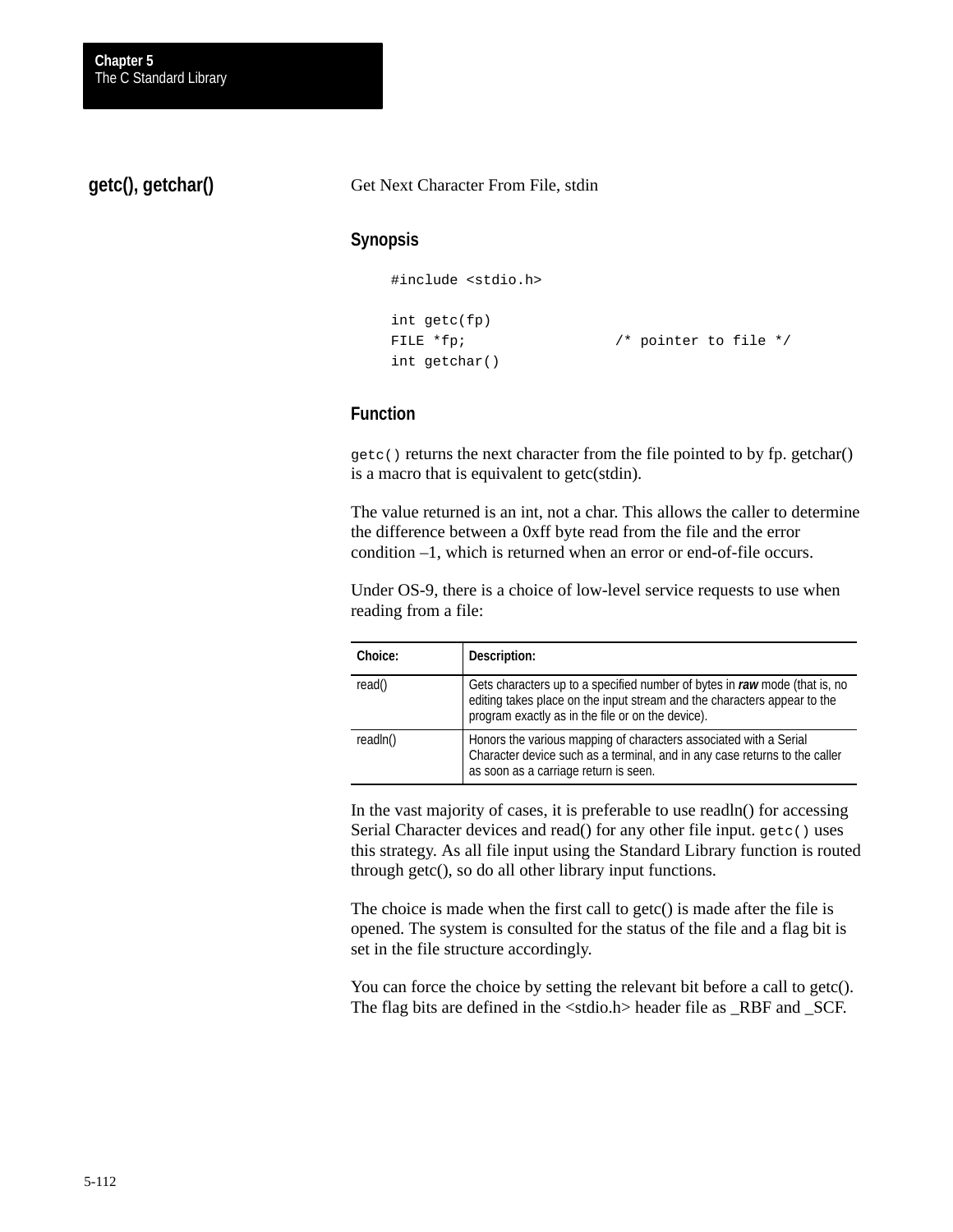Use the following method to set the flag bits. Assuming the file pointer (as returned by fopen()) is fp, the following forces the use of readln() and read() on input, respectively:

```
fp->_flag |= _SCF;
fp->_flag |= _RBF;
```
This trick may be played on the standard stream, stdin, before any input is requested from the stream.

When you want to input characters one byte at a time without buffering, use this technique:

 $fp->_flag$  |= \_UNBUF;

This causes data to be read from or written to the file one byte at a time.

If a file is open for update (fopen() action  $r+$  or  $w+$ ), the program is required to do a fseek() before changing from getc() to putc() or putc() to getc(), even if no effective file position change occurs. This causes the buffer to flush (or fill) so input or output can proceed in the opposite direction.

The stdout buffer is flushed automatically by getc(stdin) before the actual read is performed. This ensures that prompts to a terminal are output before the read is issued.

#### **Caveats**

It is not a good idea to call read() or write() on a path that is buffered because the buffered data and the low-level I/O may not occur in the correct order.

**Important:** Due to the buffering, RBF record-locking is ineffective. If an application requires the record-locking facilities, low-level I/O calls and program buffering is required.

#### **See Also**

fopen(), putc()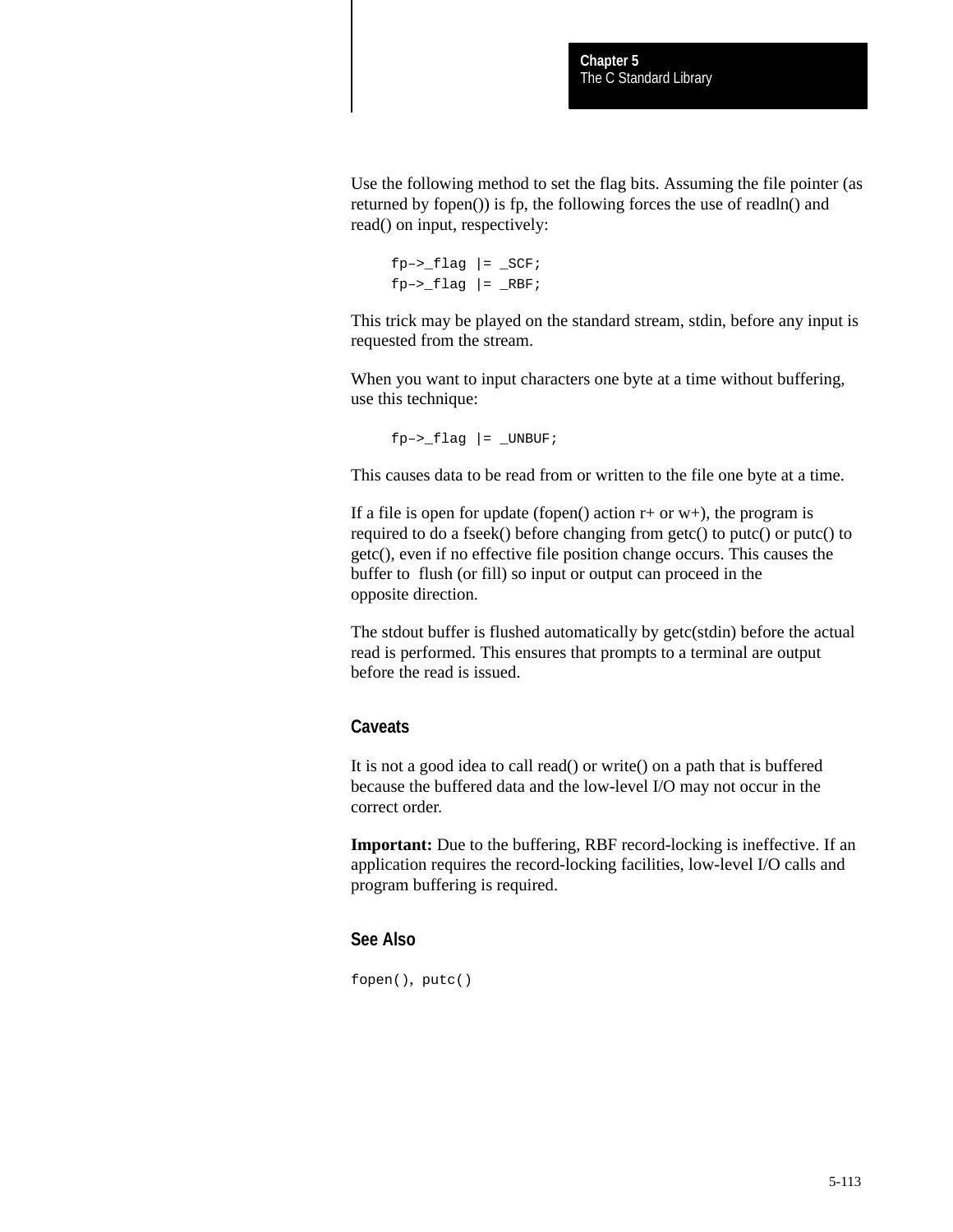# **getenv()**

Value for Environment Name

## **Synopsis**

```
char *getenv(name)
char *name; /* pointer to environment name string */
```
# **Function**

 $getenv()$  searches the environment list for a string in the form of name = value. It returns a pointer to the string value if such a string is present, otherwise getenv() returns the value 0 (NULL).

An array of strings called the environment is made available by os9exec() when a process is created. The environment list is usually maintained by the shell. The shell setenv and unsetenv commands can alter the strings. The names of the environment variables and their contents are defined by the application using them.

**Important:** A process inherits the environment only if the process was created with os9exec(). The os9fork() and chain() functions themselves do not pass the correct information for the argument and environment lists. Do not modify the strings returned by getenv().

### **See Also**

os9exec(), os9fork(), chain()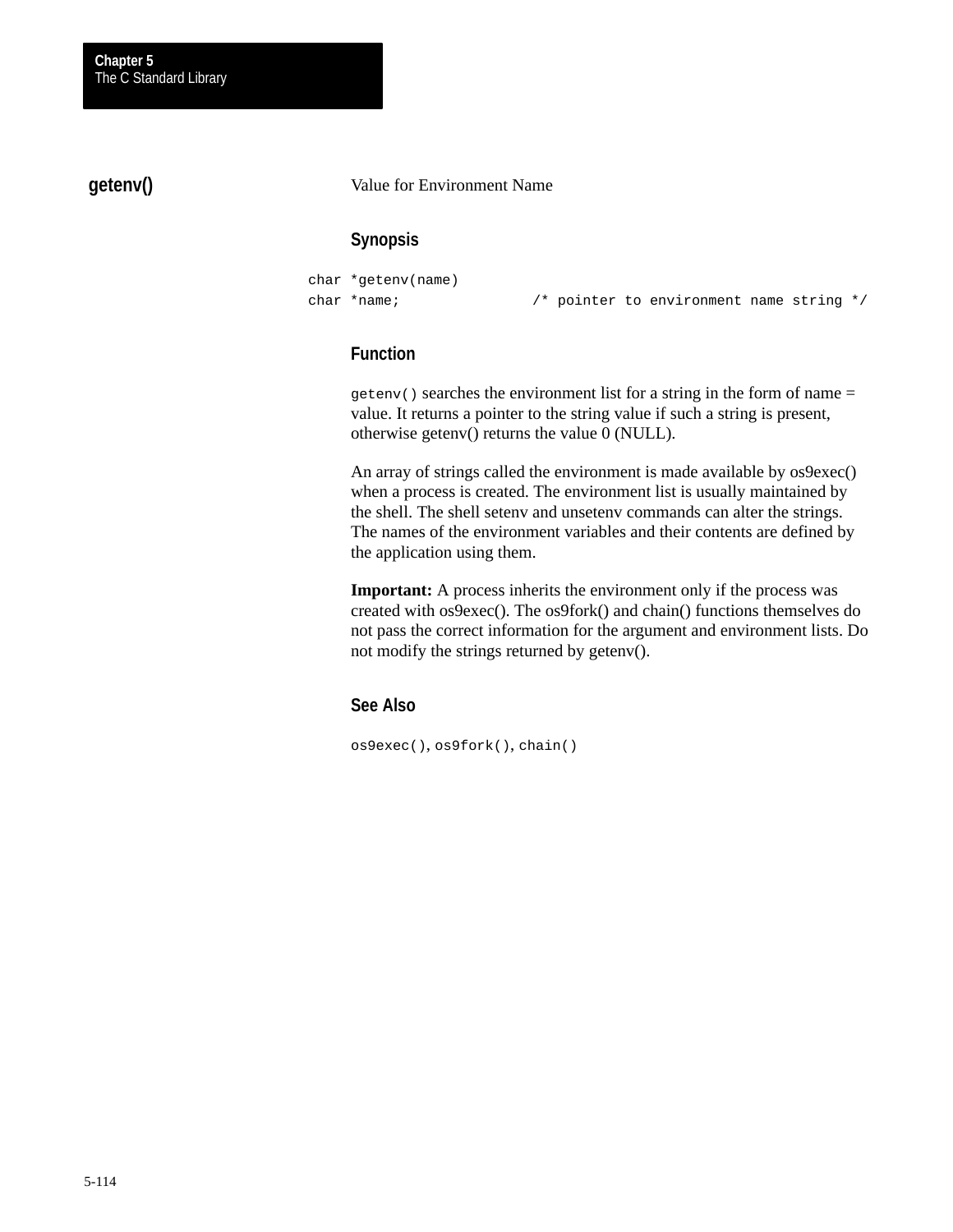# **getime()**

Get System Time

### **Synopsis**

#include <time.h>

```
getime(timebuf)
struct sgtbuf *timebuf; /* ptr to buffer for returned system time */
```
## **Function**

getime() returns the system time into the time buffer pointed to by timebuf. The time units are defined in the <time.h> header file.

# **See Also**

setime()

**getpid()**

Determine Process ID Number

# **Synopsis**

int getpid()

### **Function**

getpid() returns the system process ID number for the calling process. You can use this number for such things as creating unique file names.

#### **See Also**

F\$ID in the OS-9 Technical Manual.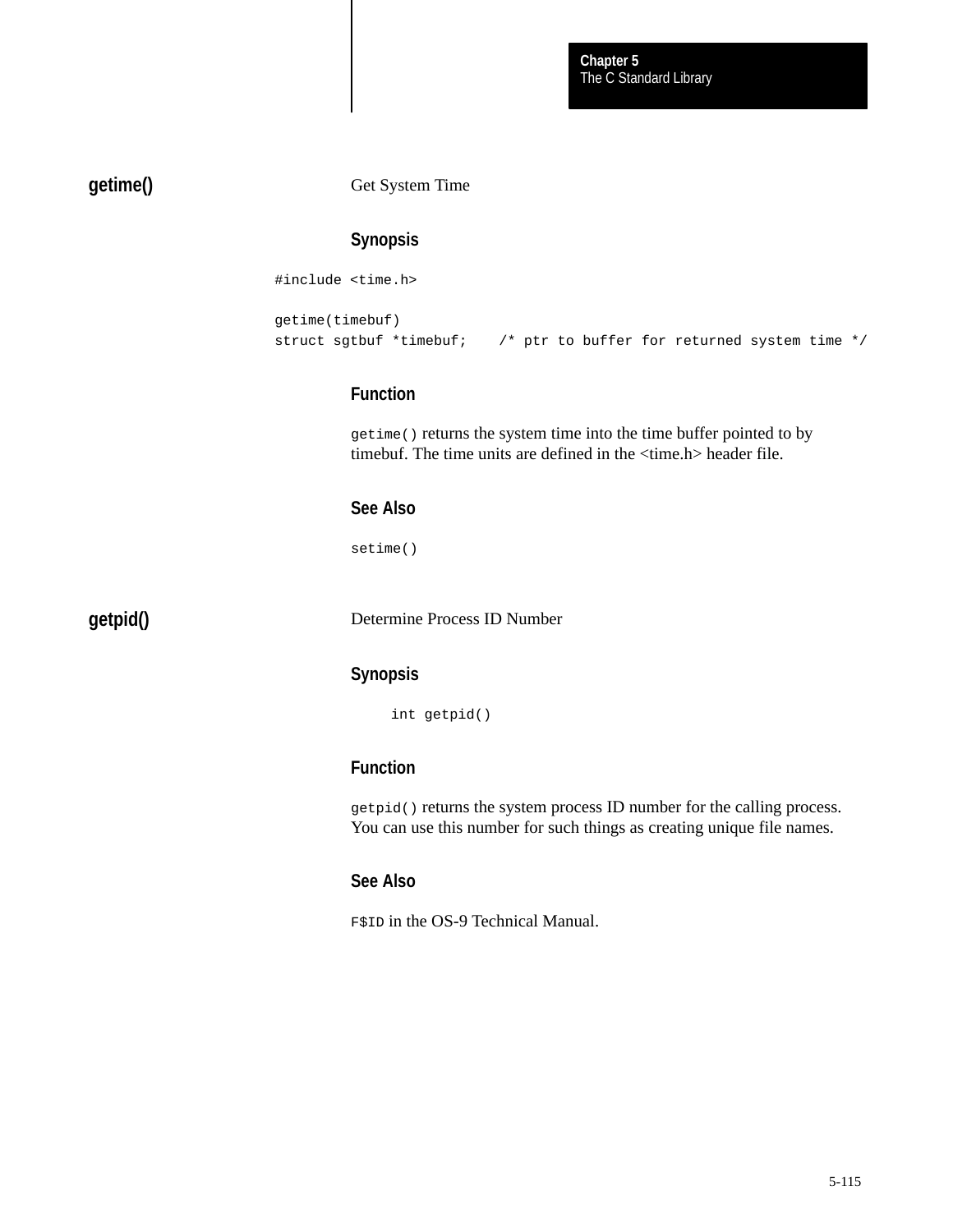# **gets()**

Get a String from a File

## **Synopsis**

#include <stdio.h>

```
char *gets(ptr)
```
char \*ptr;  $\sqrt{ }$  /\* pointer to buffer to hold string \*/

## **Function**

gets() reads characters from the stdin file and places them in the buffer pointed to by ptr. The function fills the buffer until a carriage return  $(\n)$  is read. The \n is replaced by a null byte. gets() returns its argument.

### **Caveats**

Because no maximum byte count is available for gets(), it is the caller's responsibility to reserve enough bytes at ptr for the string.

### **See Also**

fgets()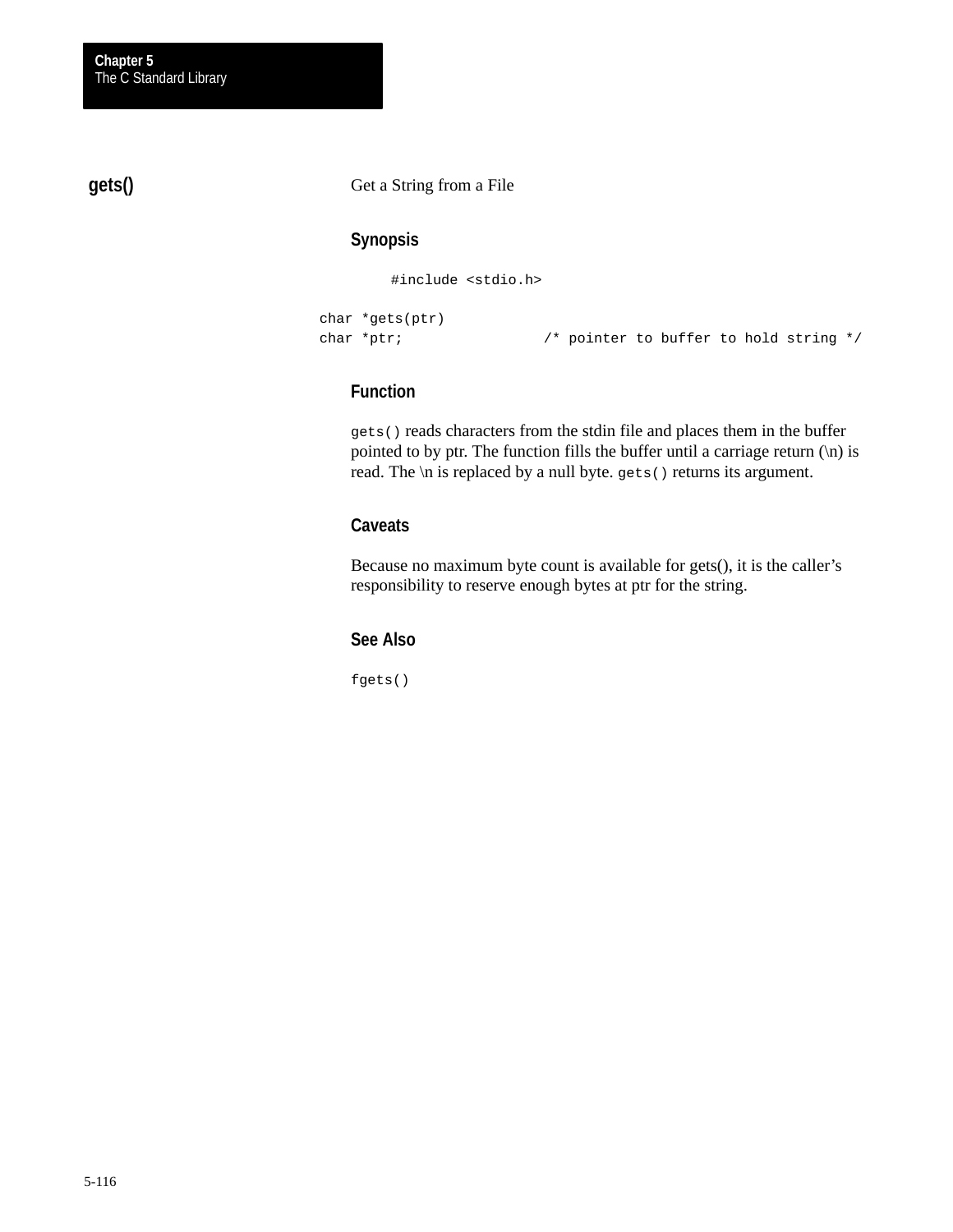# **getstat()**

Get File Status

### **Synopsis**

#include <sgstat.h>

```
getstat(code, path, buffer)
int code, /* code = 0 */ path; /* path number of open file */
char *buffer; /* pointer to buffer for path options */
getstat(code,path)
int code, /* code = 1 or 6 */path; \frac{1}{2} /* path number of open file */
getstat(code,path,size)
int code, / /* code = 2 */
   path; \frac{1}{2} /* path number of open file */
long *size; 4 \times 2 = 1 /* pointer to current file size */
getstat(code,path,pos)
int code, / \sim / \sim code = 5 \star/
    path; /* path number of open file */
long *pos; \frac{1}{2} /* pointer to current file position */
```
### **Function**

getstat() is historical from the 6809 C Compiler and is used to access a few I\$GetStt system functions. path must be the path number of an open file.

code is defined as follows:

| Code:        | Description:                                                                                                                                                                             |
|--------------|------------------------------------------------------------------------------------------------------------------------------------------------------------------------------------------|
| <sup>0</sup> | buffer is the address of the 128 byte buffer into which the path option<br>bytes are copied. The <sgstat.h> header file contains a struct defined for<br/>use by the program.</sgstat.h> |
|              | This applies only to SCF devices and is used to test for data ready. The<br>return value is the number of bytes available or -1 if an error occurred.                                    |
|              | size is the address of the long integer into which the current file size is<br>placed. The function returns -1 on error and zero on success.                                             |
| 5            | pos is the address of the long integer into which the current file position is<br>placed. The function returns -1 on error and zero on success.                                          |
|              | The function returns -1 on either EOF or error and 0 if not at EOF.                                                                                                                      |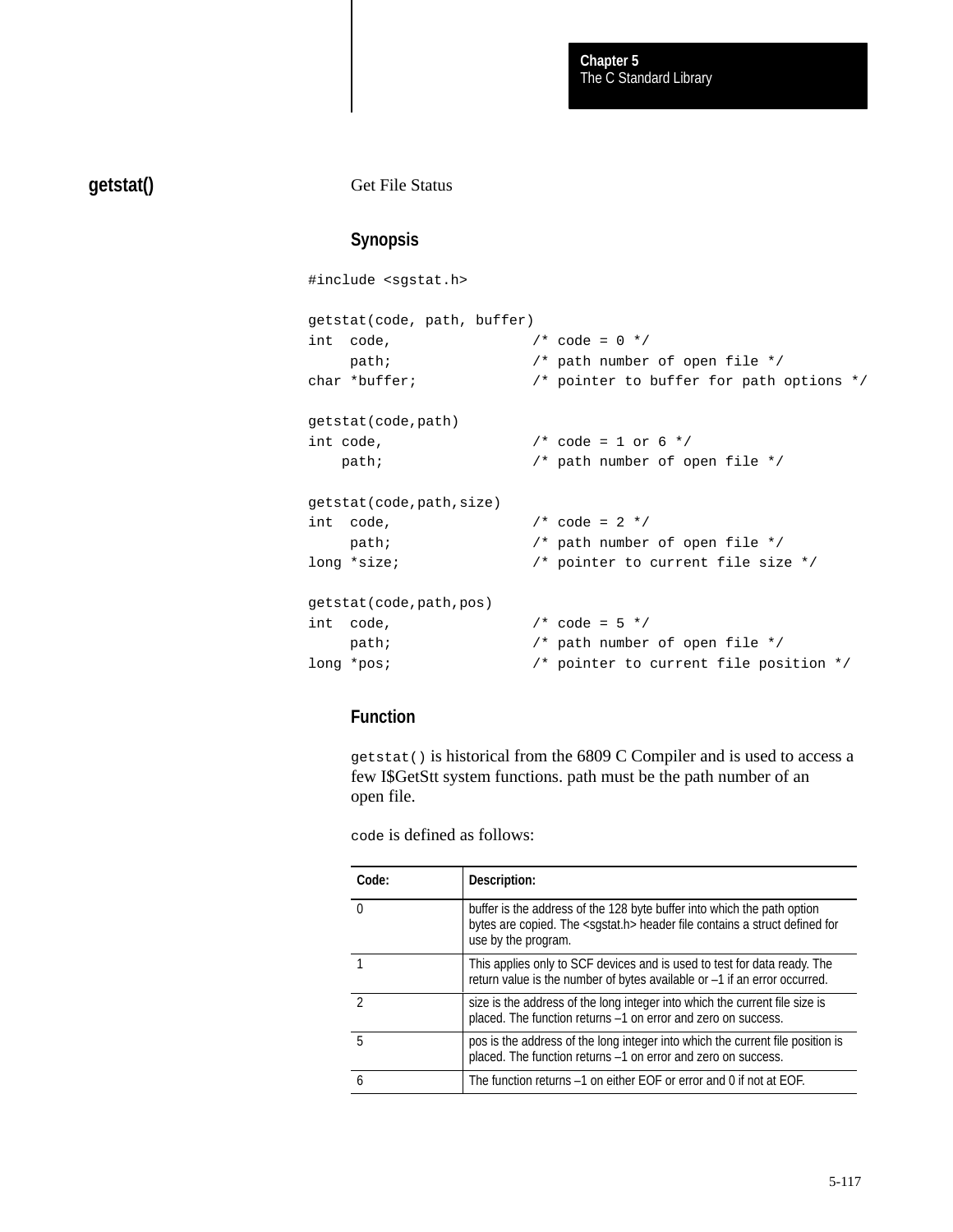When getstat() returns with the value  $-1$ , the appropriate error code is placed in the global variable errno.

#### **Caveats**

This function is supported for the convenience of programs ported from the 6809. See the special getstat functions (all of which begin with \_gs) for the same information supplied in a more palatable format.

### **See Also**

setstat() and all the \_gs functions (see index)

# **getuid()**

Determine User ID Number

#### **Synopsis**

int getuid()

# **Function**

getuid() returns the group/user ID of the current process. The upper word (two bytes) of the value is the group number, the lower word is the user number.

### **See Also**

F\$ID in the OS-9 Technical Manual.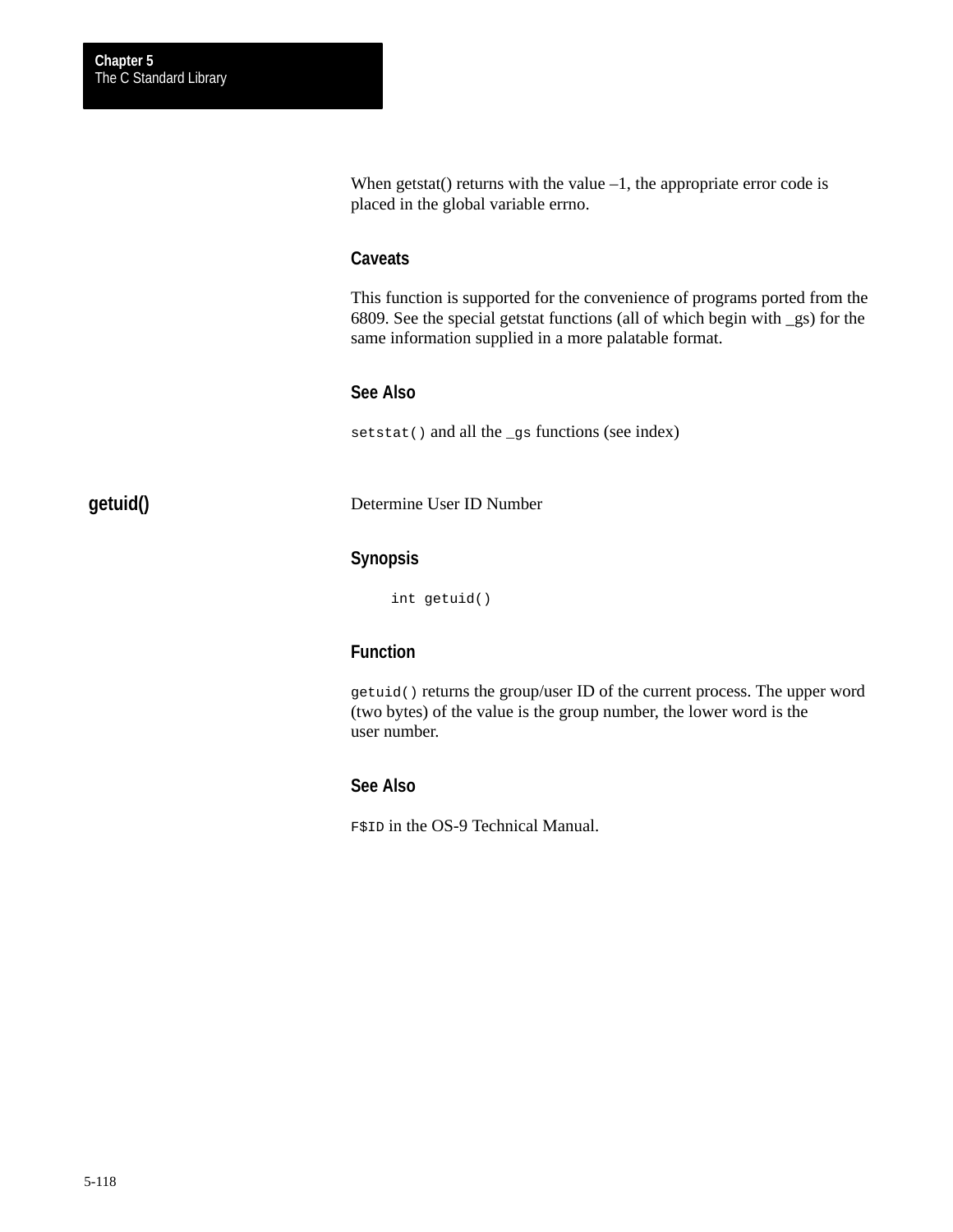# **getw()**

### Read a Word From a File

### **Synopsis**

#include <stdio.h>

```
int getw(fp)
```
FILE \*fp;  $\sqrt{ }$  /\* pointer to file \*/

# **Function**

getw() returns an integer from the file pointed to by fp. getw() returns –1 on error. Therefore, use the macros feof() and ferror() to check the success of getw().

### **Caveats**

getw() is a machine-dependent function because the size of a word varies from machine to machine. getw() assumes no particular alignment in the file. getw() reads two bytes from the file and sign-extends them to four bytes.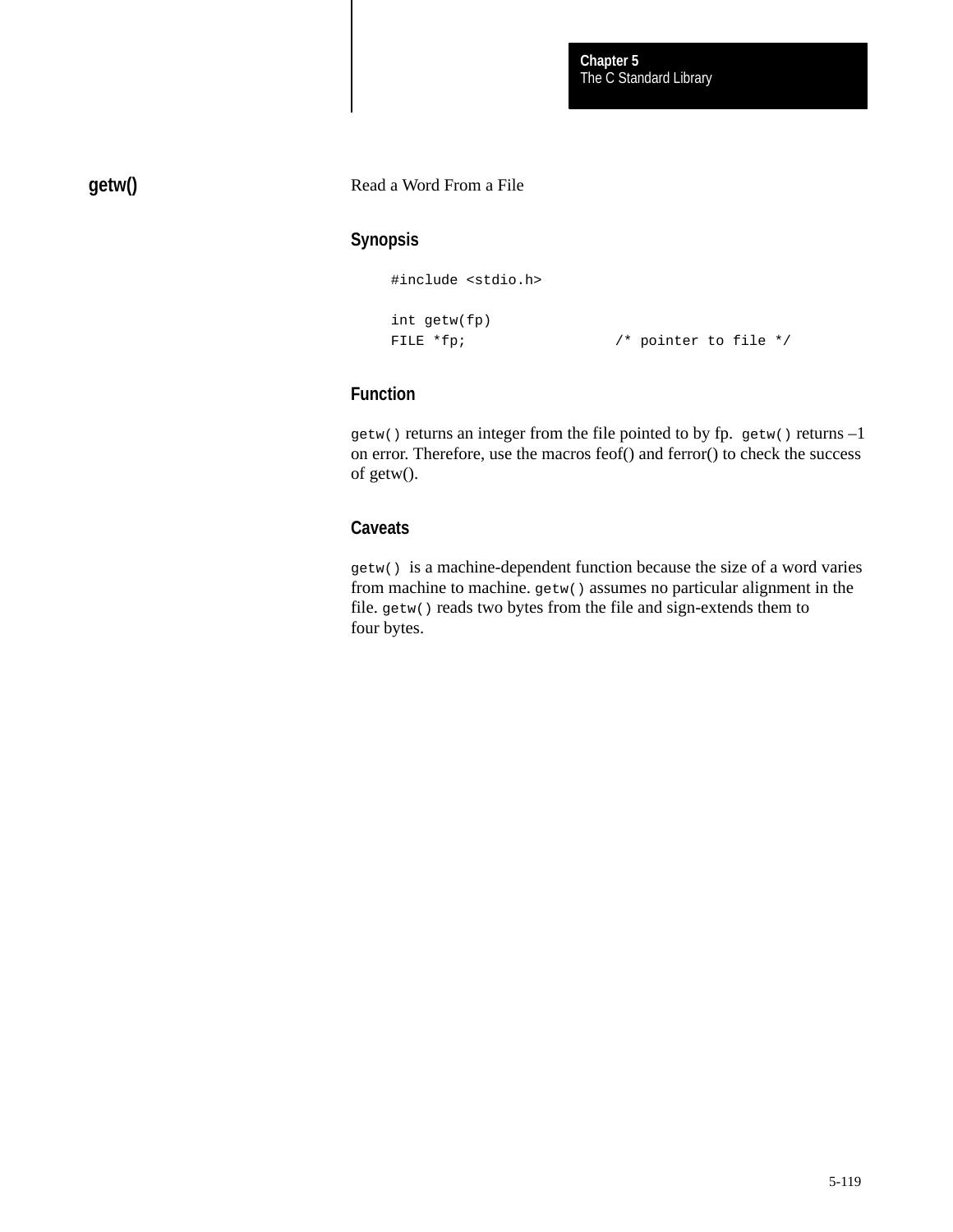# **gmtime()**

Convert Calendar Time to Greenwich Mean Time

### **Synopsis**

#include <time.h>

struct \*gmtime(tp)

time\_t \*tp; /\* pointer to Calendar Time structure \*/

### **Function**

gmtime() converts the Calendar Time contained in the time structure pointed to by tp to Greenwich Mean Time (GMT).

# **Caveats**

gmtime() returns a pointer to a static area which may be overwritten. To ensure data integrity, use the string or save it immediately.

#### **See Also**

mktime() (for more information on the time structure tp); time().

**hypot()**

Euclidean Distance Function

### **Synopsis**

#include <math.h>

```
double hypot(x, y)
double x, y;
```
### **Function**

hypot() returns the Euclidean distance function:

sqrt $(x * x + y * y)$ 

Precautions are taken to avoid unwarranted overflows.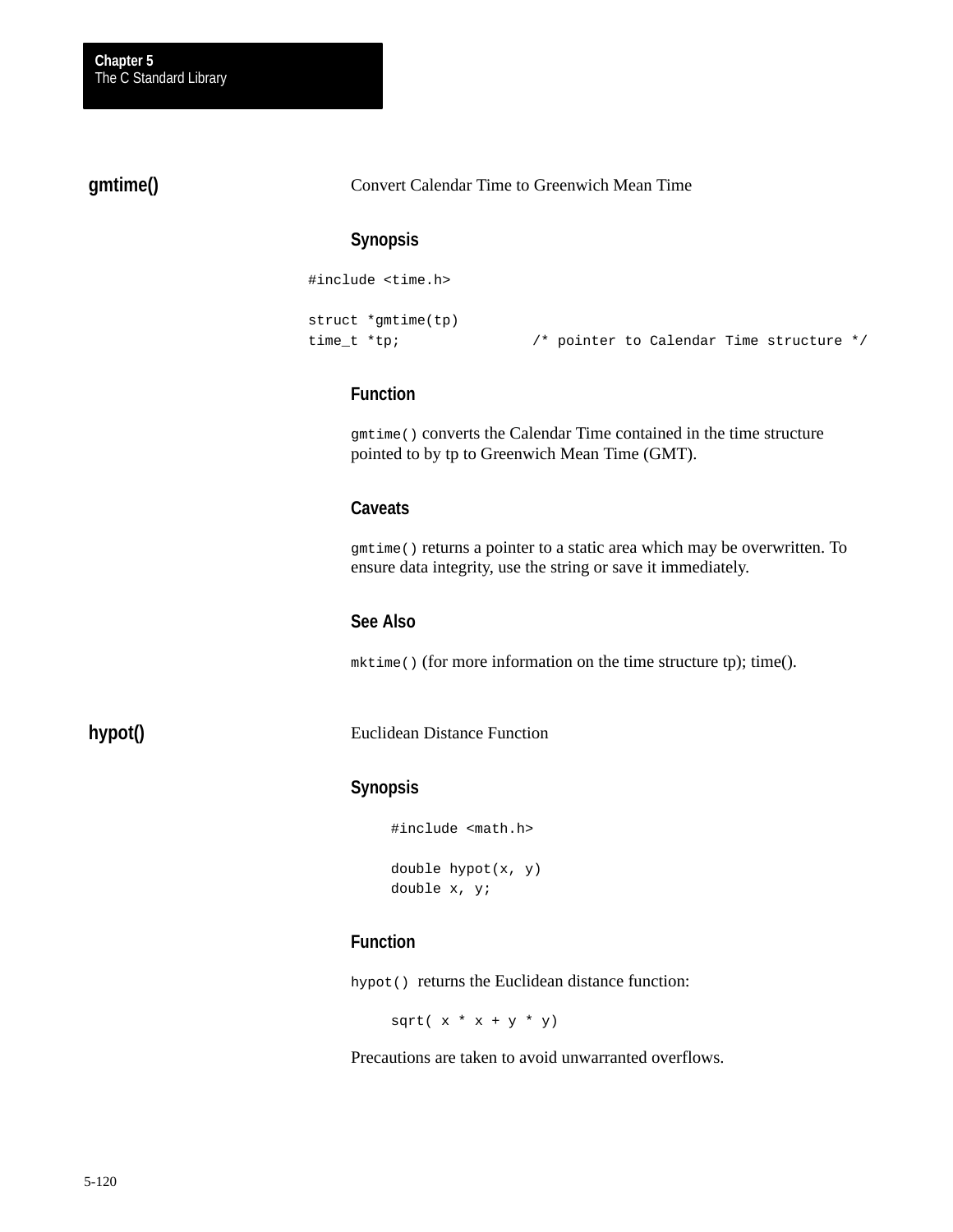The C Standard Library **Chapter 5**

# **ibrk()**

#### Request Internal mMemory

#### **Synopsis**

```
char *ibrk(size)
```
unsigned size;  $\frac{1}{2}$  /\* size of memory block \*/

### **Function**

ibrk() returns a pointer to a block of memory of size bytes. The returned pointer is aligned to a word boundary. The memory from which ibrk() grants requests is the area between the end of the data allocation and the stack:



If the requested size would cause the ibrk area to cross the stack pointer, the request fails. You can use freemem() to determine the amount of stack remaining which is also the remaining ibrk area.

ibrk() is useful to obtain memory from a fixed amount of memory, unlike ebrk() whose available memory is that of the entire system. The C I/O library functions request the first 2K of I/O buffers from this area, the remainder from ebrk().

### **Caveats**

Be very careful not to crowd out the stack with ibrk() calls. When stack checking is in effect, the program aborts with a \*\*\*Stack Overflow\*\*\* message if insufficient stack area exists to call a function.

#### **See Also**

```
sbrk(), ebrk(), freemem(), stacksize()
```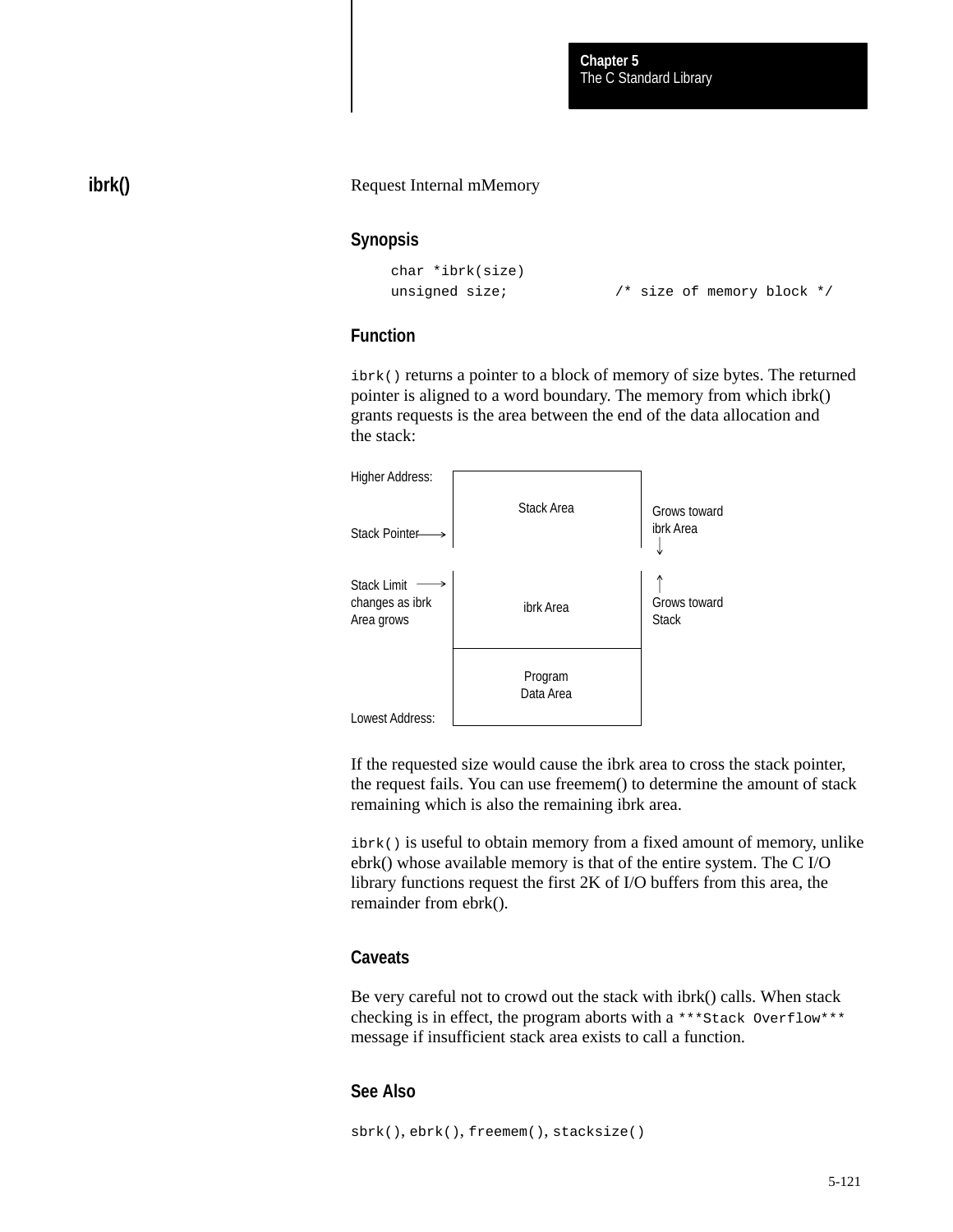# **index()**

Search for Character in String

# **Synopsis**

```
char *index(ptr,ch)
char *ptr, \frac{1}{2} /* pointer to string */
     ch; /* search character */
```
# **Function**

index() returns a pointer to the first occurrence of the character ch in the string pointed to by ptr. If the character is not found, the function returns a NULL (0).

# **Caveats**

This example looks for a period (.) in string and sets ptr to point to it. Note that ch is a character, not a pointer to a character:

```
func()
{
             char *ptr,*string;
             if((ptr = index(string, '.'))process(ptr);
             else printf("No '.' found!\n");
}
```
**See Also**

rindex()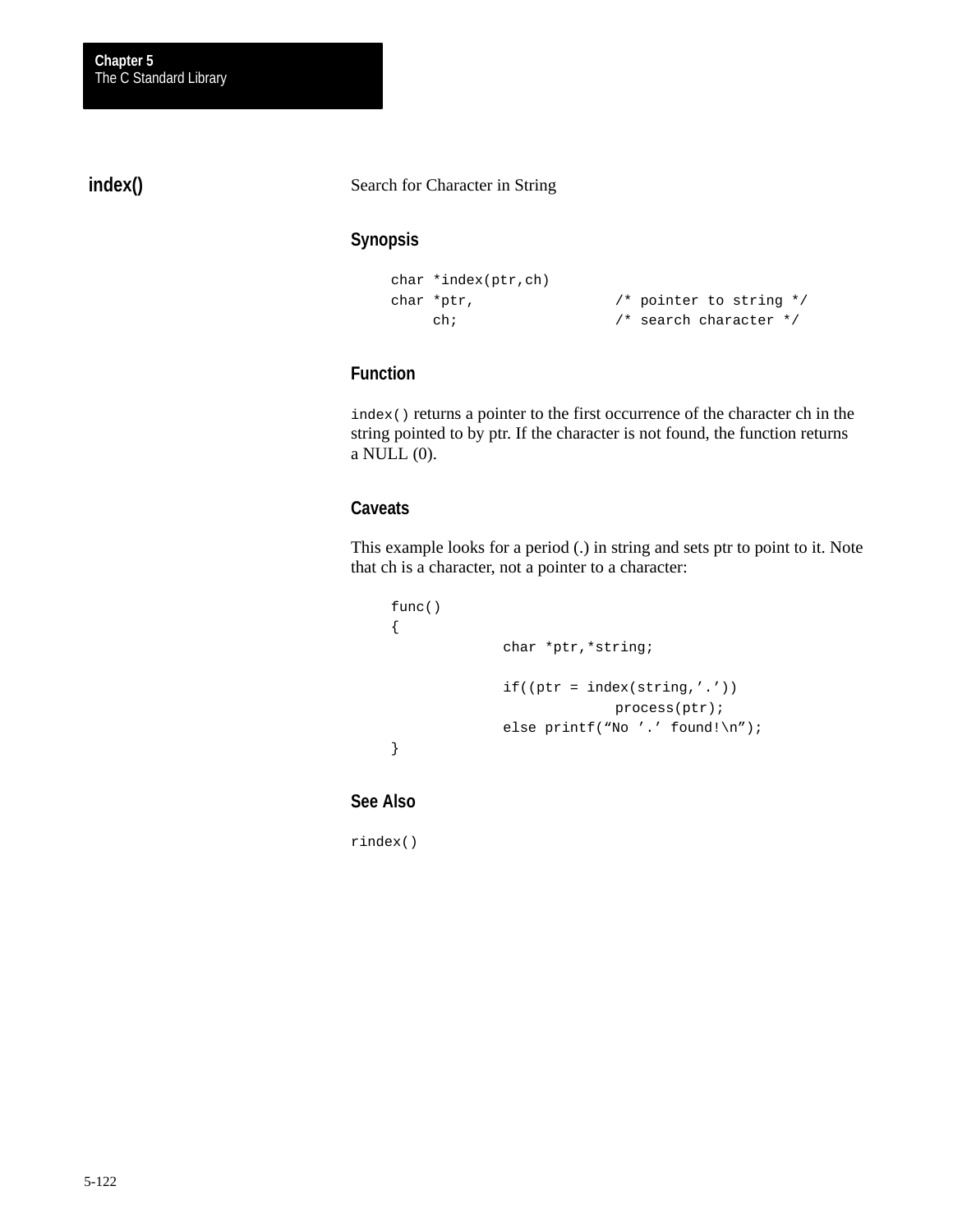The C Standard Library **Chapter 5**

### **intercept()**

Set up Process Signal Handler

#### **Synopsis**

```
int intercept(icpthand)
int (*icpthand)(); /* this is how a function declares that *//* an argument is a pointer to a function *//* returning an int */
```
### **Function**

intercept() instructs OS-9 to pass control to the function whose address is pointed to by icpthand when a signal is received by the process.

If the signal handler function declares an int argument, the function has access to the number of the signal received. On return from the signal handler function, the process resumes at the point in the program where it was interrupted by the signal.

If icpthand is zero, the signal handler is removed.

#### **Caveats**

A program will not receive an abort or quit signal from the keyboard (usually ^C and ^E) unless the program performs output to the terminal. This is because OS-9 sends the abort/quit signals to the last process to do I/O to the terminal. If you run the program from the shell and type  $AE$ before the program performs I/O to the terminal, the shell receives the signal and kills the running program. If a program requires control of the terminal immediately, do some I/O to one of the standard paths such as printing a program banner or getting the terminal options with \_gs\_opt().

Any I/O using the OS-9 C library (for example, printf) cannot be performed inside both the intercept handler function and the main program. Consequently, avoid I/O within intercept functions.

If a math coprocessor (for example, 68881) is present on the system, no floating point math can be used within the intercept handler function.

#### **See Also**

F\$Icpt, F\$Kill, F\$SigMask in the OS-9 Technical Manual.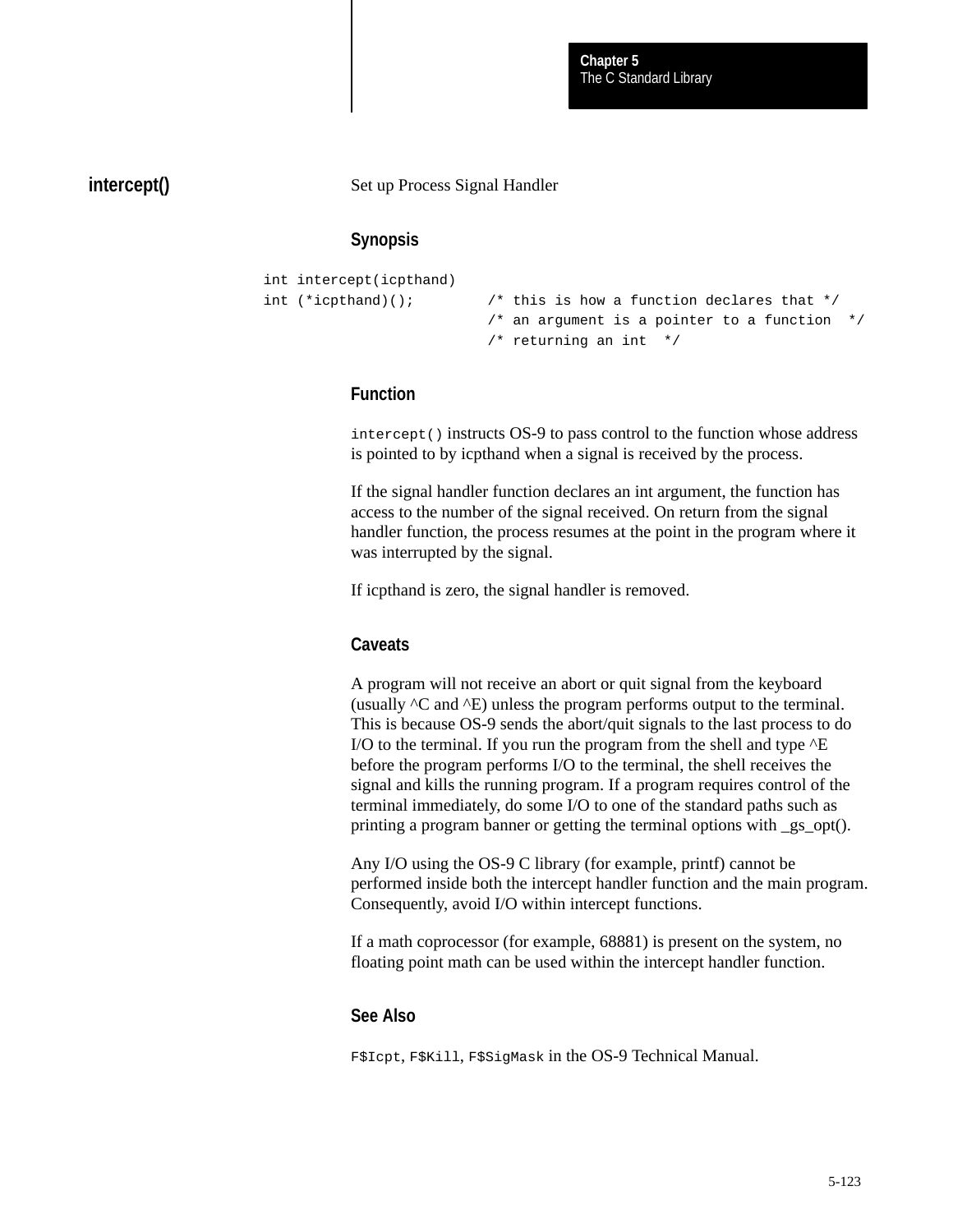### **Example**

As an example, suppose that a program wants to clean up work files and exit when a keyboard quit signal (signal 3 which, normally, can be caused by typing ^E on the terminal):

```
#include <stdio.h>
#define until(expr) while(!(expr))
char *tempname = "tempfile";
FILE *tempfp;
int quittime = 0;
/* the signal handler */
gotsignl(signum)
int signum;
{
    switch(signum) {
      case 3: \frac{1}{2} /* the quit signal */
         quittime = 1;
         break;
     default: <br> /* ignore all others */
         break;
    }
}
main()
{
    if((tempfp = fopen(tempname, "w") == NULL)exit(_errmsg(errno,"can't open file - %s\n",tempname));
     intercept(gotsignl);
    do {
         do_work();
     } until(quittime);
     fclose(tempfp);
    unlink(tempname);
    exit(_errmsg(1,"quittin' time!!!\n"));
}
```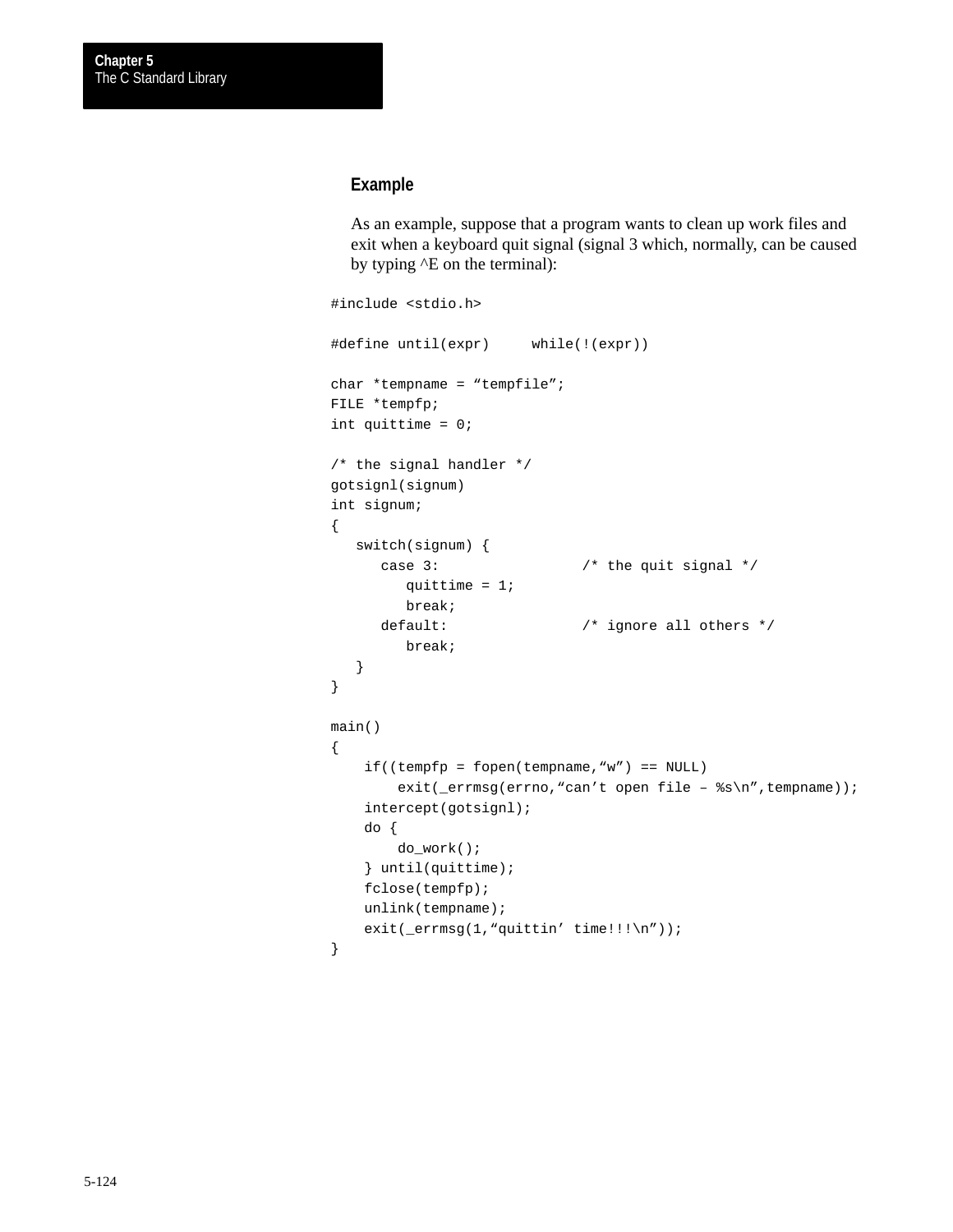| isalnum() |
|-----------|
|-----------|

#### See If Argument is Alphanumeric

#### **Synopsis**

```
#include <ctype.h>
int isalnum(c)
char c;
```
### **Function**

isalnum() returns a non-zero value if its argument is a digit or an alphabetic character. Otherwise, it returns zero.

### **Caveats**

The domain of this macro is defined only for  $c = -1$  (EOF) and the values of c that cause isascii() to return a non-zero value.

#### **See Also**

isascii()

# **isalpha()**

See If Argument is Alphabetic

#### **Synopsis**

```
#include <ctype.h>
int isalpha(c)
char c;
```
# **Function**

isalpha() returns a non-zero value if its argument is an alphabetic character. Otherwise, it returns zero.

### **Caveats**

The domain of this macro is defined only for  $c = -1$  (EOF) and the values of c that cause isascii() to return a non-zero value.

#### **See Also**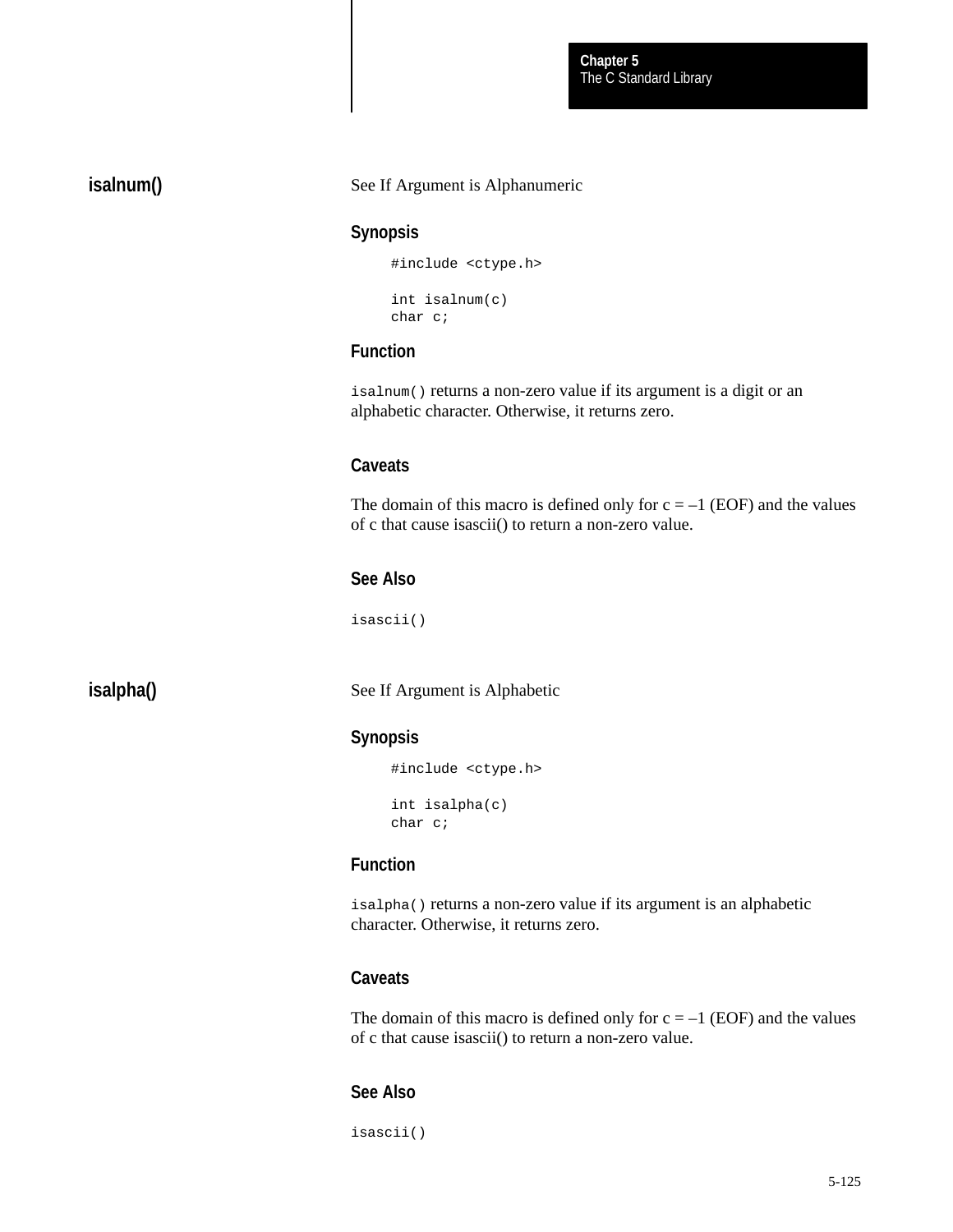**isascii()**

See If Argument is ASCII

### **Synopsis**

#include <ctype.h> int isascii(c)

char c;

### **Function**

isascii() returns a non-zero value if its argument is an ASCII character (that is, the value is less than 128). Otherwise, it returns zero.

# **See Also**

```
isalnum(), isalpha(), iscntrl(), isdigit(), islower(), isprint(),
ispunct(), isspace(), isupper(), isxdigit()
```
**iscntrl()**

See If Argument is a Control Code

### **Synopsis**

```
#include <ctype.h>
int iscntrl(c)
char c;
```
## **Function**

iscntrl() returns a non-zero value if its argument is a control code (values 0 through 31 and 127). Otherwise, it returns zero.

### **Caveats**

The domain of this macro is defined only for  $c = -1$  (EOF) and the values of c that cause isascii() to return a non-zero value.

### **See Also**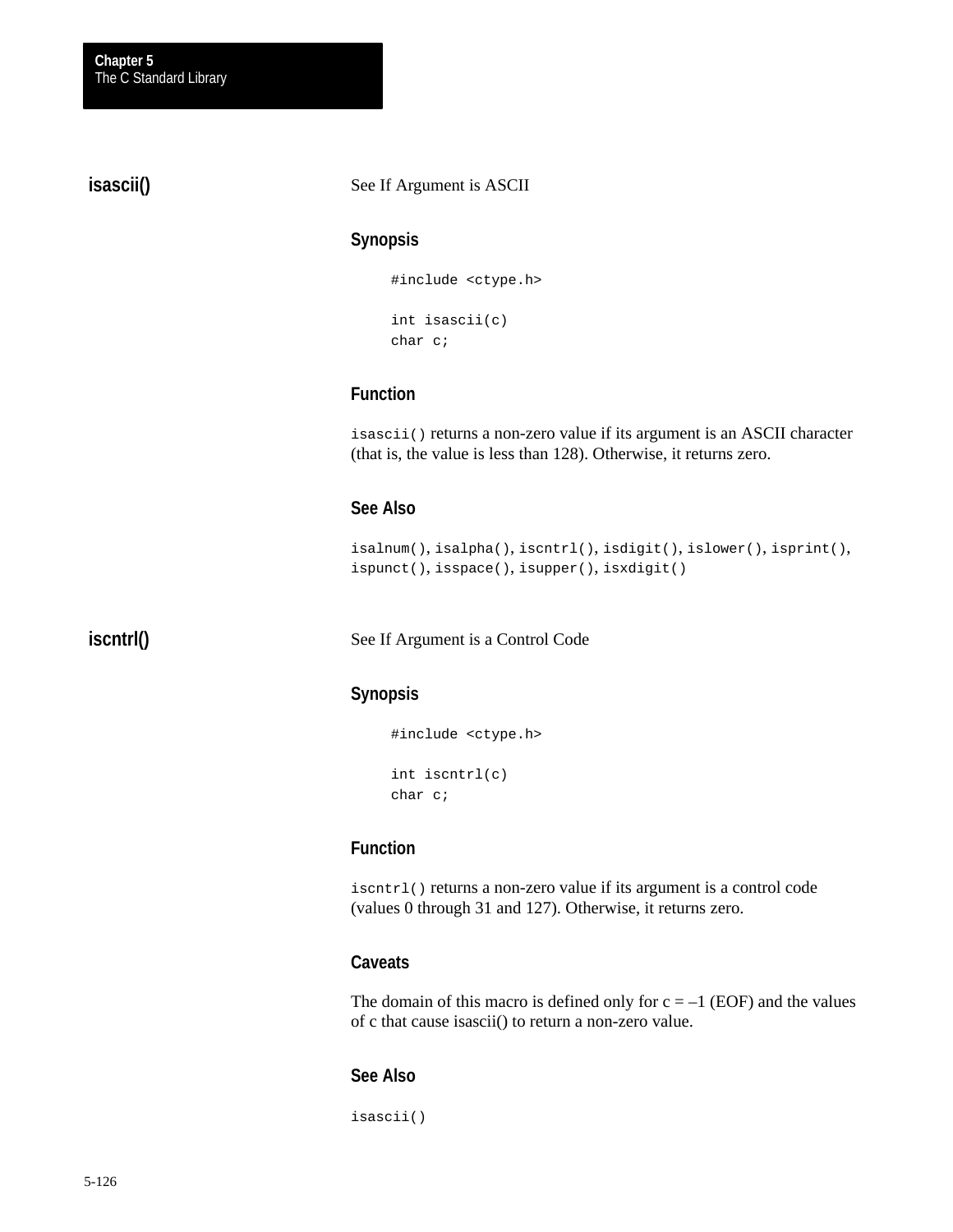# **isdigit()**

#### See If Argument is a Digit

#### **Synopsis**

```
#include <ctype.h>
int isdigit(c)
char c;
```
### **Function**

isdigit() returns a non-zero value if its argument is a digit. Otherwise, it returns zero.

### **Caveats**

The domain of this macro is defined only for  $c = -1$  (EOF) and the values of c that cause isascii() to return a non-zero value.

### **See Also**

isascii()

# **islower()**

See If Argument is Lower Case

#### **Synopsis**

```
#include <ctype.h>
int islower(c)
char c;
```
### **Function**

islower() returns a non-zero value if its argument is a lower case letter. Otherwise, it returns zero.

### **Caveats**

The domain of this macro is defined only for  $c = -1$  (EOF) and the values of c that cause isascii() to return a non-zero value.

### **See Also**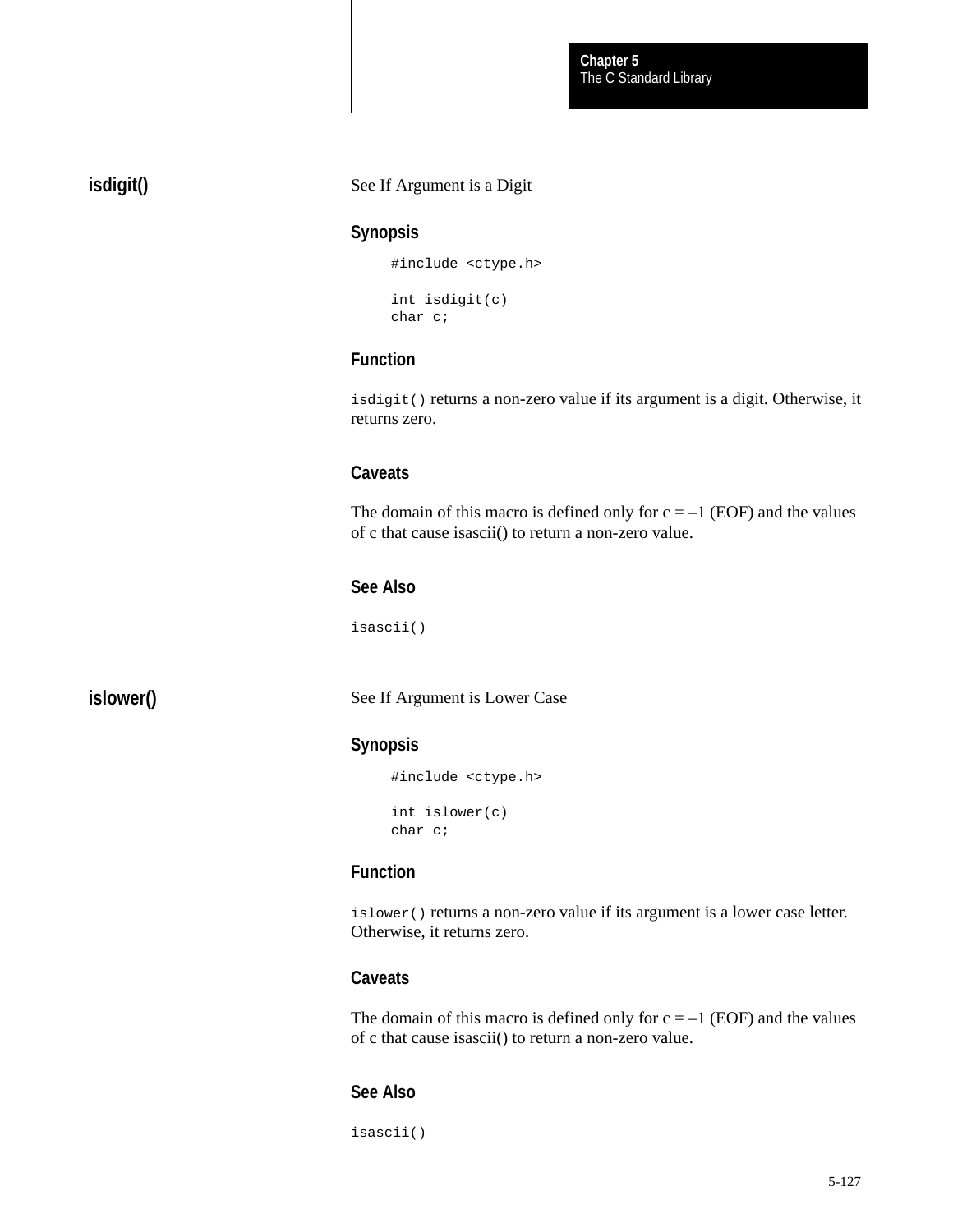**isprint()**

#### See If Argument is a Printable Character

#### **Synopsis**

```
#include <ctype.h>
int isprint(c)
char c;
```
### **Function**

isprint() returns a non-zero value if its argument is a printable character (values 32 through 126). Otherwise, it returns zero.

### **Caveats**

The domain of this macro is defined only for  $c = -1$  (EOF) and the values of c that cause isascii() to return a non-zero value.

#### **See Also**

isascii()

# **ispunct()**

See If Argument is a Punctuation Character

#### **Synopsis**

```
#include <ctype.h>
int ispunct(c)
char c;
```
### **Function**

ispunct() returns a non-zero value if its argument is a punctuation character (neither control nor alphanumeric). Otherwise, it returns zero.

#### **Caveats**

The domain of this macro is defined only for  $c = -1$  (EOF) and the values of c that cause isascii() to return a non-zero value.

#### **See Also**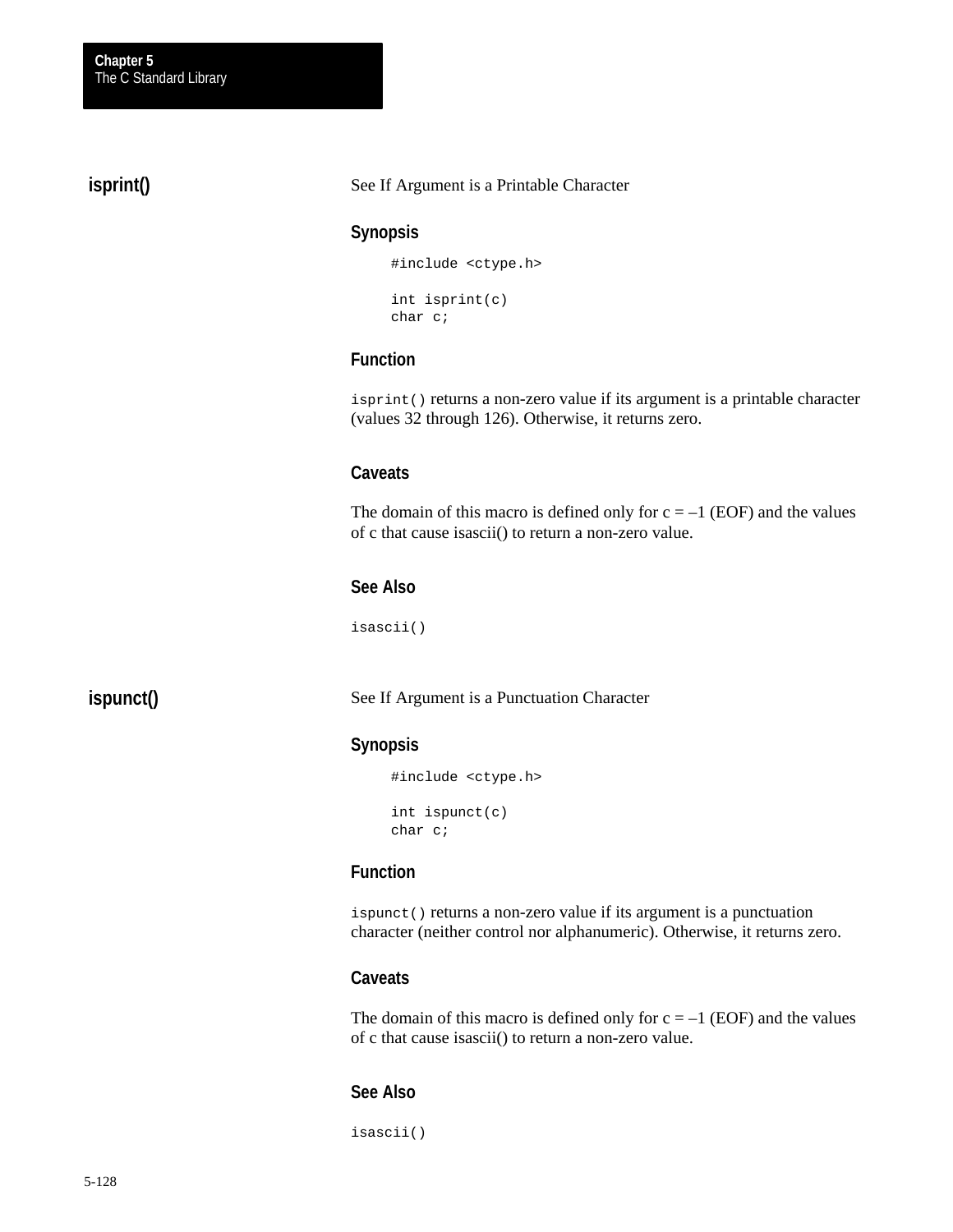# **isspace()**

**isupper()**

#### See If Argument is White Space

### **Synopsis**

```
#include <ctype.h>
int isspace(c)
```

```
char c;
```
### **Function**

isspace() returns a non-zero value if its argument is one of the white space characters (space, tab, linefeed, return or formfeed). Otherwise, it returns zero.

### **Caveats**

The domain of this macro is defined only for  $c = -1$  (EOF) and the values of c that cause isascii() to return a non-zero value.

See If Argument is Upper Case

### **Synopsis**

#include <ctype.h> int isupper(c) char c;

# **Function**

isupper() returns a non-zero value if its argument is an upper case letter. Otherwise, it returns zero.

#### **Caveats**

The domain of this macro is defined only for  $c = -1$  (EOF) and the values of c that cause isascii() to return a non-zero value.

### **See Also**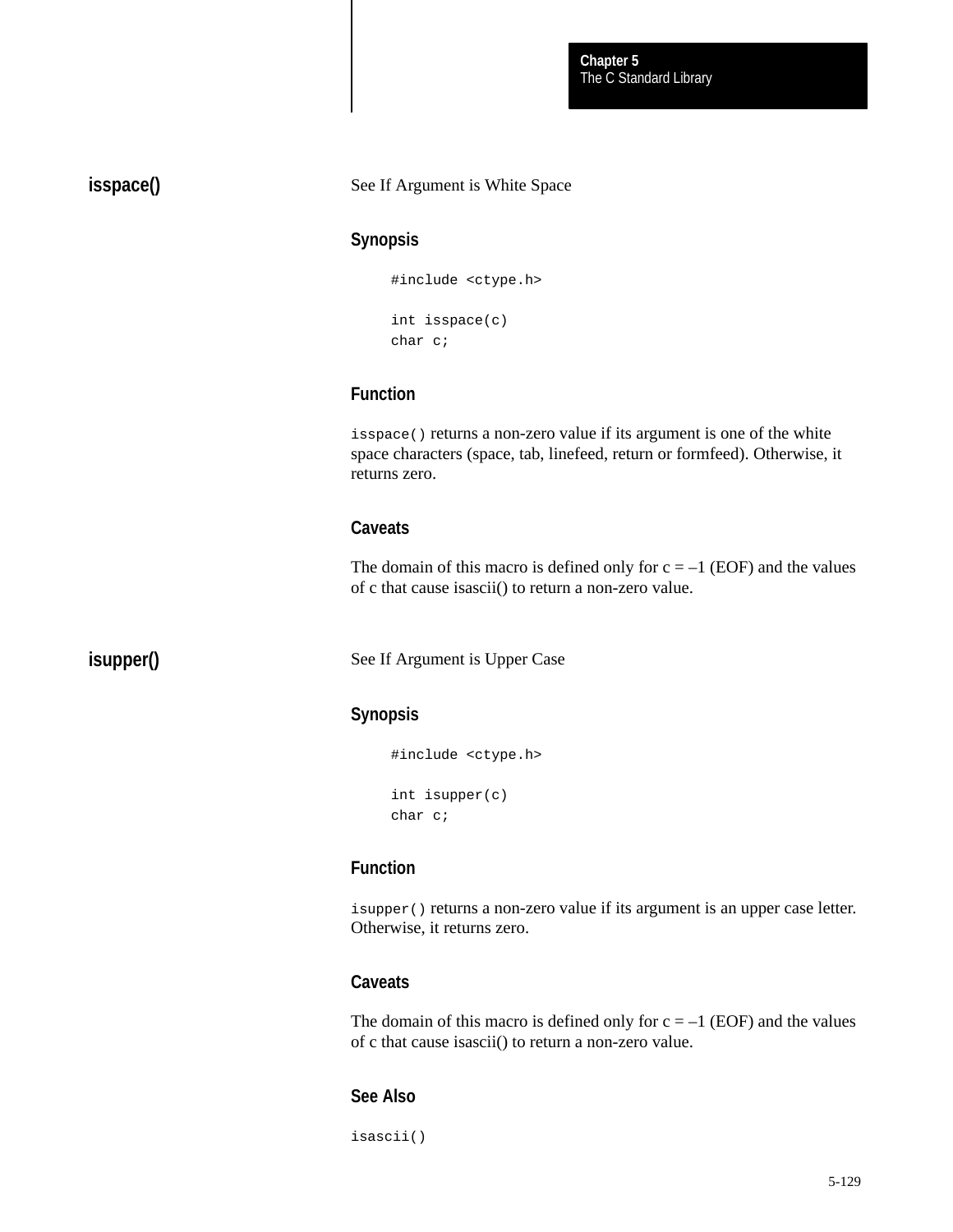# **isxdigit()**

#### See If Argument is a Hex Character

### **Synopsis**

```
#include <ctype.h>
int isxdigit(c)
char c;
```
## **Function**

isxdigit() returns a non-zero value if its argument is a hexadecimal digit (0-9, A-F, or a-f). Otherwise, it returns zero.

# **Caveats**

The domain of this macro is defined only for  $c = -1$  (EOF) and the values of c that cause isascii() to return a non-zero value.

### **See Also**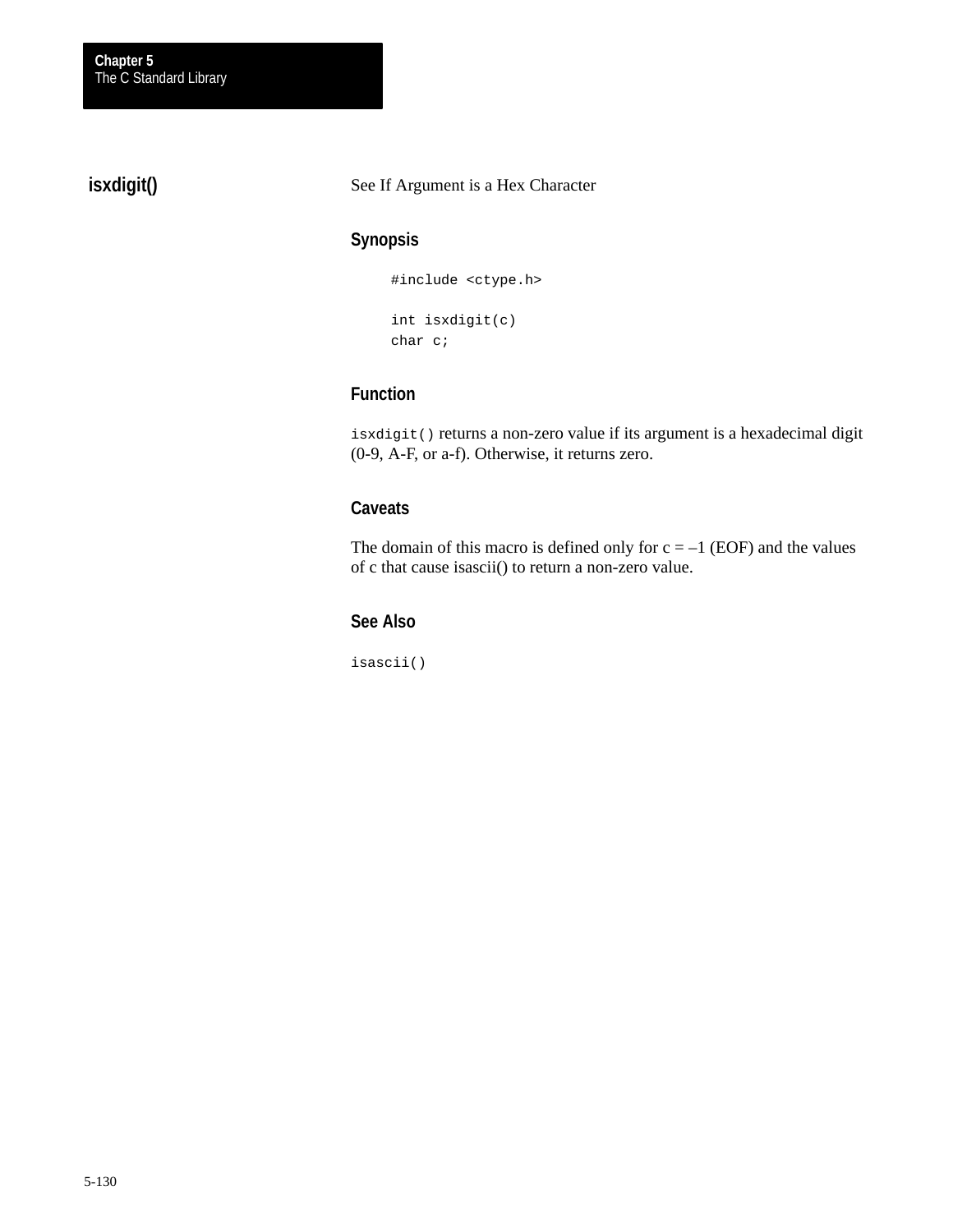#### Send a Signal to a Process

### **Synopsis**

#include <signal.h>

```
int kill(pid, sigcode)
int pid; / /* process ID */
short sigcode; \frac{1}{2} /* signal code to send */
```
## **Function**

kill() sends a signal to a process. Both the sending and receiving process must have the same user number unless the sending process's user number is that of the super user (0).

The value in sigcode is sent as a signal to the process whose ID number is pid. You can give any value in sigcode. The conventional code numbers are defined in the <signal.h> header file.

kill() returns –1 if an error occurs and the appropriate error code is placed in the global variable errno.

#### **Caveats**

The super user can send a signal to all processes running on the system if the pid is zero.

## **See Also**

F\$Send in the OS-9 Technical Manual; the kill command in Using Professional OS-9.

**kill**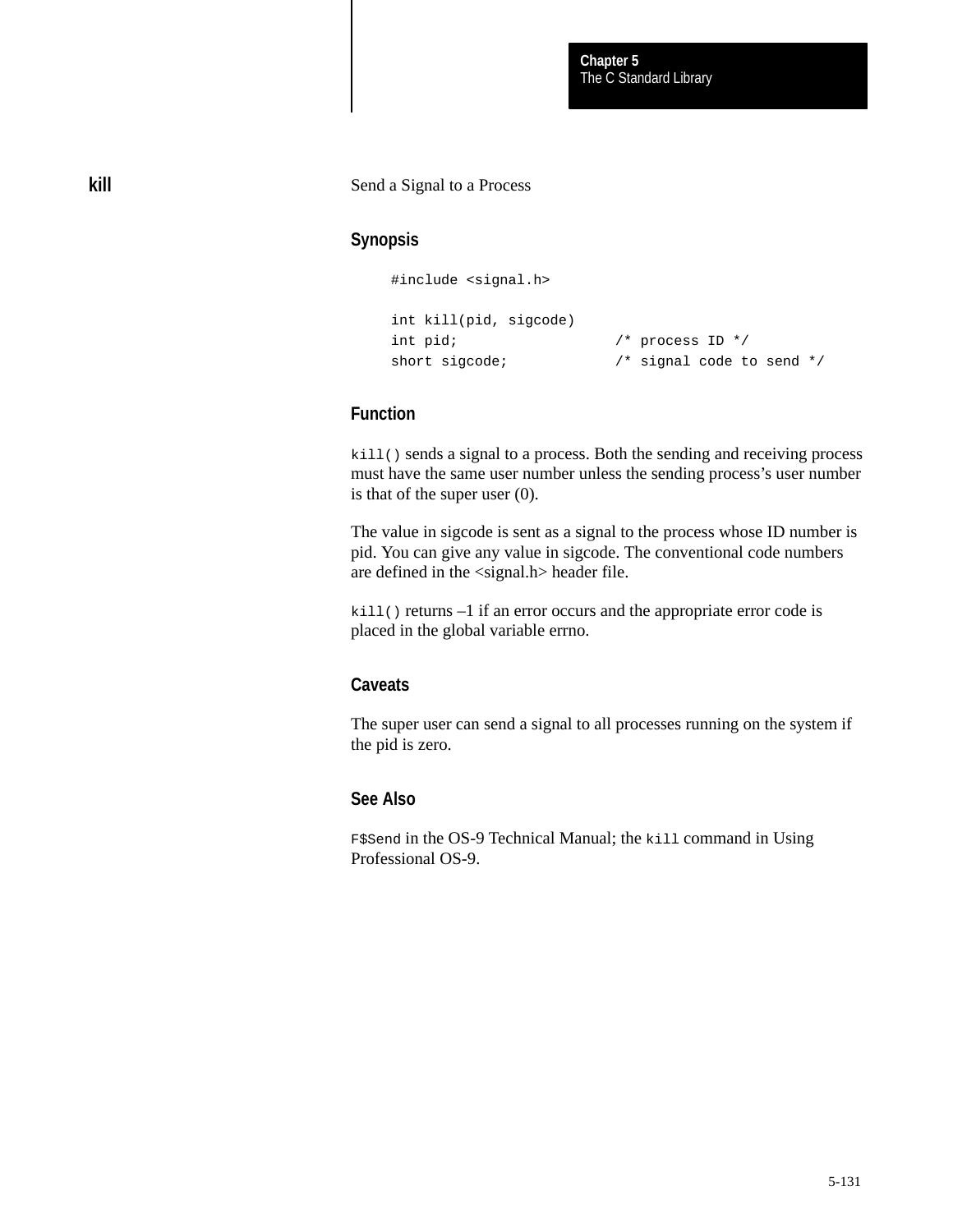**Idexp()**

#### Multiply Float By Exponent of 2

#### **Synopsis**

```
double ldexp(fp, exp)
int exp; /* exponent */
```
double fp;  $\frac{1}{2}$  /\* floating point value \*/

## **Function**

ldexp() multiplies a floating point value by an integral power of two. This function returns the value equal to  $fp * 2^{\wedge} exp$ .

# **localtime()**

Convert Calendar Time to Local Time

# **Synopsis**

#include <time.h>

```
struct tm *localtime(tp)
time_t *tp; /* pointer to Calendar Time structure */
```
### **Function**

localtime() converts the Calendar Time contained in the time structure pointed to by tp to Local Time.

### **Caveats**

localtime() returns a pointer to a static area which may be overwritten. To ensure data integrity, use the string or save it immediately.

#### **See Also**

mktime() (for more information on the time structure tp); time().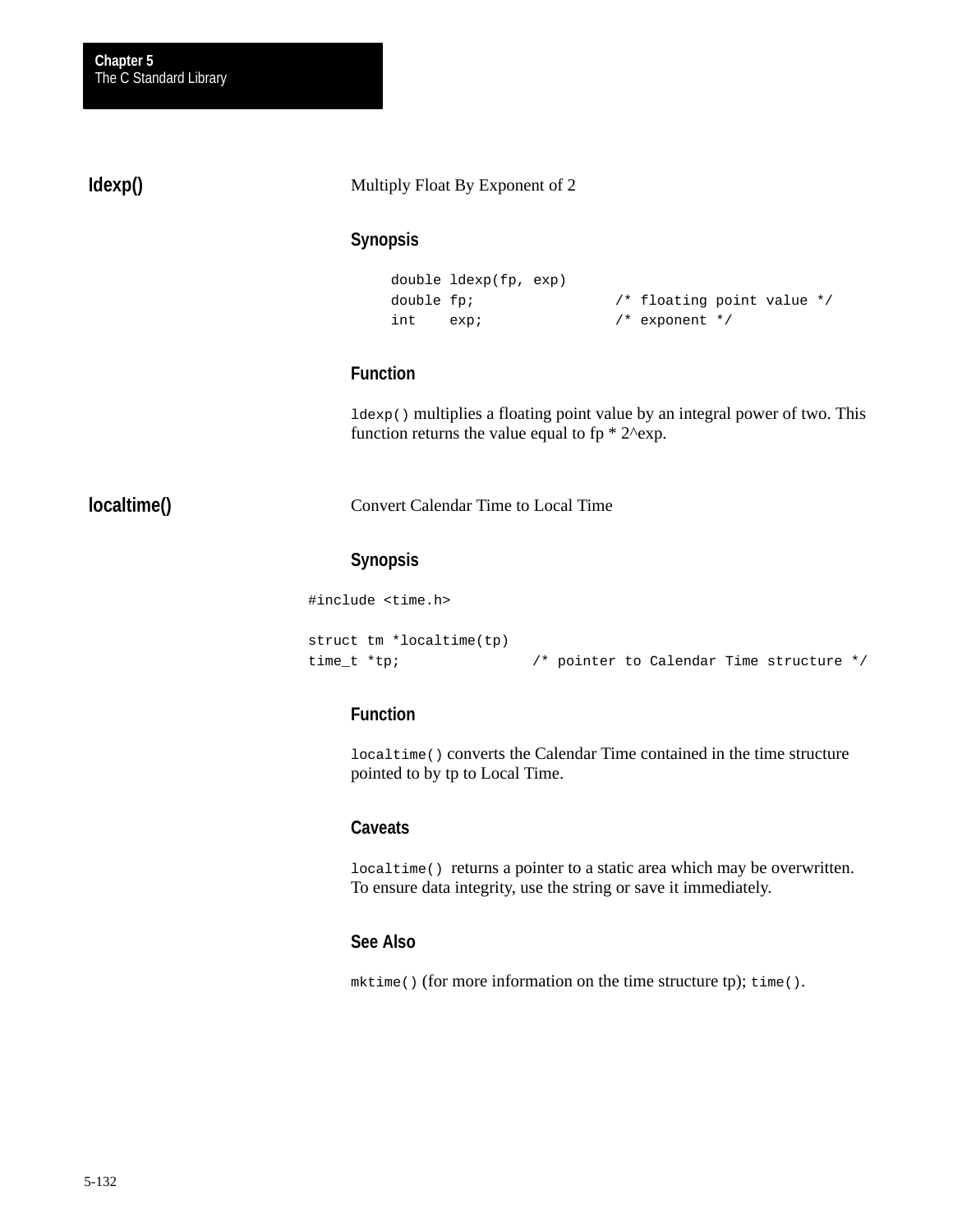#### Natural Logarithm

# **Synopsis**

#include <math.h>

double log(x) double x;

# **Function**

log() returns the natural logarithm of x. The value of x must be positive.

**log10()**

Common Logarithm

# **Synopsis**

#include <math.h>

 double log10(x) double x;

# **Function**

log10() returns the common logarithm of x. The value of x must be positive.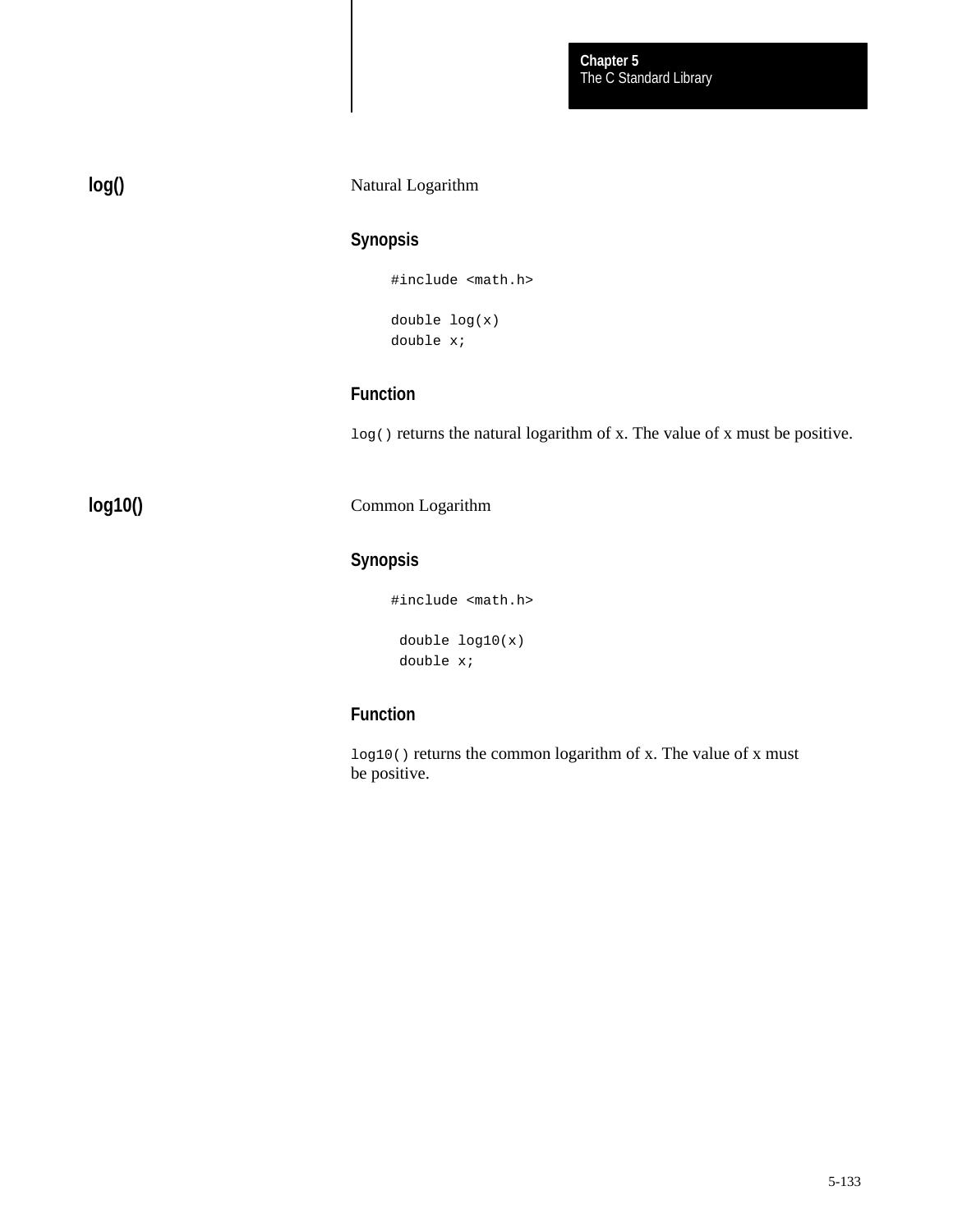# **longjmp()**

#### Non-Local Goto

### **Synopsis**

#include <setjmp.h>

```
int longjmp(env,val)
```
jmp\_buf env; /\* program environment buffer \*/ int val;  $\frac{1}{x}$  /\* error status value \*/

## **Function**

set jmp() and longjmp() allow returning program control directly to a higher level function. They are most useful when dealing with errors and signals encountered in a low-level routine.

The goto statement in C is limited in scope to the function in which it appears (that is, the destination of the goto must be in the same function). Control can only be transferred elsewhere by means of the function call, which returns to the caller. In certain abnormal situations it is preferable to start some section of the code again. But this means returning up a ladder of function calls with error indications all the way.

set  $\text{Jmp}($ ) marks a point in the program where a subsequent longjmp() can reach. set  $\text{imp}(\cdot)$  places enough information in the buffer passed in env (as defined in <setjmp.h>) for longjmp() to restore the environment to that existing at the associated call to setjmp().

longjmp() is called with the environment buffer as an argument. The caller of longjmp() can use a value val as, perhaps, an error status indicator.

To set up the setjmp() facility, a function calls setjmp() to initialize the buffer, and if the value returned by setjmp() is zero, the program knows that the call was the **first time through**. If the returned value was non-zero, it was a longjmp() returning from some deeper level of the program.

After longjmp() is completed, program execution continues as if the corresponding setjmp() call had just returned the value val. It is imperative that the function calling setjmp() does not return before the call to longjmp().

longjmp() cannot cause setjmp() to return the value zero as that value is returned by the call to setjmp() itself. If longjmp() is invoked with a val of zero, setjmp() returns 1. All automatic variables have values as of the time longjmp() was called.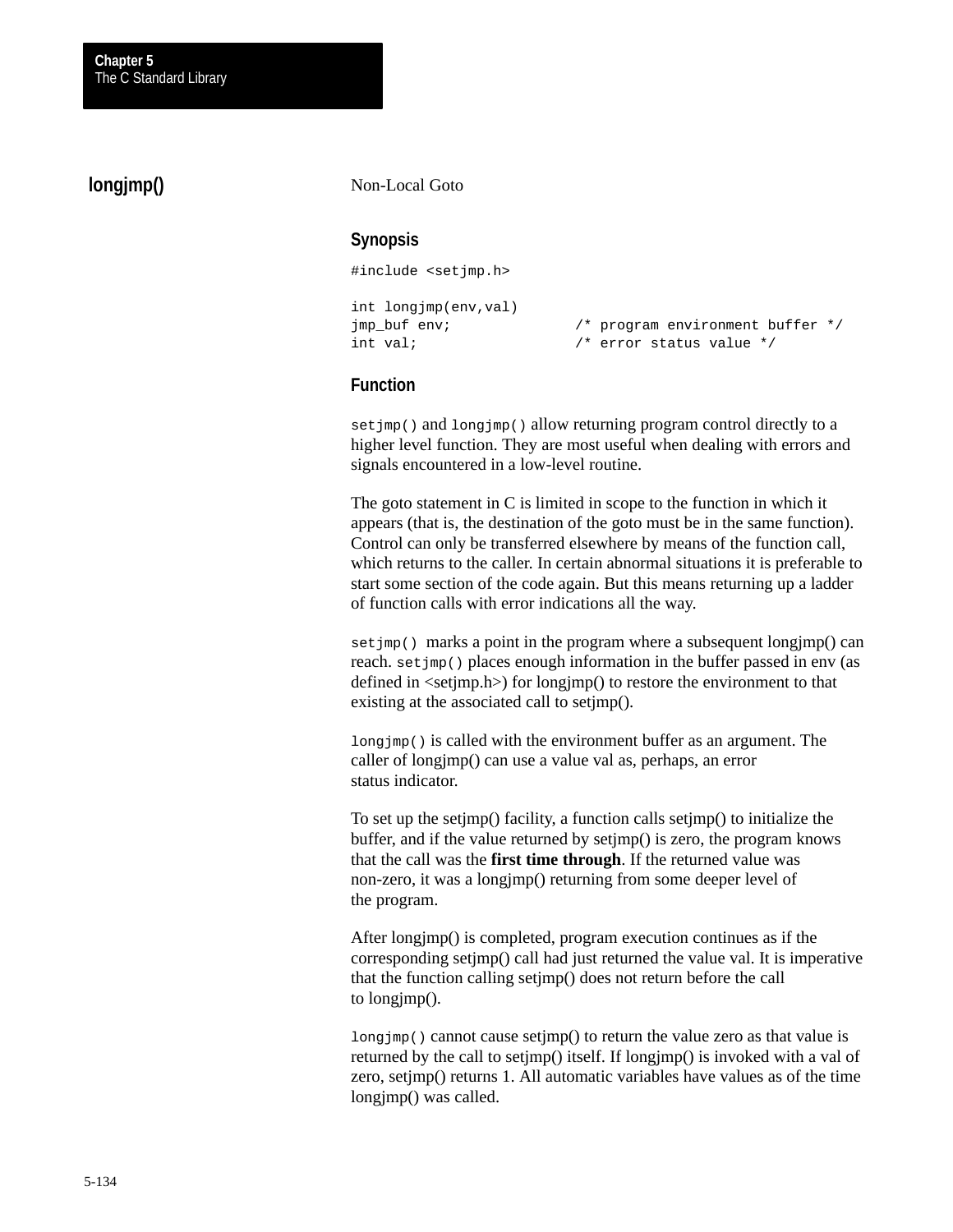#### **Caveats**

If longjmp() is called before env is initialized by setjmp(), or if the function calling setjmp() has already returned, absolute chaos is guaranteed.

#### **See Also**

setjmp()

### **lseek()**

Position File Pointer

# **Synopsis**

```
long lseek(path, position, place)
int path; \frac{1}{2} /* open path number of file */
long position; \frac{1}{2} /* new file position offset */
int place; /* flag to determine offset placement */
```
# **Function**

lseek() repositions the file pointer for the file open on path, to the byte offset given in position. place determines from which file position the offset is based:

| $\Omega$      | from the beginning of the file |
|---------------|--------------------------------|
|               | from the current position      |
| $\mathcal{D}$ | from the end of the file       |
|               |                                |

Seeking to a location beyond end-of-file for a file open for writing and then writing to it creates a **hole** in the file. The hole contains data with no particular value, usually garbage remaining on the disk.

The value returned is the resulting position in the file. If there is an error, –1 is returned and the appropriate error code is placed in the global variable errno.

#### **Caveats**

On OS-9 the file pointer is a full unsigned 32-bits. UNIX file addresses are limited to 31 bits, and an error is returned if the resulting file pointer is negative.

Do not use lseek() on a buffered file since the buffering routines keep track of the file pointer via fseek().

### **See Also**

fseek(); I\$Seek in the OS-9 Technical Manual.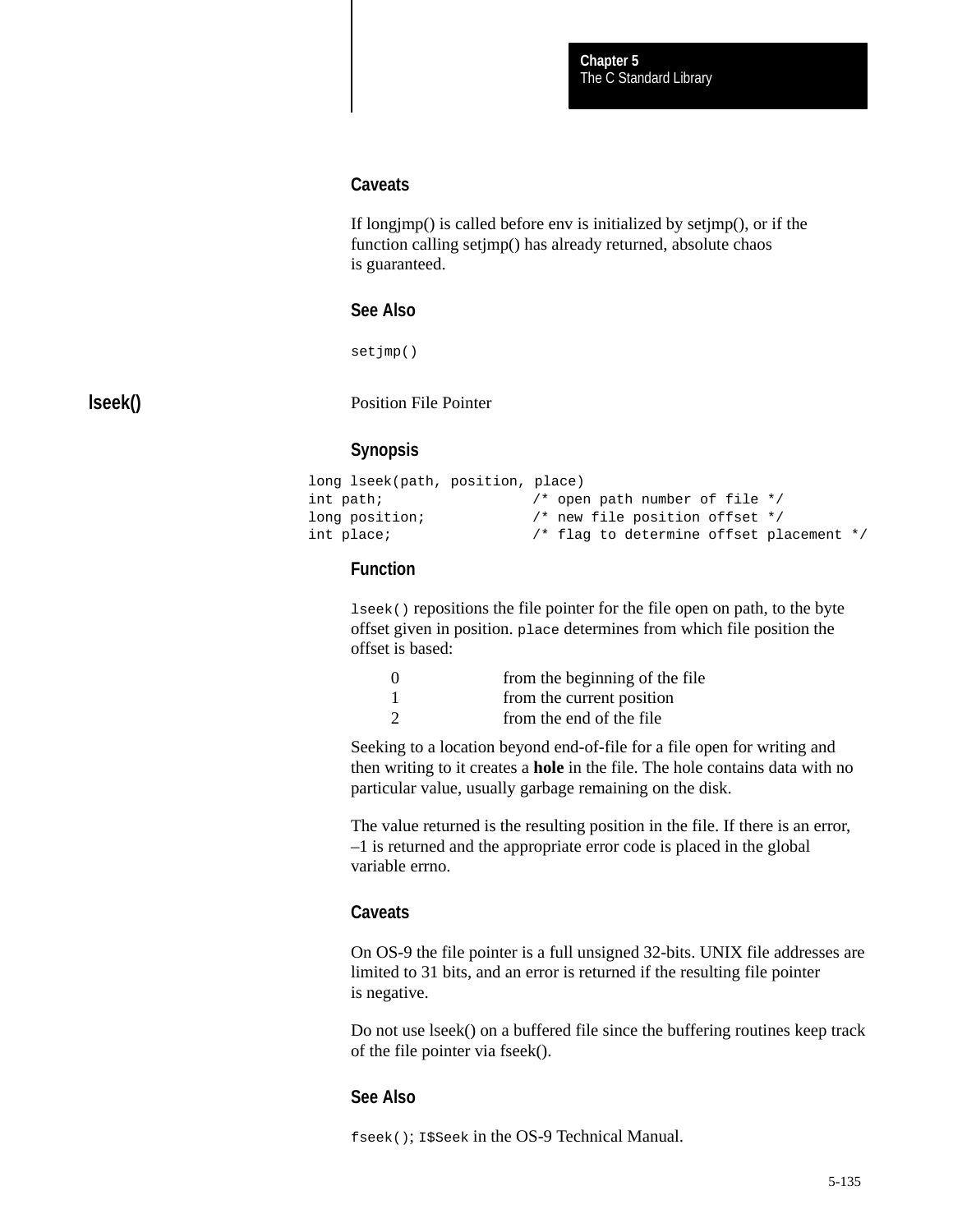# **makdir()**

#### Create a Directory

### **Synopsis**

#include <modes.h>

```
makdir(name, mode, perm [,size])
char *name; /* pointer to name of directory */
short mode, \frac{1}{2} /* file access mode */
     perm; /* file attribute permissions */
[int size;] \frac{1}{2} /* initial size of directory */
```
# **Function**

makdir() is used to create a directory file. The pointer name gives the name of the directory. The desired path access mode is given by mode. perm is the disk file attribute permissions for the directory. The initial size of the directory is set to size if the S\_ISIZE bit is set in mode.

# **See Also**

I\$MakDir in the OS-9 Technical Manual.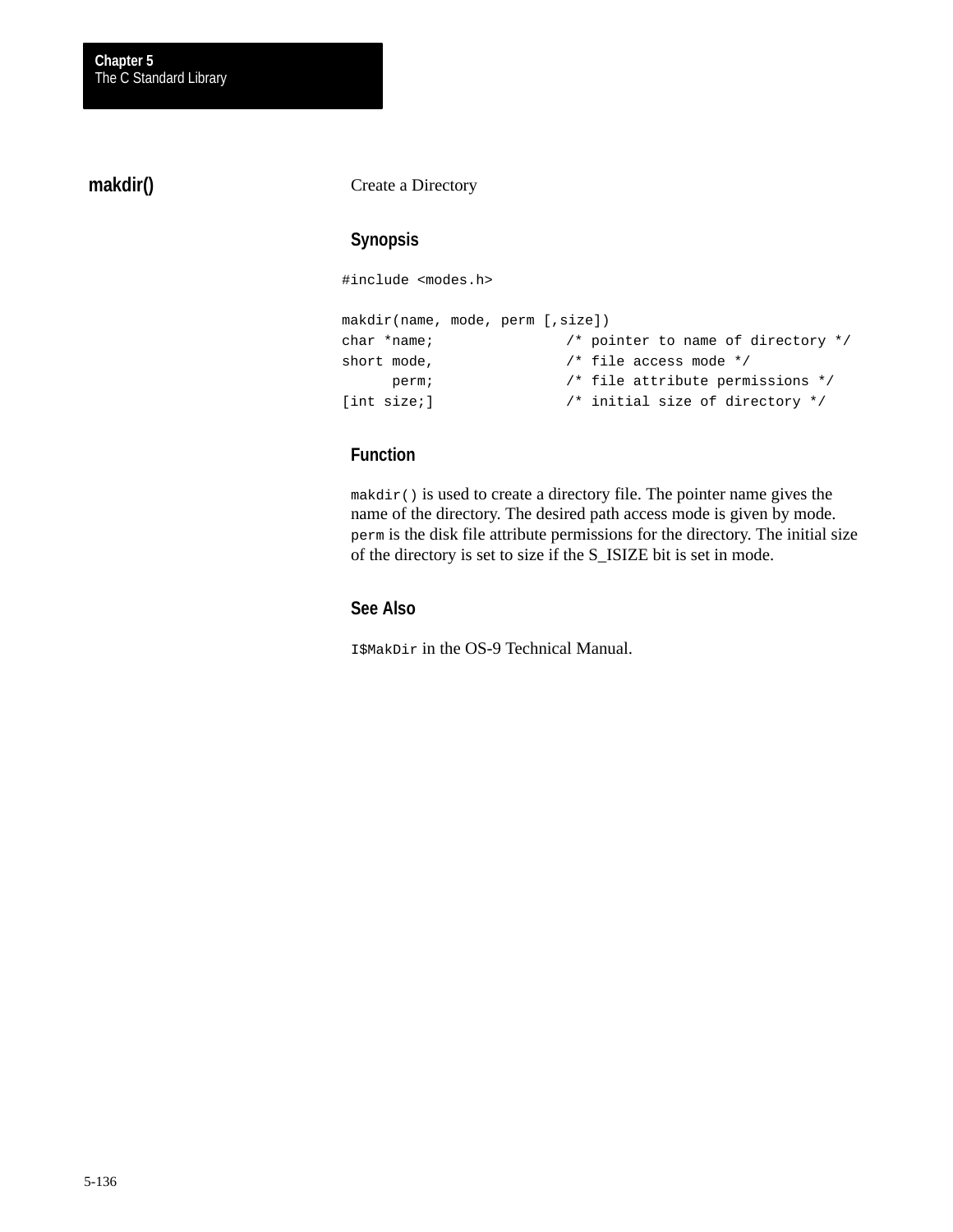### **make\_module()**

Create a Module

### **Synopsis**

```
#include <memory.h> 
#include <module.h>
mod_exec *make_module(name, size, attr, perm, typlang, color)
```

```
char *name; /* ptr to name of module */
int size; /* size of module body */
short attr, \frac{1}{1 + \frac{1}{1 + \frac{1}{1 + \frac{1}{1 + \frac{1}{1 + \frac{1}{1 + \frac{1}{1 + \frac{1}{1 + \frac{1}{1 + \frac{1}{1 + \frac{1}{1 + \frac{1}{1 + \frac{1}{1 + \frac{1}{1 + \frac{1}{1 + \frac{1}{1 + \frac{1}{1 + \frac{1}{1 + \frac{1}{1 + \frac{1}{1 + \frac{1}{1 + \frac{1}{1 + \frac{1}{1 + \frac{1}{1 + \frac{1}{1 + \frac{1}{1 + \frac{1}{1 + \frac{1}{1 + \frac{1}{1 + \frac{1}{1 perm, /* module permissions */
           typlang; /* type/language of module */
int color; /* memory type in which to make module */
```
### **Function**

make\_module() creates a memory module with the specified name and attributes in the specified memory. make\_module() is identical to \_mkdata\_module() except that make\_module() allows you to specify the type/language of the module and color of memory in which to make the module. mod\_exec is defined in <module.h>.

size specifies the desired memory size of the module in bytes. The size value does not include the module header and CRC bytes. size is the amount of memory available for actual use. The memory in the module is initially cleared to zeroes.

attr is the attribute/revision word, perm is the access permission word, and typlang specifies the type/language of the module.

color indicates the specific type of memory in which to load the module. The file memory.h contains definitions of the three types of memory that you can specify:

| Type:              | Definition:              |
|--------------------|--------------------------|
| SYSRAM             | System RAM memory        |
| VIDEO1             | Video memory for plane A |
| VIDEO <sub>2</sub> | Video memory for plane B |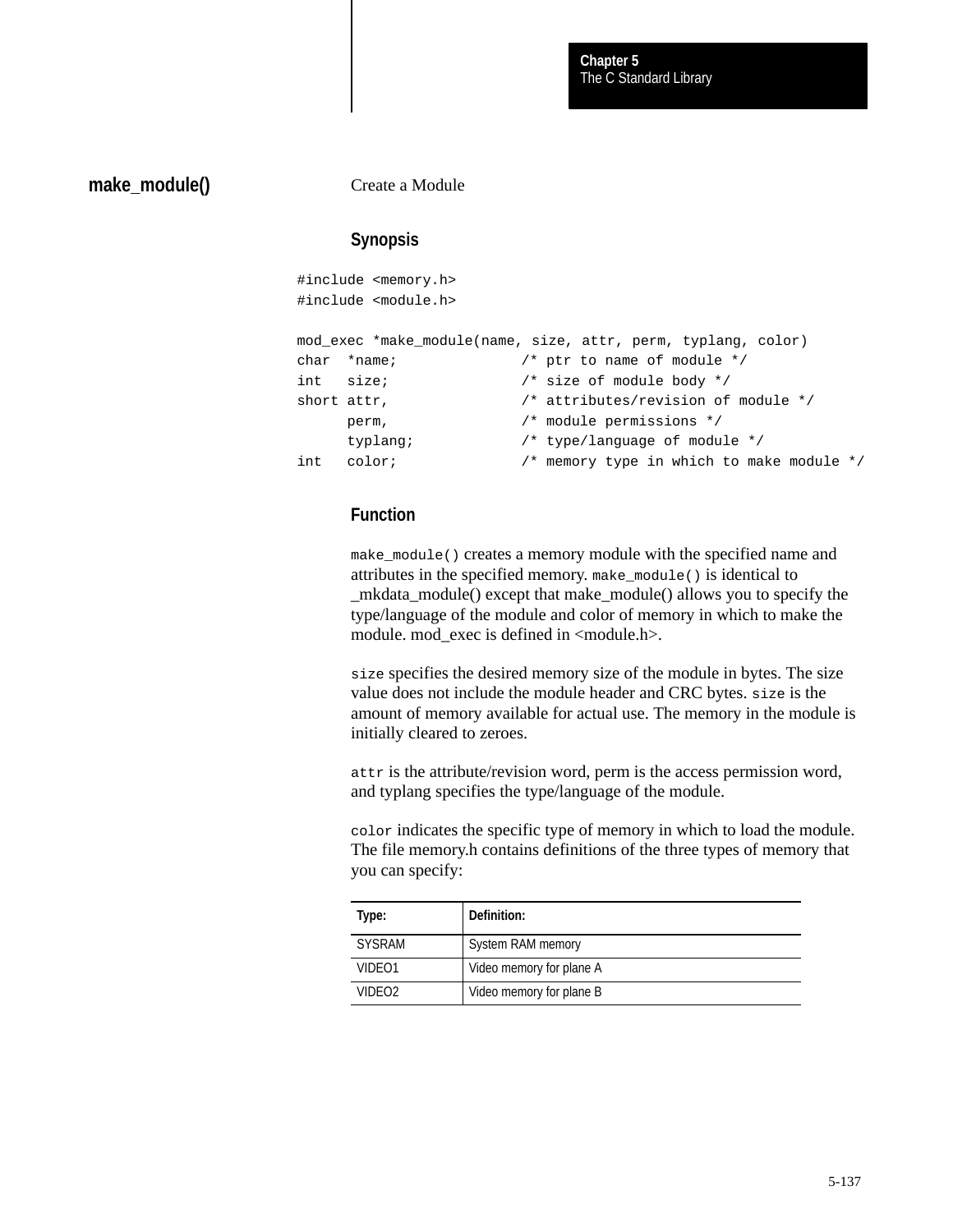If color is zero, no memory type is specified. Consequently, the module is made in whatever memory the system allocates.

make\_module() returns a pointer to the beginning of the module header. If the module cannot be created, a value of  $-1$  is returned and the appropriate error code is placed in the global variable errno.

### **Caveat**

The name of the module created by make\_module() always begins at offset \$34 within the module. This implies that program modules, trap handlers, file managers, device drivers, and device descriptors cannot be made conveniently by this call.

### **See Also**

\_mkdata\_module C function; F\$DatMod service request in the OS-9 Technical Manual.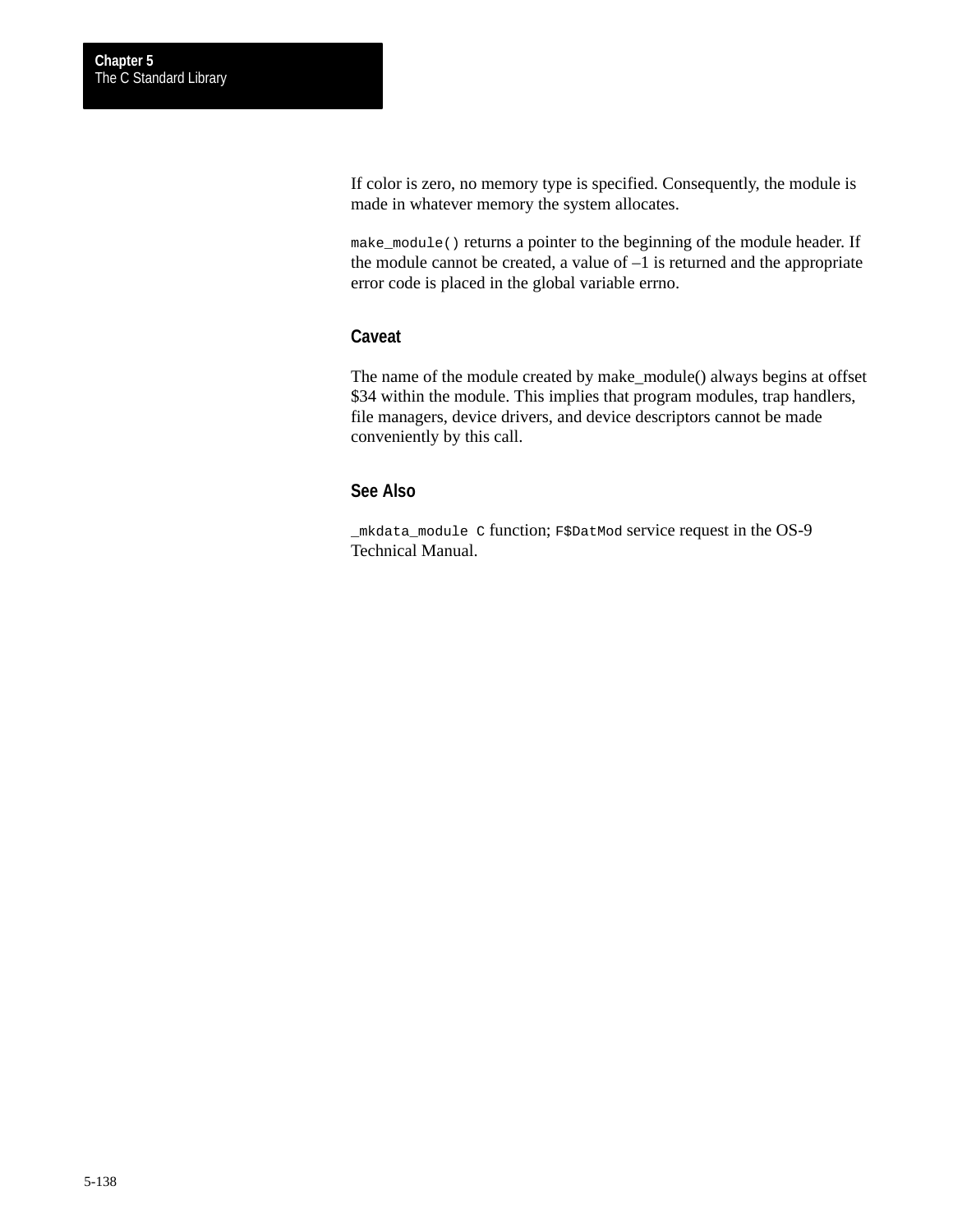The C Standard Library **Chapter 5**

### **malloc()**

#### Allocate Memory From an Area

#### **Synopsis**

```
char *malloc(size)
unsigned size; \frac{1}{2} /* size of memory block to allocate */
```
### **Function**

malloc() returns a pointer to a block of memory of size bytes. The pointer is suitably aligned for storing any type of data.

malloc() maintains an amount of memory called an **arena** from which it grants memory requests. malloc() searches its arena for a block of free memory large enough for the request and, in the process, unites adjacent blocks of free space returned by the free() function. If insufficient memory is available in the arena, malloc() calls ebrk() to get more memory from the system.

 $m$ alloc() returns NULL (0) if there is no available memory or if it detects that the arena is corrupted by storing outside the bounds of an assigned block.

#### **Caveats**

Use extreme care to ensure that only the memory assigned by malloc() is accessed. Modifying addresses immediately above or below the assigned memory or passing free(), a value not assigned by malloc(), causes unpredictable program results.

#### **See Also**

free(), ebrk(), ibrk(), sbrk()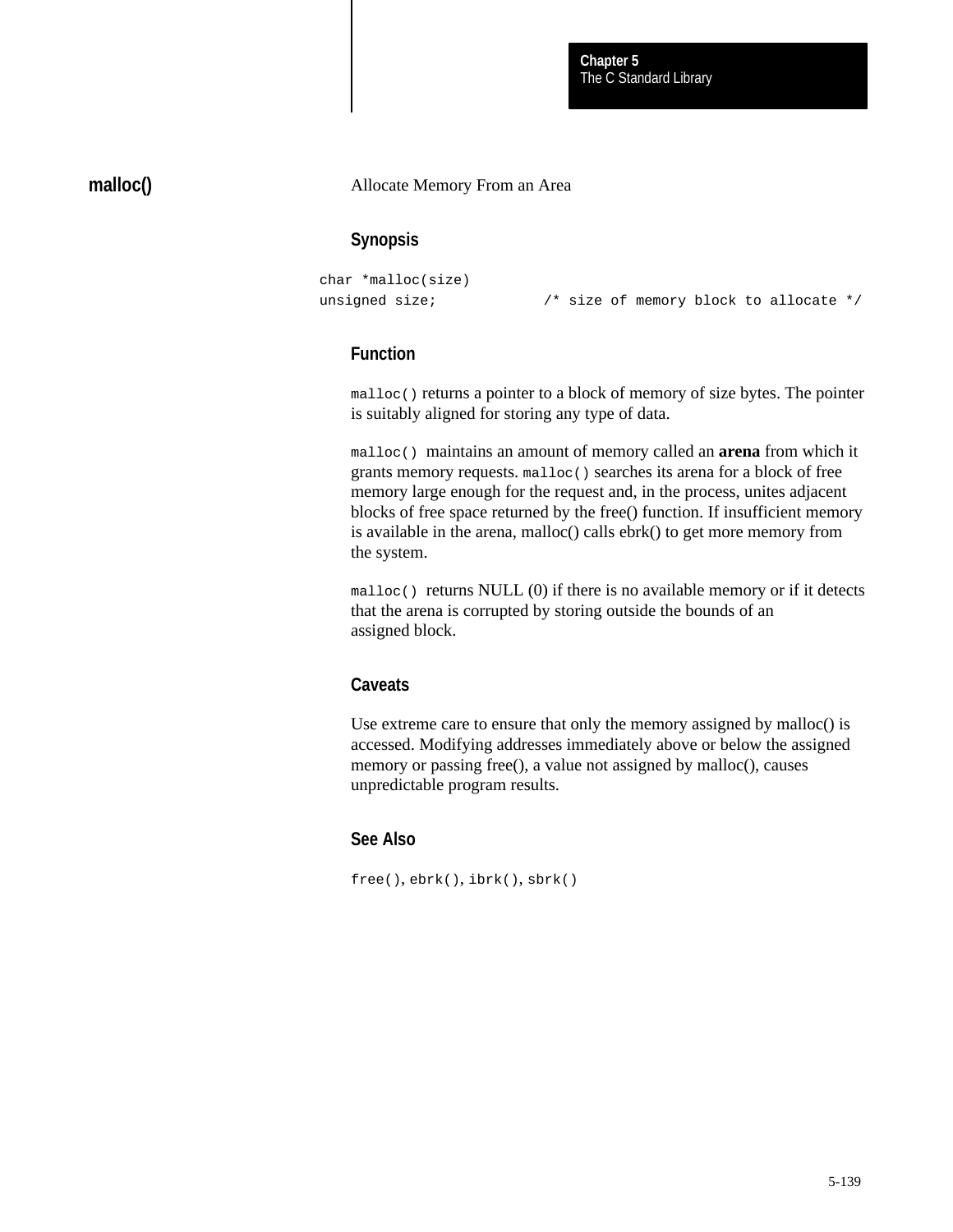## **memchr()**

#### Memory Search

### **Synopsis**

#include <strings.h>

```
char memchr(s, val, size)
char *s; \gamma /* pointer to memory to search */
int val; \frac{1}{2} /* search value */
unsigned size; \frac{1}{2} /* size of memory to search */
```
### **Function**

memchr() searches a region of memory pointed to by s for the value val. size specifies the size of the region searched. Each byte of the region is compared by forcing val to an unsigned char and comparing the current byte. The search continues until a match is found or the region is exhausted. If a match is found, a pointer to the matching byte is returned. If no match is found, NULL is returned.

### **memcmp()**

Compare Memory

#### **Synopsis**

```
#include <strings.h>
memcmp(s1, s2, size)
char *s1, \frac{1}{2} /* pointer to memory to compare */
     *s2; /* pointer to memory to compare */
unsigned size; \frac{1}{2} /* size of memory to compare */
```
## **Function**

memcmp() makes a byte by byte comparison of two regions of memory pointed to by s1 and s2. size specifies the size of each region. memcmp() returns the value of zero if there are no differing bytes. The returned value is positive if the value of the byte in the region pointed to by s1 is greater than the corresponding byte in the region pointed to by s2. The returned value is negative if the reverse is true.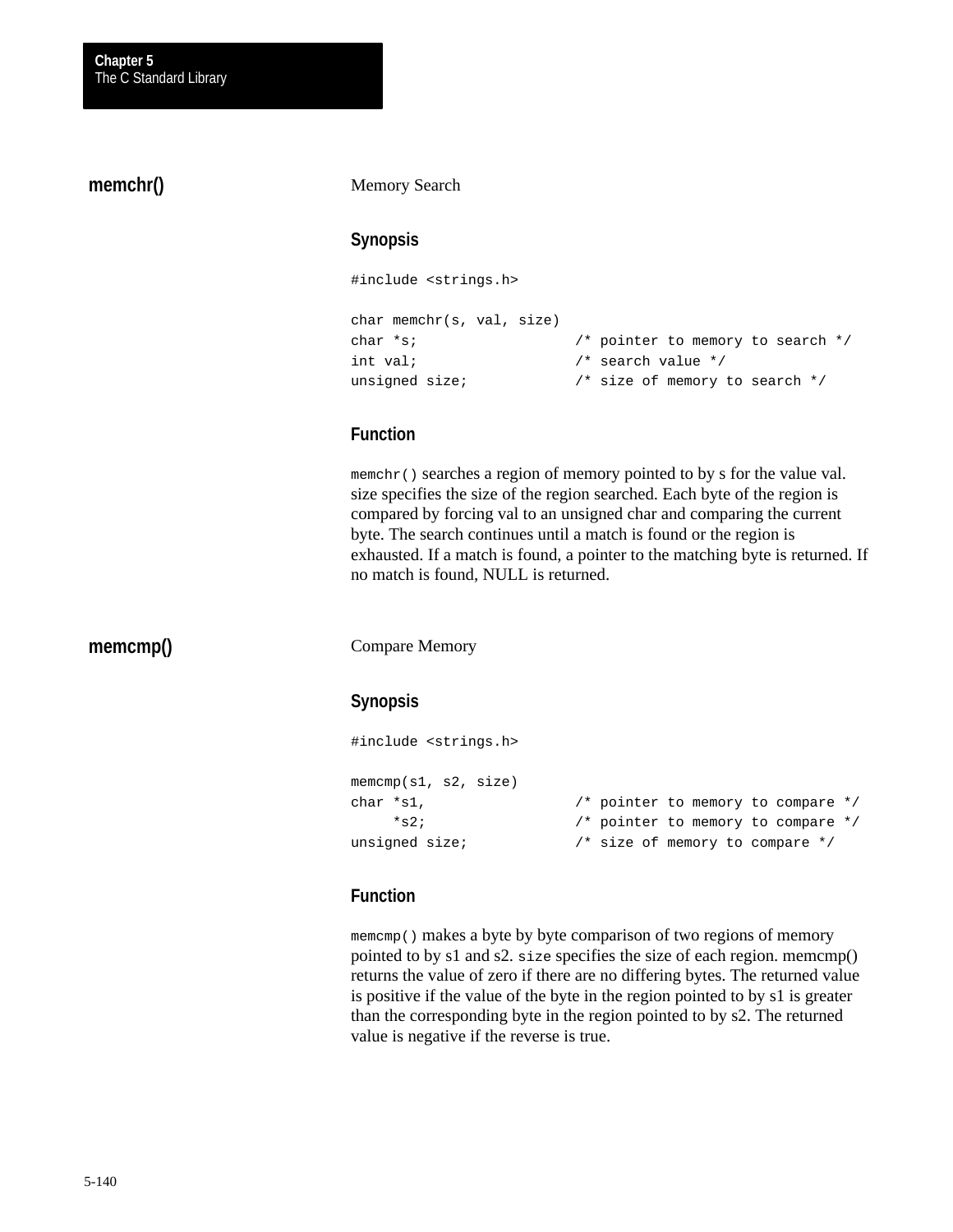#### **memcpy**

#### Copy Memory

### **Synopsis**

```
#include <strings.h>
memcpy(dest, src, size)
char *dest, /* pointer to destination memory */
     *src; /* pointer to memory to copy */
unsigned size; \frac{1}{2} /* size of memory to copy */
```
### **Function**

memcpy() copies a specific number of bytes from the region beginning at the location pointed to by src to the region beginning at the location pointed to by dest. size specifies the number of bytes copied. Regions may overlap with no ill effects.

**memmove()**

Move Memory

#### **Synopsis**

```
#include <strings.h>
memmove(dest, src, size)
char *dest, /* pointer to destination memory */
         *src; /* pointer to memory to copy */
unsigned size; \frac{1}{2} /* size of memory to copy */
```
### **Function**

memmove() copies a specific number of bytes from the region specified by src to the region specified by dest. The number of bytes copied is specified by size. Regions may overlap with no ill effects.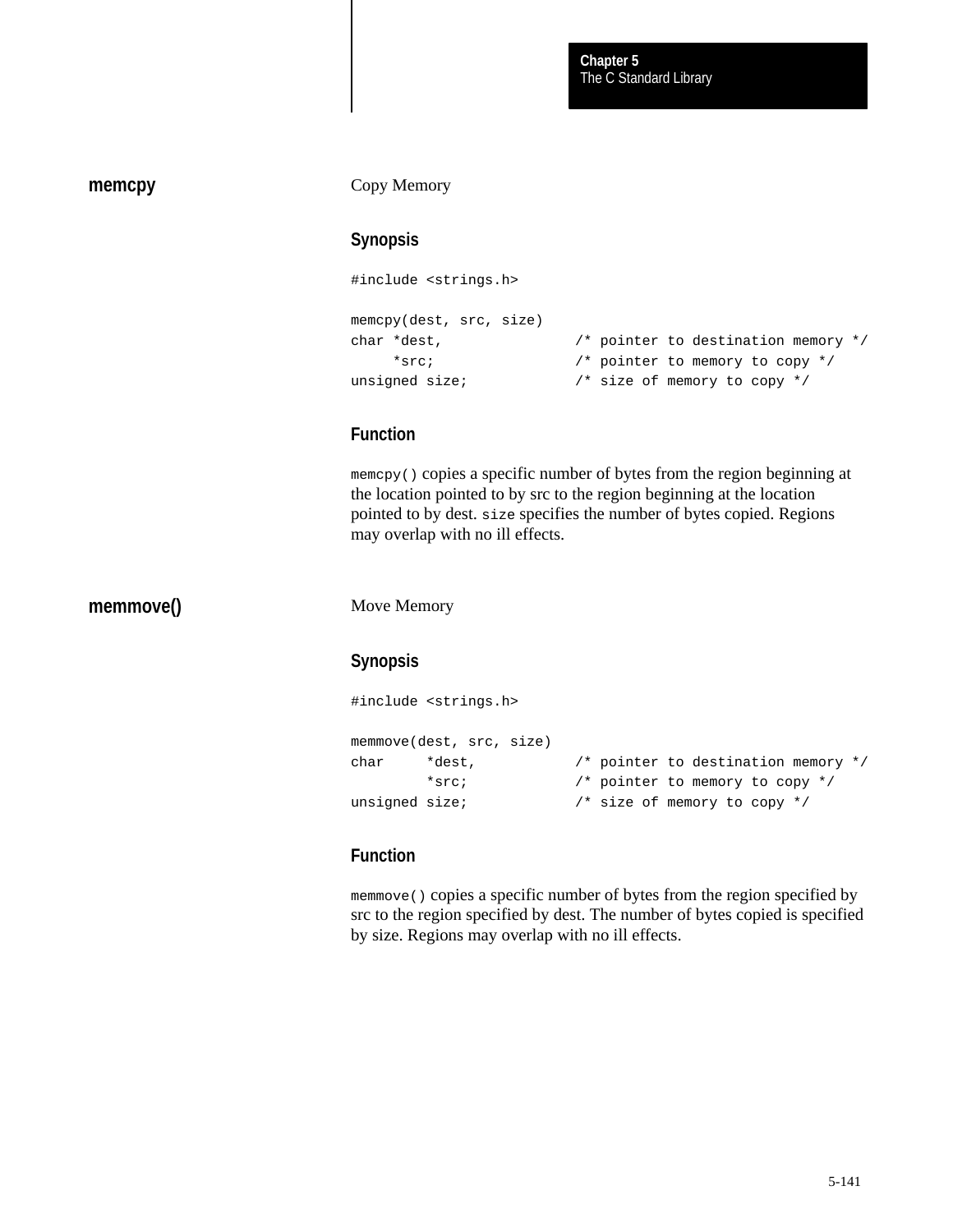# Fill Memory **Synopsis** #include <strings.h> memset(s, val, size) void \*s;  $\frac{1}{1}$  /\* pointer to memory to fill \*/ int val;  $\frac{1}{x}$  /\* value with which to fill memory \*/ unsigned size;  $\frac{1}{2}$  /\* size of memory to fill with val \*/ **Function** memset() fills the region of memory pointed to by s with the value specified by val. size specifies the size of the memory region. Each byte of the region is filled by forcing val to an unsigned char. Create a Directory **Synopsis** #include <modes.h> mknod(name,perm) char \*name; /\* pointer to name of directory \*/ short perm;  $\frac{1}{2}$  /\* file attributes to set \*/ **memset() mknod()**

### **Function**

mknod() creates a directory file. The pointer name gives the name of the directory, and perm gives the desired access permissions of the directory.

mknod() returns zero if the directory was successfully created. If the creation failed, –1 is returned and the appropriate error code is placed in the global variable errno.

#### **Caveats**

mknod() does not make UNIX-style special files as there is no such thing on OS-9. This is a historical function and is likely to be removed in a future release. Use makdir() in all new code.

### **See Also**

makdir(); I\$MakDir in the OS-9 Technical Manual.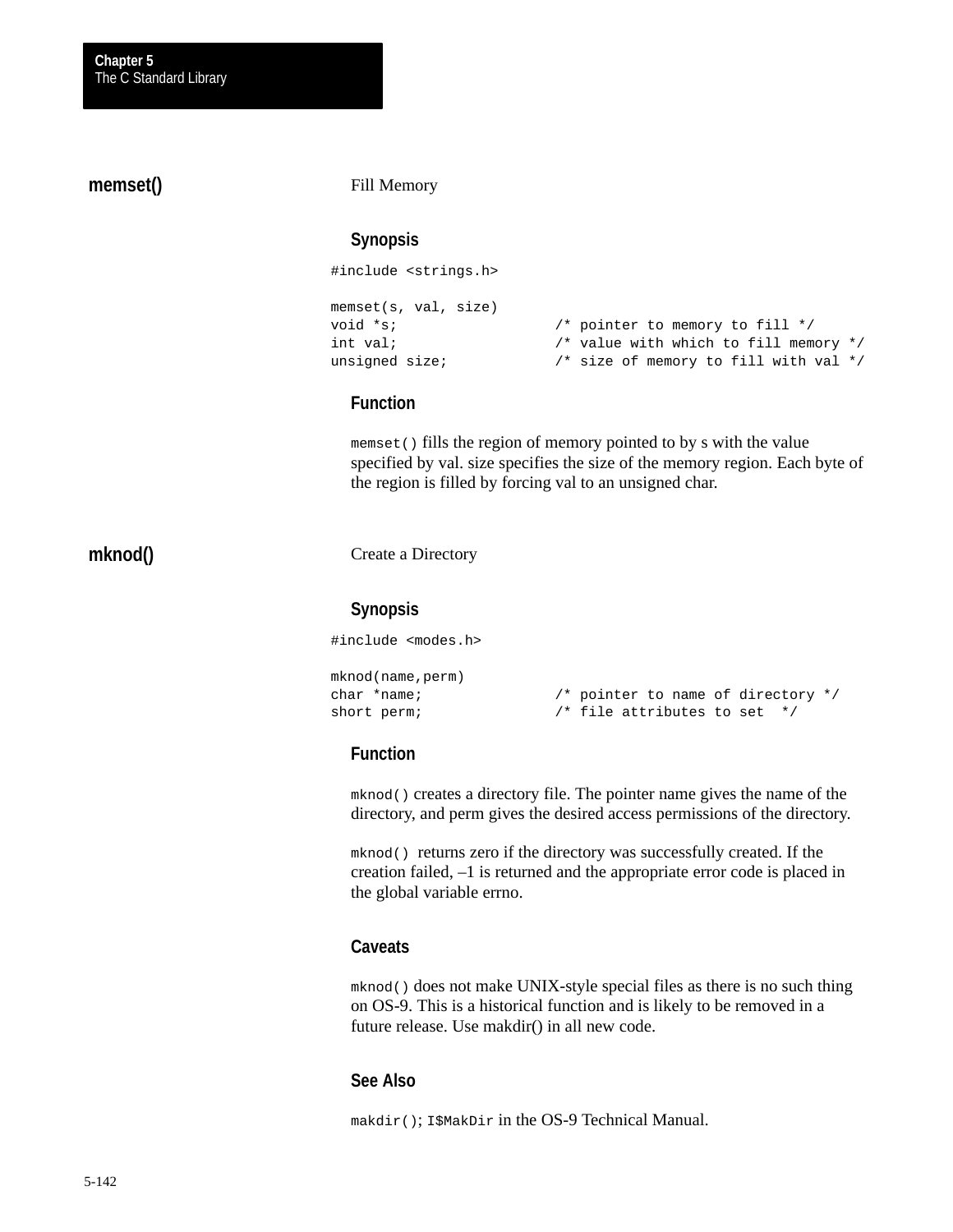| mktemp() | Create a Unique File Name  |                                                                                                                                                                                                                                                                                                            |
|----------|----------------------------|------------------------------------------------------------------------------------------------------------------------------------------------------------------------------------------------------------------------------------------------------------------------------------------------------------|
|          | <b>Synopsis</b>            |                                                                                                                                                                                                                                                                                                            |
|          |                            | char *mktemp(name)                                                                                                                                                                                                                                                                                         |
|          | char *name;                | $/*$ pointer to name of file */                                                                                                                                                                                                                                                                            |
|          | <b>Function</b>            |                                                                                                                                                                                                                                                                                                            |
|          |                            | You can use mktemp() to ensure that the name of a temporary file is unique<br>in the system and does not clash with any other file name.                                                                                                                                                                   |
|          |                            | A pointer to a template name is passed to the function. The template string<br>should look like a filename with six trailing $X$ 's. mktemp() replaces the $X$ 's<br>with a letter and the current process ID. The letter is chosen so that the<br>resulting name will not conflict with an existing file. |
|          | mktemp() files exist.      | mktemp() returns a pointer to the template or NULL if more than 26                                                                                                                                                                                                                                         |
| mktime() |                            | <b>Converts Broken-Down Time to Calendar Time</b>                                                                                                                                                                                                                                                          |
|          | <b>Synopsis</b>            |                                                                                                                                                                                                                                                                                                            |
|          | #include <time.h></time.h> |                                                                                                                                                                                                                                                                                                            |
|          | time_t mktime(tp)          |                                                                                                                                                                                                                                                                                                            |
|          | struct tm *tp;             | /* pointer to Broken Down Time structure */                                                                                                                                                                                                                                                                |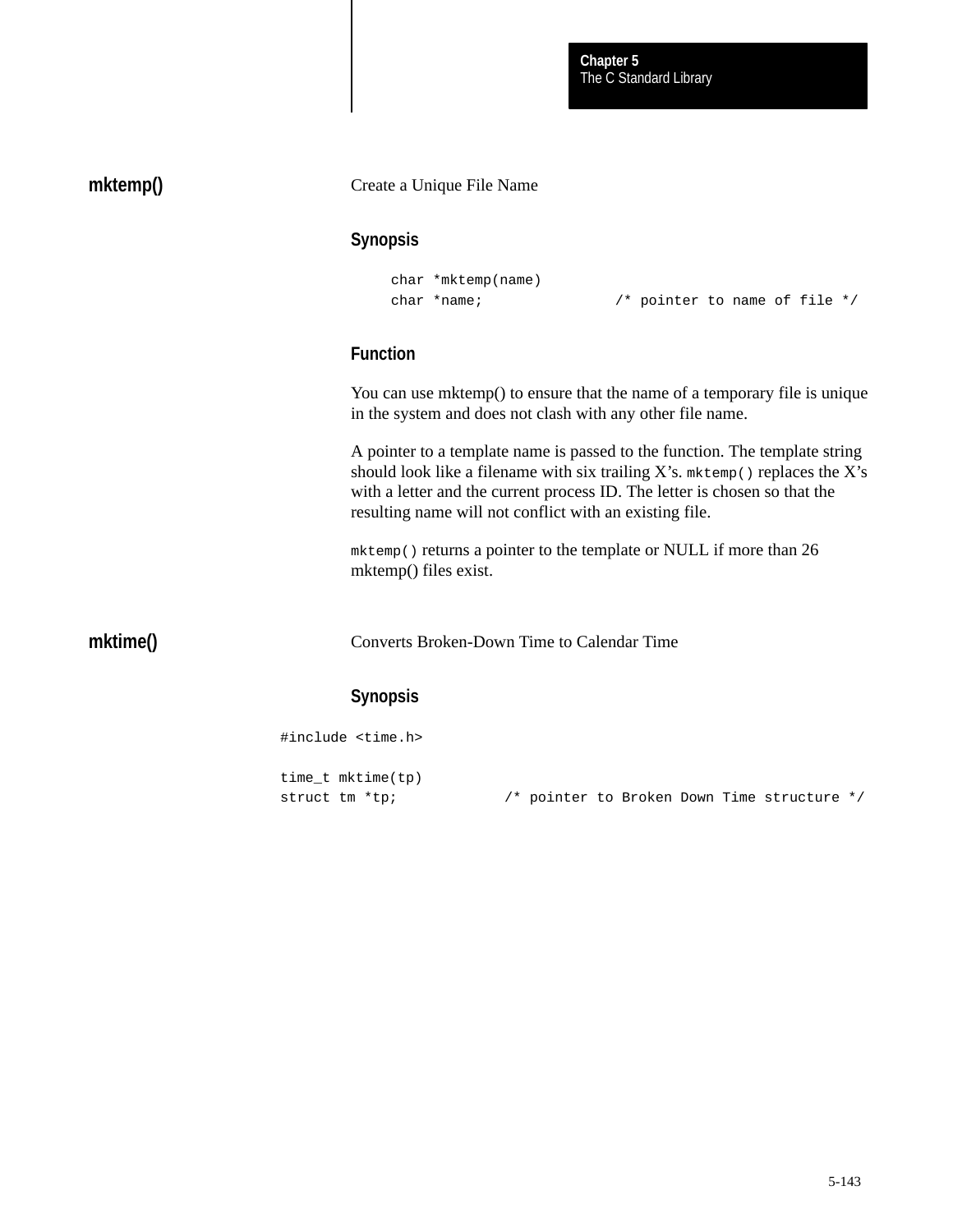#### **Function**

mktime() converts the Local Time values in the Broken-Down Time structure pointed to by tp into a Calendar Time value. Broken-Down Time has the following format:

```
struct tm {
    int tm_sec; /* seconds after the minute: [0,59] */
    int tm_min; /* minutes after the hour: [0,59] */
   int tm_hour; /* hours after midnight: [0,23] */
   int tm_mday; \prime^* day of the month: [1,31] */<br>int tm_mon; \prime^* months after January: [0,11] */
   int tm_mon; \prime* months after January: [0,11]
   int tm\_year; /* years after 1900 */
   int tm_wday; /* days after Sunday: [0,6] */
   int tm_yday; /* days after January 1: [0,365] */
    int tm_isdst; /* Daylight Savings Time (DST) flag */
                  /* 0 = no, 1 = yes, -1 = unknown */
};
```
mktime() ignores the input values of tm\_wday and tm\_yday. It does not require the other fields of tm to be in the ranges specified above, but instead **normalizes** the fields and sets tm\_wday, tm\_yday, and tm\_isdst. This allows you to easily do temporal arithmetic without having to worry about mixed-base operations.

#### **Example**

The following code fragment will correctly iterate over a 24-hour interval no matter where it starts relative to the beginning of the day, month, or year (presuming the range of representable times is not exceeded):

```
struct tm when;
int i;
for (i = 0; i < 24; i++) {
  when.tm hour++;
   mktime(&when);
}
```
#### **Caveat**

Returning –1 to indicate an error implies there is a (somewhat obscure) one second interval that appears to be non-representable. The encoding of times for time\_t only represents times ranging from 1902 to 2038 (approximately).

#### **See Also**

getenv(), sysdate(), julian()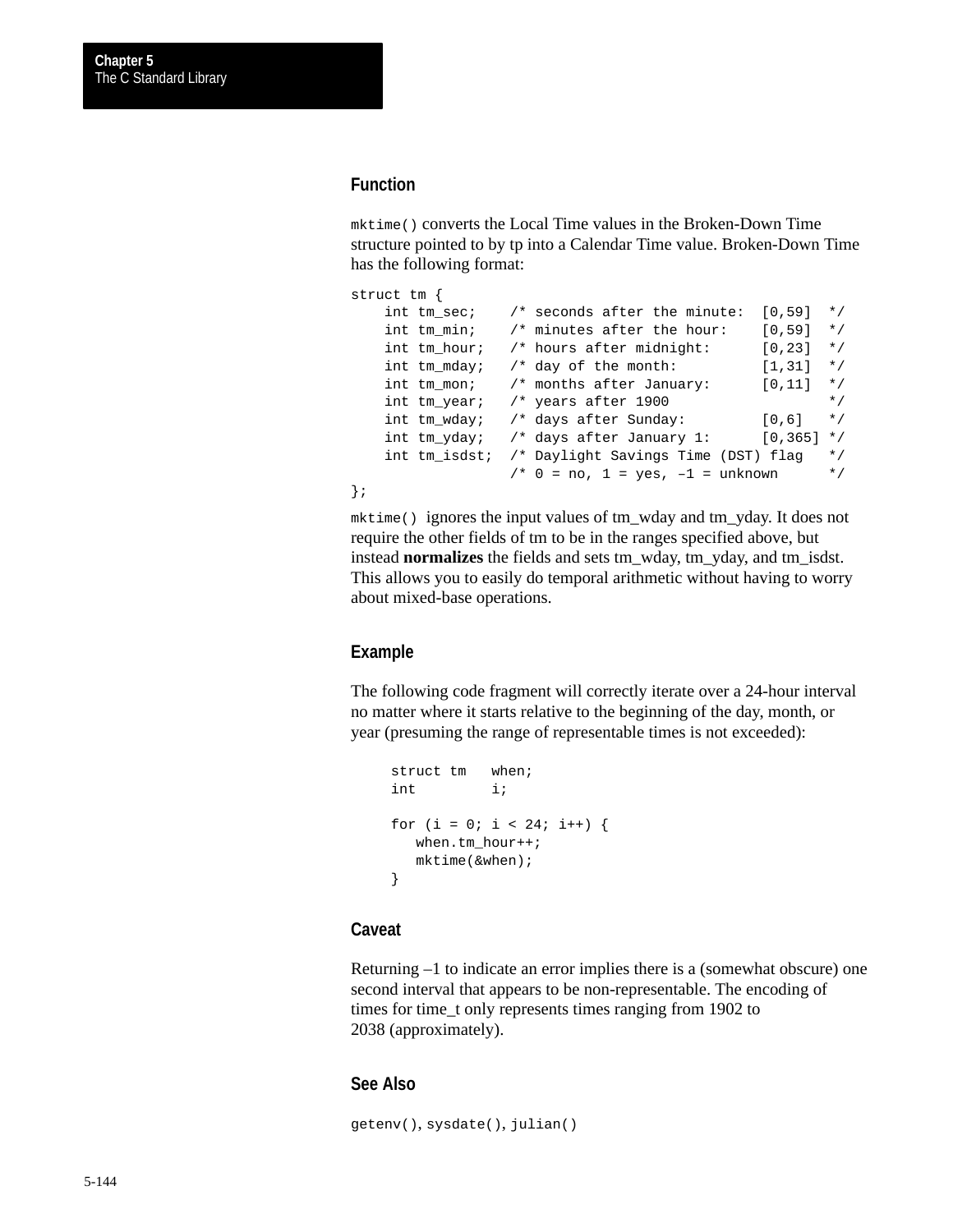The C Standard Library **Chapter 5**

## **modcload()**

#### Load Module into Colored Memory

#### **Synopsis**

|     | #include <memory.h></memory.h>             |                                                 |           |
|-----|--------------------------------------------|-------------------------------------------------|-----------|
|     | #include <module.h></module.h>             |                                                 |           |
|     | mod exec *modcload(modname, mode, memtype) |                                                 |           |
|     | $char *modname;$                           | /* path to module                               | $\star$ / |
| int | mode,                                      | /* access mode with which to open the file $*/$ |           |
|     | member                                     | /* type code of specific memory type            | $\star$ / |

### **Function**

modcload() searches the module directory for a module with the same name as that pointed to by modname and links to it. If the module is not in the module directory, modname is considered a pathlist and all modules in the specified file are loaded. A link is made to the first module loaded from the file and a pointer to it is returned.

mode is the mode which opens the file to load. If any access mode is acceptable, zero can be specified for mode.

memtype indicates the specific type of memory in which to load the module. The file memory.h contains definitions of the three types of memory that may be specified:

| Type:              | Definition:              |
|--------------------|--------------------------|
| <b>SYSRAM</b>      | System RAM memory        |
| VIDEO1             | Video memory for plane A |
| VIDEO <sub>2</sub> | Video memory for plane B |

If memtype is zero, no memory type is specified. Consequently, the module may be loaded in whatever memory the system allocates.

If the load is successful, modcload() returns a pointer to the module. If the load fails, –1 is returned and the appropriate error code is placed in the global variable errno.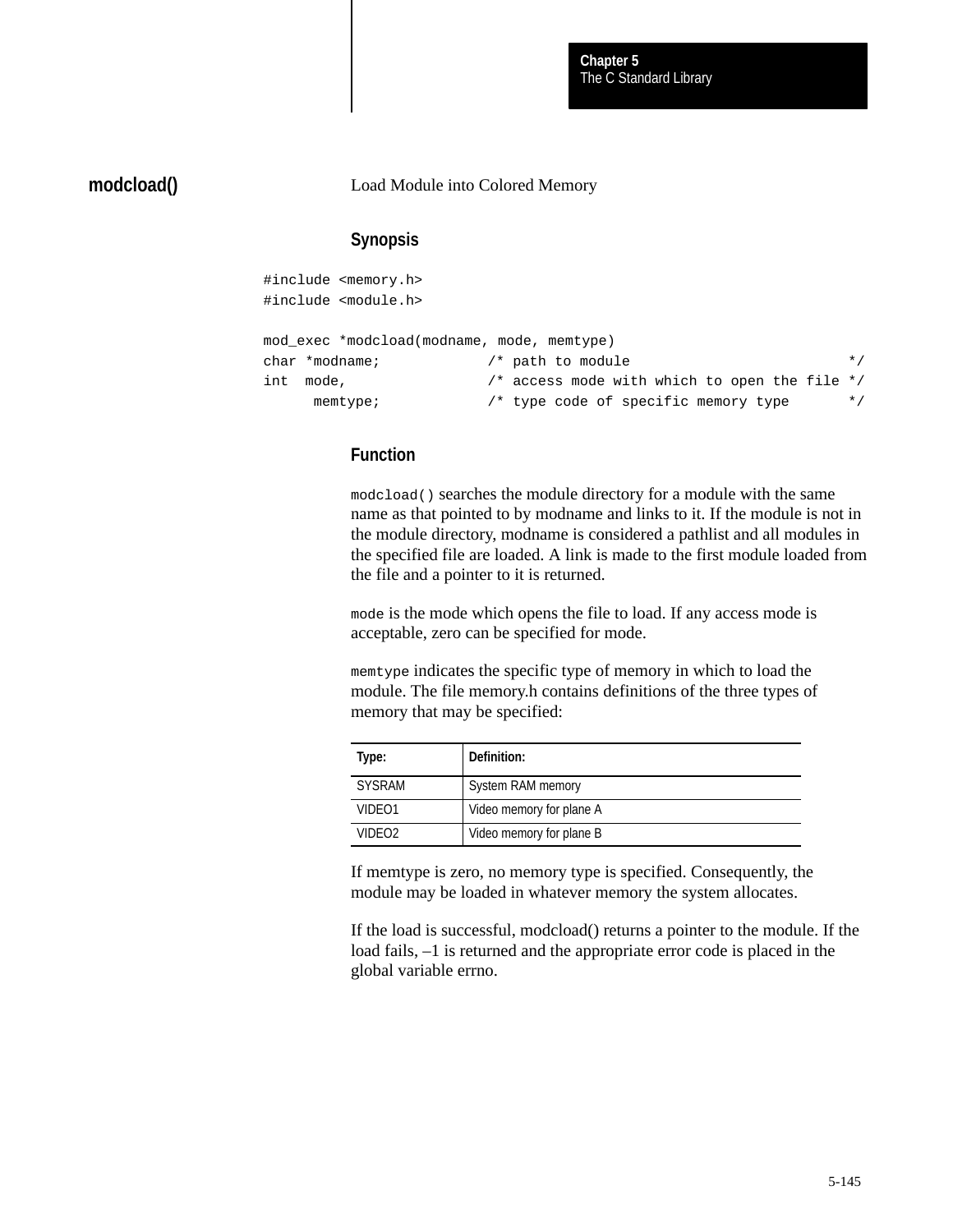### **modf()**

#### Return Parts of a Real Number

#### **Synopsis**

#include <math.h>

```
double modf(value, iptr)
double value, /* real number */
      *iptr; /* pointer to integer part of value */
```
### **Function**

modf() returns the signed fractional part of value and stores the integral part in the double pointed to by iptr.

### **modlink()**

Link to a Memory Module

#### **Synopsis**

#include <module.h>

```
mod_exec *modlink(modname, typelang)
char *modname; /* pointer to name of module */
short typelang; \frac{1}{2} /* type/language value of module */
```
### **Function**

modlink() searches the module directory for a module with the same name as that pointed to by modname and links to it, provided that typelang matches the respective value of Type/Language in the module. If the module is found, the link count for the module is incremented by one. If any module type or language is desired, specify zero.

The header file <module.h> contains a structure appropriate for accessing the elements of system-defined memory modules.

If the link is successful, modlink returns a pointer to the module. If the link fails, –1 is returned and the appropriate error code is placed in the global variable errno.

#### **See Also**

modload(); F\$Link in the OS-9 Technical Manual.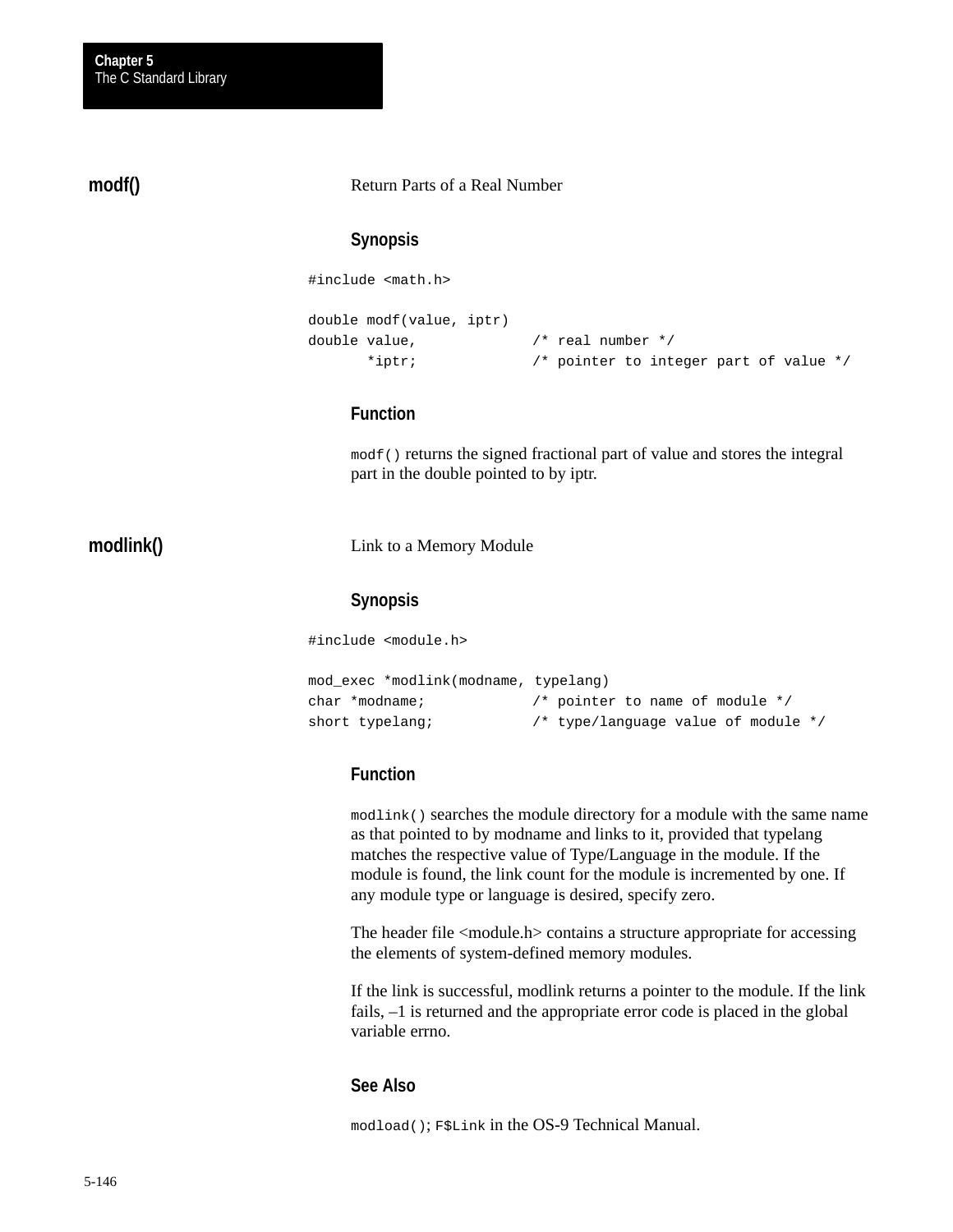## **modload()**

#### Load and Link to a Memory Module

### **Synopsis**

#include <module.h>

```
mod_exec *modload(modname, accessmode)
char *modname; /* pointer to module name */
short accessmode; \frac{1}{4} access mode for module */
```
### **Function**

modload() loads all modules in the file specified by the path modname.

A link is made to the first module loaded from the file and a pointer to it is returned. If any module accessmode is acceptable, specify zero for accessmode.

The <module.h> header file contains a structure appropriate for accessing the elements of system-defined memory modules.

If the load is successful, modload() returns a pointer to the module. If the load fails, –1 is returned and the appropriate error code is placed in the global variable errno.

To load a module via the shell path variable list, see modloadp().

#### **See Also**

modlink(); F\$Load in the OS-9 Technical Manual.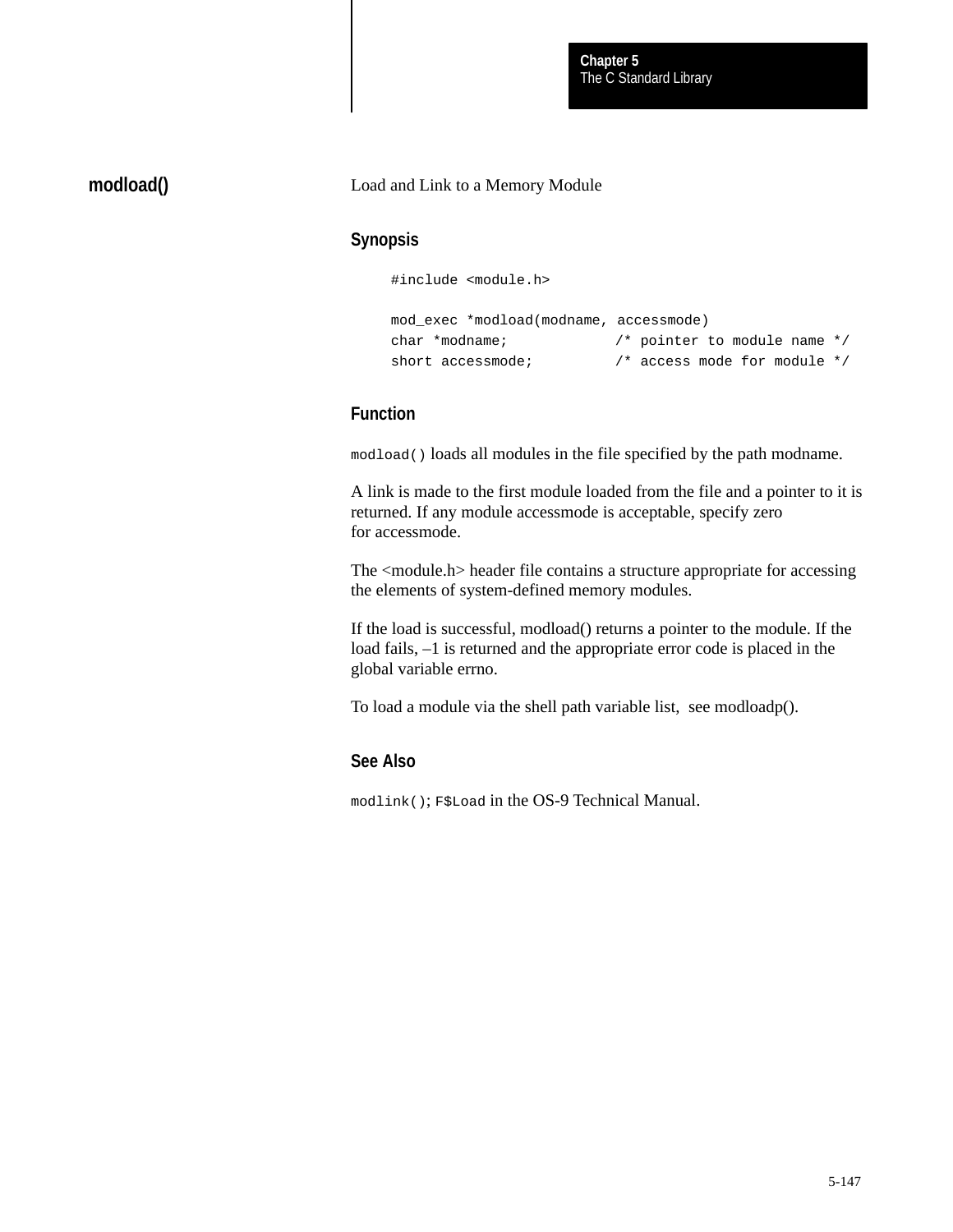### **modloadp()**

Load and Link to a Memory Module Using PATH

#### **Synopsis**

#include <module.h>

```
mod_exec *modloadp(modname, accessmode, namebuffer)
char *modname; /* pointer to module name */
short accessmode; \frac{1}{4} access mode for module */
char *namebuffer; /* pointer to pathlist of loaded module */
```
#### **Function**

modloadp() is similar to modload() with one exception: the PATH environment variable determines alternate directories to search for the named module. The search procedure in pseudo-code is as follows:

```
if (modload(name, perm) != SUCCESS) {
   if (errno == E_PNNF && PATH is found in the environment) {
       do {
          get next directory from PATH;
             if (modload(path+name) == SUCCESS) {
                return modptr;
             } else if (errno != E_PNNF) return FAILURE;
          } while (more path elements && !found);
       return FAILURE;
    } return FAILURE;
} else return modptr;
```
PATH can contain a list of directories to search if the program is not found in the module directory or the execution directory. PATH is set to any number of directory pathlists separated by colons:

/h0/cmds:/d0/cmds:/n0/droid/h0/special\_stuff/cmds

namebuffer is a pointer to an array that contains the pathlist of the successfully loaded module. A null string is returned if the load fails to find the file. Any errors other than E\_PNNF leave the path string used for the load attempt intact. namebuffer can be NULL, if access to the path string is not required.

modloadp() returns a pointer to the module if the load is successful. If the load is unsuccessful, –1 if returned and the appropriate error code is placed in errno.

os9exec() uses modloadp() to locate the executable file if the fork or chain attempt fails. The action is the same as the shell utility handling of the PATH environment variable.

#### **See Also**

modload(), os9exec(); shell in Using Professional OS-9.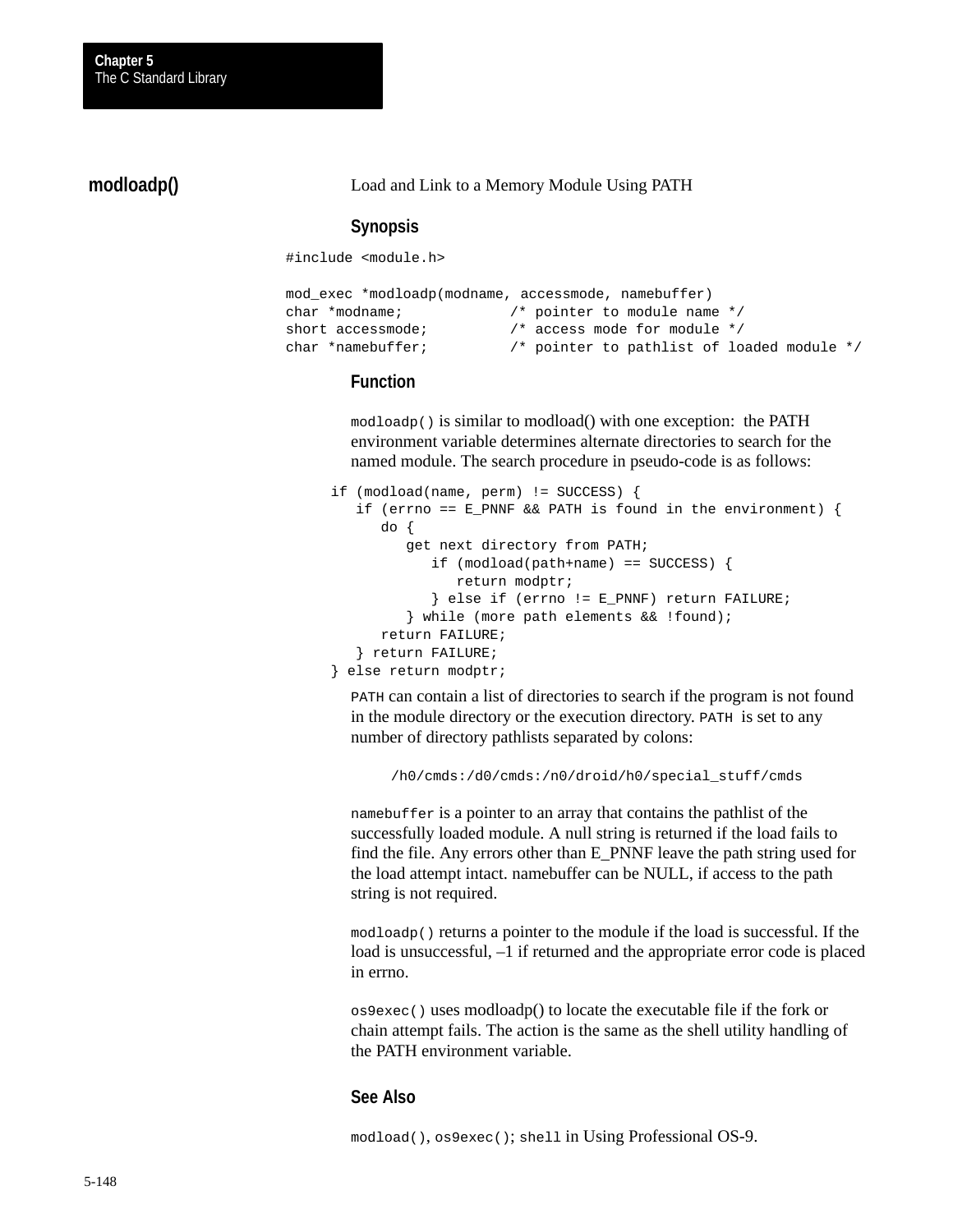## **munlink()**

#### Unlink From a Module

### **Synopsis**

#include <module.h>

```
munlink(module)
```
mod\_exec \*module; /\* pointer to module \*/

### **Function**

munlink() informs the system that the module pointed to by module is no longer required by the process. The module's link count is decremented, and the module is removed from memory if the link count reaches zero. module must have been a pointer returned by modload() or modlink().

munlink() returns –1 on error. The appropriate error code is placed in the global variable errno.

### **See Also**

modlink(), modload(); F\$Unlink in the OS-9 Technical Manual.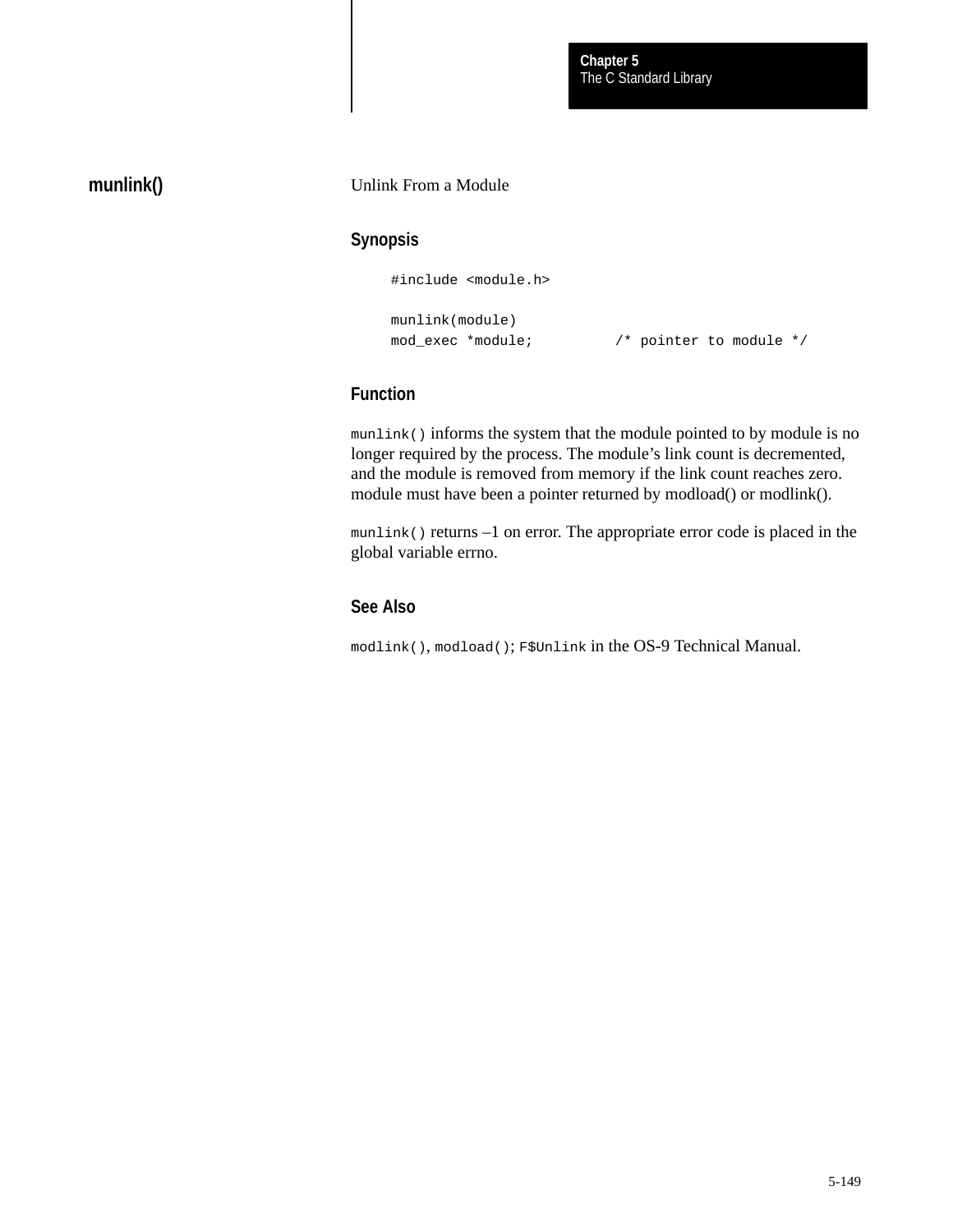### **munload()**

#### Unload a Module

### **Synopsis**

#include <module.h>

```
int munload(name, type)
char *name; /* pointer to name of module */
short typelang; \frac{1}{4} /* module type/language */
```
### **Function**

munload() informs the system that the module whose name is pointed to by name with a type/language of typelang is no longer required by the process. The module's link count is decremented and is removed from memory when the link count reaches zero. A typelang of zero means any type.

munload() returns –1 on error. The appropriate error code is placed in the global variable errno.

#### **Caveats**

This function differs from munlink() in that it unlinks by module name rather than module pointer. Attempting to unlink a module by performing a link to a module by name to determine its address, then unlinking it twice, does not work because the first unlink removes the module from the process's address space.

### **See Also**

munlink(), modlink(), modload(); F\$UnLoad in the OS-9 Technical Manual.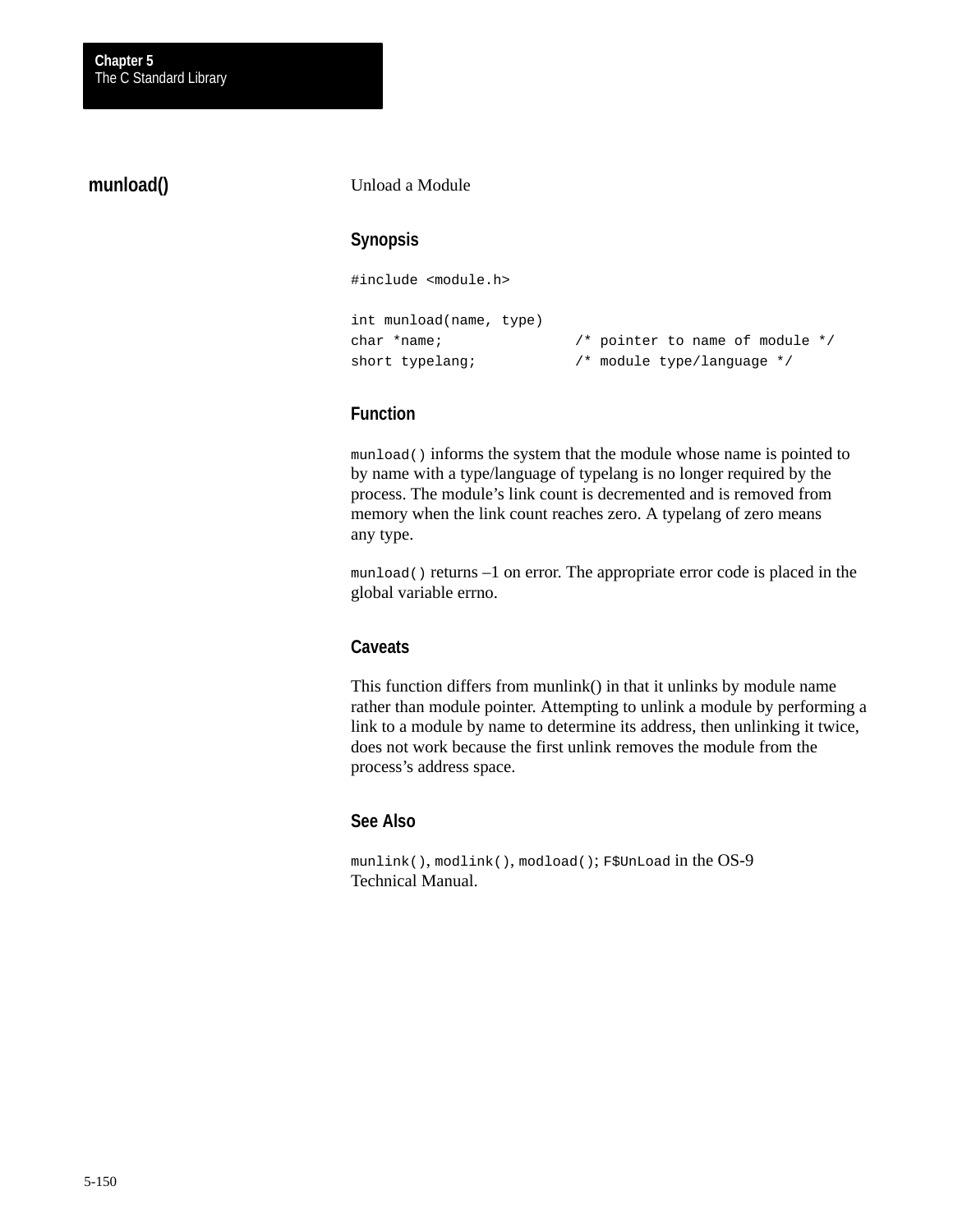## **open()**

Open a File

### **Synopsis**

#include <modes.h>

```
int open(name, mode)
char *name; /* pointer to name of file */
short mode; \frac{1}{2} /* file access mode */
```
## **Function**

open() opens an existing file with the specified name. Specify the access mode you want in mode. The values for mode are defined in the header file  $<$ modes.h $>$ .

open() returns a path number identifying the file when I/O is performed. If the open fails, –1 is returned and the appropriate error code is placed in the global variable errno.

Reads and writes to the file start at the beginning of the file. You can move the file pointer at any time with the lseek() function.

### **See Also**

creat(), create(), read(), write(), dup(), close(); I\$Open in the OS-9 Technical Manual.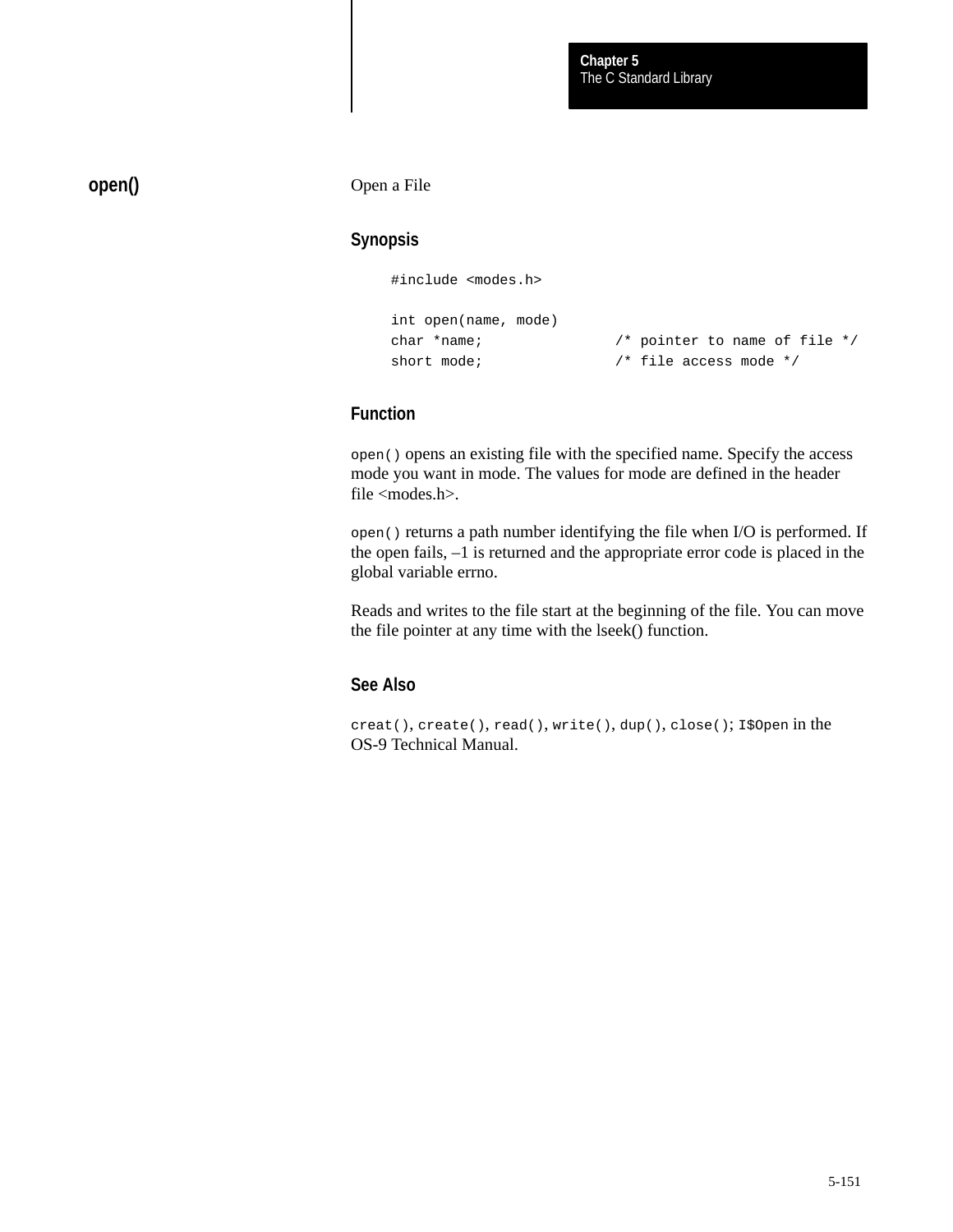## **opendir()**

#### Open the Directory

### **Synopsis**

#include <dir.h>

```
DIR *opendir (filename)
char *filename /* pointer to directory name */
```
### **Function**

opendir() opens the specified directory and associates a directory stream with it. opendir() returns a pointer identifying the directory stream in subsequent operations. The pointer NULL is returned if filename cannot be accessed or if it cannot malloc enough memory to hold the entire file descriptor.

## **See Also**

closedir(), readdir(), rewinddir(), seekdir(), telldir()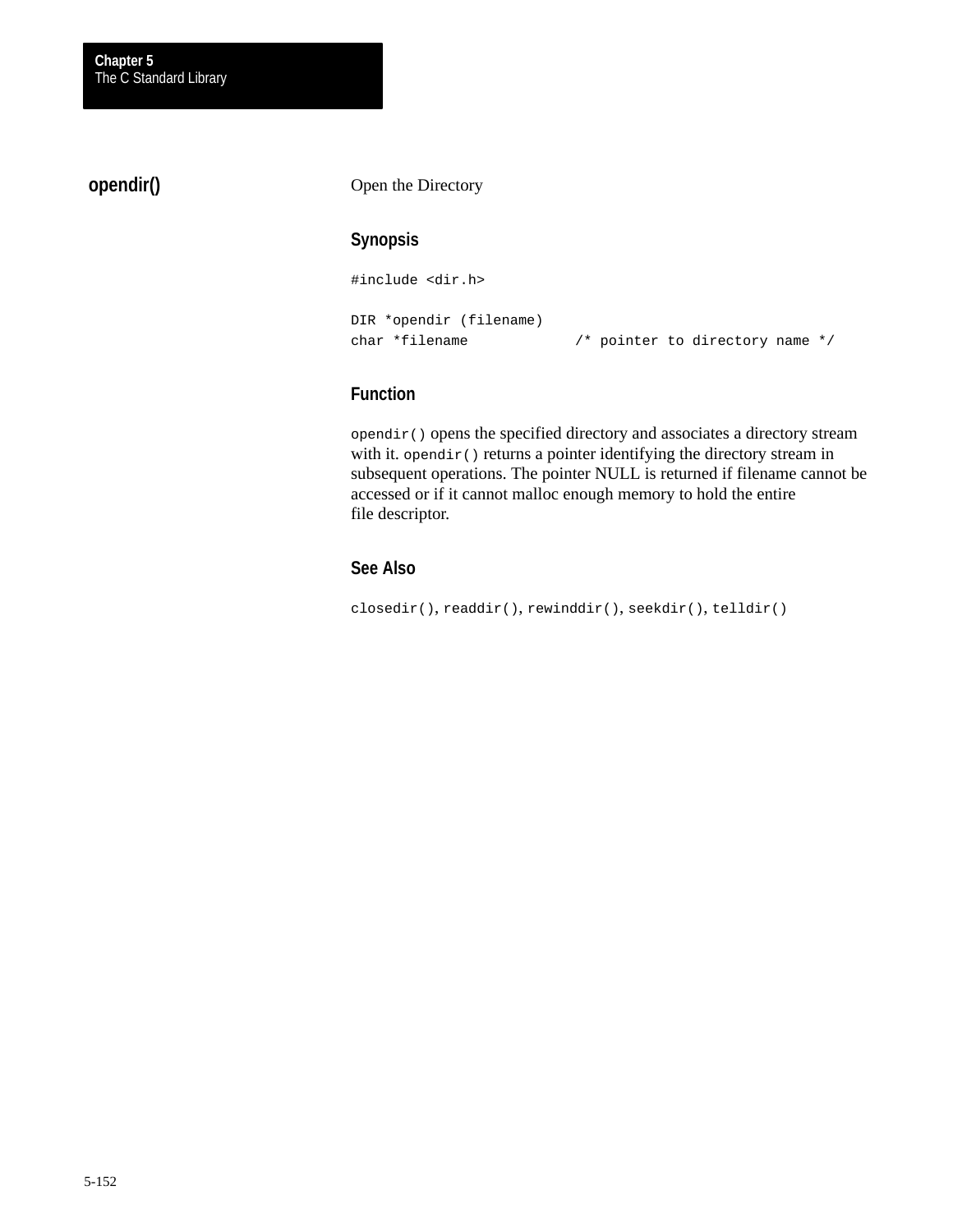**os9exec()**

OS-9 System Call Processing

### **Synopsis**

|                       | os9exec(procfunc, modname, argy, envp, stacksize, priority, pathcnt) |
|-----------------------|----------------------------------------------------------------------|
| int $(*procfunc)()$ ; | /* ptr to function to create new process $*/$                        |
| char *modname,        | /* pointer to module name $*/$                                       |
|                       | **argy, /* pointer to argument pointer list */                       |
|                       | **envp; /* pointer to environment pointer list */                    |
| unsigned stacksize;   | /* additional memory to allocate in bytes */                         |
| short priority,       | /* priority to run process $*/$                                      |
| pathcnt;              | $/*$ # of initial open paths for new process $*/$                    |

### **Function**

os9exec() is a high-level fork/chain interface that prepares the argument and environment list before a process is created. The F\$Fork system call passes information to a new process as binary data specified by a pointer and size. It is up to the forked process to interpret the data.

os9fork() and chain() are C-level hooks to the system calls. By themselves, they provide no real argument information. This leaves the interpretation of a raw argument string up to the cstart portion of the C program. Problems can occur when handling quotes and control characters.

os9exec() provides more precise control over the argument strings and supplies the environment variables inherited from the parent process. os9exec() closely simulates the UNIX execve() system call.

procfunc is a pointer to a function that creates a new process. This function is normally os9fork, chain(), os9forkc, or chainc().

modname is a pointer to a string naming the new primary module.

argv is the argument pointer list that the new process receives. By convention, argv[0] is the name of the new module and the end of the argv list is marked by a NULL pointer.

envp is the environment pointer list that the new process receives. It points to environment variables and the end of the envp list is also marked by a NULL pointer.

stacksize is the additional memory (in bytes) to allocate to the new process's stack memory. A value of zero indicates the default stack size the process requires.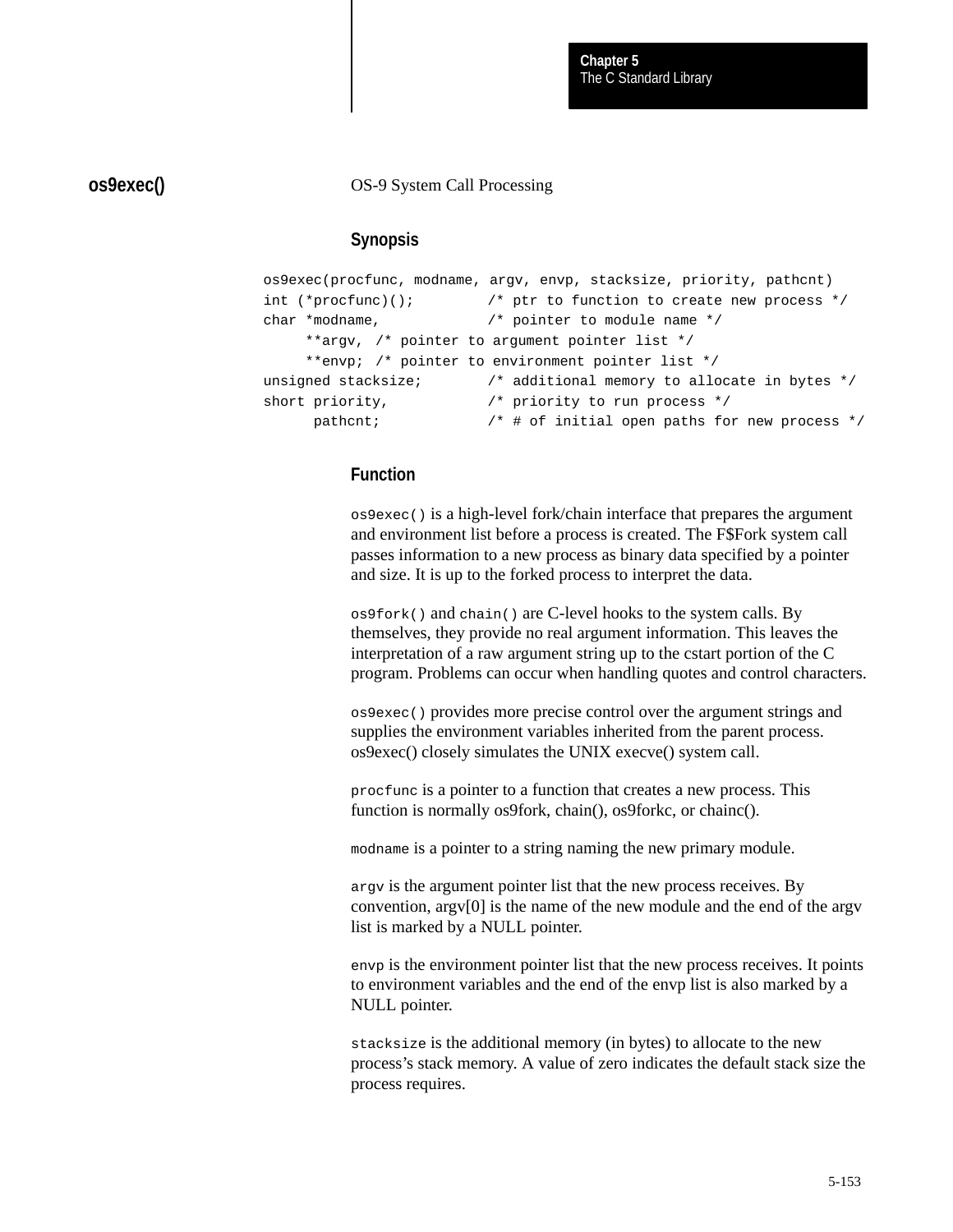priority is the priority value at which the new process runs. If the value is zero, the new process is given the priority of the calling process.

pathcnt is given only if the procfunc value indicates os9forkc() or chainc(). This value is the number of open paths to pass to the new process. Normally, you specify three for this argument, causing the three standard paths to be passed. A value of zero passes **no** open paths.

If procfunc indicates os9forkc() or os9fork, and the initial attempt to create the child process fails due to E\_PNNF (path name not found), os9exec() calls modloadp() with modname to load the module from disk and then attempts the fork again. This action is the same as the shell handling of executable files.

**Important:** If using os9exec() when procfunc indicates chain() or chainc(), you must provide a full pathlist for the module.

os9exec() returns the value of (\*procfunc)(). This is the ID of the child process (for os9fork()). –1 is returned on error.

**Important:** Any program that executes a system command should use the os9exec() interface. The cstart module can handle parameter strings passed by os9fork() and chain(), but no environment is available and the argv pointer list is separated by white space.

#### **Example**

The following code fragment is an example call to os9exec(). The argblk array contains pointers to the arguments in the order that the new program is to receive them. The new process receives a copy of the arguments, not the addresses of the arguments. This example passes the current environment by naming the global variable environ.

```
extern int os9forkc();
extern char **environ;
char *argblk[] = {"rename",
              "–x",
              "oldname",
              "newname",
              0,};
main ()
{
                if ((pid = os9exec(os9forkc,argblk[0],argblk,
                   environ,0,0,3)) > 0) wait(0);
              else printf ("can't fork %s",argblk[0]);
}
```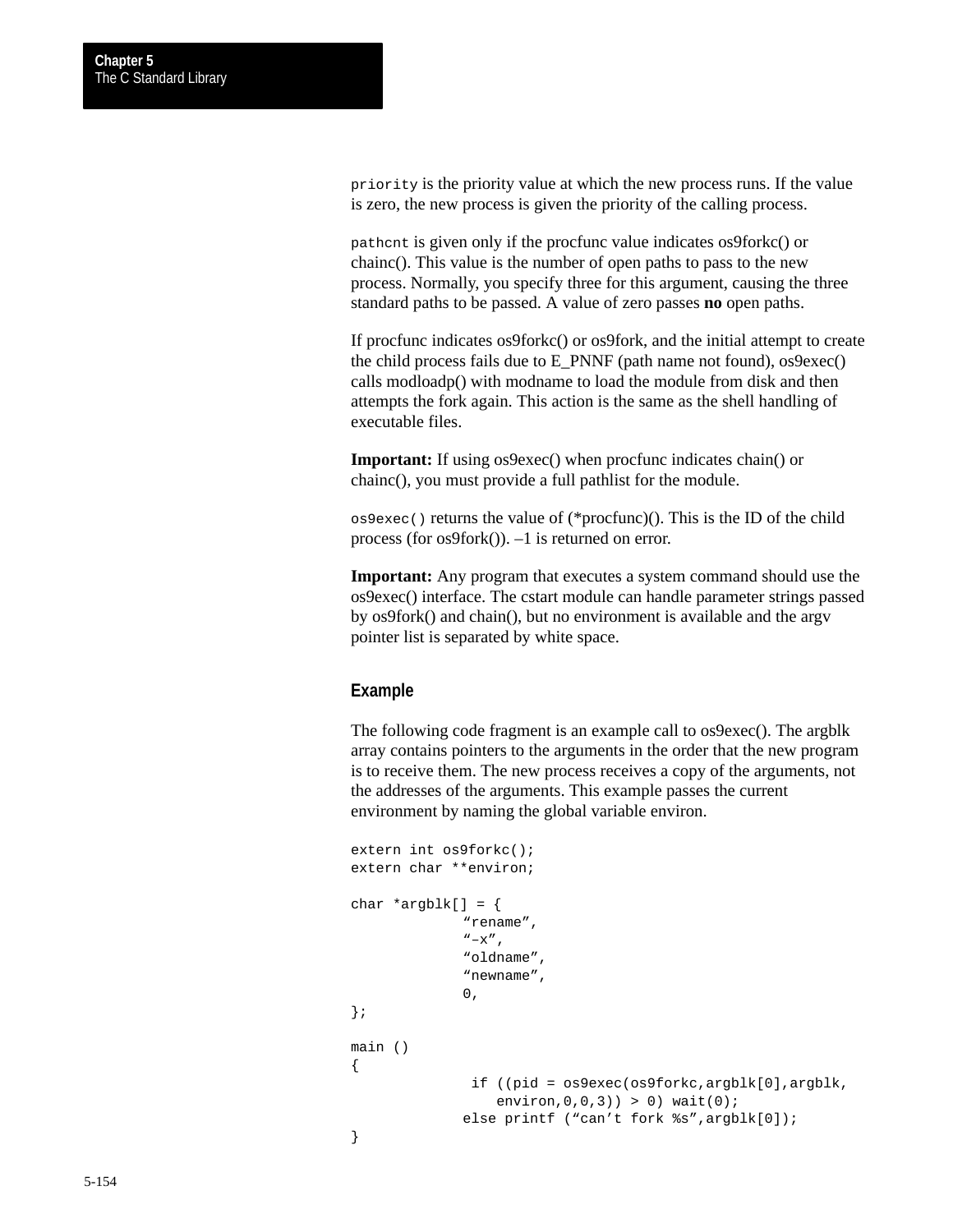### **os9fork(), os9forkc()**

Create a Process

### **Synopsis**

```
os9fork(modname, parmsize, parmptr, type, lang, datasize, prior)
char *modname, /* pointer to module name */
     *parmptr; /* pointer to parameter list */
int parmsize, /* size of parameter list */
    datasize; /* additional memory for process in bytes */
short type, \frac{1}{2} /* type of module */
     lang, \frac{1}{2} /* module language */
    prior; \frac{1}{2} /* initial priority of process */
os9forkc(modname, parmsize, parmptr, type, lang, datasize, prior,
        pathcnt)
char *modname, /* pointer to module name */
     *parmptr; /* pointer to parameter list */
int parmsize, /* size of parameter list */
    datasize; /* additional memory for process in bytes */
short type, \frac{1}{2} /* type of module */
     lang, /* module language */
     prior, /* initial priority of process */
     pathcnt; /* # of initial open paths for new process */
```
### **Function**

os9fork() creates a process that runs concurrently with the calling process. When the new process terminates, its exit status is available to the forking (parent) process. The new process *inherits* the standard paths (path numbers 0, 1, and 2).

modname is a pointer to a null-terminated module name. The argument parmptr is a pointer to a null-terminated string to be passed to the new process; parmsize should be set equal to strlen(parmptr)+1. type and lang specify the desired type and language of the module; these can be given as zero to indicate any type or language. datasize gives extra memory to the new program. If no extra memory is required, this value can be zero. prior is the new priority at which to run the program; indicate zero if no priority change is desired.

If the fork is unsuccessful, os9fork() returns –1 and the appropriate error code is placed in the global variable errno. If the fork is successful, the process ID number of the new process is returned.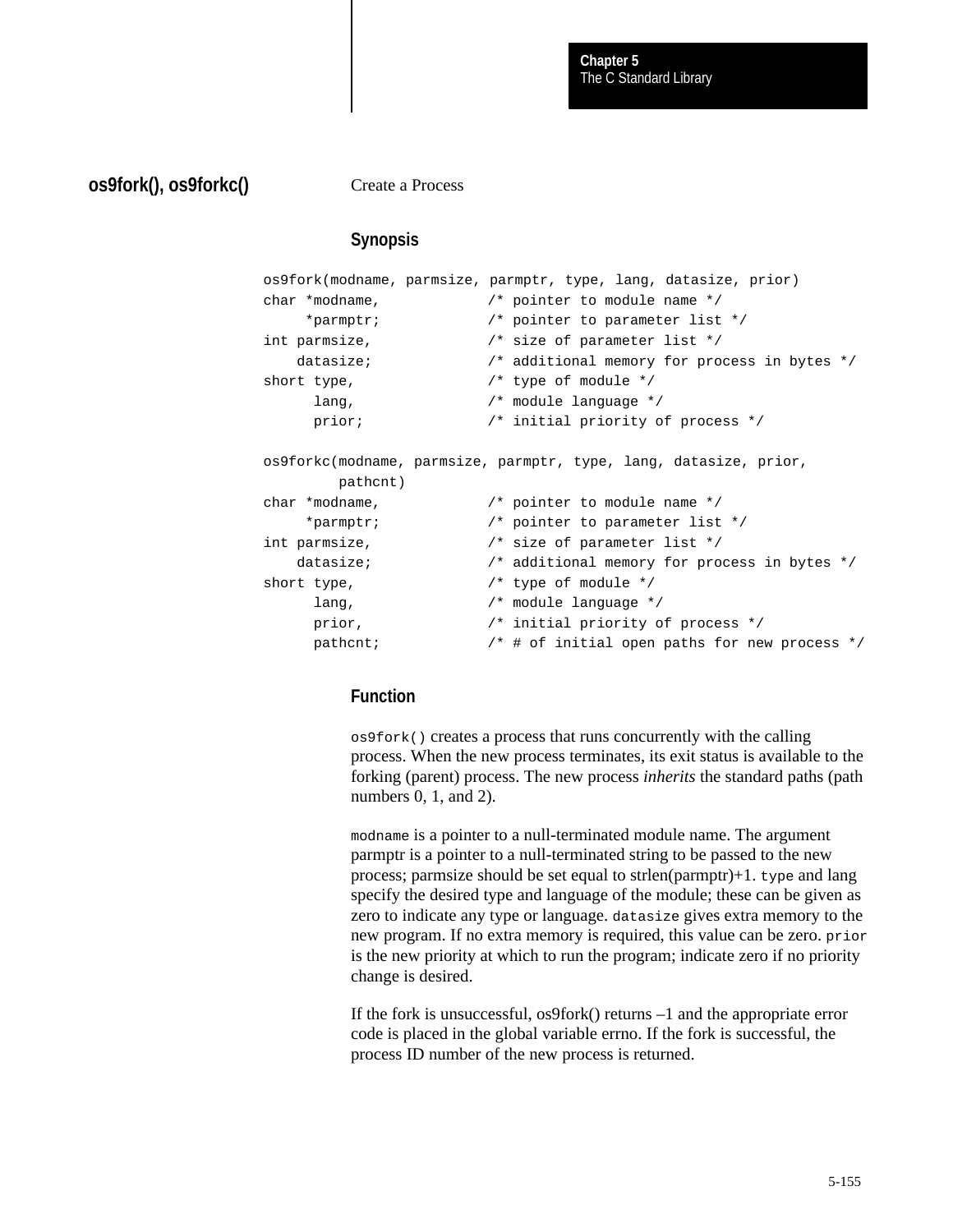os9forkc() is the same as os9fork() with a pathcnt argument. pathcnt is the number of open paths for the new process to inherit.

os9exec() is the preferred method to fork C programs. See the discussion of os9exec() for more details.

#### **Caveats**

Beware of forking to a system module. It only makes sense to fork to a program of type object module. This is an historical function and is likely to be removed in a future release. Use os9forkc() instead.

#### **See Also**

chain(), os9exec(); F\$Chain, F\$Fork in the OS-9 Technical Manual.

**pause**

Wait for Signal

#### **Synopsis**

pause()

### **Function**

pause() may be used to suspend a task until a signal is received. pause() always returns –1 unless the signal received caused the process to terminate, in which case pause() never returns.

#### **See Also**

sleep(), kill(); F\$Sleep in the OS-9 Technical Manual.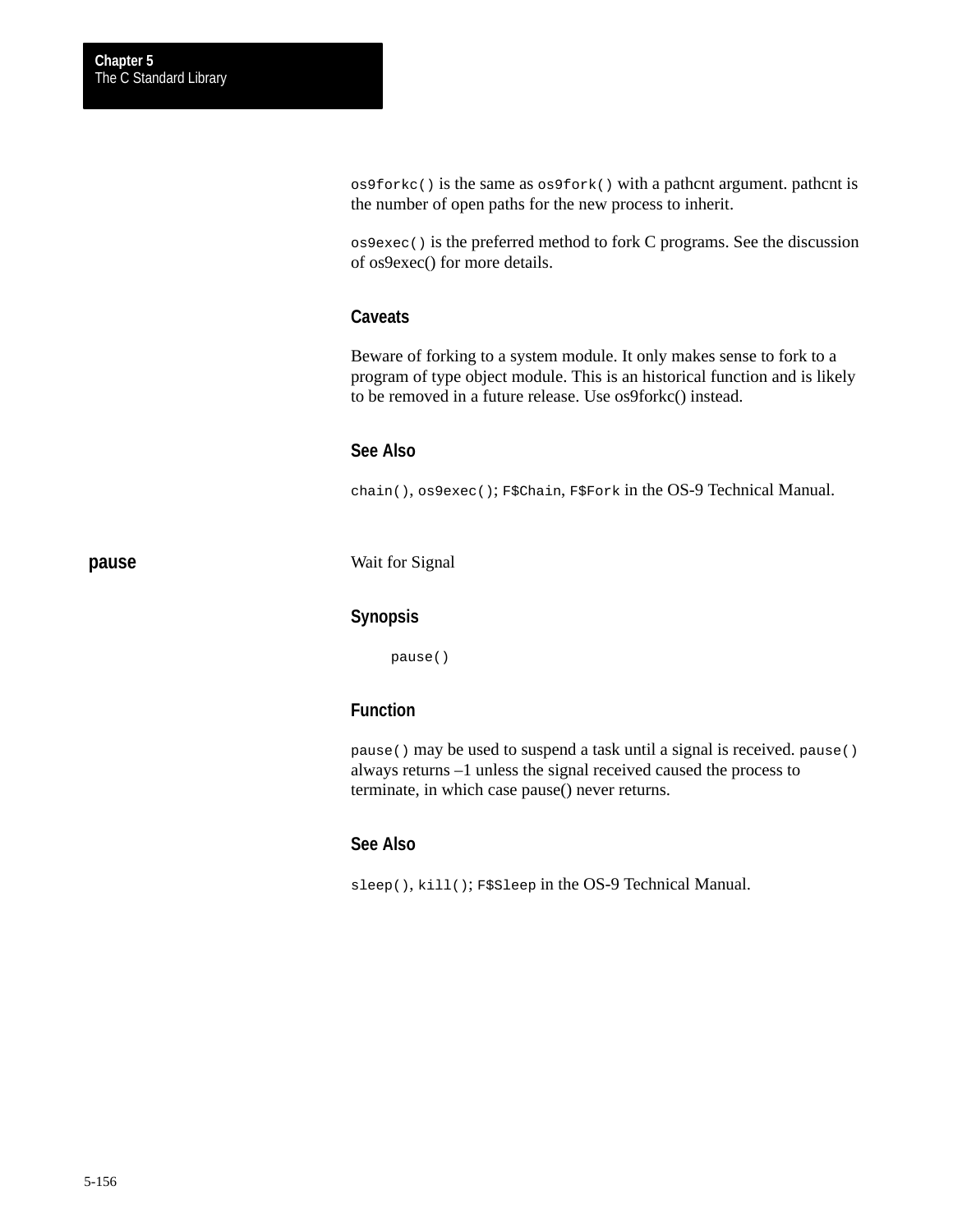The C Standard Library **Chapter 5**

| pffinit() | Initialize For Float Output (Obsolete)                                                                                                                                   |
|-----------|--------------------------------------------------------------------------------------------------------------------------------------------------------------------------|
|           | <b>Synopsis</b>                                                                                                                                                          |
|           | pffinit()                                                                                                                                                                |
|           | <b>Function</b>                                                                                                                                                          |
|           | pffinit() was used on the 6809 to allow printf() to perform float and<br>double conversions. A dummy function named pffinit() exists here for<br>6809/68000 portability. |
|           | <b>Important:</b> pffinit() is an historical function and is likely to be removed<br>in a future release.                                                                |
| pflinit() | Initialize for Longs Output (Obsolete)                                                                                                                                   |
|           | <b>Synopsis</b>                                                                                                                                                          |
|           | pflinit()                                                                                                                                                                |
|           | <b>Function</b>                                                                                                                                                          |
|           | $pflimit()$ was used on the 6809 to allow printf() to perform long int<br>conversions. A dummy function named pflinit() exists here for 6809/<br>68000 portability.      |

**Important:**  $pflimit()$  is an historical function and is likely to be removed in a future release.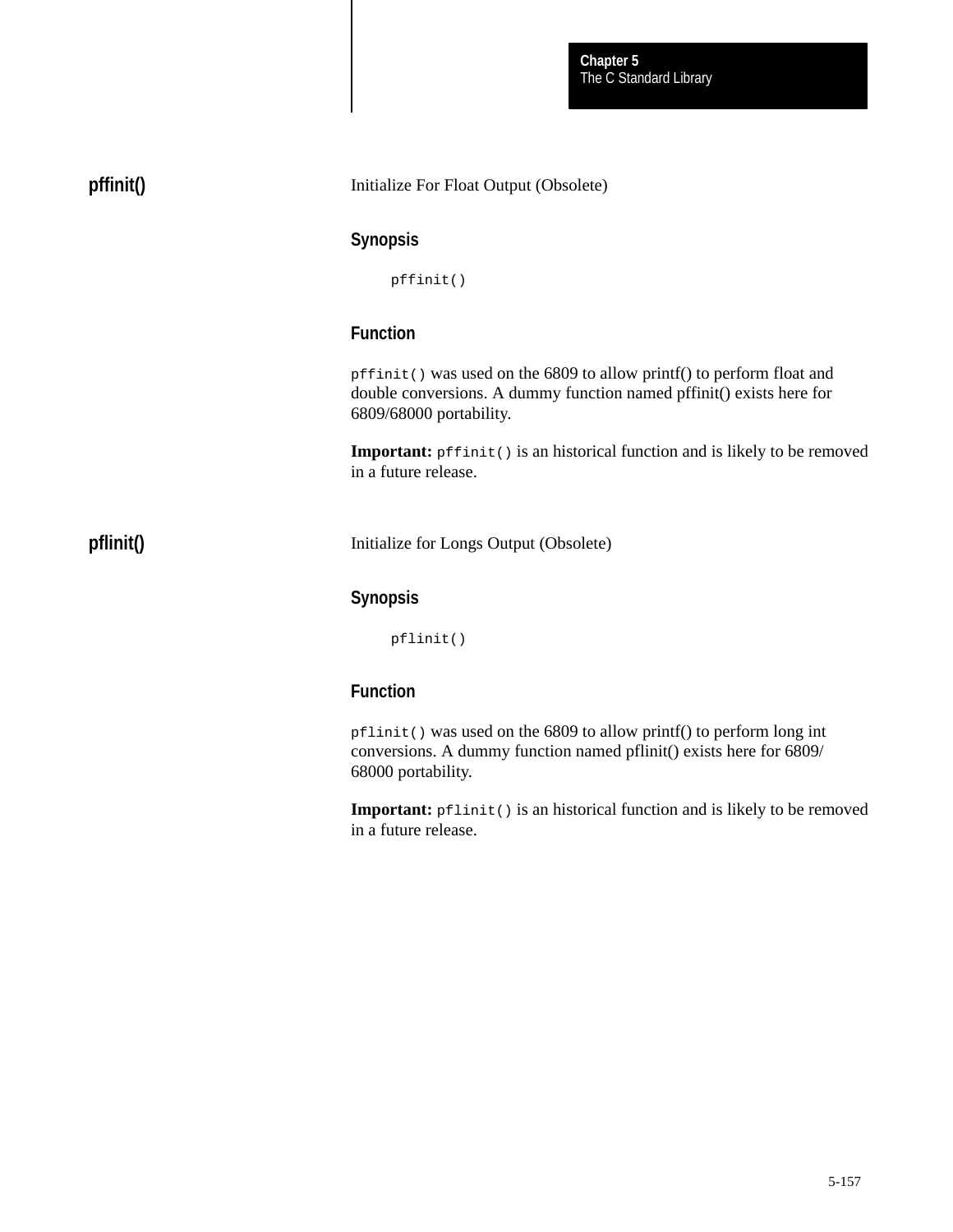**pow()**

#### Power Function

#### **Synopsis**

#include <math.h>

double pow(x, y) double x, y;

### **Function**

pow() returns x raised to the power y. The values of x and y may not both be zero. If x is not positive, y must be an integer.

**prerr()**

#### Print Error Message

#### **Synopsis**

prerr(path, errnum) int path; /\* path of err message file; 0 = stnd format \*/ short errnum;  $\frac{1}{2}$  /\* error number \*/

### **Function**

prerr() prints an error message on the standard output path. If path is zero, the message corresponding to the error number errnum is printed as ERROR #hhh.lll, with hhh being the high byte of the error number, lll being the lower. If path is non-zero, that path is assumed to be a file containing error message text which is printed along with the error number.

#### **See Also**

F\$PErr in the OS-9 Technical Manual.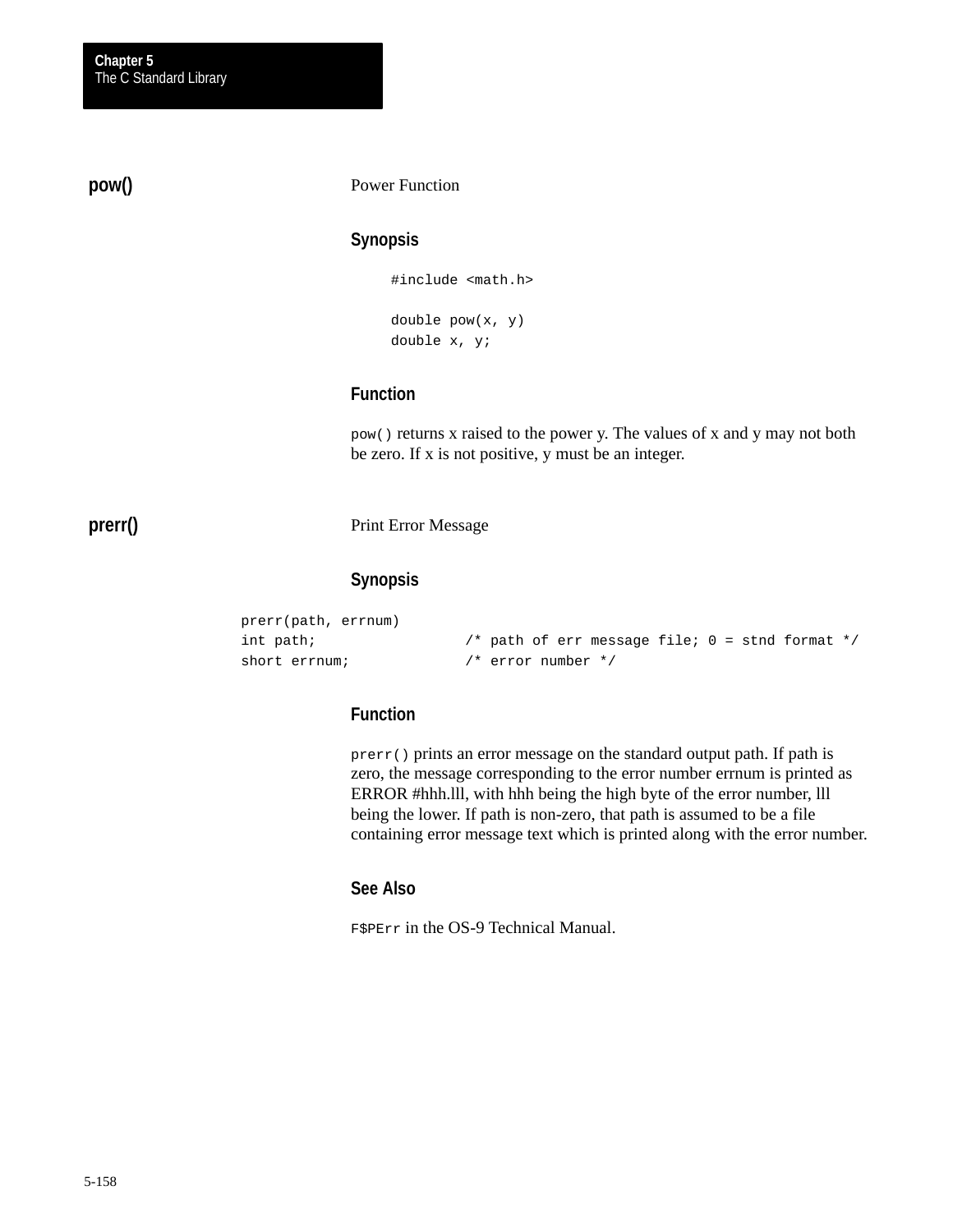## **printf()**

#### Formatted Output

#### **Synopsis**

#include <stdio.h>

```
int printf(control [,arg0[,arg1...]])
char *control; /* pointer to control string */
```
#### **Function**

printf(), fprintf(), and sprintf() are C standard library functions that perform formatted output. Each of these functions converts, formats, and prints the args (if any) as indicated by the control string. printf() places its output on standard output.

The field width and/or precision may be specified by an asterisk (\*) instead of a digit string. In these cases, the field width and/or precision is specified by an int argument. These arguments must appear before the argument to be converted. A negative field width argument is interpreted as a '**–**' flag followed by a positive field width. A negative precision argument is ignored.

The control string determines the format, type, and number of the following arguments expected by the function. If the control string does not match the arguments correctly, the results are unpredictable.

The control string may contain characters to copy directly to the output, and/or format conversion specifications. Each format specification causes the function to take the next successive argument for output conversion.

A format specification consists of a percent (%) character followed by (in this order):

- **1.** An optional hyphen (–) that means the field is left justified.
- **2.** An optional string of digits indicating the field width required. The field is at least this wide and may be wider if the conversion requires it. The field is right justified (padded on the left) unless the hyphen is present (padded on the right). The default padding character is a space. If the digit string starts with a zero, the padding character is 0.
- **3.** An optional period (.) and a digit string (the precision). For floating point arguments this indicates the number of digits to follow the decimal point on conversion. For strings, the maximum number of characters of the string argument to be printed.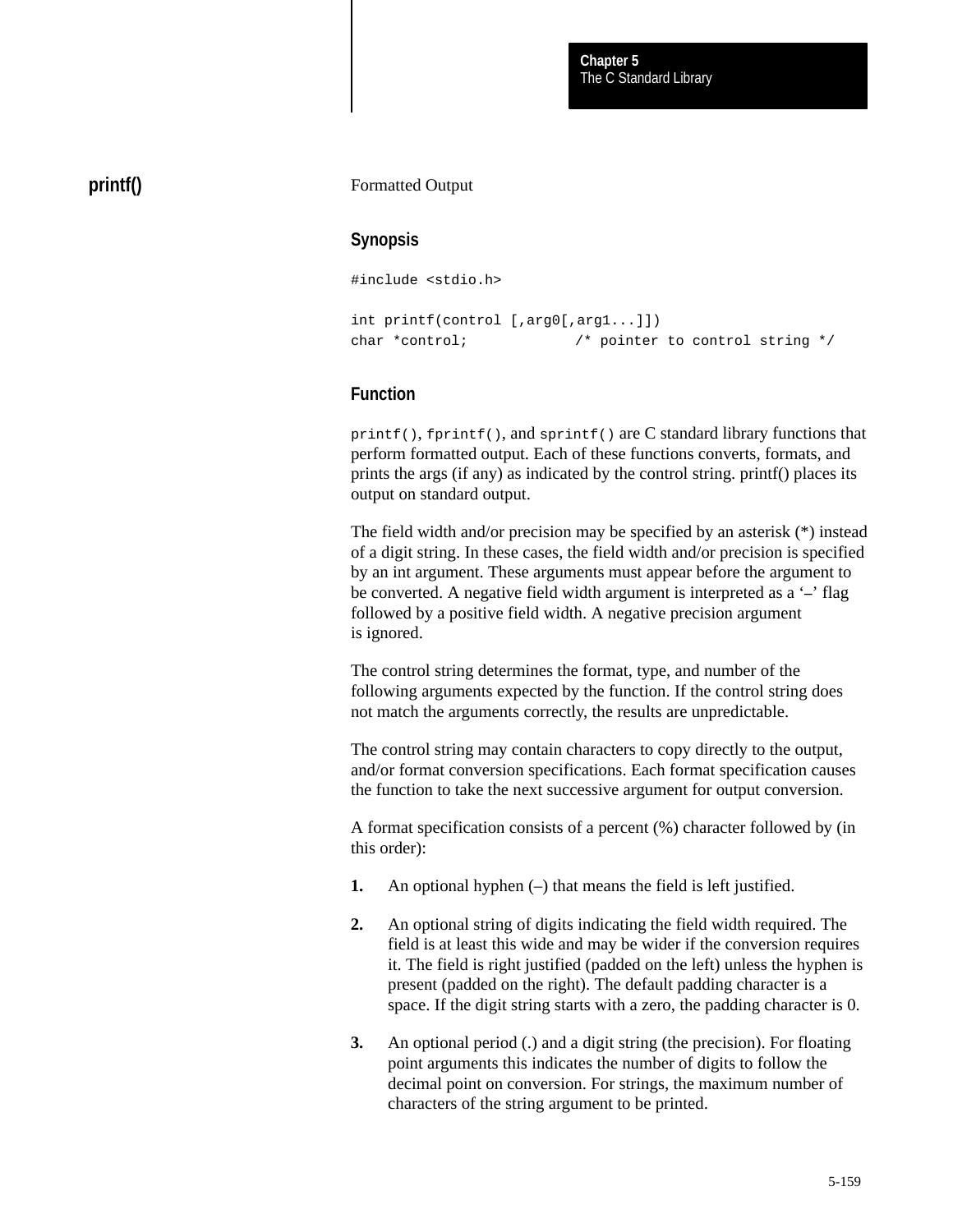- **4.** An optional character l indicating that the following d, x, or o is the specification for a long integer argument. In this compiler, the types long and int are synonymous; the l has no effect. It appears for ease of porting programs to and from other machines.
- **5.** A conversion character indicates the argument type and the desired conversion. The recognized conversion characters are:

| Character:   | Definition:                                                                                                                                                                                                                                                                                                                                                                                                                                                            |  |
|--------------|------------------------------------------------------------------------------------------------------------------------------------------------------------------------------------------------------------------------------------------------------------------------------------------------------------------------------------------------------------------------------------------------------------------------------------------------------------------------|--|
| d, o, x, X   | The integer argument is converted to a signed integer, octal, or<br>hexadecimal, respectively. The ranges for these types are:                                                                                                                                                                                                                                                                                                                                         |  |
|              | signed integer<br>-2,147,483,648 to 2,147,483,647<br>octal<br>0 to 037777777777<br>hex<br>0 to 0xffffffff                                                                                                                                                                                                                                                                                                                                                              |  |
|              | The conversion X prints the alphabetic letters of a hex number in upper<br>case rather than lower case.                                                                                                                                                                                                                                                                                                                                                                |  |
| u            | The integer argument is converted to an unsigned integer in the range 0<br>to 4,294,967,295.                                                                                                                                                                                                                                                                                                                                                                           |  |
| $\mathsf{f}$ | The double argument is converted to [-]nnn.nnn, where the digits after the<br>decimal point are specified as above. If not given, the precision defaults to<br>six digits. If the precision is zero, no decimal point or following digits are<br>printed.                                                                                                                                                                                                              |  |
| e,E          | The double argument is converted to [-]n.nnne({{char177}})nnn. One digit<br>appears before the decimal point. The precision gives the digits following<br>the decimal point. If no precision is given, six digits are used. If the<br>precision is zero, no decimal point appears. The conversion E produces a<br>number using E instead of e preceding the exponent. The exponent<br>always contains three digits. The resulting value is rounded before<br>printing. |  |
| g,G          | The double argument is converted to style e or f depending on the value<br>resulting from the conversion. e format is used only if the exponent<br>resulting from the conversion is less than -4 or greater than the precision.<br>If no precision is given, six digits are used. Trailing zeroes are removed<br>from the result. A decimal point appears only if followed by a digit. The<br>resulting value is rounded before printing.                              |  |
| C            | The argument is printed as a character.                                                                                                                                                                                                                                                                                                                                                                                                                                |  |
| S            | The argument is a pointer to a string. Characters from the string are<br>printed up to a null byte, or until the number of characters indicated by the<br>precision have been printed. If the precision is zero or missing, the<br>characters are not counted.                                                                                                                                                                                                         |  |
| %            | (or any unrecognized character) No argument corresponding; the<br>character is printed.                                                                                                                                                                                                                                                                                                                                                                                |  |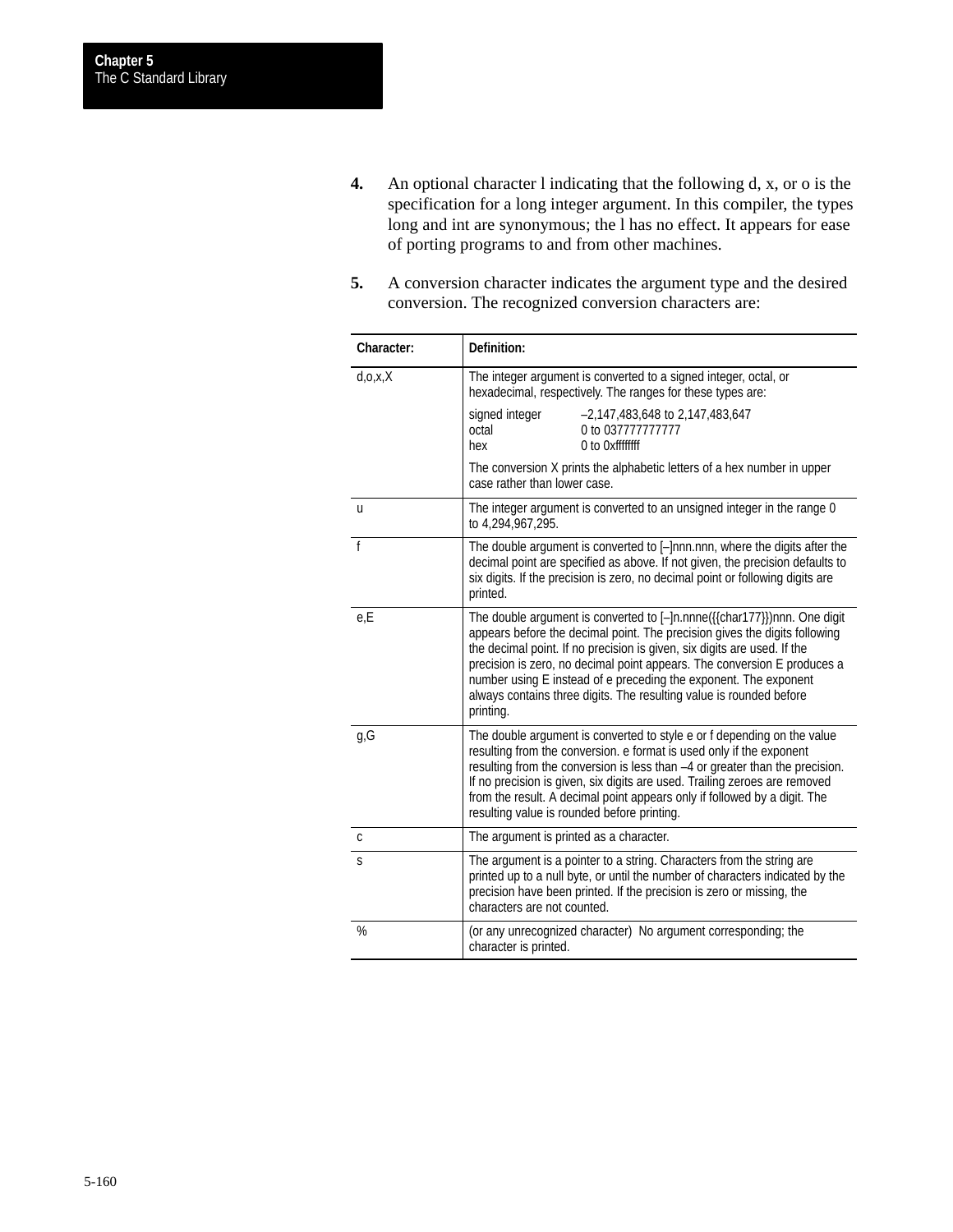#### **Caveats**

Most errors with printf() are caused by the arguments being passed not corresponding in type and number with the control string, which always cause unpredictable results. Also, passing a NULL pointer (0) as the pointer for the %'s conversion is even more unpredictable.

### **See Also**

```
fprintf(), sprintf(), and scanf()
```
## **Examples**

```
printf("Value %d(dec), %x(hex),
\bullet (octal)\n",val,val,val);
```
In this example, s points to control string.

printf(s,x,y,z);

This example has a 16–character general float field.

 $printf("8-16.16g", filters);$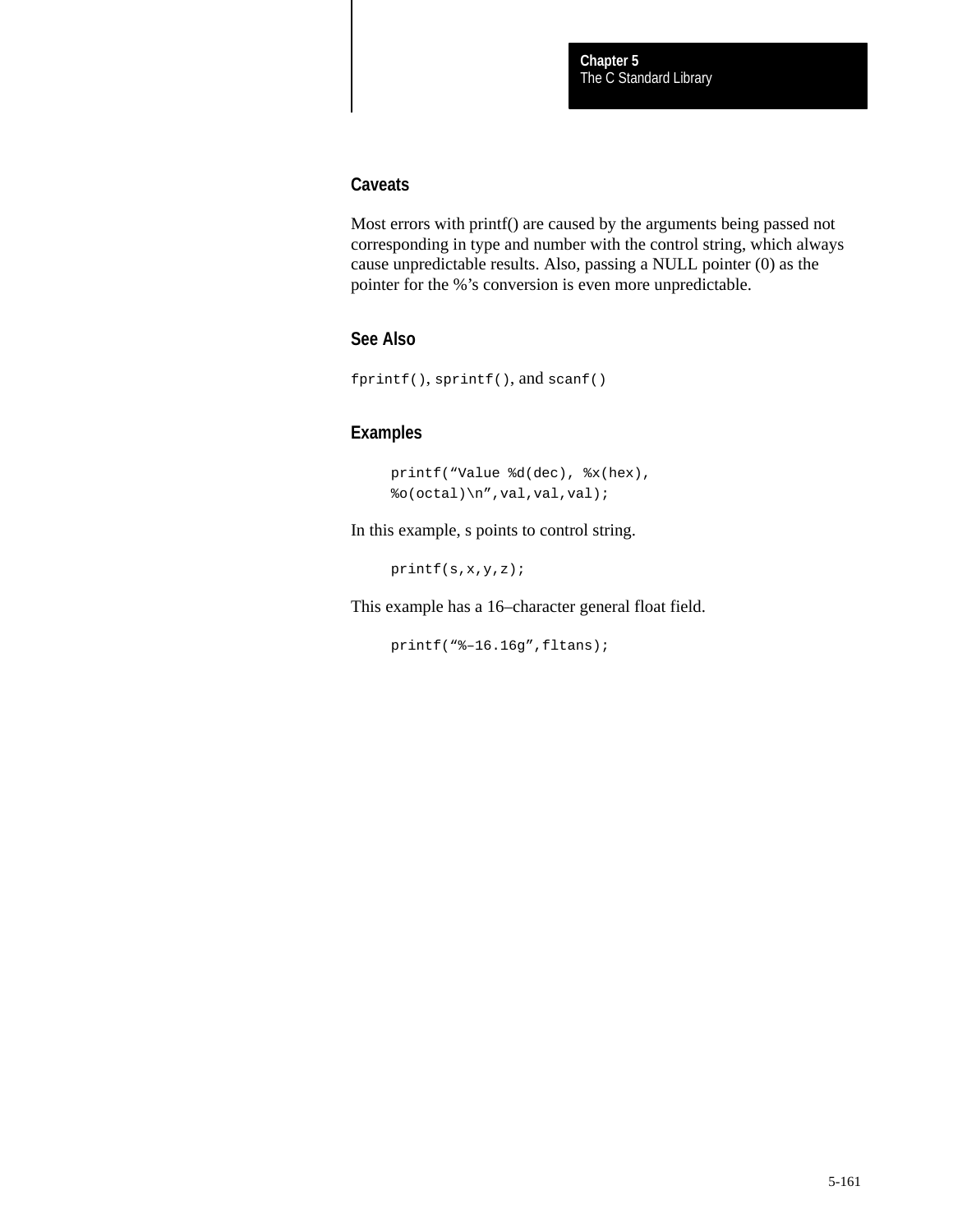**putc(), putchar()**

Put Next Character to File, Standard Out

#### **Synopsis**

#include <stdio.h>

```
int putc(c, fp)
int c; \frac{1}{2} /* character to write */
FILE *fp; \sqrt{p} /* pointer to file */
int putchar(c)
char c;
```
#### **Function**

putc() writes the character c to the file pointed to by fp. putchar(c) is equivalent to: putc(c,stdout). putc() and putchar() return  $-1$  if unsuccessful; otherwise, they return the character passed.

Use the following low-level functions when reading from a file:

| <b>Function:</b> | Definition:                                                                                                                                                                                                                                                                                                                                                                      |
|------------------|----------------------------------------------------------------------------------------------------------------------------------------------------------------------------------------------------------------------------------------------------------------------------------------------------------------------------------------------------------------------------------|
| write()          | Outputs characters up to a specified byte count in raw mode. No<br>conversion takes place on the output stream and the characters appear in<br>the file (or device) exactly as written.                                                                                                                                                                                          |
| writeln()        | Honors the various mappings of characters associated with a Serial<br>Character device such as a terminal and in any case returns to the caller<br>as soon as a carriage return is written. Normal output conversion consists<br>of possible conversion of carriage return to carriage return/linefeed,<br>expansion of tab to spaces, handling of screen line count pause, etc. |

In the vast majority of cases, it is preferable to use writeln() for accessing Serial Character devices and write() for any other file output. putc() uses this strategy. As file output is through putc(), so do all the other library output functions.

The choice is made when the first call to putc() is made after the file is opened. The system is consulted for the status of the file. A flag bit is set in the file structure accordingly.

You may force the choice by setting the relevant bit before a call to putc(). The flag bits are defined in the <stdio.h> header file as \_RBF and \_SCF.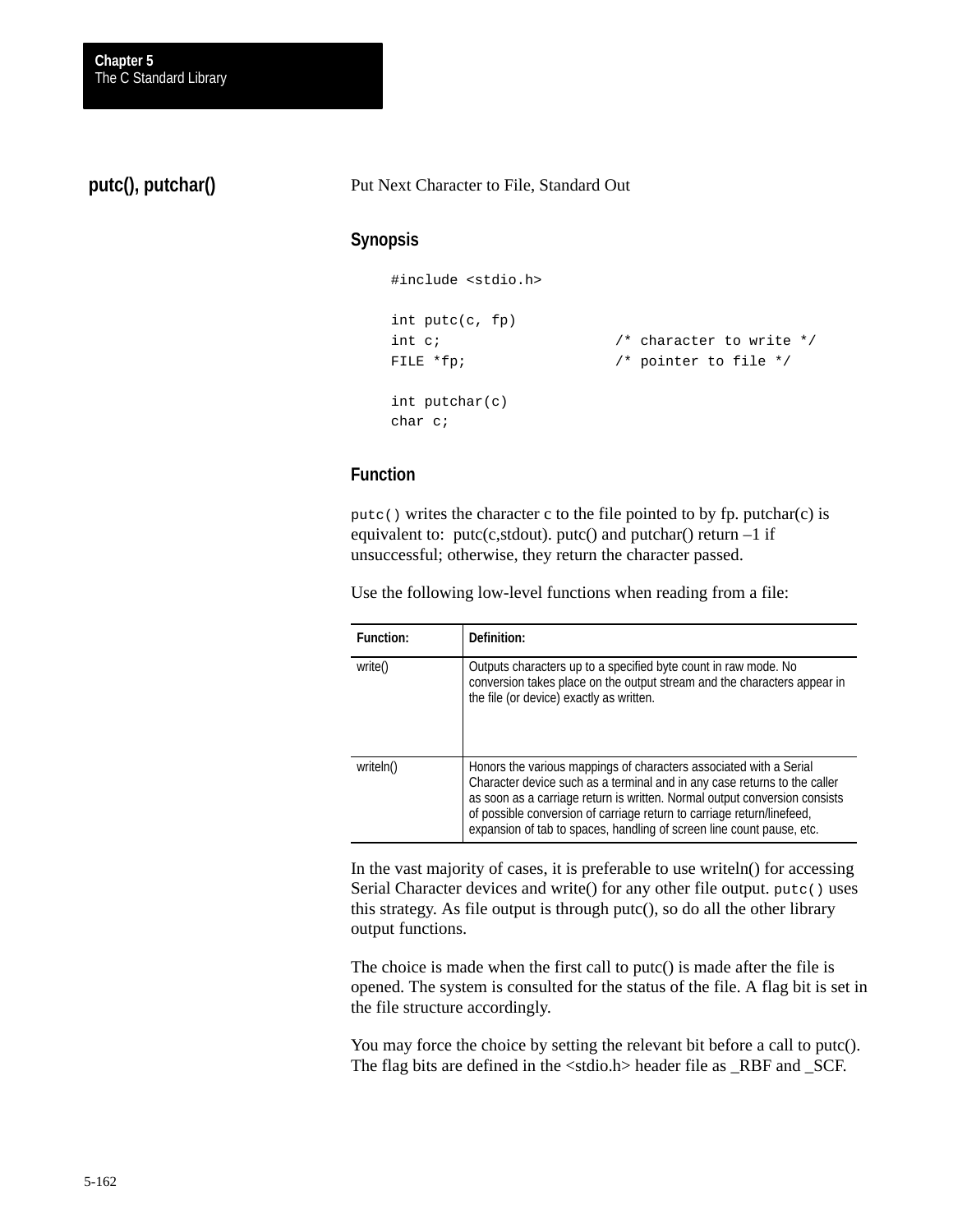Use the following method to set the flag bits. Assuming that the file pointer (as returned by fopen()) is fp, the following forces writeln() and write() on output, respectively:

```
fp->_flag |= _SCF;
fp->_flag |= _RBF;
```
You can use this method on the standard streams, stdout and stderr, without the need for calling fopen() but you must do it before any output is performed on the stream.

When you want to output characters one byte at a time without buffering, use this technique:

 $fp->_flag$  |= \_UNBUF;

This causes data to be written to the file one byte at a time.

If a file is open for update (fopen() action  $r$ + or w+), the program is required to do a fseek() before changing from getc() to putc() or putc() to getc(), even if no effective file position change occurs. This is done to flush (or fill) the buffer so input or output can proceed in the opposite direction.

### **Caveats**

It is not a good idea to call read() or write() on a path that is buffered because the buffered data and the low–level I/O may not occur in the correct order.

**Important:** Due to the buffering, RBF record–locking is ineffective. If an application requires the OS-9 record–locking facilities, low–level I/O calls and program buffering is required.

### **See Also**

fopen(), getc()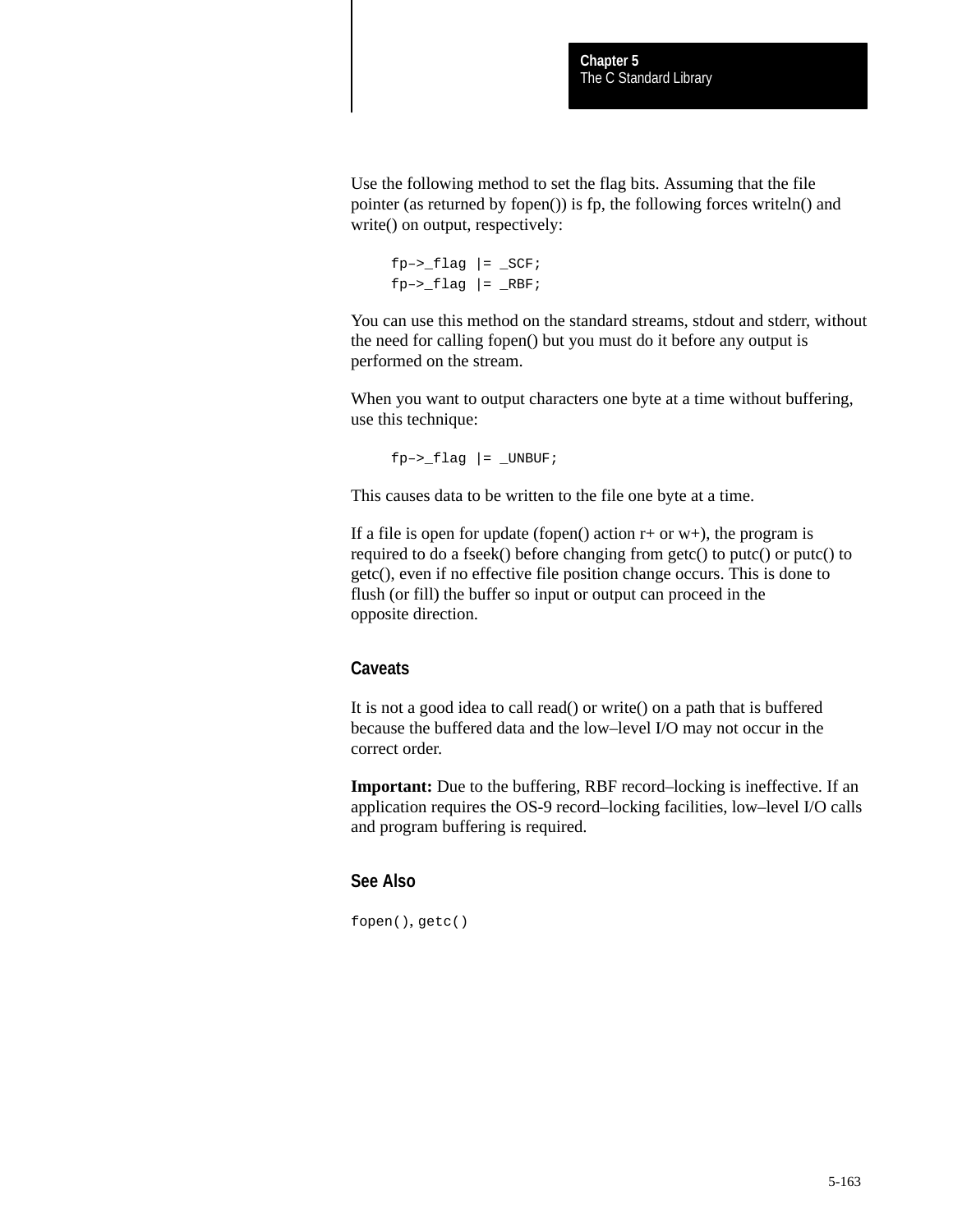## **puts()**

Output a String to a File

### **Synopsis**

#include <stdio.h>

```
puts(ptr)
```
char \*ptr;  $\frac{1}{2}$  /\* pointer to string \*/

### **Function**

puts() copies the null terminated string pointed to by ptr onto the file stdout. With the exception that a  $\ln$  is written out after the string, the effect is exactly that of:

fputs(ptr,stdout)

The string terminating zero byte is not copied. puts() returns its first argument, or EOF  $(-1)$  if an error occurs.

#### **Caveats**

The inconsistency of the new line being appended by puts() and not by fputs() is dictated by history and the desire for compatibility.

### **See Also**

puts(), gets(), fgets()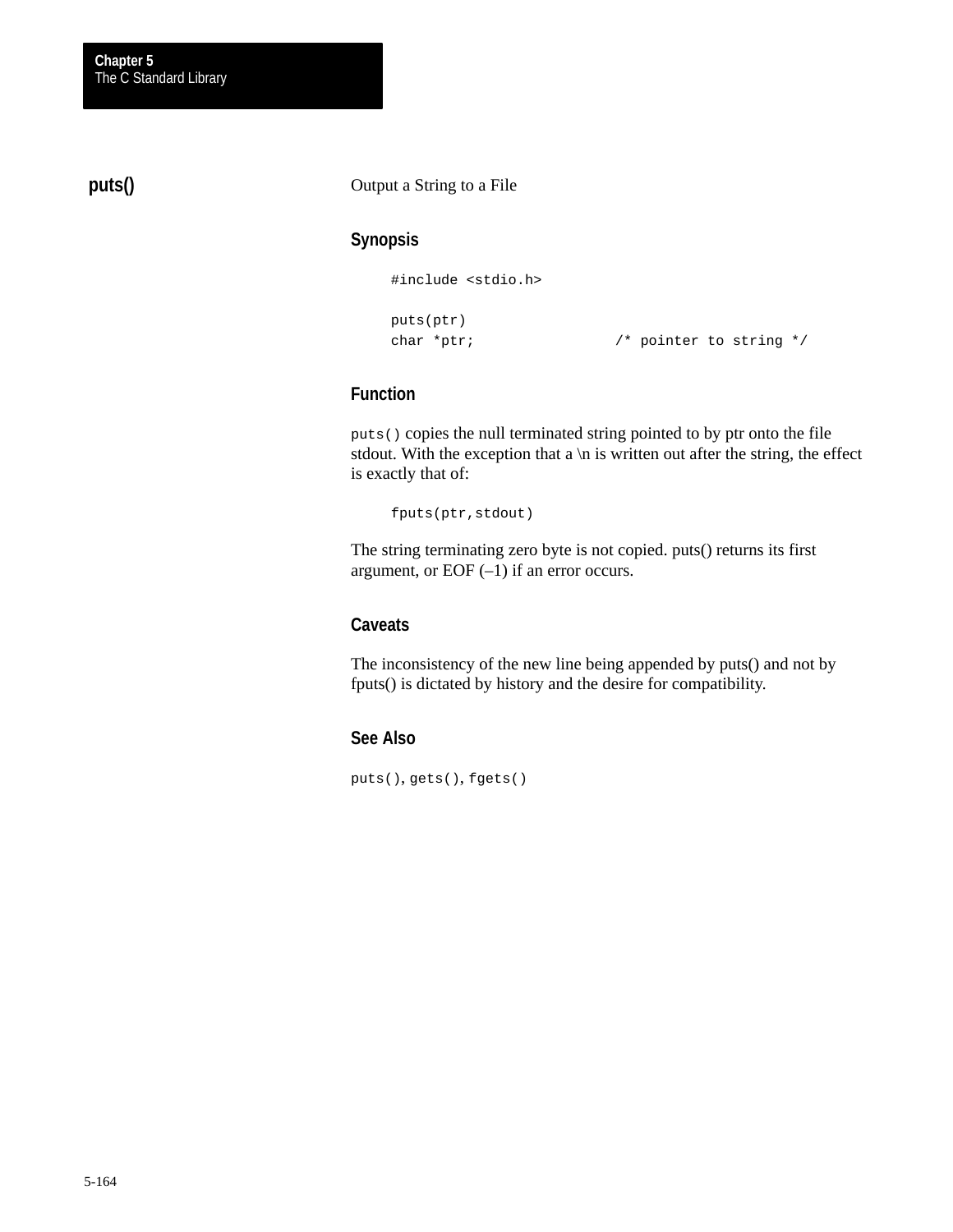## **putw()**

Put a Word to a File

### **Synopsis**

#include <stdio.h>

```
int putw(w, fp)
int w; /* word to write */
FILE *fp; \frac{1}{2} /* pointer to file */
```
## **Function**

putw() writes the integer w to the file pointed to by fp. putw() neither assumes nor causes any special alignment in the file. On success, putw() returns the value it has written. Otherwise, it returns –1.

### **Caveats**

putw(), like getw(), is machine-dependent because the size of the integer it outputs varies with the integer size of the machine on which it resides. This compiler defines int values as four byte quantities, but putw() actually outputs two bytes.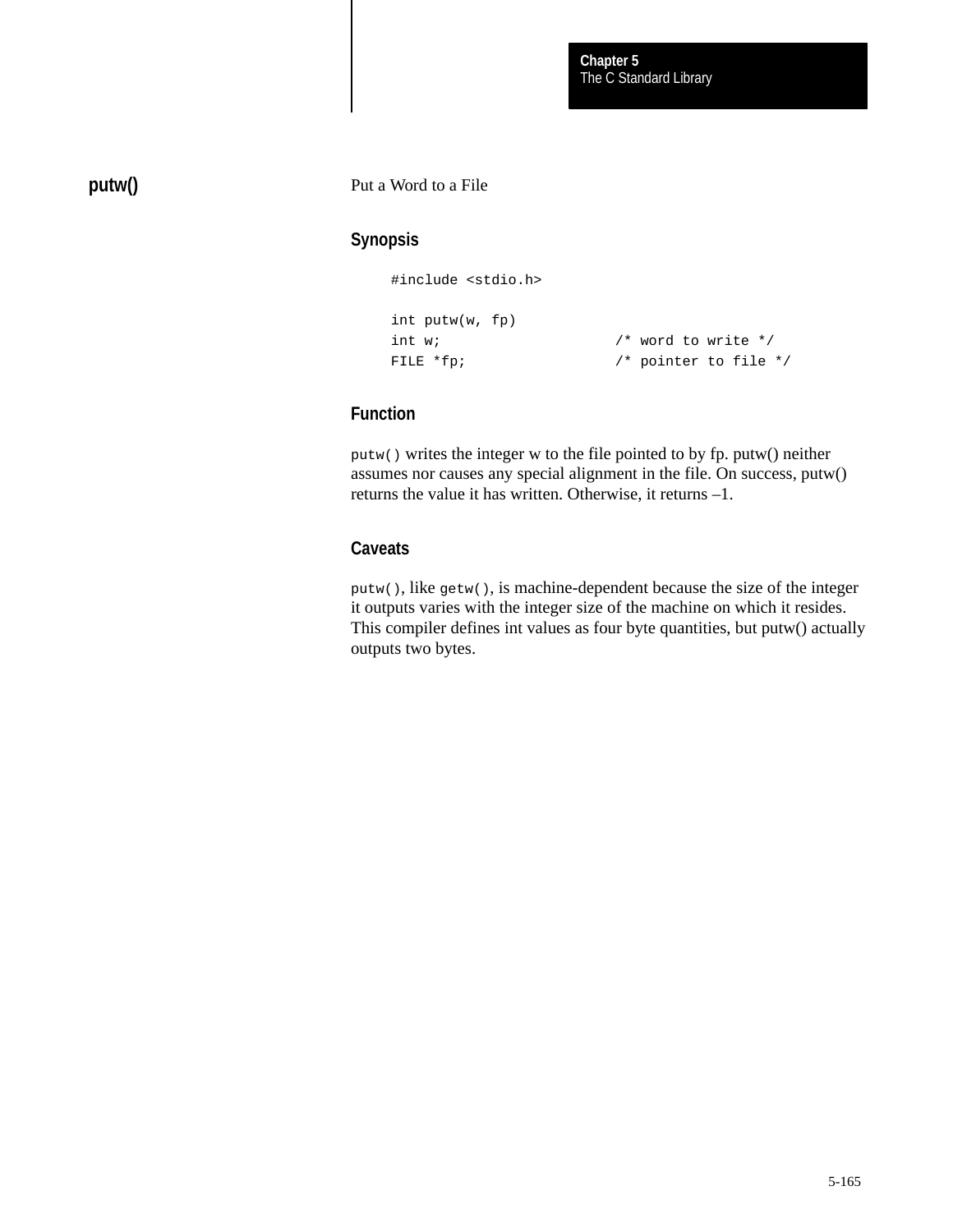## **qsort()**

#### Quick Sort

## **Synopsis**

```
qsort(base, n, size, compfunc)
char *base; /* pointer to array */
int n, /* number of items in array */
   size; \frac{1}{2} /* size of items in array */
int (*complex) \langle ; /* pointer to function returning int */
```
### **Function**

qsort() implements the quick-sort algorithm for sorting an arbitrary array of items.

base is the address of the array of n items of size size. compfunc is a pointer to a comparison function supplied by the user (or usually just strcmp()). The comparison function is called by qsort() with two pointers to items in the array to compare. It should return an integer which is less than, equal to, or greater than 0, where, respectively, the first item is less than, equal to, or greater than the second.

### **Caveats**

This function is provided as a convenient sorting function for portability purposes. Because qsort() moves entire records while sorting, any non-trivial use of this function is better replaced with a sort and interface of your choice.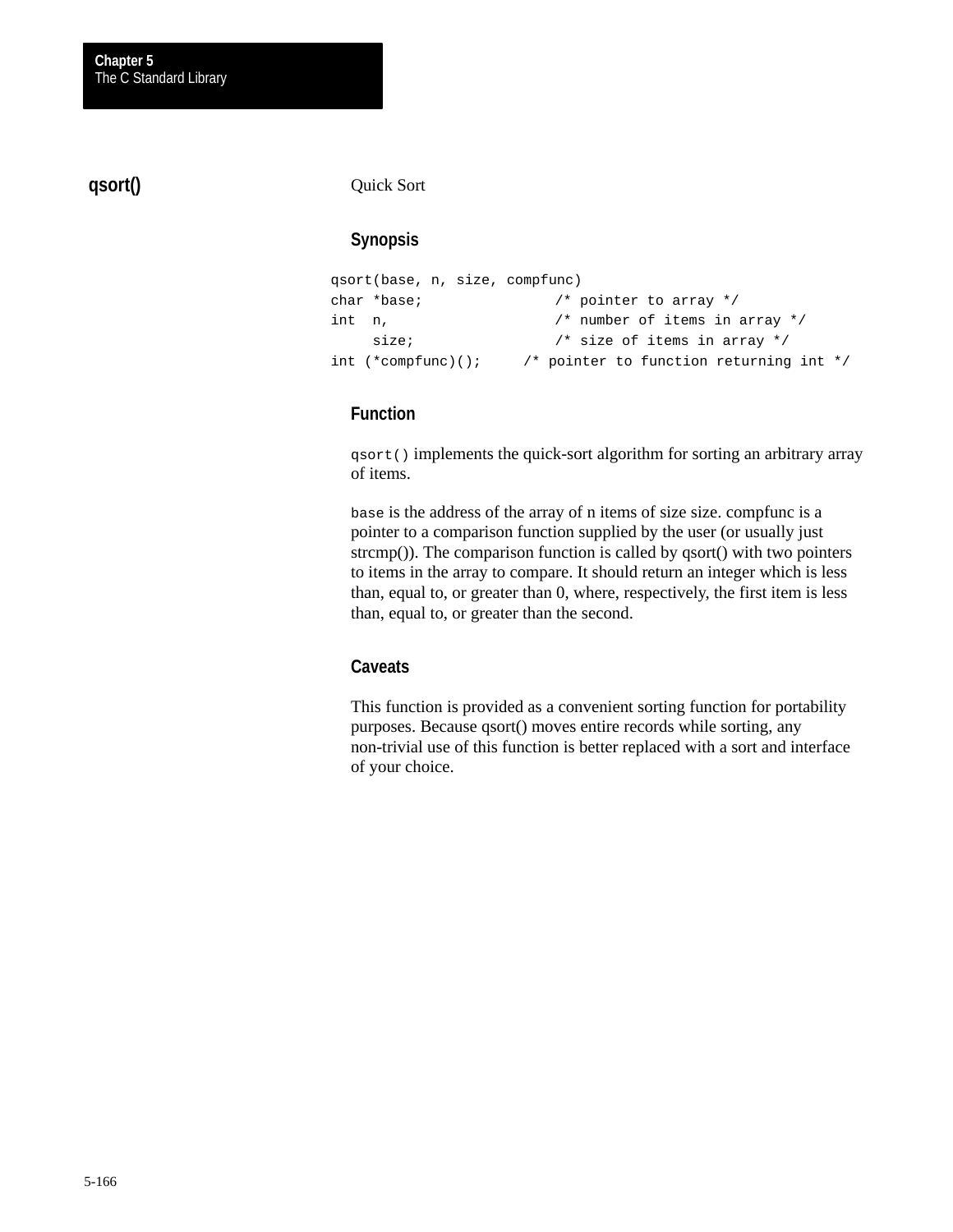### **read(), readln()**

#### Read Bytes From a Path

#### **Synopsis**

```
int read(path, buffer, count)
int path; \frac{1}{2} /* path from which to read */
char *buffer; /* pointer to buffer for read */
unsigned count; \frac{1}{2} /* minimum size of buffer */
int readln(path, buffer, count)
```

```
int path; /* path to read */
char *buffer; \sqrt{ } /* pointer to read buffer */
unsigned count; \frac{1}{2} /* minimum size of buffer */
```
### **Function**

read() reads bytes from a path. The path number path is an integer which is one of the standard path numbers 0, 1, or 2, or a path number returned from a successful call to open $($ ), creat $($ ), create $($ ), or dup $($ ). buffer is a pointer to space with at least count bytes of memory into which read() puts the data read from the path.

It is guaranteed that at most, count bytes are read, but often less are read, either because the path serves a terminal and input stops at the end of a line or the end-of-file has been reached.

readln() causes **line-editing** such as echoing to take place and returns once a  $\ln$  is read in the input or the number of bytes requested has been read. readln() is the preferred call for reading from the terminal.

read() essentially does a raw read, that is, the read is performed without translation of characters. The characters are passed to the program as read.

read() and readln() return the number of bytes actually read (0 indicating the end of the file). If an error occurs, they return –1 and the appropriate error code is placed in the global variable errno.

#### **Caveats**

Notice that end-of-file is returned as zero bytes being read, not an error indication.

#### **See Also**

I\$Read, I\$ReadLn in the OS-9 Technical Manual.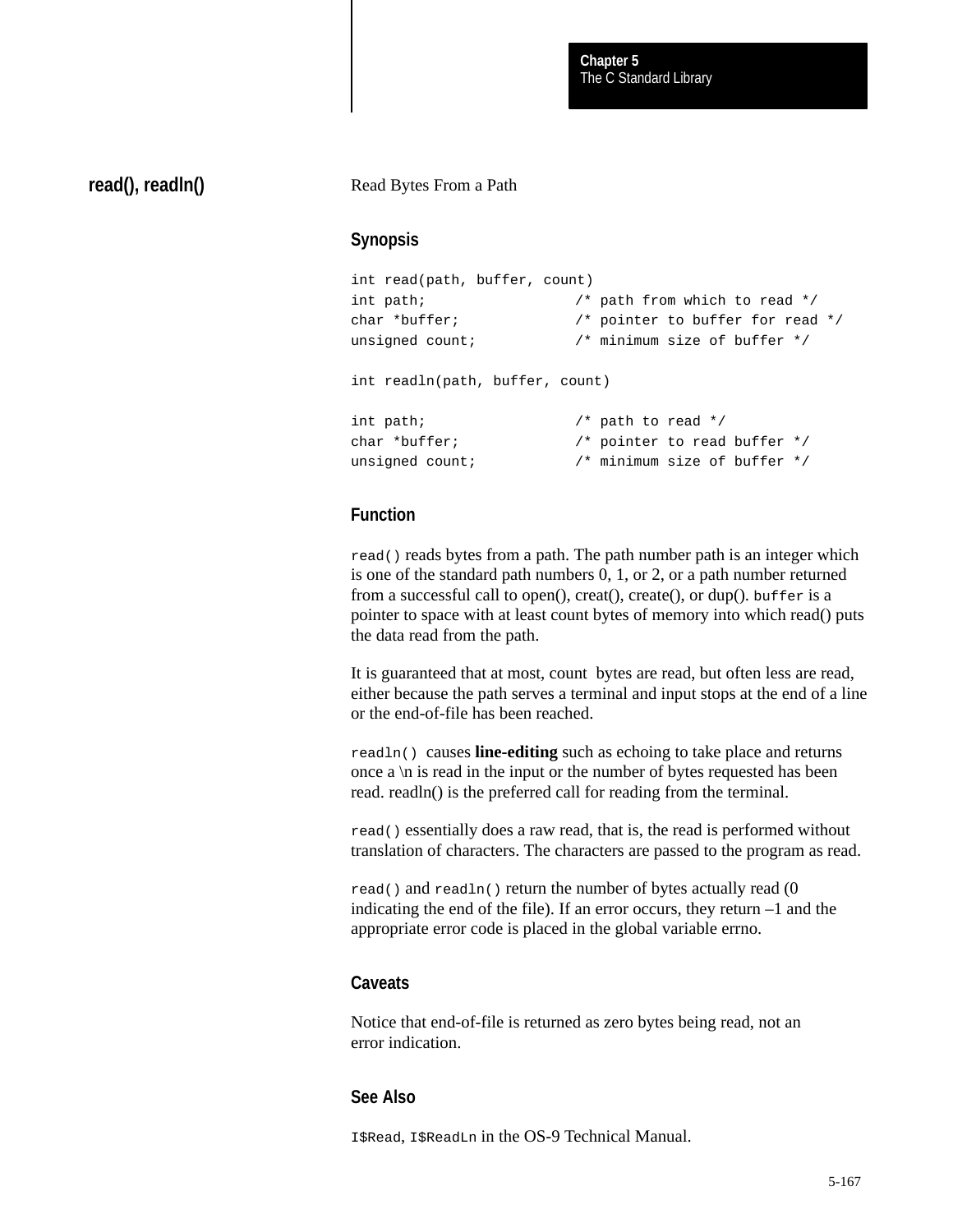### **readdir()**

#### Returns a Pointer

#### **Synopsis**

#include <dir.h>

```
struct direct *readdir(dirp)
DIR *dirp \frac{1}{2} /* pointer to directory */
```
#### **Function**

readdir() returns a pointer to a structure containing the next directory entry. It returns NULL upon reaching the end of the directory or detecting an invalid seekdir() operation.

#### **See Also**

closedir(), opendir(), rewinddir(), seekdir(), and telldir().

**realloc()**

Resize a Block of Memory

#### **Synopsis**

```
char *realloc(oldptr, size)
char *oldptr; /* old pointer to block of memory */
unsigned size; \frac{1}{2} /* size of new memory block */
```
#### **Function**

realloc() re-sizes a block of memory pointed to by oldptr. oldptr should be a value returned by a previous malloc(), calloc(), or realloc().

realloc() returns a pointer to a new block of memory. The size of this new block is specified by size. The pointer is aligned for storing any type of data.

If the size of the block of memory pointed to by oldptr is smaller than size, the contents of the old block are truncated and placed in the new block. If size is larger, the entirety of the old block's contents begin the new block.

realloc(NULL,size) returns the same result as malloc(size).

realloc() returns NULL if the requested memory is not available or is size is specified as zero.

### **See Also**

 $malloc(), calloc(), free(), ebrk(), ibrk(), sbrk(), and_freenin().$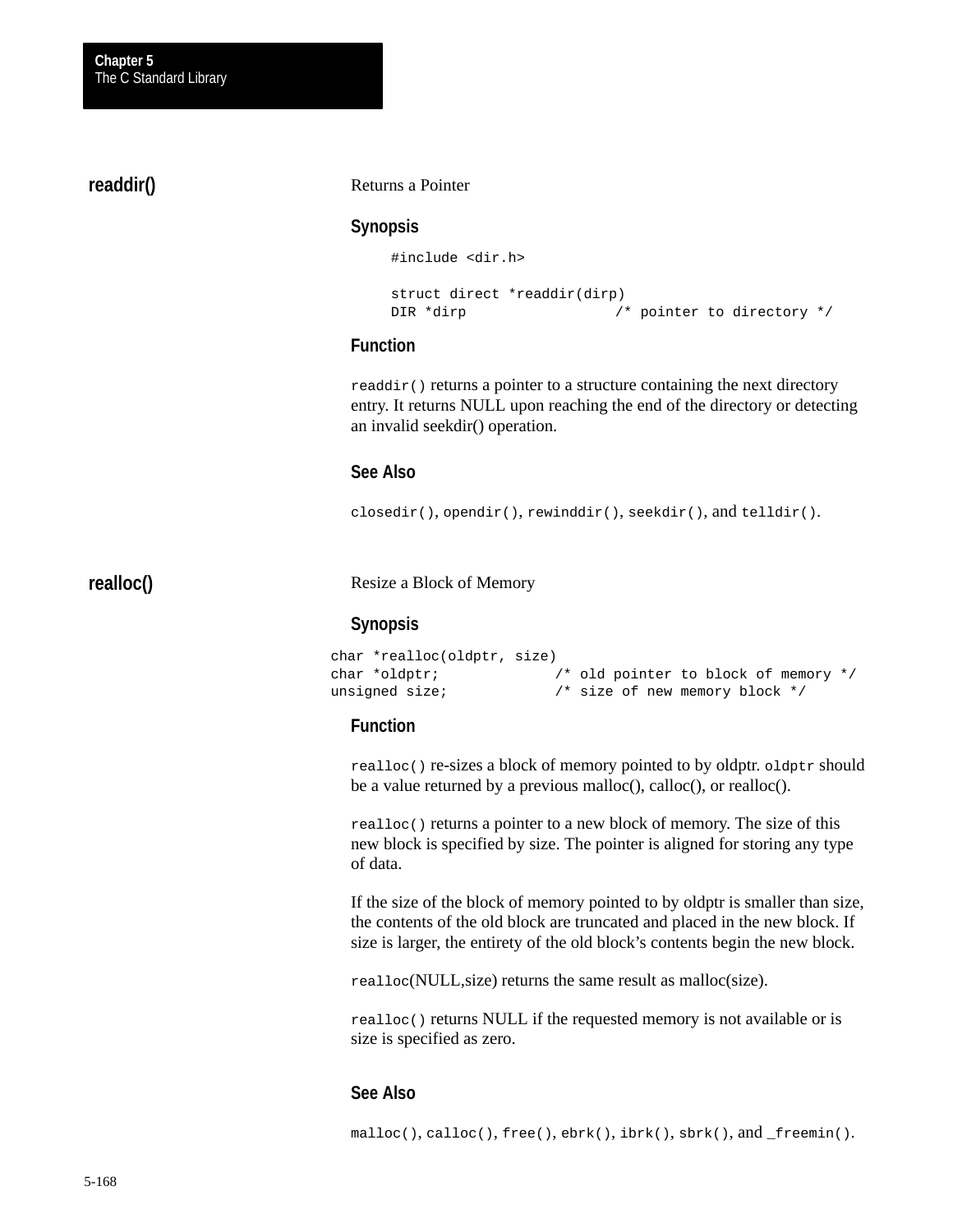## **rewind()**

#### Return File Pointer to Zero

### **Synopsis**

#include <stdio.h>

int rewind(fp)

FILE \*fp;  $\frac{1}{2}$  /\* /\* file pointer \*/

## **Function**

rewind() is equivalent to:

fseek(fp,0,0);

Zero is returned if the rewind is successful. Otherwise, –1 is returned.

#### **See Also**

fseek()

**rewinddir()**

Resets the Position of the Directory Stream

### **Synopsis**

```
#include <dir.h>
rewinddir(dirp)
DIR *dirp; \frac{1}{2} /* pointer to directory */
```
### **Function**

rewinddir() resets the position of the named directory stream to the beginning of the directory.

## **See Also**

```
closedir(), opendir(), readdir(), seekdir(), and telldir()
```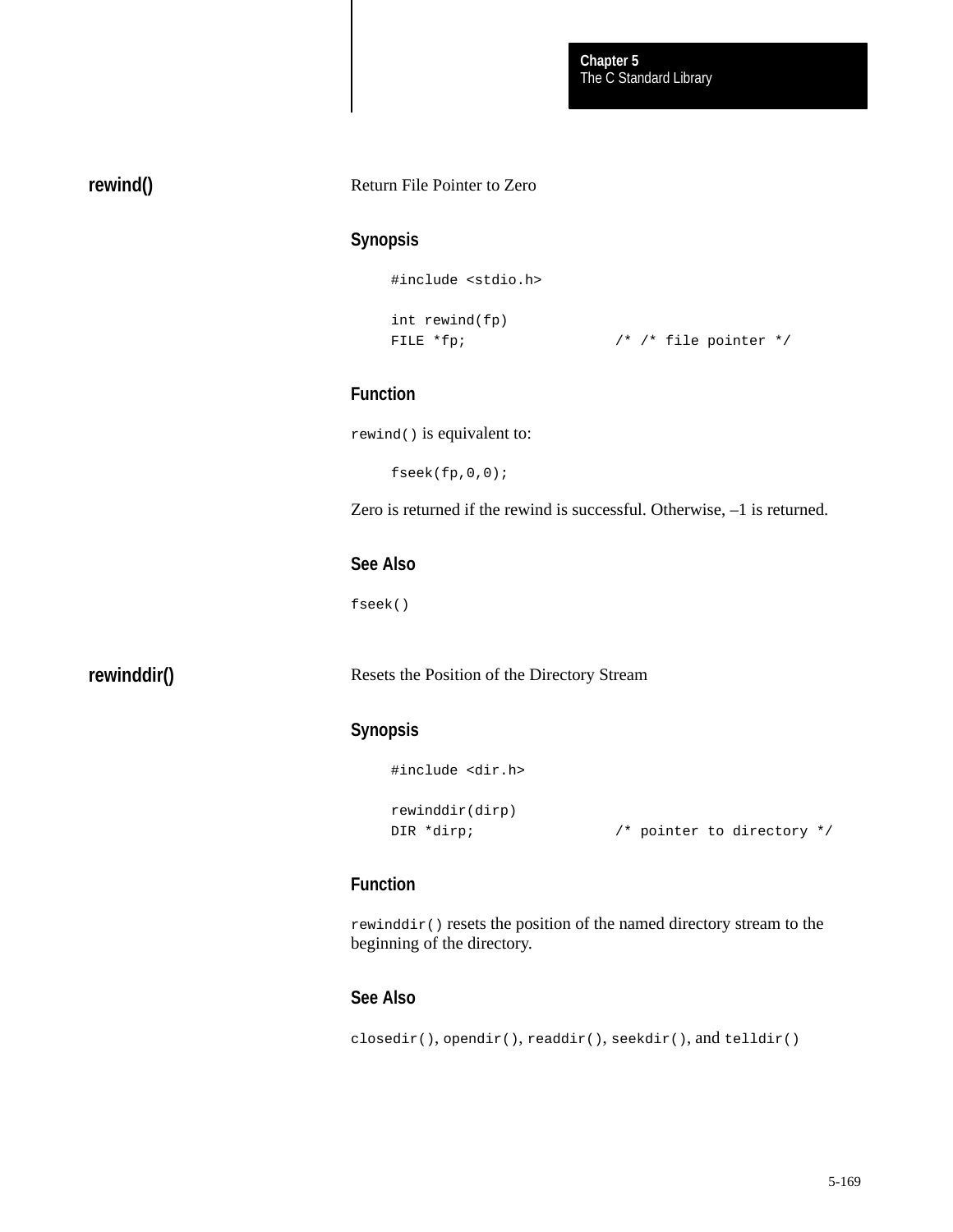## **rindex()**

Search for Character in String

### **Synopsis**

#include <strings.h>

```
char *rindex(ptr, ch)
char *ptr; \frac{1}{2} /* pointer to string to search */
char ch; \frac{1}{2} /* search character */
```
### **Function**

rindex() returns a pointer to the last occurrence of the character ch in the string pointed to by ptr. If the character is not found, the function returns a NULL (0).

### **Caveats**

The following example code fragment looks for a period (.) in the string string and sets ptr to point to it. The searching is started from the end of the string and progresses to the front of the string. Note that ch is a character, not a pointer to a character:

```
func()
{
              char *ptr,*string;
              if((ptr = rindex(string, '.')) {
                   process(ptr);
              } else {
                 printf("No '.' found!\n");
              }
}
```
#### **See Also**

index()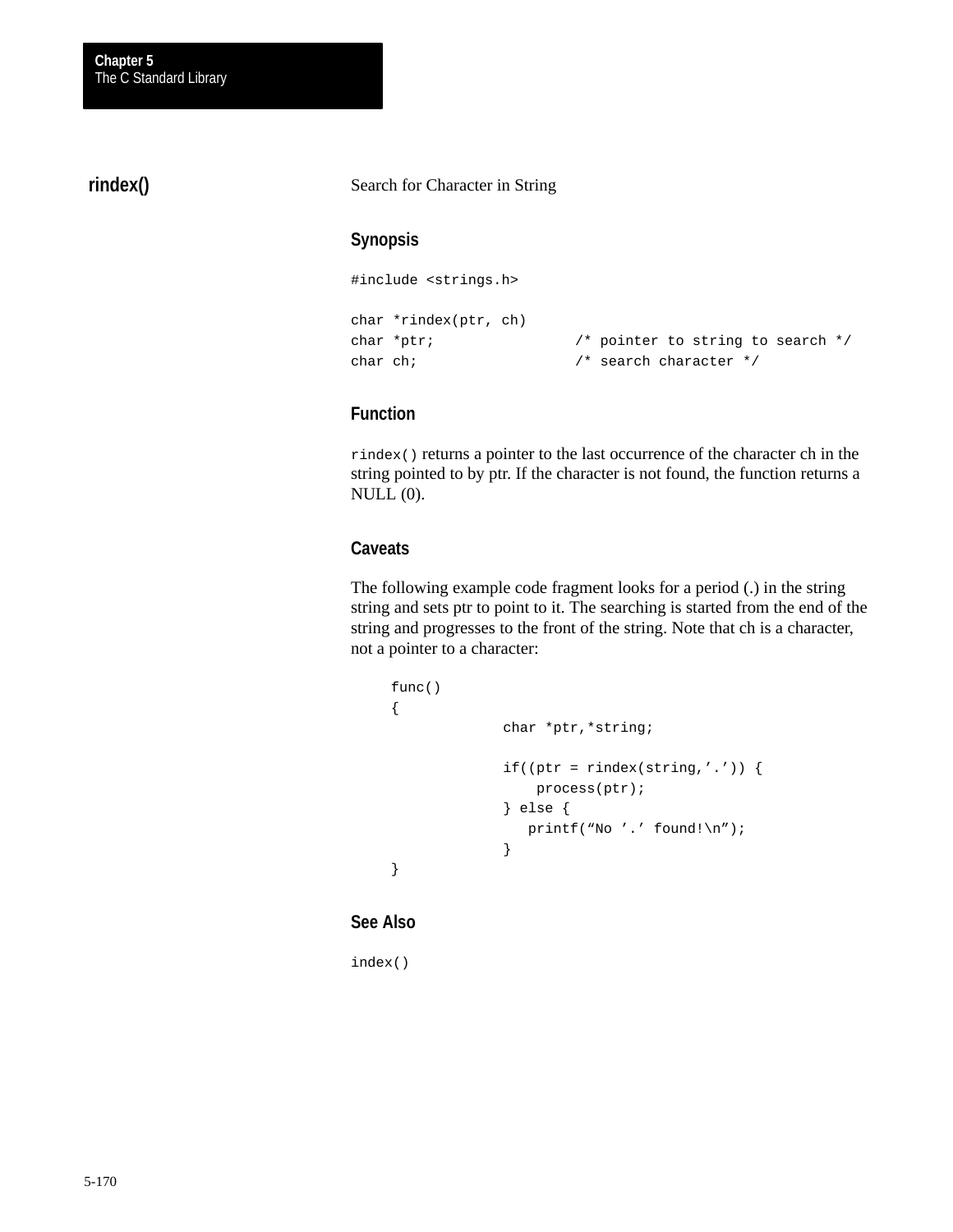The C Standard Library **Chapter 5**

**sbrk()**

#### Extend Data Memory Segment

#### **Synopsis**

```
char *sbrk(size)
unsigned size; \frac{1}{2} /* size of memory block desired */
```
### **Function**

sbrk() allocates memory from the top of the data area upwards.



sbrk() grants memory requests by calling the F\$Mem system call. This method resizes the data area to a larger size; the new memory granted is contiguous with the end of the previous data memory.

On systems without an MMU, this call is certain to fail quickly, because it may keep growing in size until the data area reaches other allocated memory. At this point, it is impossible to increase in size and an error is returned. A program may be able to increase its data size only 20K, even if there is 200K available elsewhere.

To gain the most utility of the 68000 addressing space, use the ebrk() function which returns pointers to memory no matter where it is located in the system.

### **See Also**

ibrk(), ebrk(); F\$Mem in the OS-9 Technical Manual.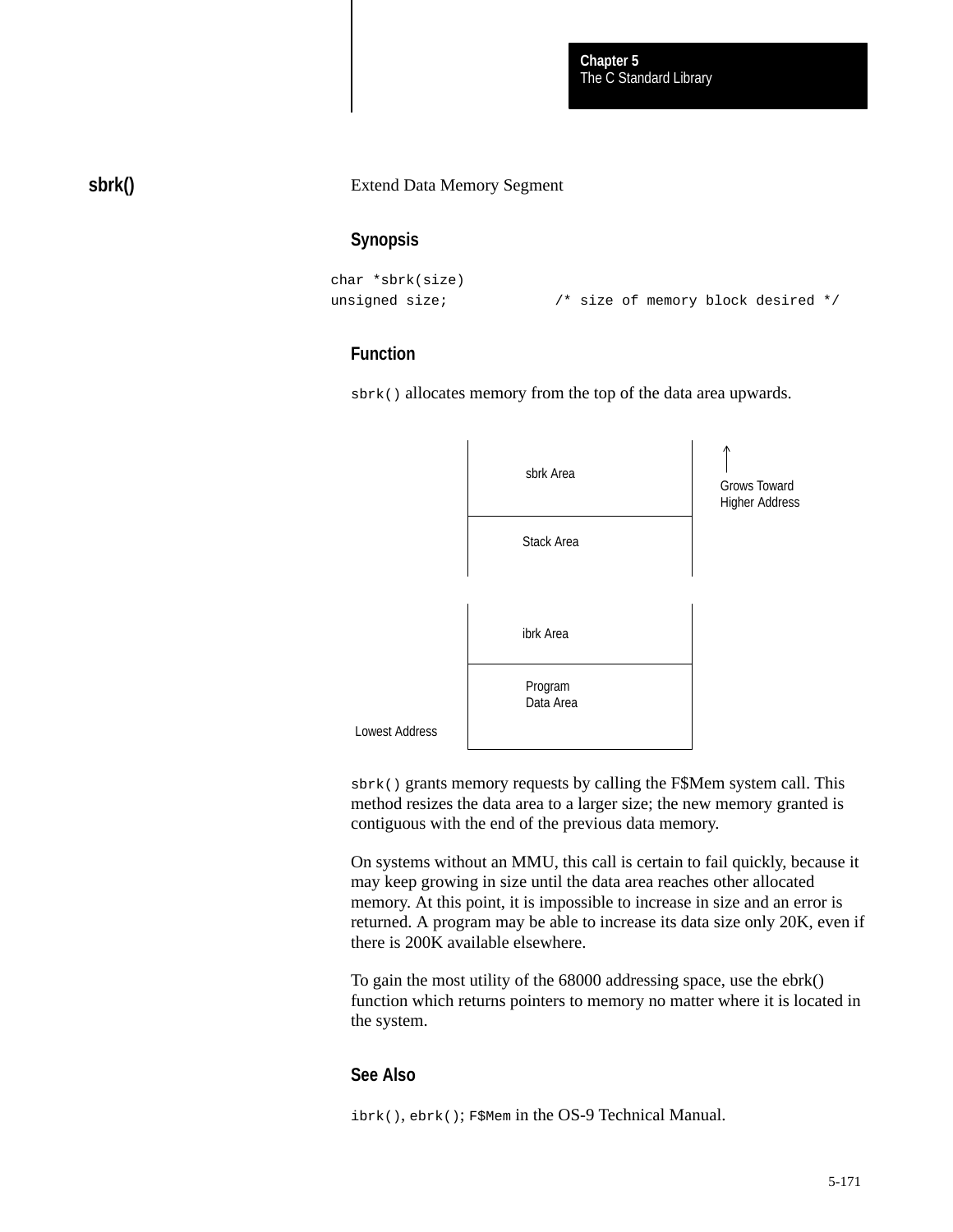### **scanf()**

#### Input Strings Conversion

#### **Synopsis**

```
#include <stdio.h>
scanf(control [,arg...])
char *control; /* pointer to control string */
```
#### **Function**

scanf() performs conversions from the file pointer stdin. This is equivalent to fscan(stdin,control[,arg...]).

Each form of the function (scanf(), fscanf(), and sscanf()) expects a control string, similar to printf, containing conversion specifications, and zero or more pointers to objects into which the converted values are stored.

The functions return EOF  $(-1)$  on end of input or error, or a count of the items successfully matched. If the count does not indicate the expected number of items, a match problem occurred.

The control string may contain three types of fields:

- spaces, tab characters, or  $\ln$  which match any of the three in the input
- characters (not among the above nor %) which must match characters in the input
- a percent sign  $(\%)$  followed by an optional asterisk  $(*)$  denoting suppression of assignment, an optional field width maximum, and a conversion character indicating the type expected

A conversion character controls the conversion to apply to the next field and indicates the type of the corresponding pointer argument. A field consists of consecutive non-space characters and ends when either an input character is inappropriate for the conversion or a specified field width is exhausted. When one field is finished, white space characters are passed over until the next field is found.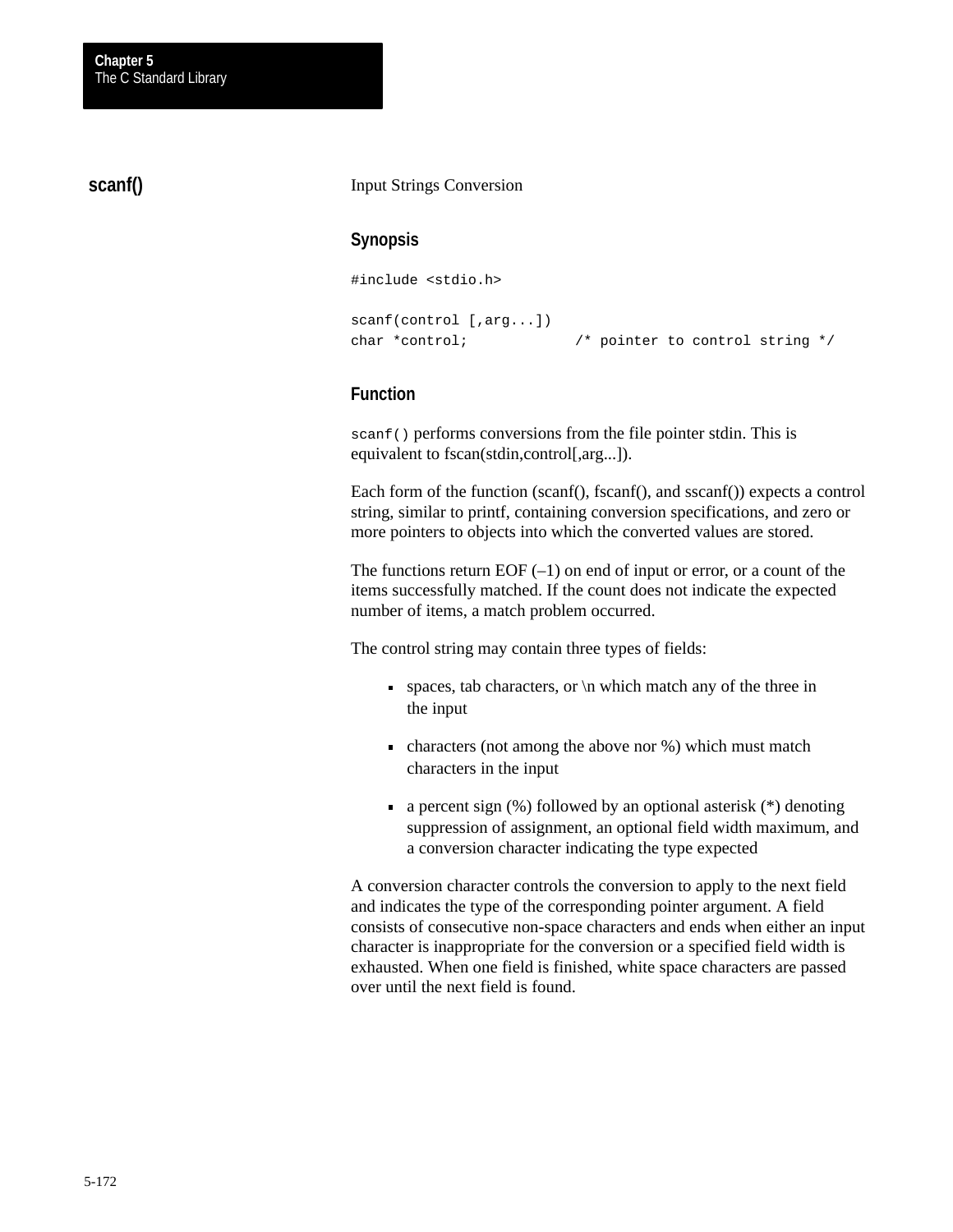| Character:   | Definition:                                                                                                                                                                                                                                                                                                                                                                                                                                                                                                                                                                                         |  |
|--------------|-----------------------------------------------------------------------------------------------------------------------------------------------------------------------------------------------------------------------------------------------------------------------------------------------------------------------------------------------------------------------------------------------------------------------------------------------------------------------------------------------------------------------------------------------------------------------------------------------------|--|
| $d_{,0,X}$   | A decimal string, octal string, or hexadecimal string is expected on input,<br>respectively. The argument must be a pointer to an integer.                                                                                                                                                                                                                                                                                                                                                                                                                                                          |  |
| S            | A string of non-space characters is expected and is copied to the buffer<br>pointed to by the corresponding argument with a null byte appended. The<br>caller must ensure the buffer is large enough for the string. The input<br>string is terminated by a space, tab, or newline (\n).                                                                                                                                                                                                                                                                                                            |  |
| $\mathsf{C}$ | A character is expected and is copied into the byte pointed to by the<br>argument. The white space skipping is suppressed for this conversion. If a<br>field width is given, the argument is assumed to point to a character array<br>and the number of characters indicated is copied to it. To ensure that the<br>next non-white space character is read, use %1s with an argument that<br>points to at least four bytes.                                                                                                                                                                         |  |
| e,f          | A floating point representation is expected; the argument must be a<br>pointer to a float. Any of the usual ways of writing floating point numbers<br>are recognized.                                                                                                                                                                                                                                                                                                                                                                                                                               |  |
|              | This denotes the start of a set of match characters, the inclusion or<br>exclusion of which delimits the input field. The white space skipping is<br>suppressed. The corresponding argument should be a pointer to a<br>character array. If the first character in the match string is not a circumflex<br>(^), characters are copied from the input as long as they can be found in<br>the match string. If the first character is a circumflex (^), copying continues<br>while the characters cannot be found in the match string. The match string<br>is delimited by a right square bracket (). |  |
| D, O, X      | Similar to d,o,x, but the argument is assumed to point to a long. In this<br>compiler, long and int are synonymous.                                                                                                                                                                                                                                                                                                                                                                                                                                                                                 |  |
| E,F          | Similar to e and f, but the argument is assumed to point to a double.                                                                                                                                                                                                                                                                                                                                                                                                                                                                                                                               |  |
| %            | A match for % is sought; no conversion takes place.                                                                                                                                                                                                                                                                                                                                                                                                                                                                                                                                                 |  |

The following conversion characters are recognized:

The conversion characters d, o, and x may be preceded by l or h to indicate that argument list contains a pointer to a long or short rather than to an int. Each of the functions returns a count of the number of fields successfully scanned. scanf() terminates at the end of the control string, when end-of-file is encountered, or when an input character conflicts with the control string. In the latter case, the offending character is left unread in the input stream.

#### **Caveats**

The returned count of matches/assignments does not include character matches and assignments suppressed by an asterisk (\*). The arguments must all be pointers. It is a common error to call scanf() with the value of an item rather than a pointer to it. Also, the \n of an input line must be explicitly matched.

#### **See Also**

fscanf(), sscanf()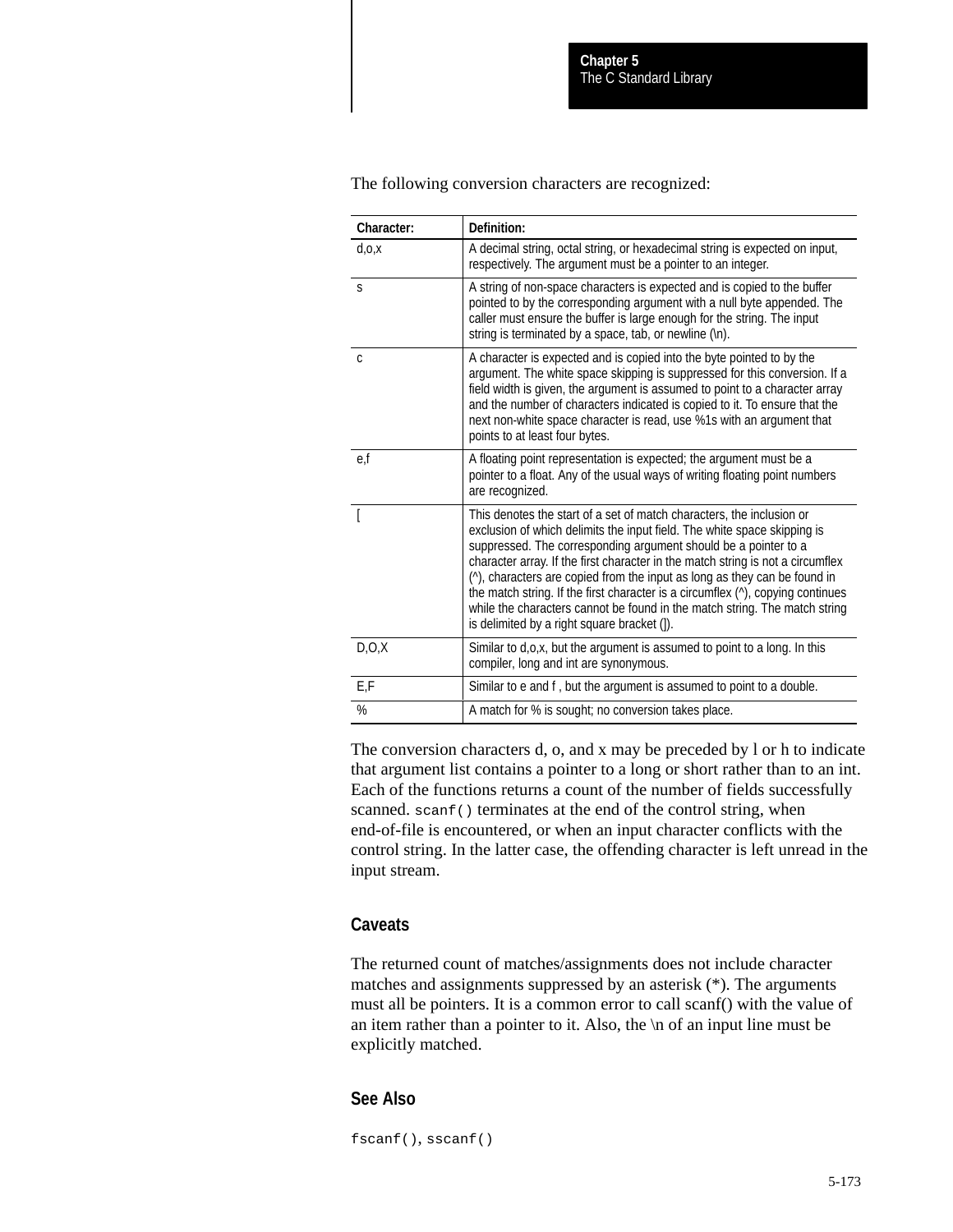**seekdir()**

Sets the Position of the Next readdir

# **Synopsis**

```
#include <dir.h>
seekdir(dirp, loc)
```
DIR \*dirp;  $\frac{1}{2}$  /\* pointer to directory \*/

# **Function**

long loc;

seekdir() sets the position of the next readdir() operation on the directory stream. The new position reverts to the one associated with the directory stream when the telldir() operation was performed.

Values returned by telldir() are valid only for the lifetime of the associated dirp pointer. If the directory is closed and then reopened, the telldir() value may be invalidated. It is safe to use a previous telldir() value immediately after a call to opendir() and before any calls to readdir().

#### **See Also**

closedir(), opendir(), readdir(), rewinddir(), telldir()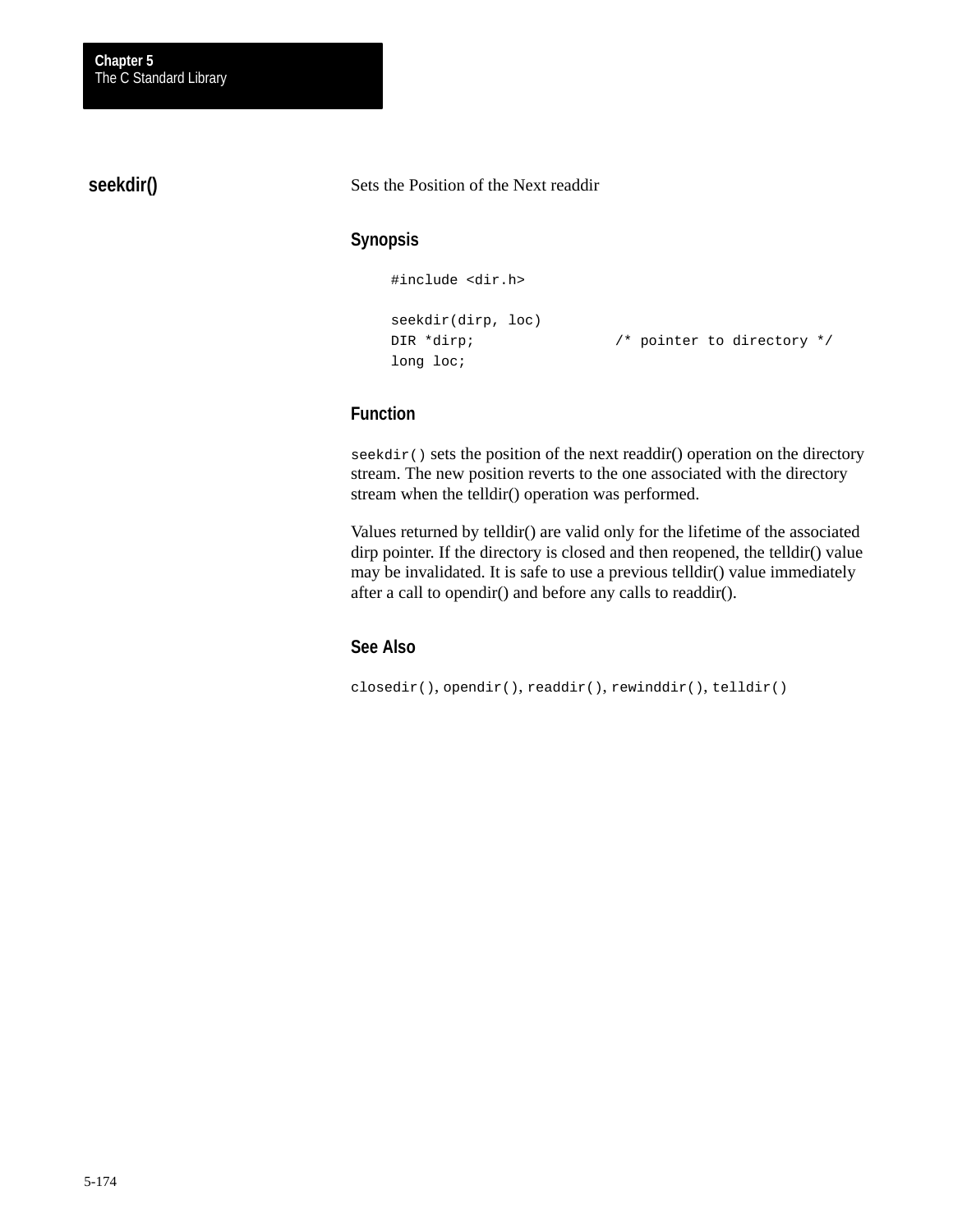# **setbuf()**

Fix File Buffer

## **Synopsis**

#include <stdio.h>

```
setbuf(fp, buffer)
```
FILE \*fp;  $\sqrt{ }$  /\* pointer to file \*/ char \*buffer; /\* pointer to file buffer \*/

# **Function**

Normally, when a file is opened by fopen() and a character is written to or read from it via getc() or putc(), a buffer is obtained from the system (if required) and assigned to the file. setbuf() assigns a user buffer to the file instead of the system-assigned buffer. setbuf() must be used after the file has been opened and before any I/O has taken place.

The buffer must be of sufficient size and remain in effect until fp is closed. A manifest constant, BUFSIZ, is defined in the <stdio.h> header file that is normally assigned as the buffer size.

If buffer is NULL (0), the file becomes unbuffered and characters are read and written singly.

#### **See Also**

getc(), putc(), fopen()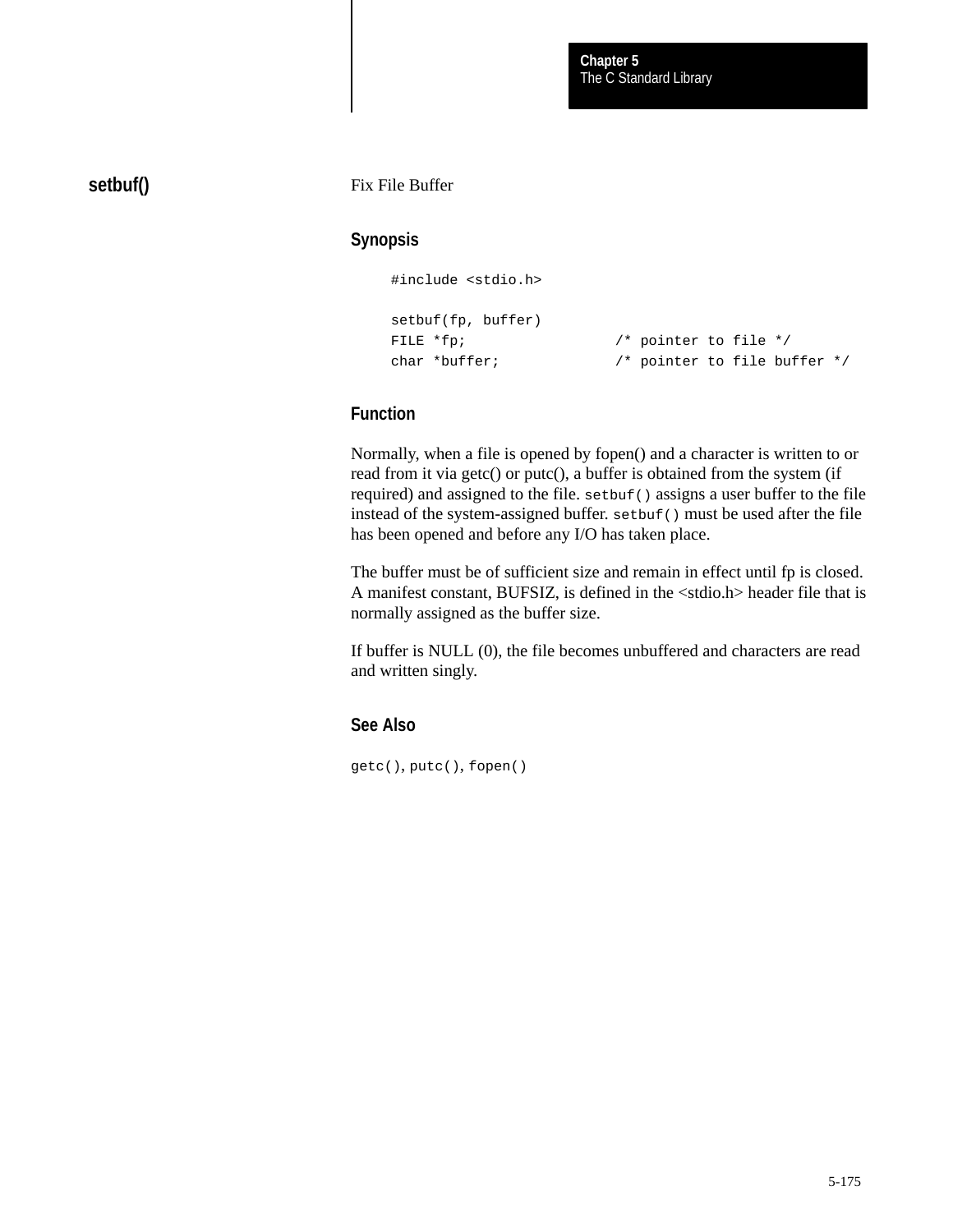# **setime()**

#### Set System Time

#### **Synopsis**

```
#include <time.h>
setime(timebuf)
struct sgtbuf *timebuf; /* pointer to time buffer */
```
#### **Function**

setime() sets the system time from the time buffer pointed to by timebuf. The time units are defined in the <time.h> header file.

If successful, setime() returns zero. Otherwise, –1 is returned and the appropriate error code is placed in the variable errno.

# **See Also**

getime()

**setjmp()**

Non-Local Goto

#### **Synopsis**

```
#include <setjmp.h>
setjmp(env)
```
jmp\_buf env; /\* program environment structure \*/

# **Function**

set jmp() and longjmp() provide a way to perform gotos between functions in C. See the discussion of longjmp() for full details on setjmp().

#### **See Also**

longjmp()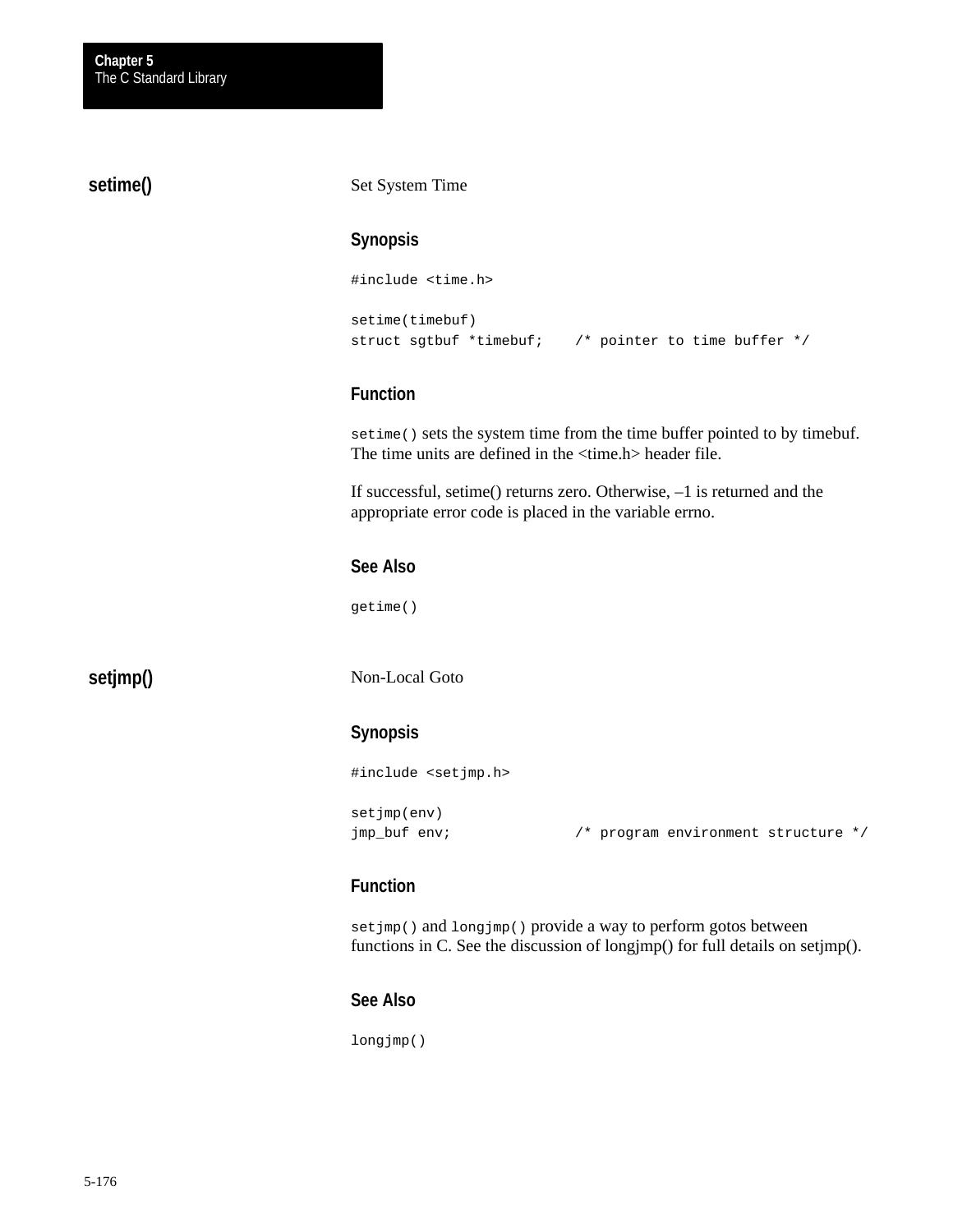# **setpr()**

#### Set Process Priority

# **Synopsis**

```
setpr(pid, prior)
```
int pid;  $/$ \* process ID \*/ short prior;  $\frac{1}{2}$  /\* new priority for process \*/

# **Function**

setpr() sets the process indicated by pid to have a priority of prior. The lowest priority is zero, the highest is 65535.

setpr() returns –1 if an error occurs such as the process not having the same user ID as the caller. If an error occurs, the appropriate error code is placed in the global variable errno.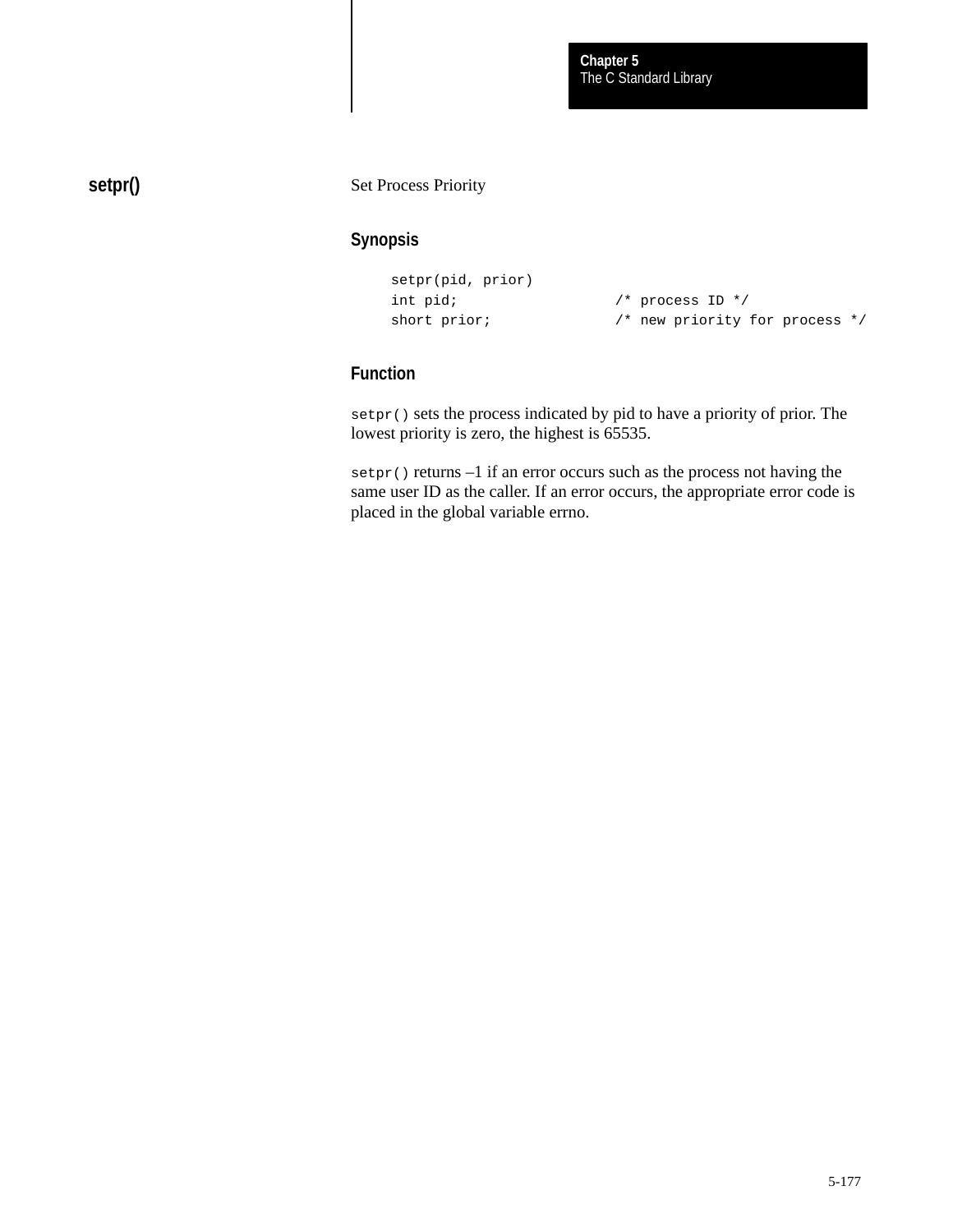# **setstat()**

Set File Status

# **Synopsis**

#include <sgstat.h>

```
setstat(code, path, buffer) /* code = 0 * /int code,
    path; /* path number */
char *buffer; \sqrt{ } the ptr to buffer containing path desc opts */
setstat(code, path, size) \frac{1}{2} /* code = 2 */
int code,
   path; \frac{1}{4} /* path number */
long size; \frac{1}{2} /* new file size */
```
# **Function**

setstat() sets the path options or the file size of the file open on path.

If code is zero, the buffer is copied to the path descriptor options section. The header file <sgstat.h> contains the definitions for the path options.

If code is 2, size should be an int specifying the new file size.

If an error occurs, both forms of the call return –1 and place the appropriate error code in the global variable errno.

#### **Caveats**

This call exists for 6809 portability. The \_ss functions are the preferred versions of these function calls.

## **See Also**

getstat(), any C function name beginning with \_ss; I\$SetStt in the OS-9 Technical Manual.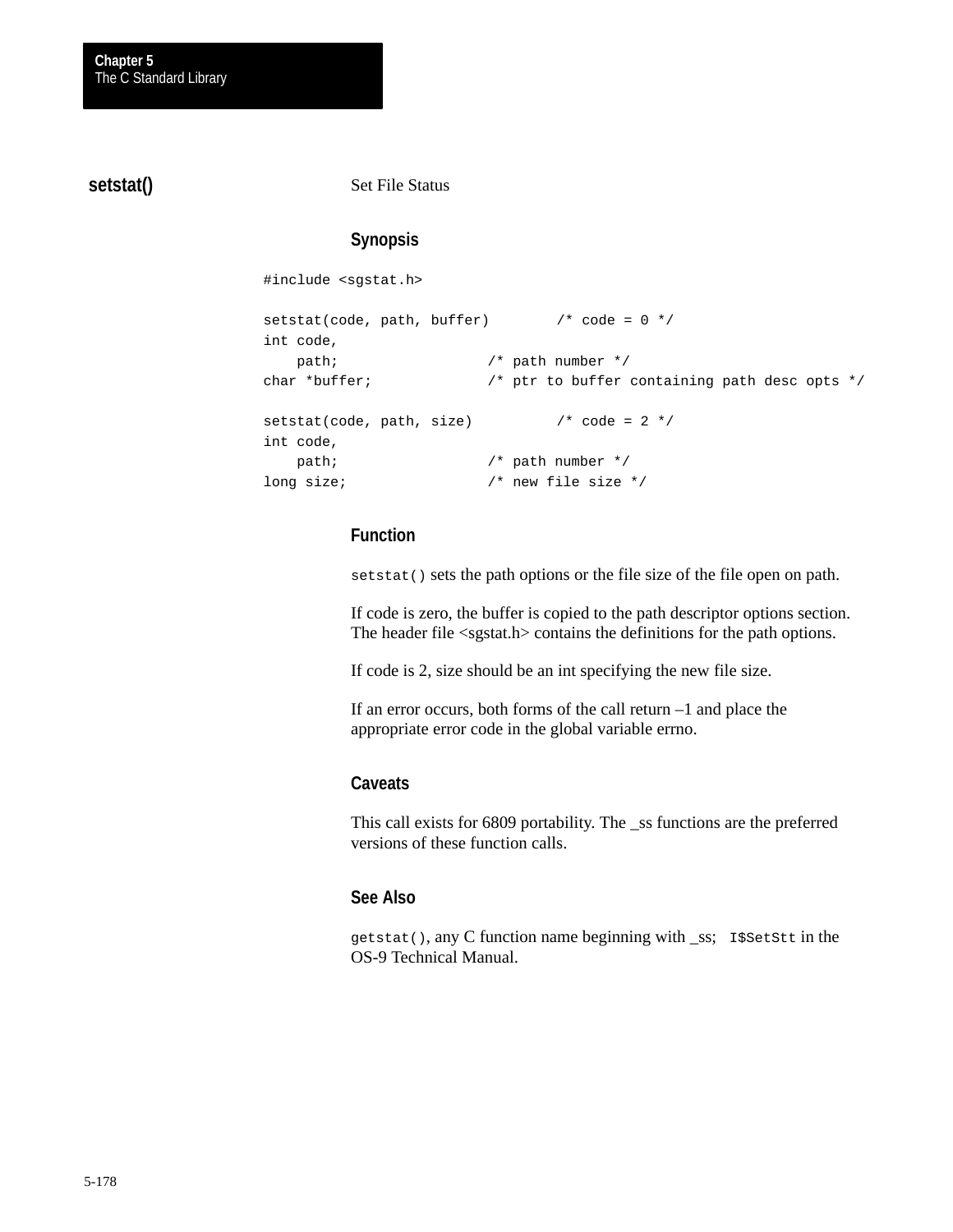# **setuid()**

Set User ID

# **Synopsis**

```
int setuid(uid)
int uid; \frac{1}{2} /* user ID */
```
# **Function**

setuid() sets the group/user ID of the process to uid. The following restrictions govern the use of setuid():

- User number 0.0 may change his/her ID to anything without restriction.
- A primary module owned by user 0.0 may change its ID to anything without restriction.
- Any primary module may change its user ID to match the module's owner.

If the call fails, –1 is returned and the appropriate error code is placed in the global variable errno.

# **See Also**

getuid()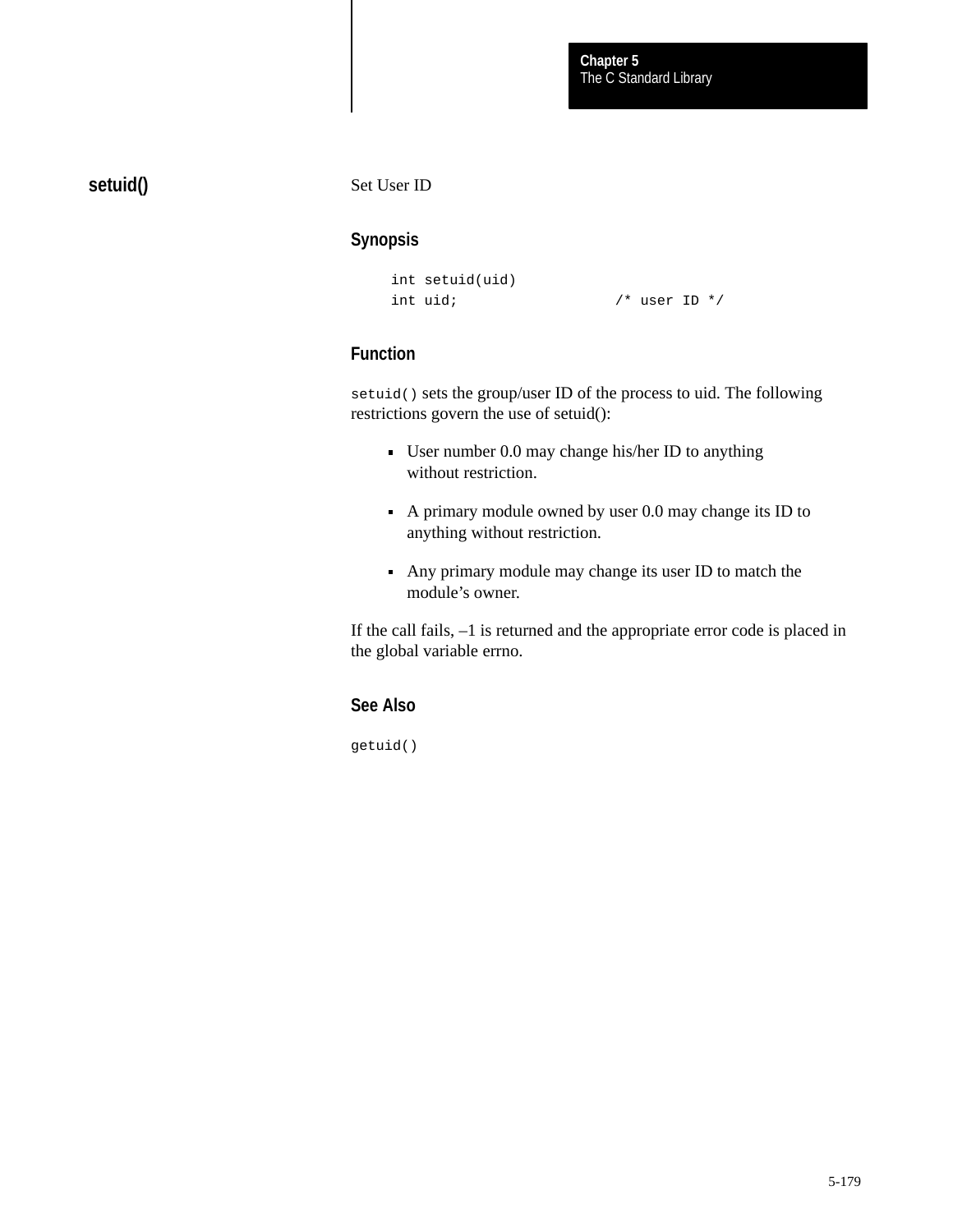# **sigmask()**

#### Controls Process's Signal Handling

#### **Synopsis**

```
int sigmask(level)
int level; /* process signal level; 0 = clear * /\frac{1}{1} = increment \frac{1}{1} = increment \frac{1}{1}/* -1 = \text{decrement} \text{ (not below 0) } */
```
## **Function**

Each process descriptor contains an internal variable called the signal mask, which determines the process's signal handling. sigmask() controls the process's signal mask.

If a signal is received by a process whose signal mask is zero, normal program flow is interrupted and the signal is processed by the execution of the program's intercept routine.

If a signal is received by a process whose signal mask is non-zero, the signal is placed in a queue of signals waiting to be processed. The queued signals become active only when the process's signal mask becomes zero.

The process's signal mask is automatically incremented during the execution of its intercept routine. This prevents the intercept routine from being accidentally re-entered if a new signal arrives. The process may use sigmask() within its intercept routine to allow re-entrant signals or to force the signal mask to remain non-zero when normal program execution resumes.

When a process makes an F\$Sleep or F\$Wait system call, its signal mask is automatically cleared. If any signals are pending, the process returns to the intercept routine without sleeping.

The S\$Kill and S\$Wake signals ignore the state of the signal mask and are never queued. S\$Kill terminates the receiving process, and S\$Wake ensures that the receiving process is active.

If an error occurs, sigmask() returns –1 and the appropriate error code is placed in the global variable errno. If no error occurs, sigmask() returns zero.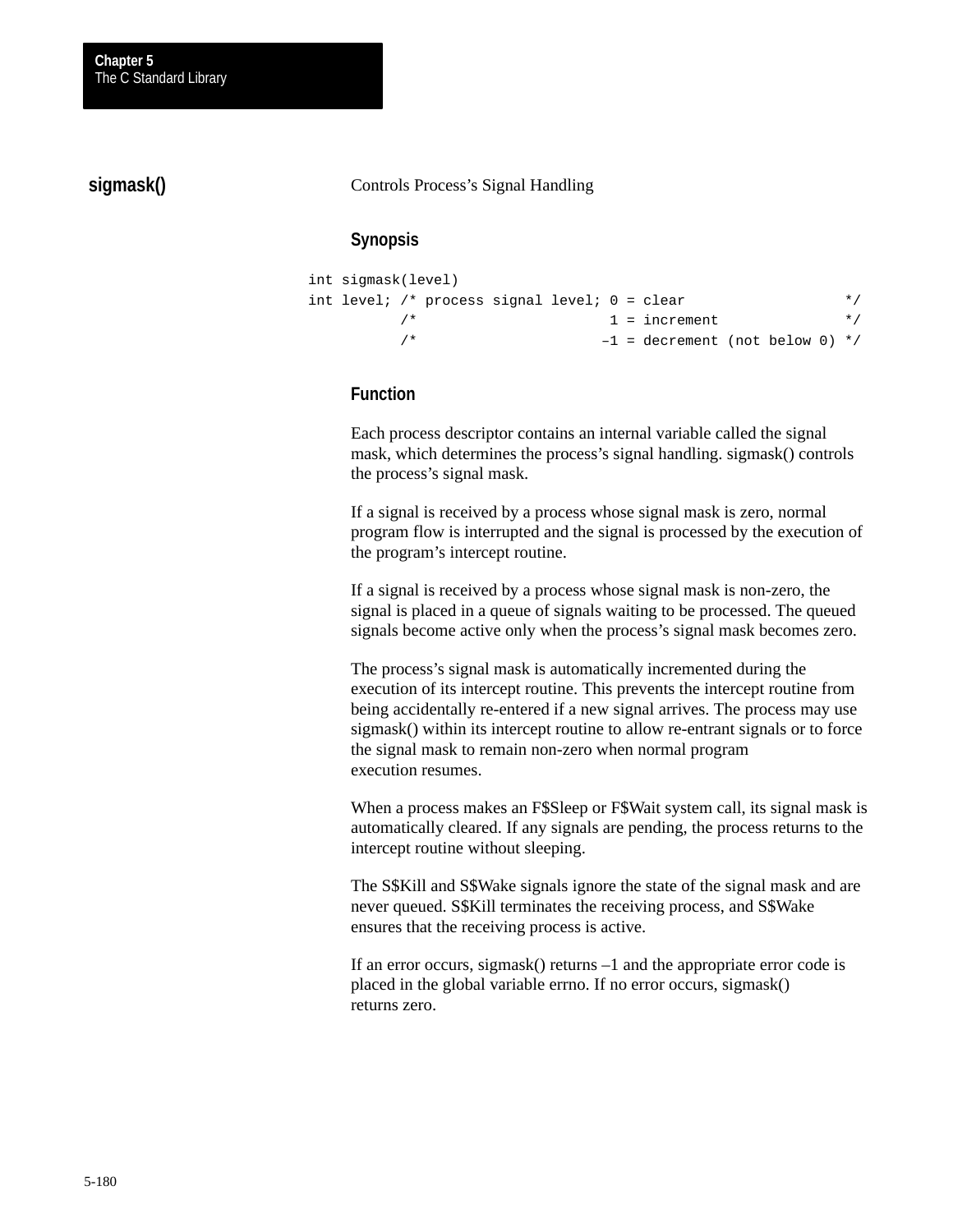#### **Caveats**

I/O operations using the cio library should not be performed by both the main program and the intercept routine.

If an intercept routine is exited with the longjump() function, the signal mask is still set to one. Generally, the destination of the longjump should unmask signals immediately.

The depth to which signals may queue is limited only by available memory.

# **See Also**

kill() and intercept() C functions; F\$SigMask in the OS-9 Technical Manual.

**sin()**

Sine Function

#### **Synopsis**

#include <math.h> double sin(x) double x;

# **Function**

sin() returns the sine of x as a double float. The value of x is in radians.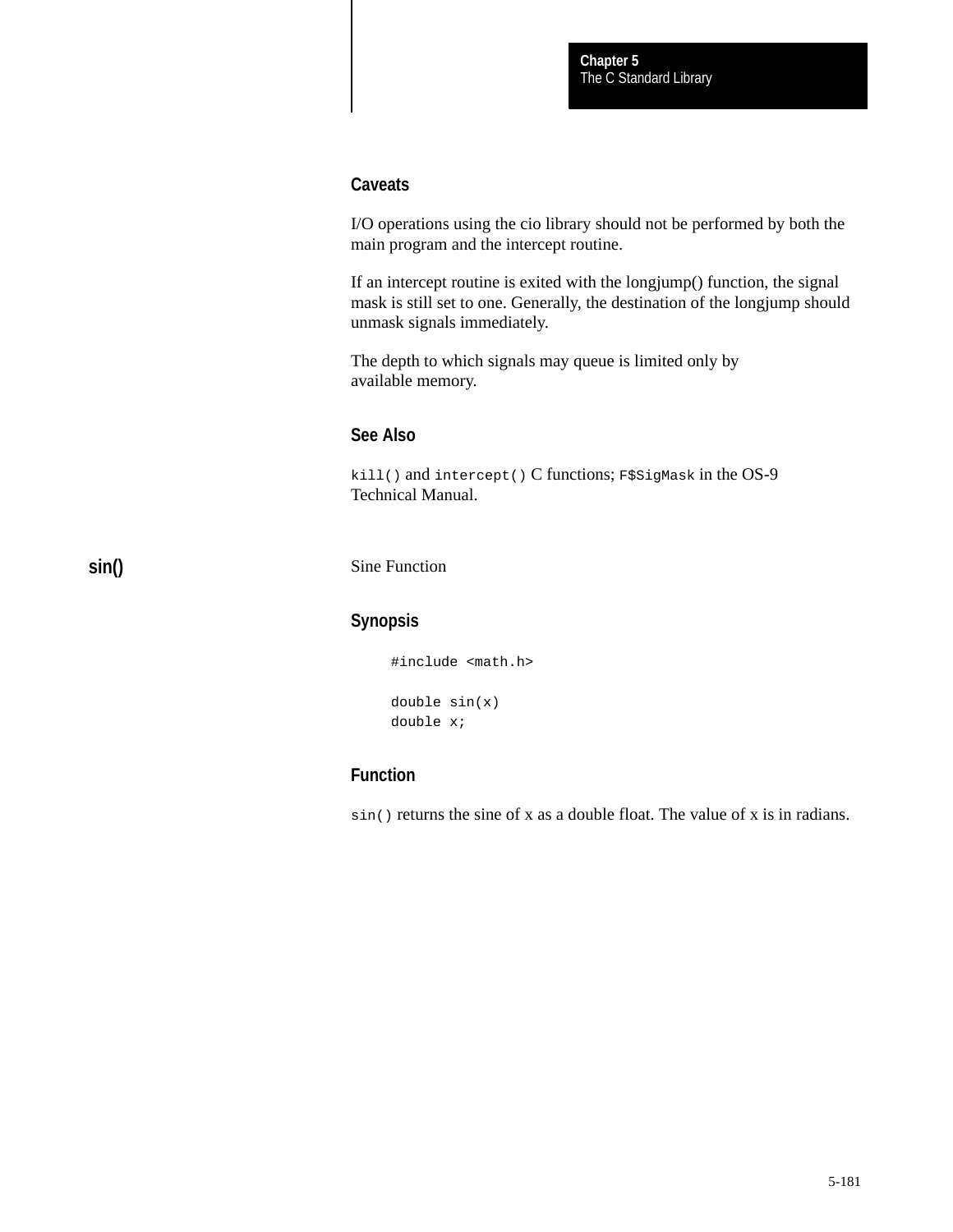#### Suspend Execution For a Time

#### **Synopsis**

sleep(seconds) unsigned seconds;

#### **Function**

sleep() suspends the calling process for the specified time. A sleep time of zero seconds sleeps indefinitely. sleep() returns the number of ticks remaining to sleep if awakened prematurely by a signal.

#### **See Also**

tsleep(); F\$Sleep in the OS-9 Technical Manual.

# **sprintf()**

**sleep()**

Formatted Output

#### **Synopsis**

#include <stdio.h>

```
int sprintf(buffer, control [,arg0[,arg1...]])
char *buffer; /* pointer to output buffer array */
char *control; /* pointer to control string */
```
#### **Function**

printf(), fprintf(), and sprintf() are C standard library functions that perform formatted output. Each of these functions converts, formats, and prints the args (if any) as indicated by the control string.

sprintf() places its output into the array pointed to by buffer; the string is terminated by a null byte. The function returns the number of characters placed in the buffer, not including the null byte.

The control string determines the format, type, and number of the following arguments expected by the function. If the control string does not match the arguments correctly, the results are unpredictable. See the discussion of printf() for details on the control string.

The field width and/or precision may be specified by an asterisk (\*) instead of a digit string. In these cases, the field width and/or precision is specified by an int argument. These arguments must appear before the argument to be converted. A negative field width argument is interpreted as a '**–**' flag followed by a positive field width. A negative precision argument is ignored.

#### **See Also**

printf(), fprintf()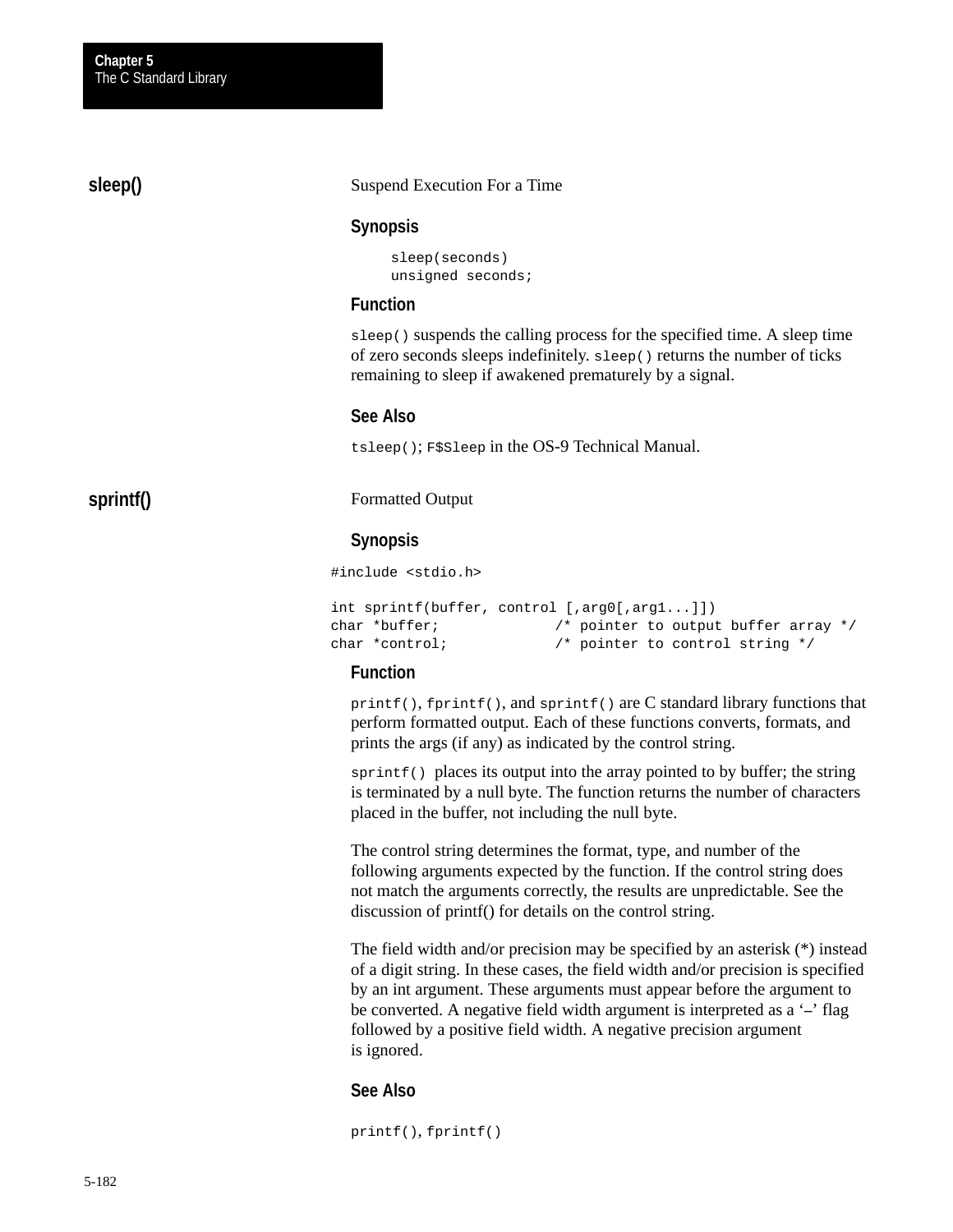#### Square Root Function **sqrt()**

# **Synopsis**

#include <math.h>

double sqrt(x) double x;

#### **Function**

sqrt() returns the square root of x. x must not be negative.

**srqcmem()**

Allocate Colored Memory

#### **Synopsis**

#include <memory.h>

char \*srqcmem(bytecnt, memtype) int bytecnt, /\* size of memory to allocate \*/ memtype; /\* type of memory to allocate \*/

# **Function**

srqcmem() is a direct hook to the F\$SRqCMem system call. bytecnt is rounded to a system-defined block size. The size of the allocated block is stored in the global integer variable \_srqcsiz. If bytecnt is 0xffffffff, the largest contiguous block of free memory in the system is allocated.

memtype indicates the specific type of memory to allocate. <memory.h> contains definitions of the three types of memory that you may specify:

| Type:              | Definition:              |  |
|--------------------|--------------------------|--|
| <b>SYSRAM</b>      | System RAM memory        |  |
| VIDEO1             | Video memory for plane A |  |
| VIDEO <sub>2</sub> | Video memory for plane B |  |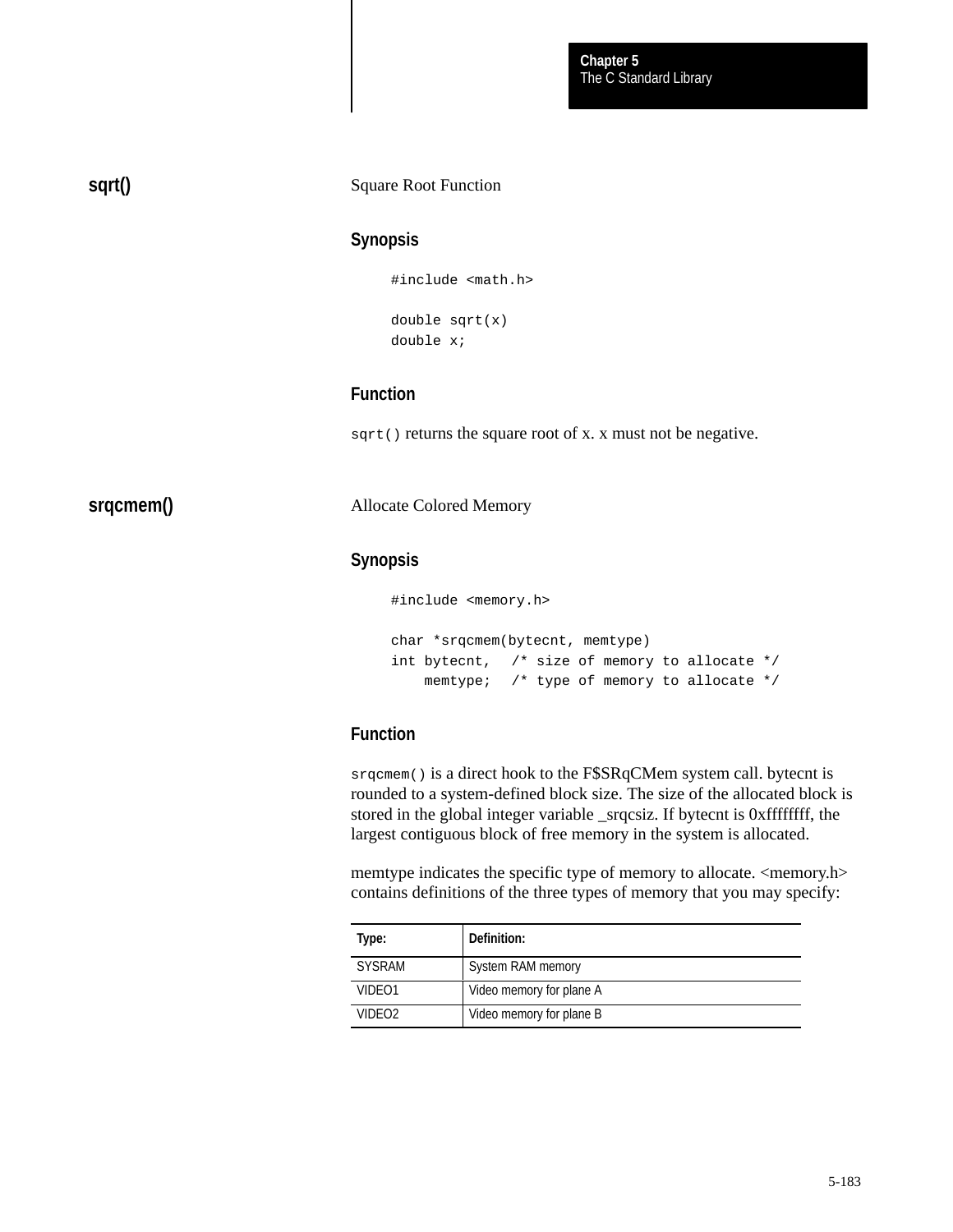**sscanf()**

If memtype is zero, no memory type is specified. Consequently, any available system memory may be allocated.

If successful, a pointer to the memory granted is returned. The pointer returned always begins on an even byte boundary. If the request was not granted, the function returns the value –1 and the appropriate error code is placed in the global variable errno.

**Important:**  $\text{srqcmem}()$  is identical to \_srqmem() with the exception of the additional color parameter.

#### **See Also**

\_srqmem(), sbrk(), ibrk(), ebrk(), \_srtmem(), malloc(), free(); F\$SRqCMem in the OS-9 Technical Manual.

#### Input Strings Conversion

#### **Synopsis**

#include <stdio.h>

```
sscanf(string, control [,arg...])
char *string; /* pointer to input string */
char *control; /* pointer to control string */
```
#### **Function**

sscanf() performs conversions from the input string pointed to by string. sscanf() expects a control string, similar to printf(), containing conversion specifications, and zero or more pointers to objects into which the converted values are stored.

The function returns  $EOF(-1)$  on end of input or error, or a count of the items successfully matched. If the count does not indicate the expected number of items, a match problem occurred.

The control string is described in detail in the discussion of scanf().

#### **See Also**

scanf(), fscanf(), printf()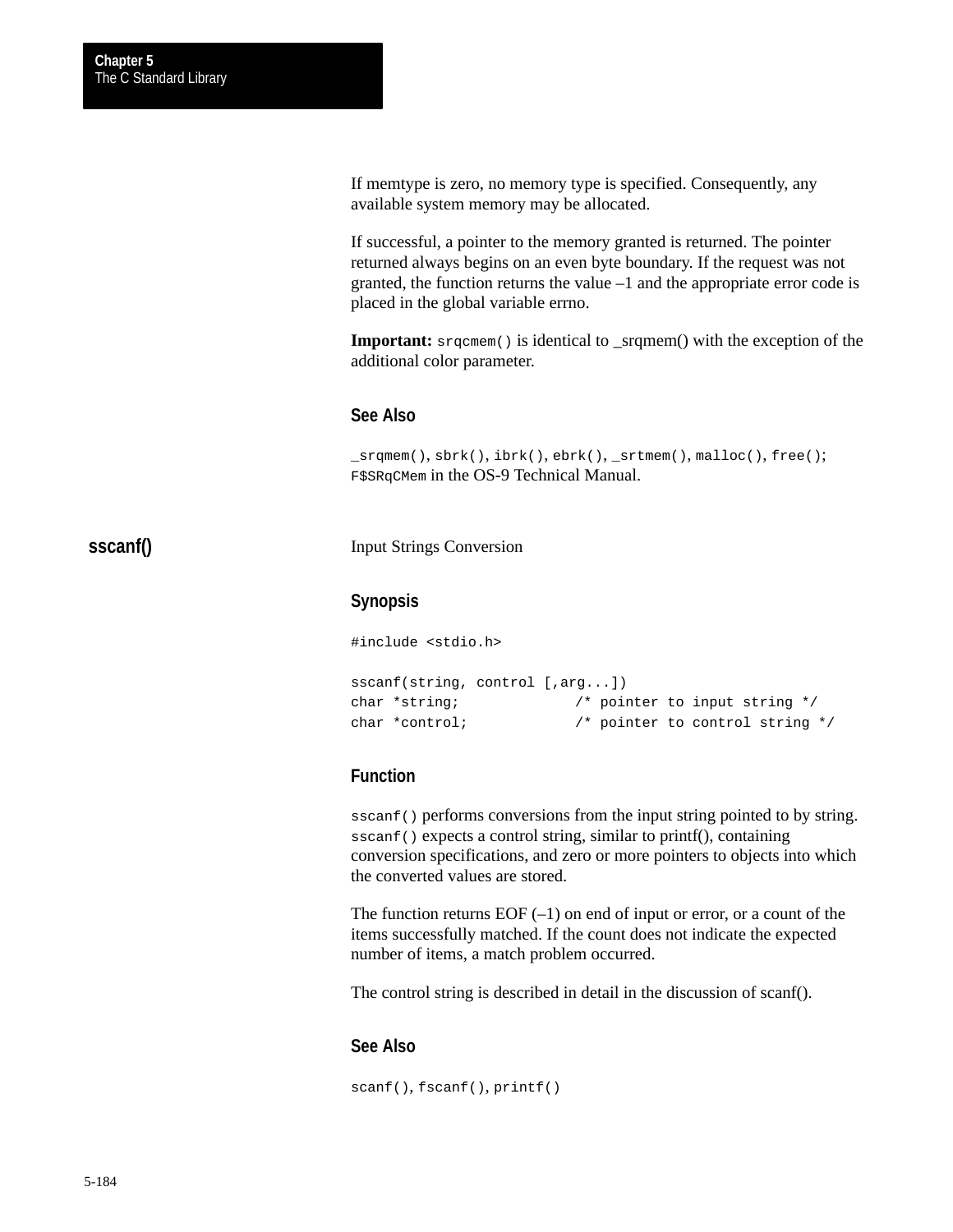The C Standard Library **Chapter 5**

| stacksiz() |                                  | Obtain Size of Stack Used                                                                                                                                                                                                |  |  |
|------------|----------------------------------|--------------------------------------------------------------------------------------------------------------------------------------------------------------------------------------------------------------------------|--|--|
|            |                                  | <b>Synopsis</b>                                                                                                                                                                                                          |  |  |
|            |                                  | int stacksiz()                                                                                                                                                                                                           |  |  |
|            |                                  | <b>Function</b>                                                                                                                                                                                                          |  |  |
|            |                                  | If the stack checking code is in effect, a call to stacksiz() returns the<br>maximum number of bytes of stack used at the time of the call. You can<br>use this function to determine the stack size a program requires. |  |  |
|            |                                  | <b>Important:</b> This function is historical and will likely be removed in a<br>future release.                                                                                                                         |  |  |
|            |                                  | <b>See Also</b>                                                                                                                                                                                                          |  |  |
|            |                                  | freemem()                                                                                                                                                                                                                |  |  |
| strcat()   |                                  | <b>String Catenation</b>                                                                                                                                                                                                 |  |  |
|            |                                  | <b>Synopsis</b>                                                                                                                                                                                                          |  |  |
|            | #include <strings.h></strings.h> |                                                                                                                                                                                                                          |  |  |
|            | char *s1,<br>$*$ s2;             | char *strcat( $sl$ , $sl$ )<br>$/*$ pointer to original string $*/$<br>/* pointer to string to append to s1 */                                                                                                           |  |  |
|            |                                  | <b>Function</b>                                                                                                                                                                                                          |  |  |
|            |                                  | streat () appends a copy of the string pointed to by s2 to the end of the<br>string pointed to by s1. Null-byte terminated strings are assumed. strcat()<br>returns its first argument.                                  |  |  |
|            |                                  | <b>Caveats</b>                                                                                                                                                                                                           |  |  |

The calling routine is responsible for ensuring adequate space to append s2 to s1.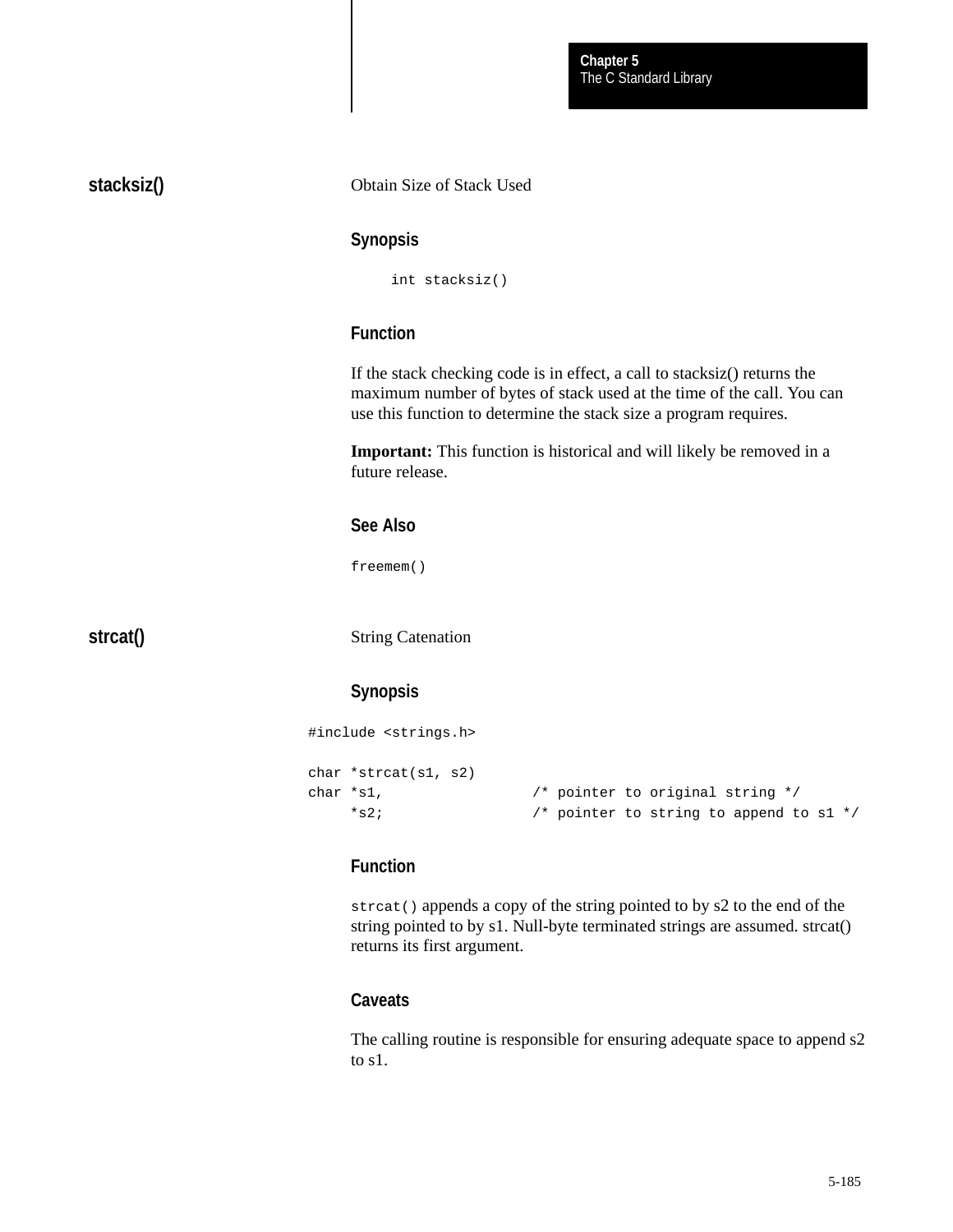String Comparison **Synopsis** #include <strings.h> int strcmp(s1, s2) char \*s1,  $\sqrt{ }$  pointer to string to compare \*/ \*s2; /\* pointer to string to compare \*/ **Function** strcmp() compares the strings pointed to by s1 and s2 for lexicographic order and returns an integer less than, equal to, or greater than zero, where respectively, s1 is less than, equal to, or greater than s2. Null-byte terminated strings are assumed. String Copy **Synopsis** #include <strings.h> char \*strcpy(s1, s2) char \*s1,  $\frac{1}{2}$  /\* pointer to destination string \*/ \*s2; /\* pointer to source string to copy \*/ **strcmp() strcpy**

## **Function**

strcpy() copies characters from s2 to the space pointed to by s1. Null-byte terminated strings are assumed. If s2 is too long, s1 is not null-terminated.

strcpy() returns its first argument.

#### **Caveats**

strcpy() assumes that there is adequate space pointed to by s1 to do the copy. The calling routine is responsible for ensuring that the space is adequate.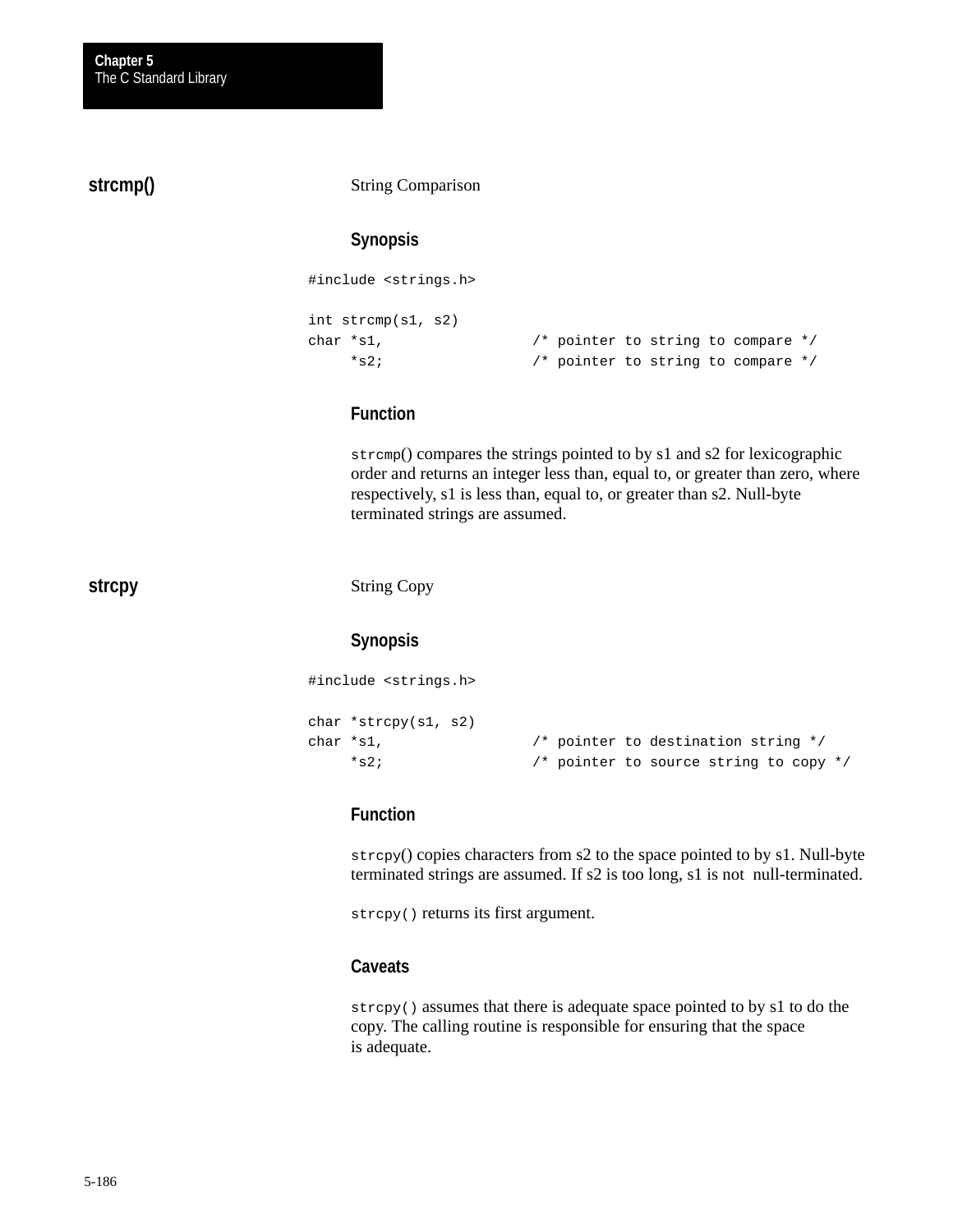The C Standard Library **Chapter 5**

# **strhcpy()**

Copy Old OS-9 Strings

#### **Synopsis**

#include <strings.h>

```
char *strhcpy(s1, s2)
char *s1, /* pointer to destination string */
    *s2; /* pointer to source string to copy */
```
#### **Function**

strhcpy() makes a copy of the string pointed to by s2 in the string pointed to by s1. The s2 string is assumed to have the high-order bit set on the character byte indicating the last character. The function copies the bytes from s2 until the terminator to s1 removes the high-bit from the terminator character. It then appends a null byte to the output string.

strhcpy() is used primarily for copying directory names from RBF disks.

The function returns its first argument.

#### **Caveats**

strhcpy() assumes there is adequate space pointed to by s1 to do the copy. The calling routine is responsible for verifying the space.

**strlen()**

Determine String Length

#### **Synopsis**

#include <strings.h>

```
int strlen(s)
```
char  $*_{S}$ ;  $/$  /\* pointer to string  $*/$ 

# **Function**

strlen() returns the number of non-null characters in the string pointed to by s. The function stops when the first null byte is encountered.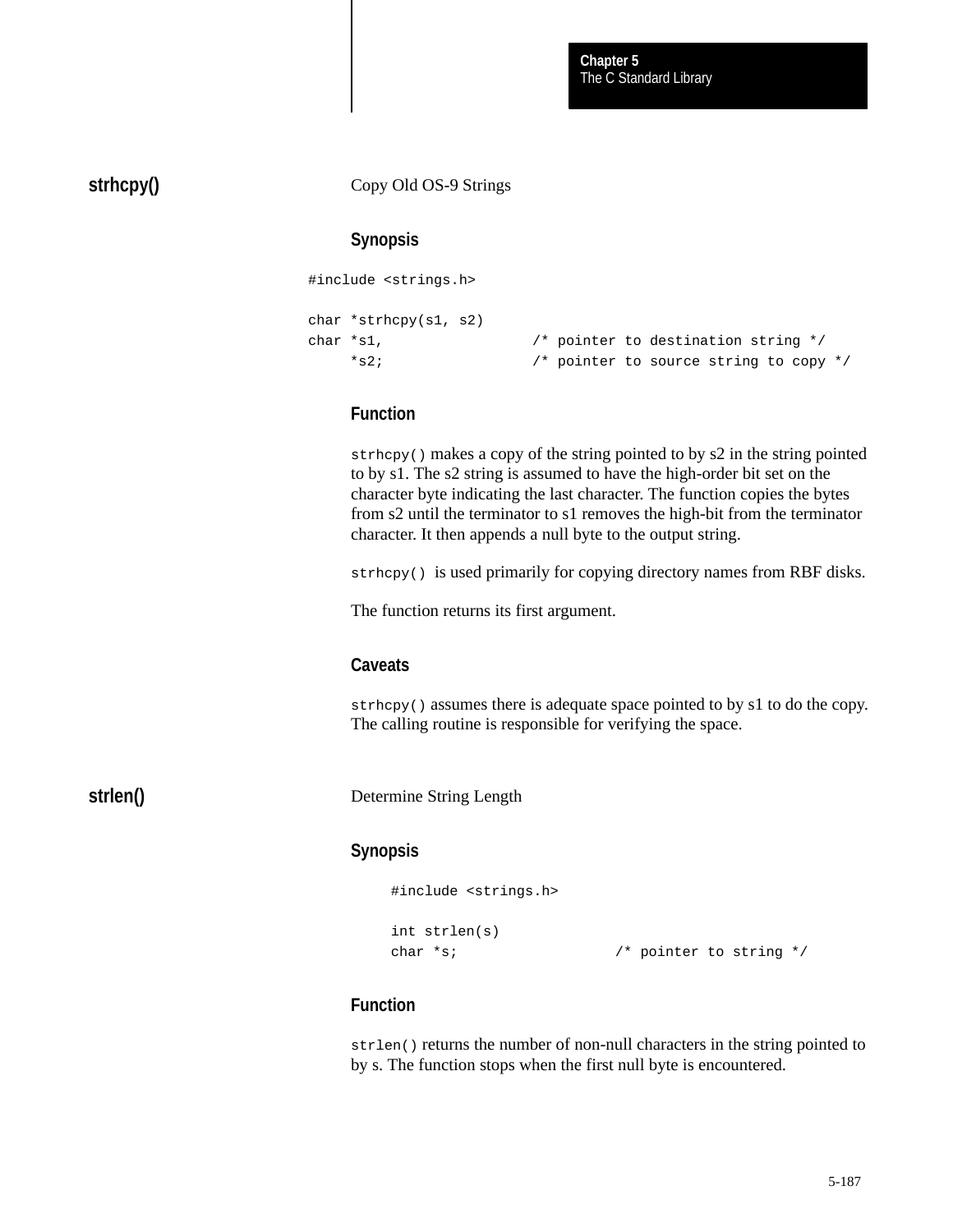**strncat()**

String Catenation

# **Synopsis**

#include <strings.h>

```
char *strncat(s1, s2, count)
char *s1, /* pointer to original string */
     *s2; /* pointer to string to append to s1 */
int count; \frac{1}{2} /* maximum number of characters to append */
```
#### **Function**

strncat() appends a copy of the string pointed to by s2 to the end of the string pointed to by s1. The function copies, at most, count characters. Null-byte terminated strings are assumed. strncat() returns its first argument.

#### **Caveats**

The function assumes there is room to copy s2 at the end of s1. Space needs to be properly allocated by the calling routine.

# **strncmp()**

#### String Comparison

#### **Synopsis**

```
#include <strings.h>
```

```
int strncmp(s1, s2, count)
char *s1, \frac{1}{2} /* pointer to string to compare */
     *s2; /* pointer to string to compare */
int count; /* maximum number of characters to compare */
```
## **Function**

strncmp() compares the strings pointed to by s1 and s2 for lexicographic order and returns an integer less than, equal to, or greater than zero, where, respectively, s1 is less than, equal to, or greater than s2. The function compares, at most, count characters. Null-byte terminated strings are assumed.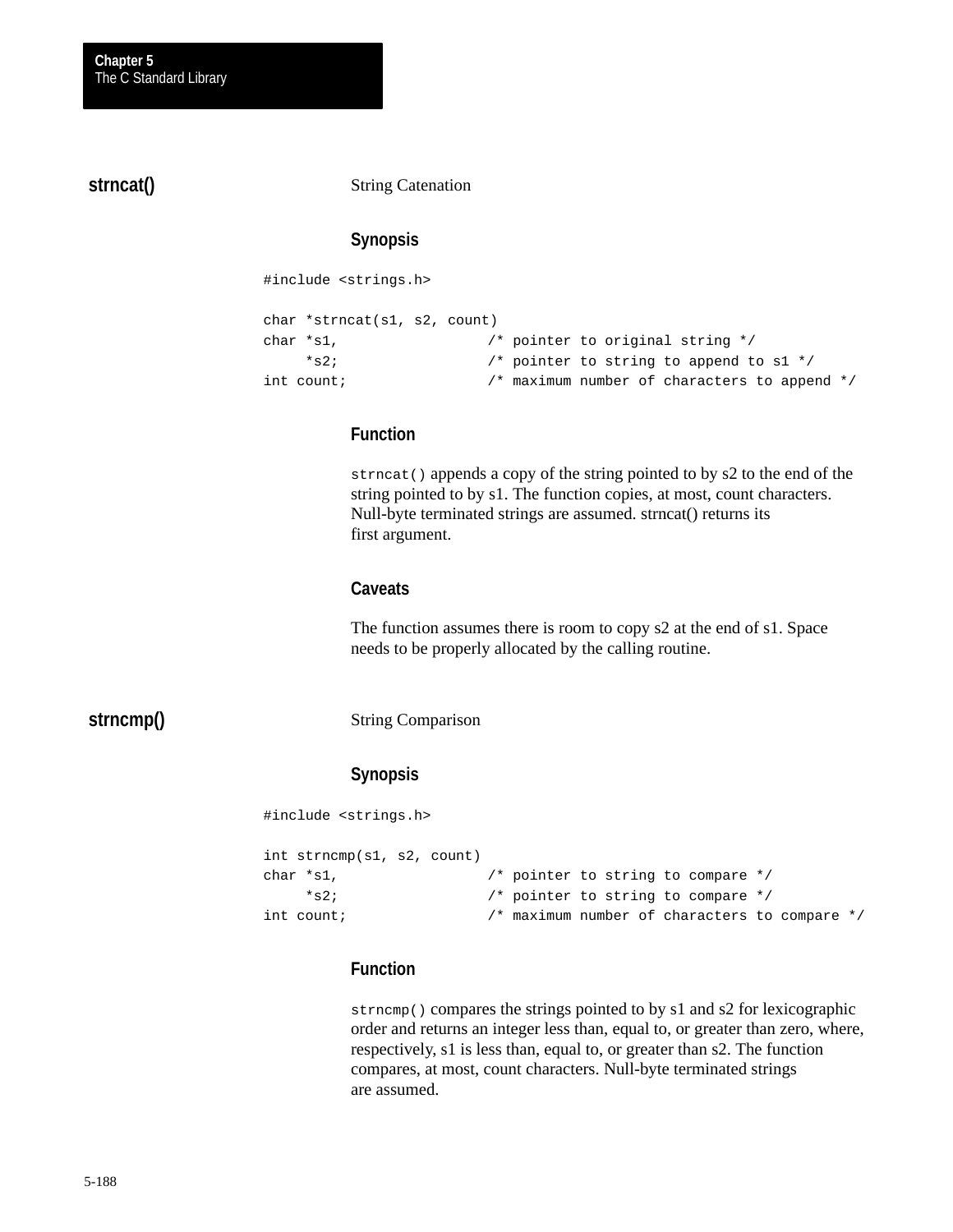# **strncpy()**

String Copy

# **Synopsis**

#include <strings.h>

```
char *strncpy(s1, s2, count)
char *s1, /* pointer to destination string */
    *s2; /* pointer to source string to copy */
int count; /* maximum number of characters to copy */
```
# **Function**

strncpy() copies characters from s2 to the space pointed to by s1, the number of which is determined by count.

If the string s2 is too short, s1 is padded with null bytes to make up the length difference. If s2 is too long, s1 is not null-terminated.

Null-byte terminated strings are assumed. strncpy() returns its first argument.

#### **Caveats**

The function assumes that there is adequate space pointed to by s1 to do the copy. The calling routine is responsible for ensuring that the space is adequate.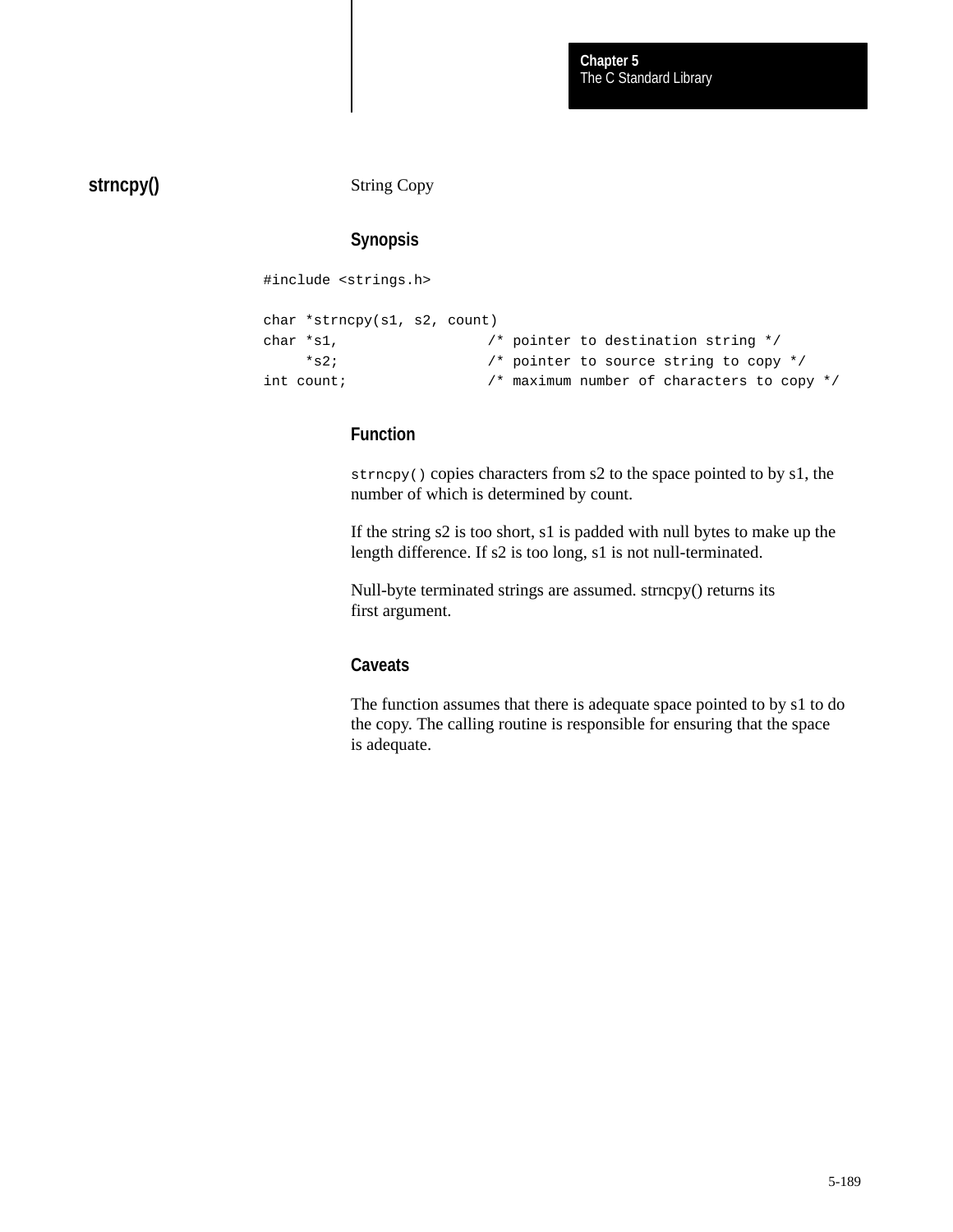# **strtod()**

String to Double Conversion

# **Synopsis**

#include <math.h>

```
double strtod(nptr, endptr) 
char *nptr; /* pointer to beginning of string */
char **endptr; /* specifies first character after converted string */
```
# **Function**

strtod() parses a character string and converts it to the associated numeric value of type double. nptr pointes to the beginning of the string. strtod() ignores all leading white space.

If successful, strtod() returns the converted value. The address of the first character past the converted string is pointed to by endptr, if endptr  $!=$ (char \*\*) NULL.

If the string to be converted is empty, or the string does not have the appropriate form, strtod() returns zero (NULL) and stores nptr in \*endptr.

If the converted value causes an overflow, strtod() returns HUGE\_VAL, with the appropriate preceding sign. If the converted value causes an underflow, strtod() returns zero. In either of these two cases, ERANGE is placed in errno.

#### **See Also**

strtol(), strtoul()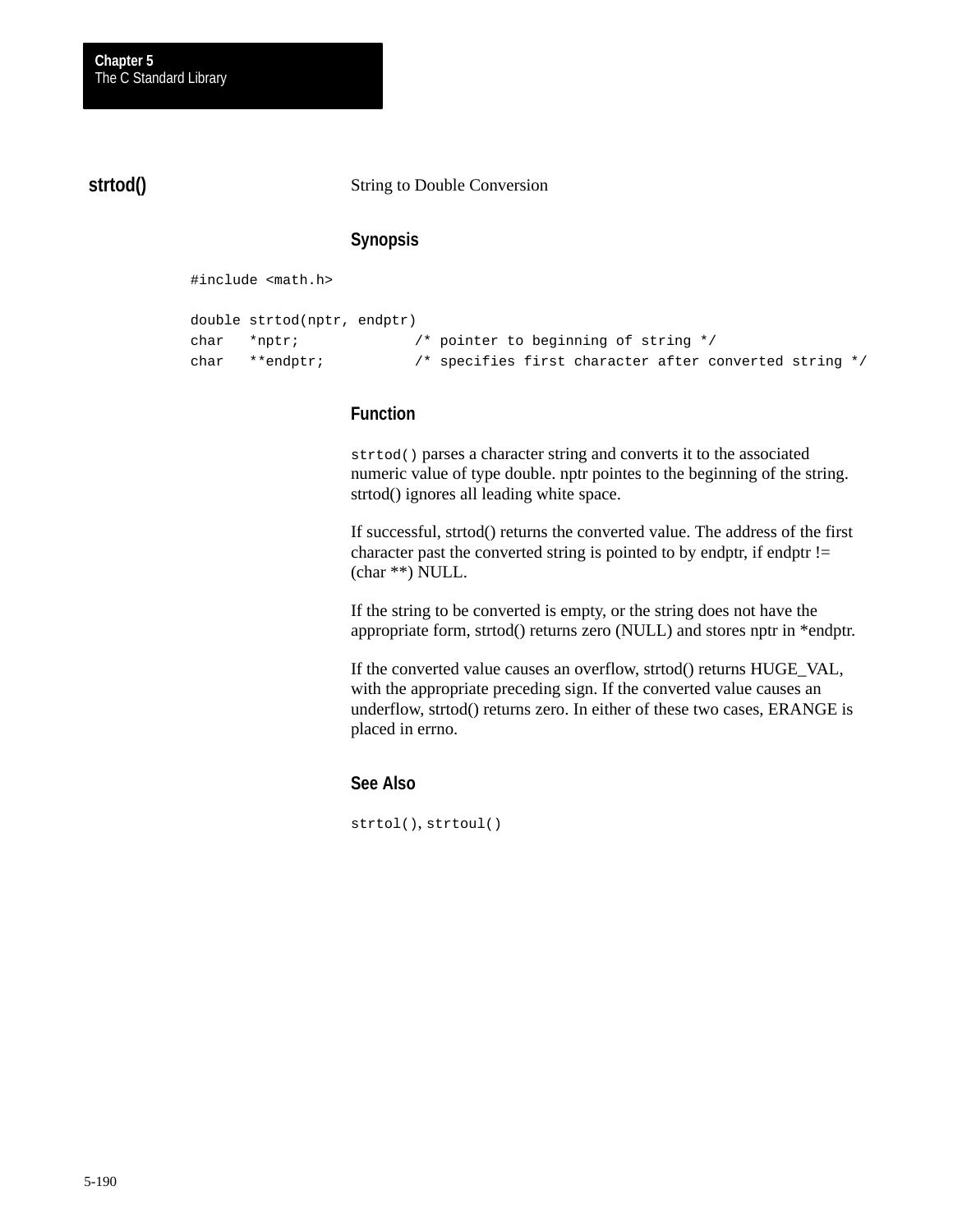# **strtol(), strtoul()**

String to Long Conversion

#### **Synopsis**

#include <limits.h> unsigned long strtol(nptr, endptr, base) char \*nptr; /\* pointer to beginning of string \*/ char \*\*endptr;  $\hspace{1cm}$  /\* specifies first character after converted string \*/ int base; /\* base of number string \*/ unsigned long strtoul(nptr, endptr, base) char \*nptr;  $\sqrt{ }$  pointer to beginning of string \*/ char \*\*endptr; /\* specifies first character after converted string \*/ int base; /\* base of number string \*/

#### **Function**

strtol() parses a character string and converts it to the associated numeric value of type long. strtoul() converts the string into an unsigned long value. In all other respects, strtoul() and strtol() are identical.

nptr points to the beginning of the string. strtol() ignores all leading white space.

base is the base of the number string to be converted. For example, strtol("377", NULL, 8) returns 255. base must be zero or in the range of 2 – 36. If base is 16, strtol accepts a leading 0x or 0X. Digits from 10 through 35 should be represented by the letters 'a' through 'z' respectively (case is not significant). Only digits valid with the specified base are parsed.

If a base of zero is specified, strtol() accepts any form of constant that the C compiler accepts, excluding l or L, which as a suffix indicates a long constant. Optional preceding signs are also accepted. For example, strtol("0xffff", NULL, 0) returns 65535.

If the string to be converted is empty or does not have the appropriate form, strtol() returns zero (NULL) and \*endptr contains nptr.

If the converted value causes an overflow, strtol() returns LONG\_MAX or LONG MIN to indicate positive or negative values, respectively. If the converted value causes an underflow, strtol() returns zero. In either of these cases, ERANGE is placed in errno.

#### **See Also**

strtod()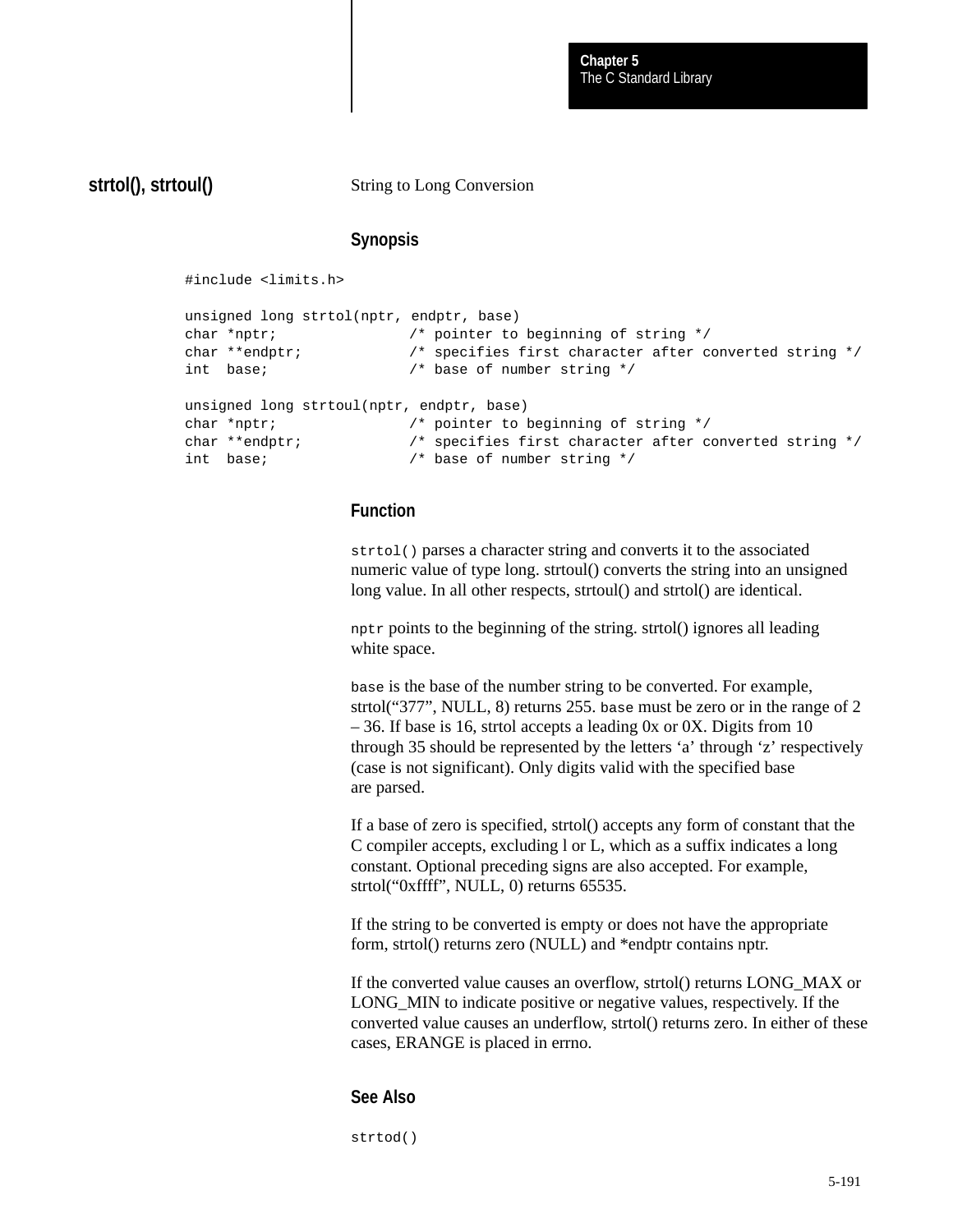# **system()**

#### Shell Command Execution

#### **Synopsis**

```
system(string)
```
char \*string; /\* pointer to command line string \*/

#### **Function**

system() passes its string to the host environment to be executed by the command processor indicated by the SHELL environment variable. If the SHELL variable is not set, the shell command processor is assumed. The command processor executes the argument string as a command line.

The calling process is suspended until the shell command is completed. system() returns the exit status of the created shell.

A null pointer may be used for string to inquire whether the command processor exists. In this case, system() returns a non-zero value if and only if the command processor is available. If passed a non-null pointer, system() returns the exit status of the command processor.

## **See Also**

os9exec(), wait()

**tan()**

Tangent Function

#### **Synopsis**

```
#include <math.h>
double tan(x)
double x;
```
#### **Function**

tan() returns the tangent of x as a double float. The value of x is in radians.

#### **Caveats**

tan() may cause a trapv exception for values close to PI/2.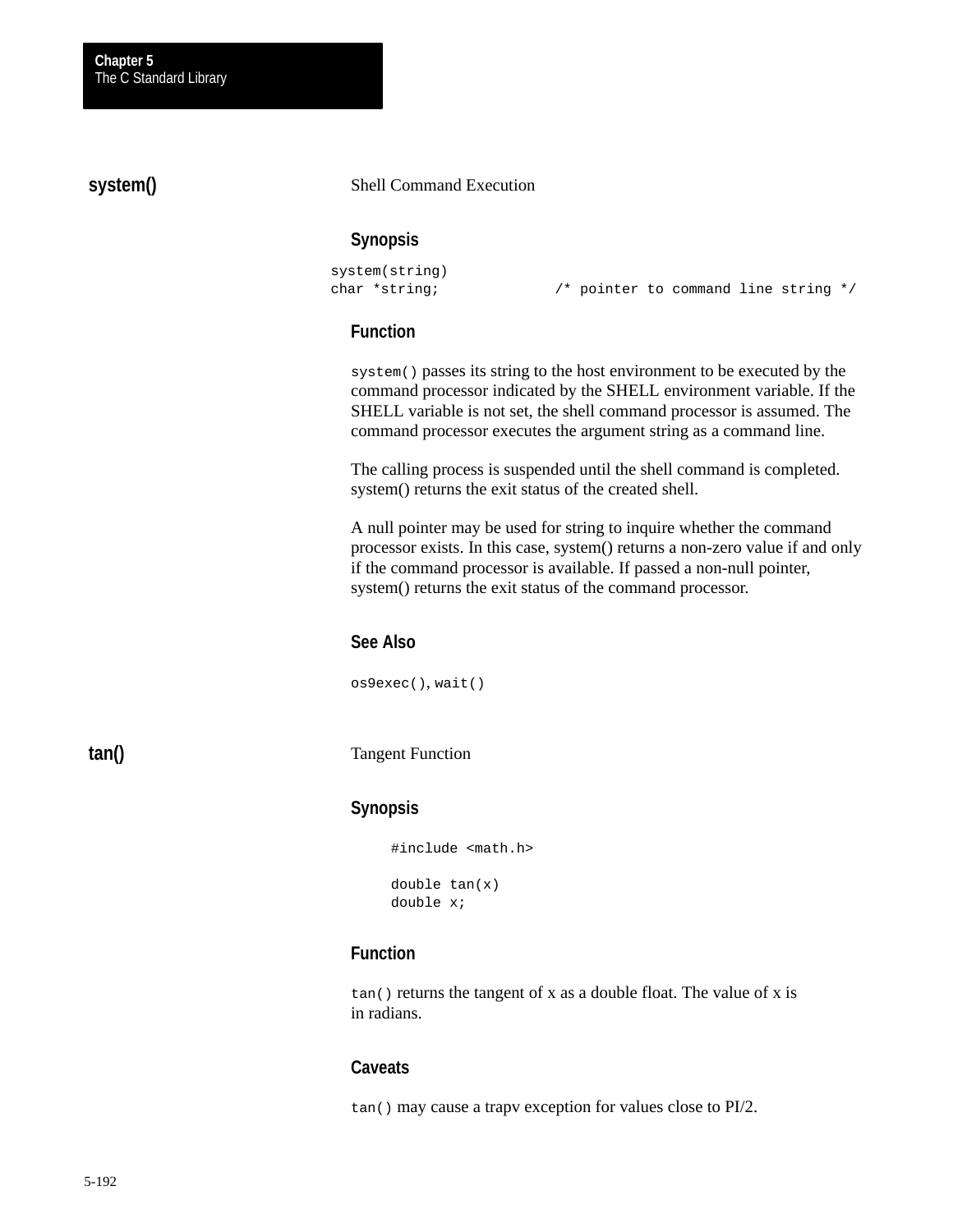The C Standard Library **Chapter 5**

# **telldir()**

#### Returns the Current Location

# **Synopsis**

#include <dir.h>

```
long telldir(dirp)
```
DIR \*dirp  $\frac{1}{4}$  /\* pointer to directory \*/

# **Function**

telldir() returns the current location associated with the named directory stream.

# **See Also**

closedir(), opendir(), readdir(), rewinddir(), seekdir().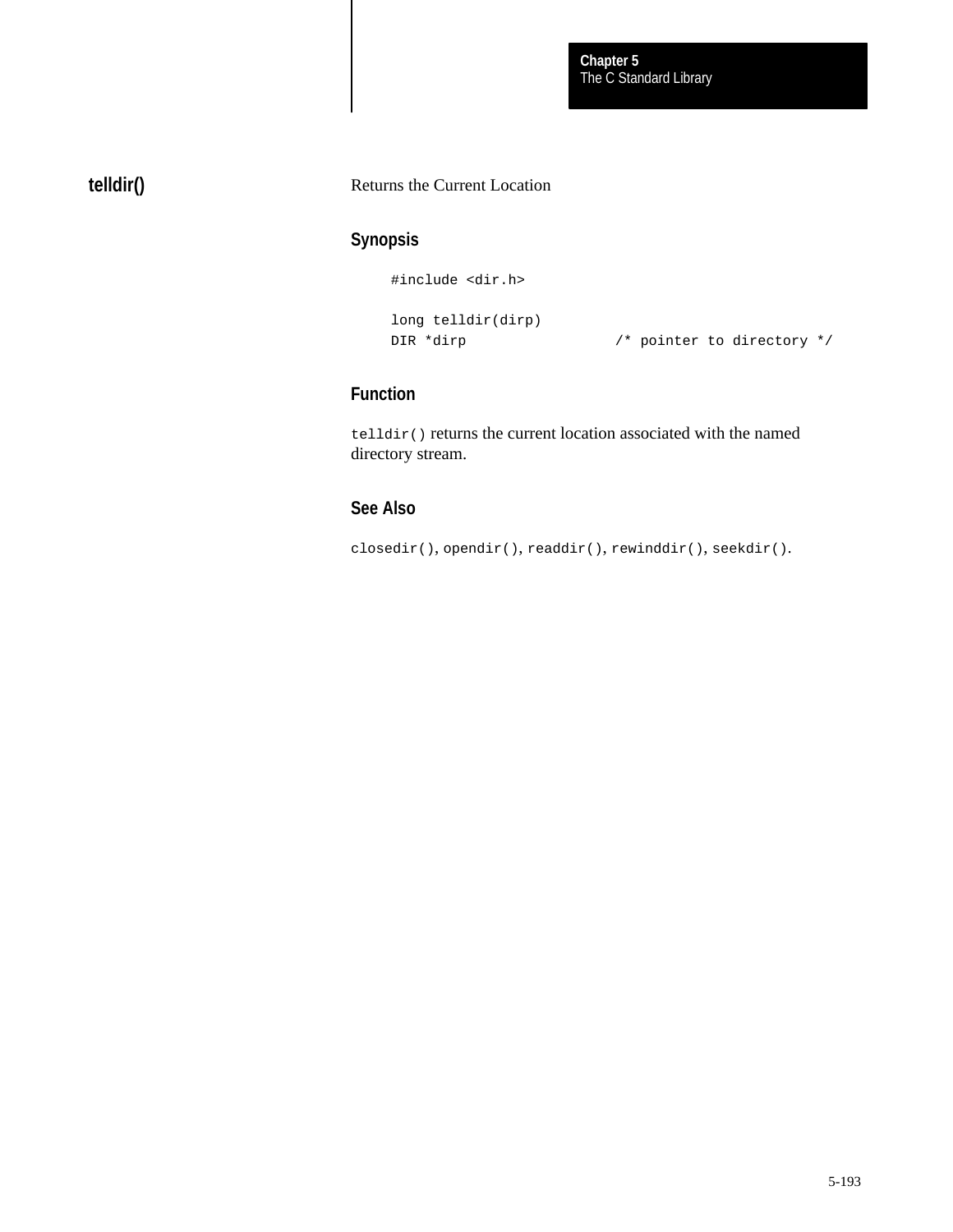# **tgetent()**

Get termcap Entries

# **Synopsis**

#include <termcap.h>

```
extern char *BC;
extern char *UP;
extern char PC_;
extern short ospeed;
int tgetent(bufptr, name)
char *bufptr, /* ptr to buffer for termcap entry data */
     *name; /* ptr to name of terminal entry */
```
# **Function**

tgetent() extracts the entry for the terminal specified by name. The entry is placed into the buffer pointed to by bufptr. The size of this buffer must be at least 1024 characters and must remain intact for all subsequent calls to tgetnum(), tgetflag(), and tgetstr().

If the termcap file cannot be opened, tgetent $()$  returns  $-1$ . If the terminal name cannot be found, 0 is returned. 1 is returned and the data placed in the buffer if the terminal name is found.

The behavior of tgetent() can be modified if the shell environment variables termcap and term are defined. If termcap is found in the environment and its value string begins with a slash  $($ ), that string is used as the path to the file to be used instead the default termcap file. If the value string does not begin with a slash and name is the same as the environment string for term, tgetent() uses this file to search for the terminal entry. This mode is useful for testing or custom termcap definitions. If the termcap value string does not begin with a slash, the string is used as the termcap string instead of reading a file.

**Important:**  $t$  getent() must be called before any of the other termcap library functions.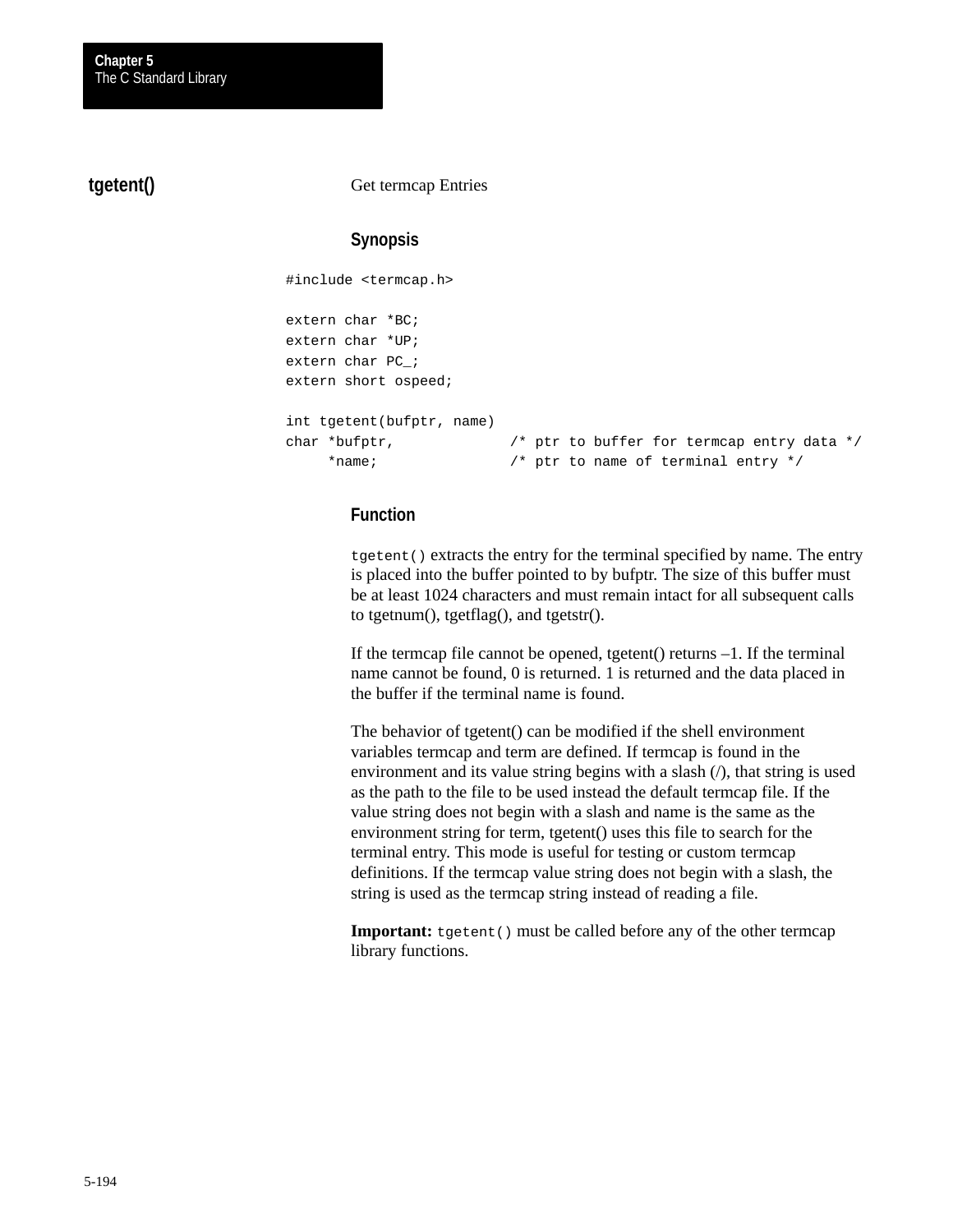The C Standard Library **Chapter 5**

# **tgetflag()**

#### Check Terminal Capability Presence

#### **Synopsis**

#include <termcap.h> extern char \*BC; extern char \*UP; extern char PC\_; extern short ospeed; int tgetflag(id) char \*id;  $\frac{1}{2}$  /\* capability ID \*/

# **Function**

tgetflag() returns 1 if the capability ID was specified for the terminal and 0 if not specified for the terminal.

**tgetnum()**

Get Terminal Capability ID

# **Synopsis**

```
#include <termcap.h>
extern char *BC;
extern char *UP;
extern char PC_;
extern short ospeed;
int tgetnum(id)
char *id; \frac{1}{2} /* capability ID */
```
# **Function**

tgetnum() returns the numeric value given for the capability id. If id was not specified for the terminal, –1 is returned.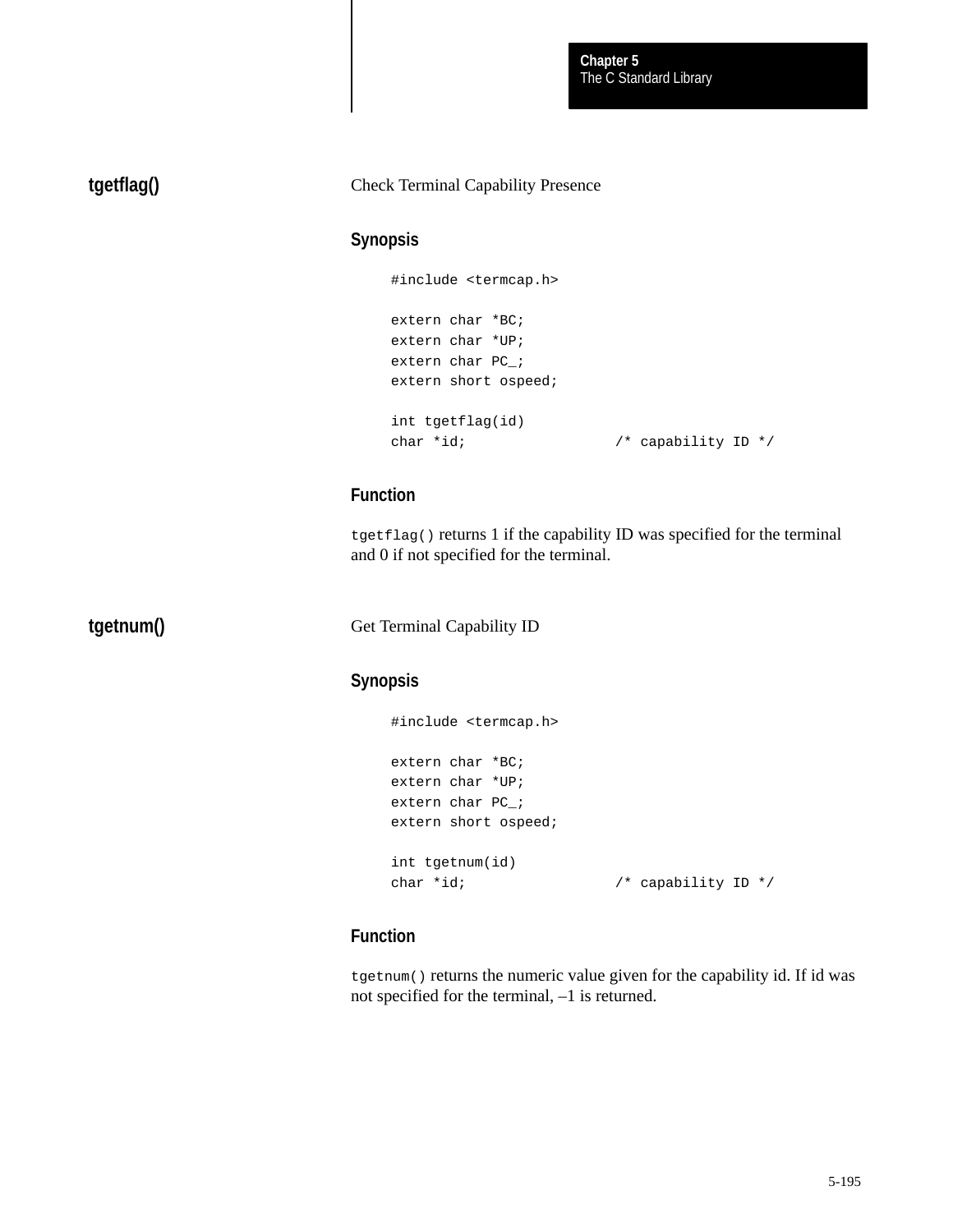# **tgetstr()**

#### Get Terminal Capability

# **Synopsis**

```
#include <termcap.h>
extern char *BC;
extern char *UP;
extern char PC_;
extern short ospeed;
char *tgetstr(id, strptr)
char *id, \frac{1}{2} /* capability ID */
     **strptr; /* ptr to buffer for capability string */
```
# **Function**

tgetstr() places the string given for capability id into the buffer pointed to by the strptr pointer. strptr is then advanced past the last character of the returned data.

The special escape codes are given earlier in this chapter. Cursor motion and padding information are interpreted when the string is actually output with tgoto() and tputs().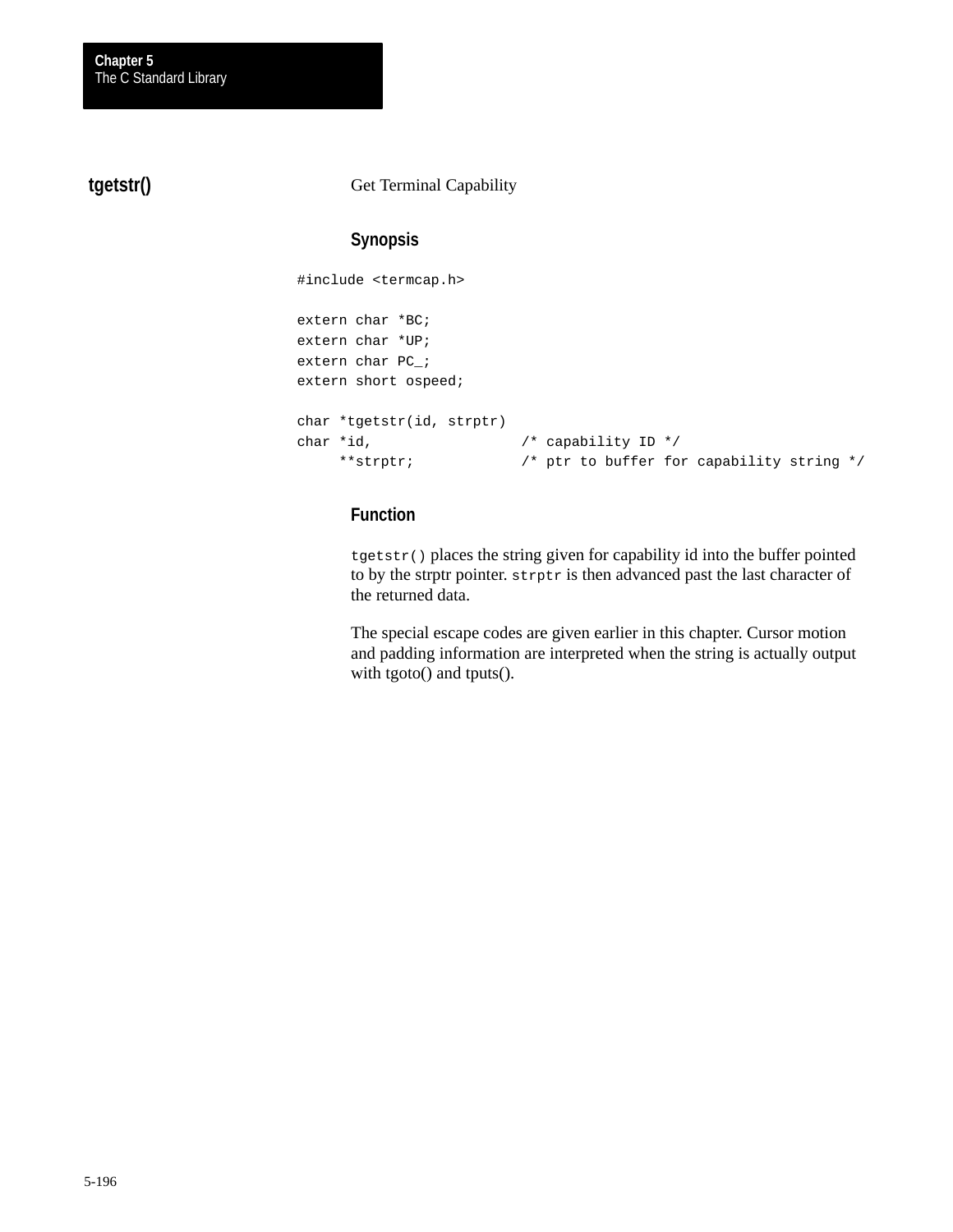The C Standard Library **Chapter 5**

## Get Cursor Movement Capability

**tgoto**

#### **Synopsis**

```
#include <termcap.h>
extern char *BC;
extern char *UP;
extern char PC_;
extern short ospeed;
char *tgoto(motion_string, column, line)
char *motion_string; /* cm capability string */
int column, /* destination column position */
     line; /* destination line number */
```
# **Function**

tgoto() returns a string suitable for positioning the cursor on the terminal. motion\_string is the string given by the cm capability. column and line specify the desired column and line destination for the cursor. The extern variables UP and BC (set to the up and bc capability strings, respectively) are used to avoid placing a null or newline character into the output string.

tgoto() returns a pointer to the translated motion string if the motion string was successfully created, otherwise, the string "OOPS" is returned.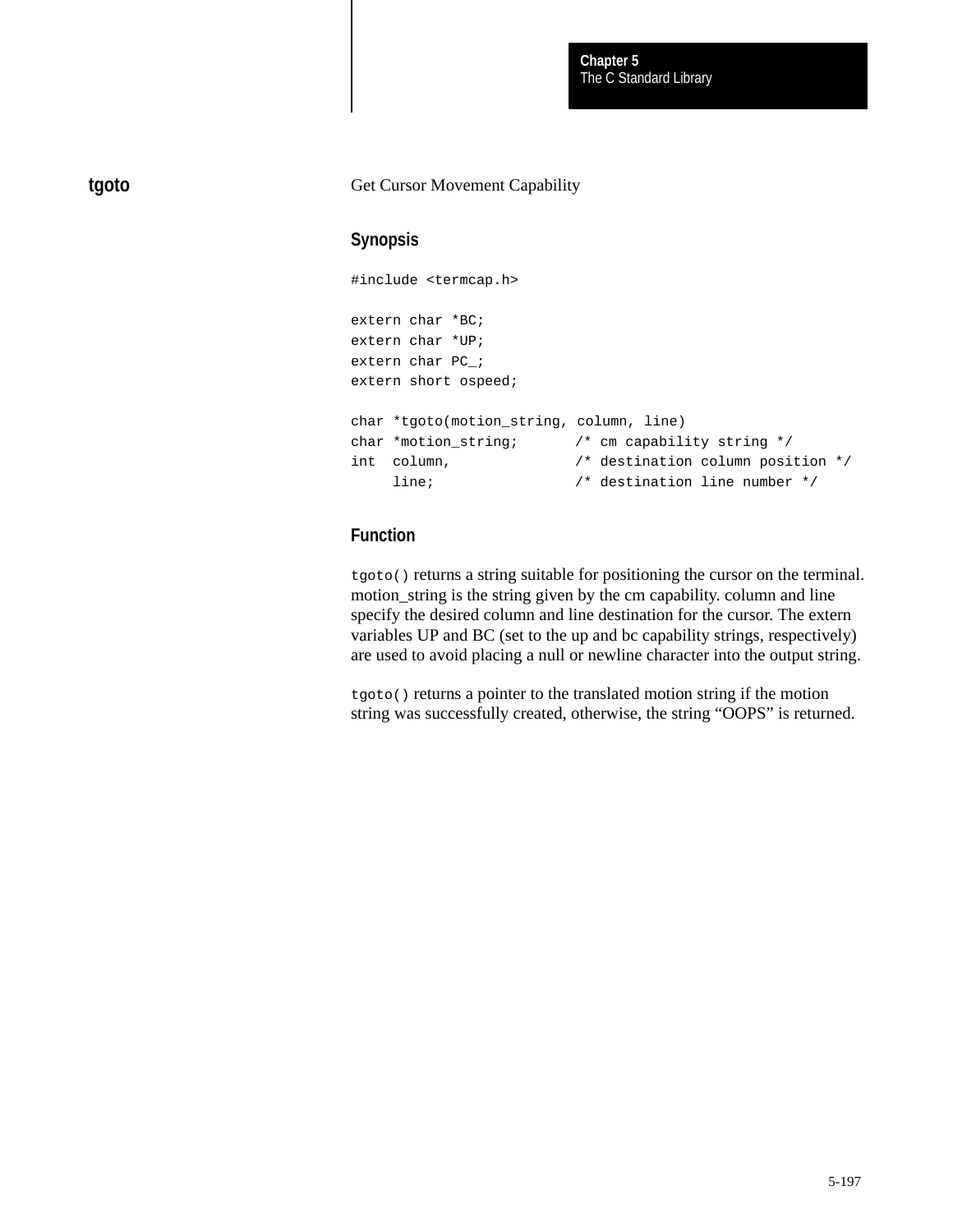# **time()**

#### Get Calendar Time

#### **Synopsis**

#include <time.h>

time\_t time(timer)

time\_t \*timer; /\* pointer to returned calendar time \*/

# **Function**

time() returns a value approximating the current Calendar Time. If timer is non-null, the return value is stored at the location pointed to by timer. If the Calendar Time is not available, time() returns (time\_t)  $-1$ .

time() looks at the environment variable TZ to determine the local time zone. If TZ is not set, time() uses USA Central Standard Time (CST). TZ should have the following format:

zzz[+/–n][:ddd]

zzz is one of the supported time zone names listed below:

| Value:     | Description:                                          |
|------------|-------------------------------------------------------|
| GMT, UTC   | Greenwich Mean Time a.k.a. Coordinated Universal Time |
| PST, PDT   | USA Pacific Standard Time/Daylight Savings Time       |
| CST, CDT   | USA Central Standard Time/Daylight Savings Time       |
| EST, EDT   | USA Eastern Standard Time/Daylight Savings Time       |
| <b>YST</b> | Yukon Standard Time (Most of Alaska)                  |
| AST        | Aleutian/Hawaiian Standard Time                       |
| <b>FFT</b> | Eastern European Time                                 |
| <b>CET</b> | Central European Time                                 |
| WET        | Western European Time                                 |

n is the optional number of minutes east  $(+)$  or west  $(-)$  of the time zone.

ddd is the optional handling Daylight Savings Time. Recognized values for ddd are:

| Value: | Description:                                                                            |
|--------|-----------------------------------------------------------------------------------------|
| no     | Do not use Daylight Savings Time.                                                       |
| usa    | Conforms to the US Uniform Time Act of 1967 and its various<br>amendments through 1987. |
| eur    | Observe European Daylight Savings Time.                                                 |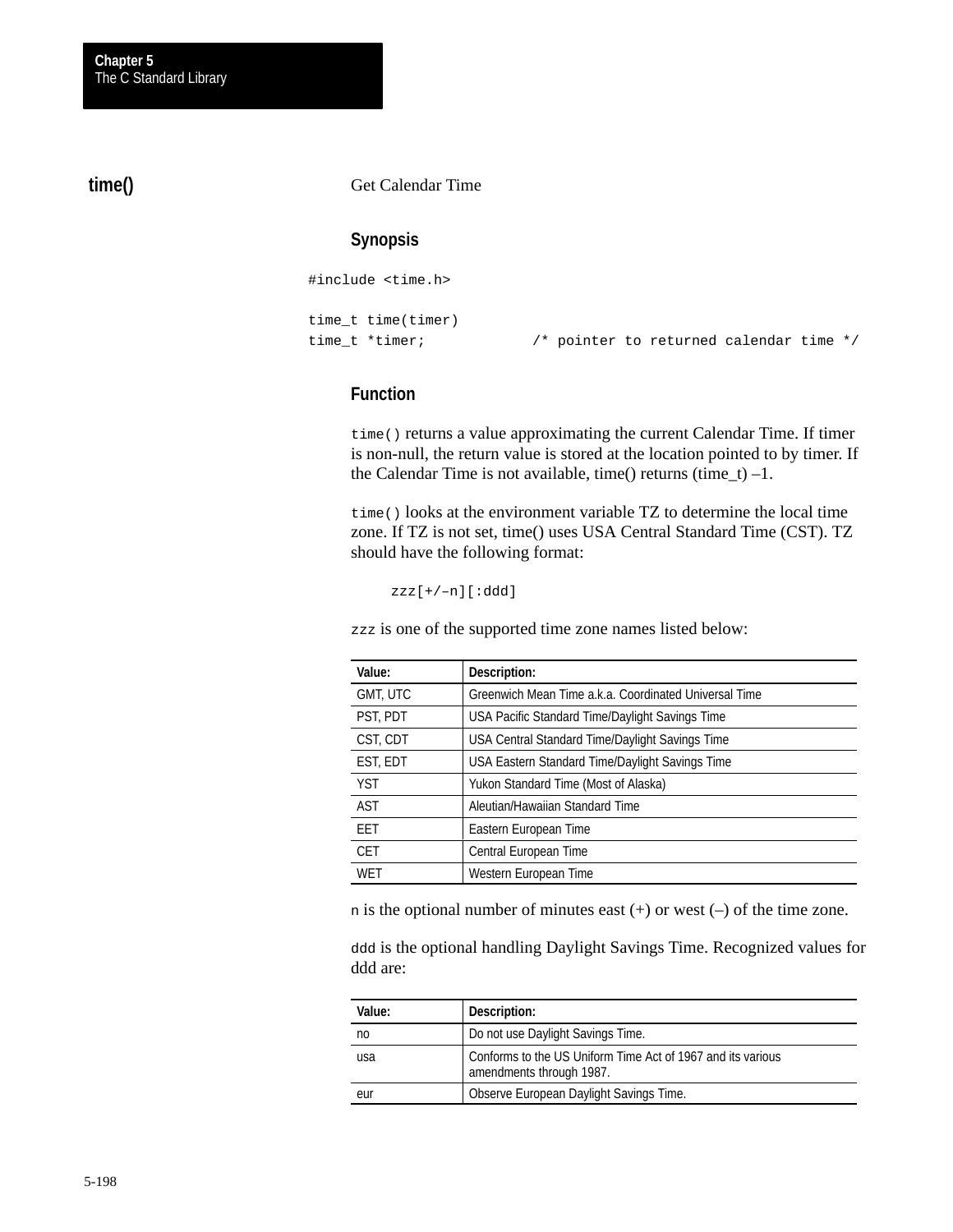The American time zones specified above default to usa, with the exception of AST which defaults to no. The European time zones specified above default to eur and GMT/UTC defaults to no.

#### **Caveat**

Returning –1 to indicate an error, implies there is a (somewhat obscure) one second interval that appears to be non-representable. The encoding of times for time\_t only represents times ranging from 1902 to 2038 (approximately).

#### **See Also**

getenv(), sysdate(), and julian().

**toascii()**

Character Translation

#### **Synopsis**

```
#include <ctype.h>
int toascii(c)
int c;
```
# **Function**

toascii() returns its argument with all bits turned off that are not part of a standard ASCII character; it is intended for compatibility with other systems.

#### **See Also**

getc()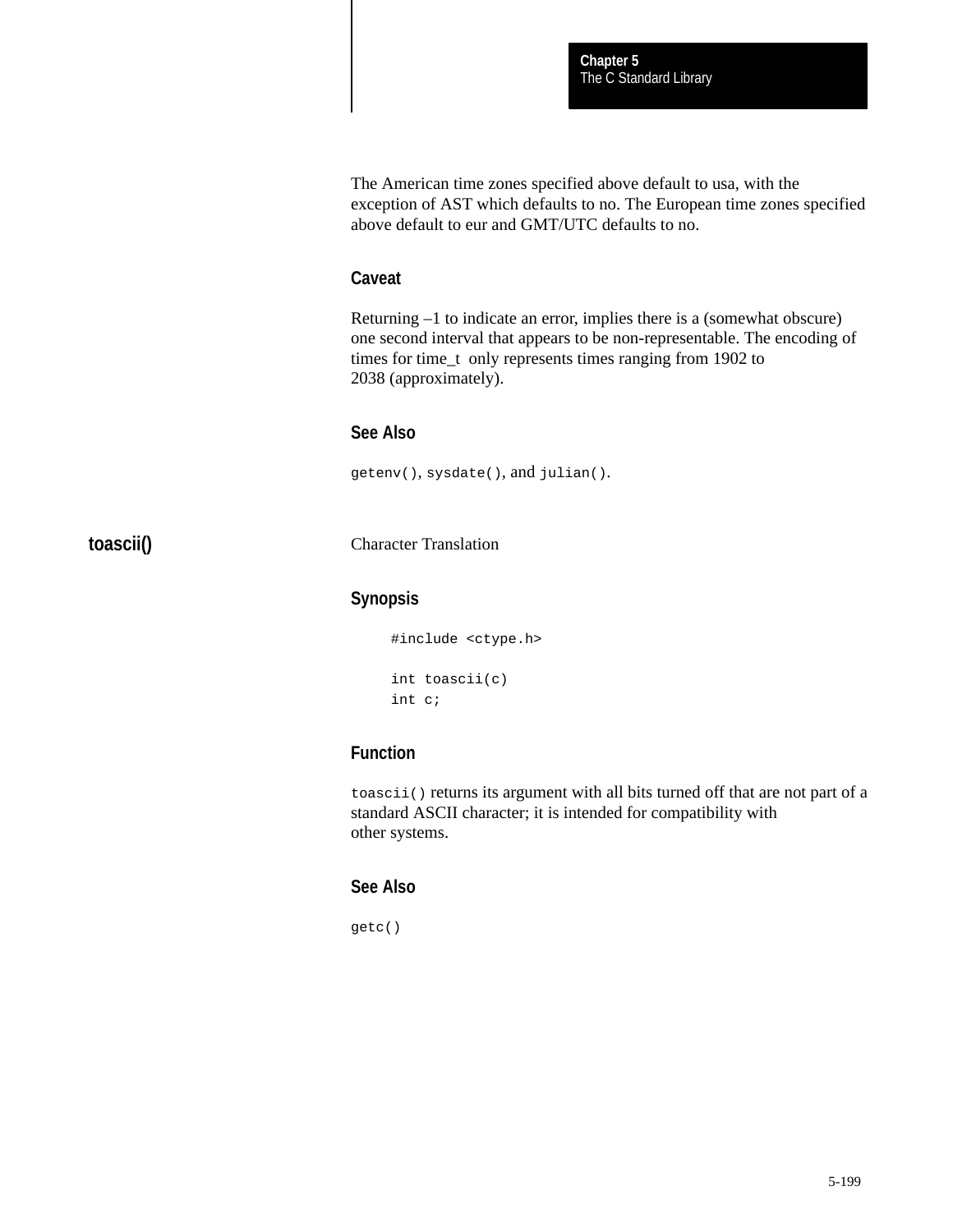# **tolower()**

#### Character Translation

#### **Synopsis**

#include <ctype.h> int tolower(c) int c;

## **Function**

tolower() is a genuine function (as opposed to \_tolower() which is a macro) that requires a character in the range of  $-1$  to 255. If the argument represents an uppercase letter, the value returned is the corresponding lowercase letter. All other values in the domain are returned unchanged.

#### **See Also**

\_tolower()

**toupper()**

Charater Translation

## **Synopsis**

#include <ctype.h> int toupper(c) int c;

# **Function**

toupper() is a genuine function (as opposed to \_toupper() which is a macro) that requires a character in the range of  $-1$  to 255. If the argument represents a lowercase letter, the value returned is the corresponding uppercase letter. All other values in the domain are returned unchanged.

#### **See Also**

\_toupper()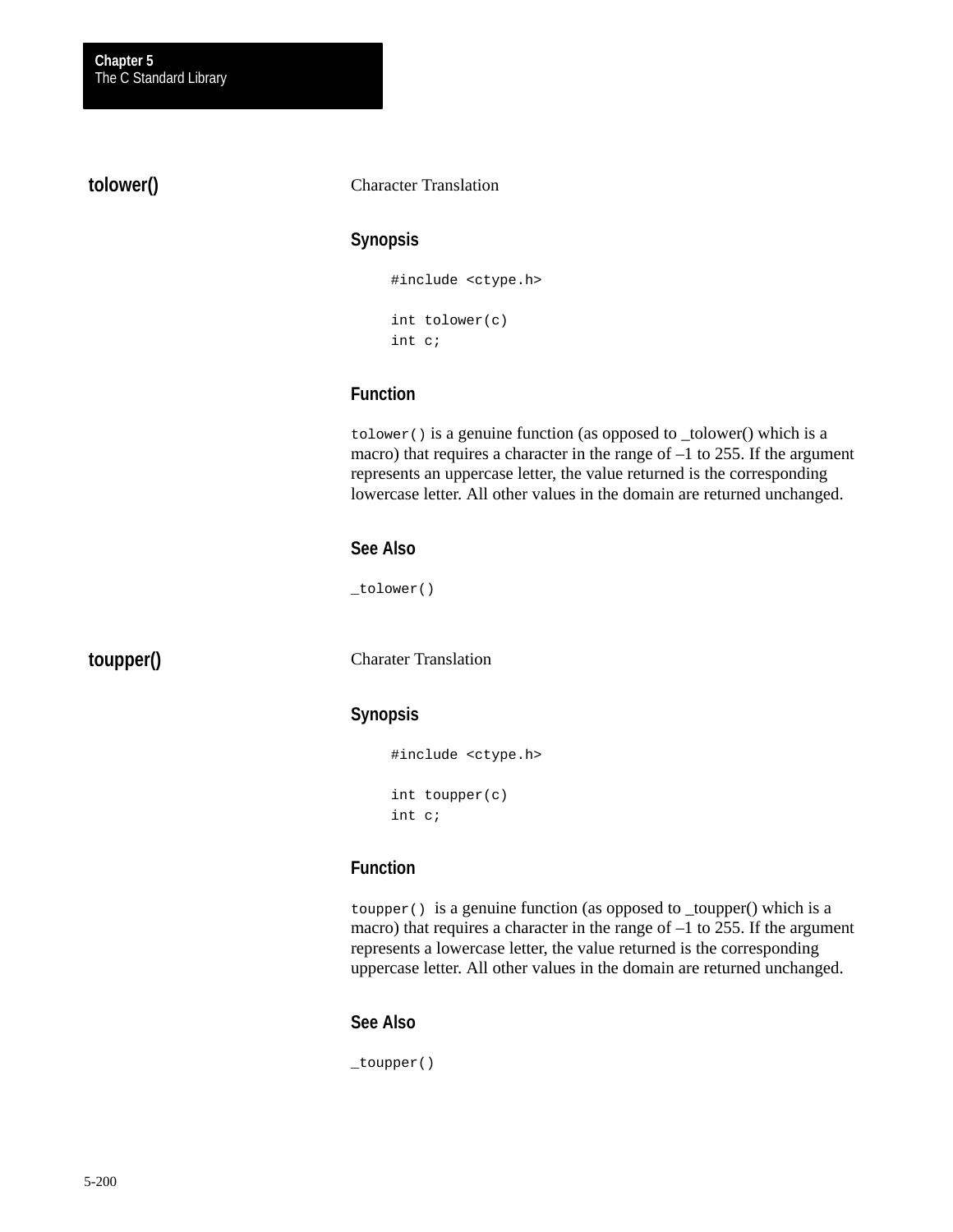The C Standard Library **Chapter 5**

# **tputs()**

Output Capability String

# **Synopsis**

#include <termcap.h>

```
extern char *BC;
extern char *UP;
extern char PC_;
extern short ospeed;
tputs(str, lines_affected, outfunc)
char *str; \sqrt{ } /* pointer to capability string */
int lines_affected, /* number of lines affected by operation */
     (*outfunc)(); /* pointer to output function */
```
# **Function**

tputs() is used to output the capability strings to the terminal. tputs() decodes leading padding information from the str string.

lines\_affected is the number of lines affected by the operation. lines\_affected should be set to 1 if not applicable.

outfunc is called by tputs() to output each successive character of the str string.

ospeed should contain the baud rate code as returned in \_sgs\_baud by the \_gs\_opt() function. ospeed is used to calculate the number of fill characters required when fill character delays are required. If ospeed is outside the range of 1–16, no delays are attempted.

The PC variable should contain the pad character if it is other than  $NULL(0).$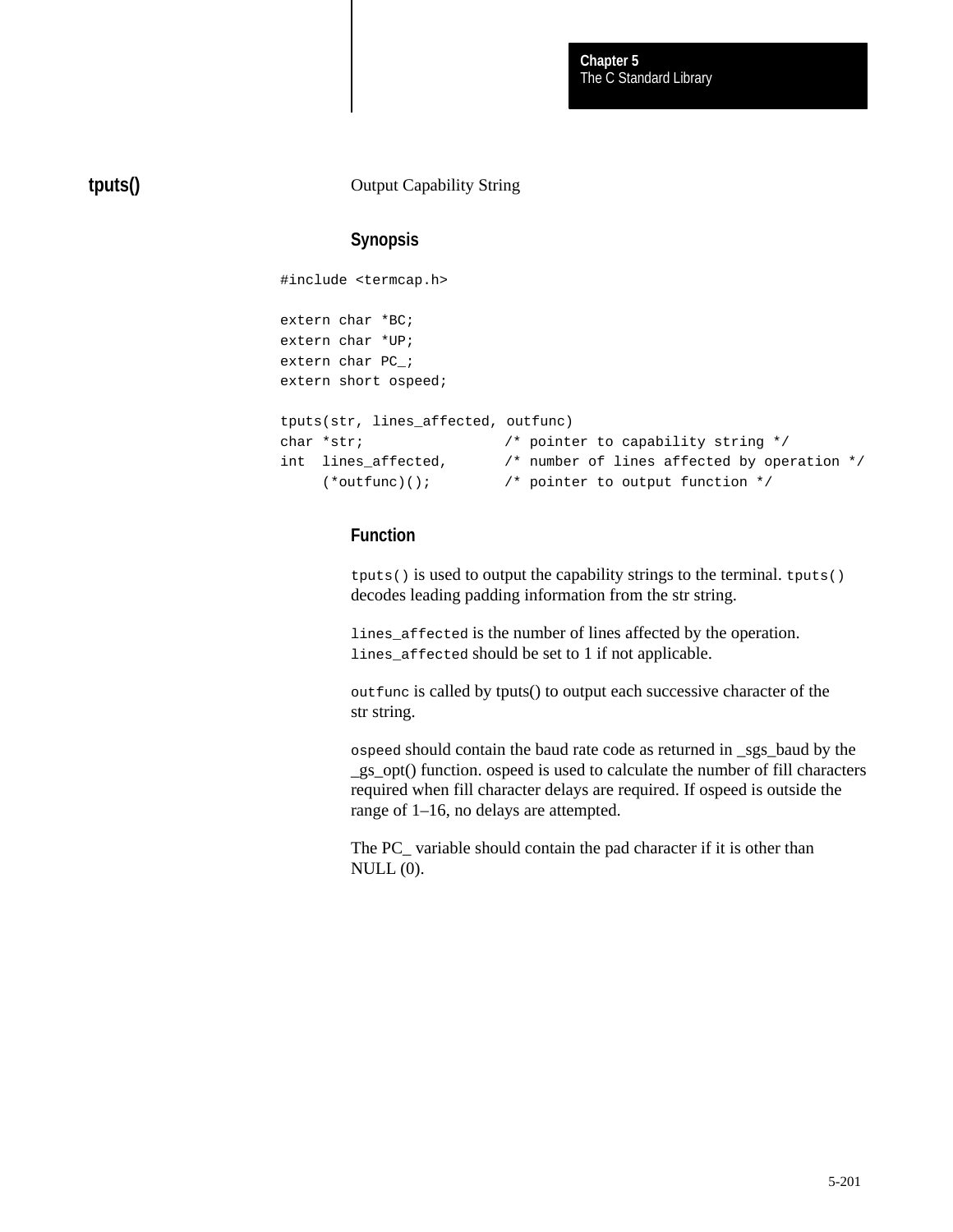**tsleep()**

Sleep for Specified Interval

# **Synopsis**

```
tsleep(svalue)
unsigned svalue; \frac{1}{3} /* sleep interval: 0 = sleep indefinitely */
                          \frac{1}{1} = one time slice \frac{1}{1}/* high bit set: svalue = # of 1/256 secs */
```
## **Function**

tsleep() deactivates the calling process for a specified interval given by svalue. If svalue is zero, the process sleeps indefinitely. If svalue is one, the process gives up a time slice. svalue is considered a tick count to sleep. If the high bit of svalue is set, the remaining 31 bits are considered the number of 256ths of a second to sleep.

If the sleeping process is awakened prematurely by a signal, tsleep() returns the number of ticks remaining to be slept.

## **See Also**

sleep(); F\$Sleep in the OS-9 Technical Manual.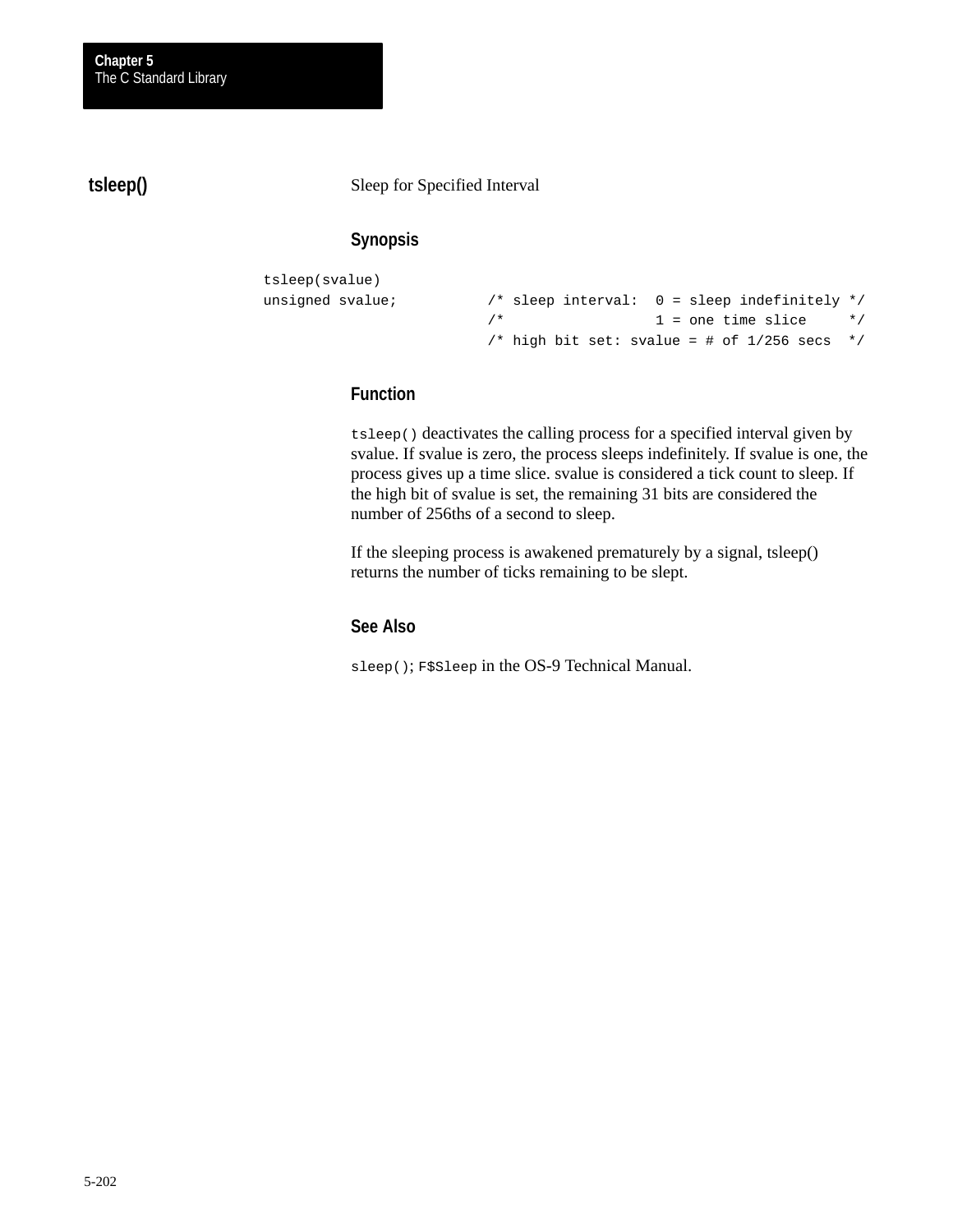# **ungetc()**

Unget a Character

### **Synopsis**

#include <stdio.h>

```
int ungetc(c, fp)
char c; \frac{1}{4} /* character to unget */
FILE *fp; \overline{y} /* file pointer */
```
#### **Function**

ungetc() inserts the character c into the buffer associated with the file pointed to by fp. That character is returned by the next call to getc() on that file. ungetc() returns the character c and leaves the file fp unchanged.

One character of pushback is guaranteed provided something has been read from the file and the file is actually buffered.

If c is EOF  $(-1)$ , ungetc() does nothing to the buffer and returns EOF.

#### **Caveats**

fseek() causes the pushed back character to be forgotten. A read from the file is required before ungetc() can push back a character. The file stdin, however, need not be read before a call to ungetc(). Only one character can be pushed back onto a file until a getc() is performed.

## **See Also**

getc(), fseek(), and setbuf()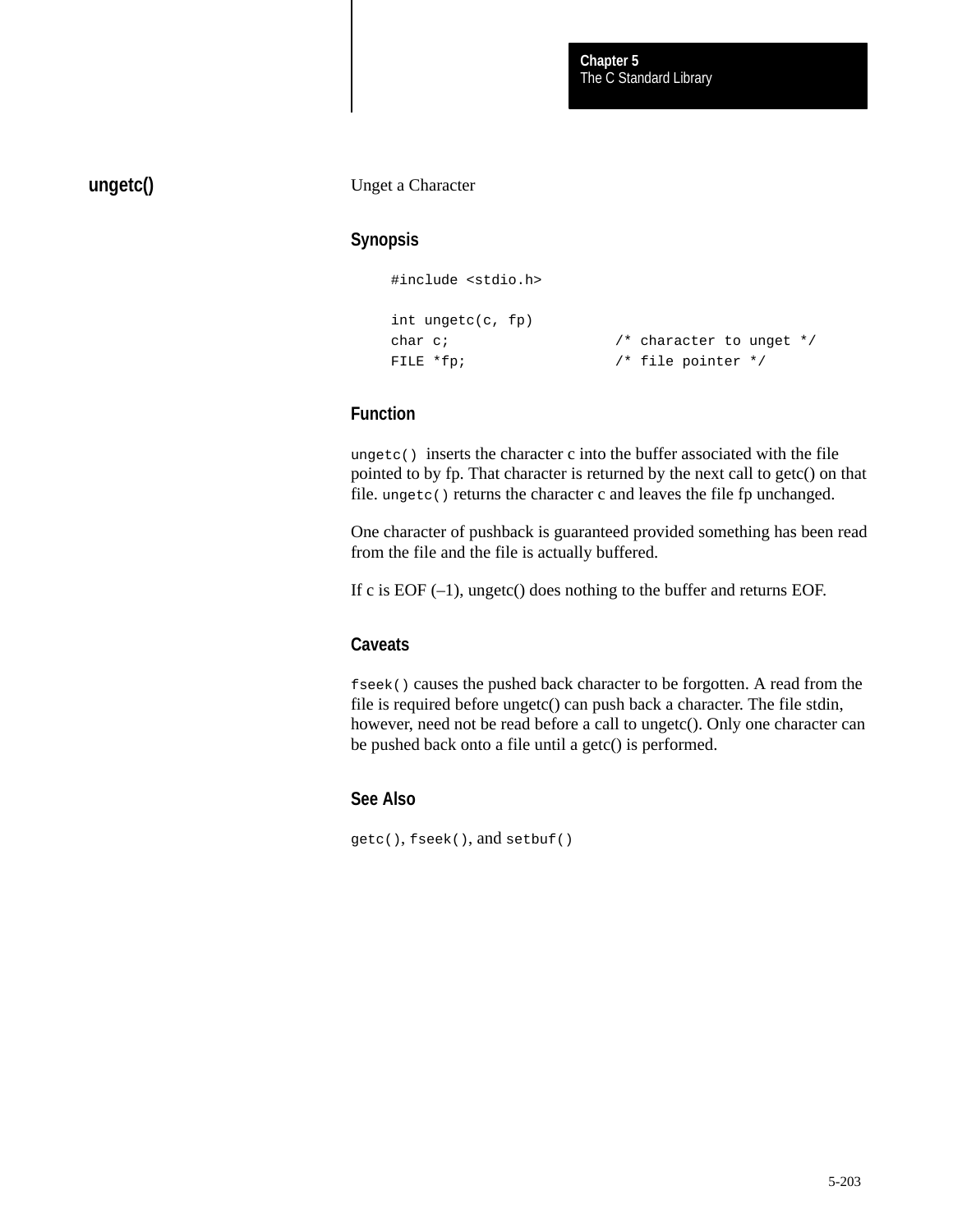# **unlink()**

#### Unlink (Delete) a File

# **Synopsis**

int unlink(name)

char \*name; /\* pointer to name of file to unlink \*/

# **Function**

unlink() decrements the link count of the file whose pathname is name. When all the links to a file have been removed, the space occupied by the file on the disk is freed and the file ceases to exist.

If successful, unlink() returns 0. Otherwise, –1 is returned and the appropriate error code is placed in the global variable errno.

#### **Caveats**

OS-9 does not yet support multiple links to a file. unlink() always causes the file to be removed from the disk. Attempting to delete a file that is open by the calling (or another) process results in a record-lock error.

#### **See Also**

I\$Delete in the OS-9 Technical Manual.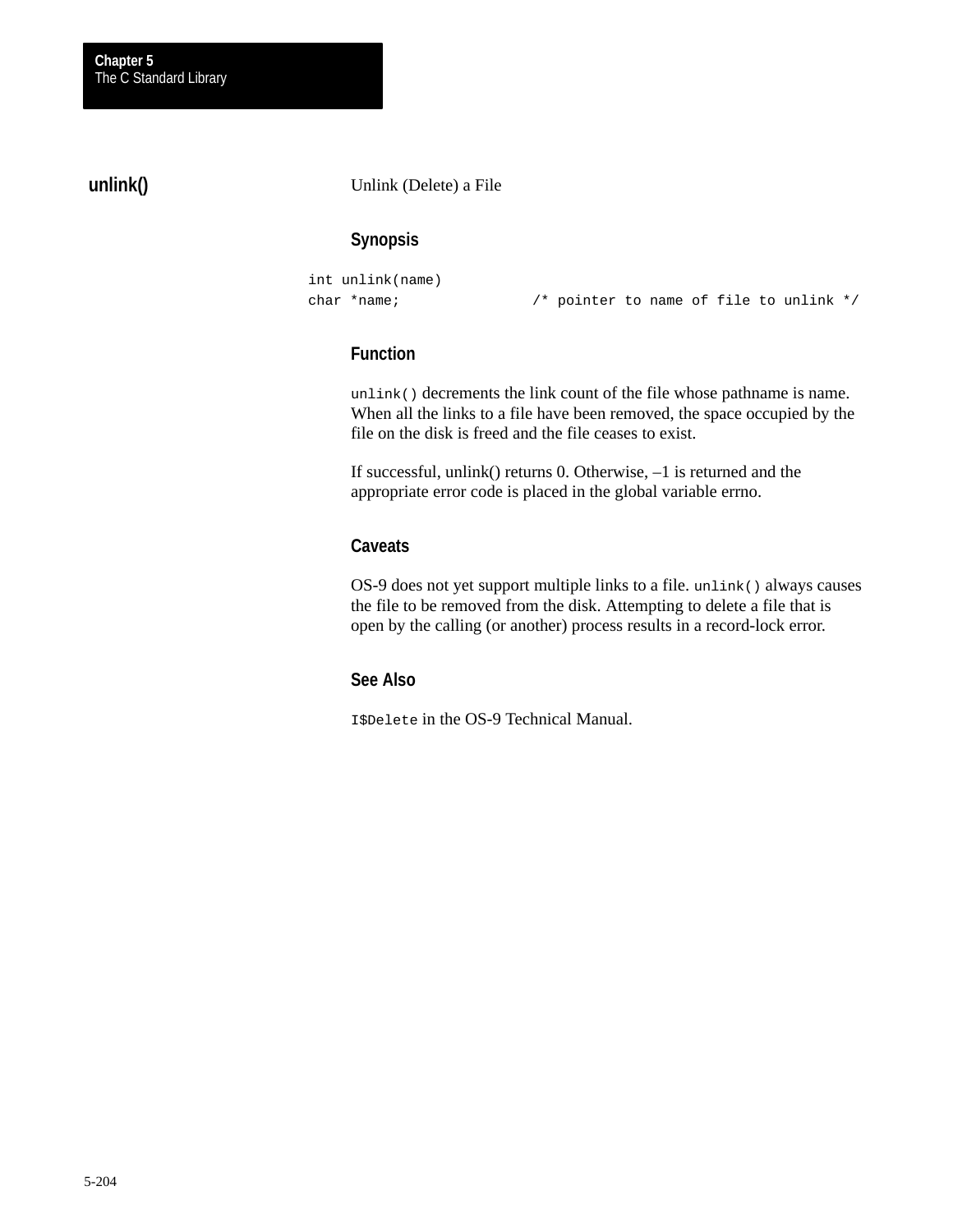The C Standard Library **Chapter 5**

#### **unlinkx()**

Unlink (Delete) a File

#### **Synopsis**

#include <modes.h>

```
int unlinkx(name, mode)
char *name; /* pointer to pathlist of file to unlink */
short mode; \frac{1}{2} /* access permission */
```
#### **Function**

unlinkx() decrements the link count of the file whose pathname is name. If the mode passed indicates the execution directory, the path is assumed to be based in the current execution directory. The header file <modes.h> defines the legal mode values. When all the links to a file have been removed, the space occupied by the file on the disk is freed and the file ceases to exist.

If successful, unlinkx() returns 0. Otherwise, –1 is returned and the appropriate error code is placed in the global variable errno.

#### **Caveats**

OS-9 does not yet support multiple links to a file. unlinkx() always causes the file to be removed from the disk. Attempting to delete a file that is open by the calling (or another) process results in a record-lock error.

## **See Also**

I\$Delete in the OS-9 Technical Manual.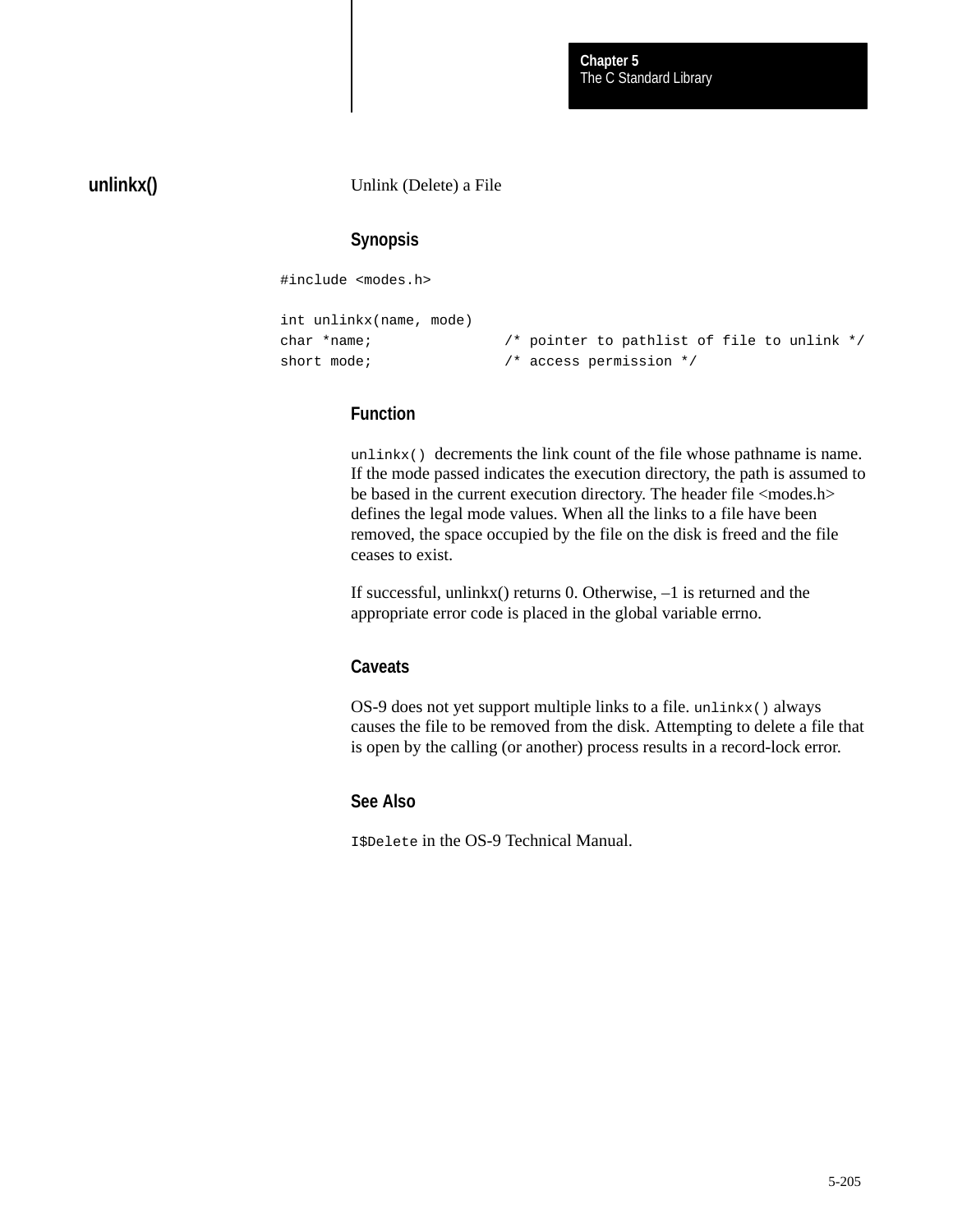# **wait()**

#### Wait for Process Termination

#### **Synopsis**

```
wait(status)
```
unsigned \*status;  $\sqrt{\ }}$  pointer to exit status \*/

wait(0)

#### **Function**

wait() suspends the current process until a child process has terminated.

The call returns the process ID of the terminating process and places the exit status of that process in the unsigned int pointed to by status. If status is passed as zero, no child status is available to the caller.

The lower 16-bits of the status value contains the argument of the exit() or \_exit() call as executed by the child process, or the signal number if it was interrupted with a signal. A normally terminating C program with no explicit call to exit() in main() returns a status of zero.

wait() returns  $-1$  if there is no child process for which to wait, or 0 if a signal was received before a child process terminated.

#### **Caveats**

Note that the status codes used in OS-9 may not be compatible with other operating systems. A wait must be executed for each child process created.

#### **See Also**

os9fork(); F\$Wait in the OS-9 Technical Manual.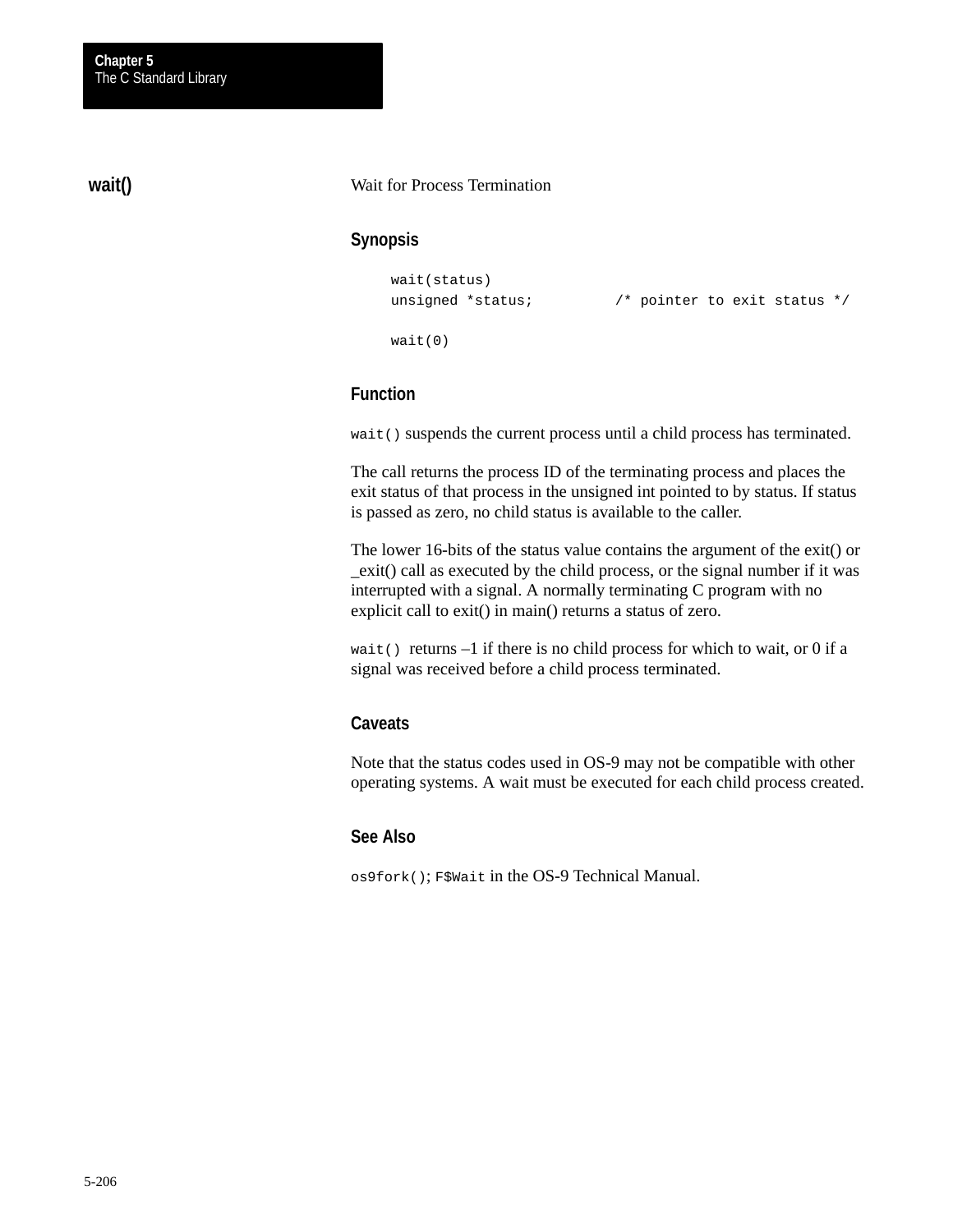# **write(), writeln()**

#### Write Bytes to a Path

#### **Synopsis**

| int write(path, buffer, count)   |                                    |
|----------------------------------|------------------------------------|
| int path;                        | $/*$ path number $*/$              |
| char *buffer;                    | /* pointer to buffer to write $*/$ |
| unsigned count;                  | /* number of bytes to write */     |
|                                  |                                    |
| int writeln(path, buffer, count) |                                    |
| int path;                        | $/*$ path number $*/$              |
| char *buffer;                    | /* pointer to buffer to write $*/$ |
| unsigned count;                  | /* number of bytes to write */     |
|                                  |                                    |

#### **Function**

write() writes bytes to a path. The path number path is an integer which is one of the standard path numbers 0, 1, or 2, or a path number returned from a successful call to open $($ ), creat $($ ), create $($ ), or dup $($ ). buffer is a pointer to space with at least count bytes of memory from which write() obtains the data to write to the path.

It is guaranteed that at most count bytes are written. If less bytes are written, an error has occurred.

writeln() causes **output-filtering** to take place such as outputting a linefeed after a carriage return, or handling the page pause facility. writeln() writes, at most, one line of data. The end of a line is indicated by a carriage return. writeln() is the preferred call for writing to the terminal.

write() essentially does a **raw** write, that is, the write is performed without translation of characters. The characters are passed to file (or device) as transmitted by the program.

write() and writeln() return the number of bytes actually written. If an error occurred, –1 is returned and the appropriate error code is placed in the global variable errno.

#### **Caveats**

Notice that writeln() stops when the carriage return is written, even if the byte count has not been exhausted. write() will do a *raw* write to the terminal; no linefeeds after return are transmitted.

#### **See Also**

I\$Write, I\$WritLn in the OS-9 Technical Manual.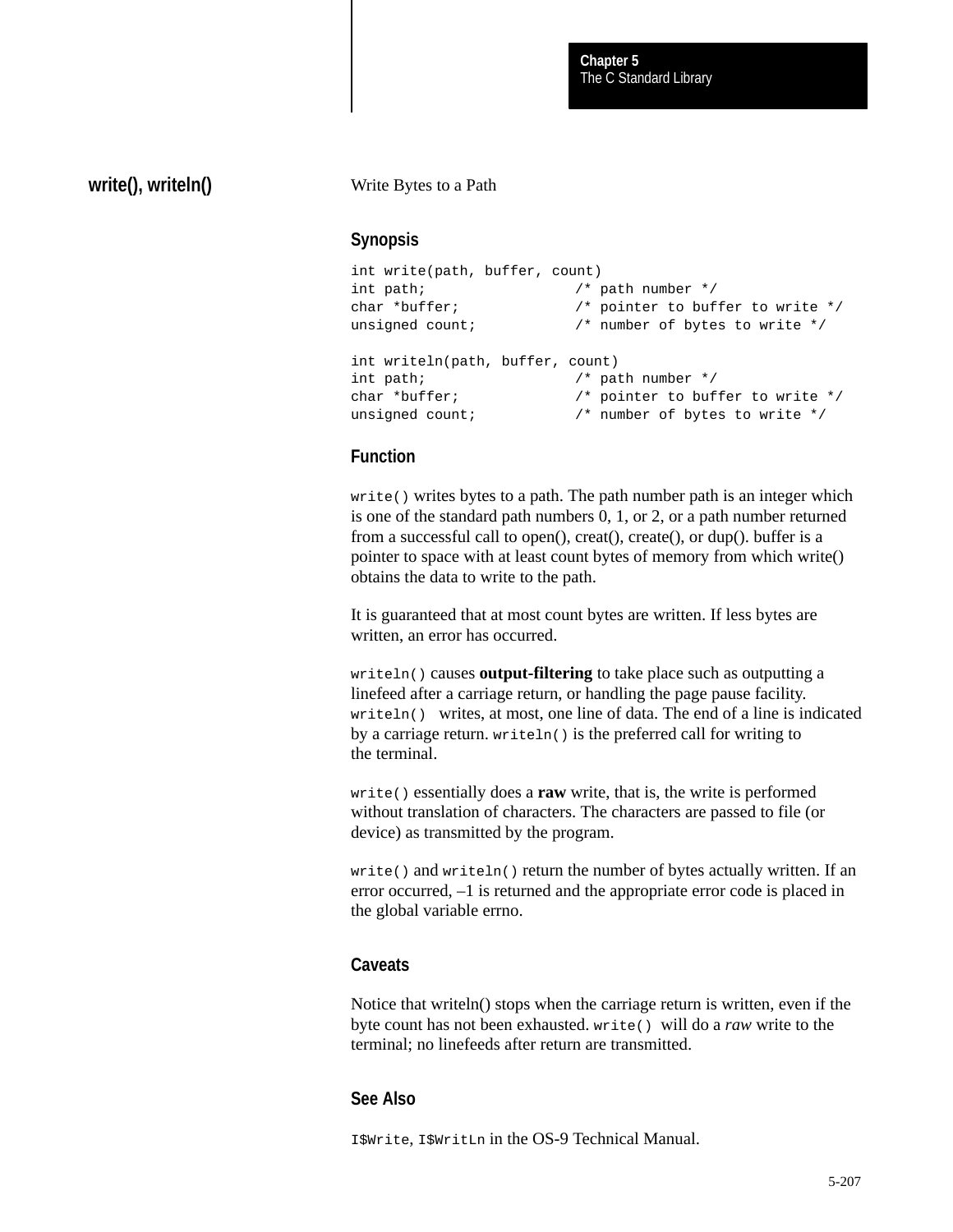

There are five chapters in this section of the manual. The first is an overview of Srcdbg. The next four introduce the various Srcdbg commands. A single example program is provided to introduce each of the commands. With this program, the user will have access to the actual source code while examining the Srcdbg command examples. The last chapter is included as a quick reference for Srcdbg commands and syntax.

**Section** 

The individual chapters include:

- Overview to Srcdbg: This chapter describes how to get in and out of Srcdbg. This includes instructions on setting the proper environment variables and the executive command line syntax. Srcdbg execution characteristics and caveats are described in detail. The scope and syntax of Srcdbg's command set are also described.
- Debugger Control Commands: These commands allow the user to control the execution of a program. They also control the communication between the debugger and the program.
- Data Manipulation Commands: These commands allow the user to access, examine and alter program data.
- System Commands: These commands allow the user access to the source files being debugged and the OS-9 shell.
- Assembly Level commands: These commands allow the user to control the execution of a program at the machine instruction level.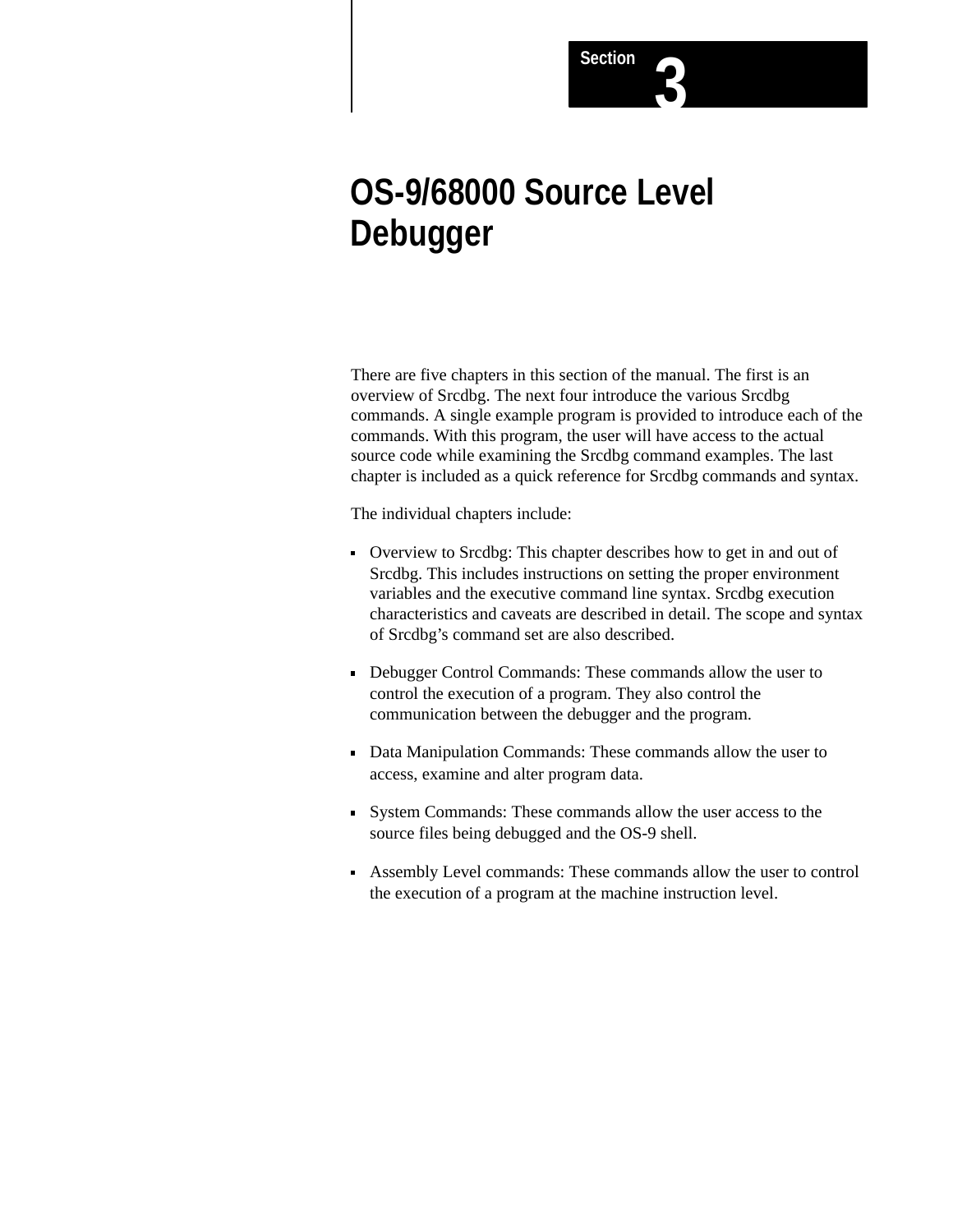**Chapter 6**

## **Overview of SrcDbg**

In order for SrcDbg to work properly, the following three conditions must be met: **1.** Current revisions of OS-9 and the C Compiler/Assembler/Linker must be used. **Overview of SrcDbg**

- **2.** Some environment variables must be set.
- **3.** A symbol file must be generated.

## **C Compiler Revision Requirements**

In order to run SrcDbg, the "SrcDbg" file should be placed in your execution directory. The C Compiler, Assembler and Linker are necessary in order to generate the necessary files for debugging. These components must be the following revisions (or greater):

| Component: | <b>Revision:</b>     |
|------------|----------------------|
| C Compiler | <b>Rev 3.0</b>       |
| <b>R68</b> | Rev 1.9 (edition 54) |
| R68020     | Rev 2.9 (edition 77) |
| L68        | Rev 1.9 (edition 53) |

## **Setting the Environment**

The PORT environment variable must be set in order to use SrcDbg. PORT specifies the terminal device name being used (e.g. /t1). SrcDbg uses PORT to determine the device on which it is running. PORT is automatically set by TSMON when logging onto a time-sharing system. If a time-sharing system is not being used, PORT must be set manually. For example, the following command sets PORT to /term:

setenv PORT /term

SrcDbg must also know in which directories to look for the compiled program, its symbol file and its source file(s). The search routine uses the SOURCE and PATH environment variables.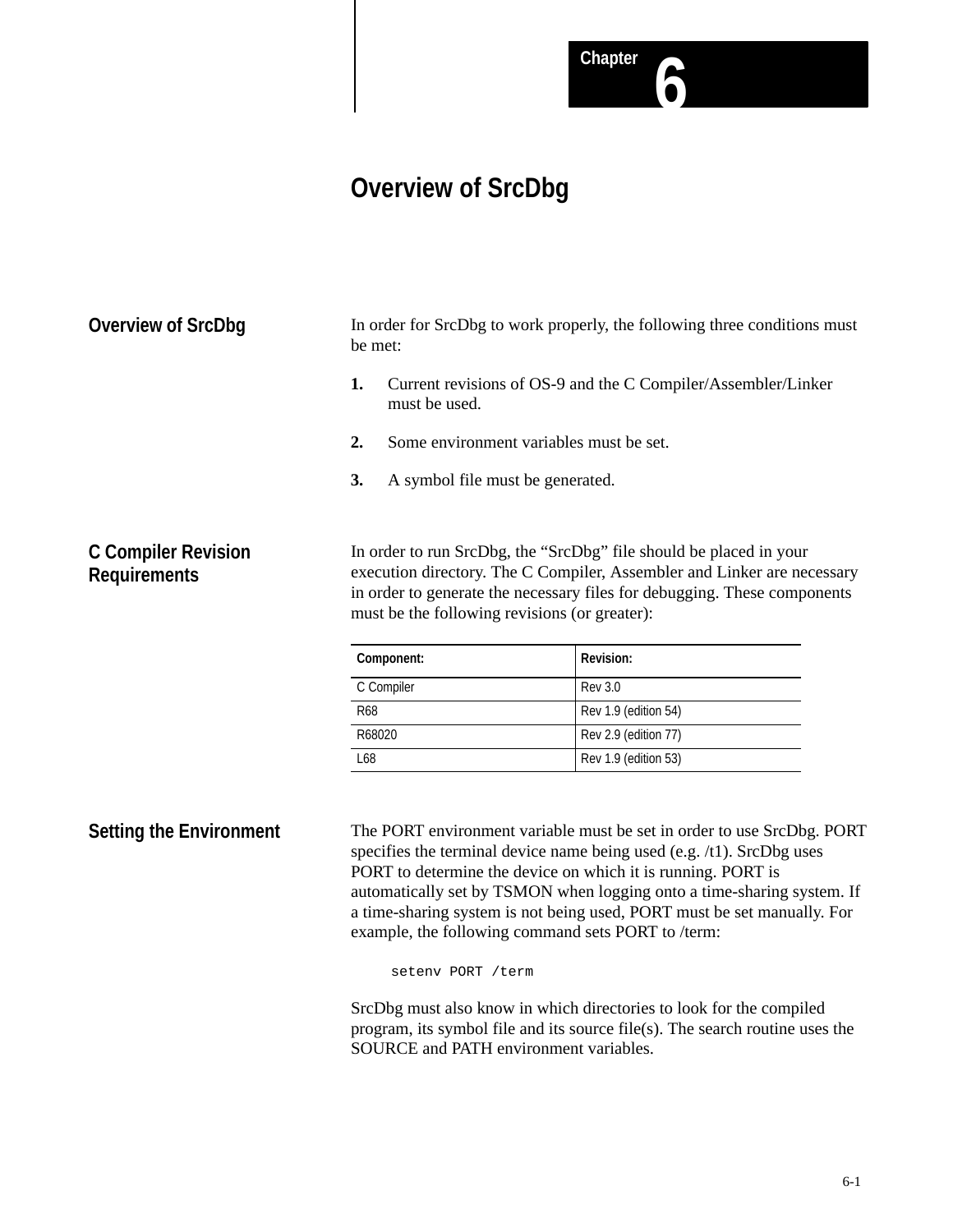| Variable:     | <b>Description</b>                                                                                                       |
|---------------|--------------------------------------------------------------------------------------------------------------------------|
| <b>PATH</b>   | Specifies the directories to be searched for the compiled program, its<br>".dbg" file, and its ".stb" file. For example: |
|               | seteny PATH /h0/cmds:/h0/usr/walden/cmds:/dd/cmds                                                                        |
| <b>SOURCE</b> | Specifies the directories to be searched for the source files of the program<br>to be debugged. For example:             |
|               | seteny SOURCE .:/h0/usr/walden/work1:/h0/usr/walden/source                                                               |

PATH and SOURCE are defined as follows:

SOURCE and PATH do not have to be set in order to run SrcDbg. If they are set, they are used by SrcDbg when searching for the following files:

#### **Compiled Programs**

SrcDbg first looks in memory to see if the program has already been loaded into the module directory. If it is not found, the current execution directory is searched. If the program is not there either, SrcDbg searches the directories specified by the PATH environment variable. If it is still not found, an error will be returned.

#### **Symbol Files**

SrcDbg first searches the STB directory of the current execution directory. If the symbol file is not there or there is no STB directory, SrcDbg searches the STB directory located in each of the directories specified by the PATH environment variable. If the symbol file is not found in these directories, the current execution directory is searched. If the symbol file is still not found, each of the directories specified by the PATH is searched. If the symbol file is still not found, an error will be returned.

#### **Source Files**

SrcDbg first looks in the current data directory for the source file(s). If not found, SrcDbg searches the directories specified by the SOURCE environment variable. If the files are still not found, an error will be returned.

**The ".dbg" and ".stb" Symbol Files**

SrcDbg uses symbol files generated by the C Compiler and linker. The program must be compiled with the "–g" option to create these symbol files. For example:

cc program.c –g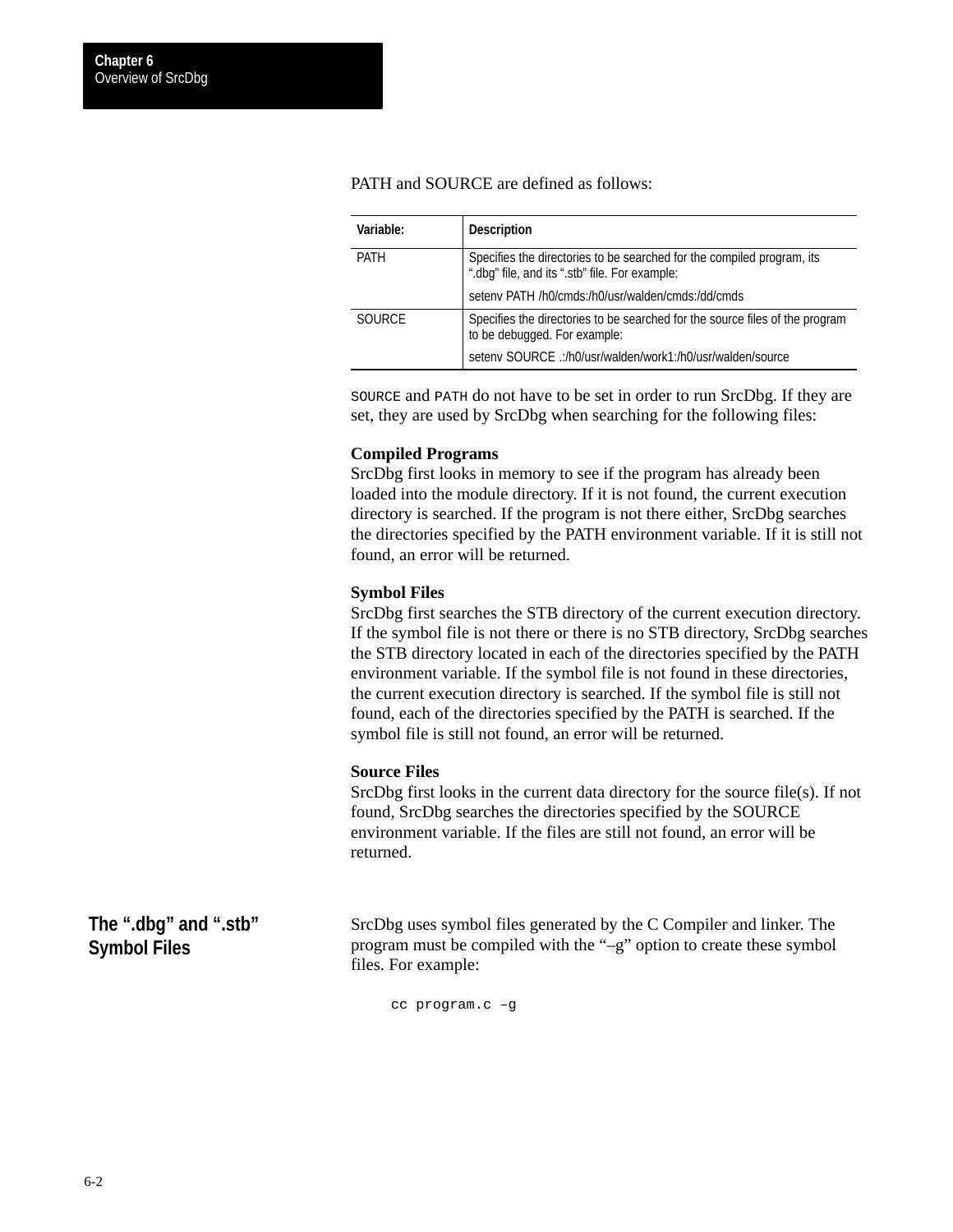This creates two symbol files, <program\_name>.dbg and <program\_name>.stb . The symbol files are created in the STB directory located in the user's current execution directory. If the STB directory does not exist, the symbol files are created in the user's execution directory. The ".dbg" and ".stb" symbol files are read automatically by SrcDbg when the debugging session begins.

**Important:** Using the "–g" option of the linker does not necessarily accomplish the same effect. "l68 –g" will create ".dbg" files only if the ".r" files were created with the "–g" option. In this case, they contain the information necessary to create the ".dbg" files. If they were not compiled with the "–g" option, only an ".stb" file is created.

## **Invoking SrcDbg**

The syntax for the SrcDbg command line is:

srcdbg {<srcdbg\_opts>} [<program>] {<program\_opts>} [["]<redirections>["]]

| Option:                        | <b>Description</b>                                     |
|--------------------------------|--------------------------------------------------------|
|                                | SrcDbg will not read the ".dbg" file                   |
| $-m$ = $\leq$ memory           | Extra memory will be allocated for <program></program> |
| -S                             | SrcDbg will not read the ".stb" file                   |
| $-z$ [=] <pathlist></pathlist> | SrcDbg will read commands from <pathlist></pathlist>   |

<srcdbg\_opts> are the SrcDbg command line options:

 $<$ program> is the name of the C program to be debugged.  $<$ program\_opts> are passed directly to  $\langle$ program $\rangle$  as command line arguments.

**Important:** <options> specified in the Fo[rk] command have the same effect as the <program\_opts> specified on the SrcDbg command line. A full description of the Fo[rk] command is provided in the Debugger Control Commands chapter.

Shell filename wildcard processing can also be used. For example, in the following command the wildcards are expanded by the Shell and passed to SrcDbg, which in turn passes the filenames to "program":

srcdbg program \*.c

The standard paths of both SrcDbg and the program may be redirected by specifying the redirected paths without enclosing quotes. For example:

```
srcdbg program >>>nil <data
```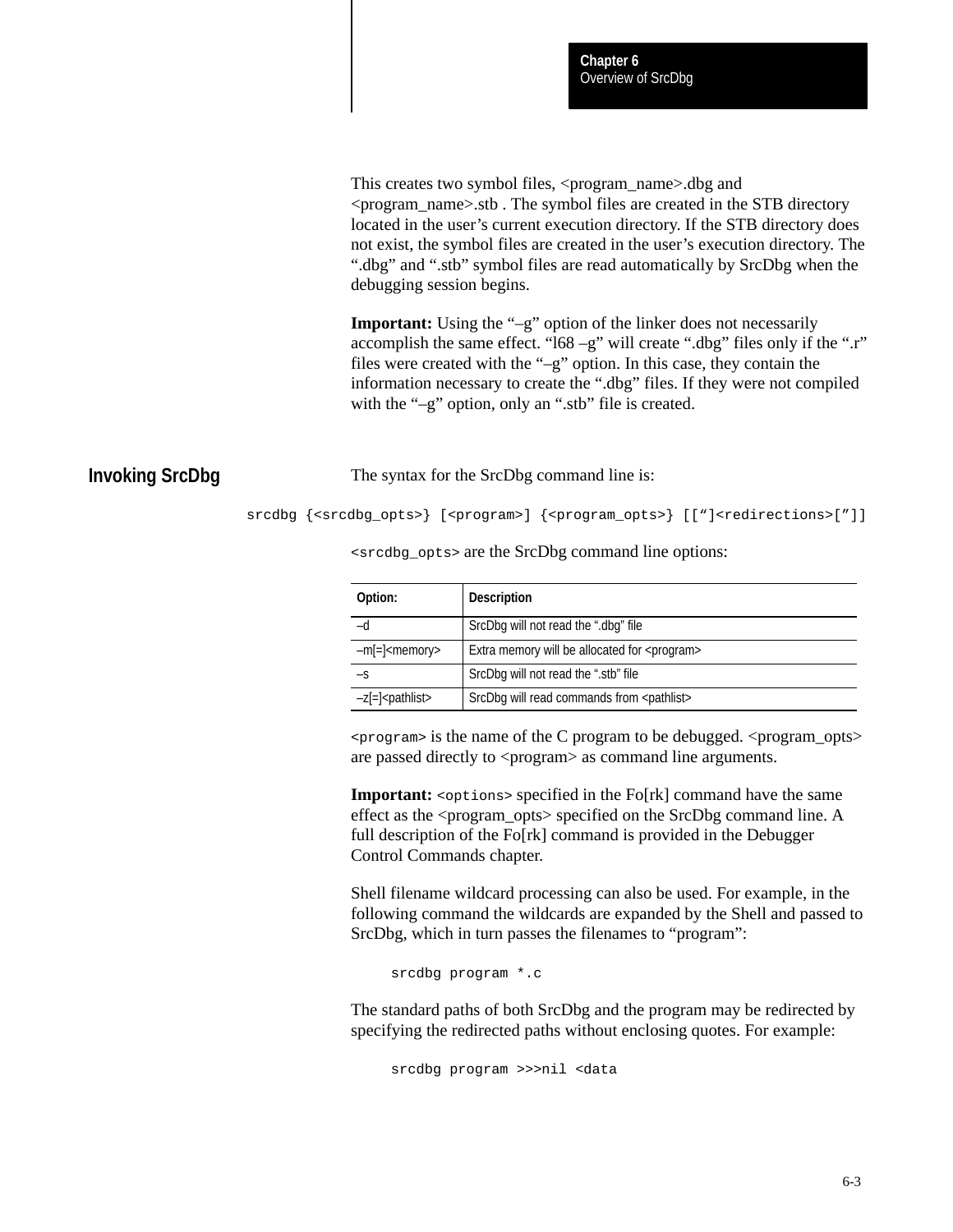The program's standard paths may be redirected by specifying the redirected paths within quotes. For example:

srcdbg program ">>>nil <data"

By redirecting the program's standard paths, I/O from SrcDbg remains unaffected. If SrcDbg's standard paths are redirected, all child Shells will inherit the redirected paths. This could cause problems when trying to execute the SrcDbg "shell" command.

Once SrcDbg is invoked it searches the current data directory for a file named SrcDbg.init and processes the SrcDbg commands in the file. A SrcDbg.init file is not required for use of SrcDbg, but it may be helpful if the user wants to do the same set of commands each time SrcDbg is invoked.

The SrcDbg.init file may include comments. Comments are indicated by the command \* (an asterisk).

For example, a SrcDbg.init file may look like this:

option watch fpu ;\* turn off watch location and floating point register display setenv MYENV "my program's environment" ;\* set an environment variable setenv SOURCE C: TEST :\* set source directories custom for current directory setenv PATH /n0/richard/h0/cmds ;\* set PATH for future forks by this program

> After the SrcDbg.init file has been processed, SrcDbg will process the specified command line arguments and fork the compiled program. If the compiled program is not found or could not be forked, the following error is returned:

Could not fork "<file>" – Error #000:216 (E\$PNNF) File not found. SrcDbg:

The "SrcDbg: " prompt indicates that SrcDbg is waiting for a command.

If SrcDbg is unable to fork the program, SrcDbg is not exited. Make sure the compiled program exists and is in your execution directory and try again.

After forking the program, SrcDbg searches for the ".dbg" and ".stb" files. If one or both of these symbol files are not found, the following error is returned:

Could not open symbol file "<symbol\_file>"– Error #000:216 file not found SrcDbg: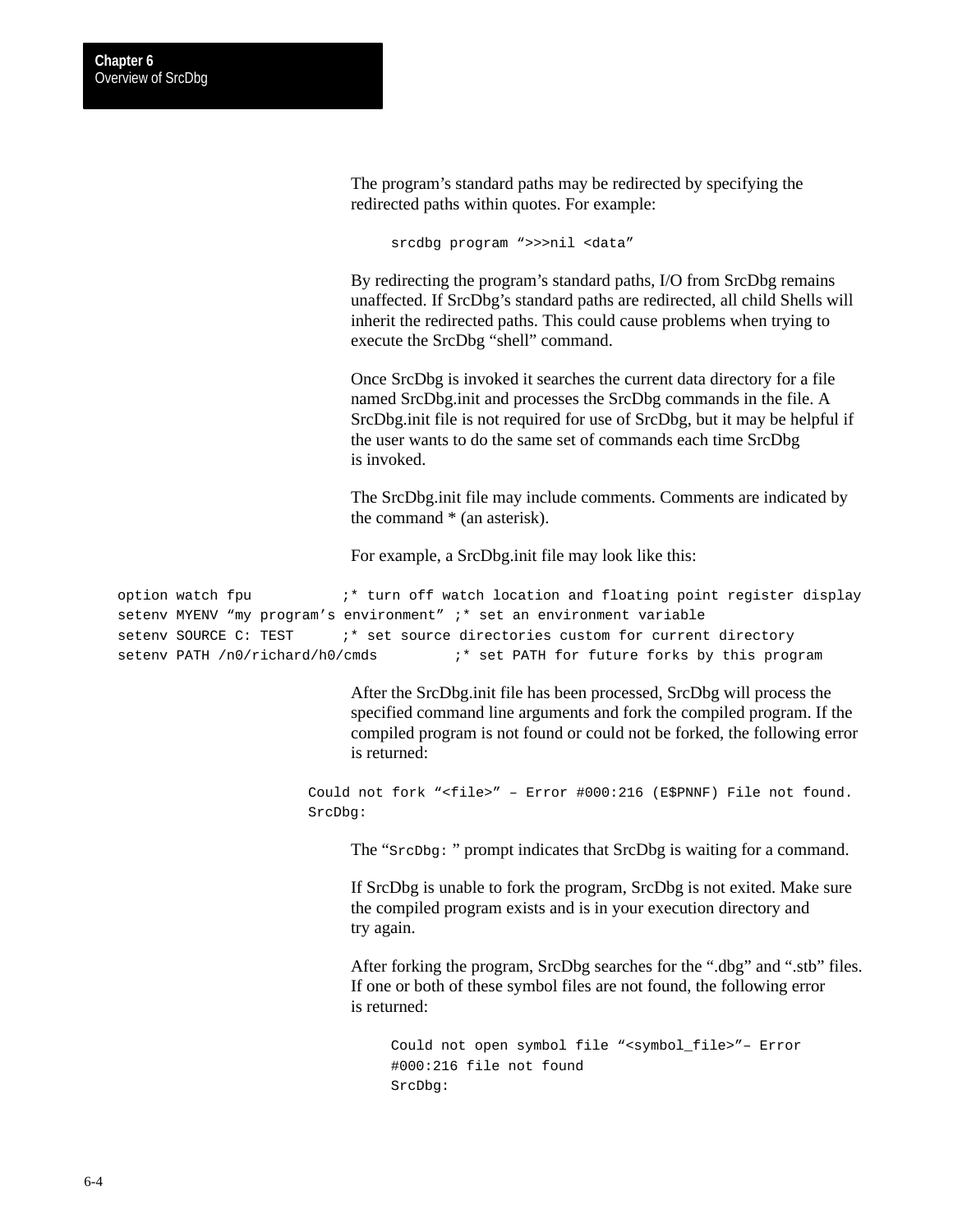If the symbol file is not found, SrcDbg is not exited. Make sure the missing symbol file(s) exists and is in your execution directory. SrcDbg can still be run without one or both of the symbol files. If there is no ".dbg" information, only assembly level commands will be of use. If there is no ".stb" information either, only assembly level commands will be of use, and SrcDbg will not have symbolic information, only addresses. If there is a ".dbg" file, but not an ".stb" file, symbols that are part of libraries which have not been compiled with the –g option will not be recognized.

When the symbol files are found, they are examined to verify that they match the code module being debugged. The CRC of the program module is stored in each symbol file.

If the CRC held in either symbol file does not match the CRC of the program module, the following prompt is returned:

```
Reading symbol file "<program name>.dbg":
Symbol file "<symbol_file>" does not match object module "<module>"
Do you wish to use these symbols? (y or n):
```
This message indicates one of two problems. The symbol file was not generated at the same time as the program was compiled. This is usually due to an old version of the program existing in memory. If this is the case, answer "n" to the prompt, unlink the program (if no one is using it) and try again. If the program module was altered by the FIXMOD utility, the CRC of the module changes. The symbol file will still be current, but the CRC's will not match. If this was the case, answer "**y**" to continue.

**Important:** If a symbol file is used that does not actually match the program module, SrcDbg's behavior will be unpredictable.

After SrcDbg reads the program's symbol information, the context of the first executable instruction, usually located at \_cstart, is displayed. In this example, the program where is searching for a file named dirt:

```
$ SrcDbg where dirt
Reading symbol file "where.dbg".
where.c
Reading symbol file "where.stb".
Context: where\_cstart
SrcDbg:
```
**Important:** To reach the first executable source line, use the S[tep] command or B[reak] at that line or G[o] to that line. For example:

```
SrcDbg: step
File: "where.c"
19: main(argc,argv)
\sim
```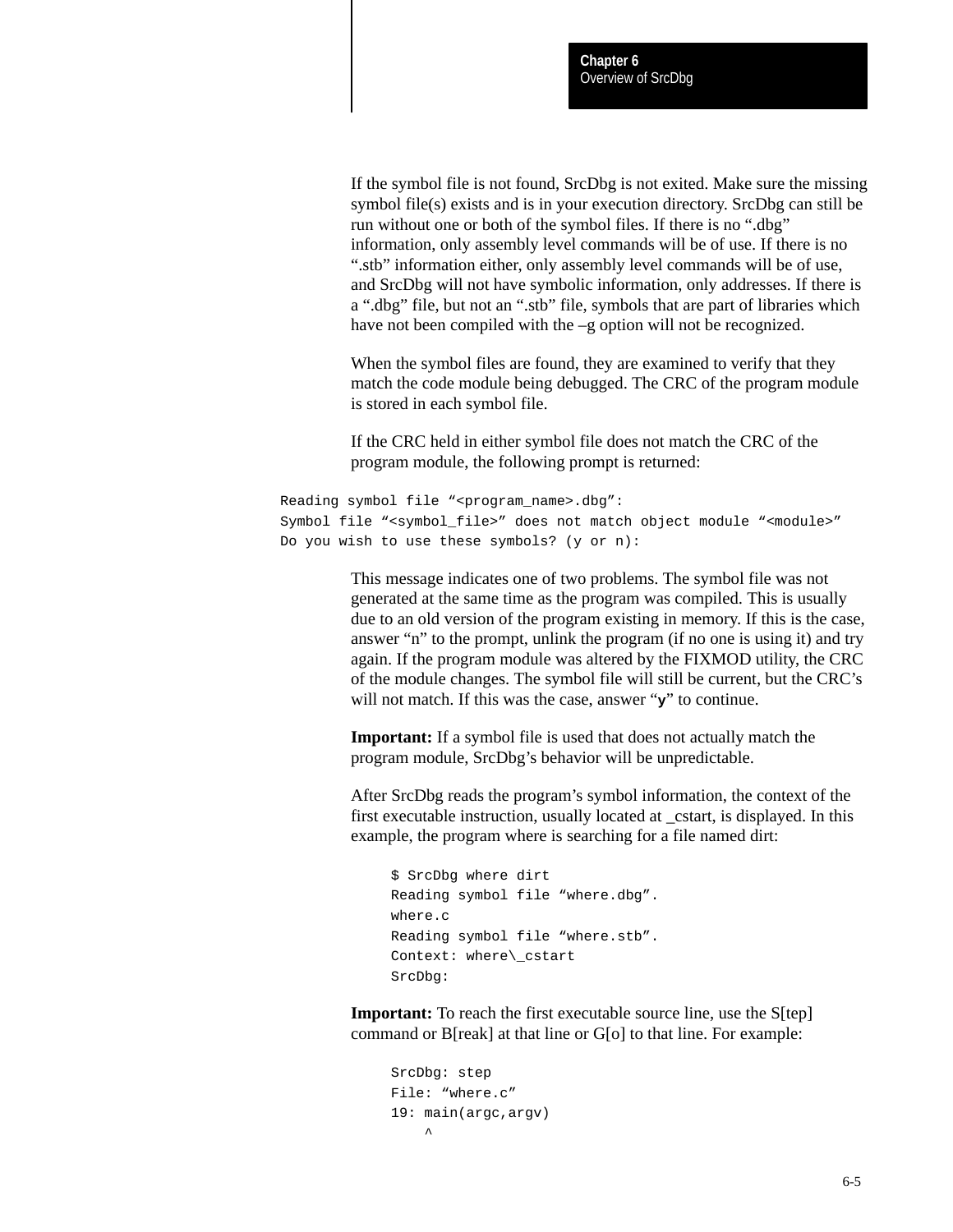**Important:** Do not use the N[ext] command to get to the first executable source line. If the N[ext] command is used before the first executable source line is encountered, the program will run to completion. This is because the next executable source line in the current function (\_cstart) does not exist.

When the program being debugged passes through a traphandler module or a subroutine module, SrcDbg will try to read the outside module's symbol file at that time. Then, the SrcDbg commands may be used in the outside module just as they are used in the main program. If symbol information is not found, SrcDbg's assembly level commands may still be used in the outside module.

SrcDbg provides an execution pointer indicating the current place of execution of the program. The circumflex pointing to main in the example above indicates the beginning of execution for the program "where".

The execution pointer will stop at each of the following:

- **1.** comma operator
- **2.** logical AND (&&) or logical OR (||)
- **3.** ternary operator (?:)
- **4.** expression(s) of the following:
	- a. while loop
	- b. do loop
	- c. for loop
	- d. if statement
	- e. switch statement
	- f. return statement
- **5.** initializer
- **6.** expression statement

Consequently, when stepping through a program, SrcDbg may redisplay the same line of source code and merely move the execution pointer to the next execution position.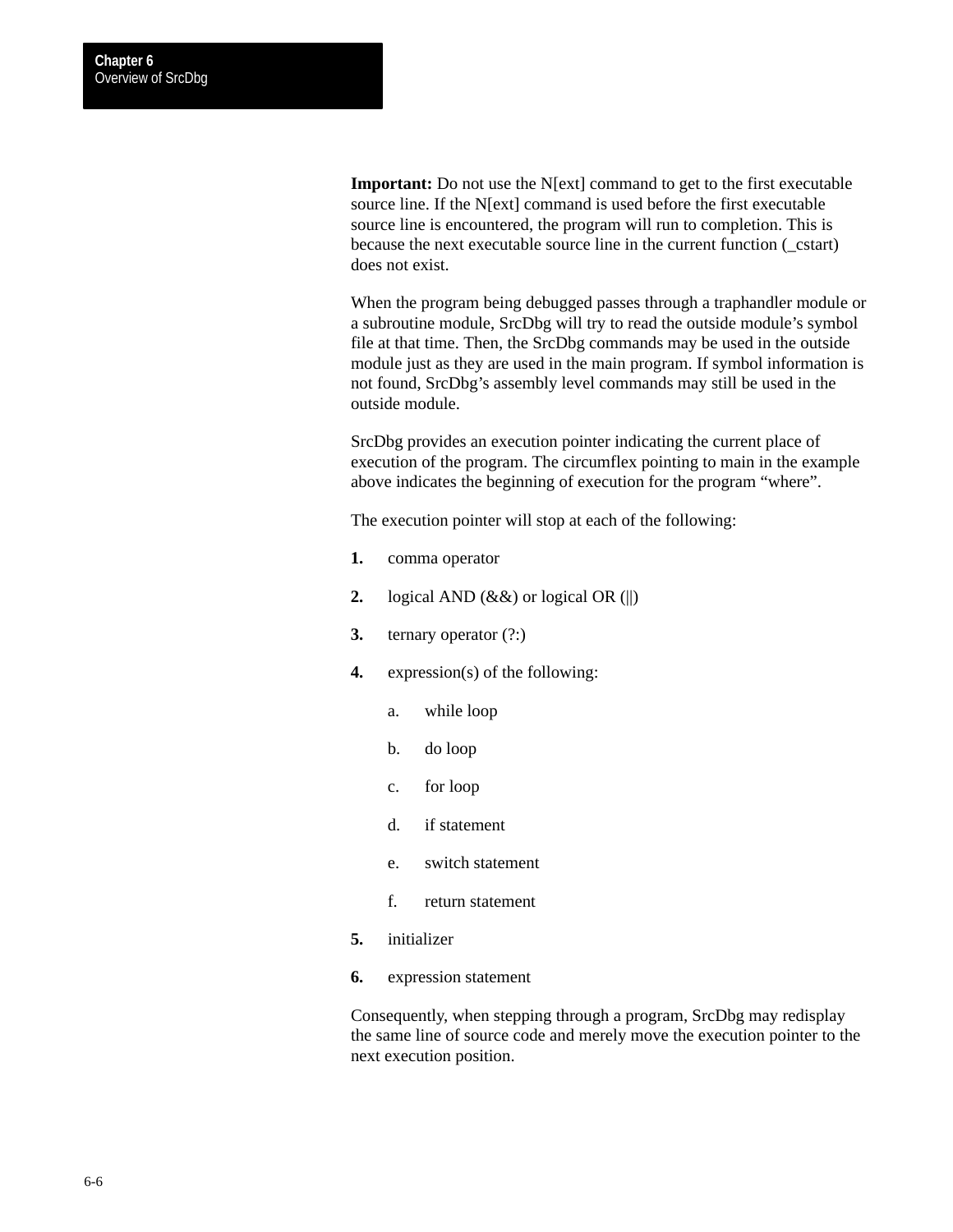|                              | Use of MACROS in source code may cause the SrcDbg execution pointer<br>to become temporarily misaligned. The compiler system expands the<br>MACRO and gives the expanded code information to SrcDbg. SrcDbg will<br>display the correct, but unexpanded source line. The execution pointer will<br>try to indicate each of the expanded executable statements. This causes the<br>execution pointer to become temporarily misaligned. |
|------------------------------|---------------------------------------------------------------------------------------------------------------------------------------------------------------------------------------------------------------------------------------------------------------------------------------------------------------------------------------------------------------------------------------------------------------------------------------|
| <b>SrcDbg Help</b>           | Once the SrcDbg session is begun, "on-line" help is available using the<br>HELP command. Type "help" or "?".                                                                                                                                                                                                                                                                                                                          |
|                              | SrcDbg will look for the HELP file in /dd/sys. If it is not found, the<br>following error is displayed:                                                                                                                                                                                                                                                                                                                               |
|                              | Could not open file "/dd/sys/SrcDbg.hlp" - Error 000:216<br>SrcDbg:                                                                                                                                                                                                                                                                                                                                                                   |
| <b>Exiting SrcDbg</b>        | SrcDbg may be exited at any point by entering the Q[uit] command or the<br>[Esc] key at a SrcDbg prompt. SrcDbg will close all necessary files and<br>return control to the Shell. The symbol files are NOT deleted, allowing you<br>to debug the same module at a later date.                                                                                                                                                        |
| <b>SrcDbg Command Syntax</b> | Each SrcDbg command can be invoked using a long or a short form.<br>Throughout this manual the long form is shown within brackets appended<br>to the short form (i.e. L[ist]). For example, the following two L[ist]<br>commands accomplish the same result:                                                                                                                                                                          |
|                              | SrcDbg: 1 program.c<br>SrcDbg: list program.c                                                                                                                                                                                                                                                                                                                                                                                         |
|                              | Most commands accept command line parameters. Because of the nature<br>of a source level debugger, the parameters often take the same form. The<br>three most important parameters are <scope_expr>, <line_num>,<br/><c_expr> and <location_expr>. These parameters will be described in<br/>more detail later in this chapter.</location_expr></c_expr></line_num></scope_expr>                                                      |
| <b>SrcDbg Scope</b>          | Each program object has a scope. Scope is defined as the block in which<br>the object is known and the blocks which can access the object. In general,<br>this means the block containing the object and all blocks contained within<br>that block.                                                                                                                                                                                   |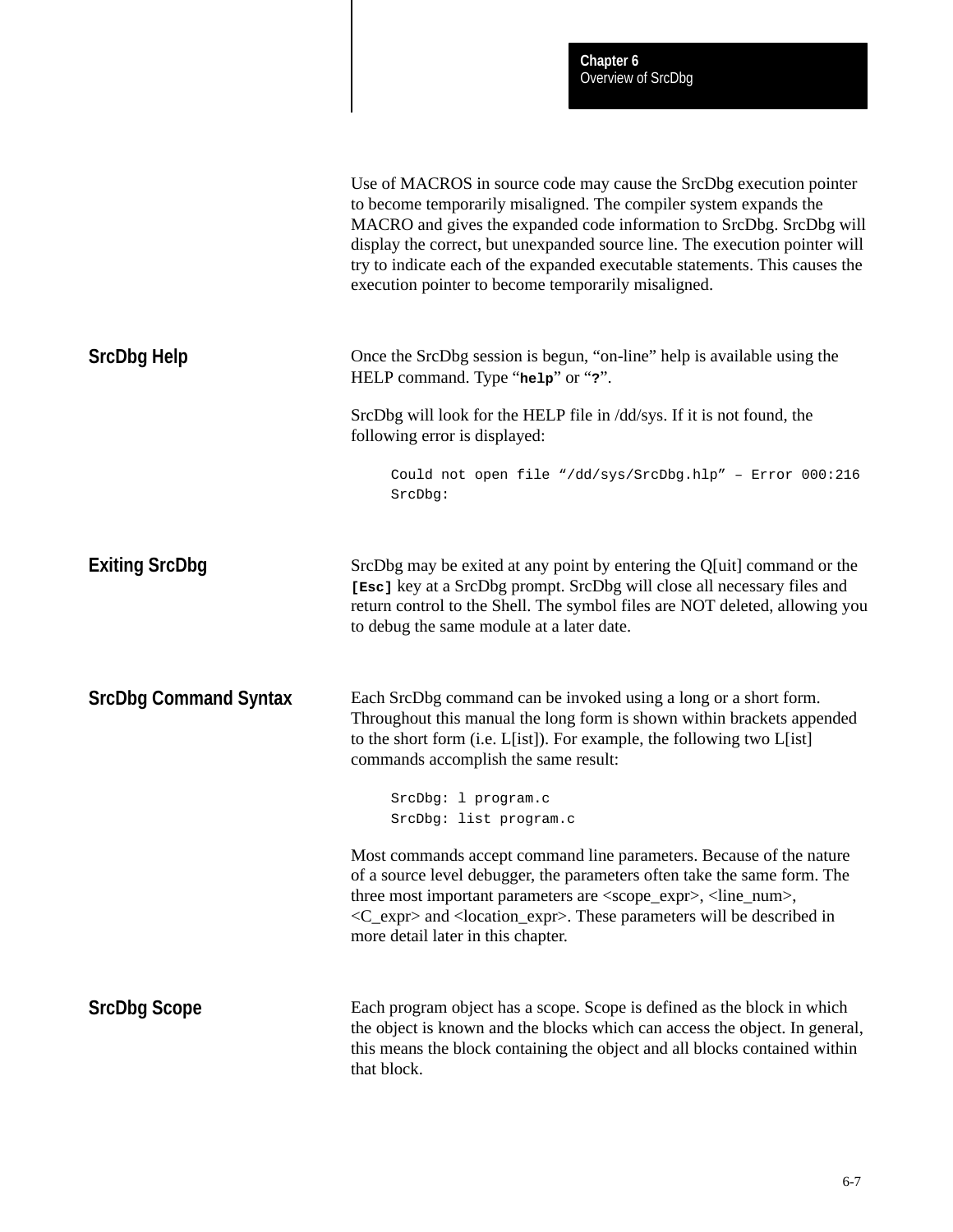As SrcDbg reads the program's symbol files, SrcDbg creates a program block "tree". This tree helps define the scope of SrcDbg commands at any specific time. To illustrate this, a debug process and its associated block tree are listed in the next two pages. These files are included on the distribution disk and may be compiled to enable the user to try the examples.

In this illustration, there are several variables named "i". Each of these has a different scope.

**Important:** When more than one program object have the same name and overlap in scope, the innermost object is assumed.

#### **Debug Process Source Code**

Example program:

```
program\file1.c program\file2.c
1 int var1; 1 static float var1;
2 int var2; 2 struct tag1 {
3 3 int i;
4 main(argc,argv) 4 char c;
5 int argc; 5 }var2;
6 char *argv[]; 6
7 \frac{7}{7} \frac{1}{7} static f()
8 extern void f(); 8 {
9 int i; 9 int i;
10 static int j; 10 i = 0;
11 11}
12 g(i = \text{argc}); 12
13 if(i > 1) { /* block 1 */
14 int i;
15 i = i;16 printf("i = %d\nu", i);17 f(i);
18 }
19 return i;
20 }
21
22 void f(i)23 int i;
24 {
25 print("%d\n",i);
26 }
```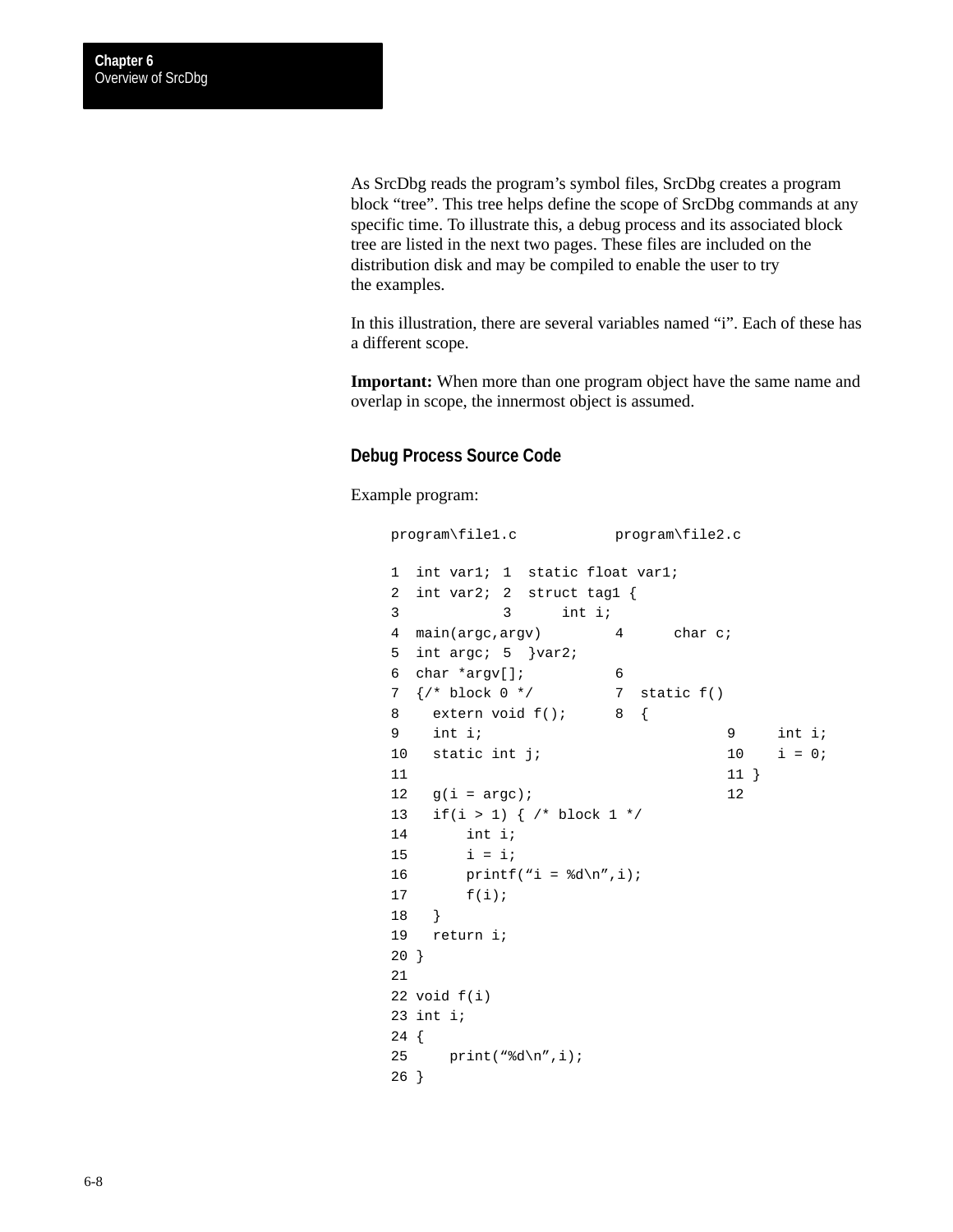Example traphandler:

traphandler\file1.c traphandler\file2.c 1 int  $f(i)$  1 int  $g(i)$ 2 register int i; 2 register int i; 3 { 3 { 4 return i; 4 return i; 5 } 5 }

**Figure 9.1**



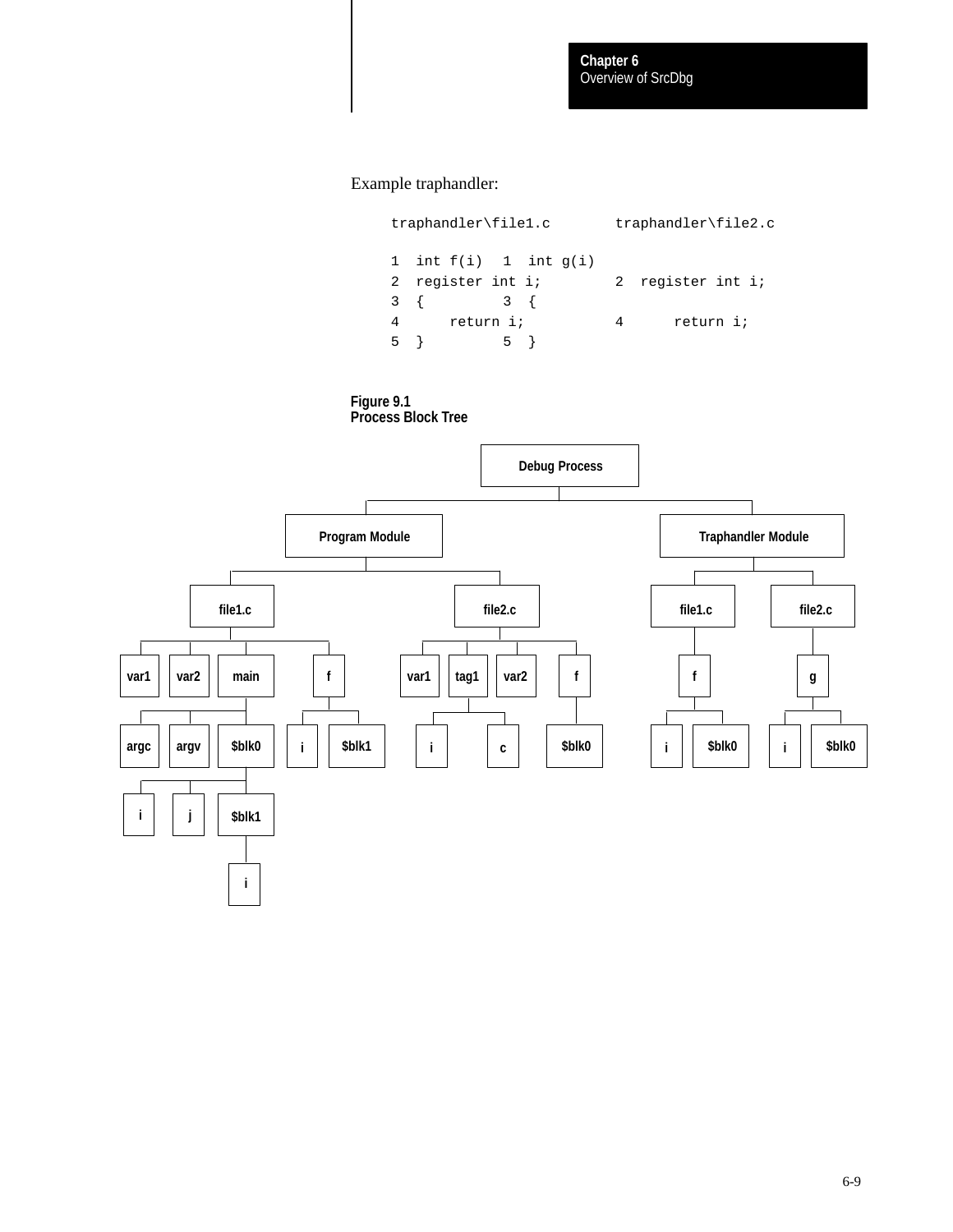## **Scope Expressions**

The scope of a command may be specified by using a scope expression. A scope expression has the following syntax:

```
<module_name>[\<source file>]{\<identifier>}
or
<source_file>{\<identifier>}
or
<identifier>{\<identifier>}
```
A special form of the scope expression can be used by the I[nfo] command:

```
<module_name>[\<source file>]{\<identifier>}[\<struct_union_enum_specifier>]
or
<source_file>{\<identifier>}[\<struct_union_enum_specifier>]
or
<identifier>{\<identifier>}[\<struct_union_enum_specifier>]
```
The <struct\_union\_enum\_specifier> takes the form of:

```
enum <tag_identifier>
or
struct <tag_identifier>
or
union <tag_identifier>
or
<struct_identifier>[.<field_identifier>]
or
<union_identifier>[.<field_identifier>]
```
The following commands allow the user to specify the scope in which to execute the command: L[ist], B[reak], I[nfo], P[rint], A[ssign], W[atch], C[h]c, Con[text], G[o], C[hange], Di[sasm], Dil[ist], Mf[ill], Ms[earch], Sy[mbol] and D[ump]. If a scope is not specified, by default, the current scope is used. The current scope is the current block and all blocks containing it. The current scope may be changed with the C[h]c command.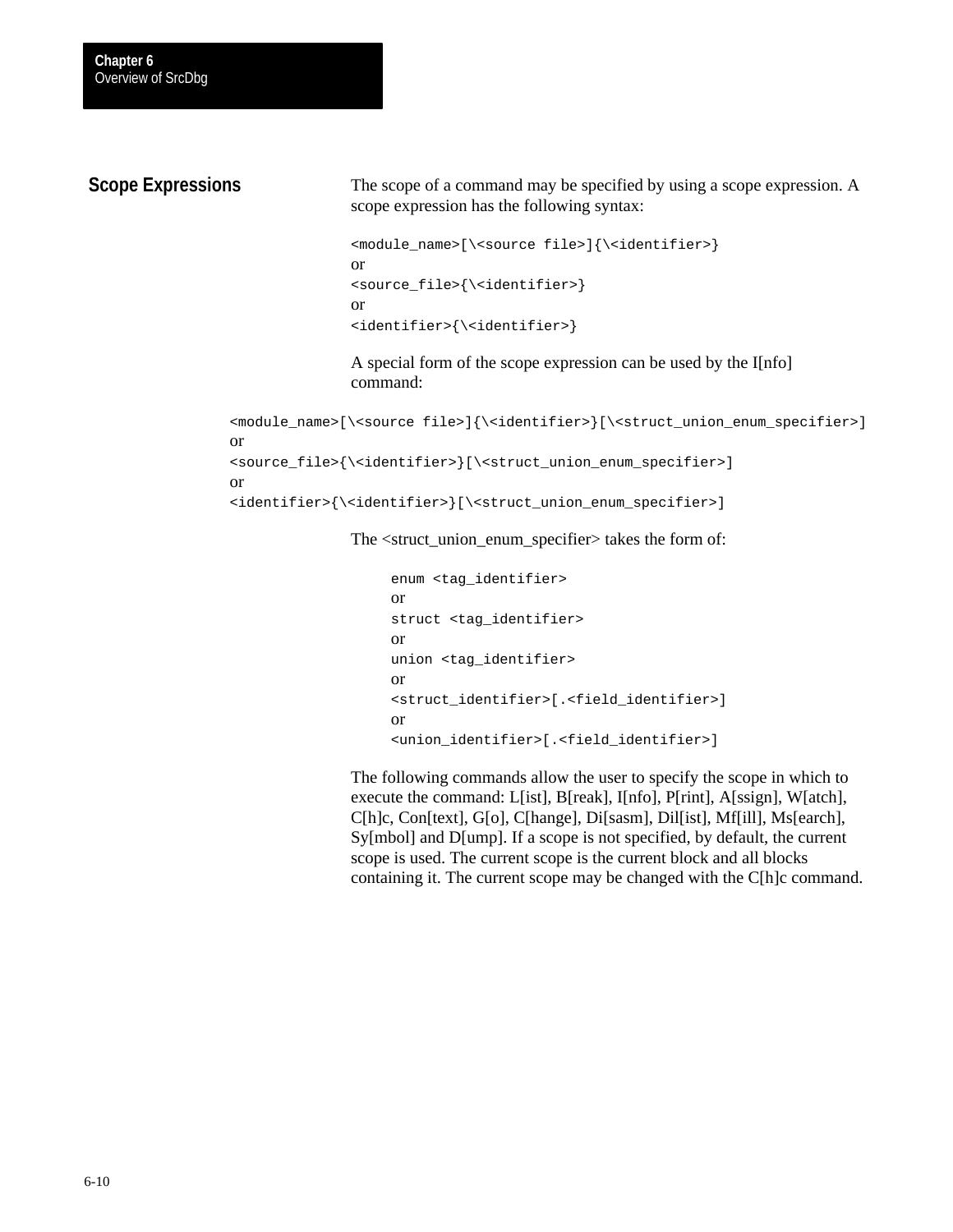Using the example in Figure 9.1 and the I[info] command, the following example scope expressions could be executed:

```
SrcDbg: info program\file2.c\var1
static float var1;
SrcDbg: info program\file1.c\f
void f(i)
int i;
SrcDbg: info program\file2.c\struct tag1
struct tag1 {
int i;
char c;
};
SrcDbg: info traphandler\file1.c\tentry\i
register int i;
```
SrcDbg allows the user to specify objects within program blocks by using the notation "\$blk<num>" for the block number within a program. The left bracket following a compound statement begins each new block. The associated right bracket ends the block. Blocks are successively numbered from the beginning of each function starting with block 0 (\$blk0). Consequently, to refer to the variable "i" on line 17 the following full scope expression would be used:

```
SrcDbg: info program\file1.c\main\$blk0\$blk1\i
int i;
```
SrcDbg does not always need full scope expressions. For example, if you were at line 17 in "program\file1.c", the command "info i" would reference the "i" declared within block one (\$blk1). To reference the variable "i" declared in block zero (\$blk0), you could use any of the following commands:

```
info program\file1.c\main\$blk0\i
info file1.c\main\$blk0\i
info main\$blk0\i
info $blk0\i
```
When referencing static variables, types, structs, unions and enums that are not in the current file, the appropriate file must be referenced (i.e.  $\langle$  file $\rangle$ )... or <module>\<file>\...). Similarly, when referencing global symbols that are not part of the current module, the appropriate module must be referenced (i.e. <module> $\le$ identifier>).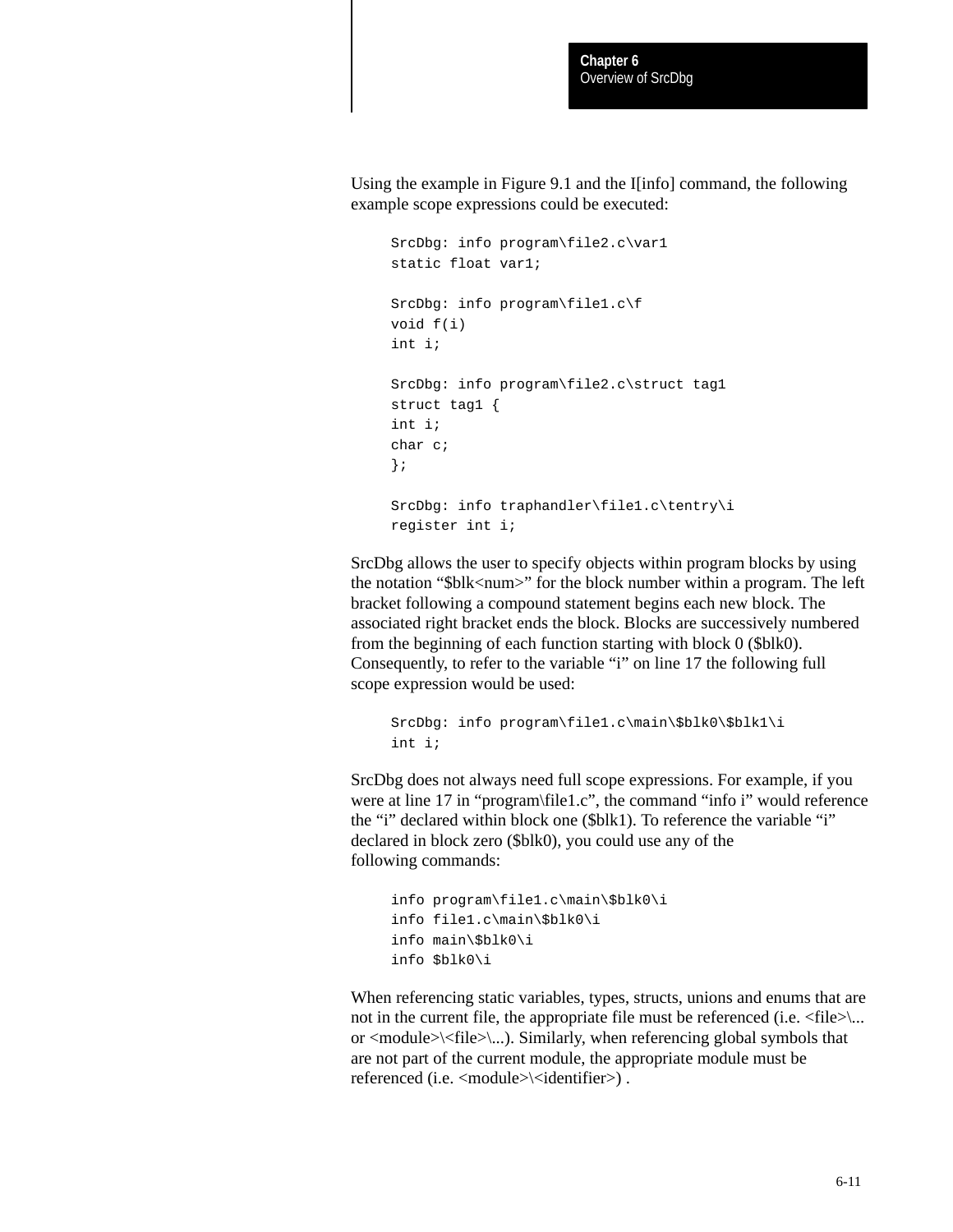## **Line Number Expressions**

Many commands use the <line\_num> parameter. This specifies a line in a specific program by its line number. The syntax for the line number expression is:

```
<number>
or
<file>\<number>
or
<module_name>\<file>\<number>
```
If the "<file>\" format is not used, the current file is assumed to hold this line <number>.

For example, using the previous program and the L[ist] command, the following line number commands could be used:

List a file from line 7 to eof:

```
SrcDbg: list program\file2.c\7
   7: static f()
   8: {
   9: int i;
 10: i = 0; 11: }
  12:
[end of file]
```
List a range:

```
SrcDbg: list program\file1.c\7 12
   7: { /* block 0 */
   8: extern void f();
   9: int i;
  10: static int j;
  11: 
 12: g(i = \text{argc});
```
List a function:

```
SrcDbg: list traphandler\g
  1: int q(i) 2: register int i;
   3: {
   4: return i;
   5: }
[end of file]
```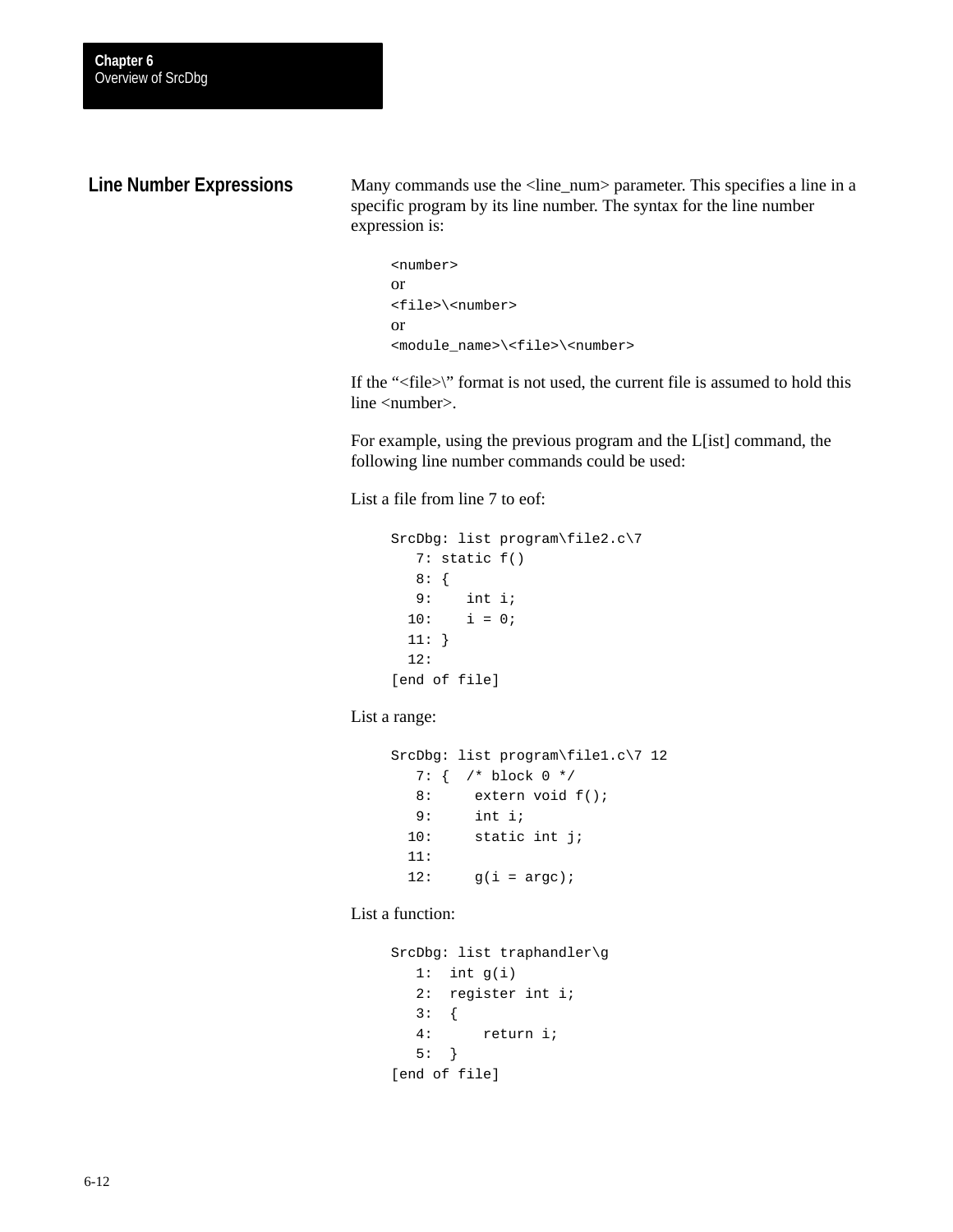## **C Expressions**

All C language expression operators are implemented with the following exceptions:

| Operator: | <b>Description</b>  |
|-----------|---------------------|
|           | ternary operator    |
| $++$      | increment operator  |
|           | assignment operator |
|           | decrement operator  |
|           | comma operator      |

Strings are not supported in C expressions. Character constants, however, are supported. All supported C expressions are evaluated with standard precedence.

Function calls may also be used in C expressions. For example:

```
SrcDbg: print f(i)
```
Limited "casting" is supported by SrcDbg. The following types may be cast:

```
<type>
<pointer to struct>
<pointer to union>
<enum>
```
The supported "cast" syntax for these are, respectively:

```
 <type> := <type_name> {*}
\{*\} <pointer to struct> := struct <tag_name> * * *\{*\} <pointer to union> := union <tag_name> * * *}
             <enum> := enum <tag_name> {*}
```
Register names may also be used in C expressions. The following registers are supported for the MC68xxx:

| Register: | <b>Description</b>                                                |
|-----------|-------------------------------------------------------------------|
| .d0 - .d7 | data registers                                                    |
| .a0 - .a7 | address registers (.sp may be used for .a7)                       |
| .sr       | lower order byte of the status register (.cc may be used for .sr) |
| .pc       | program counter                                                   |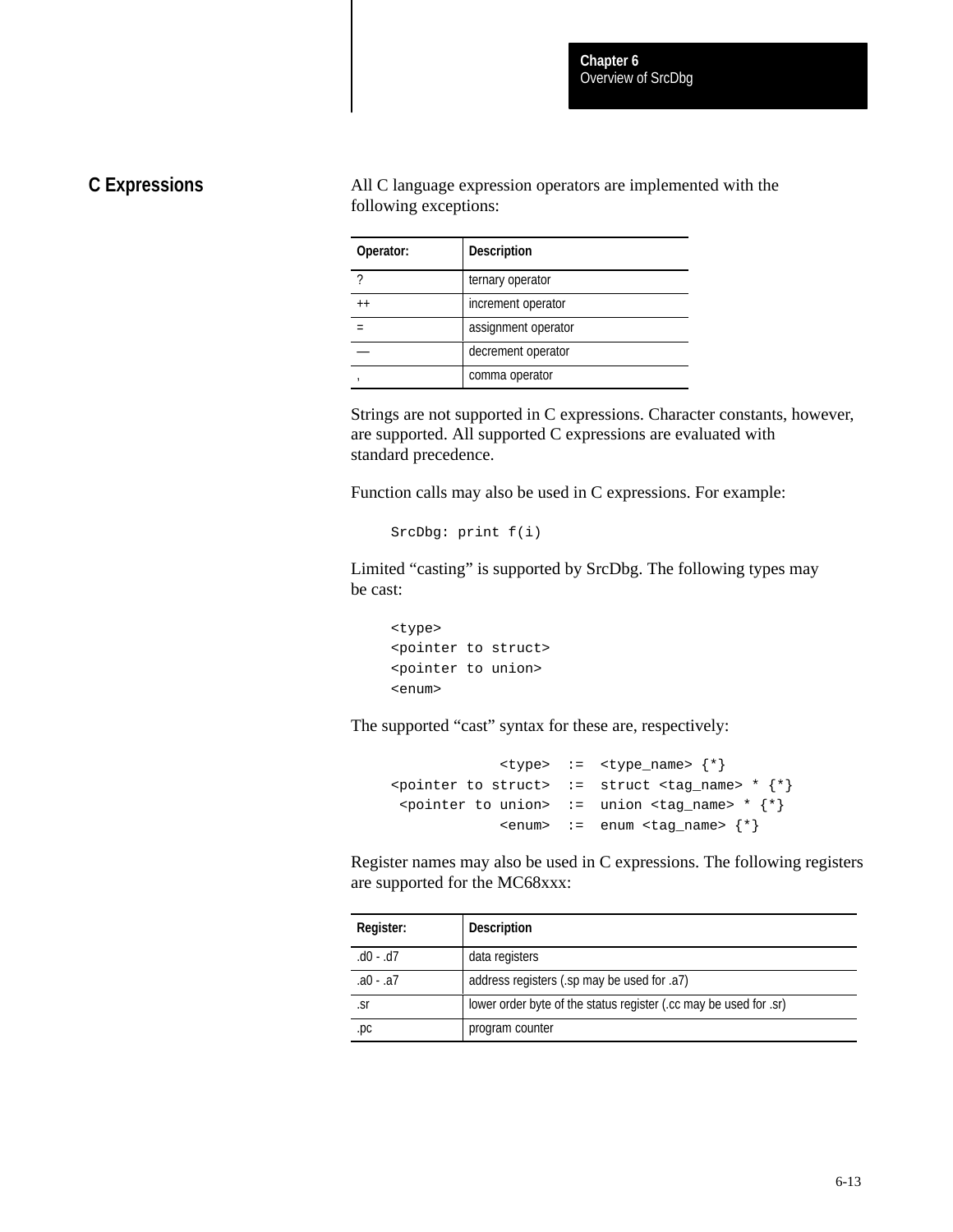| Register:    | <b>Description</b>           |
|--------------|------------------------------|
| $.fp0 -.fp7$ | floating point registers     |
| .fpcr        | control register             |
| .fpsr        | status register              |
| .fpiar       | instruction address register |

These registers are supported for the MC68881 floating point coprocessor:

SrcDbg also supports the use of debugger convenience registers .r0 - .r7 . These registers are available so that the user may store expression results for later access. They are commonly used with the D[ump] command.

A <location  $\exp$  is a combination of a <C  $\exp$  and a <line  $\exp$  >. If <location\_expr> is specified, the program will run until <location\_expr> is reached. A number in <location\_expr> is interpreted as a line number, unless preceded by an @ ("at" sign). Then, the number will be interpreted as an absolute location. **Location Expressions**

> If a function name is alone in a location expression, and there is source level information about the function, the location specified will be the first source line of the function. If a location is required at the first instruction of the function, an absolute location must be provided. The absolute location may be determined with the print command. (i.e. print <function\_name>).

If a function name is alone in a location expression and there is no source level information for the function, the location will be the first instruction of the function.

Location expressions are used by the B[reak], G[o] and Dil[ist] commands.

For example, the following command would be used to break at the absolute location 0xce042:

SrcDbg: break @0xce042

This command would be used to execute the program until line 112 in the current file:

SrcDbg: go 112

This command would be used to Dil[ist] starting at the location printer+0x16:

SrcDbg: dilist printer + 0x16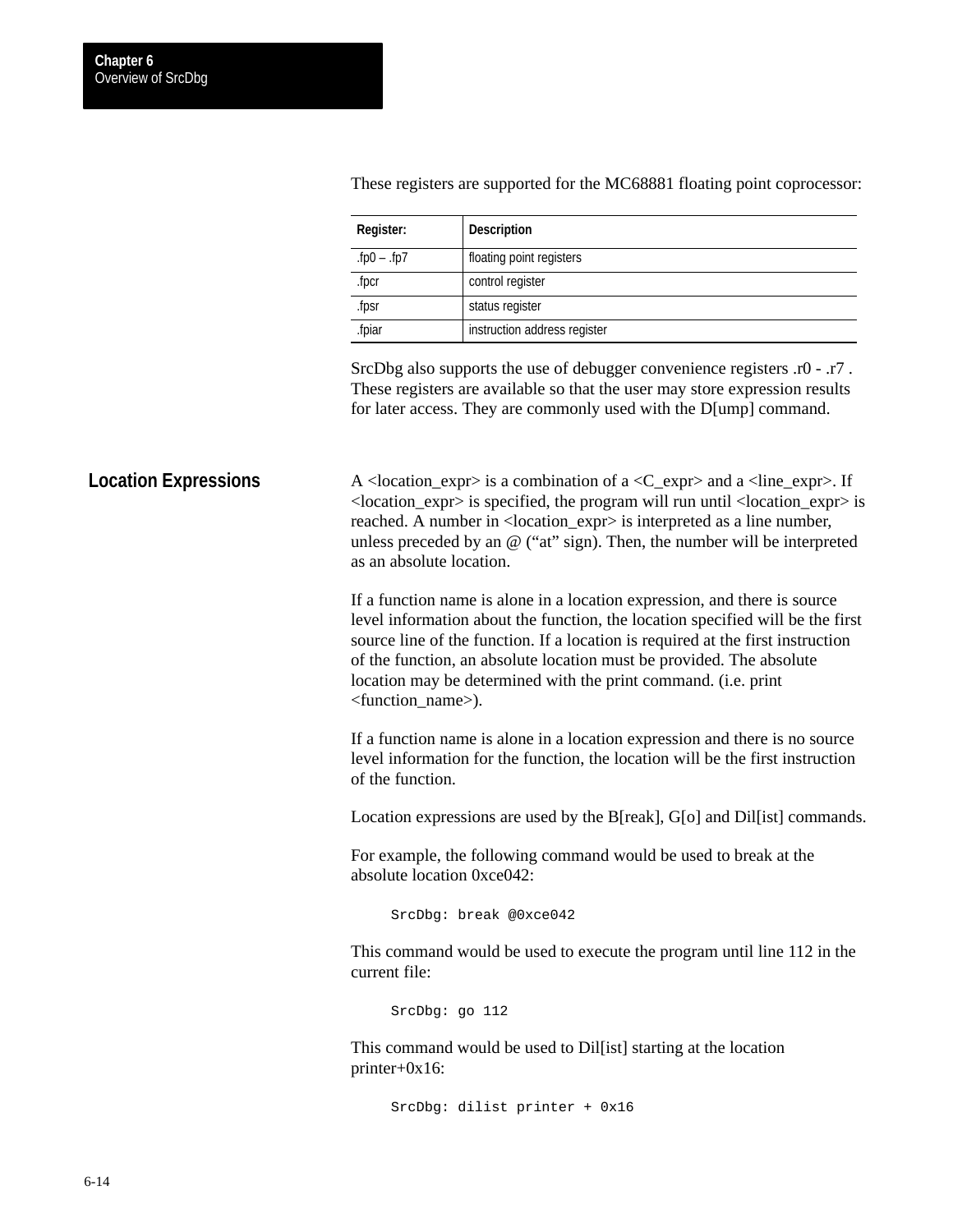|                                 | Chapter 6<br>Overview of SrcDbg                                                                                                                                                                                                                        |
|---------------------------------|--------------------------------------------------------------------------------------------------------------------------------------------------------------------------------------------------------------------------------------------------------|
| <b>Command Line Notes</b>       | The S[tep], N[ext], L[ist], T[race], Dil[ist], Gostop and D[ump] commands<br>each may be executed repeatedly by subsequent <returns>. This is<br/>indicated by the command name included as part of each subsequent<br/>prompt. For example:</returns> |
|                                 | SrcDbg(STEP):                                                                                                                                                                                                                                          |
|                                 | When the Fo[rk], D[ump], Fi[nd], Re[ad], C[hange], Di[sasm], Dil[ist],<br>Sy[mbol] or P[rint] command is executed with no arguments, the last<br>command line respectively is repeated. For example, if the following<br>Fo[rk] command is executed:   |
|                                 | SrcDbg: fork where where.c /h0/usr/walden                                                                                                                                                                                                              |
|                                 | Each subsequent Fo[rk] command that does not specify any command<br>arguments would then execute the above command line.                                                                                                                               |
|                                 | All commands may be sequentially executed on the same command line by<br>using semicolons to separate the individual commands from each other.<br>For example:                                                                                         |
|                                 | SrcDbg: break read_dir_stuff; go; step; step; step                                                                                                                                                                                                     |
|                                 | All commands may be aborted using the keyboard interrupt signal<br>(control-C) or the keyboard quit signal (control-E).                                                                                                                                |
|                                 | If a command begins with $a * (star)$ , the line will be interpreted as a<br>comment. This may be useful to add comments to SrcDbg.init files, L[o]g<br>files, or any other command files.                                                             |
| <b>Example Tutorial Program</b> | The following program will be used throughout this manual in examples to<br>show the use of commands. This program may be copied and compiled on<br>your own system. Its function is to search specified directories for<br>specified files.           |
| where.c                         |                                                                                                                                                                                                                                                        |
| 1                               | #include <stdio.h></stdio.h>                                                                                                                                                                                                                           |
| 2                               | #include <modes.h></modes.h>                                                                                                                                                                                                                           |
| 3                               | #include <errno.h></errno.h>                                                                                                                                                                                                                           |
| 4<br>5                          | #define BUFSIZE 512                                                                                                                                                                                                                                    |
| 6                               | typedef enum {                                                                                                                                                                                                                                         |
| 7                               | FALSE,                                                                                                                                                                                                                                                 |
| 8                               | TRUE                                                                                                                                                                                                                                                   |
| 9                               | } boolean;                                                                                                                                                                                                                                             |
| 10                              |                                                                                                                                                                                                                                                        |
| void<br>11                      | main(argc, argv), check_args(argc),                                                                                                                                                                                                                    |
| 12                              | fork_dir(argv,pathlist,pid,pipe,stout),                                                                                                                                                                                                                |

I

13 read\_dir\_stuff(filename, pid, pipe, stout),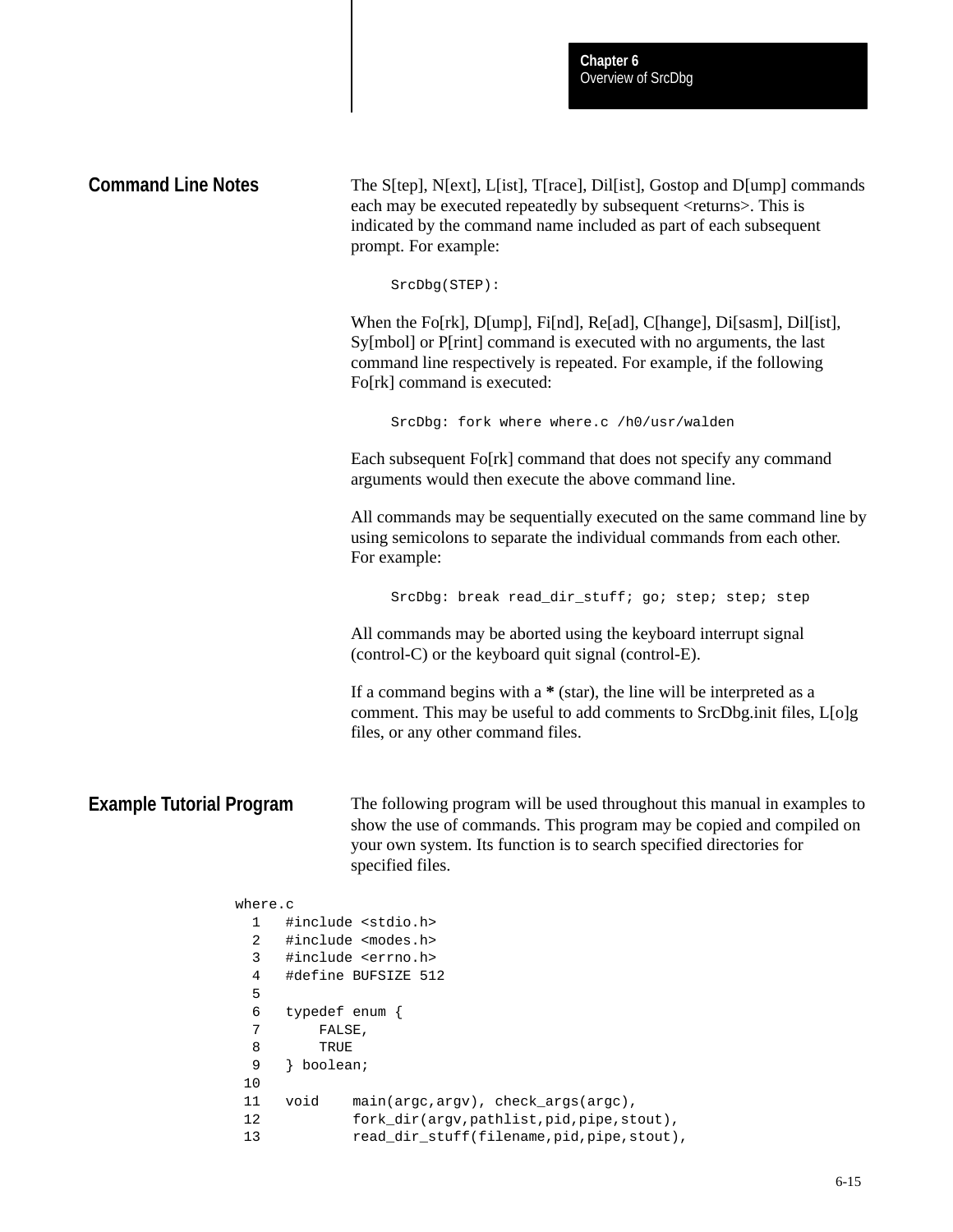```
14 sighand(), kill_dir(pid);
 15 boolean print_args(argv);
 16 char inbuf[BUFSIZE];
 17 boolean sigflag = FALSE;
 18
 19 void main(argc,argv)
20 register int argc;
21 char *argv[];
 22 {
23 register char *filename = argv[1];
24 auto int pid, pipe, stout;
 25
 26 check_args(argc);
 27 fork_dir(argv,argv[2],&pid,&pipe,&stout);
 28 read_dir_stuff(filename,pid,pipe,stout);
 29 }
 30
 31
 32 void check_args(argc)
 33 register int argc;
 34 {
35 if(argc < 2) exit(_errmsg(0,"where <filename> \{\langle\text{sechlists}\rangle\}\;
 36 }
 37
 38
 39 void fork_dir(argv,pathlist,pid,pipe,stout)
40 register char **argv,
41 *pathlist;
 42 register int *pid,
 43 *pipe,
 44 *stout;
 45 {
 46 register int stin;
 47 extern int os9fork(), os9exec();
 48 extern char **environ;
 49
 50 /* initialize argv list for dir */
 51 argv[0] = "dir";
 52 argv[1] = "–rasu";
 53 argv[2] = pathlist;
 54 argv[3] = NULL;
 55
 56 /* dup standard out "save it" and close standard out */
57 *stout = dup(1);
 58 close(1);
 59
 60 /* open /pipe – now standard out – dir will write to pipe */
61 if((*pipe = open("/pipe",(S_IWRITE | S_IIREAD))) == -1)
 62 exit(_errmsg(errno,"can't open pipe – "));
 63
 64 /* fork dir with extra stack */
65 if((\starpid = os9exec(os9fork,\starargv,argv,environ,10240,0,0)) == -1)
 66 exit(_errmsg(errno,"can't fork dir – "));
 67 }
```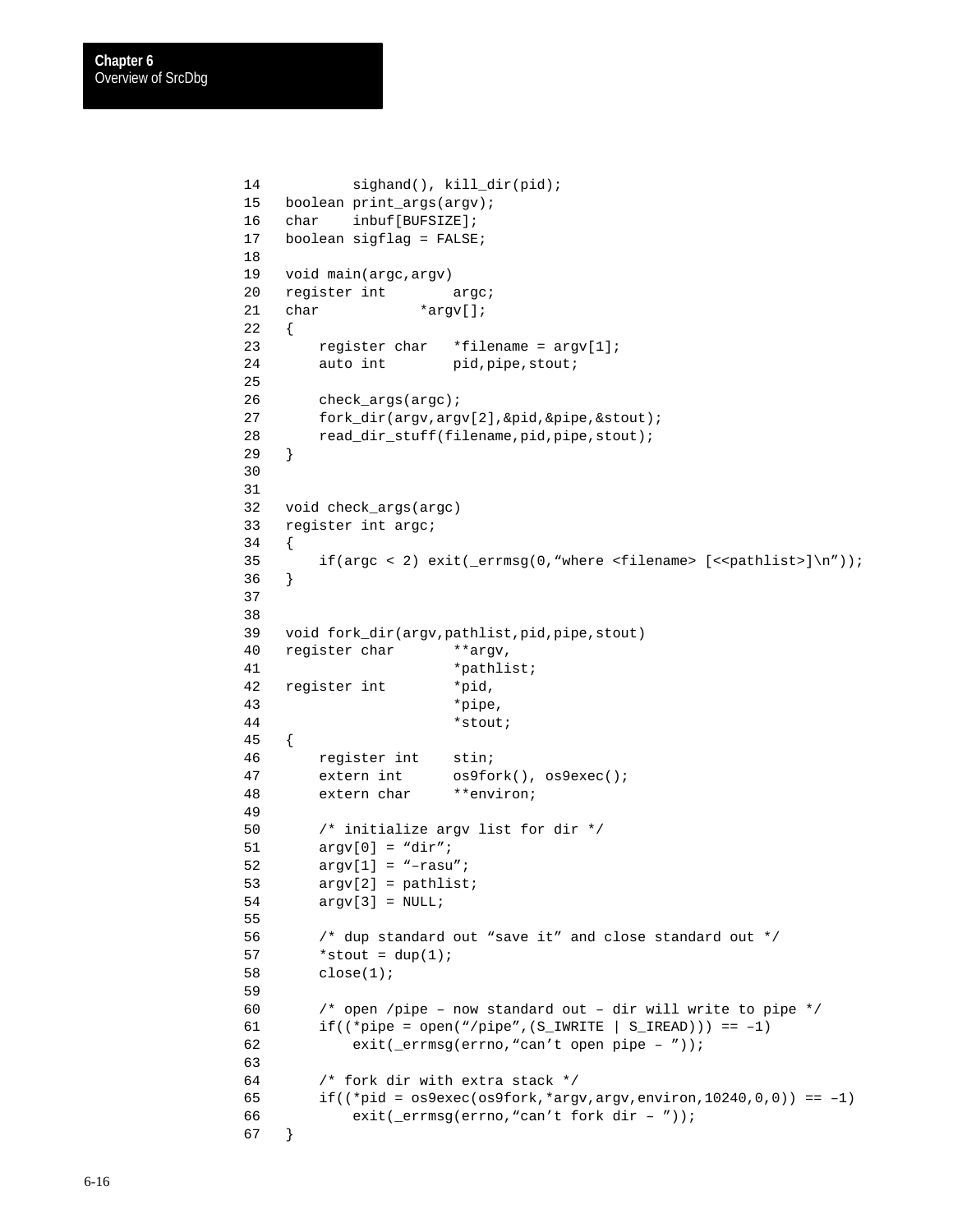```
 68
 69
 70 void read_dir_stuff(filename,pid,pipe,stout)
71 register char *filename;
72 register int pid, pipe, stout;
 73 {
74 register char *buf = inbuf, *str, *p;
 75
 76 /* install intercept */
77 intercept(sighand);
 78
 79 /* close stdin, dup open /pipe, close stdout, dup old stdout */
 80 close(0);
 81 dup(pipe);
 82 close(1);
 83 dup(stout);
 84
 85 /* we will read the pipe (dir's output) */
 86 while(gets(buf)) {
87 if(str = (char *)rindex(buf, '')') {
88 *str = '\\ 0';89 p = str + 1;90 \} else p = buf;
91 if(!strcmp(p,filename)) puts(buf);
 92 if(sigflag) break;
 93 }
94 if(sigflag) kill_dir(pid);
 95 }
 96
 97 void sighand()
 98 {
99 sigflag = TRUE;
100 }
101
102 void kill_dir(pid)
103 register int pid;
104 {
105 if(setuid(0) == –1) exit(_errmsg(errno,"could not do setuid –
\hspace{0.1cm} \lq ) ) ;
106 if(kill(pid, 2) == -1) exit( errmsq(errno, "could not signal - "));
107 }
108
109 #ifdef DEBUG
110 boolean print_args(argv)
111 register char **argv;
112 {
113 register int i = 0;
114
115 while(*argv) fprintf(stderr, "%d: %s\n", ++i, *argv++);
116 return i >= 2;
117 }
118 #endif
```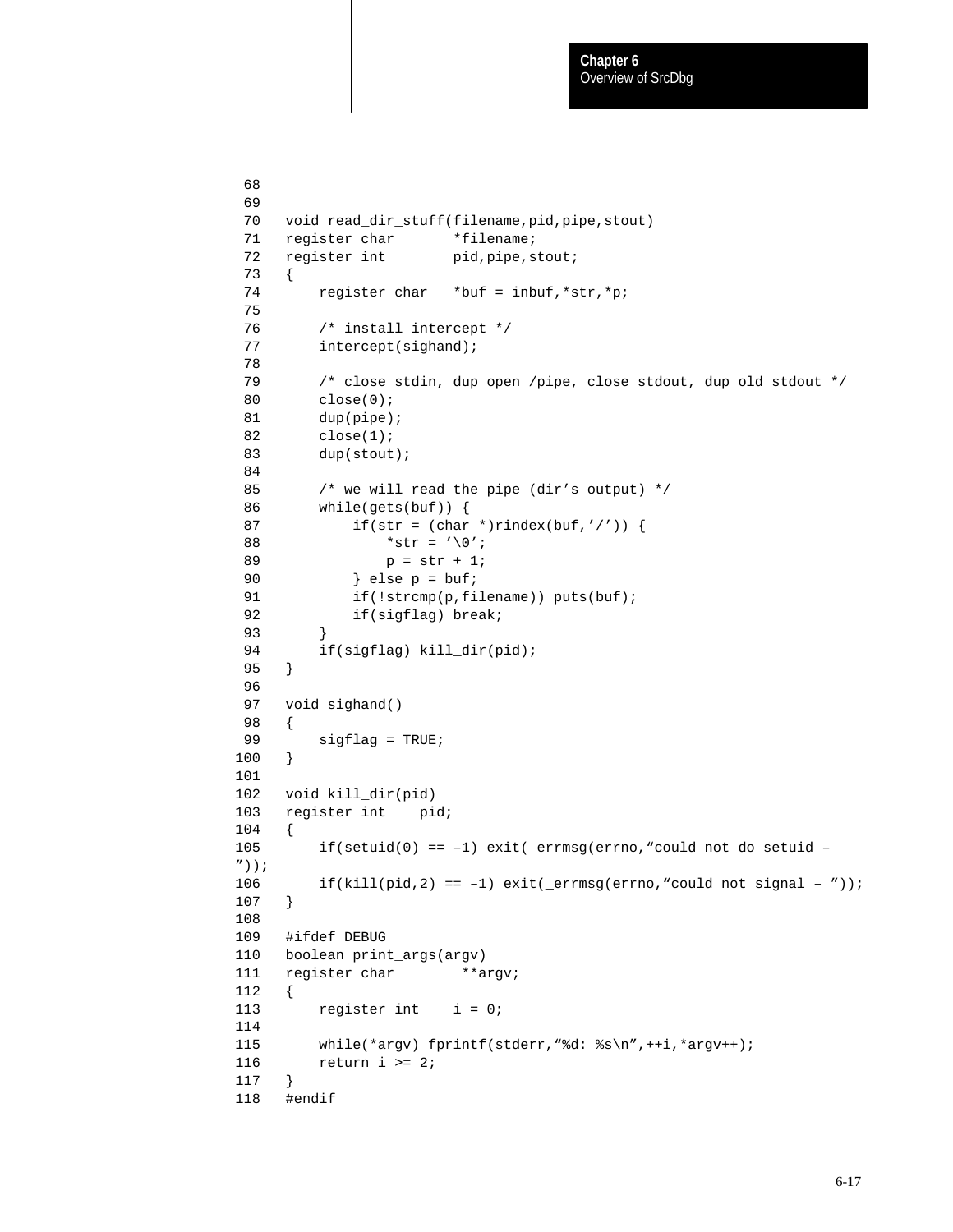Overview of SrcDbg **Chapter 6**

**Notes**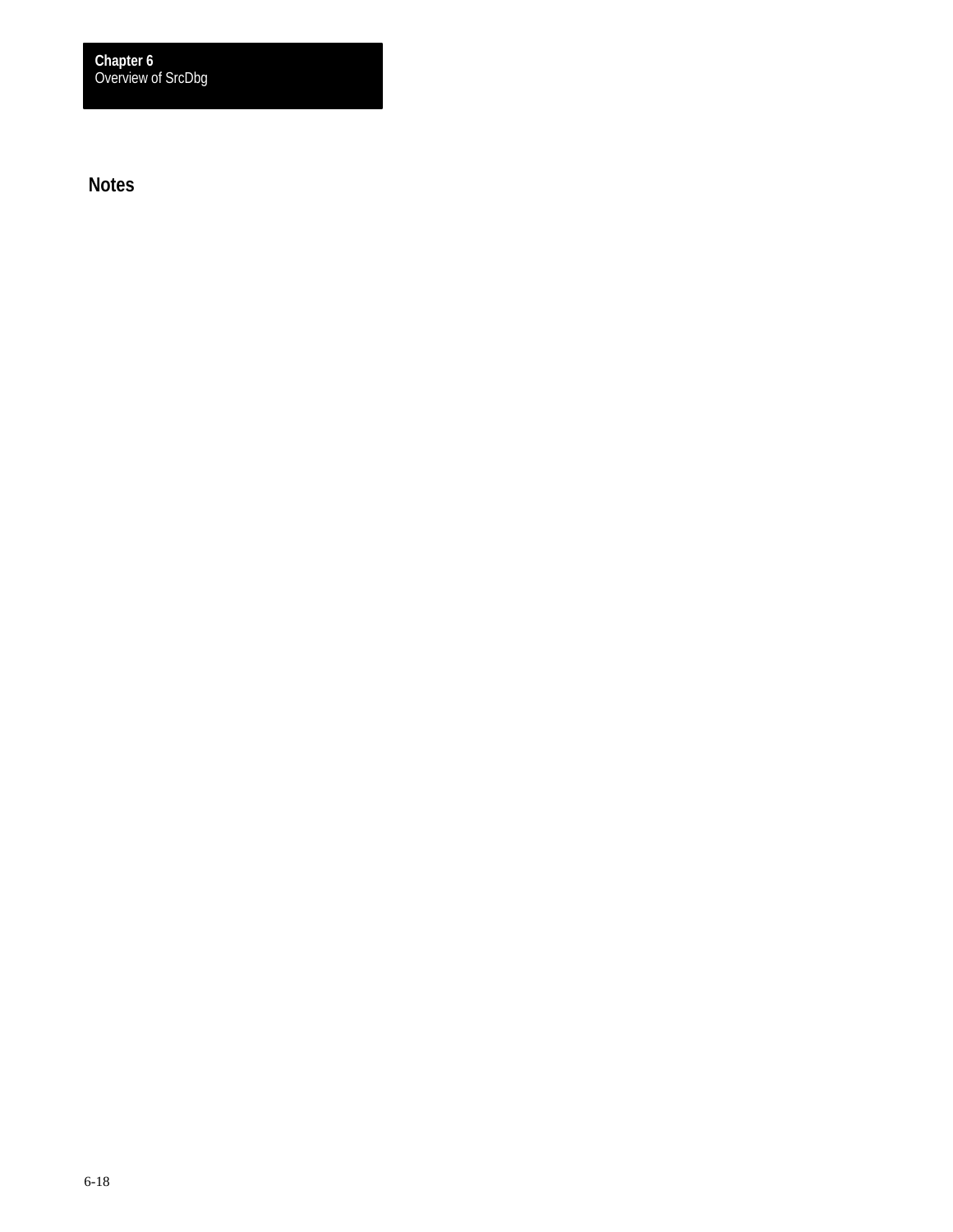# **Debugger Control Commands**

The commands described in this chapter control the execution of SrcDbg. They provide the following functions:

| Command:                 | Description:                                                                                                                                           |
|--------------------------|--------------------------------------------------------------------------------------------------------------------------------------------------------|
| Forrk                    | starts a program from within SrcDbg                                                                                                                    |
| G[0]                     | executes the program until a breakpoint occurs or the program<br>stops                                                                                 |
| S[tep]                   | executes one statement at a time                                                                                                                       |
| N[ext]<br><b>S</b> [tep] | executes one statement at a time. Nextl does not, however,<br>step through functions. Instead it executes at full speed until<br>the function returns. |
| R[eturn]                 | executes the program until returning to the calling function                                                                                           |
| B[reak]                  | sets breakpoints in the program                                                                                                                        |
| W[atch]                  | specifies program objects to be monitored during execution of<br>the program                                                                           |
| K[i]]                    | removes breakpoints and watch expressions in the program                                                                                               |
| $L[0]$ g                 | writes SrcDbg commands to the specified pathlist                                                                                                       |
| O[ption]                 | allows the user to change certain SrcDbg options                                                                                                       |
| Refad]                   | reads SrcDbg commands from the specified pathlist                                                                                                      |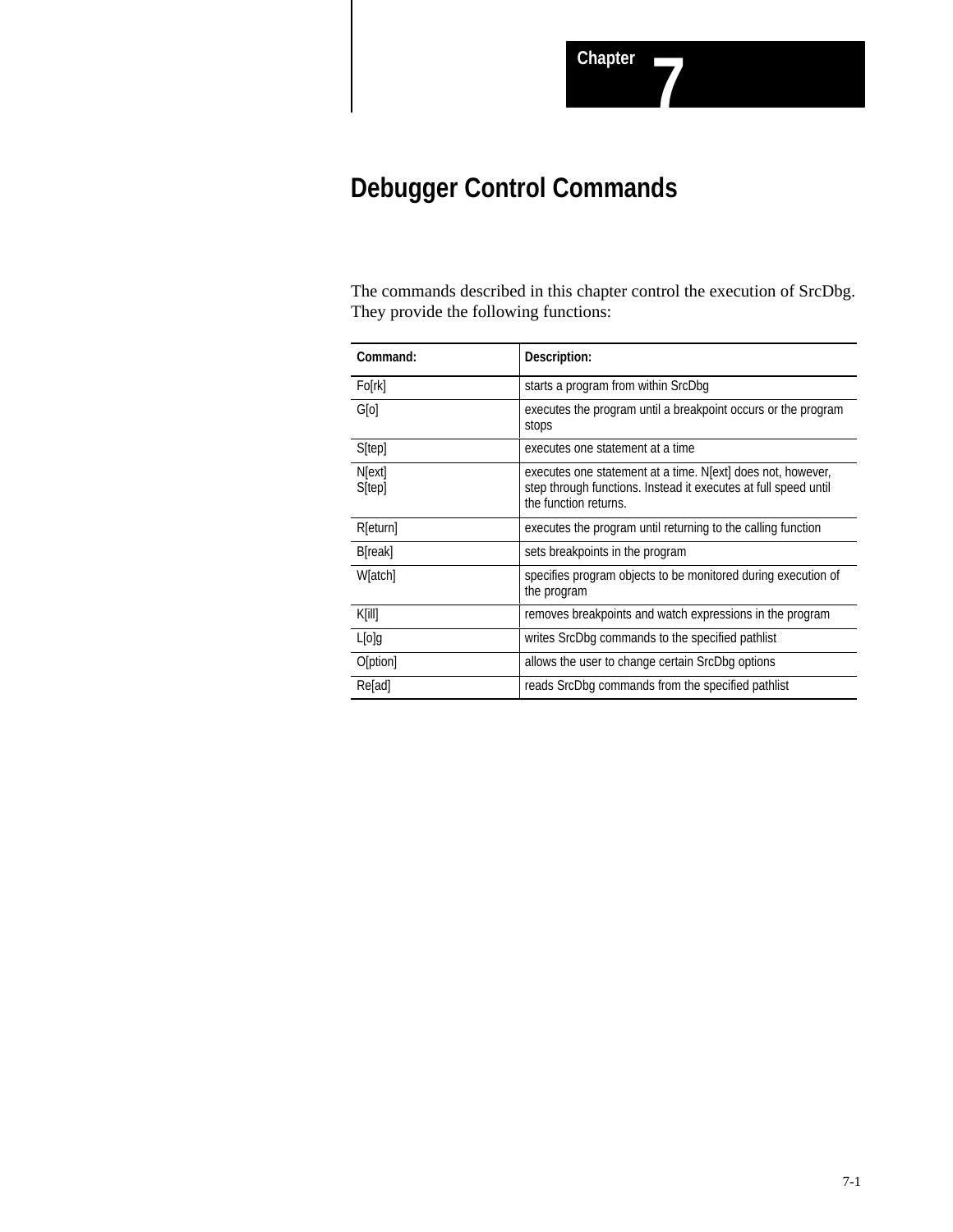#### **Fork**

#### Start Program

#### **Syntax**

fo[rk] <program> [<program\_opts>] [["]<redirection>["]]

#### **Usage**

 $F \circ [rk]$  begins execution of the specified program. Once forked, the debug process' program counter will be pointing to the primary module's execution entry point (usually at  $\text{cstart}$ ). Any  $\text{c program}$  opts $\text{c}$  appearing on the Fo[rk] command line will be passed to the program as parameters. If there are no arguments specified, Fo[rk] re-starts the program with the same arguments used by either the last Fo[rk] command or the SrcDbg command line.

<redirection> modifiers may also be specified on the Fo[rk] command line. This allows lengthy I/O to go to or originate from a file or device other than your terminal. If the redirected paths are given within quotes, only the standard paths of the program being debugged are affected. For example:

SrcDbg: fork where where.c /h0 ">>>foundit"

If the redirected paths are specified without quotes, the standard paths of SrcDbg and the program being debugged are redirected. For example:

SrcDbg: fork where where.c /h0 <>>>/nil

This type of redirection affects all consequent Shell commands executed from SrcDbg. In the above example, it is consequently impossible to fork a Shell from SrcDbg.

The Fo[rk] command may be given at anytime. This effectively ends the current debugging session and begins a new session.

#### **Examples**

Each of the following three examples accomplish the same result: forking the program where; passing two parameters to where ("where.c" and "/h0/usr/kathie"); executing the G[o] command to run where to completion.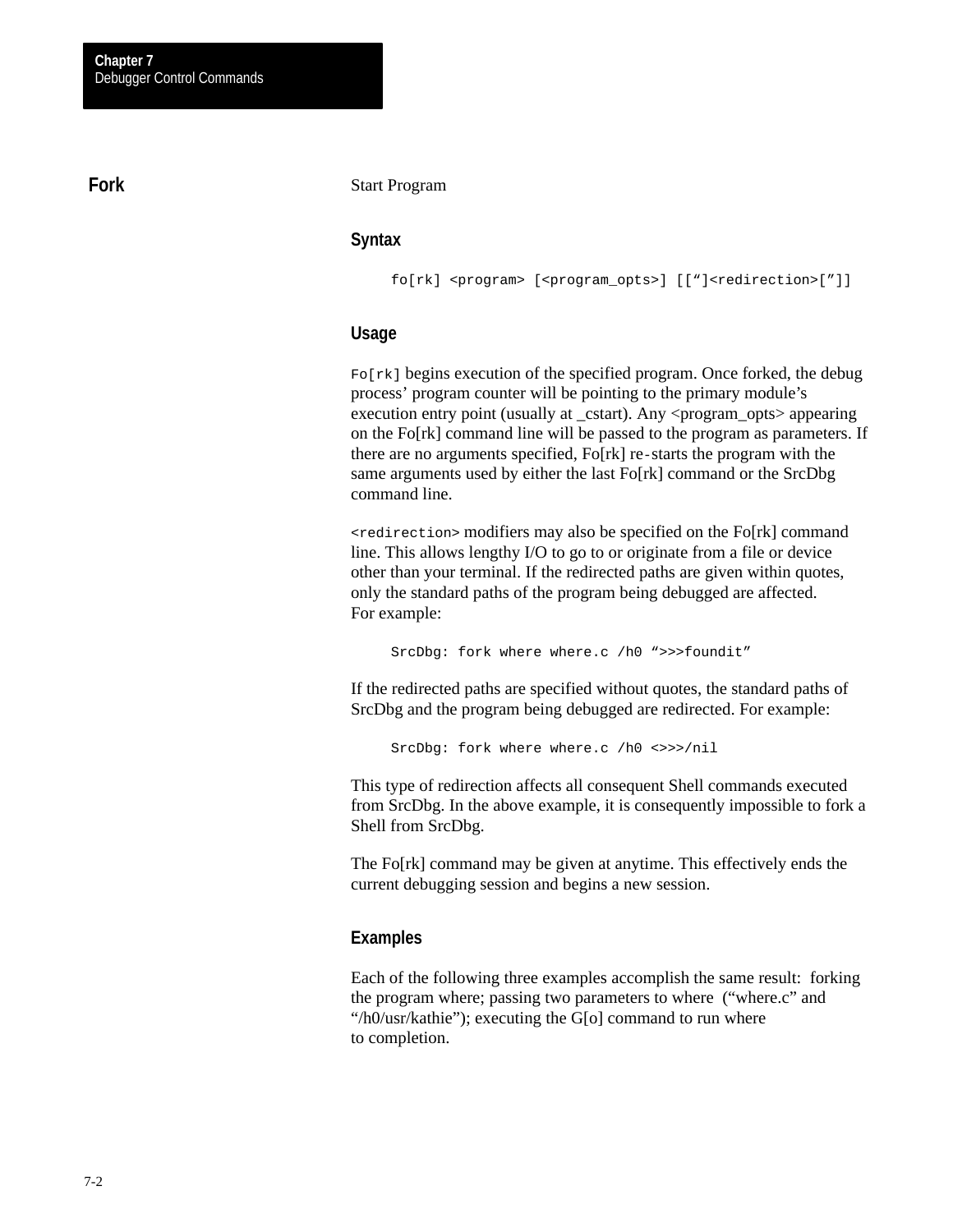In the first example, the program where is forked from the SrcDbg command line with no parameters. The G[o] command is given to run where to completion.

```
$ SrcDbg where where.c /h0/usr/kathie "where" forked with 2 parameters
Reading symbol file "where.dbg". 
where.c
Reading symbol file "where.stb". 
Context: where\_cstart
SrcDbg: go execute where (g command)
/h0/usr/kathie/SEA
/h0/usr/kathie/SOURCE
"where" exited normally
```
where is now re-forked with the Fo[rk] command. The two parameters ("where.c " and "/h0/usr/kathie") are passed to where as command line arguments.

```
SrcDbg: fork where where.c /h0/usr/kathie re–fork "where"
Reading symbol file "where.dbg". 
where.c
Reading symbol file "where.stb". 
Context: where\_cstart
SrcDbg:go
/h0/usr/kathie/SEA
/h0/usr/kathie/SOURCE "where" output
"where" exited normally
```
where is now re-forked with the Fo[rk] command. Because no parameters are specified, the most recent Fo[rk] command line is used by default ("fork where where.c /h0/usr/kathie").

SrcDbg: fo re–fork "where" with last arguments used

Forked: "where" Context: where\\_cstart SrcDbg:go /h0/usr/kathie/SEA /h0/usr/kathie/SOURCE "where" output "where" exited normally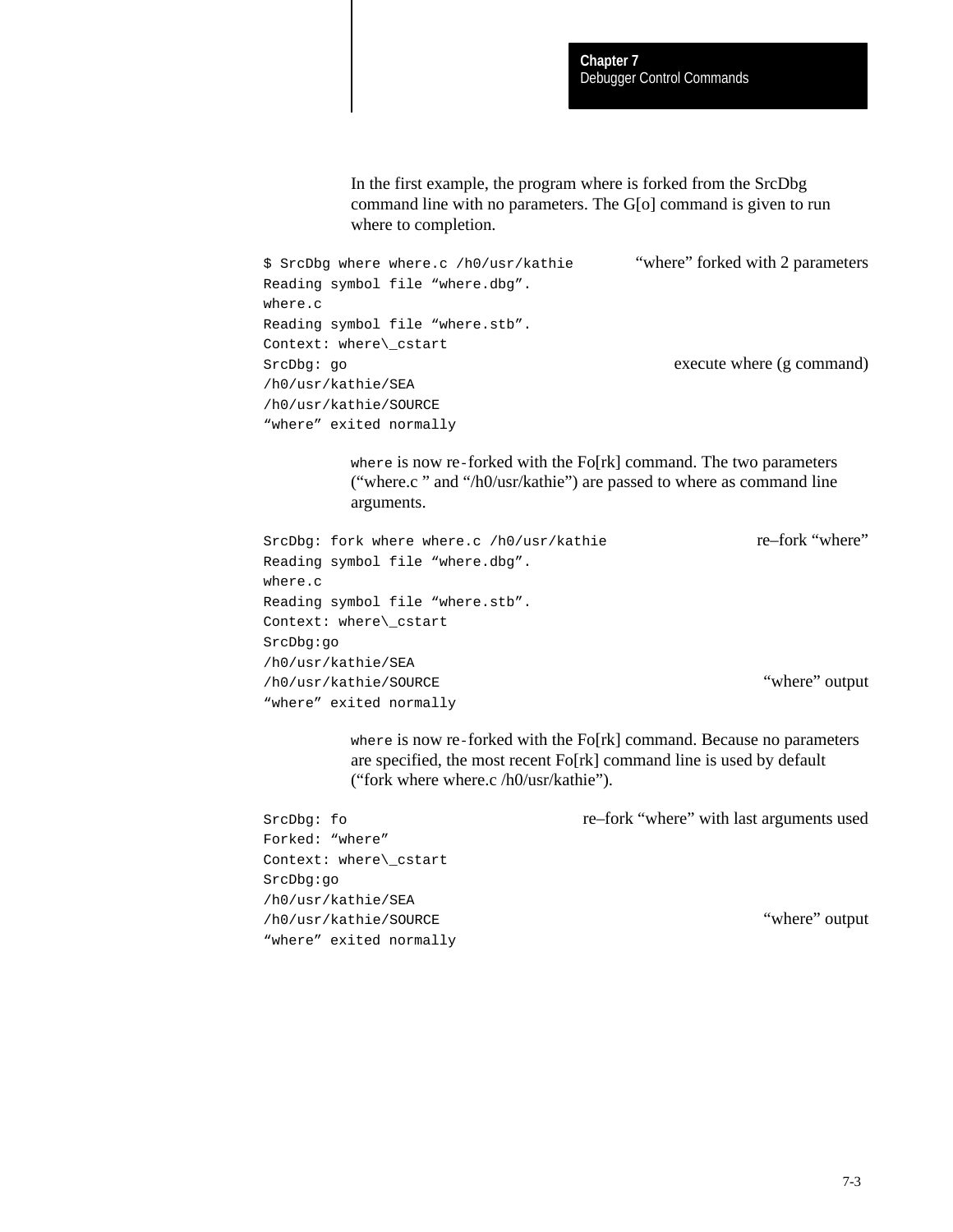#### **Go**

#### Program Execution

#### **Syntax**

```
g[o] [<location_expr>] [:dis[play]]
```
#### **Usage**

G[o] executes the program starting at the current location. G[o] executes the program until:

- a breakpoint is encountered
- an exception occurs
- a signal occurs, e.g. keyboard interrupt ([Ctrl-C]), keyboard abort ([Ctrl-E]), etc.
- $\blacksquare$  the end of the program is reached

If ":dis[play]" is specified, SrcDbg displays each source line to be executed.

**Important:** If watch expressions have been set, SrcDbg will evaluate each watch expression and display its value if it changes after executing each C statement. For example:

```
SrcDbg: go
w1: argc
2
```
**Important:** Using Watch expressions or Break when expressions while executing a program with the G[o] command will slow execution speed.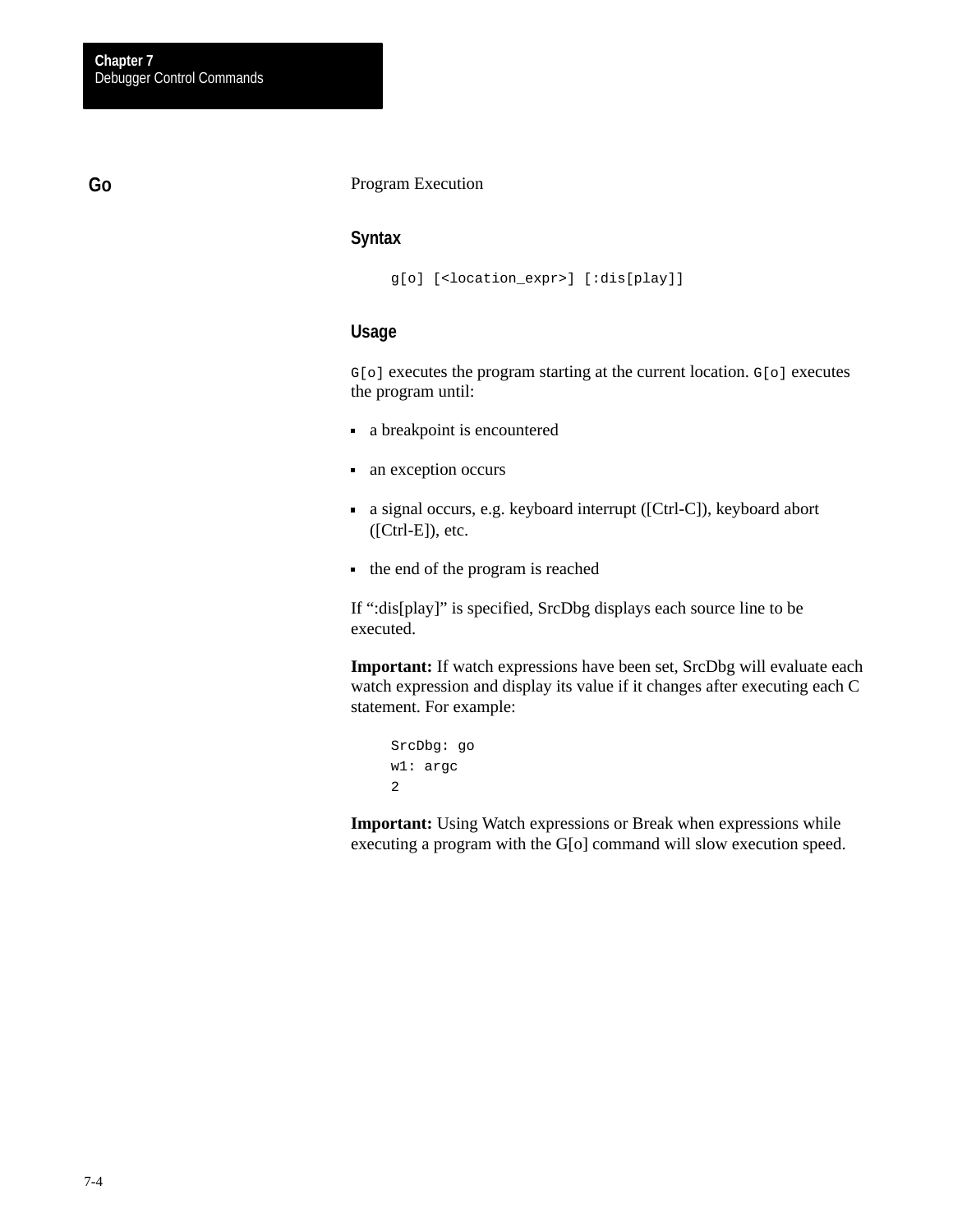#### **Examples**

In the following example, where is forked with two parameters. These are passed to where as command line arguments. The G[o] command is then given to run where to completion.

```
$ SrcDbq where where.c /h0/usr/kathie fork where fork where
Reading symbol file "where.dbg".
where.c
Reading symbol file "where.stb". 
Context: where\_cstart
SrcDbg: go execute where (g command)
/h0/usr/kathie/SEA "where" output
/h0/usr/kathie/SOURCE
"where" exited normally
```
where is re-forked and a breakpoint is set at line 37 using the B[reak] command. The G[o] command is then given with the ":dis" option. Once the breakpoint is reached, argv[0] is specified as a watch expression. The G[o] command is executed again and where runs to completion displaying the changing values of argv[0]:

```
SrcDbg: fork where /h0/usr/kathie re–fork "where"
Reading symbol file "where.dbg". 
where.c
Reading symbol file "where.stb".
Context: where\_cstart
SrcDbg: go main execute to main execute to main
File: "where.c"
Context: where\main
  19: void main(argc,argv)
\simSrcDbg: break 39 set breakpoint at line 39
b1: where\where.c\39 :count 1
SrcDbg: go :dis execute in display mode until breakpoint
 23: register char *filename = \text{argv}[1];
 ^
 26: check args(argc);
\sim \sim 32: void check_args(argc)
\sim35: if(argc < 2) exit(_errmsg(0,"where <filename> [<pathlist>]\n"));
\sim 27: fork_dir(argv,argv[2],&pid,&pipe,&stout); 
\sim \simAt breakpoint #1 breakpoint at line 39 encountered
File: "where.c"
```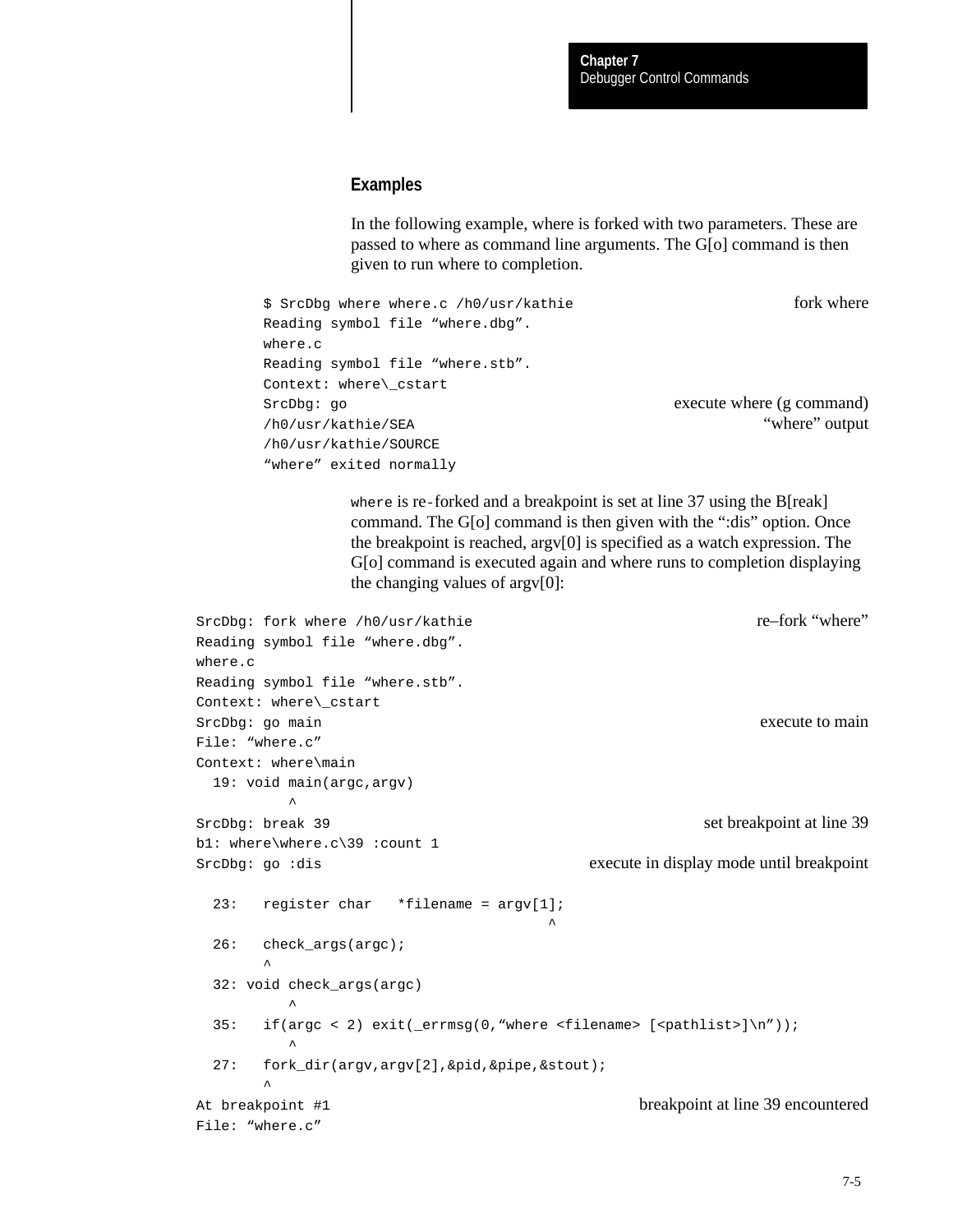```
Context: where\fork_dir
  39: void fork_dir(argv,pathlist,pid,pipe,stout)
\simSrcDbg: watch argv[0]
w1: argv[0]
SrcDbg: go
Watch Expression #1: argv[0]
0x30940 = "where" watch expression's initial value
File: "where.c" watch location display
Context: where\fork_dir
  39: void fork_dir(argv,pathlist,pid,pipe,stout)
\sim \simdn: FFFFFFA8 00000000 00000002 00000003 0003085C 00030858 00001980 00000000
an: 00030948 00000000 00030948 00000000 00030860 00030844 00037000 00030820
pc: E6A9E cc: 08 (–N–––)
fork_dir+0x1e >6100FE32 bsr.w _stkchec
Watch Expression #1: argv[0] 
0 \times 6 \times 7f = "dir" watch expression changes and shows instruction
File: "where.c" immediately following the one that changed it
Context: where\fork_dir\$blk0
  52: argv[1] = "–rasu"; (there is no assembly level display since
                                          instruction is exactly on a source line)
"where" exited normally
```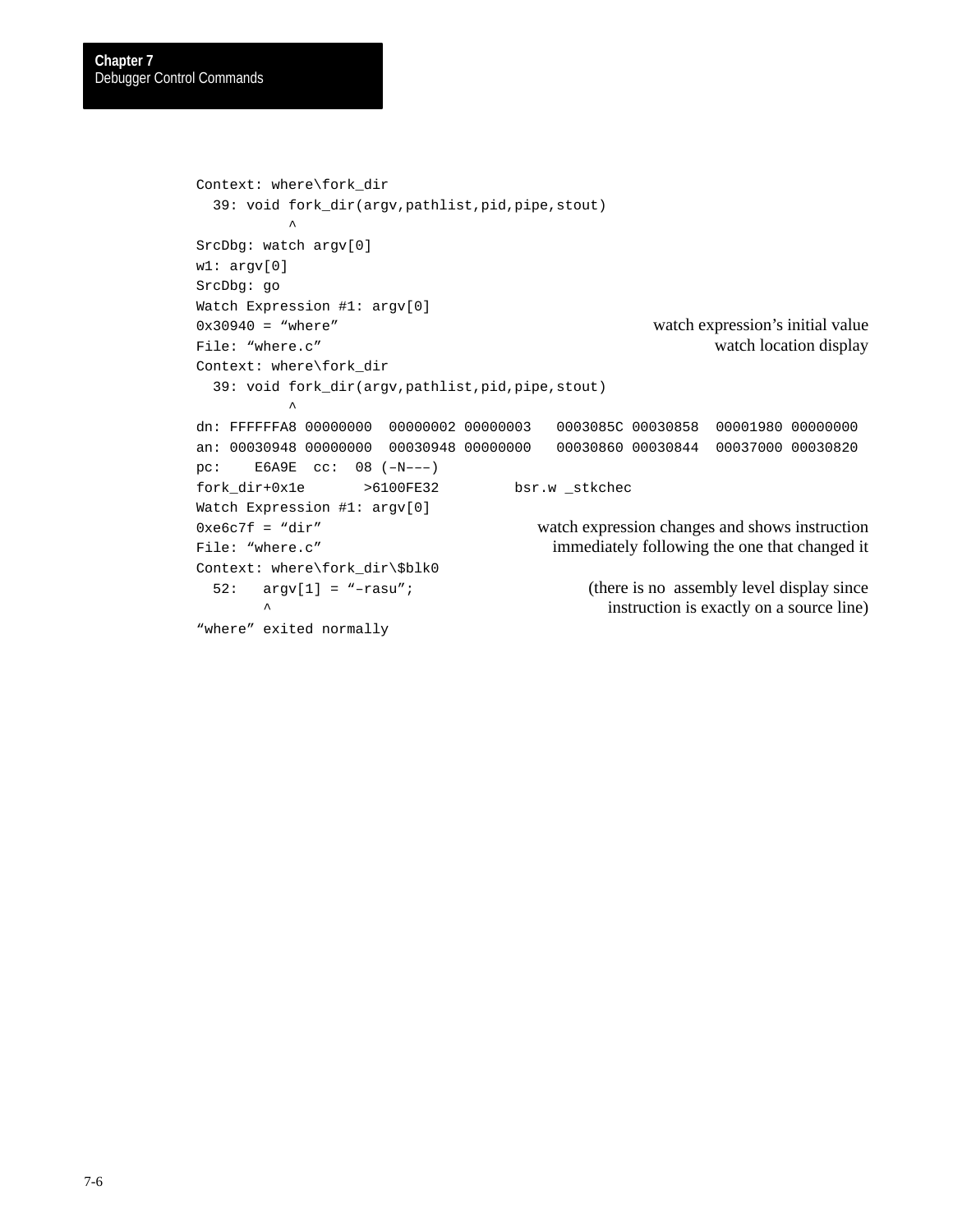#### Single Line Execution

#### **Syntax**

s[tep] [<number>]

#### **Usage**

S[tep] executes the specified number of executable statements of the program. If no number is specified, S[tep] executes a single statement. SrcDbg executes a statement, displays the values of any watch expressions that have changed and displays the next executable line. SrcDbg then displays the following prompt:

SrcDbg(STEP):

To continue "stepping" through a program, <return> may be used as well as re-entering the S[tep] command. If a number was previously specified, it remains in effect until a S[tep] command with a different number (or no number) is executed.

If a function is encountered while stepping through a program, the function is also stepped through. To avoid stepping through functions, use the N[ext] command.

**Important:** The exception to this is a function that was not compiled with the program. For example, any of the OS-9 standard C library functions. These types of functions will be executed and stepped over with a single S[tep] command.

If a breakpoint is encountered while stepping through a program, execution stops in the same manner as when using the G[o] command.

**Step**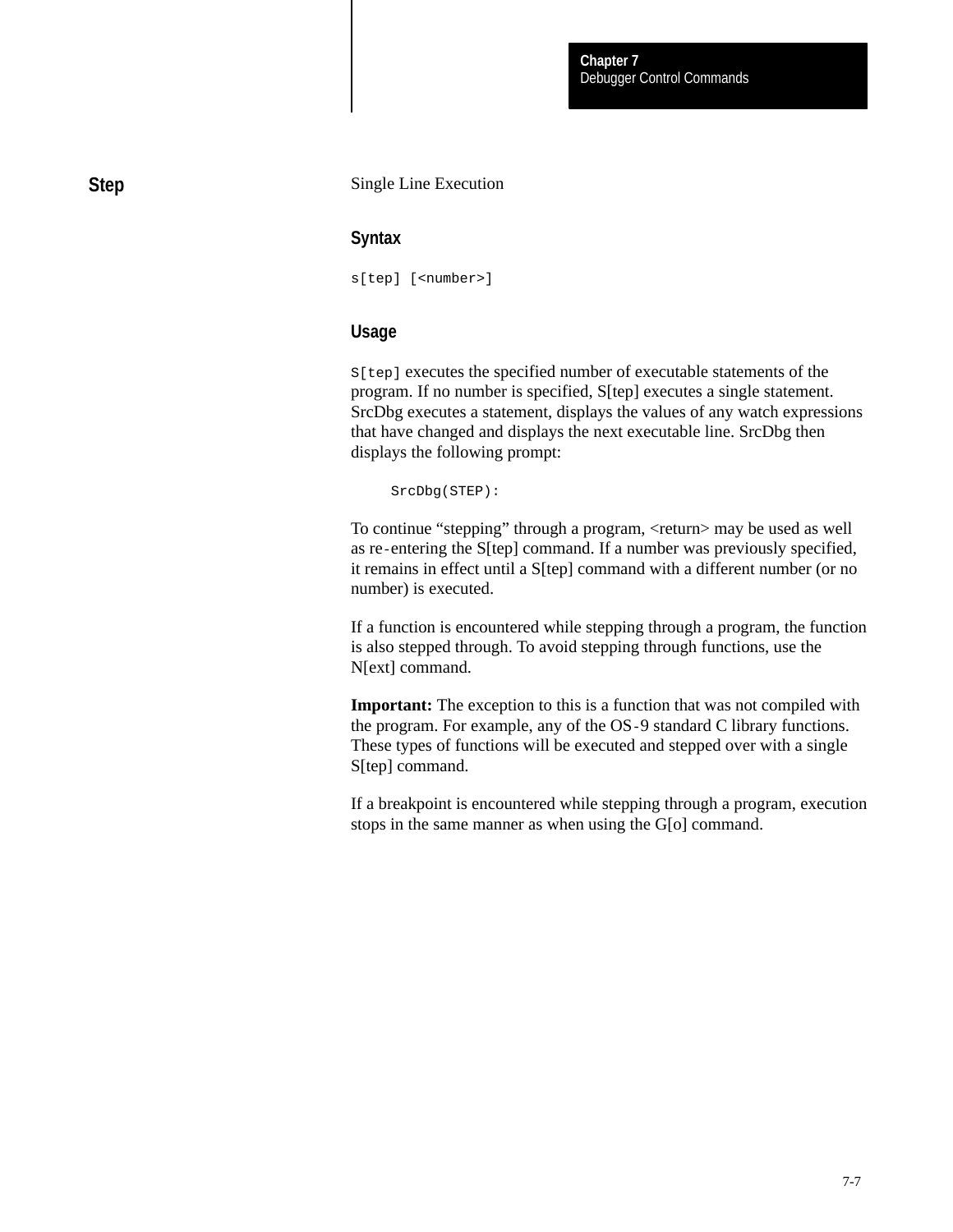#### **Examples**

In the following example, where is forked from the SrcDbg command line with two parameters. These are passed to where as command line arguments. The S[tep] command is given to execute the first statement. The S[tep] command is repeated in order to show its use.

```
$ srcdbg where where.c /h0/usr/kathie "where" forked
Reading symbol file "where.dbg". 
where.c
Reading symbol file "where.stb". 
Context: where\_cstart
SrcDbg: step
File: "where.c"
  19: void main(argc,argv)
\simSrcDbg: step
  23: register char *filename = argv[1];
 ^
SrcDbg(STEP):s function "check_args()" encountered
  26: check_args(argc);
\sim \simSrcDbg(STEP): step 3 times
  32: void check_args(argc)
\sim \sim35: if(argc < 2) exit(_errmsg(0,"where <filename> [<path>]\n\frac{n}{2});
\sim 27: fork_dir(argv,argv[2],&pid,&pipe,&stout); 
\sim \simSrcDbg(STEP): <return> step 3 times again
  39: void fork_dir(argv,pathlist,pid,pipe,stout)
\sim 51: argv[0] = "dir";
\sim \sim 52: argv[1] = "–rasu";
\sim \simSrcDbg(STEP):
```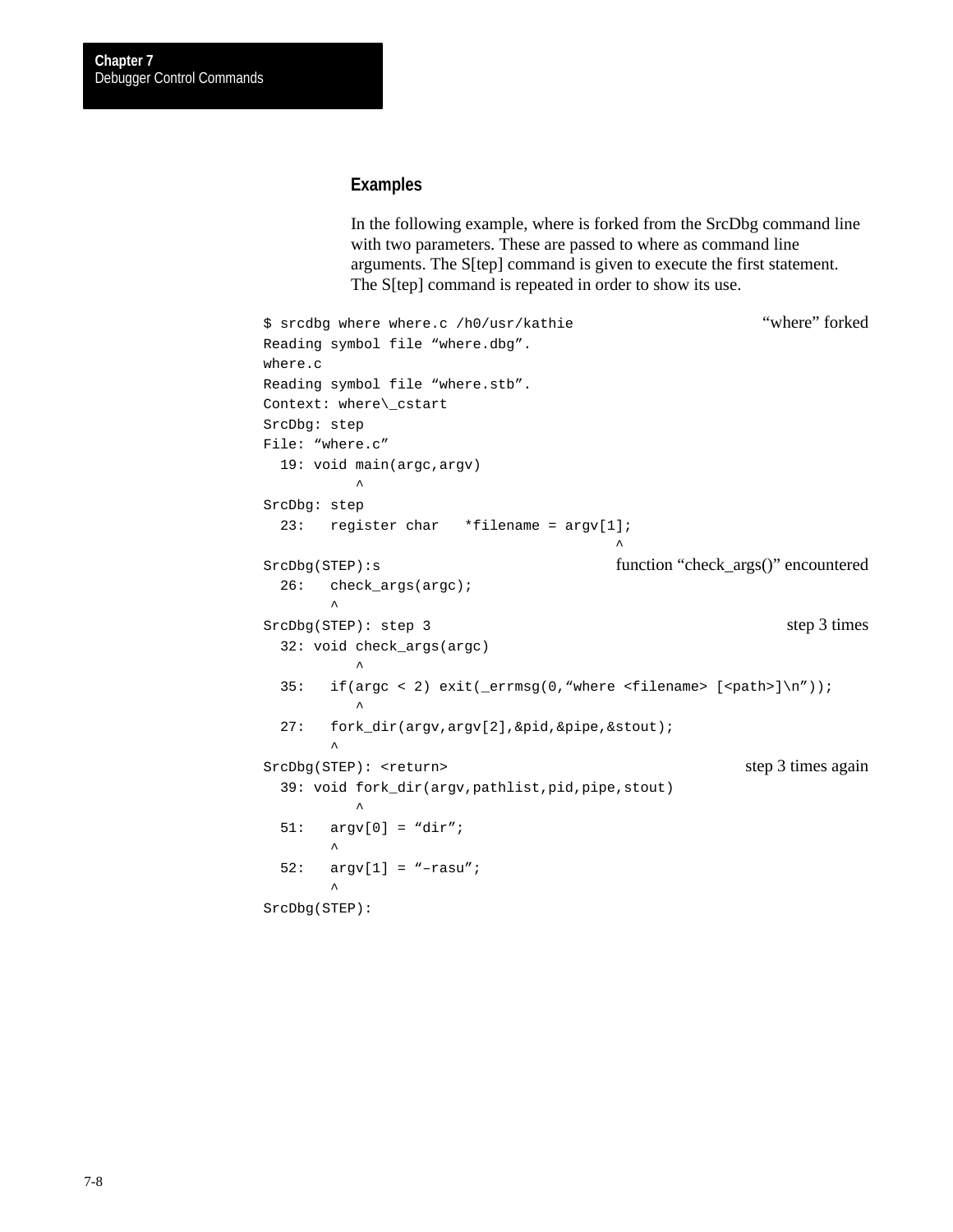#### **Name**

#### Single Line Execution/Execute Function and Return

#### **Syntax**

n[ext] [<number>]

#### **Usage**

N[ext] executes the specified number of executable statements of the program. If a number is not specified, SrcDbg executes one statement. SrcDbg executes a statement, displays the value of any watch expressions that have changed and displays the next executable line. SrcDbg then displays the following prompt:

SrcDbg(NEXT):

To continue "nexting" through the program, hit **[CR]** or re-enter the N[ext] command.

If a  $\langle$  -number  $>$  is specified, it remains in effect until a N[ext] command with a different number (or no number) is executed.

The N[ext] command has the same function as the S[tep] command with one exception: if a function is encountered while "nexting" through a program, the function is executed without stepping through it. To step through functions, use the S[tep] command.

**Important:** The N[ext] command will execute a function and all functions called by that function and then display the next executable line of the program. This includes functions recursively calling themselves.

If a breakpoint is encountered while "nexting" through a program, execution stops in the same manner as when using the G[o] command. Execution will stop even if the breakpoint is within a function.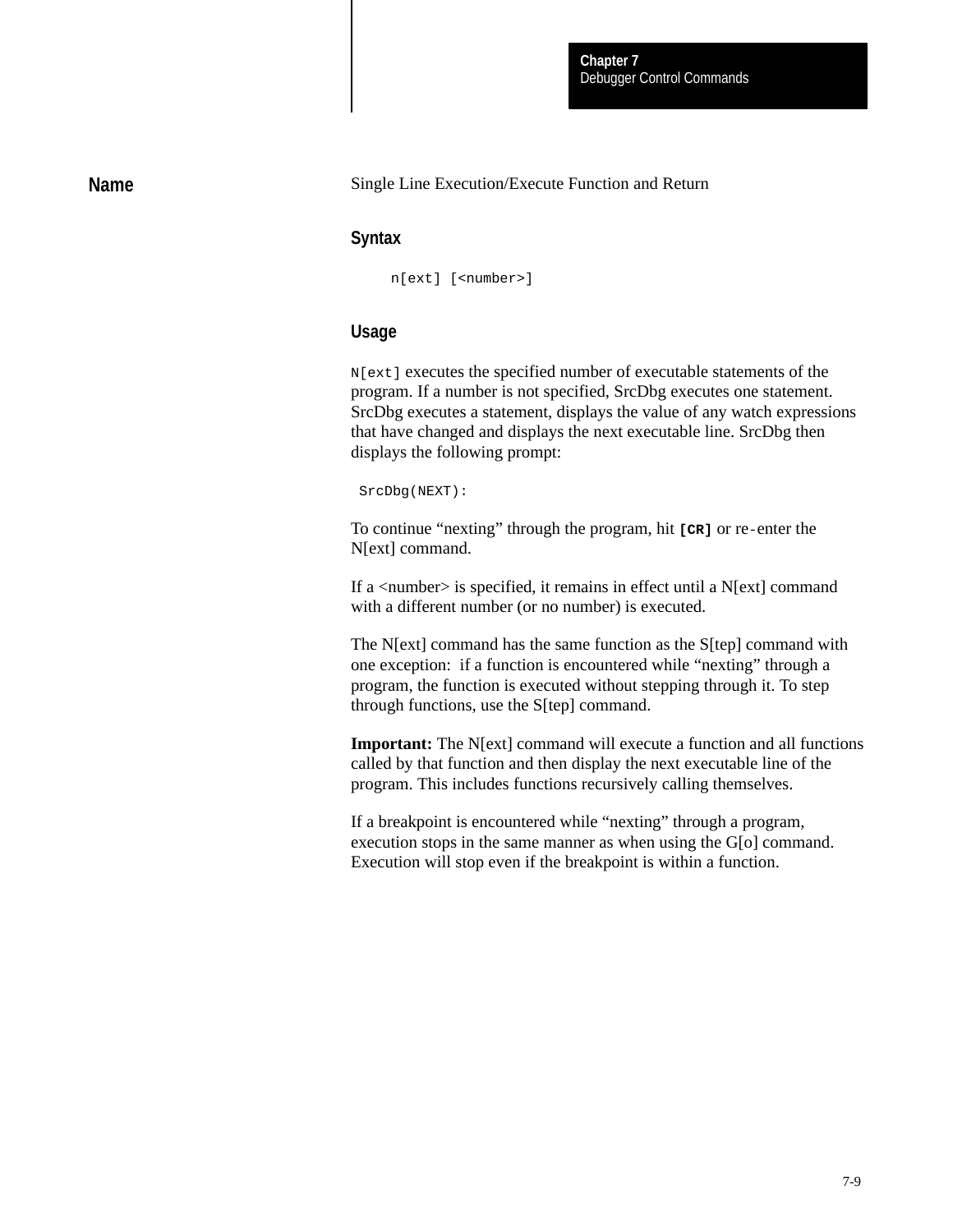#### **Examples**

In the following example, where is forked with two parameters. These are passed to where as command line arguments. The N[ext] command is given to execute the first statement. This command is repeated to show its use. Notice the difference in function handling between the S[tep] command and the example below.

```
$ srcdbg where where.c /h0/usr/kathie "where" forked
Reading symbol file "where.dbg". 
where.c
Reading symbol file "where.stb". 
Context: where\_cstart
SrcDbg: go main execute to main
File: "where.c"
  19: void main(argc,argv)
\simSrcDbg: next
  23: register char *filename = argv[1];
 ^
SrcDbg(NEXT):n function "check_args()" encountered
  26: check_args(argc);
\sim \simSrcDbg(NEXT): next 3 next 3 next 3 functions without stepping
  27: fork_dir(argv,argv[2],&pid,&pipe,&stout);
\sim \sim 28 read_dir_stuff(filename,pid,pipe,stout);
\sim \sim/h0/usr/kathie/SEA where output
/h0/usr/kathie/SOURCE
"where" exited normally
```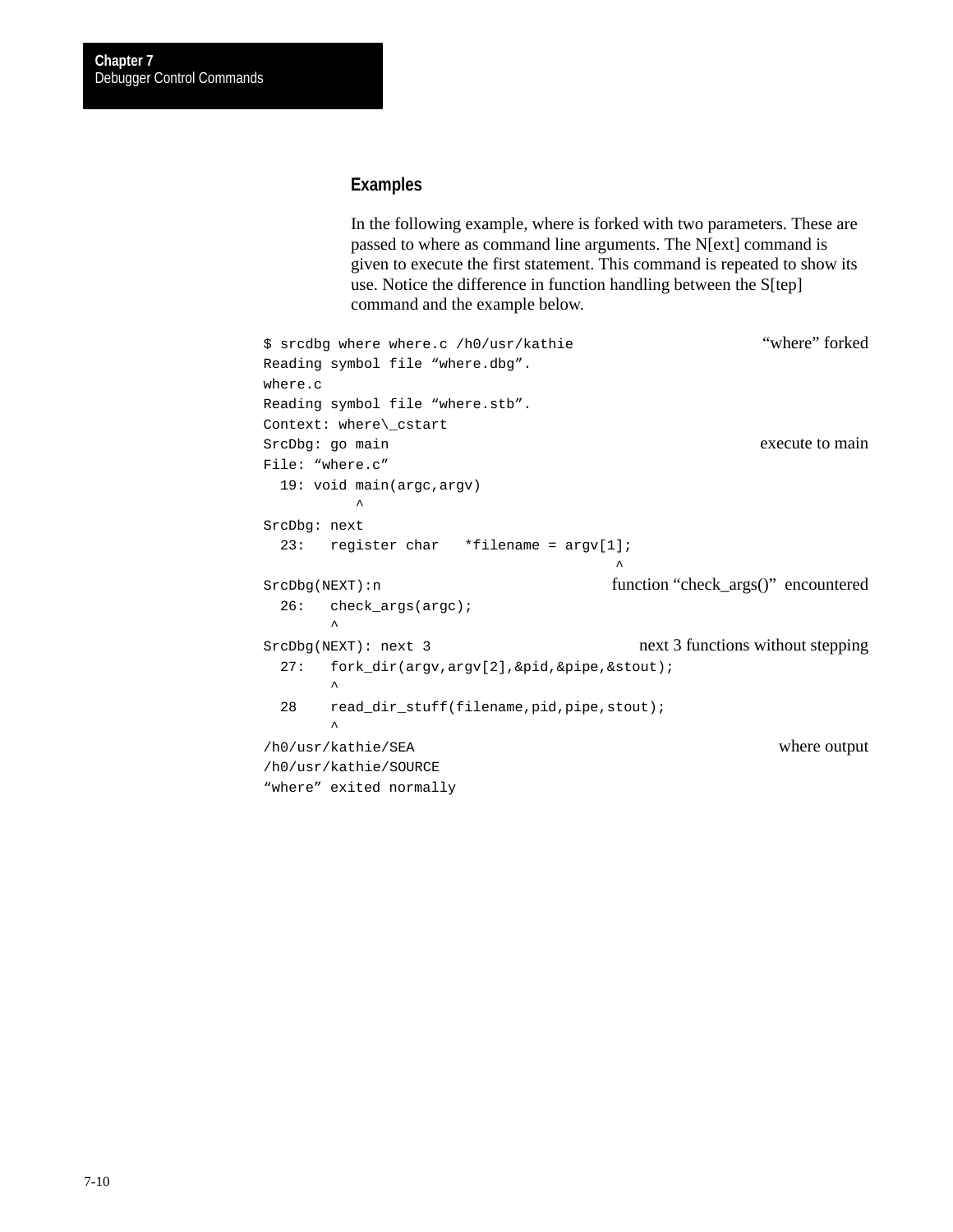## **Return**

#### Execute Until Function Returns

#### **Syntax**

r[eturn] <number>

#### **Usage**

R[eturn] executes the program until the current function returns to the calling function or a breakpoint is encountered. If  $\langle$ number $\rangle$  is specified, R[eturn] executes until it returns to the specified <number> of callers above the current stack frame.

To find out the number of callers in the current stack frame, the Fr[ame] command is used. If more callers are specified than exist, an error is returned and the R[eturn] command is not executed:

Error: Bad frame number

**Important:** If the frame to "return" to has no source, SrcDbg will run until the first source line is encountered. This is usually in a higher frame.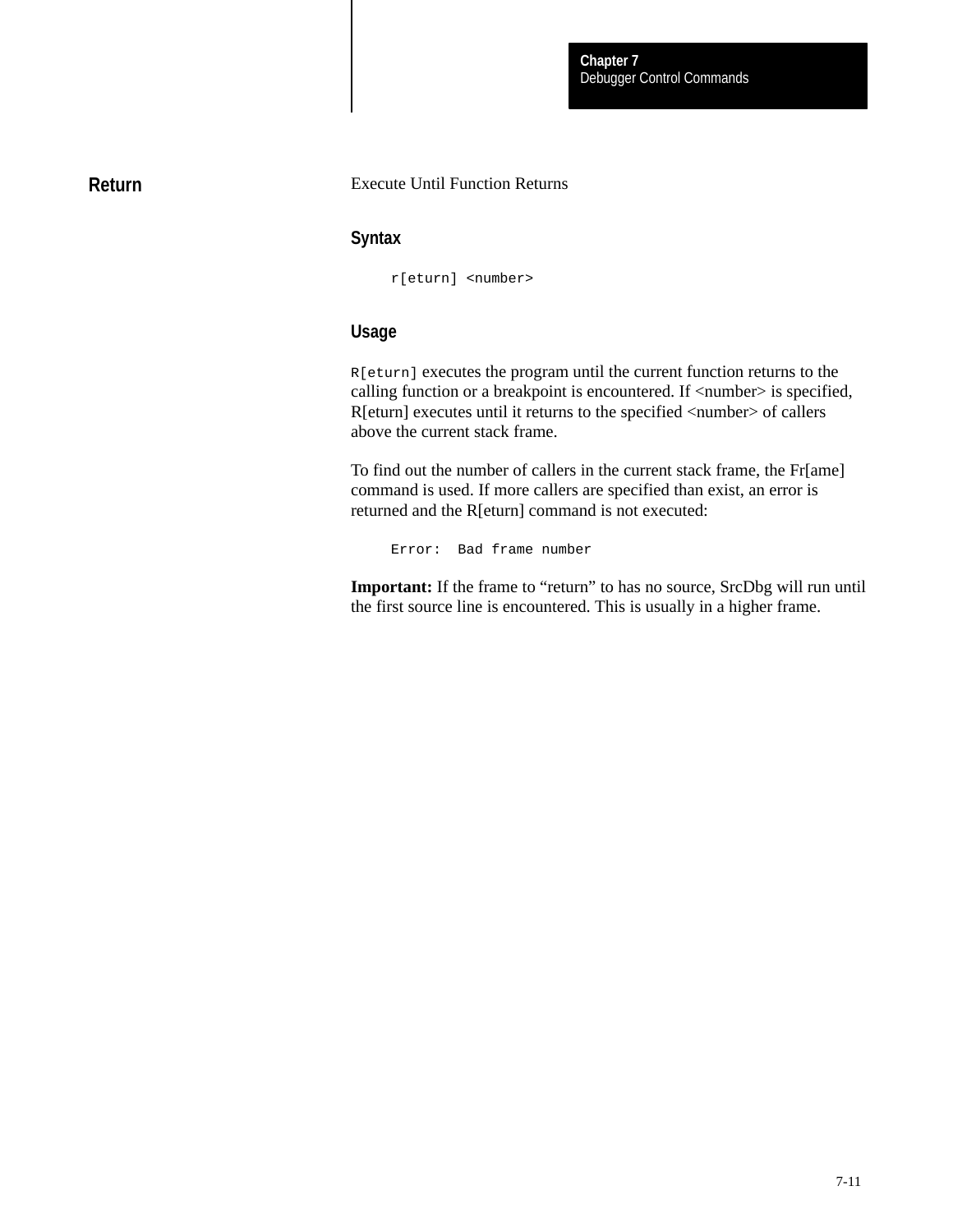#### **Examples**

In the following example, where is forked with two parameters. These are passed to where as command line arguments. A breakpoint is set at the function "fork\_dir" using the B[reak] command. The G[o] command runs where until "fork\_dir" is reached. The S[tep] command is used to step through a few lines of fork\_dir(). The R[eturn] command is then used to return from fork\_dir(). The R[eturn] command is used again to return from main().

```
$ SrcDbg where where.c /h0/usr/kathie "where" forked
Reading symbol file "where.dbg".
where.c
Reading symbol file "where.stb".
Context: where\_cstart
SrcDbg: break fork_dir set breakpoint at fork_dir()
SrcDbg: break fork_dir
b1: where\fork_dir+0x18 :count 1
SrcDbg:go execute until fork_dir() encountered
At breakpoint #1 breakpoint at fork_dir() encountered
File: "where.c"
Context: where.c\fork_dir
  39: void fork_dir(argv,argv[2],&pid,&pipe,&stout);
\mathcal{L}^{\mathcal{A}} and \mathcal{L}^{\mathcal{A}} and \mathcal{L}^{\mathcal{A}}SrcDbg: step step step into fork_dir()
  51: argv[0] = "dir";
\sim \simSrcDbg(STEP): step
 52: \quad \text{arqu}[1] = \text{``-rasu''};\sim \simSrcDbg(STEP): <return> execute until return from
 30 read_dir_stuff(filename,pid,pipe,stout); fork_dir()
\sim \simSrcDbg: r execute until return from main()
/h0/usr/kathie/SEA
/h0/usr/kathie/SOURCE (main returns to _cstart, which has no source,
"where" exited normally so the program runs to completion.)
```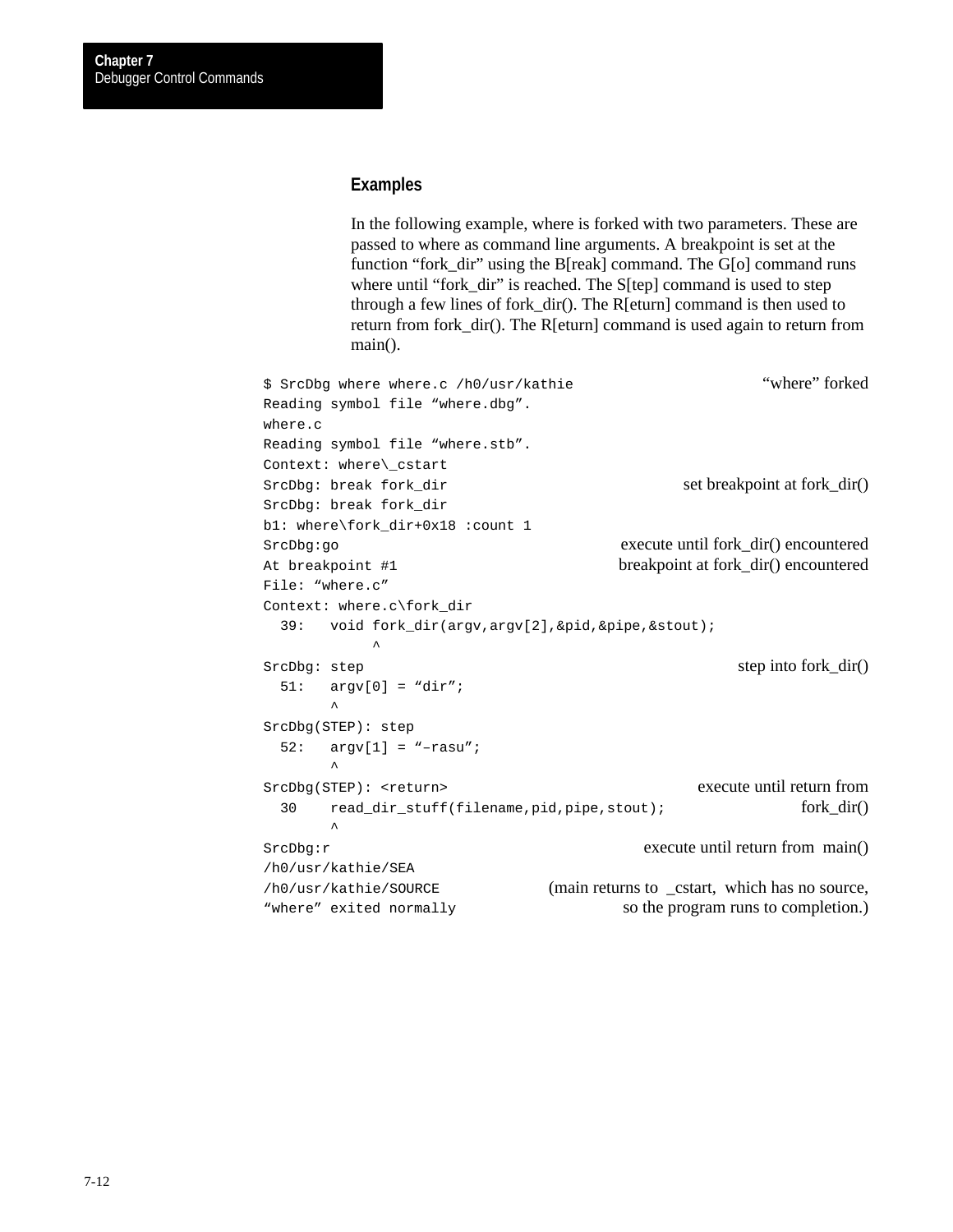#### **Break**

Set Breakpoint

#### **Syntax**

b[reak] [<location\_expr>] [:wh[en] <C\_expr>] [:co[unt] <num>]

#### **Usage**

Breakpoints are generally used to stop execution in a program to allow single-line-stepping through specific areas.

 $B[reak]$  sets a breakpoint at a specified line number, result of a  $\langle C_{\text{ex}}pr \rangle$ or upon a when <C\_expr> becoming true.

The following chart outlines the possible configurations of the B[reak] command. x indicates that the corresponding B[reak] command line option is being used.

| Location expr: | When expr: | Count (n)" | Result:                                                    |
|----------------|------------|------------|------------------------------------------------------------|
|                |            |            | Displays established breakpoints                           |
|                | 0          | х          | Error                                                      |
|                | $\lambda$  |            | Break when when_expr is true                               |
|                | o          |            | Break at location expr                                     |
|                |            |            | Break when when_expr is true the nth time                  |
|                |            |            | Break at location_expr then nth time                       |
|                |            |            | Break at location_expr when when_expr is true              |
|                |            |            | Break at location_expr when when_expr is true the nth time |

When a breakpoint is encountered, SrcDbg prints the breakpoint number, the current program scope and the next line (containing the breakpoint).

Up to 16 breakpoints may be set at one time. However, SrcDbg sets and removes breakpoints in the execution of R[eturn], N[ext], Gostop, G[o] and P[rint] (when printing functions). If sixteen breakpoints are set by the user, SrcDbg will be unable to execute these commands until a breakpoint is removed. To remove a breakpoint, the K[ill] command is used.

If no arguments are specified with the B[reak] command, all current breakpoints in the program are displayed.

If <num> is not specified with the count option, count defaults to 1.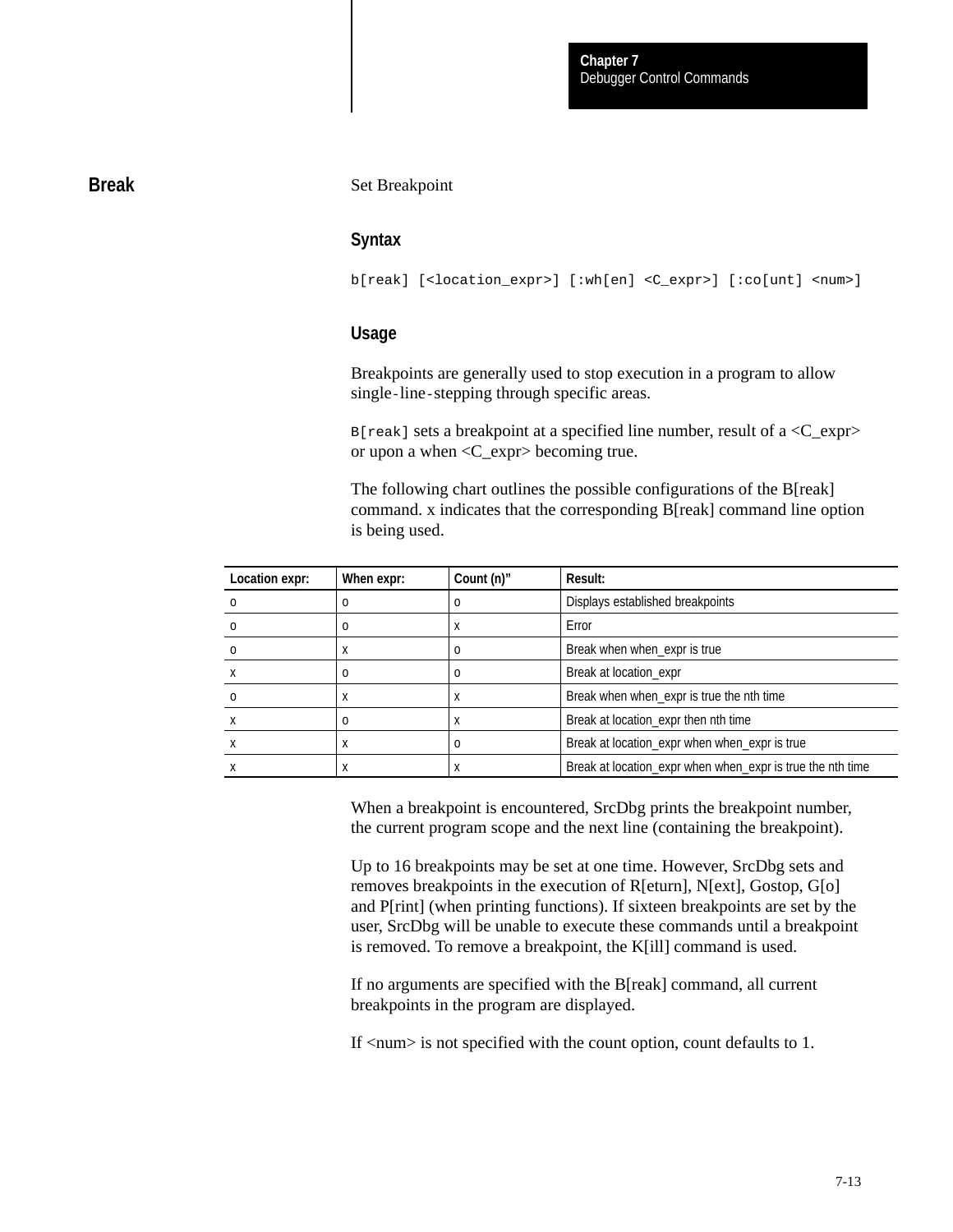Each time a breakpoint is specified, SrcDbg checks to see if a breakpoint has already been set at that location. If a B[reak] command specifies a breakpoint at a non-executable line number, SrcDbg places the breakpoint at the closest executable line following the specified line number. If a line number is specified greater than the last executable line, an error is returned.

The following command line causes the debugger to stop at 'func' the third time 'arg\_to\_func' is equal to 10:

```
break func :when arg_to_func == 10 :count 3
```
The debugger will stop at 'func' and evaluate the expression. If the expression is true (non 0) and the count is 1, SrcDbg will stop. If the expression is true and the count is not 1, the count is decremented and SrcDbg will continue. If the expression is not true, SrcDbg will continue without decrementing count.

When count reaches 1, SrcDbg will stop each time the breakpoint is reached and will no longer decrement count.

A break point comprised of a when expression without a break expression will cause SrcDbg to execute slowly. When SrcDbg encounters the breakpoint, the when expression is true. If the G[o] command is executed next, SrcDbg will generally stop on the next instruction since the when expression will still be evaluated as true.

#### **Examples**

The following example shows how B[reak] may be used to set several types of breakpoints in the program where:

| SrcDbq where where.c /h0/usr/kathie             | "where" forked             |
|-------------------------------------------------|----------------------------|
| Reading symbol file "where.dbg".                |                            |
| where.c                                         |                            |
| Reading symbol file "where.stb".                |                            |
| Context: where\_cstart                          |                            |
| SrcDbq: b fork dir                              | set breakpoint at fork_dir |
| b1: where\fork dir+0x10 :count 1                |                            |
| SrcDbq: q                                       | execute "where"            |
| At breakpoint #1                                | stop at breakpoint         |
| File: "where.c"                                 |                            |
| Context: where\fork dir                         |                            |
| 39: void fork_dir(argv,pathlist,pid,pipe,stout) |                            |
| ᄉ                                               |                            |
| SrcDbq: chc read dir_stuff\\$blk0               | change context             |
| SrcDbq: b 91 :when *p == 's'                    | set breakpoint at line 91  |
| b2: where\where.c\91 :when *p == 's' :count 1   | when $p$ points to $'s'$   |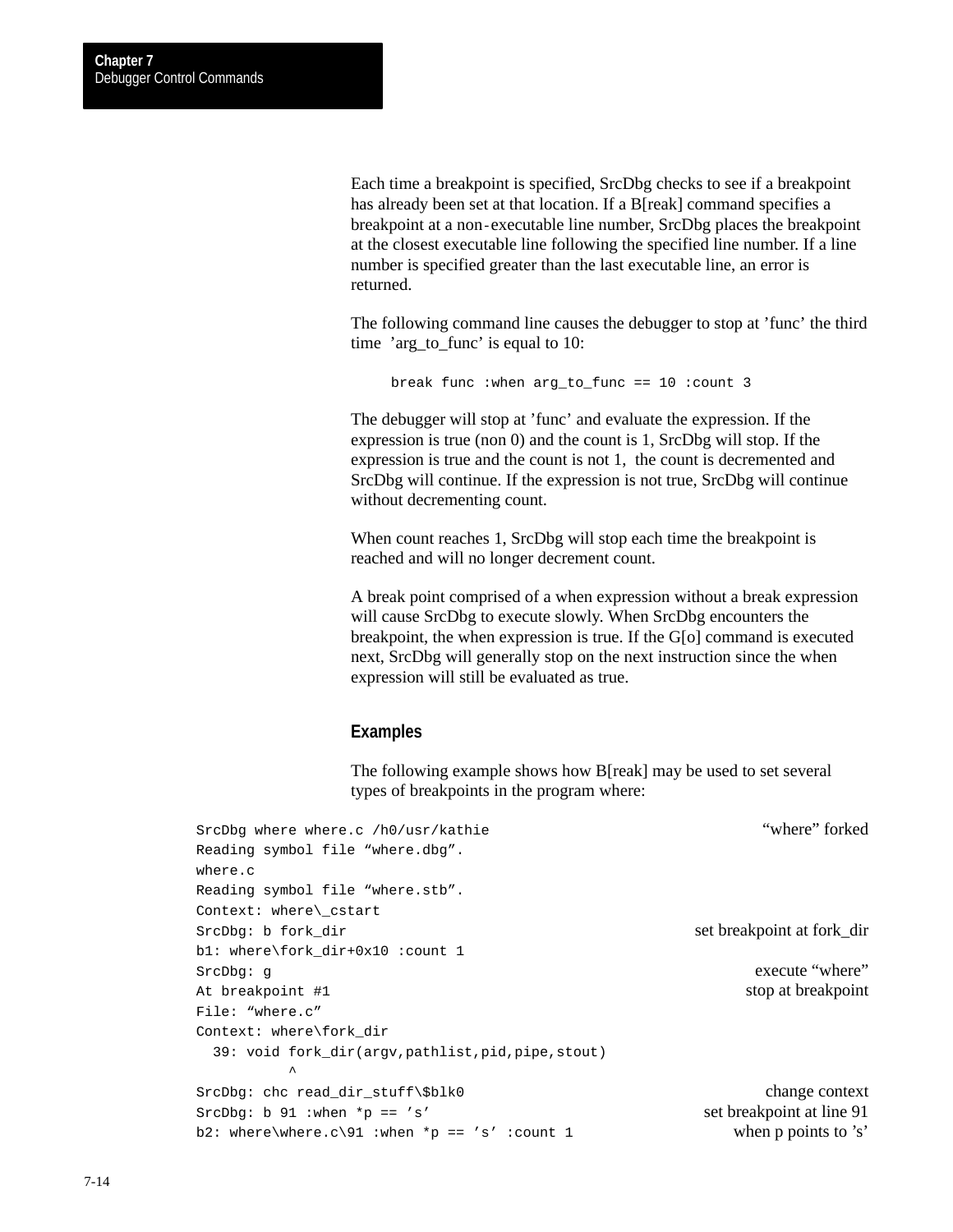```
SrcDbg: g execute "where"
At breakpoint #2 stop at breakpoint 2
File: "where.c"
Context: where\read_dir_stuff\$blk0\$blk1
 91: if(!strcmp(p,filename)) puts(buf);
\sim \sim \sim \simSrcDbg: print p display p
0x48036 = %score-expr.bnf''SrcDbg: kill b2 remove breakpoint 2
SrcDbg: break 87 :count 100 set breakpoint at line 87 the 100th time
b2: where\where.c\87 :count 100
SrcDbg: g execute "where"
/h0/usr/kathie/SEA
/h0/usr/kathie/SOURCE
At breakpoint #2 stop at breakpoint 2
File: "where.c"
Context: where\read_dir_stuff\$blk0\$blk1
 87: if(str = (char *)rindex(buf,'/')) {
\sim \sim \sim \simSrcDbg: kill b2 remove breakpoint 2
SrcDbg: break :when .cc & 1 break when carry bit is set
b2: :when .cc & 1 :count 1
SrcDbg: break display breakpoints
# Breakpoint: Condition: Count:
–––––––––––––––––––––––––––––––––––––––––––––––––––––––––––––––––––––
1 where\fork_dir+0x10 1
2 . \csc 8 1 1
SrcDbg: go execute "where"
At breakpoint #2 stop at breakpoint 2
File: "where.c"
Context: where\rindex note extended display
  28: read_dir_stuff(filename,pid,pipe,stout);
\sim \simdn: 0004801E 0000002F 0004821E 000492C0 0000002F 00000001 00000003 00000000
an: 002225B0 003EE29A 0004801F 0004801E 00048036 00049178 00050000 00049138
pc: 22297E cc: 09 (–N––C)
<68881 in Null state>
rindex+0xc >6602 bne.b rindex+0x10–>
SrcDbg:
```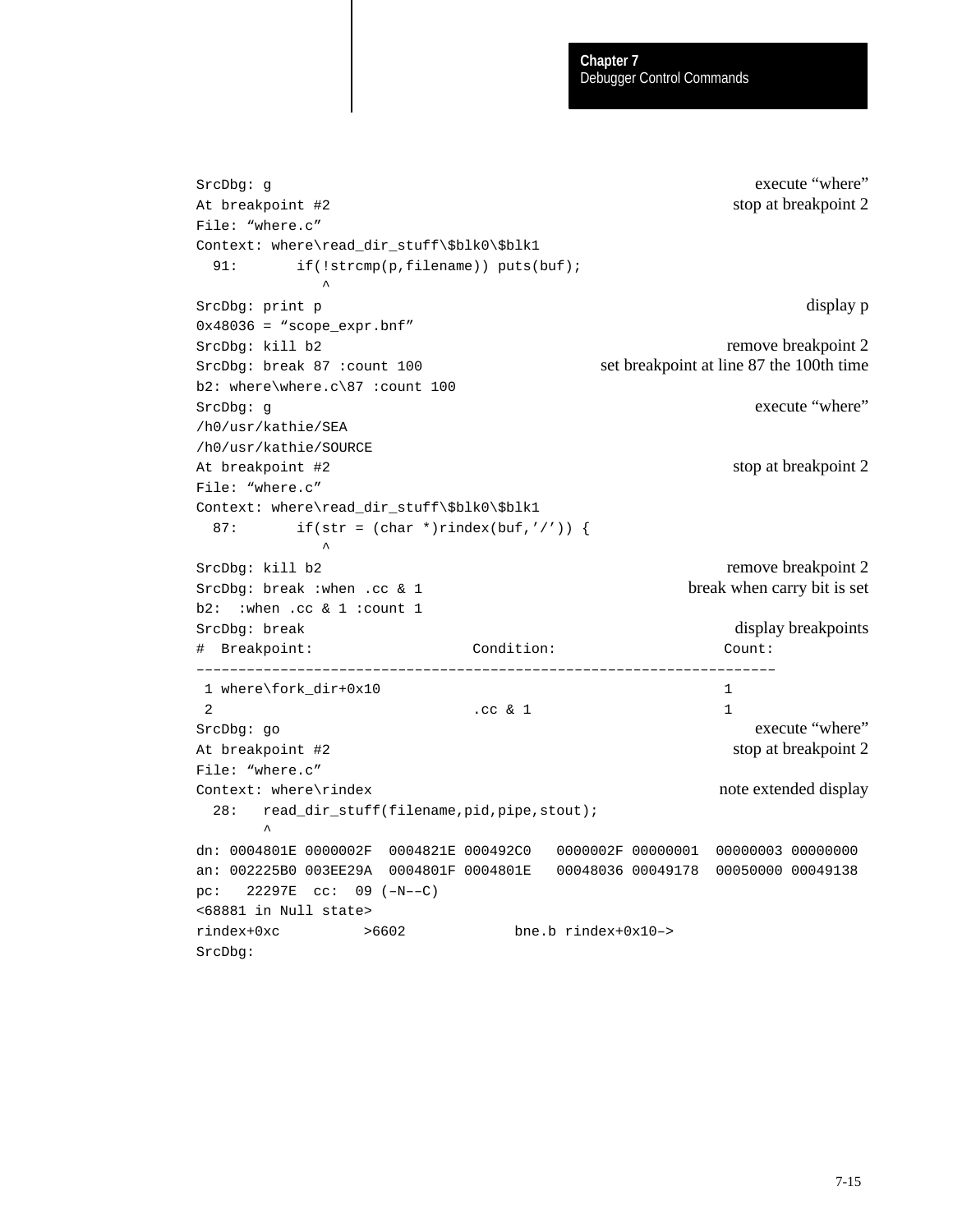## **Watch**

#### Set Watch Expression

#### **Syntax**

w[atch] [<C\_expr>]

#### **Usage**

 $W[atch]$  monitors the value of specified  $\langle C_{\text{ex}} \rangle$  as the program is executed. Each watch expression is evaluated each time a machine instruction is executed. The watch expression will be displayed with its initial value when it is first set. SrcDbg will then display each watch expression only when its value changes:

```
SrcDbg: go
w1: argv[0]
0x23e577 = "dir"
```
Two modes of W[atch] output are available with the O[ption] command. By default, SrcDbg will show the location of each watch expression change. The location displayed when a watch expression changes equates to the machine instruction after the change.

The o[ption] watch may be used to suppress the location display when a watch expression changes.

SrcDbg evaluates each expression being monitored after each machine instruction is executed. Consequently, using watch expressions while executing a program with the G[o] command will slow execution speed.

Up to 16 expressions may be monitored at any given time.

**Important:** SrcDbg is unable to monitor arrays, structs or unions. SrcDbg can only monitor the individual elements.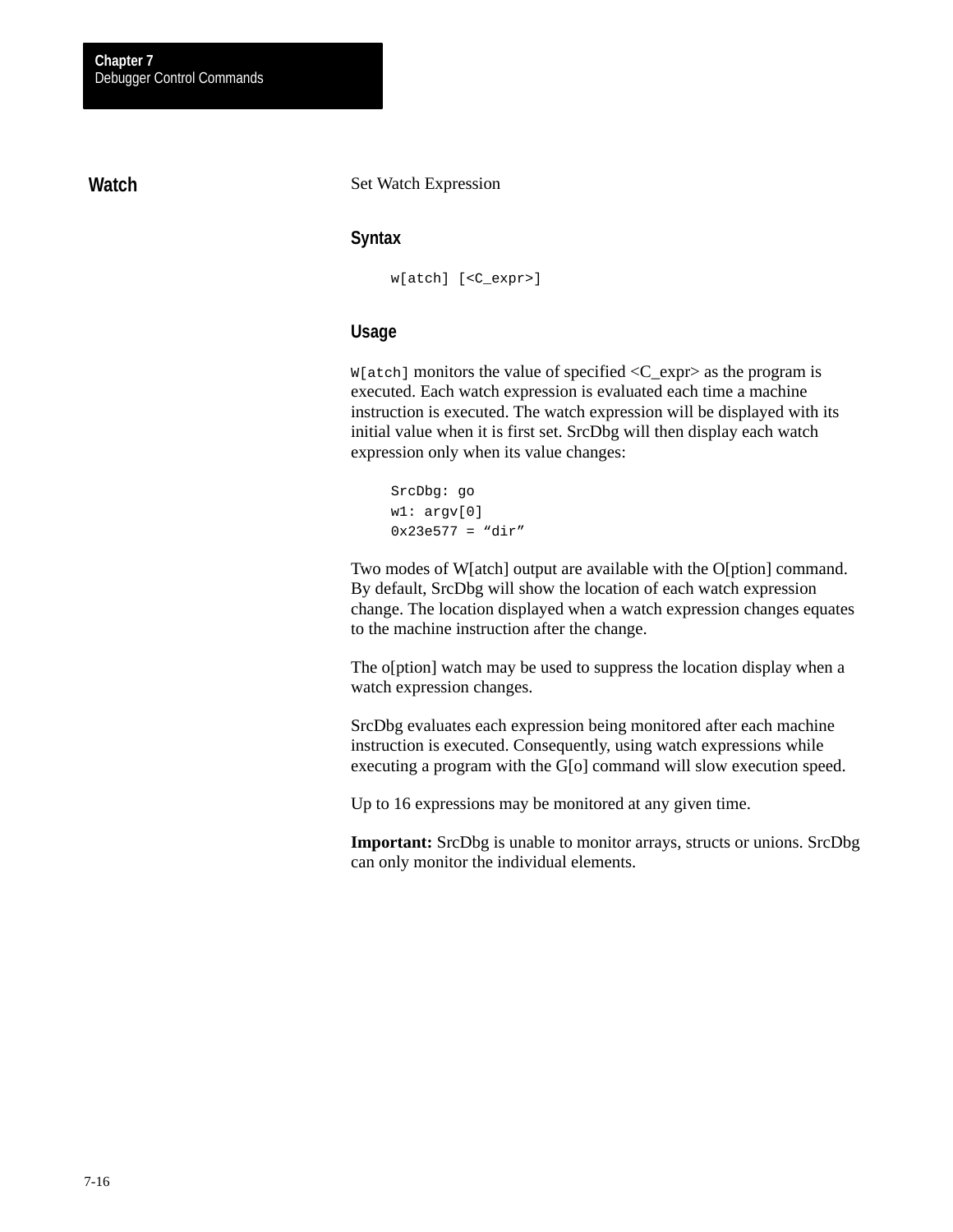#### **Examples**

In the following example, where is forked with two parameters. These are passed to where as command line arguments. A breakpoints is set at fork\_dir. where is run to fork\_dir using the G[o] command. A watch expression is set and a W[atch] command with no parameters is then executed to verify the watch expression. The G[o] command runs where to completion. Note each time the watch expression changes:

```
$ SrcDbg where where.c /h0/usr/kathie "where" forked
Reading symbol file "where.dbg". 
where.c
Reading symbol file "where.stb". 
Context: where\_cstart
SrcDbg: step
File: "where.c"
  19: void main(argc,argv)
\simSrcDbg(STEP): break fork_dir set breakpoint set breakpoint
b1: where\fork_dir+0x18 :count 1
SrcDbg: go
At breakpoint #1 stop at breakpoint \bullet stop at breakpoint
File: "where.c"
Context: where\fork_dir
  39: void fork_dir(argv,pathlist,pid,pipe,stout)
\simSrcDbg: watch fork dir\argv[0] set watch expression
w1: fork_dir\argv[0]
SrcDbg: watch display watch display watch expression
# Watch Expression:
––––––––––––––––––––
 1 fork_dir\argv[0] 
SrcDbg: go
Watch Expression #1: fork_dir\argv[0] watch expression's initial value
0x2f94c = "where" watch location display
File: "where.c"
Context: where\fork_dir
  39: void fork_dir(argv,pathlist,pid,pipe,stout)
\simdn: FFFFFFA8 0002F890 00000003 00000003 0002F860 0002F85C 00001990 00000000
an: 0002F954 00000000 0002F954 0002F890 0002F864 0002F848 00036000 0002F824
pc: E6A9E cc: 08 (–N–––)
fork_dir+0x1e >6100FE32 bsr.w _stkchec
Watch Expression #1: fork_dir\argv[0] watch expression changes
0xe6c7f = "dir"File: "where.c"
Context: where\fork_dir\$blk0 (there is no assembly level display since
  52: argv[1] = "–rasu"; instruction is exactly on a source line)
\sim \sim/h0/usr/kathie/SEA where output
/h0/usr/kathie/SOURCE
"where" exited normally
```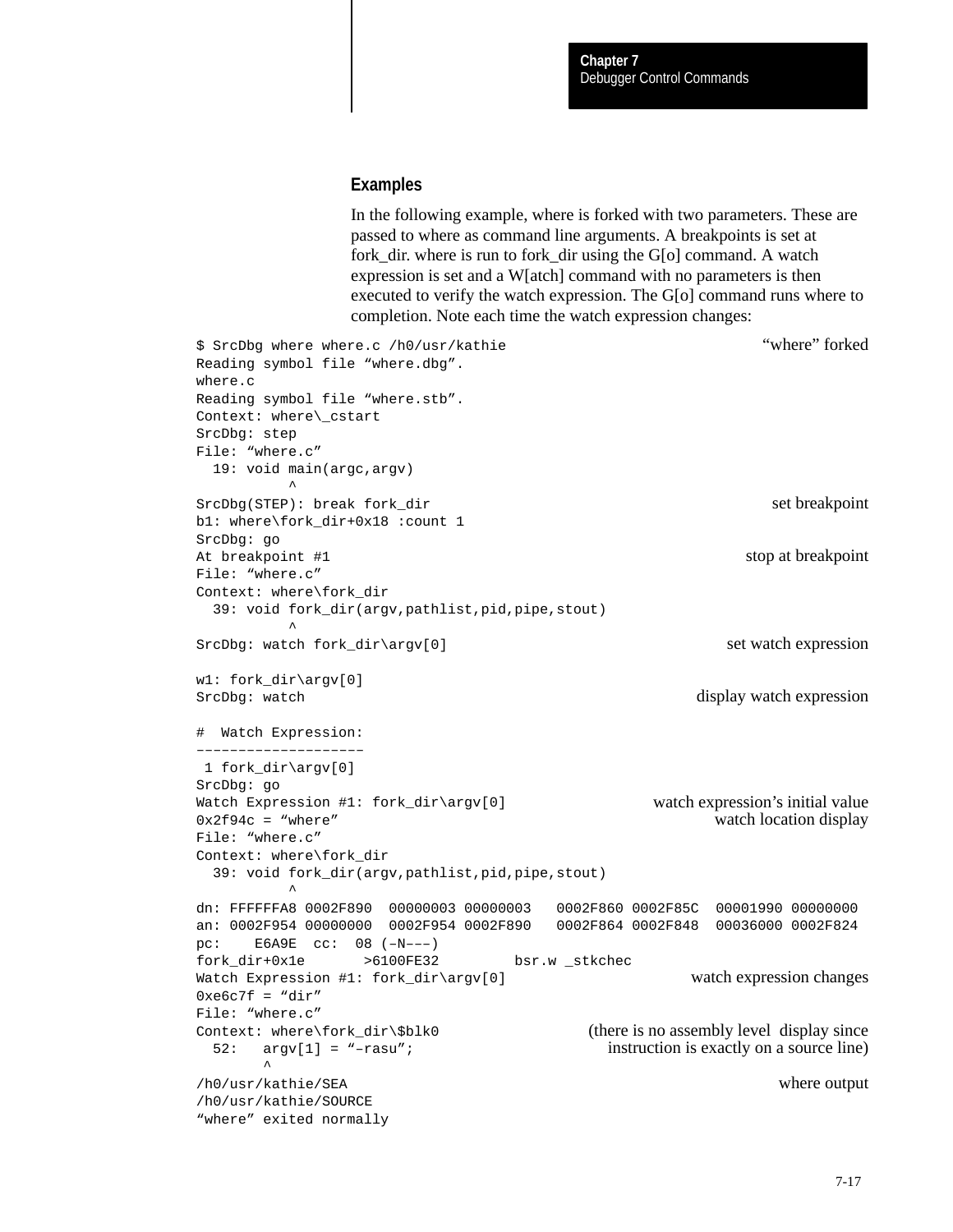#### This example is identical to the previous example except that the O[ption] watch command is used:

| \$ srcdbq where where.c /h0/usr/kathie          | fork "where"                    |
|-------------------------------------------------|---------------------------------|
| Reading symbol file "where.dbg".                |                                 |
| where.c                                         |                                 |
| Reading symbol file "where.stb".                |                                 |
| Context: where\_cstart                          |                                 |
| SrcDbg: o watch                                 | turn off watch location display |
| SrcDbg: step                                    |                                 |
| File: "where.c"                                 |                                 |
| Context: where\main                             |                                 |
| 19: void main(argc, argv)                       |                                 |
|                                                 |                                 |
| $StcDbq(STEP): break for k-dir$                 | set breakpoint                  |
| b1: where\fork_dir+0x18 :count 1                |                                 |
| SrcDbg: go                                      |                                 |
| At breakpoint #1                                | stop at breakpoint              |
| File: "where.c"                                 |                                 |
| Context: where\fork_dir                         |                                 |
| 39: void fork_dir(argv,pathlist,pid,pipe,stout) |                                 |
| $\hat{\phantom{a}}$                             |                                 |
| SrcDbg: watch fork_dir\argv[0]                  | set watch expression            |
| $w1:$ fork_dir\arqv[0]                          |                                 |
| SrcDbg: watch                                   | display watch expression        |
| # Watch Expression:                             |                                 |
| ---------------------                           |                                 |
| 1 fork $dir\arrow [0]$                          |                                 |
| SrcDbg: go                                      |                                 |
| Watch Expression #1: fork_dir\argv[0]           | watch expression changes        |
| $0x2994c = "where"$                             |                                 |
| Watch Expression #1: fork_dir\argv[0]           | watch expression changes        |
| $0x13bc7f = "dir"$                              |                                 |
| /h0/usr/kathie/SEA                              | "where" output                  |
| /h0/usr/kathie/SOURCE                           |                                 |
| "where" exited normally                         |                                 |
| SrcDbq:                                         |                                 |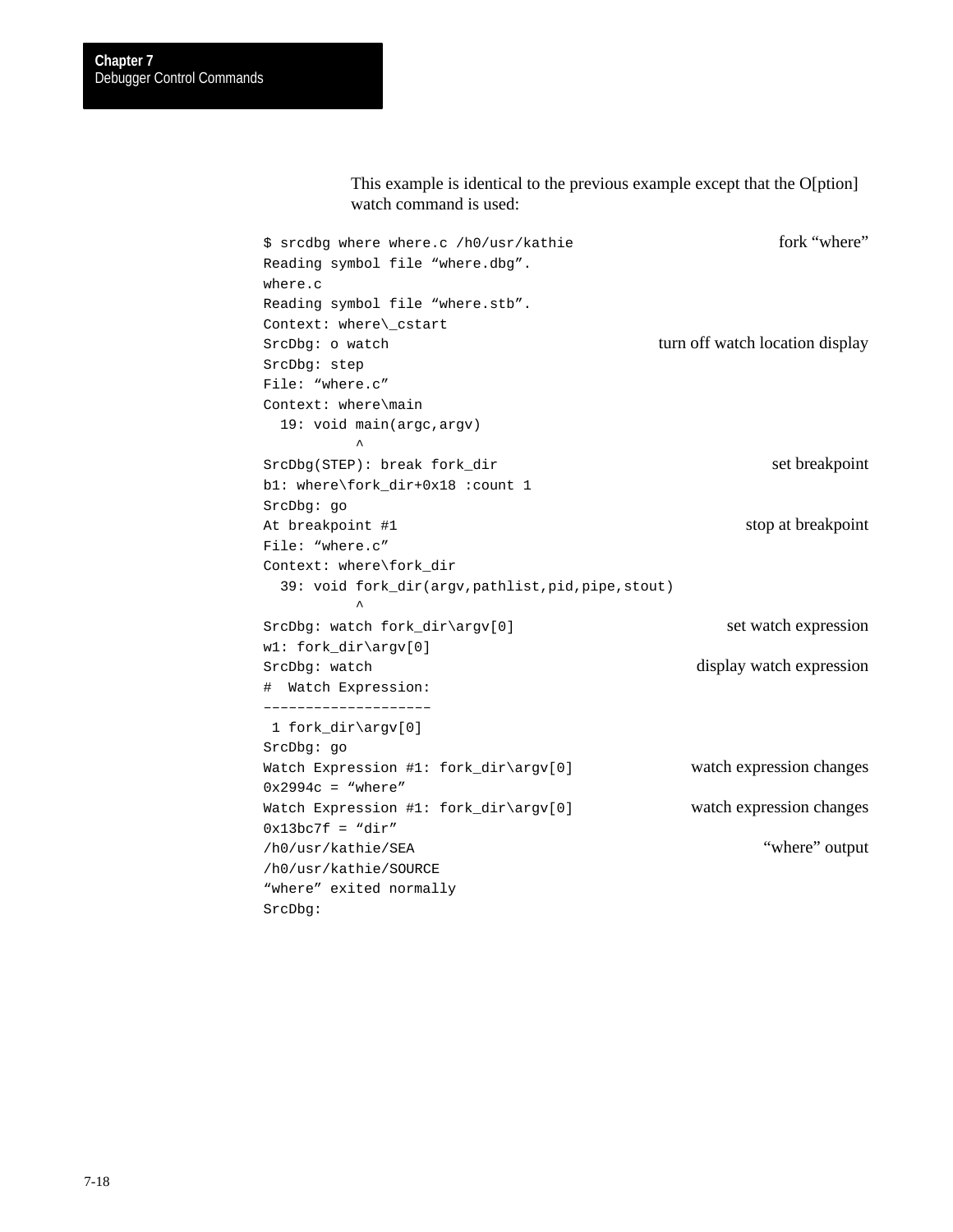#### Remove Breakpoint/Watch Expression

## **Syntax**

```
k[ill] [<br />breakpoint>] {[,<br />breakpoint>] [,<watch_expression>]
k[ill] [<watch_expression>] {[,<br/>cheakpoint>] [,<watch_expression>]
```
#### **Usage**

K[ill] removes all specified <breakpoints> and <watch\_expressions>. SrcDbg notation (i.e. b1, b2, w1, w2, etc.) is used to specify  $\langle$  breakpoints $\rangle$ and <watch\_expressions>. For example:

kill b1, w1

When K[ill] is executed with no arguments, the following prompt is issued:

Kill all breakpoints and watch expressions? (y or n)

To remove all set breakpoints and watch expressions answer with a "y". The same result may be accomplished with a wildcard:

SrcDbg: kill \*

Wildcards may also be used to remove specifically only breakpoints or watch expressions in the following manner:

 SrcDbg kill b\* SrcDbg kill w\*

**Kill**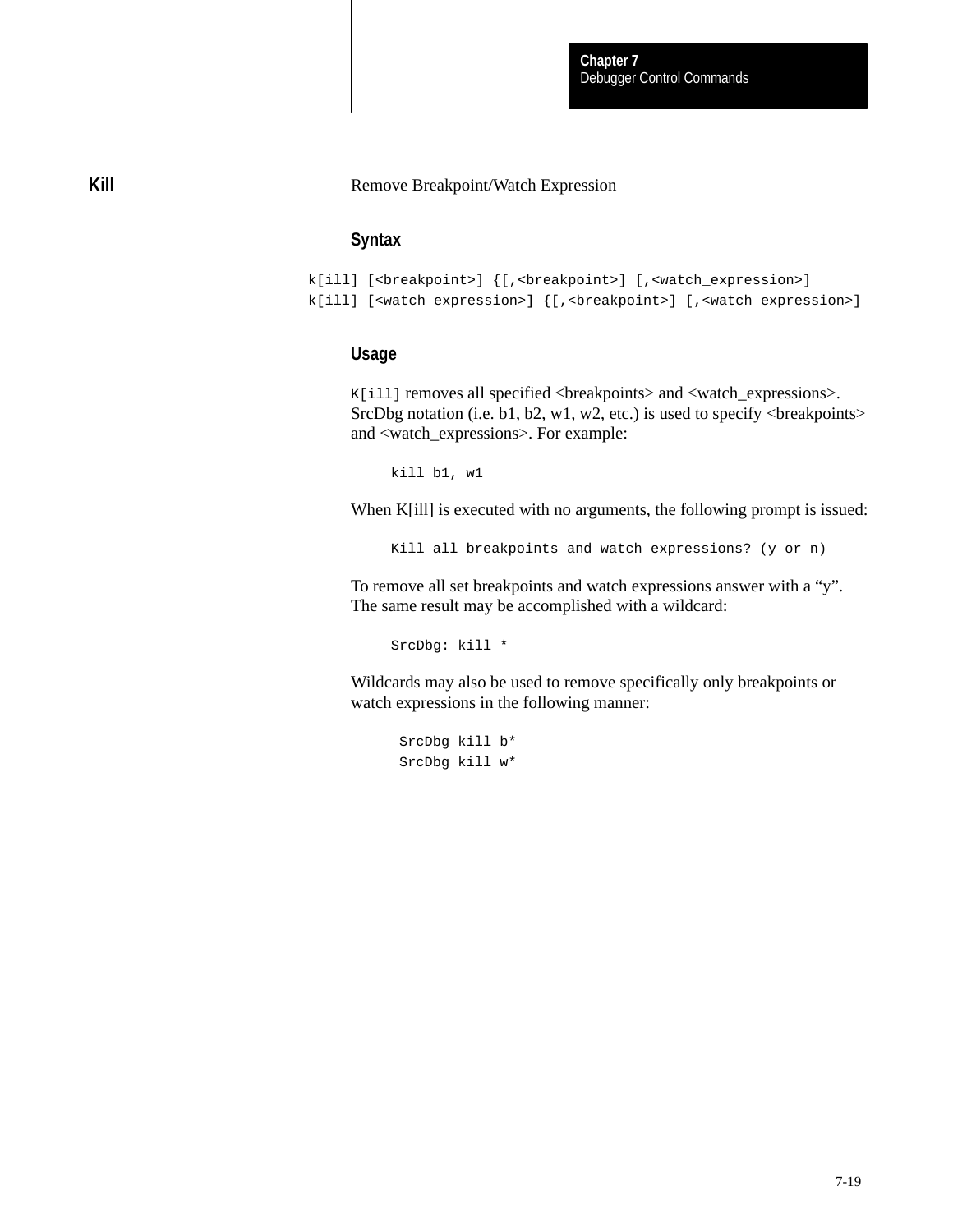#### **Examples**

In the following example, where is forked with two parameters. These are passed to where as command line arguments. Three breakpoints are set. A B[reak] command is executed with no parameters to verify the breakpoints. Two breakpoints are removed with the K[ill] command. A B[reak] command without parameters displays the remaining breakpoint. Two watch expressions are set and displayed with the W[atch] command. All breakpoints and watch expressions are removed with the K[ill] command. Then, the B[reak] and W[atch] commands are entered without parameters to verify that all breakpoints and watch expressions have been removed.

```
$ srcdbg where where.c /h0/usr/kathie "where" forked
Reading symbol file "where.dbg". 
where.c
Reading symbol file "where.stb". 
Context: where\_cstart
SrcDbg: b where\where.c\35;b 91 :when *read_dir_stuff\$blk0\p == 's' set 2
b1: where\where.c\35 :count 1 breakpoints
b2: where\where.c\91 :when *read_dir_stuff\$blk0\p == 's' :count 1
SrcDbg: break .pc+0x100 set another breakpoint
b3: where\fork_dir+0x70 :count 1
SrcDbg: break display all breakpoints
# Breakpoint: Condition: Count:
––––––––––––––––––––––––––––––––––––––––––––––––––––––––––––––––––––––––
1 where\where c\35 1
2 where\where.c\91 *read\_dir\_stuff\$blk0\p == 's' 1 3 where\fork_dir+0x70 1
SrcDbg: kill b1, b3 remove breakpoints 1 and 3
SrcDbg: break display all breakpoints
# Breakpoint: Condition: Count:
–––––––––––––––––––––––––––––––––––––––––––––––––––––––––––––––––––––––
2 where\where.c\91 * \text{read\_dir\_stuff}\$blk0\p = = 's' 1SrcDbg: watch *read_dir_stuff\$blk0\p set watch expression
w1: *read_dir_stuff\$blk0\p
SrcDbg: watch inbuf[10] set another watch expression
w2: inbuf[10]
SrcDbg: watch display all watch display all watch display all watch expressions
# Watch Expression:
––––––––––––––––––––
 1 *read_dir_stuff\$blk0\p
 2 inbuf[10] 
SrcDbq: kill * remove all breakpoints and watch expressions
SrcDbg: break; watch display all breakpoints and watch expressions
no break points
no watch expressions
SrcDbg:
```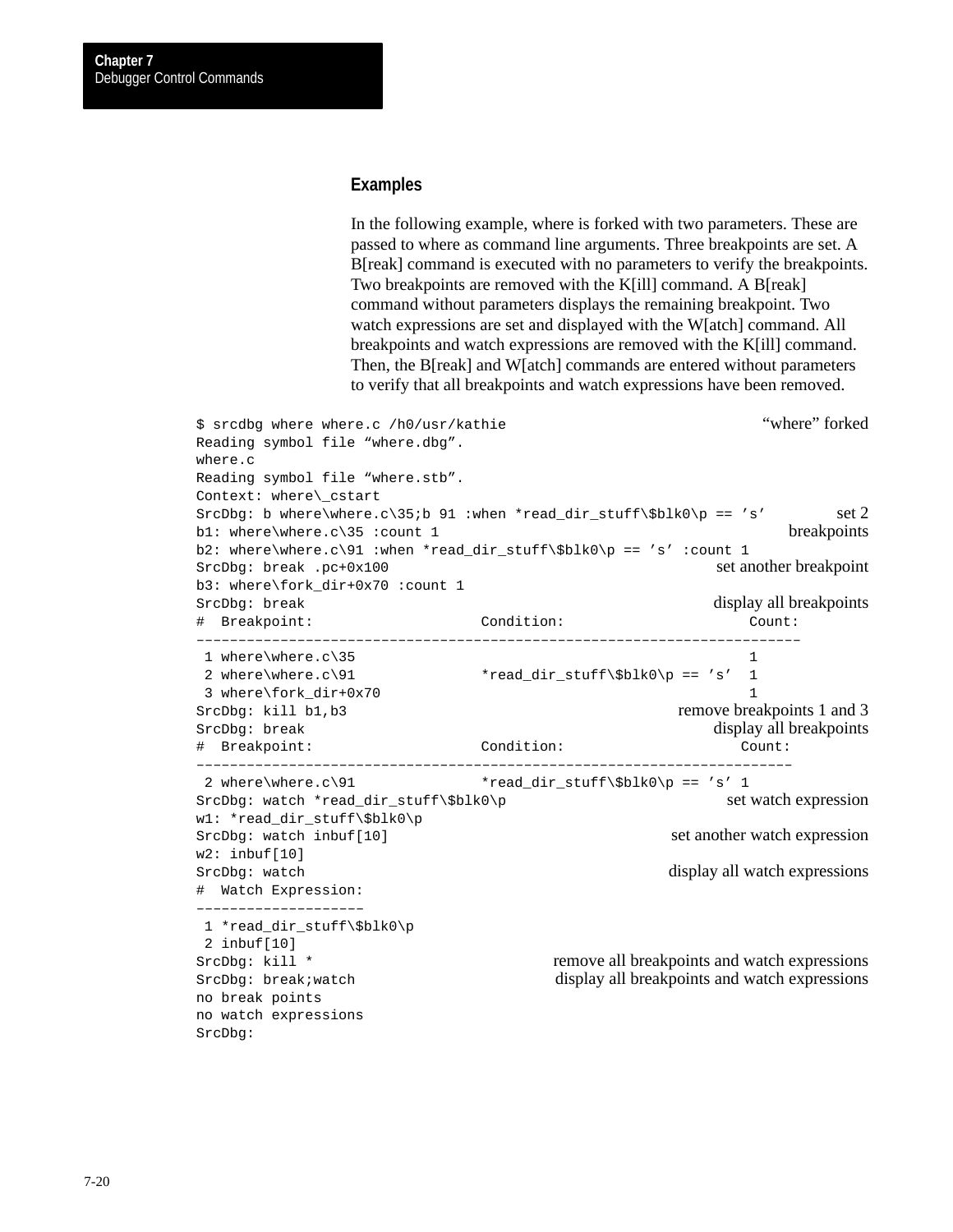#### Write Commands to Logfile

#### **Syntax**

```
l[o]g <pathlist>
l[o]g : off
```
## **Usage**

 $L[\circ]g$  writes SrcDbg commands to  $\leq$  pathlist $\geq$ . The specified pathlist is relative to the user's current data directory. If ": off" is entered, the log file is closed.

The command file created by L[o]g may be read by the Re[ad] command.

#### **Examples**

In the following example, SrcDbg is forked with two parameters. The L[o]g command is used to open the file buglog and the subsequent commands are recorded in buglog . Then, the file is closed.

```
$ srcdbg where where.c /h0/usr/kathie for the form of the form of the form of the form of the form of the state of the form of the state of the state of the state of the state of the state of the state of the state of the 
Reading symbol file "where.dbg". 
where.c
Reading symbol file "where.stb". 
Context: where\_cstart
SrcDbg: log /h0/usr/kathie/buglog create logfile "buglog"
SrcDbg: step command added to "buglog"
File: "where.c"
  19: void main(argc,argv)
\sim \simSrcDbg(STEP): go fork_dir command added to "buglog"
File: "where.c"
Context: where\fork_dir
  39: void fork_dir(argv,pathlist,pid,pipe,stout)
\simSrcDbg: watch fork_dir\argv[0] command added to "buglog"
w1: fork_dir\argv[0]
SrcDbg: step command added to "buglog"
Watch Expression #1: fork_dir\argv[0]
0x2f94c = "where"File: "where.c"
Context: where\fork_dir
  39: void fork_dir(argv,pathlist,pid,pipe,stout) ^
dn: FFFFFFA8 0002F890 00000003 00000003 0002F860 0002F85C 00001990 00000000
an: 0002F954 00000000 0002F954 0002F890 0002F864 0002F848 00036000 0002F824
pc: E6A9E cc: 08 (–N–––)
fork_dir+0x1e >6100FE32 bsr.w _stkchec
 51: \quad \text{arav}[0] = \text{"dir";}\sim \simSrcDbg(STEP): log : off "buglog" closed
SrcDbg: list buglog display the file "buglog"
  1: step (this file may now be used with the re[ad] command)
   2: go fork_dir
   3: watch fork_dir\argv[0]
   4: step
[End of file]
```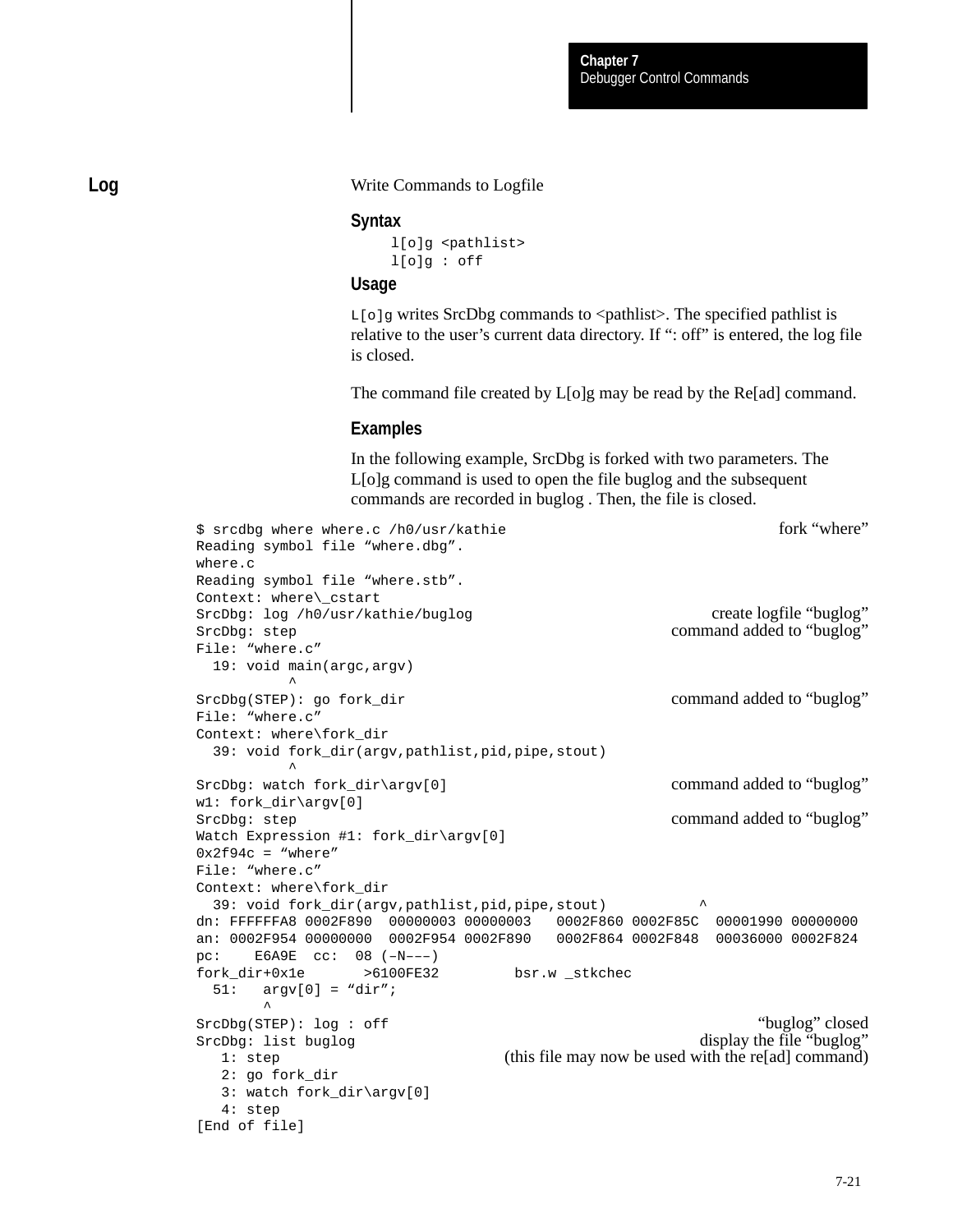## **Option**

Toggle Options

## **Syntax**

o[ption] {<options>}

## **Usage**

O[ption] allows the user to set a variety of display and execution options. The following options are currently available:

| Option: | Default action (toggle action in parentheses):                        |
|---------|-----------------------------------------------------------------------|
| fpu     | Show (don't show) floating point coprocessor registers                |
| fregs   | Display floating point coprocessor registers in decimal (hexadecimal) |
| dbg     | Read (don't read) ".dbg" symbols                                      |
| stb     | Read (don't read) ".stb" symbols                                      |
| prompt  | Show (don't show) prompt                                              |
| echo    | Don't echo (echo) command line output                                 |
| rom     | Show RAM hard (ROM soft) breakpoints                                  |
| source  | Show (don't show) source line with assembly locations                 |
| watch   | Show (don't show) location of watch expression change                 |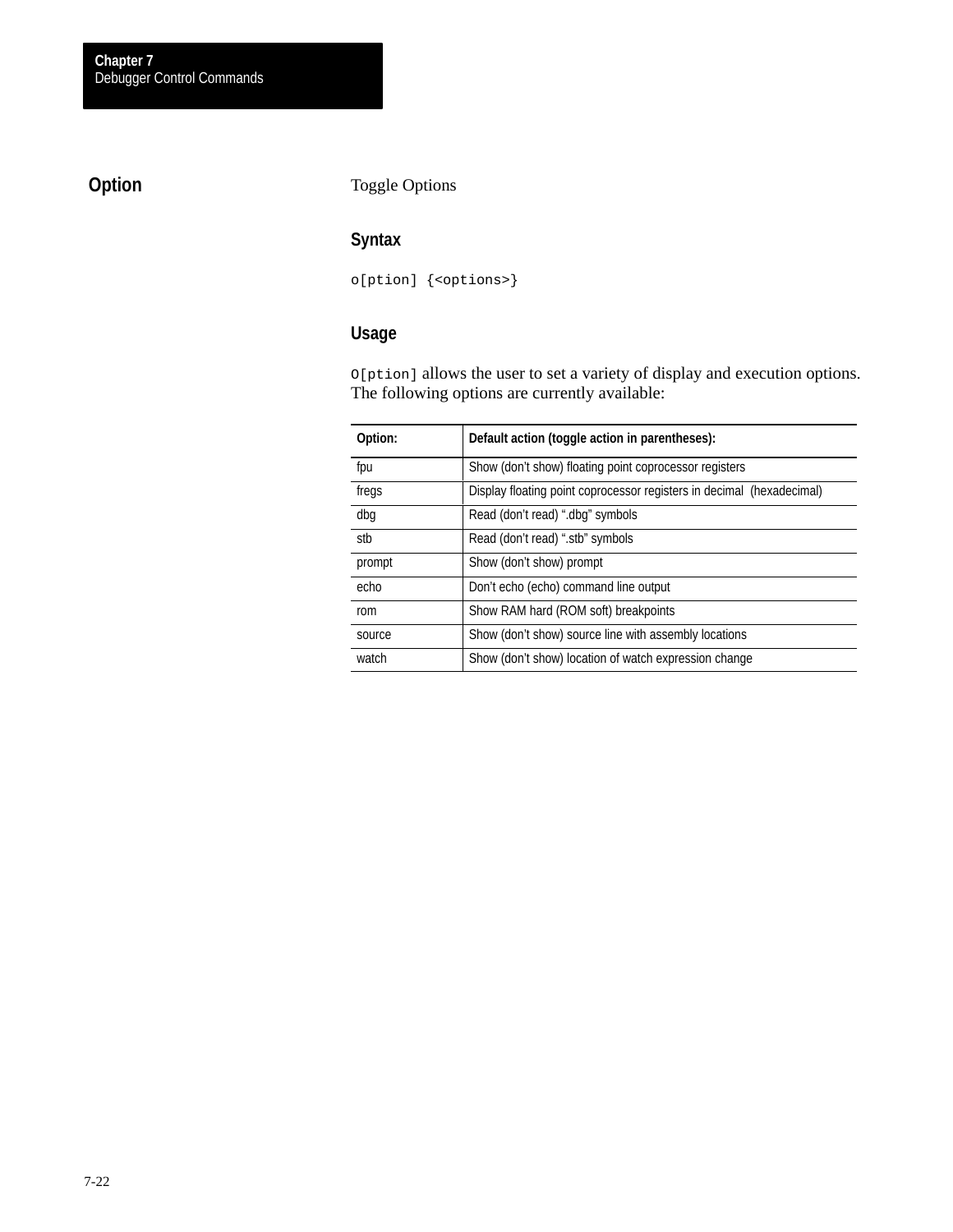#### **Examples**

In the following example, SrcDbg is forked with two parameters and the O[ption] command is used to display the list of additional SrcDbg options. Then, the O[ption] command is used to set three options and the new status of the options is listed.

```
$ srcdbg where where.c /h0/usr/kathie fork "where"
Reading symbol file "where.dbg". 
where.c
Reading symbol file "where.stb". 
Context: where\_cstart
SrcDbg: option display current option settings
Options:
        READ "dbg" symbols.
        READ "stb" symbols.
        SHOW floating point coprocessor registers.
        DECIMAL floating point coprocessor registers.
        SHOW location with watch expression changes.
        RAM (HARD) breakpoints.
        SHOW source with assembly level locations.
        NO ECHO
        PROMPT
SrcDbg: option fpu toggle option "fpu"
SrcDbg: o fregs toggle option "fregs"
SrcDbg: o dbg toggle option "dbg"
SrcDbg: option display current options
Options:
        DON'T READ "dbg" symbols.
        READ "stb" symbols.
        DON'T SHOW floating point coprocessor registers.
        HEXADECIMAL floating point coprocessor registers.
        SHOW location with watch expression changes.
        RAM (HARD) breakpoints.
        SHOW source with assembly level locations.
        NO ECHO
        PROMPT
SrcDbg:
```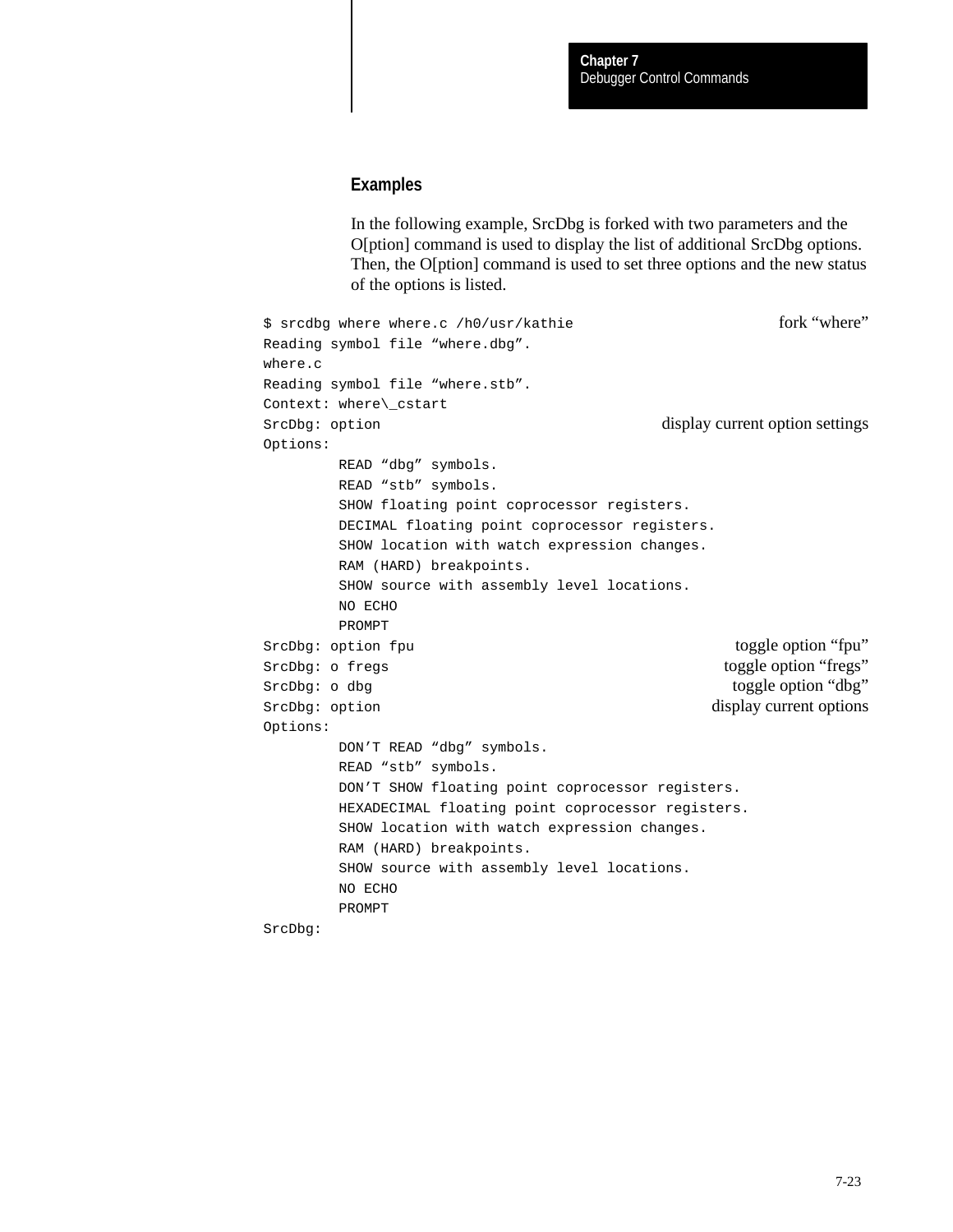## **Read**

#### Read Commands From a File

#### **Syntax**

re[ad] [<pathlist>]

## **Usage**

 $Re[ad]$  reads SrcDbg commands from  $\epsilon$  pathlist  $\epsilon$ . The  $\epsilon$  pathlist is relative to the user's current data directory. The L[o]g command may be used to create the file referred to in  $\epsilon$  pathlists.

#### **Examples**

In the following example, SrcDbg is forked with two parameters and the S[tep] command is used to move the execution pointer to main. Then, the Re[ad] command is used to read the commands from the file buglog. The 1.SrcDbg: prompt signifies that the command interpreter has been re-entered to interpret commands.

```
$ srcdbg where where.c /h0/usr/kathie fork "where"
Reading symbol file "where.dbg". 
where.c
Reading symbol file "where.stb". 
Context: where\_cstart
SrcDbg: read /h0/usr/kathie/buglog read commands from file "buglog"
1.SrcDbg: step
File: "where.c"
  19: void main(argc,argv)
\sim1.SrcDbg(STEP): go fork_dir
File: "where.c"
Context: where\fork_dir
  39: void fork_dir(argv,pathlist,pid,pipe,stout)
\sim1.SrcDbg: watch fork_dir\argv[0]
w1: fork_dir\argv[0]
1.SrcDbg: step
  51: argv[0] = "dir";
\sim \sim1.SrcDbg(STEP): quit
SrcDbg:
```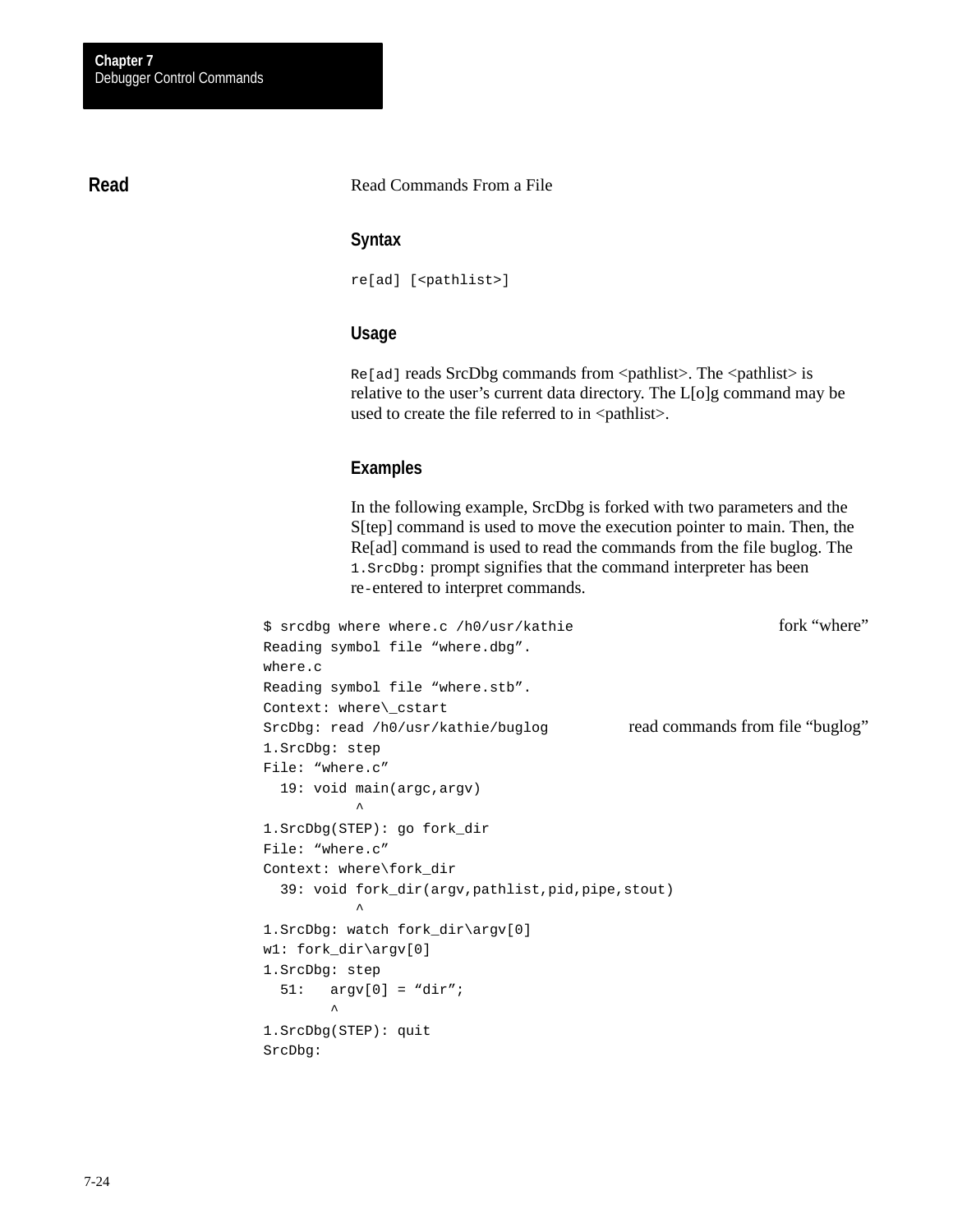# **Data Manipulation Commands**

The commands described in this chapter control provide and manipulate program information for the user. They provide the following functions:

| Command:  | Description:                                                                                        |
|-----------|-----------------------------------------------------------------------------------------------------|
| L[ist]    | displays source listings of files                                                                   |
| I[nfo]    | returns information about a specified program object or your<br>current location within the program |
| Fr[ame]   | changes logical stack frame or displays stack frame information                                     |
| Printl    | prints the value of a specified C expression                                                        |
| A[ssign]  | sets the value of a program object                                                                  |
| C[h]c     | changes the context for default name and location resolution                                        |
| Con[text] | fully qualifies a symbol in terms of scope                                                          |
| Fi[nd]    | displays all scope expressions found for <name></name>                                              |
| Lo[cals]  | displays the values of all local symbols                                                            |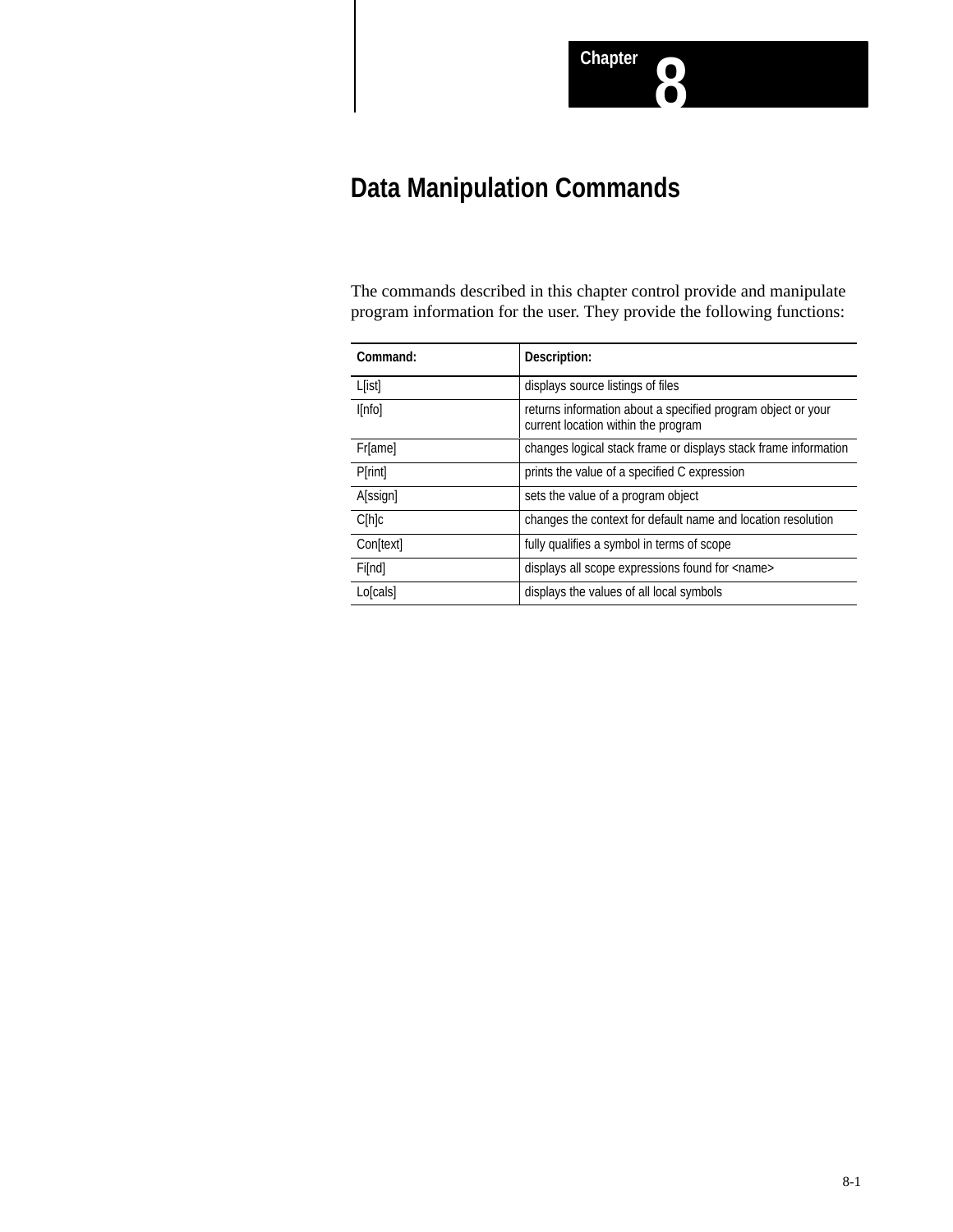**List**

Display Source Code Listing

l[ist] <list\_arg> [,<list\_arg>]

L[ist] with no parameters displays the next 21 lines of source code beginning with the current line number. If the end of file occurs before 21 lines are displayed, an end-of-file message is displayed.

<list\_arg> may be any of the following:

- Any OS-9 pathlist
- Any source file known to SrcDbg
- A scope expression resulting in a block number
- A scope expression resulting in a function
- A line number expression

If a <list\_arg> is specified, L[ist] will then begin displaying source code at the beginning of the specified file or file section.  $L[ist]$  will display 21 lines of code even if the function or block is less than 21 lines (unless end-of-file is reached).

Two special cases exist for <list\_args>. If the <list\_arg> results in a line number, it may optionally be followed by a second line number. The source listing will begin at the first line number and end at the second. For example:

SrcDbg: list 1 2 1: #include <stdio.h> 2: #include <modes.h>

Specifying a beginning and ending line number allows the user to display as few or as many lines as personally desired. If a second line number is not specified, the default 21 line listing begins at the specified line number.

<list\_args> may be separated by a comma on the L[ist] command line in order to display more than one portion of a file. For example:

```
SrcDbg: list 1 2, 19 20
    1: #include <stdio.h>
    2: #include <modes.h>
   19: void main(argc,argv)
   20: register int argc;
```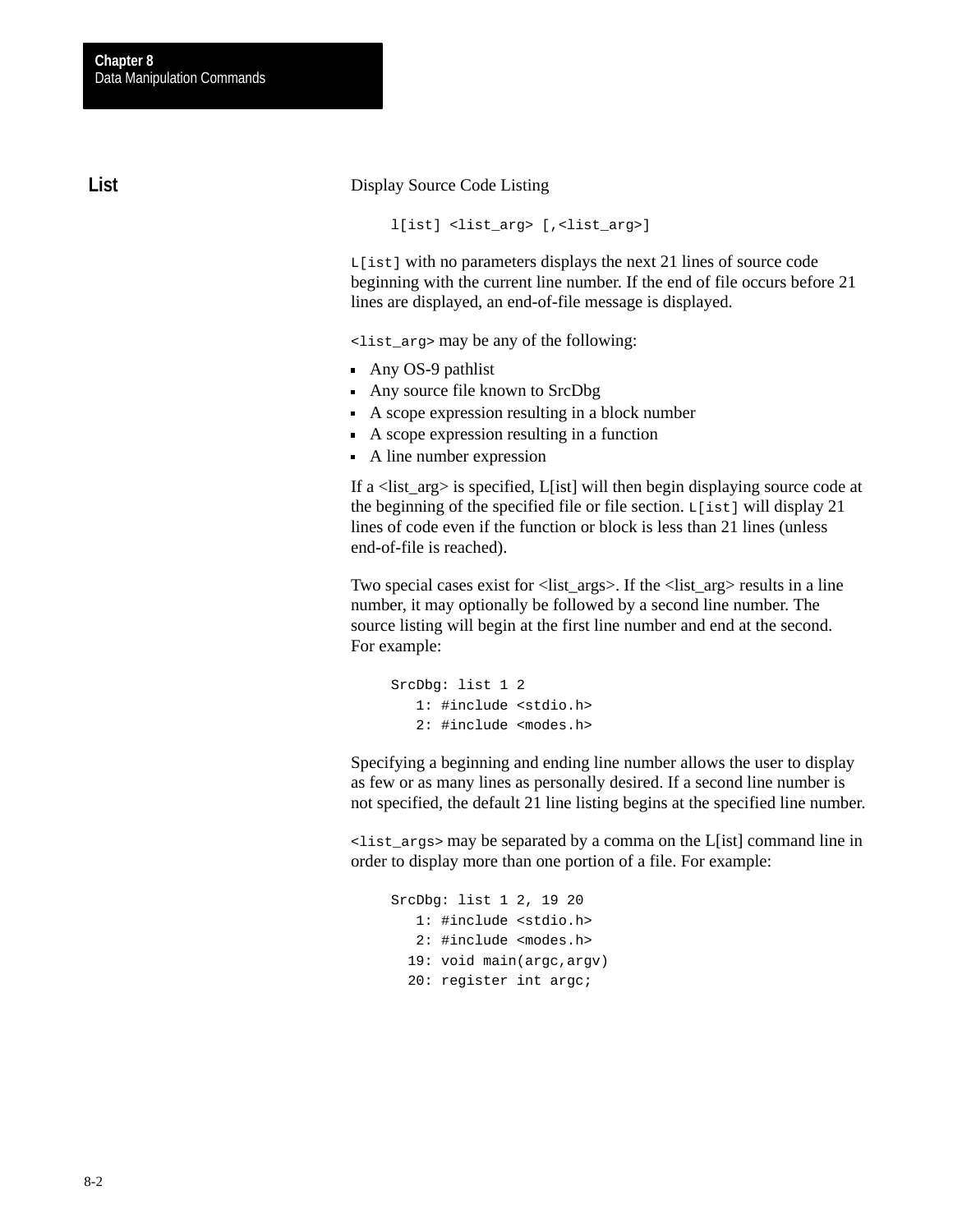#### **Examples**

The following examples show various ways of using the L[ist] command. These examples assume the program where is being debugged:

```
SrcDbg: list list list list list from current position
  19: void main(argc,argv)
  20: register int argc;
 21: char *argv[];
  22: {
  23: register char *filename = argv[1];
 24: auto int pid, pipe, stout;
  25:
  26: check_args(argc);
  27: fork_dir(argv,argv[2],&pid,&pipe,&stout);
  28: read_dir_stuff(filename,pid,pipe,stout);
  29: }
  30:
  31: void check_args(argc)
  32: register int argc;
  33: {
  34: if(argc < 2) exit(_errmsg(0,"where <filename>
         [ <pathlist>]\n\in"));
  35: }
  36:
  37: void fork_dir(argv,pathlist,pid,pipe,stout)
  38: register char **argv,
 39: *pathlist;SrcDbg(LIST): list 1 5 list line 1 through 5
   1: #include <stdio.h>
   2: #include <modes.h>
   3: #include <errno.h>
   4: #define BUFSIZE 512
   5:
SrcDbq(LIST): list /h0/defs/errno.h list an OS-9 file
   1: /* System call error numbers.
   2: * May be found in 'errno' after an error has occurred.
  3: \rightarrow 4: * These should be obtained from sys.l somehow.
  5:6: */
   7:
  8: #define E_ILLFNC 0x40 /* (usually) Trap Error Codes */
   9: #define E_FMTERR 0x41 /* illegal function code */
  10: #define E_NOTNUM 0x42 /* number not found/not a number */
  11: #define E_ILLARG 0x43 /* illegal argument */
  12:
 13: #define E_BUSERR 0x66 /* bus error TRAP 2 occurred */
  14: #define E_ADRERR 0x67 /* address error TRAP 3 occurred */
  15: #define E_ILLINS 0x68 /* illegal instruction TRAP 4 occur */
  16: #define E_ZERDIV 0x69 /* zero divide TRAP 5 occurred */
  17: #define E_CHK 0x6a /* CHK instruction TRAP 6 occurred */
  18: #define E_TRAPV 0x6b /* TrapV instruction TRAP 7 occurred */
  19: #define E_VIOLAT 0x6c /* privilege violation TRAP 8 occur */
  20: #define E_TRACE 0x6d /* Uninitialized Trace TRAP 9 occur */
  21: #define E_1010 0x6e /* Uninitialized 1010 TRAP 10 occur */
```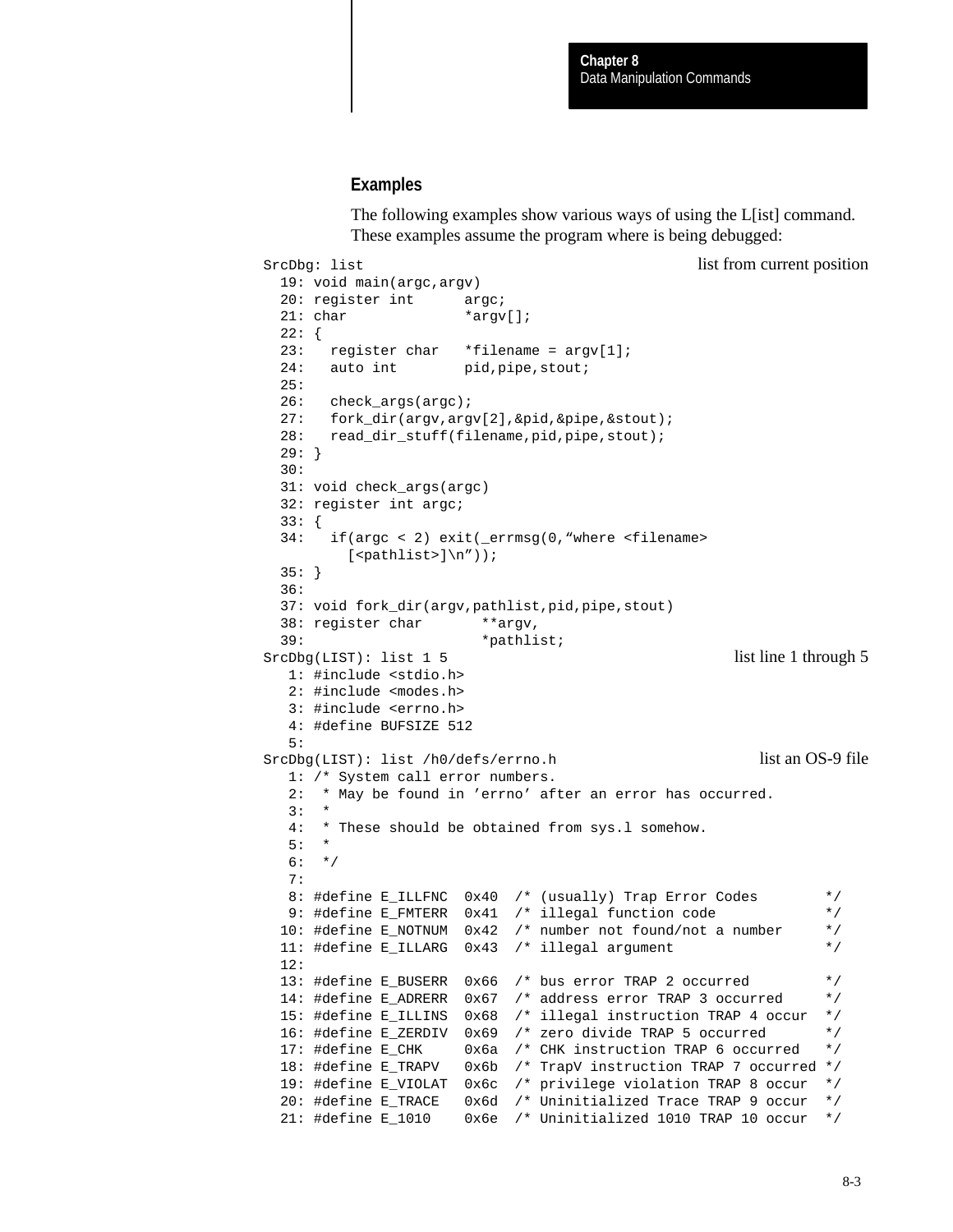```
SrcDbg(LIST): list where.c\main\$blk0 list a specific block
  23: register char *filename = argv[1];
 24: auto int pid, pipe, stout;
  25:
  26: check_args(argc);
  27: fork_dir(argv,argv[2],&pid,&pipe,&stout);
  28: read_dir_stuff(filename,pid,pipe,stout);
  29: }
  30:
  31: void check_args(argc)
  32: register int argc;
  33: {
  34: if(argc < 2) exit(_errmsg(0,"where <filename>
        [ <pathlist>]\n);
  35: }
  36:
  37: void fork_dir(argv,pathlist,pid,pipe,stout)
 38: register char **argv,
  39: *pathlist;
  40: register int *pid,
  41: *pipe,
  42: *stout;
  43: {
SrcDbg(LIST): list check_args list a specific function
  32: void check_args(argc)
  33: register int argc;
  34: {
  35: if(argc < 2) exit(_errmsg(0,"where <filename>
        [\text{spathlist}>]\n"));
  36: }
  37:
  38:
  39: void fork_dir(argv,pathlist,pid,pipe,stout)
  40: register char **argv,
  41: *pathlist;
 42: register int *pid,
  43: *pipe,
  44: *stout;
  45: {
  46: register int stin;
  47: extern int os9fork(), os9exec();
  48: extern char **environ;
  49:
  50: /* initialize argv list for dir */
 51: \quad argv[0] = "dir";52: \arg v[1] = "-rasu";
SrcDbg(LIST): list 20 22,32 33 list lines 20-24 and 32-33
 20: register int argc;
 21: char *argv[];
 22: \{ 32: void check_args(argc)
  33: register int argc;
```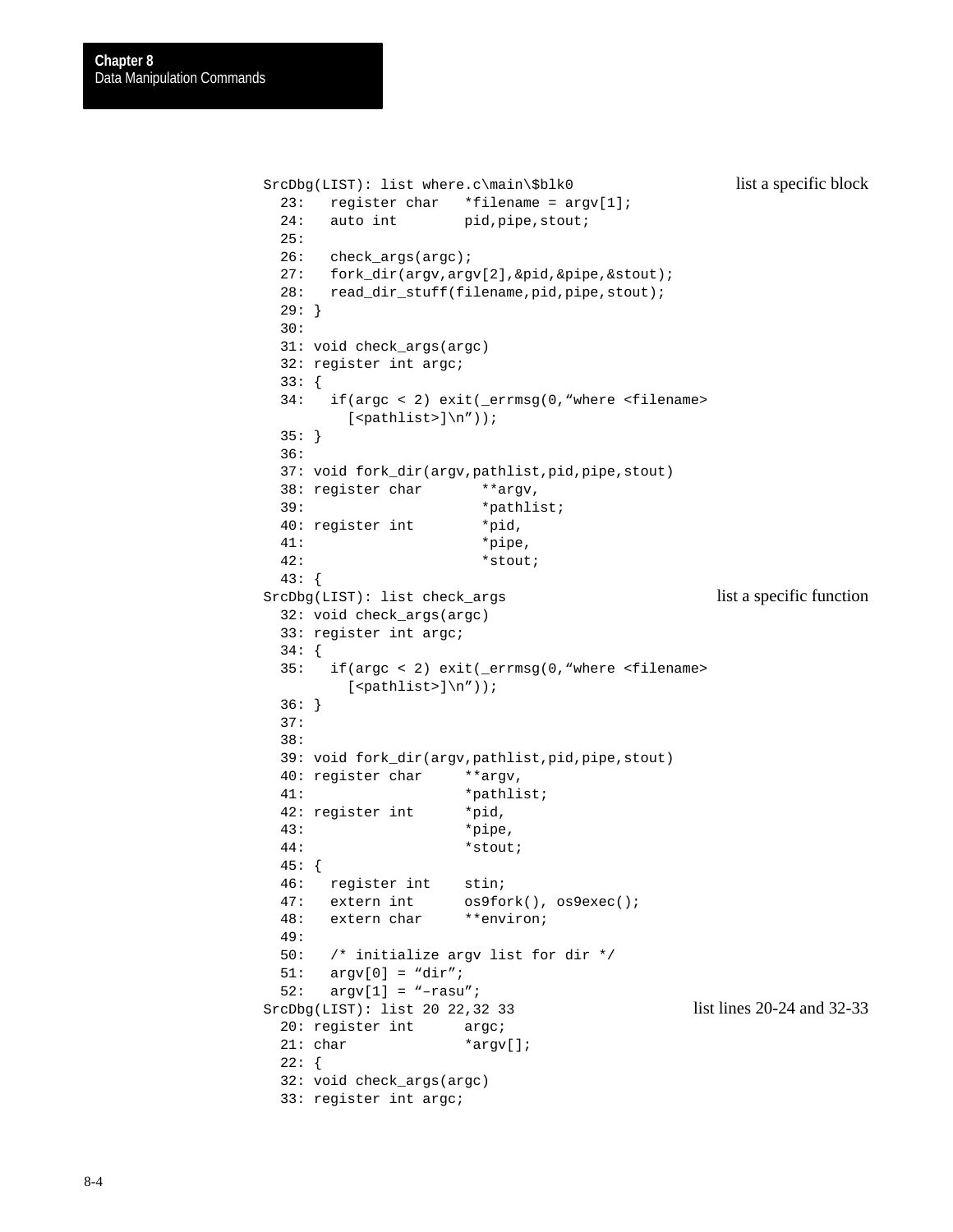## **Info**

#### Start Program

#### **Syntax**

i[nfo] <scope\_expression>

## **Usage**

I[nfo] returns information about specified program objects and the current program location. When I[nfo] is given with no parameters, SrcDbg displays the current location of the program. For example:

```
SrcDbg: info
File: "where.c"
Context: where\main
   19: void main(argc,argv)
\simSrcDbg:
```
<scope\_expression> specifies a program object using a scope expression. For a detailed discussion of scope expressions, see the discussion on command syntax in the Overview to SrcDbg chapter.

When a function is specified by the I[nfo] command, a declaration of the function data type is displayed. Then declarations of each of the formal parameters "expected" data types are displayed. For example:

```
SrcDbg: info read_dir_stuff
void read_dir_stuff(filename,pid,pipe,stout)
register char *filename;
register int pid;
register int pipe;
register int stout;
```
When a struct, enum or union type is specified by an I[nfo] command, all typedef declarations using the specified type are declared. For example:

SrcDbg: info FILE typedef struct \_iobuf FILE;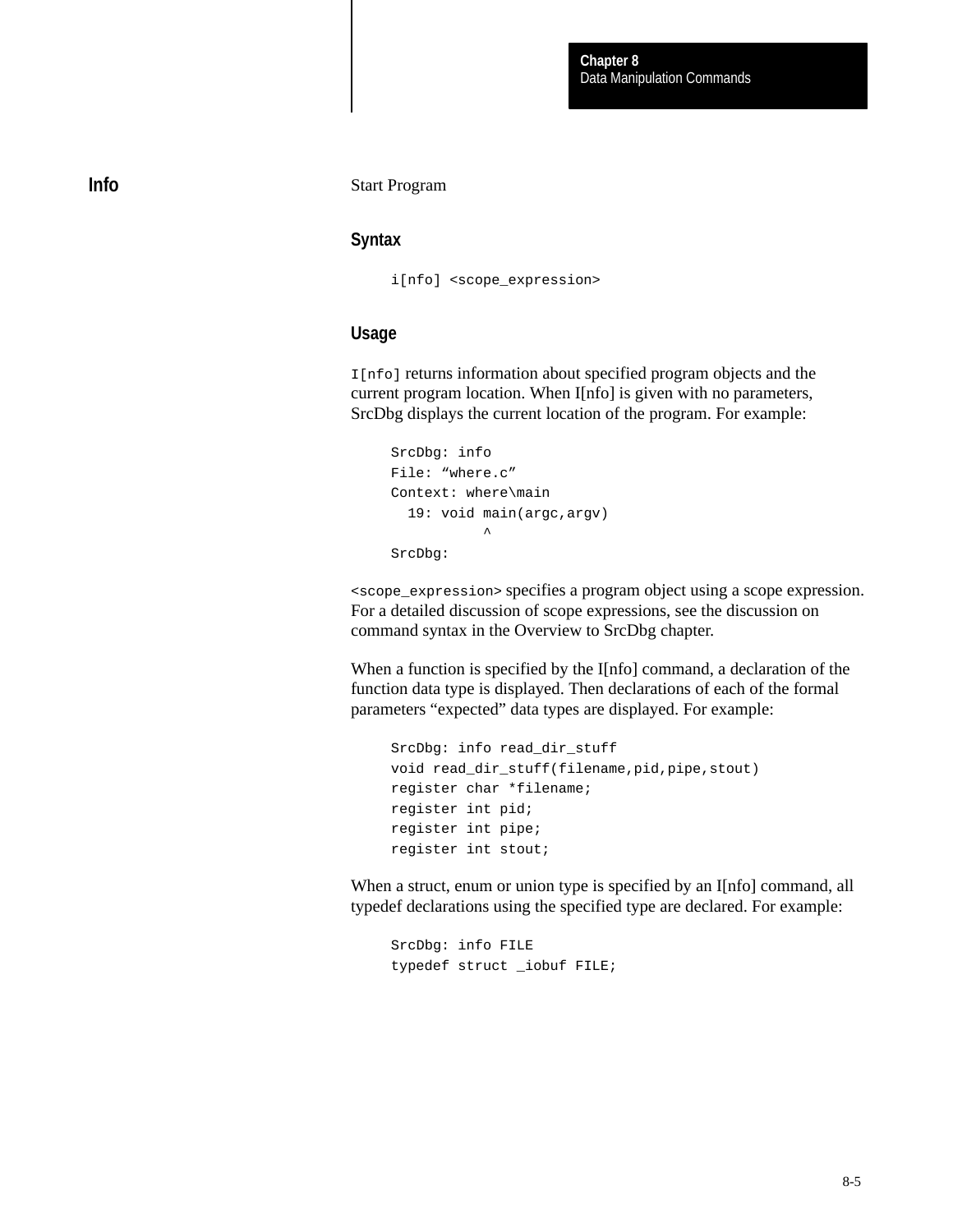When a struct, enum or union tag is specified by an I[nfo] command, the full declaration is displayed. For example:

```
SrcDbg: info struct _iobuf
struct _iobuf {
     char *_ptr;
     char *_base;
     char *_end;
     WORD _flag;
    WORD _fd;
     char _save;
     WORD _bufsiz;
     int (*_ifunc)();
     int (*_ofunc)();
};
```
I[nfo] also returns information on a variety of other items:

- Basic C types (includes modules, registers, etc.)
- files (includes files, source files, etc.)
- **block numbers**
- registers

For example:

```
SrcDbg: info int
C Basic Type int
SrcDbg: info where.c
Source File "where.c"
SrcDbg: info /dd/defs/modes.h
Include File "/dd/defs/modes.h"
SrcDbg: info where
Program "where"
SrcDbg: info $blk0
Compound Statement $blk0
SrcDbg: info .d0
register long .d0;
SrcDbg: info .fp0
register double .fp0;
```
If no information is available about a specified object, SrcDbg returns an appropriate message. For example:

```
SrcDbg: info $blk21
"$blk21" not found
```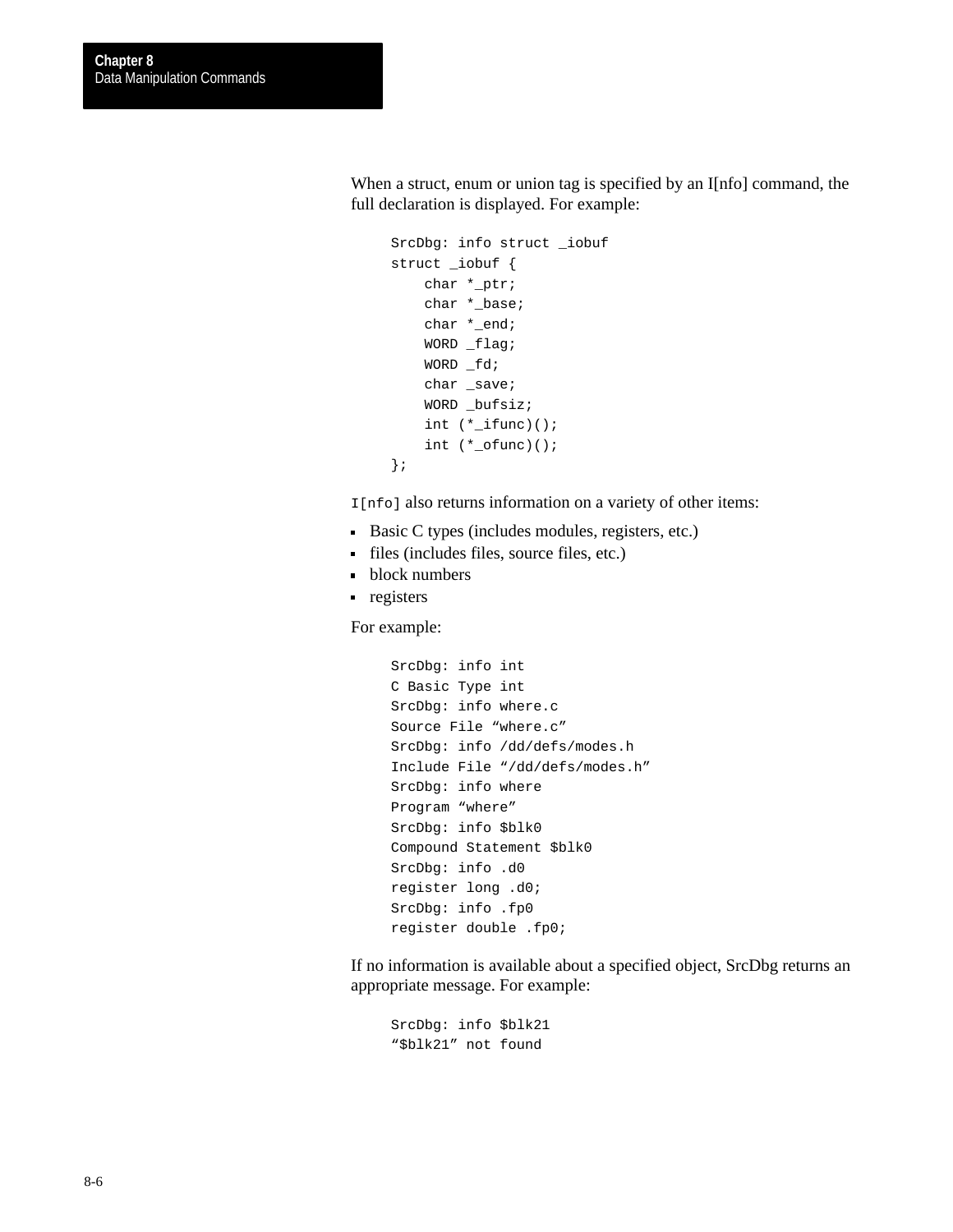## **Examples**

The following examples show further uses of the I[nfo] command using the where program:

```
$ srcdbg where where.c /h0/usr/kathie fork "where"
Reading symbol file "where.dbg". 
where.c
Reading symbol file "where.stb". 
Context: where\_cstart
SrcDbg: step step step to main
File: "where.c"
  19: void main(argc,argv)
\simSrcDbg: info boolean return information on "boolean"
typedef enum {
  FALSE = 0,TRUE = 1,
} boolean;
srcdbg: info sigflag return information on "sigflag"
boolean sigflag;
SrcDbg: info .pc return information on ".pc" register
register unsigned long .pc;
```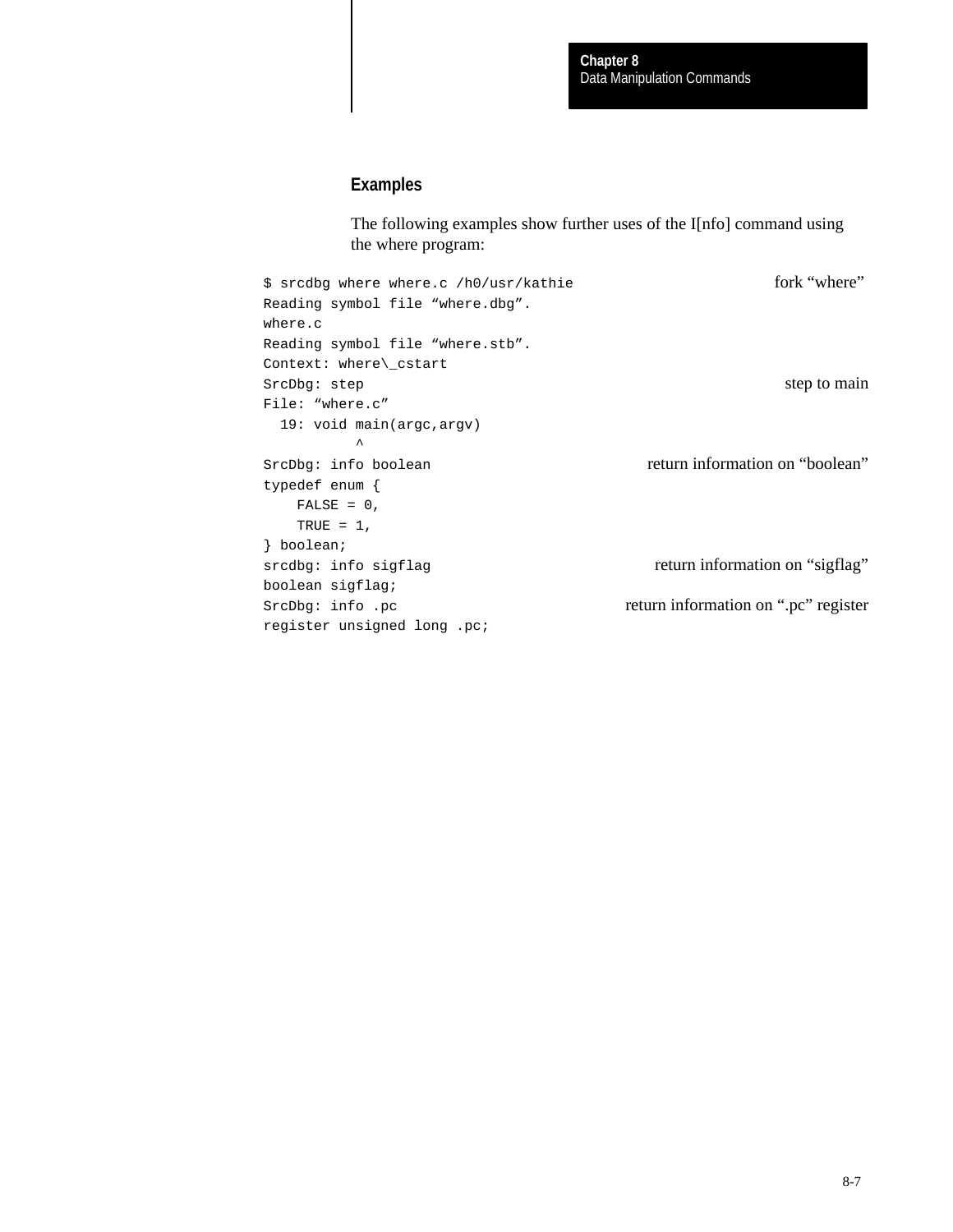## **Frame**

#### Display Stack Frame Information

## **Syntax**

f[rame] [[+] <number>]

#### **Usage**

F[rame] displays stack frame information. If no arguments are specified, the name of each calling function, the location from which it was called and the frame number are displayed. The active frame is designated with a "\*".

If F[rame] is followed by <number>, the stack frame context will be changed to <number>. This enables the user to access all variable values local to the specified frame. If F[rame] is followed by a signed number, the stack frame will be changed relative to the current frame  $+/-$  <number>.

The F[rame] command does not effect the location of the execution pointer.

F[rame] also displays the values of each of the actual parameters passed to the calling function with the function's formal parameter names.

At the left of each calling function is the frame number. Frame number zero is the current frame. Each frame is successively numbered  $(1, 2, 3, etc.).$ 

**Important:** If a frame for which there is no source information is referenced or "passed through", the following warning will be displayed:

Warning - register variables may not have correct values. [stack frame not intact]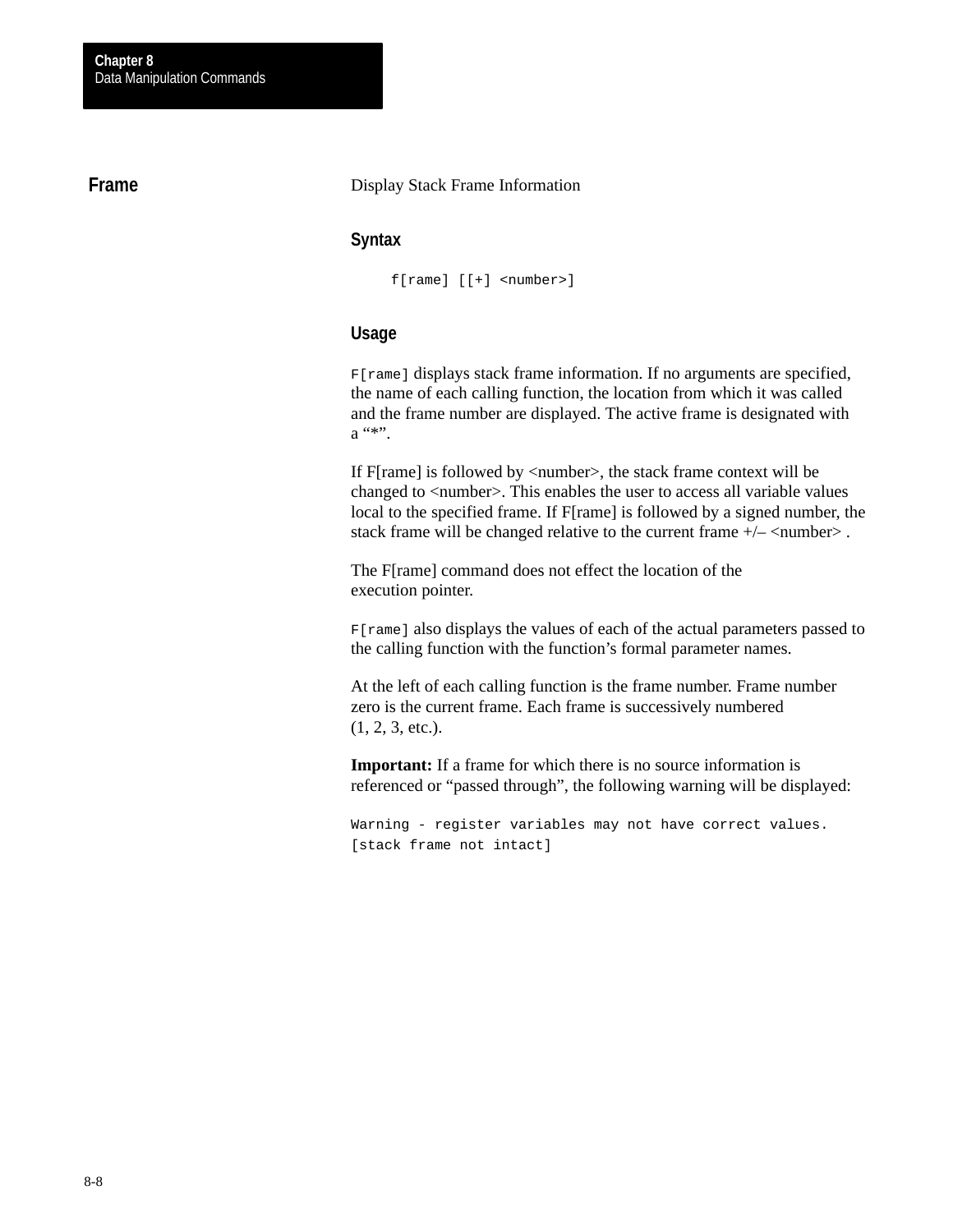The following example forks the program where. Two parameters are passed to the program. A breakpoint is set at the function check\_args. where is run to the breakpoint using the G[o] command. A F[rame] command is executed to show the frame stack. Two different F[rame] commands are executed to change the frame stack context to 1 and display the new frame stack. A R[eturn] command is executed to return one frame. The F[rame] command is again executed to show the result of the previous command:

```
$ srcdbg where where.c /h0/usr/kathie "where" forked with 2 parameters
Reading symbol file "where.dbg". 
where.c
Reading symbol file "where.stb". 
Context: where\_cstart
SrcDbg: step
File: "where.c"
  19: void main(argc,argv)
        \lambdaSrcDbg(STEP): break check_args set breakpoint
b1: where\check_args+0xa :count 1
SrcDbg: go run to breakpoint
At breakpoint #1
File: "where.c"
Context: where.c\check_args
  32: void check_args(argc)
\simSrcDbg: frame show frame stack
  # Location of Call: Call:
–––––––––––––––––––––––––––––––––––––––––––––––––––––––
* 0: where.c\geq 26 check_args(argc = 3)
 1: _cstart+0xe4 main(argc = 3, argv = 0x29952)
SrcDbg: frame 1 change frame stack context to 1
SrcDbg: frame stack
  # Location of Call: Call:
––––––––––––––––––––––––––––––––––––––––––––––––––––––––
0: where.c\26 check_args(argc = 3)<br>
* 1: _cstart+0xe4 main(argc = 3, argv :<br>
SrcDbc: print :
                      main(argc = 3, argv = 0x29952)SrcDbg: print argv[1] display contents of argv[1]
0x29888 = "where.c"
SrcDbg: return 1 return one frame
File: "where.c"
Context: where\main\$blk0
  27: fork_dir(argv,argv[2],&pid,&pipe,&stout); 
\sim \simSrcDbg: frame show frame stack
  # Location of Call: Call:
    ––––––––––––––––––––––––––––––––––––––––––––––––––––––––
* 0: _cstart+0xe4 main(argc = 3, argv = 0x30954)
SrcDbg:
```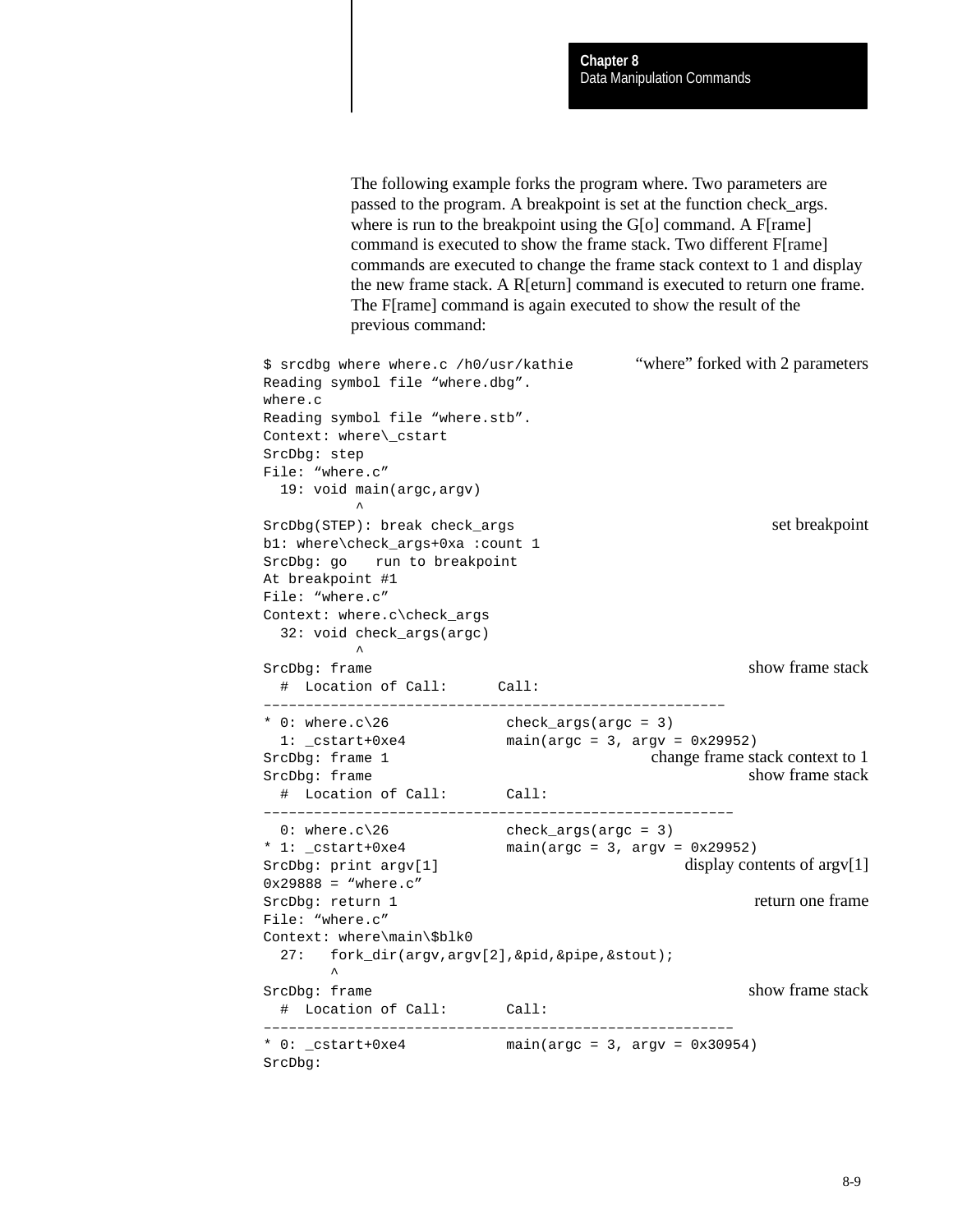## **Print**

#### Print Expression Value

## **Syntax**

P[rint] [<C\_expr>]

## **Usage**

P[rint] returns the value of the specified <C\_expr>. P[rint] displays the value according to the resulting data type of the expression. All program objects referred to within the <C\_expression> are relative to the current scope, with one exception: "static" variables outside the current scope may be accessed using scope expressions.

The printed values are displayed in the following format:

| Parameter type:    | Display format type:                                                          |
|--------------------|-------------------------------------------------------------------------------|
| char pointer       | <hex address=""> = <string></string></hex>                                    |
| all other pointers | <hex address=""></hex>                                                        |
| array              | array elements in correct type                                                |
| struct             | struct elements in correct type                                               |
| union              | union fields in correct type                                                  |
| enum               | enum constant name of the value or Decimal if no name has<br>the actual value |
| char               | Character constant                                                            |
| short              | Decimal                                                                       |
| int                | Decimal                                                                       |
| long               | Decimal                                                                       |
| unsigned           | Decimal                                                                       |
| unsigned char      | Decimal                                                                       |
| unsigned short     | Decimal                                                                       |
| unsigned int       | Decimal                                                                       |
| unsigned long      | Decimal                                                                       |
| float              | float                                                                         |
| double             | float                                                                         |

**Important:** SrcDbg will prompt for the number of elements to be printed if a unsized array is specified. SrcDbg will display "union", if a union is specified. To obtain a useful value, a union field must be specified.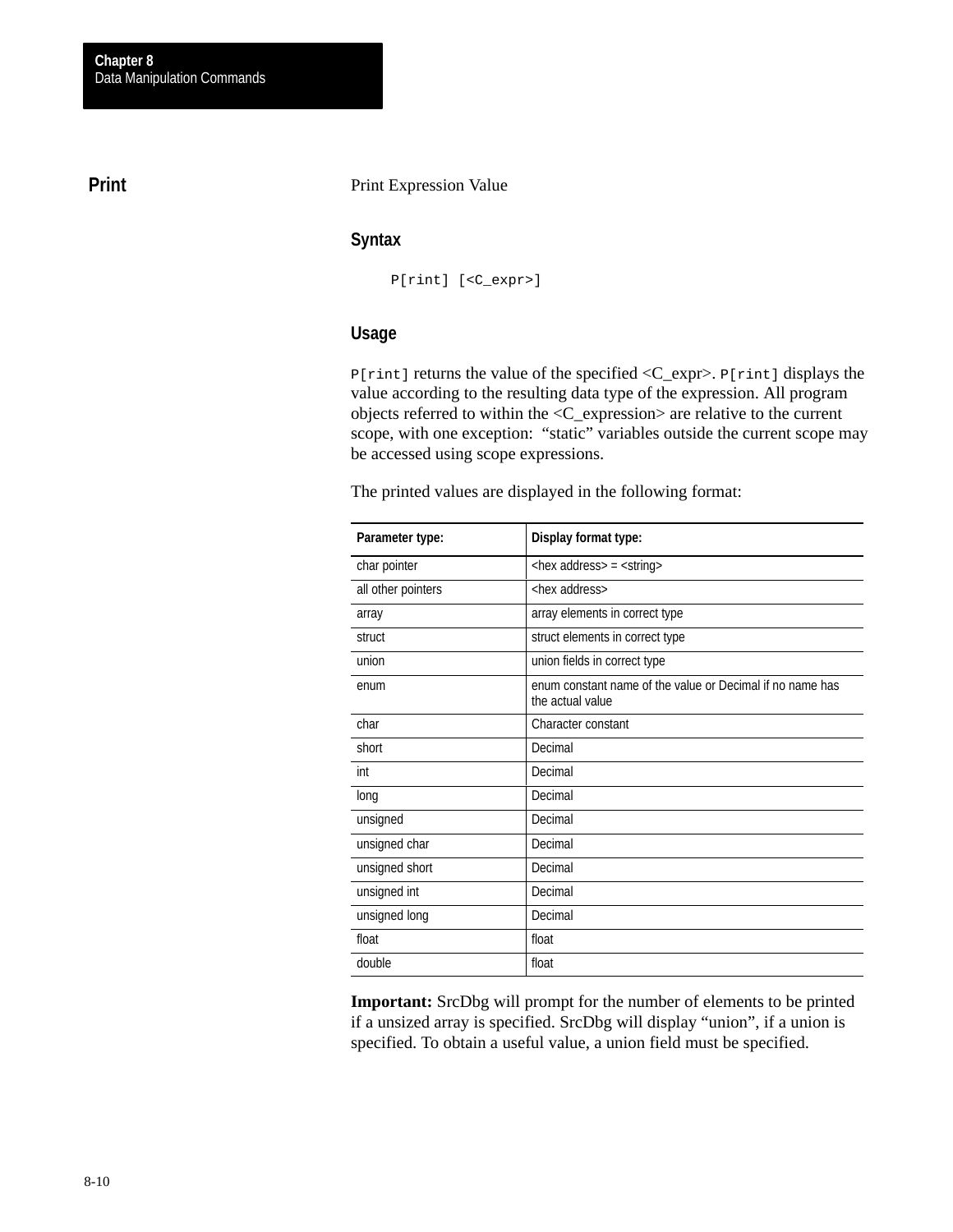To change the format of the P[rint] output, it is necessary to cast the type of the program object be printed to the desirable type. For example:

```
SrcDbg: print argc
2
SrcDbg: print (void *) argc
0x2
```
The P[rint] command can accept a function as a parameter. For example:

SrcDbg: print main()

SrcDbg will run the function and display the function's returning value. If a breakpoint is set within the function, SrcDbg will stop at the breakpoint. A new prompt will be issued showing that SrcDbg has stopped while executing a previous command. For example:

1.SrcDbg:

When SrcDbg exits from the function, the normal SrcDbg prompt is resumed and the functions returning value will be printed.

If only the function name is specified as a P[rint] parameter, only the address for the function is returned. For example:

SrcDbg: print main 0x240846

#### **Examples**

The following examples show various uses of the P[rint] command. where is forked with 2 parameters. The print command is used to show each of the parameters passed to where. The program is executed up to a breakpoint set at line 83. The P[rint] command is used again to show the search directory:

```
$ srcdbg where where.c /h0/usr/kathie "where" forked with 2 parameters
Reading symbol file "where.dbg". 
where.c
Reading symbol file "where.stb". 
Context: where\_cstart
SrcDbg: go main
File: "where.c"
Context: where\main
    19: void main(argc,argv)
\simSrcDbg: step
    23: register char *filename = argv[1];
\sim \simSrcDbg(STEP): print argc print argc print argc print argc print argc print argc print argc print argc print argc print argc print argc print argc print argc print argc print argc print argc print argc print argc print argc
3
SrcDbg: print argv print argv print argv print argv print argv print argv print argv print argv print argv print argv print argv print argv print argv print argv print argv print argv print argv print argv print argv print
0x27954
```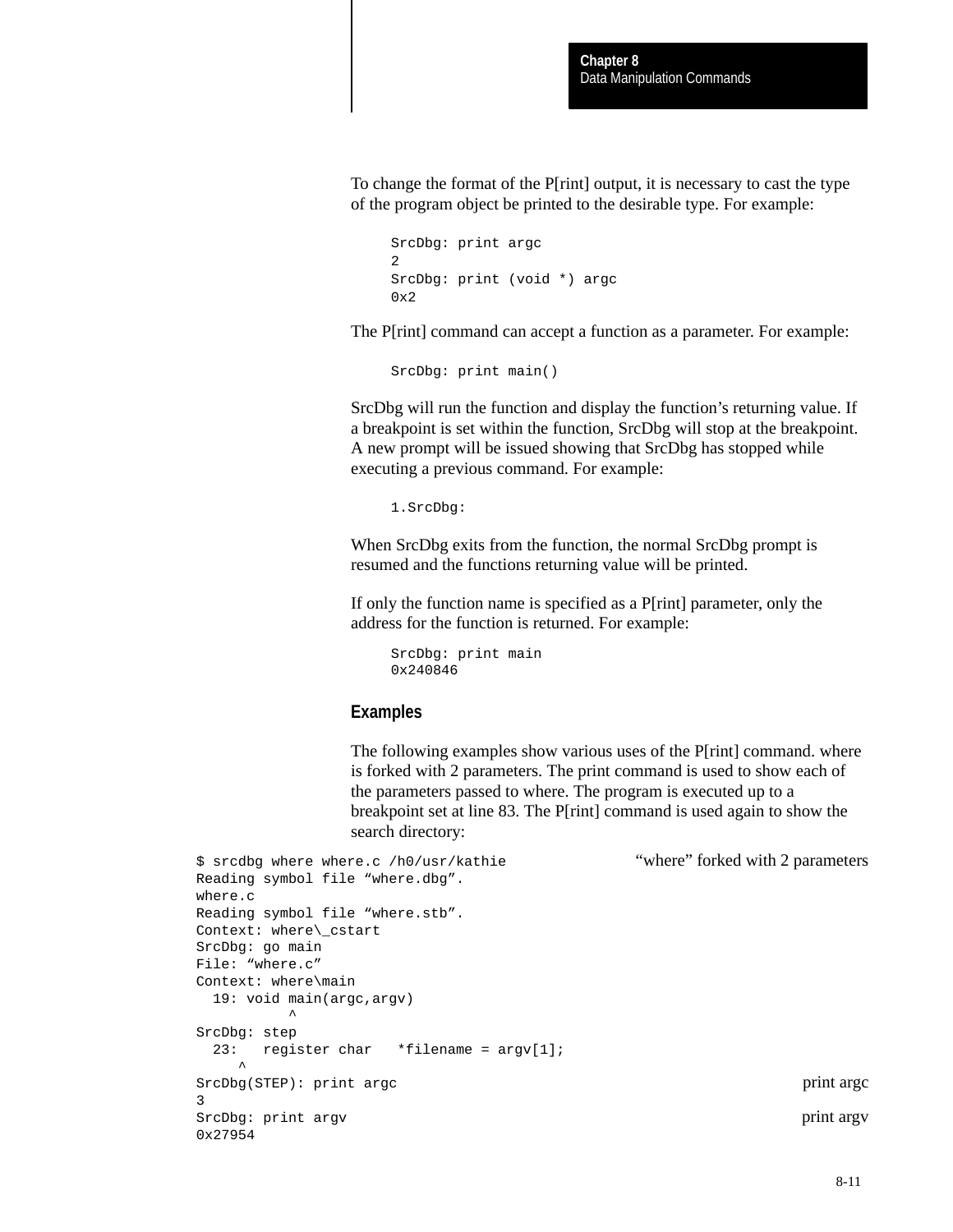```
SrcDbg: print argv[0] print argv[0]
0x2794c = "where"SrcDbg: print argv[1] print argv[1]
0x27888 = "where.c"
SrcDbg: print argv[2] print argv[2]
0x27890 = "/h0/usr/kathie"
SrcDbg: print *filename print first character of filename
' \setminus 0'SrcDbg: print filename print filename string
0x27958 = ""
SrcDbg: go 86 execute to line 86
File: "where.c"
Context: where\read_dir_stuff\$blk0 86: while(gets(buf)) {
\mathcal{L}^{\mathcal{A}} and \mathcal{L}^{\mathcal{A}} and \mathcal{L}^{\mathcal{A}}SrcDbg: print buf print buf print buf print buf print buf print buf print buf print buf print buf print buf print buf \frac{1}{2} buf \frac{1}{2} buf \frac{1}{2} buf \frac{1}{2} buf \frac{1}{2} buf \frac{1}{2} buf \frac{1}{2} buf \frac{1}{0x2601e = ""
SrcDbg: s
 87: if(str = (char *)rindex(buf,'/')) {
\sim \sim \sim \simSrcDbg(STEP): print buf print buf print buf print buf print buf; note new value
0x2601e = "h0/usr/kathie/SEA"SrcDbg: print (char *) inbuf print inbuf; note same value
0x2601e = "/h0/usr/kathie/SEA"SrcDbg: print inbuf print array contents until [Ctrl-C]'/', 'h', '0', '/', 'u', 's', 'r', '/', 'k', 'a', 't', 'h', 'i', 'e', '/', 'S',
E', 'A', '\0', '\0', '\0', '\0', '\0', '\0', '\0', '\0', '\0', '\0', '\0', '\0',
\langle \cdot \rangle0', '\setminus0', '\setminus0', '\setminus0', '\setminus0', '\setminus0', '\setminus0', '\setminus0', '\setminus0', '\setminus0', '\setminus0', '\setminus0', '
'\0', '0', ' [aborted]
SrcDbg: s 3
  88: *str = ' \0';\sim \sim \sim \sim 89: p = str + 1;
\sim \sim \sim \sim \sim91: if(!strcmp(p,filename)) puts(buf);
\sim \sim \sim \simSrcDbg(STEP): print filename print filename
0x27888 = "where.c"
SrcDbg: print p print p print p print p print p print p print p print p print p print p print p print p print p
0x2602d = "SEA"SrcDbg: s
  92: if(sigflag) break;
\sim \sim \sim \simSrcDbg(STEP): s
   86: while(gets(buf)) {
\mathcal{L}^{\mathcal{A}} and \mathcal{L}^{\mathcal{A}} and \mathcal{L}^{\mathcal{A}}SrcDbg(STEP): print sigflag print sigflag print sigflag print sigflag print sigflag
FALSE
SrcDbg: print .r0 print register .r0
\OmegaSrcDbg: print (char *) .sr print status register
0x8014
SrcDbg: g
/h0/usr/kathie/SEA where output
/h0/usr/kathie/SOURCE
"where" exited normally
SrcDbg:
```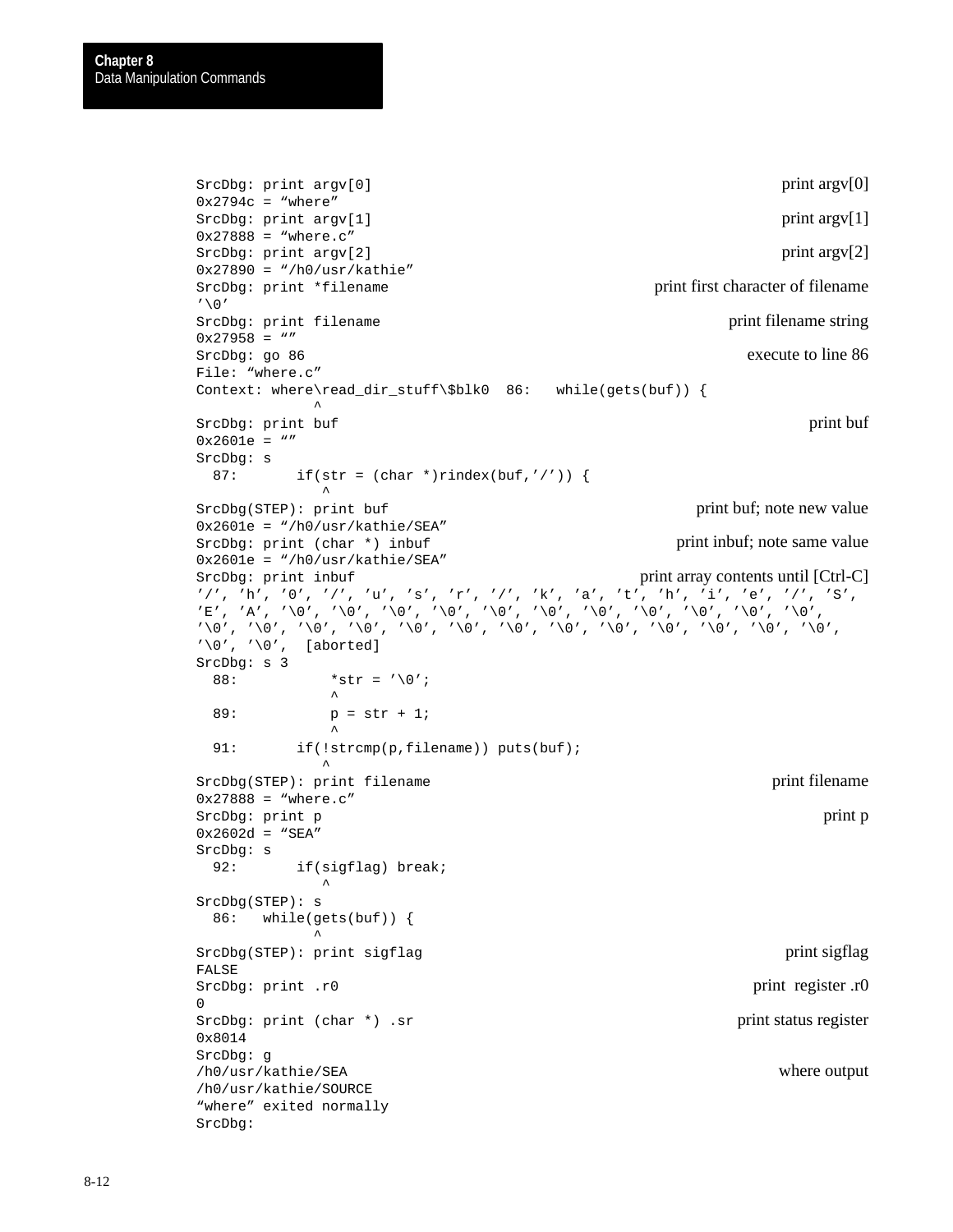## **Assign**

#### Assign Value to Expressionm

## **Syntax**

```
a[ssign] [<C_expr>] = [<C_expr>]
```
## **Usage**

A[ssign] sets the value of a program object.

## **Examples**

The following example forks where. Two parameters are passed to the program. The P[rint] command is used to show the value of argc. The value of argc is then changed using the A[ssign] command. The same sequence is then executed with the variable argv[1]:

```
$ srcdbg where where.c /h0/usr/kathie "where" forked with 2 parameters
Reading symbol file "where.dbg". 
where.c
Reading symbol file "where.stb". 
Context: where\_cstart
SrcDbg: go main
File: "where.c"
Context: where\main
   19: void main(argc,argv)
\simSrcDbg: print argc print argc print value of argc print value of argc print value of argc print value of argc print value of argc print value of argc print value of argc print value of argc print value of argc print value 
3
SrcDbg: assign argc = 50000000 new value for argc
SrcDbg: print argc
50000000
SrcDbg: print argv[1] print value for argv[1]
0x27888 = "where.c"
SrcDbg: assign *(\text{argv}[1] + 5) = \sqrt{0'} new value for \text{argv}[1]SrcDbg: print argv[1]
0x27888 = "where"
SrcDbg: assign .r1 = argv[1] save expression in .r1
SrcDbg: print (char *) .r1 print value of .r1
0x29888 = "where.c"
SrcDbg:
```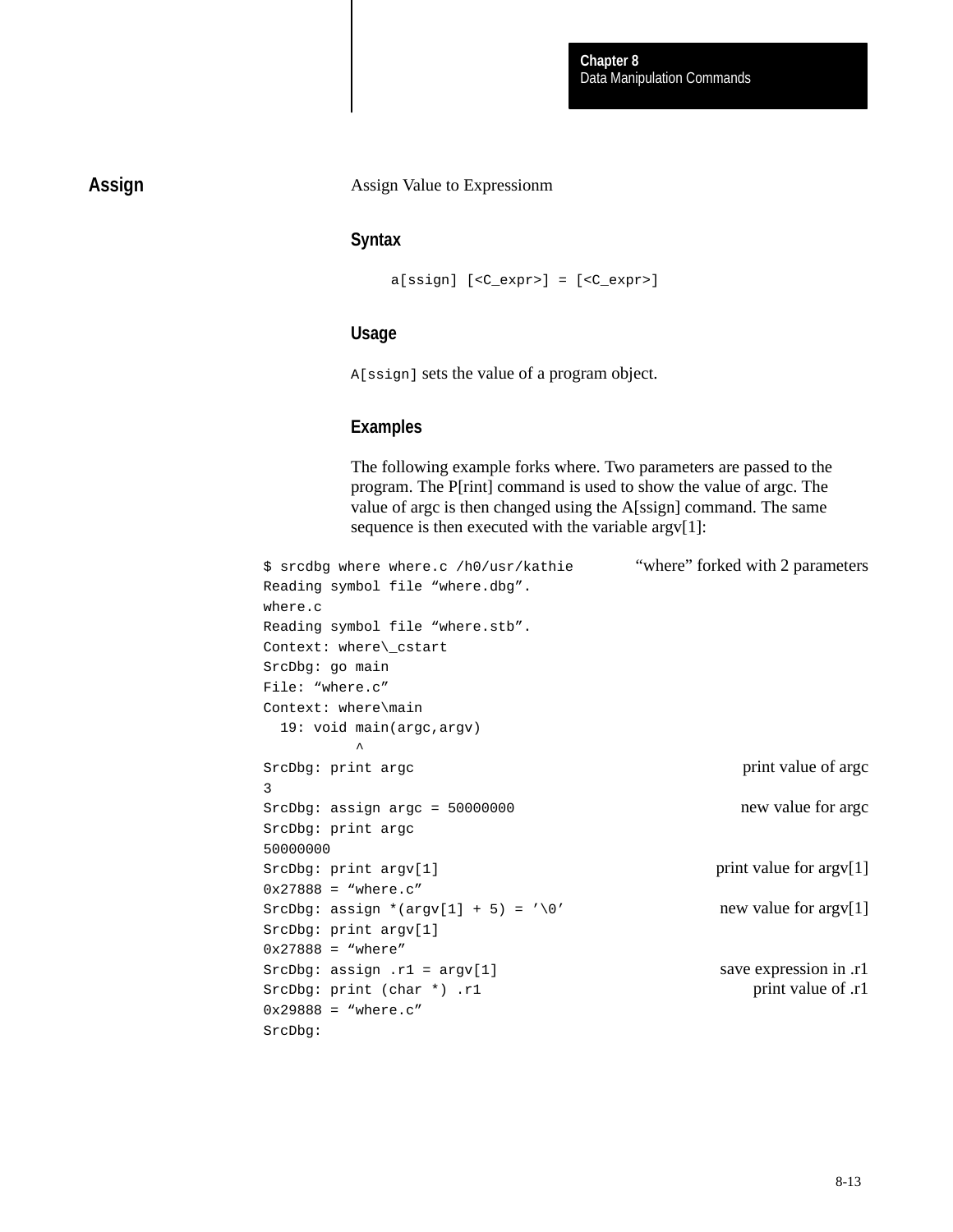## **Chc**

Change Context

## **Syntax**

c[h]c [<scope\_expr>]

## **Usage**

 $C[h]c$  changes the context for default name and location resolution. If the parent of the block specified in <scope\_expr> is in the stackframe, then the logical context is changed to that frame number. If the parent of the block is not in the frame stack, then the logical context is changed to the specified block and no variables will be active.

The context may also be changed to a file or module. If the  $\langle$ scope expr $\rangle$ is a file, the context will be the first function in the file. If the  $\langle$ scope\_expr $\rangle$  is a module, the context will be the first function of the first file in the module.

If no argument is specified, the C[h]c command returns SrcDbg to the location of the execution pointer.

The C[h]c command, like the F[rame] command, does not effect the location of the execution pointer.

## **Examples**

In the following example, SrcDbg is forked with two parameters and the execution pointer is moved main. The C[h]c command is used to change the default context to the function fork\_dir. The L[ist] command is used to list the lines 39 - 59 and the I[nfo] command is used to display the logical and actual locations in the program. The S[tep] command is used to advance the execution pointer one statement past main. The C[h]c command is used to change context to the function check\_args, and the I[nfo] command is used to obtain information about the variable argc. Then, the G[o] command is used to run where to completion.

```
$ srcdbg where where.c /h0/usr/kathie fork where fork where
Reading symbol file "where.dbg". 
where.c
Reading symbol file "where.stb". 
Context: where\_cstart
SrcDbg: go main move execution pointer to main
File: "where.c"
Context: where\main
  19: void main(argc,argv)
\sim
```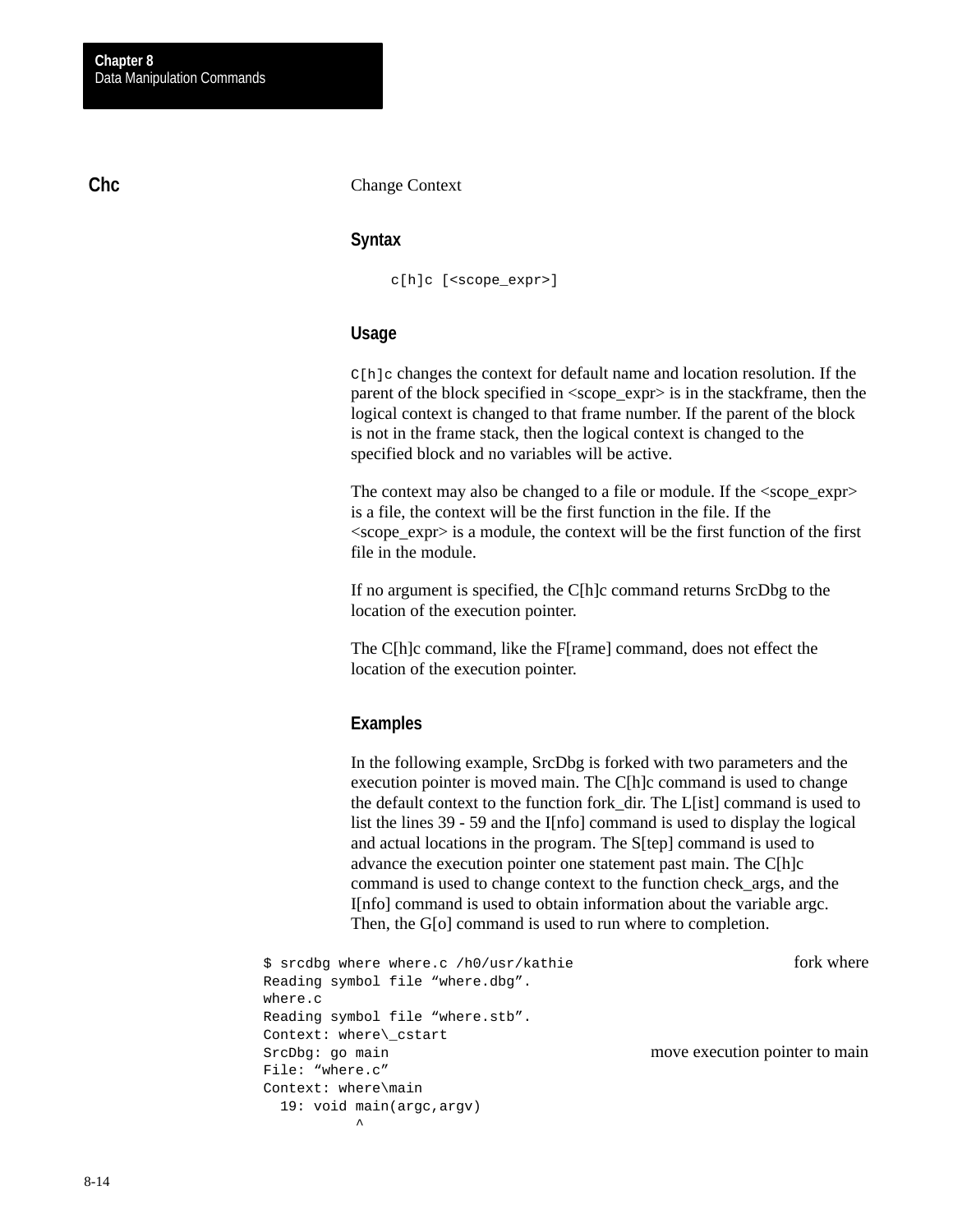```
SrcDbg: chc fork_dir change context to fork_dir
SrcDbg: list list lines 39-59
  39: void fork_dir(argv,pathlist,pid,pipe,stout)
  40: register char **argv,
  41: *pathlist;
 42: register int *pid,
  43: *pipe,
  44: *stout; 
  45: { 
  46: register int stin;
  47: extern int os9fork(), os9exec();
  48: extern char **environ;
  49: 
  50: /* initialize argv list for dir */ 
  51: argv[0] = "dir";
  52: argv[1] = "–rasu";
  53: argv[2] = pathlist;
  54: argv[3] = NULL;
  55: 
  56: /* dup standard out "save it" and close standard out */
 57: *stout = dup(1);
  58: close(1);
  59: 
SrcDbg(LIST): i get information about program location
Logical Location:
File: "where.c"
Context: where\fork_dir
  39: void fork_dir(argv,pathlist,pid,pipe,stout)
\simActual Location:
File: "where.c"
Context: where\main
  19: void main(argc,argv)
SrcDbg(LIST): step step step to line after main
  23: register char *filename = argv[1];
 ^
SrcDbg(STEP): cc check_args change context to check_args
SrcDbg: i argc get information about argc get information about argc
register int argc;
SrcDbg(LIST): go run where to completion
SrcDbg: g
/h0/usr/kathie/SEA where output
/h0/usr/kathie/SOURCE
"where" exited normally
SrcDbg:
```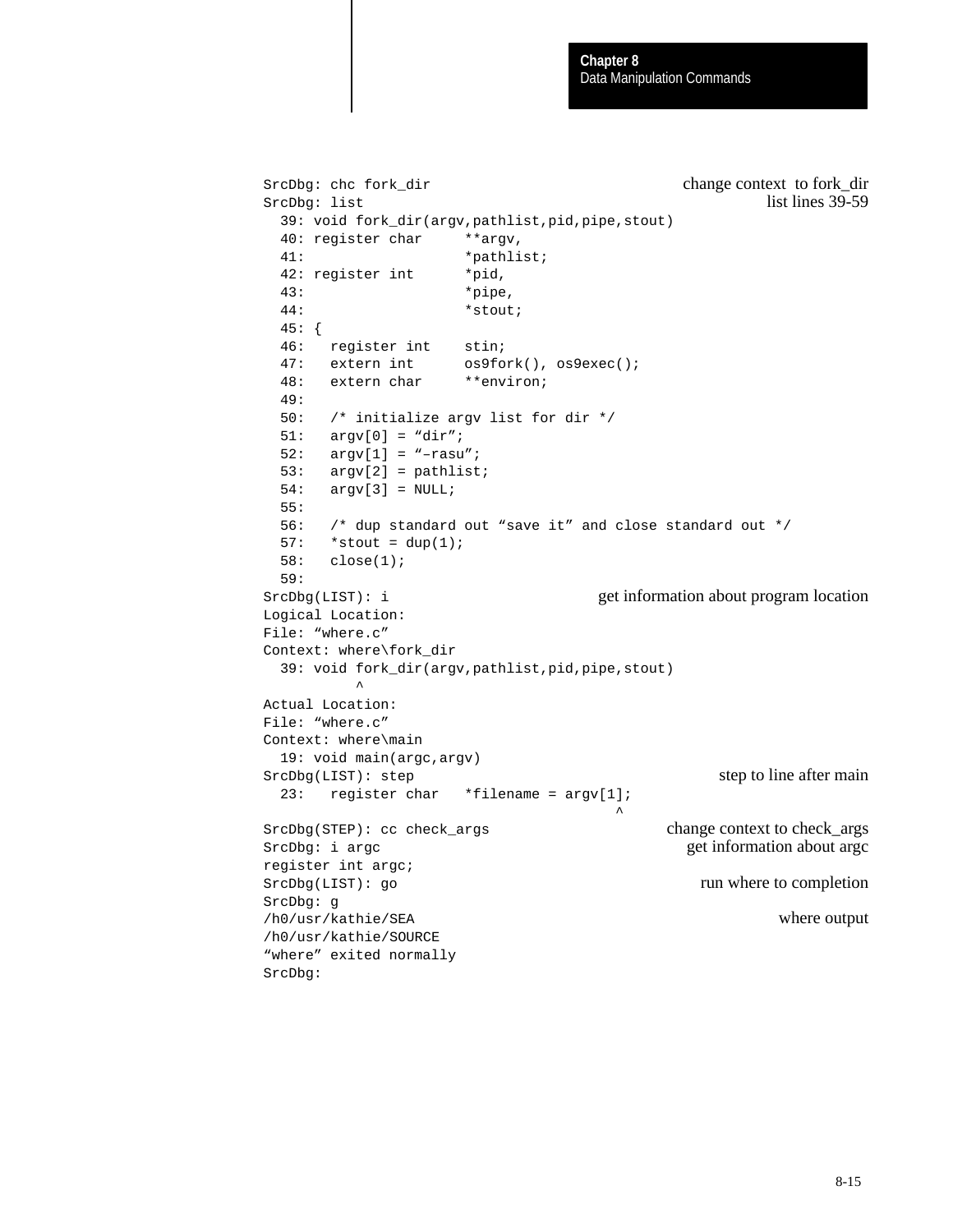## **Context**

#### Displays Scope Expression

## **Syntax**

con[text] [<scope\_expression>]

## **Usage**

Con[text] displays the complete scope expression of an object.

## **Examples**

In the following example, where is forked with two parameters and the execution pointer is moved to main. The Con[text] command is used to obtain a full scope expression for the variable argc.

```
$ srcdbg where where.c /h0/usr/kathie fork "where"
Reading symbol file "where.dbg". 
where.c
Reading symbol file "where.stb". 
Context: where\_cstart
SrcDbg: go main move execution pointer to main
File: "where.c"
Context: where\main
  19: void main(argc,argv)
\sim \simSrcDbg: con argc display the context of argc
where\main\argc
SrcDbg:
```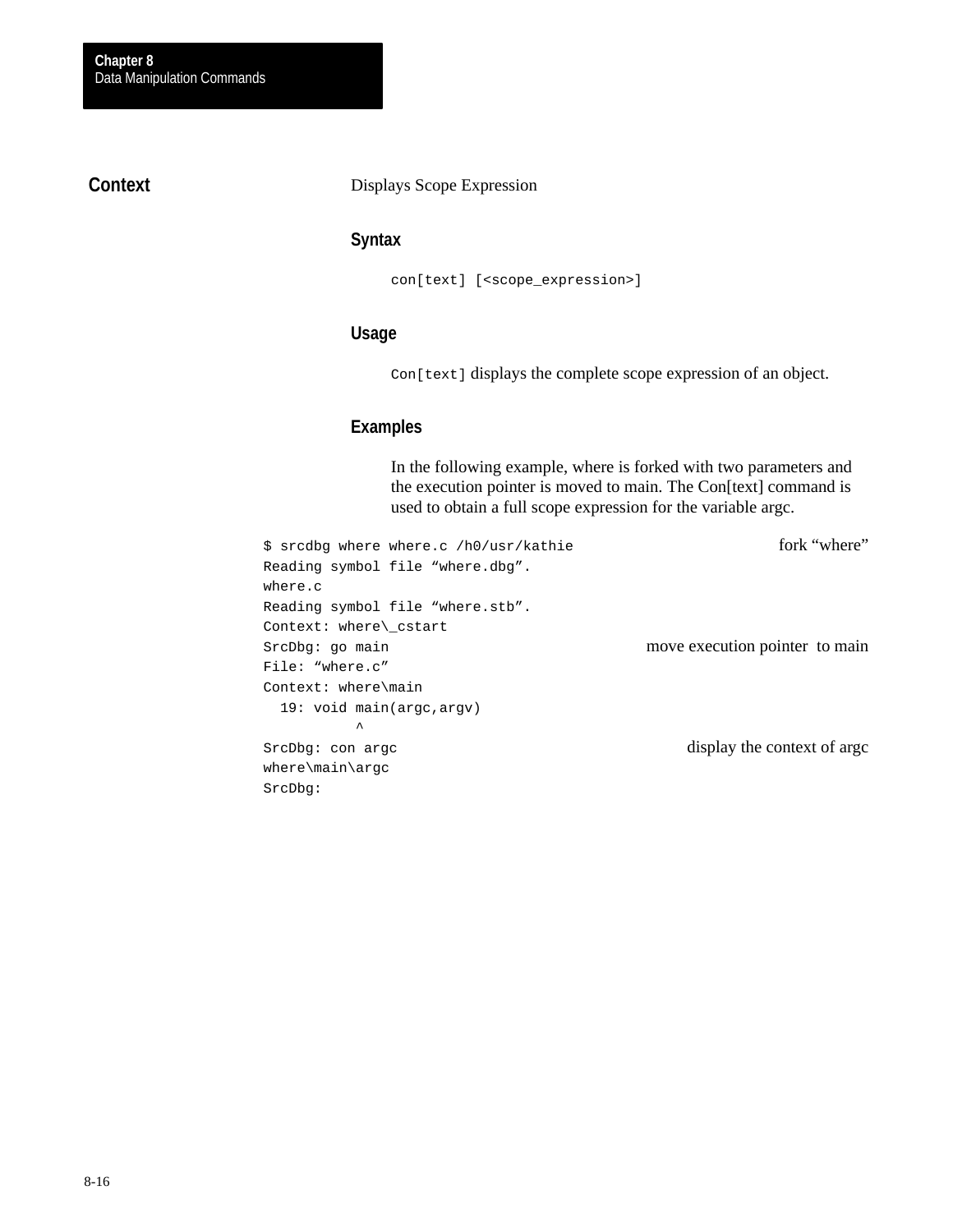## **Find**

#### Displays All Occurrences of <name>

## **Syntax**

fi[nd] [<name>]

## **Usage**

Fi[nd] displays all scope expressions for <name> found in the debug process.

If Fi[nd] is entered without any arguments, the previous Fi[nd] command will be repeated. If there was no previous Fi[nd] command, an error message will be returned:

Error: no previous "find"

## **Examples**

In this example, file (page 8 in Overview of SrcDbg) is forked. The Fi[nd] command is used to locate every instance of the variable 'i' in file.

\$ srcdbg file fork "file"

```
Reading symbol file "file.dbg". 
file1.c file2.c
Reading symbol file "file.stb". 
Context: file\_cstart
SrcDbg: find i find every instance of the
file\main\$blk0\$blk1\i variable 'i' in file
file\file2.c\f\$blk0\i
file\main\$blk0\i
file\file2.c\struct tag1\i
file\f\i
SrcDbg:
```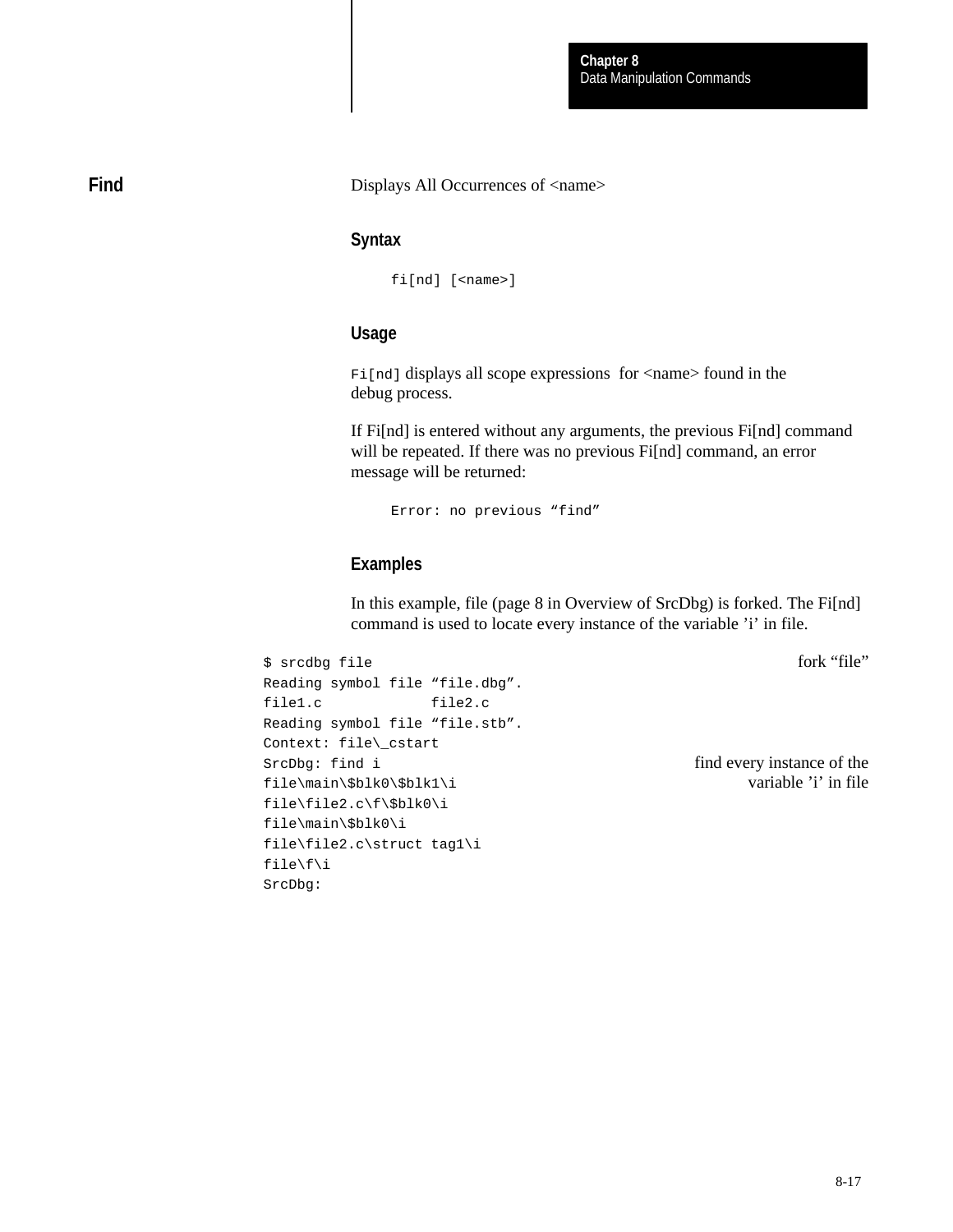## **Locals**

Display Local Symbol Values

## **Syntax**

lo[cals]

## **Usage**

Lo[cals] displays the values of all local symbols.

## **Examples**

In the following example, where is forked with two parameters and the S[tep] command is used to move the execution pointer to line 26. Then, the Lo[cals] command is used to obtain the values of all the local variables.

```
$ srcdbg where where.c /h0/usr/kathie fork where fork where
Reading symbol file "where.dbg". 
where.c
Reading symbol file "where.stb". 
Context: where\_cstart
SrcDbg: step 3 step behind the 26 step to line 26
File: "where.c"
  19: void main(argc,argv)
\sim 23: register char *filename = argv[1];
 ^
  26: check_args(argc);
\sim \simSrcDbg(STEP): locals get values on get values on get values on get values on get values on get values on get values on \mathbb{R}^n.
filename = 0x27888 = "where.c" all local variables
pid = 944634
pipe = 158848
stout = –1592735107
argc = 3argv = 0x27954
SrcDbg:
```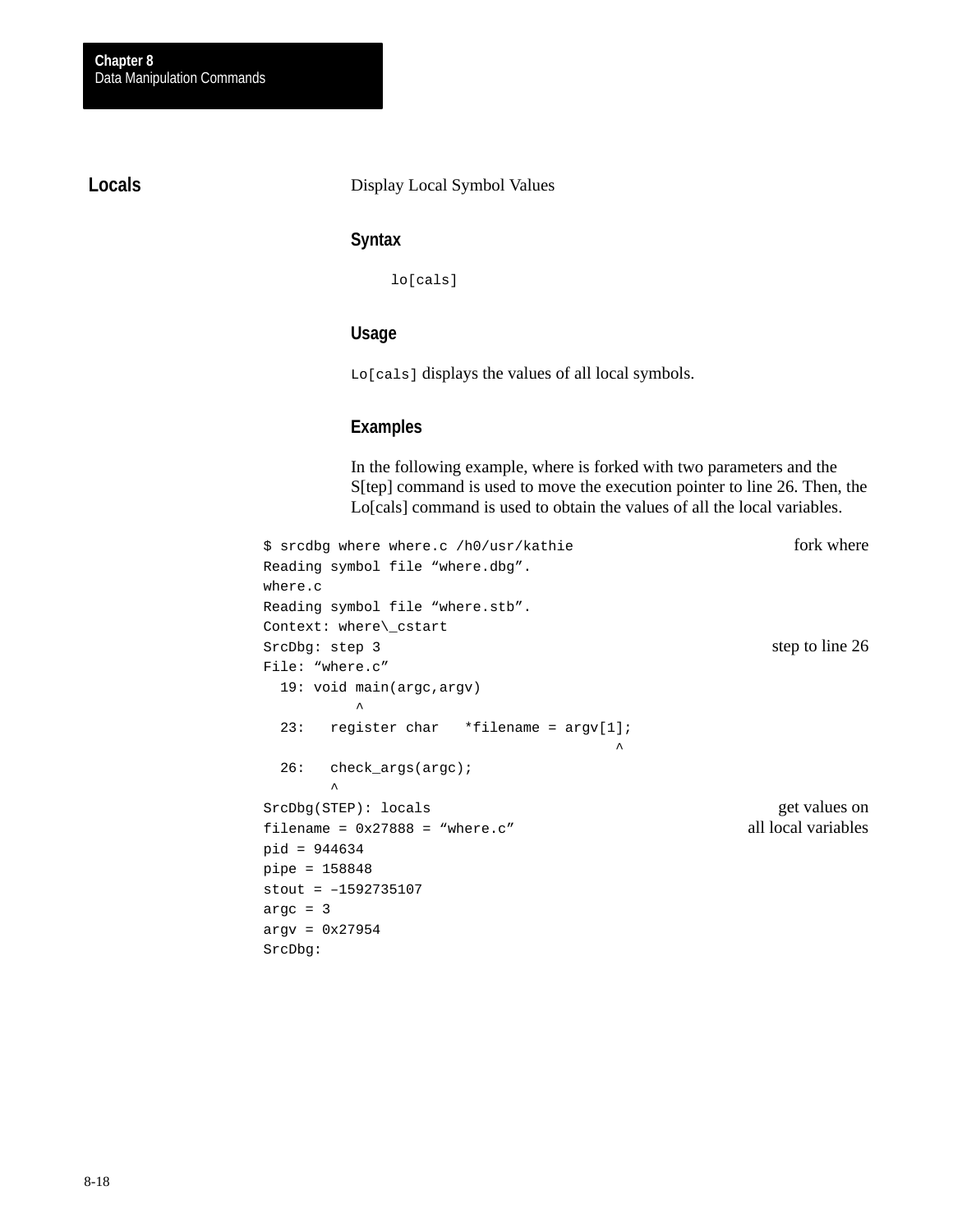# **System Commands**

The following commands are described in this chapter:

| Command:     | Description:                                               |
|--------------|------------------------------------------------------------|
| $C[h]$ d     | changes the data directory SrcDbg uses to search for files |
| Sh[ell]      | forks a new Shell to allow access to OS-9                  |
| H[elp]       | provides a help for SrcDbg commands                        |
| $Q[$ uit $]$ | exits SrcDbg and returns command to the Shell              |
| C[h]x        | changes the current execution directory for SrcDbg         |
| Se[tenv]     | sets a shell-type environment variable                     |
| Unse[tenv]   | deletes a shell-type environment variable                  |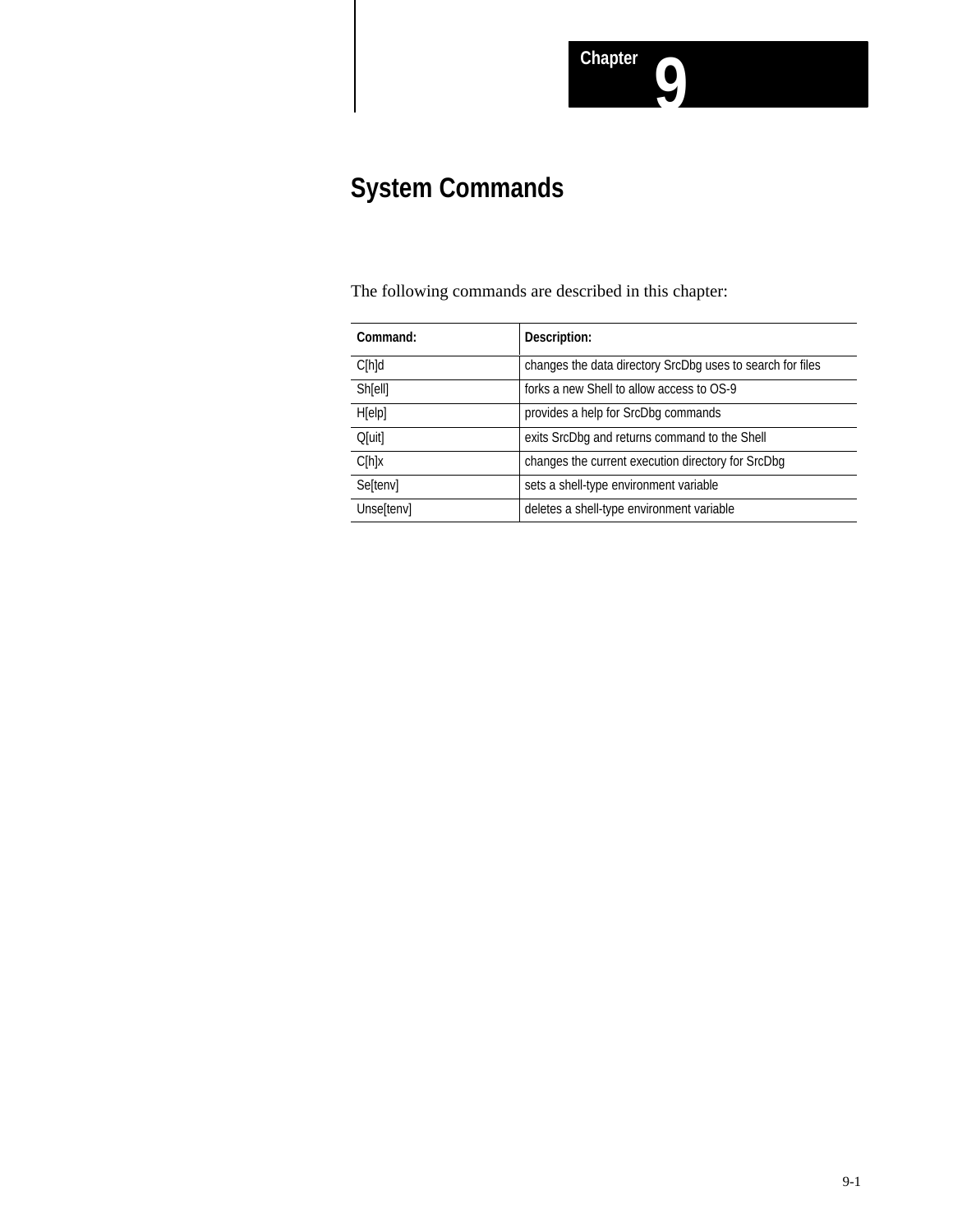## **Chd**

Change Directory

#### **Syntax**

C[h]d <pathlist>

### **Usage**

C[h]d changes SrcDbg's current data directory. This does not change the current directory of the parent Shell (i.e. the current directory when SrcDbg was invoked).

## **Examples**

The following example shows how the C[h]d command can be used. The program where is forked, but the file where.c is not found. The C[h]d command is used to move to the correct directory in order to fork the program:

```
$ srcdbg where where.c /h0/usr/kathie "where" forked
Reading symbol file "where.dbg". 
where.c
Reading symbol file "where.stb". 
Context: where\_cstart
SrcDbg: step
File: "where.c"
Could not open file "where.c" - Error #000:216(E$PNNF)File not found.
SrcDbg(STEP): chd /h0/usr/kathie/source Change directory
SrcDbg: info display source location
File: "where.c"
Context: where\main
  19: void main(argc,argv)
\sim \simSrcDbg: step
  23: register char *filename = argv[1];
 ^
SrcDbg(STEP):
```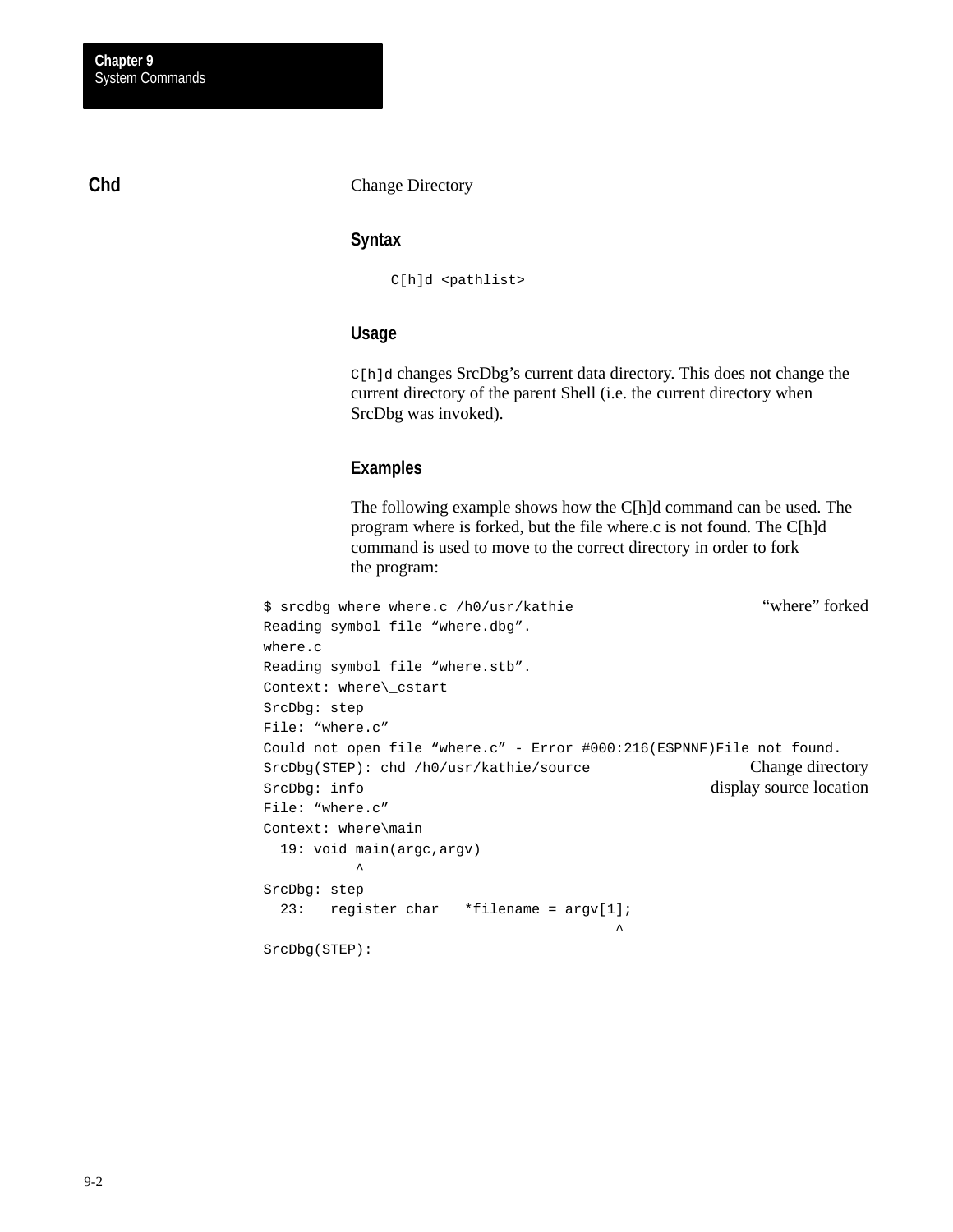## **Shell**

#### Fork Shell

### **Syntax**

```
Sh[ell] [<command>]
$ [<command>]
```
## **Usage**

Shell executes any specified Shell <command> and returns control to SrcDbg. If no <command> is specified, the user is placed in a new Shell. To return to SrcDbg, exit the shell using the logout command or **[Esc]**.

**Important:** If a complex Shell command is desired using a semi-colon (";"), a Shell should be forked by itself. Otherwise, the semicolon will be interpreted by SrcDbg, not the Shell. For example, in the following SrcDbg command, the semicolon separates a Shell command and a SrcDbg command:

SrcDbg: shell dir;info argc

## **Examples**

The following examples show the use of the S[hell] command:

SrcDbg: shell dir execute dir command and return to SrcDbg Directory of . 16:40:32 capture capture.new capture2 junk mbox where.c where.list SrcDbq: shell fork new shell 1.walden: dir Directory of . 16:40:32 capture capture.new capture2 junk mbox where.c where.list 1.walden: logout exit Shell and return to SrcDbg SrcDbg: \$ dir -u \* ! grep –nz pathlist grep for pathlist filename="where.c" 12 fork\_dir(argv,pathlist,pid,pipe,stout), 35 if(argc<2) exit(\_errmsg(0,"where <filename>  $[spathlist>\] \n\ n'$ ); 39 void fork\_dir(argv,pathlist,pid,pipe,stout) 41 \*pathlist; 53 argv[2] = pathlist; SrcDbg:  $\sinh(\theta)$  for knew shell 1.walden: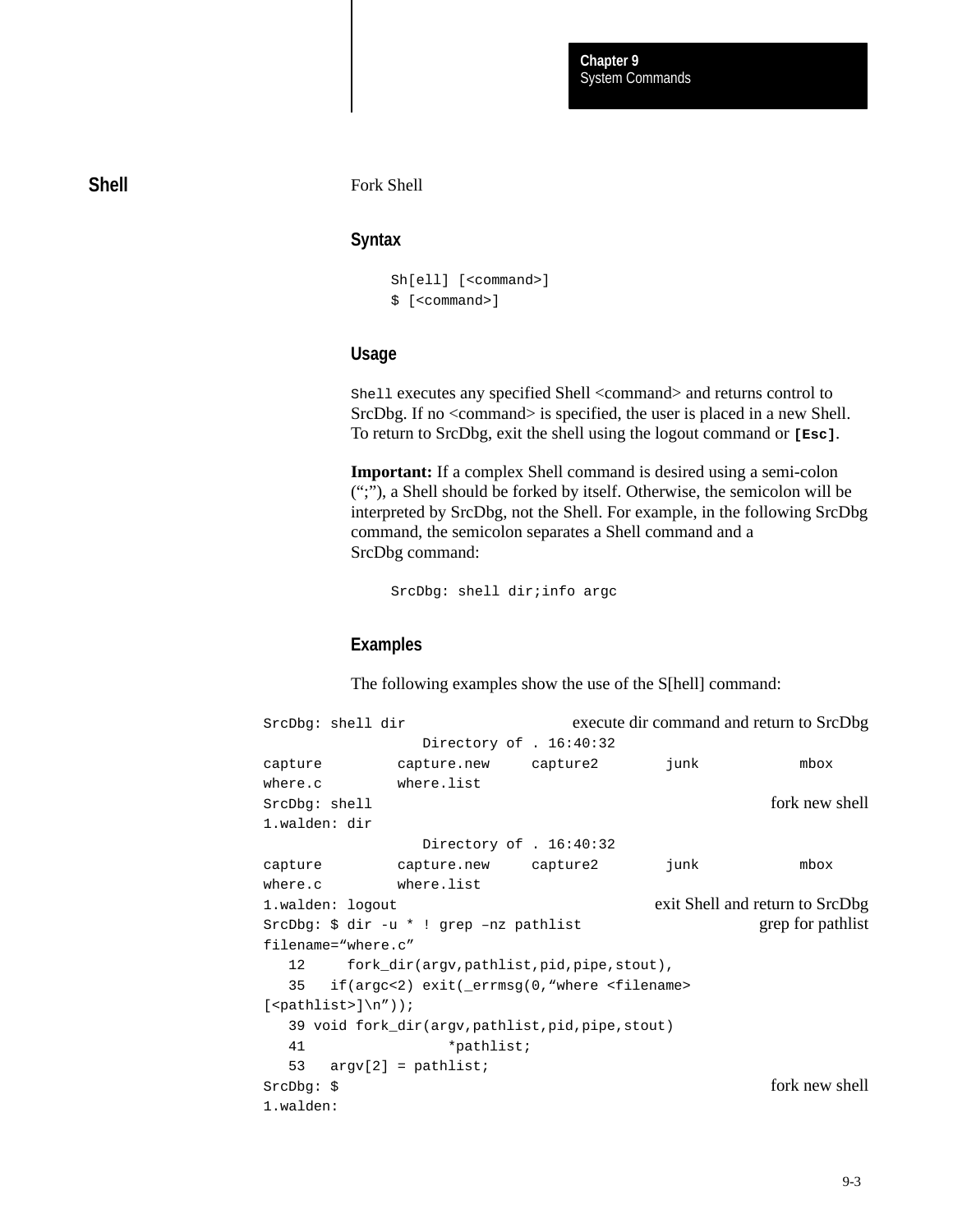**Help**

**Quit**

Display SrcDbg Help **Syntax** H[elp] ? **Usage** SrcDbg provides on-line help when H[elp] or ? is entered. Exit SrcDbg **Syntax** q[uit] <escape>

## **Usage**

Q[uit] exits SrcDbg or aborts an interrupted function call. If SrcDbg is exited, all open files are closed and control returns to the Shell. If a interrupted function call is aborted, SrcDbg returns to the debugging session at the point from which the function call was made.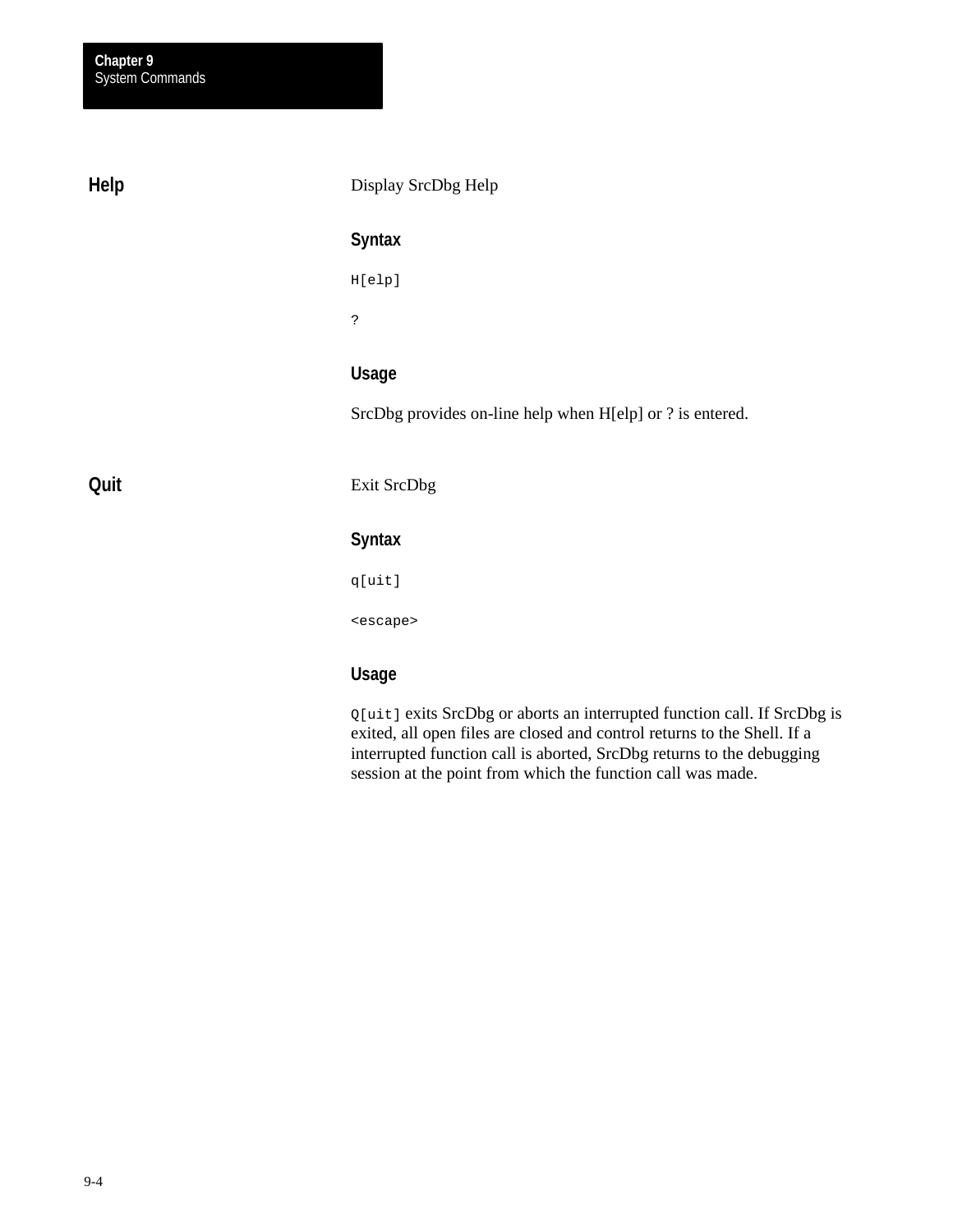#### Change Execution Directory

## **Syntax**

c[h]x <pathlist>

## **Usage**

C[h]x changes the current execution directory for SrcDbg. This command effects where SrcDbg will look for program object, ".dbg" and ".stb" files.

C[h]x does not change the current execution directory of the parent Shell (i.e. the current directory when SrcDbg was invoked).

## **Examples**

The following example shows the use of the C[h]x command:

```
$ srcdbg where where.c /h0/usr/kathie attempt to fork "where" ; fail
Could not fork "where" – Error #000:216 (E$PNNF) File not found.
SrcDbg: chx /h0/cmds/kathie change execution directory
SrcDbg: fork where where.c /h0/usr/kathie attempt to fork "where"
Reading symbol file "where.dbg". Success!
where.c
Reading symbol file "where.stb". 
Context: where\_cstart
SrcDbg:
```
**Chx**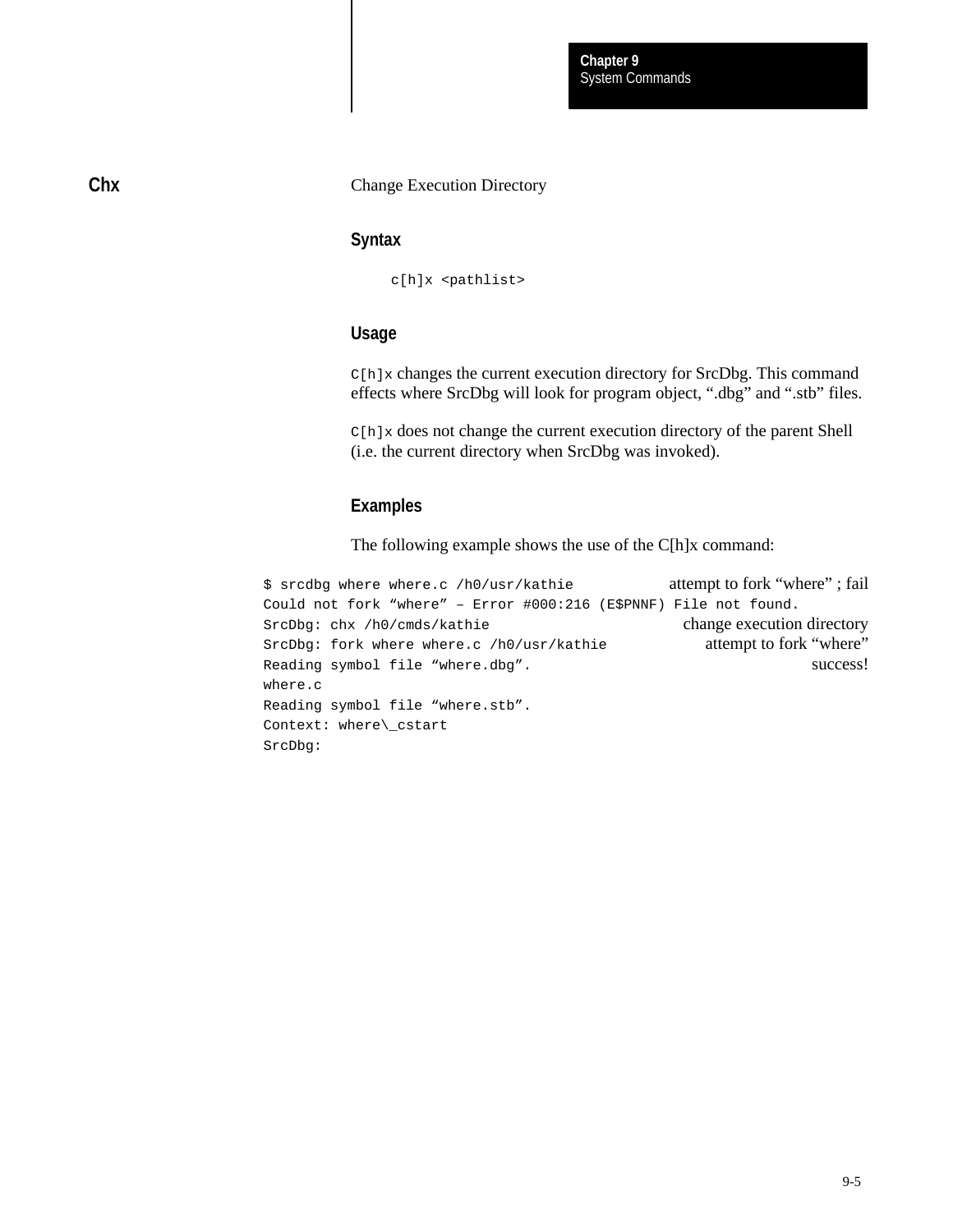## **Setenv**

#### Set Environment Variable

## **Syntax**

se[tenv] <environment\_name> <environment\_definition>

#### **Usage**

Se[tenv] sets a shell-type environment variable for use by SrcDbg and SrcDbg's child processes. The arguments <environment\_name> and <environment\_definition> are strings that are stored in the environment list by SrcDbg.

Se[tenv] does not change the environment of the parent Shell (i.e. the shell from which SrcDbg was invoked).

#### **Examples**

The following example shows how the Se[tenv] command is used:

```
$ srcdbg where where.c /h0/usr/kathie "where" forked
Reading symbol file "where.dbg". 
where.c
Reading symbol file "where.stb". 
Context: where\_cstart
SrcDbg: $ printenv display environment variables
PORT://t21HOME=/h0/USR/KATHIE
SHELL=shell
USER=kathie
PATH=..
TERM=kt7
SrcDbq: setenv PATH ../h0/cmds:/d0/cmds:/dd/cmds sets PATH
SrcDbg: $ printenv display environment variables
PORT= /t21HOME=/h0/USR/KATHIE
SHELL=shell
USER=kathie
PATH=../h0/cmds:/d0/cmds:/dd/cmds
TERM=kt7
SrcDbg:
```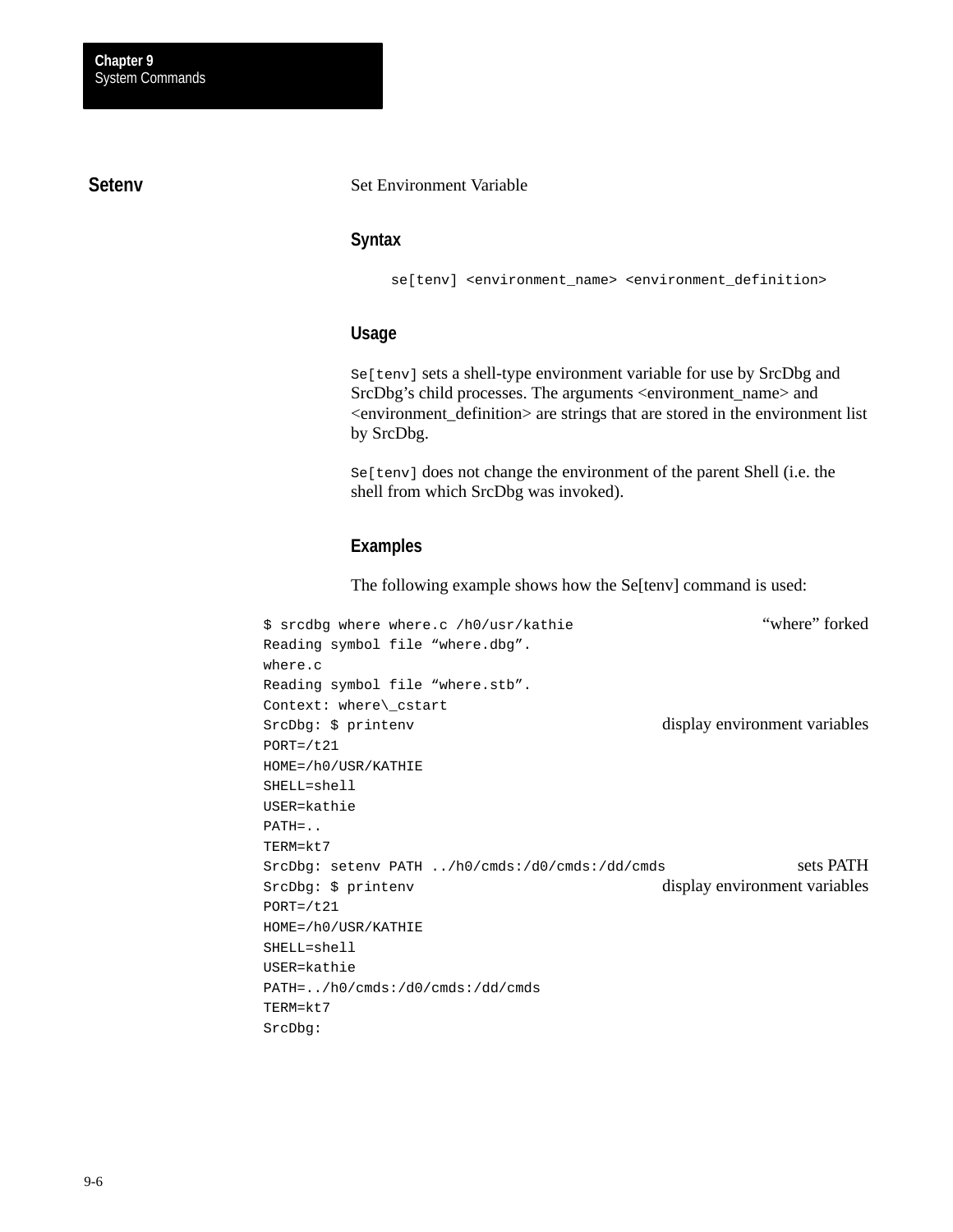## **Unsetenv**

#### Unset Environment Variable

## **Syntax**

unse[tenv] <environment\_name>

## **Usage**

Unse[tenv] deletes an environment variable from the environment list.

Unse[tenv] does not change the environment of the parent Shell (i.e. the shell from which SrcDbg was invoked).

**Important:** If the specified <environment\_name> has not been previously defined, Unse[tenv] has no effect and does not print a message.

## **Examples**

The following example shows how the Unse[tenv] variable is used:

| \$ srcdbq where where.c /h0/usr/kathie  | "where" forked                |
|-----------------------------------------|-------------------------------|
| Reading symbol file "where.dbg".        |                               |
| where.c                                 |                               |
| Reading symbol file "where.stb".        |                               |
| Context: where\ cstart                  |                               |
| SrcDbq: \$ printenv                     | display environment variables |
| $PORT = / t21$                          |                               |
| HOME=/h0/USR/KATHIE                     |                               |
| $SHELL = she11$                         |                               |
| USER=kathie                             |                               |
| $PATH=$ /h0/cmds:/d0/cmds:/dd/cmds      |                               |
| TERM=kt7                                |                               |
| SrcDbg: setenv BUGS bunny               | set environment variable BUGS |
| SrcDbq: \$ printenv                     | display environment variables |
| $PORT = /t21$                           |                               |
| HOME=/h0/USR/KATHIE                     |                               |
| $SHELL = she11$                         |                               |
| USER=kathie                             |                               |
| $PATH=$ /h0/cmds:/d0/cmds:/dd/cmds      |                               |
| TERM=kt7                                |                               |
| SrcDbg: unsetenv BUGS                   | unset BUGS                    |
| SrcDbq: \$ printenv                     | display environment variables |
| $PORT = / t21$                          |                               |
| HOME=/h0/USR/KATHIE                     |                               |
| $SHELL = she11$                         |                               |
| USER=kathie                             |                               |
| $PATH = / h0 / cmds$ :/d0/cmds:/dd/cmds |                               |
| TERM=kt7                                |                               |
| SrcDbq:                                 |                               |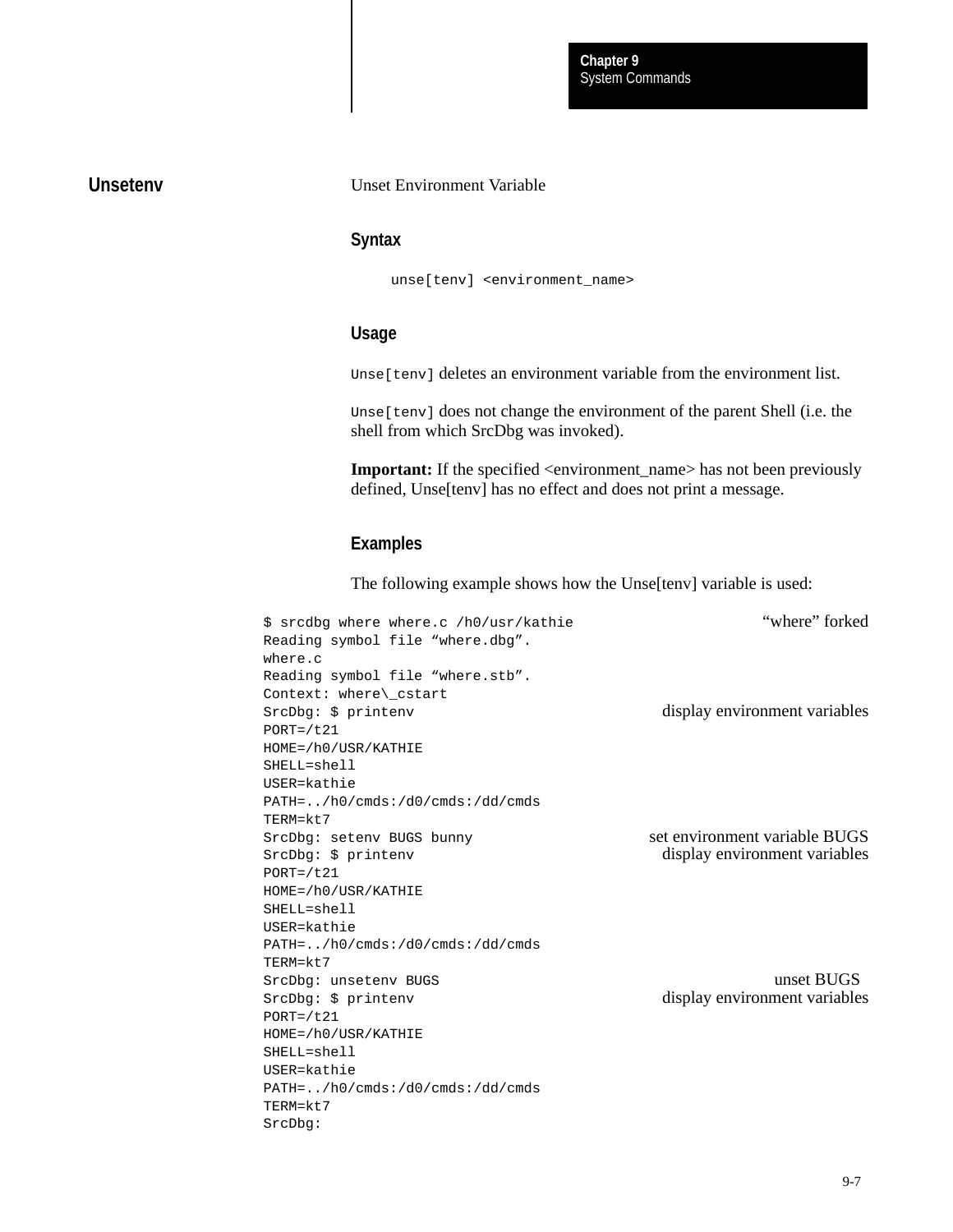

## **Assembly Level Commands**

The following commands are described in this chapter after a discussion of assembly level display information:

| Command:        | Description:                                                            |
|-----------------|-------------------------------------------------------------------------|
| Asm             | displays current register values and the current machine<br>instruction |
| C[hange]        | changes memory at the specified location                                |
| <b>Dillisti</b> | displays C source with disassembly at the specified location            |
| Disasm          | disassembles memory at the specified location                           |
| D[ump]          | displays memory at the specified location                               |
| Gostop          | executes a number of machine instructions in the current<br>subroutine  |
| Li[nk]          | links to a module                                                       |
| Mf[ill]         | fills memory with the specified value                                   |
| Ms[earch]       | searches memory for the specified value                                 |
| Sy[mbol]        | displays the result of the expression as a symbolic expression          |
| <b>T</b> [race] | executes a number of machine instructions                               |

# **Assembly Level Display**

The register display appears as follows:

## **Information**

dn: 0000000D 0000004C 00000080 00000003 00000000 00000108 00001990 00000000 an: 00000000 0002F990 00000000 000E6780 00000000 0002F888 00036000 0002F888 pc: E67CE cc: 00 (–––––)  $\text{cstart}$  >2D468010 move.l d6, totmem(a6)

> The first two lines of the display show the data and address registers from .d0 - .d7. and .a0 - .a7 respectively. The third line shows the program counter and status register. Only the user byte (containing the processor condition code values) are available. The condition code bits are interpreted and displayed after the condition code register hex value in parentheses.

The bit interpretation is:

(XNZVC)

X = Extend N = Negative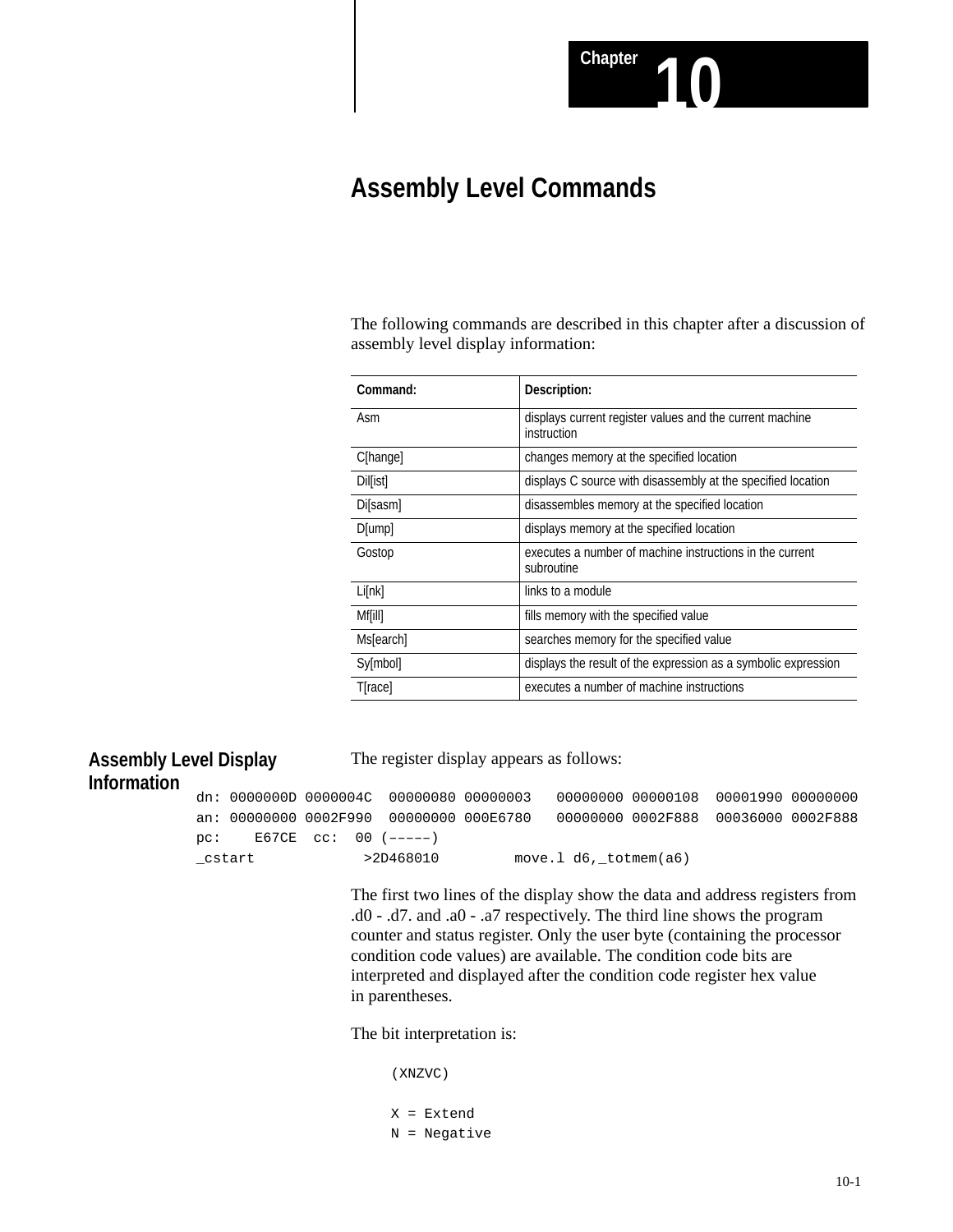```
Z = Zero
V = Overflow
C = Carry
```
The following discussion of the 68881 coprocessor registers applies only to OS-9 systems running on a 68020 processor with the 68881 installed as a coprocessor.

If the display 68881 registers option is set, the next line(s) indicate the state of the 68881 coprocessor. If the process has yet to access the 68881, the following message appears:

<68881 in Null state>

When the process accesses the 68881, a floating point register dump will appear. If a decimal display is indicated (SrcDbg defaults to this), the registers appear in the following format:

| fp0:6.66666666666666 | fp4: <nan></nan> | fpcr: 0000 XN   |
|----------------------|------------------|-----------------|
| fpl: <nan></nan>     | fp5: <nan></nan> | fpiar: 00000000 |
| fp2: <nan></nan>     | fp6: <nan></nan> | fpsr: 00000208  |
| fp3: <nan></nan>     | $fp7: < NaN$     | $(---- 0)$      |

If the setting of the debugger decimal register display option indicates hex display, the 68881 coprocessor registers appear as follows:

|  | fp0:40010000 D5555555 55555200 fp4:7FFF0000 FFFFFFFFF FFFFFFFFF fpcr: 0000 XN   |  |  |
|--|---------------------------------------------------------------------------------|--|--|
|  | fp1:7FFF0000 FFFFFFFFF FFFFFFFF fp5:7FFF0000 FFFFFFFF FFFFFFFF fpiar: 00000000  |  |  |
|  | fp2:7FFF0000 FFFFFFFFF FFFFFFFF fp6:7FFF0000 FFFFFFFF FFFFFFFF fpsr: 00000208   |  |  |
|  | $fp3:7FFF0000$ FFFFFFFFF FFFFFFFF $fp7:7FFF0000$ FFFFFFFFF FFFFFFFFF $(---- 0)$ |  |  |

The value of the registers are printed in decimal using scientific notation when the value becomes very large or very small. IEEE not-a-number values are printed as <NaN>, plus and minus infinity values are printed as <+Inf> and <-Inf>, respectively. The extended precision values are converted to double precision before printing, so conversion overflow may result. The hexadecimal format display can be used to determine the exact values in the registers.

The eight 68881 floating point registers are displayed in either hex or decimal form depending on the floating point register display option setting.

The 68881 status registers appear to the far right of the display:

| fpcr: $0000 -$ | 68881 control register             |
|----------------|------------------------------------|
| fpir: 00000000 | 68881 instruction address register |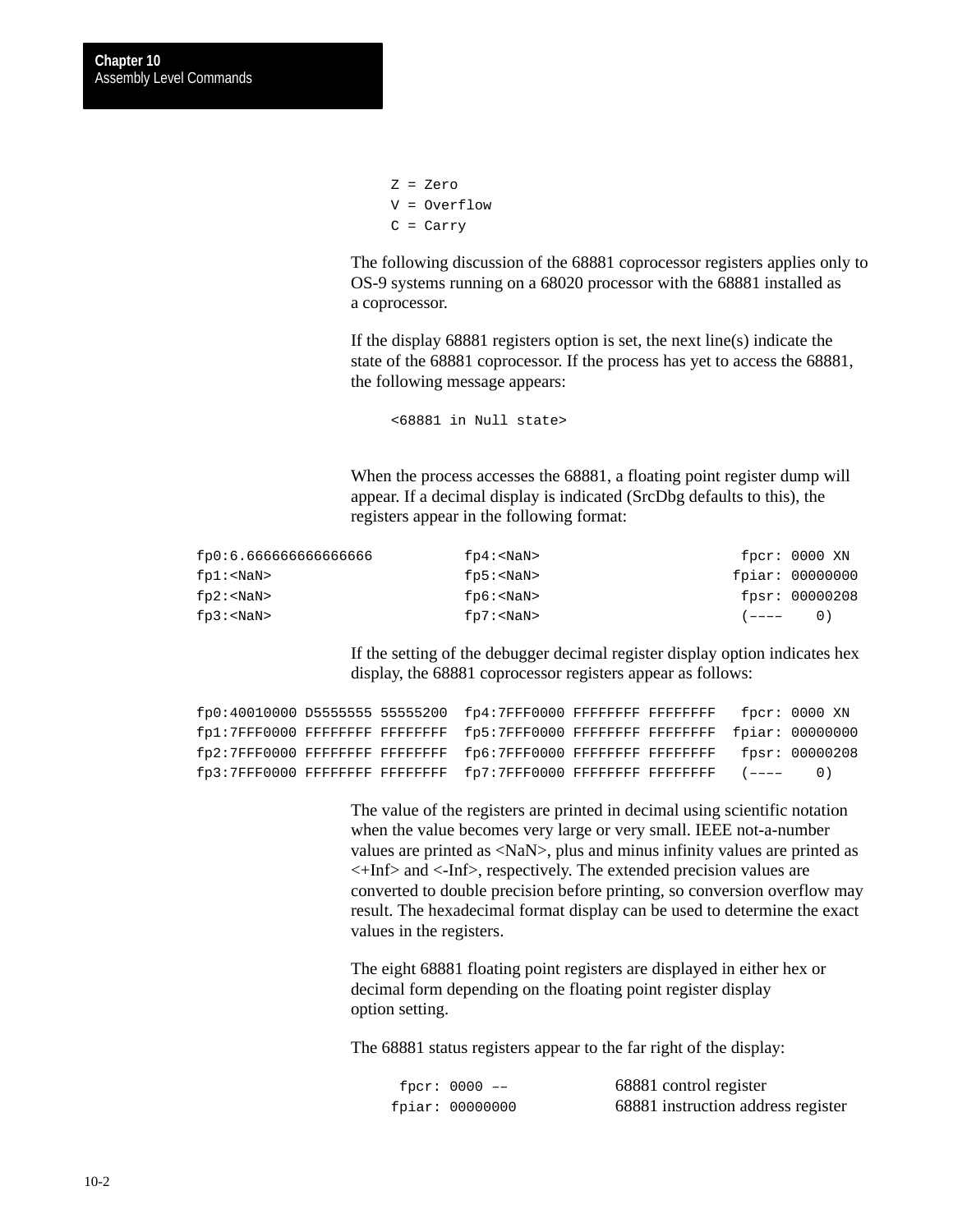```
 fpsr: 00000000 68881 status register
 (–––– 0) FPSR interpretation bits
```
The –– field next to the FPCR register displays an interpretation of the 68881 rounding mode and precision. These fields are interpreted as follows:



The FPSR condition code byte and the quotient byte are displayed as follows:

 $(0)$ Quotient byte value (displays in signed decimal) Floating point condition codes: ? = NaN or Unordered  $I =$ Infinity  $Z = Zero$  $N = Negative$ 

Immediately following the main floating register display, the debugger will interpret the exception enable byte of the control register and the exception status and accrued exception bytes of the status register. If all bits in the byte are zero, nothing is printed. Otherwise the bits are displayed as follows:

XE:(BSUN,SNAN,OPERR,OVFL,UNFL,DZ,INEX2,INEX1) FPCR exception enable AX: (IOP, OVFL, UNFL, DZ, INEX, ???, ???, ???) FPSR accrued exception XS:(BSUN,SNAN,OPERR,OVFL,UNFL,DZ,INEX2,INEX1) FPSR exception status

Processor registers can be changed with the A[ssign] command. Any processor register or coprocessor control register can be changed with this command: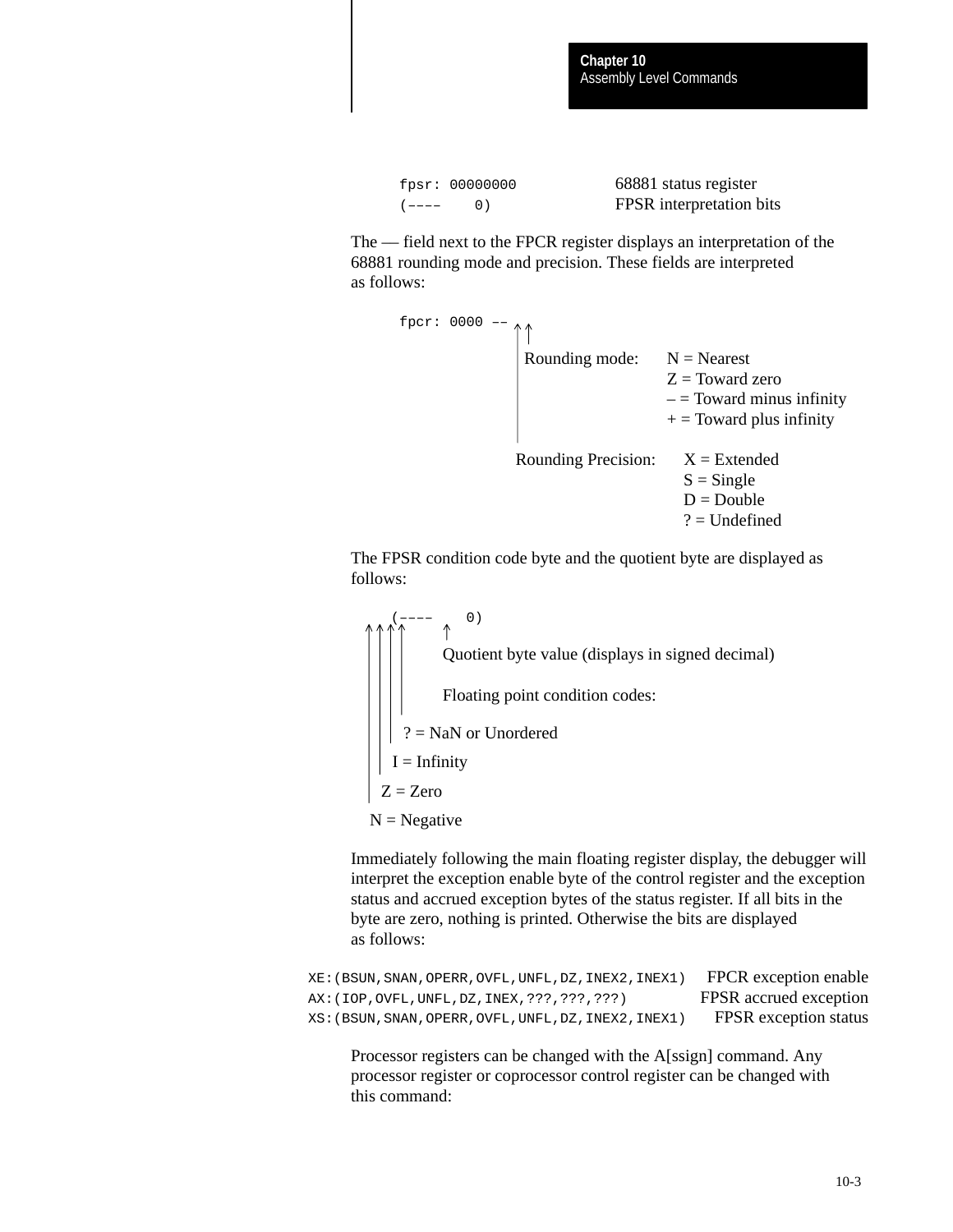```
SrcDbg: a .d0 = 0
SrcDbg: a . fp0 = 1.0
```
The following registers are supported for the MC68xxx:

| Register:        | Description:                                                      |
|------------------|-------------------------------------------------------------------|
| $.$ d0 - $.$ d7. | data registers                                                    |
| .a0 - .a7        | address registers (sp may be used for .a7)                        |
| .sr              | lower order byte of the status register (.cc may be used for .sr) |
| .pc              | program counter                                                   |

These registers are supported for the MC68881 floating point coprocessor:

| Register:   | Description:                 |
|-------------|------------------------------|
| .fp0 - .fp7 | floating point registers     |
| .fpcr       | control register             |
| .fpsr       | status register              |
| .fpiar      | instruction address register |

SrcDbg also supports the use of debugger convenience registers .r0 - .r7. These registers are available so that the user may store expression results for later access.

## **Instruction Disassembly Memory Display**

The instruction disassembly display format, conditional instructions may be followed with a  $\rightarrow$  indicator. If  $\rightarrow$  is present, the instruction will perform its TRUE operation, otherwise the instruction performs the FALSE operation. The appropriate condition code register is examined to determine which case the processor will perform. The following conditional instruction categories use this feature:

| Category:      | Description:                          |
|----------------|---------------------------------------|
| Bcc            | Branch on condition                   |
| DBcc           | Decrement and branch on condition     |
| Scc            | Set According to condition            |
| <b>TRAPcc</b>  | Trap on condition                     |
| FBcc           | Branch on floating condition          |
| <b>FScc</b>    | Set According to floating condition   |
| <b>FDBcc</b>   | Decrement and branch on floating cond |
| <b>FTRAPcc</b> | Trap on floating condition            |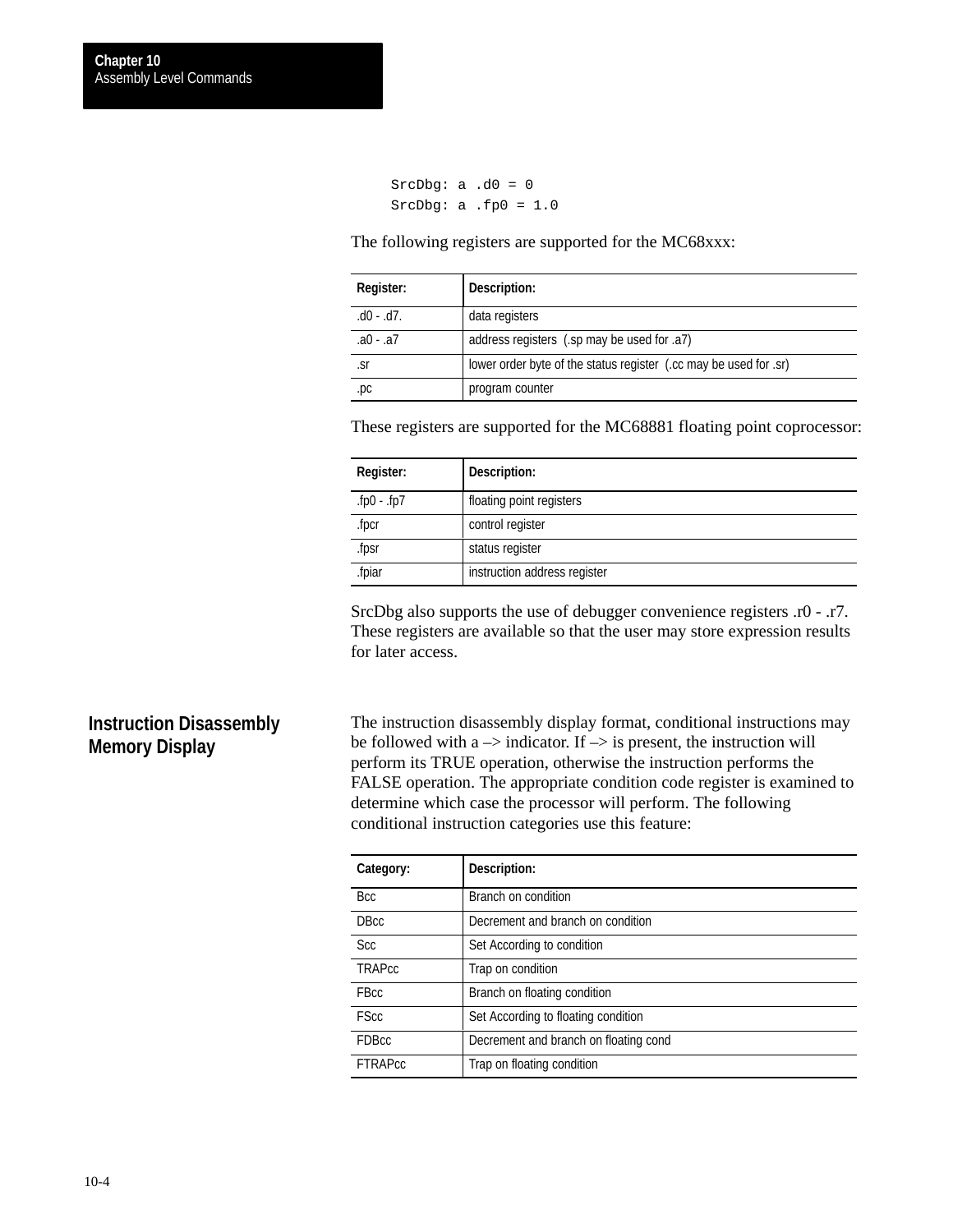To display a floating point number in machine registers, use the print command. For example:

#### Example:

SrcDbg: di \_cstart instruction disassembly \_cstart >2D468010 move.l d6,\_totmem(a6)  $_c$ cstart+0x4 >2D468014 move.l d6, sbsize(a6)  $_c$ cstart+0x8 >3D438018 move.w d3, pathcnt(a6)  $_c$ cstart+0xC  $>4A85$  tst.l d5 \_cstart+0xE >671E beq.b \_cstart+0x2E \_cstart+0x10 >08050000 btst.b #0,d5 \_cstart+0x14 >6614 bne.b \_cstart+0x2A–> \_cstart+0x16 >41F55800 lea.l 0(a5,d5.l),a0  $_c$ cstart+0x1A >4A68FFFE tst.w -2(a0) \_cstart+0x1E >660A bne.b \_cstart+0x2A–> \_cstart+0x20 >5988 subq.l #4,a0  $_c$ start+0x22 >49E8FFFC lea.l -4(a0),a4 \_cstart+0x26 >7001 moveq.l #1,d0  $_c$ cstart+0x28 >6020 bra.b  $_c$ start+0x4A  $\text{cstart}+\text{0x2A}$  >423558FF clr.b -1(a5,d5.l) \_cstart+0x2E >204D movea.l a5,a0 SrcDbq(DISASM): di cstart 5 disassemble 5 instructions \_cstart >2D468010 move.l d6,\_totmem(a6) \_cstart+0x4 >2D468014 move.l d6,\_sbsize(a6) \_cstart+0x8 >3D438018 move.w d3,\_pathcnt(a6)  $_c$ cstart+0xC  $>4A85$  tst.l d5 \_cstart+0xE >671E beq.b \_cstart+0x2E

## **Floating Point Memory Displays**

The floating point conditional instructions use the condition portion of the 68881 FPSR register, the others use the processor CC register. During memory disassembly display the  $\rightarrow$  indicator appears based on the static value of the condition register value when the disassembly occurred. The following are examples of floating point memory displays:

SrcDbg: dump  $f = 1$  display in hex/ascii format  $f_{-}$   $-$  3F2AAAAB 00000000 00000000 00000000 ?\*\*+............ SrcDbg(DUMP): dump f\_ :float display in single-precision decimal f\_ – 3F2AAAAB 0.6666666865348816 SrcDbg(DUMP): dump a\_ :1 display in hex/ascii format a\_ – 3FE55555 55555555 3F2AAAAB 00000000 ?eUUUUUU?\*\*+.... SrcDbg(DUMP): dump a\_ :double display in double–precision decimal a\_ – 3FE5555555555555 0.6666666666666666

> To display a floating point number in machine registers, use the print command. For example:

SrcDbg: print .fp0 2.530733e–07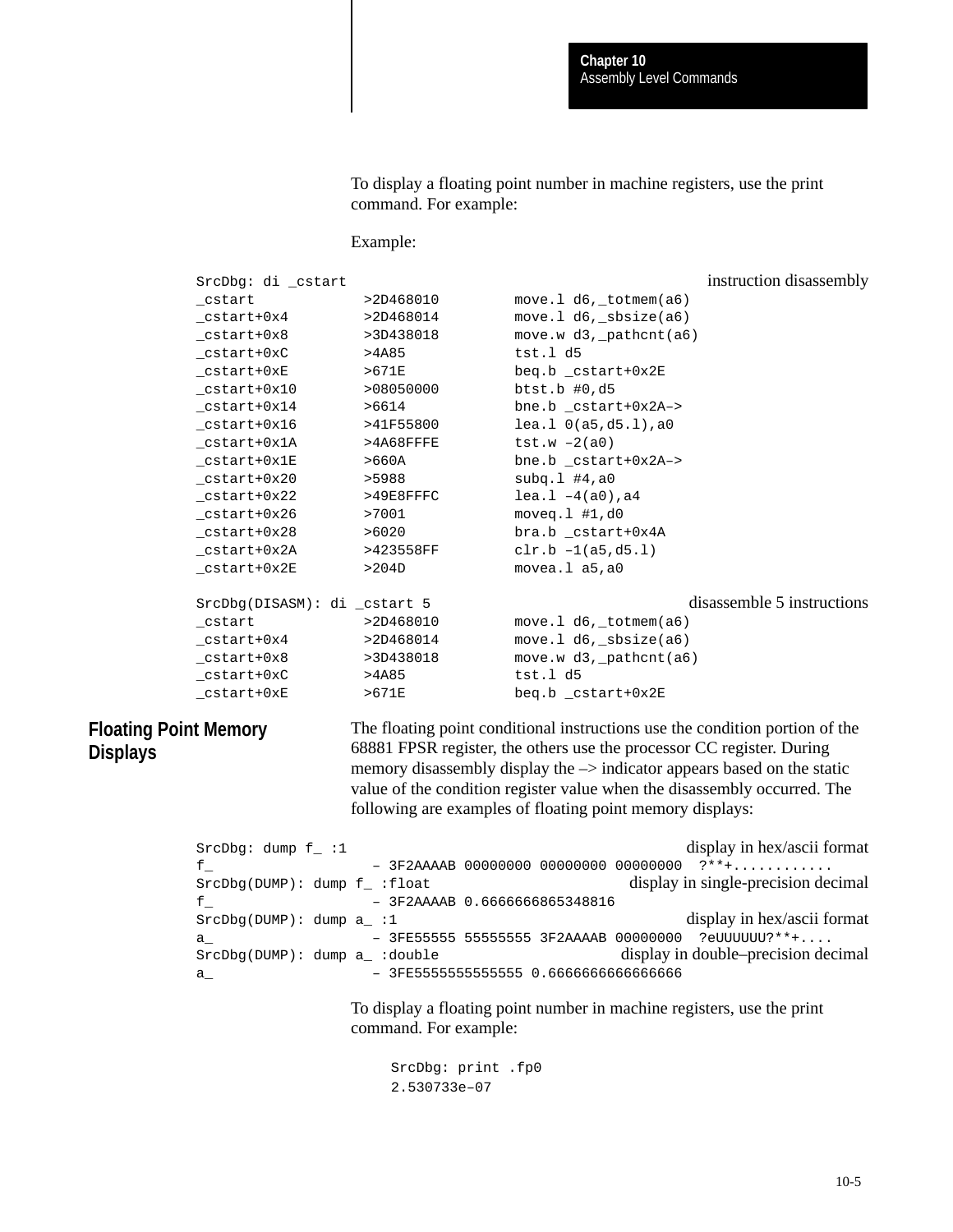## **Asm**

Display Current Register Values and Machine Instruction

#### **Syntax**

asm .

# **Usage**

Asm displays current register values and the current machine instruction.

# **Examples**

The following example uses the Asm command to display the register values at where\\_cstart:

```
$ srcdbg where where.c /h0/usr/kathie
Reading symbol file "where.dbg". 
where.c
Reading symbol file "where.stb". 
Context: where\_cstart
SrcDbg: .
dn: 0000000D 0000004C 00000080 00000003 00000000 00000108 00001990 00000000
an: 00000000 0002F990 00000000 000E6780 00000000 0002F888 00036000 0002F888
pc: E67CE cc: 00 (–––––)
{\sf \_cstart} >2D468010 move.1 d6,{\sf \_tother} (a6)
SrcDbg:
```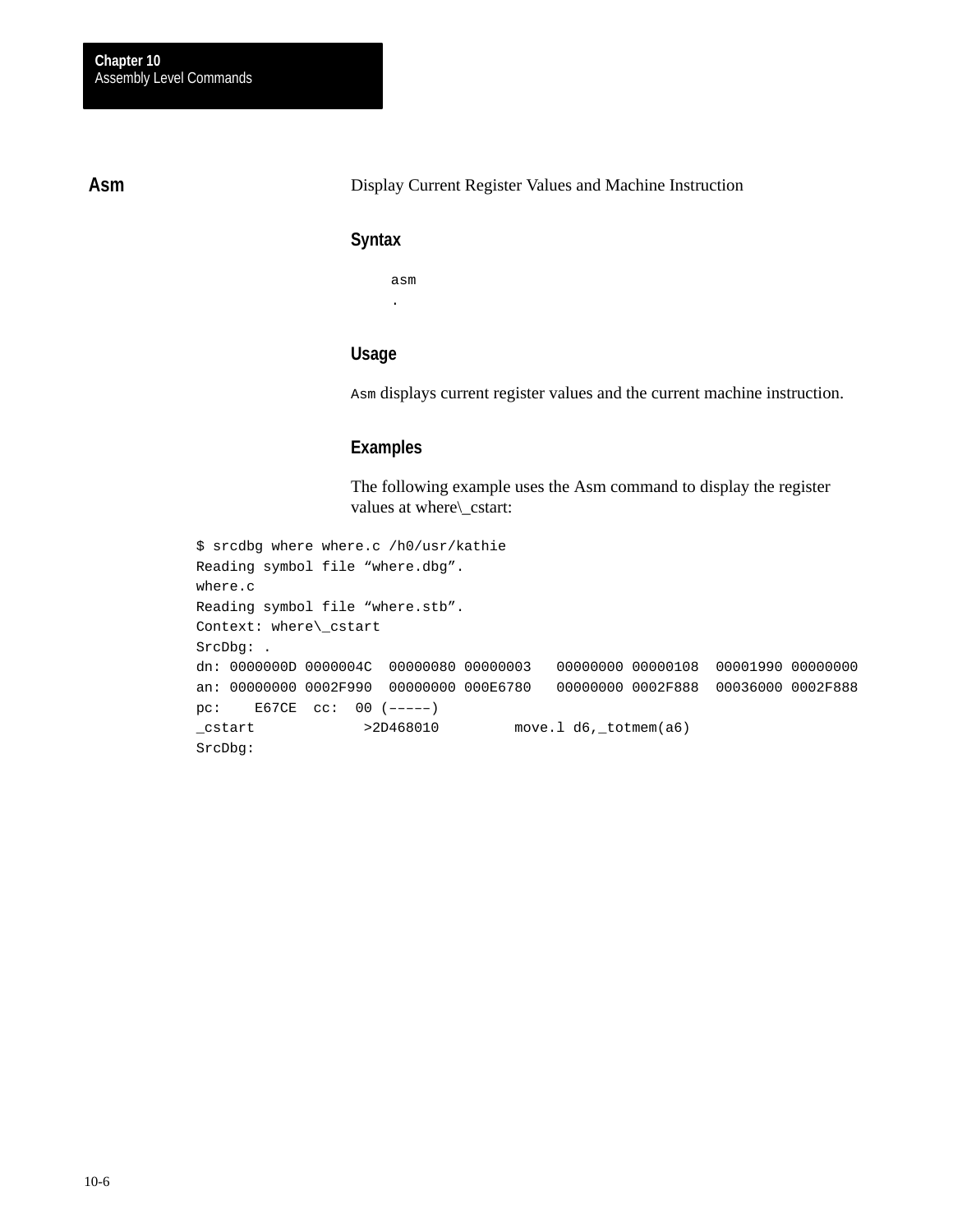# **Change**

#### Change Memory

# **Syntax**

```
c[hange] [<C_expr>] change byte
cw [<C_expr>] change word
changeword [<C_expr>] change word
cl [<C_expr>] change longword
changelong [<C_expr>] change longword
```
#### **Usage**

 $C[$  hange] changes memory starting at the result of  $\langle C_{\text{ex}} \rangle$ .

When the C[hange] command is invoked, SrcDbg displays the first byte/word/longword at the location specified by <C\_expr> and then waits for the user to respond.

If a C expression is entered at this point, the memory at that location will be changed to the result of the entered expression.

If a "–" sign is entered, SrcDbg moves back one byte/word/longword without changing memory contents. If a **[Return]** is entered, SrcDbg moves forward one byte/word/longword without changing memory contents.

If a period is entered, the C[hange] command is terminated and the user is returned to a "SrcDbg: " prompt.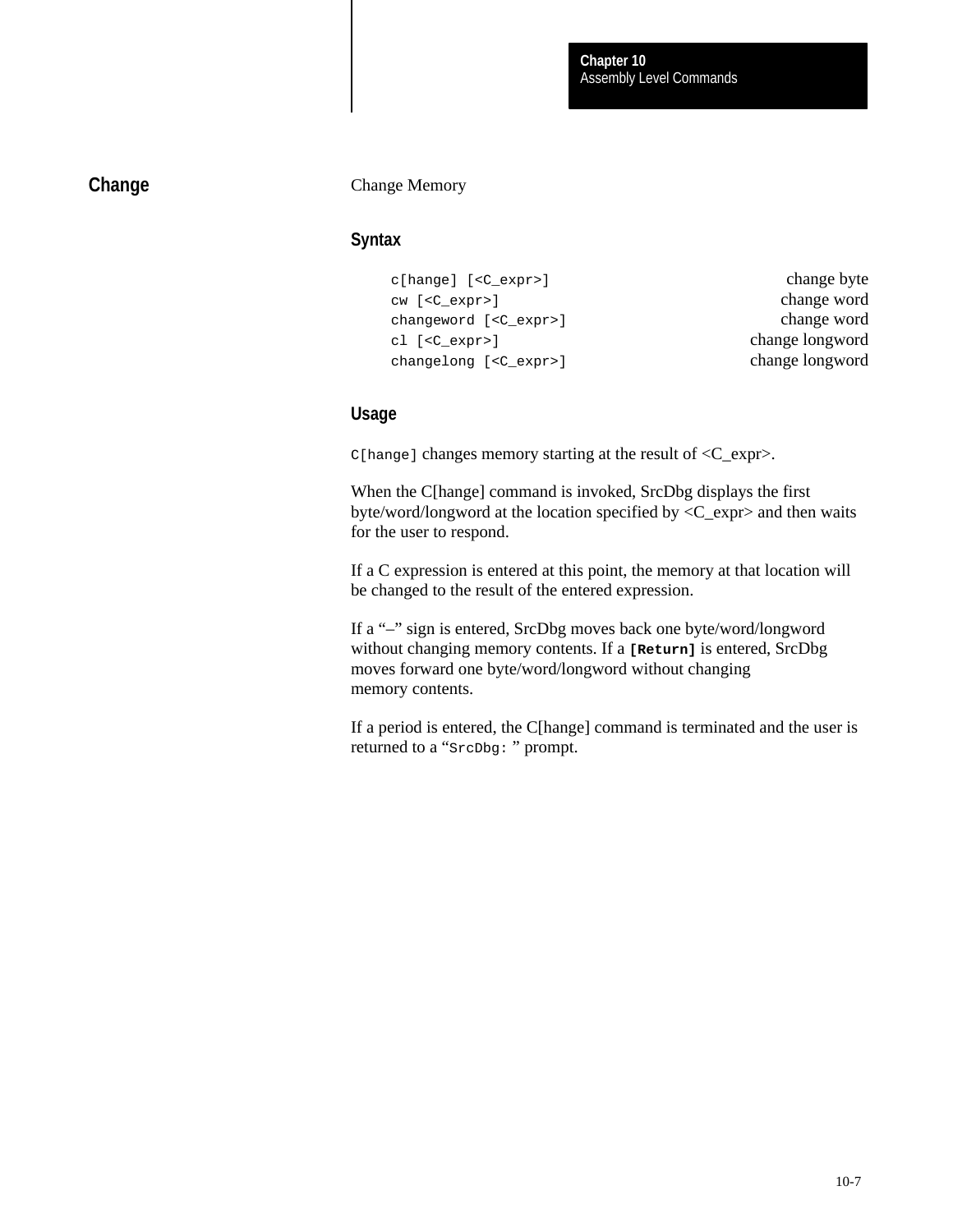# **Examples**

The following example shows how the C[hange] command is used to alter the memory at inbuf. The user responses are shown in italics.

| \$ srcdbq where where.c /h0/usr/kathie |          |                         |                                                         | fork "where"                |
|----------------------------------------|----------|-------------------------|---------------------------------------------------------|-----------------------------|
| Reading symbol file "where.dbg".       |          |                         |                                                         |                             |
| where.c                                |          |                         |                                                         |                             |
| Reading symbol file "where.stb".       |          |                         |                                                         |                             |
| Context: where\ cstart                 |          |                         |                                                         |                             |
| SrcDbg: change inbuf                   |          |                         | change/examine bytes of memory beginning at "inbuf"     |                             |
| inbuf                                  |          | : 000xff                |                                                         | enter a hex number          |
| inbuf+0x1                              |          | $: 00$ 'c'              |                                                         | enter a character constant  |
| inbuf+0x2                              | : 0012   |                         |                                                         | enter a decimal number      |
| inbuf+0x3                              |          | $: 00 * \text{argv[0]}$ |                                                         | enter a C expression        |
| $in$ buf+0 $x4$                        | $: 00 -$ |                         |                                                         | move back one byte          |
| $in$ buf+0 $x3$                        |          | : 77 <return></return>  |                                                         | move forward one byte       |
| inbuf+0x4                              | : 00.    |                         |                                                         | exit C[hange]               |
| SrcDbg: change inbuf                   |          |                         | change/examine bytes of memory beginning at "inbuf"     |                             |
| inbuf                                  |          | : FF <return></return>  |                                                         | successive carriage returns |
| inbuf+0x1                              |          | : 63 <return></return>  |                                                         | display contents of "inbuf" |
| inbuf+0x2                              |          | : OC <return></return>  |                                                         |                             |
| $in$ buf+0 $x3$                        |          | : 77 <return></return>  |                                                         |                             |
| $in$ buf+0 $x4$                        |          | : 00 <return></return>  |                                                         |                             |
| inbuf+0x5                              |          | : 00 <return></return>  |                                                         |                             |
| inbuf+0x6                              | : 00.    |                         |                                                         | exit C[hange]               |
| SrcDbg: changelong inbuf               |          |                         | change/examine longwords of memory beginning at "inbuf" |                             |
| inbuf                                  |          | : FF630C77 0            |                                                         | enter a decimal number      |
| $in$ buf+0 $x4$                        |          | : 00000000              |                                                         | exit C[hange]               |
| SrcDbg: changeword                     |          |                         | change/examine words of memory beginning at "inbuf"     |                             |
| inbuf                                  |          | : 0000 argc             |                                                         | enter a C expression        |
| $in$ buf+0 $x2$                        |          | $: 0000 -$              |                                                         | move back one word          |
| inbuf                                  |          | $: 0003$ .              |                                                         | exit C[hange]               |
| SrcDbq:                                |          |                         |                                                         |                             |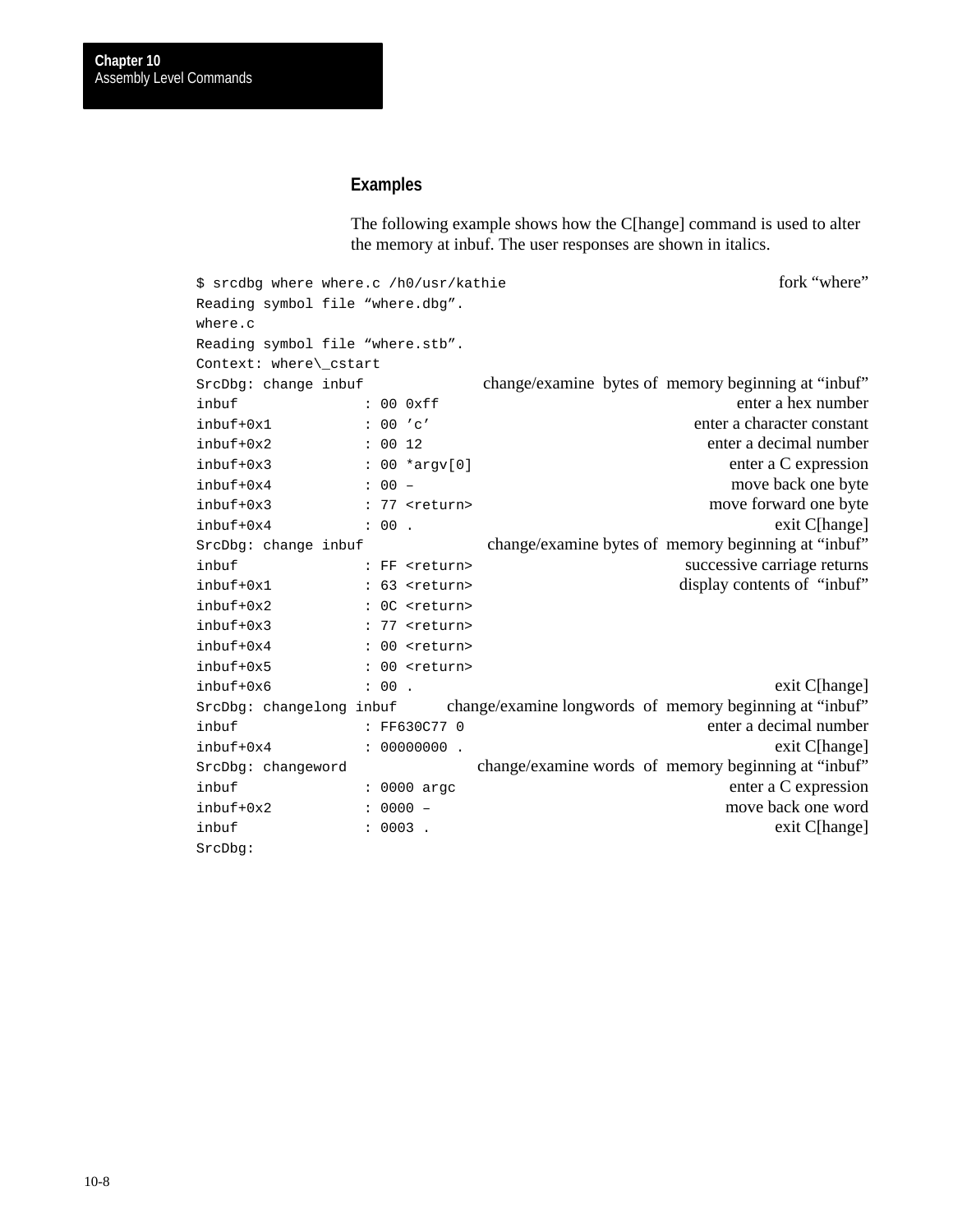Assembly Level Commands **Chapter 10**

**Dilist**

Display C Source With Disassembly

## **Syntax**

```
dil[ist] [<location_expr>][: <count>]
```
# **Usage**

Dil[ist] displays the current C source line and the assembly code which maps to the current C source line starting at the address specified by <dil\_expr>. If <count> is specified, then <count> lines will be displayed.

If Dil[ist] is entered without any arguments, the previous Dil[ist] command will be repeated. If there was no previous Dil[ist] command, an error message will be returned:

Error: no previous "dilist"

After a Dil[ist] command has been executed, SrcDbg displays the following prompt:

SrcDbg(DILIST):

To continue "dilisting" the contents following the last address displayed by the previous Dil[ist] command, enter **[Return]**.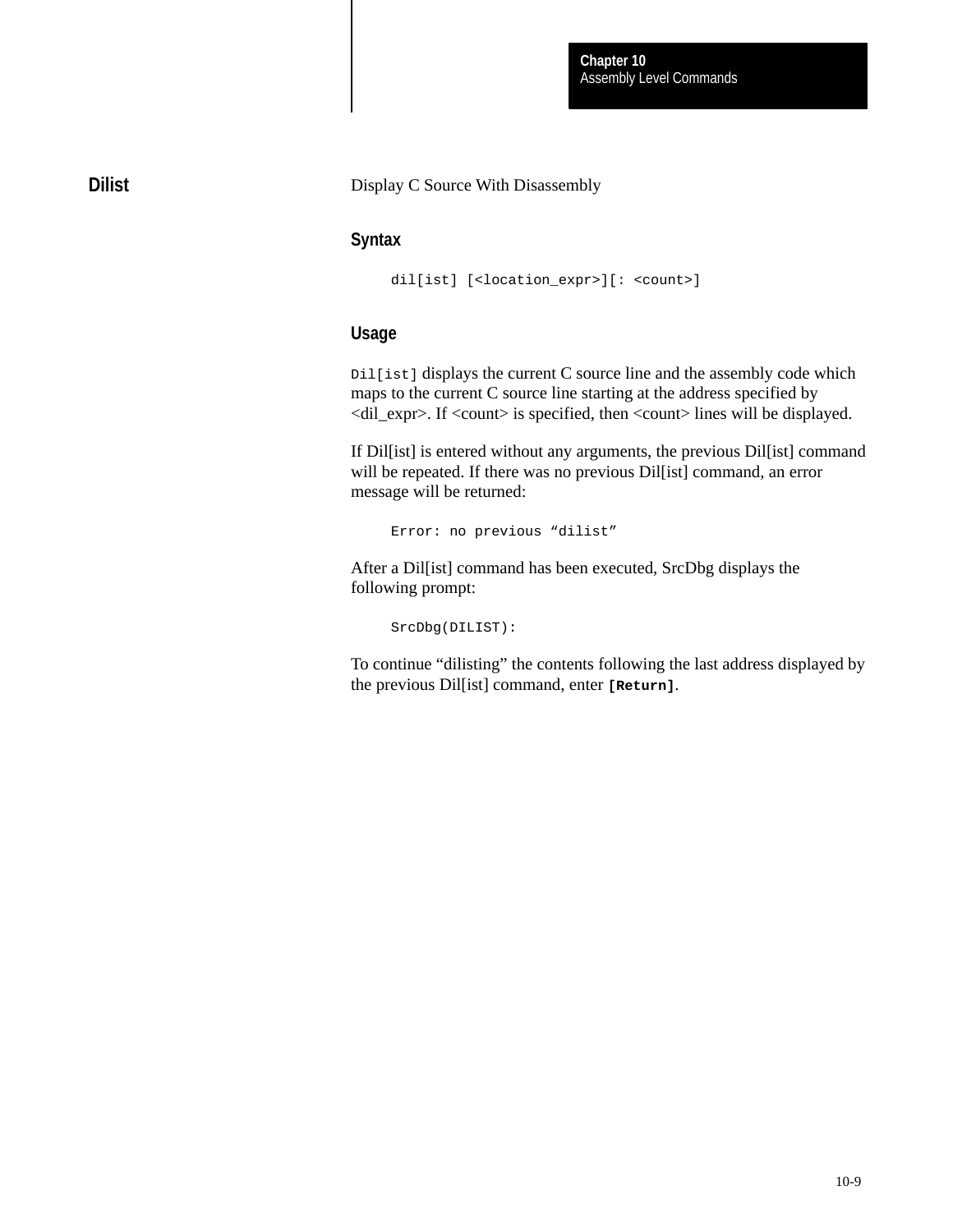#### **Example**

The following example shows how the Dil[ist] command is used:

```
$ srcdbq where where.c /h0/usr/kathie fork "where"
Reading symbol file "where.dbg". 
where.c
Reading symbol file "where.stb". 
Context: where\_cstart
SrcDbg: dilist main:10 display C source line and disassembly
 19: void main(argc,argv) for 10 lines starting at function main
\simmain+0xa >203CFFFFFFA4 move.l #–92,d0
main+0x10 >6100FEDA bsr.w _stkchec
main+0x14 >4FEFFFF4 lea.l -12(a7), a7
  23: register char *filename = argv[1];
 ^
main+0x18 >206F0010 movea.1 16(a7), a0
main+0x1c >24680004 movea.1 4(a0), a2
  26: check_args(argc);
\mathcal{L} and \mathcal{L}main+0x20 >2004 move.1 d4,d0
main+0x22 >61000040 bsr.w check_args
SrcDbg(DILIST): dilist 26 :10 display C source line and disassembly
 26: check_args(argc); for 10 lines starting at C source line #26
\sim \simmain+0x20 >2004 move.1 d4,d0
main+0x22 >61000040 bsr.w check_args
  27: fork_dir(argv,argv[2],&pid,&pipe,&stout); 
\sim \simmain+0x26 >4857 pea.l (a7)
main+0x28 >486F0008 pea.l 8(a7)
main+0x2c >486F0010 pea.1 16(a7)
main+0x30 >206F001C movea.1 28(a7), a0
main+0x34 >22280008 move.1 8(a0),d1
main+0x38 >202F001C move.1 28(a7),d0
SrcDbg(DILIST): dilist @0xe69e6 : 5 display source line/disassembly for 5 lines
main >4E550000 link.w a5,#0 starting at an absolute address
main+0x4 >48E7C8A0 movem.l d0–d1/d4/a0/a2,–(a7)
main+0x8 >2800 move.1 d0,d4
  19: void main(argc,argv)
         ^main+0xa >203CFFFFFFA4 move.l #–92,d0
SrcDbg(DILIST):
```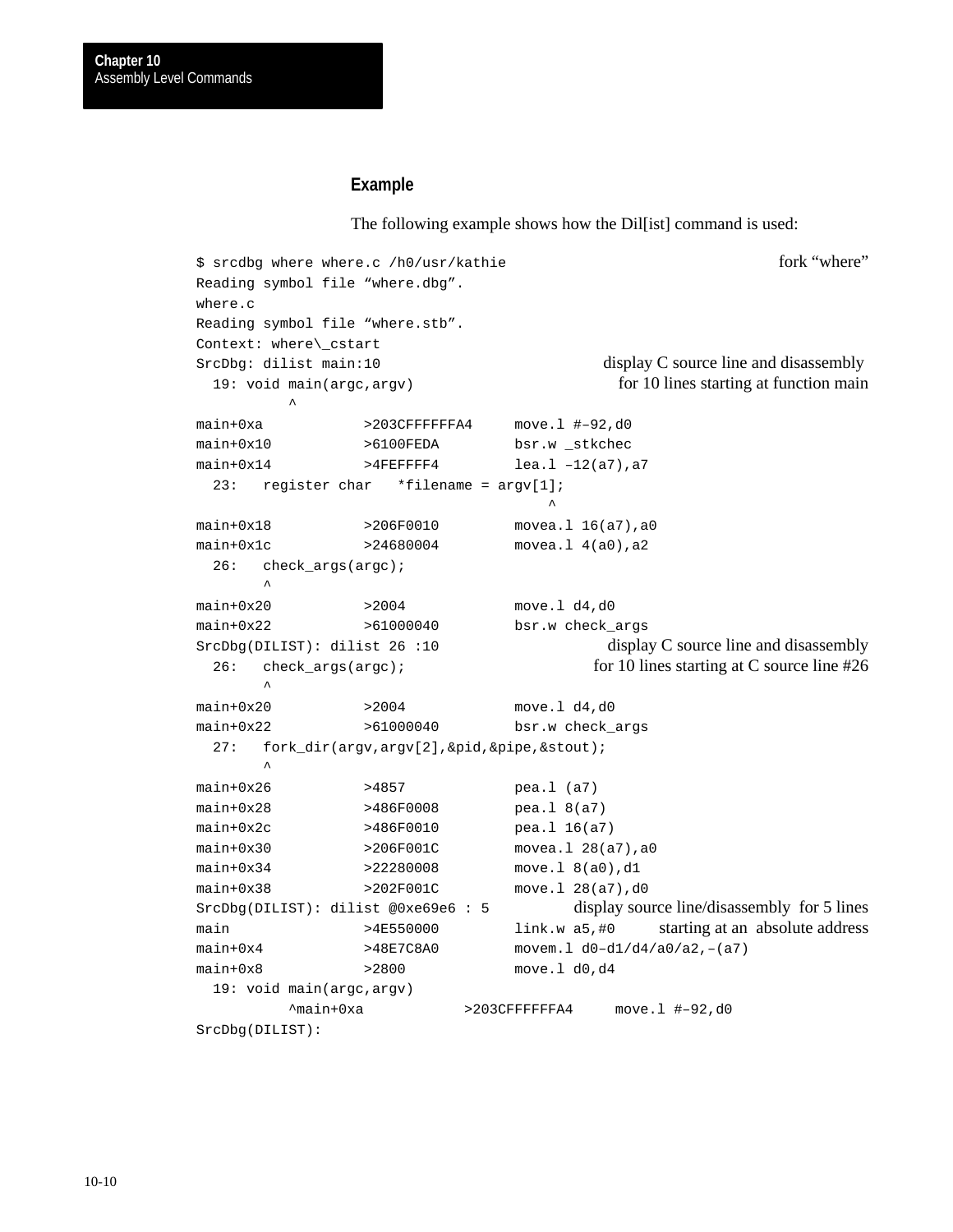# **Disasm**

#### Disassemble Memory

#### **Syntax**

```
di[sasm] [ [<C_expr>] [: [<count>]] ]
```
## **Usage**

Di[sasm] disassembles memory starting at the address specified by <C\_expr>.

If <count> is specified, then <count> machine lines will be disassembled and displayed. If <count> is not specified, then sixteen machine lines will be disassembled and displayed.

If Di[sasm] is entered without any arguments, the previous Di[sasm] command will be repeated. If there was no previous Di[sasm] command, an error message will be returned:

Error: no previous "disasm"

After a Di[sasm] command has been executed, SrcDbg displays the following prompt:

SrcDbg(DISASM):

To continue disassembly of the contents following the last address displayed by the previous Di[sasm] command, enter **[Return]**.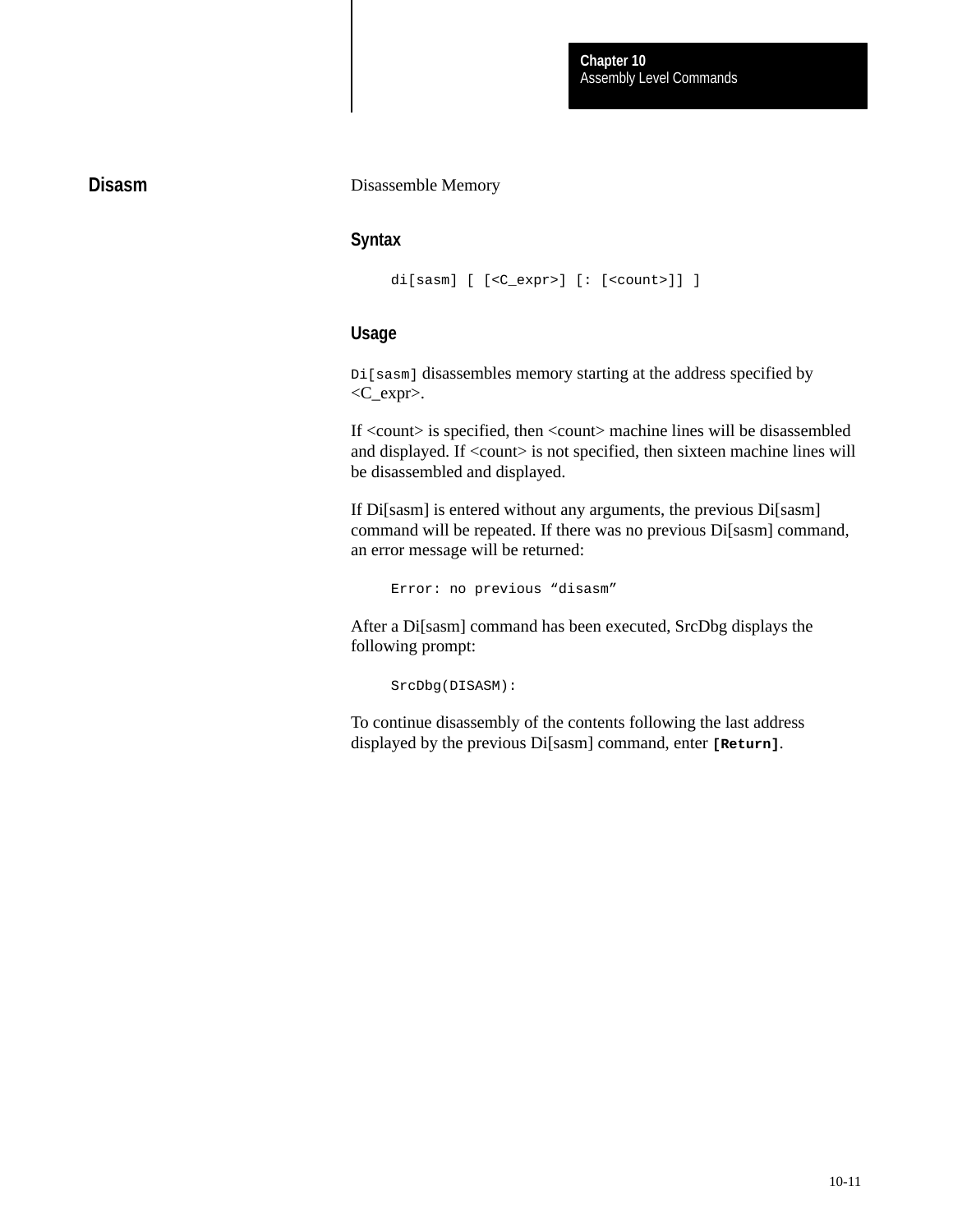#### **Examples**

The following example shows how the Di[sasm] command is used to disassemble memory at the .pc register:

\$ srcdbg where where.c /h0/usr/kathie fork "where" Reading symbol file "where.dbg". where.c Reading symbol file "where.stb". Context: where\\_cstart SrcDbg: go main execute "where" until main SrcDbg: disasm .pc disassemble 16 lines starting at disassemble 16 lines starting at main+0xa >203CFFFFFFA4 move.l #–92,d0 the program counter register main+0x10 >6100FEDA bsr.w \_stkchec  $main+0x14$  >4FEFFFF4 lea.l -12(a7), a7 main+0x18 >206F0010 movea.1 16(a7), a0 main+0x1c >24680004 movea.1 4(a0), a2 main+0x20 >2004 move.1 d4,d0 main+0x22 >61000040 bsr.w check\_args main+0x26 >4857 pea.1 (a7) main+0x28 >486F0008 pea.l 8(a7) main+0x2c >486F0010 pea.l 16(a7) main+0x30 >206F001C movea.1 28(a7), a0 main+0x34 >22280008 move.1 8(a0),d1 main+0x38 >202F001C move.1 28(a7),d0 main+0x3c >6100005C bsr.w fork dir main+0x40 >4FEF000C lea.1 12(a7), a7  $main+0x44$  >2F17 move.1 (a7),-(a7)  $SrCDbg(DISASM):$  disasm  $pc + 0x3c : 4$  disassemble 4 lines starting main+0x46 >2F2F0008 move.1  $8(a7)$ ,-(a7) at the address ".pc + 0x3c" main+0x4a >222F0010 move.1 16(a7),d1 main+0x4e >200A move.1 a2,d0 main+0x50 >610000FE bsr.w read\_dir\_stuff SrcDbg(DISASM): <return> repeat previous DISASM command main+0x54 >508F addq.1 #8,a7 main+0x56 >4FEF000C lea.1 12(a7), a7 main+0x5a  $>4$ CED0510FFF4 movem.1 -12(a5),d4/a0/a2  $main+0x60$  >4E5D unlk a5 SrcDbg(DISASM): disasm fork\_dir : 3 disassemble 3 lines starting fork\_dir >4E550000 link.w a5,#0 at the function "fork\_dir" fork dir+0x4 >48E7CEB8 movem.l d0-d1/d4-d6/a0/a2-a4,-(a7) fork\_dir+0x8 >2440 movea.l d0,a2 SrcDbg(DISASM):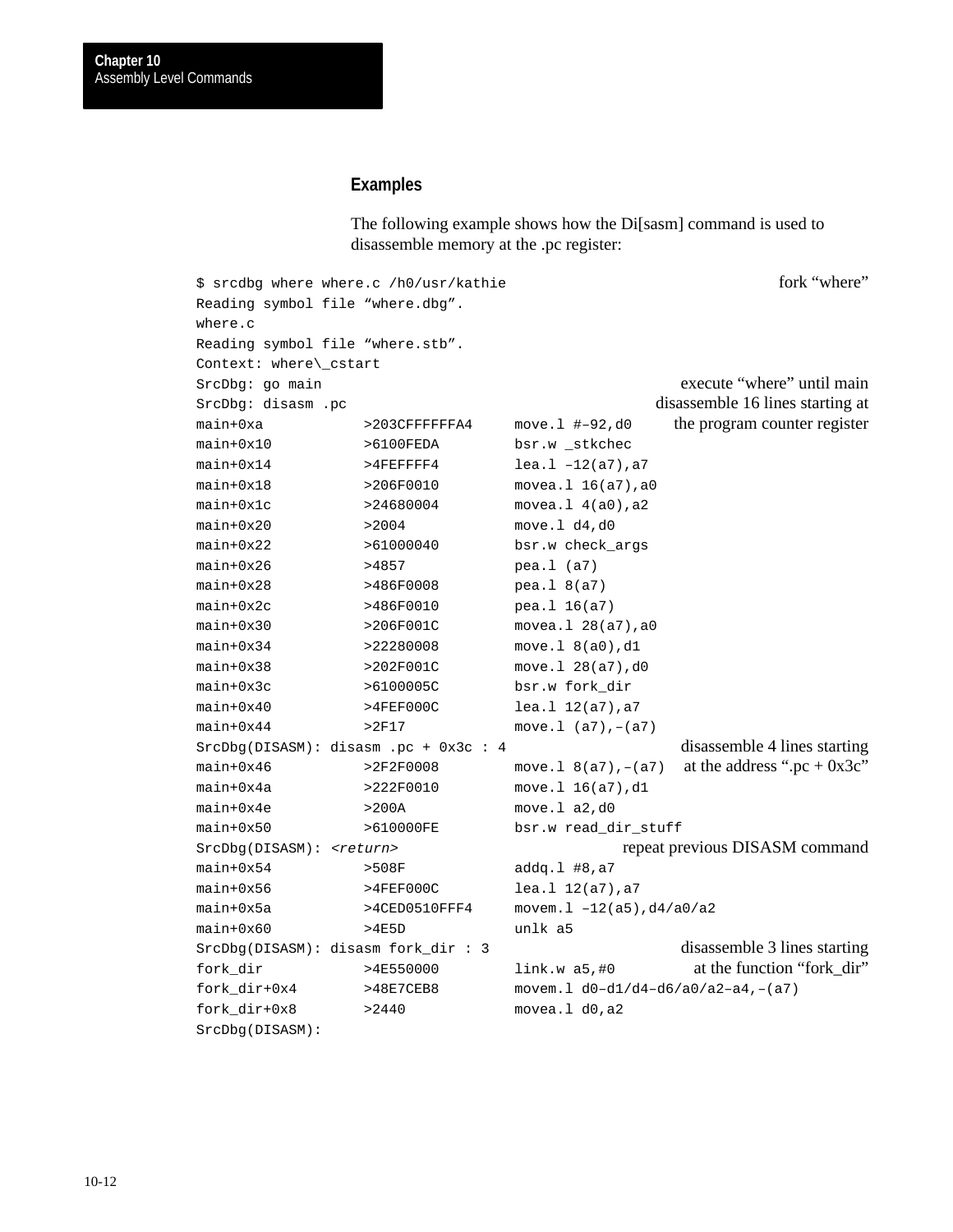# **Dump**

#### Displays Memory Contents

#### **Syntax**

```
d[ump] [ [<C_expr>] [: [<count>] [<format>] ]
```
#### **Usage**

D[ump] returns a formatted display of the physical contents starting at the address specified by <C\_expr>.

If <count> is specified, then <count> lines of information will be displayed. If <count> is not specified, then sixteen lines of information will be displayed.

Three types of formatted display are available with the <format> option:

| Format:    | Data display:                  |
|------------|--------------------------------|
| f[loat]    | floating point format          |
| d[ouble]   | double-length format           |
| [e]x[tend] | extended floating point format |

If no <format> is specified, then data is displayed 16 bytes per line in both hexadecimal and ASCII character format. Data that is non-displayable is represented by a period (.) in the ASCII area.

If no  $\langle C$  expression is specified, the last D[ump] command is repeated. If there was no previous D[ump] command, an error will be returned:

error: no previous dump

After a D[ump] command has been executed, SrcDbg displays the following prompt:

SrcDbg(DUMP):

To continue "dumping" the contents following the last address displayed by the previous D[ump] command, enter **[Return]**.

The address contents displayed are absolute addresses in memory. Certain expressions may return an error because they try to access memory that does not belong to SrcDbg or the process being debugged.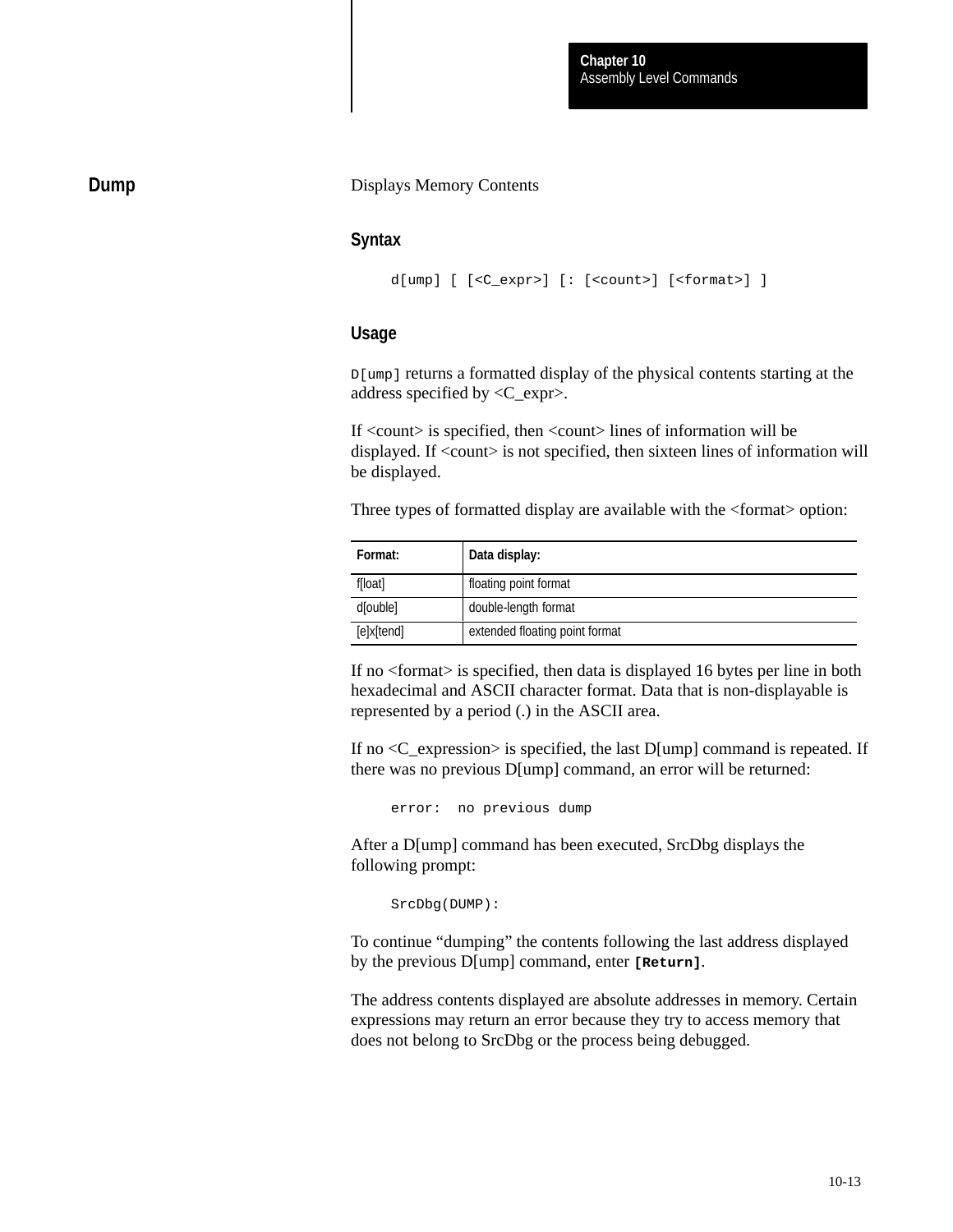# **Example**

The following example shows how the D[ump] command is used:

| SrcDbg: dump inbuf : 10         |  |  |                                       |                                         |          | dump 10 lines of memory starting at inbuf |
|---------------------------------|--|--|---------------------------------------|-----------------------------------------|----------|-------------------------------------------|
| inbuf                           |  |  |                                       | 2F68302F 434D4453 00000000 00000000     |          | $/h0/CMDS$                                |
| inbuf+0x10                      |  |  |                                       | 00000000 00000000 00000000              | 00000000 | .                                         |
| inbuf+0x20                      |  |  |                                       | 00000000 00000000 00000000 00000000     |          | .                                         |
| $in$ buf+0 $x30$                |  |  |                                       | 00000000 00000000 00000000 00000000     |          | .                                         |
| $in$ buf+0 $x40$                |  |  |                                       | 00000000 00000000 00000000              | 00000000 | .                                         |
| $in$ buf+0 $x$ 50               |  |  |                                       | 00000000 00000000 00000000 00000000     |          | .                                         |
| $in$ buf+0 $x60$                |  |  |                                       | 00000000 00000000 00000000              | 00000000 | .                                         |
| inbuf+0x70                      |  |  |                                       | 00000000 00000000 00000000              | 00000000 | .                                         |
| inbuf+0x80                      |  |  |                                       | 00000000 00000000 00000000 00000000     |          | .                                         |
| inbuf+0x90                      |  |  |                                       | $-$ 00000000 00000000 00000000 00000000 |          | .                                         |
|                                 |  |  | $SrcDbg(DUMP):$ dump inbuf : 10 float |                                         |          | dump 10 lines of memory starting at inbuf |
| inbuf                           |  |  |                                       | $-$ 2F68302F 2.111739533239287e-10      |          | in floating point format                  |
| inbuf+0x10                      |  |  | 00000000 0.                           |                                         |          |                                           |
| inbuf+0x20                      |  |  | 00000000 0.                           |                                         |          |                                           |
| $in$ buf+0 $x30$                |  |  | 00000000 0.                           |                                         |          |                                           |
| $in$ buf+0 $x40$                |  |  | 00000000 0.                           |                                         |          |                                           |
| $in$ buf+0 $x50$                |  |  | $-000000000$ .                        |                                         |          |                                           |
| inbuf+0x60                      |  |  | 00000000 0.                           |                                         |          |                                           |
| inbuf+0x70                      |  |  | $-0000000000$ .                       |                                         |          |                                           |
| inbuf+0x80                      |  |  | $-0000000000$ .                       |                                         |          |                                           |
| inbuf+0x90                      |  |  | $-000000000$                          |                                         |          |                                           |
|                                 |  |  | SrcDbq(DUMP): dump inbuf : extend 2   |                                         |          | dump 2 lines of memory starting at inbuf  |
| inbuf                           |  |  |                                       | $-2F68302F434D445300696E690.$           |          | in extended format                        |
| $in$ buf+0 $x30$                |  |  |                                       |                                         |          |                                           |
| SrcDbg(DUMP): <return></return> |  |  |                                       |                                         |          | continue DUMP of 2 extend                 |
| inbuf+0x60                      |  |  |                                       |                                         |          |                                           |
| inbuf+0x90                      |  |  |                                       |                                         |          |                                           |
| SrcDbg(DUMP):                   |  |  |                                       |                                         |          |                                           |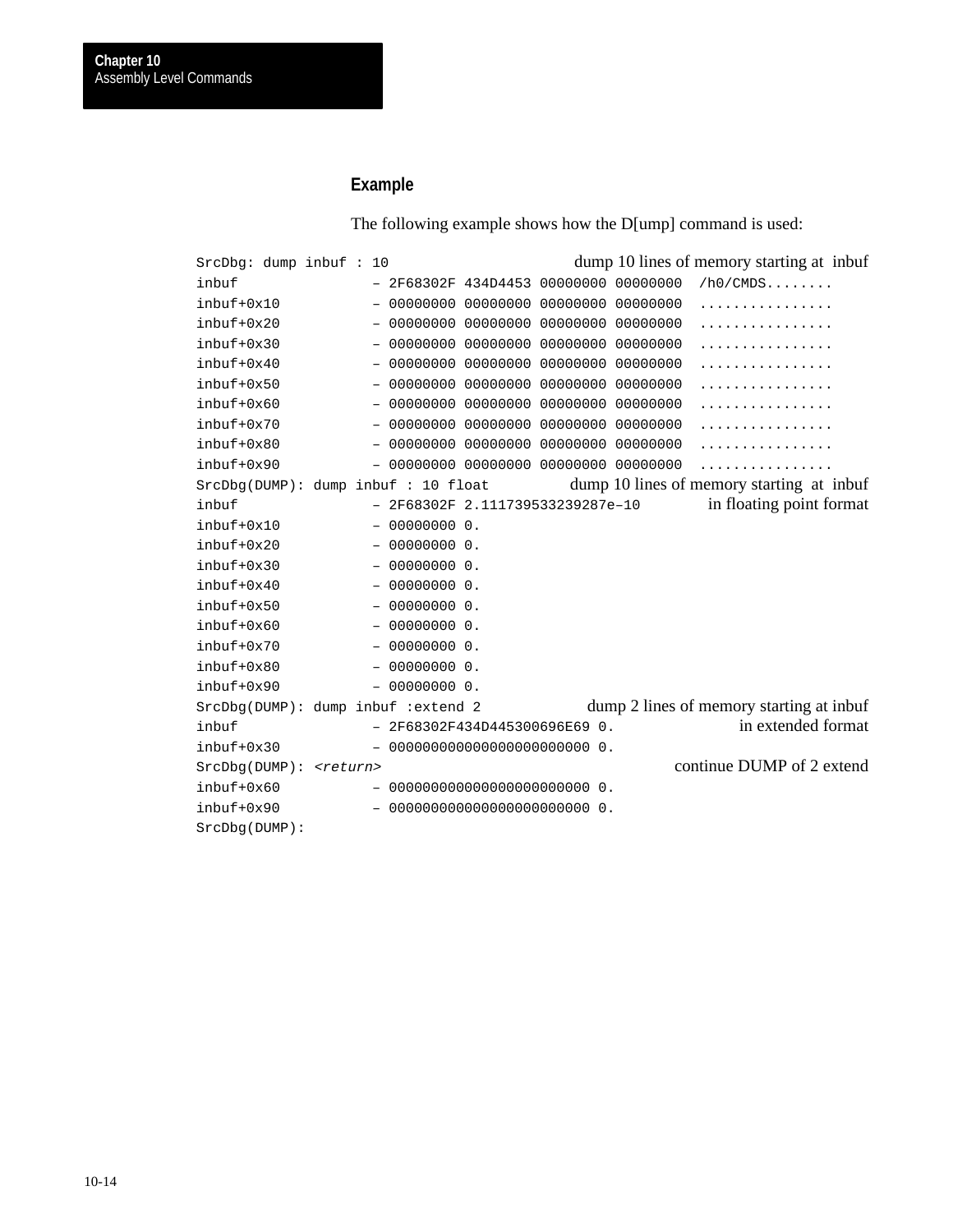# **Gostop**

#### Execute Machine Instruction in Current Subroutine

## **Syntax**

```
gostop [<number>]
gs [<number>]
```
# **Usage**

Gostop executes the specified number of machine instructions in the current subroutine. If <number> is not specified, SrcDbg executes one machine instruction.

After a Gostop instruction has been executed, SrcDbg displays the following prompt:

SrcDbg(GOSTOP):

To continue "gostopping" through the program, hit **[Return]** or re-enter the Gostop command. If <number> is specified, it remains in effect until a Gostop command with a different number (or no number) is entered.

The Gostop command has the same function as the T[race] command with one exception: if a "branch or jump to subroutine" is encountered while "gostopping" through a program, the subroutine is executed without tracing through it. To trace through subroutines, use the T[race] command.

# **Example**

The following example shows how the Gostop command may be used:

| \$ srcdbg where where.c /h0/usr/kathie  | fork "where"                        |
|-----------------------------------------|-------------------------------------|
| Reading symbol file "where.dbg".        |                                     |
| where.c                                 |                                     |
| Reading symbol file "where.stb".        |                                     |
| Context: where\ cstart                  |                                     |
| SrcDbg: go main                         | execute "where" until main          |
| File: "where.c"                         |                                     |
| Context: where\main                     |                                     |
| $19:$ void main(argc, argv)             |                                     |
| ᄉ                                       |                                     |
| SrcDbg: gostop                          | execute one machine instruction     |
| 19: void main(argc, argv)               |                                     |
| ᄉ                                       |                                     |
| dn: FFFFFFA4 00031954 00000003 00000003 | 00000003 00000108 00001990 00000000 |
| an: 00030C80 00000000 00031958 0003194C | 00031948 0003187C 00038000 00031868 |
| pc: $1529F6$ cc: 08 $(-N---)$           |                                     |
| main+0x10<br>>6100FEDA                  | bsr.w stkchec                       |
| SrcDbq(GOSTOP): <return></return>       | repeat last Gostop command          |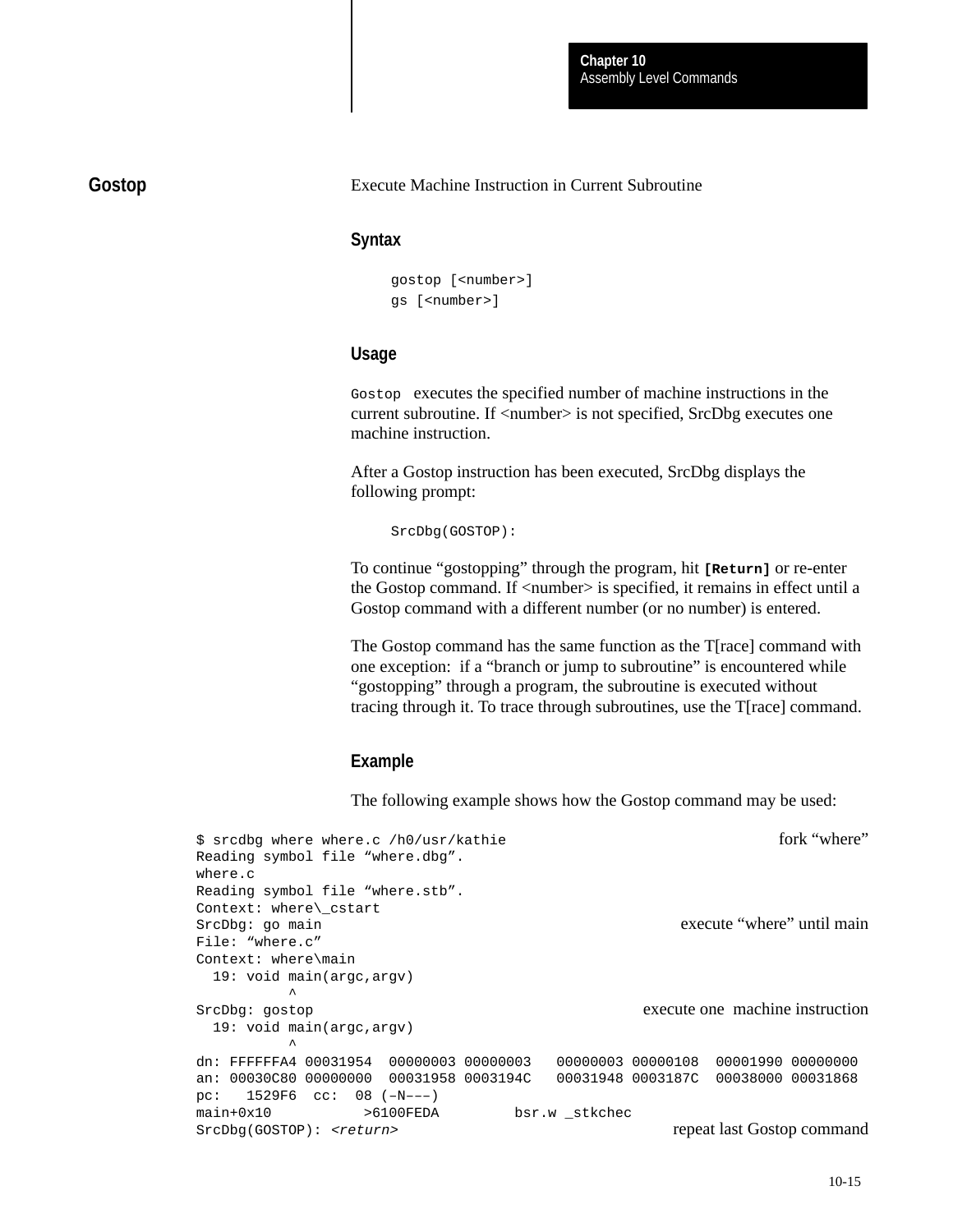19: void main(argc,argv) (execute next machine instruction)  $\sim$   $\sim$ dn: FFFFFFA4 00031954 00000003 00000003 00000003 00000108 00001990 00000000 an: 00030C80 00000000 00031958 0003194C 00031948 0003187C 00038000 00031868 pc: 1529FA cc: 00 (–––––) main+0x14 >4FEFFFF4 lea.l -12(a7), a7 SrcDbg(GOSTOP): gostop 3 execute 3 machine instructions 23: register char \*filename = argv[1]; ^ dn: FFFFFFA4 00031954 00000003 00000003 00000003 00000108 00001990 00000000 an: 00030C80 00000000 00031958 0003194C 00031948 0003187C 00038000 0003185C pc: 1529FE cc: 00 (–––––) main+0x18 >206F0010 movea.1 16(a7), a0 23: register char \*filename = argv[1]; ^ dn: FFFFFFA4 00031954 00000003 00000003 00000003 00000108 00001990 00000000 an: 00031954 00000000 00031958 0003194C 00031948 0003187C 00038000 0003185C pc: 152A02 cc: 00 (–––––) main+0x1c >24680004 movea.1 4(a0), a2  $26:$  check args(argc);  $\sim$   $\sim$ dn: FFFFFFA4 00031954 00000003 00000003 00000003 00000108 00001990 00000000 an: 00031954 00000000 00031888 0003194C 00031948 0003187C 00038000 0003185C pc: 152A06 cc: 00 (–––––) main+0x20 >2004 move.1 d4,d0 SrcDbq(GOSTOP): <return> repeat last Gostop command 26: check\_args(argc); (execute next 3 machine instructions)  $\sim$   $\sim$ dn: 00000003 00031954 00000003 00000003 00000003 00000108 00001990 00000000 an: 00031954 00000000 00031888 0003194C 00031948 0003187C 00038000 0003185C pc: 152A08 cc: 00 (–––––) main+0x22 >61000040 bsr.w check\_args 27: fork dir(argv,argv[2], &pid, &pipe, &stout);  $\sim$   $\sim$ dn: 00000002 00031954 00000003 00000003 00000003 00000108 00001990 00000000 an: 00031954 00000000 00031888 0003194C 00031948 0003187C 00038000 0003185C pc: 152A0C cc: 09 (–N––C) main+0x26 >4857 pea.l (a7) 27: fork\_dir(argv,argv[2],&pid,&pipe,&stout);  $\sim$   $\sim$ dn: 00000002 00031954 00000003 00000003 00000003 00000108 00001990 00000000 an: 00031954 00000000 00031888 0003194C 00031948 0003187C 00038000 00031858 pc: 152A0E cc: 09 (–N––C) main+0x28 >486F0008 pea.l 8(a7) SrcDbg(GOSTOP): option source turn off source turn off source line display SrcDbg: gostop execute next machine instruction dn: 00000002 00031954 00000003 00000003 00000003 00000108 00001990 00000000 an: 00031954 00000000 00031888 0003194C 00031948 0003187C 00038000 00031854 pc: 152A12 cc: 09 (–N––C) main+0x2c >486F0010 pea.l 16(a7) SrcDbg(GOSTOP): <return> execute next machine instruction dn: 00000002 00031954 00000003 00000003 00000003 00000108 00001990 00000000 an: 00031954 00000000 00031888 0003194C 00031948 0003187C 00038000 00031850 pc: 152A16 cc: 09 (–N––C) main+0x30 >206F001C movea.1 28(a7),a0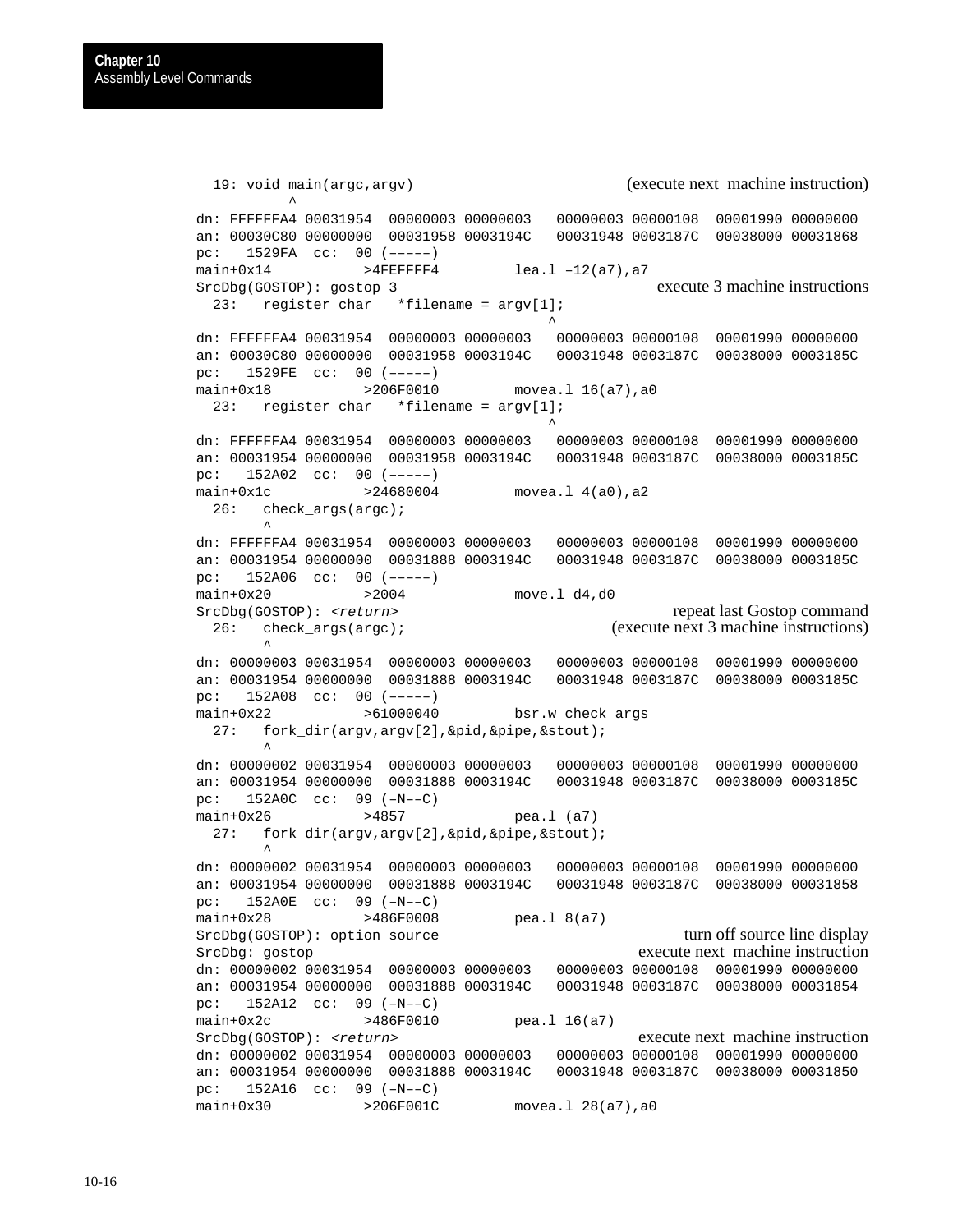#### Link to Module

# **Syntax**

li[nk] <module name>

# **Usage**

Li[nk] links SrcDbg to <module\_name> and places the module address in register .r7.

# **Examples**

The following example shows how the Li[nk] command may be used:

| SrcDbg: link t21         |                                         |                            |          | link SrcDbg to "t21"; place address of t21 module in register .r7 |
|--------------------------|-----------------------------------------|----------------------------|----------|-------------------------------------------------------------------|
| SrcDbg: dump .r7         |                                         |                            |          | dump memory contents of register .r7                              |
| $\ldots$                 | $-$ 4AFC0001 00000078 0000001D 00000070 |                            |          | $J   \ldots x \ldots p$                                           |
| $. r7 + 0x10$            | $-$                                     | 05550F00 80000004 00000000 | 00000000 | . U                                                               |
| $. r7 + 0x20$            |                                         | 00C80000 00000000 00000000 | 00003F8E | .H. ? .                                                           |
| $. r7 + 0x30$            | $-$                                     | 001D2000 19011723 00640068 | 00280000 | $\ldots$ $\ldots$ $\sharp$ .d.h. $(\ldots$                        |
| $. r7 + 0x40$            | $-$                                     | 00000000 0000001C 00000100 | 01010001 | .                                                                 |
| $. r7 + 0x50$            | $-$ 1808180D 1B040117 03050807          |                            | 000E0070 | . p                                                               |
| $. r7 + 0x60$            | $- 11130904 53636600 68703236$          |                            | 36310000 | $\ldots$ . Scf.hp2661                                             |
| $. r7 + 0x70$            | $-743231000001C10AB4AFC0001$            |                            | 00000078 | $t21+J$ $x$                                                       |
| $. r7 + 0x80$            | $ \,$                                   | 0000001D 00000070 05550F00 | 80000004 | $\ldots \ldots p. U \ldots \ldots$                                |
| $. r7 + 0x90$            | $ \,$                                   | 00000000 00000000 00C80000 | 00000000 | . H                                                               |
| $r7+0xa0$                | $ \,$                                   | 00000000 00003F8E 001D4000 | 19011823 | ?@#                                                               |
| $.r7+0xb0$               | $-006400680028000000000000$             |                            | 0000001C | .d.h. (                                                           |
| $.r7+0xc0$               | $-0000010001010100011808180D$           |                            | 1B040117 | .                                                                 |
| $.r7+0xd0$               | $-03050807000E00701113090453636600$     |                            |          | $\ldots \ldots p \ldots \text{Scf}.$                              |
| $.r7+0xe0$               | $-68703236$ 36310000 74323200           |                            | 0065BF84 | hp2661t22e?.                                                      |
| $.r7+0xf0$               | $-$ 4AFC0001 00000078 0000001D 00000070 |                            |          | $J   \ldots x \ldots p$                                           |
| StcDbq(DUMP): link where |                                         |                            |          | link SrcDbg to program "where"                                    |
| SrcDbg: dump .r7         |                                         |                            |          | dump memory contents of register .r7                              |
| btext                    | - 4AFC0001 0000387C 0000004C 00000048   |                            |          | $J   \ldots 8   \ldots L \ldots H$                                |
| $btext+0x10$             | $-05550101800100070000000000000000$     |                            |          | . U.                                                              |
| btext+0x20               | $-$ 00000000 00000000 00000000 00000928 |                            |          | . (                                                               |
| btext+0x30               | - 0000004E 0000019E 00000C80 00000C00   |                            |          | . N                                                               |
| btext+0x40               | - 000037AC 0000385E 77686572 65002D46   |                            |          | $\ldots$ 7, $\ldots$ 8^where.-F                                   |
| cstart+0x2               | $-80102D4680143D438018082B00050014$     |                            |          | $\ldots - F \ldots = C \ldots + \ldots$                           |
| $_c$ start+0x12          | $-$ 670E2D4C 801A6608 2D790000 0000801A |                            |          | $g.-L.$ . f. $-y.$                                                |
| _cstart+0x22             | - 4A85671E 08050000 661441F5 58004A68   |                            |          | $J.g. \ldots$ . f. AuX. Jh                                        |
| _cstart+0x32             | - FFFE660A 598849E8 FFFC7001 60204235   |                            |          | $.~f.Y.$ Ih. $ p.$ B5                                             |
| $_c$ start+0x42          | - 58FF204D D7EB000C 42A72F0B 74016100   |                            |          | X. MWkB'/.t.a.                                                    |
| _cstart+0x52             | $-$ 21426076 43E80004 2D498BDA 74002260 |                            |          | !B'vCh-I.Zt."'                                                    |
| _cstart+0x62             | - 2E09670C D3CD4229 FFFF2089 528260EE   |                            |          | $.9.$ SMB)R.'n                                                    |
| _cstart+0x72             | - 538067E0 4A826610 4A68FFFE 670A4228   |                            |          | $S.g'J.f.Jh.-g.B($                                                |
| _cstart+0x82             | - FFFF2448 58886006 208D2448 52825282   |                            |          | $.$ $$HK.''.$ $$HR.R.$                                            |
| cstart+0x92              | - 4A946718 28544A1C 66FCB5CC 631E0C1C   |                            |          | $J.g.$ (TJ.f   5Lc                                                |
| _cstart+0xa2             | - 00FC6618 528C2654 D7CD6014 0C2D00FC   |                            |          | . $ f.R.\&TWM$ ,                                                  |
| SrcDbg(DUMP):            |                                         |                            |          |                                                                   |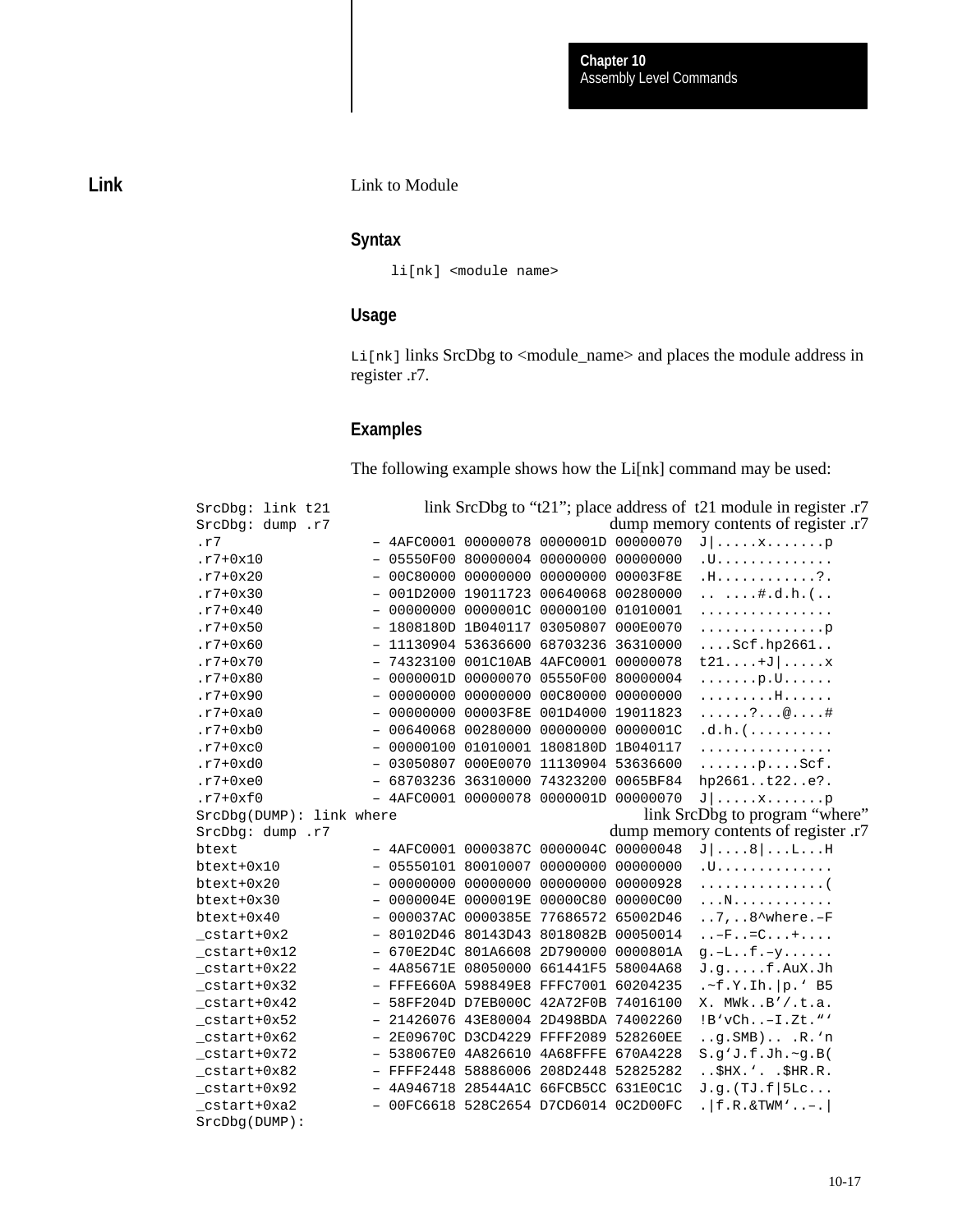# **MFill**

#### Fill Memory

#### **Syntax**

mf[ill][n] <begin> : <end> : <value> byte fill mfw[n] <br/> <br/>eegin> : <end> : <value> word fill mfillword[n] <begin> : <end> : <value> word fill  $mfl[n]$  <br/>begin> : <end> : <value> longword fill mfilllong[n] <begin> : <end> : <value> longword fill

#### **Usage**

Mf[ill] fills memory in the address range from <br/> <br/>begin> to <end> with <value>. All arguments are <C\_expr>'s.

[n] indicates that the fill is to be performed without respect to word/longword boundaries. That is, word and longword memory fills are done on a byte for byte basis. If the [n] option is not specified, word and longword memory fills must begin on even addresses on a non-68020 processor.

If the size of the fill specified from  $\langle$ begin $\rangle$  to  $\langle$ end $\rangle$  is not an even word or longword multiple (for a word or longword memory fill), the size is trimmed to the next lowest respective multiple.

If <value> starts with a " when using the byte fill size, all remaining characters are used as a fill string. The pattern is reused from the beginning if the fill count has not been exhausted.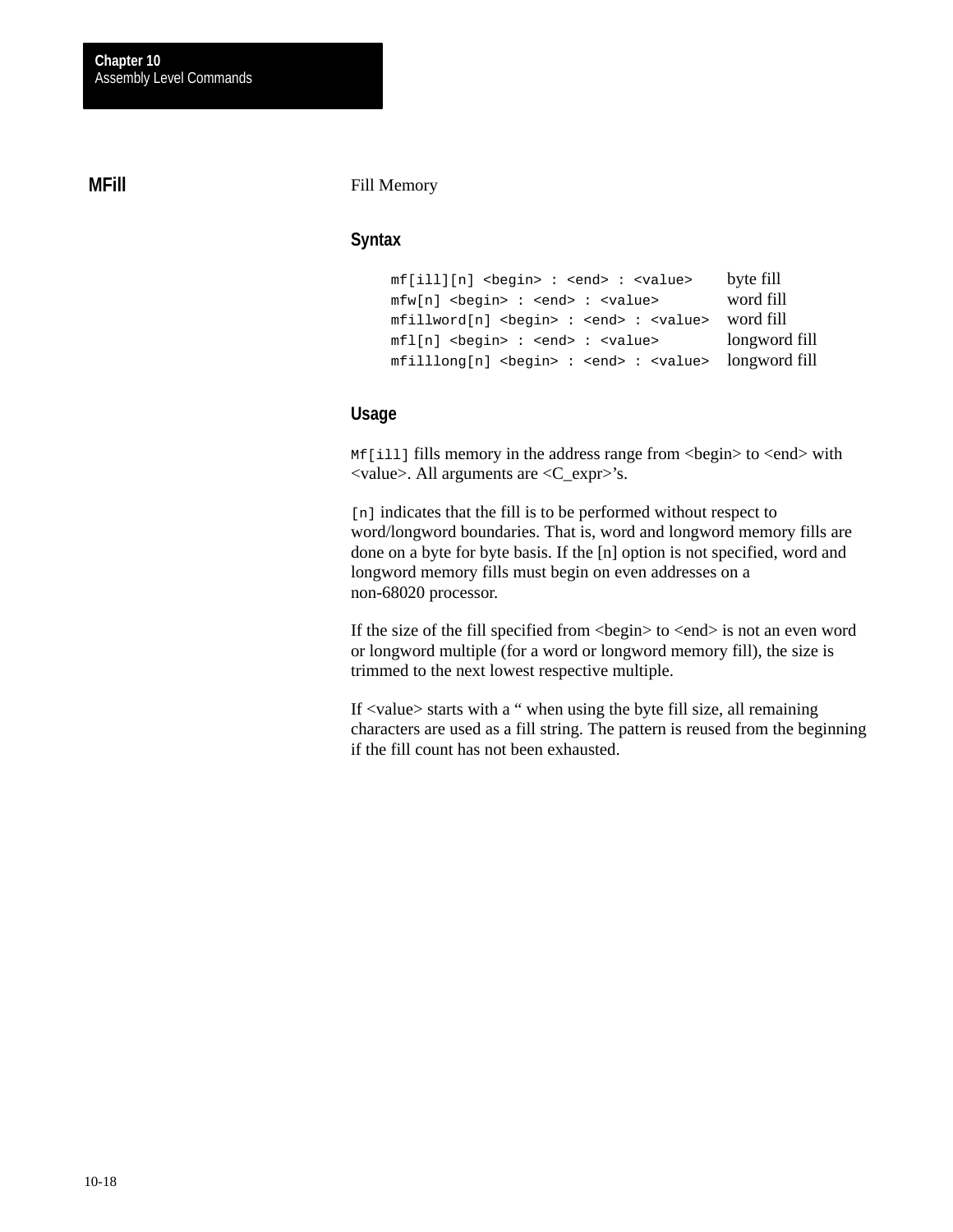#### **Example**

The following example show how the Mfill command may be used:

SrcDbq:  $mf$  inbuf:  $inkuf + 0x16 : 0x11$  fill bytes of memory from inbuf to inbuf+0x16 with 0x11 SrcDbq: dump inbuf : 5 dump 5 lines of memory starting at inbuf inbuf – 11111111 11111111 11111111 11111111 ................ inbuf+0x10 – 11111111 11111100 00000000 00000000 ................ inbuf+0x20 – 00000000 00000000 00000000 00000000 ................ inbuf+0x30 – 00000000 00000000 00000000 00000000 ................ inbuf+0x40 – 00000000 00000000 00000000 00000000 ................ SrcDbg(DUMP): mfw inbuf : inbuf + 0x16 :0x22 fill words of memory from inbuf to inbuf+0x16 with 0x22 SrcDbq: dump inbuf : 5 dump 5 lines of memory starting at inbuf inbuf – 00220022 00220022 00220022 00220022 ."."."."."."."."  $inbut+0x10$  - 00220022 00221100 00000000 00000000 ."."."..........  $\text{inbuf+0x20}$   $-000000000000000000000000000000000...$ inbuf+0x30 – 00000000 00000000 00000000 00000000 ................ inbuf+0x40 – 00000000 00000000 00000000 00000000 ................  $SrCDbg(DUMP): mfl inbuf: inbuf + 0x16 : 0x33$  fill longwords of memory from inbuf to inbuf+0x16 with 0x33 SrcDbg: dump inbuf : 5 dump 5 lines of memory starting at inbuf inbuf – 00000033 00000033 00000033 00000033 ...3...3...3...3  $inbut+0x10$  - 00000033 00221100 00000000 00000000 ...3.".......... inbuf+0x20 – 00000000 00000000 00000000 00000000 ................ inbuf+0x30 – 00000000 00000000 00000000 00000000 ................ inbuf+0x40 – 00000000 00000000 00000000 00000000 ................  $SrCDbg(DUMP):$  mfln inbuf + 1 : inbuf + 0x18 : 0x44 fill longwords of memory from (inbuf  $+1$ ) to (inbuf $+0x18$ ) with 0x44 without respect to longword boundaries SrcDbq: dump inbuf : 5 dump 5 lines of memory starting at inbuf inbuf – 00000000 44000000 44000000 44000000 ....D...D...D...  $inbut +0x10$  - 44000000 44000000 44000000 00000000 D...D...D...... inbuf+0x20 – 00000000 00000000 00000000 00000000 ................ inbuf+0x30 – 00000000 00000000 00000000 00000000 ................ inbuf+0x40 – 00000000 00000000 00000000 00000000 ................ SrcDbg(DUMP):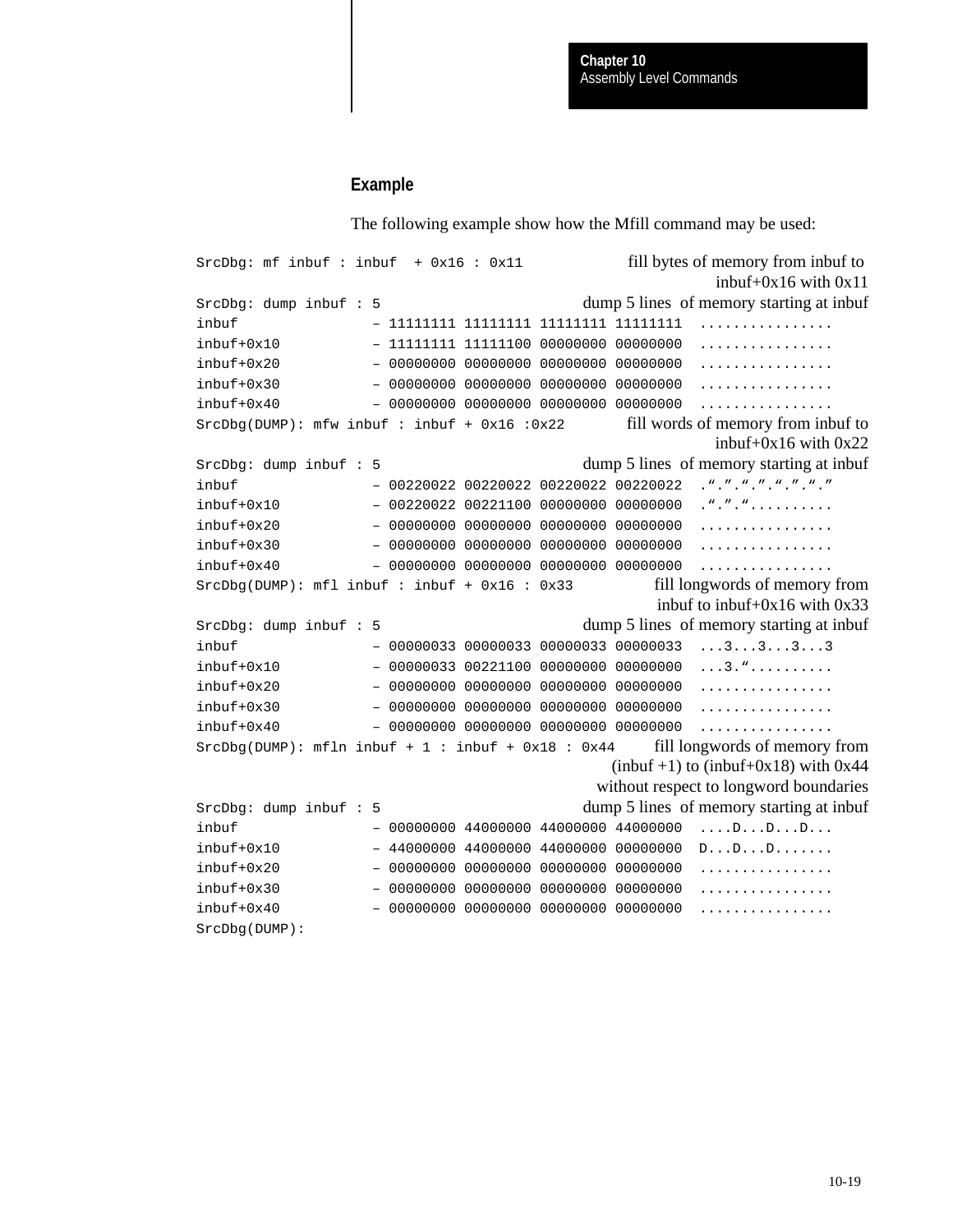# **Msearch**

#### Search Memory

## **Syntax**

ms[earch][n] <begin> : <end> : <value> [: <mask>] byte search msw[n] <br/> <br/>edent> : <end> : <value> [: <mask>] word search msearchword[n] <br/> <br/>ed> : <value> [: <mask>] word search msl[n] <br/> <br/>ed> : <end> : <value> [: <mask>] longword search msearchlong[n] <begin> : <end> : <value> [: <mask>] longword search

#### **Usage**

Ms [earch] searches memory from <br/>begin> to <end> for <value> and displays each line where  $\langle$ value $\rangle$  is found. All arguments are  $\langle C_{\mathbf{k}} \rangle$  s.

[n] indicates that the search is to be performed without respect to word/longword boundaries. That is, word and longword memory searches are done on a byte for byte basis. If the [n] option is not specified, word and longword memory searches must begin on even addresses on a non-68020 processor.

If the range of the search specified from  $\langle$ begin $\rangle$  to  $\langle$ end $\rangle$  is not an even word or longword multiple (for a word or longword memory search), the range is trimmed to the next lowest respective multiple.

If <value> starts with a " (quotation mark) when using the byte search size, all remaining characters are used as a search string. The pattern is reused from the beginning if the search count has not been exhausted.

A <mask> may be specified to limit the comparison to only those bits set in the mask. If  $\langle \text{mask} \rangle$  is not specified, the mask used is  $-1$  (all bits set). The mask parameter is ignored for multiple character patterns.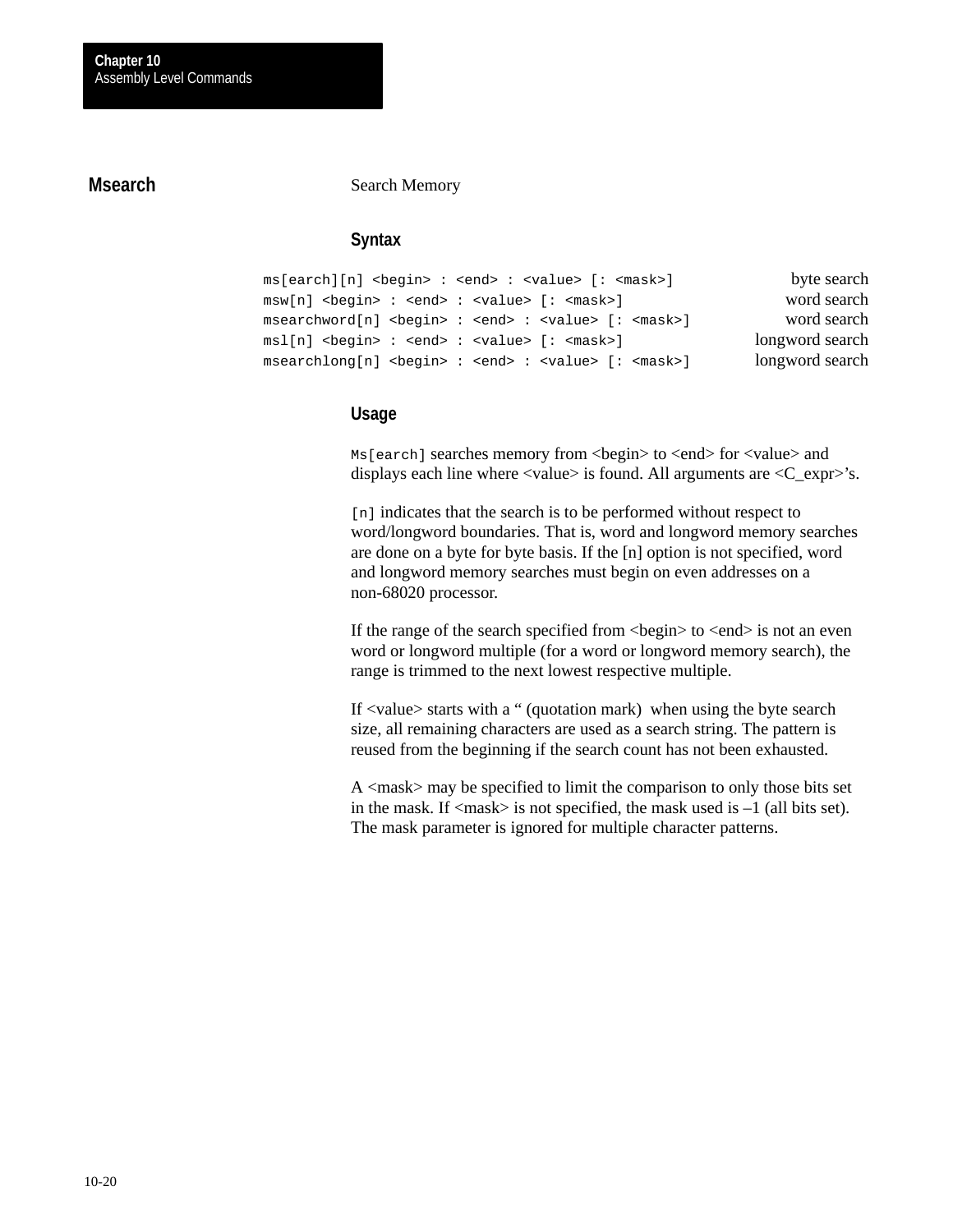#### **Example**

The following example shows how the Msearch command may be used:

 $SrcDbq:$  msw btext : etext : 1 search for word-aligned "0001" in the memory area from btext to etext btext+0x2 – 00010000 387C0000 004C0000 00480555 ....8|...L...H.U sprintf+0x1c0 – 0001206F 000C58AF 000C2008 56802200 .. o..X/.. .V.". putc+0x40 – 000141EF 00072208 306A000E 2008206A ..Ao..".0j.. . j fclose+0x20 – 0001670E 200A6154 28006006 4A6A000C ..g. .aT(.'.Jj.. fseek+0xb0 – 000167BE 7001B0AF 00206608 202A0008 ..g>p.0/. f. \*.. ftell+0x2e – 00017200 306A000E 20086100 0E50588F ..r.0j.. .a..PX. getw+0xb6 – 0001200A 7210D081 25400004 2200306A .. .r.P.%@..".0j setbuf+0x68 – 00010012 202A0004 322A0012 48C1D081 .... \*..2\*..HAP.  $i$ obinit+0x16 – 00018370 3D7C0002 838A3D7C 0002838C ...p= $|...|$ \_T\$LDiv+0x14 – 00016122 E20A6402 4480E20A 64024481 ..a"b.d.D.b.d.D. getstat+0xc – 0001672E 0C010006 673A0C01 00026710 ..g.....g:....g. getstat+0x26 – 00016000 04564E40 008D6500 044E206F ..'..VN@..e..N o lseek+0xc – 00016716 0C010002 670672CB 6000028E ..g.....g.rK'... modload+0xe - 000164E4 4CDF0600 6000022A 48E76080 ..ddL\_..'..\*Hg'. os9fork+0x24 – 00016704 262F0034 282F0030 08050000 ..g.&/.4(/.0....  $_{\text{withinit+0x2}}$  - 00014E75 4E752F05 7A004A80 6A047A08 ..NuNu/.z.J.j.z. Tens16+0xa6 – 00013C67 0EF54646 D4973C9C D2B297D8 ..<g.uFFT.<.R2.X \_T\$DInt+0x3a – 00015247 E288E291 51CEFFF2 64125281 ..RGb.b.QN.rd.R.  $T5DMul+0x18e$  - 000108C0 001F6030 0C828000 00006604 ...@..'0......f. PackD+0x60 – 00010101 01010101 01011111 01111101 ................  $SrcDbg:$  msw btext : btext + 0x400 : 0x4e40 search for system calls (signified by the word "4e40") in the memory area from btext to btext +  $0x400$  $stkcheck+0x30$  - 4E40008C 321F4E75 202E8000 90AE8008 N@..2.Nu ...... trapinit+0x1a – 4E400021 64066100 254A6564 2F490014 N@.!d.a.%Jed/I.. trapinit+0xba – 4E400006 4E400006 12D866FC 4E754E55 N@..N@...Xf|NuNU trapinit+0xbe – 4E400006 12D866FC 4E754E55 000048E7 N@...Xf|NuNU..Hg SrcDbg: msl btext : etext : 0x4e400000 : 0xffffff80 search for non-I/O system calls (signified by the mask "0xffffff80") in the memory area from btext to etext trapinit+0x1a – 4E400021 64066100 254A6564 2F490014 N@.!d.a.%Jed/I.. trapinit+0xba – 4E400006 4E400006 12D866FC 4E754E55 N@..N@...Xf|NuNU trapinit+0xbe – 4E400006 12D866FC 4E754E55 000048E7 N@...Xf|NuNU..Hg kill\_dir+0x128 – 4E400029 245F6000 213448E7 C8302440 N@.)\$\_'.!4HgH0\$@ modlink+0xc – 4E400000 64084CDF 06006000 024E200A N@..d.L\_..'..N . modload+0xc – 4E400001 64E44CDF 06006000 022A48E7 N@..ddL\_..'..\*Hg munload+0x8 – 4E40001D 60000206 48E76080 22006600 N@..'...Hg'.".f. sbrk+0x14 – 4E400007 64000008 225F6000 01562D40 N@..d..."\_'..V–@ \_srqmem+0x2 – 4E400028 650A2D40 8BCE200A 245F4E75 N@.(e.–@.N .\$\_Nu \_srtmem+0x8 – 4E400029 245F6000 00F848E7 60804E40 N@.)\$\_'..xHg'.N@ setpr+0x4 – 4E40000D 600000C2 48E76080 48E71C40 N@..'..BHg'.Hg.@ os9fork+0x3c – 4E400005 4CDF0238 60000056 48E76080 N@..L\_.8'..VHg'. getpid+0x4 – 4E40000C 6000004A 48E76080 4E40000C N@..'..JHg'.N@..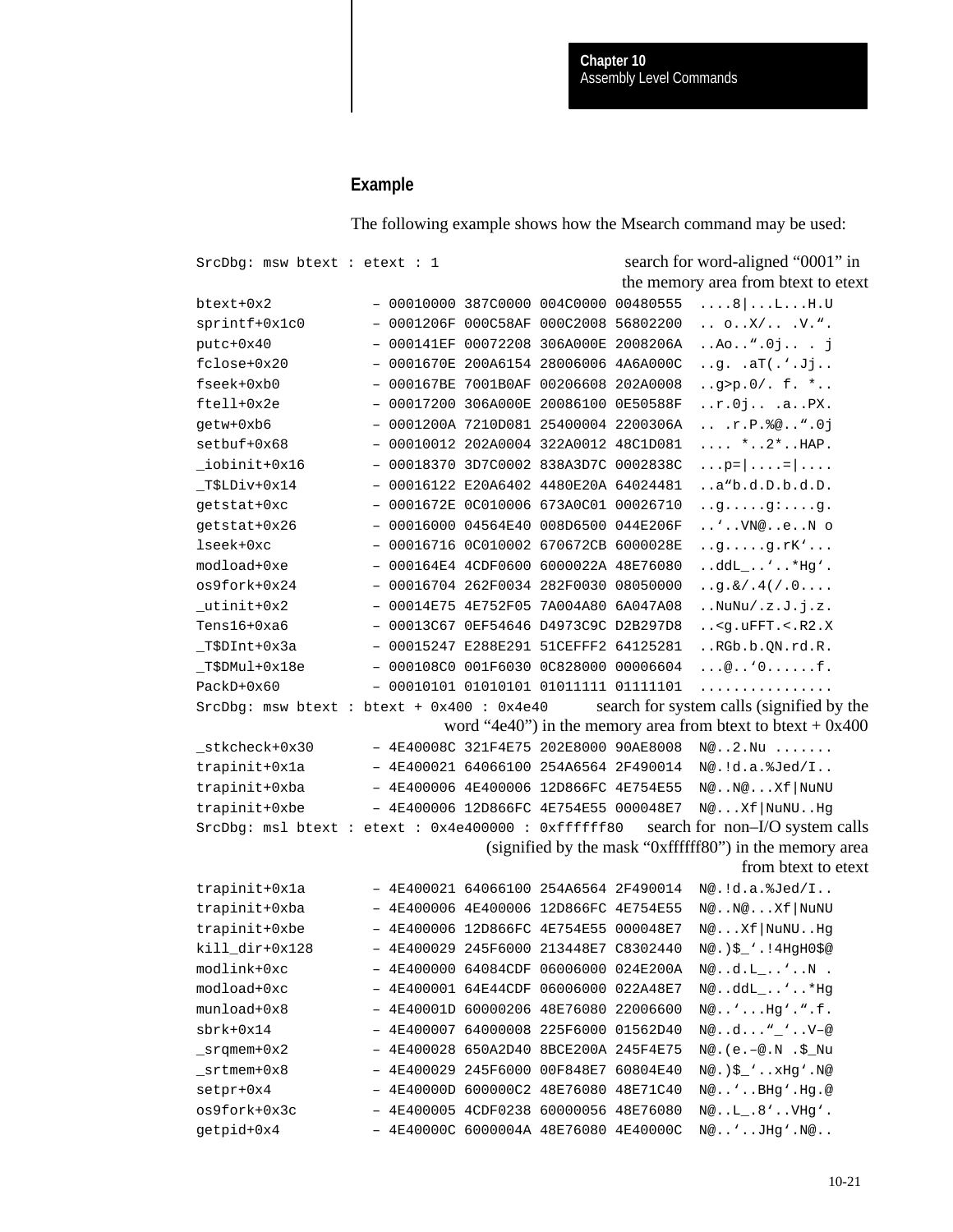getuid+0x4 – 4E40000C 65000040 20016000 003848E7 N@..e..@ .'..8Hg setuid+0x6 – 4E40001C 6000002A 48E76080 41FA0012 N@..'..\*Hg'.Az.. \_sigint+0x10 – 4E400009 60000012 2001206E 8BD24E90 N@..'... . n.RN.  $signt+0x20$   $-$  4E40001E 91C8C188 64062D41 800C70FF N@...HA.d.-A..p. SrcDbg: msln btext : etext : 0x4e400000 : 0xffffff80 same as last search, but without respect to longword boundaries trapinit+0x1a – 4E400021 64066100 254A6564 2F490014 N@.!d.a.%Jed/I.. trapinit+0xba – 4E400006 4E400006 12D866FC 4E754E55 N@..N@...Xf|NuNU trapinit+0xbe – 4E400006 12D866FC 4E754E55 000048E7 N@...Xf|NuNU..Hg kill\_dir+0x106 – 4E400028 650C2041 2080200A 4CDF0500 N@.(e. A . .L\_.. kill\_dir+0x128 – 4E400029 245F6000 213448E7 C8302440 N@.)\$\_'.!4HgH0\$@ modlink+0xc – 4E400000 64084CDF 06006000 024E200A N@..d.L\_..'..N . modload+0xc – 4E400001 64E44CDF 06006000 022A48E7 N@..ddL\_..'..\*Hg munlink+0x8 - 4E400002 245F6000 021648E7 60802040 N@..\$ '...Hq'. @ munload+0x8 – 4E40001D 60000206 48E76080 22006600 N@..'...Hg'.".f. ebrk+0x42 – 4E400028 204A245F 650001BA 2D488BC6 N@.( J\$\_e..:–H.F sbrk+0x14 – 4E400007 64000008 225F6000 01562D40 N@..d..."\_'..V–@ \_srqmem+0x2 – 4E400028 650A2D40 8BCE200A 245F4E75 N@.(e.–@.N .\$\_Nu \_srtmem+0x8 – 4E400029 245F6000 00F848E7 60804E40 N@.)\$\_'..xHg'.N@ kill+0x4 - 4E400008 600000EC 48E76080 20407000 N@..'..1Hg'. @p. wait+0x8 - 4E400004 650000DE 24086700 00D64258 N@..e..^\$.g..VBX setpr+0x4 – 4E40000D 600000C2 48E76080 48E71C40 N@..'..BHg'.Hg.@ os9fork+0x36 – 4E400003 60044E40 00054CDF 02386000 N@..'.N@..L\_.8'. os9fork+0x3c – 4E400005 4CDF0238 60000056 48E76080 N@..L\_.8'..VHg'. getpid+0x4 – 4E40000C 6000004A 48E76080 4E40000C N@..'..JHg'.N@.. getuid+0x4 – 4E40000C 65000040 20016000 003848E7 N@..e..@ .'..8Hg setuid+0x6 – 4E40001C 6000002A 48E76080 41FA0012 N@..'..\*Hg'.Az.. \_sigint+0x10 – 4E400009 60000012 2001206E 8BD24E90 N@..'... . n.RN. \_sigint+0x20 – 4E40001E 91C8C188 64062D41 800C70FF N@...HA.d.–A..p. \_exit+0x2 – 4E400006 DEADDEAD 003C0001 4E754E75 N@..^–^–.<..NuNu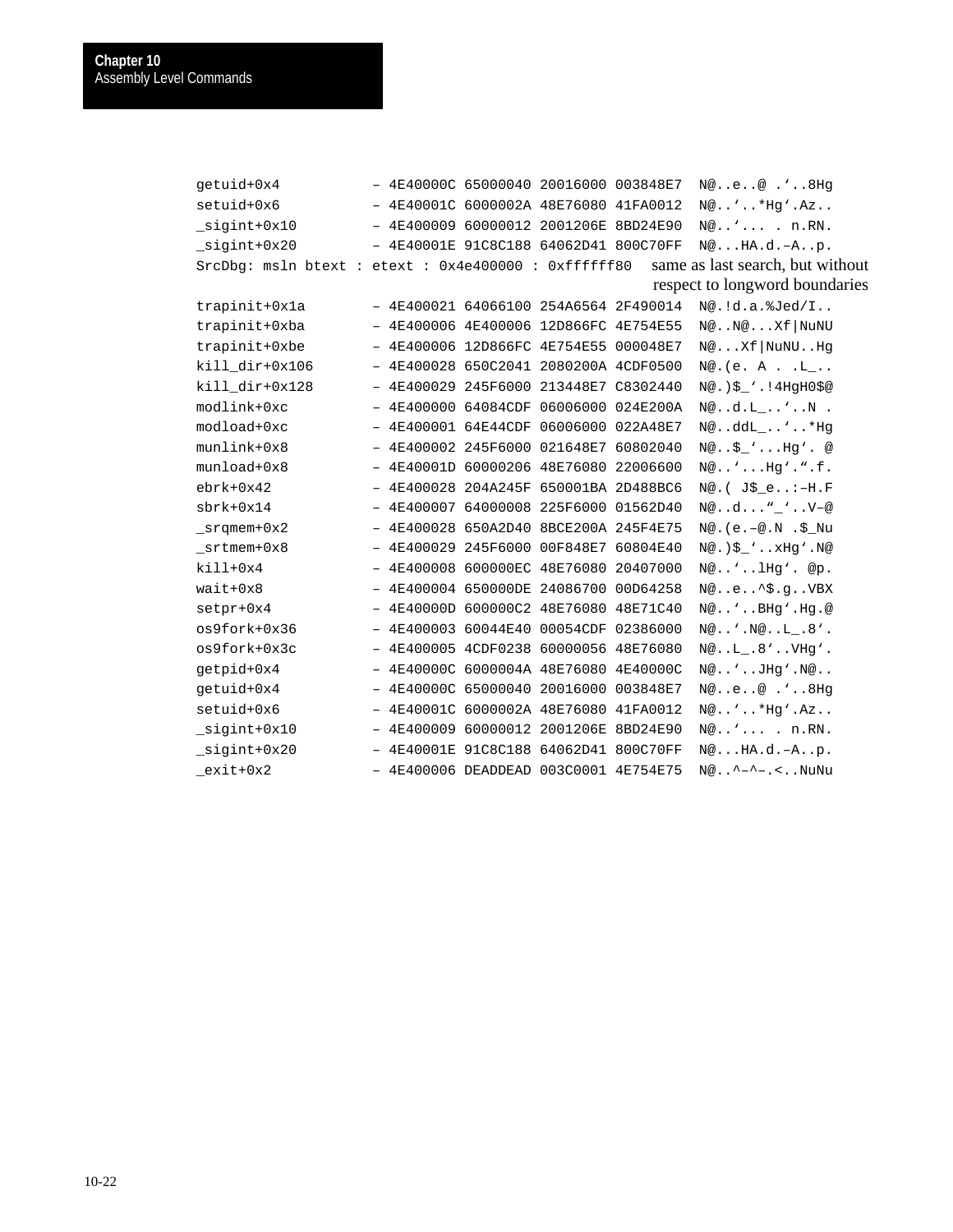## **Symbol**

#### Display C Expression as Symbolic Expression

#### **Syntax**

sy[mbol] [<C\_expr>]

## **Usage**

Sy[mbol] displays the result of the expression as a symbolic expression.

If no <C\_expr> is specified, SrcDbg will repeat the last Sy[mbol] command.

#### **Example**

In the following example, where is forked with two parameters and executed until line 91. Two machine instructions are traced to move the address of filename into the register .d0. The Sy[mbol] command is then used to display the symbolic expression of registers .d0 and .d1.

```
$ srcdbg where where.c /h0/usr/kathie fork "where"
Reading symbol file "where.dbg". 
where.c
Reading symbol file "where.stb". 
Context: where\_cstart
SrcDbg: go 91 execute "where" until line 91
File: "where.c"
Context: where\read_dir_stuff\$blk0\$blk1
 91: if(!strcmp(p,filename)) puts(buf);
\sim \sim \sim \simSrcDbg(STEP): t trace one machine instruction
dn: 00036022 00037884 00000003 00000003 00000015 00000001 00000003 00036022
an: 000E6BE0 00000000 00037884 0003601E 00036021 00037848 0003E000 00037820
pc: E6B9E cc: 00 (–––––)
read_dir_stuff+0x68 >2007 move.l d7,d0
SrcDbg(TRACE): <return> trace one machine instruction
dn: 00036022 00037884 00000003 00000003 00000015 00000001 00000003 00036022
an: 000E6BE0 00000000 00037884 0003601E 00036021 00037848 0003E000 00037820
pc: E6BA0 cc: 00 (–––––)
read_dir_stuff+0x6a >61001532 bsr.w strcmp
SrcDbg(TRACE): sy .d0 display symbolic expression of register ".d0"
where\inbuf+0x4
SrcDbg: sy .d1 display symbolic expression of register ".d1"
where\_jmptbl+0xc04
SrcDbg:
```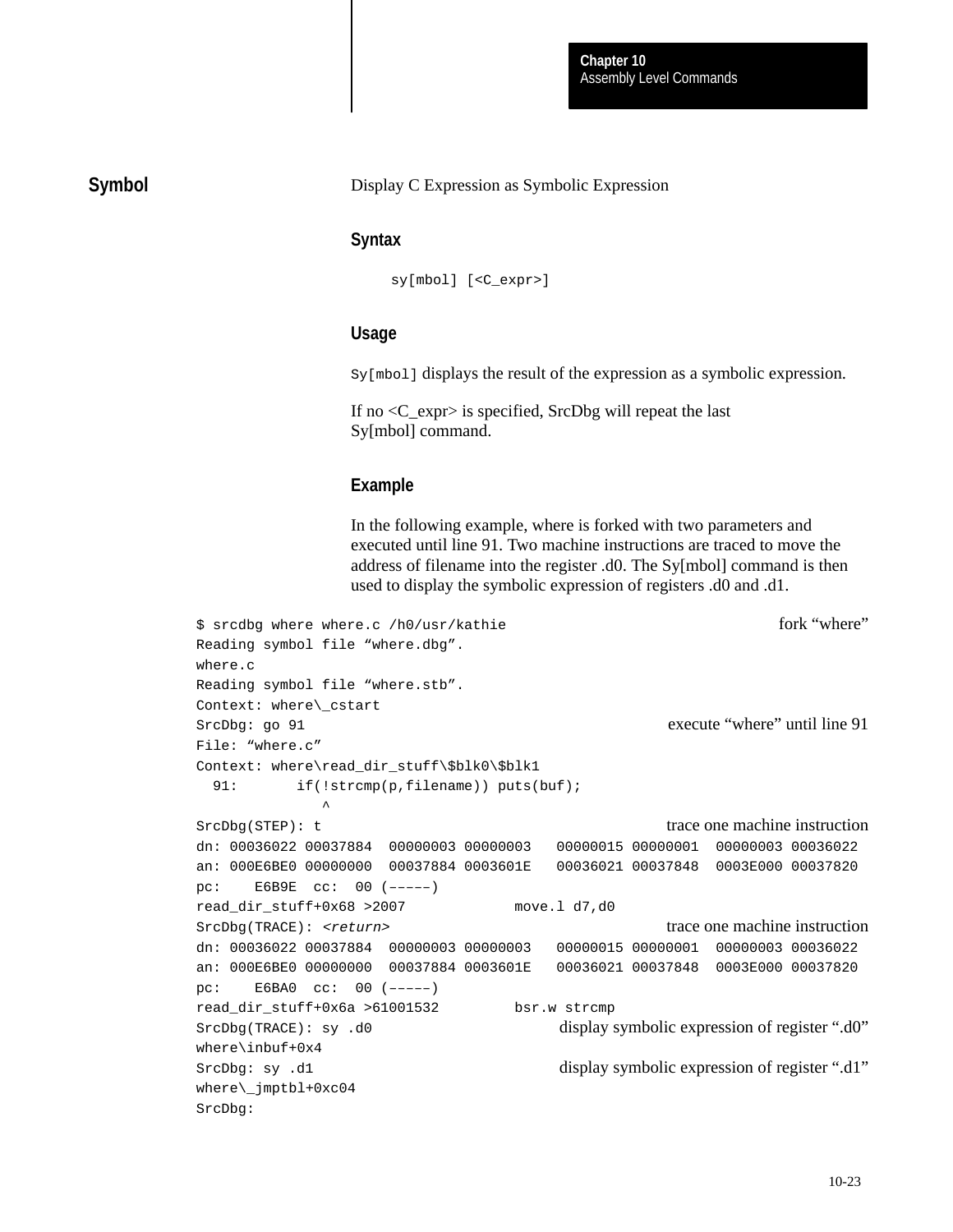# **Trace**

#### Execute Machine Instruction

#### **Syntax**

t[race] [<number>]

# **Usage**

T[race] executes the specified number of machine instructions. If <number> is not specified, T[race] executes a single instruction.

After a T[race] command has been executed, SrcDbg displays the following prompt:

SrcDbg(TRACE):

To continue "tracing" through a program, hit **[Return]** or re-enter the T[race] command. If <number> was previously specified, it remains in effect until a T[race] command with a different number (or no number) is executed.

If a "branch to subroutine" is encountered while tracing through a program, the subroutine is also traced through. To avoid tracing through functions, use the Gostop command.

If a breakpoint is encountered while tracing through a program, execution stops in the same manner as any execution command.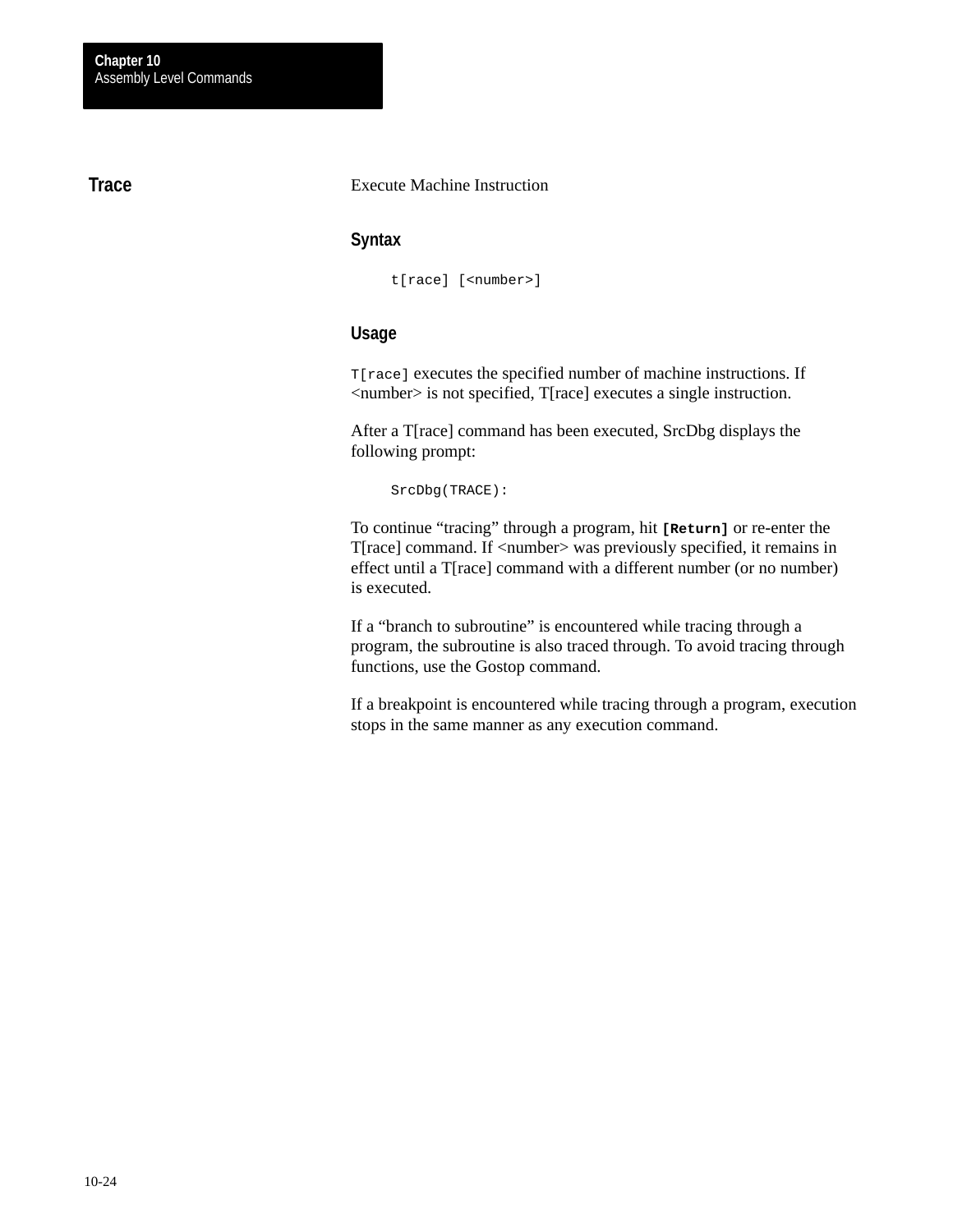#### **Example**

The following example traces one machine instruction, turns on the source code display option and then traces two more instructions:

SrcDbg: trace execute one machine instruction dn: 00036022 00037884 00000003 00000003 00000015 00000001 00000003 00036022 an: 000E6BE0 00000000 00036022 0003601E 00036021 00037848 0003E000 0003780C pc: E80DA cc: 00 (–––––) strcmp+0x6 >2641 movea.l d1,a3 SrcDbg(TRACE): option source show source show source code with assembly level locations SrcDbg: trace 2 28: read\_dir\_stuff(filename,pid,pipe,stout);  $\sim$   $\sim$ dn: 00036022 00037884 00000003 00000003 00000015 00000001 00000003 00036022 an: 000E6BE0 00000000 00036022 00037884 00036021 00037848 0003E000 0003780C pc: E80DC cc: 00 (–––––) strcmp+0x8 >600A bra.b strcmp+0x14 28: read\_dir\_stuff(filename,pid,pipe,stout);  $\sim$   $\sim$ dn: 00036022 00037884 00000003 00000003 00000015 00000001 00000003 00036022 an: 000E6BE0 00000000 00036022 00037884 00036021 00037848 0003E000 0003780C pc: E80E8 cc: 00 (–––––) strcmp+0x14 >1012 move.b (a2),d0 SrcDbg: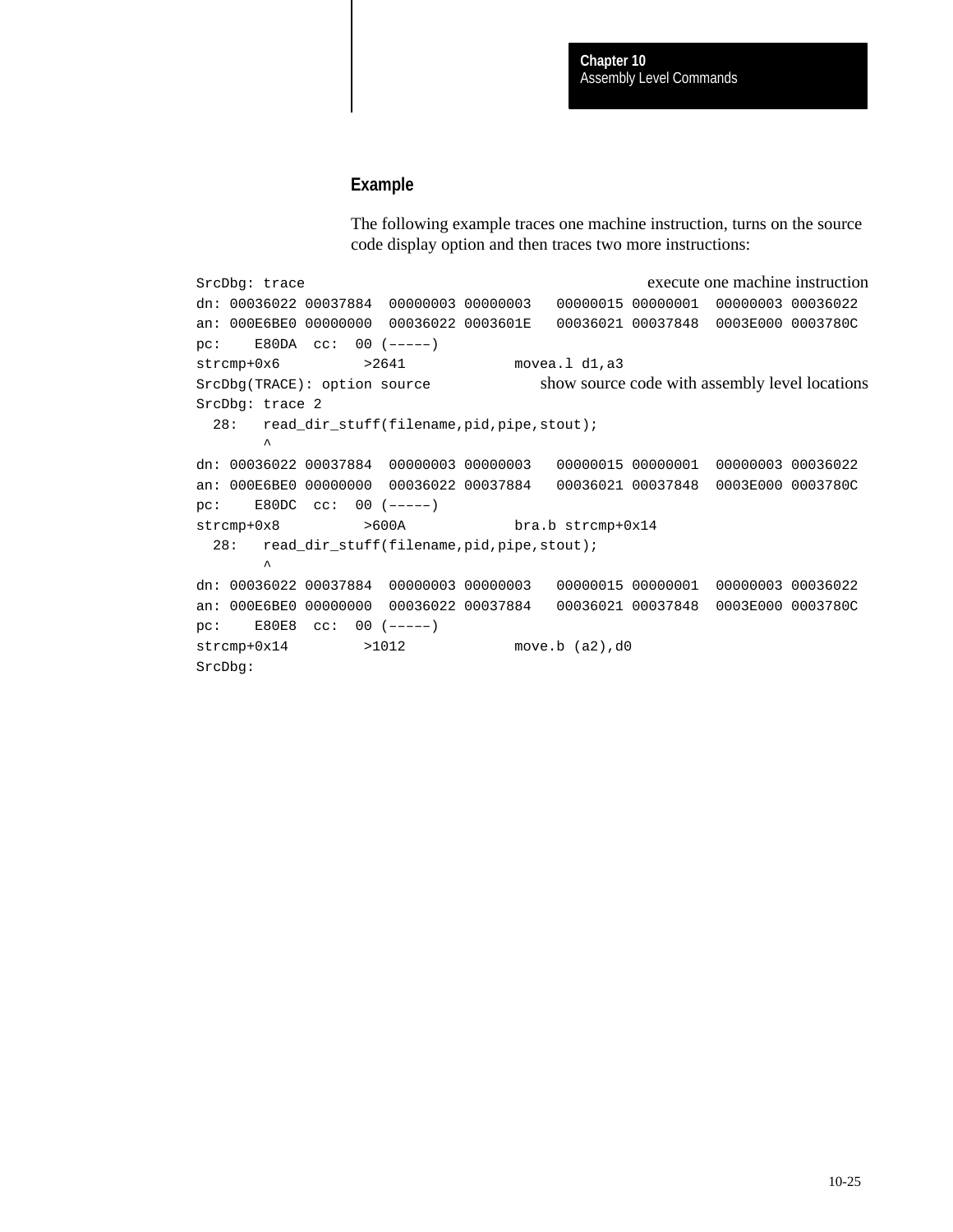

# **SrcDbg Syntax and Commands**

# **Syntax**

srcdbg [-m=<mem>] <program> {<program arg>} ["]<[path redirection>["]

# **Commands**

| Asm                                                                                           | Asm displays the current register values and current machine<br>instruction. A period (.) has the same affect as Asm.                                                                        |
|-----------------------------------------------------------------------------------------------|----------------------------------------------------------------------------------------------------------------------------------------------------------------------------------------------|
| A[ssign] <c_expr> = <c_expr></c_expr></c_expr>                                                | A[ssign] sets the value of a program object.                                                                                                                                                 |
| B[reak] [ <location_expr>] [:wh[en] <c_expr>] [:co[unt] <num>]</num></c_expr></location_expr> | B[reak] sets a breakpoint at a specified line number, result of a<br>$\langle C_{\text{ex}}$ = $\langle C_{\text{ex}} \rangle$ or upon a when $\langle C_{\text{ex}} \rangle$ becoming true. |
| C[hange] [ <c_expr>]</c_expr>                                                                 | C[hange] changes bytes of memory starting at the result of<br>$<$ C_expr>.                                                                                                                   |
| Changelong [ <c_expr>] Cl [<c_expr>]</c_expr></c_expr>                                        | Changelong changes longwords of memory starting at the result<br>of $\langle C_{\text{expr}} \rangle$ .                                                                                      |
| Changeword [ <c_expr>] Cw [<c_expr>]</c_expr></c_expr>                                        | Changeword changes words of memory starting at the result of<br>$\langle C_{\text{expr}} \rangle$ .                                                                                          |
| C[h]c [ <scope_expr>]</scope_expr>                                                            | C[h]c changes the context for default name and location<br>resolution.                                                                                                                       |
| C[h]d <pathlist></pathlist>                                                                   | C[h]d changes SrcDbg's current data directory. This command<br>does not change the parent Shell's current directory.                                                                         |
| $C[h]x$ <pathlist></pathlist>                                                                 | C[h]x changes SrcDbg's current execution directory. This<br>command does not change the parent Shell's current execution<br>directory.                                                       |
| Con[text] [ <scope_expr>]</scope_expr>                                                        | Con[text] displays the complete scope expression of an object.                                                                                                                               |
| Dil[ist] [ <location_expr>] [: [<count>]]</count></location_expr>                             |                                                                                                                                                                                              |
|                                                                                               | Dil[ist] displays the current C source line and the assembly<br>code which maps to the current C source line starting at the<br>address specified by <location_expr>.</location_expr>        |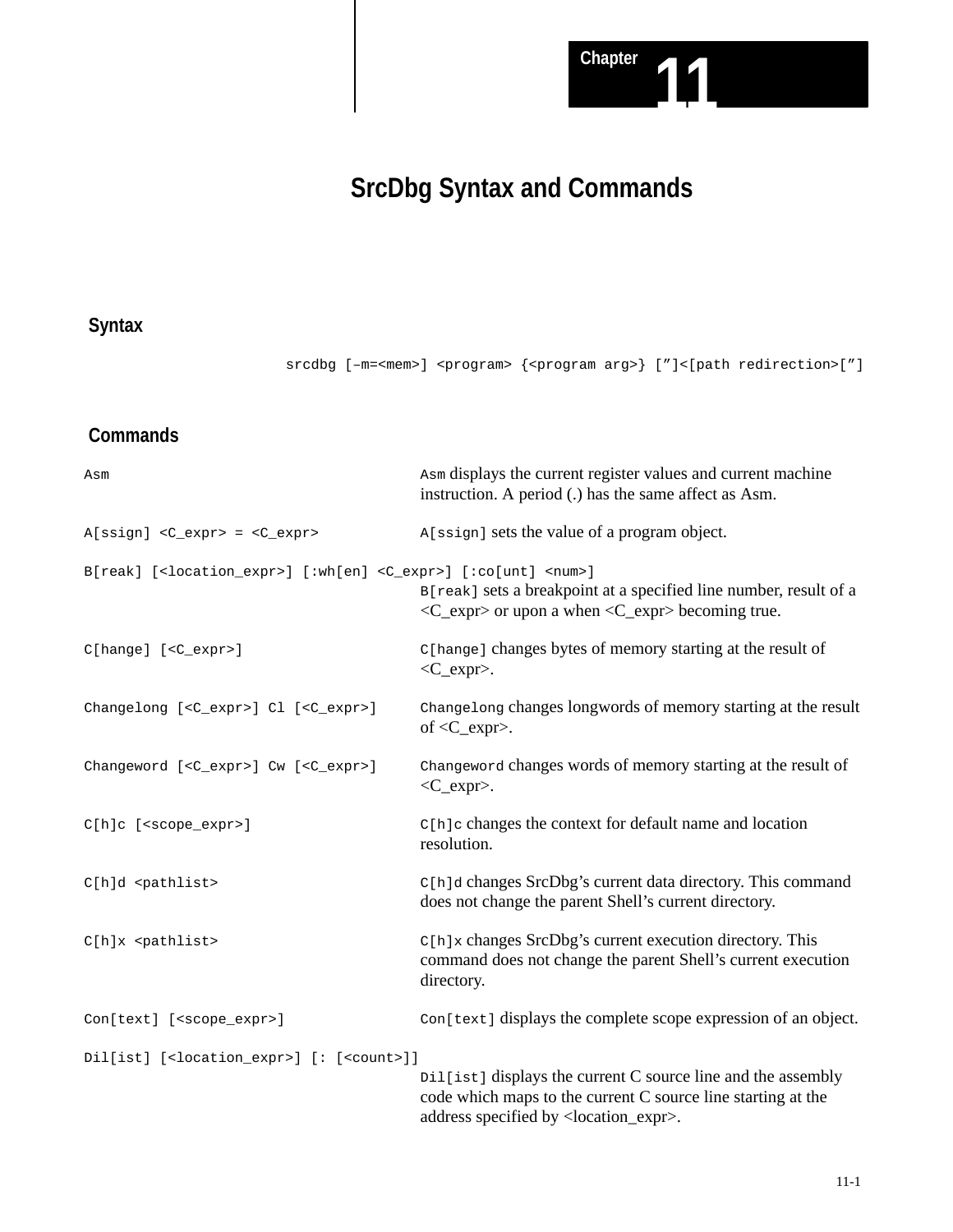| Di[sasm] [ <c_expr>] [: [<count>]]</count></c_expr>                                                                                                                              | Di [sasm] disassembles and displays memory starting at the<br>address specified by $\langle C_{\text{ex}} \rangle$ . If $\langle$ count $\rangle$ is specified, then<br><count> machine lines will be disassembled and displayed. If<br/><count> is not specified, then sixteen machine lines will be<br/>disassembled and displayed.</count></count> |
|----------------------------------------------------------------------------------------------------------------------------------------------------------------------------------|-------------------------------------------------------------------------------------------------------------------------------------------------------------------------------------------------------------------------------------------------------------------------------------------------------------------------------------------------------|
| D[ump] [ <c_expr>] [: [<count>] [<format>]] ]</format></count></c_expr>                                                                                                          | D[ump] returns a formatted display of the physical contents<br>starting at the address specified by $\langle C_{\text{ex}} \rangle$ . If $\langle$ count $\rangle$ is<br>specified, then <count> lines of information will be displayed. If<br/><count> is not specified, then sixteen lines of information will be<br/>displayed.</count></count>    |
| $Fi[nd]$ [ <name>]</name>                                                                                                                                                        | Film I displays all scope expressions found for <name>.</name>                                                                                                                                                                                                                                                                                        |
| $F[name] [t]$ <number>]</number>                                                                                                                                                 | F[rame] displays stack frame information. If no arguments are<br>specified, the name of each calling function, the location from<br>which it was called and the frame number are displayed. If<br>F[rame] is followed by <number>, the stack frame context will<br/>be changed to <number>.</number></number>                                         |
| Fo[rk] [ <program> [<program arg="">] ["]&lt;[path redirection&gt;["]]</program></program>                                                                                       | Fo[rk] forks the specified program to begin a debugging<br>session. If no Fo[rk] arguments are specified, Fo[rk] uses the last<br>command arguments used in either the Fo[rk] command or the<br>SrcDbg command line.                                                                                                                                  |
| G[o] [ <location_expr>] [:dis[play]]</location_expr>                                                                                                                             | $G[\circ]$ begins program execution. If <location_expr> is specified,<br/>the program will run until <location_expr> is reached. If ":dis" is<br/>specified, each line of code executed is displayed.</location_expr></location_expr>                                                                                                                 |
| Gostop [ <number>]<br/>Gs [<number>]</number></number>                                                                                                                           | Gostop executes the specified number of machine<br>instructions in the current subroutine.                                                                                                                                                                                                                                                            |
| H[elp]                                                                                                                                                                           | $H[e1p]$ returns the help display.                                                                                                                                                                                                                                                                                                                    |
| $I[nfo]$ [ <scope>]</scope>                                                                                                                                                      | I[nfo] returns information about specified program objects and<br>the current program location. If no argument is specified, I[nfo]<br>returns the current location of the program.                                                                                                                                                                   |
| K[ill] [ <watch expr="">] {[, <breakpoint>] [, <watch expr="">]}<br/>K[ill] [<br eakpoint=""/>] {[, <br eakpoint=""/>] [, <watch expr="">]}</watch></watch></breakpoint></watch> | K[ill] removes all specified breakpoints and watch expressions.<br>K[ill] uses SrcDbg notation for breakpoint and watch<br>expressions $(b1, b2, w1, w2, )$ .                                                                                                                                                                                         |
| Li[nk] <module_name></module_name>                                                                                                                                               | $L[ink]$ links SrcDbg to $\leq$ module_name and places the module<br>address in register .r7.                                                                                                                                                                                                                                                         |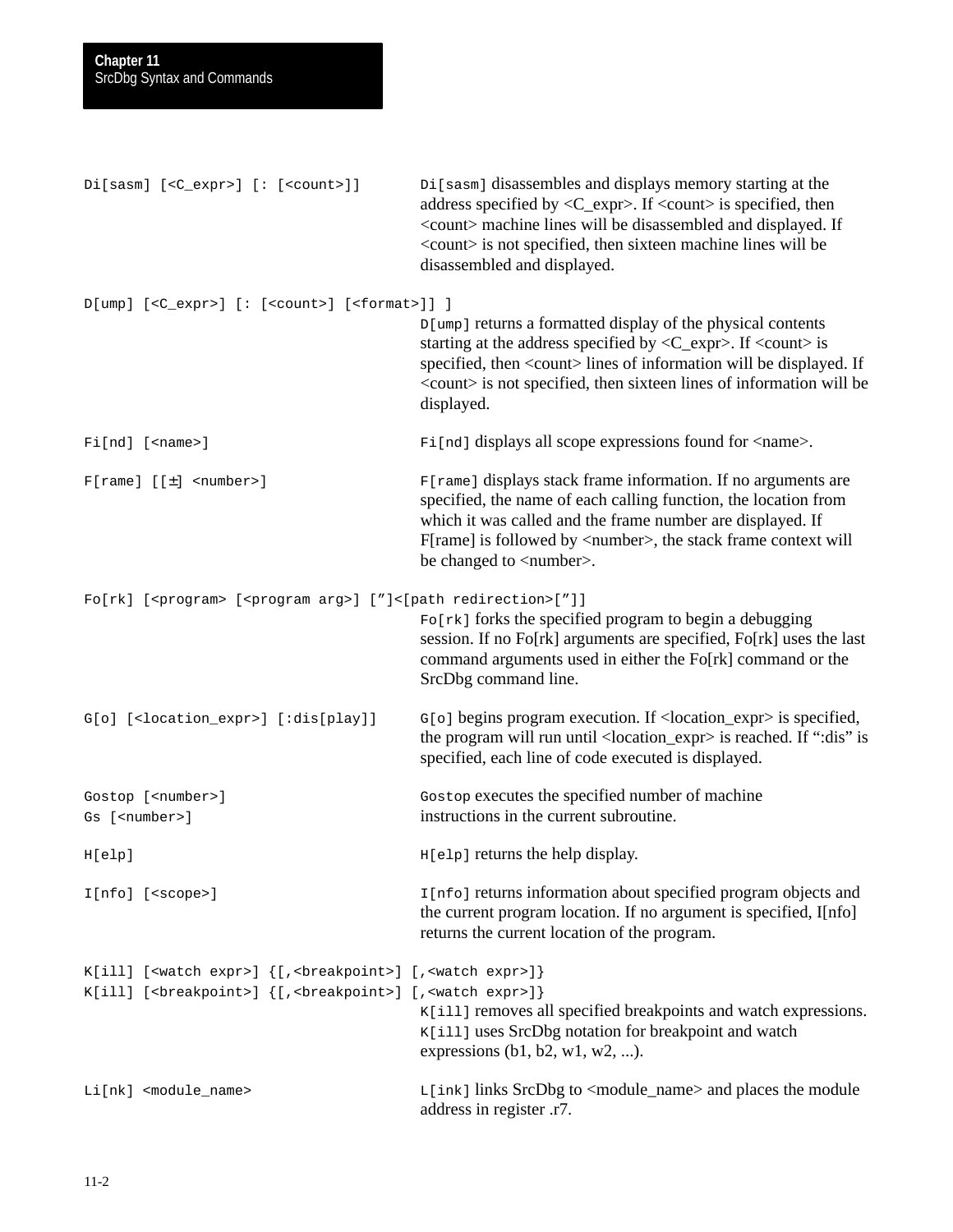L[ist] [<list arg> [,<list arg>]] L[ist] returns a source listing of the specified file or portion of the file. A list argument may be a file name, line number or a scope expression resulting in the following: 1. block number 2. function 3. line number If a beginning line number is specified, a second line number may be used to specify the ending line number (i.e. list 1 10). Lo[cals]  $L \circ$ [cals] displays the values of all local symbols.  $L[\circ]$ g <pathlist>  $L[\circ]$ g writes SrcDbg commands to <pathlist>. The specified  $L[\circ]g : \circ ff$  pathlist is relative to the user's current data directory. If ": off" is entered, the log file is closed.  $Mf[i11][n]$  <br/>begin>: <end>: <value>  $Mf[i11]$  fills bytes of memory in the address range from <begin> to <end> with <value>. All arguments are <C\_expr>'s. [n] indicates that the fill will not respect byte boundaries. Mfilllong[n] <br/>begin> : <end> : <value> Mf[ill] fills longwords of memory in the address  $Mf1[n] **begin** is equal to  $1$ . This is a function of  $h = Mf1[n]$ , where  $h = Mf1[n]$  is equal to  $1$ .$ <C\_expr>'s. [n] indicates that the fill will not respect longword boundaries. Mfillword[n] <br/>begin> : <end> : <value> Mf[ill] fills words of memory in the address range from Mfw[n] <br/> <br/>edin> : <end> : <value> <br/> <br/> <br/> <br/> <br/><br/>exproper to <end> with <value>. All arguments are <<br/>C\_expr>'s. [n] indicates that the fill will not respect word boundaries.  $Ms[earth][n]$  <br/>begin> : <end> : <value> [: <mask>]  $\text{Ms}$  [earch] searches bytes of memory from  $\text{degin}$  to  $\text{send}$  for <value> and displays each line where <value> is found. All arguments are <C\_expr>'s. [n] indicates that the search will not respect byte boundaries. Msearchlong[n] <br/>begin> : <end> : <value> [: <mask>] Msl[n] <br/> <br/>ed> : <value> [: <mask>] Ms[earch] searches longwords of memory from <br/>begin> to <end> for <value> and displays each line where <value> is found. All arguments are  $\langle C \exp \rangle$ 's. [n] indicates that the search will not respect longword boundaries. Msearchword[n] <br/>begin> : <end> : <value> [: <mask>] Msw[n] <br/> <br/>begin> : <end> : <value> [: <mask>] Ms[earch] searches words of memory from <br/>begin> to <end> for <value> and displays each line where <value> is found. All arguments are <C\_expr>'s. [n] indicates that the search will not respect word boundaries.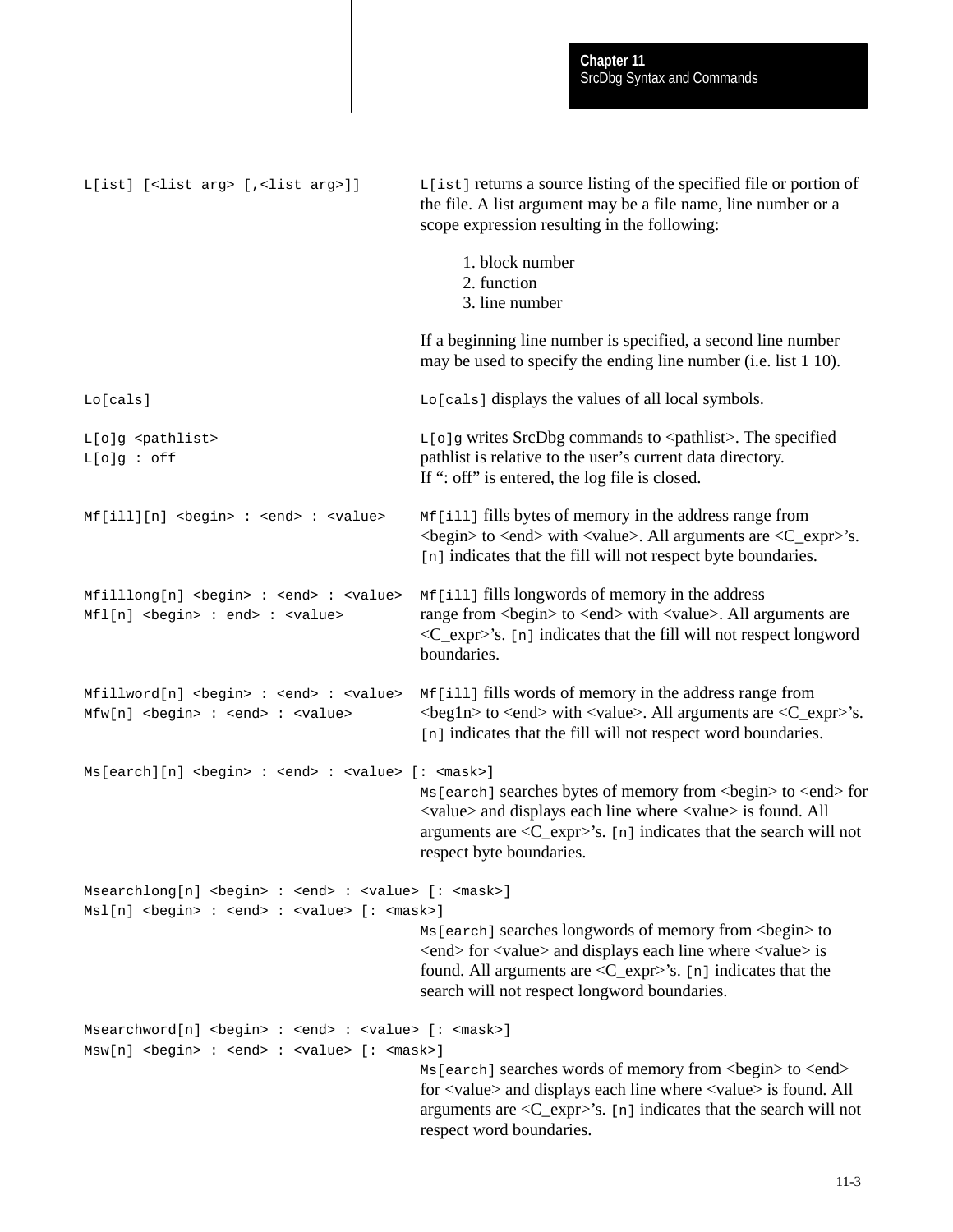| $N[ext]$ [ <number>]</number>                                                                    | N[ext] executes the specified number of executable statements<br>of the program. If no number is specified, one statement is<br>executed. N[ext] executes functions as a single statement.                                                                                                    |
|--------------------------------------------------------------------------------------------------|-----------------------------------------------------------------------------------------------------------------------------------------------------------------------------------------------------------------------------------------------------------------------------------------------|
| O[ption] { <options>}</options>                                                                  | O[ption] allows the user to set a variety of display and<br>execution options.                                                                                                                                                                                                                |
| P[rint] <c_expr></c_expr>                                                                        | $P[\text{rint}]$ returns the value of the specified C expression.                                                                                                                                                                                                                             |
| Q[uit]                                                                                           | Q[uit] exits SrcDbg or aborts an interrupted function call.                                                                                                                                                                                                                                   |
| Re[ad] [ <pathlist>]</pathlist>                                                                  | Re[ad] reads SrcDbg commands from <pathlist>. The <pathlist><br/>is relative to the user's current data directory. The L[o]g<br/>command may be used to create the file referred to in <pathlist>.</pathlist></pathlist></pathlist>                                                           |
| R[eturn] [ <number>]</number>                                                                    | R[eturn] executes the program until the current function returns<br>to the calling function or a breakpoint is encountered. If a<br>number is specified, R[eturn] executes until it returns to the<br>specified number of callers above the current stack frame.                              |
| Se[tenv] <environment_name> <environment_definition></environment_definition></environment_name> |                                                                                                                                                                                                                                                                                               |
|                                                                                                  | Se[tenv] sets a shell-type environment variable for use by<br>SrcDbg and SrcDbg's child processes. The arguments<br><environment_name> and <environment_definition> are strings<br/>that are stored in the environment list by the current shell.</environment_definition></environment_name> |
| S[tep] [ <number>]</number>                                                                      | S[tep] executes the specified number of executable statements<br>of the program. If no number is specified, one statement is<br>executed.                                                                                                                                                     |
| Shell [shell command]                                                                            | shell forks a shell. If a Shell command is specified, the<br>command is executed and control returns to SrcDbg.                                                                                                                                                                               |
| Sy[mbol] [ <c_expr>]</c_expr>                                                                    | Sy[mbol] displays the result of the expression as a symbolic<br>expression.                                                                                                                                                                                                                   |
| T[race] [ <number>]</number>                                                                     | T[race] executes the specified number of machine instructions.<br>If <number> is not specified, T[race] executes a single<br/>instruction.</number>                                                                                                                                           |
| Unse[tenv]                                                                                       | Unse[tenv] deletes an environment variable from the<br>environment list.                                                                                                                                                                                                                      |
| W[atch] <c_expr></c_expr>                                                                        | W[atch] monitors the value of specified C expressions as the<br>program is executed. Each watch expression is evaluated at each<br>statement executed. The expression is displayed with its value<br>each time the value changes.                                                             |
| ?                                                                                                | Same as the Help command.                                                                                                                                                                                                                                                                     |
| \$                                                                                               | Same as the Shell command.                                                                                                                                                                                                                                                                    |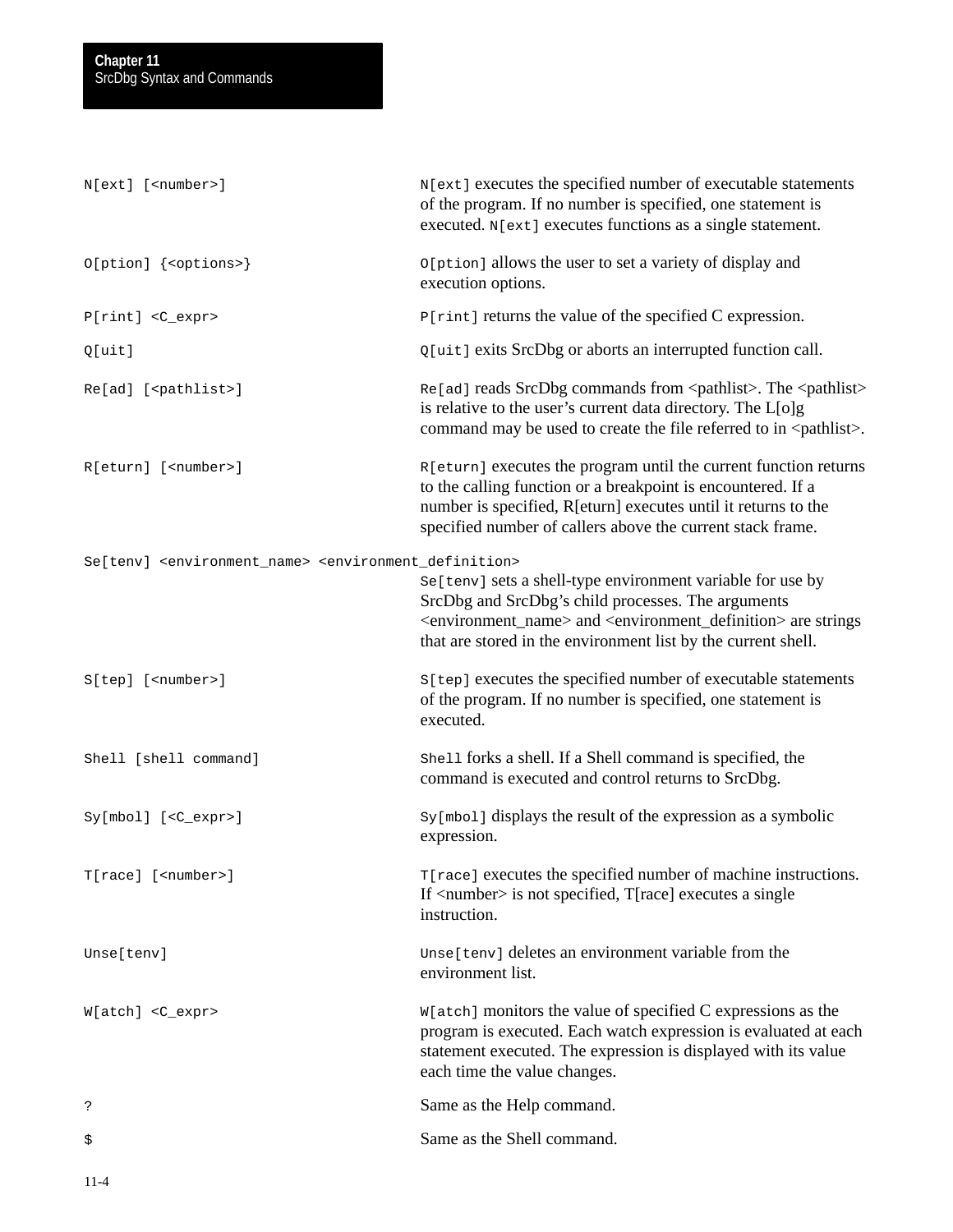# **Error Message Descriptions**

## **Error Message Overview**

This appendix contains a list of C compiler and Preprocessor generated error messages, their probable causes and cross–references to the K & R Appendix A section number (in parentheses) to see for more specific information. There are four types of error messages. Each error message explanation includes the type of error message:

**AppendixA**

#### **(W) Warning:**

This is an informational message that indicates a potential deviation from accepted semantics or constraints. The output program may or may not provide expected results. An attempt to process the remainder of the program will be made.

#### **(E) Error:**

A violation of a semantics or syntax rule has occurred. It is not possible to create an executable program with such an error. An attempt to process the remainder of the program will be made.

#### **(F) Fatal Error:**

A message of this type indicates that an environment constraint has been exceeded. Such things as disk read or write errors, no more memory for the process, input buffer overflow, etc. are environment constraint errors. Processing is immediately halted as it is not possible to continue.

#### **(C) Compiler Error:**

The compiler has many built–in self checks to verify internal operation. This type of message usually indicates an error in the compiler. Sometimes this message is caused by an unusual program element that the compiler did not anticipate. An alternative method to express the program element may work around the problem. In any case, try to isolate the offending program section and submit it to your local Allen-Bradley sales representative or contact Allen-Bradley Software Support Services. Processing of the remainder of the program may or may not be possible, depending on the nature of the problem.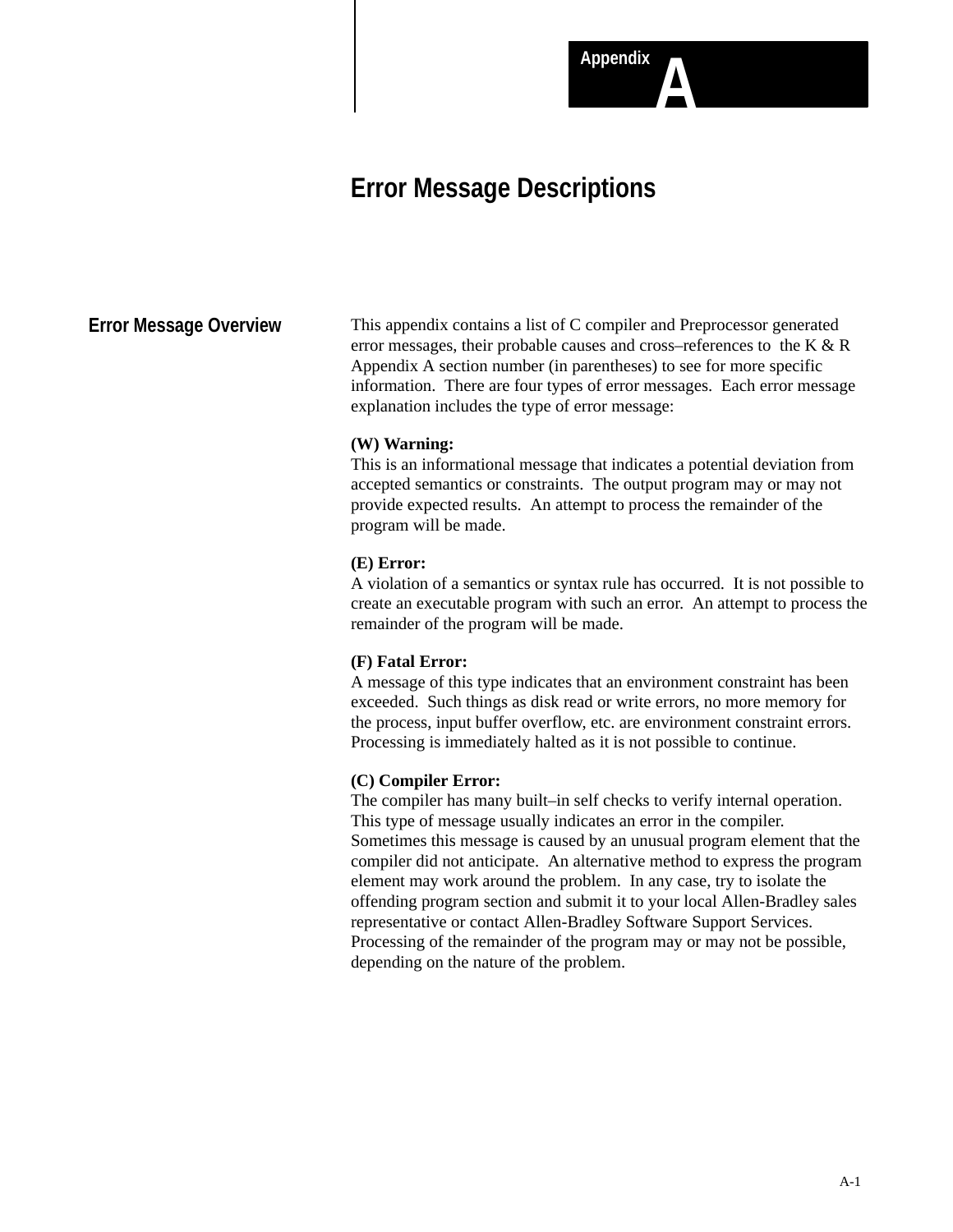# **C Compiler Error Messages**

The following table contains error messages that can be generated by the C compiler:

| <b>Compiler Error Messages:</b>       | <b>Description</b>                                                                                                                                                                                                                                                                                                                    |
|---------------------------------------|---------------------------------------------------------------------------------------------------------------------------------------------------------------------------------------------------------------------------------------------------------------------------------------------------------------------------------------|
| already a local variable (E):         | Variable has already been declared at the current block level.                                                                                                                                                                                                                                                                        |
| argument error (E):                   | Function argument declared as type function. Pointers to functions are<br>allowed.                                                                                                                                                                                                                                                    |
| argument storage (E):                 | Function arguments may only be declared as storage class register.                                                                                                                                                                                                                                                                    |
| bad character (E):                    | A character not in the C character set (probably a control character) was<br>encountered in the source file.                                                                                                                                                                                                                          |
| both must be integral(E):             | >> and << operands cannot be FLOAT or DOUBLE.                                                                                                                                                                                                                                                                                         |
| break error (E):                      | The break statement is allowed only inside a while, do, for or switch.                                                                                                                                                                                                                                                                |
| can't determine size (E):             | The size of the object cast cannot be determined.                                                                                                                                                                                                                                                                                     |
| can't initialize unions (E):          | Unions cannot appear as the object of an initializer.                                                                                                                                                                                                                                                                                 |
| can't open strings file (E):          | A temporary file for constant string storage could not be opened. Likely cause<br>is no permission in the directory or no room left on device.                                                                                                                                                                                        |
| can't take address (E):               | & operator not allowed on a register variable. Operand must otherwise be an<br>Ivalue.                                                                                                                                                                                                                                                |
| can't take size of bitfield (E):      | The size of operator cannot be applied to bit fields.                                                                                                                                                                                                                                                                                 |
| cannot cast as function or array (E): | Type result of cast cannot be FUNCTION or ARRAY.                                                                                                                                                                                                                                                                                      |
| cannot evaluate size (E):             | Could not determine size from declaration or initializer.                                                                                                                                                                                                                                                                             |
| cannot initialize (E):                | Storage class or type does not allow variable to be initialized.                                                                                                                                                                                                                                                                      |
| cannot use void (E):                  | No operation can be performed on a void.                                                                                                                                                                                                                                                                                              |
| case value too large for type (C):    | Internal compiler error. If this message is reproducible, try to isolate the<br>problem and contact your local Allen-Bradley sales representative or<br>Allen-Bradley Software Support Services.                                                                                                                                      |
| compiler tag validation (C):          | Internal compiler error. If this message is reproducible, try to isolate the<br>problem and contact your local Allen-Bradley sales representative or<br>Allen-Bradley Software Support Services.                                                                                                                                      |
| compiler trouble (C):                 | Compiler detected something it couldn't handle. Try compiling the program<br>again. If this error still occurs, contact your local Allen-Bradley sales<br>representative or Allen-Bradley Software Support Services.                                                                                                                  |
| condition needed (E):                 | While, do, for, switch and if statements require a condition expression.                                                                                                                                                                                                                                                              |
| constant expression required (E):     | Initializer expressions for static or external variables cannot reference<br>variables. They may, however, refer to the address of a previously declared<br>variable. This installation allows no initializer expressions unless all operands<br>are of type INT or CHAR.<br>Variables are not allowed for array dimensions or cases. |
| constant operator (C):                | Internal compiler error. If this message is reproducible, try to isolate the                                                                                                                                                                                                                                                          |
|                                       | problem and contact your local Allen-Bradley sales representative or<br>Allen-Bradley Software Support Services.                                                                                                                                                                                                                      |
| constant overflow (E):                | Input numeric constant was too large for the implied or explicit type.                                                                                                                                                                                                                                                                |
| continue error (E):                   | The continue statement is allowed only inside a while, do, or for block.                                                                                                                                                                                                                                                              |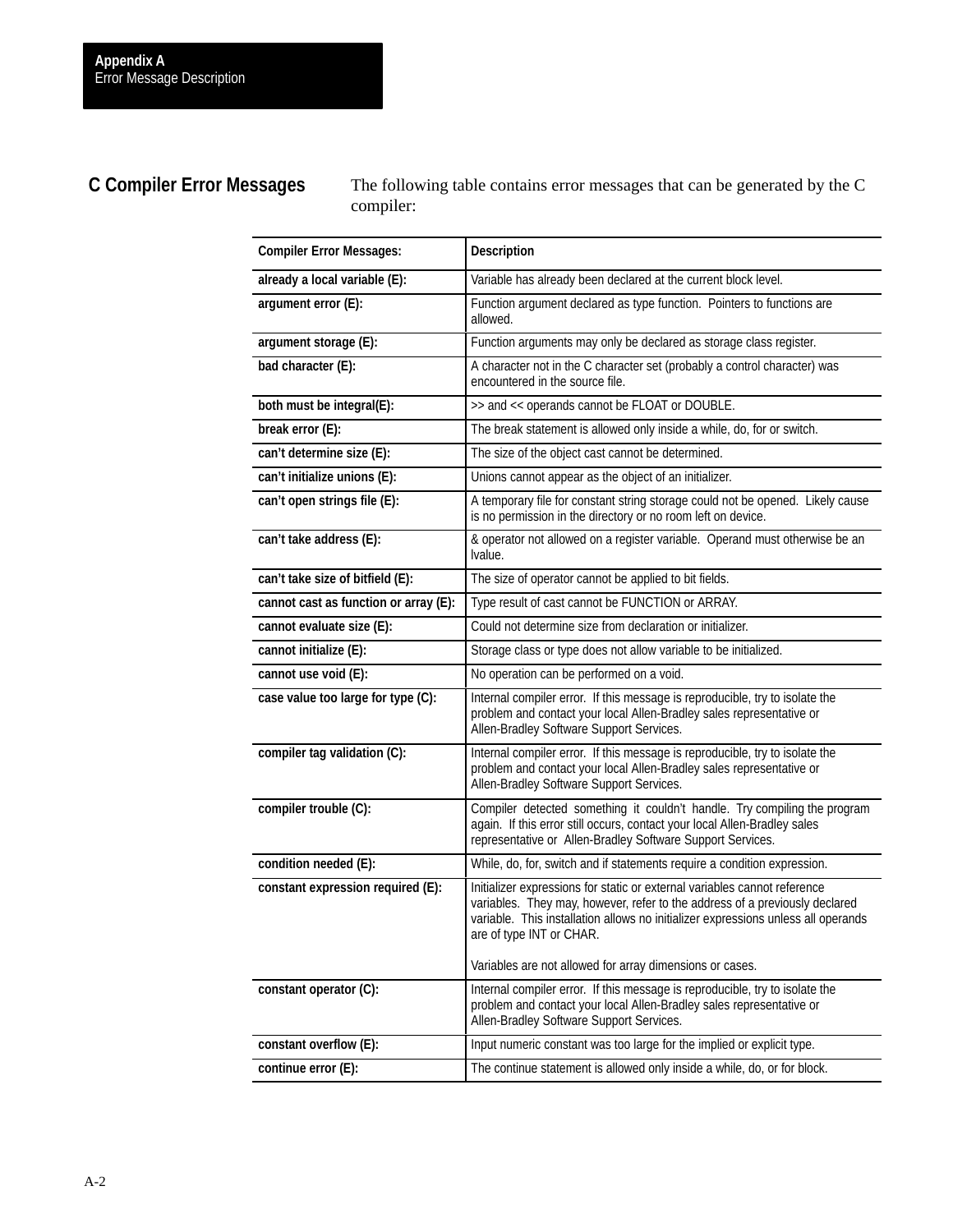| <b>Compiler Error Messages:</b>             | <b>Description</b>                                                                                                                                                                                                                                                                                                       |
|---------------------------------------------|--------------------------------------------------------------------------------------------------------------------------------------------------------------------------------------------------------------------------------------------------------------------------------------------------------------------------|
| declaration mismatch (E):                   | This declaration conflicts with a previous one. This is typically caused by<br>declaring a function to return a non-integer type after a reference has been<br>made to the function. Depending on the declaration block's line structure, this<br>error may be reported on the line following the erroneous declaration. |
| degenerative comparison with zero<br>(W):   | A comparison of the form $u>=0$ or $u<0$ , where u is unsigned, is being done.                                                                                                                                                                                                                                           |
| deref (C):                                  | Internal compiler error. If this message is reproducible, try to isolate the<br>problem and contact your local Allen-Bradley sales representative or<br>Allen-Bradley Software Support Services.                                                                                                                         |
| deref storage (C):                          | Internal compiler error. If this message is reproducible, try to isolate the<br>problem and contact your local Allen-Bradley sales representative or<br>Allen-Bradley Software Support Services.                                                                                                                         |
| dimension mismatch (E):                     | An array has been declared twice, with conflicting bounds.                                                                                                                                                                                                                                                               |
| divide by zero (E):                         | Divide by zero occurred when evaluating a constant expression.                                                                                                                                                                                                                                                           |
| dumpstrings (F):                            | An error occurred during processing of the strings file. Likely cause is no more<br>room on the output device.                                                                                                                                                                                                           |
| duplicate cases (E):                        | All constant values used as a switch statement case must be unique.                                                                                                                                                                                                                                                      |
| duplicate member name (E):                  | A member identification name in a struct/union declaration has already<br>appeared in this struct/union.                                                                                                                                                                                                                 |
| duplicate struct/union tags (E):            | The tag name of this struct/union has already been defined at the current block<br>level.                                                                                                                                                                                                                                |
| error writing assembly code file (E):       | An error occurred when writing the output file. Likely cause is no room left on<br>the output device.                                                                                                                                                                                                                    |
| ? expected (E):                             | ? is any character that was expected to appear here. Missing semicolons or<br>braces cause this error.                                                                                                                                                                                                                   |
| expression missing (E):                     | An expression is required here.                                                                                                                                                                                                                                                                                          |
| expression too complex (C):                 | This expression could not be compiled by the compiler. If simplifying the<br>expression (using temporaries) does not help, contact your local Allen-Bradley<br>sales representative or Allen-Bradley Software Support Services.                                                                                          |
| expression with little effect (W):          | This expression calculates a value that is never used.                                                                                                                                                                                                                                                                   |
| function header missing (E):                | Statement or expression encountered outside a function. Typically caused by<br>mismatched braces.                                                                                                                                                                                                                        |
| function type error (E):                    | A function cannot be declared as returning an array, function, struct or union.                                                                                                                                                                                                                                          |
| function unfinished (E):                    | End-of-file encountered before the end of function definition.                                                                                                                                                                                                                                                           |
| gen: unk opr (C):                           | Internal compiler error. If this message is reproducible, try to isolate the<br>problem and and contact your local Allen-Bradley sales representative or<br>Allen-Bradley Software Support Services.                                                                                                                     |
| identifier missing (E):                     | Identifier name required here but none was found.                                                                                                                                                                                                                                                                        |
| identifier name found in a cast (E):        | Identifier name found in a cast. Only a cast types are allowed.                                                                                                                                                                                                                                                          |
| illegal declaration (E):                    | Declarations are allowed only at the beginning of a block.                                                                                                                                                                                                                                                               |
| illegal pointer/integer combination<br>(W): | Mixing pointer and integer types may result in non-portable code.                                                                                                                                                                                                                                                        |
| illegal type combination (E):               | The operators for the indicated operator do not have compatible types.                                                                                                                                                                                                                                                   |
| input line too long (F):                    | The source input line that was read is too long. The maximum length of a<br>source input line is 512 characters.                                                                                                                                                                                                         |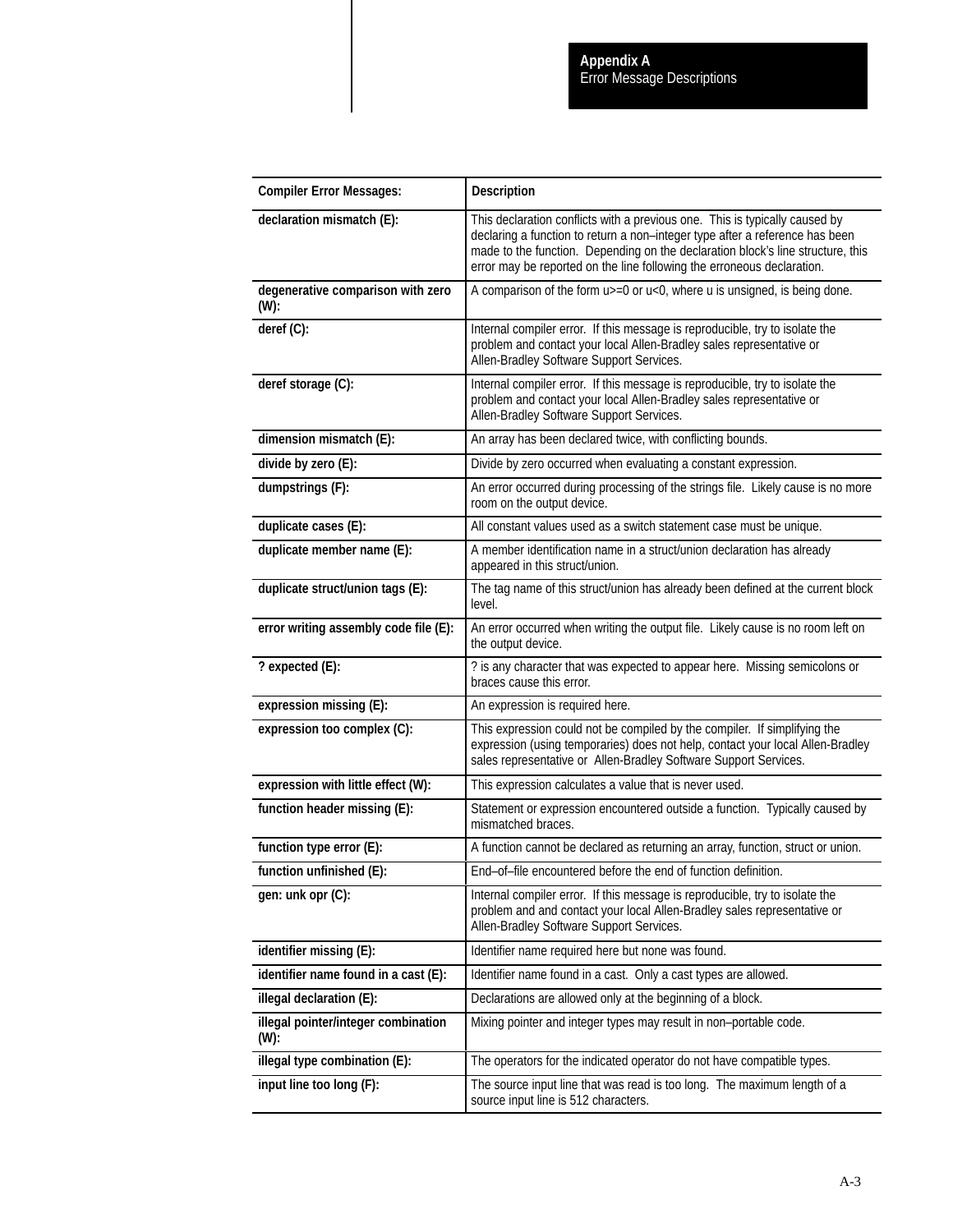| <b>Compiler Error Messages:</b>                | <b>Description</b>                                                                                                                                                                                                                                                                                                                                                                                                                                                                                                                                                                                                                                                                                                                                                                                                                                                                                |
|------------------------------------------------|---------------------------------------------------------------------------------------------------------------------------------------------------------------------------------------------------------------------------------------------------------------------------------------------------------------------------------------------------------------------------------------------------------------------------------------------------------------------------------------------------------------------------------------------------------------------------------------------------------------------------------------------------------------------------------------------------------------------------------------------------------------------------------------------------------------------------------------------------------------------------------------------------|
| invalid enumeration constant value<br>$(E)$ :  | Explicit values for enumerated type constants must be constant integral<br>expressions.                                                                                                                                                                                                                                                                                                                                                                                                                                                                                                                                                                                                                                                                                                                                                                                                           |
| Invalid bit field type (E):                    | Only int and unsigned are permissible types for bit fields.                                                                                                                                                                                                                                                                                                                                                                                                                                                                                                                                                                                                                                                                                                                                                                                                                                       |
| invalid bit field size (E):                    | The width of a bit field must be a constant integral expression between 1 and<br>32.                                                                                                                                                                                                                                                                                                                                                                                                                                                                                                                                                                                                                                                                                                                                                                                                              |
| label ' <label>' undefined (E):</label>        | Goto label not defined in the current function.                                                                                                                                                                                                                                                                                                                                                                                                                                                                                                                                                                                                                                                                                                                                                                                                                                                   |
| label ' <label>' unused (W):</label>           | The named label was defined but never referenced.                                                                                                                                                                                                                                                                                                                                                                                                                                                                                                                                                                                                                                                                                                                                                                                                                                                 |
| label required (E):                            | The goto statement requires a label identifier as an operand.                                                                                                                                                                                                                                                                                                                                                                                                                                                                                                                                                                                                                                                                                                                                                                                                                                     |
| Ivalue required (E):                           | Left side of assignment must be able to be stored into. Array names,<br>functions, etc. are not lvalues.                                                                                                                                                                                                                                                                                                                                                                                                                                                                                                                                                                                                                                                                                                                                                                                          |
| multiple defaults (E):                         | Only one default statement is allowed in a switch block.                                                                                                                                                                                                                                                                                                                                                                                                                                                                                                                                                                                                                                                                                                                                                                                                                                          |
| multiple definition (E):                       | Identifier name was declared more than once in the same block level.                                                                                                                                                                                                                                                                                                                                                                                                                                                                                                                                                                                                                                                                                                                                                                                                                              |
| must be integral (E):                          | Type of object required here must be type int, char or pointer.                                                                                                                                                                                                                                                                                                                                                                                                                                                                                                                                                                                                                                                                                                                                                                                                                                   |
| named twice (E):                               | Names in a function parameter list may appear only once.                                                                                                                                                                                                                                                                                                                                                                                                                                                                                                                                                                                                                                                                                                                                                                                                                                          |
| no 'if' for 'else' (E):                        | Else statement found with no matching if. This is typically caused by extra or<br>missing braces and/or semicolons.                                                                                                                                                                                                                                                                                                                                                                                                                                                                                                                                                                                                                                                                                                                                                                               |
| no switch statement (E):                       | Case statements can only appear within a switch block.                                                                                                                                                                                                                                                                                                                                                                                                                                                                                                                                                                                                                                                                                                                                                                                                                                            |
| not a function (E):                            | Primary in expression is not type "function returning". If this is really a<br>function call, the function name was declared differently elsewhere.                                                                                                                                                                                                                                                                                                                                                                                                                                                                                                                                                                                                                                                                                                                                               |
| not a member of this struct/union<br>(W):      | The identifier given as the member name is not a member of the declared<br>struct/union aggregate type.                                                                                                                                                                                                                                                                                                                                                                                                                                                                                                                                                                                                                                                                                                                                                                                           |
| not an argument (E):                           | Name does not appear in the function parameter list.                                                                                                                                                                                                                                                                                                                                                                                                                                                                                                                                                                                                                                                                                                                                                                                                                                              |
| operand expected (E):                          | Unary operators require one operand, binary operators two. This is typically<br>caused by misplaced parentheses, casts or operators.                                                                                                                                                                                                                                                                                                                                                                                                                                                                                                                                                                                                                                                                                                                                                              |
| operands have incompatible types<br>$(E)$ :    | The operands for the indicated operator do not have compatible types.                                                                                                                                                                                                                                                                                                                                                                                                                                                                                                                                                                                                                                                                                                                                                                                                                             |
| out of memory (F):                             | Compiler dynamic memory overflow. The compiler requires dynamic memory<br>for symbol table entries, block level declarations and code generation. Three<br>main factors affect this memory usage. Permanent declarations (those<br>appearing on the outer block level (used in include files)) must be reserved<br>from the dynamic memory for the duration of the compilation of the file. Each {<br>causes the compiler to perform a block level recursion which may involve<br>pushing down previous declarations which consume memory. Auto class<br>initializers require saving expression trees until past the declarations which<br>may be very memory-expensive if they exist. Avoiding excessive<br>declarations, both permanent and inside compound statement blocks,<br>conserves memory. If this error occurs on an auto initializer, try initializing the<br>value in the code body. |
| pointer mismatch (E):                          | Pointers refer to different types. Use a cast if required.                                                                                                                                                                                                                                                                                                                                                                                                                                                                                                                                                                                                                                                                                                                                                                                                                                        |
| pointer or integer required (E):               | A pointer (of any type) or integer is required to the left of the $\rightarrow$ operator.                                                                                                                                                                                                                                                                                                                                                                                                                                                                                                                                                                                                                                                                                                                                                                                                         |
| pointer required (E):                          | Pointer operand required with unary * operator.                                                                                                                                                                                                                                                                                                                                                                                                                                                                                                                                                                                                                                                                                                                                                                                                                                                   |
| pointer type mismatch (W):                     | Mixing pointer types may not allow portability of code.                                                                                                                                                                                                                                                                                                                                                                                                                                                                                                                                                                                                                                                                                                                                                                                                                                           |
| possible degenerate assignment in<br>test (W): | This assignment in a conditional assignment in test expression may actually<br>be a bug. Note the classic case:<br>while( $c = \text{getchar}()$ != EOF).<br>It does not really behave as one might expect at first glance.                                                                                                                                                                                                                                                                                                                                                                                                                                                                                                                                                                                                                                                                       |
| primary expected (E):                          | Primary expression required here.                                                                                                                                                                                                                                                                                                                                                                                                                                                                                                                                                                                                                                                                                                                                                                                                                                                                 |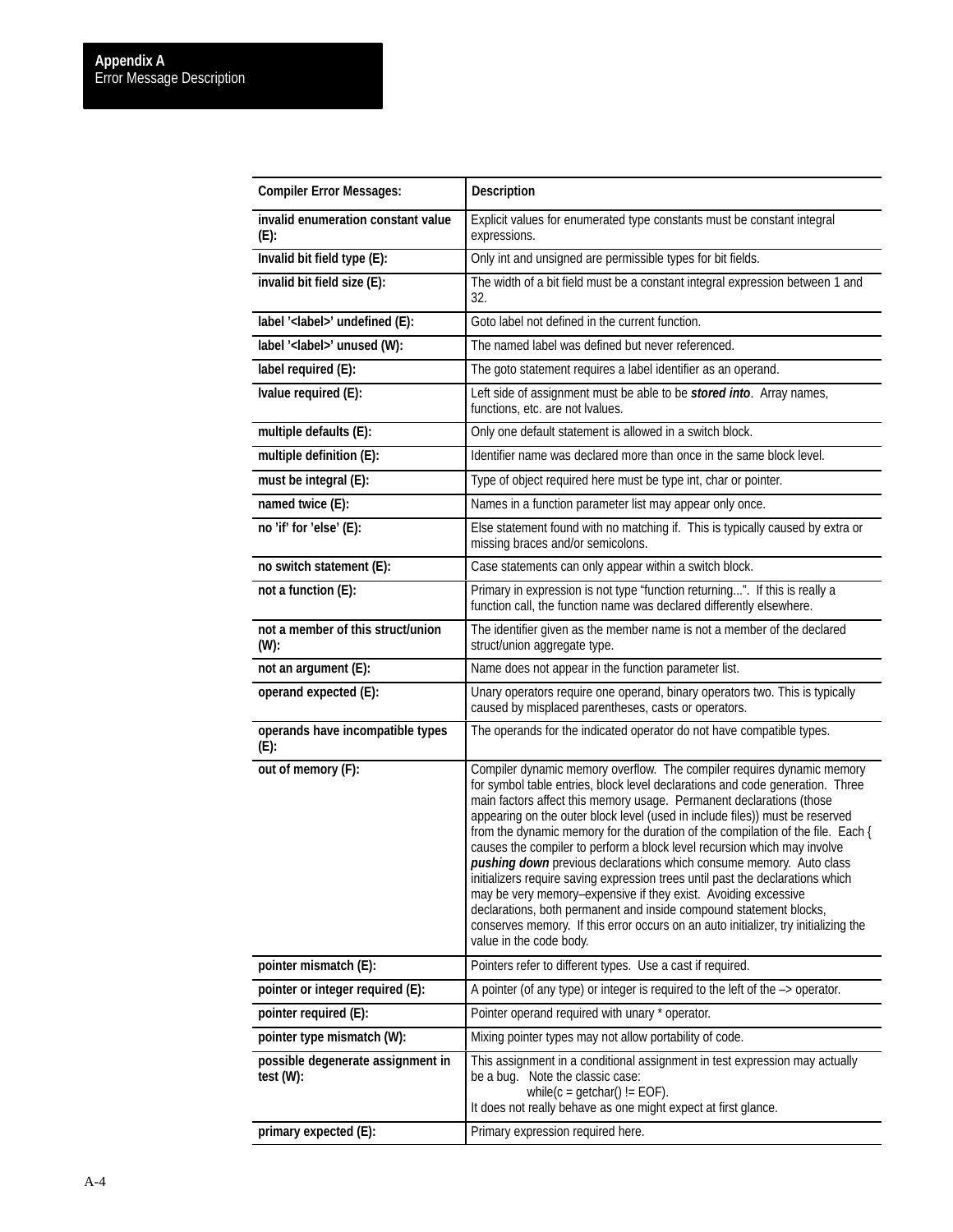| <b>Compiler Error Messages:</b>               | <b>Description</b>                                                                                                                                                                                   |
|-----------------------------------------------|------------------------------------------------------------------------------------------------------------------------------------------------------------------------------------------------------|
| reg free (C):                                 | Internal compiler error. If this message is reproducible, try to isolate the<br>problem and and contact your local Allen-Bradley sales representative or<br>Allen-Bradley Software Support Services. |
| rel op (C):                                   | Internal compiler error. If this message is reproducible, try to isolate the<br>problem and and contact your local Allen-Bradley sales representative or<br>Allen-Bradley Software Support Services. |
| 'return;' in non-void function (W):           | A non-value returning return statement was found in a function returning a<br>value of type other than void.                                                                                         |
| return value type mismatch (W):               | The type of the expression returned by a return statement does not match the<br>type of the declared function.                                                                                       |
| should be NULL (E):                           | Second and third expression of ?: conditional operator cannot be pointers to<br>different types. If both are pointers, they must be of the same type or one of<br>the two must be null.              |
| **** STACK OVERFLOW **** (F):                 | Compiler stack has overflowed. Most likely cause is very deep block-level<br>nesting.                                                                                                                |
| storage error (E):                            | Reg and auto storage classes may only be used within functions.                                                                                                                                      |
| struct syntax, expecting brace (E):           | Brace, comma, etc. is missing in a struct declaration.                                                                                                                                               |
| struct or union inappropriate (E):            | Struct or union cannot be used in this context.                                                                                                                                                      |
| struct/union size exceeds 32k (E):            | The total size of a struct or union cannot exceed 32767 bytes.                                                                                                                                       |
| struct/union member required (E):             | The identifier on the right side of the arrow $(-)$ or period (.) operator must be<br>a struct/union member identifier name.                                                                         |
| struct/union object required (E):             | The primary expression (left side) of the period (.) operator must be a<br>struct/union object.                                                                                                      |
| struct/union pointer mismatch (W):            | Mixing struct/union pointer types may not allow portability of code.                                                                                                                                 |
| struct/union pointer required (E):            | The primary expression (left side) of the arrow $(-)$ operator must be a<br>struct/union pointer.                                                                                                    |
| struct/union type is not allowed (E):         | A struct or union type is not allowed as an operand for the given operation.                                                                                                                         |
| syntax error (E):                             | Expression, declaration or statement is incorrectly formed.                                                                                                                                          |
| syntax misplaced arg declaration<br>list(E):  | An argument declaration list is improperly placed in a function declarator.                                                                                                                          |
| third expression missing (E):                 | A question mark (?) must be followed by a colon (:) with expression. This error<br>may be caused by unmatched parentheses or other errors in the expression.                                         |
| too long (E):                                 | Too many characters provided in a string initializing a character array.                                                                                                                             |
| too many braces (E):                          | Unmatched or unexpected braces encountered processing an initializer.                                                                                                                                |
| too many elements (E):                        | More data items supplied for aggregate level in initializer than members of the<br>aggregate.                                                                                                        |
| type expected (E):                            | A type name was expected, but not found.                                                                                                                                                             |
| typedef not a variable (E):                   | Typedef type name cannot be used in this manner.                                                                                                                                                     |
| undeclared identifier (E):                    | No declaration exists at any block level for this identifier.                                                                                                                                        |
| undefined structure (E):                      | Union or struct declaration refers to an undefined structure name.                                                                                                                                   |
| undefined struct/union tag<br>referenced (E): | A struct or union object was referenced tag but has not yet been defined.A<br>struct or union object was referenced tag but has not yet been defined.                                                |
| uregfree (C):                                 | Internal compiler error. If this message is reproducible, try to isolate the<br>problem and and contact your local Allen-Bradley sales representative or<br>Allen-Bradley Software Support Services. |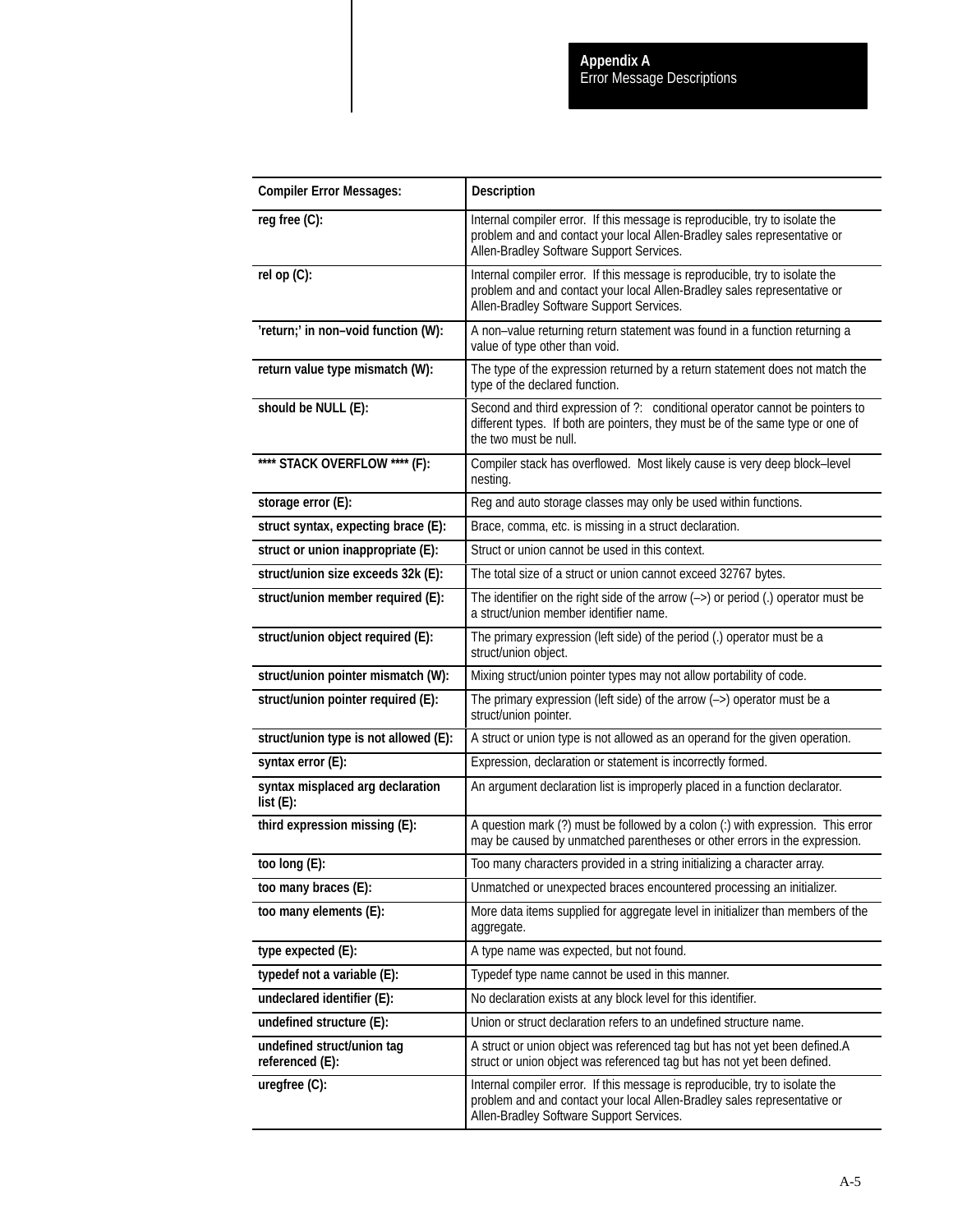| <b>Compiler Error Messages:</b>            | <b>Description</b>                  |
|--------------------------------------------|-------------------------------------|
| unterminated character constant<br>$(E)$ : | Unmatched ' (character delimiters). |
| unterminated string (E):                   | Unmatched " (string delimiters).    |
| while expected (E):                        | No while found for do statement.    |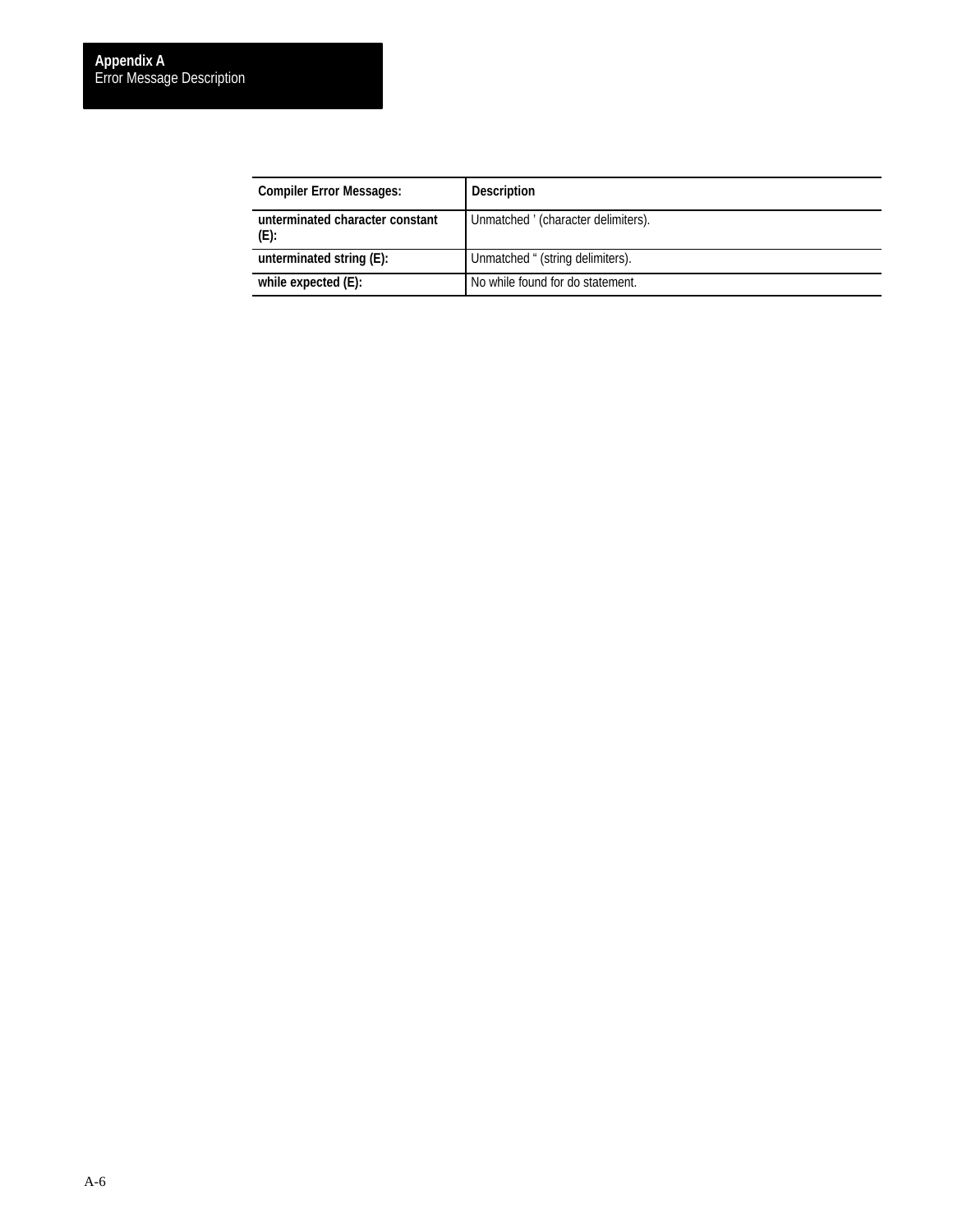# **Preprocessor Error Messages**

The following table contains error messages that can be generated by the OS-9 Preprocessor:

| <b>Preprocessor Error Message:</b> | <b>Description</b>                                                                                                                                                                                   |
|------------------------------------|------------------------------------------------------------------------------------------------------------------------------------------------------------------------------------------------------|
|                                    |                                                                                                                                                                                                      |
| #if nesting too deep (E):          | The maximum nesting for #if/#ifdef directives is 32 levels.                                                                                                                                          |
| error writing output file (F):     | An error occurred writing the output file. This is commonly caused by running<br>out of space on the output storage device.                                                                          |
| illegal #if macro name (E):        | An illegal identifier was found in a #if/#ifdef directive.                                                                                                                                           |
| illegal $'#$ ' (E):                | An illegal directive was found on a pound sign (#) preprocessor line.                                                                                                                                |
| illegal macro name (E):            | An illegal identifier was found during macro definition.                                                                                                                                             |
| incorrect include file (E):        | The file name given in an #include directive must be delimited by either double<br>quotes ( $"$ ") or angle brackets $\left\langle \langle \rangle \right\rangle$ .                                  |
| macro arguments required (E):      | This macro was defined with arguments, but none were given when called.                                                                                                                              |
| macro definition error (E):        | A syntax error was found during a macro definition. Macro dummy arguments<br>must be a list of valid identifiers enclosed in parentheses. White space is<br>required after the defining parenthesis. |
| missing #endif (E):                | The end of the current file was reached and a pending #if/#ifdef or #else was<br>in effect.                                                                                                          |
| no #if for #else $(E)$ :           | An #else directive was encountered without a corresponding #if/#ifdef.                                                                                                                               |
| out of memory (E):                 | No more memory is available to continue processing.                                                                                                                                                  |
| redefined macro (W):               | The indicated macro name has already been defined. Use #undef <name><br/>(carefully) if it is intended to redefine a macro name.</name>                                                              |
| source file read error (F):        | An error occurred reading the input source file.                                                                                                                                                     |
| source file too long (F):          | The maximum length of an input line is 512 characters.                                                                                                                                               |
| too few macro arguments (E):       | A macro was called without enough arguments to match the macro definition.                                                                                                                           |
| too many #endifs (E):              | An #endif directive was encountered before a corresponding #if/#ifdef.                                                                                                                               |
| too many macro arguments (E):      | A macro was called with more arguments than given in the macro definition.                                                                                                                           |